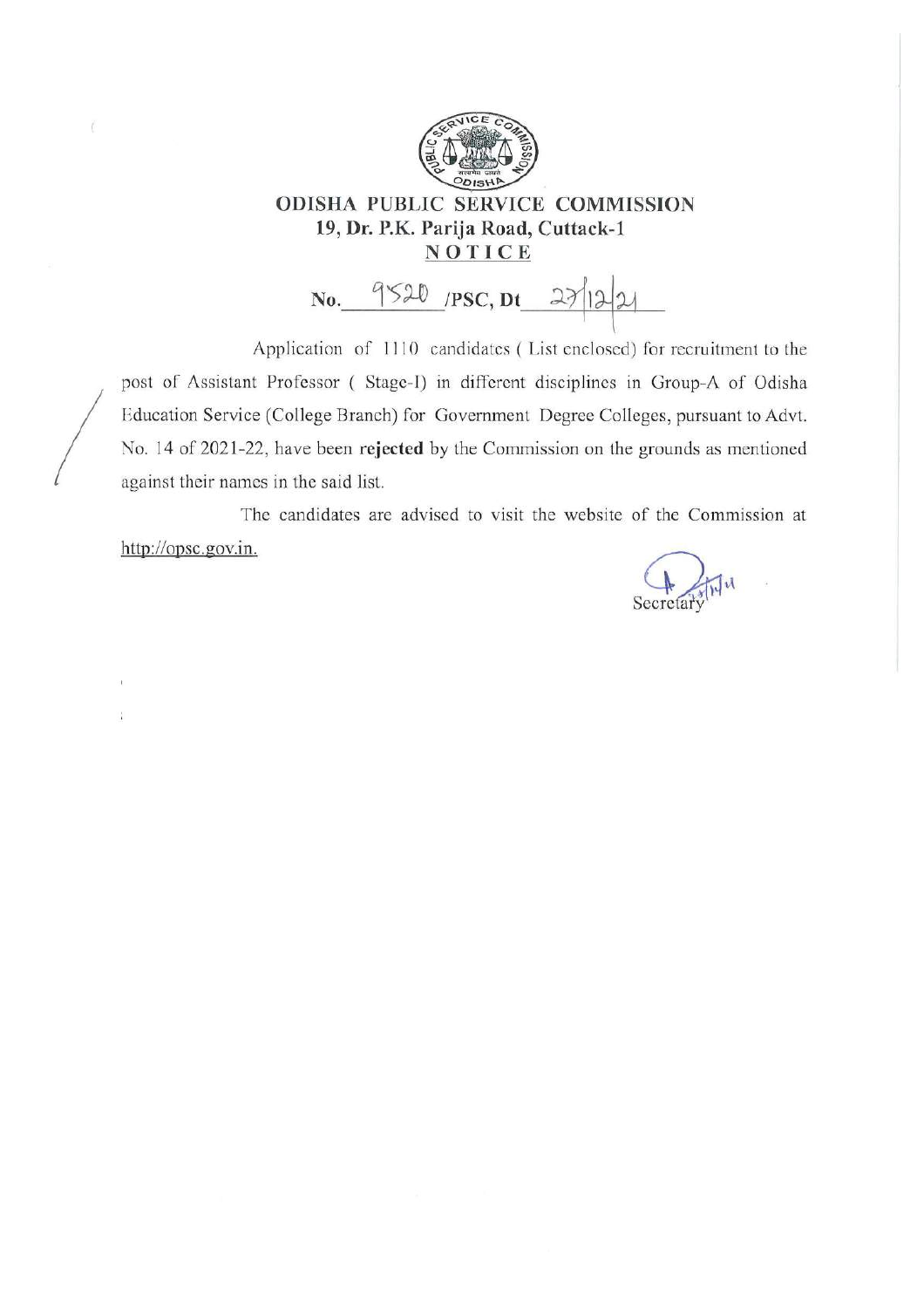

| SL.NO.         | <b>PPSAN</b> | <b>APPLICANT NAME</b>     | <b>GROUND ON WHICH REJECTED</b>                                                                                                                                                                                                                                                            |                         |
|----------------|--------------|---------------------------|--------------------------------------------------------------------------------------------------------------------------------------------------------------------------------------------------------------------------------------------------------------------------------------------|-------------------------|
| 1              | 00000941     | ASHIRBAD MISHRA           | <b>Incomplete Application</b>                                                                                                                                                                                                                                                              |                         |
|                |              |                           | Qualification Details                                                                                                                                                                                                                                                                      | X                       |
|                |              |                           | Not Uploaded<br>(Pan Card, Driving License, Voter Id, Registrar<br>/ Dean (Academic Affairs) Of The University<br>Certificate, World University Ranking<br>Certificate)                                                                                                                    | $\overline{\mathbf{X}}$ |
| $\overline{2}$ | 00001221     | ANKITA PRIYADARSINI SETHY | <b>Incomplete Application</b>                                                                                                                                                                                                                                                              |                         |
|                |              |                           | Personal Details                                                                                                                                                                                                                                                                           | X                       |
|                |              |                           | <b>Address Details</b>                                                                                                                                                                                                                                                                     | X                       |
|                |              |                           | Qualification Details                                                                                                                                                                                                                                                                      | X                       |
|                |              |                           | Not Uploaded<br>(Pan Card, Driving License, Voter Id, Registrar<br>/ Dean (Academic Affairs) Of The University<br>Certificate, Educational Certificate,<br>Educational Marksheet, Percentage Conversion<br>Certificate, Photo, World University Ranking<br>Certificate, Caste Certificate) | X                       |
| 3              | 00004762     | <b>SUBHA SHREE</b>        | <b>Incomplete Application</b>                                                                                                                                                                                                                                                              |                         |
|                |              |                           | <b>Personal Details</b>                                                                                                                                                                                                                                                                    | X                       |
|                |              |                           | • Address Details                                                                                                                                                                                                                                                                          | X                       |
|                |              |                           | • Qualification Details                                                                                                                                                                                                                                                                    | X                       |
|                |              |                           | Not Uploaded<br>(Pan Card, Driving License, Voter Id, Registrar<br>/ Dean (Academic Affairs) Of The University<br>Certificate, Educational Certificate,<br>Educational Marksheet, Percentage Conversion<br>Certificate, Photo, World University Ranking<br>Certificate, Caste Certificate) | X                       |
| 4              | 00005783     | SUBRATA KUMAR DAS         | <b>Incomplete Application</b>                                                                                                                                                                                                                                                              |                         |
|                |              |                           | • Qualification Details                                                                                                                                                                                                                                                                    | X                       |
|                |              |                           | Not Uploaded<br>(Pan Card, Driving License, Voter Id, Registrar<br>/ Dean (Academic Affairs) Of The University<br>Certificate, World University Ranking<br>Certificate)                                                                                                                    | $\overline{\mathbf{X}}$ |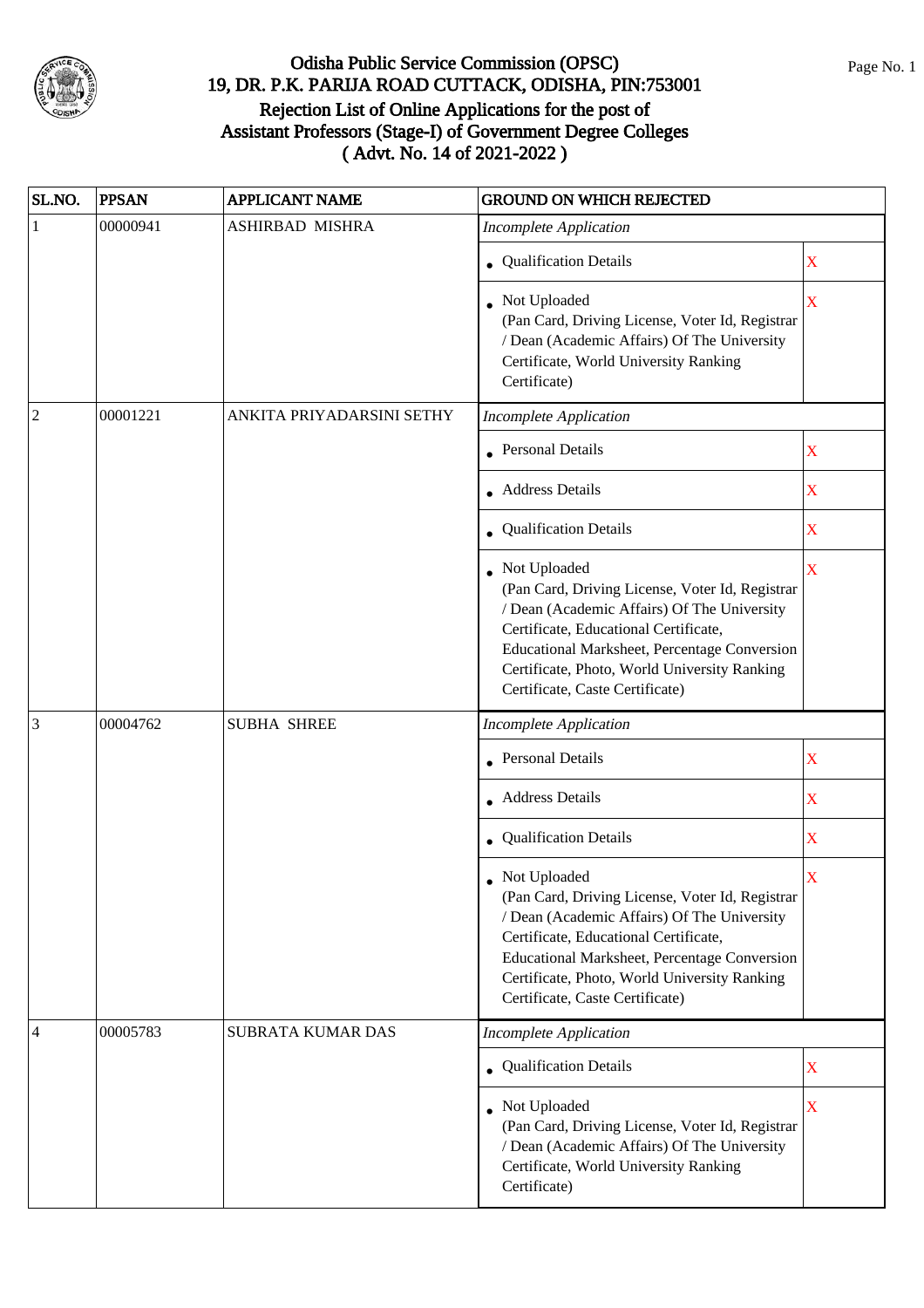

| SL.NO.          | <b>PPSAN</b> | <b>APPLICANT NAME</b> | <b>GROUND ON WHICH REJECTED</b>                                                                                                                                                                                                                                                                   |                         |
|-----------------|--------------|-----------------------|---------------------------------------------------------------------------------------------------------------------------------------------------------------------------------------------------------------------------------------------------------------------------------------------------|-------------------------|
| $\overline{5}$  | 00007188     | AJIT KUMAR PRADHAN    | <b>Incomplete Application</b>                                                                                                                                                                                                                                                                     |                         |
|                 |              |                       | <b>Personal Details</b>                                                                                                                                                                                                                                                                           | X                       |
|                 |              |                       | <b>Address Details</b>                                                                                                                                                                                                                                                                            | X                       |
|                 |              |                       | • Qualification Details                                                                                                                                                                                                                                                                           | X                       |
|                 |              |                       | • Examination Fees                                                                                                                                                                                                                                                                                | X                       |
|                 |              |                       | Not Uploaded<br>(Pan Card, Driving License, Voter Id, Registrar<br>/ Dean (Academic Affairs) Of The University<br>Certificate, Educational Certificate,<br>Educational Marksheet, Percentage Conversion<br>Certificate, Photo, World University Ranking<br>Certificate)                           | $\overline{\mathbf{X}}$ |
| $6\overline{6}$ | 00010248     | <b>JULY TANDIA</b>    | <b>Incomplete Application</b>                                                                                                                                                                                                                                                                     |                         |
|                 |              |                       | <b>Personal Details</b>                                                                                                                                                                                                                                                                           | X                       |
|                 |              |                       | • Address Details                                                                                                                                                                                                                                                                                 | X                       |
|                 |              |                       | Qualification Details                                                                                                                                                                                                                                                                             | $\mathbf X$             |
|                 |              |                       | Not Uploaded<br>(Pan Card, Driving License, Voter Id, Registrar<br>/ Dean (Academic Affairs) Of The University<br>Certificate, Educational Certificate,<br><b>Educational Marksheet, Percentage Conversion</b><br>Certificate, Photo, World University Ranking<br>Certificate, Caste Certificate) | X                       |
| 7               | 00012845     | <b>KANU SODI</b>      | Incomplete Application                                                                                                                                                                                                                                                                            |                         |
|                 |              |                       | • Personal Details                                                                                                                                                                                                                                                                                | X                       |
|                 |              |                       | • Address Details                                                                                                                                                                                                                                                                                 | X                       |
|                 |              |                       | • Qualification Details                                                                                                                                                                                                                                                                           | X                       |
|                 |              |                       | • Not Uploaded<br>(Pan Card, Driving License, Voter Id, Registrar<br>/ Dean (Academic Affairs) Of The University<br>Certificate, Educational Certificate,<br>Educational Marksheet, Percentage Conversion<br>Certificate, Photo, World University Ranking<br>Certificate, Caste Certificate)      | $\overline{\mathbf{X}}$ |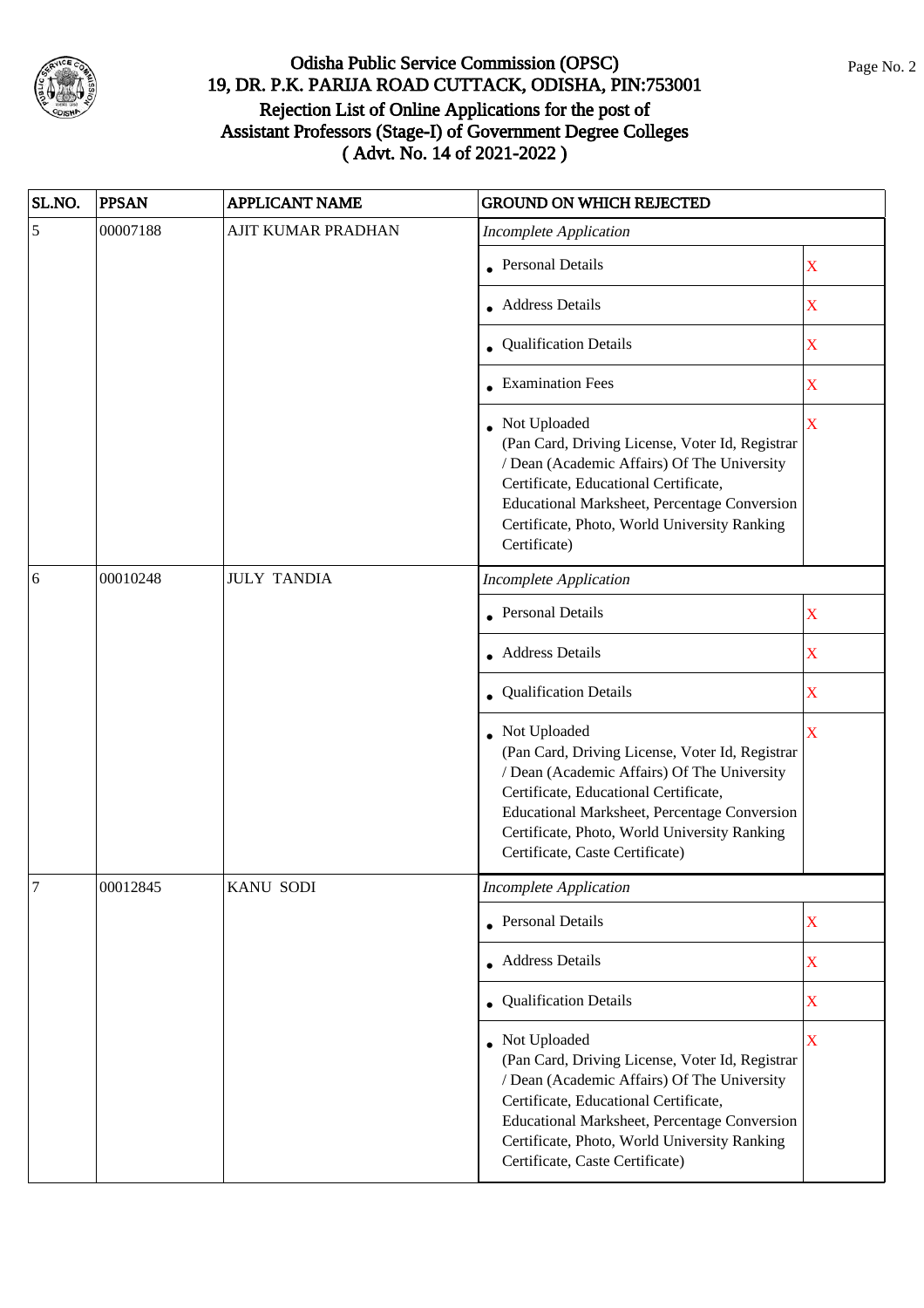

| SL.NO.  | <b>PPSAN</b> | <b>APPLICANT NAME</b> | <b>GROUND ON WHICH REJECTED</b>                                                                                                                                                                                                                                                            |                         |
|---------|--------------|-----------------------|--------------------------------------------------------------------------------------------------------------------------------------------------------------------------------------------------------------------------------------------------------------------------------------------|-------------------------|
| $\,8\,$ | 00013504     | KLIYAPAS SABARA       | <b>Incomplete Application</b>                                                                                                                                                                                                                                                              |                         |
|         |              |                       | Personal Details                                                                                                                                                                                                                                                                           | $\mathbf X$             |
|         |              |                       | Address Details                                                                                                                                                                                                                                                                            | X                       |
|         |              |                       | • Qualification Details                                                                                                                                                                                                                                                                    | X                       |
|         |              |                       | Not Uploaded<br>(Pan Card, Driving License, Voter Id, Registrar<br>/ Dean (Academic Affairs) Of The University<br>Certificate, Educational Certificate,<br>Educational Marksheet, Percentage Conversion<br>Certificate, Photo, World University Ranking<br>Certificate, Caste Certificate) | $\overline{\mathbf{X}}$ |
| 9       | 00013528     | SANDIP KUMAR MOHAKUD  | <b>Incomplete Application</b>                                                                                                                                                                                                                                                              |                         |
|         |              |                       | Qualification Details                                                                                                                                                                                                                                                                      | X                       |
|         |              |                       | Not Uploaded<br>(Pan Card, Driving License, Voter Id, Registrar<br>/ Dean (Academic Affairs) Of The University<br>Certificate, World University Ranking<br>Certificate)                                                                                                                    | X                       |
| 10      | 00013550     | DEVIDUTTA PRITIRANJAN | <b>Incomplete Application</b>                                                                                                                                                                                                                                                              |                         |
|         |              | <b>BEHERA</b>         | <b>Personal Details</b>                                                                                                                                                                                                                                                                    | $\mathbf X$             |
|         |              |                       | • Address Details                                                                                                                                                                                                                                                                          | X                       |
|         |              |                       | Qualification Details                                                                                                                                                                                                                                                                      | X                       |
|         |              |                       | <b>Examination Fees</b>                                                                                                                                                                                                                                                                    | X                       |
|         |              |                       | Not Uploaded<br>(Pan Card, Driving License, Voter Id, Registrar<br>/ Dean (Academic Affairs) Of The University<br>Certificate, Educational Certificate,<br>Educational Marksheet, Percentage Conversion<br>Certificate, Photo, World University Ranking<br>Certificate, Caste Certificate) | X                       |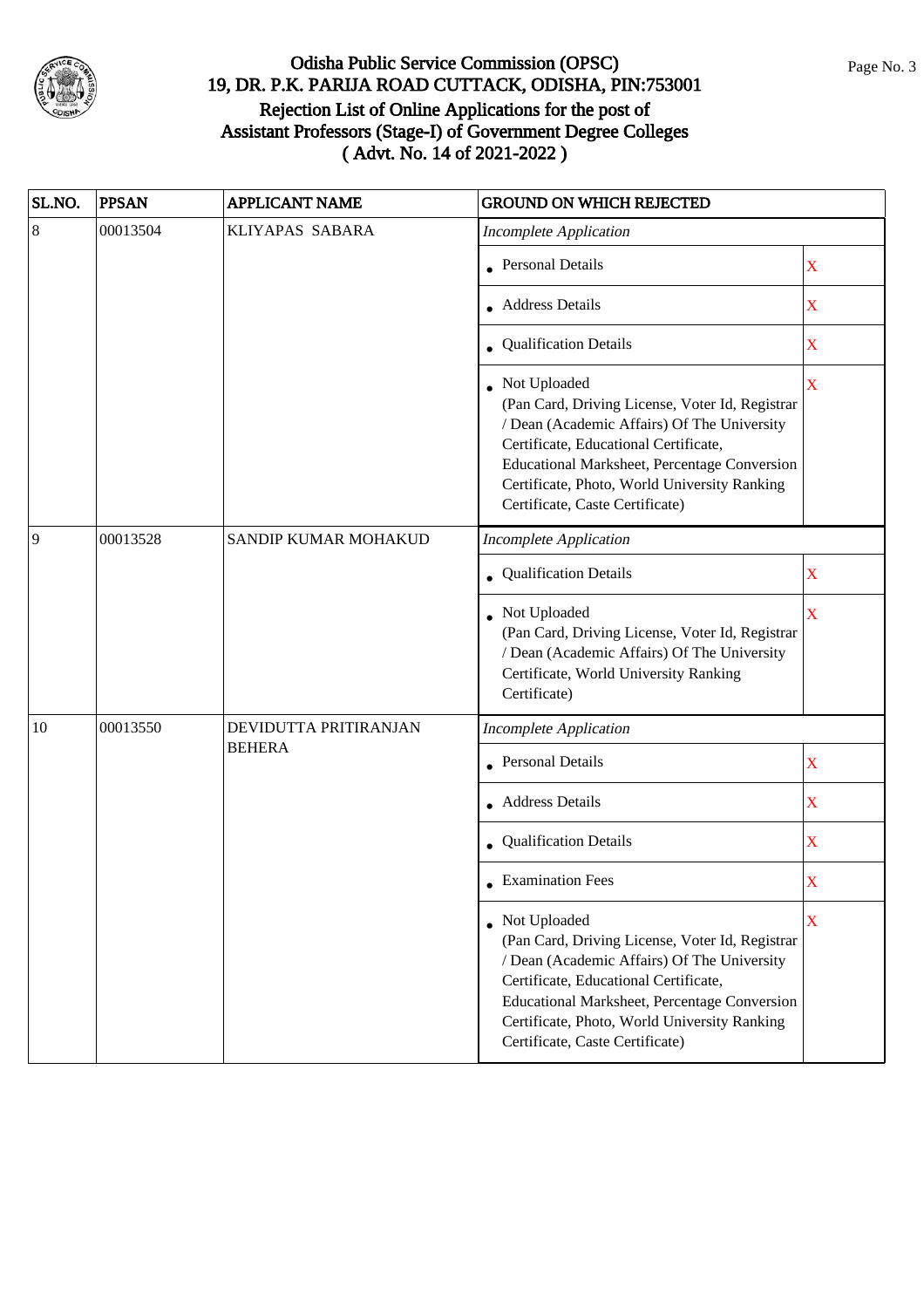

| SL.NO. | <b>PPSAN</b> | <b>APPLICANT NAME</b> | <b>GROUND ON WHICH REJECTED</b>                                                                                                                                                                                                                                           |                         |
|--------|--------------|-----------------------|---------------------------------------------------------------------------------------------------------------------------------------------------------------------------------------------------------------------------------------------------------------------------|-------------------------|
| 11     | 00013592     | RUTUPARNNA MOHANTA    | <b>Incomplete Application</b>                                                                                                                                                                                                                                             |                         |
|        |              |                       | Personal Details                                                                                                                                                                                                                                                          | X                       |
|        |              |                       | Address Details                                                                                                                                                                                                                                                           | X                       |
|        |              |                       | • Qualification Details                                                                                                                                                                                                                                                   | X                       |
|        |              |                       | <b>Examination Fees</b>                                                                                                                                                                                                                                                   | X                       |
|        |              |                       | Not Uploaded<br>(Pan Card, Driving License, Voter Id, Registrar<br>/ Dean (Academic Affairs) Of The University<br>Certificate, Educational Certificate,<br>Educational Marksheet, Percentage Conversion<br>Certificate, Photo, World University Ranking<br>Certificate)   | X                       |
| 12     | 00013608     | PRAVAS KUMAR SETHI    | <b>Incomplete Application</b>                                                                                                                                                                                                                                             |                         |
|        |              |                       | Not Uploaded<br>(Pan Card, Driving License, Voter Id, Registrar<br>/ Dean (Academic Affairs) Of The University<br>Certificate, World University Ranking<br>Certificate)                                                                                                   | X                       |
| 13     | 00013616     | DHRUTIKRISHNA MOHANTA | <b>Incomplete Application</b>                                                                                                                                                                                                                                             |                         |
|        |              |                       | <b>Personal Details</b>                                                                                                                                                                                                                                                   | X                       |
|        |              |                       | • Address Details                                                                                                                                                                                                                                                         | $\overline{\textbf{X}}$ |
|        |              |                       | Qualification Details                                                                                                                                                                                                                                                     | X                       |
|        |              |                       | <b>Examination Fees</b>                                                                                                                                                                                                                                                   | X                       |
|        |              |                       | • Not Uploaded<br>(Pan Card, Driving License, Voter Id, Registrar<br>/ Dean (Academic Affairs) Of The University<br>Certificate, Educational Certificate,<br>Educational Marksheet, Percentage Conversion<br>Certificate, Photo, World University Ranking<br>Certificate) | X                       |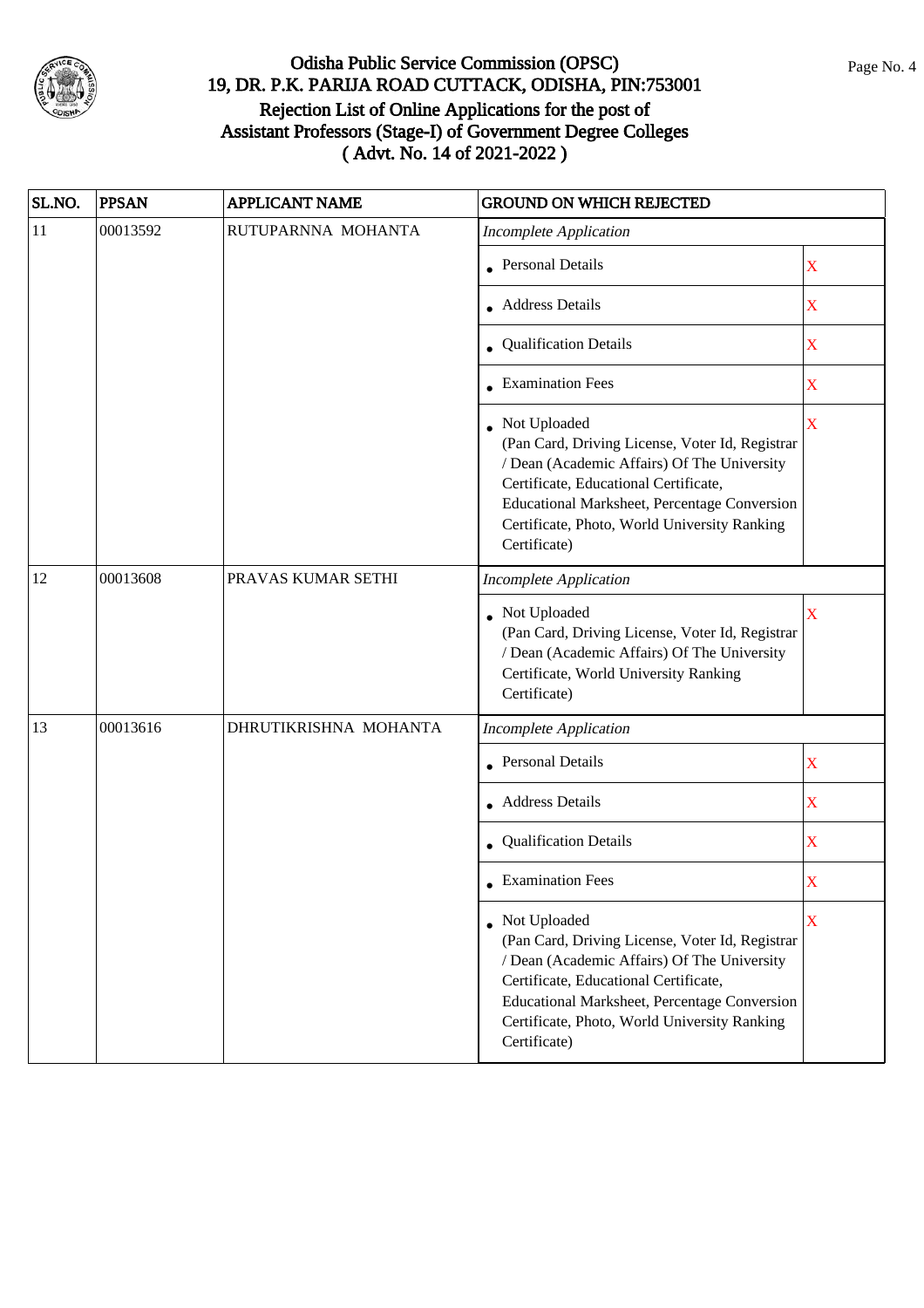

| SL.NO. | <b>PPSAN</b> | <b>APPLICANT NAME</b> | <b>GROUND ON WHICH REJECTED</b>                                                                                                                                                                                                                                           |             |
|--------|--------------|-----------------------|---------------------------------------------------------------------------------------------------------------------------------------------------------------------------------------------------------------------------------------------------------------------------|-------------|
| 14     | 00013692     | SOURAV SUMAN NAYAK    | <b>Incomplete Application</b>                                                                                                                                                                                                                                             |             |
|        |              |                       | Personal Details                                                                                                                                                                                                                                                          | X           |
|        |              |                       | • Address Details                                                                                                                                                                                                                                                         | X           |
|        |              |                       | • Qualification Details                                                                                                                                                                                                                                                   | X           |
|        |              |                       | • Examination Fees                                                                                                                                                                                                                                                        | X           |
|        |              |                       | • Not Uploaded<br>(Pan Card, Driving License, Voter Id, Registrar<br>/ Dean (Academic Affairs) Of The University<br>Certificate, Educational Certificate,<br>Educational Marksheet, Percentage Conversion<br>Certificate, Photo, World University Ranking<br>Certificate) | $\bar{X}$   |
| 15     | 00013722     | SUBHRAJIT DAS         | <b>Incomplete Application</b>                                                                                                                                                                                                                                             |             |
|        |              |                       | • Personal Details                                                                                                                                                                                                                                                        | X           |
|        |              |                       | • Address Details                                                                                                                                                                                                                                                         | $\mathbf X$ |
|        |              |                       | Qualification Details                                                                                                                                                                                                                                                     | X           |
|        |              |                       | <b>Examination Fees</b>                                                                                                                                                                                                                                                   | X           |
|        |              |                       | Not Uploaded<br>(Pan Card, Driving License, Voter Id, Registrar<br>/ Dean (Academic Affairs) Of The University<br>Certificate, Educational Certificate,<br>Educational Marksheet, Percentage Conversion<br>Certificate, Photo, World University Ranking<br>Certificate)   | X           |
| 16     | 00013814     | SAUMYARANJAN NANDA    | <b>Incomplete Application</b>                                                                                                                                                                                                                                             |             |
|        |              |                       | Qualification Details                                                                                                                                                                                                                                                     | $\mathbf X$ |
|        |              |                       | • Not Uploaded<br>(Pan Card, Driving License, Voter Id, Registrar<br>/ Dean (Academic Affairs) Of The University<br>Certificate, Percentage Conversion Certificate,<br>World University Ranking Certificate)                                                              | $\mathbf X$ |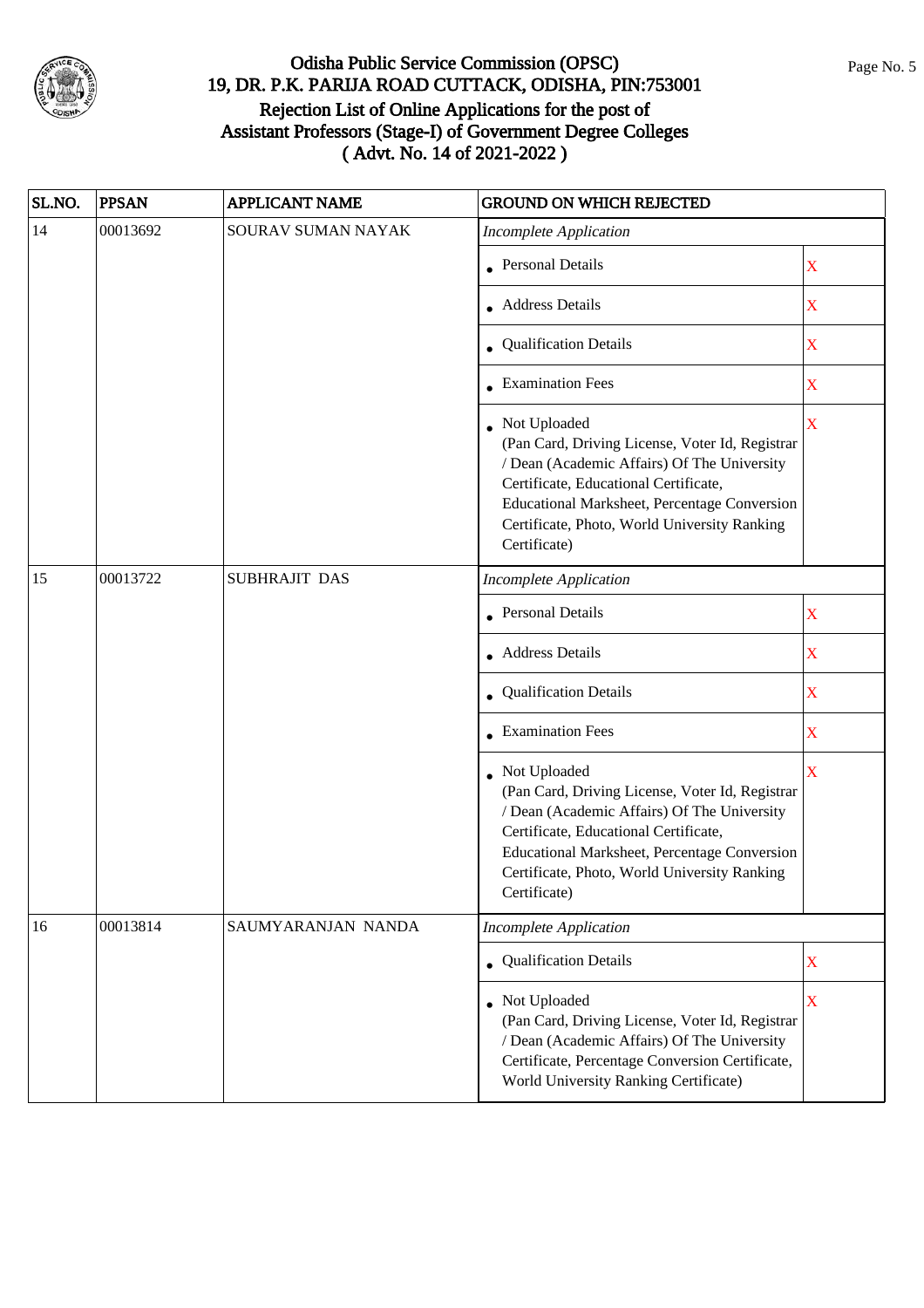

| SL.NO. | <b>PPSAN</b> | <b>APPLICANT NAME</b>     | <b>GROUND ON WHICH REJECTED</b>                                                                                                                                                                                                                                                            |                         |
|--------|--------------|---------------------------|--------------------------------------------------------------------------------------------------------------------------------------------------------------------------------------------------------------------------------------------------------------------------------------------|-------------------------|
| 17     | 00013818     | SUBHASMITA BARAD          | <b>Incomplete Application</b>                                                                                                                                                                                                                                                              |                         |
|        |              |                           | Personal Details                                                                                                                                                                                                                                                                           | $\mathbf X$             |
|        |              |                           | Address Details                                                                                                                                                                                                                                                                            | $\mathbf X$             |
|        |              |                           | • Qualification Details                                                                                                                                                                                                                                                                    | $\mathbf X$             |
|        |              |                           | <b>Examination Fees</b>                                                                                                                                                                                                                                                                    | X                       |
|        |              |                           | Not Uploaded<br>(Pan Card, Driving License, Voter Id, Registrar<br>/ Dean (Academic Affairs) Of The University<br>Certificate, Educational Certificate,<br>Educational Marksheet, Percentage Conversion<br>Certificate, Photo, World University Ranking<br>Certificate, Caste Certificate) | $\overline{\mathbf{X}}$ |
| 18     | 00014212     | <b>SATISH SAHU</b>        | <b>Incomplete Application</b>                                                                                                                                                                                                                                                              |                         |
|        |              |                           | • Personal Details                                                                                                                                                                                                                                                                         | $\mathbf X$             |
|        |              |                           | • Address Details                                                                                                                                                                                                                                                                          | X                       |
|        |              |                           | Qualification Details                                                                                                                                                                                                                                                                      | X                       |
|        |              |                           | • Examination Fees                                                                                                                                                                                                                                                                         | X                       |
|        |              |                           | Not Uploaded<br>(Pan Card, Driving License, Voter Id, Registrar<br>/ Dean (Academic Affairs) Of The University<br>Certificate, Educational Certificate,<br>Educational Marksheet, Percentage Conversion<br>Certificate, Photo, World University Ranking<br>Certificate, Caste Certificate) | X                       |
| 19     | 00014327     | <b>SANJAY KUMAR SETHI</b> | <b>Incomplete Application</b>                                                                                                                                                                                                                                                              |                         |
|        |              |                           | • Qualification Details                                                                                                                                                                                                                                                                    | $\mathbf X$             |
|        |              |                           | • Not Uploaded<br>(Pan Card, Driving License, Voter Id, Registrar<br>/ Dean (Academic Affairs) Of The University<br>Certificate, Percentage Conversion Certificate,<br>World University Ranking Certificate)                                                                               | $\mathbf X$             |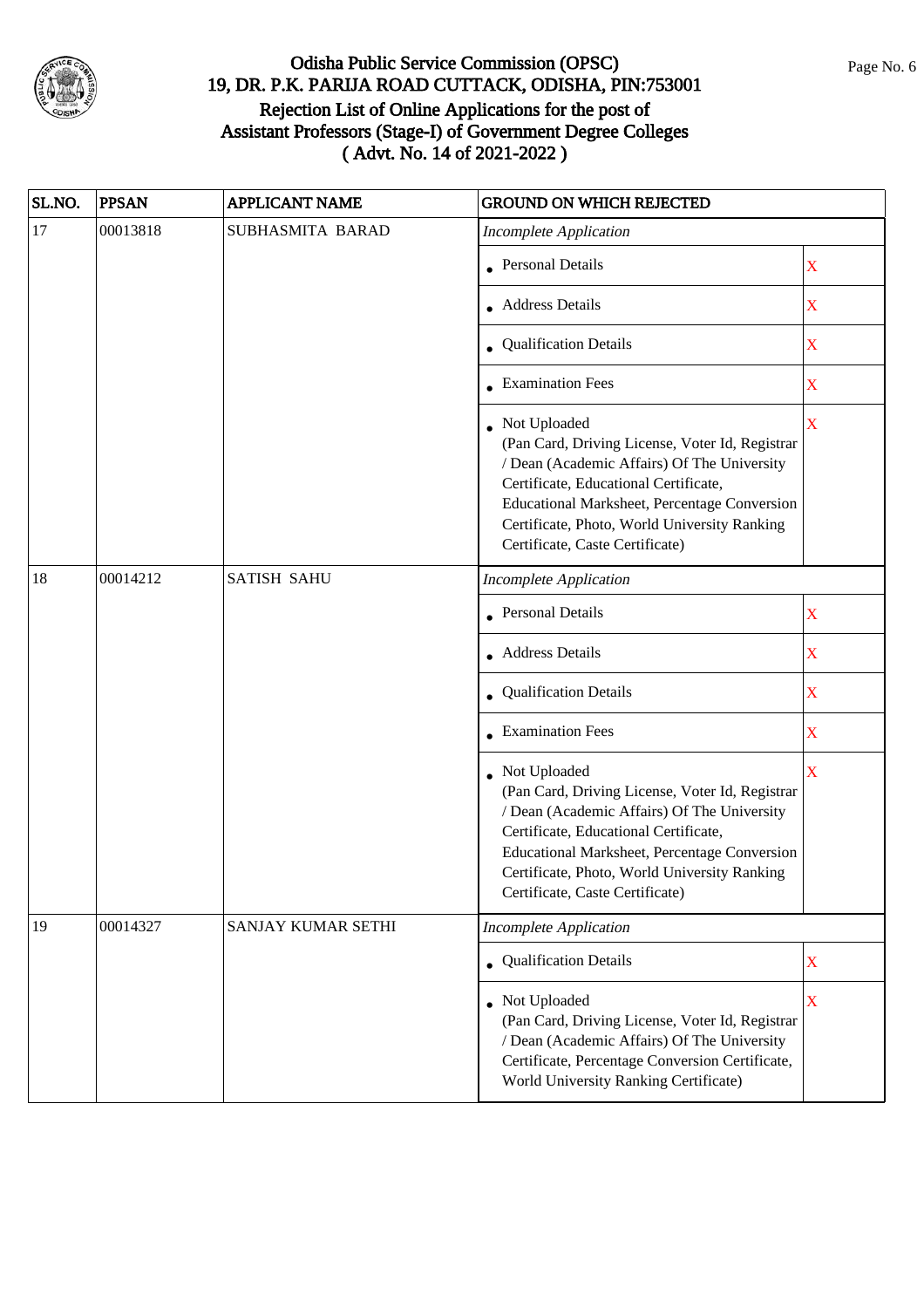

| SL.NO. | <b>PPSAN</b> | <b>APPLICANT NAME</b> | <b>GROUND ON WHICH REJECTED</b>                                                                                                                                                                                                                                                            |                         |
|--------|--------------|-----------------------|--------------------------------------------------------------------------------------------------------------------------------------------------------------------------------------------------------------------------------------------------------------------------------------------|-------------------------|
| 20     | 00014444     | BATAKRUSHNA SENAPATI  | <b>Incomplete Application</b>                                                                                                                                                                                                                                                              |                         |
|        |              |                       | <b>Personal Details</b>                                                                                                                                                                                                                                                                    | $\mathbf X$             |
|        |              |                       | <b>Address Details</b>                                                                                                                                                                                                                                                                     | $\mathbf X$             |
|        |              |                       | • Qualification Details                                                                                                                                                                                                                                                                    | $\mathbf X$             |
|        |              |                       | <b>Examination Fees</b>                                                                                                                                                                                                                                                                    | $\overline{\textbf{X}}$ |
|        |              |                       | Not Uploaded<br>(Pan Card, Driving License, Voter Id, Registrar<br>/ Dean (Academic Affairs) Of The University<br>Certificate, Educational Certificate,<br>Educational Marksheet, Percentage Conversion<br>Certificate, Photo, World University Ranking<br>Certificate)                    | $\overline{\mathbf{X}}$ |
| 21     | 00014457     | N S DEBASISH SAHOO    | <b>Incomplete Application</b>                                                                                                                                                                                                                                                              |                         |
|        |              |                       | <b>Personal Details</b>                                                                                                                                                                                                                                                                    | X                       |
|        |              |                       | • Address Details                                                                                                                                                                                                                                                                          | $\mathbf X$             |
|        |              |                       | • Qualification Details                                                                                                                                                                                                                                                                    | $\mathbf X$             |
|        |              |                       | <b>Examination Fees</b>                                                                                                                                                                                                                                                                    | $\overline{\mathbf{X}}$ |
|        |              |                       | Not Uploaded<br>(Pan Card, Driving License, Voter Id, Registrar<br>/ Dean (Academic Affairs) Of The University<br>Certificate, Educational Certificate,<br>Educational Marksheet, Percentage Conversion<br>Certificate, Photo, World University Ranking<br>Certificate, Caste Certificate) | $\overline{\mathbf{X}}$ |
| 22     | 00014490     | RAJESH BHATTA         | <b>Incomplete Application</b>                                                                                                                                                                                                                                                              |                         |
|        |              |                       | • Personal Details                                                                                                                                                                                                                                                                         | $\mathbf X$             |
|        |              |                       | Address Details                                                                                                                                                                                                                                                                            | X                       |
|        |              |                       | • Qualification Details                                                                                                                                                                                                                                                                    | $\overline{\textbf{X}}$ |
|        |              |                       | • Examination Fees                                                                                                                                                                                                                                                                         | X                       |
|        |              |                       | Not Uploaded<br>(Pan Card, Driving License, Voter Id, Registrar<br>/ Dean (Academic Affairs) Of The University<br>Certificate, Educational Certificate,<br>Educational Marksheet, Percentage Conversion<br>Certificate, Photo, World University Ranking<br>Certificate, Caste Certificate) | $\overline{\mathbf{X}}$ |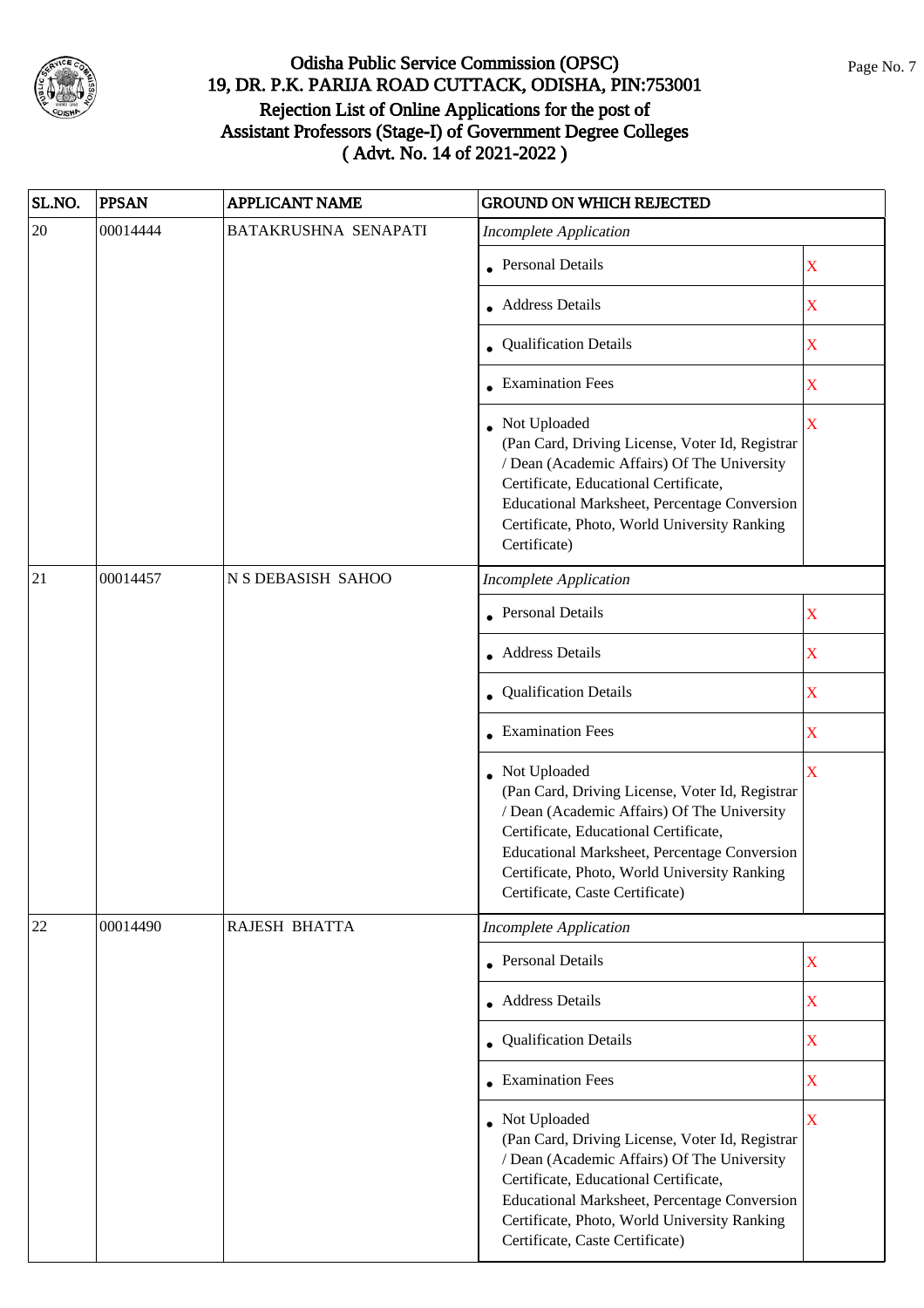

| SL.NO. | <b>PPSAN</b> | <b>APPLICANT NAME</b> | <b>GROUND ON WHICH REJECTED</b>                                                                                                                                                                                                                                                              |                         |
|--------|--------------|-----------------------|----------------------------------------------------------------------------------------------------------------------------------------------------------------------------------------------------------------------------------------------------------------------------------------------|-------------------------|
| 23     | 00014538     | <b>MEGHRAI SOREN</b>  | <b>Incomplete Application</b>                                                                                                                                                                                                                                                                |                         |
|        |              |                       | • Personal Details                                                                                                                                                                                                                                                                           | X                       |
|        |              |                       | • Address Details                                                                                                                                                                                                                                                                            | X                       |
|        |              |                       | • Qualification Details                                                                                                                                                                                                                                                                      | X                       |
|        |              |                       | • Not Uploaded<br>(Pan Card, Driving License, Voter Id, Registrar<br>/ Dean (Academic Affairs) Of The University<br>Certificate, Educational Certificate,<br>Educational Marksheet, Percentage Conversion<br>Certificate, Photo, World University Ranking<br>Certificate, Caste Certificate) | $\overline{\mathbf{X}}$ |
| 24     | 00014545     | <b>JOSABANTA JANI</b> | <b>Incomplete Application</b>                                                                                                                                                                                                                                                                |                         |
|        |              |                       | <b>Qualification Details</b>                                                                                                                                                                                                                                                                 | $\mathbf X$             |
|        |              |                       | • Not Uploaded<br>(Pan Card, Driving License, Voter Id, Registrar<br>/ Dean (Academic Affairs) Of The University<br>Certificate, Educational Certificate,<br>Educational Marksheet, Percentage Conversion<br>Certificate, World University Ranking<br>Certificate)                           | X                       |
| 25     | 00014569     | ARPIT PRITAM JENA     | <b>Incomplete Application</b>                                                                                                                                                                                                                                                                |                         |
|        |              |                       | <b>Qualification Details</b>                                                                                                                                                                                                                                                                 | $\overline{\mathbf{X}}$ |
|        |              |                       | Not Uploaded<br>(Pan Card, Driving License, Voter Id, Registrar<br>/ Dean (Academic Affairs) Of The University<br>Certificate, World University Ranking<br>Certificate)                                                                                                                      | X                       |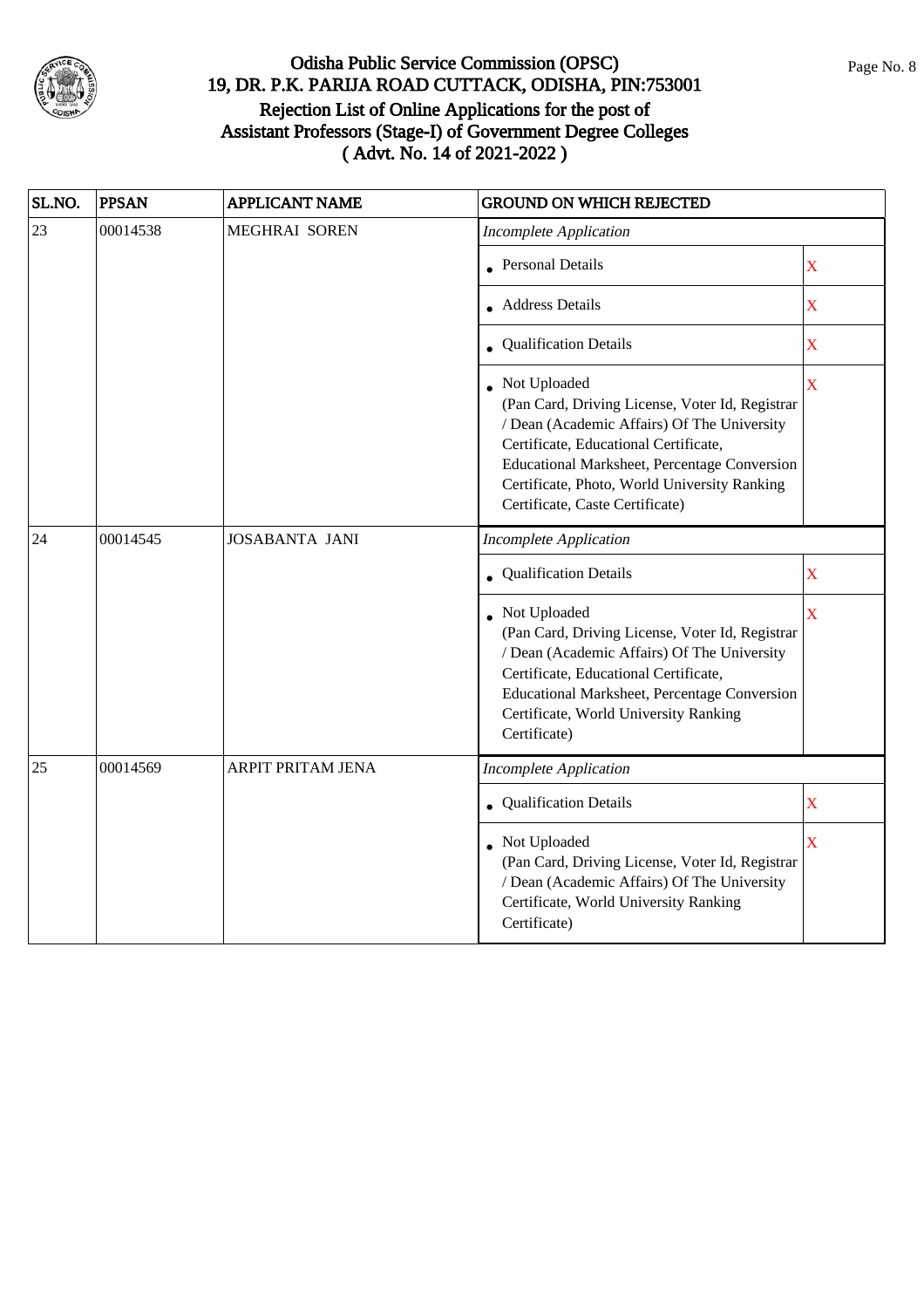

| SL.NO. | <b>PPSAN</b> | <b>APPLICANT NAME</b>        | <b>GROUND ON WHICH REJECTED</b>                                                                                                                                                                                                                                                            |                         |
|--------|--------------|------------------------------|--------------------------------------------------------------------------------------------------------------------------------------------------------------------------------------------------------------------------------------------------------------------------------------------|-------------------------|
| 26     | 00014622     | <b>BISWAJIT PATRA</b>        | <b>Incomplete Application</b>                                                                                                                                                                                                                                                              |                         |
|        |              |                              | Personal Details                                                                                                                                                                                                                                                                           | $\mathbf X$             |
|        |              |                              | Address Details                                                                                                                                                                                                                                                                            | X                       |
|        |              |                              | • Qualification Details                                                                                                                                                                                                                                                                    | $\mathbf X$             |
|        |              |                              | <b>Examination Fees</b>                                                                                                                                                                                                                                                                    | X                       |
|        |              |                              | Not Uploaded<br>(Pan Card, Driving License, Voter Id, Registrar<br>/ Dean (Academic Affairs) Of The University<br>Certificate, Educational Certificate,<br><b>Educational Marksheet, Percentage Conversion</b><br>Certificate, Photo, World University Ranking<br>Certificate)             | $\overline{\mathbf{X}}$ |
| 27     | 00014741     | PRAVEEN KUMAR PATEL          | <b>Incomplete Application</b>                                                                                                                                                                                                                                                              |                         |
|        |              |                              | <b>Personal Details</b>                                                                                                                                                                                                                                                                    | $\mathbf X$             |
|        |              |                              | <b>Address Details</b>                                                                                                                                                                                                                                                                     | X                       |
|        |              |                              | Qualification Details                                                                                                                                                                                                                                                                      | X                       |
|        |              |                              | <b>Examination Fees</b>                                                                                                                                                                                                                                                                    | $\mathbf X$             |
|        |              |                              | Not Uploaded<br>(Pan Card, Driving License, Voter Id, Registrar<br>/ Dean (Academic Affairs) Of The University<br>Certificate, Educational Certificate,<br>Educational Marksheet, Percentage Conversion<br>Certificate, Photo, World University Ranking<br>Certificate, Caste Certificate) | X                       |
| 28     | 00014744     | <b>GIRIJA SHANKAR BEHERA</b> | <b>Incomplete Application</b>                                                                                                                                                                                                                                                              |                         |
|        |              |                              | • Qualification Details                                                                                                                                                                                                                                                                    | $\mathbf X$             |
|        |              |                              | • Not Uploaded<br>(Pan Card, Driving License, Voter Id, Registrar<br>/ Dean (Academic Affairs) Of The University<br>Certificate, Percentage Conversion Certificate,<br>World University Ranking Certificate)                                                                               | $\overline{\mathbf{X}}$ |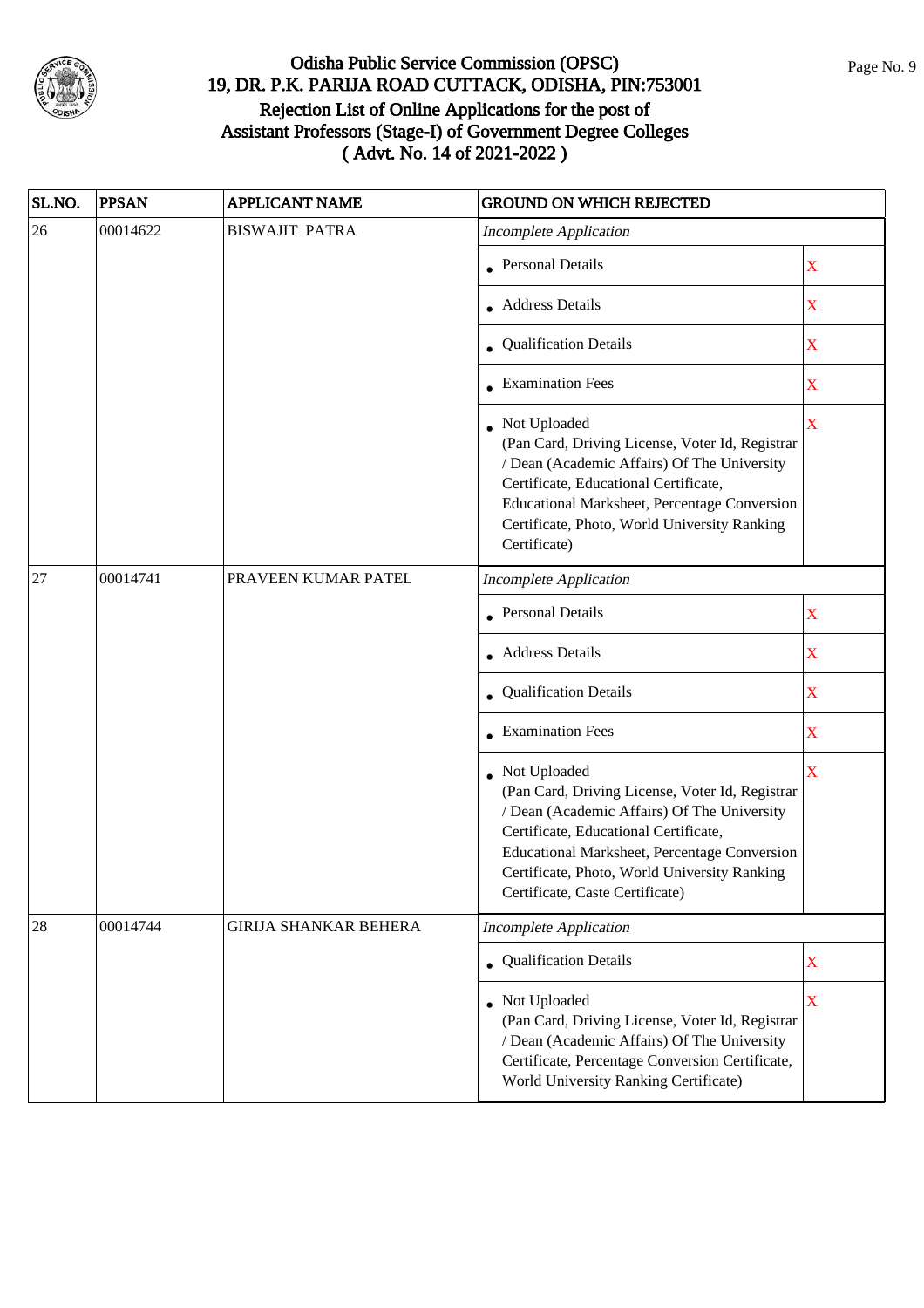

| SL.NO. | <b>PPSAN</b> | <b>APPLICANT NAME</b>   | <b>GROUND ON WHICH REJECTED</b>                                                                                                                                                                                                                                                              |             |
|--------|--------------|-------------------------|----------------------------------------------------------------------------------------------------------------------------------------------------------------------------------------------------------------------------------------------------------------------------------------------|-------------|
| 29     | 00014827     | DEBAJANI NAYAK          | <b>Incomplete Application</b>                                                                                                                                                                                                                                                                |             |
|        |              |                         | Qualification Details                                                                                                                                                                                                                                                                        | X           |
|        |              |                         | Not Uploaded<br>(Pan Card, Driving License, Voter Id, Registrar<br>/ Dean (Academic Affairs) Of The University<br>Certificate, World University Ranking<br>Certificate)                                                                                                                      | X           |
| 30     | 00014912     | E ARCHANA KUMARI PRUSTY | <b>Incomplete Application</b>                                                                                                                                                                                                                                                                |             |
|        |              |                         | • Personal Details                                                                                                                                                                                                                                                                           | X           |
|        |              |                         | • Address Details                                                                                                                                                                                                                                                                            | X           |
|        |              |                         | • Qualification Details                                                                                                                                                                                                                                                                      | X           |
|        |              |                         | • Examination Fees                                                                                                                                                                                                                                                                           | X           |
|        |              |                         | • Not Uploaded<br>(Pan Card, Driving License, Voter Id, Registrar<br>/ Dean (Academic Affairs) Of The University<br>Certificate, Educational Certificate,<br>Educational Marksheet, Percentage Conversion<br>Certificate, Photo, World University Ranking<br>Certificate, Caste Certificate) | X           |
| 31     | 00014974     | AMIT KUMAR PRADHAN      | <b>Incomplete Application</b>                                                                                                                                                                                                                                                                |             |
|        |              |                         | Not Uploaded<br>(Pan Card, Driving License, Voter Id, Registrar<br>/ Dean (Academic Affairs) Of The University<br>Certificate, World University Ranking<br>Certificate)                                                                                                                      | X           |
| 32     | 00015007     | DEEPIKA SAHOO           | <b>Incomplete Application</b>                                                                                                                                                                                                                                                                |             |
|        |              |                         | <b>Qualification Details</b>                                                                                                                                                                                                                                                                 | $\mathbf X$ |
|        |              |                         | Not Uploaded<br>(Pan Card, Driving License, Voter Id, Registrar<br>/ Dean (Academic Affairs) Of The University<br>Certificate, World University Ranking<br>Certificate)                                                                                                                      | $\mathbf X$ |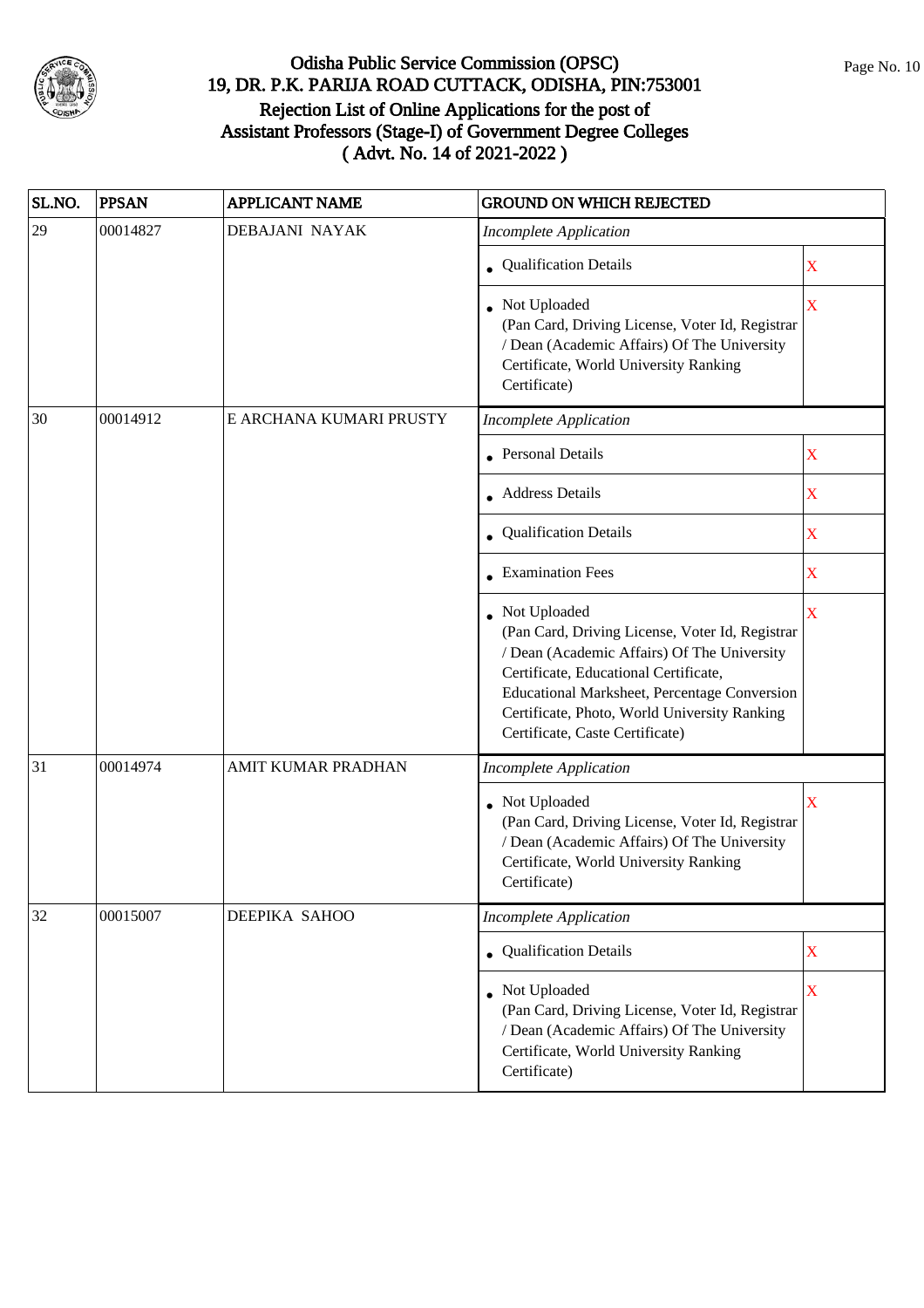

| SL.NO. | <b>PPSAN</b> | <b>APPLICANT NAME</b> | <b>GROUND ON WHICH REJECTED</b>                                                                                                                                                                                                                                                            |                           |
|--------|--------------|-----------------------|--------------------------------------------------------------------------------------------------------------------------------------------------------------------------------------------------------------------------------------------------------------------------------------------|---------------------------|
| 33     | 00015026     | ANJALI SAMANTARAY     | <b>Incomplete Application</b>                                                                                                                                                                                                                                                              |                           |
|        |              |                       | • Qualification Details                                                                                                                                                                                                                                                                    | $\mathbf X$               |
|        |              |                       | Not Uploaded<br>(Pan Card, Driving License, Voter Id, Registrar<br>/ Dean (Academic Affairs) Of The University<br>Certificate, Percentage Conversion Certificate,<br>World University Ranking Certificate)                                                                                 | X                         |
| 34     | 00015120     | PRITIMAYEE BARIK      | <b>Incomplete Application</b>                                                                                                                                                                                                                                                              |                           |
|        |              |                       | • Qualification Details                                                                                                                                                                                                                                                                    | X                         |
|        |              |                       | Not Uploaded<br>(Pan Card, Driving License, Voter Id, Registrar<br>/ Dean (Academic Affairs) Of The University<br>Certificate, World University Ranking<br>Certificate)                                                                                                                    | X                         |
| 35     | 00015480     | RABINDRA KUMAR MISHRA | <b>Incomplete Application</b>                                                                                                                                                                                                                                                              |                           |
|        |              |                       | Personal Details                                                                                                                                                                                                                                                                           | $\mathbf X$               |
|        |              |                       | • Address Details                                                                                                                                                                                                                                                                          | X                         |
|        |              |                       | <b>Qualification Details</b>                                                                                                                                                                                                                                                               | X                         |
|        |              |                       | Not Uploaded<br>(Pan Card, Driving License, Voter Id, Registrar<br>/ Dean (Academic Affairs) Of The University<br>Certificate, Educational Certificate,<br>Educational Marksheet, Percentage Conversion<br>Certificate, Photo, World University Ranking<br>Certificate)                    | $\overline{\mathbf{X}}$   |
| 36     | 00015619     | SATYA NARAYAN BEHERA  | <b>Incomplete Application</b>                                                                                                                                                                                                                                                              |                           |
|        |              |                       | Personal Details                                                                                                                                                                                                                                                                           | $\boldsymbol{\mathrm{X}}$ |
|        |              |                       | Address Details                                                                                                                                                                                                                                                                            | X                         |
|        |              |                       | Qualification Details                                                                                                                                                                                                                                                                      | X                         |
|        |              |                       | <b>Examination Fees</b>                                                                                                                                                                                                                                                                    | X                         |
|        |              |                       | Not Uploaded<br>(Pan Card, Driving License, Voter Id, Registrar<br>/ Dean (Academic Affairs) Of The University<br>Certificate, Educational Certificate,<br>Educational Marksheet, Percentage Conversion<br>Certificate, Photo, World University Ranking<br>Certificate, Caste Certificate) | $\overline{\mathbf{X}}$   |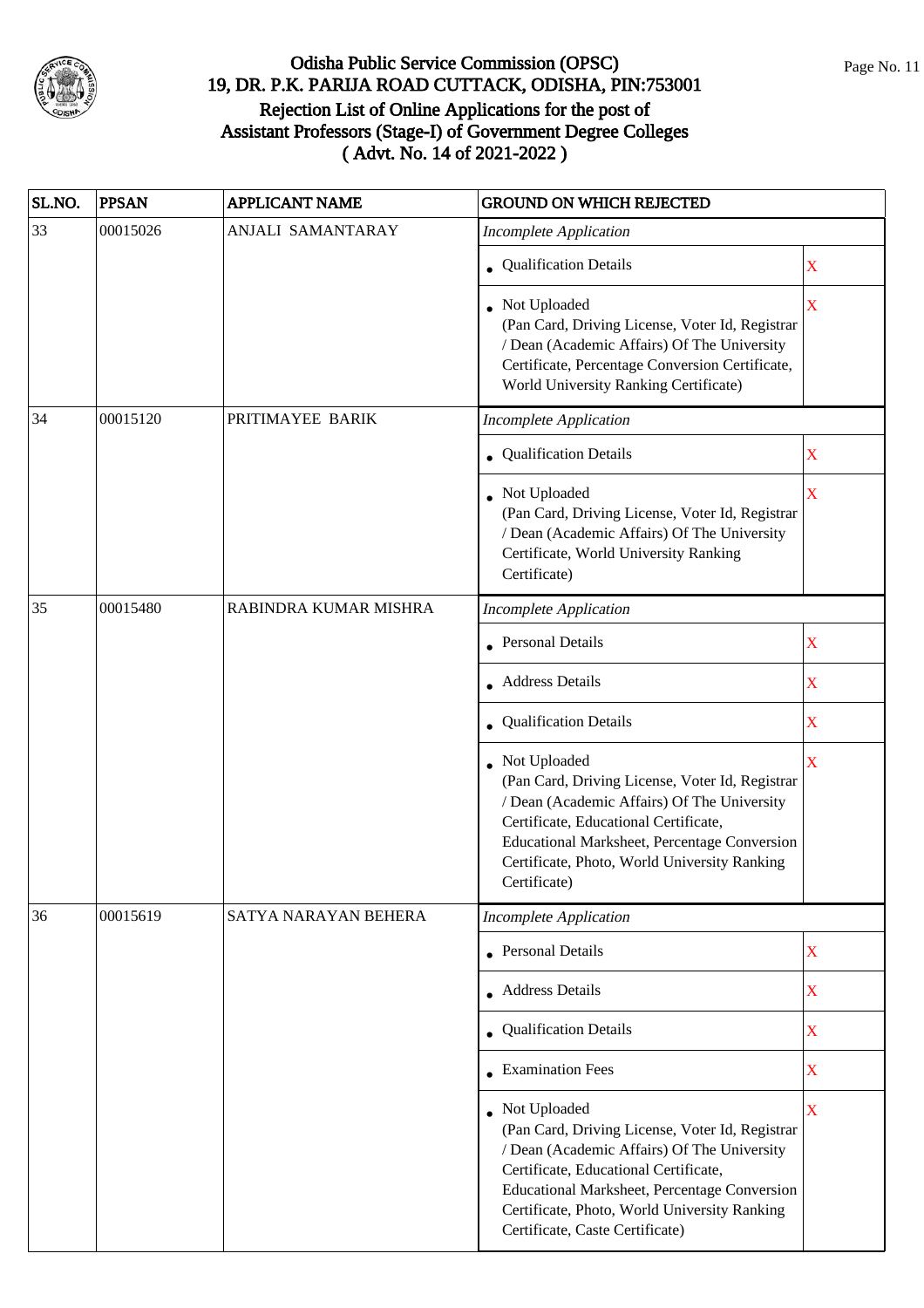

| SL.NO. | <b>PPSAN</b> | <b>APPLICANT NAME</b> | <b>GROUND ON WHICH REJECTED</b>                                                                                                                                                                                                                                                  |                         |
|--------|--------------|-----------------------|----------------------------------------------------------------------------------------------------------------------------------------------------------------------------------------------------------------------------------------------------------------------------------|-------------------------|
| 37     | 00015647     | MADHABA BHUYAN        | <b>Incomplete Application</b>                                                                                                                                                                                                                                                    |                         |
|        |              |                       | • Qualification Details                                                                                                                                                                                                                                                          | X                       |
|        |              |                       | • Not Uploaded<br>(Pan Card, Driving License, Voter Id, Registrar<br>/ Dean (Academic Affairs) Of The University<br>Certificate, World University Ranking<br>Certificate)                                                                                                        | X                       |
| 38     | 00015665     | ROJALINI JENA         | <b>Incomplete Application</b>                                                                                                                                                                                                                                                    |                         |
|        |              |                       | Qualification Details                                                                                                                                                                                                                                                            | $\mathbf X$             |
|        |              |                       | • Not Uploaded<br>(Driving License, Voter Id, Registrar / Dean<br>(Academic Affairs) Of The University<br>Certificate, Percentage Conversion Certificate,<br>World University Ranking Certificate)                                                                               | $\overline{\mathbf{X}}$ |
| 39     | 00015700     | TEJESWAR PATNAIK      | <b>Incomplete Application</b>                                                                                                                                                                                                                                                    |                         |
|        |              |                       | <b>Personal Details</b>                                                                                                                                                                                                                                                          | $\mathbf X$             |
|        |              |                       | <b>Address Details</b>                                                                                                                                                                                                                                                           | $\mathbf X$             |
|        |              |                       | • Qualification Details                                                                                                                                                                                                                                                          | $\mathbf X$             |
|        |              |                       | $\bullet$ Examination Fees                                                                                                                                                                                                                                                       | $\overline{\mathbf{X}}$ |
|        |              |                       | • Not Uploaded<br>(Pan Card, Driving License, Voter Id, Registrar<br>/ Dean (Academic Affairs) Of The University<br>Certificate, Educational Certificate,<br><b>Educational Marksheet, Percentage Conversion</b><br>Certificate, Photo, World University Ranking<br>Certificate) | $\overline{\mathbf{X}}$ |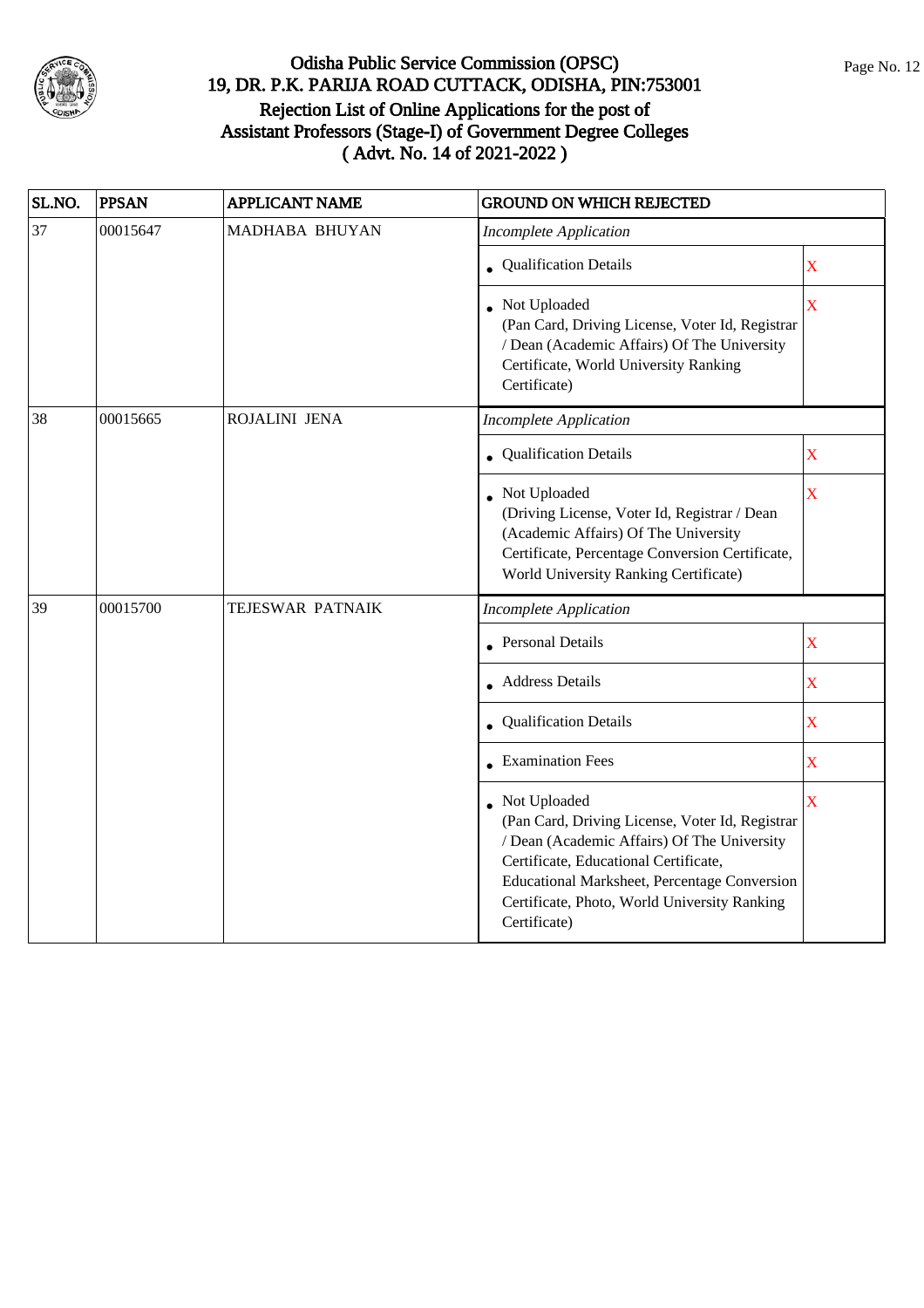

| SL.NO. | <b>PPSAN</b> | <b>APPLICANT NAME</b> | <b>GROUND ON WHICH REJECTED</b>                                                                                                                                                                                                                                         |                         |
|--------|--------------|-----------------------|-------------------------------------------------------------------------------------------------------------------------------------------------------------------------------------------------------------------------------------------------------------------------|-------------------------|
| 40     | 00015959     | <b>CHUDAMANI SAHU</b> | <b>Incomplete Application</b>                                                                                                                                                                                                                                           |                         |
|        |              |                       | Personal Details                                                                                                                                                                                                                                                        | $\mathbf X$             |
|        |              |                       | Address Details                                                                                                                                                                                                                                                         | X                       |
|        |              |                       | • Qualification Details                                                                                                                                                                                                                                                 | X                       |
|        |              |                       | • Examination Fees                                                                                                                                                                                                                                                      | X                       |
|        |              |                       | Not Uploaded<br>(Pan Card, Driving License, Voter Id, Registrar<br>/ Dean (Academic Affairs) Of The University<br>Certificate, Educational Certificate,<br>Educational Marksheet, Percentage Conversion<br>Certificate, Photo, World University Ranking<br>Certificate) | $\overline{\mathbf{X}}$ |
| 41     | 00016010     | <b>JAGA SABAR</b>     | <b>Incomplete Application</b>                                                                                                                                                                                                                                           |                         |
|        |              |                       | Qualification Details                                                                                                                                                                                                                                                   | X                       |
|        |              |                       | • Not Uploaded<br>(Pan Card, Driving License, Voter Id, Registrar<br>/ Dean (Academic Affairs) Of The University<br>Certificate, World University Ranking<br>Certificate)                                                                                               | X                       |
| 42     | 00016110     | <b>SUNIL PANDEY</b>   | <b>Incomplete Application</b>                                                                                                                                                                                                                                           |                         |
|        |              |                       | Not Uploaded<br>(Pan Card, Driving License, Voter Id, Registrar<br>/ Dean (Academic Affairs) Of The University<br>Certificate, World University Ranking<br>Certificate)                                                                                                 | X                       |
| 43     | 00016221     | <b>TIKIRANI NAYAK</b> | <b>Incomplete Application</b>                                                                                                                                                                                                                                           |                         |
|        |              |                       | • Qualification Details                                                                                                                                                                                                                                                 | X                       |
|        |              |                       | Not Uploaded<br>(Pan Card, Driving License, Voter Id, Registrar<br>/ Dean (Academic Affairs) Of The University<br>Certificate, Percentage Conversion Certificate,<br>World University Ranking Certificate)                                                              | $\mathbf X$             |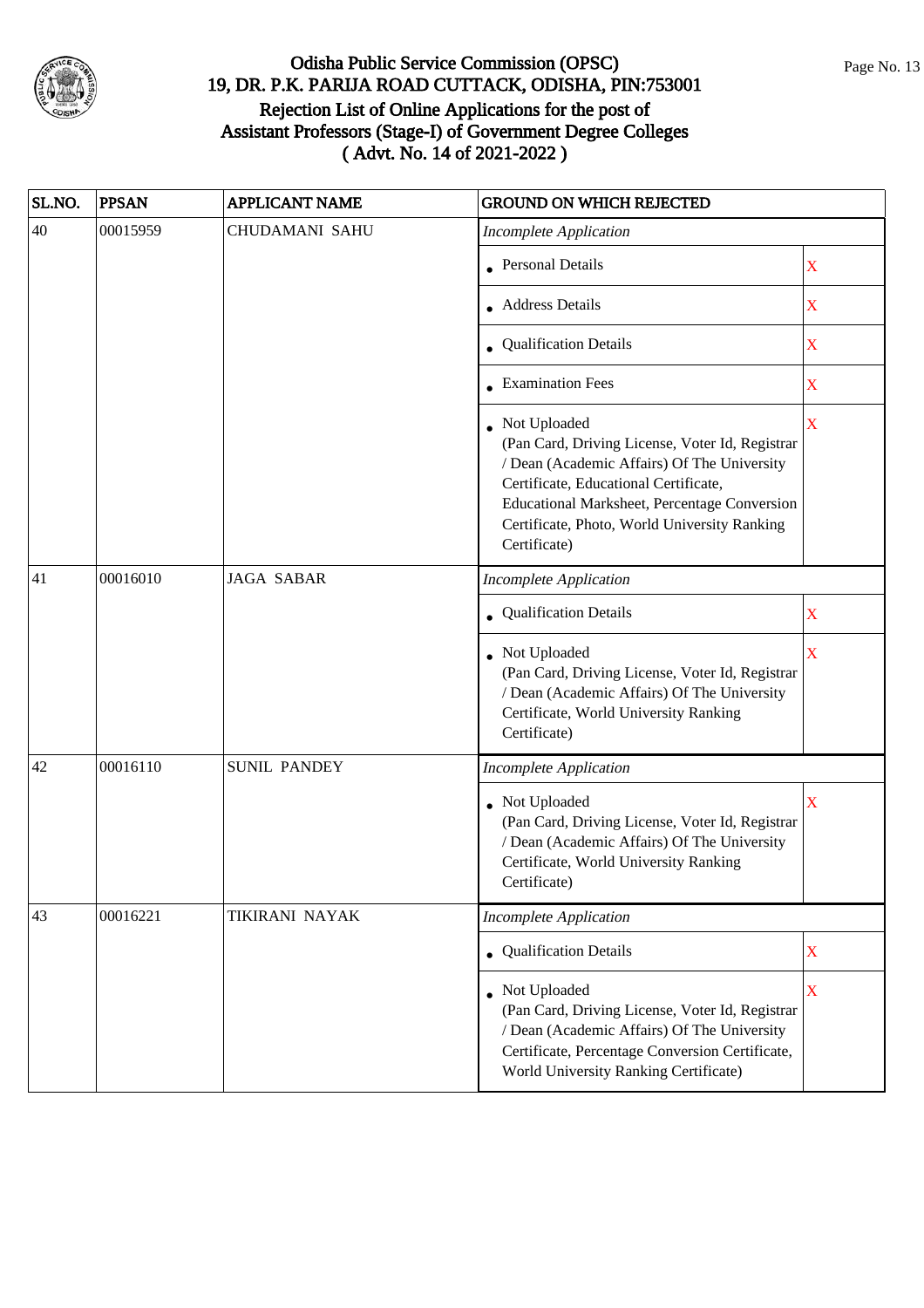

| SL.NO. | <b>PPSAN</b> | <b>APPLICANT NAME</b> | <b>GROUND ON WHICH REJECTED</b>                                                                                                                                                                                                                                                              |                         |
|--------|--------------|-----------------------|----------------------------------------------------------------------------------------------------------------------------------------------------------------------------------------------------------------------------------------------------------------------------------------------|-------------------------|
| 44     | 00016268     | SHIVADATTA NAIK       | <b>Incomplete Application</b>                                                                                                                                                                                                                                                                |                         |
|        |              |                       | <b>Personal Details</b>                                                                                                                                                                                                                                                                      | $\mathbf X$             |
|        |              |                       | • Qualification Details                                                                                                                                                                                                                                                                      | X                       |
|        |              |                       | • Not Uploaded<br>(Pan Card, Driving License, Voter Id, Registrar<br>/ Dean (Academic Affairs) Of The University<br>Certificate, Educational Certificate,<br>Educational Marksheet, Percentage Conversion<br>Certificate, World University Ranking<br>Certificate)                           | $\mathbf X$             |
| 45     | 00016469     | HARA PRASAD BEHERA    | <b>Incomplete Application</b>                                                                                                                                                                                                                                                                |                         |
|        |              |                       | <b>Personal Details</b>                                                                                                                                                                                                                                                                      | $\mathbf X$             |
|        |              |                       | • Address Details                                                                                                                                                                                                                                                                            | X                       |
|        |              |                       | Qualification Details                                                                                                                                                                                                                                                                        | $\mathbf X$             |
|        |              |                       | • Not Uploaded<br>(Pan Card, Driving License, Voter Id, Registrar<br>/ Dean (Academic Affairs) Of The University<br>Certificate, Educational Certificate,<br>Educational Marksheet, Percentage Conversion<br>Certificate, Photo, World University Ranking<br>Certificate, Caste Certificate) | X                       |
| 46     | 00016777     | NIRANJAN TETE         | <b>Incomplete Application</b>                                                                                                                                                                                                                                                                |                         |
|        |              |                       | • Qualification Details                                                                                                                                                                                                                                                                      | $\mathbf X$             |
|        |              |                       | • Not Uploaded<br>(Pan Card, Driving License, Voter Id, Registrar<br>/ Dean (Academic Affairs) Of The University<br>Certificate, Percentage Conversion Certificate,<br>World University Ranking Certificate)                                                                                 | $\overline{\mathbf{X}}$ |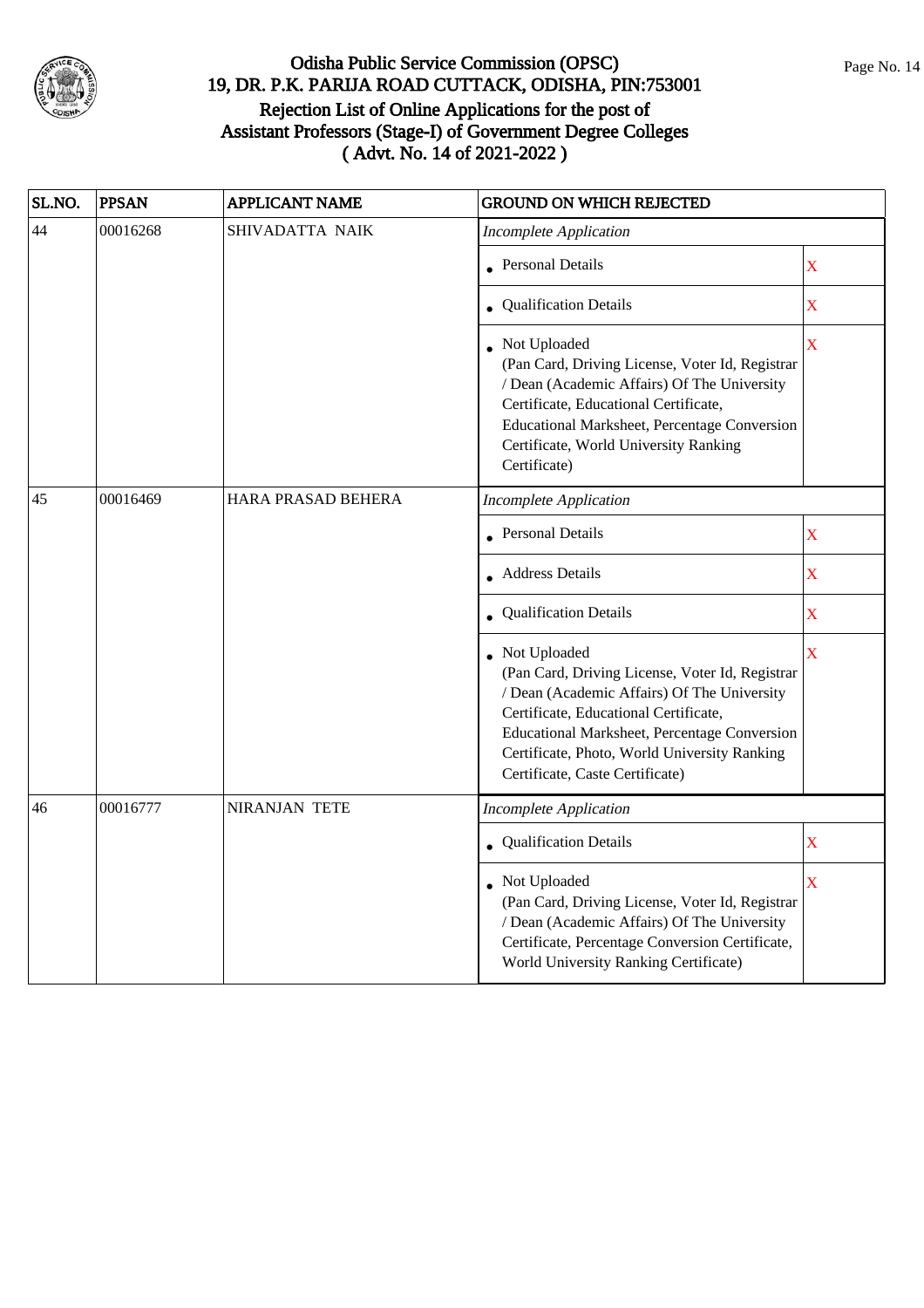

| SL.NO. | <b>PPSAN</b> | <b>APPLICANT NAME</b>                                                                                                                                                                                                                                                                                                                                               | <b>GROUND ON WHICH REJECTED</b>                                                                                                                                                                                                                                                              |                         |
|--------|--------------|---------------------------------------------------------------------------------------------------------------------------------------------------------------------------------------------------------------------------------------------------------------------------------------------------------------------------------------------------------------------|----------------------------------------------------------------------------------------------------------------------------------------------------------------------------------------------------------------------------------------------------------------------------------------------|-------------------------|
| 47     | 00016823     | <b>BISIKESAN SABAR</b>                                                                                                                                                                                                                                                                                                                                              | <b>Incomplete Application</b>                                                                                                                                                                                                                                                                |                         |
|        |              |                                                                                                                                                                                                                                                                                                                                                                     | Personal Details                                                                                                                                                                                                                                                                             | $\mathbf X$             |
|        |              |                                                                                                                                                                                                                                                                                                                                                                     | Address Details                                                                                                                                                                                                                                                                              | X                       |
|        |              |                                                                                                                                                                                                                                                                                                                                                                     | • Qualification Details                                                                                                                                                                                                                                                                      | X                       |
|        |              |                                                                                                                                                                                                                                                                                                                                                                     | • Not Uploaded<br>(Pan Card, Driving License, Voter Id, Registrar<br>/ Dean (Academic Affairs) Of The University<br>Certificate, Educational Certificate,<br>Educational Marksheet, Percentage Conversion<br>Certificate, Photo, World University Ranking<br>Certificate, Caste Certificate) | $\overline{\mathbf{X}}$ |
| 48     | 00017084     | SABITA KHORA                                                                                                                                                                                                                                                                                                                                                        | <b>Incomplete Application</b>                                                                                                                                                                                                                                                                |                         |
|        |              |                                                                                                                                                                                                                                                                                                                                                                     | Qualification Details                                                                                                                                                                                                                                                                        | X                       |
|        |              |                                                                                                                                                                                                                                                                                                                                                                     | • Not Uploaded<br>(Pan Card, Driving License, Voter Id, Registrar<br>/ Dean (Academic Affairs) Of The University<br>Certificate, Percentage Conversion Certificate,<br>World University Ranking Certificate)                                                                                 | X                       |
| 49     | 00017099     | <b>SUNIL KUMAR SAHU</b>                                                                                                                                                                                                                                                                                                                                             | <b>Incomplete Application</b>                                                                                                                                                                                                                                                                |                         |
|        |              |                                                                                                                                                                                                                                                                                                                                                                     | <b>Personal Details</b>                                                                                                                                                                                                                                                                      | $\mathbf X$             |
|        |              |                                                                                                                                                                                                                                                                                                                                                                     | • Address Details                                                                                                                                                                                                                                                                            | X                       |
|        |              |                                                                                                                                                                                                                                                                                                                                                                     | Qualification Details                                                                                                                                                                                                                                                                        | X                       |
|        |              | Not Uploaded<br>(Pan Card, Driving License, Voter Id, Registrar<br>/ Dean (Academic Affairs) Of The University<br>Certificate, Educational Certificate,<br>Educational Marksheet, Percentage Conversion<br>Certificate, Photo, World University Ranking<br>Certificate, Caste Certificate, Category-Iii<br>(Orthopaedically Handicapped) Disability<br>Certificate) |                                                                                                                                                                                                                                                                                              |                         |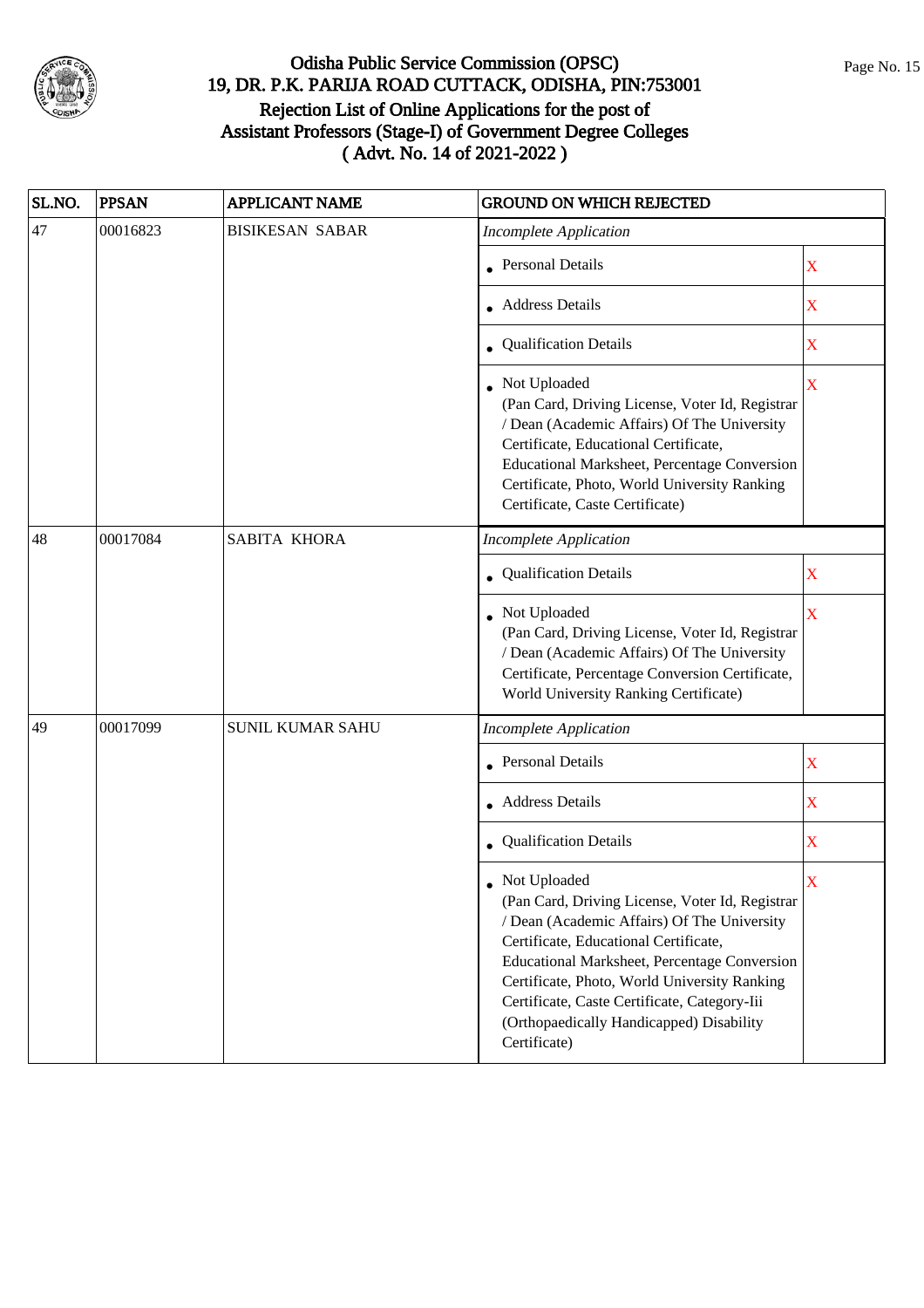

| SL.NO. | <b>PPSAN</b> | <b>APPLICANT NAME</b> | <b>GROUND ON WHICH REJECTED</b>                                                                                                                                                                                                                                                            |             |
|--------|--------------|-----------------------|--------------------------------------------------------------------------------------------------------------------------------------------------------------------------------------------------------------------------------------------------------------------------------------------|-------------|
| 50     | 00017146     | <b>AKRURA MAJHI</b>   | <b>Incomplete Application</b>                                                                                                                                                                                                                                                              |             |
|        |              |                       | <b>Personal Details</b>                                                                                                                                                                                                                                                                    | X           |
|        |              |                       | <b>Address Details</b>                                                                                                                                                                                                                                                                     | $\mathbf X$ |
|        |              |                       | • Qualification Details                                                                                                                                                                                                                                                                    | X           |
|        |              |                       | Not Uploaded<br>(Pan Card, Driving License, Voter Id, Registrar<br>/ Dean (Academic Affairs) Of The University<br>Certificate, Educational Certificate,<br>Educational Marksheet, Percentage Conversion<br>Certificate, Photo, World University Ranking<br>Certificate, Caste Certificate) | X           |
| 51     | 00017231     | SUBHASHREE DAS        | <b>Incomplete Application</b>                                                                                                                                                                                                                                                              |             |
|        |              |                       | Qualification Details                                                                                                                                                                                                                                                                      | X           |
|        |              |                       | Not Uploaded<br>(Pan Card, Driving License, Voter Id, Registrar<br>/ Dean (Academic Affairs) Of The University<br>Certificate, Percentage Conversion Certificate,<br>World University Ranking Certificate)                                                                                 | X           |
| 52     | 00017240     | PRATYUSH RANJAN SAHOO | <b>Incomplete Application</b>                                                                                                                                                                                                                                                              |             |
|        |              |                       | <b>Personal Details</b>                                                                                                                                                                                                                                                                    | X           |
|        |              |                       | • Address Details                                                                                                                                                                                                                                                                          | $\mathbf X$ |
|        |              |                       | Qualification Details                                                                                                                                                                                                                                                                      | X           |
|        |              |                       | • Examination Fees                                                                                                                                                                                                                                                                         | X           |
|        |              |                       | • Not Uploaded<br>(Pan Card, Driving License, Voter Id, Registrar<br>/ Dean (Academic Affairs) Of The University<br>Certificate, Educational Certificate,<br>Educational Marksheet, Percentage Conversion<br>Certificate, Photo, World University Ranking<br>Certificate)                  | X           |
| 53     | 00017288     | PRASANTA TAKRI        | <b>Incomplete Application</b>                                                                                                                                                                                                                                                              |             |
|        |              |                       | <b>Qualification Details</b>                                                                                                                                                                                                                                                               | $\mathbf X$ |
|        |              |                       | • Not Uploaded<br>(Driving License, Voter Id, Registrar / Dean<br>(Academic Affairs) Of The University<br>Certificate, Percentage Conversion Certificate,<br>Photo, World University Ranking Certificate)                                                                                  | $\mathbf X$ |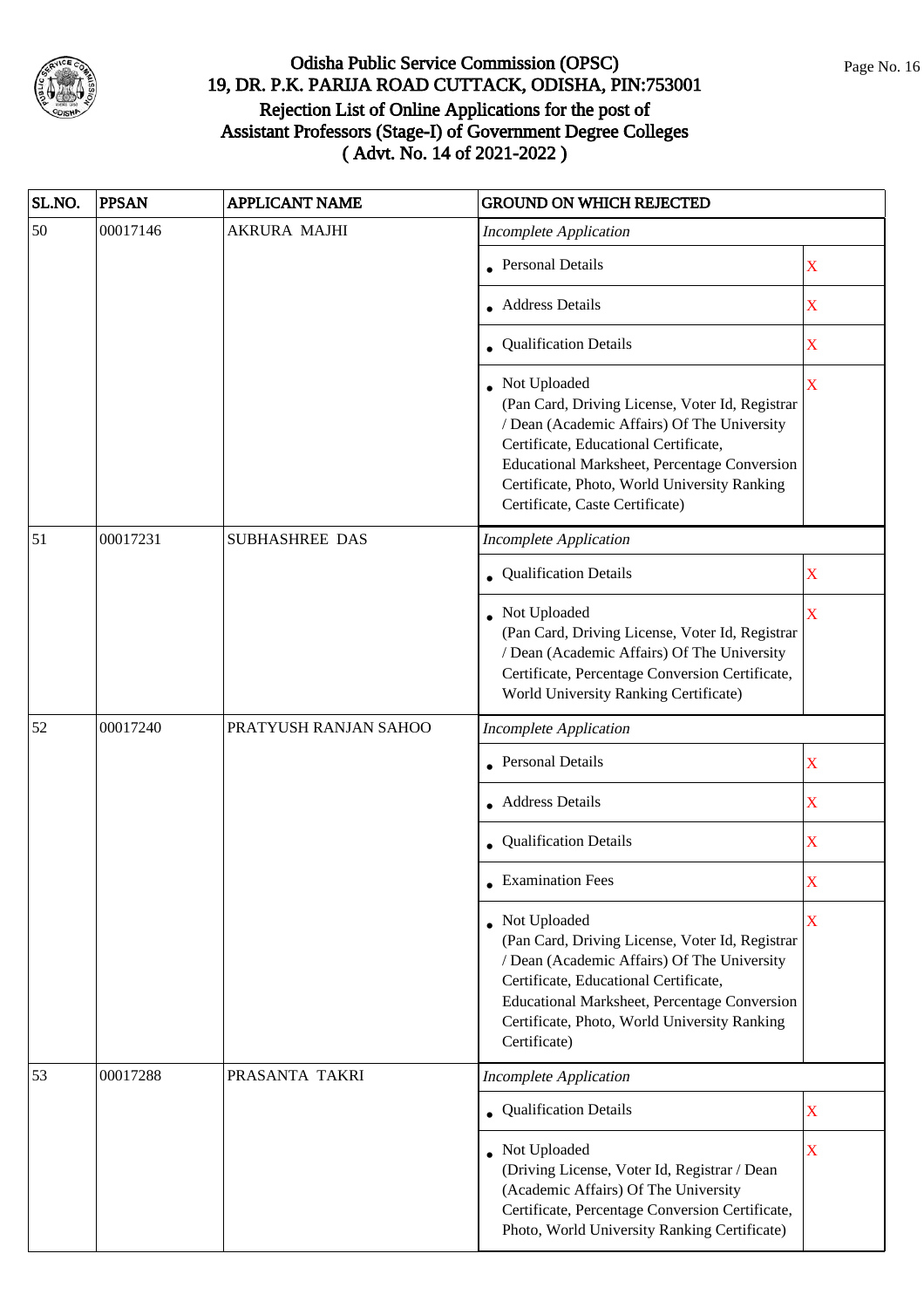

| SL.NO. | <b>PPSAN</b> | <b>APPLICANT NAME</b> | <b>GROUND ON WHICH REJECTED</b>                                                                                                                                                                                                                                                                                                                                                                  |                           |
|--------|--------------|-----------------------|--------------------------------------------------------------------------------------------------------------------------------------------------------------------------------------------------------------------------------------------------------------------------------------------------------------------------------------------------------------------------------------------------|---------------------------|
| 54     | 00017557     | PURNAVATI CHINTADA    | <b>Incomplete Application</b>                                                                                                                                                                                                                                                                                                                                                                    |                           |
|        |              |                       | • Qualification Details                                                                                                                                                                                                                                                                                                                                                                          | X                         |
|        |              |                       | • Not Uploaded<br>(Pan Card, Driving License, Voter Id, Registrar<br>/ Dean (Academic Affairs) Of The University<br>Certificate, Percentage Conversion Certificate,<br>World University Ranking Certificate)                                                                                                                                                                                     | X                         |
| 55     | 00017661     | <b>GANESH NAIK</b>    | <b>Incomplete Application</b>                                                                                                                                                                                                                                                                                                                                                                    |                           |
|        |              |                       | <b>Personal Details</b>                                                                                                                                                                                                                                                                                                                                                                          | X                         |
|        |              |                       | • Address Details                                                                                                                                                                                                                                                                                                                                                                                | X                         |
|        |              |                       | • Qualification Details                                                                                                                                                                                                                                                                                                                                                                          | X                         |
|        |              |                       | • Examination Fees                                                                                                                                                                                                                                                                                                                                                                               | X                         |
|        |              |                       | Not Uploaded<br>(Pan Card, Driving License, Voter Id, Registrar<br>/ Dean (Academic Affairs) Of The University<br>Certificate, Educational Certificate,<br>Educational Marksheet, Percentage Conversion<br>Certificate, Photo, World University Ranking<br>Certificate, Caste Certificate)                                                                                                       | X                         |
| 56     | 00017689     | NIRMALA BISWAL        | <b>Incomplete Application</b>                                                                                                                                                                                                                                                                                                                                                                    |                           |
|        |              |                       | • Personal Details                                                                                                                                                                                                                                                                                                                                                                               | $\boldsymbol{\mathrm{X}}$ |
|        |              |                       | • Address Details                                                                                                                                                                                                                                                                                                                                                                                | X                         |
|        |              |                       | Qualification Details                                                                                                                                                                                                                                                                                                                                                                            | X                         |
|        |              |                       | $\bullet$ Examination Fees                                                                                                                                                                                                                                                                                                                                                                       | $\mathbf X$               |
|        |              |                       | Not Uploaded<br>(Pan Card, Driving License, Voter Id, Registrar<br>/ Dean (Academic Affairs) Of The University<br>Certificate, Educational Certificate,<br>Educational Marksheet, No Objection<br>Certificate (Noc) From The Competent<br>Authority In Case Of In-Service Candidate,<br>Percentage Conversion Certificate, Photo,<br>World University Ranking Certificate, Caste<br>Certificate) | X                         |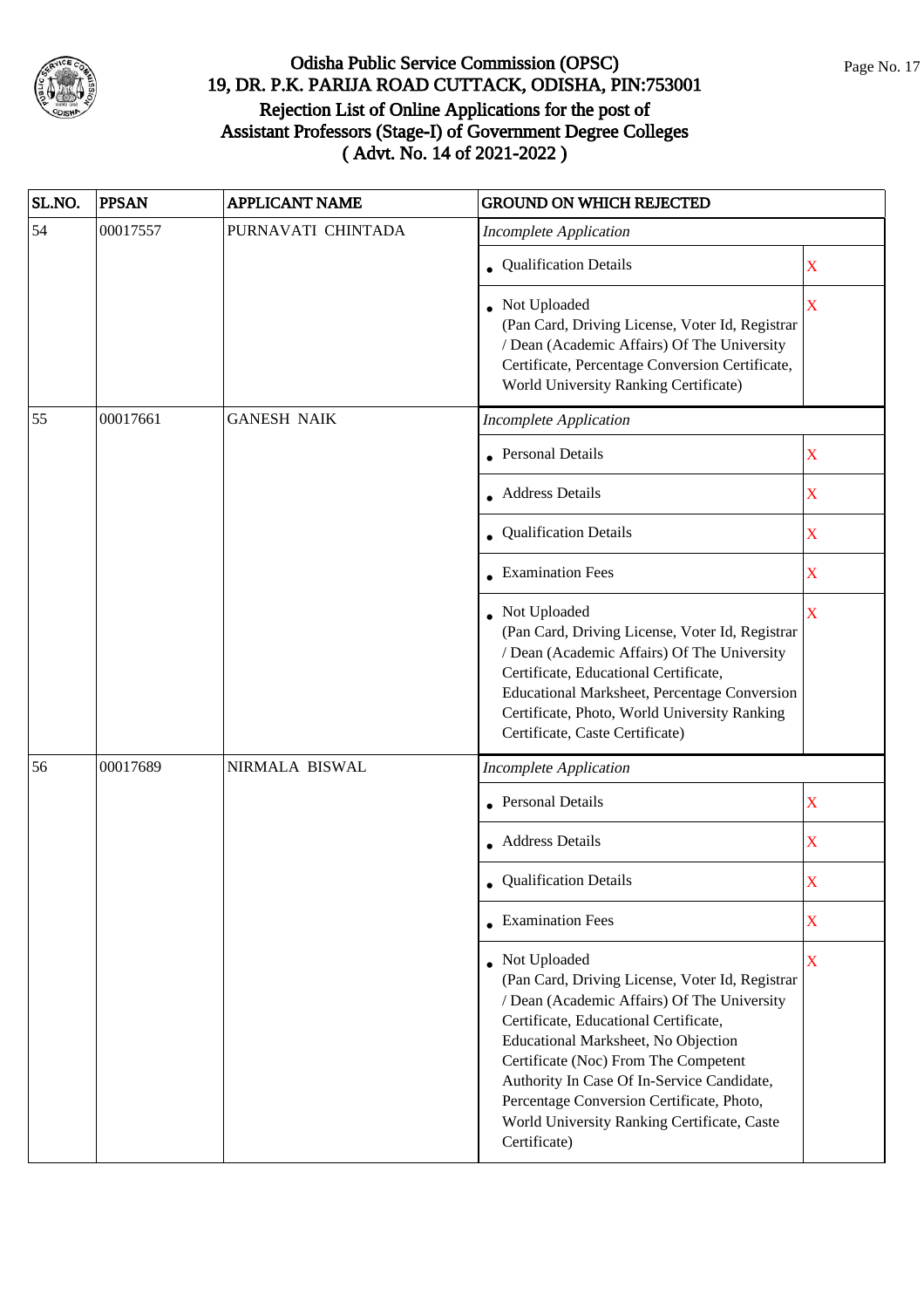

| SL.NO. | <b>PPSAN</b> | <b>APPLICANT NAME</b> | <b>GROUND ON WHICH REJECTED</b>                                                                                                                                                                                                                                                            |                         |
|--------|--------------|-----------------------|--------------------------------------------------------------------------------------------------------------------------------------------------------------------------------------------------------------------------------------------------------------------------------------------|-------------------------|
| 57     | 00017917     | SAMBHUNATH MAJHI      | <b>Incomplete Application</b>                                                                                                                                                                                                                                                              |                         |
|        |              |                       | • Qualification Details                                                                                                                                                                                                                                                                    | $\mathbf X$             |
|        |              |                       | • Not Uploaded<br>(Pan Card, Driving License, Voter Id, Registrar<br>/ Dean (Academic Affairs) Of The University<br>Certificate, World University Ranking<br>Certificate)                                                                                                                  | $\overline{\textbf{X}}$ |
| 58     | 00017987     | PRATIK HO             | <b>Incomplete Application</b>                                                                                                                                                                                                                                                              |                         |
|        |              |                       | <b>Qualification Details</b>                                                                                                                                                                                                                                                               | X                       |
|        |              |                       | Not Uploaded<br>(Pan Card, Driving License, Voter Id, Registrar<br>/ Dean (Academic Affairs) Of The University<br>Certificate, Percentage Conversion Certificate,<br>World University Ranking Certificate)                                                                                 | X                       |
| 59     | 00018014     | ROHIT KUMAR BEHERA    | <b>Incomplete Application</b>                                                                                                                                                                                                                                                              |                         |
|        |              |                       | <b>Personal Details</b>                                                                                                                                                                                                                                                                    | $\mathbf X$             |
|        |              |                       | Address Details                                                                                                                                                                                                                                                                            | X                       |
|        |              |                       | Qualification Details                                                                                                                                                                                                                                                                      | X                       |
|        |              |                       | Not Uploaded<br>(Pan Card, Driving License, Voter Id, Registrar<br>/ Dean (Academic Affairs) Of The University<br>Certificate, Educational Certificate,<br>Educational Marksheet, Percentage Conversion<br>Certificate, Photo, World University Ranking<br>Certificate, Caste Certificate) | $\overline{\mathbf{X}}$ |
| 60     | 00018293     | PUJARANI KISHAN       | <b>Incomplete Application</b>                                                                                                                                                                                                                                                              |                         |
|        |              |                       | <b>Qualification Details</b>                                                                                                                                                                                                                                                               | $\mathbf X$             |
|        |              |                       | Not Uploaded<br>(Pan Card, Driving License, Voter Id, Registrar<br>/ Dean (Academic Affairs) Of The University<br>Certificate, Percentage Conversion Certificate,<br>World University Ranking Certificate)                                                                                 | $\mathbf X$             |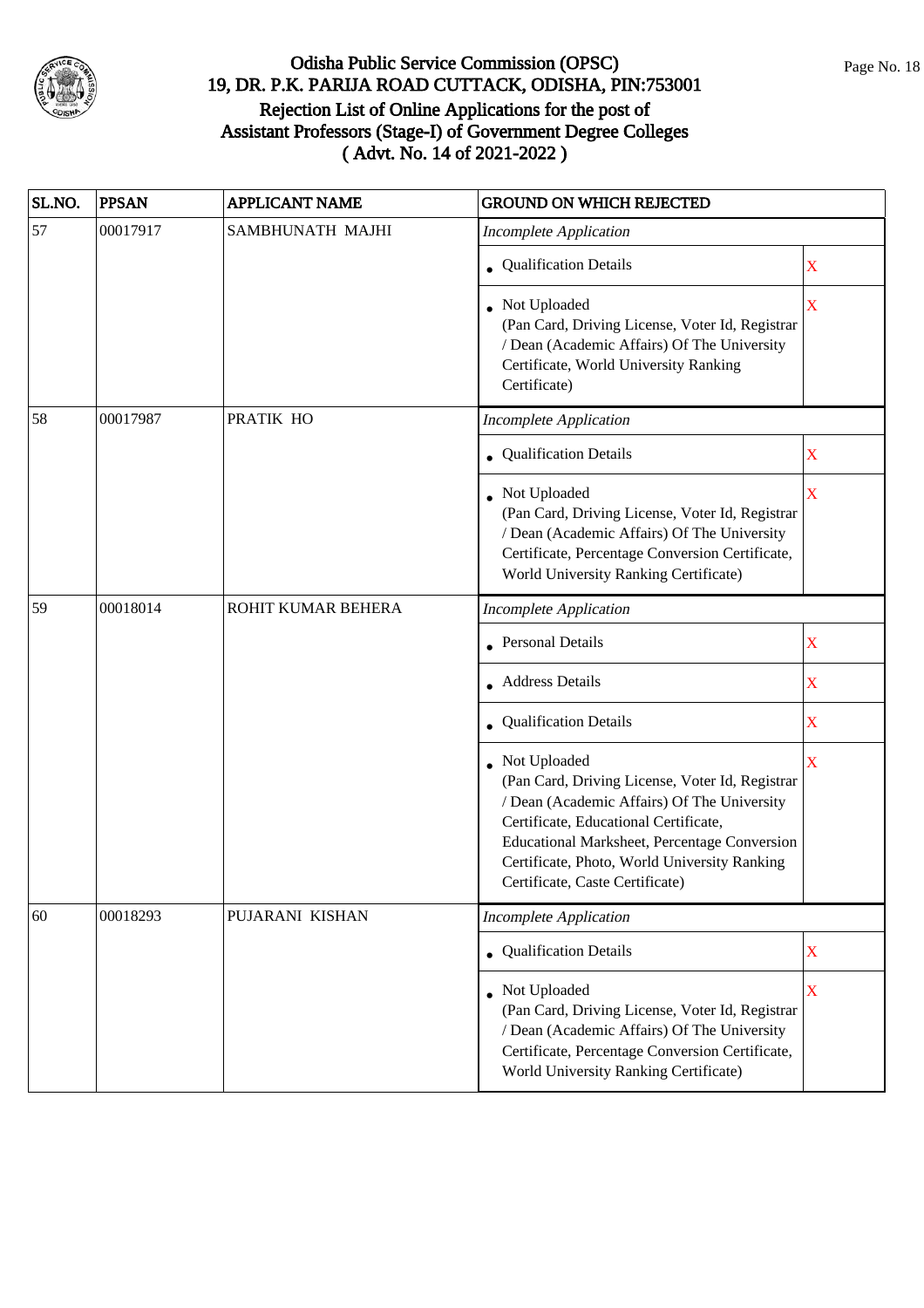

| SL.NO. | <b>PPSAN</b> | <b>APPLICANT NAME</b> | <b>GROUND ON WHICH REJECTED</b>                                                                                                                                                                                                                                                            |                         |
|--------|--------------|-----------------------|--------------------------------------------------------------------------------------------------------------------------------------------------------------------------------------------------------------------------------------------------------------------------------------------|-------------------------|
| 61     | 00018335     | RAJANIKANTA SING      | <b>Incomplete Application</b>                                                                                                                                                                                                                                                              |                         |
|        |              |                       | <b>Personal Details</b>                                                                                                                                                                                                                                                                    | X                       |
|        |              |                       | <b>Address Details</b>                                                                                                                                                                                                                                                                     | $\mathbf X$             |
|        |              |                       | • Qualification Details                                                                                                                                                                                                                                                                    | X                       |
|        |              |                       | Not Uploaded<br>(Pan Card, Driving License, Voter Id, Registrar<br>/ Dean (Academic Affairs) Of The University<br>Certificate, Educational Certificate,<br>Educational Marksheet, Percentage Conversion<br>Certificate, Photo, World University Ranking<br>Certificate, Caste Certificate) | $\overline{\mathbf{X}}$ |
| 62     | 00018387     | <b>NATHAN PUJARI</b>  | <b>Incomplete Application</b>                                                                                                                                                                                                                                                              |                         |
|        |              |                       | Qualification Details                                                                                                                                                                                                                                                                      | X                       |
|        |              |                       | Not Uploaded<br>(Pan Card, Driving License, Voter Id, Registrar<br>/ Dean (Academic Affairs) Of The University<br>Certificate, World University Ranking<br>Certificate)                                                                                                                    | $\overline{\mathbf{X}}$ |
| 63     | 00018504     | <b>BULU MALLICK</b>   | <b>Incomplete Application</b>                                                                                                                                                                                                                                                              |                         |
|        |              |                       | Qualification Details                                                                                                                                                                                                                                                                      | X                       |
|        |              |                       | Not Uploaded<br>(Pan Card, Driving License, Voter Id, Registrar<br>/ Dean (Academic Affairs) Of The University<br>Certificate, World University Ranking<br>Certificate)                                                                                                                    | X                       |
| 64     | 00018652     | <b>GANESH ORAM</b>    | <b>Incomplete Application</b>                                                                                                                                                                                                                                                              |                         |
|        |              |                       | <b>Personal Details</b>                                                                                                                                                                                                                                                                    | $\mathbf X$             |
|        |              |                       | • Address Details                                                                                                                                                                                                                                                                          | X                       |
|        |              |                       | • Qualification Details                                                                                                                                                                                                                                                                    | X                       |
|        |              |                       | Not Uploaded<br>(Pan Card, Driving License, Voter Id, Registrar<br>/ Dean (Academic Affairs) Of The University<br>Certificate, Educational Certificate,<br>Educational Marksheet, Percentage Conversion<br>Certificate, Photo, World University Ranking<br>Certificate, Caste Certificate) | $\overline{\mathbf{X}}$ |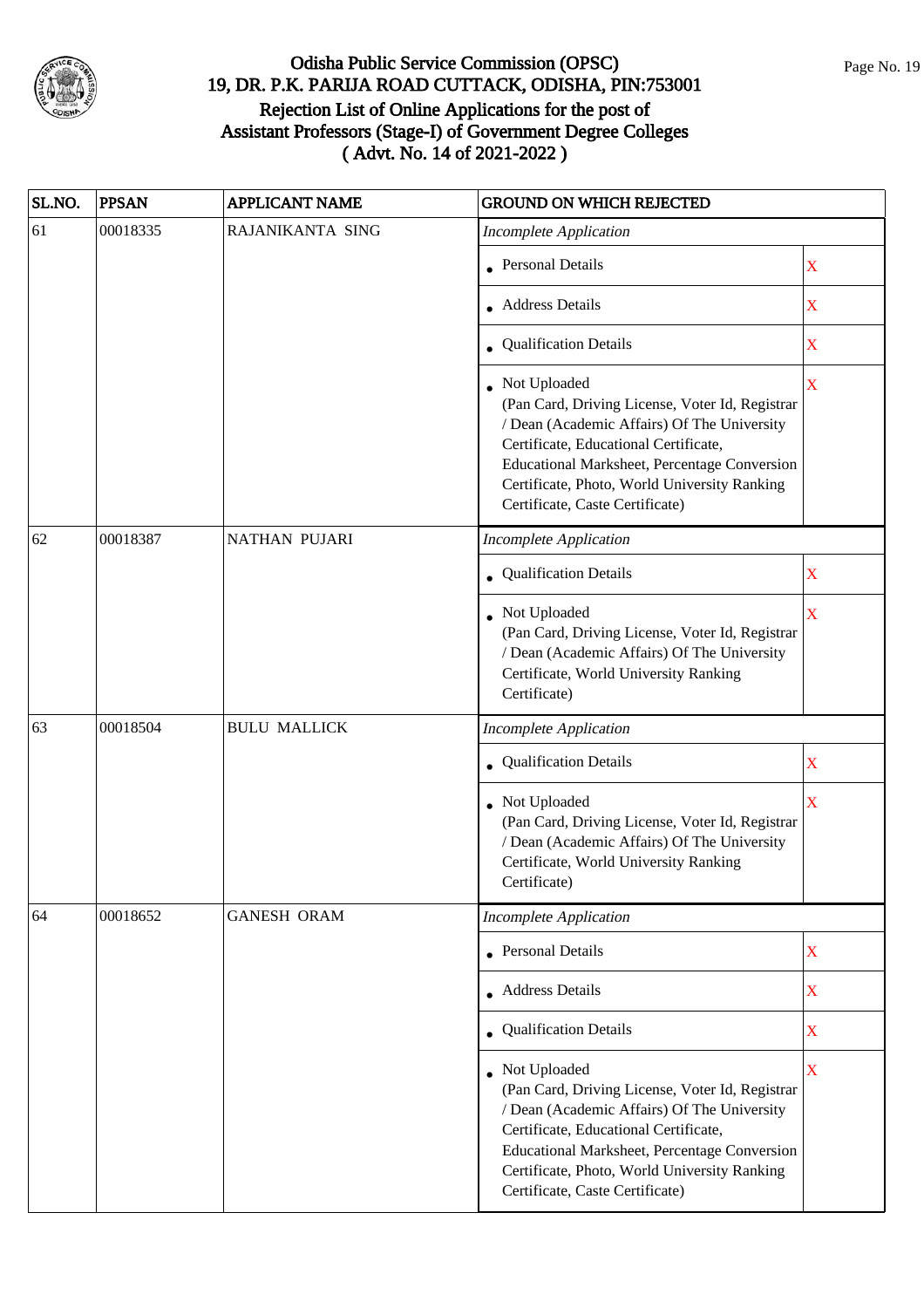

| SL.NO. | <b>PPSAN</b> | <b>APPLICANT NAME</b> | <b>GROUND ON WHICH REJECTED</b>                                                                                                                                                                                                                                  |                         |
|--------|--------------|-----------------------|------------------------------------------------------------------------------------------------------------------------------------------------------------------------------------------------------------------------------------------------------------------|-------------------------|
| 65     | 00018672     | SUDHANSU SEKHAR JENA  | <b>Incomplete Application</b>                                                                                                                                                                                                                                    |                         |
|        |              |                       | <b>Qualification Details</b>                                                                                                                                                                                                                                     | X                       |
|        |              |                       | Not Uploaded<br>(Pan Card, Driving License, Voter Id, Registrar<br>/ Dean (Academic Affairs) Of The University<br>Certificate, Percentage Conversion Certificate,<br>World University Ranking Certificate)                                                       | X                       |
| 66     | 00018894     | <b>TILA BHOI</b>      | <b>Incomplete Application</b>                                                                                                                                                                                                                                    |                         |
|        |              |                       | • Qualification Details                                                                                                                                                                                                                                          | X                       |
|        |              |                       | Not Uploaded<br>(Pan Card, Driving License, Voter Id, Registrar<br>/ Dean (Academic Affairs) Of The University<br>Certificate, World University Ranking<br>Certificate)                                                                                          | X                       |
| 67     | 00018963     | NIRAKAR MOHANTY       | Incomplete Application                                                                                                                                                                                                                                           |                         |
|        |              |                       | <b>Qualification Details</b>                                                                                                                                                                                                                                     | X                       |
|        |              |                       | Not Uploaded<br>(Pan Card, Driving License, Voter Id, Registrar<br>/ Dean (Academic Affairs) Of The University<br>Certificate, Percentage Conversion Certificate,<br>World University Ranking Certificate)                                                       | $\overline{\mathbf{X}}$ |
| 68     | 00019011     | TANKA DHAR NAIK       | <b>Incomplete Application</b>                                                                                                                                                                                                                                    |                         |
|        |              |                       | Qualification Details                                                                                                                                                                                                                                            | X                       |
|        |              |                       | Not Uploaded<br>(Pan Card, Driving License, Voter Id, Registrar<br>/ Dean (Academic Affairs) Of The University<br>Certificate, Educational Certificate,<br>Educational Marksheet, Percentage Conversion<br>Certificate, World University Ranking<br>Certificate) | X                       |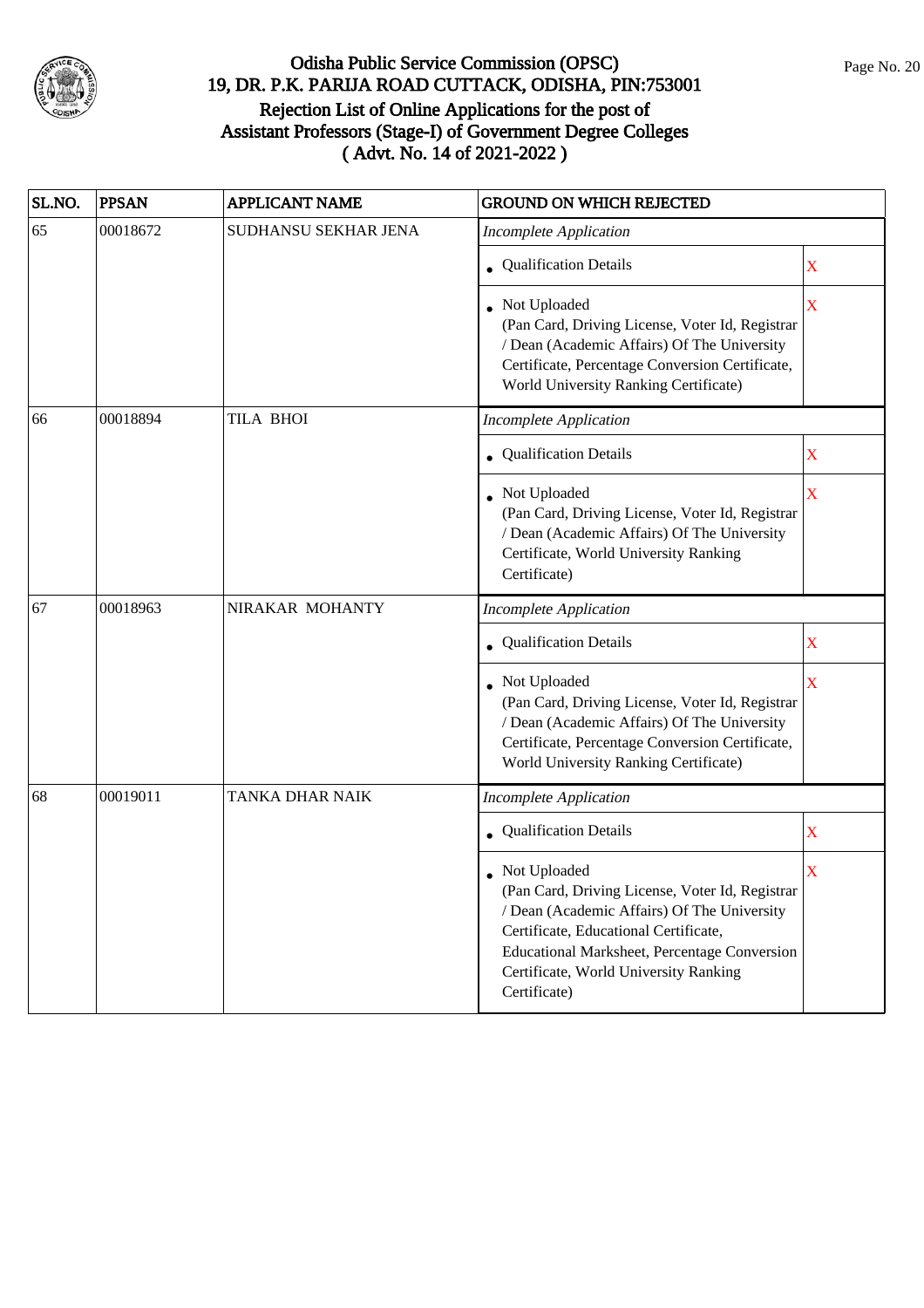

| SL.NO. | <b>PPSAN</b> | <b>APPLICANT NAME</b>      | <b>GROUND ON WHICH REJECTED</b>                                                                                                                                                                                                                                                                                                                                                                    |                         |
|--------|--------------|----------------------------|----------------------------------------------------------------------------------------------------------------------------------------------------------------------------------------------------------------------------------------------------------------------------------------------------------------------------------------------------------------------------------------------------|-------------------------|
| 69     | 00019102     | <b>DEBASISH DAS</b>        | <b>Incomplete Application</b>                                                                                                                                                                                                                                                                                                                                                                      |                         |
|        |              |                            | <b>Personal Details</b>                                                                                                                                                                                                                                                                                                                                                                            | $\mathbf X$             |
|        |              |                            | <b>Address Details</b>                                                                                                                                                                                                                                                                                                                                                                             | X                       |
|        |              |                            | • Qualification Details                                                                                                                                                                                                                                                                                                                                                                            | X                       |
|        |              |                            | Not Uploaded<br>(Pan Card, Driving License, Voter Id, Registrar<br>/ Dean (Academic Affairs) Of The University<br>Certificate, Educational Certificate,<br>Educational Marksheet, Percentage Conversion<br>Certificate, Photo, World University Ranking<br>Certificate, Caste Certificate)                                                                                                         | $\overline{\mathbf{X}}$ |
| 70     | 00019215     | SUMANTA KUMAR ROUT         | <b>Incomplete Application</b>                                                                                                                                                                                                                                                                                                                                                                      |                         |
|        |              |                            | <b>Personal Details</b>                                                                                                                                                                                                                                                                                                                                                                            | $\overline{\textbf{X}}$ |
|        |              |                            | • Address Details                                                                                                                                                                                                                                                                                                                                                                                  | X                       |
|        |              |                            | Qualification Details                                                                                                                                                                                                                                                                                                                                                                              | X                       |
|        |              |                            | $\bullet$ Examination Fees                                                                                                                                                                                                                                                                                                                                                                         | X                       |
|        |              |                            | • Not Uploaded<br>(Pan Card, Driving License, Voter Id, Registrar<br>/ Dean (Academic Affairs) Of The University<br>Certificate, Educational Certificate,<br>Educational Marksheet, No Objection<br>Certificate (Noc) From The Competent<br>Authority In Case Of In-Service Candidate,<br>Percentage Conversion Certificate, Photo,<br>World University Ranking Certificate, Caste<br>Certificate) | $\bar{X}$               |
| 71     | 00019440     | <b>SUSHREE SALMA MAJHI</b> | <b>Incomplete Application</b>                                                                                                                                                                                                                                                                                                                                                                      |                         |
|        |              |                            | • Qualification Details                                                                                                                                                                                                                                                                                                                                                                            | $\mathbf X$             |
|        |              |                            | • Not Uploaded<br>(Pan Card, Voter Id, Registrar / Dean<br>(Academic Affairs) Of The University<br>Certificate, World University Ranking<br>Certificate)                                                                                                                                                                                                                                           | $\mathbf X$             |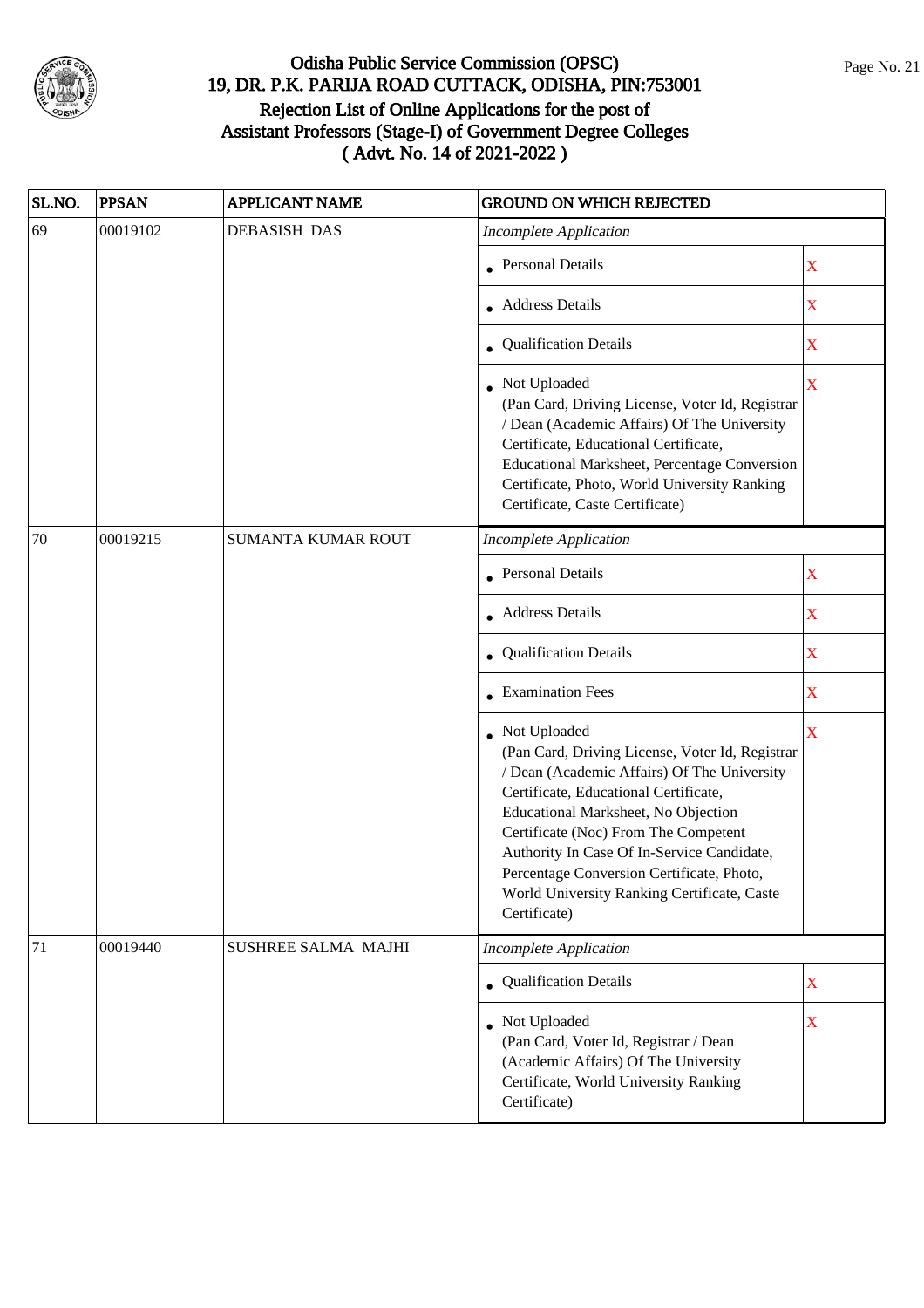

| SL.NO. | <b>PPSAN</b> | <b>APPLICANT NAME</b>     | <b>GROUND ON WHICH REJECTED</b>                                                                                                                                                                                                                                                                   |                         |
|--------|--------------|---------------------------|---------------------------------------------------------------------------------------------------------------------------------------------------------------------------------------------------------------------------------------------------------------------------------------------------|-------------------------|
| 72     | 00019718     | <b>BIJAYALAXMI PARIDA</b> | <b>Incomplete Application</b>                                                                                                                                                                                                                                                                     |                         |
|        |              |                           | • Qualification Details                                                                                                                                                                                                                                                                           | X                       |
|        |              |                           | • Not Uploaded<br>(Pan Card, Driving License, Voter Id, Registrar<br>/ Dean (Academic Affairs) Of The University<br>Certificate, Percentage Conversion Certificate,<br>World University Ranking Certificate)                                                                                      | $\overline{\textbf{X}}$ |
| 73     | 00019794     | SANYASI MAJHI             | <b>Incomplete Application</b>                                                                                                                                                                                                                                                                     |                         |
|        |              |                           | • Qualification Details                                                                                                                                                                                                                                                                           | $\mathbf X$             |
|        |              |                           | Not Uploaded<br>(Pan Card, Driving License, Voter Id, Registrar<br>/ Dean (Academic Affairs) Of The University<br>Certificate, Educational Certificate,<br>Educational Marksheet, Percentage Conversion<br>Certificate, World University Ranking<br>Certificate)                                  | $\mathbf X$             |
| 74     | 00019945     | <b>SUJAL MISTRY</b>       | <b>Incomplete Application</b>                                                                                                                                                                                                                                                                     |                         |
|        |              |                           | Qualification Details                                                                                                                                                                                                                                                                             | X                       |
|        |              |                           | Not Uploaded<br>(Pan Card, Driving License, Voter Id, Registrar<br>/ Dean (Academic Affairs) Of The University<br>Certificate, Percentage Conversion Certificate,<br>World University Ranking Certificate)                                                                                        | $\overline{\mathbf{X}}$ |
| 75     | 00020039     | <b>SWET KUMAR DAS</b>     | <b>Incomplete Application</b>                                                                                                                                                                                                                                                                     |                         |
|        |              |                           | <b>Personal Details</b>                                                                                                                                                                                                                                                                           | X                       |
|        |              |                           | • Address Details                                                                                                                                                                                                                                                                                 | $\mathbf X$             |
|        |              |                           | Qualification Details                                                                                                                                                                                                                                                                             | $\mathbf X$             |
|        |              |                           | Not Uploaded<br>(Pan Card, Driving License, Voter Id, Registrar<br>/ Dean (Academic Affairs) Of The University<br>Certificate, Educational Certificate,<br><b>Educational Marksheet, Percentage Conversion</b><br>Certificate, Photo, World University Ranking<br>Certificate, Caste Certificate) | $\overline{\mathbf{X}}$ |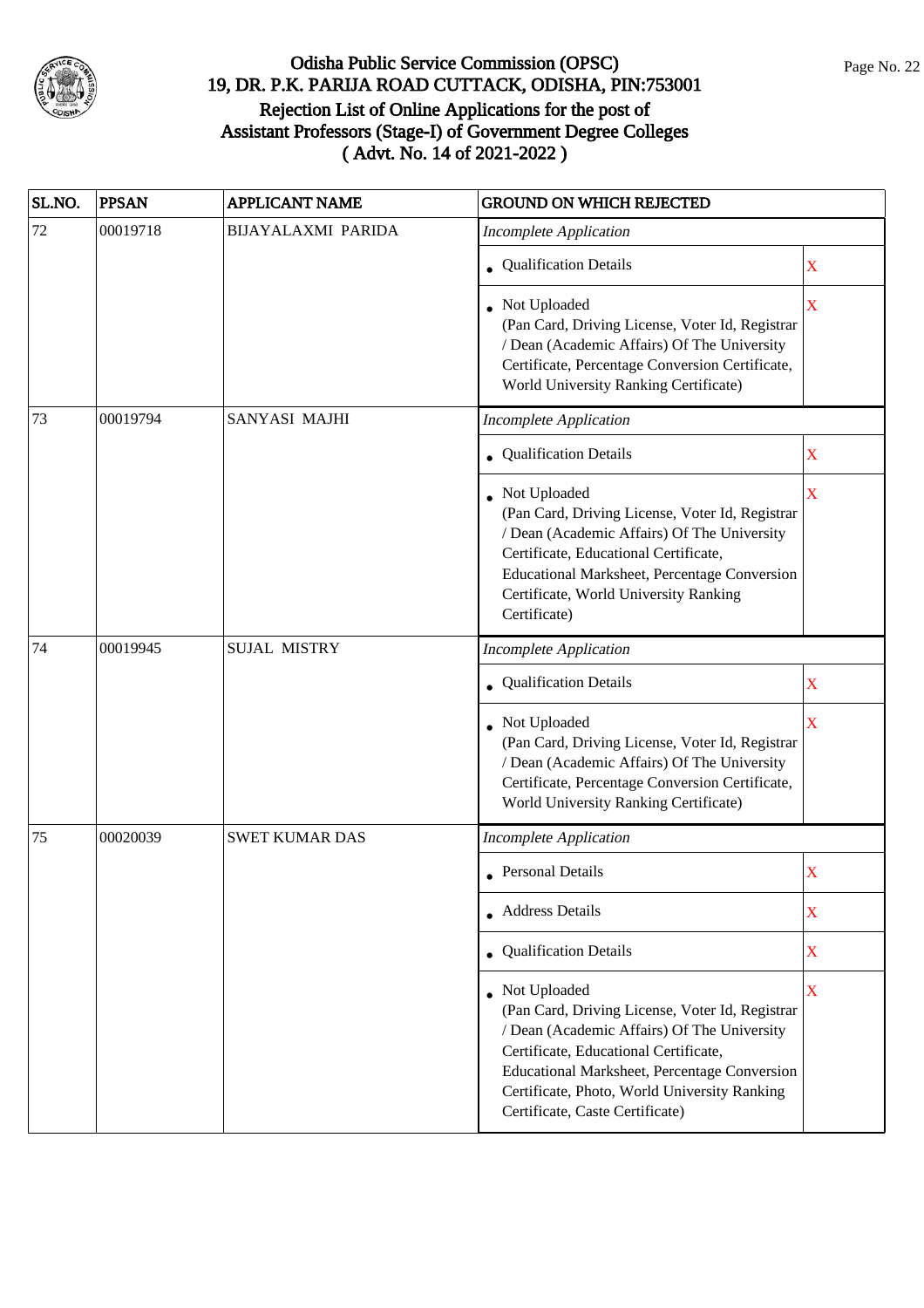

| SL.NO. | <b>PPSAN</b> | <b>APPLICANT NAME</b> | <b>GROUND ON WHICH REJECTED</b>                                                                                                                                                                                                                                                              |             |
|--------|--------------|-----------------------|----------------------------------------------------------------------------------------------------------------------------------------------------------------------------------------------------------------------------------------------------------------------------------------------|-------------|
| 76     | 00020389     | DASHAMI MAHANANDA     | <b>Incomplete Application</b>                                                                                                                                                                                                                                                                |             |
|        |              |                       | • Qualification Details                                                                                                                                                                                                                                                                      | X           |
|        |              |                       | Not Uploaded<br>(Pan Card, Driving License, Voter Id, Registrar<br>/ Dean (Academic Affairs) Of The University<br>Certificate, Educational Certificate,<br>Educational Marksheet, Percentage Conversion<br>Certificate, World University Ranking<br>Certificate)                             | X           |
| 77     | 00020408     | ANIL KUMAR BEHERA     | <b>Incomplete Application</b>                                                                                                                                                                                                                                                                |             |
|        |              |                       | <b>Personal Details</b>                                                                                                                                                                                                                                                                      | X           |
|        |              |                       | <b>Address Details</b>                                                                                                                                                                                                                                                                       | X           |
|        |              |                       | Qualification Details                                                                                                                                                                                                                                                                        | X           |
|        |              |                       | • Not Uploaded<br>(Pan Card, Driving License, Voter Id, Registrar<br>/ Dean (Academic Affairs) Of The University<br>Certificate, Educational Certificate,<br>Educational Marksheet, Percentage Conversion<br>Certificate, Photo, World University Ranking<br>Certificate, Caste Certificate) | X           |
| 78     | 00020907     | RANJAN KUMAR PARIDA   | <b>Incomplete Application</b>                                                                                                                                                                                                                                                                |             |
|        |              |                       | <b>Personal Details</b>                                                                                                                                                                                                                                                                      | X           |
|        |              |                       | <b>Address Details</b>                                                                                                                                                                                                                                                                       | $\mathbf X$ |
|        |              |                       | • Qualification Details                                                                                                                                                                                                                                                                      | X           |
|        |              |                       | • Examination Fees                                                                                                                                                                                                                                                                           | X           |
|        |              |                       | • Not Uploaded<br>(Pan Card, Driving License, Voter Id, Registrar<br>/ Dean (Academic Affairs) Of The University<br>Certificate, Educational Certificate,<br>Educational Marksheet, Percentage Conversion<br>Certificate, Photo, World University Ranking<br>Certificate, Caste Certificate) | X           |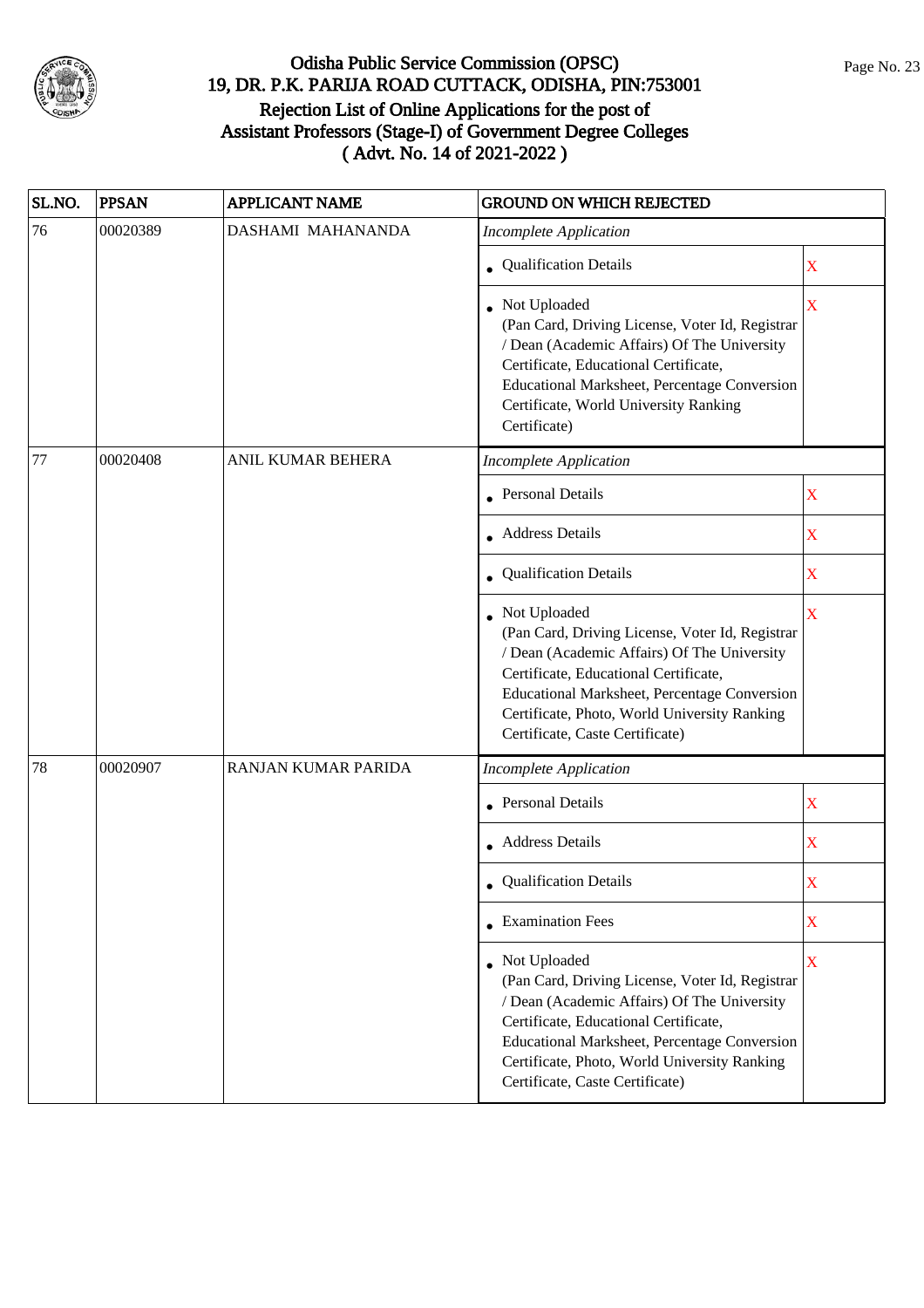

| SL.NO. | <b>PPSAN</b> | <b>APPLICANT NAME</b>     | <b>GROUND ON WHICH REJECTED</b>                                                                                                                                                                                                                                                            |                           |
|--------|--------------|---------------------------|--------------------------------------------------------------------------------------------------------------------------------------------------------------------------------------------------------------------------------------------------------------------------------------------|---------------------------|
| 79     | 00020937     | ABHIJIT SATISH KUMAR NAIK | <b>Incomplete Application</b>                                                                                                                                                                                                                                                              |                           |
|        |              |                           | Qualification Details                                                                                                                                                                                                                                                                      | X                         |
|        |              |                           | Not Uploaded<br>(Pan Card, Driving License, Voter Id, Registrar<br>/ Dean (Academic Affairs) Of The University<br>Certificate, Percentage Conversion Certificate,<br>World University Ranking Certificate)                                                                                 | X                         |
| 80     | 00021322     | PALLAVI HEMBRAM           | <b>Incomplete Application</b>                                                                                                                                                                                                                                                              |                           |
|        |              |                           | <b>Personal Details</b>                                                                                                                                                                                                                                                                    | $\mathbf X$               |
|        |              |                           | • Address Details                                                                                                                                                                                                                                                                          | X                         |
|        |              |                           | <b>Qualification Details</b>                                                                                                                                                                                                                                                               | X                         |
|        |              |                           | Not Uploaded<br>(Pan Card, Driving License, Voter Id, Registrar<br>/ Dean (Academic Affairs) Of The University<br>Certificate, Educational Certificate,<br>Educational Marksheet, Percentage Conversion<br>Certificate, Photo, World University Ranking<br>Certificate, Caste Certificate) | $\overline{\mathbf{X}}$   |
| 81     | 00021365     | DHARMENDRA KAANAR         | <b>Incomplete Application</b>                                                                                                                                                                                                                                                              |                           |
|        |              |                           | <b>Personal Details</b>                                                                                                                                                                                                                                                                    | $\boldsymbol{\mathrm{X}}$ |
|        |              |                           | <b>Address Details</b>                                                                                                                                                                                                                                                                     | X                         |
|        |              |                           | Qualification Details                                                                                                                                                                                                                                                                      | X                         |
|        |              |                           | Not Uploaded<br>(Pan Card, Driving License, Voter Id, Registrar<br>/ Dean (Academic Affairs) Of The University<br>Certificate, Educational Certificate,<br>Educational Marksheet, Percentage Conversion<br>Certificate, Photo, World University Ranking<br>Certificate, Caste Certificate) | X                         |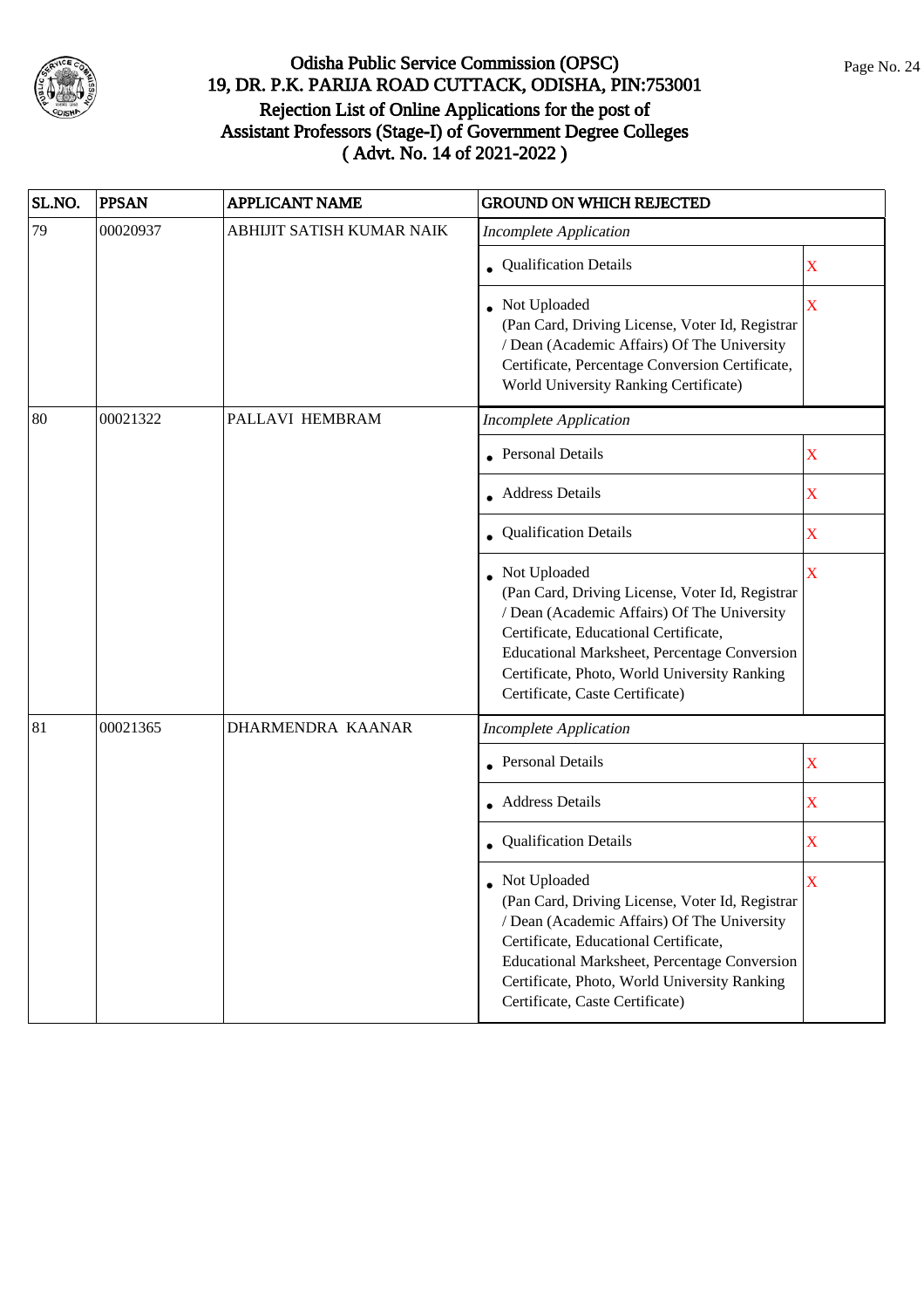

| SL.NO. | <b>PPSAN</b> | <b>APPLICANT NAME</b> | <b>GROUND ON WHICH REJECTED</b>                                                                                                                                                                                                                                                              |                         |  |
|--------|--------------|-----------------------|----------------------------------------------------------------------------------------------------------------------------------------------------------------------------------------------------------------------------------------------------------------------------------------------|-------------------------|--|
| 82     | 00021523     | RAMKRISHNA KISKU      | <b>Incomplete Application</b>                                                                                                                                                                                                                                                                |                         |  |
|        |              |                       | • Personal Details                                                                                                                                                                                                                                                                           | X                       |  |
|        |              |                       | • Address Details                                                                                                                                                                                                                                                                            | X                       |  |
|        |              |                       | • Qualification Details                                                                                                                                                                                                                                                                      | X                       |  |
|        |              |                       | • Not Uploaded<br>(Pan Card, Driving License, Voter Id, Registrar<br>/ Dean (Academic Affairs) Of The University<br>Certificate, Educational Certificate,<br>Educational Marksheet, Percentage Conversion<br>Certificate, Photo, World University Ranking<br>Certificate, Caste Certificate) | $\overline{\mathbf{X}}$ |  |
| 83     | 00021764     | MADHUSMITA RAITA      | <b>Incomplete Application</b>                                                                                                                                                                                                                                                                |                         |  |
|        |              |                       | <b>Personal Details</b>                                                                                                                                                                                                                                                                      | X                       |  |
|        |              |                       | • Address Details                                                                                                                                                                                                                                                                            | $\mathbf X$             |  |
|        |              |                       | • Qualification Details                                                                                                                                                                                                                                                                      | X                       |  |
|        |              |                       | • Not Uploaded<br>(Pan Card, Driving License, Voter Id, Registrar<br>/ Dean (Academic Affairs) Of The University<br>Certificate, Educational Certificate,<br>Educational Marksheet, Percentage Conversion<br>Certificate, Photo, World University Ranking<br>Certificate)                    | $\overline{\mathbf{X}}$ |  |
| 84     | 00022534     | <b>HENA PARVEEN</b>   | <b>Incomplete Application</b>                                                                                                                                                                                                                                                                |                         |  |
|        |              |                       | • Personal Details                                                                                                                                                                                                                                                                           | $\rm X$                 |  |
|        |              |                       | • Address Details                                                                                                                                                                                                                                                                            | X                       |  |
|        |              |                       | • Qualification Details                                                                                                                                                                                                                                                                      | $\mathbf X$             |  |
|        |              |                       | • Examination Fees                                                                                                                                                                                                                                                                           | X                       |  |
|        |              |                       | • Not Uploaded<br>(Pan Card, Driving License, Voter Id, Registrar<br>/ Dean (Academic Affairs) Of The University<br>Certificate, Educational Certificate,<br>Educational Marksheet, Percentage Conversion<br>Certificate, Photo, World University Ranking<br>Certificate)                    | $\mathbf X$             |  |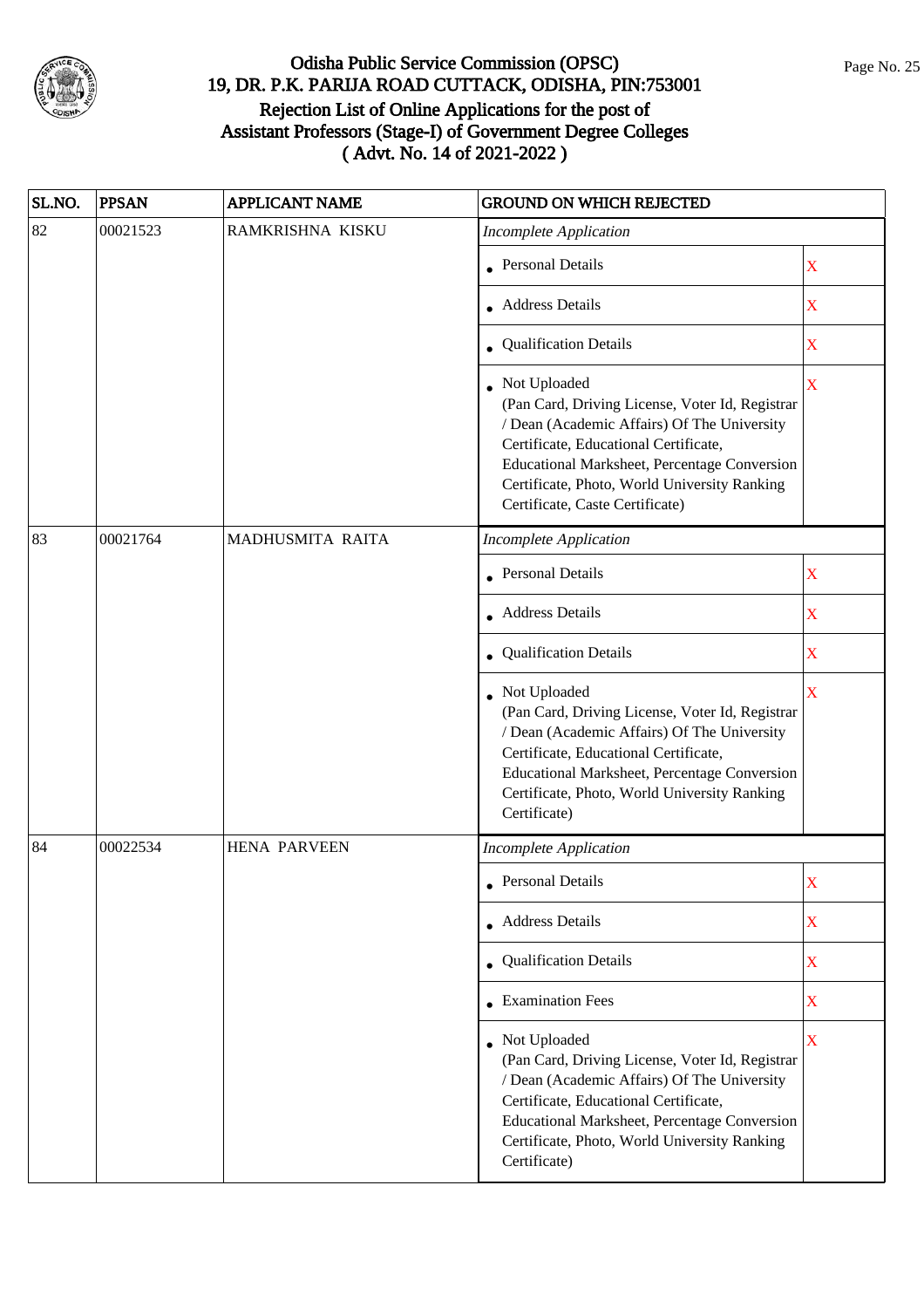

| SL.NO. | <b>PPSAN</b> | <b>APPLICANT NAME</b>     | <b>GROUND ON WHICH REJECTED</b>                                                                                                                                                                                                                                                |                         |
|--------|--------------|---------------------------|--------------------------------------------------------------------------------------------------------------------------------------------------------------------------------------------------------------------------------------------------------------------------------|-------------------------|
| 85     | 00022590     | <b>BABULA NAYAK</b>       | <b>Incomplete Application</b>                                                                                                                                                                                                                                                  |                         |
|        |              |                           | • Qualification Details                                                                                                                                                                                                                                                        | X                       |
|        |              |                           | Not Uploaded<br>(Pan Card, Driving License, Voter Id, Registrar<br>/ Dean (Academic Affairs) Of The University<br>Certificate, Percentage Conversion Certificate,<br>World University Ranking Certificate)                                                                     | $\overline{\mathbf{X}}$ |
| 86     | 00022625     | <b>UTPAL PAL</b>          | Incomplete Application                                                                                                                                                                                                                                                         |                         |
|        |              |                           | • Qualification Details                                                                                                                                                                                                                                                        | X                       |
|        |              |                           | Not Uploaded<br>(Driving License, Voter Id, Registrar / Dean<br>(Academic Affairs) Of The University<br>Certificate, Percentage Conversion Certificate,<br>Photo, World University Ranking Certificate)                                                                        | $\mathbf X$             |
| 87     | 00023056     | <b>LAXMI PRIYA MARTHA</b> | <b>Incomplete Application</b>                                                                                                                                                                                                                                                  |                         |
|        |              |                           | Personal Details                                                                                                                                                                                                                                                               | X                       |
|        |              |                           | • Address Details                                                                                                                                                                                                                                                              | X                       |
|        |              |                           | <b>Qualification Details</b>                                                                                                                                                                                                                                                   | X                       |
|        |              |                           | • Examination Fees                                                                                                                                                                                                                                                             | X                       |
|        |              |                           | Not Uploaded<br>(Pan Card, Driving License, Voter Id, Registrar<br>/ Dean (Academic Affairs) Of The University<br>Certificate, Educational Certificate,<br><b>Educational Marksheet, Percentage Conversion</b><br>Certificate, Photo, World University Ranking<br>Certificate) | X                       |
| 88     | 00023072     | SUNIL MAHARANA            | <b>Incomplete Application</b>                                                                                                                                                                                                                                                  |                         |
|        |              |                           | <b>Qualification Details</b>                                                                                                                                                                                                                                                   | $\mathbf X$             |
|        |              |                           | Not Uploaded<br>(Pan Card, Driving License, Voter Id, Registrar<br>/ Dean (Academic Affairs) Of The University<br>Certificate, Percentage Conversion Certificate,<br>World University Ranking Certificate)                                                                     | X                       |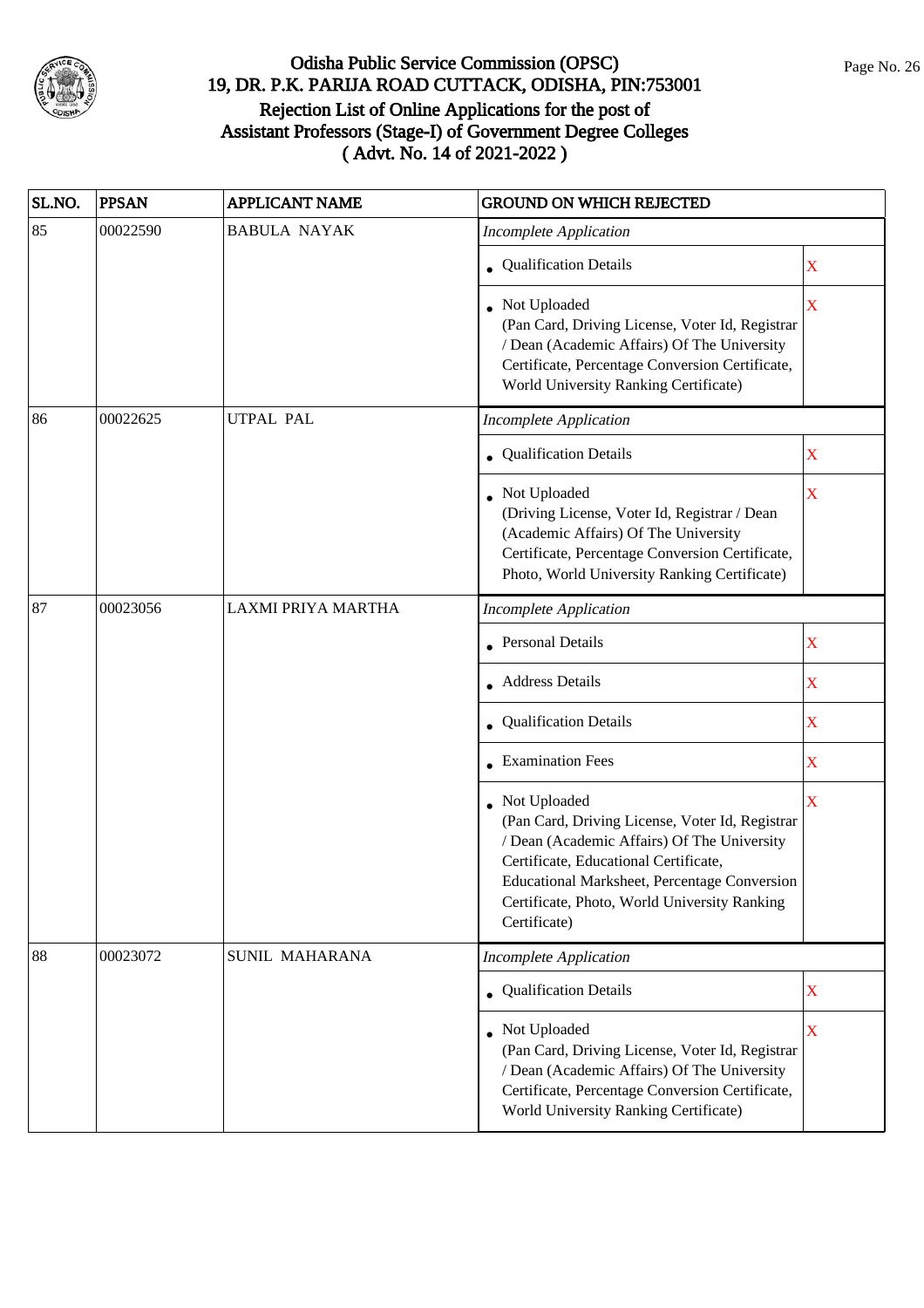

| SL.NO. | <b>PPSAN</b> | <b>APPLICANT NAME</b>   | <b>GROUND ON WHICH REJECTED</b>                                                                                                                                                                                                                                         |                         |  |
|--------|--------------|-------------------------|-------------------------------------------------------------------------------------------------------------------------------------------------------------------------------------------------------------------------------------------------------------------------|-------------------------|--|
| 89     | 00023320     | <b>ASHIS KUMAR EKKA</b> | <b>Incomplete Application</b>                                                                                                                                                                                                                                           |                         |  |
|        |              |                         | <b>Personal Details</b>                                                                                                                                                                                                                                                 | X                       |  |
|        |              |                         | <b>Address Details</b>                                                                                                                                                                                                                                                  | $\mathbf X$             |  |
|        |              |                         | • Qualification Details                                                                                                                                                                                                                                                 | X                       |  |
|        |              |                         | Not Uploaded<br>(Pan Card, Driving License, Voter Id, Registrar<br>/ Dean (Academic Affairs) Of The University<br>Certificate, Educational Certificate,<br>Educational Marksheet, Percentage Conversion<br>Certificate, World University Ranking<br>Certificate)        | $\overline{\mathbf{X}}$ |  |
| 90     | 00023460     | SUCHISMITA BEHERA       | <b>Incomplete Application</b>                                                                                                                                                                                                                                           |                         |  |
|        |              |                         | <b>Personal Details</b>                                                                                                                                                                                                                                                 | X                       |  |
|        |              |                         | <b>Address Details</b>                                                                                                                                                                                                                                                  | X                       |  |
|        |              |                         | • Qualification Details                                                                                                                                                                                                                                                 | X                       |  |
|        |              |                         | $\bullet$ Examination Fees                                                                                                                                                                                                                                              | $\mathbf X$             |  |
|        |              |                         | Not Uploaded<br>(Pan Card, Driving License, Voter Id, Registrar<br>/ Dean (Academic Affairs) Of The University<br>Certificate, Educational Certificate,<br>Educational Marksheet, Percentage Conversion<br>Certificate, Photo, World University Ranking<br>Certificate) | X                       |  |
| 91     | 00024194     | <b>BHUPENDRA DHARUA</b> | Incomplete Application                                                                                                                                                                                                                                                  |                         |  |
|        |              |                         | • Qualification Details                                                                                                                                                                                                                                                 | X                       |  |
|        |              |                         | Not Uploaded<br>(Pan Card, Driving License, Voter Id, Registrar<br>/ Dean (Academic Affairs) Of The University<br>Certificate, Percentage Conversion Certificate,<br>World University Ranking Certificate)                                                              | $\overline{\mathbf{X}}$ |  |
| 92     | 00024437     | <b>BIJAY NAIK</b>       | <b>Incomplete Application</b>                                                                                                                                                                                                                                           |                         |  |
|        |              |                         | • Qualification Details                                                                                                                                                                                                                                                 | X                       |  |
|        |              |                         | Not Uploaded<br>(Pan Card, Driving License, Voter Id, Registrar<br>/ Dean (Academic Affairs) Of The University<br>Certificate, World University Ranking<br>Certificate)                                                                                                 | $\overline{\mathbf{X}}$ |  |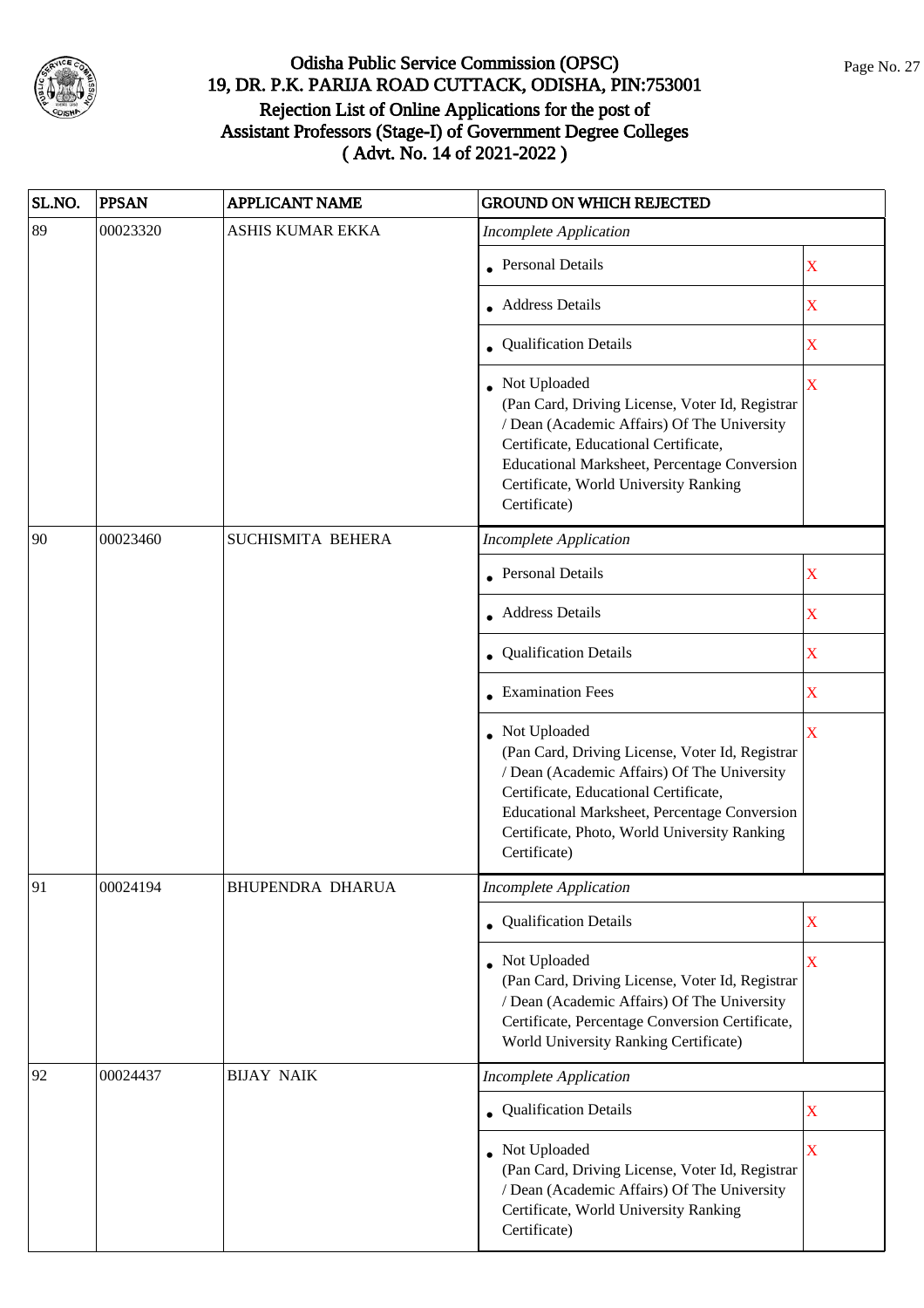

| SL.NO. | <b>PPSAN</b> | <b>APPLICANT NAME</b>      | <b>GROUND ON WHICH REJECTED</b>                                                                                                                                                                                                                                                                   |                         |
|--------|--------------|----------------------------|---------------------------------------------------------------------------------------------------------------------------------------------------------------------------------------------------------------------------------------------------------------------------------------------------|-------------------------|
| 93     | 00024677     | <b>MANOJ BIBHAR</b>        | <b>Incomplete Application</b>                                                                                                                                                                                                                                                                     |                         |
|        |              |                            | • Qualification Details                                                                                                                                                                                                                                                                           | X                       |
|        |              |                            | Not Uploaded<br>(Pan Card, Driving License, Voter Id, Registrar<br>/ Dean (Academic Affairs) Of The University<br>Certificate, Educational Certificate,<br>Educational Marksheet, Percentage Conversion<br>Certificate, World University Ranking<br>Certificate)                                  | $\overline{\mathbf{X}}$ |
| 94     | 00025134     | MUKESH KANDHAPANI          | <b>Incomplete Application</b>                                                                                                                                                                                                                                                                     |                         |
|        |              |                            | <b>Personal Details</b>                                                                                                                                                                                                                                                                           | $\mathbf X$             |
|        |              |                            | <b>Address Details</b>                                                                                                                                                                                                                                                                            | $\overline{\mathbf{X}}$ |
|        |              |                            | Qualification Details                                                                                                                                                                                                                                                                             | $\mathbf X$             |
|        |              |                            | Not Uploaded<br>(Pan Card, Driving License, Voter Id, Registrar<br>/ Dean (Academic Affairs) Of The University<br>Certificate, Educational Certificate,<br><b>Educational Marksheet, Percentage Conversion</b><br>Certificate, Photo, World University Ranking<br>Certificate, Caste Certificate) | X                       |
| 95     | 00025678     | MANIKA KINDO               | <b>Incomplete Application</b>                                                                                                                                                                                                                                                                     |                         |
|        |              |                            | • Personal Details                                                                                                                                                                                                                                                                                | X                       |
|        |              |                            | • Address Details                                                                                                                                                                                                                                                                                 | $\mathbf X$             |
|        |              |                            | • Qualification Details                                                                                                                                                                                                                                                                           | X                       |
|        |              |                            | • Not Uploaded<br>(Driving License, Voter Id, Registrar / Dean<br>(Academic Affairs) Of The University<br>Certificate, Educational Certificate,<br>Educational Marksheet, Percentage Conversion<br>Certificate, World University Ranking<br>Certificate)                                          | X                       |
| 96     | 00025960     | <b>SANJAY KUMAR BEHERA</b> | <b>Incomplete Application</b>                                                                                                                                                                                                                                                                     |                         |
|        |              |                            | Qualification Details                                                                                                                                                                                                                                                                             | X                       |
|        |              |                            | Not Uploaded<br>(Pan Card, Driving License, Voter Id, Registrar<br>/ Dean (Academic Affairs) Of The University<br>Certificate, Percentage Conversion Certificate,<br>World University Ranking Certificate)                                                                                        | $\overline{\mathbf{X}}$ |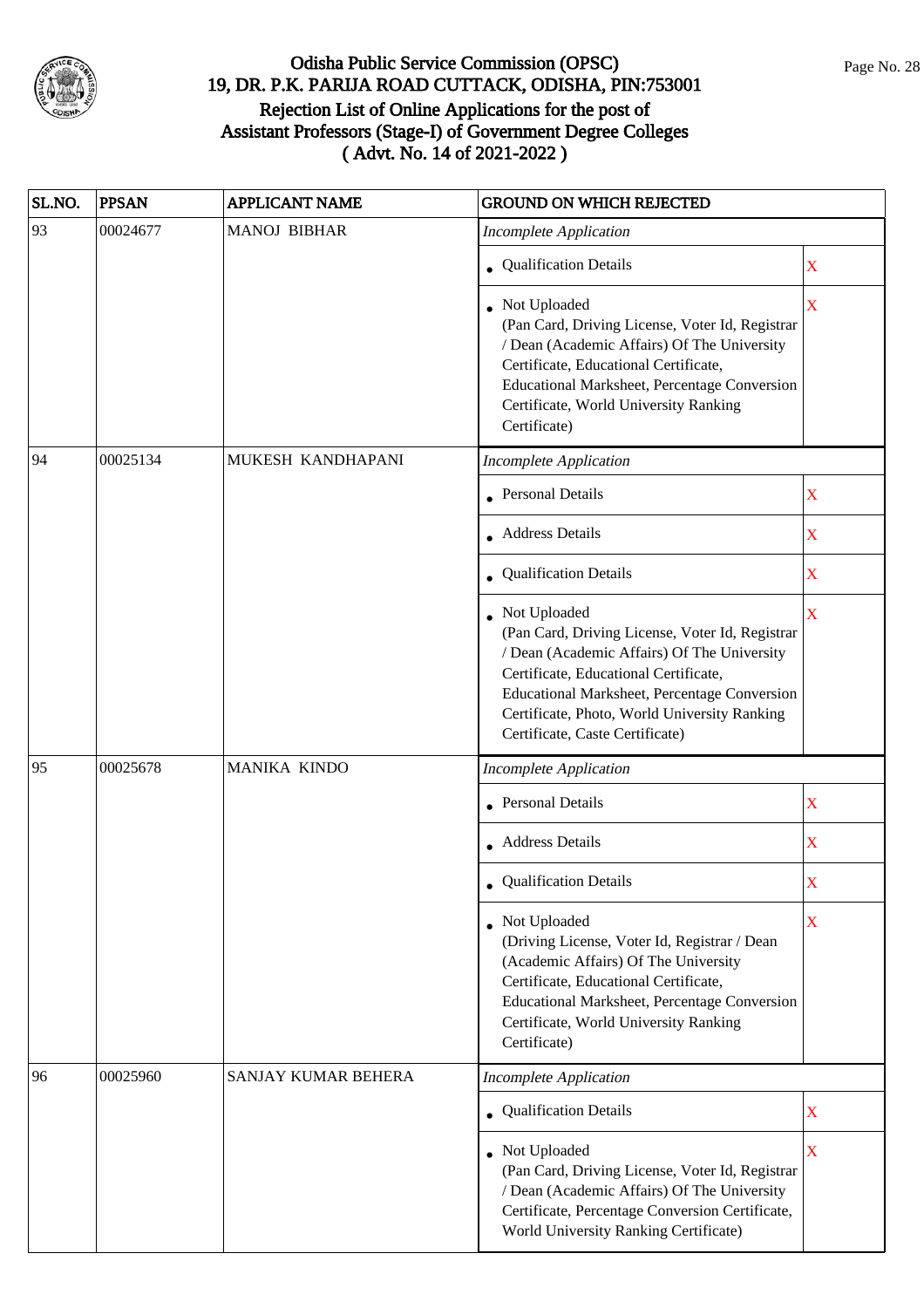

| SL.NO. | <b>PPSAN</b> | <b>APPLICANT NAME</b>    | <b>GROUND ON WHICH REJECTED</b>                                                                                                                                                                                                                                                            |                         |
|--------|--------------|--------------------------|--------------------------------------------------------------------------------------------------------------------------------------------------------------------------------------------------------------------------------------------------------------------------------------------|-------------------------|
| 97     | 00026155     | <b>ASHOK KUMAR KARNA</b> | <b>Incomplete Application</b>                                                                                                                                                                                                                                                              |                         |
|        |              |                          | Not Uploaded<br>(Pan Card, Driving License, Voter Id, Registrar<br>/ Dean (Academic Affairs) Of The University<br>Certificate, World University Ranking<br>Certificate)                                                                                                                    | X                       |
| 98     | 00026294     | JAYAKRUSHNA BHATRA       | <b>Incomplete Application</b>                                                                                                                                                                                                                                                              |                         |
|        |              |                          | Qualification Details                                                                                                                                                                                                                                                                      | X                       |
|        |              |                          | Not Uploaded<br>(Pan Card, Driving License, Voter Id, Registrar<br>/ Dean (Academic Affairs) Of The University<br>Certificate, World University Ranking<br>Certificate)                                                                                                                    | X                       |
| 99     | 00026492     | MUKTI MARIANA MAJHI      | <b>Incomplete Application</b>                                                                                                                                                                                                                                                              |                         |
|        |              |                          | <b>Personal Details</b>                                                                                                                                                                                                                                                                    | X                       |
|        |              |                          | <b>Address Details</b>                                                                                                                                                                                                                                                                     | X                       |
|        |              |                          | Qualification Details                                                                                                                                                                                                                                                                      | X                       |
|        |              |                          | Not Uploaded<br>(Pan Card, Driving License, Voter Id, Registrar<br>/ Dean (Academic Affairs) Of The University<br>Certificate, Educational Certificate,<br>Educational Marksheet, Percentage Conversion<br>Certificate, Photo, World University Ranking<br>Certificate, Caste Certificate) | $\overline{\mathbf{X}}$ |
| 100    | 00026707     | SATYA SUNDAR PANIGRAHI   | <b>Incomplete Application</b>                                                                                                                                                                                                                                                              |                         |
|        |              |                          | <b>Personal Details</b>                                                                                                                                                                                                                                                                    | X                       |
|        |              |                          | Address Details                                                                                                                                                                                                                                                                            | $\mathbf X$             |
|        |              |                          | Qualification Details                                                                                                                                                                                                                                                                      | X                       |
|        |              |                          | Not Uploaded<br>(Pan Card, Driving License, Voter Id, Registrar<br>/ Dean (Academic Affairs) Of The University<br>Certificate, Educational Certificate,<br>Educational Marksheet, Percentage Conversion<br>Certificate, Photo, World University Ranking<br>Certificate)                    | $\overline{\mathbf{X}}$ |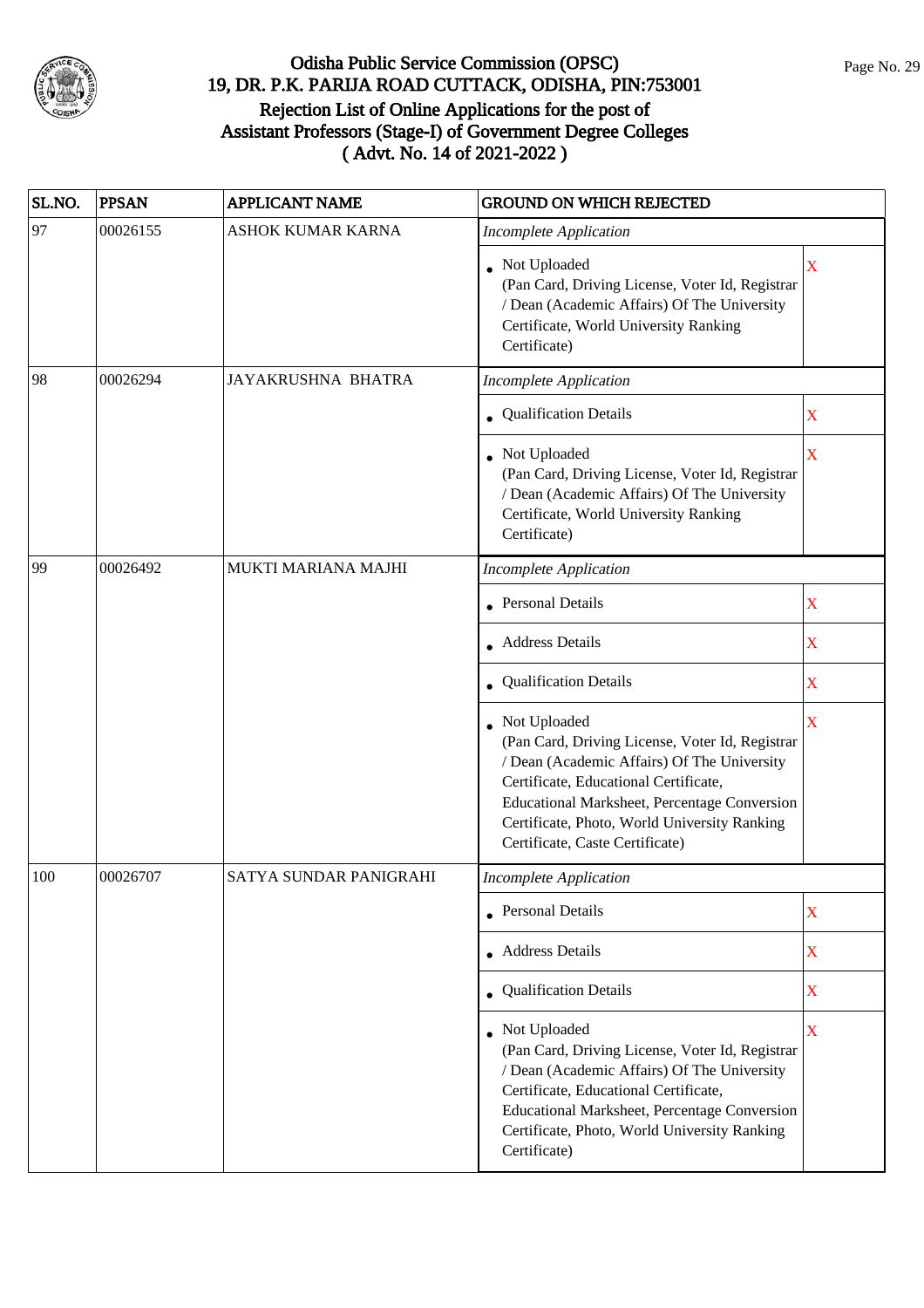

| SL.NO. | <b>PPSAN</b> | <b>APPLICANT NAME</b>      | <b>GROUND ON WHICH REJECTED</b>                                                                                                                                                                                                                                                              |             |
|--------|--------------|----------------------------|----------------------------------------------------------------------------------------------------------------------------------------------------------------------------------------------------------------------------------------------------------------------------------------------|-------------|
| 101    | 00026915     | <b>ANIRUDH MOHANTY</b>     | <b>Incomplete Application</b>                                                                                                                                                                                                                                                                |             |
|        |              |                            | • Qualification Details                                                                                                                                                                                                                                                                      | X           |
|        |              |                            | • Not Uploaded<br>(Pan Card, Driving License, Voter Id, Registrar<br>/ Dean (Academic Affairs) Of The University<br>Certificate, World University Ranking<br>Certificate)                                                                                                                    | X           |
| 102    | 00026988     | KUSHALINDU BISWAS          | <b>Incomplete Application</b>                                                                                                                                                                                                                                                                |             |
|        |              |                            | • Qualification Details                                                                                                                                                                                                                                                                      | X           |
|        |              |                            | Not Uploaded<br>(Pan Card, Driving License, Voter Id, Registrar<br>/ Dean (Academic Affairs) Of The University<br>Certificate, World University Ranking<br>Certificate)                                                                                                                      | X           |
| 103    | 00027141     | <b>DUSHAB JANI</b>         | <b>Incomplete Application</b>                                                                                                                                                                                                                                                                |             |
|        |              |                            | <b>Personal Details</b>                                                                                                                                                                                                                                                                      | X           |
|        |              |                            | <b>Address Details</b>                                                                                                                                                                                                                                                                       | X           |
|        |              |                            | <b>Qualification Details</b>                                                                                                                                                                                                                                                                 | X           |
|        |              |                            | • Not Uploaded<br>(Pan Card, Driving License, Voter Id, Registrar<br>/ Dean (Academic Affairs) Of The University<br>Certificate, Educational Certificate,<br>Educational Marksheet, Percentage Conversion<br>Certificate, Photo, World University Ranking<br>Certificate, Caste Certificate) | X           |
| 104    | 00027374     | <b>BHARAT KUMAR BEHERA</b> | <b>Incomplete Application</b>                                                                                                                                                                                                                                                                |             |
|        |              |                            | Qualification Details                                                                                                                                                                                                                                                                        | $\mathbf X$ |
|        |              |                            | Not Uploaded<br>(Pan Card, Driving License, Voter Id, Registrar<br>/ Dean (Academic Affairs) Of The University<br>Certificate, World University Ranking<br>Certificate)                                                                                                                      | $\mathbf X$ |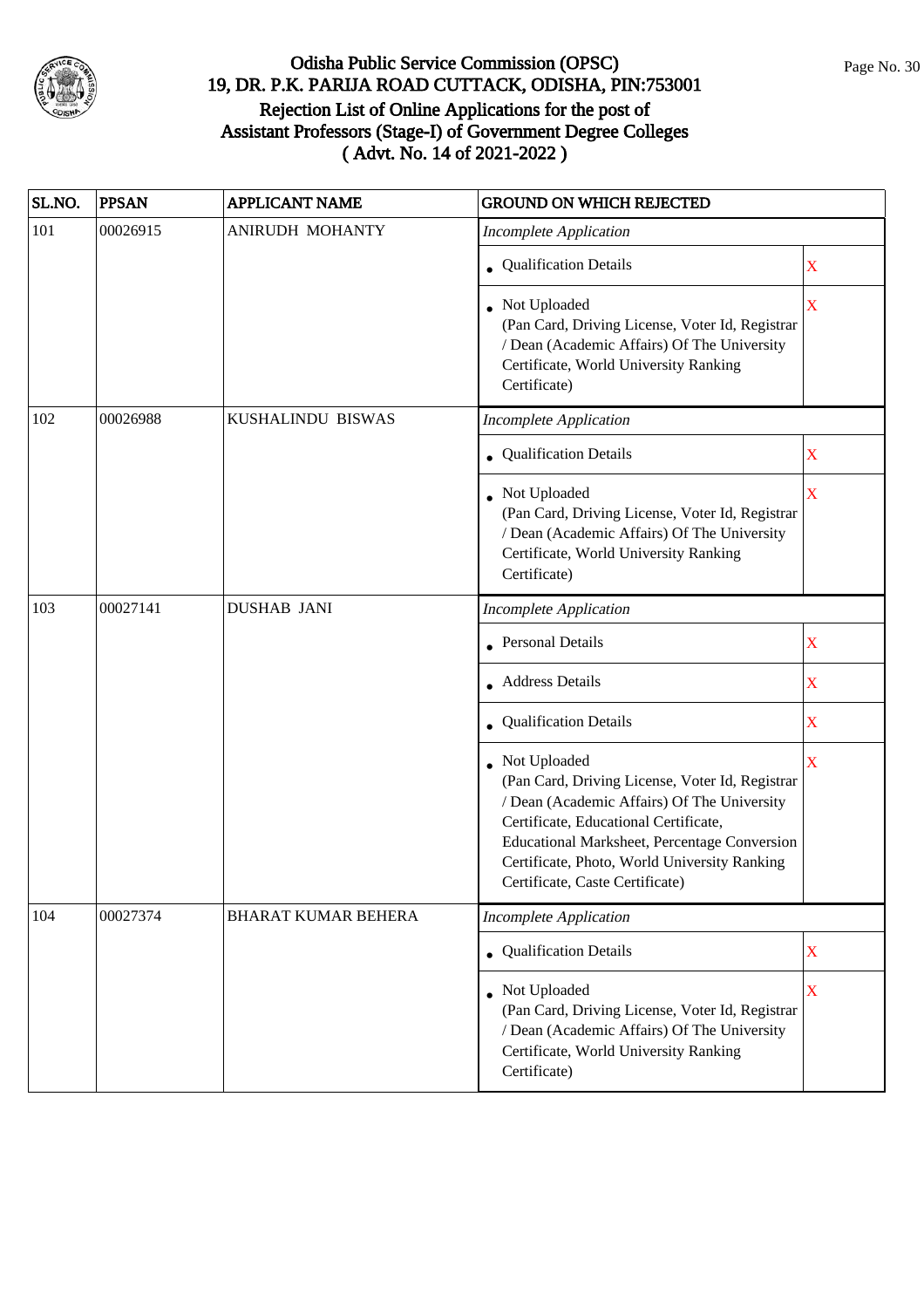

| SL.NO. | <b>PPSAN</b> | <b>APPLICANT NAME</b>  | <b>GROUND ON WHICH REJECTED</b>                                                                                                                                                                                                                                                              |                         |
|--------|--------------|------------------------|----------------------------------------------------------------------------------------------------------------------------------------------------------------------------------------------------------------------------------------------------------------------------------------------|-------------------------|
| 105    | 00027588     | REEMA PRADHAN          | <b>Incomplete Application</b>                                                                                                                                                                                                                                                                |                         |
|        |              |                        | Personal Details                                                                                                                                                                                                                                                                             | X                       |
|        |              |                        | <b>Address Details</b>                                                                                                                                                                                                                                                                       | X                       |
|        |              |                        | • Qualification Details                                                                                                                                                                                                                                                                      | X                       |
|        |              |                        | <b>Examination Fees</b>                                                                                                                                                                                                                                                                      | $\mathbf X$             |
|        |              |                        | Not Uploaded<br>(Pan Card, Driving License, Voter Id, Registrar<br>/ Dean (Academic Affairs) Of The University<br>Certificate, Educational Certificate,<br>Educational Marksheet, Percentage Conversion<br>Certificate, Photo, World University Ranking<br>Certificate)                      | $\overline{\mathbf{X}}$ |
| 106    | 00027864     | P SATYANARAYANA PATRO  | <b>Incomplete Application</b>                                                                                                                                                                                                                                                                |                         |
|        |              |                        | <b>Qualification Details</b>                                                                                                                                                                                                                                                                 | X                       |
|        |              |                        | Not Uploaded<br>(Pan Card, Driving License, Voter Id, Registrar<br>/ Dean (Academic Affairs) Of The University<br>Certificate, Educational Certificate,<br>Educational Marksheet, Percentage Conversion<br>Certificate, World University Ranking<br>Certificate)                             | X                       |
| 107    | 00028068     | DEEPAK KUMAR CHOUDHURY | <b>Incomplete Application</b>                                                                                                                                                                                                                                                                |                         |
|        |              |                        | • Personal Details                                                                                                                                                                                                                                                                           | X                       |
|        |              |                        | <b>Address Details</b>                                                                                                                                                                                                                                                                       | X                       |
|        |              |                        | • Qualification Details                                                                                                                                                                                                                                                                      | $\mathbf X$             |
|        |              |                        | • Examination Fees                                                                                                                                                                                                                                                                           | X                       |
|        |              |                        | • Not Uploaded<br>(Pan Card, Driving License, Voter Id, Registrar<br>/ Dean (Academic Affairs) Of The University<br>Certificate, Educational Certificate,<br>Educational Marksheet, Percentage Conversion<br>Certificate, Photo, World University Ranking<br>Certificate, Caste Certificate) | $\mathbf X$             |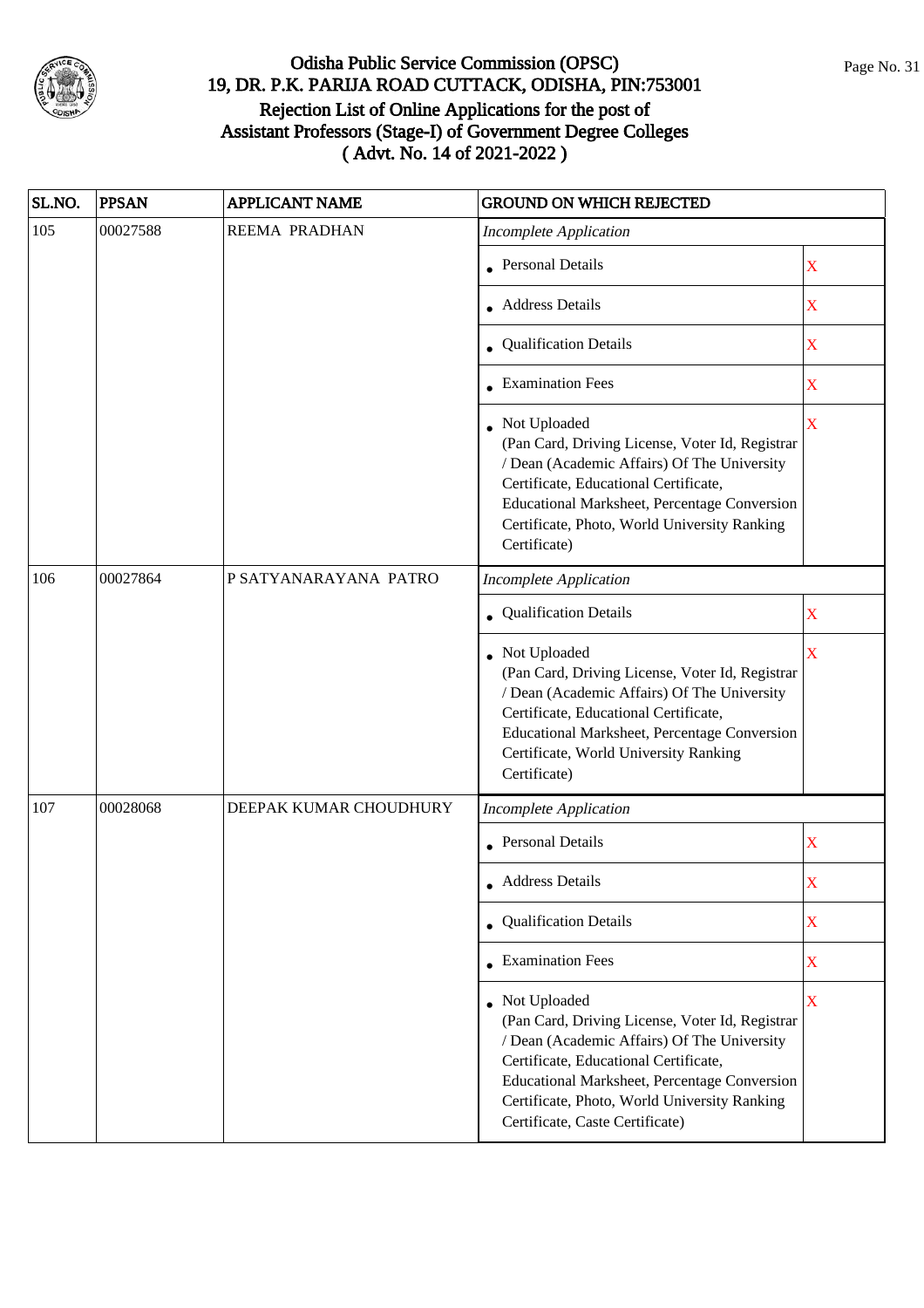

| SL.NO. | <b>PPSAN</b> | <b>APPLICANT NAME</b>   | <b>GROUND ON WHICH REJECTED</b>                                                                                                                                                                                                                                                            |                         |
|--------|--------------|-------------------------|--------------------------------------------------------------------------------------------------------------------------------------------------------------------------------------------------------------------------------------------------------------------------------------------|-------------------------|
| 108    | 00028085     | <b>KHIROD KUMAR DAS</b> | <b>Incomplete Application</b>                                                                                                                                                                                                                                                              |                         |
|        |              |                         | • Qualification Details                                                                                                                                                                                                                                                                    | X                       |
|        |              |                         | • Not Uploaded<br>(Pan Card, Driving License, Voter Id, Registrar<br>/ Dean (Academic Affairs) Of The University<br>Certificate, Percentage Conversion Certificate,<br>World University Ranking Certificate)                                                                               | X                       |
| 109    | 00028631     | TRUPTIMAYEE MISHRA      | <b>Incomplete Application</b>                                                                                                                                                                                                                                                              |                         |
|        |              |                         | Personal Details                                                                                                                                                                                                                                                                           | X                       |
|        |              |                         | • Address Details                                                                                                                                                                                                                                                                          | X                       |
|        |              |                         | • Qualification Details                                                                                                                                                                                                                                                                    | $\overline{\mathbf{X}}$ |
|        |              |                         | <b>Examination Fees</b>                                                                                                                                                                                                                                                                    | X                       |
|        |              |                         | Not Uploaded<br>(Pan Card, Driving License, Voter Id, Registrar<br>/ Dean (Academic Affairs) Of The University<br>Certificate, Educational Certificate,<br>Educational Marksheet, Percentage Conversion<br>Certificate, Photo, World University Ranking<br>Certificate)                    | X                       |
| 110    | 00029911     | <b>ISAQ BENIA</b>       | <b>Incomplete Application</b>                                                                                                                                                                                                                                                              |                         |
|        |              |                         | <b>Personal Details</b>                                                                                                                                                                                                                                                                    | $\mathbf X$             |
|        |              |                         | • Address Details                                                                                                                                                                                                                                                                          | $\mathbf X$             |
|        |              |                         | • Qualification Details                                                                                                                                                                                                                                                                    | X                       |
|        |              |                         | $\bullet$ Examination Fees                                                                                                                                                                                                                                                                 | X                       |
|        |              |                         | Not Uploaded<br>(Pan Card, Driving License, Voter Id, Registrar<br>/ Dean (Academic Affairs) Of The University<br>Certificate, Educational Certificate,<br>Educational Marksheet, Percentage Conversion<br>Certificate, Photo, World University Ranking<br>Certificate, Caste Certificate) | X                       |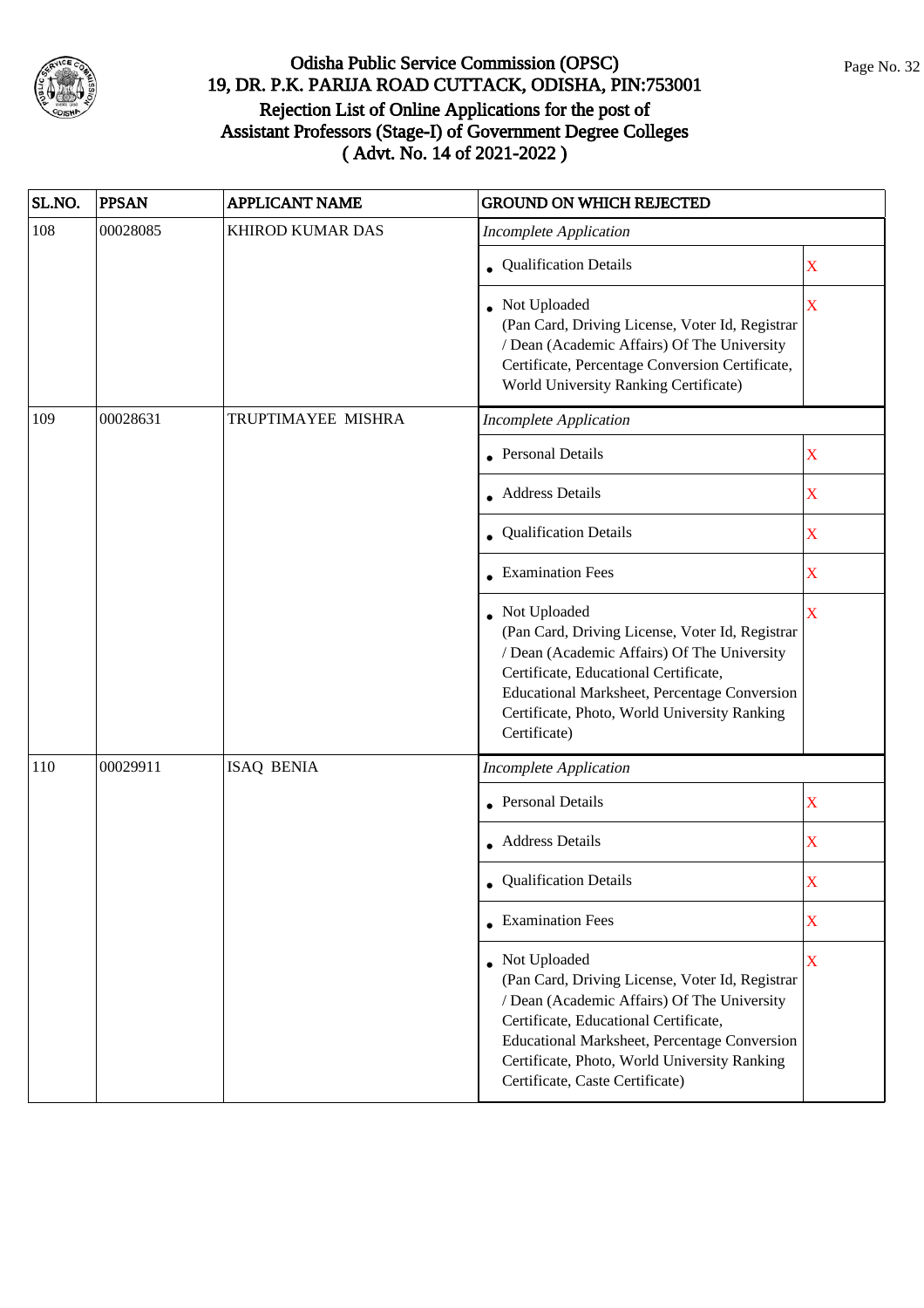

| SL.NO. | <b>PPSAN</b> | <b>APPLICANT NAME</b>    | <b>GROUND ON WHICH REJECTED</b>                                                                                                                                                                                                                                                                                                   |                         |
|--------|--------------|--------------------------|-----------------------------------------------------------------------------------------------------------------------------------------------------------------------------------------------------------------------------------------------------------------------------------------------------------------------------------|-------------------------|
| 111    | 00030532     | <b>DULARI TUDU</b>       | <b>Incomplete Application</b>                                                                                                                                                                                                                                                                                                     |                         |
|        |              |                          | Personal Details                                                                                                                                                                                                                                                                                                                  | $\mathbf X$             |
|        |              |                          | <b>Address Details</b>                                                                                                                                                                                                                                                                                                            | X                       |
|        |              |                          | • Qualification Details                                                                                                                                                                                                                                                                                                           | $\mathbf X$             |
|        |              |                          | Not Uploaded<br>(Pan Card, Driving License, Voter Id, Registrar<br>/ Dean (Academic Affairs) Of The University<br>Certificate, Educational Certificate,<br>Educational Marksheet, Percentage Conversion<br>Certificate, Photo, World University Ranking<br>Certificate, Caste Certificate)                                        | $\overline{\mathbf{X}}$ |
| 112    | 00030630     | DEEPAK KUMAR PANDA       | <b>Incomplete Application</b>                                                                                                                                                                                                                                                                                                     |                         |
|        |              |                          | <b>Personal Details</b>                                                                                                                                                                                                                                                                                                           | $\overline{\textbf{X}}$ |
|        |              |                          | <b>Address Details</b>                                                                                                                                                                                                                                                                                                            | X                       |
|        |              |                          | Qualification Details                                                                                                                                                                                                                                                                                                             | X                       |
|        |              |                          | Not Uploaded<br>(Pan Card, Driving License, Voter Id, Registrar<br>/ Dean (Academic Affairs) Of The University<br>Certificate, Educational Certificate,<br>Educational Marksheet, Percentage Conversion<br>Certificate, Photo, World University Ranking<br>Certificate, Category-Ii (Hearing Impaired)<br>Disability Certificate) | X                       |
| 113    | 00030825     | <b>IRSHARANI MOHANTY</b> | <b>Incomplete Application</b>                                                                                                                                                                                                                                                                                                     |                         |
|        |              |                          | <b>Qualification Details</b>                                                                                                                                                                                                                                                                                                      | X                       |
|        |              |                          | • Not Uploaded<br>(Pan Card, Driving License, Voter Id, Registrar<br>/ Dean (Academic Affairs) Of The University<br>Certificate, Percentage Conversion Certificate,<br>World University Ranking Certificate)                                                                                                                      | $\overline{\mathbf{X}}$ |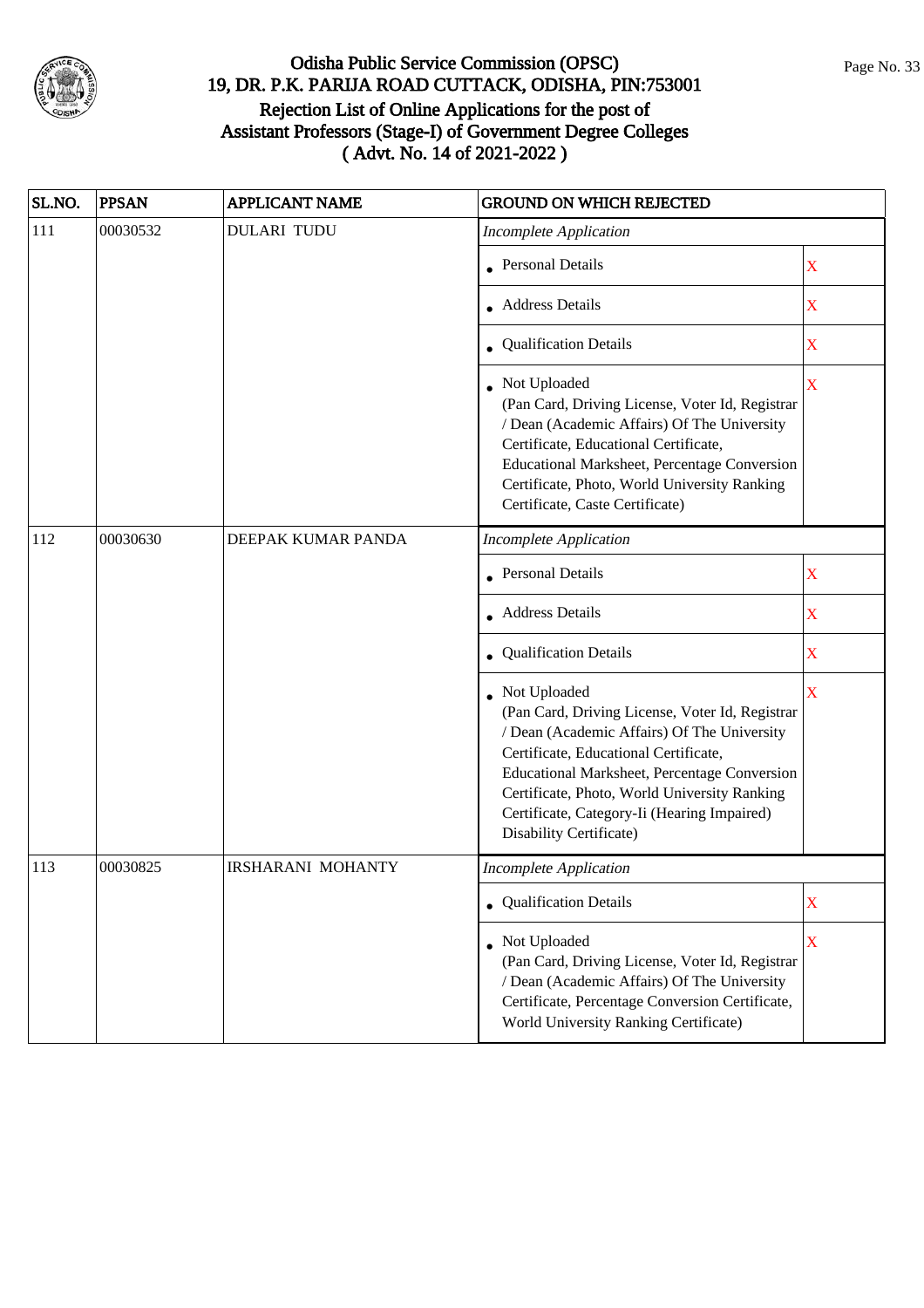

| SL.NO. | <b>PPSAN</b> | <b>APPLICANT NAME</b>   | <b>GROUND ON WHICH REJECTED</b>                                                                                                                                                                                                                                                            |   |
|--------|--------------|-------------------------|--------------------------------------------------------------------------------------------------------------------------------------------------------------------------------------------------------------------------------------------------------------------------------------------|---|
| 114    | 00030881     | NIHAR RANJAN JENA       | <b>Incomplete Application</b>                                                                                                                                                                                                                                                              |   |
|        |              |                         | Personal Details                                                                                                                                                                                                                                                                           | X |
|        |              |                         | Address Details                                                                                                                                                                                                                                                                            | X |
|        |              |                         | • Qualification Details                                                                                                                                                                                                                                                                    | X |
|        |              |                         | <b>Examination Fees</b>                                                                                                                                                                                                                                                                    | X |
|        |              |                         | Not Uploaded<br>(Pan Card, Driving License, Voter Id, Registrar<br>/ Dean (Academic Affairs) Of The University<br>Certificate, Educational Certificate,<br>Educational Marksheet, Percentage Conversion<br>Certificate, Photo, World University Ranking<br>Certificate, Caste Certificate) | X |
| 115    | 00031243     | <b>BIKRAM BISWANATH</b> | <b>Incomplete Application</b>                                                                                                                                                                                                                                                              |   |
|        |              |                         | Qualification Details                                                                                                                                                                                                                                                                      | X |
|        |              |                         | Not Uploaded<br>(Pan Card, Driving License, Voter Id, Registrar<br>/ Dean (Academic Affairs) Of The University<br>Certificate, World University Ranking<br>Certificate)                                                                                                                    | X |
| 116    | 00031377     | <b>SAPAN KUMAR DEY</b>  | <b>Incomplete Application</b>                                                                                                                                                                                                                                                              |   |
|        |              |                         | Personal Details                                                                                                                                                                                                                                                                           | X |
|        |              |                         | <b>Address Details</b>                                                                                                                                                                                                                                                                     | X |
|        |              |                         | Qualification Details                                                                                                                                                                                                                                                                      | X |
|        |              |                         | $\bullet$ Examination Fees                                                                                                                                                                                                                                                                 | X |
|        |              |                         | Not Uploaded<br>(Pan Card, Driving License, Voter Id, Registrar<br>/ Dean (Academic Affairs) Of The University<br>Certificate, Educational Certificate,<br>Educational Marksheet, Percentage Conversion<br>Certificate, Photo, World University Ranking<br>Certificate, Caste Certificate) | X |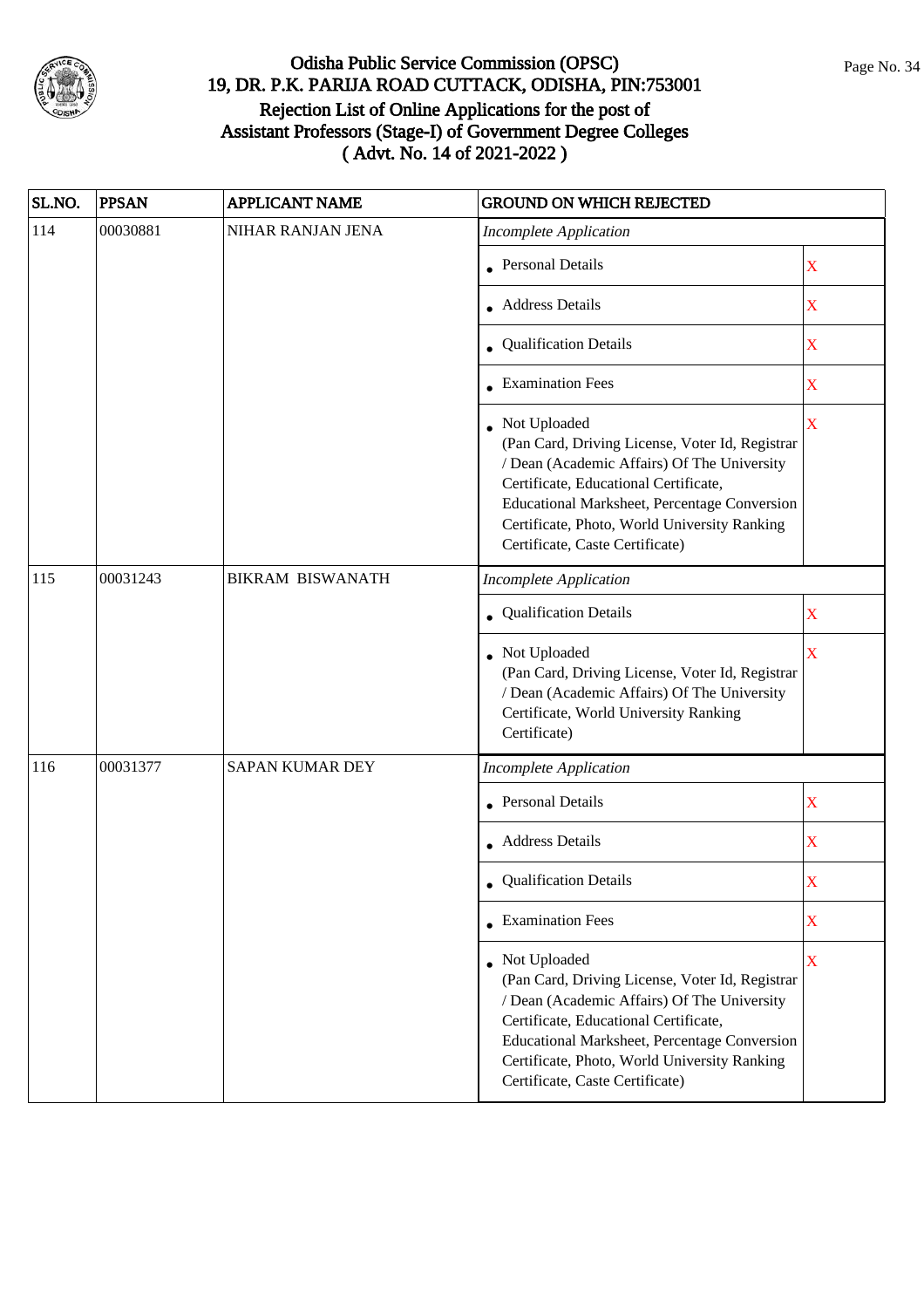

| SL.NO. | <b>PPSAN</b> | <b>APPLICANT NAME</b> | <b>GROUND ON WHICH REJECTED</b>                                                                                                                                                                                                                                                            |                         |
|--------|--------------|-----------------------|--------------------------------------------------------------------------------------------------------------------------------------------------------------------------------------------------------------------------------------------------------------------------------------------|-------------------------|
| 117    | 00031472     | <b>DEVA KATALI</b>    | <b>Incomplete Application</b>                                                                                                                                                                                                                                                              |                         |
|        |              |                       | Personal Details                                                                                                                                                                                                                                                                           | $\mathbf X$             |
|        |              |                       | Address Details                                                                                                                                                                                                                                                                            | X                       |
|        |              |                       | • Qualification Details                                                                                                                                                                                                                                                                    | X                       |
|        |              |                       | Not Uploaded<br>(Pan Card, Driving License, Voter Id, Registrar<br>/ Dean (Academic Affairs) Of The University<br>Certificate, Educational Certificate,<br>Educational Marksheet, Percentage Conversion<br>Certificate, Photo, World University Ranking<br>Certificate, Caste Certificate) | $\overline{\mathbf{X}}$ |
| 118    | 00031492     | KAPILA MANDAL         | <b>Incomplete Application</b>                                                                                                                                                                                                                                                              |                         |
|        |              |                       | Qualification Details                                                                                                                                                                                                                                                                      | X                       |
|        |              |                       | Not Uploaded<br>(Pan Card, Driving License, Voter Id, Registrar<br>/ Dean (Academic Affairs) Of The University<br>Certificate, Educational Certificate,<br>Educational Marksheet, Percentage Conversion<br>Certificate, World University Ranking<br>Certificate)                           | X                       |
| 119    | 00031551     | MANASWINI BEHERA      | <b>Incomplete Application</b>                                                                                                                                                                                                                                                              |                         |
|        |              |                       | Personal Details                                                                                                                                                                                                                                                                           | X                       |
|        |              |                       | • Qualification Details                                                                                                                                                                                                                                                                    | X                       |
|        |              |                       | Not Uploaded<br>(Pan Card, Driving License, Voter Id, Registrar<br>/ Dean (Academic Affairs) Of The University<br>Certificate, Educational Certificate,<br><b>Educational Marksheet, Percentage Conversion</b><br>Certificate, World University Ranking<br>Certificate)                    | X                       |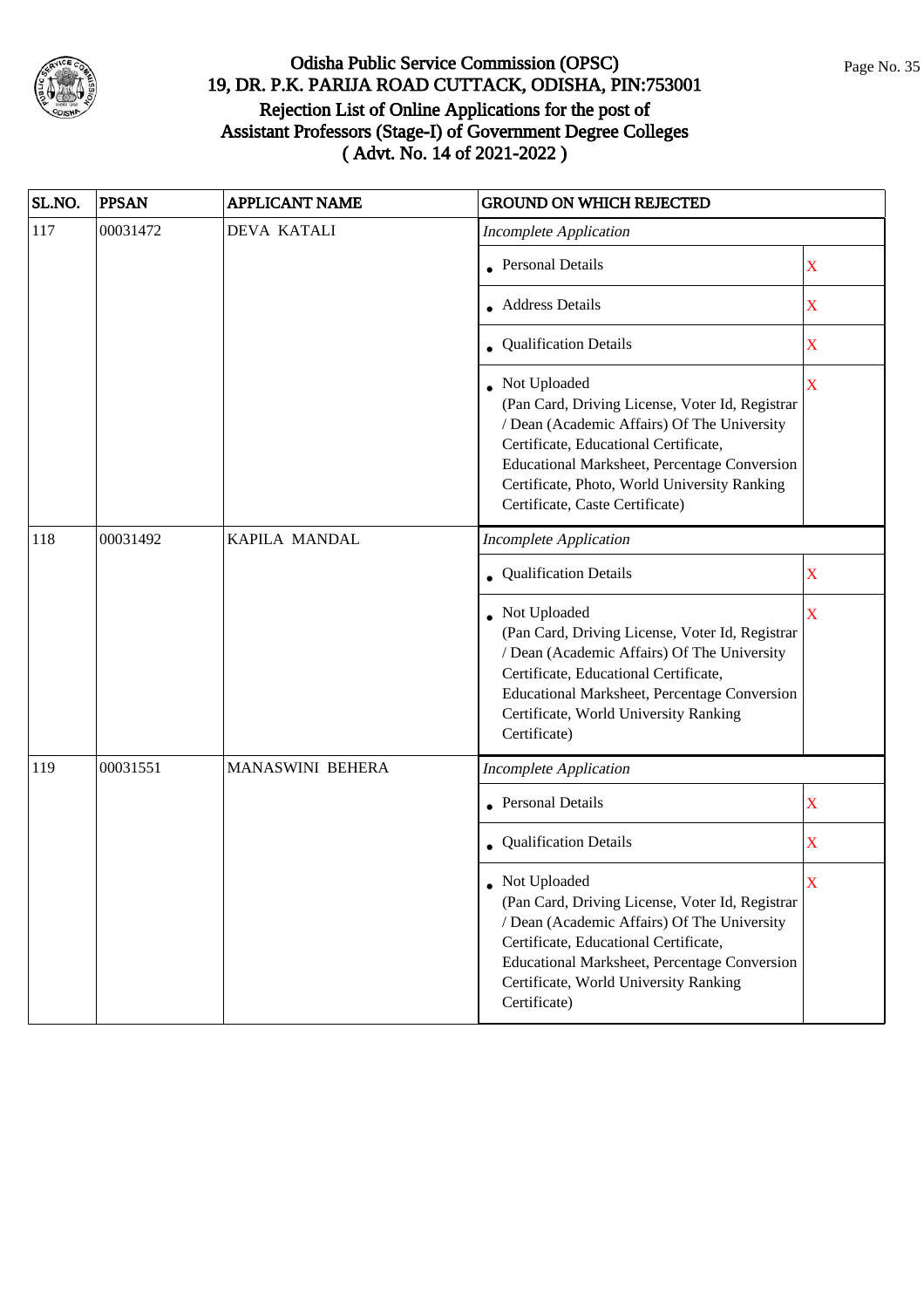

| SL.NO. | <b>PPSAN</b> | <b>APPLICANT NAME</b> | <b>GROUND ON WHICH REJECTED</b>                                                                                                                                                                                                                                                                                                   |                         |
|--------|--------------|-----------------------|-----------------------------------------------------------------------------------------------------------------------------------------------------------------------------------------------------------------------------------------------------------------------------------------------------------------------------------|-------------------------|
| 120    | 00031699     | DEEPAK KUMAR MALIK    | <b>Incomplete Application</b>                                                                                                                                                                                                                                                                                                     |                         |
|        |              |                       | <b>Personal Details</b>                                                                                                                                                                                                                                                                                                           | X                       |
|        |              |                       | <b>Address Details</b>                                                                                                                                                                                                                                                                                                            | $\mathbf X$             |
|        |              |                       | • Qualification Details                                                                                                                                                                                                                                                                                                           | X                       |
|        |              |                       | Not Uploaded<br>(Pan Card, Driving License, Voter Id, Registrar<br>/ Dean (Academic Affairs) Of The University<br>Certificate, Educational Certificate,<br>Educational Marksheet, Percentage Conversion<br>Certificate, Photo, World University Ranking<br>Certificate, Caste Certificate)                                        | $\overline{\mathbf{X}}$ |
| 121    | 00031897     | SIBANANDA MOHANTY     | <b>Incomplete Application</b>                                                                                                                                                                                                                                                                                                     |                         |
|        |              |                       | <b>Personal Details</b>                                                                                                                                                                                                                                                                                                           | X                       |
|        |              |                       | <b>Address Details</b>                                                                                                                                                                                                                                                                                                            | X                       |
|        |              |                       | • Qualification Details                                                                                                                                                                                                                                                                                                           | X                       |
|        |              |                       | Not Uploaded<br>(Pan Card, Driving License, Voter Id, Registrar<br>/ Dean (Academic Affairs) Of The University<br>Certificate, Educational Certificate,<br>Educational Marksheet, Percentage Conversion<br>Certificate, Photo, World University Ranking<br>Certificate, Category-Ii (Hearing Impaired)<br>Disability Certificate) | $\overline{\mathbf{X}}$ |
| 122    | 00032385     | RAGHUNATH BHOI        | <b>Incomplete Application</b>                                                                                                                                                                                                                                                                                                     |                         |
|        |              |                       | <b>Personal Details</b>                                                                                                                                                                                                                                                                                                           | X                       |
|        |              |                       | • Address Details                                                                                                                                                                                                                                                                                                                 | $\mathbf X$             |
|        |              |                       | Qualification Details                                                                                                                                                                                                                                                                                                             | $\mathbf X$             |
|        |              |                       | <b>Examination Fees</b>                                                                                                                                                                                                                                                                                                           | $\mathbf X$             |
|        |              |                       | Not Uploaded<br>(Pan Card, Driving License, Voter Id, Registrar<br>/ Dean (Academic Affairs) Of The University<br>Certificate, Educational Certificate,<br>Educational Marksheet, Percentage Conversion<br>Certificate, Photo, World University Ranking<br>Certificate, Caste Certificate)                                        | $\bar{X}$               |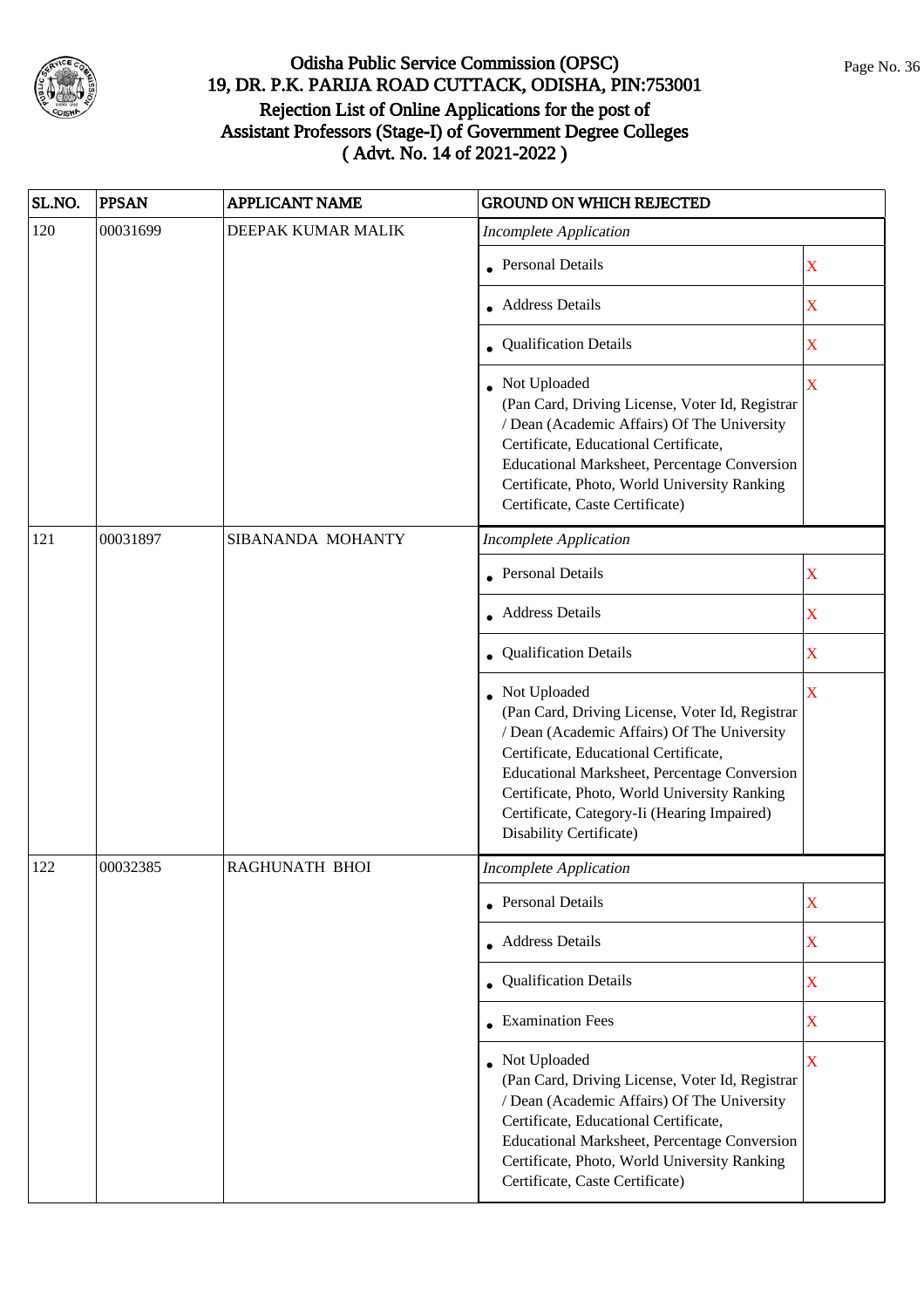

| SL.NO. | <b>PPSAN</b> | <b>APPLICANT NAME</b>      | <b>GROUND ON WHICH REJECTED</b>                                                                                                                                                                              |                         |
|--------|--------------|----------------------------|--------------------------------------------------------------------------------------------------------------------------------------------------------------------------------------------------------------|-------------------------|
| 123    | 00032557     | SABITRI SETHY              | <b>Incomplete Application</b>                                                                                                                                                                                |                         |
|        |              |                            | • Qualification Details                                                                                                                                                                                      | X                       |
|        |              |                            | Not Uploaded<br>(Pan Card, Driving License, Voter Id, Registrar<br>/ Dean (Academic Affairs) Of The University<br>Certificate, World University Ranking<br>Certificate)                                      | X                       |
| 124    | 00032885     | <b>DIPTI RANJAN BEHERA</b> | <b>Incomplete Application</b>                                                                                                                                                                                |                         |
|        |              |                            | Qualification Details                                                                                                                                                                                        | X                       |
|        |              |                            | Not Uploaded<br>(Pan Card, Driving License, Voter Id, Registrar<br>/ Dean (Academic Affairs) Of The University<br>Certificate, Percentage Conversion Certificate,<br>World University Ranking Certificate)   | $\overline{\mathbf{X}}$ |
| 125    | 00033321     | <b>DUSMANTA ROHIDAS</b>    | <b>Incomplete Application</b>                                                                                                                                                                                |                         |
|        |              |                            | • Qualification Details                                                                                                                                                                                      | X                       |
|        |              |                            | Not Uploaded<br>(Pan Card, Driving License, Voter Id, Registrar<br>/ Dean (Academic Affairs) Of The University<br>Certificate, World University Ranking<br>Certificate)                                      | X                       |
| 126    | 00033478     | <b>KALAI BANSINGH</b>      | <b>Incomplete Application</b>                                                                                                                                                                                |                         |
|        |              |                            | • Qualification Details                                                                                                                                                                                      | X                       |
|        |              |                            | • Not Uploaded<br>(Pan Card, Driving License, Voter Id, Registrar<br>/ Dean (Academic Affairs) Of The University<br>Certificate, Percentage Conversion Certificate,<br>World University Ranking Certificate) | X                       |
| 127    | 00033514     | RASHMITA KHOSLA            | <b>Incomplete Application</b>                                                                                                                                                                                |                         |
|        |              |                            | Qualification Details                                                                                                                                                                                        | X                       |
|        |              |                            | • Not Uploaded<br>(Pan Card, Driving License, Voter Id, Registrar<br>/ Dean (Academic Affairs) Of The University<br>Certificate, World University Ranking<br>Certificate)                                    | $\mathbf X$             |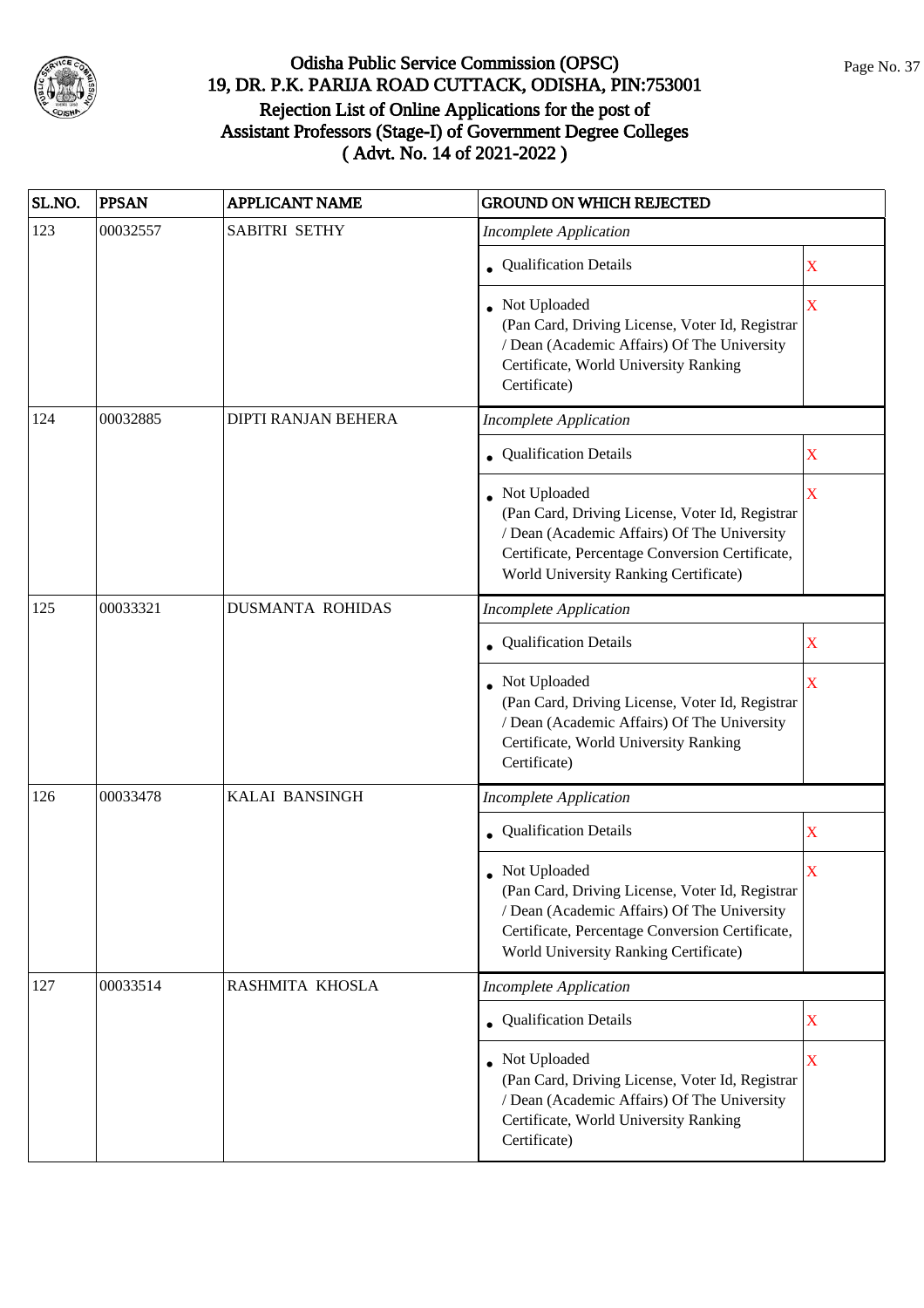

| SL.NO. | <b>PPSAN</b> | <b>APPLICANT NAME</b>      | <b>GROUND ON WHICH REJECTED</b>                                                                                                                                                                                                                                                |                         |
|--------|--------------|----------------------------|--------------------------------------------------------------------------------------------------------------------------------------------------------------------------------------------------------------------------------------------------------------------------------|-------------------------|
| 128    | 00033843     | <b>GEETANJALI MAHARANA</b> | <b>Incomplete Application</b>                                                                                                                                                                                                                                                  |                         |
|        |              |                            | • Qualification Details                                                                                                                                                                                                                                                        | X                       |
|        |              |                            | Not Uploaded<br>(Pan Card, Driving License, Voter Id, Registrar<br>/ Dean (Academic Affairs) Of The University<br>Certificate, Percentage Conversion Certificate,<br>World University Ranking Certificate)                                                                     | X                       |
| 129    | 00033877     | <b>CHAMBRU SARDAR</b>      | Incomplete Application                                                                                                                                                                                                                                                         |                         |
|        |              |                            | Qualification Details                                                                                                                                                                                                                                                          | $\mathbf X$             |
|        |              |                            | • Not Uploaded<br>(Pan Card, Driving License, Voter Id, Registrar<br>/ Dean (Academic Affairs) Of The University<br>Certificate, World University Ranking<br>Certificate)                                                                                                      | $\overline{\mathbf{X}}$ |
| 130    | 00034073     | <b>LIPSA DASH</b>          | <b>Incomplete Application</b>                                                                                                                                                                                                                                                  |                         |
|        |              |                            | <b>Personal Details</b>                                                                                                                                                                                                                                                        | $\mathbf X$             |
|        |              |                            | <b>Address Details</b>                                                                                                                                                                                                                                                         | $\mathbf X$             |
|        |              |                            | • Qualification Details                                                                                                                                                                                                                                                        | $\mathbf X$             |
|        |              |                            | • Examination Fees                                                                                                                                                                                                                                                             | $\overline{\mathbf{X}}$ |
|        |              |                            | Not Uploaded<br>(Pan Card, Driving License, Voter Id, Registrar<br>/ Dean (Academic Affairs) Of The University<br>Certificate, Educational Certificate,<br><b>Educational Marksheet, Percentage Conversion</b><br>Certificate, Photo, World University Ranking<br>Certificate) | X                       |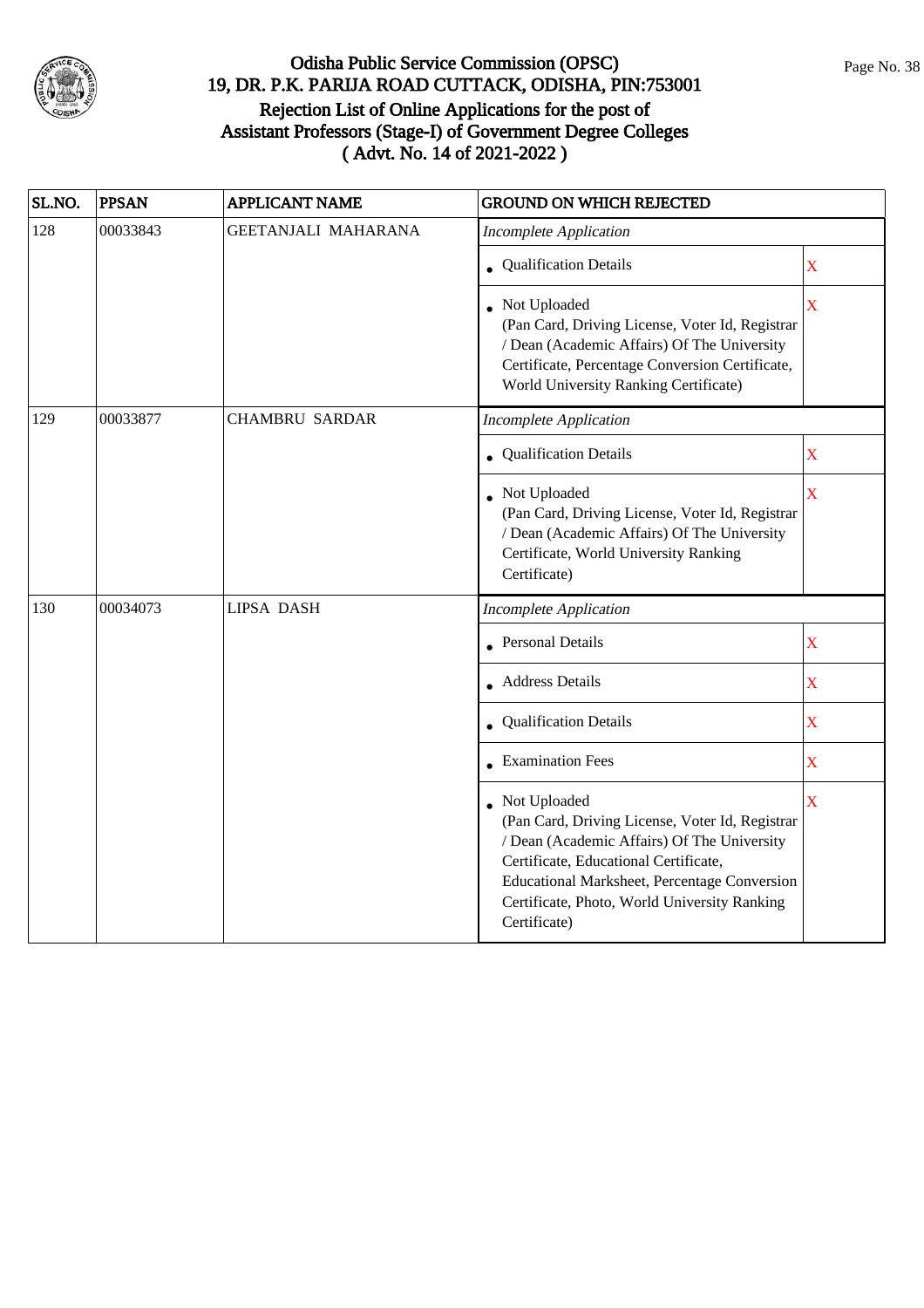

| SL.NO. | <b>PPSAN</b> | <b>APPLICANT NAME</b> | <b>GROUND ON WHICH REJECTED</b>                                                                                                                                                                                                                                                                     |                         |
|--------|--------------|-----------------------|-----------------------------------------------------------------------------------------------------------------------------------------------------------------------------------------------------------------------------------------------------------------------------------------------------|-------------------------|
| 131    | 00034189     | <b>SUNITA SAHU</b>    | <b>Incomplete Application</b>                                                                                                                                                                                                                                                                       |                         |
|        |              |                       | <b>Personal Details</b>                                                                                                                                                                                                                                                                             | X                       |
|        |              |                       | <b>Address Details</b>                                                                                                                                                                                                                                                                              | X                       |
|        |              |                       | • Qualification Details                                                                                                                                                                                                                                                                             | X                       |
|        |              |                       | <b>Examination Fees</b>                                                                                                                                                                                                                                                                             | X                       |
|        |              |                       | • Not Uploaded<br>(Pan Card, Driving License, Voter Id, Registrar<br>/ Dean (Academic Affairs) Of The University<br>Certificate, Educational Certificate,<br><b>Educational Marksheet, Percentage Conversion</b><br>Certificate, Photo, World University Ranking<br>Certificate, Caste Certificate) | X                       |
| 132    | 00034651     | AMULYA BARLA          | <b>Incomplete Application</b>                                                                                                                                                                                                                                                                       |                         |
|        |              |                       | Qualification Details                                                                                                                                                                                                                                                                               | X                       |
|        |              |                       | • Not Uploaded<br>(Pan Card, Driving License, Voter Id, Registrar<br>/ Dean (Academic Affairs) Of The University<br>Certificate, World University Ranking<br>Certificate)                                                                                                                           | X                       |
| 133    | 00035063     | SHUBHAM PANIGRAHI     | <b>Incomplete Application</b>                                                                                                                                                                                                                                                                       |                         |
|        |              |                       | • Qualification Details                                                                                                                                                                                                                                                                             | $\mathbf X$             |
|        |              |                       | Not Uploaded<br>(Pan Card, Driving License, Voter Id, Registrar<br>/ Dean (Academic Affairs) Of The University<br>Certificate, Percentage Conversion Certificate,<br>World University Ranking Certificate)                                                                                          | $\mathbf X$             |
| 134    | 00035462     | PUNAM TUDU            | <b>Incomplete Application</b>                                                                                                                                                                                                                                                                       |                         |
|        |              |                       | • Qualification Details                                                                                                                                                                                                                                                                             | X                       |
|        |              |                       | Not Uploaded<br>(Pan Card, Driving License, Voter Id, Registrar<br>/ Dean (Academic Affairs) Of The University<br>Certificate, Educational Certificate,<br>Educational Marksheet, Percentage Conversion<br>Certificate, World University Ranking<br>Certificate)                                    | $\overline{\mathbf{X}}$ |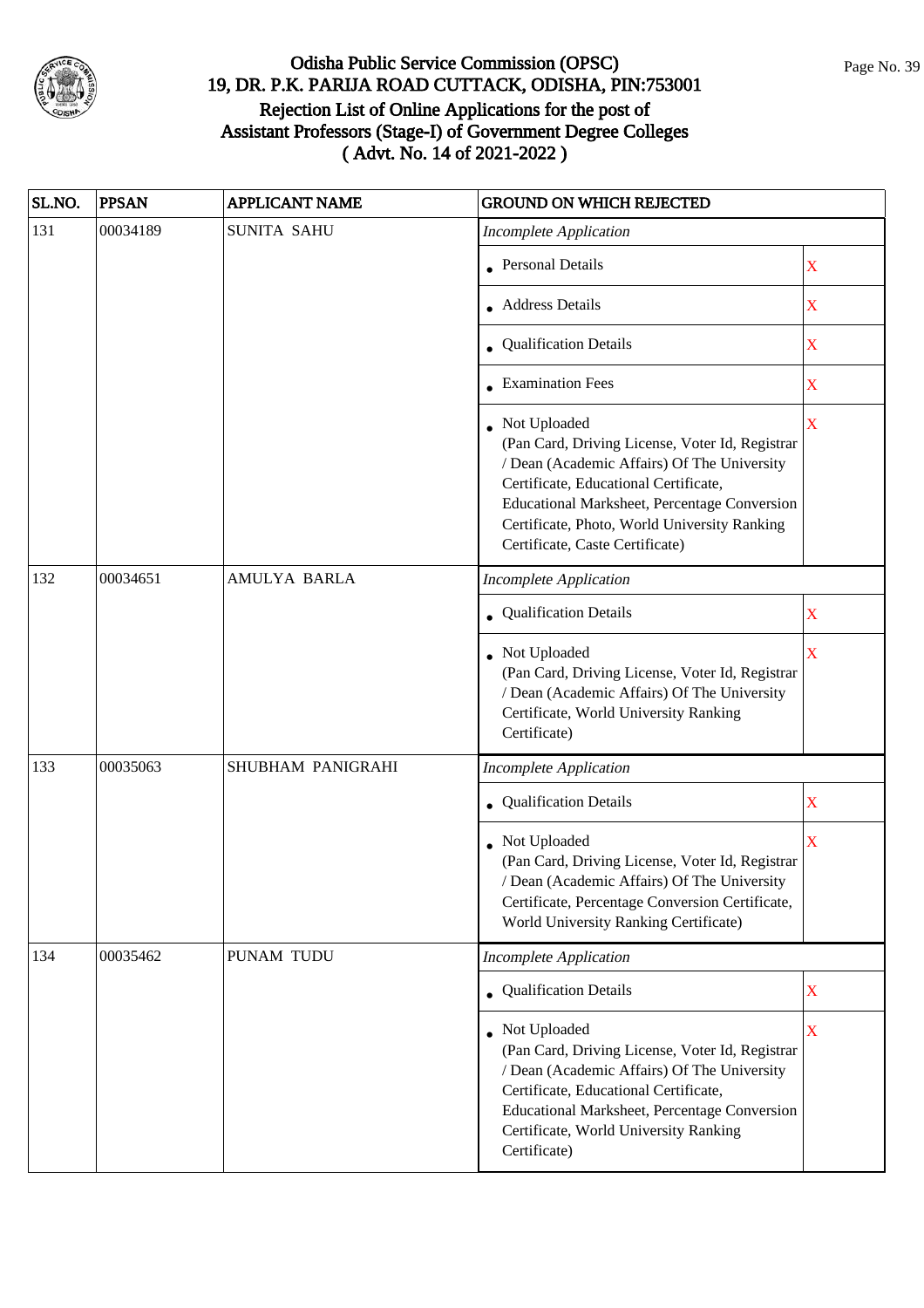

| SL.NO. | <b>PPSAN</b> | <b>APPLICANT NAME</b> | <b>GROUND ON WHICH REJECTED</b>                                                                                                                                                                                                                                                                   |                         |
|--------|--------------|-----------------------|---------------------------------------------------------------------------------------------------------------------------------------------------------------------------------------------------------------------------------------------------------------------------------------------------|-------------------------|
| 135    | 00035628     | <b>IMMANUEL DIGAL</b> | <b>Incomplete Application</b>                                                                                                                                                                                                                                                                     |                         |
|        |              |                       | • Qualification Details                                                                                                                                                                                                                                                                           | X                       |
|        |              |                       | Not Uploaded<br>(Pan Card, Driving License, Voter Id, Registrar<br>/ Dean (Academic Affairs) Of The University<br>Certificate, Percentage Conversion Certificate,<br>Photo, World University Ranking Certificate)                                                                                 | $\overline{\textbf{X}}$ |
| 136    | 00035699     | <b>SUNITA SHIKA</b>   | <b>Incomplete Application</b>                                                                                                                                                                                                                                                                     |                         |
|        |              |                       | Personal Details                                                                                                                                                                                                                                                                                  | $\mathbf X$             |
|        |              |                       | • Address Details                                                                                                                                                                                                                                                                                 | $\mathbf X$             |
|        |              |                       | • Qualification Details                                                                                                                                                                                                                                                                           | X                       |
|        |              |                       | Not Uploaded<br>(Pan Card, Driving License, Voter Id, Registrar<br>/ Dean (Academic Affairs) Of The University<br>Certificate, Educational Certificate,<br>Educational Marksheet, Percentage Conversion<br>Certificate, Photo, World University Ranking<br>Certificate, Caste Certificate)        | $\overline{\mathbf{X}}$ |
| 137    | 00036289     | NARESH KUMBHAR        | <b>Incomplete Application</b>                                                                                                                                                                                                                                                                     |                         |
|        |              |                       | <b>Personal Details</b>                                                                                                                                                                                                                                                                           | X                       |
|        |              |                       | Address Details                                                                                                                                                                                                                                                                                   | $\mathbf X$             |
|        |              |                       | Qualification Details                                                                                                                                                                                                                                                                             | X                       |
|        |              |                       | Not Uploaded<br>(Pan Card, Driving License, Voter Id, Registrar<br>/ Dean (Academic Affairs) Of The University<br>Certificate, Educational Certificate,<br><b>Educational Marksheet, Percentage Conversion</b><br>Certificate, Photo, World University Ranking<br>Certificate, Caste Certificate) | X                       |
| 138    | 00036356     | <b>RASMITA DAS</b>    | <b>Incomplete Application</b>                                                                                                                                                                                                                                                                     |                         |
|        |              |                       | <b>Qualification Details</b>                                                                                                                                                                                                                                                                      | X                       |
|        |              |                       | Not Uploaded<br>(Pan Card, Driving License, Voter Id, Registrar<br>/ Dean (Academic Affairs) Of The University<br>Certificate, Percentage Conversion Certificate,<br>World University Ranking Certificate)                                                                                        | X                       |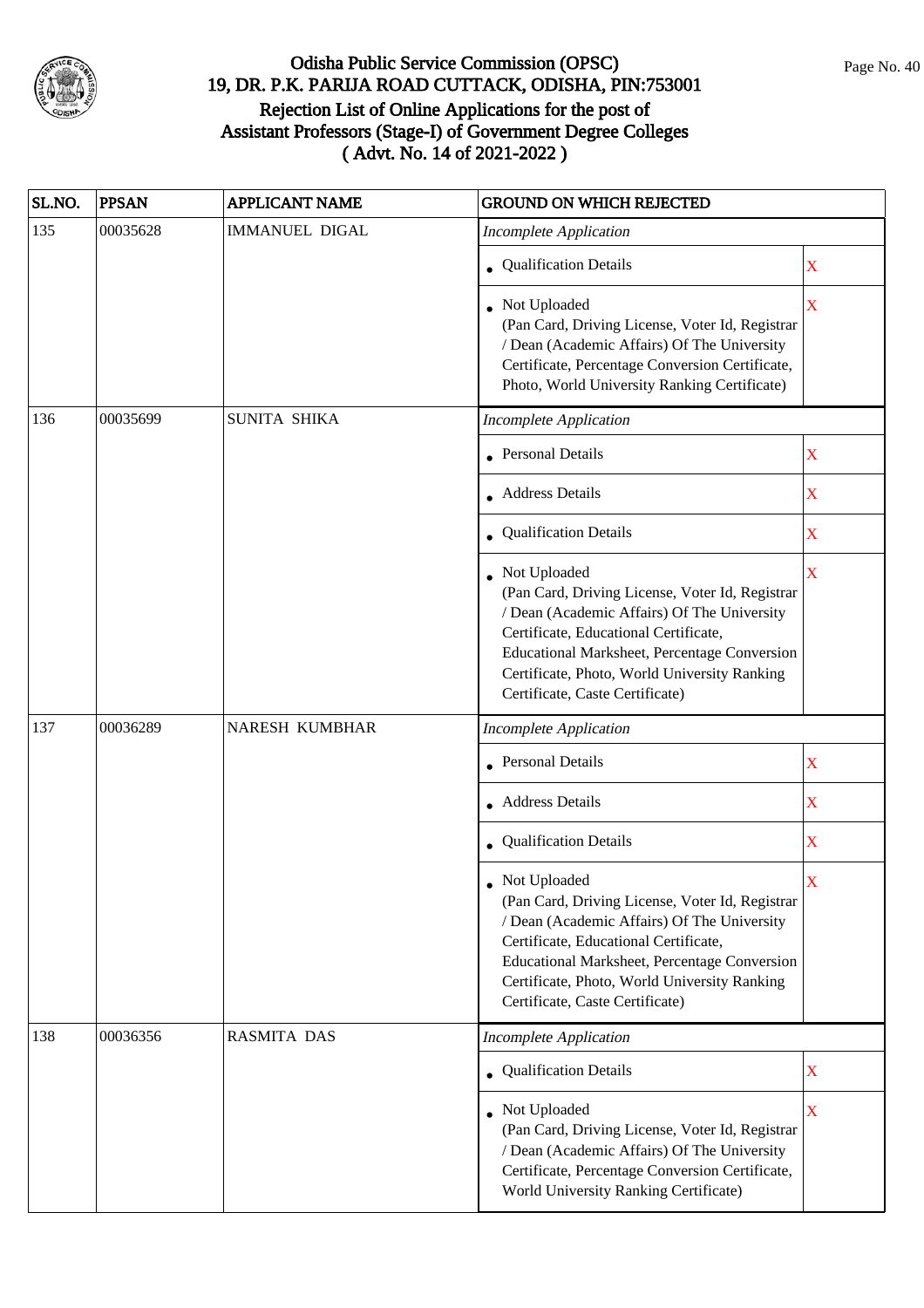

| SL.NO. | <b>PPSAN</b> | <b>APPLICANT NAME</b> | <b>GROUND ON WHICH REJECTED</b>                                                                                                                                                                                                                                                            |                         |
|--------|--------------|-----------------------|--------------------------------------------------------------------------------------------------------------------------------------------------------------------------------------------------------------------------------------------------------------------------------------------|-------------------------|
| 139    | 00036413     | <b>ANKITA MALLICK</b> | <b>Incomplete Application</b>                                                                                                                                                                                                                                                              |                         |
|        |              |                       | <b>Personal Details</b>                                                                                                                                                                                                                                                                    | X                       |
|        |              |                       | Address Details                                                                                                                                                                                                                                                                            | $\mathbf X$             |
|        |              |                       | • Qualification Details                                                                                                                                                                                                                                                                    | $\mathbf X$             |
|        |              |                       | Not Uploaded<br>(Pan Card, Driving License, Voter Id, Registrar<br>/ Dean (Academic Affairs) Of The University<br>Certificate, Educational Certificate,<br>Educational Marksheet, Percentage Conversion<br>Certificate, Photo, World University Ranking<br>Certificate, Caste Certificate) | $\overline{\mathbf{X}}$ |
| 140    | 00036497     | <b>ASUTOSH ROUT</b>   | <b>Incomplete Application</b>                                                                                                                                                                                                                                                              |                         |
|        |              |                       | Personal Details                                                                                                                                                                                                                                                                           | X                       |
|        |              |                       | <b>Address Details</b>                                                                                                                                                                                                                                                                     | X                       |
|        |              |                       | • Qualification Details                                                                                                                                                                                                                                                                    | $\mathbf X$             |
|        |              |                       | • Examination Fees                                                                                                                                                                                                                                                                         | X                       |
|        |              |                       | Not Uploaded<br>(Pan Card, Driving License, Voter Id, Registrar<br>/ Dean (Academic Affairs) Of The University<br>Certificate, Educational Certificate,<br>Educational Marksheet, Percentage Conversion<br>Certificate, Photo, World University Ranking<br>Certificate)                    | $\overline{\textbf{X}}$ |
| 141    | 00036732     | PRAVAT KUMAR PEDI     | <b>Incomplete Application</b>                                                                                                                                                                                                                                                              |                         |
|        |              |                       | • Qualification Details                                                                                                                                                                                                                                                                    | X                       |
|        |              |                       | Not Uploaded<br>(Pan Card, Driving License, Voter Id, Registrar<br>/ Dean (Academic Affairs) Of The University<br>Certificate, Educational Certificate,<br>Educational Marksheet, Percentage Conversion<br>Certificate, World University Ranking<br>Certificate)                           | $\overline{\mathbf{X}}$ |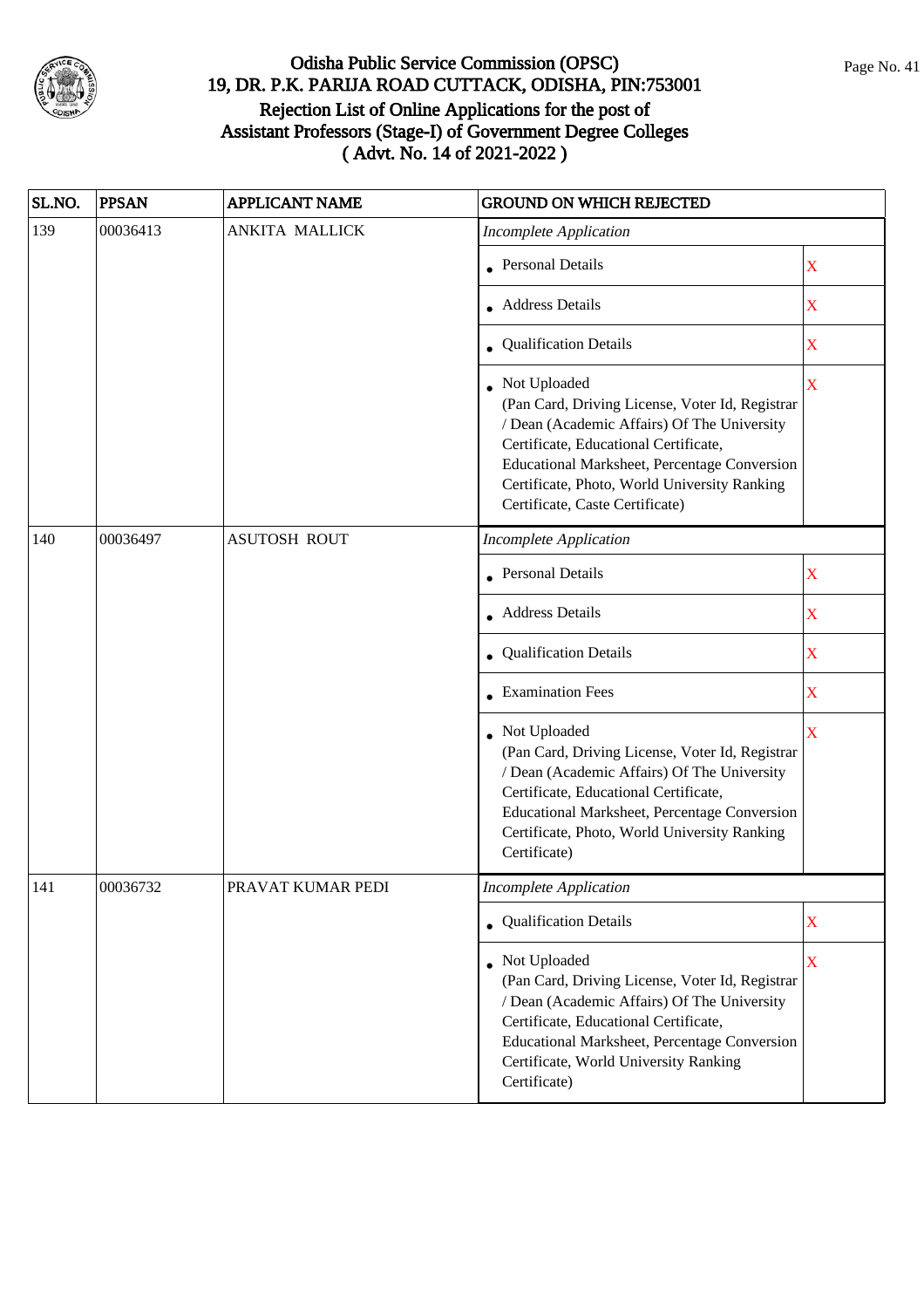

| SL.NO. | <b>PPSAN</b> | <b>APPLICANT NAME</b>    | <b>GROUND ON WHICH REJECTED</b>                                                                                                                                                                                                                                                              |                         |
|--------|--------------|--------------------------|----------------------------------------------------------------------------------------------------------------------------------------------------------------------------------------------------------------------------------------------------------------------------------------------|-------------------------|
| 142    | 00036923     | <b>SUMITRA MAJHI</b>     | <b>Incomplete Application</b>                                                                                                                                                                                                                                                                |                         |
|        |              |                          | • Qualification Details                                                                                                                                                                                                                                                                      | X                       |
|        |              |                          | Not Uploaded<br>(Pan Card, Driving License, Voter Id, Registrar<br>/ Dean (Academic Affairs) Of The University<br>Certificate, World University Ranking<br>Certificate)                                                                                                                      | $\overline{\mathbf{X}}$ |
| 143    | 00037017     | <b>JYOTIRMAYEE MAJHI</b> | <b>Incomplete Application</b>                                                                                                                                                                                                                                                                |                         |
|        |              |                          | • Qualification Details                                                                                                                                                                                                                                                                      | X                       |
|        |              |                          | Not Uploaded<br>(Pan Card, Driving License, Voter Id, Registrar<br>/ Dean (Academic Affairs) Of The University<br>Certificate, Percentage Conversion Certificate,<br>World University Ranking Certificate)                                                                                   | X                       |
| 144    | 00037837     | <b>NEHA BAG</b>          | <b>Incomplete Application</b>                                                                                                                                                                                                                                                                |                         |
|        |              |                          | • Qualification Details                                                                                                                                                                                                                                                                      | X                       |
|        |              |                          | Not Uploaded<br>(Pan Card, Driving License, Voter Id, Registrar<br>/ Dean (Academic Affairs) Of The University<br>Certificate, Percentage Conversion Certificate,<br>World University Ranking Certificate)                                                                                   | $\mathbf X$             |
| 145    | 00037854     | SAGARIKA PRADHAN         | <b>Incomplete Application</b>                                                                                                                                                                                                                                                                |                         |
|        |              |                          | <b>Personal Details</b>                                                                                                                                                                                                                                                                      | X                       |
|        |              |                          | • Address Details                                                                                                                                                                                                                                                                            | X                       |
|        |              |                          | • Qualification Details                                                                                                                                                                                                                                                                      | X                       |
|        |              |                          | • Not Uploaded<br>(Pan Card, Driving License, Voter Id, Registrar<br>/ Dean (Academic Affairs) Of The University<br>Certificate, Educational Certificate,<br>Educational Marksheet, Percentage Conversion<br>Certificate, Photo, World University Ranking<br>Certificate, Caste Certificate) | X                       |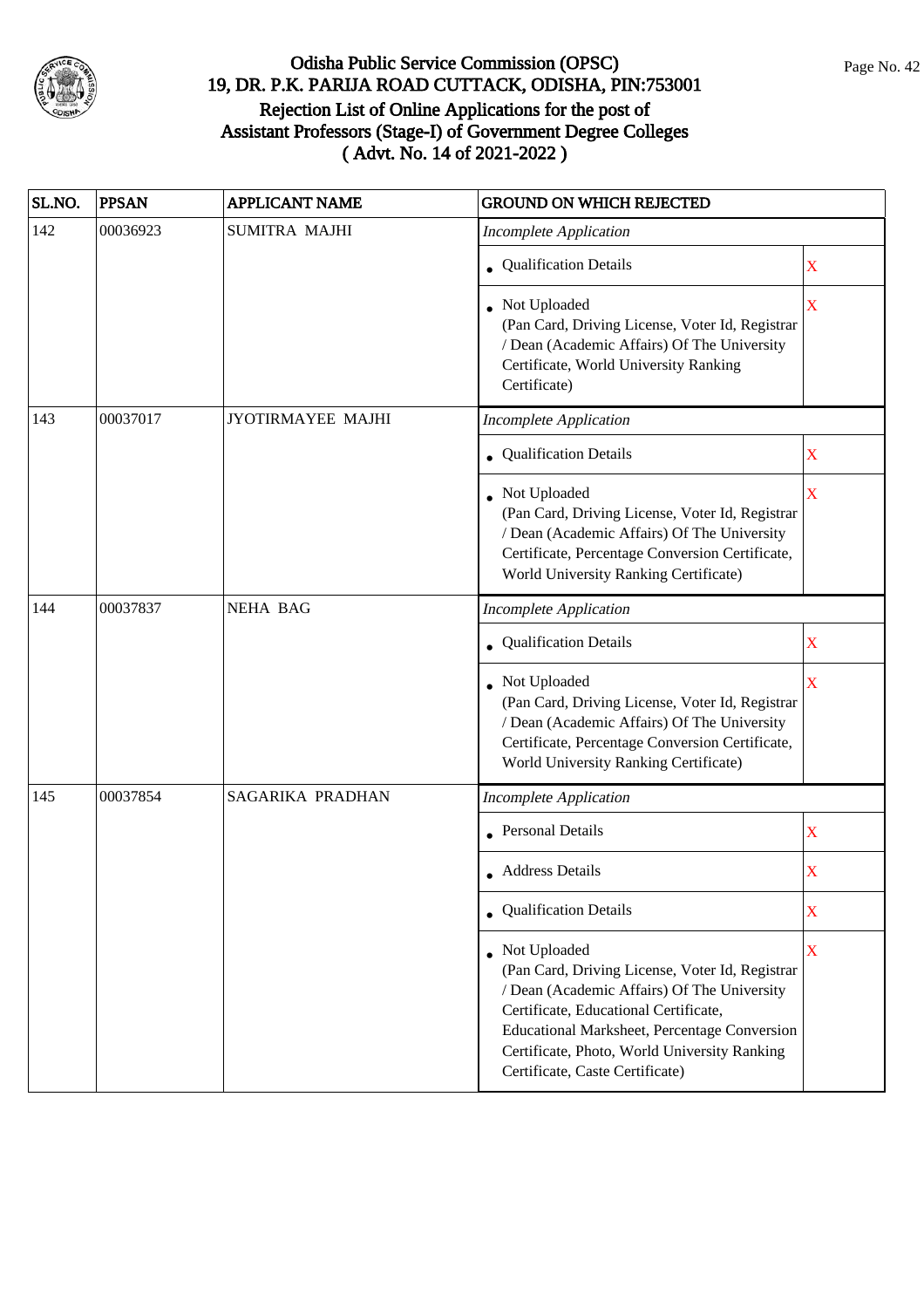

| SL.NO. | <b>PPSAN</b> | <b>APPLICANT NAME</b>     | <b>GROUND ON WHICH REJECTED</b>                                                                                                                                                                                                                                                                                                                 |                         |
|--------|--------------|---------------------------|-------------------------------------------------------------------------------------------------------------------------------------------------------------------------------------------------------------------------------------------------------------------------------------------------------------------------------------------------|-------------------------|
| 146    | 00037921     | SUBHASHREE SAMANTARAY     | <b>Incomplete Application</b>                                                                                                                                                                                                                                                                                                                   |                         |
|        |              |                           | • Qualification Details                                                                                                                                                                                                                                                                                                                         | X                       |
|        |              |                           | • Not Uploaded<br>(Pan Card, Driving License, Voter Id, Registrar<br>/ Dean (Academic Affairs) Of The University<br>Certificate, Educational Certificate,<br>Educational Marksheet, Percentage Conversion<br>Certificate, World University Ranking<br>Certificate)                                                                              | $\overline{\mathbf{X}}$ |
| 147    | 00038225     | KISHORE CHANDRA TIADI     | <b>Incomplete Application</b>                                                                                                                                                                                                                                                                                                                   |                         |
|        |              |                           | <b>Personal Details</b>                                                                                                                                                                                                                                                                                                                         | $\mathbf X$             |
|        |              |                           | <b>Address Details</b>                                                                                                                                                                                                                                                                                                                          | $\mathbf X$             |
|        |              |                           | Qualification Details                                                                                                                                                                                                                                                                                                                           | X                       |
|        |              |                           | • Not Uploaded<br>(Pan Card, Driving License, Voter Id, Registrar<br>/ Dean (Academic Affairs) Of The University<br>Certificate, Educational Certificate,<br>Educational Marksheet, Percentage Conversion<br>Certificate, Photo, World University Ranking<br>Certificate, Category-Iii (Orthopaedically<br>Handicapped) Disability Certificate) | X                       |
| 148    | 00038282     | <b>BRAJA KISHORE ROUT</b> | <b>Incomplete Application</b>                                                                                                                                                                                                                                                                                                                   |                         |
|        |              |                           | <b>Personal Details</b>                                                                                                                                                                                                                                                                                                                         | $\mathbf X$             |
|        |              |                           | <b>Address Details</b>                                                                                                                                                                                                                                                                                                                          | X                       |
|        |              |                           | <b>Qualification Details</b>                                                                                                                                                                                                                                                                                                                    | $\mathbf X$             |
|        |              |                           | • Examination Fees                                                                                                                                                                                                                                                                                                                              | X                       |
|        |              |                           | Not Uploaded<br>(Pan Card, Driving License, Voter Id, Registrar<br>/ Dean (Academic Affairs) Of The University<br>Certificate, Educational Certificate,<br>Educational Marksheet, Percentage Conversion<br>Certificate, Photo, World University Ranking<br>Certificate)                                                                         | $\overline{\mathbf{X}}$ |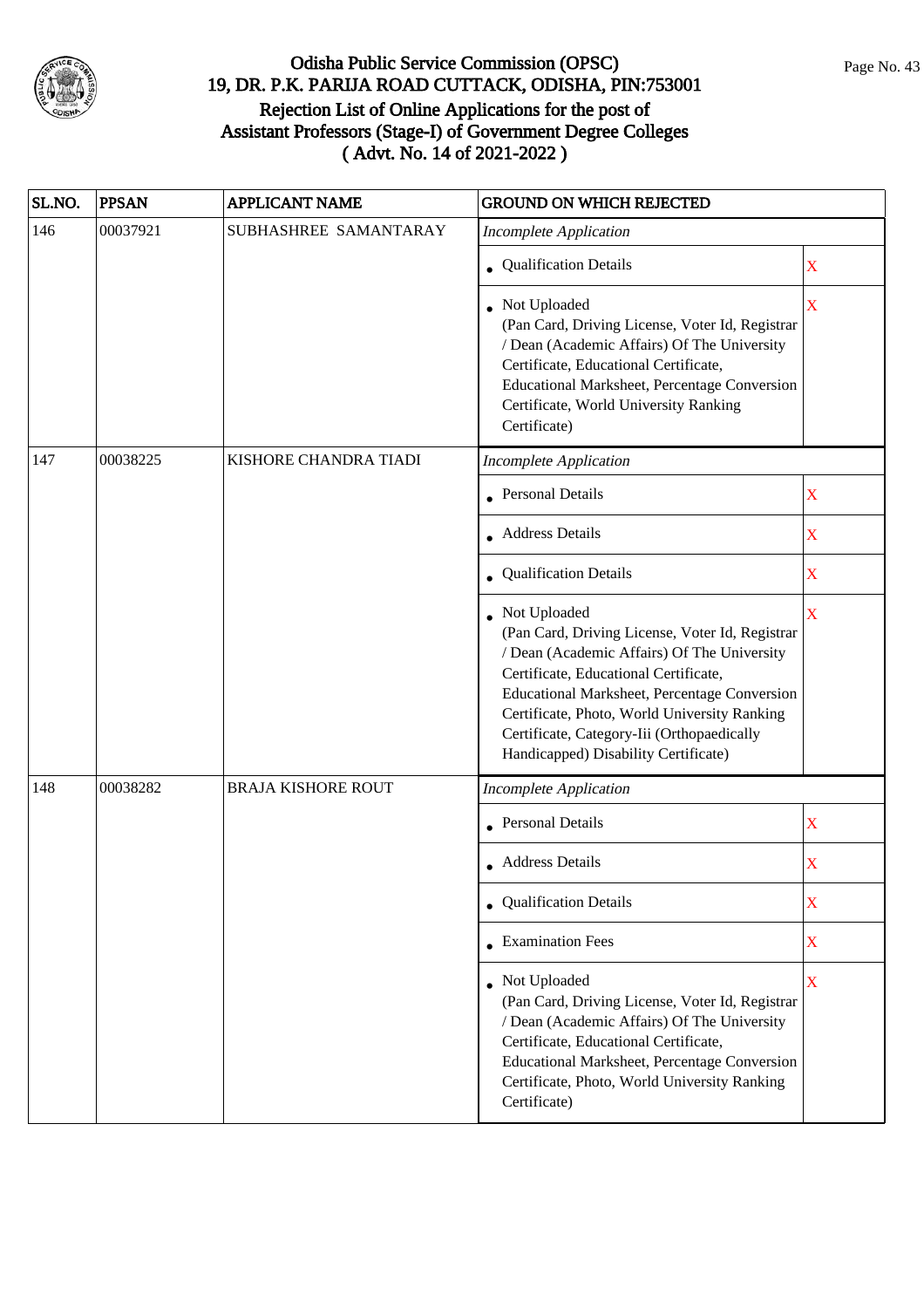

| SL.NO. | <b>PPSAN</b> | <b>APPLICANT NAME</b> | <b>GROUND ON WHICH REJECTED</b>                                                                                                                                                                                                                                                            |                         |
|--------|--------------|-----------------------|--------------------------------------------------------------------------------------------------------------------------------------------------------------------------------------------------------------------------------------------------------------------------------------------|-------------------------|
| 149    | 00038495     | MONALISA MISHRA       | <b>Incomplete Application</b>                                                                                                                                                                                                                                                              |                         |
|        |              |                       | • Qualification Details                                                                                                                                                                                                                                                                    | X                       |
|        |              |                       | • Not Uploaded<br>(Pan Card, Driving License, Voter Id, Registrar<br>/ Dean (Academic Affairs) Of The University<br>Certificate, Percentage Conversion Certificate,<br>World University Ranking Certificate)                                                                               | $\overline{\textbf{X}}$ |
| 150    | 00038667     | PRADOSH KUMAR MALLICK | <b>Incomplete Application</b>                                                                                                                                                                                                                                                              |                         |
|        |              |                       | • Qualification Details                                                                                                                                                                                                                                                                    | X                       |
|        |              |                       | Not Uploaded<br>(Pan Card, Driving License, Voter Id, Registrar<br>/ Dean (Academic Affairs) Of The University<br>Certificate, World University Ranking<br>Certificate)                                                                                                                    | X                       |
| 151    | 00038952     | PRIYANKA HANSDAH      | <b>Incomplete Application</b>                                                                                                                                                                                                                                                              |                         |
|        |              |                       | <b>Personal Details</b>                                                                                                                                                                                                                                                                    | X                       |
|        |              |                       | <b>Address Details</b>                                                                                                                                                                                                                                                                     | X                       |
|        |              |                       | • Qualification Details                                                                                                                                                                                                                                                                    | X                       |
|        |              |                       | Not Uploaded<br>(Pan Card, Driving License, Voter Id, Registrar<br>/ Dean (Academic Affairs) Of The University<br>Certificate, Educational Certificate,<br>Educational Marksheet, Percentage Conversion<br>Certificate, Photo, World University Ranking<br>Certificate, Caste Certificate) | X                       |
| 152    | 00039041     | <b>MAHASWETA DAS</b>  | <b>Incomplete Application</b>                                                                                                                                                                                                                                                              |                         |
|        |              |                       | • Qualification Details                                                                                                                                                                                                                                                                    | $\mathbf X$             |
|        |              |                       | Not Uploaded<br>(Pan Card, Driving License, Voter Id, Registrar<br>/ Dean (Academic Affairs) Of The University<br>Certificate, Percentage Conversion Certificate,<br>World University Ranking Certificate)                                                                                 | $\mathbf X$             |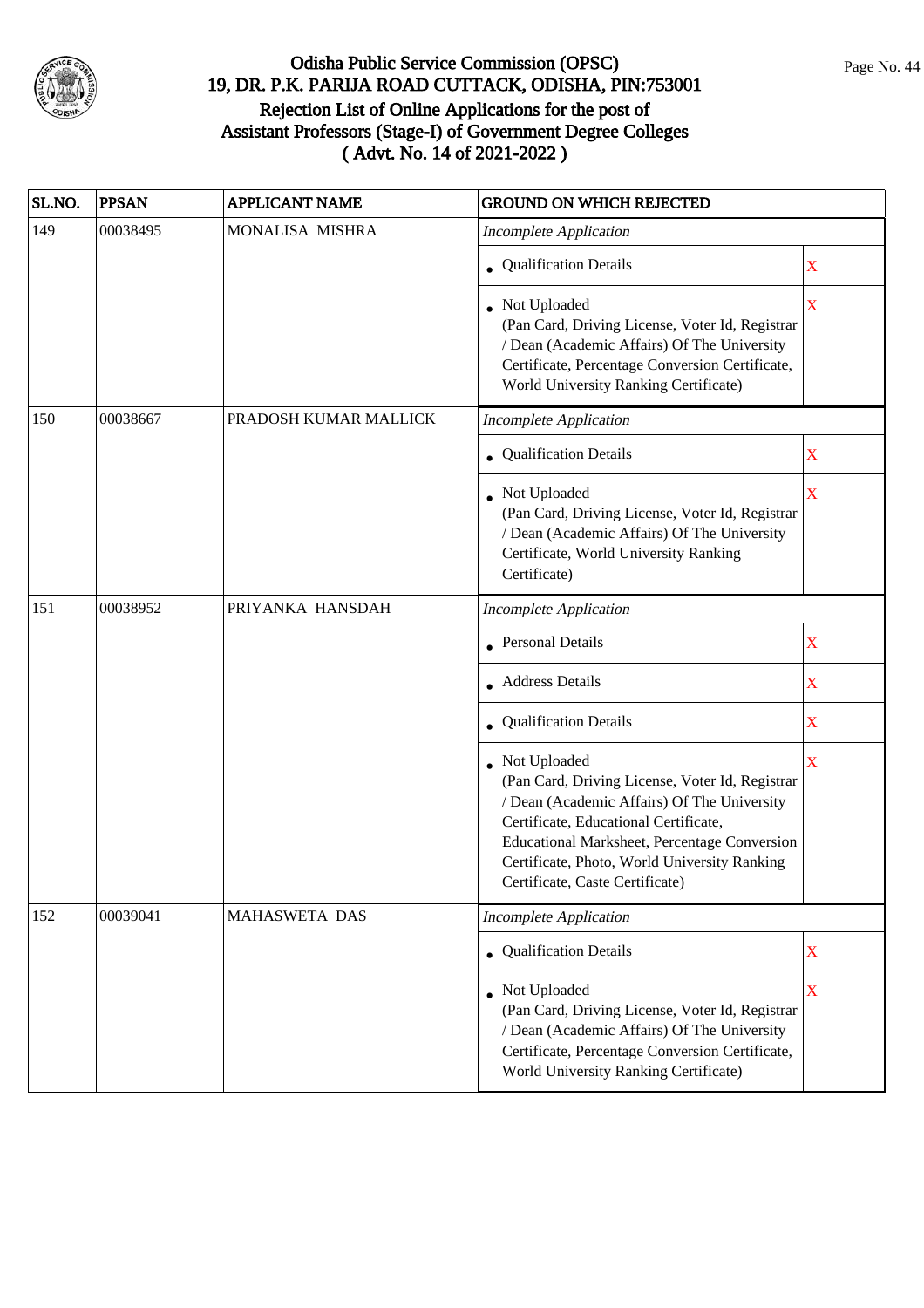

| SL.NO. | <b>PPSAN</b> | <b>APPLICANT NAME</b>   | <b>GROUND ON WHICH REJECTED</b>                                                                                                                                                                                                                                                            |                         |
|--------|--------------|-------------------------|--------------------------------------------------------------------------------------------------------------------------------------------------------------------------------------------------------------------------------------------------------------------------------------------|-------------------------|
| 153    | 00039311     | MAHENDRA KUMAR NAYAK    | <b>Incomplete Application</b>                                                                                                                                                                                                                                                              |                         |
|        |              |                         | <b>Personal Details</b>                                                                                                                                                                                                                                                                    | $\mathbf X$             |
|        |              |                         | <b>Address Details</b>                                                                                                                                                                                                                                                                     | $\mathbf X$             |
|        |              |                         | • Qualification Details                                                                                                                                                                                                                                                                    | $\mathbf X$             |
|        |              |                         | • Examination Fees                                                                                                                                                                                                                                                                         | $\overline{\textbf{X}}$ |
|        |              |                         | Not Uploaded<br>(Pan Card, Driving License, Voter Id, Registrar<br>/ Dean (Academic Affairs) Of The University<br>Certificate, Educational Certificate,<br>Educational Marksheet, Percentage Conversion<br>Certificate, Photo, World University Ranking<br>Certificate, Caste Certificate) | $\overline{\mathbf{X}}$ |
| 154    | 00039344     | SAUBHAGYA LAXMI DASH    | <b>Incomplete Application</b>                                                                                                                                                                                                                                                              |                         |
|        |              |                         | <b>Personal Details</b>                                                                                                                                                                                                                                                                    | $\mathbf X$             |
|        |              |                         | • Address Details                                                                                                                                                                                                                                                                          | $\mathbf X$             |
|        |              |                         | • Qualification Details                                                                                                                                                                                                                                                                    | $\mathbf X$             |
|        |              |                         | <b>Examination Fees</b>                                                                                                                                                                                                                                                                    | $\overline{\mathbf{X}}$ |
|        |              |                         | Not Uploaded<br>(Pan Card, Driving License, Voter Id, Registrar<br>/ Dean (Academic Affairs) Of The University<br>Certificate, Educational Certificate,<br>Educational Marksheet, Percentage Conversion<br>Certificate, Photo, World University Ranking<br>Certificate)                    | $\overline{\mathbf{X}}$ |
| 155    | 00039848     | <b>ABHIPSA SATPATHY</b> | <b>Incomplete Application</b>                                                                                                                                                                                                                                                              |                         |
|        |              |                         | • Personal Details                                                                                                                                                                                                                                                                         | $\mathbf X$             |
|        |              |                         | • Address Details                                                                                                                                                                                                                                                                          | X                       |
|        |              |                         | • Qualification Details                                                                                                                                                                                                                                                                    | $\overline{\textbf{X}}$ |
|        |              |                         | • Examination Fees                                                                                                                                                                                                                                                                         | X                       |
|        |              |                         | Not Uploaded<br>(Pan Card, Driving License, Voter Id, Registrar<br>/ Dean (Academic Affairs) Of The University<br>Certificate, Educational Certificate,<br>Educational Marksheet, Percentage Conversion<br>Certificate, Photo, World University Ranking<br>Certificate)                    | $\overline{\mathbf{X}}$ |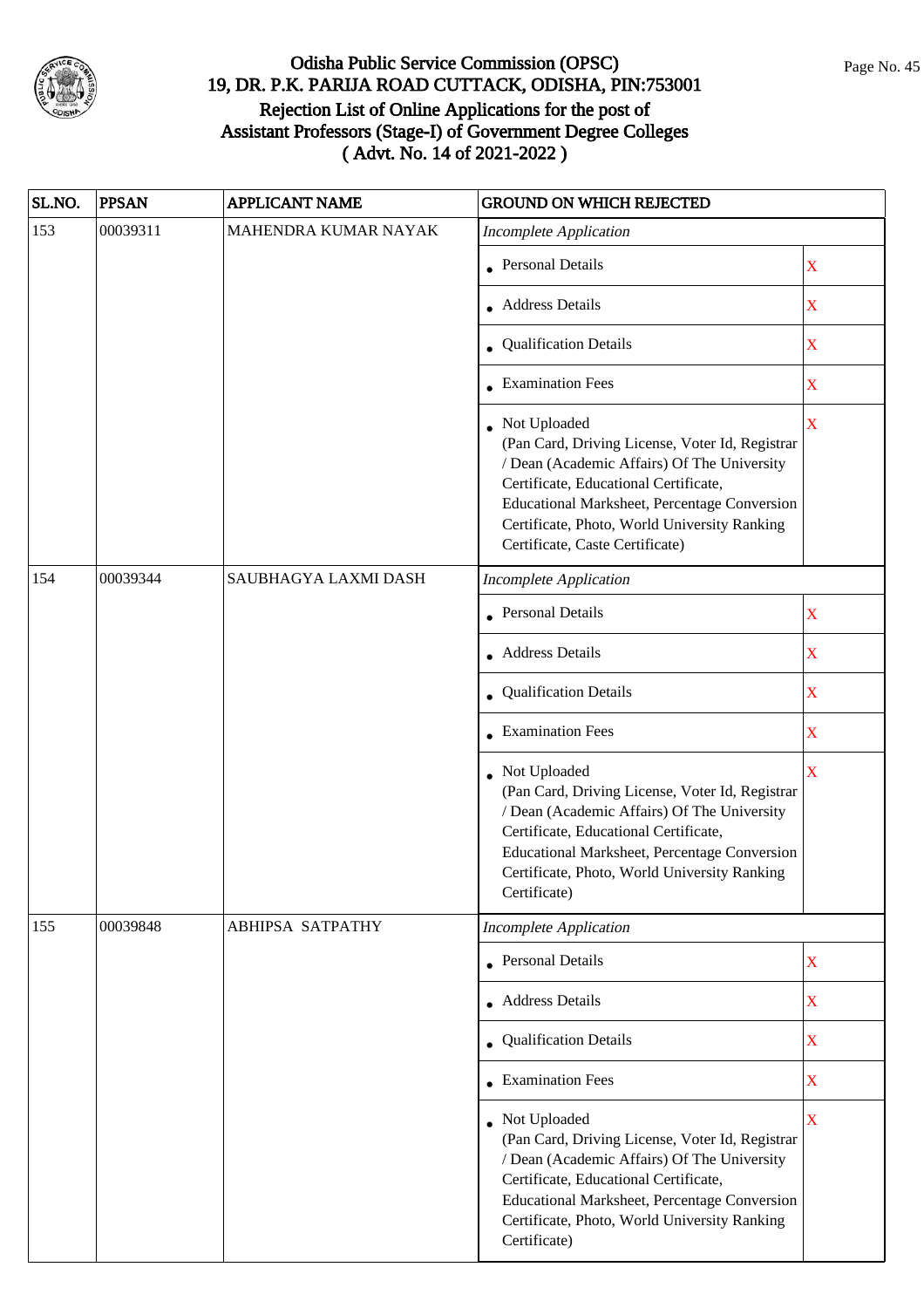

| SL.NO. | <b>PPSAN</b> | <b>APPLICANT NAME</b>   | <b>GROUND ON WHICH REJECTED</b>                                                                                                                                                                                                                                                  |                         |
|--------|--------------|-------------------------|----------------------------------------------------------------------------------------------------------------------------------------------------------------------------------------------------------------------------------------------------------------------------------|-------------------------|
| 156    | 00040121     | ABHIPSA TEJASWETA       | <b>Incomplete Application</b>                                                                                                                                                                                                                                                    |                         |
|        |              |                         | <b>Personal Details</b>                                                                                                                                                                                                                                                          | X                       |
|        |              |                         | <b>Address Details</b>                                                                                                                                                                                                                                                           | X                       |
|        |              |                         | • Qualification Details                                                                                                                                                                                                                                                          | X                       |
|        |              |                         | <b>Examination Fees</b>                                                                                                                                                                                                                                                          | X                       |
|        |              |                         | • Not Uploaded<br>(Pan Card, Driving License, Voter Id, Registrar<br>/ Dean (Academic Affairs) Of The University<br>Certificate, Educational Certificate,<br><b>Educational Marksheet, Percentage Conversion</b><br>Certificate, Photo, World University Ranking<br>Certificate) | $\overline{\mathbf{X}}$ |
| 157    | 00040367     | <b>DINESH SUNA</b>      | <b>Incomplete Application</b>                                                                                                                                                                                                                                                    |                         |
|        |              |                         | Qualification Details                                                                                                                                                                                                                                                            | X                       |
|        |              |                         | • Not Uploaded<br>(Pan Card, Driving License, Voter Id, Registrar<br>/ Dean (Academic Affairs) Of The University<br>Certificate, Educational Certificate,<br>Educational Marksheet, Percentage Conversion<br>Certificate, World University Ranking<br>Certificate)               | X                       |
| 158    | 00040625     | PHILIP REXSMITH KHALKHO | <b>Incomplete Application</b>                                                                                                                                                                                                                                                    |                         |
|        |              |                         | • Qualification Details                                                                                                                                                                                                                                                          | X                       |
|        |              |                         | • Not Uploaded<br>(Pan Card, Driving License, Voter Id, Registrar<br>/ Dean (Academic Affairs) Of The University<br>Certificate, Percentage Conversion Certificate,<br>World University Ranking Certificate)                                                                     | X                       |
| 159    | 00040698     | PRABODH KUMAR MALIK     | <b>Incomplete Application</b>                                                                                                                                                                                                                                                    |                         |
|        |              |                         | • Qualification Details                                                                                                                                                                                                                                                          | X                       |
|        |              |                         | Not Uploaded<br>(Pan Card, Driving License, Voter Id, Registrar<br>/ Dean (Academic Affairs) Of The University<br>Certificate, Educational Certificate,<br>Educational Marksheet, Percentage Conversion<br>Certificate, World University Ranking<br>Certificate)                 | $\overline{\mathbf{X}}$ |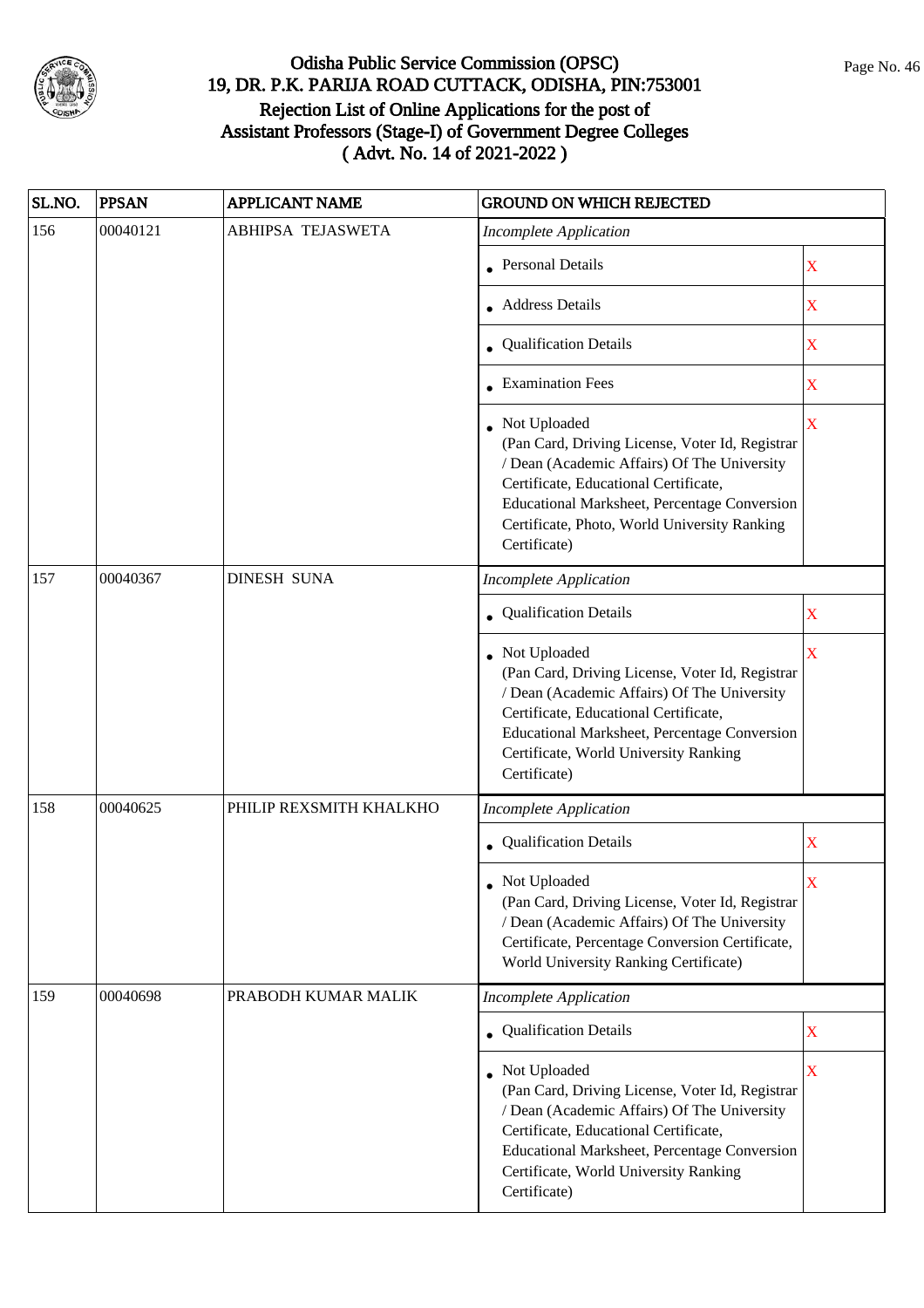

| SL.NO. | <b>PPSAN</b> | <b>APPLICANT NAME</b>     | <b>GROUND ON WHICH REJECTED</b>                                                                                                                                                                                                                                                            |                           |
|--------|--------------|---------------------------|--------------------------------------------------------------------------------------------------------------------------------------------------------------------------------------------------------------------------------------------------------------------------------------------|---------------------------|
| 160    | 00040999     | DIPTI ANIMA DUNGDUNG      | <b>Incomplete Application</b>                                                                                                                                                                                                                                                              |                           |
|        |              |                           | <b>Personal Details</b>                                                                                                                                                                                                                                                                    | X                         |
|        |              |                           | <b>Address Details</b>                                                                                                                                                                                                                                                                     | X                         |
|        |              |                           | • Qualification Details                                                                                                                                                                                                                                                                    | X                         |
|        |              |                           | Not Uploaded<br>(Pan Card, Driving License, Voter Id, Registrar<br>/ Dean (Academic Affairs) Of The University<br>Certificate, Educational Certificate,<br>Educational Marksheet, Percentage Conversion<br>Certificate, Photo, World University Ranking<br>Certificate, Caste Certificate) | $\overline{\mathbf{X}}$   |
| 161    | 00041314     | <b>MANASA RANJAN NAIK</b> | <b>Incomplete Application</b>                                                                                                                                                                                                                                                              |                           |
|        |              |                           | Not Uploaded<br>(Pan Card, Driving License, Voter Id, Registrar<br>/ Dean (Academic Affairs) Of The University<br>Certificate, Percentage Conversion Certificate,<br>World University Ranking Certificate)                                                                                 | X                         |
| 162    | 00041497     | DIPTIMAYEE SAHOO          | <b>Incomplete Application</b>                                                                                                                                                                                                                                                              |                           |
|        |              |                           | <b>Personal Details</b>                                                                                                                                                                                                                                                                    | X                         |
|        |              |                           | <b>Address Details</b>                                                                                                                                                                                                                                                                     | X                         |
|        |              |                           | • Qualification Details                                                                                                                                                                                                                                                                    | X                         |
|        |              |                           | • Examination Fees                                                                                                                                                                                                                                                                         | $\mathbf X$               |
|        |              |                           | Not Uploaded<br>(Pan Card, Driving License, Voter Id, Registrar<br>/ Dean (Academic Affairs) Of The University<br>Certificate, Educational Certificate,<br><b>Educational Marksheet, Percentage Conversion</b><br>Certificate, Photo, World University Ranking<br>Certificate)             | X                         |
| 163    | 00041594     | SOUMYA KANTI PATRA        | <b>Incomplete Application</b>                                                                                                                                                                                                                                                              |                           |
|        |              |                           | <b>Qualification Details</b>                                                                                                                                                                                                                                                               | $\mathbf X$               |
|        |              |                           | • Not Uploaded<br>(Pan Card, Voter Id, Registrar / Dean<br>(Academic Affairs) Of The University<br>Certificate, World University Ranking<br>Certificate)                                                                                                                                   | $\boldsymbol{\mathrm{X}}$ |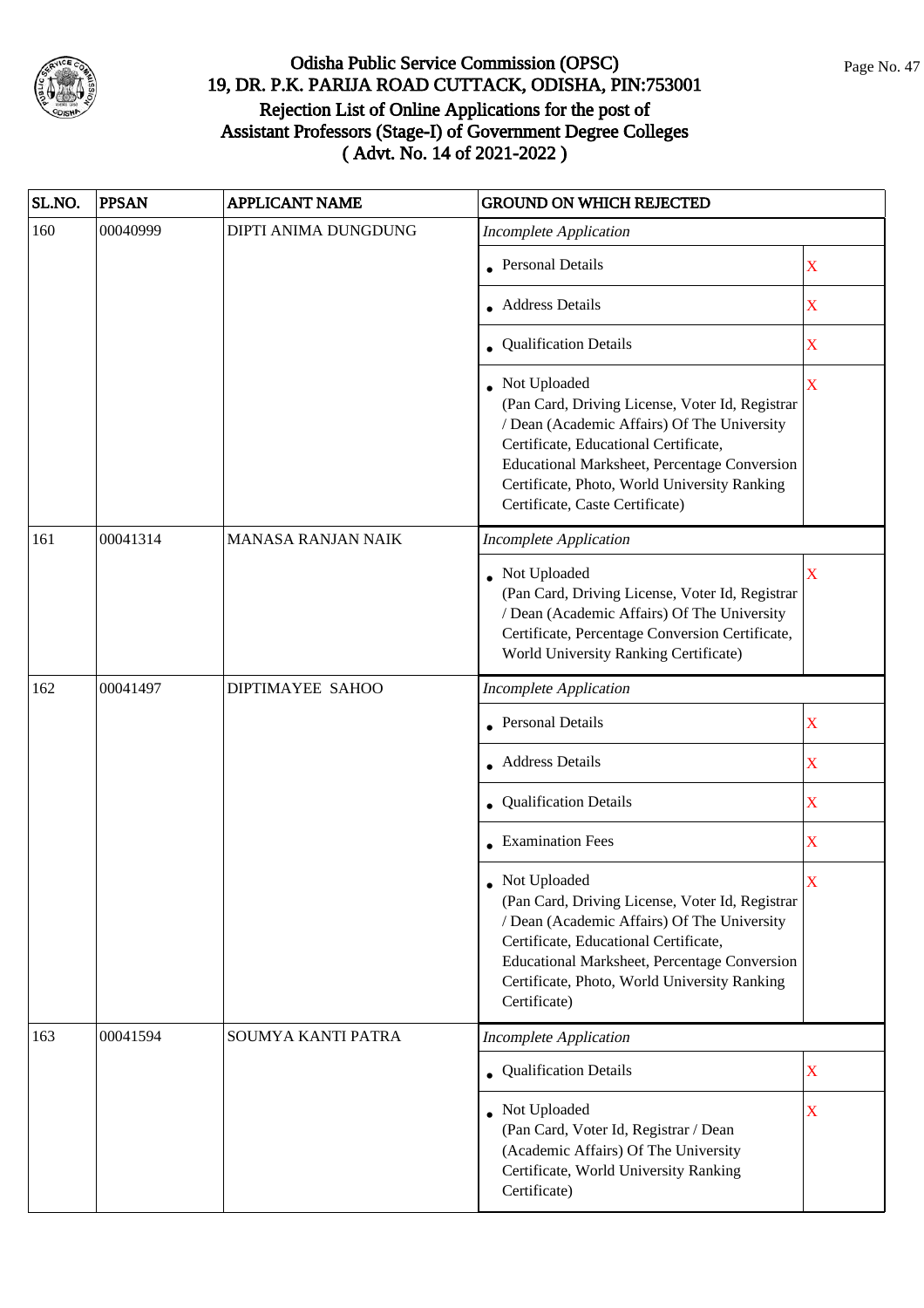

| SL.NO. | <b>PPSAN</b> | <b>APPLICANT NAME</b> | <b>GROUND ON WHICH REJECTED</b>                                                                                                                                                                                                                                                              |                         |   |
|--------|--------------|-----------------------|----------------------------------------------------------------------------------------------------------------------------------------------------------------------------------------------------------------------------------------------------------------------------------------------|-------------------------|---|
| 164    | 00041626     | ANUPAMA SAHU          | <b>Incomplete Application</b>                                                                                                                                                                                                                                                                |                         |   |
|        |              |                       | <b>Personal Details</b>                                                                                                                                                                                                                                                                      | X                       |   |
|        |              |                       | <b>Address Details</b>                                                                                                                                                                                                                                                                       | $\mathbf X$             |   |
|        |              |                       | • Qualification Details                                                                                                                                                                                                                                                                      | X                       |   |
|        |              |                       | • Examination Fees                                                                                                                                                                                                                                                                           | X                       |   |
|        |              |                       | Not Uploaded<br>(Pan Card, Driving License, Voter Id, Registrar<br>/ Dean (Academic Affairs) Of The University<br>Certificate, Educational Certificate,<br>Educational Marksheet, Percentage Conversion<br>Certificate, Photo, World University Ranking<br>Certificate)                      | $\overline{\mathbf{X}}$ |   |
| 165    | 00041787     | AISHWARYA HORO        | <b>Incomplete Application</b>                                                                                                                                                                                                                                                                |                         |   |
|        |              |                       | Personal Details                                                                                                                                                                                                                                                                             | X                       |   |
|        |              |                       |                                                                                                                                                                                                                                                                                              | • Address Details       | X |
|        |              |                       | Qualification Details                                                                                                                                                                                                                                                                        | X                       |   |
|        |              |                       | Not Uploaded<br>(Pan Card, Driving License, Voter Id, Registrar<br>/ Dean (Academic Affairs) Of The University<br>Certificate, Educational Certificate,<br>Educational Marksheet, Percentage Conversion<br>Certificate, Photo, World University Ranking<br>Certificate, Caste Certificate)   | X                       |   |
| 166    | 00042646     | <b>SUMAN SETHI</b>    | Incomplete Application                                                                                                                                                                                                                                                                       |                         |   |
|        |              |                       | • Personal Details                                                                                                                                                                                                                                                                           | X                       |   |
|        |              |                       | • Address Details                                                                                                                                                                                                                                                                            | X                       |   |
|        |              |                       | • Qualification Details                                                                                                                                                                                                                                                                      | X                       |   |
|        |              |                       | • Not Uploaded<br>(Pan Card, Driving License, Voter Id, Registrar<br>/ Dean (Academic Affairs) Of The University<br>Certificate, Educational Certificate,<br>Educational Marksheet, Percentage Conversion<br>Certificate, Photo, World University Ranking<br>Certificate, Caste Certificate) | $\mathbf X$             |   |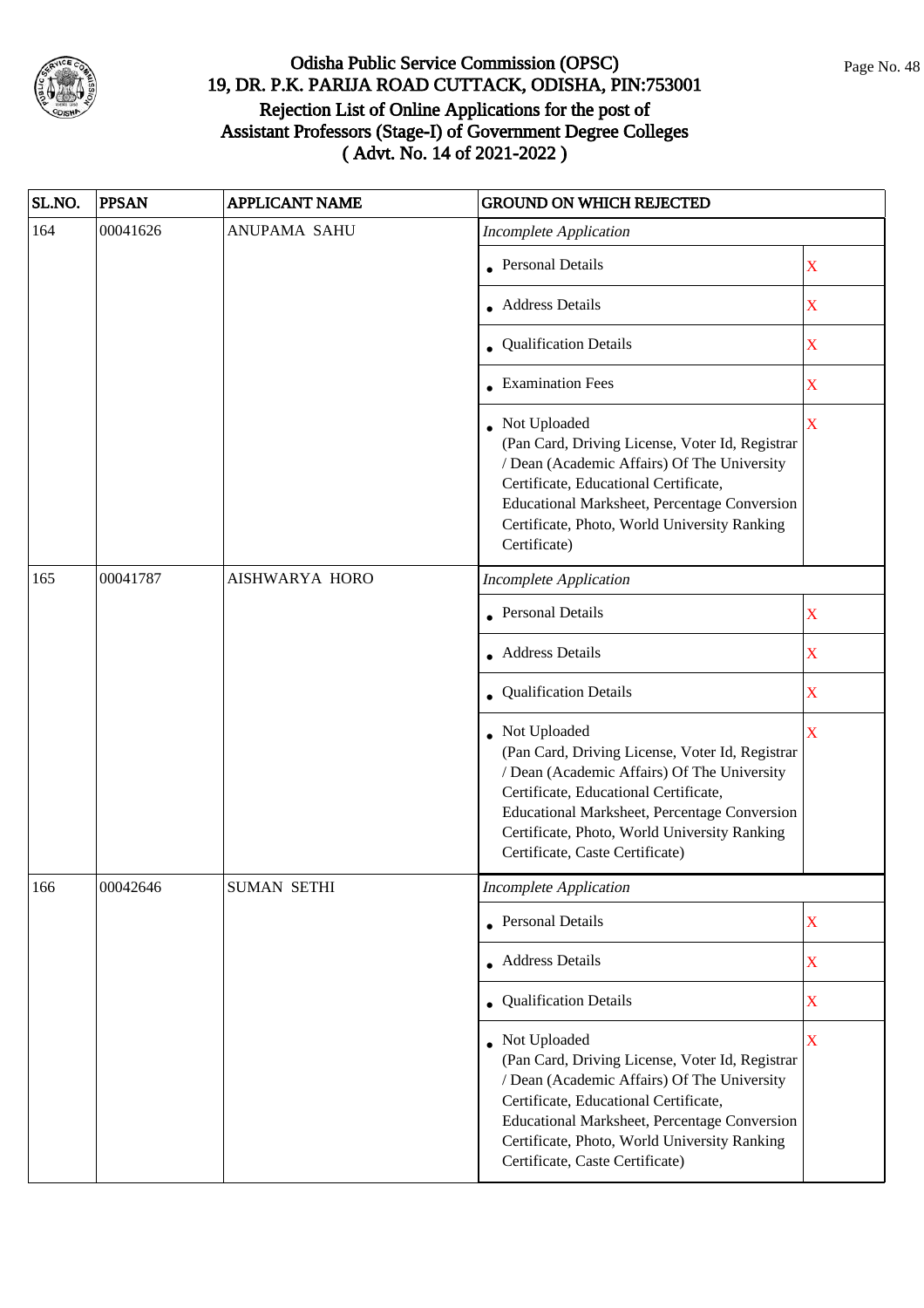

| SL.NO. | <b>PPSAN</b> | <b>APPLICANT NAME</b> | <b>GROUND ON WHICH REJECTED</b>                                                                                                                                                                                                                                                            |                         |
|--------|--------------|-----------------------|--------------------------------------------------------------------------------------------------------------------------------------------------------------------------------------------------------------------------------------------------------------------------------------------|-------------------------|
| 167    | 00042939     | BISHNULAL MAHANANDA   | <b>Incomplete Application</b>                                                                                                                                                                                                                                                              |                         |
|        |              |                       | • Qualification Details                                                                                                                                                                                                                                                                    | X                       |
|        |              |                       | • Not Uploaded<br>(Pan Card, Driving License, Voter Id, Registrar<br>/ Dean (Academic Affairs) Of The University<br>Certificate, Percentage Conversion Certificate,<br>World University Ranking Certificate)                                                                               | X                       |
| 168    | 00043219     | <b>DEBASMITA DAS</b>  | <b>Incomplete Application</b>                                                                                                                                                                                                                                                              |                         |
|        |              |                       | Personal Details                                                                                                                                                                                                                                                                           | X                       |
|        |              |                       | Address Details                                                                                                                                                                                                                                                                            | X                       |
|        |              |                       | Qualification Details                                                                                                                                                                                                                                                                      | X                       |
|        |              |                       | Not Uploaded<br>(Pan Card, Driving License, Voter Id, Registrar<br>/ Dean (Academic Affairs) Of The University<br>Certificate, Educational Certificate,<br>Educational Marksheet, Percentage Conversion<br>Certificate, Photo, World University Ranking<br>Certificate, Caste Certificate) | $\overline{\mathbf{X}}$ |
| 169    | 00043658     | UMESH CHANDRA NAYAK   | <b>Incomplete Application</b>                                                                                                                                                                                                                                                              |                         |
|        |              |                       | <b>Personal Details</b>                                                                                                                                                                                                                                                                    | X                       |
|        |              |                       | • Address Details                                                                                                                                                                                                                                                                          | X                       |
|        |              |                       | Qualification Details                                                                                                                                                                                                                                                                      | $\mathbf X$             |
|        |              |                       | <b>Examination Fees</b>                                                                                                                                                                                                                                                                    | X                       |
|        |              |                       | Not Uploaded<br>(Pan Card, Driving License, Voter Id, Registrar<br>/ Dean (Academic Affairs) Of The University<br>Certificate, Educational Certificate,<br><b>Educational Marksheet, Percentage Conversion</b><br>Certificate, Photo, World University Ranking<br>Certificate)             | X                       |
| 170    | 00044168     | SREEJA MISRA          | <b>Incomplete Application</b>                                                                                                                                                                                                                                                              |                         |
|        |              |                       | • Qualification Details                                                                                                                                                                                                                                                                    | X                       |
|        |              |                       | Not Uploaded<br>(Pan Card, Driving License, Voter Id, Registrar<br>/ Dean (Academic Affairs) Of The University<br>Certificate, Percentage Conversion Certificate,<br>World University Ranking Certificate)                                                                                 | $\overline{\mathbf{X}}$ |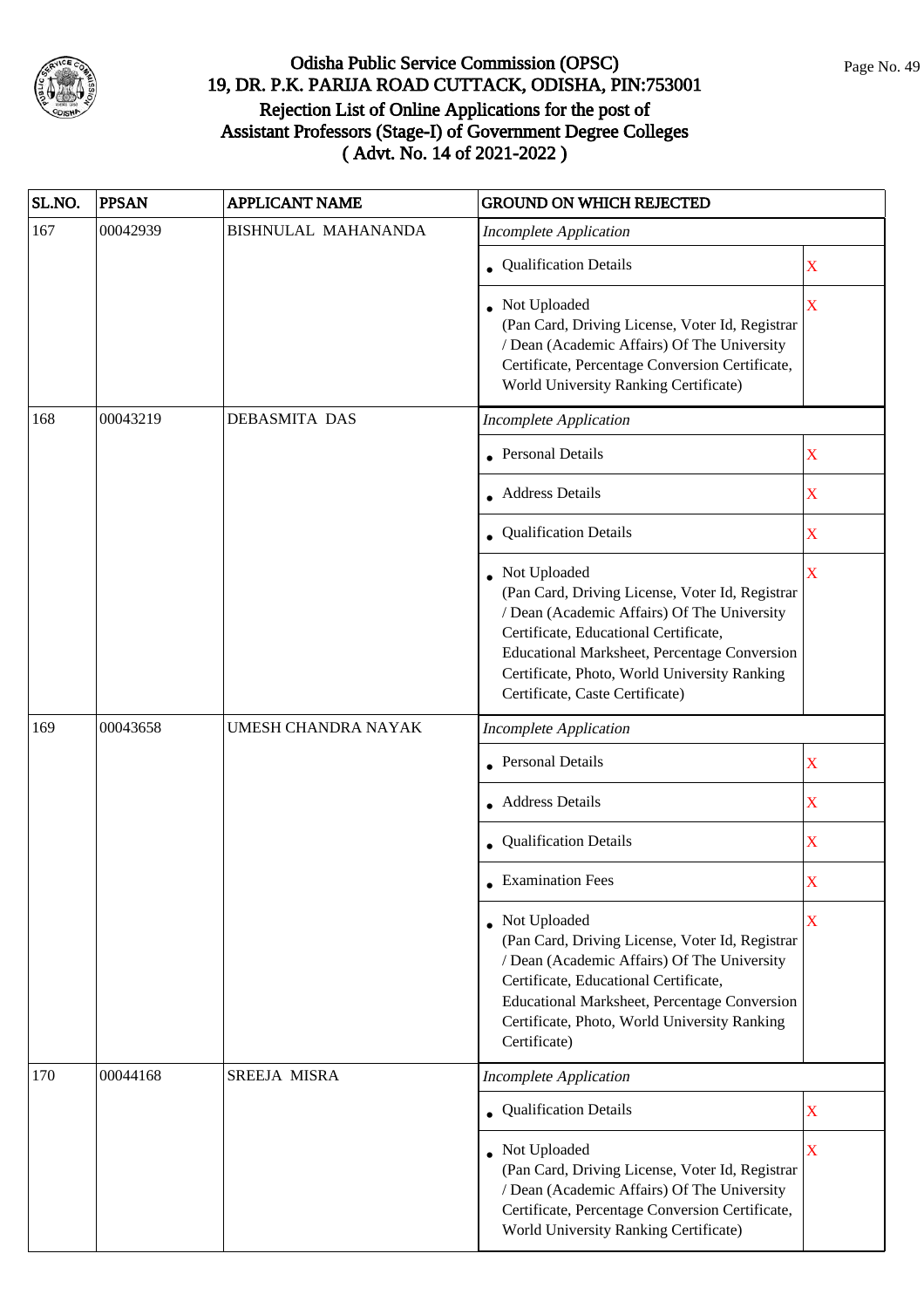

| SL.NO. | <b>PPSAN</b> | APPLICANT NAME         | <b>GROUND ON WHICH REJECTED</b>                                                                                                                                                                                                                                                |             |
|--------|--------------|------------------------|--------------------------------------------------------------------------------------------------------------------------------------------------------------------------------------------------------------------------------------------------------------------------------|-------------|
| 171    | 00044271     | <b>RAJARAM SETHI</b>   | <b>Incomplete Application</b>                                                                                                                                                                                                                                                  |             |
|        |              |                        | • Qualification Details                                                                                                                                                                                                                                                        | $\mathbf X$ |
|        |              |                        | • Not Uploaded<br>(Pan Card, Driving License, Voter Id, Registrar<br>/ Dean (Academic Affairs) Of The University<br>Certificate, Percentage Conversion Certificate,<br>World University Ranking Certificate)                                                                   | X           |
| 172    | 00045174     | <b>SRUTI PRAVA DAS</b> | <b>Incomplete Application</b>                                                                                                                                                                                                                                                  |             |
|        |              |                        | • Personal Details                                                                                                                                                                                                                                                             | X           |
|        |              |                        | • Address Details                                                                                                                                                                                                                                                              | X           |
|        |              |                        | Qualification Details                                                                                                                                                                                                                                                          | X           |
|        |              |                        | <b>Examination Fees</b>                                                                                                                                                                                                                                                        | X           |
|        |              |                        | Not Uploaded<br>(Pan Card, Driving License, Voter Id, Registrar<br>/ Dean (Academic Affairs) Of The University<br>Certificate, Educational Certificate,<br>Educational Marksheet, Percentage Conversion<br>Certificate, Photo, World University Ranking<br>Certificate)        | X           |
| 173    | 00045506     | ARCHANA DHAL           | <b>Incomplete Application</b>                                                                                                                                                                                                                                                  |             |
|        |              |                        | <b>Personal Details</b>                                                                                                                                                                                                                                                        | X           |
|        |              |                        | • Address Details                                                                                                                                                                                                                                                              | X           |
|        |              |                        | <b>Qualification Details</b>                                                                                                                                                                                                                                                   | X           |
|        |              |                        | $\bullet$ Examination Fees                                                                                                                                                                                                                                                     | X           |
|        |              |                        | Not Uploaded<br>(Pan Card, Driving License, Voter Id, Registrar<br>/ Dean (Academic Affairs) Of The University<br>Certificate, Educational Certificate,<br><b>Educational Marksheet, Percentage Conversion</b><br>Certificate, Photo, World University Ranking<br>Certificate) | X           |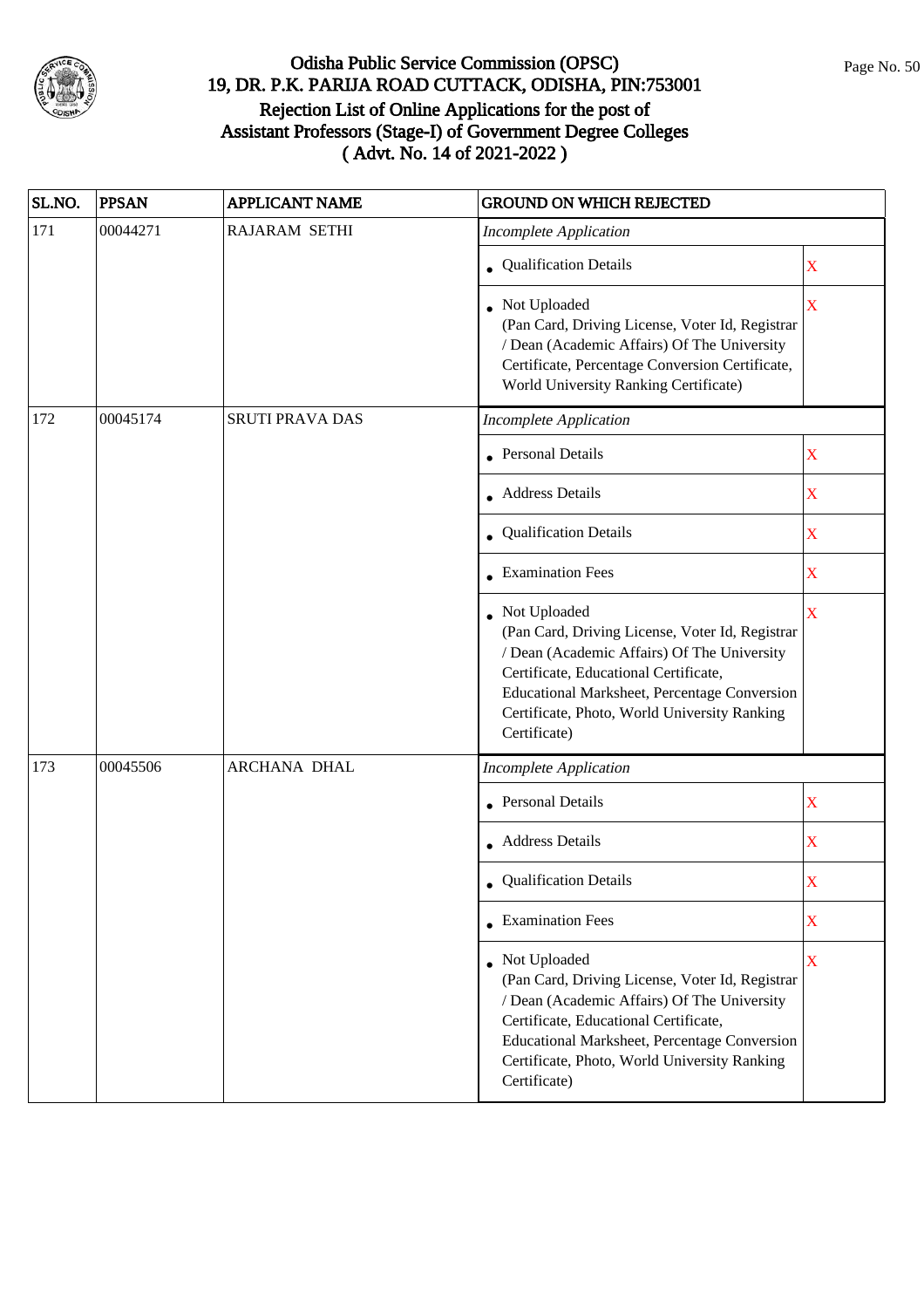

| SL.NO. | <b>PPSAN</b> | <b>APPLICANT NAME</b> | <b>GROUND ON WHICH REJECTED</b>                                                                                                                                                                                                                                                              |                         |
|--------|--------------|-----------------------|----------------------------------------------------------------------------------------------------------------------------------------------------------------------------------------------------------------------------------------------------------------------------------------------|-------------------------|
| 174    | 00045840     | RATIKANTA PARIDA      | <b>Incomplete Application</b>                                                                                                                                                                                                                                                                |                         |
|        |              |                       | • Personal Details                                                                                                                                                                                                                                                                           | $\overline{\textbf{X}}$ |
|        |              |                       | <b>Address Details</b>                                                                                                                                                                                                                                                                       | $\overline{\mathbf{X}}$ |
|        |              |                       | • Qualification Details                                                                                                                                                                                                                                                                      | $\overline{\textbf{X}}$ |
|        |              |                       | • Examination Fees                                                                                                                                                                                                                                                                           | $\overline{\mathbf{X}}$ |
|        |              |                       | • Not Uploaded<br>(Pan Card, Driving License, Voter Id, Registrar<br>/ Dean (Academic Affairs) Of The University<br>Certificate, Educational Certificate,<br>Educational Marksheet, Percentage Conversion<br>Certificate, Photo, World University Ranking<br>Certificate, Caste Certificate) | $\overline{\mathbf{X}}$ |
| 175    | 00046018     | SUBHADRA SARALIA      | <b>Incomplete Application</b>                                                                                                                                                                                                                                                                |                         |
|        |              |                       | Qualification Details                                                                                                                                                                                                                                                                        | X                       |
|        |              |                       | Not Uploaded<br>(Pan Card, Driving License, Voter Id, Registrar<br>/ Dean (Academic Affairs) Of The University<br>Certificate, Percentage Conversion Certificate,<br>World University Ranking Certificate)                                                                                   | $\bar{X}$               |
| 176    | 00046029     | <b>KESHAB MADKAMI</b> | <b>Incomplete Application</b>                                                                                                                                                                                                                                                                |                         |
|        |              |                       | Qualification Details                                                                                                                                                                                                                                                                        | $\overline{\mathbf{X}}$ |
|        |              |                       | Not Uploaded<br>(Pan Card, Driving License, Voter Id, Registrar<br>/ Dean (Academic Affairs) Of The University<br>Certificate, Educational Certificate,<br>Educational Marksheet, Percentage Conversion<br>Certificate, World University Ranking<br>Certificate)                             | $\overline{\mathbf{X}}$ |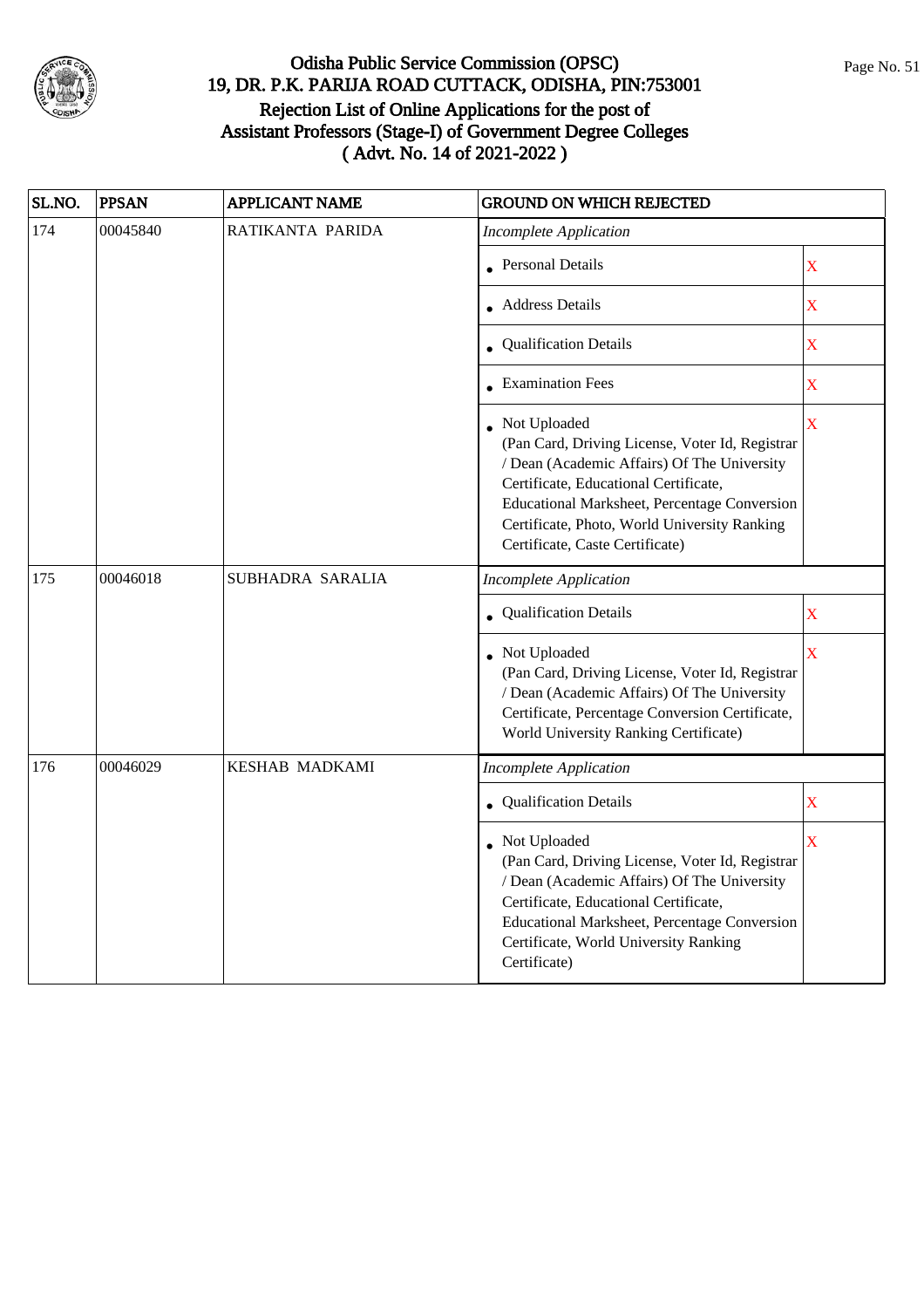

| SL.NO. | <b>PPSAN</b> | <b>APPLICANT NAME</b> | <b>GROUND ON WHICH REJECTED</b>                                                                                                                                                                                                                                                            |                         |
|--------|--------------|-----------------------|--------------------------------------------------------------------------------------------------------------------------------------------------------------------------------------------------------------------------------------------------------------------------------------------|-------------------------|
| 177    | 00046260     | ANUSUYA TANDI         | <b>Incomplete Application</b>                                                                                                                                                                                                                                                              |                         |
|        |              |                       | • Personal Details                                                                                                                                                                                                                                                                         | $\overline{\mathbf{X}}$ |
|        |              |                       | <b>Address Details</b>                                                                                                                                                                                                                                                                     | $\overline{\mathbf{X}}$ |
|        |              |                       | • Qualification Details                                                                                                                                                                                                                                                                    | $\mathbf X$             |
|        |              |                       | Not Uploaded<br>(Pan Card, Driving License, Voter Id, Registrar<br>/ Dean (Academic Affairs) Of The University<br>Certificate, Educational Certificate,<br>Educational Marksheet, Percentage Conversion<br>Certificate, Photo, World University Ranking<br>Certificate, Caste Certificate) | $\bar{X}$               |
| 178    | 00046354     | RAMESWARI GURU        | <b>Incomplete Application</b>                                                                                                                                                                                                                                                              |                         |
|        |              |                       | Qualification Details                                                                                                                                                                                                                                                                      | $\overline{\textbf{X}}$ |
|        |              |                       | • Not Uploaded<br>(Pan Card, Driving License, Voter Id, Registrar<br>/ Dean (Academic Affairs) Of The University<br>Certificate, Educational Certificate,<br>Educational Marksheet, Percentage Conversion<br>Certificate, World University Ranking<br>Certificate)                         | $\bar{X}$               |
| 179    | 00046587     | <b>SASMITA BARIK</b>  | <b>Incomplete Application</b>                                                                                                                                                                                                                                                              |                         |
|        |              |                       | • Qualification Details                                                                                                                                                                                                                                                                    | $\mathbf X$             |
|        |              |                       | Not Uploaded<br>(Pan Card, Driving License, Voter Id, Registrar<br>/ Dean (Academic Affairs) Of The University<br>Certificate, Educational Certificate,<br>Educational Marksheet, Percentage Conversion<br>Certificate, World University Ranking<br>Certificate)                           | $\overline{\mathbf{X}}$ |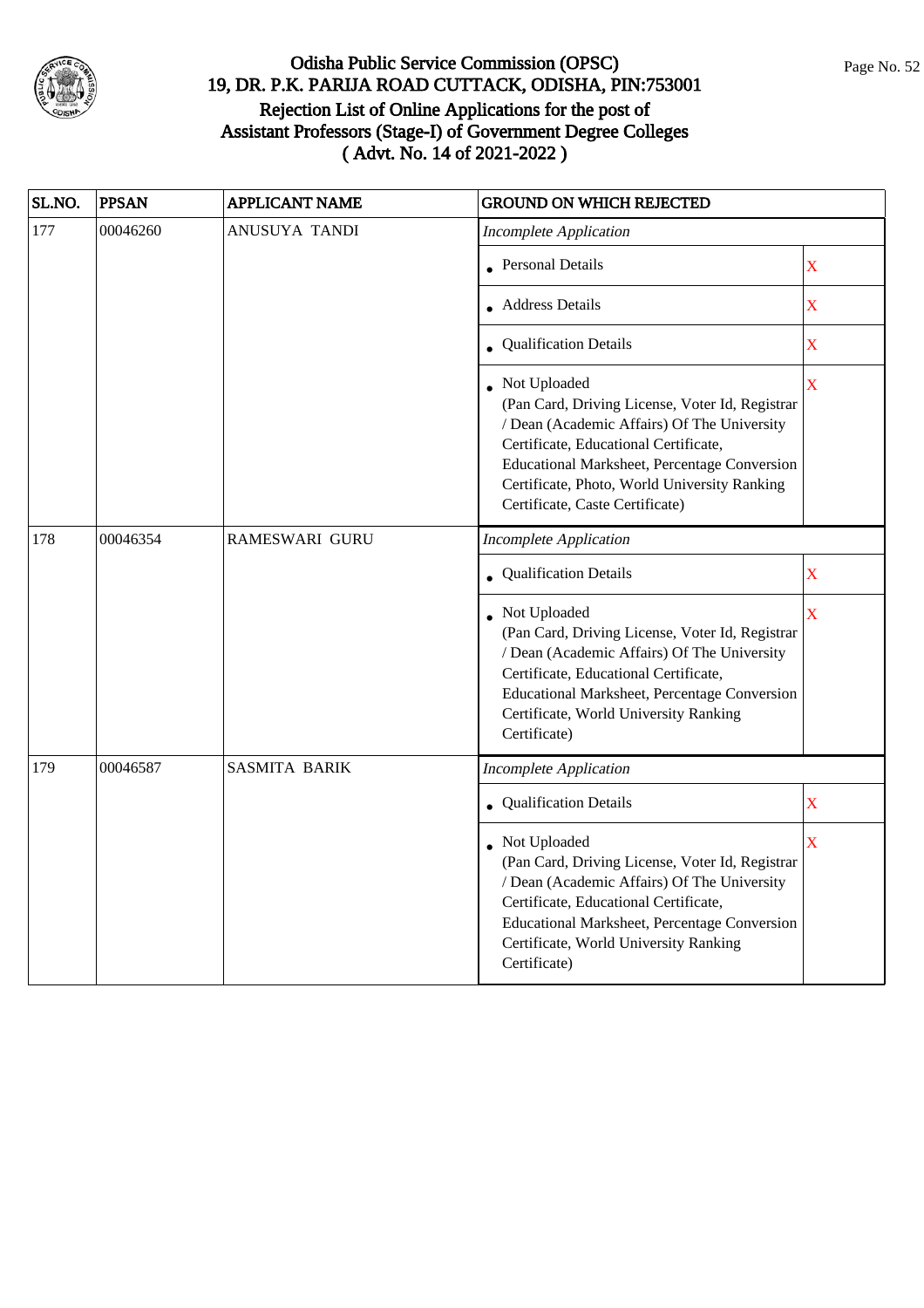

| SL.NO. | <b>PPSAN</b> | <b>APPLICANT NAME</b> | <b>GROUND ON WHICH REJECTED</b>                                                                                                                                                                                                                                                            |                         |
|--------|--------------|-----------------------|--------------------------------------------------------------------------------------------------------------------------------------------------------------------------------------------------------------------------------------------------------------------------------------------|-------------------------|
| 180    | 00048077     | NITYANANDA SAHU       | <b>Incomplete Application</b>                                                                                                                                                                                                                                                              |                         |
|        |              |                       | Personal Details                                                                                                                                                                                                                                                                           | $\mathbf X$             |
|        |              |                       | • Address Details                                                                                                                                                                                                                                                                          | X                       |
|        |              |                       | • Qualification Details                                                                                                                                                                                                                                                                    | X                       |
|        |              |                       | • Examination Fees                                                                                                                                                                                                                                                                         | X                       |
|        |              |                       | Not Uploaded<br>(Pan Card, Driving License, Voter Id, Registrar<br>/ Dean (Academic Affairs) Of The University<br>Certificate, Educational Certificate,<br>Educational Marksheet, Percentage Conversion<br>Certificate, Photo, World University Ranking<br>Certificate)                    | $\overline{\mathbf{X}}$ |
| 181    | 00048199     | <b>SUNITA DAS</b>     | <b>Incomplete Application</b>                                                                                                                                                                                                                                                              |                         |
|        |              |                       | • Qualification Details                                                                                                                                                                                                                                                                    | X                       |
|        |              |                       | Not Uploaded<br>(Pan Card, Driving License, Voter Id, Registrar<br>/ Dean (Academic Affairs) Of The University<br>Certificate, Percentage Conversion Certificate,<br>World University Ranking Certificate)                                                                                 | $\overline{\mathbf{X}}$ |
| 182    | 00048203     | KALYANI MALLICK       | <b>Incomplete Application</b>                                                                                                                                                                                                                                                              |                         |
|        |              |                       | • Personal Details                                                                                                                                                                                                                                                                         | X                       |
|        |              |                       | Address Details                                                                                                                                                                                                                                                                            | X                       |
|        |              |                       | <b>Qualification Details</b>                                                                                                                                                                                                                                                               | X                       |
|        |              |                       | Not Uploaded<br>(Pan Card, Driving License, Voter Id, Registrar<br>/ Dean (Academic Affairs) Of The University<br>Certificate, Educational Certificate,<br>Educational Marksheet, Percentage Conversion<br>Certificate, Photo, World University Ranking<br>Certificate, Caste Certificate) | X                       |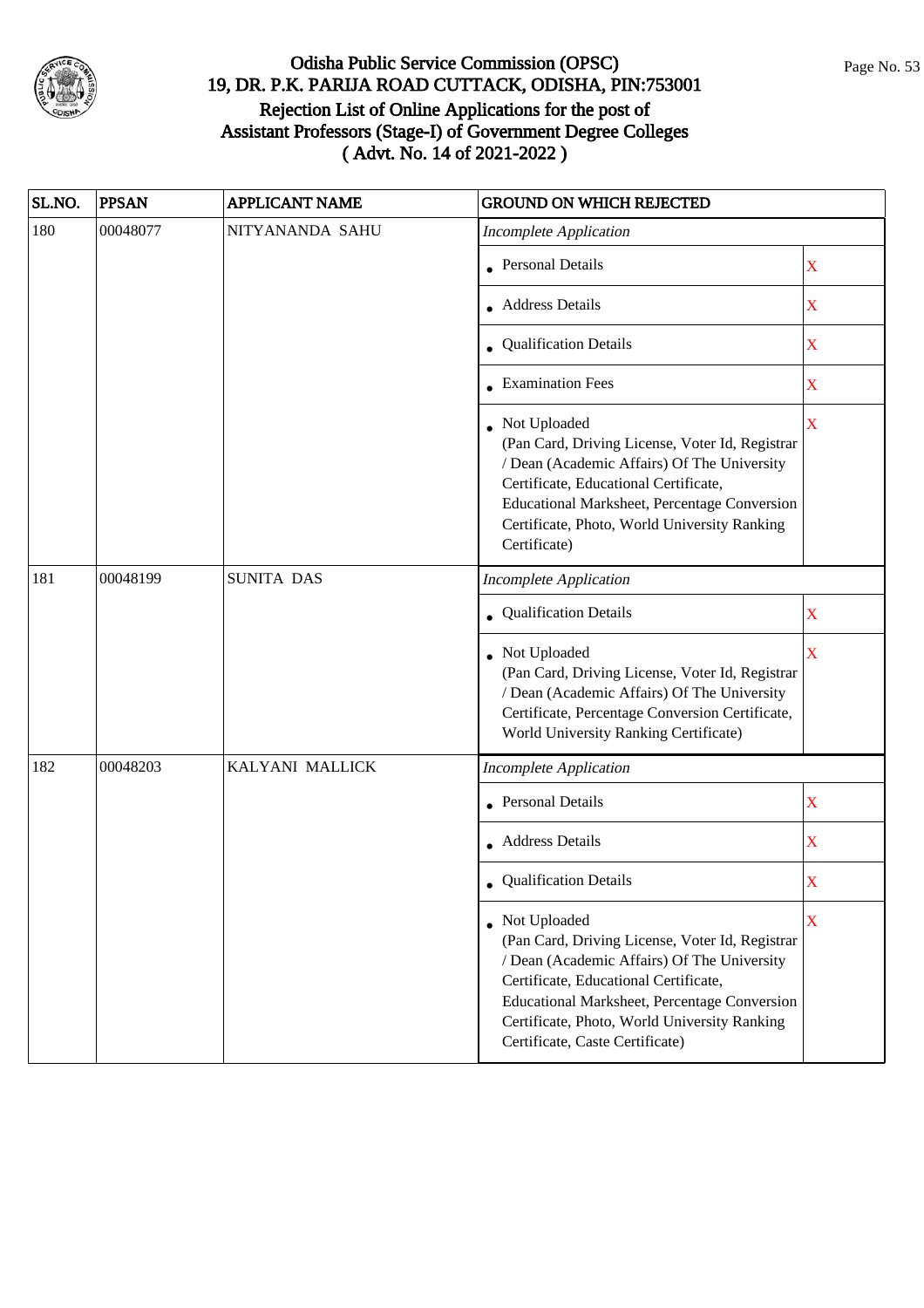

| SL.NO. | <b>PPSAN</b> | <b>APPLICANT NAME</b> | <b>GROUND ON WHICH REJECTED</b>                                                                                                                                                                                                                                                            |                         |
|--------|--------------|-----------------------|--------------------------------------------------------------------------------------------------------------------------------------------------------------------------------------------------------------------------------------------------------------------------------------------|-------------------------|
| 183    | 00048699     | LORIS UDAYASINGH      | <b>Incomplete Application</b>                                                                                                                                                                                                                                                              |                         |
|        |              |                       | Personal Details                                                                                                                                                                                                                                                                           | $\mathbf X$             |
|        |              |                       | Address Details                                                                                                                                                                                                                                                                            | X                       |
|        |              |                       | • Qualification Details                                                                                                                                                                                                                                                                    | $\mathbf X$             |
|        |              |                       | <b>Examination Fees</b>                                                                                                                                                                                                                                                                    | X                       |
|        |              |                       | Not Uploaded<br>(Pan Card, Driving License, Voter Id, Registrar<br>/ Dean (Academic Affairs) Of The University<br>Certificate, Educational Certificate,<br>Educational Marksheet, Percentage Conversion<br>Certificate, Photo, World University Ranking<br>Certificate)                    | $\overline{\mathbf{X}}$ |
| 184    | 00048850     | PRIYABRATA PRUSTY     | <b>Incomplete Application</b>                                                                                                                                                                                                                                                              |                         |
|        |              |                       | Personal Details                                                                                                                                                                                                                                                                           | $\mathbf X$             |
|        |              |                       | <b>Address Details</b>                                                                                                                                                                                                                                                                     | X                       |
|        |              |                       | Qualification Details                                                                                                                                                                                                                                                                      | X                       |
|        |              |                       | <b>Examination Fees</b>                                                                                                                                                                                                                                                                    | X                       |
|        |              |                       | Not Uploaded<br>(Pan Card, Driving License, Voter Id, Registrar<br>/ Dean (Academic Affairs) Of The University<br>Certificate, Educational Certificate,<br>Educational Marksheet, Percentage Conversion<br>Certificate, Photo, World University Ranking<br>Certificate, Caste Certificate) | X                       |
| 185    | 00048893     | TUBAL KUMAR BENYA     | <b>Incomplete Application</b>                                                                                                                                                                                                                                                              |                         |
|        |              |                       | Not Uploaded<br>(Pan Card, Driving License, Voter Id, Registrar<br>/ Dean (Academic Affairs) Of The University<br>Certificate, Percentage Conversion Certificate,<br>World University Ranking Certificate)                                                                                 | $\mathbf X$             |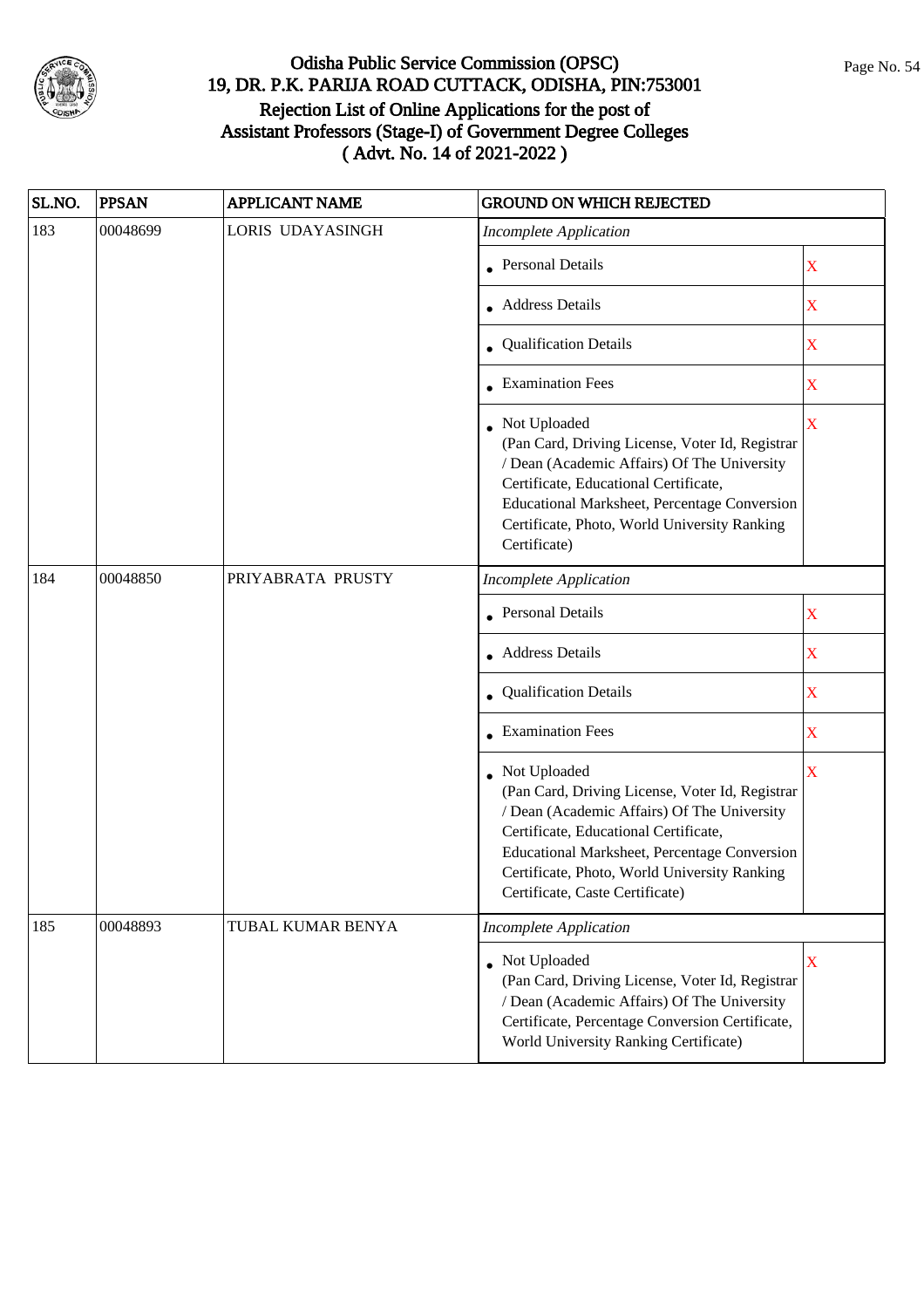

| SL.NO. | <b>PPSAN</b> | <b>APPLICANT NAME</b> | <b>GROUND ON WHICH REJECTED</b>                                                                                                                                                                                                                                                            |                         |
|--------|--------------|-----------------------|--------------------------------------------------------------------------------------------------------------------------------------------------------------------------------------------------------------------------------------------------------------------------------------------|-------------------------|
| 186    | 00048964     | SUBHASMITA MALLIK     | <b>Incomplete Application</b>                                                                                                                                                                                                                                                              |                         |
|        |              |                       | • Qualification Details                                                                                                                                                                                                                                                                    | $\mathbf X$             |
|        |              |                       | Not Uploaded<br>(Pan Card, Driving License, Voter Id, Registrar<br>/ Dean (Academic Affairs) Of The University<br>Certificate, Educational Certificate,<br><b>Educational Marksheet, Percentage Conversion</b><br>Certificate, World University Ranking<br>Certificate)                    | $\overline{\mathbf{X}}$ |
| 187    | 00049410     | SATYASWARUP DAS       | <b>Incomplete Application</b>                                                                                                                                                                                                                                                              |                         |
|        |              |                       | <b>Personal Details</b>                                                                                                                                                                                                                                                                    | $\mathbf X$             |
|        |              |                       | • Address Details                                                                                                                                                                                                                                                                          | $\mathbf X$             |
|        |              |                       | Qualification Details                                                                                                                                                                                                                                                                      | $\overline{\mathbf{X}}$ |
|        |              |                       | • Examination Fees                                                                                                                                                                                                                                                                         | $\overline{\mathbf{X}}$ |
|        |              |                       | Not Uploaded<br>(Pan Card, Driving License, Voter Id, Registrar<br>/ Dean (Academic Affairs) Of The University<br>Certificate, Educational Certificate,<br>Educational Marksheet, Percentage Conversion<br>Certificate, Photo, World University Ranking<br>Certificate, Caste Certificate) | X                       |
| 188    | 00049501     | <b>ARCHANA DASH</b>   | <b>Incomplete Application</b>                                                                                                                                                                                                                                                              |                         |
|        |              |                       | • Qualification Details                                                                                                                                                                                                                                                                    | $\mathbf X$             |
|        |              |                       | Not Uploaded<br>(Pan Card, Driving License, Voter Id, Registrar<br>/ Dean (Academic Affairs) Of The University<br>Certificate, Percentage Conversion Certificate,<br>World University Ranking Certificate)                                                                                 | $\overline{\mathbf{X}}$ |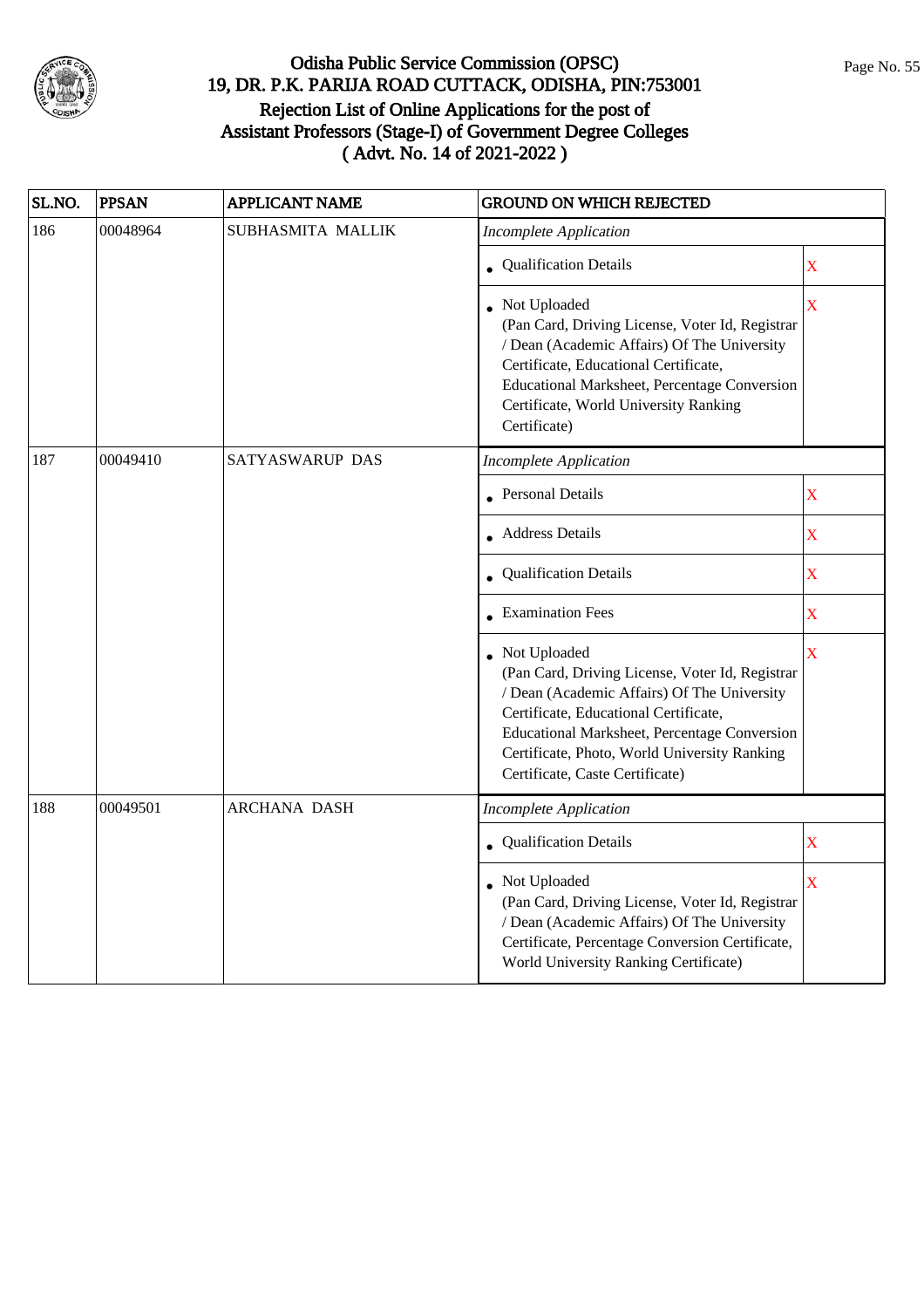

| SL.NO. | <b>PPSAN</b> | <b>APPLICANT NAME</b>   | <b>GROUND ON WHICH REJECTED</b>                                                                                                                                                                                                                                                              |             |
|--------|--------------|-------------------------|----------------------------------------------------------------------------------------------------------------------------------------------------------------------------------------------------------------------------------------------------------------------------------------------|-------------|
| 189    | 00049760     | MOMOTA KERKETTA         | <b>Incomplete Application</b>                                                                                                                                                                                                                                                                |             |
|        |              |                         | <b>Personal Details</b>                                                                                                                                                                                                                                                                      | X           |
|        |              |                         | <b>Address Details</b>                                                                                                                                                                                                                                                                       | $\mathbf X$ |
|        |              |                         | • Qualification Details                                                                                                                                                                                                                                                                      | X           |
|        |              |                         | • Not Uploaded<br>(Pan Card, Driving License, Voter Id, Registrar<br>/ Dean (Academic Affairs) Of The University<br>Certificate, Educational Certificate,<br>Educational Marksheet, Percentage Conversion<br>Certificate, Photo, World University Ranking<br>Certificate, Caste Certificate) | X           |
| 190    | 00051024     | <b>SUNDRA MAJHI</b>     | <b>Incomplete Application</b>                                                                                                                                                                                                                                                                |             |
|        |              |                         | Qualification Details                                                                                                                                                                                                                                                                        | X           |
|        |              |                         | • Not Uploaded<br>(Pan Card, Voter Id, Registrar / Dean<br>(Academic Affairs) Of The University<br>Certificate, Percentage Conversion Certificate,<br>World University Ranking Certificate)                                                                                                  | X           |
| 191    | 00051420     | <b>SANOJ KUMAR NAIK</b> | <b>Incomplete Application</b>                                                                                                                                                                                                                                                                |             |
|        |              |                         | • Not Uploaded<br>(Pan Card, Driving License, Voter Id, Registrar<br>/ Dean (Academic Affairs) Of The University<br>Certificate, Percentage Conversion Certificate,<br>World University Ranking Certificate)                                                                                 | X           |
| 192    | 00051510     | <b>IPSITA DAS</b>       | <b>Incomplete Application</b>                                                                                                                                                                                                                                                                |             |
|        |              |                         | • Personal Details                                                                                                                                                                                                                                                                           | X           |
|        |              |                         | Address Details                                                                                                                                                                                                                                                                              | $\mathbf X$ |
|        |              |                         | Qualification Details                                                                                                                                                                                                                                                                        | X           |
|        |              |                         | $\bullet$ Examination Fees                                                                                                                                                                                                                                                                   | X           |
|        |              |                         | Not Uploaded<br>(Pan Card, Driving License, Voter Id, Registrar<br>/ Dean (Academic Affairs) Of The University<br>Certificate, Educational Certificate,<br>Educational Marksheet, Percentage Conversion<br>Certificate, Photo, World University Ranking<br>Certificate)                      | X           |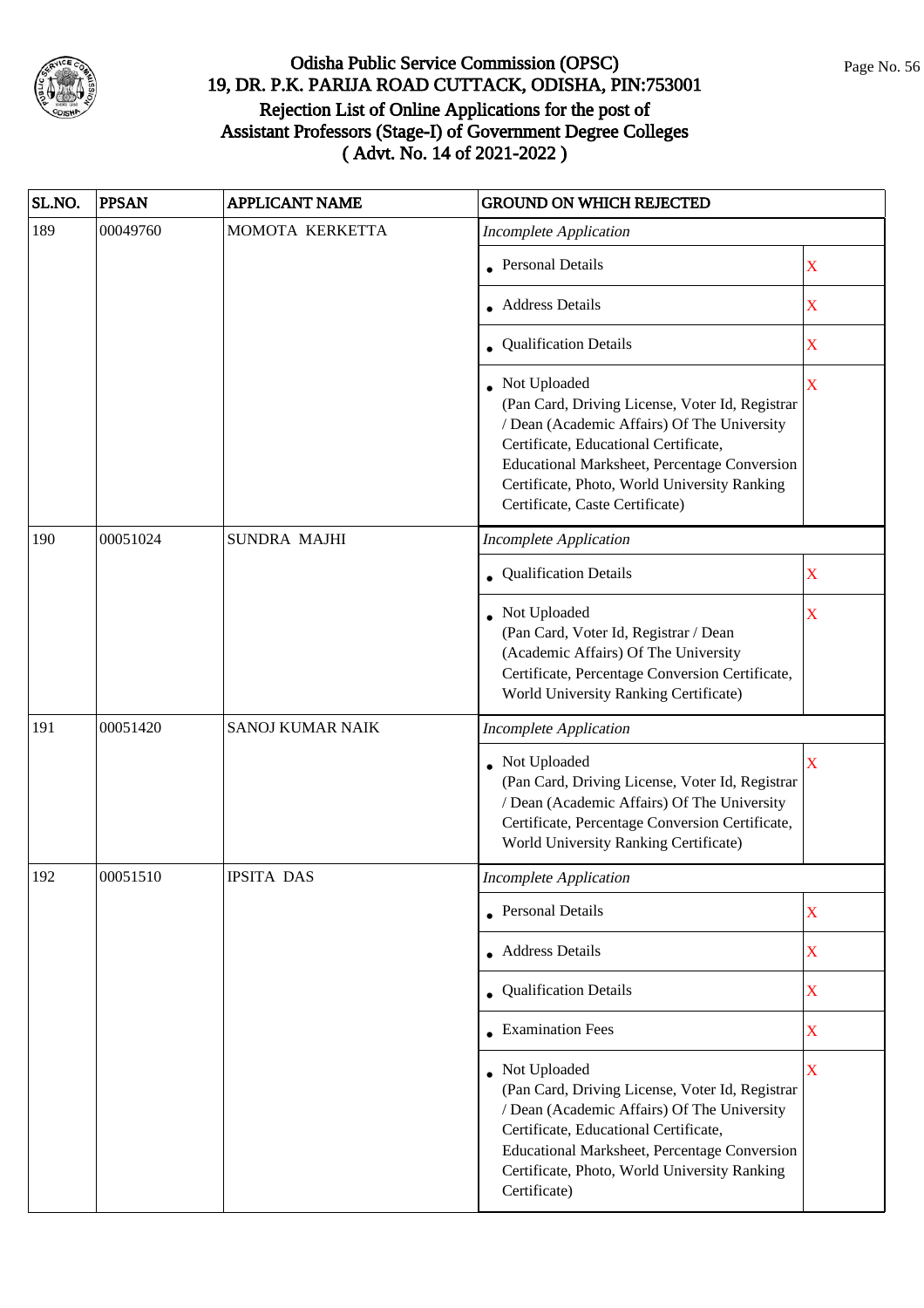

| SL.NO. | <b>PPSAN</b> | <b>APPLICANT NAME</b> | <b>GROUND ON WHICH REJECTED</b>                                                                                                                                                                                                                                                                   |                         |
|--------|--------------|-----------------------|---------------------------------------------------------------------------------------------------------------------------------------------------------------------------------------------------------------------------------------------------------------------------------------------------|-------------------------|
| 193    | 00051658     | HEMANTA HARIJAN       | <b>Incomplete Application</b>                                                                                                                                                                                                                                                                     |                         |
|        |              |                       | <b>Personal Details</b>                                                                                                                                                                                                                                                                           | X                       |
|        |              |                       | <b>Address Details</b>                                                                                                                                                                                                                                                                            | $\mathbf X$             |
|        |              |                       | • Qualification Details                                                                                                                                                                                                                                                                           | X                       |
|        |              |                       | Not Uploaded<br>(Pan Card, Driving License, Voter Id, Registrar<br>/ Dean (Academic Affairs) Of The University<br>Certificate, Educational Certificate,<br>Educational Marksheet, Percentage Conversion<br>Certificate, Photo, World University Ranking<br>Certificate, Caste Certificate)        | $\overline{\mathbf{X}}$ |
| 194    | 00051901     | <b>SUMANTA BARIHA</b> | <b>Incomplete Application</b>                                                                                                                                                                                                                                                                     |                         |
|        |              |                       | Qualification Details                                                                                                                                                                                                                                                                             | X                       |
|        |              |                       | Not Uploaded<br>(Pan Card, Driving License, Voter Id, Registrar<br>/ Dean (Academic Affairs) Of The University<br>Certificate, World University Ranking<br>Certificate)                                                                                                                           | $\overline{\mathbf{X}}$ |
| 195    | 00052321     | SMRUTI RANJAN PRUSTY  | <b>Incomplete Application</b>                                                                                                                                                                                                                                                                     |                         |
|        |              |                       | <b>Personal Details</b>                                                                                                                                                                                                                                                                           | X                       |
|        |              |                       | • Address Details                                                                                                                                                                                                                                                                                 | X                       |
|        |              |                       | Qualification Details                                                                                                                                                                                                                                                                             | $\mathbf X$             |
|        |              |                       | <b>Examination Fees</b>                                                                                                                                                                                                                                                                           | X                       |
|        |              |                       | Not Uploaded<br>(Pan Card, Driving License, Voter Id, Registrar<br>/ Dean (Academic Affairs) Of The University<br>Certificate, Educational Certificate,<br><b>Educational Marksheet, Percentage Conversion</b><br>Certificate, Photo, World University Ranking<br>Certificate, Caste Certificate) | X                       |
| 196    | 00052945     | <b>KIRAN DUNGDUNG</b> | <b>Incomplete Application</b>                                                                                                                                                                                                                                                                     |                         |
|        |              |                       | • Qualification Details                                                                                                                                                                                                                                                                           | X                       |
|        |              |                       | Not Uploaded<br>(Pan Card, Driving License, Voter Id, Registrar<br>/ Dean (Academic Affairs) Of The University<br>Certificate, Percentage Conversion Certificate,<br>World University Ranking Certificate)                                                                                        | $\overline{\mathbf{X}}$ |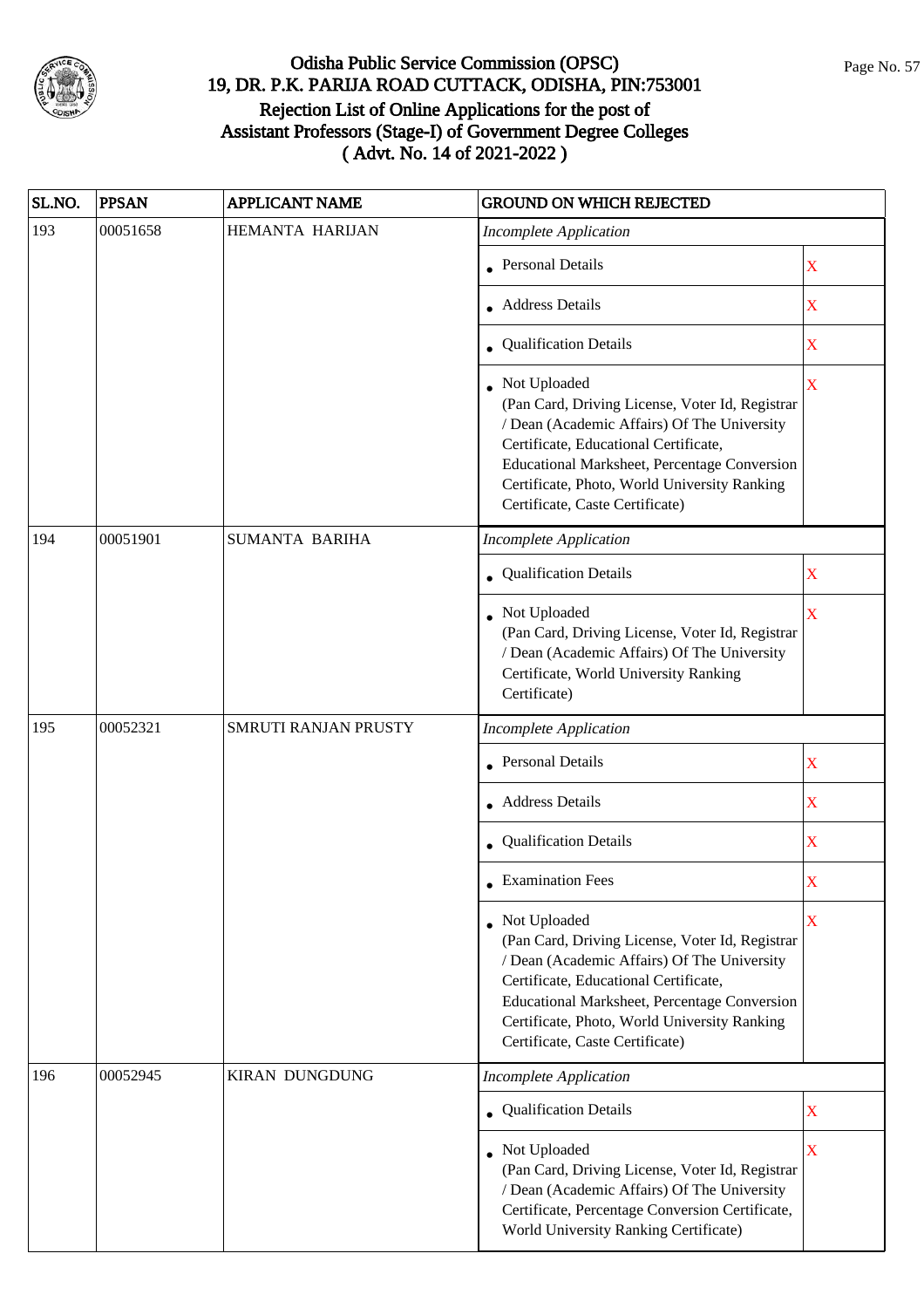

| SL.NO. | <b>PPSAN</b> | <b>APPLICANT NAME</b>       | <b>GROUND ON WHICH REJECTED</b>                                                                                                                                                                                                                                                            |                           |
|--------|--------------|-----------------------------|--------------------------------------------------------------------------------------------------------------------------------------------------------------------------------------------------------------------------------------------------------------------------------------------|---------------------------|
| 197    | 00053027     | SNEHASMITA BEHERA           | <b>Incomplete Application</b>                                                                                                                                                                                                                                                              |                           |
|        |              |                             | Qualification Details                                                                                                                                                                                                                                                                      | X                         |
|        |              |                             | Not Uploaded<br>(Pan Card, Driving License, Voter Id, Registrar<br>/ Dean (Academic Affairs) Of The University<br>Certificate, Percentage Conversion Certificate,<br>World University Ranking Certificate)                                                                                 | X                         |
| 198    | 00053313     | SHISHIR KANHAR              | <b>Incomplete Application</b>                                                                                                                                                                                                                                                              |                           |
|        |              |                             | <b>Personal Details</b>                                                                                                                                                                                                                                                                    | $\mathbf X$               |
|        |              |                             | <b>Address Details</b>                                                                                                                                                                                                                                                                     | X                         |
|        |              |                             | • Qualification Details                                                                                                                                                                                                                                                                    | X                         |
|        |              |                             | Not Uploaded<br>(Pan Card, Driving License, Voter Id, Registrar<br>/ Dean (Academic Affairs) Of The University<br>Certificate, Educational Certificate,<br>Educational Marksheet, Percentage Conversion<br>Certificate, Photo, World University Ranking<br>Certificate, Caste Certificate) | X                         |
| 199    | 00053445     | <b>BIKASH KUMAR MOHALIK</b> | <b>Incomplete Application</b>                                                                                                                                                                                                                                                              |                           |
|        |              |                             | • Personal Details                                                                                                                                                                                                                                                                         | $\boldsymbol{\mathrm{X}}$ |
|        |              |                             | <b>Address Details</b>                                                                                                                                                                                                                                                                     | $\mathbf X$               |
|        |              |                             | Qualification Details                                                                                                                                                                                                                                                                      | X                         |
|        |              |                             | Not Uploaded<br>(Pan Card, Driving License, Voter Id, Registrar<br>/ Dean (Academic Affairs) Of The University<br>Certificate, Educational Certificate,<br>Educational Marksheet, Percentage Conversion<br>Certificate, Photo, World University Ranking<br>Certificate, Caste Certificate) | X                         |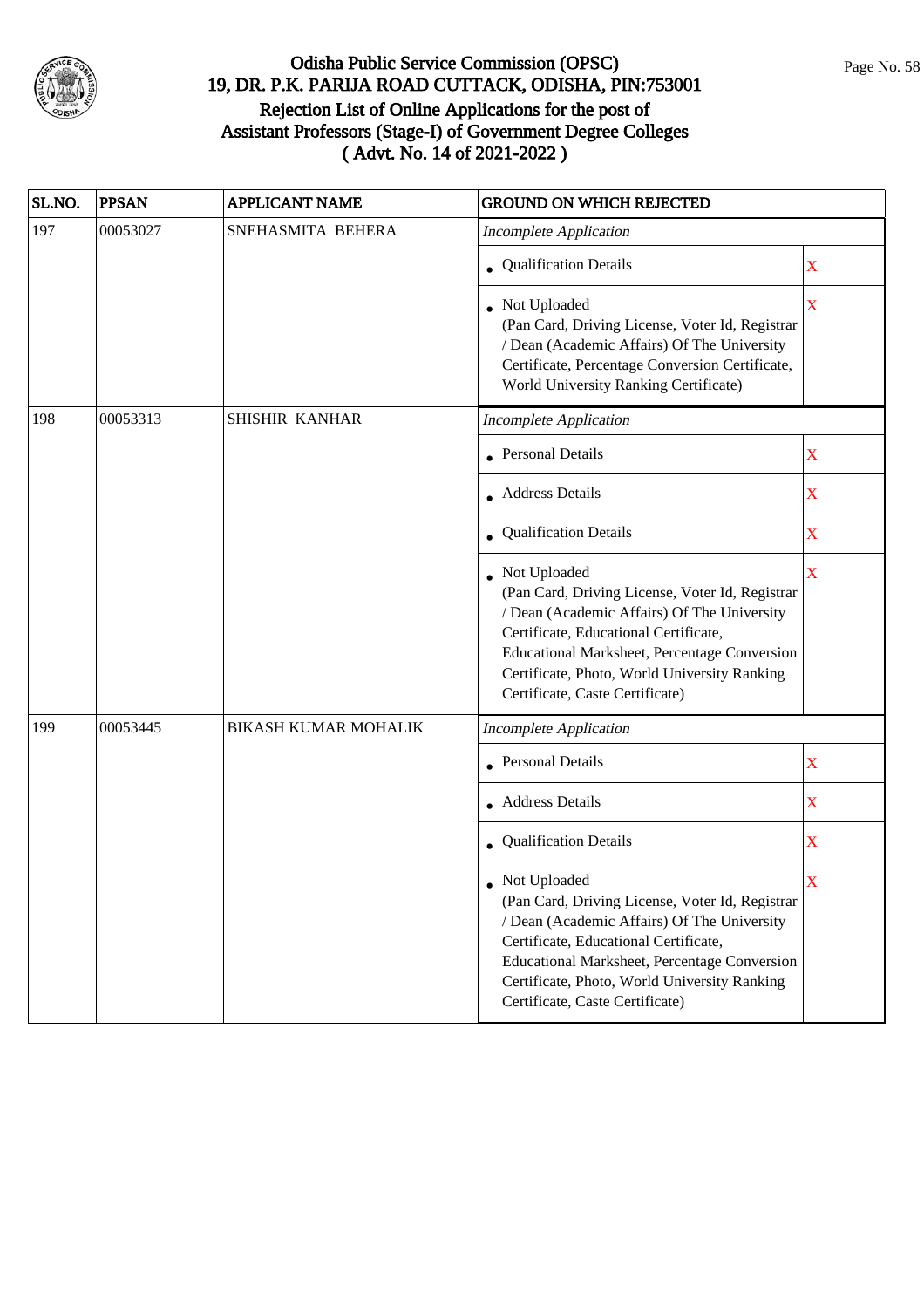

| SL.NO. | <b>PPSAN</b> | <b>APPLICANT NAME</b>     | <b>GROUND ON WHICH REJECTED</b>                                                                                                                                                                                                                                                            |                         |
|--------|--------------|---------------------------|--------------------------------------------------------------------------------------------------------------------------------------------------------------------------------------------------------------------------------------------------------------------------------------------|-------------------------|
| 200    | 00053994     | LAXMIPRIYA NANDA          | <b>Incomplete Application</b>                                                                                                                                                                                                                                                              |                         |
|        |              |                           | <b>Personal Details</b>                                                                                                                                                                                                                                                                    | X                       |
|        |              |                           | <b>Address Details</b>                                                                                                                                                                                                                                                                     | $\overline{\textbf{X}}$ |
|        |              |                           | • Qualification Details                                                                                                                                                                                                                                                                    | X                       |
|        |              |                           | Not Uploaded<br>(Pan Card, Driving License, Voter Id, Registrar<br>/ Dean (Academic Affairs) Of The University<br>Certificate, Educational Certificate,<br>Educational Marksheet, Percentage Conversion<br>Certificate, Photo, World University Ranking<br>Certificate, Caste Certificate) | $\mathbf X$             |
| 201    | 00054735     | TUSARJYOTI SOREN          | <b>Incomplete Application</b>                                                                                                                                                                                                                                                              |                         |
|        |              |                           | <b>Personal Details</b>                                                                                                                                                                                                                                                                    | X                       |
|        |              |                           | <b>Address Details</b>                                                                                                                                                                                                                                                                     | $\mathbf X$             |
|        |              |                           | • Qualification Details                                                                                                                                                                                                                                                                    | X                       |
|        |              |                           | Not Uploaded<br>(Pan Card, Driving License, Voter Id, Registrar<br>/ Dean (Academic Affairs) Of The University<br>Certificate, Educational Certificate,<br><b>Educational Marksheet, Percentage Conversion</b><br>Certificate, World University Ranking<br>Certificate)                    | $\bar{\mathbf{X}}$      |
| 202    | 00055005     | <b>MANAS RANJAN DALAI</b> | <b>Incomplete Application</b>                                                                                                                                                                                                                                                              |                         |
|        |              |                           | • Qualification Details                                                                                                                                                                                                                                                                    | X                       |
|        |              |                           | Not Uploaded<br>(Driving License, Voter Id, Registrar / Dean<br>(Academic Affairs) Of The University<br>Certificate, Percentage Conversion Certificate,<br>World University Ranking Certificate)                                                                                           | $\mathbf X$             |
| 203    | 00055056     | <b>ARPITA PATTANAIK</b>   | <b>Incomplete Application</b>                                                                                                                                                                                                                                                              |                         |
|        |              |                           | • Qualification Details                                                                                                                                                                                                                                                                    | X                       |
|        |              |                           | Not Uploaded<br>(Pan Card, Driving License, Voter Id, Registrar<br>/ Dean (Academic Affairs) Of The University<br>Certificate, Percentage Conversion Certificate,<br>World University Ranking Certificate)                                                                                 | X                       |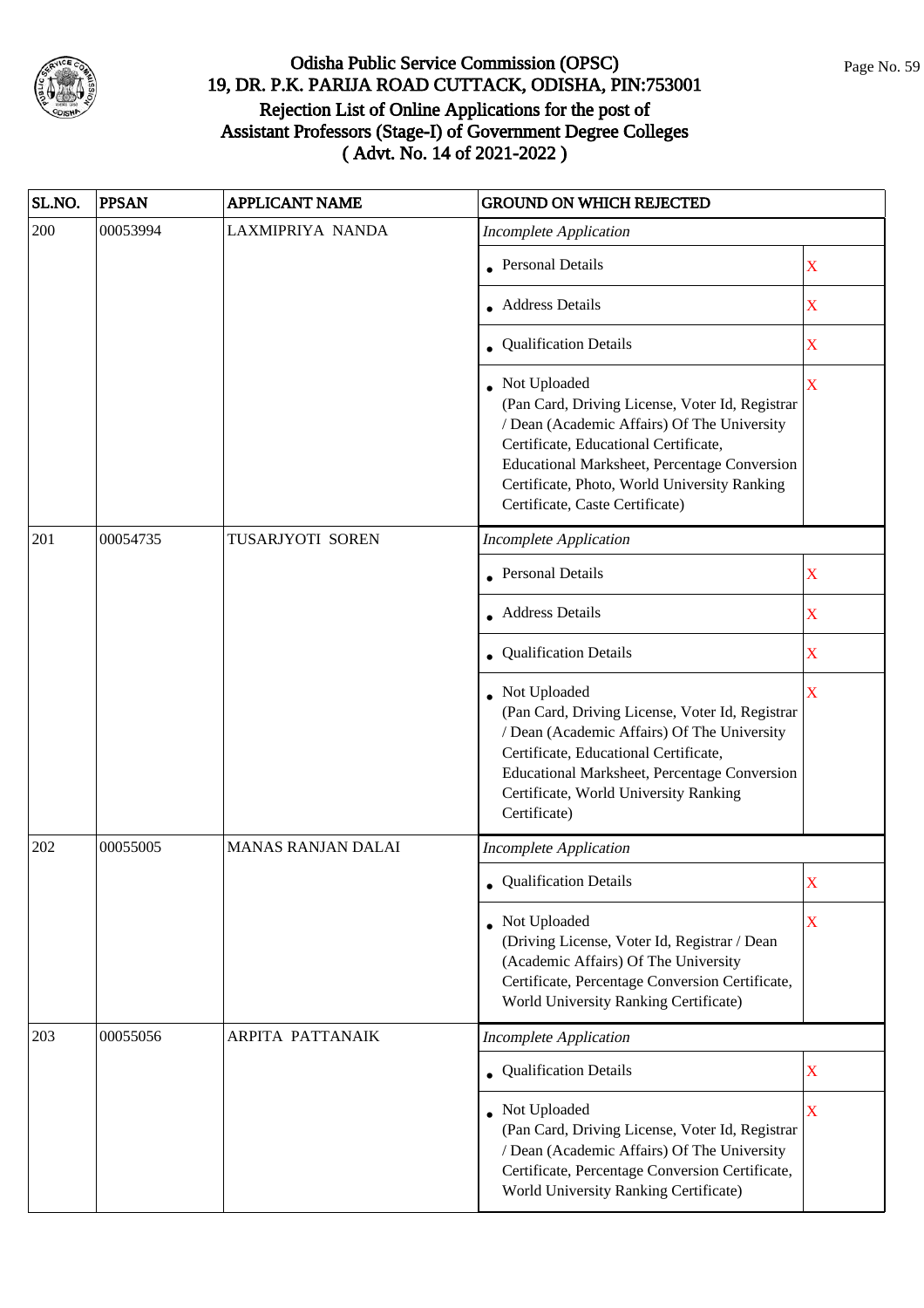

| SL.NO. | <b>PPSAN</b> | <b>APPLICANT NAME</b> | <b>GROUND ON WHICH REJECTED</b>                                                                                                                                                                                                                                                                                                   |                           |
|--------|--------------|-----------------------|-----------------------------------------------------------------------------------------------------------------------------------------------------------------------------------------------------------------------------------------------------------------------------------------------------------------------------------|---------------------------|
| 204    | 00055124     | SUBHAKANT PATRA       | <b>Incomplete Application</b>                                                                                                                                                                                                                                                                                                     |                           |
|        |              |                       | <b>Personal Details</b>                                                                                                                                                                                                                                                                                                           | X                         |
|        |              |                       | <b>Address Details</b>                                                                                                                                                                                                                                                                                                            | $\mathbf X$               |
|        |              |                       | • Qualification Details                                                                                                                                                                                                                                                                                                           | X                         |
|        |              |                       | Not Uploaded<br>(Pan Card, Driving License, Voter Id, Registrar<br>/ Dean (Academic Affairs) Of The University<br>Certificate, Educational Certificate,<br>Educational Marksheet, Percentage Conversion<br>Certificate, Photo, World University Ranking<br>Certificate, Category-Ii (Hearing Impaired)<br>Disability Certificate) | $\overline{\mathbf{X}}$   |
| 205    | 00055359     | <b>DAMU CHALAN</b>    | <b>Incomplete Application</b>                                                                                                                                                                                                                                                                                                     |                           |
|        |              |                       | Qualification Details                                                                                                                                                                                                                                                                                                             | X                         |
|        |              |                       | Not Uploaded<br>(Pan Card, Driving License, Voter Id, Registrar<br>/ Dean (Academic Affairs) Of The University<br>Certificate, World University Ranking<br>Certificate)                                                                                                                                                           | X                         |
| 206    | 00055536     | CHINMAYA RANJAN KUMAR | <b>Incomplete Application</b>                                                                                                                                                                                                                                                                                                     |                           |
|        |              |                       | • Qualification Details                                                                                                                                                                                                                                                                                                           | $\boldsymbol{\mathrm{X}}$ |
|        |              |                       | Not Uploaded<br>(Pan Card, Driving License, Voter Id, Registrar<br>/ Dean (Academic Affairs) Of The University<br>Certificate, Percentage Conversion Certificate,<br>World University Ranking Certificate)                                                                                                                        | $\overline{\textbf{X}}$   |
| 207    | 00055694     | PRATAP CHANDRA PINGUA | <b>Incomplete Application</b>                                                                                                                                                                                                                                                                                                     |                           |
|        |              |                       | <b>Qualification Details</b>                                                                                                                                                                                                                                                                                                      | $\mathbf X$               |
|        |              |                       | • Not Uploaded<br>(Pan Card, Driving License, Voter Id, Registrar<br>/ Dean (Academic Affairs) Of The University<br>Certificate, World University Ranking<br>Certificate)                                                                                                                                                         | $\overline{\mathbf{X}}$   |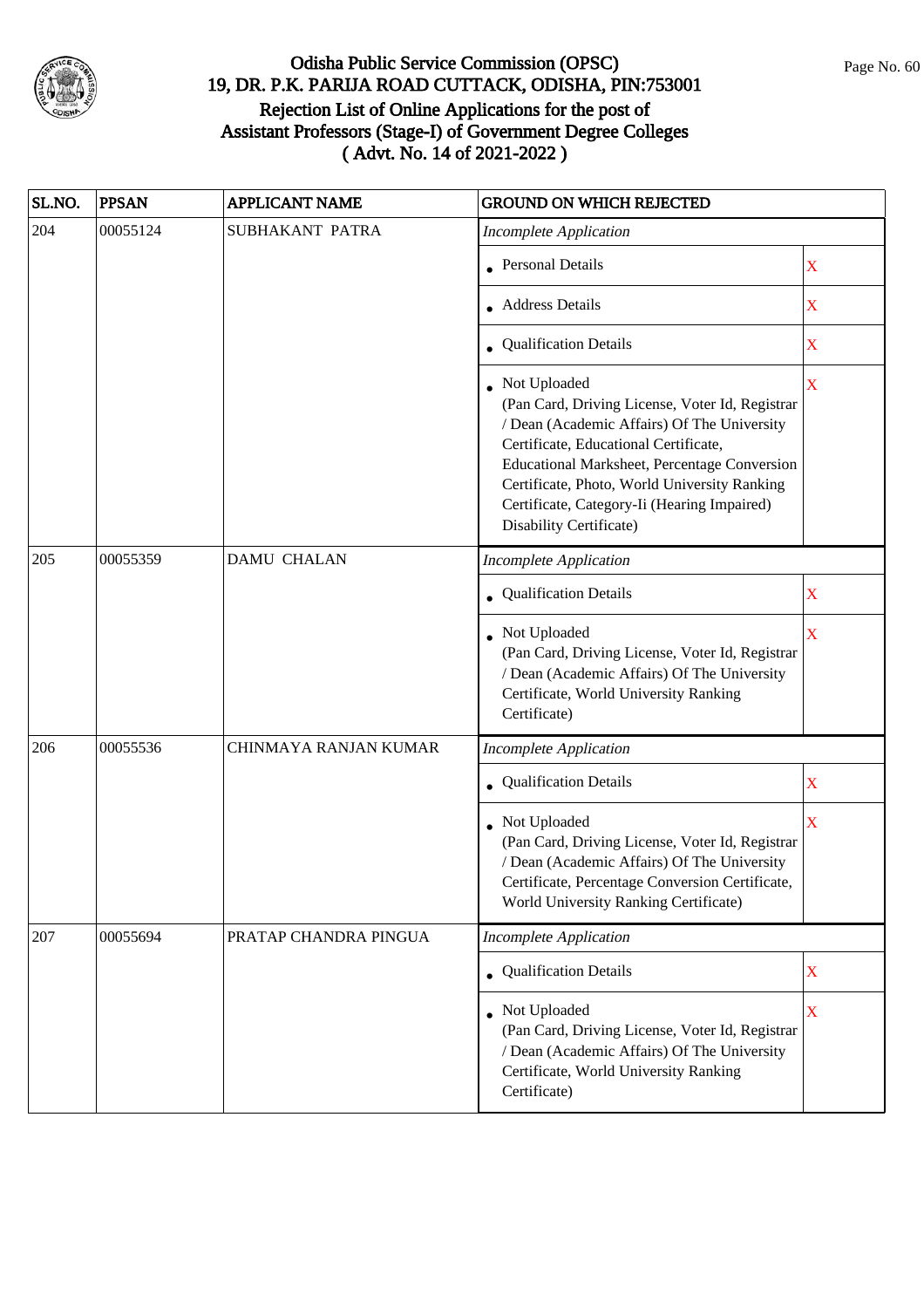

| SL.NO. | <b>PPSAN</b> | <b>APPLICANT NAME</b> | GROUND ON WHICH REJECTED                                                                                                                                                                                                                                         |                         |
|--------|--------------|-----------------------|------------------------------------------------------------------------------------------------------------------------------------------------------------------------------------------------------------------------------------------------------------------|-------------------------|
| 208    | 00056292     | SITANATH RAIGURU      | <b>Incomplete Application</b>                                                                                                                                                                                                                                    |                         |
|        |              |                       | • Qualification Details                                                                                                                                                                                                                                          | $\overline{\textbf{X}}$ |
|        |              |                       | Not Uploaded<br>(Pan Card, Driving License, Voter Id, Registrar<br>/ Dean (Academic Affairs) Of The University<br>Certificate, Percentage Conversion Certificate,<br>World University Ranking Certificate)                                                       | $\overline{\mathbf{X}}$ |
| 209    | 00056395     | <b>SUSMITA SARAN</b>  | <b>Incomplete Application</b>                                                                                                                                                                                                                                    |                         |
|        |              |                       | <b>Personal Details</b>                                                                                                                                                                                                                                          | $\bar{\textbf{X}}$      |
|        |              |                       | • Address Details                                                                                                                                                                                                                                                | $\overline{\mathbf{X}}$ |
|        |              |                       | • Qualification Details                                                                                                                                                                                                                                          | $\overline{\textbf{X}}$ |
|        |              |                       | <b>Examination Fees</b>                                                                                                                                                                                                                                          | $\overline{\textbf{X}}$ |
|        |              |                       | Not Uploaded<br>(Pan Card, Voter Id, Registrar / Dean<br>(Academic Affairs) Of The University<br>Certificate, Educational Certificate,<br><b>Educational Marksheet, Percentage Conversion</b><br>Certificate, Photo, World University Ranking<br>Certificate)    | X                       |
| 210    | 00056588     | <b>MAMTA SAHOO</b>    | <b>Incomplete Application</b>                                                                                                                                                                                                                                    |                         |
|        |              |                       | Qualification Details                                                                                                                                                                                                                                            | $\overline{\textbf{X}}$ |
|        |              |                       | Not Uploaded<br>(Pan Card, Driving License, Voter Id, Registrar<br>/ Dean (Academic Affairs) Of The University<br>Certificate, Educational Certificate,<br>Educational Marksheet, Percentage Conversion<br>Certificate, World University Ranking<br>Certificate) | $\overline{\mathbf{X}}$ |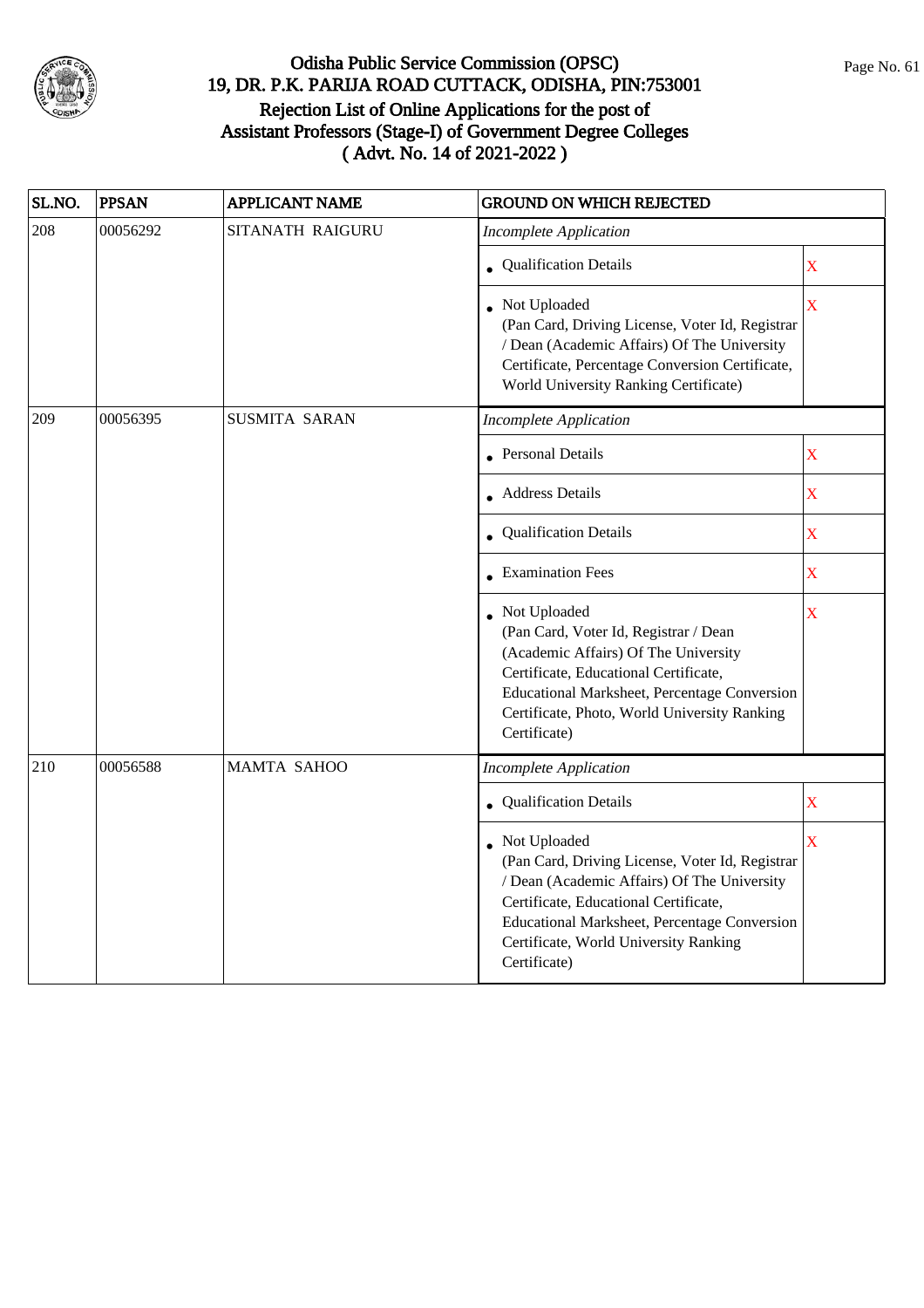

| SL.NO. | <b>PPSAN</b> | <b>APPLICANT NAME</b>  | <b>GROUND ON WHICH REJECTED</b>                                                                                                                                                                                                                                                                     |                         |
|--------|--------------|------------------------|-----------------------------------------------------------------------------------------------------------------------------------------------------------------------------------------------------------------------------------------------------------------------------------------------------|-------------------------|
| 211    | 00056646     | <b>DULLAV BHOSAGAR</b> | <b>Incomplete Application</b>                                                                                                                                                                                                                                                                       |                         |
|        |              |                        | • Personal Details                                                                                                                                                                                                                                                                                  | X                       |
|        |              |                        | • Address Details                                                                                                                                                                                                                                                                                   | X                       |
|        |              |                        | • Qualification Details                                                                                                                                                                                                                                                                             | X                       |
|        |              |                        | • Not Uploaded<br>(Pan Card, Driving License, Voter Id, Registrar<br>/ Dean (Academic Affairs) Of The University<br>Certificate, Educational Certificate,<br>Educational Marksheet, Percentage Conversion<br>Certificate, Photo, World University Ranking<br>Certificate, Caste Certificate)        | $\overline{\mathbf{X}}$ |
| 212    | 00056672     | PRAFUL SORENG          | <b>Incomplete Application</b>                                                                                                                                                                                                                                                                       |                         |
|        |              |                        | <b>Personal Details</b>                                                                                                                                                                                                                                                                             | X                       |
|        |              |                        | • Address Details                                                                                                                                                                                                                                                                                   | X                       |
|        |              |                        | • Qualification Details                                                                                                                                                                                                                                                                             | X                       |
|        |              |                        | • Not Uploaded<br>(Pan Card, Driving License, Voter Id, Registrar<br>/ Dean (Academic Affairs) Of The University<br>Certificate, Educational Certificate,<br>Educational Marksheet, Percentage Conversion<br>Certificate, Photo, World University Ranking<br>Certificate, Caste Certificate)        | $\overline{\mathbf{X}}$ |
| 213    | 00056827     | <b>MAMINA BAG</b>      | <b>Incomplete Application</b>                                                                                                                                                                                                                                                                       |                         |
|        |              |                        | <b>Personal Details</b>                                                                                                                                                                                                                                                                             | $\rm X$                 |
|        |              |                        | • Address Details                                                                                                                                                                                                                                                                                   | X                       |
|        |              |                        | • Qualification Details                                                                                                                                                                                                                                                                             | X                       |
|        |              |                        | • Not Uploaded<br>(Pan Card, Driving License, Voter Id, Registrar<br>/ Dean (Academic Affairs) Of The University<br>Certificate, Educational Certificate,<br><b>Educational Marksheet, Percentage Conversion</b><br>Certificate, Photo, World University Ranking<br>Certificate, Caste Certificate) | $\mathbf X$             |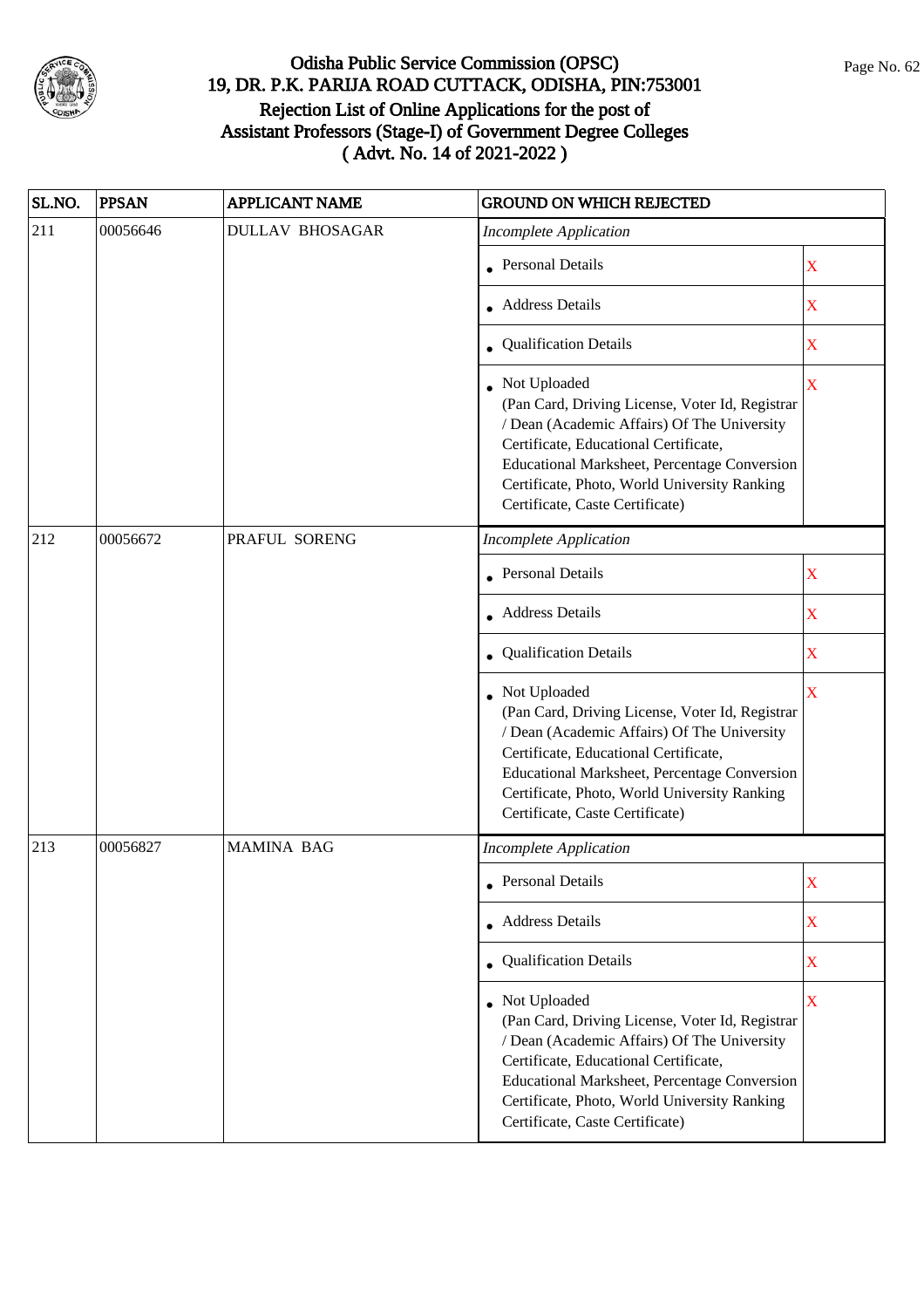

| SL.NO. | <b>PPSAN</b> | <b>APPLICANT NAME</b>   | <b>GROUND ON WHICH REJECTED</b>                                                                                                                                                                                                                                                                   |   |
|--------|--------------|-------------------------|---------------------------------------------------------------------------------------------------------------------------------------------------------------------------------------------------------------------------------------------------------------------------------------------------|---|
| 214    | 00057361     | K L PRAGNYAMITA NAIK    | <b>Incomplete Application</b>                                                                                                                                                                                                                                                                     |   |
|        |              |                         | • Qualification Details                                                                                                                                                                                                                                                                           | X |
|        |              |                         | • Not Uploaded<br>(Pan Card, Driving License, Voter Id, Registrar<br>/ Dean (Academic Affairs) Of The University<br>Certificate, Educational Certificate,<br>Educational Marksheet, Percentage Conversion<br>Certificate, World University Ranking<br>Certificate)                                | X |
| 215    | 00057449     | <b>CHINMAYEE NAIK</b>   | <b>Incomplete Application</b>                                                                                                                                                                                                                                                                     |   |
|        |              |                         | Qualification Details                                                                                                                                                                                                                                                                             | X |
|        |              |                         | • Not Uploaded<br>(Pan Card, Driving License, Voter Id, Registrar<br>/ Dean (Academic Affairs) Of The University<br>Certificate, World University Ranking<br>Certificate)                                                                                                                         | X |
| 216    | 00057794     | <b>GOPABANDHU NAYAK</b> | Incomplete Application                                                                                                                                                                                                                                                                            |   |
|        |              |                         | <b>Personal Details</b>                                                                                                                                                                                                                                                                           | X |
|        |              |                         | <b>Address Details</b>                                                                                                                                                                                                                                                                            | X |
|        |              |                         | Qualification Details                                                                                                                                                                                                                                                                             | X |
|        |              |                         | Not Uploaded<br>(Pan Card, Driving License, Voter Id, Registrar<br>/ Dean (Academic Affairs) Of The University<br>Certificate, Educational Certificate,<br><b>Educational Marksheet, Percentage Conversion</b><br>Certificate, Photo, World University Ranking<br>Certificate, Caste Certificate) | X |
| 217    | 00057818     | <b>ARATI NAYAK</b>      | <b>Incomplete Application</b>                                                                                                                                                                                                                                                                     |   |
|        |              |                         | • Personal Details                                                                                                                                                                                                                                                                                | X |
|        |              |                         | <b>Address Details</b>                                                                                                                                                                                                                                                                            | X |
|        |              |                         | <b>Qualification Details</b>                                                                                                                                                                                                                                                                      | X |
|        |              |                         | • Not Uploaded<br>(Pan Card, Driving License, Voter Id, Registrar<br>/ Dean (Academic Affairs) Of The University<br>Certificate, Educational Certificate,<br>Educational Marksheet, Percentage Conversion<br>Certificate, Photo, World University Ranking<br>Certificate, Caste Certificate)      | X |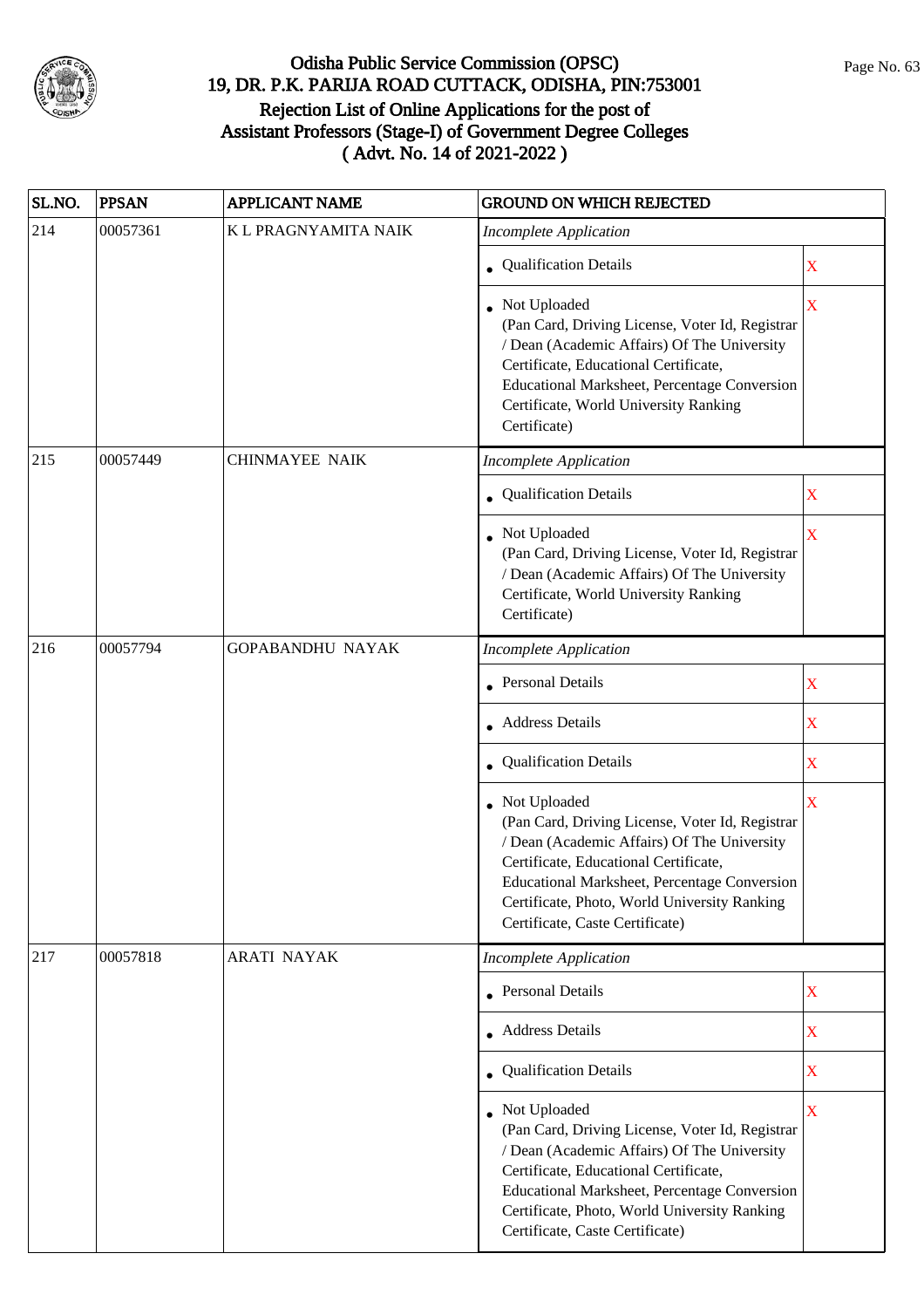

| SL.NO. | <b>PPSAN</b> | <b>APPLICANT NAME</b>  | <b>GROUND ON WHICH REJECTED</b>                                                                                                                                                                                                                                                            |                         |
|--------|--------------|------------------------|--------------------------------------------------------------------------------------------------------------------------------------------------------------------------------------------------------------------------------------------------------------------------------------------|-------------------------|
| 218    | 00058482     | NUPUR SEKHAR DEO       | <b>Incomplete Application</b>                                                                                                                                                                                                                                                              |                         |
|        |              |                        | <b>Personal Details</b>                                                                                                                                                                                                                                                                    | X                       |
|        |              |                        | <b>Address Details</b>                                                                                                                                                                                                                                                                     | $\overline{\textbf{X}}$ |
|        |              |                        | • Qualification Details                                                                                                                                                                                                                                                                    | X                       |
|        |              |                        | Not Uploaded<br>(Pan Card, Driving License, Voter Id, Registrar<br>/ Dean (Academic Affairs) Of The University<br>Certificate, Educational Certificate,<br>Educational Marksheet, Percentage Conversion<br>Certificate, Photo, World University Ranking<br>Certificate)                    | $\overline{\mathbf{X}}$ |
| 219    | 00059063     | PRIYABRATA BEHERA      | <b>Incomplete Application</b>                                                                                                                                                                                                                                                              |                         |
|        |              |                        | <b>Personal Details</b>                                                                                                                                                                                                                                                                    | X                       |
|        |              |                        | <b>Address Details</b>                                                                                                                                                                                                                                                                     | $\mathbf X$             |
|        |              |                        | • Qualification Details                                                                                                                                                                                                                                                                    | X                       |
|        |              |                        | Not Uploaded<br>(Pan Card, Driving License, Voter Id, Registrar<br>/ Dean (Academic Affairs) Of The University<br>Certificate, Educational Certificate,<br>Educational Marksheet, Percentage Conversion<br>Certificate, Photo, World University Ranking<br>Certificate, Caste Certificate) | $\overline{\mathbf{X}}$ |
| 220    | 00059077     | SHARAT KUMAR PADHIHARI | <b>Incomplete Application</b>                                                                                                                                                                                                                                                              |                         |
|        |              |                        | <b>Personal Details</b>                                                                                                                                                                                                                                                                    | X                       |
|        |              |                        | • Address Details                                                                                                                                                                                                                                                                          | X                       |
|        |              |                        | Qualification Details                                                                                                                                                                                                                                                                      | X                       |
|        |              |                        | • Examination Fees                                                                                                                                                                                                                                                                         | X                       |
|        |              |                        | • Not Uploaded<br>(Pan Card, Driving License, Voter Id, Registrar<br>/ Dean (Academic Affairs) Of The University<br>Certificate, Educational Certificate,<br>Educational Marksheet, Percentage Conversion<br>Certificate, Photo, World University Ranking<br>Certificate)                  | $\bar{X}$               |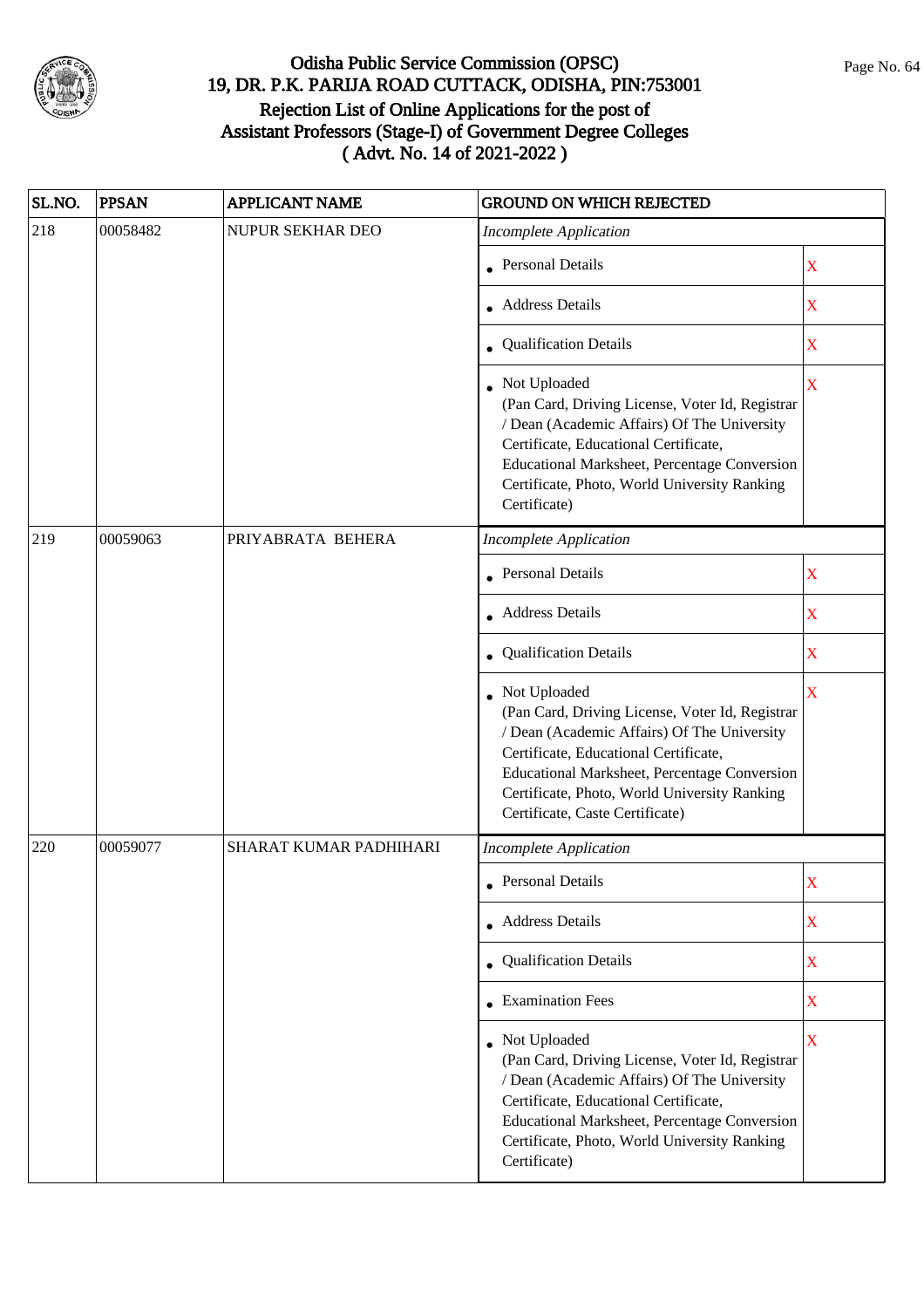

| SL.NO. | <b>PPSAN</b> | <b>APPLICANT NAME</b>  | <b>GROUND ON WHICH REJECTED</b>                                                                                                                                                                                                                                         |                         |
|--------|--------------|------------------------|-------------------------------------------------------------------------------------------------------------------------------------------------------------------------------------------------------------------------------------------------------------------------|-------------------------|
| 221    | 00059141     | <b>DAMODAR BEHERA</b>  | <b>Incomplete Application</b>                                                                                                                                                                                                                                           |                         |
|        |              |                        | • Qualification Details                                                                                                                                                                                                                                                 | $\mathbf X$             |
|        |              |                        | Not Uploaded<br>(Pan Card, Driving License, Voter Id, Registrar<br>/ Dean (Academic Affairs) Of The University<br>Certificate, Percentage Conversion Certificate,<br>World University Ranking Certificate)                                                              | $\overline{\mathbf{X}}$ |
| 222    | 00060471     | <b>JYOTIRAJ BEHERA</b> | Incomplete Application                                                                                                                                                                                                                                                  |                         |
|        |              |                        | • Qualification Details                                                                                                                                                                                                                                                 | X                       |
|        |              |                        | Not Uploaded<br>(Pan Card, Driving License, Voter Id, Registrar<br>/ Dean (Academic Affairs) Of The University<br>Certificate, Educational Certificate,<br>Educational Marksheet, Percentage Conversion<br>Certificate, World University Ranking<br>Certificate)        | X                       |
| 223    | 00061083     | PARTHASARATHI SAHU     | Incomplete Application                                                                                                                                                                                                                                                  |                         |
|        |              |                        | <b>Personal Details</b>                                                                                                                                                                                                                                                 | X                       |
|        |              |                        | <b>Address Details</b>                                                                                                                                                                                                                                                  | X                       |
|        |              |                        | Qualification Details                                                                                                                                                                                                                                                   | X                       |
|        |              |                        | Not Uploaded<br>(Pan Card, Driving License, Voter Id, Registrar<br>/ Dean (Academic Affairs) Of The University<br>Certificate, Educational Certificate,<br>Educational Marksheet, Percentage Conversion<br>Certificate, World University Ranking<br>Certificate)        | X                       |
| 224    | 00061849     | SUJATA PRADHAN         | <b>Incomplete Application</b>                                                                                                                                                                                                                                           |                         |
|        |              |                        | • Qualification Details                                                                                                                                                                                                                                                 | $\mathbf X$             |
|        |              |                        | Not Uploaded<br>(Pan Card, Driving License, Voter Id, Registrar<br>/ Dean (Academic Affairs) Of The University<br>Certificate, Educational Certificate,<br><b>Educational Marksheet, Percentage Conversion</b><br>Certificate, World University Ranking<br>Certificate) | $\overline{\mathbf{X}}$ |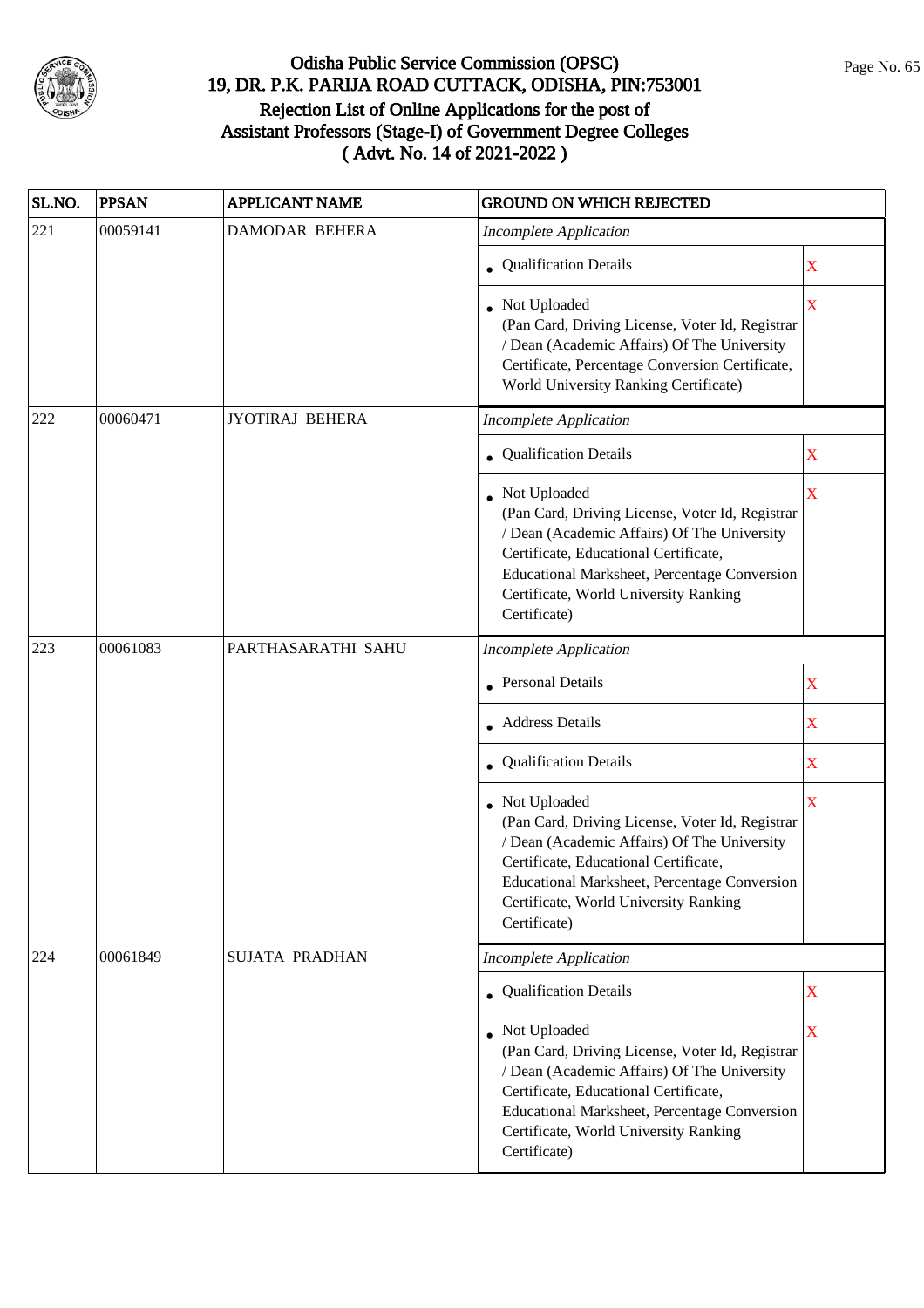

| SL.NO. | <b>PPSAN</b> | <b>APPLICANT NAME</b>  | <b>GROUND ON WHICH REJECTED</b>                                                                                                                                                                                                                                                            |                         |
|--------|--------------|------------------------|--------------------------------------------------------------------------------------------------------------------------------------------------------------------------------------------------------------------------------------------------------------------------------------------|-------------------------|
| 225    | 00062316     | <b>BIJOY LAXMI DAS</b> | <b>Incomplete Application</b>                                                                                                                                                                                                                                                              |                         |
|        |              |                        | Personal Details                                                                                                                                                                                                                                                                           | $\mathbf X$             |
|        |              |                        | Address Details                                                                                                                                                                                                                                                                            | X                       |
|        |              |                        | • Qualification Details                                                                                                                                                                                                                                                                    | X                       |
|        |              |                        | • Examination Fees                                                                                                                                                                                                                                                                         | X                       |
|        |              |                        | • Not Uploaded<br>(Pan Card, Driving License, Voter Id, Registrar<br>/ Dean (Academic Affairs) Of The University<br>Certificate, Educational Certificate,<br>Educational Marksheet, Percentage Conversion<br>Certificate, Photo, World University Ranking<br>Certificate)                  | $\overline{\mathbf{X}}$ |
| 226    | 00063026     | MAHIMA PRASAD BEHERA   | <b>Incomplete Application</b>                                                                                                                                                                                                                                                              |                         |
|        |              |                        | • Qualification Details                                                                                                                                                                                                                                                                    | X                       |
|        |              |                        | • Not Uploaded<br>(Pan Card, Driving License, Voter Id, Registrar<br>/ Dean (Academic Affairs) Of The University<br>Certificate, World University Ranking<br>Certificate)                                                                                                                  | $\overline{\mathbf{X}}$ |
| 227    | 00063984     | TANMOY KUMAR GHORAI    | <b>Incomplete Application</b>                                                                                                                                                                                                                                                              |                         |
|        |              |                        | Personal Details                                                                                                                                                                                                                                                                           | X                       |
|        |              |                        | • Address Details                                                                                                                                                                                                                                                                          | X                       |
|        |              |                        | <b>Qualification Details</b>                                                                                                                                                                                                                                                               | X                       |
|        |              |                        | Not Uploaded<br>(Pan Card, Driving License, Voter Id, Registrar<br>/ Dean (Academic Affairs) Of The University<br>Certificate, Educational Certificate,<br>Educational Marksheet, Percentage Conversion<br>Certificate, Photo, World University Ranking<br>Certificate, Caste Certificate) | X                       |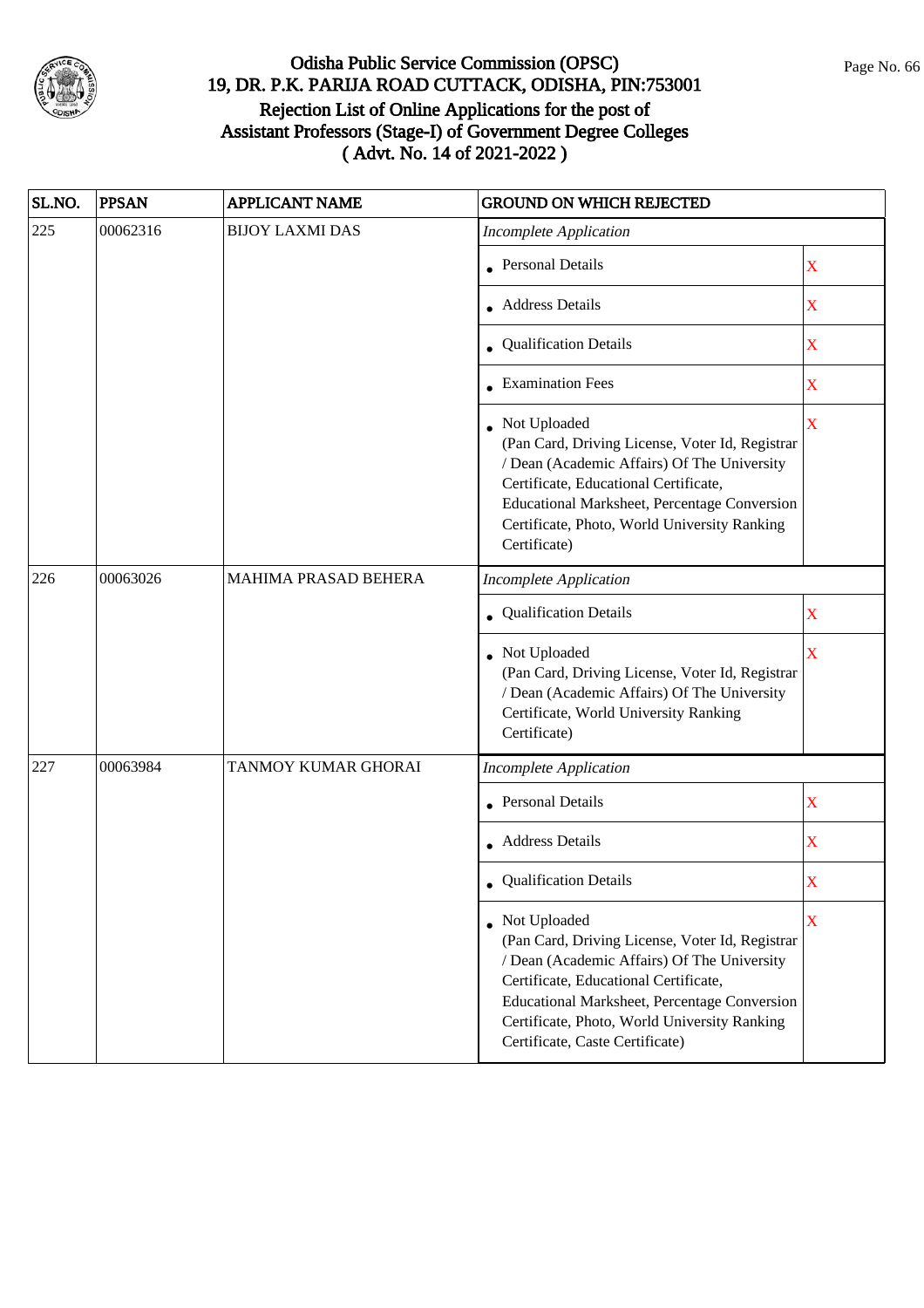

| SL.NO. | <b>PPSAN</b> | <b>APPLICANT NAME</b>  | <b>GROUND ON WHICH REJECTED</b>                                                                                                                                                                                                                                                              |                         |
|--------|--------------|------------------------|----------------------------------------------------------------------------------------------------------------------------------------------------------------------------------------------------------------------------------------------------------------------------------------------|-------------------------|
| 228    | 00064058     | <b>SANDEEP PATEL</b>   | <b>Incomplete Application</b>                                                                                                                                                                                                                                                                |                         |
|        |              |                        | Personal Details                                                                                                                                                                                                                                                                             | $\mathbf X$             |
|        |              |                        | Address Details                                                                                                                                                                                                                                                                              | X                       |
|        |              |                        | • Qualification Details                                                                                                                                                                                                                                                                      | X                       |
|        |              |                        | • Examination Fees                                                                                                                                                                                                                                                                           | X                       |
|        |              |                        | • Not Uploaded<br>(Pan Card, Driving License, Voter Id, Registrar<br>/ Dean (Academic Affairs) Of The University<br>Certificate, Educational Certificate,<br>Educational Marksheet, Percentage Conversion<br>Certificate, Photo, World University Ranking<br>Certificate, Caste Certificate) | $\overline{\mathbf{X}}$ |
| 229    | 00064435     | <b>BASUDEV MALLICK</b> | <b>Incomplete Application</b>                                                                                                                                                                                                                                                                |                         |
|        |              |                        | • Qualification Details                                                                                                                                                                                                                                                                      | X                       |
|        |              |                        | • Not Uploaded<br>(Pan Card, Driving License, Voter Id, Registrar<br>/ Dean (Academic Affairs) Of The University<br>Certificate, World University Ranking<br>Certificate)                                                                                                                    | $\overline{\mathbf{X}}$ |
| 230    | 00064477     | <b>RENU EKKA</b>       | <b>Incomplete Application</b>                                                                                                                                                                                                                                                                |                         |
|        |              |                        | <b>Personal Details</b>                                                                                                                                                                                                                                                                      | X                       |
|        |              |                        | • Address Details                                                                                                                                                                                                                                                                            | X                       |
|        |              |                        | <b>Qualification Details</b>                                                                                                                                                                                                                                                                 | X                       |
|        |              |                        | Not Uploaded<br>(Pan Card, Driving License, Voter Id, Registrar<br>/ Dean (Academic Affairs) Of The University<br>Certificate, Educational Certificate,<br>Educational Marksheet, Percentage Conversion<br>Certificate, Photo, World University Ranking<br>Certificate, Caste Certificate)   | X                       |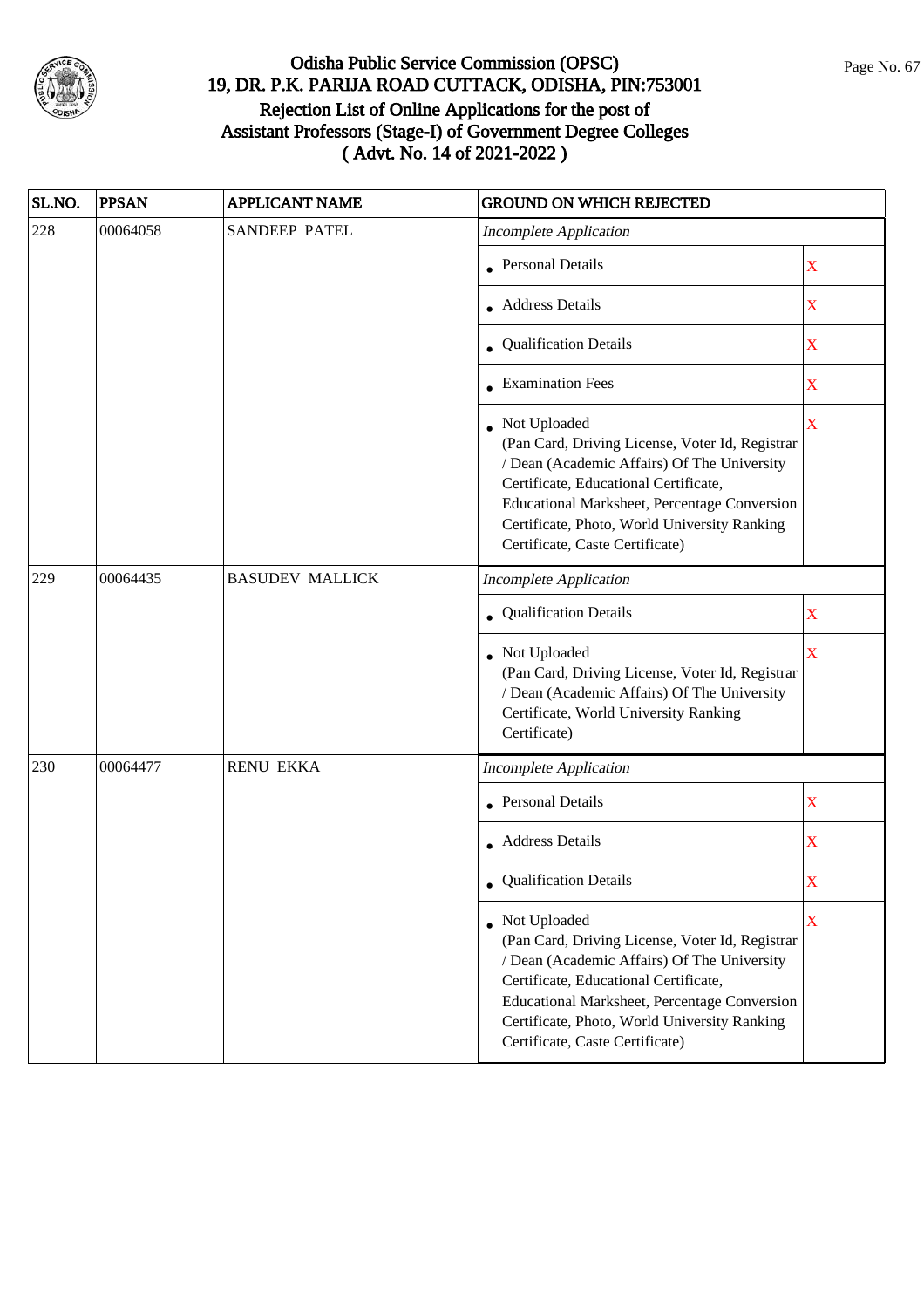

| SL.NO. | <b>PPSAN</b> | <b>APPLICANT NAME</b> | <b>GROUND ON WHICH REJECTED</b>                                                                                                                                                                                                                                                            |                         |
|--------|--------------|-----------------------|--------------------------------------------------------------------------------------------------------------------------------------------------------------------------------------------------------------------------------------------------------------------------------------------|-------------------------|
| 231    | 00064556     | PUSPA MODI            | <b>Incomplete Application</b>                                                                                                                                                                                                                                                              |                         |
|        |              |                       | Personal Details                                                                                                                                                                                                                                                                           | $\mathbf X$             |
|        |              |                       | <b>Address Details</b>                                                                                                                                                                                                                                                                     | X                       |
|        |              |                       | • Qualification Details                                                                                                                                                                                                                                                                    | X                       |
|        |              |                       | Not Uploaded<br>(Pan Card, Driving License, Voter Id, Registrar<br>/ Dean (Academic Affairs) Of The University<br>Certificate, Educational Certificate,<br>Educational Marksheet, Percentage Conversion<br>Certificate, Photo, World University Ranking<br>Certificate, Caste Certificate) | $\overline{\mathbf{X}}$ |
| 232    | 00064967     | <b>SUSANTA SETH</b>   | <b>Incomplete Application</b>                                                                                                                                                                                                                                                              |                         |
|        |              |                       | Qualification Details                                                                                                                                                                                                                                                                      | X                       |
|        |              |                       | Not Uploaded<br>(Pan Card, Driving License, Voter Id, Registrar<br>/ Dean (Academic Affairs) Of The University<br>Certificate, Percentage Conversion Certificate,<br>World University Ranking Certificate)                                                                                 | X                       |
| 233    | 00065047     | <b>UMADEVI GAUDA</b>  | <b>Incomplete Application</b>                                                                                                                                                                                                                                                              |                         |
|        |              |                       | • Qualification Details                                                                                                                                                                                                                                                                    | $\mathbf X$             |
|        |              |                       | Not Uploaded<br>(Pan Card, Driving License, Voter Id, Registrar<br>/ Dean (Academic Affairs) Of The University<br>Certificate, Percentage Conversion Certificate,<br>Photo, World University Ranking Certificate)                                                                          | X                       |
| 234    | 00065145     | <b>MAMI DEHURY</b>    | <b>Incomplete Application</b>                                                                                                                                                                                                                                                              |                         |
|        |              |                       | Qualification Details                                                                                                                                                                                                                                                                      | $\mathbf X$             |
|        |              |                       | Not Uploaded<br>(Pan Card, Driving License, Voter Id, Registrar<br>/ Dean (Academic Affairs) Of The University<br>Certificate, Percentage Conversion Certificate,<br>World University Ranking Certificate)                                                                                 | X                       |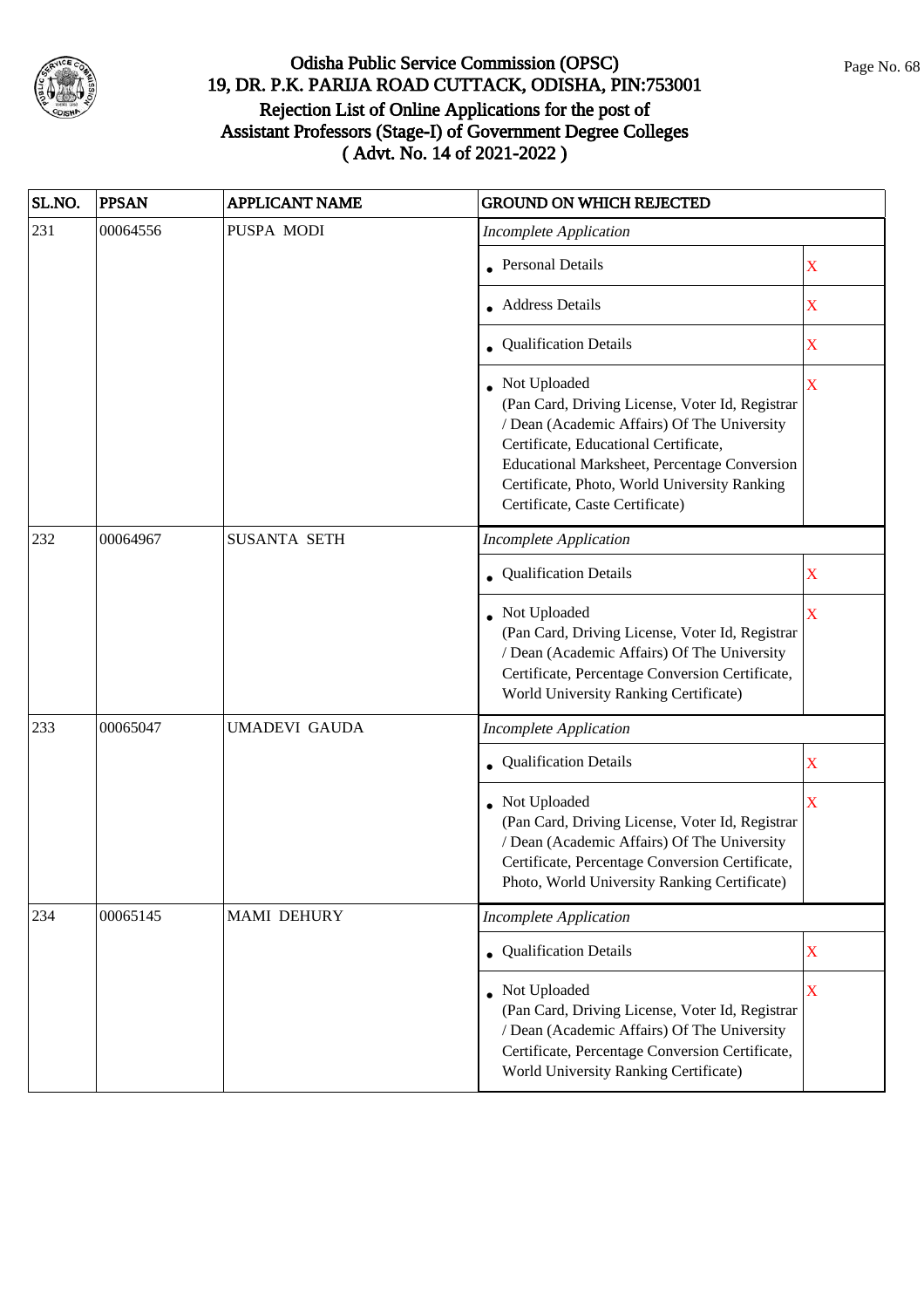

| SL.NO. | <b>PPSAN</b> | <b>APPLICANT NAME</b>      | <b>GROUND ON WHICH REJECTED</b>                                                                                                                                                                                                                                                            |                         |
|--------|--------------|----------------------------|--------------------------------------------------------------------------------------------------------------------------------------------------------------------------------------------------------------------------------------------------------------------------------------------|-------------------------|
| 235    | 00065521     | TAPAN KUMAR MALLIK         | <b>Incomplete Application</b>                                                                                                                                                                                                                                                              |                         |
|        |              |                            | • Personal Details                                                                                                                                                                                                                                                                         | $\mathbf X$             |
|        |              |                            | <b>Address Details</b>                                                                                                                                                                                                                                                                     | $\mathbf X$             |
|        |              |                            | • Qualification Details                                                                                                                                                                                                                                                                    | $\mathbf X$             |
|        |              |                            | • Examination Fees                                                                                                                                                                                                                                                                         | $\overline{\textbf{X}}$ |
|        |              |                            | Not Uploaded<br>(Pan Card, Driving License, Voter Id, Registrar<br>/ Dean (Academic Affairs) Of The University<br>Certificate, Educational Certificate,<br>Educational Marksheet, Percentage Conversion<br>Certificate, Photo, World University Ranking<br>Certificate, Caste Certificate) | $\overline{\mathbf{X}}$ |
| 236    | 00065868     | <b>JASOBANTA KHARSEL</b>   | <b>Incomplete Application</b>                                                                                                                                                                                                                                                              |                         |
|        |              |                            | <b>Personal Details</b>                                                                                                                                                                                                                                                                    | $\mathbf X$             |
|        |              |                            | • Address Details                                                                                                                                                                                                                                                                          | $\mathbf X$             |
|        |              |                            | • Qualification Details                                                                                                                                                                                                                                                                    | $\mathbf X$             |
|        |              |                            | <b>Examination Fees</b>                                                                                                                                                                                                                                                                    | $\overline{\mathbf{X}}$ |
|        |              |                            | Not Uploaded<br>(Pan Card, Voter Id, Registrar / Dean<br>(Academic Affairs) Of The University<br>Certificate, Educational Certificate,<br>Educational Marksheet, Percentage Conversion<br>Certificate, Photo, World University Ranking<br>Certificate)                                     | X                       |
| 237    | 00065888     | <b>DILLIP KUMAR PARIDA</b> | <b>Incomplete Application</b>                                                                                                                                                                                                                                                              |                         |
|        |              |                            | • Personal Details                                                                                                                                                                                                                                                                         | $\mathbf X$             |
|        |              |                            | • Address Details                                                                                                                                                                                                                                                                          | X                       |
|        |              |                            | <b>Qualification Details</b>                                                                                                                                                                                                                                                               | $\overline{\textbf{X}}$ |
|        |              |                            | • Examination Fees                                                                                                                                                                                                                                                                         | X                       |
|        |              |                            | Not Uploaded<br>(Pan Card, Driving License, Voter Id, Registrar<br>/ Dean (Academic Affairs) Of The University<br>Certificate, Educational Certificate,<br>Educational Marksheet, Percentage Conversion<br>Certificate, Photo, World University Ranking<br>Certificate)                    | $\overline{\mathbf{X}}$ |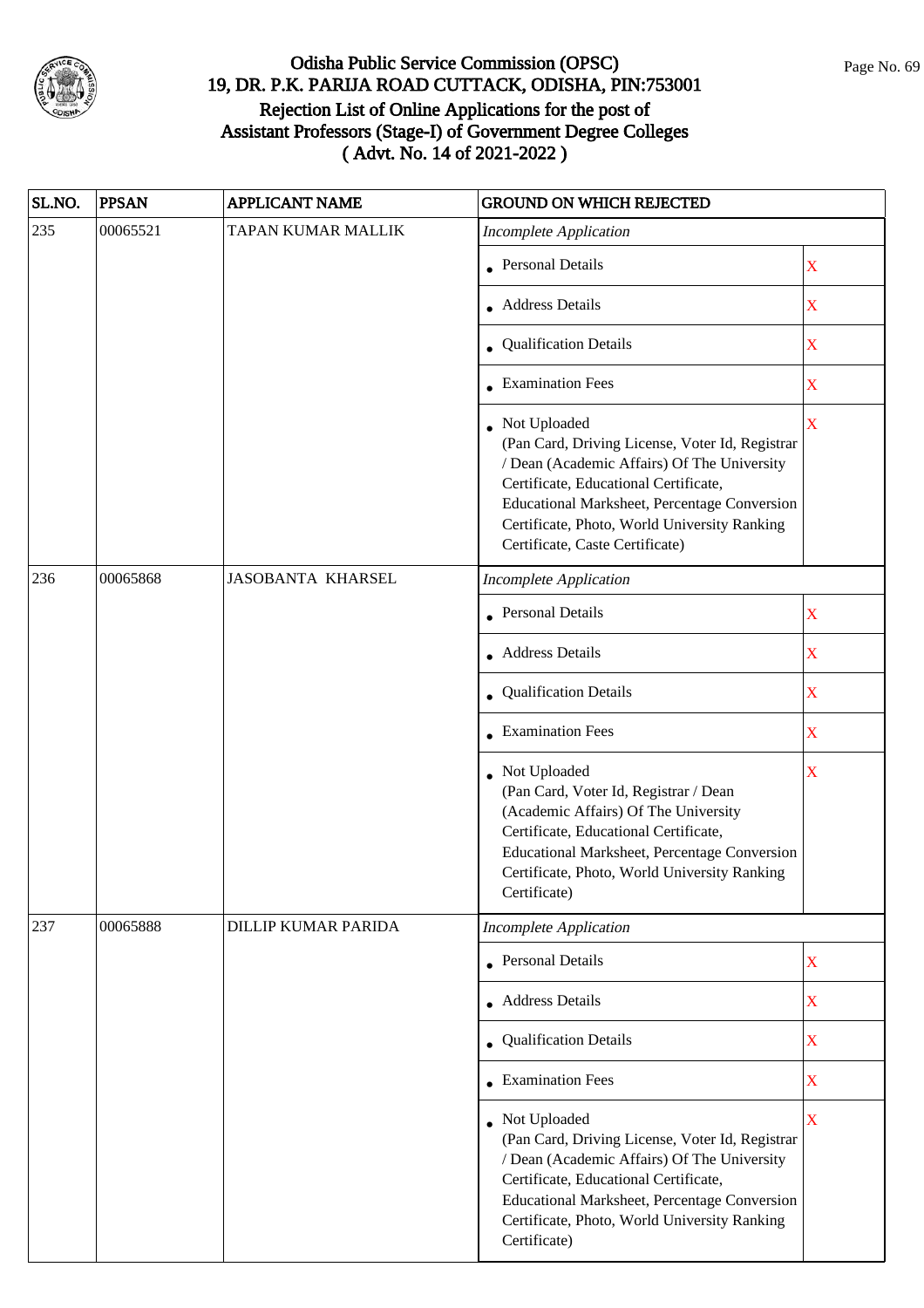

| SL.NO. | <b>PPSAN</b> | <b>APPLICANT NAME</b>    | <b>GROUND ON WHICH REJECTED</b>                                                                                                                                                                                                                                         |                         |
|--------|--------------|--------------------------|-------------------------------------------------------------------------------------------------------------------------------------------------------------------------------------------------------------------------------------------------------------------------|-------------------------|
| 238    | 00066039     | <b>SUJIT KUMAR PANDA</b> | <b>Incomplete Application</b>                                                                                                                                                                                                                                           |                         |
|        |              |                          | • Qualification Details                                                                                                                                                                                                                                                 | X                       |
|        |              |                          | • Not Uploaded<br>(Pan Card, Driving License, Voter Id, Registrar<br>/ Dean (Academic Affairs) Of The University<br>Certificate, Educational Certificate,<br>Educational Marksheet, Percentage Conversion<br>Certificate, World University Ranking<br>Certificate)      | $\overline{\mathbf{X}}$ |
| 239    | 00066168     | <b>MADHAB MURMU</b>      | <b>Incomplete Application</b>                                                                                                                                                                                                                                           |                         |
|        |              |                          | <b>Qualification Details</b>                                                                                                                                                                                                                                            | $\mathbf X$             |
|        |              |                          | Not Uploaded<br>(Pan Card, Driving License, Voter Id, Registrar<br>/ Dean (Academic Affairs) Of The University<br>Certificate, Percentage Conversion Certificate,<br>World University Ranking Certificate)                                                              | X                       |
| 240    | 00066173     | NARENDRA KUMAR BEHERA    | <b>Incomplete Application</b>                                                                                                                                                                                                                                           |                         |
|        |              |                          | • Qualification Details                                                                                                                                                                                                                                                 | X                       |
|        |              |                          | Not Uploaded<br>(Pan Card, Driving License, Voter Id, Registrar<br>/ Dean (Academic Affairs) Of The University<br>Certificate, Percentage Conversion Certificate,<br>World University Ranking Certificate)                                                              | $\overline{\mathbf{X}}$ |
| 241    | 00067079     | PUSPITA TRIPATHY         | <b>Incomplete Application</b>                                                                                                                                                                                                                                           |                         |
|        |              |                          | • Personal Details                                                                                                                                                                                                                                                      | $\mathbf X$             |
|        |              |                          | • Address Details                                                                                                                                                                                                                                                       | $\mathbf X$             |
|        |              |                          | • Qualification Details                                                                                                                                                                                                                                                 | $\mathbf X$             |
|        |              |                          | $\bullet$ Examination Fees                                                                                                                                                                                                                                              | $\mathbf X$             |
|        |              |                          | Not Uploaded<br>(Pan Card, Driving License, Voter Id, Registrar<br>/ Dean (Academic Affairs) Of The University<br>Certificate, Educational Certificate,<br>Educational Marksheet, Percentage Conversion<br>Certificate, Photo, World University Ranking<br>Certificate) | $\overline{\mathbf{X}}$ |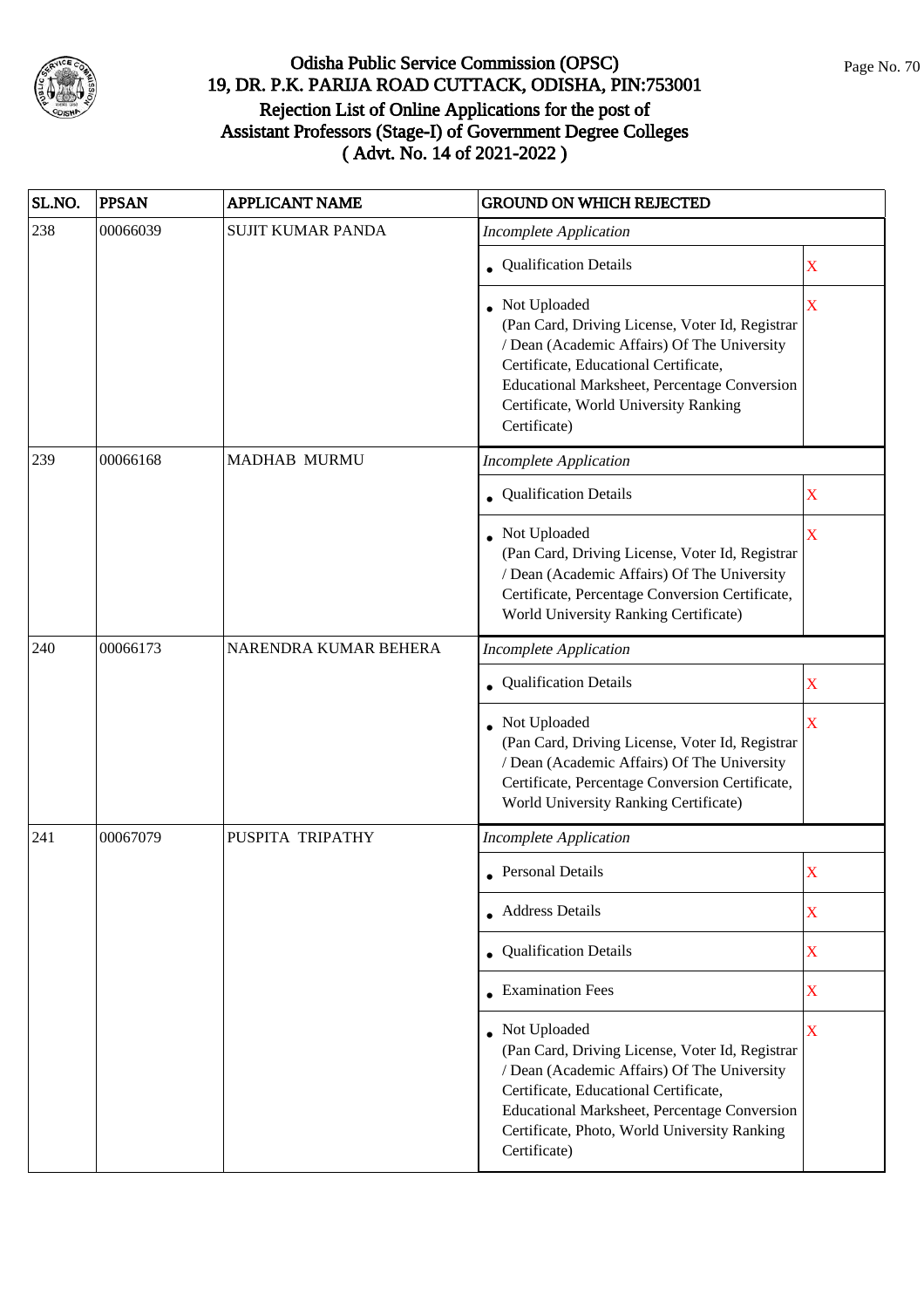

| SL.NO. | <b>PPSAN</b> | <b>APPLICANT NAME</b> | <b>GROUND ON WHICH REJECTED</b>                                                                                                                                                                                                                                                |                           |
|--------|--------------|-----------------------|--------------------------------------------------------------------------------------------------------------------------------------------------------------------------------------------------------------------------------------------------------------------------------|---------------------------|
| 242    | 00067186     | PAYAL PRITILAGNA      | <b>Incomplete Application</b>                                                                                                                                                                                                                                                  |                           |
|        |              |                       | • Not Uploaded<br>(Pan Card, Driving License, Voter Id, Registrar<br>/ Dean (Academic Affairs) Of The University<br>Certificate, World University Ranking<br>Certificate)                                                                                                      | X                         |
| 243    | 00067413     | SEEMA SUVADARSHINI    | <b>Incomplete Application</b>                                                                                                                                                                                                                                                  |                           |
|        |              |                       | • Qualification Details                                                                                                                                                                                                                                                        | X                         |
|        |              |                       | Not Uploaded<br>(Pan Card, Driving License, Voter Id, Registrar<br>/ Dean (Academic Affairs) Of The University<br>Certificate, World University Ranking<br>Certificate)                                                                                                        | X                         |
| 244    | 00068007     | TAPASWINEE MOHANTY    | <b>Incomplete Application</b>                                                                                                                                                                                                                                                  |                           |
|        |              |                       | Personal Details                                                                                                                                                                                                                                                               | X                         |
|        |              |                       | • Address Details                                                                                                                                                                                                                                                              | X                         |
|        |              |                       | <b>Qualification Details</b>                                                                                                                                                                                                                                                   | X                         |
|        |              |                       | Not Uploaded<br>(Pan Card, Driving License, Voter Id, Registrar<br>/ Dean (Academic Affairs) Of The University<br>Certificate, Educational Certificate,<br><b>Educational Marksheet, Percentage Conversion</b><br>Certificate, Photo, World University Ranking<br>Certificate) | X                         |
| 245    | 00068340     | PADAN MURMU           | Incomplete Application                                                                                                                                                                                                                                                         |                           |
|        |              |                       | • Qualification Details                                                                                                                                                                                                                                                        | $\boldsymbol{\mathrm{X}}$ |
|        |              |                       | • Not Uploaded<br>(Pan Card, Driving License, Voter Id, Registrar<br>/ Dean (Academic Affairs) Of The University<br>Certificate, Percentage Conversion Certificate,<br>World University Ranking Certificate)                                                                   | X                         |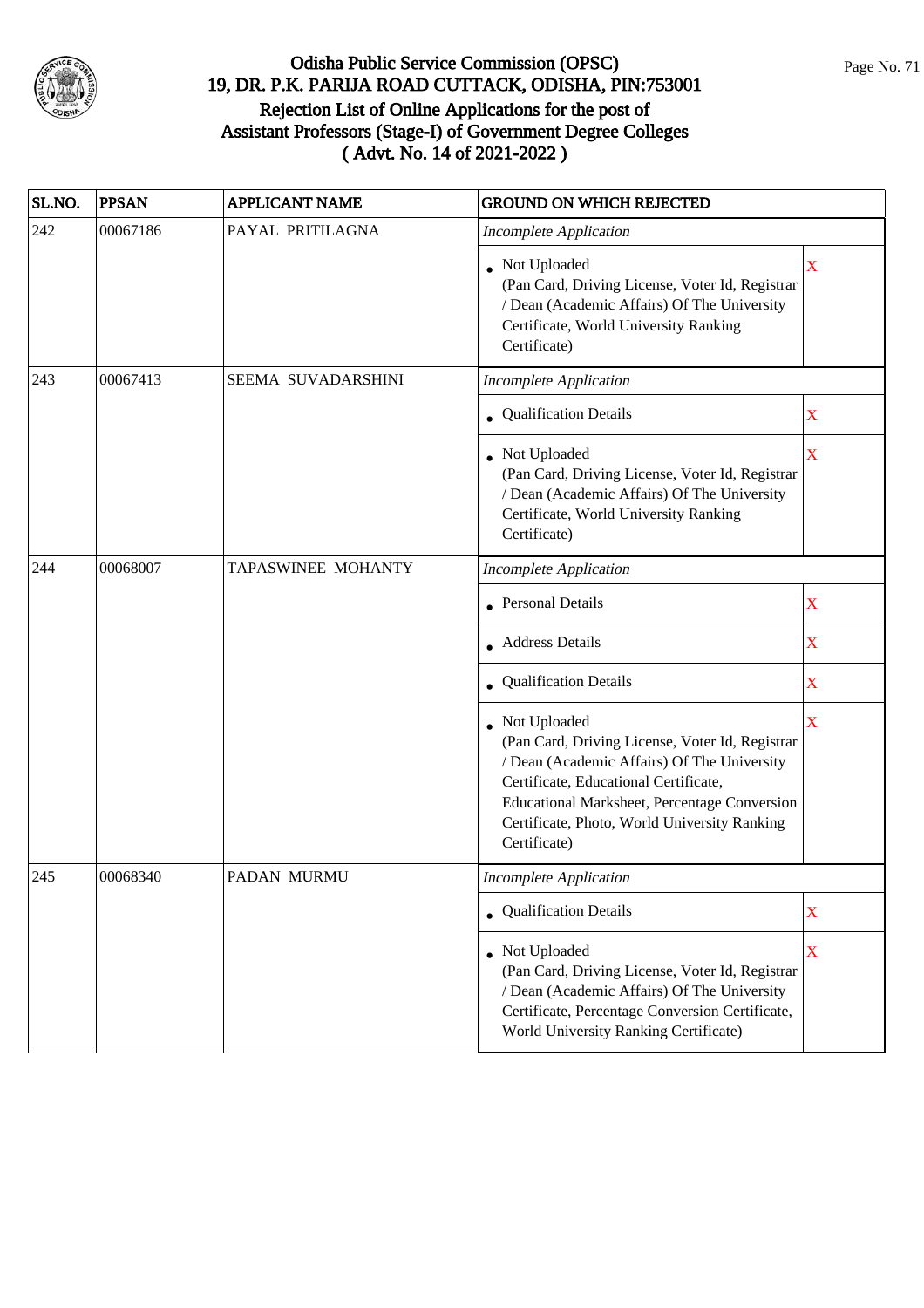

| SL.NO. | <b>PPSAN</b> | <b>APPLICANT NAME</b>   | <b>GROUND ON WHICH REJECTED</b>                                                                                                                                                                                                                                                            |                         |
|--------|--------------|-------------------------|--------------------------------------------------------------------------------------------------------------------------------------------------------------------------------------------------------------------------------------------------------------------------------------------|-------------------------|
| 246    | 00068448     | <b>BISWANATH NAYAK</b>  | <b>Incomplete Application</b>                                                                                                                                                                                                                                                              |                         |
|        |              |                         | <b>Personal Details</b>                                                                                                                                                                                                                                                                    | X                       |
|        |              |                         | Address Details                                                                                                                                                                                                                                                                            | X                       |
|        |              |                         | • Qualification Details                                                                                                                                                                                                                                                                    | X                       |
|        |              |                         | • Examination Fees                                                                                                                                                                                                                                                                         | X                       |
|        |              |                         | • Not Uploaded<br>(Pan Card, Driving License, Voter Id, Registrar<br>/ Dean (Academic Affairs) Of The University<br>Certificate, Educational Certificate,<br>Educational Marksheet, Percentage Conversion<br>Certificate, Photo, World University Ranking<br>Certificate)                  | $\overline{\mathbf{X}}$ |
| 247    | 00068625     | HAPNA MARNDI            | <b>Incomplete Application</b>                                                                                                                                                                                                                                                              |                         |
|        |              |                         | Personal Details                                                                                                                                                                                                                                                                           | X                       |
|        |              |                         | • Address Details                                                                                                                                                                                                                                                                          | X                       |
|        |              |                         | Qualification Details                                                                                                                                                                                                                                                                      | X                       |
|        |              |                         | Not Uploaded<br>(Pan Card, Driving License, Voter Id, Registrar<br>/ Dean (Academic Affairs) Of The University<br>Certificate, Educational Certificate,<br>Educational Marksheet, Percentage Conversion<br>Certificate, Photo, World University Ranking<br>Certificate, Caste Certificate) | $\overline{\mathbf{X}}$ |
| 248    | 00069147     | LINGARAJ BHATRA         | Incomplete Application                                                                                                                                                                                                                                                                     |                         |
|        |              |                         | • Qualification Details                                                                                                                                                                                                                                                                    | X                       |
|        |              |                         | Not Uploaded<br>(Pan Card, Driving License, Registrar / Dean<br>(Academic Affairs) Of The University<br>Certificate, Percentage Conversion Certificate,<br>World University Ranking Certificate)                                                                                           | X                       |
| 249    | 00069418     | <b>BINIT KUMAR SAHU</b> | <b>Incomplete Application</b>                                                                                                                                                                                                                                                              |                         |
|        |              |                         | • Qualification Details                                                                                                                                                                                                                                                                    | X                       |
|        |              |                         | • Not Uploaded<br>(Pan Card, Driving License, Voter Id, Registrar<br>/ Dean (Academic Affairs) Of The University<br>Certificate, Percentage Conversion Certificate,<br>Photo, World University Ranking Certificate)                                                                        | $\mathbf X$             |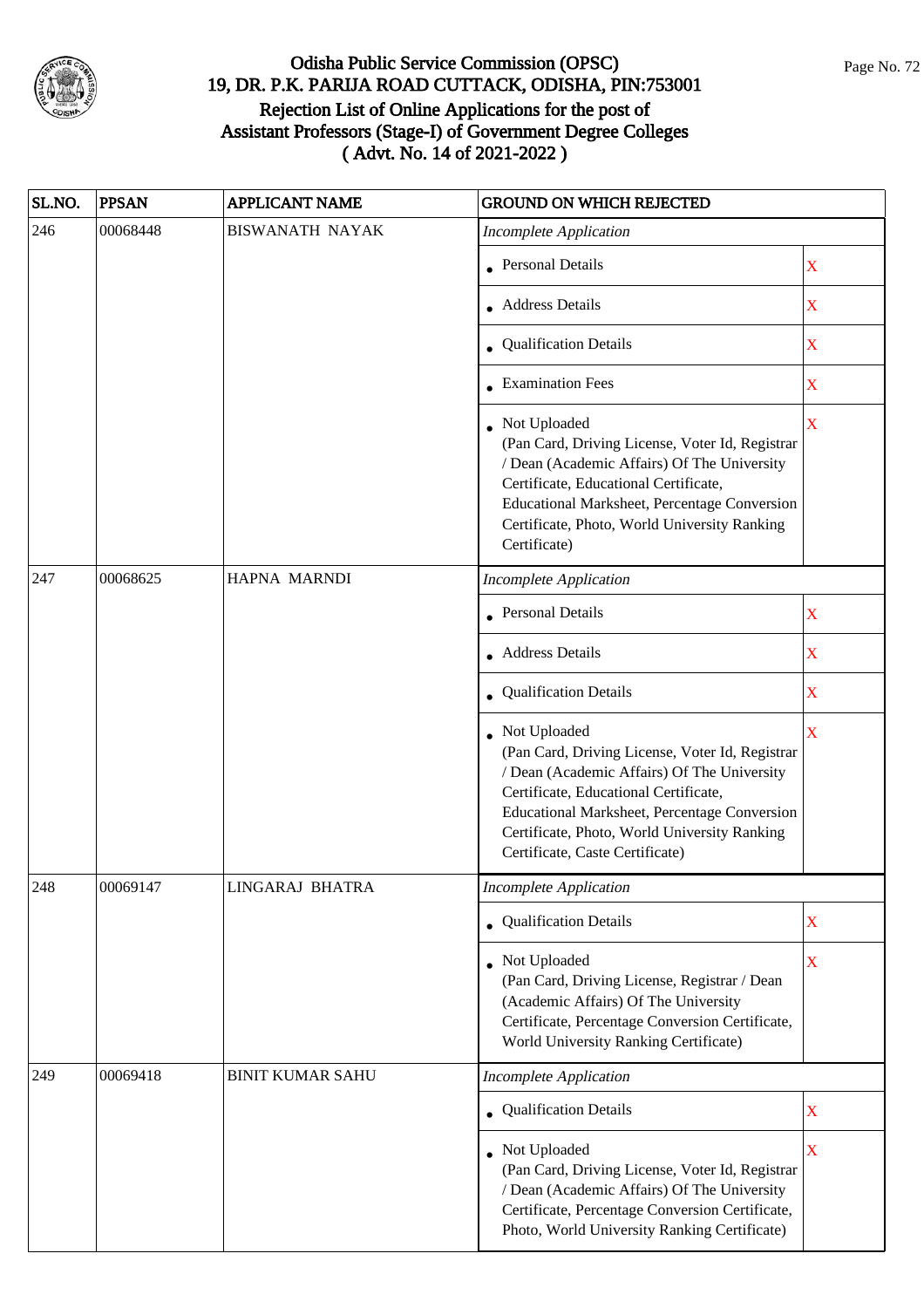

| SL.NO. | <b>PPSAN</b> | <b>APPLICANT NAME</b>  | <b>GROUND ON WHICH REJECTED</b>                                                                                                                                                                                                                                                            |                         |
|--------|--------------|------------------------|--------------------------------------------------------------------------------------------------------------------------------------------------------------------------------------------------------------------------------------------------------------------------------------------|-------------------------|
| 250    | 00069813     | SOUMYA SOURABHA BEHERA | Incomplete Application                                                                                                                                                                                                                                                                     |                         |
|        |              |                        | Personal Details                                                                                                                                                                                                                                                                           | $\mathbf X$             |
|        |              |                        | <b>Address Details</b>                                                                                                                                                                                                                                                                     | X                       |
|        |              |                        | • Qualification Details                                                                                                                                                                                                                                                                    | X                       |
|        |              |                        | Not Uploaded<br>(Pan Card, Driving License, Voter Id, Registrar<br>/ Dean (Academic Affairs) Of The University<br>Certificate, Educational Certificate,<br>Educational Marksheet, Percentage Conversion<br>Certificate, Photo, World University Ranking<br>Certificate, Caste Certificate) | $\overline{\mathbf{X}}$ |
| 251    | 00070093     | DIKSHYA SAMANTARAI     | <b>Incomplete Application</b>                                                                                                                                                                                                                                                              |                         |
|        |              |                        | Qualification Details                                                                                                                                                                                                                                                                      | X                       |
|        |              |                        | Not Uploaded<br>(Pan Card, Driving License, Voter Id, Registrar<br>/ Dean (Academic Affairs) Of The University<br>Certificate, Educational Certificate,<br>Educational Marksheet, Percentage Conversion<br>Certificate, World University Ranking<br>Certificate)                           | X                       |
| 252    | 00070196     | SRUJANA PANDA          | <b>Incomplete Application</b>                                                                                                                                                                                                                                                              |                         |
|        |              |                        | <b>Personal Details</b>                                                                                                                                                                                                                                                                    | $\overline{\textbf{X}}$ |
|        |              |                        | Address Details                                                                                                                                                                                                                                                                            | X                       |
|        |              |                        | <b>Qualification Details</b>                                                                                                                                                                                                                                                               | $\overline{\text{X}}$   |
|        |              |                        | • Examination Fees                                                                                                                                                                                                                                                                         | $\mathbf X$             |
|        |              |                        | Not Uploaded<br>(Pan Card, Driving License, Voter Id, Registrar<br>/ Dean (Academic Affairs) Of The University<br>Certificate, Educational Certificate,<br>Educational Marksheet, Percentage Conversion<br>Certificate, Photo, World University Ranking<br>Certificate)                    | $\overline{\mathbf{X}}$ |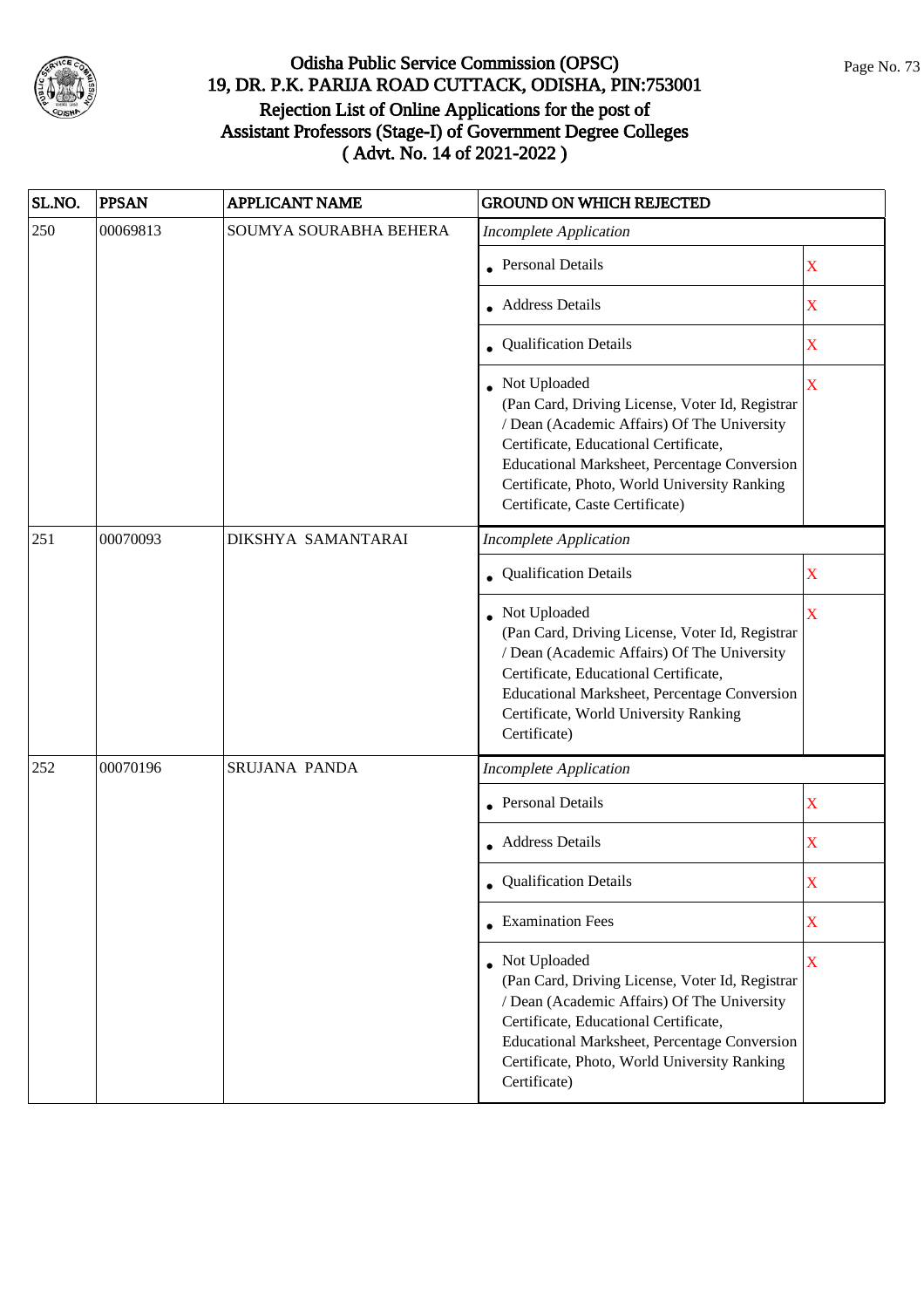

| SL.NO. | <b>PPSAN</b> | <b>APPLICANT NAME</b> | <b>GROUND ON WHICH REJECTED</b>                                                                                                                                                                                                                                                            |                         |
|--------|--------------|-----------------------|--------------------------------------------------------------------------------------------------------------------------------------------------------------------------------------------------------------------------------------------------------------------------------------------|-------------------------|
| 253    | 00070423     | CHINTAMANI KOLLAR     | <b>Incomplete Application</b>                                                                                                                                                                                                                                                              |                         |
|        |              |                       | <b>Personal Details</b>                                                                                                                                                                                                                                                                    | X                       |
|        |              |                       | <b>Address Details</b>                                                                                                                                                                                                                                                                     | $\mathbf X$             |
|        |              |                       | • Qualification Details                                                                                                                                                                                                                                                                    | X                       |
|        |              |                       | <b>Examination Fees</b>                                                                                                                                                                                                                                                                    | X                       |
|        |              |                       | Not Uploaded<br>(Pan Card, Driving License, Voter Id, Registrar<br>/ Dean (Academic Affairs) Of The University<br>Certificate, Educational Certificate,<br>Educational Marksheet, Percentage Conversion<br>Certificate, Photo, World University Ranking<br>Certificate, Caste Certificate) | $\overline{\mathbf{X}}$ |
| 254    | 00070853     | <b>LAXMIDHAR TUDU</b> | <b>Incomplete Application</b>                                                                                                                                                                                                                                                              |                         |
|        |              |                       | Qualification Details                                                                                                                                                                                                                                                                      | X                       |
|        |              |                       | Not Uploaded<br>(Pan Card, Driving License, Voter Id, Registrar<br>/ Dean (Academic Affairs) Of The University<br>Certificate, Percentage Conversion Certificate,<br>World University Ranking Certificate)                                                                                 | X                       |
| 255    | 00071517     | <b>RASAN BHENGRA</b>  | <b>Incomplete Application</b>                                                                                                                                                                                                                                                              |                         |
|        |              |                       | Not Uploaded<br>(Pan Card, Driving License, Voter Id, Registrar<br>/ Dean (Academic Affairs) Of The University<br>Certificate, Percentage Conversion Certificate,<br>World University Ranking Certificate)                                                                                 | $\mathbf X$             |
| 256    | 00071746     | SUBHASMITA SAHOO      | <b>Incomplete Application</b>                                                                                                                                                                                                                                                              |                         |
|        |              |                       | Personal Details                                                                                                                                                                                                                                                                           | $\mathbf X$             |
|        |              |                       | Address Details                                                                                                                                                                                                                                                                            | $\mathbf X$             |
|        |              |                       | Qualification Details                                                                                                                                                                                                                                                                      | $\mathbf X$             |
|        |              |                       | <b>Examination Fees</b>                                                                                                                                                                                                                                                                    | $\mathbf X$             |
|        |              |                       | Not Uploaded<br>(Pan Card, Driving License, Voter Id, Registrar<br>/ Dean (Academic Affairs) Of The University<br>Certificate, Educational Certificate,<br>Educational Marksheet, Percentage Conversion<br>Certificate, Photo, World University Ranking<br>Certificate)                    | X                       |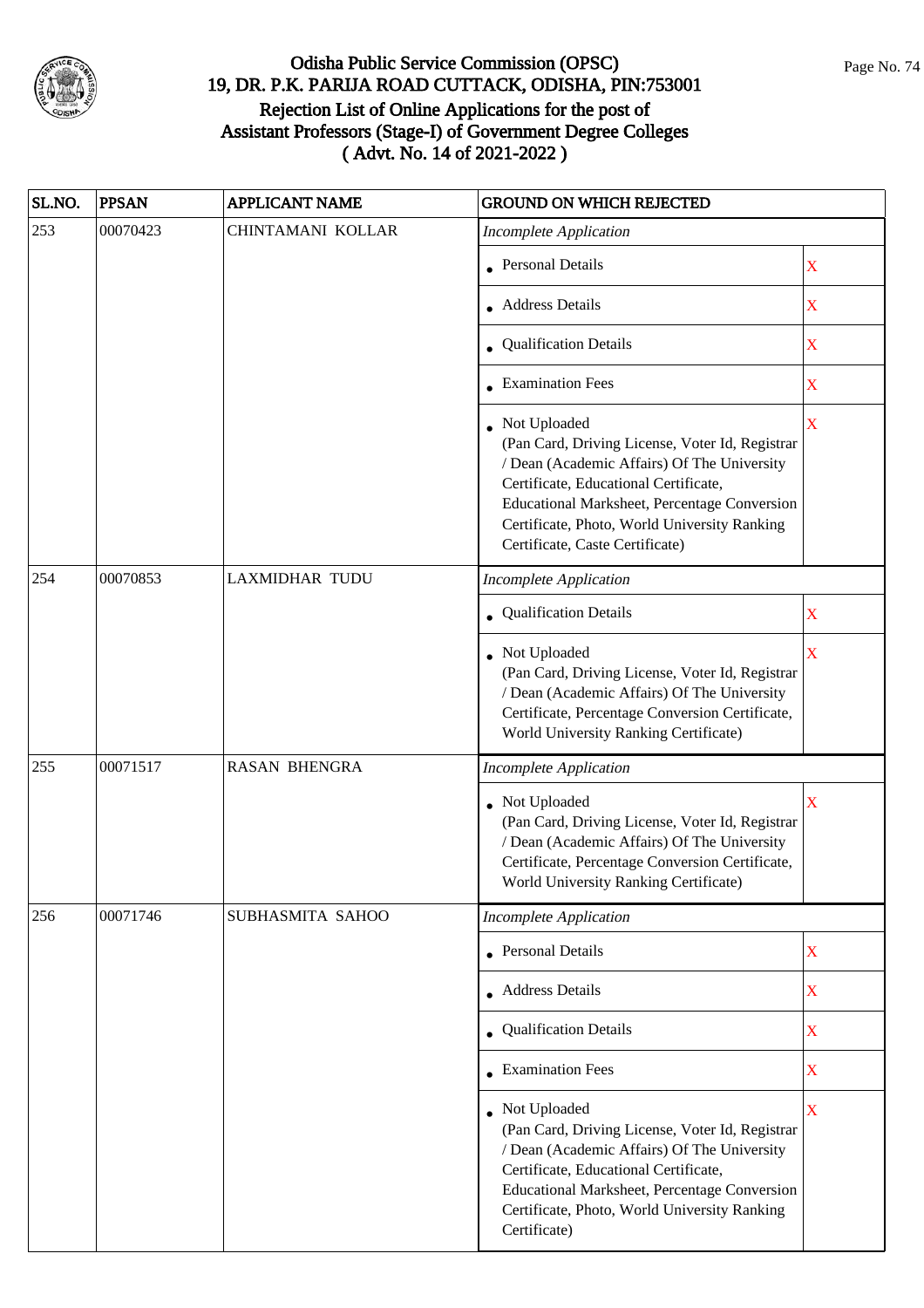

| SL.NO. | <b>PPSAN</b> | <b>APPLICANT NAME</b> | <b>GROUND ON WHICH REJECTED</b>                                                                                                                                                                                                                                                                                                                                                                  |                         |
|--------|--------------|-----------------------|--------------------------------------------------------------------------------------------------------------------------------------------------------------------------------------------------------------------------------------------------------------------------------------------------------------------------------------------------------------------------------------------------|-------------------------|
| 257    | 00071753     | <b>JAYANTA SAHU</b>   | <b>Incomplete Application</b>                                                                                                                                                                                                                                                                                                                                                                    |                         |
|        |              |                       | Personal Details                                                                                                                                                                                                                                                                                                                                                                                 | $\mathbf X$             |
|        |              |                       | Address Details                                                                                                                                                                                                                                                                                                                                                                                  | X                       |
|        |              |                       | • Qualification Details                                                                                                                                                                                                                                                                                                                                                                          | X                       |
|        |              |                       | • Examination Fees                                                                                                                                                                                                                                                                                                                                                                               | $\overline{\mathbf{X}}$ |
|        |              |                       | Not Uploaded<br>(Pan Card, Driving License, Voter Id, Registrar<br>/ Dean (Academic Affairs) Of The University<br>Certificate, Educational Certificate,<br>Educational Marksheet, No Objection<br>Certificate (Noc) From The Competent<br>Authority In Case Of In-Service Candidate,<br>Percentage Conversion Certificate, Photo,<br>World University Ranking Certificate, Caste<br>Certificate) | $\bar{\mathbf{X}}$      |
| 258    | 00072091     | <b>JAYANTA BEHERA</b> | <b>Incomplete Application</b>                                                                                                                                                                                                                                                                                                                                                                    |                         |
|        |              |                       | <b>Personal Details</b>                                                                                                                                                                                                                                                                                                                                                                          | X                       |
|        |              |                       | <b>Address Details</b>                                                                                                                                                                                                                                                                                                                                                                           | $\mathbf X$             |
|        |              |                       | Qualification Details                                                                                                                                                                                                                                                                                                                                                                            | X                       |
|        |              |                       | Not Uploaded<br>(Pan Card, Driving License, Voter Id, Registrar<br>/ Dean (Academic Affairs) Of The University<br>Certificate, Educational Certificate,<br>Educational Marksheet, Percentage Conversion<br>Certificate, Photo, World University Ranking<br>Certificate, Caste Certificate)                                                                                                       | $\overline{\mathbf{X}}$ |
| 259    | 00072184     | UMAKANTA KARUAN       | <b>Incomplete Application</b>                                                                                                                                                                                                                                                                                                                                                                    |                         |
|        |              |                       | • Not Uploaded<br>(Pan Card, Driving License, Voter Id, Registrar<br>/ Dean (Academic Affairs) Of The University<br>Certificate, Percentage Conversion Certificate,<br>World University Ranking Certificate)                                                                                                                                                                                     | $\mathbf X$             |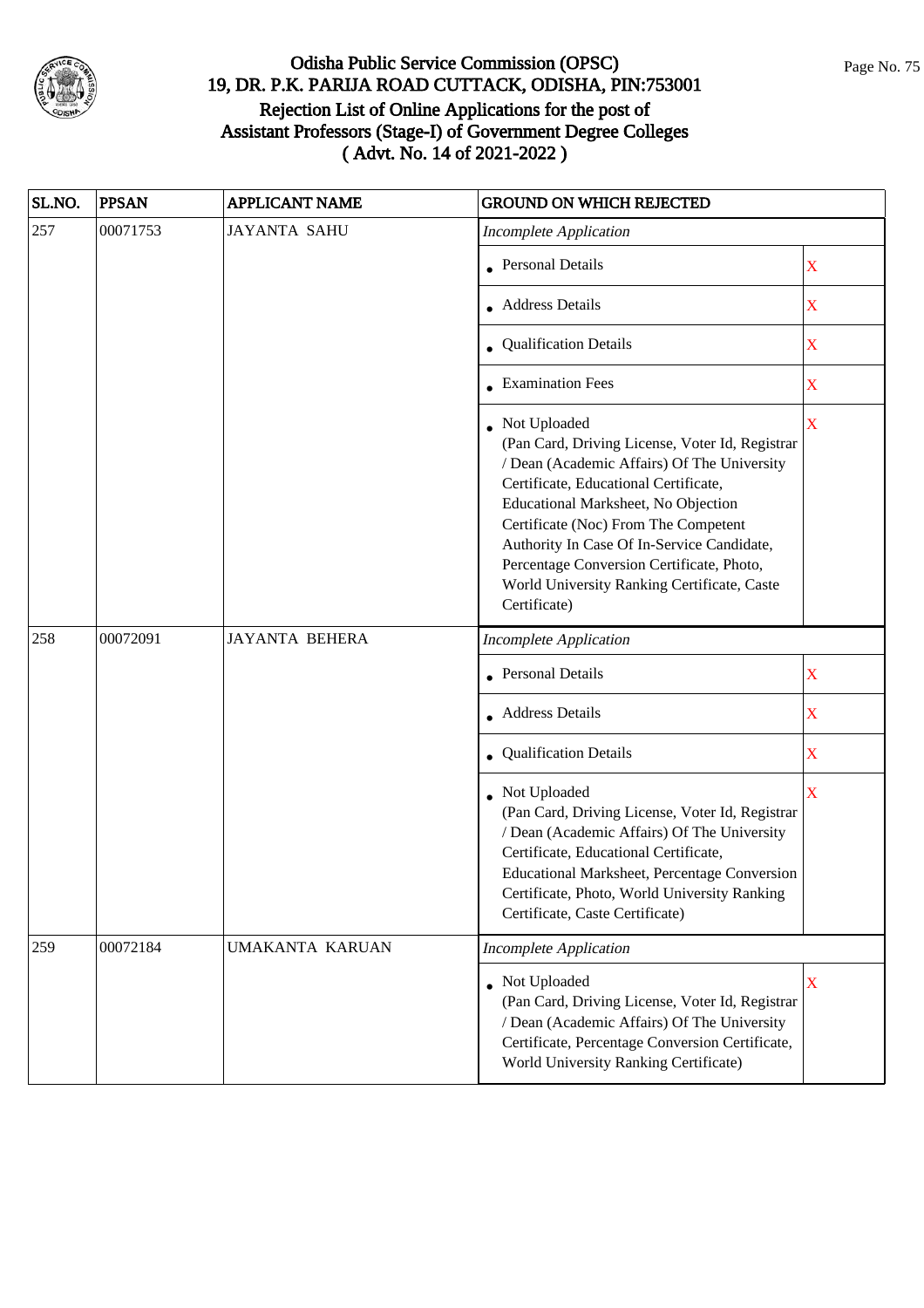

| SL.NO. | <b>PPSAN</b> | <b>APPLICANT NAME</b>       | <b>GROUND ON WHICH REJECTED</b>                                                                                                                                                                                                                                                            |                         |
|--------|--------------|-----------------------------|--------------------------------------------------------------------------------------------------------------------------------------------------------------------------------------------------------------------------------------------------------------------------------------------|-------------------------|
| 260    | 00072524     | <b>AMIT MISHAL</b>          | <b>Incomplete Application</b>                                                                                                                                                                                                                                                              |                         |
|        |              |                             | • Personal Details                                                                                                                                                                                                                                                                         | $\overline{\mathbf{X}}$ |
|        |              |                             | Address Details                                                                                                                                                                                                                                                                            | $\overline{\mathbf{X}}$ |
|        |              |                             | • Qualification Details                                                                                                                                                                                                                                                                    | $\overline{\textbf{X}}$ |
|        |              |                             | Not Uploaded<br>(Pan Card, Driving License, Voter Id, Registrar<br>/ Dean (Academic Affairs) Of The University<br>Certificate, Educational Certificate,<br>Educational Marksheet, Percentage Conversion<br>Certificate, Photo, World University Ranking<br>Certificate, Caste Certificate) | $\overline{\mathbf{X}}$ |
| 261    | 00072862     | <b>ALLARAM CHRIST KUMAR</b> | <b>Incomplete Application</b>                                                                                                                                                                                                                                                              |                         |
|        |              |                             | Qualification Details                                                                                                                                                                                                                                                                      | $\overline{\textbf{X}}$ |
|        |              |                             | Not Uploaded<br>(Pan Card, Driving License, Voter Id, Registrar<br>/ Dean (Academic Affairs) Of The University<br>Certificate, World University Ranking<br>Certificate)                                                                                                                    | $\bar{\mathbf{X}}$      |
| 262    | 00072932     | <b>ALORA PANDA</b>          | <b>Incomplete Application</b>                                                                                                                                                                                                                                                              |                         |
|        |              |                             | <b>Personal Details</b>                                                                                                                                                                                                                                                                    | $\bar{X}$               |
|        |              |                             | • Qualification Details                                                                                                                                                                                                                                                                    | $\overline{\mathbf{X}}$ |
|        |              |                             | Not Uploaded<br>(Pan Card, Driving License, Voter Id, Registrar<br>/ Dean (Academic Affairs) Of The University<br>Certificate, Educational Certificate,<br>Educational Marksheet, Percentage Conversion<br>Certificate, World University Ranking<br>Certificate)                           | X                       |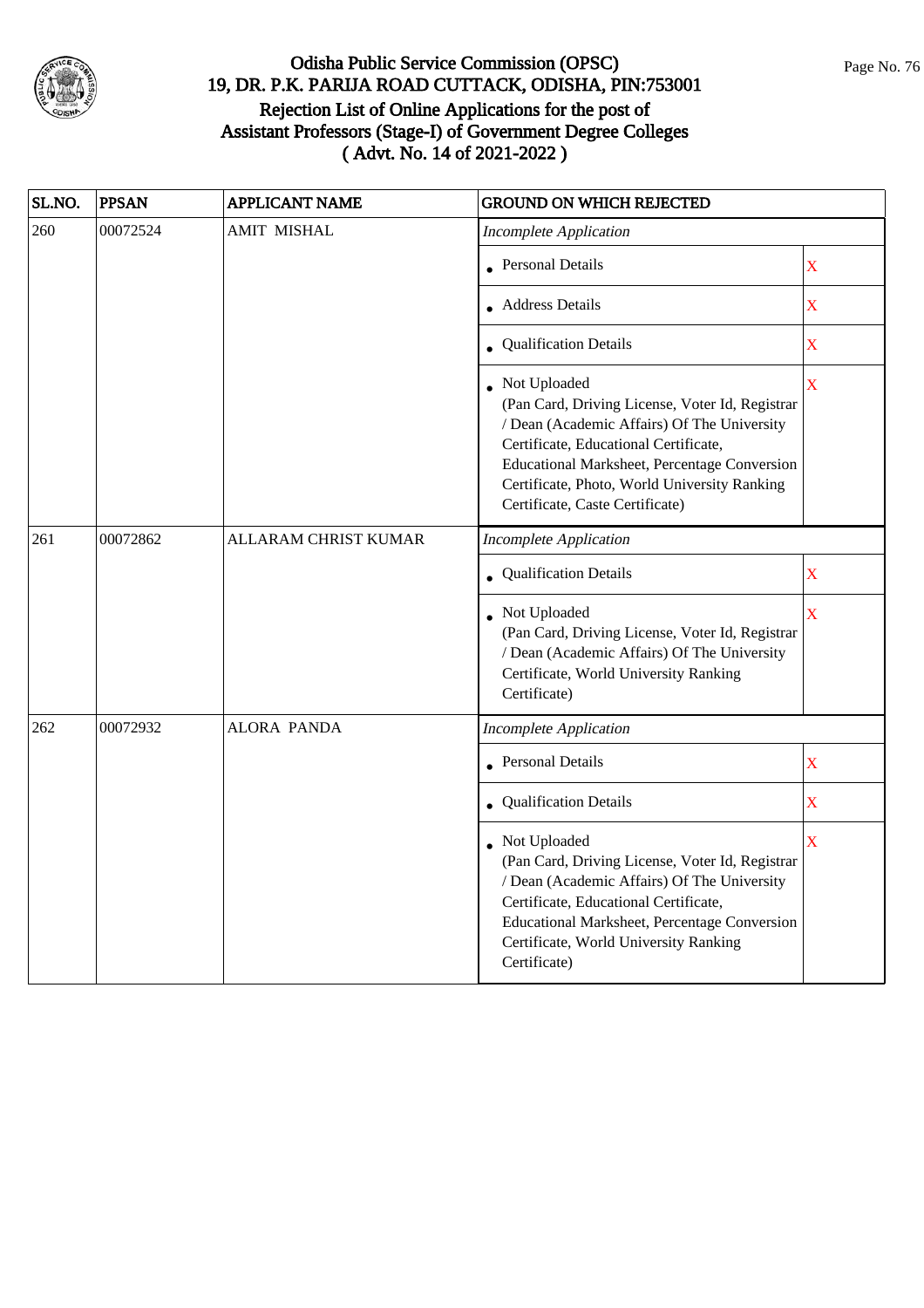

| SL.NO. | <b>PPSAN</b> | <b>APPLICANT NAME</b>   | <b>GROUND ON WHICH REJECTED</b>                                                                                                                                                                                                                                                            |                           |
|--------|--------------|-------------------------|--------------------------------------------------------------------------------------------------------------------------------------------------------------------------------------------------------------------------------------------------------------------------------------------|---------------------------|
| 263    | 00073596     | <b>AJIT KUMAR DALAI</b> | <b>Incomplete Application</b>                                                                                                                                                                                                                                                              |                           |
|        |              |                         | <b>Personal Details</b>                                                                                                                                                                                                                                                                    | X                         |
|        |              |                         | <b>Address Details</b>                                                                                                                                                                                                                                                                     | X                         |
|        |              |                         | • Qualification Details                                                                                                                                                                                                                                                                    | X                         |
|        |              |                         | Not Uploaded<br>(Pan Card, Driving License, Voter Id, Registrar<br>/ Dean (Academic Affairs) Of The University<br>Certificate, Educational Certificate,<br>Educational Marksheet, Percentage Conversion<br>Certificate, Photo, World University Ranking<br>Certificate, Caste Certificate) | $\overline{\mathbf{X}}$   |
| 264    | 00073599     | MINAKSHI MAJHI          | <b>Incomplete Application</b>                                                                                                                                                                                                                                                              |                           |
|        |              |                         | Qualification Details                                                                                                                                                                                                                                                                      | X                         |
|        |              |                         | Not Uploaded<br>(Pan Card, Driving License, Voter Id, Registrar<br>/ Dean (Academic Affairs) Of The University<br>Certificate, Percentage Conversion Certificate,<br>World University Ranking Certificate)                                                                                 | X                         |
| 265    | 00073648     | <b>MANOJ MAHANANDA</b>  | <b>Incomplete Application</b>                                                                                                                                                                                                                                                              |                           |
|        |              |                         | <b>Personal Details</b>                                                                                                                                                                                                                                                                    | X                         |
|        |              |                         | • Address Details                                                                                                                                                                                                                                                                          | $\boldsymbol{\mathrm{X}}$ |
|        |              |                         | Qualification Details                                                                                                                                                                                                                                                                      | $\mathbf X$               |
|        |              |                         | Not Uploaded<br>(Pan Card, Driving License, Voter Id, Registrar<br>/ Dean (Academic Affairs) Of The University<br>Certificate, Educational Certificate,<br>Educational Marksheet, Percentage Conversion<br>Certificate, Photo, World University Ranking<br>Certificate, Caste Certificate) | X                         |
| 266    | 00073741     | SUSAMA HANSDAH          | <b>Incomplete Application</b>                                                                                                                                                                                                                                                              |                           |
|        |              |                         | • Not Uploaded<br>(Pan Card, Driving License, Voter Id, Registrar<br>/ Dean (Academic Affairs) Of The University<br>Certificate, Percentage Conversion Certificate,<br>World University Ranking Certificate)                                                                               | $\mathbf X$               |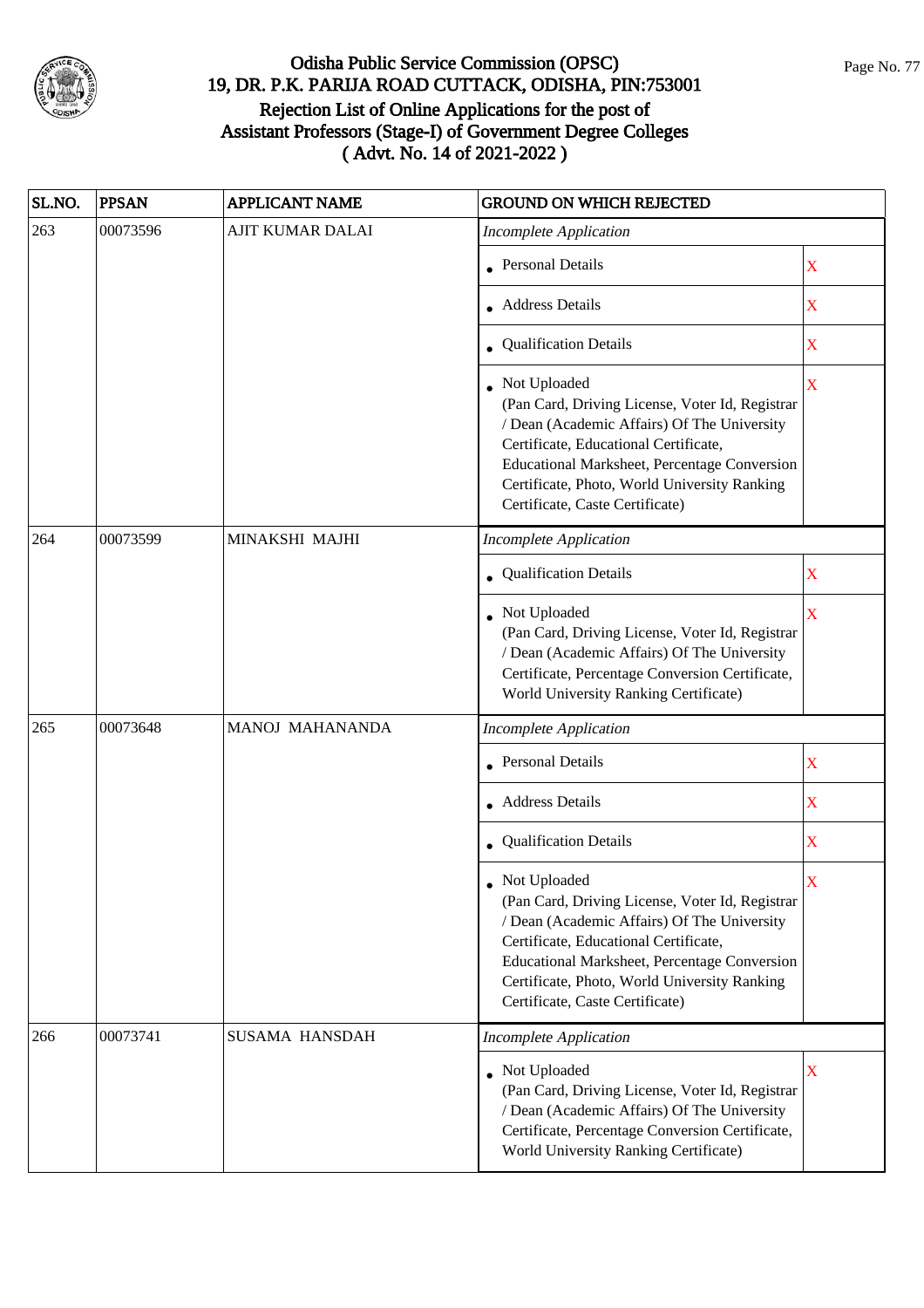

| SL.NO. | <b>PPSAN</b> | <b>APPLICANT NAME</b>  | <b>GROUND ON WHICH REJECTED</b>                                                                                                                                                                                                                                                            |                         |
|--------|--------------|------------------------|--------------------------------------------------------------------------------------------------------------------------------------------------------------------------------------------------------------------------------------------------------------------------------------------|-------------------------|
| 267    | 00073883     | NOUKADHAR MEHER        | <b>Incomplete Application</b>                                                                                                                                                                                                                                                              |                         |
|        |              |                        | <b>Personal Details</b>                                                                                                                                                                                                                                                                    | X                       |
|        |              |                        | • Address Details                                                                                                                                                                                                                                                                          | X                       |
|        |              |                        | • Qualification Details                                                                                                                                                                                                                                                                    | X                       |
|        |              |                        | <b>Examination Fees</b>                                                                                                                                                                                                                                                                    | $\mathbf X$             |
|        |              |                        | Not Uploaded<br>(Pan Card, Driving License, Voter Id, Registrar<br>/ Dean (Academic Affairs) Of The University<br>Certificate, Educational Certificate,<br>Educational Marksheet, Percentage Conversion<br>Certificate, Photo, World University Ranking<br>Certificate)                    | $\overline{\mathbf{X}}$ |
| 268    | 00074537     | <b>MANJULATA SINGH</b> | <b>Incomplete Application</b>                                                                                                                                                                                                                                                              |                         |
|        |              |                        | • Personal Details                                                                                                                                                                                                                                                                         | X                       |
|        |              |                        | • Address Details                                                                                                                                                                                                                                                                          | X                       |
|        |              |                        | Qualification Details                                                                                                                                                                                                                                                                      | X                       |
|        |              |                        | Not Uploaded<br>(Pan Card, Driving License, Voter Id, Registrar<br>/ Dean (Academic Affairs) Of The University<br>Certificate, Educational Certificate,<br>Educational Marksheet, Percentage Conversion<br>Certificate, Photo, World University Ranking<br>Certificate, Caste Certificate) | $\overline{\mathbf{X}}$ |
| 269    | 00074664     | MANORANJAN MOHAPATRA   | Incomplete Application                                                                                                                                                                                                                                                                     |                         |
|        |              |                        | • Not Uploaded<br>(Pan Card, Driving License, Voter Id, Registrar<br>/ Dean (Academic Affairs) Of The University<br>Certificate, Percentage Conversion Certificate,<br>World University Ranking Certificate)                                                                               | X                       |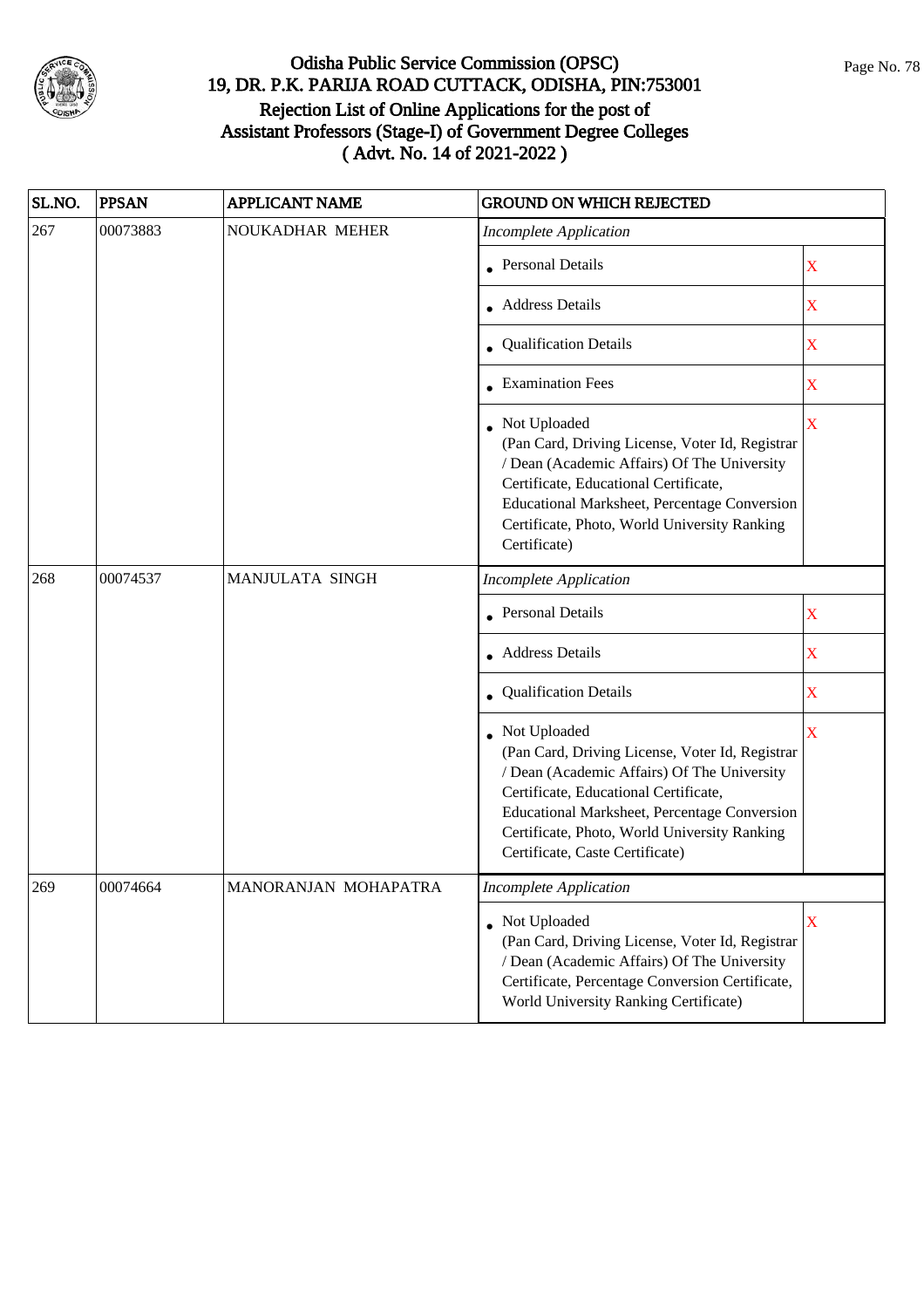

| SL.NO. | <b>PPSAN</b> | <b>APPLICANT NAME</b>    | <b>GROUND ON WHICH REJECTED</b>                                                                                                                                                                                                                                                              |                         |
|--------|--------------|--------------------------|----------------------------------------------------------------------------------------------------------------------------------------------------------------------------------------------------------------------------------------------------------------------------------------------|-------------------------|
| 270    | 00075184     | MALATI MINYAKA           | <b>Incomplete Application</b>                                                                                                                                                                                                                                                                |                         |
|        |              |                          | • Personal Details                                                                                                                                                                                                                                                                           | X                       |
|        |              |                          | • Address Details                                                                                                                                                                                                                                                                            | $\mathbf X$             |
|        |              |                          | • Qualification Details                                                                                                                                                                                                                                                                      | X                       |
|        |              |                          | • Not Uploaded<br>(Pan Card, Driving License, Voter Id, Registrar<br>/ Dean (Academic Affairs) Of The University<br>Certificate, Educational Certificate,<br>Educational Marksheet, Percentage Conversion<br>Certificate, Photo, World University Ranking<br>Certificate, Caste Certificate) | $\overline{\mathbf{X}}$ |
| 271    | 00075340     | <b>SYED NIKHAT AHMED</b> | <b>Incomplete Application</b>                                                                                                                                                                                                                                                                |                         |
|        |              |                          | Qualification Details                                                                                                                                                                                                                                                                        | $\mathbf X$             |
|        |              |                          | $\bullet$ Examination Fees                                                                                                                                                                                                                                                                   | X                       |
|        |              |                          | Not Uploaded<br>(Pan Card, Driving License, Voter Id, Registrar<br>/ Dean (Academic Affairs) Of The University<br>Certificate, Educational Certificate,<br>Educational Marksheet, Percentage Conversion<br>Certificate, World University Ranking<br>Certificate)                             | X                       |
| 272    | 00075498     | <b>ROSY MISRA</b>        | <b>Incomplete Application</b>                                                                                                                                                                                                                                                                |                         |
|        |              |                          | • Personal Details                                                                                                                                                                                                                                                                           | $\mathbf X$             |
|        |              |                          | • Address Details                                                                                                                                                                                                                                                                            | X                       |
|        |              |                          | Qualification Details                                                                                                                                                                                                                                                                        | X                       |
|        |              |                          | • Examination Fees                                                                                                                                                                                                                                                                           | X                       |
|        |              |                          | • Not Uploaded<br>(Pan Card, Driving License, Voter Id, Registrar<br>/ Dean (Academic Affairs) Of The University<br>Certificate, Educational Certificate,<br>Educational Marksheet, Percentage Conversion<br>Certificate, Photo, World University Ranking<br>Certificate)                    | $\overline{\mathbf{X}}$ |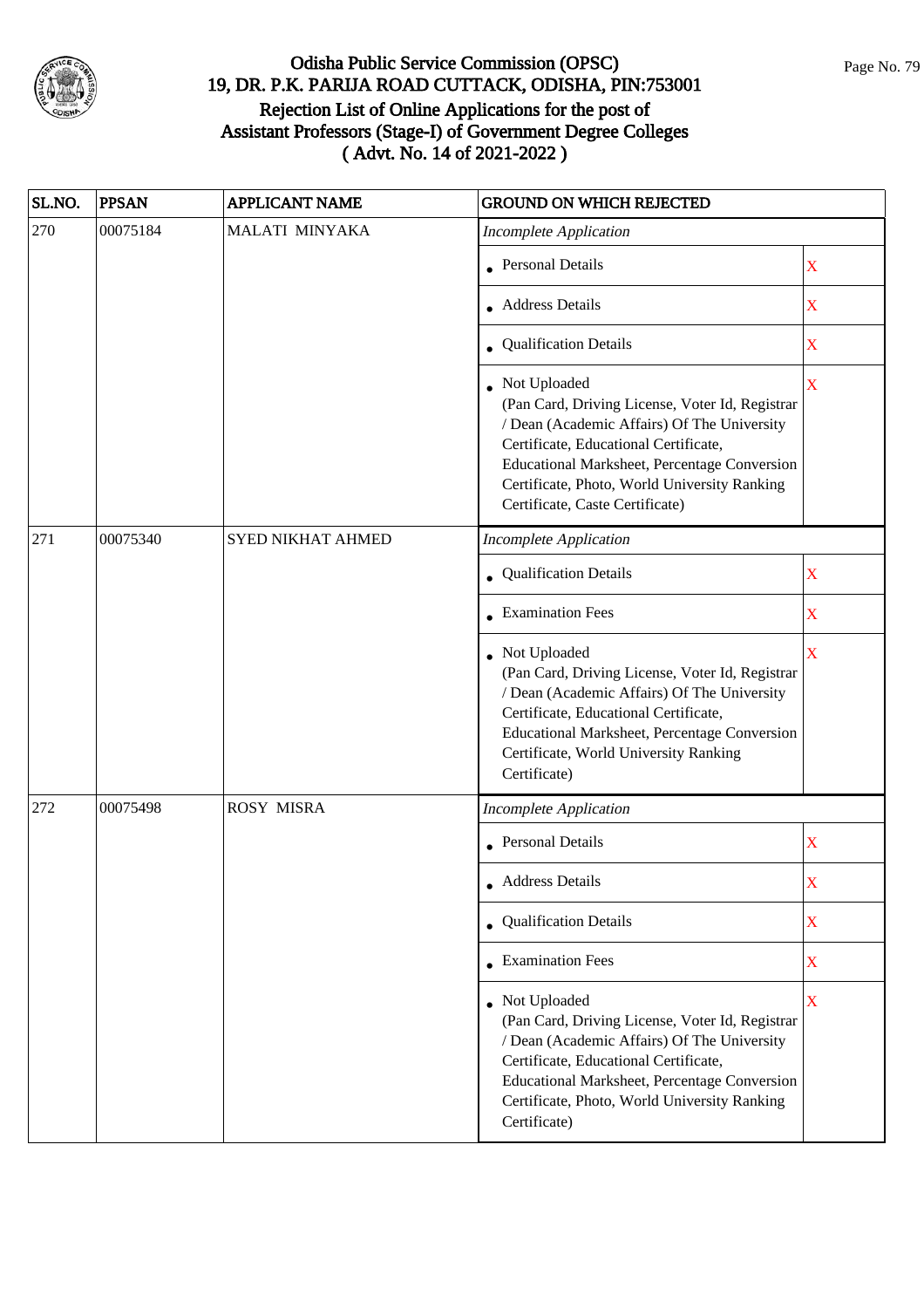

| SL.NO. | <b>PPSAN</b> | <b>APPLICANT NAME</b>   | <b>GROUND ON WHICH REJECTED</b>                                                                                                                                                                                                                                                                     |             |
|--------|--------------|-------------------------|-----------------------------------------------------------------------------------------------------------------------------------------------------------------------------------------------------------------------------------------------------------------------------------------------------|-------------|
| 273    | 00075665     | SANTILATA MUNDA         | <b>Incomplete Application</b>                                                                                                                                                                                                                                                                       |             |
|        |              |                         | <b>Qualification Details</b>                                                                                                                                                                                                                                                                        | X           |
|        |              |                         | • Not Uploaded<br>(Pan Card, Driving License, Voter Id, Registrar<br>/ Dean (Academic Affairs) Of The University<br>Certificate, Educational Certificate,<br>Educational Marksheet, Percentage Conversion<br>Certificate, World University Ranking<br>Certificate)                                  | X           |
| 274    | 00075829     | KUMANTA MAJHI           | <b>Incomplete Application</b>                                                                                                                                                                                                                                                                       |             |
|        |              |                         | Qualification Details                                                                                                                                                                                                                                                                               | X           |
|        |              |                         | • Not Uploaded<br>(Pan Card, Driving License, Voter Id, Registrar<br>/ Dean (Academic Affairs) Of The University<br>Certificate, World University Ranking<br>Certificate)                                                                                                                           | $\mathbf X$ |
| 275    | 00075910     | <b>GHANASHYAM BAGAL</b> | <b>Incomplete Application</b>                                                                                                                                                                                                                                                                       |             |
|        |              |                         | Qualification Details                                                                                                                                                                                                                                                                               | X           |
|        |              |                         | Not Uploaded<br>(Pan Card, Driving License, Voter Id, Registrar<br>/ Dean (Academic Affairs) Of The University<br>Certificate, Percentage Conversion Certificate,<br>World University Ranking Certificate)                                                                                          | X           |
| 276    | 00075994     | RANJAN KUMAR MALLICK    | <b>Incomplete Application</b>                                                                                                                                                                                                                                                                       |             |
|        |              |                         | <b>Personal Details</b>                                                                                                                                                                                                                                                                             | X           |
|        |              |                         | • Address Details                                                                                                                                                                                                                                                                                   | X           |
|        |              |                         | • Qualification Details                                                                                                                                                                                                                                                                             | X           |
|        |              |                         | • Not Uploaded<br>(Pan Card, Driving License, Voter Id, Registrar<br>/ Dean (Academic Affairs) Of The University<br>Certificate, Educational Certificate,<br><b>Educational Marksheet, Percentage Conversion</b><br>Certificate, Photo, World University Ranking<br>Certificate, Caste Certificate) | $\mathbf X$ |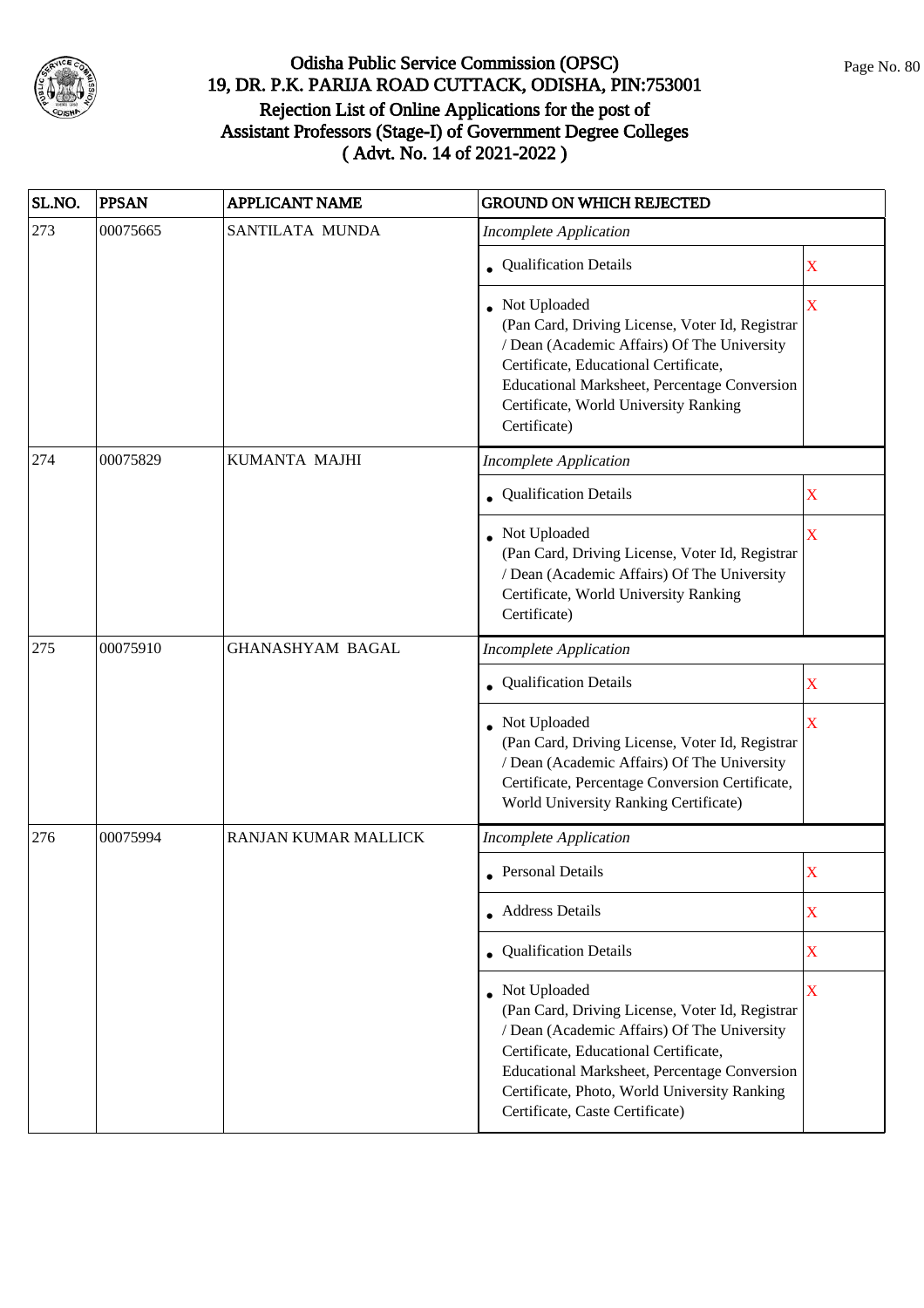

| SL.NO. | <b>PPSAN</b> | <b>APPLICANT NAME</b> | <b>GROUND ON WHICH REJECTED</b>                                                                                                                                                                                                                                                            |                           |
|--------|--------------|-----------------------|--------------------------------------------------------------------------------------------------------------------------------------------------------------------------------------------------------------------------------------------------------------------------------------------|---------------------------|
| 277    | 00076524     | RATNAKAR BARLA        | Incomplete Application                                                                                                                                                                                                                                                                     |                           |
|        |              |                       | Qualification Details                                                                                                                                                                                                                                                                      | X                         |
|        |              |                       | Not Uploaded<br>(Pan Card, Driving License, Voter Id, Registrar<br>/ Dean (Academic Affairs) Of The University<br>Certificate, Percentage Conversion Certificate,<br>Photo, World University Ranking Certificate)                                                                          | X                         |
| 278    | 00076546     | KRUPAMAYA MAHANANDA   | <b>Incomplete Application</b>                                                                                                                                                                                                                                                              |                           |
|        |              |                       | <b>Personal Details</b>                                                                                                                                                                                                                                                                    | X                         |
|        |              |                       | Address Details                                                                                                                                                                                                                                                                            | $\mathbf X$               |
|        |              |                       | Qualification Details                                                                                                                                                                                                                                                                      | X                         |
|        |              |                       | Not Uploaded<br>(Pan Card, Driving License, Voter Id, Registrar<br>/ Dean (Academic Affairs) Of The University<br>Certificate, Educational Certificate,<br>Educational Marksheet, Percentage Conversion<br>Certificate, Photo, World University Ranking<br>Certificate, Caste Certificate) | $\overline{\mathbf{X}}$   |
| 279    | 00076768     | NIBAGANI NARESH       | <b>Incomplete Application</b>                                                                                                                                                                                                                                                              |                           |
|        |              |                       | <b>Personal Details</b>                                                                                                                                                                                                                                                                    | $\boldsymbol{\mathrm{X}}$ |
|        |              |                       | • Address Details                                                                                                                                                                                                                                                                          | X                         |
|        |              |                       | Qualification Details                                                                                                                                                                                                                                                                      | X                         |
|        |              |                       | <b>Examination Fees</b>                                                                                                                                                                                                                                                                    | X                         |
|        |              |                       | • Not Uploaded<br>(Pan Card, Driving License, Voter Id, Registrar<br>/ Dean (Academic Affairs) Of The University<br>Certificate, Educational Certificate,<br>Educational Marksheet, Percentage Conversion<br>Certificate, Photo, World University Ranking<br>Certificate)                  | X                         |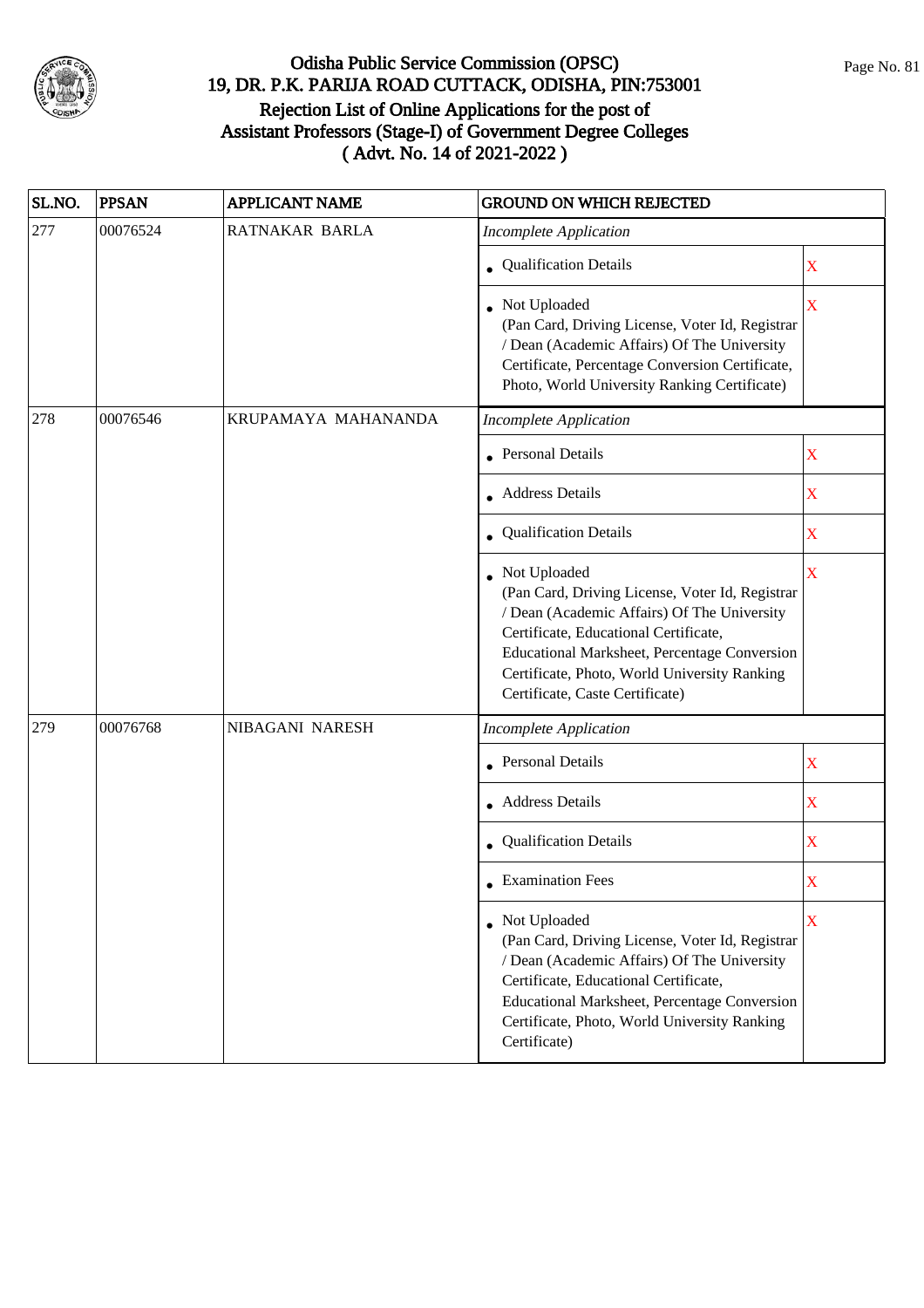

| SL.NO. | <b>PPSAN</b> | <b>APPLICANT NAME</b> | <b>GROUND ON WHICH REJECTED</b>                                                                                                                                                                                                                                           |                         |
|--------|--------------|-----------------------|---------------------------------------------------------------------------------------------------------------------------------------------------------------------------------------------------------------------------------------------------------------------------|-------------------------|
| 280    | 00076812     | PARAMESWAR MALIK      | <b>Incomplete Application</b>                                                                                                                                                                                                                                             |                         |
|        |              |                       | • Qualification Details                                                                                                                                                                                                                                                   | X                       |
|        |              |                       | Not Uploaded<br>(Pan Card, Driving License, Registrar / Dean<br>(Academic Affairs) Of The University<br>Certificate, Educational Certificate,<br>Educational Marksheet, Percentage Conversion<br>Certificate, World University Ranking<br>Certificate)                    | $\overline{\mathbf{X}}$ |
| 281    | 00076814     | <b>DINESH KUMAR</b>   | <b>Incomplete Application</b>                                                                                                                                                                                                                                             |                         |
|        |              |                       | <b>Personal Details</b>                                                                                                                                                                                                                                                   | $\mathbf X$             |
|        |              |                       | • Address Details                                                                                                                                                                                                                                                         | $\mathbf X$             |
|        |              |                       | • Qualification Details                                                                                                                                                                                                                                                   | $\mathbf X$             |
|        |              |                       | • Examination Fees                                                                                                                                                                                                                                                        | $\mathbf X$             |
|        |              |                       | • Not Uploaded<br>(Pan Card, Driving License, Voter Id, Registrar<br>/ Dean (Academic Affairs) Of The University<br>Certificate, Educational Certificate,<br>Educational Marksheet, Percentage Conversion<br>Certificate, Photo, World University Ranking<br>Certificate) | X                       |
| 282    | 00076871     | SUDHANSU RANA         | <b>Incomplete Application</b>                                                                                                                                                                                                                                             |                         |
|        |              |                       | • Personal Details                                                                                                                                                                                                                                                        | $\mathbf X$             |
|        |              |                       | • Address Details                                                                                                                                                                                                                                                         | X                       |
|        |              |                       | • Qualification Details                                                                                                                                                                                                                                                   | X                       |
|        |              |                       | $\bullet$ Examination Fees                                                                                                                                                                                                                                                | $\mathbf X$             |
|        |              |                       | Not Uploaded<br>(Pan Card, Driving License, Voter Id, Registrar<br>/ Dean (Academic Affairs) Of The University<br>Certificate, Educational Certificate,<br>Educational Marksheet, Percentage Conversion<br>Certificate, Photo, World University Ranking<br>Certificate)   | $\overline{\mathbf{X}}$ |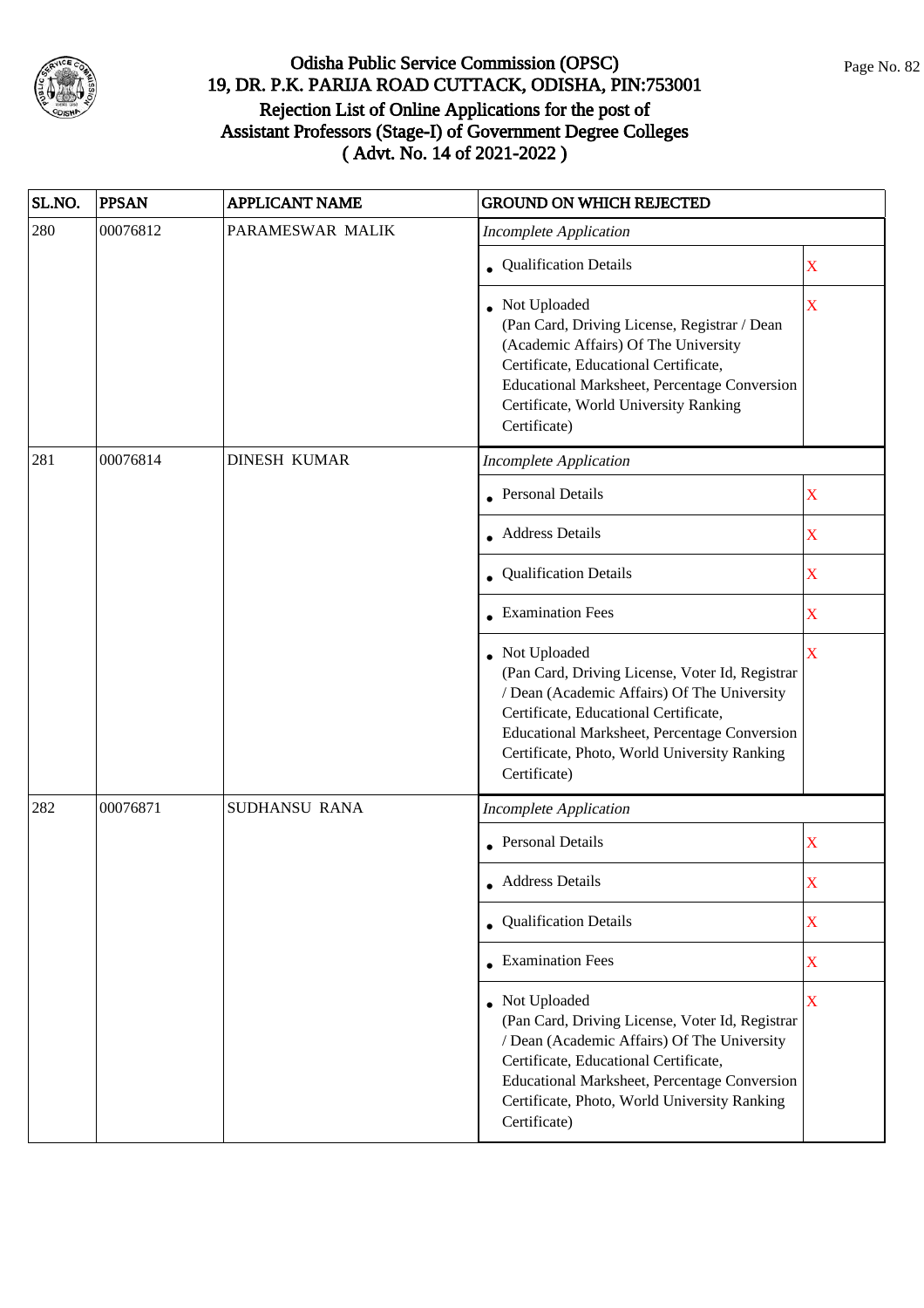

| SL.NO. | <b>PPSAN</b> | <b>APPLICANT NAME</b>   | <b>GROUND ON WHICH REJECTED</b>                                                                                                                                                                                                                                                                     |                         |
|--------|--------------|-------------------------|-----------------------------------------------------------------------------------------------------------------------------------------------------------------------------------------------------------------------------------------------------------------------------------------------------|-------------------------|
| 283    | 00076896     | KSHITISH CHANDRA HATI   | <b>Incomplete Application</b>                                                                                                                                                                                                                                                                       |                         |
|        |              |                         | • Qualification Details                                                                                                                                                                                                                                                                             | X                       |
|        |              |                         | Not Uploaded<br>(Pan Card, Driving License, Voter Id, Registrar<br>/ Dean (Academic Affairs) Of The University<br>Certificate, World University Ranking<br>Certificate)                                                                                                                             | X                       |
| 284    | 00076949     | Dr SUKHEN BHATTACHARYYA | <b>Incomplete Application</b>                                                                                                                                                                                                                                                                       |                         |
|        |              |                         | Personal Details                                                                                                                                                                                                                                                                                    | X                       |
|        |              |                         | • Address Details                                                                                                                                                                                                                                                                                   | X                       |
|        |              |                         | Qualification Details                                                                                                                                                                                                                                                                               | $\overline{\mathbf{X}}$ |
|        |              |                         | Not Uploaded<br>(Pan Card, Driving License, Voter Id, Registrar<br>/ Dean (Academic Affairs) Of The University<br>Certificate, Educational Certificate,<br>Educational Marksheet, Percentage Conversion<br>Certificate, Photo, World University Ranking<br>Certificate)                             | $\overline{\mathbf{X}}$ |
| 285    | 00076957     | <b>GYANESWAR BHOI</b>   | <b>Incomplete Application</b>                                                                                                                                                                                                                                                                       |                         |
|        |              |                         | <b>Personal Details</b>                                                                                                                                                                                                                                                                             | X                       |
|        |              |                         | • Address Details                                                                                                                                                                                                                                                                                   | $\mathbf X$             |
|        |              |                         | Qualification Details                                                                                                                                                                                                                                                                               | $\mathbf X$             |
|        |              |                         | $\bullet$ Examination Fees                                                                                                                                                                                                                                                                          | X                       |
|        |              |                         | • Not Uploaded<br>(Pan Card, Driving License, Voter Id, Registrar<br>/ Dean (Academic Affairs) Of The University<br>Certificate, Educational Certificate,<br><b>Educational Marksheet, Percentage Conversion</b><br>Certificate, Photo, World University Ranking<br>Certificate, Caste Certificate) | X                       |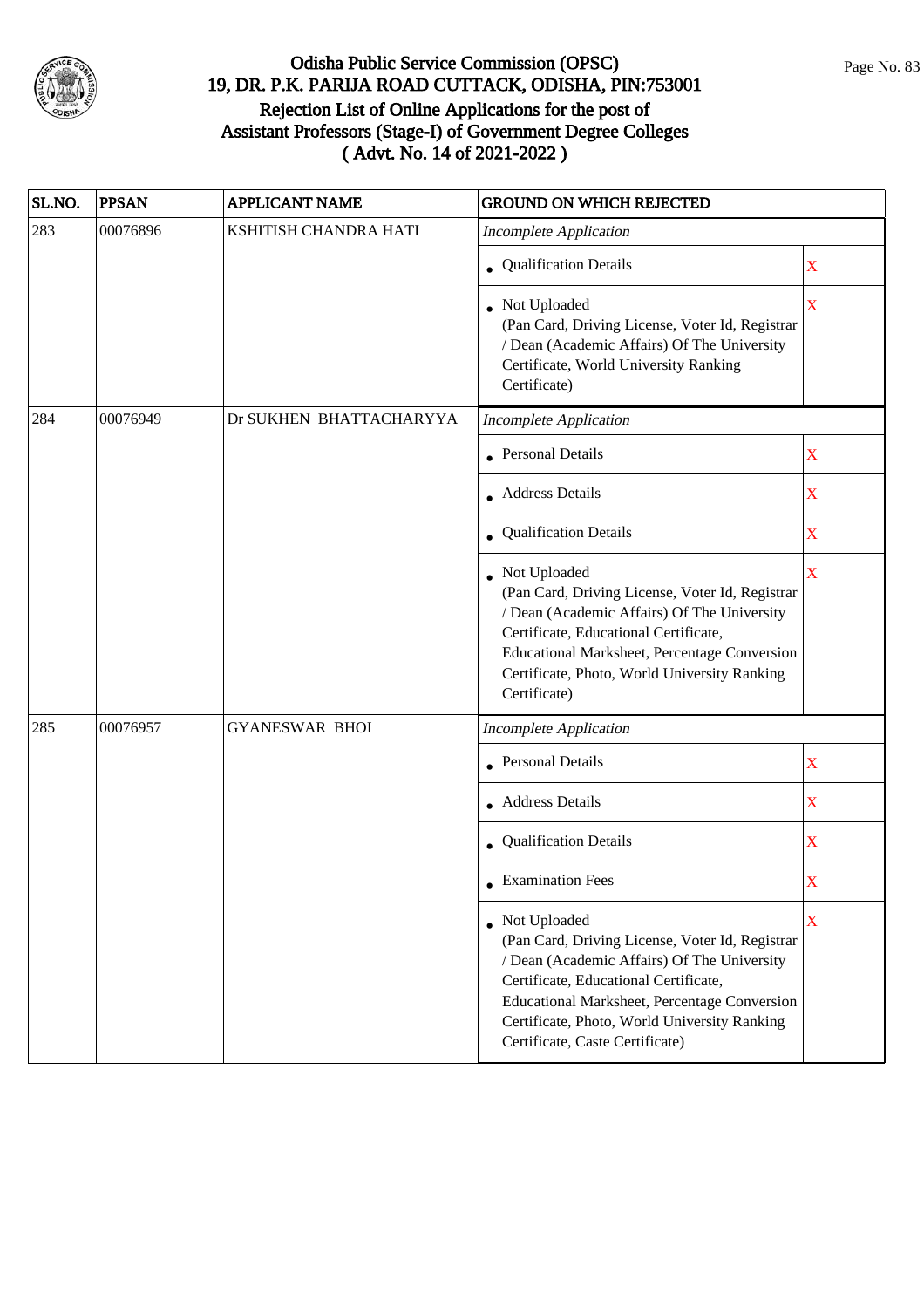

| SL.NO. | <b>PPSAN</b> | <b>APPLICANT NAME</b> | <b>GROUND ON WHICH REJECTED</b>                                                                                                                                                                                                                                                            |                         |
|--------|--------------|-----------------------|--------------------------------------------------------------------------------------------------------------------------------------------------------------------------------------------------------------------------------------------------------------------------------------------|-------------------------|
| 286    | 00077046     | <b>DEBASIS NAYAK</b>  | <b>Incomplete Application</b>                                                                                                                                                                                                                                                              |                         |
|        |              |                       | <b>Personal Details</b>                                                                                                                                                                                                                                                                    | X                       |
|        |              |                       | <b>Address Details</b>                                                                                                                                                                                                                                                                     | $\mathbf X$             |
|        |              |                       | • Qualification Details                                                                                                                                                                                                                                                                    | X                       |
|        |              |                       | Not Uploaded<br>(Pan Card, Driving License, Voter Id, Registrar<br>/ Dean (Academic Affairs) Of The University<br>Certificate, Educational Certificate,<br>Educational Marksheet, Percentage Conversion<br>Certificate, Photo, World University Ranking<br>Certificate, Caste Certificate) | $\overline{\mathbf{X}}$ |
| 287    | 00077138     | ASHYASHREE PRAHARAJ   | <b>Incomplete Application</b>                                                                                                                                                                                                                                                              |                         |
|        |              |                       | Qualification Details                                                                                                                                                                                                                                                                      | X                       |
|        |              |                       | Not Uploaded<br>(Driving License, Voter Id, Registrar / Dean<br>(Academic Affairs) Of The University<br>Certificate, World University Ranking<br>Certificate)                                                                                                                              | $\overline{\textbf{X}}$ |
| 288    | 00077185     | ARVIND SINGH VIJAY    | <b>Incomplete Application</b>                                                                                                                                                                                                                                                              |                         |
|        |              |                       | <b>Personal Details</b>                                                                                                                                                                                                                                                                    | X                       |
|        |              |                       | • Address Details                                                                                                                                                                                                                                                                          | X                       |
|        |              |                       | Qualification Details                                                                                                                                                                                                                                                                      | $\mathbf X$             |
|        |              |                       | <b>Examination Fees</b>                                                                                                                                                                                                                                                                    | X                       |
|        |              |                       | Not Uploaded<br>(Pan Card, Driving License, Voter Id, Registrar<br>/ Dean (Academic Affairs) Of The University<br>Certificate, Educational Certificate,<br><b>Educational Marksheet, Percentage Conversion</b><br>Certificate, Photo, World University Ranking<br>Certificate)             | X                       |
| 289    | 00077250     | SARITA JAYANTI NAIK   | <b>Incomplete Application</b>                                                                                                                                                                                                                                                              |                         |
|        |              |                       | • Qualification Details                                                                                                                                                                                                                                                                    | X                       |
|        |              |                       | Not Uploaded<br>(Pan Card, Driving License, Voter Id, Registrar<br>/ Dean (Academic Affairs) Of The University<br>Certificate, Percentage Conversion Certificate,<br>World University Ranking Certificate)                                                                                 | $\overline{\mathbf{X}}$ |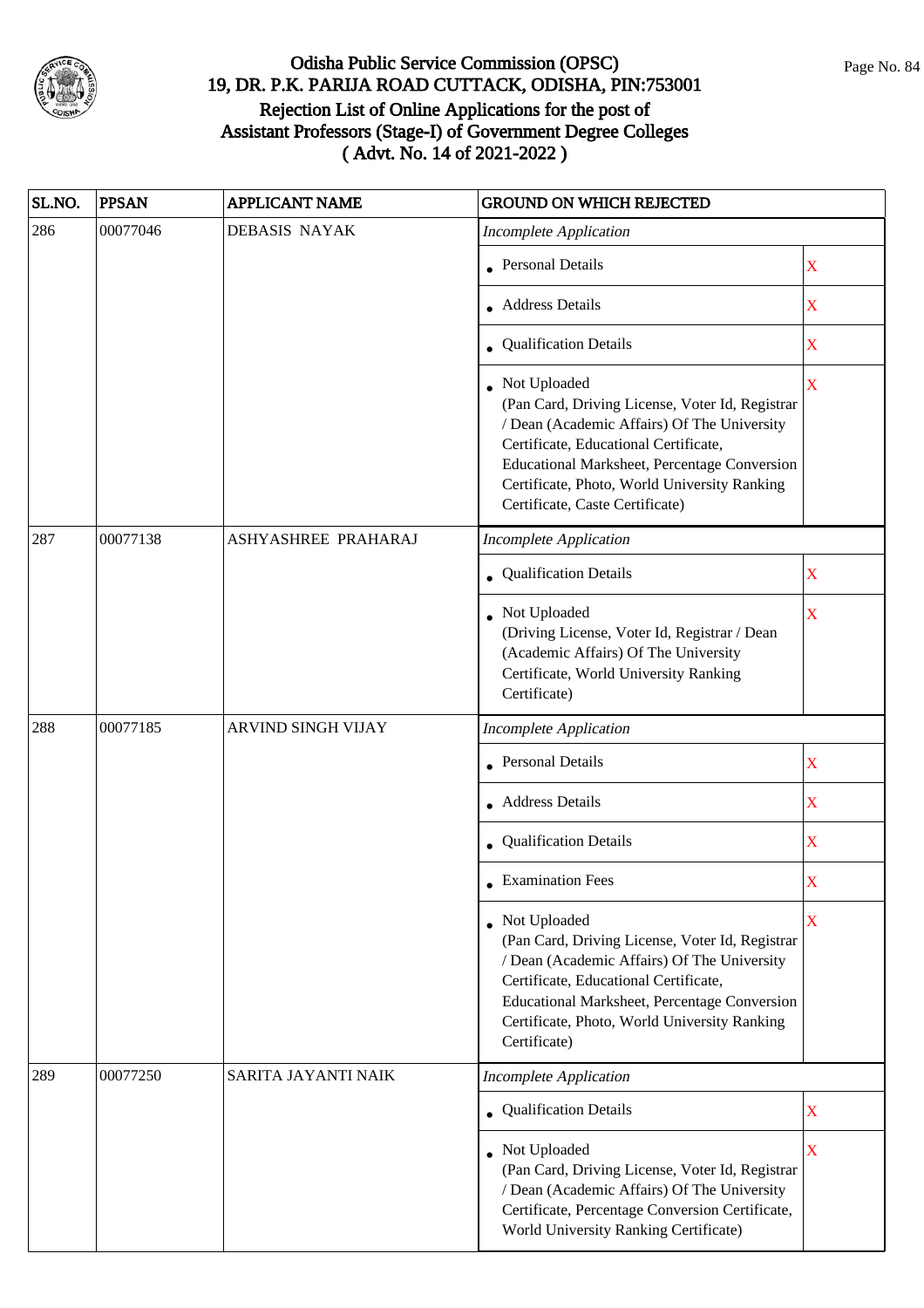

| SL.NO. | <b>PPSAN</b> | <b>APPLICANT NAME</b> | <b>GROUND ON WHICH REJECTED</b>                                                                                                                                                                                                                                         |                         |
|--------|--------------|-----------------------|-------------------------------------------------------------------------------------------------------------------------------------------------------------------------------------------------------------------------------------------------------------------------|-------------------------|
| 290    | 00077296     | Y NAVIN               | <b>Incomplete Application</b>                                                                                                                                                                                                                                           |                         |
|        |              |                       | <b>Personal Details</b>                                                                                                                                                                                                                                                 | X                       |
|        |              |                       | <b>Address Details</b>                                                                                                                                                                                                                                                  | $\mathbf X$             |
|        |              |                       | • Qualification Details                                                                                                                                                                                                                                                 | $\mathbf X$             |
|        |              |                       | $\bullet$ Examination Fees                                                                                                                                                                                                                                              | X                       |
|        |              |                       | Not Uploaded<br>(Pan Card, Driving License, Voter Id, Registrar<br>/ Dean (Academic Affairs) Of The University<br>Certificate, Educational Certificate,<br>Educational Marksheet, Percentage Conversion<br>Certificate, Photo, World University Ranking<br>Certificate) | $\overline{\mathbf{X}}$ |
| 291    | 00077325     | RANJEET KUMAR YADAV   | <b>Incomplete Application</b>                                                                                                                                                                                                                                           |                         |
|        |              |                       | Not Uploaded<br>(Pan Card, Driving License, Voter Id, Registrar<br>/ Dean (Academic Affairs) Of The University<br>Certificate, World University Ranking<br>Certificate)                                                                                                 | X                       |
| 292    | 00077367     | MANOJ KUMAR JENA      | <b>Incomplete Application</b>                                                                                                                                                                                                                                           |                         |
|        |              |                       | • Examination Fees                                                                                                                                                                                                                                                      | X                       |
|        |              |                       | Not Uploaded<br>(Pan Card, Driving License, Voter Id, Registrar<br>/ Dean (Academic Affairs) Of The University<br>Certificate, Percentage Conversion Certificate,<br>World University Ranking Certificate)                                                              | X                       |
| 293    | 00077391     | SANGEETA MUNDA        | <b>Incomplete Application</b>                                                                                                                                                                                                                                           |                         |
|        |              |                       | Qualification Details                                                                                                                                                                                                                                                   | $\mathbf X$             |
|        |              |                       | Not Uploaded<br>(Pan Card, Driving License, Voter Id, Registrar<br>/ Dean (Academic Affairs) Of The University<br>Certificate, Educational Certificate,<br><b>Educational Marksheet, Percentage Conversion</b><br>Certificate, World University Ranking<br>Certificate) | $\overline{\mathbf{X}}$ |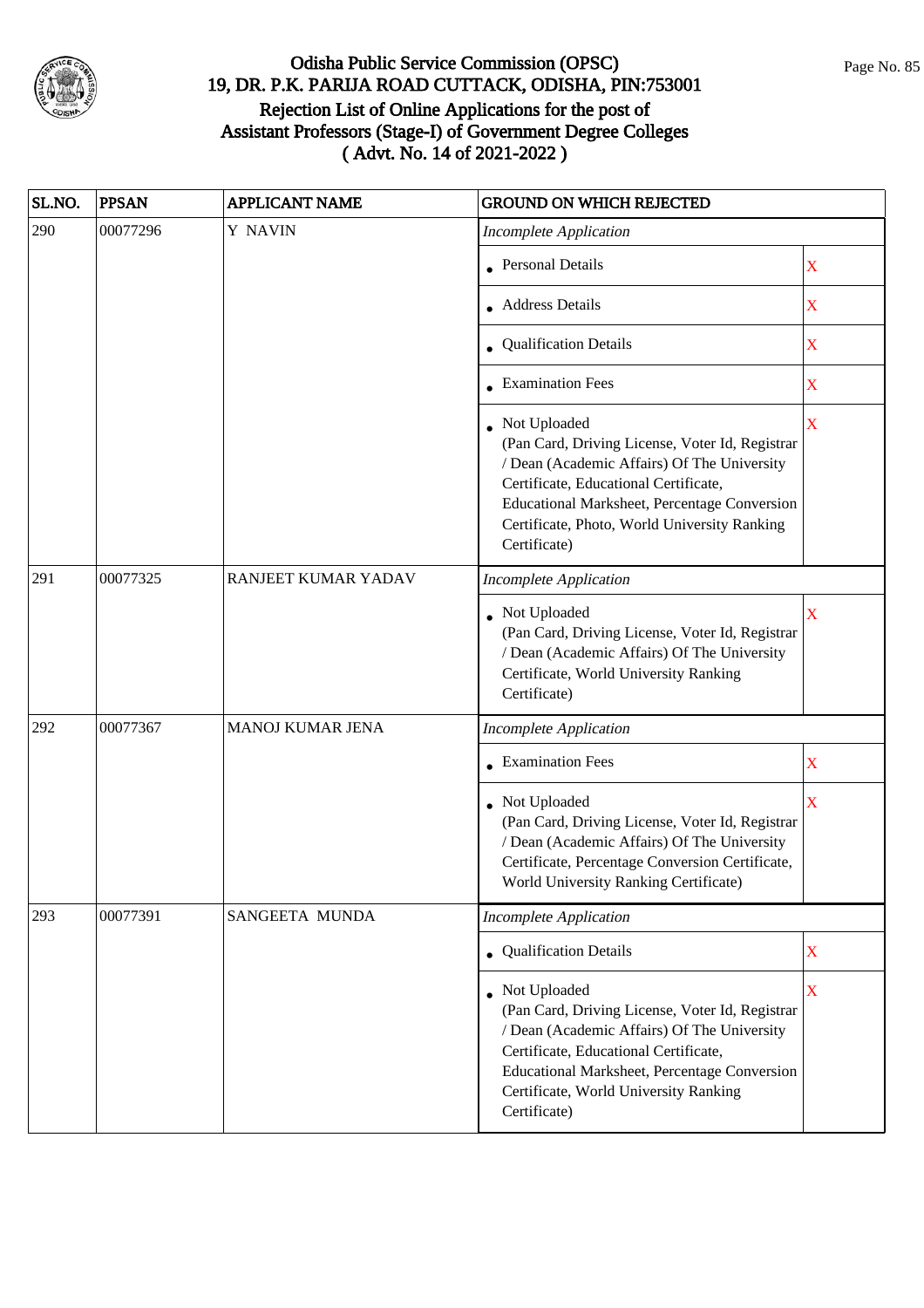

| SL.NO. | <b>PPSAN</b> | <b>APPLICANT NAME</b>  | <b>GROUND ON WHICH REJECTED</b>                                                                                                                                                                                                                                                            |                         |
|--------|--------------|------------------------|--------------------------------------------------------------------------------------------------------------------------------------------------------------------------------------------------------------------------------------------------------------------------------------------|-------------------------|
| 294    | 00077693     | DHANANJAY KUMAR        | <b>Incomplete Application</b>                                                                                                                                                                                                                                                              |                         |
|        |              | <b>GOCHHAYAT</b>       | <b>Personal Details</b>                                                                                                                                                                                                                                                                    | X                       |
|        |              |                        | <b>Address Details</b>                                                                                                                                                                                                                                                                     | $\mathbf X$             |
|        |              |                        | • Qualification Details                                                                                                                                                                                                                                                                    | X                       |
|        |              |                        | Not Uploaded<br>(Pan Card, Driving License, Voter Id, Registrar<br>/ Dean (Academic Affairs) Of The University<br>Certificate, Educational Certificate,<br>Educational Marksheet, Percentage Conversion<br>Certificate, Photo, World University Ranking<br>Certificate, Caste Certificate) | $\overline{\mathbf{X}}$ |
| 295    | 00077712     | <b>GAYATRI MOHANTY</b> | <b>Incomplete Application</b>                                                                                                                                                                                                                                                              |                         |
|        |              |                        | Personal Details                                                                                                                                                                                                                                                                           | X                       |
|        |              |                        | <b>Address Details</b>                                                                                                                                                                                                                                                                     | $\overline{\mathbf{X}}$ |
|        |              |                        | • Qualification Details                                                                                                                                                                                                                                                                    | X                       |
|        |              |                        | Not Uploaded<br>(Pan Card, Driving License, Voter Id, Registrar<br>/ Dean (Academic Affairs) Of The University<br>Certificate, Educational Certificate,<br>Educational Marksheet, Percentage Conversion<br>Certificate, World University Ranking<br>Certificate)                           | $\overline{\mathbf{X}}$ |
| 296    | 00077965     | <b>ABHIJIT DAS</b>     | <b>Incomplete Application</b>                                                                                                                                                                                                                                                              |                         |
|        |              |                        | Personal Details                                                                                                                                                                                                                                                                           | X                       |
|        |              |                        | • Address Details                                                                                                                                                                                                                                                                          | $\mathbf X$             |
|        |              |                        | • Qualification Details                                                                                                                                                                                                                                                                    | X                       |
|        |              |                        | • Examination Fees                                                                                                                                                                                                                                                                         | X                       |
|        |              |                        | • Not Uploaded<br>(Pan Card, Driving License, Voter Id, Registrar<br>/ Dean (Academic Affairs) Of The University<br>Certificate, Educational Certificate,<br>Educational Marksheet, Percentage Conversion<br>Certificate, Photo, World University Ranking<br>Certificate)                  | $\overline{\mathbf{X}}$ |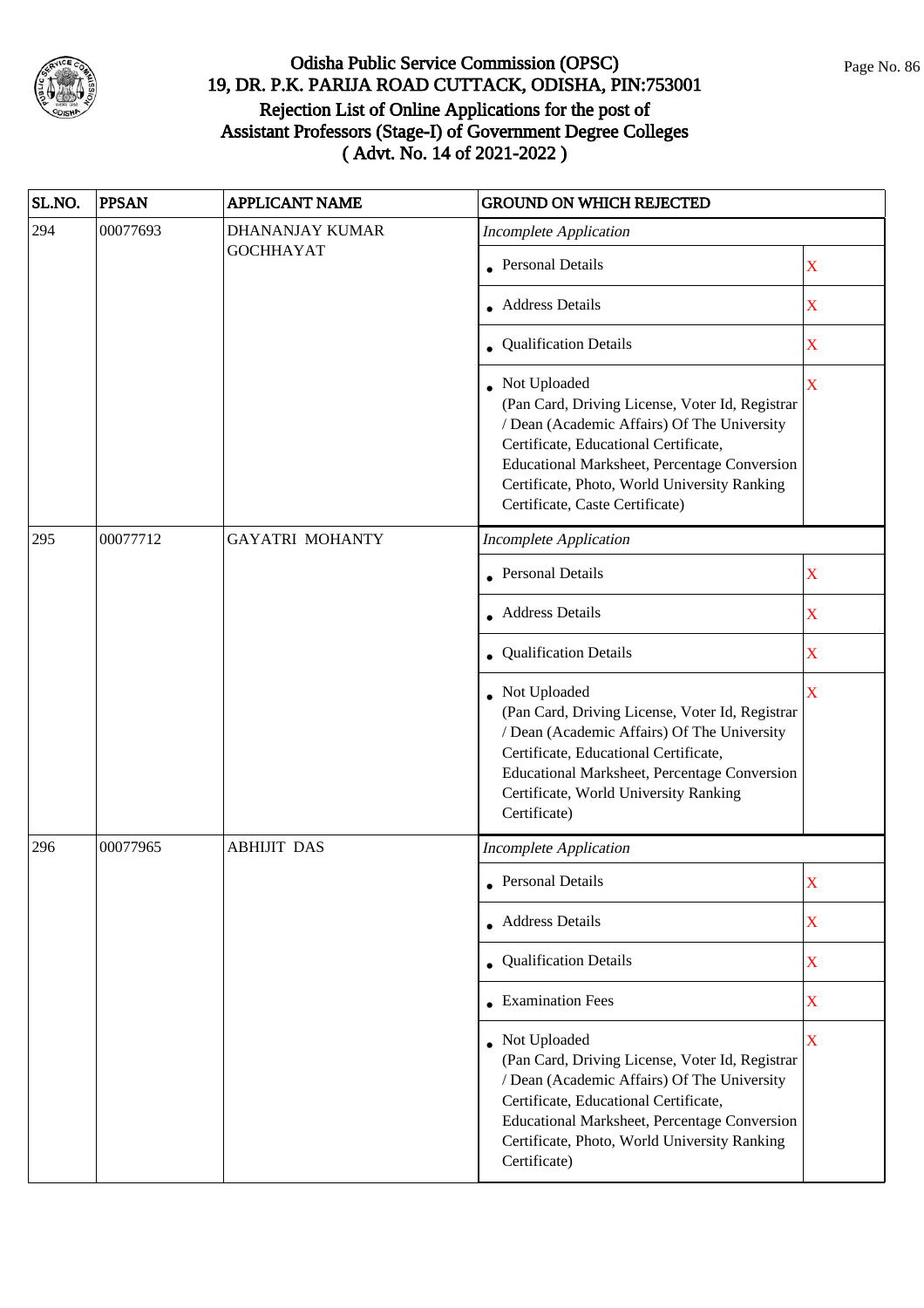

| SL.NO. | <b>PPSAN</b> | <b>APPLICANT NAME</b>        | <b>GROUND ON WHICH REJECTED</b>                                                                                                                                                                                                                                                            |                           |
|--------|--------------|------------------------------|--------------------------------------------------------------------------------------------------------------------------------------------------------------------------------------------------------------------------------------------------------------------------------------------|---------------------------|
| 297    | 00078118     | <b>BISHWA BHUSHANA SAHOO</b> | <b>Incomplete Application</b>                                                                                                                                                                                                                                                              |                           |
|        |              |                              | <b>Personal Details</b>                                                                                                                                                                                                                                                                    | X                         |
|        |              |                              | <b>Address Details</b>                                                                                                                                                                                                                                                                     | $\mathbf X$               |
|        |              |                              | • Qualification Details                                                                                                                                                                                                                                                                    | X                         |
|        |              |                              | <b>Examination Fees</b>                                                                                                                                                                                                                                                                    | X                         |
|        |              |                              | Not Uploaded<br>(Pan Card, Driving License, Voter Id, Registrar<br>/ Dean (Academic Affairs) Of The University<br>Certificate, Educational Certificate,<br>Educational Marksheet, Percentage Conversion<br>Certificate, Photo, World University Ranking<br>Certificate, Caste Certificate) | $\overline{\mathbf{X}}$   |
| 298    | 00078201     | <b>RASMITA SAHOO</b>         | <b>Incomplete Application</b>                                                                                                                                                                                                                                                              |                           |
|        |              |                              | Personal Details                                                                                                                                                                                                                                                                           | X                         |
|        |              |                              | • Address Details                                                                                                                                                                                                                                                                          | $\boldsymbol{\mathrm{X}}$ |
|        |              |                              | Qualification Details                                                                                                                                                                                                                                                                      | $\overline{\textbf{X}}$   |
|        |              |                              | • Examination Fees                                                                                                                                                                                                                                                                         | X                         |
|        |              |                              | Not Uploaded<br>(Pan Card, Driving License, Voter Id, Registrar<br>/ Dean (Academic Affairs) Of The University<br>Certificate, Educational Certificate,<br>Educational Marksheet, Percentage Conversion<br>Certificate, Photo, World University Ranking<br>Certificate)                    | $\overline{\mathbf{X}}$   |
| 299    | 00078396     | <b>SANJAY RANJAN MEHER</b>   | <b>Incomplete Application</b>                                                                                                                                                                                                                                                              |                           |
|        |              |                              | • Personal Details                                                                                                                                                                                                                                                                         | X                         |
|        |              |                              | <b>Address Details</b>                                                                                                                                                                                                                                                                     | X                         |
|        |              |                              | Qualification Details                                                                                                                                                                                                                                                                      | $\mathbf X$               |
|        |              |                              | • Examination Fees                                                                                                                                                                                                                                                                         | X                         |
|        |              |                              | Not Uploaded<br>(Pan Card, Driving License, Voter Id, Registrar<br>/ Dean (Academic Affairs) Of The University<br>Certificate, Educational Certificate,<br>Educational Marksheet, Percentage Conversion<br>Certificate, Photo, World University Ranking<br>Certificate, Caste Certificate) | $\overline{\mathbf{X}}$   |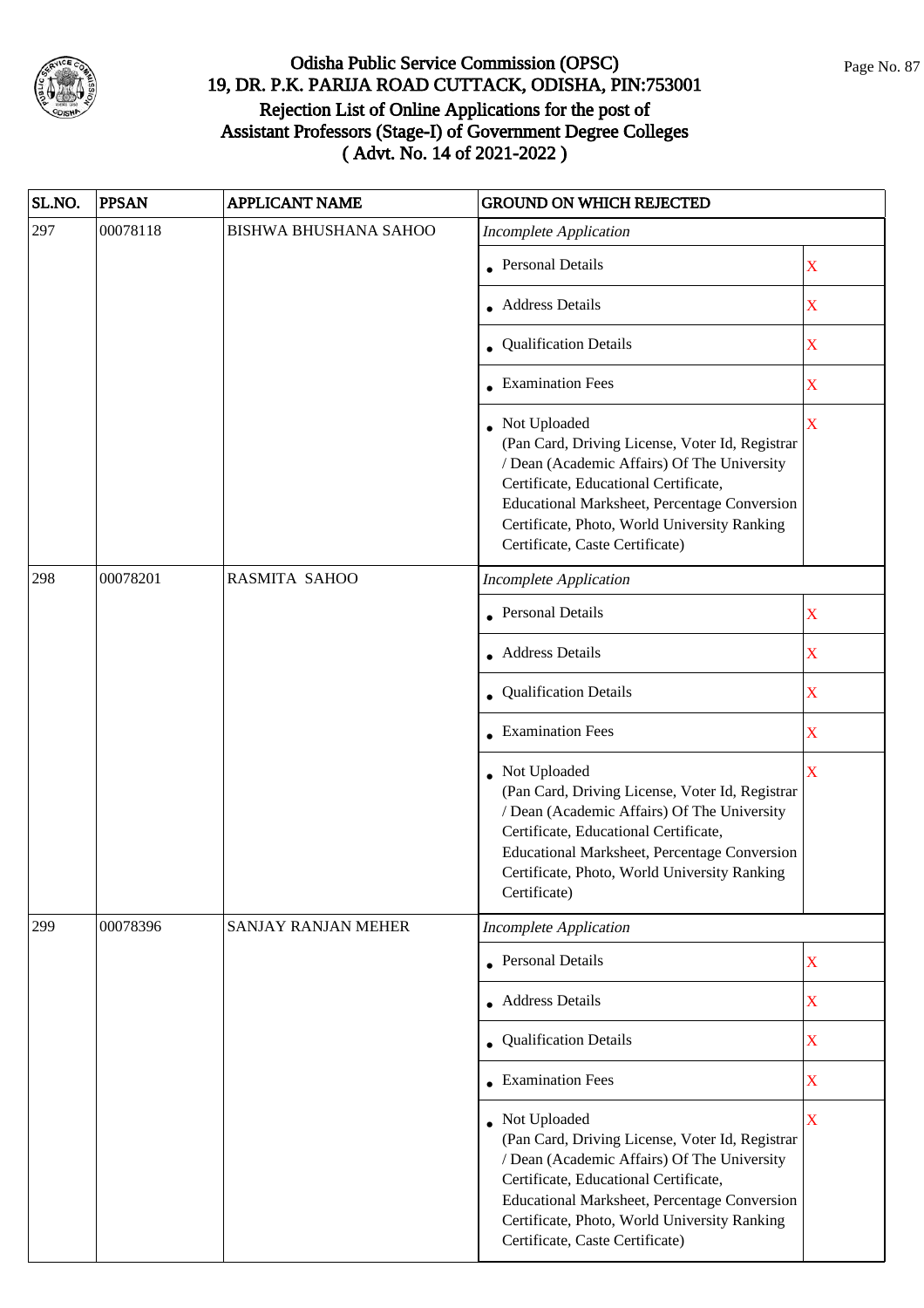

| SL.NO. | <b>PPSAN</b> | <b>APPLICANT NAME</b> | <b>GROUND ON WHICH REJECTED</b>                                                                                                                                                                                                                                                              |                         |
|--------|--------------|-----------------------|----------------------------------------------------------------------------------------------------------------------------------------------------------------------------------------------------------------------------------------------------------------------------------------------|-------------------------|
| 300    | 00078615     | <b>MUNA SAHU</b>      | <b>Incomplete Application</b>                                                                                                                                                                                                                                                                |                         |
|        |              |                       | <b>Personal Details</b>                                                                                                                                                                                                                                                                      | X                       |
|        |              |                       | <b>Address Details</b>                                                                                                                                                                                                                                                                       | X                       |
|        |              |                       | • Qualification Details                                                                                                                                                                                                                                                                      | X                       |
|        |              |                       | <b>Examination Fees</b>                                                                                                                                                                                                                                                                      | X                       |
|        |              |                       | • Not Uploaded<br>(Pan Card, Driving License, Voter Id, Registrar<br>/ Dean (Academic Affairs) Of The University<br>Certificate, Educational Certificate,<br>Educational Marksheet, Percentage Conversion<br>Certificate, Photo, World University Ranking<br>Certificate, Caste Certificate) | $\overline{\mathbf{X}}$ |
| 301    | 00078944     | SUSHREE SUJATA DIGAL  | <b>Incomplete Application</b>                                                                                                                                                                                                                                                                |                         |
|        |              |                       | Qualification Details                                                                                                                                                                                                                                                                        | X                       |
|        |              |                       | • Not Uploaded<br>(Pan Card, Driving License, Voter Id, Registrar<br>/ Dean (Academic Affairs) Of The University<br>Certificate, Educational Certificate,<br>Educational Marksheet, Percentage Conversion<br>Certificate, World University Ranking<br>Certificate)                           | X                       |
| 302    | 00079025     | <b>SAMIR PRADHAN</b>  | <b>Incomplete Application</b>                                                                                                                                                                                                                                                                |                         |
|        |              |                       | <b>Personal Details</b>                                                                                                                                                                                                                                                                      | X                       |
|        |              |                       | • Address Details                                                                                                                                                                                                                                                                            | X                       |
|        |              |                       | • Qualification Details                                                                                                                                                                                                                                                                      | X                       |
|        |              |                       | Not Uploaded<br>(Pan Card, Driving License, Voter Id, Registrar<br>/ Dean (Academic Affairs) Of The University<br>Certificate, Educational Certificate,<br>Educational Marksheet, Percentage Conversion<br>Certificate, Photo, World University Ranking<br>Certificate, Caste Certificate)   | X                       |
| 303    | 00079142     | <b>SAUMYA SUBHRA</b>  | <b>Incomplete Application</b>                                                                                                                                                                                                                                                                |                         |
|        |              | SAMANTARAY            | Not Uploaded<br>(Pan Card, Driving License, Voter Id, Registrar<br>/ Dean (Academic Affairs) Of The University<br>Certificate, Percentage Conversion Certificate,<br>World University Ranking Certificate)                                                                                   | X                       |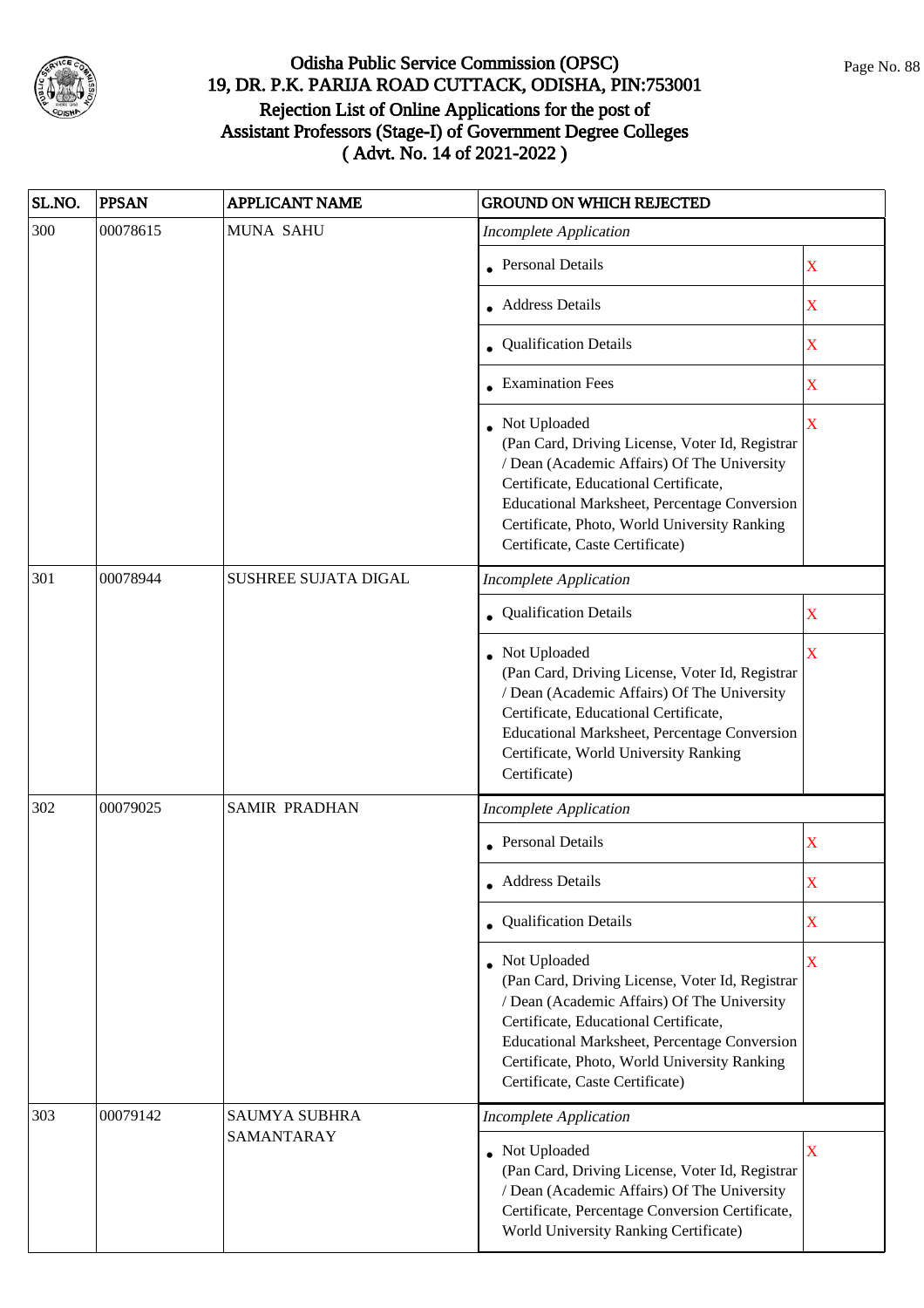

| SL.NO. | <b>PPSAN</b> | <b>APPLICANT NAME</b>   | <b>GROUND ON WHICH REJECTED</b>                                                                                                                                                                                                                                         |                         |
|--------|--------------|-------------------------|-------------------------------------------------------------------------------------------------------------------------------------------------------------------------------------------------------------------------------------------------------------------------|-------------------------|
| 304    | 00079213     | <b>SACHIN KUMAR</b>     | <b>Incomplete Application</b>                                                                                                                                                                                                                                           |                         |
|        |              |                         | <b>Personal Details</b>                                                                                                                                                                                                                                                 | $\mathbf X$             |
|        |              |                         | Address Details                                                                                                                                                                                                                                                         | X                       |
|        |              |                         | • Qualification Details                                                                                                                                                                                                                                                 | $\mathbf X$             |
|        |              |                         | • Examination Fees                                                                                                                                                                                                                                                      | $\mathbf X$             |
|        |              |                         | Not Uploaded<br>(Pan Card, Driving License, Voter Id, Registrar<br>/ Dean (Academic Affairs) Of The University<br>Certificate, Educational Certificate,<br>Educational Marksheet, Percentage Conversion<br>Certificate, Photo, World University Ranking<br>Certificate) | $\overline{\mathbf{X}}$ |
| 305    | 00079479     | PRAJNA PARIMITA MOHANTY | <b>Incomplete Application</b>                                                                                                                                                                                                                                           |                         |
|        |              |                         | • Personal Details                                                                                                                                                                                                                                                      | X                       |
|        |              |                         | • Address Details                                                                                                                                                                                                                                                       | X                       |
|        |              |                         | Qualification Details                                                                                                                                                                                                                                                   | X                       |
|        |              |                         | • Not Uploaded<br>(Pan Card, Driving License, Registrar / Dean<br>(Academic Affairs) Of The University<br>Certificate, Educational Certificate,<br><b>Educational Marksheet, Percentage Conversion</b><br>Certificate, Photo, World University Ranking<br>Certificate)  | X                       |
| 306    | 00079510     | UPASANA MOHAPATRA       | Incomplete Application                                                                                                                                                                                                                                                  |                         |
|        |              |                         | • Not Uploaded<br>(Pan Card, Driving License, Voter Id, Registrar<br>/ Dean (Academic Affairs) Of The University<br>Certificate, World University Ranking<br>Certificate)                                                                                               | X                       |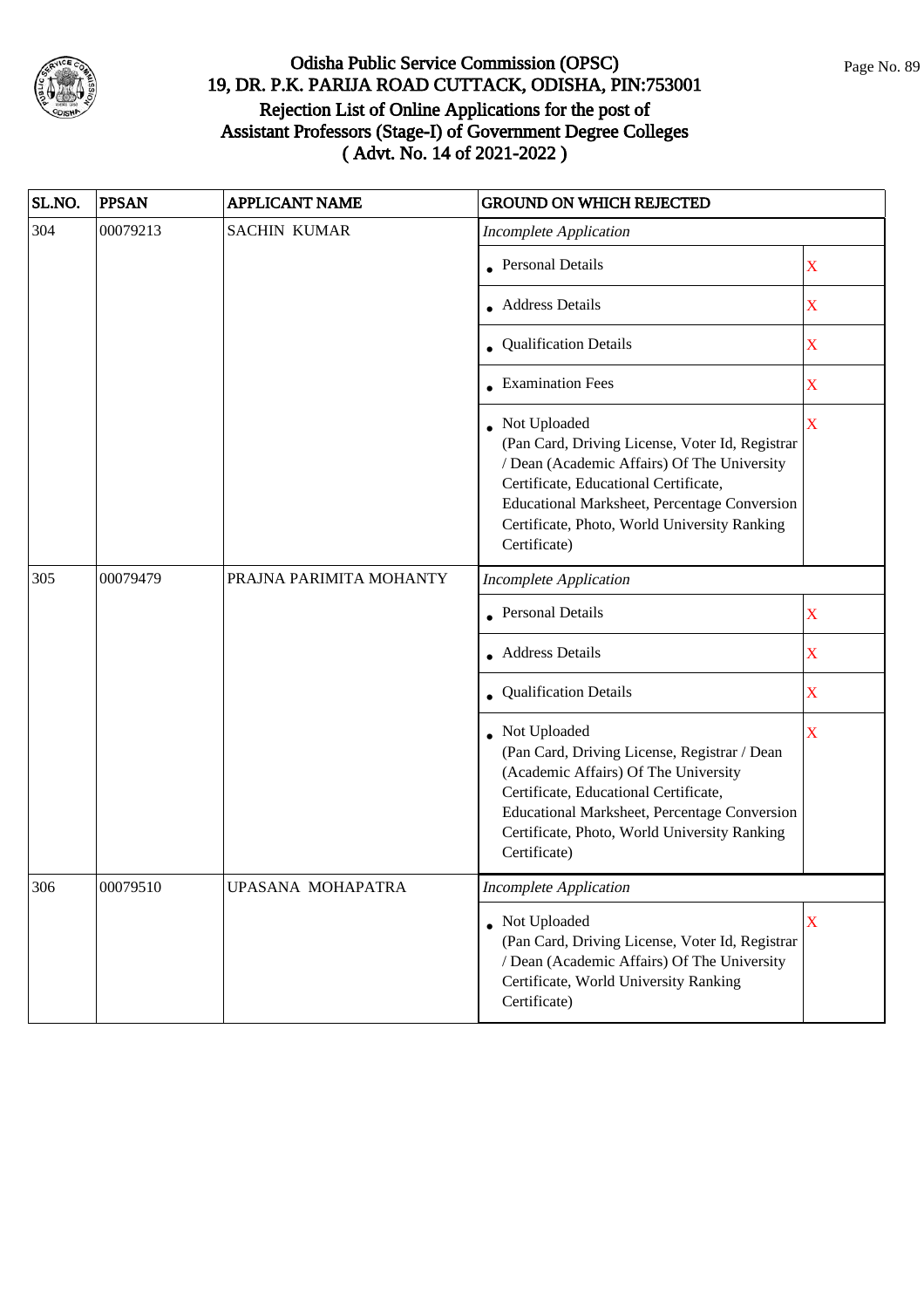

| SL.NO. | <b>PPSAN</b> | <b>APPLICANT NAME</b>       | <b>GROUND ON WHICH REJECTED</b>                                                                                                                                                                                                                                                            |                         |
|--------|--------------|-----------------------------|--------------------------------------------------------------------------------------------------------------------------------------------------------------------------------------------------------------------------------------------------------------------------------------------|-------------------------|
| 307    | 00079853     | INDIRA PRIYADARSHINI BEHERA | <b>Incomplete Application</b>                                                                                                                                                                                                                                                              |                         |
|        |              |                             | Personal Details                                                                                                                                                                                                                                                                           | X                       |
|        |              |                             | <b>Address Details</b>                                                                                                                                                                                                                                                                     | X                       |
|        |              |                             | • Qualification Details                                                                                                                                                                                                                                                                    | X                       |
|        |              |                             | Not Uploaded<br>(Pan Card, Driving License, Voter Id, Registrar<br>/ Dean (Academic Affairs) Of The University<br>Certificate, Educational Certificate,<br>Educational Marksheet, Percentage Conversion<br>Certificate, Photo, World University Ranking<br>Certificate, Caste Certificate) | $\overline{\mathbf{X}}$ |
| 308    | 00079893     | PRAKASH CHANDRA PANDA       | <b>Incomplete Application</b>                                                                                                                                                                                                                                                              |                         |
|        |              |                             | <b>Qualification Details</b>                                                                                                                                                                                                                                                               | X                       |
|        |              |                             | Not Uploaded<br>(Driving License, Voter Id, Registrar / Dean<br>(Academic Affairs) Of The University<br>Certificate, Percentage Conversion Certificate,<br>World University Ranking Certificate)                                                                                           | X                       |
| 309    | 00080207     | TOSHABANTA DUAN             | <b>Incomplete Application</b>                                                                                                                                                                                                                                                              |                         |
|        |              |                             | Not Uploaded<br>(Pan Card, Driving License, Voter Id, Registrar<br>/ Dean (Academic Affairs) Of The University<br>Certificate, Percentage Conversion Certificate,<br>World University Ranking Certificate)                                                                                 | $\mathbf X$             |
| 310    | 00080373     | <b>BIJAYA KUMAR JAGAT</b>   | <b>Incomplete Application</b>                                                                                                                                                                                                                                                              |                         |
|        |              |                             | Qualification Details                                                                                                                                                                                                                                                                      | $\mathbf X$             |
|        |              |                             | Not Uploaded<br>(Pan Card, Driving License, Voter Id, Registrar<br>/ Dean (Academic Affairs) Of The University<br>Certificate, Percentage Conversion Certificate,<br>World University Ranking Certificate)                                                                                 | $\overline{\mathbf{X}}$ |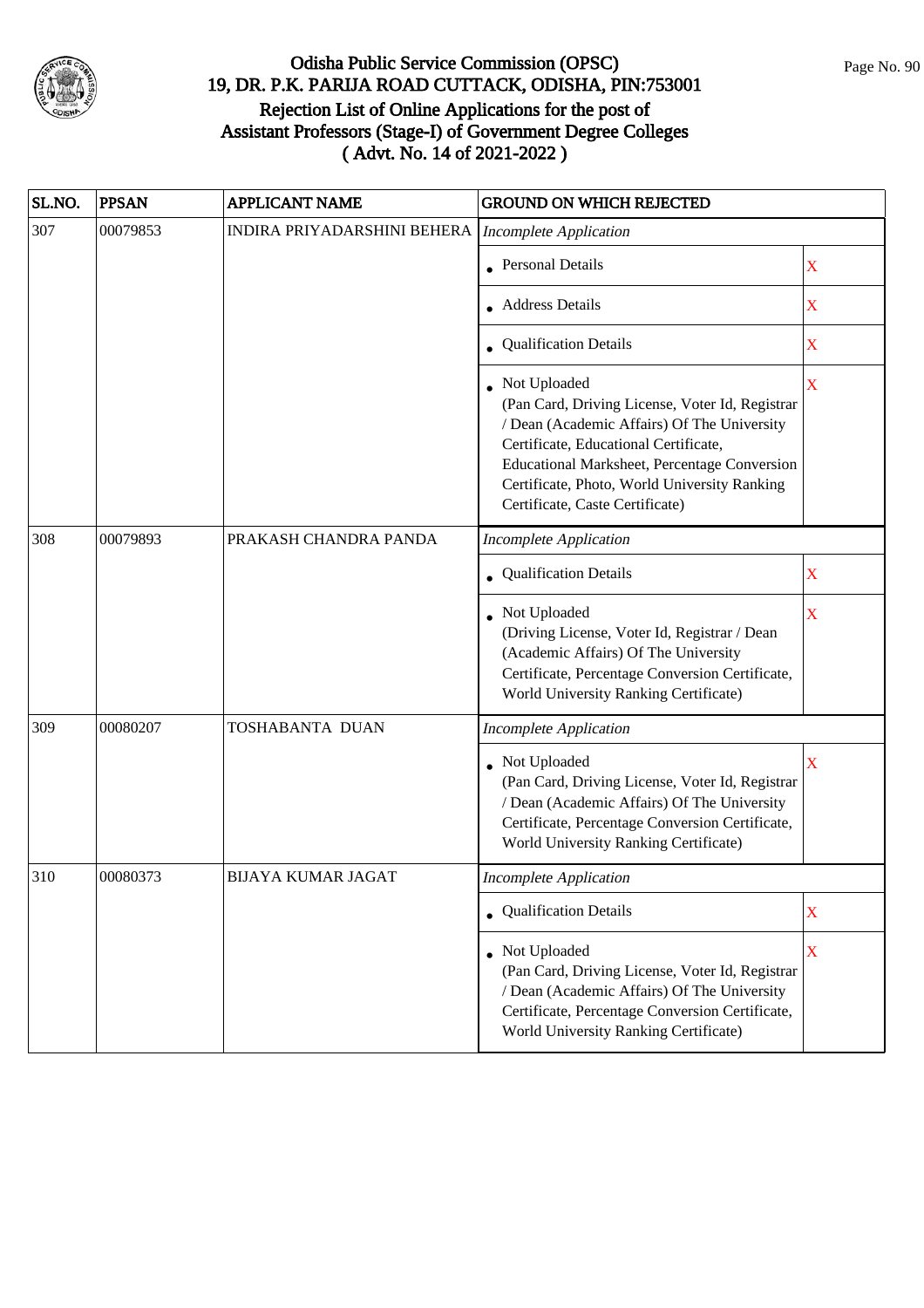

| SL.NO. | <b>PPSAN</b> | <b>APPLICANT NAME</b>          | <b>GROUND ON WHICH REJECTED</b>                                                                                                                                                                                                                                                              |                         |
|--------|--------------|--------------------------------|----------------------------------------------------------------------------------------------------------------------------------------------------------------------------------------------------------------------------------------------------------------------------------------------|-------------------------|
| 311    | 00080658     | <b>GOVINDA CHANDRA PENTHOI</b> | <b>Incomplete Application</b>                                                                                                                                                                                                                                                                |                         |
|        |              |                                | • Personal Details                                                                                                                                                                                                                                                                           | X                       |
|        |              |                                | <b>Address Details</b>                                                                                                                                                                                                                                                                       | $\overline{\text{X}}$   |
|        |              |                                | • Qualification Details                                                                                                                                                                                                                                                                      | X                       |
|        |              |                                | <b>Examination Fees</b>                                                                                                                                                                                                                                                                      | $\overline{\text{X}}$   |
|        |              |                                | Not Uploaded<br>(Pan Card, Driving License, Voter Id, Registrar<br>/ Dean (Academic Affairs) Of The University<br>Certificate, Educational Certificate,<br>Educational Marksheet, Percentage Conversion<br>Certificate, Photo, World University Ranking<br>Certificate, Caste Certificate)   | $\overline{\mathbf{X}}$ |
| 312    | 00080770     | RAJESH KUMAR BEHERA            | <b>Incomplete Application</b>                                                                                                                                                                                                                                                                |                         |
|        |              |                                | Personal Details                                                                                                                                                                                                                                                                             | $\mathbf X$             |
|        |              |                                | • Address Details                                                                                                                                                                                                                                                                            | $\mathbf X$             |
|        |              |                                | Qualification Details                                                                                                                                                                                                                                                                        | $\overline{\mathbf{X}}$ |
|        |              |                                | <b>Examination Fees</b>                                                                                                                                                                                                                                                                      | X                       |
|        |              |                                | Not Uploaded<br>(Pan Card, Driving License, Voter Id, Registrar<br>/ Dean (Academic Affairs) Of The University<br>Certificate, Educational Certificate,<br>Educational Marksheet, Percentage Conversion<br>Certificate, Photo, World University Ranking<br>Certificate)                      | $\overline{\mathbf{X}}$ |
| 313    | 00080848     | <b>RATIDEV SAMAL</b>           | Incomplete Application                                                                                                                                                                                                                                                                       |                         |
|        |              |                                | • Personal Details                                                                                                                                                                                                                                                                           | $\mathbf X$             |
|        |              |                                | <b>Address Details</b>                                                                                                                                                                                                                                                                       | X                       |
|        |              |                                | • Qualification Details                                                                                                                                                                                                                                                                      | $\overline{\textbf{X}}$ |
|        |              |                                | <b>Examination Fees</b>                                                                                                                                                                                                                                                                      | $\mathbf X$             |
|        |              |                                | • Not Uploaded<br>(Pan Card, Driving License, Voter Id, Registrar<br>/ Dean (Academic Affairs) Of The University<br>Certificate, Educational Certificate,<br>Educational Marksheet, Percentage Conversion<br>Certificate, Photo, World University Ranking<br>Certificate, Caste Certificate) | $\overline{\mathbf{X}}$ |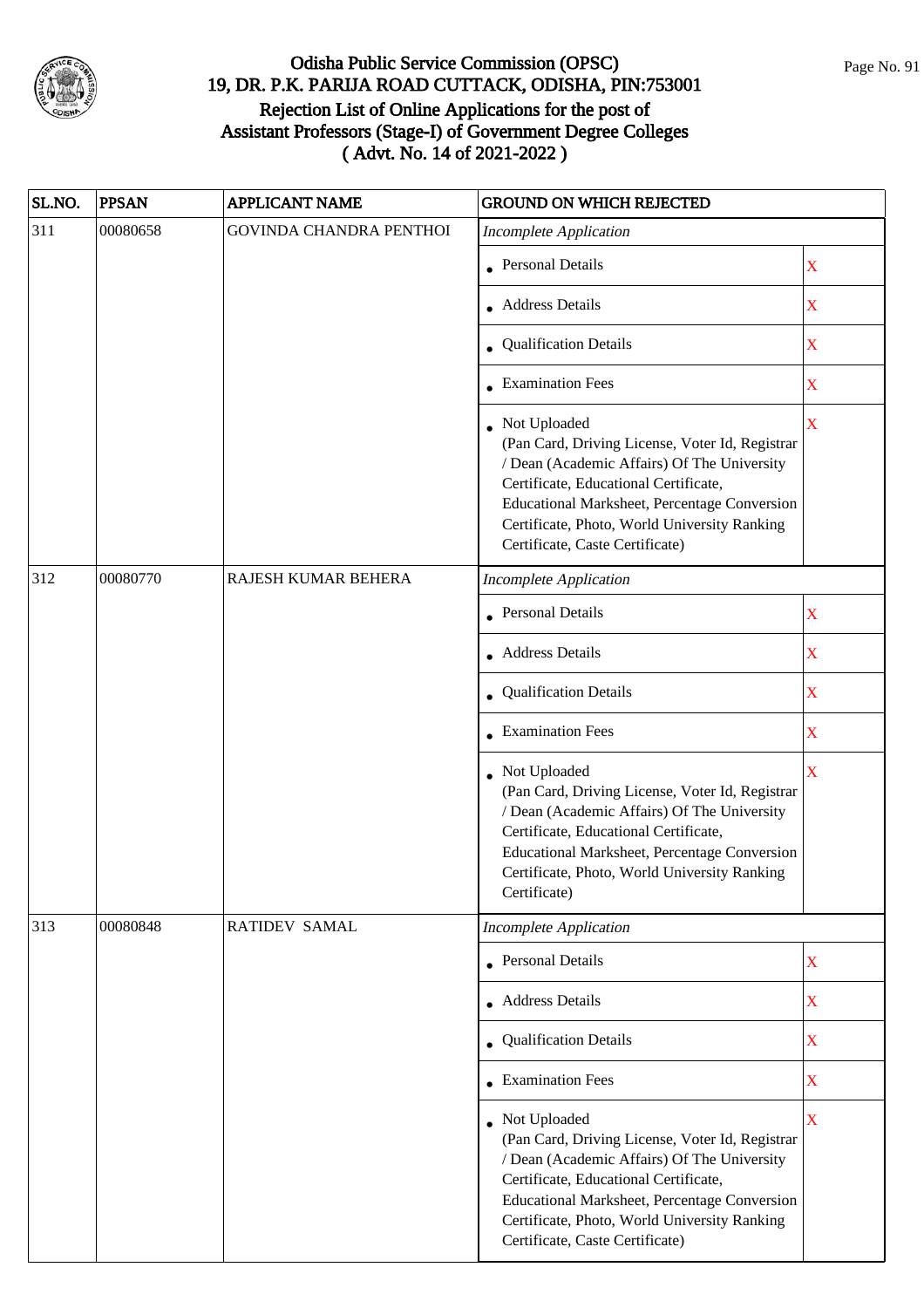

| SL.NO.     | <b>PPSAN</b> | <b>APPLICANT NAME</b> | <b>GROUND ON WHICH REJECTED</b>                                                                                                                                                                                                                                                            |                         |
|------------|--------------|-----------------------|--------------------------------------------------------------------------------------------------------------------------------------------------------------------------------------------------------------------------------------------------------------------------------------------|-------------------------|
| 314        | 00080932     | HADIBANDHU GOLEKHA    | <b>Incomplete Application</b>                                                                                                                                                                                                                                                              |                         |
| 315<br>316 |              | <b>PRADHAN</b>        | <b>Personal Details</b>                                                                                                                                                                                                                                                                    | $\mathbf X$             |
|            |              |                       | <b>Address Details</b>                                                                                                                                                                                                                                                                     | X                       |
|            |              |                       | • Qualification Details                                                                                                                                                                                                                                                                    | X                       |
|            |              |                       | Not Uploaded<br>(Pan Card, Driving License, Voter Id, Registrar<br>/ Dean (Academic Affairs) Of The University<br>Certificate, Educational Certificate,<br>Educational Marksheet, Percentage Conversion<br>Certificate, Photo, World University Ranking<br>Certificate, Caste Certificate) | $\overline{\mathbf{X}}$ |
|            | 00081061     | MADHULIKA SAHOO       | <b>Incomplete Application</b>                                                                                                                                                                                                                                                              |                         |
|            |              |                       | Qualification Details                                                                                                                                                                                                                                                                      | $\mathbf X$             |
|            |              |                       | Not Uploaded<br>(Pan Card, Driving License, Voter Id, Registrar<br>/ Dean (Academic Affairs) Of The University<br>Certificate, Percentage Conversion Certificate,<br>World University Ranking Certificate)                                                                                 | X                       |
|            | 00081231     | <b>ARATI MALLICK</b>  | <b>Incomplete Application</b>                                                                                                                                                                                                                                                              |                         |
|            |              |                       | <b>Personal Details</b>                                                                                                                                                                                                                                                                    | $\mathbf X$             |
|            |              |                       | <b>Address Details</b>                                                                                                                                                                                                                                                                     | $\mathbf X$             |
|            |              |                       | Qualification Details                                                                                                                                                                                                                                                                      | X                       |
|            |              |                       | Not Uploaded<br>(Pan Card, Driving License, Voter Id, Registrar<br>/ Dean (Academic Affairs) Of The University<br>Certificate, Educational Certificate,<br>Educational Marksheet, Percentage Conversion<br>Certificate, Photo, World University Ranking<br>Certificate, Caste Certificate) | $\overline{\text{X}}$   |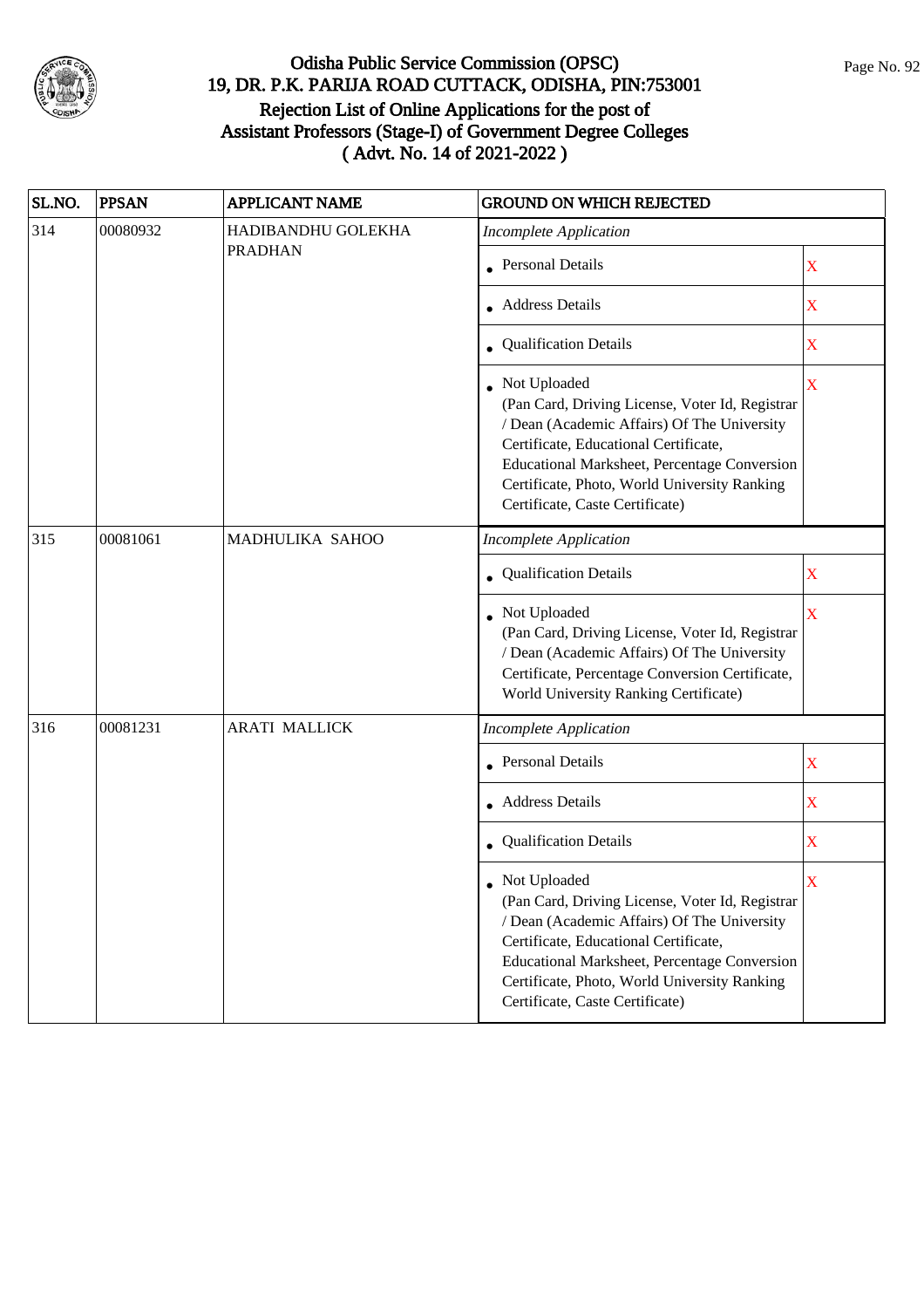

| SL.NO. | <b>PPSAN</b> | <b>APPLICANT NAME</b> | <b>GROUND ON WHICH REJECTED</b>                                                                                                                                                                                                                                                                                         |  |
|--------|--------------|-----------------------|-------------------------------------------------------------------------------------------------------------------------------------------------------------------------------------------------------------------------------------------------------------------------------------------------------------------------|--|
| 317    | 00081416     | <b>MRAJANI PATRO</b>  | <b>Incomplete Application</b>                                                                                                                                                                                                                                                                                           |  |
|        |              |                       | <b>Personal Details</b><br>X                                                                                                                                                                                                                                                                                            |  |
|        |              |                       | <b>Address Details</b><br>$\mathbf X$                                                                                                                                                                                                                                                                                   |  |
|        |              |                       | • Qualification Details<br>X                                                                                                                                                                                                                                                                                            |  |
|        |              |                       | • Examination Fees<br>$\mathbf X$                                                                                                                                                                                                                                                                                       |  |
|        |              |                       | • Not Uploaded<br>$\overline{\mathbf{X}}$<br>(Pan Card, Driving License, Voter Id, Registrar<br>/ Dean (Academic Affairs) Of The University<br>Certificate, Educational Certificate,<br>Educational Marksheet, Percentage Conversion<br>Certificate, Photo, World University Ranking<br>Certificate, Caste Certificate) |  |
| 318    | 00081462     | PRANATI NAYAK         | <b>Incomplete Application</b>                                                                                                                                                                                                                                                                                           |  |
|        |              |                       | <b>Personal Details</b><br>X                                                                                                                                                                                                                                                                                            |  |
|        |              |                       | • Address Details<br>X                                                                                                                                                                                                                                                                                                  |  |
|        |              |                       | • Qualification Details<br>$\mathbf X$                                                                                                                                                                                                                                                                                  |  |
|        |              |                       | • Examination Fees<br>X                                                                                                                                                                                                                                                                                                 |  |
|        |              |                       | • Not Uploaded<br>$\overline{\mathbf{X}}$<br>(Pan Card, Driving License, Voter Id, Registrar<br>/ Dean (Academic Affairs) Of The University<br>Certificate, Educational Certificate,<br>Educational Marksheet, Percentage Conversion<br>Certificate, Photo, World University Ranking<br>Certificate)                    |  |
| 319    | 00081540     | <b>BISWAJIT APAT</b>  | <b>Incomplete Application</b>                                                                                                                                                                                                                                                                                           |  |
|        |              |                       | • Address Details<br>X                                                                                                                                                                                                                                                                                                  |  |
|        |              |                       | • Qualification Details<br>X                                                                                                                                                                                                                                                                                            |  |
|        |              |                       | • Not Uploaded<br>X<br>(Pan Card, Driving License, Voter Id, Registrar<br>/ Dean (Academic Affairs) Of The University<br>Certificate, Percentage Conversion Certificate,<br>Photo, World University Ranking Certificate)                                                                                                |  |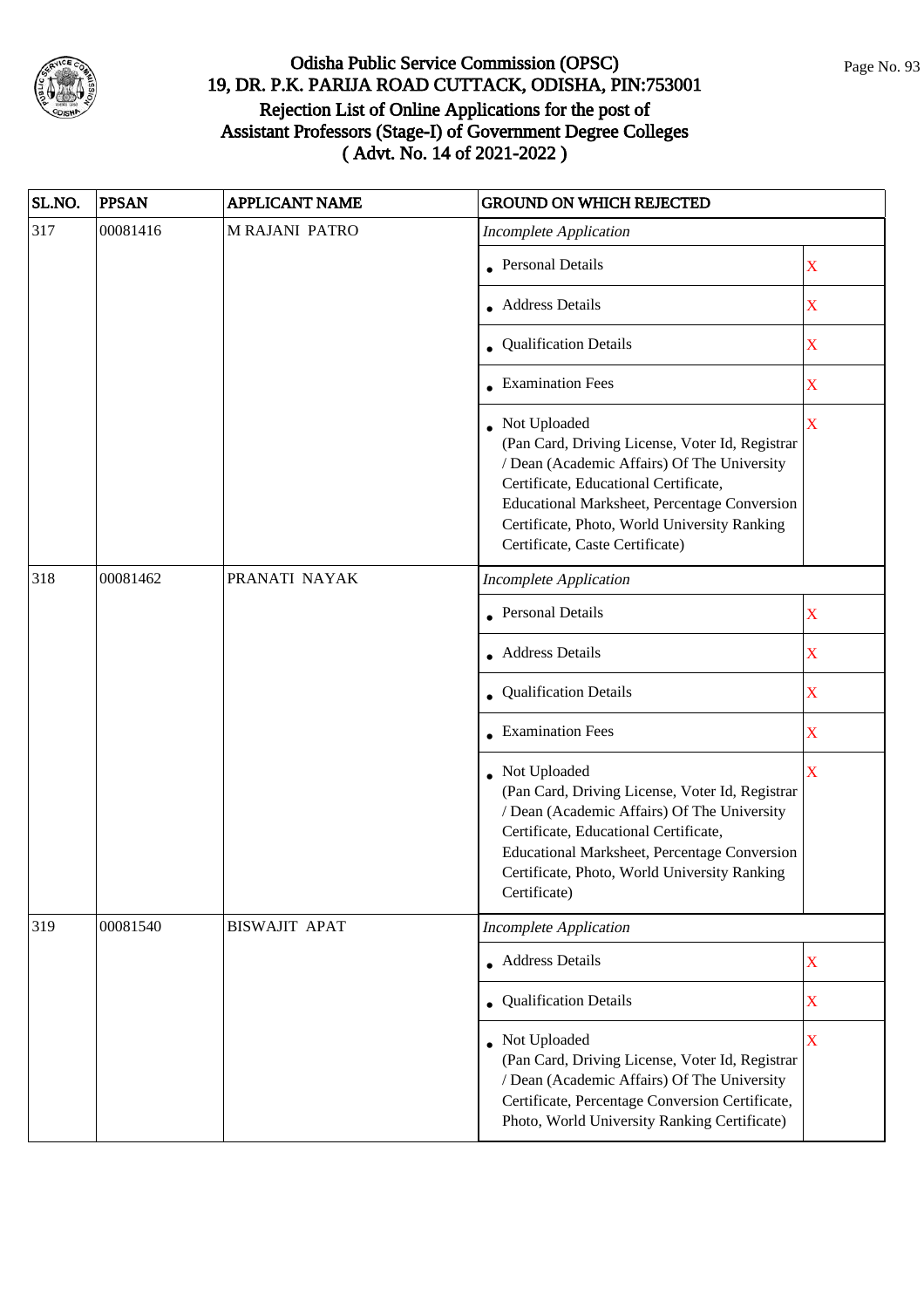

| SL.NO. | <b>PPSAN</b> | <b>APPLICANT NAME</b> | <b>GROUND ON WHICH REJECTED</b>                                                                                                                                                                                                                                           |                         |
|--------|--------------|-----------------------|---------------------------------------------------------------------------------------------------------------------------------------------------------------------------------------------------------------------------------------------------------------------------|-------------------------|
| 320    | 00081745     | SUPRIYA DEHURY        | <b>Incomplete Application</b>                                                                                                                                                                                                                                             |                         |
|        |              |                       | • Qualification Details                                                                                                                                                                                                                                                   | X                       |
|        |              |                       | • Not Uploaded<br>(Pan Card, Driving License, Voter Id, Registrar<br>/ Dean (Academic Affairs) Of The University<br>Certificate, World University Ranking<br>Certificate)                                                                                                 | X                       |
| 321    | 00081965     | PRATYASA PATTANAIK    | <b>Incomplete Application</b>                                                                                                                                                                                                                                             |                         |
|        |              |                       | <b>Personal Details</b>                                                                                                                                                                                                                                                   | X                       |
|        |              |                       | • Address Details                                                                                                                                                                                                                                                         | X                       |
|        |              |                       | Qualification Details                                                                                                                                                                                                                                                     | X                       |
|        |              |                       | • Examination Fees                                                                                                                                                                                                                                                        | X                       |
|        |              |                       | • Not Uploaded<br>(Pan Card, Driving License, Voter Id, Registrar<br>/ Dean (Academic Affairs) Of The University<br>Certificate, Educational Certificate,<br>Educational Marksheet, Percentage Conversion<br>Certificate, Photo, World University Ranking<br>Certificate) | $\overline{\mathbf{X}}$ |
| 322    | 00082117     | <b>LAGNA BEBARTA</b>  | <b>Incomplete Application</b>                                                                                                                                                                                                                                             |                         |
|        |              |                       | • Personal Details                                                                                                                                                                                                                                                        | X                       |
|        |              |                       | Address Details                                                                                                                                                                                                                                                           | X                       |
|        |              |                       | Qualification Details                                                                                                                                                                                                                                                     | X                       |
|        |              |                       | $\bullet$ Examination Fees                                                                                                                                                                                                                                                | X                       |
|        |              |                       | Not Uploaded<br>(Pan Card, Driving License, Voter Id, Registrar<br>/ Dean (Academic Affairs) Of The University<br>Certificate, Educational Certificate,<br>Educational Marksheet, Percentage Conversion<br>Certificate, Photo, World University Ranking<br>Certificate)   | X                       |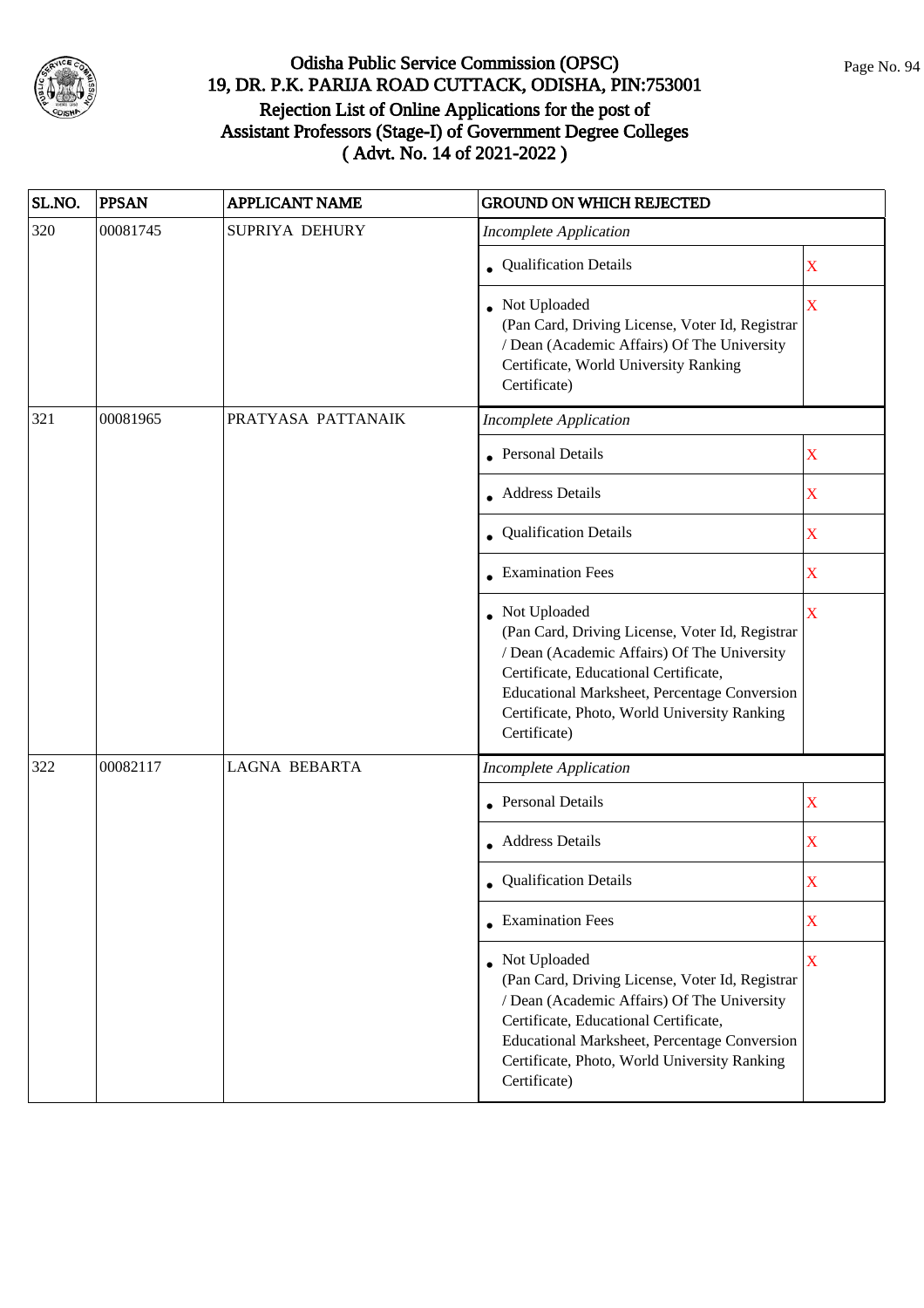

| SL.NO. | <b>PPSAN</b> | <b>APPLICANT NAME</b>      | <b>GROUND ON WHICH REJECTED</b>                                                                                                                                                                                                                                                                                                                                                                  |                         |
|--------|--------------|----------------------------|--------------------------------------------------------------------------------------------------------------------------------------------------------------------------------------------------------------------------------------------------------------------------------------------------------------------------------------------------------------------------------------------------|-------------------------|
| 323    | 00082158     | <b>SWABHIMAN SAHU</b>      | <b>Incomplete Application</b>                                                                                                                                                                                                                                                                                                                                                                    |                         |
|        |              |                            | Personal Details                                                                                                                                                                                                                                                                                                                                                                                 | $\overline{\text{X}}$   |
|        |              |                            | • Address Details                                                                                                                                                                                                                                                                                                                                                                                | $\overline{\text{X}}$   |
|        |              |                            | • Qualification Details                                                                                                                                                                                                                                                                                                                                                                          | $\overline{\text{X}}$   |
|        |              |                            | <b>Examination Fees</b>                                                                                                                                                                                                                                                                                                                                                                          | $\bar{\mathbf{X}}$      |
|        |              |                            | Not Uploaded<br>(Pan Card, Driving License, Voter Id, Registrar<br>/ Dean (Academic Affairs) Of The University<br>Certificate, Educational Certificate,<br><b>Educational Marksheet, Percentage Conversion</b><br>Certificate, Photo, World University Ranking<br>Certificate, Caste Certificate)                                                                                                | X                       |
| 324    | 00082168     | SUGYANANANDA KUSUM         | <b>Incomplete Application</b>                                                                                                                                                                                                                                                                                                                                                                    |                         |
|        |              |                            | <b>Personal Details</b>                                                                                                                                                                                                                                                                                                                                                                          | $\overline{\text{X}}$   |
|        |              |                            | • Address Details                                                                                                                                                                                                                                                                                                                                                                                | $\overline{\text{X}}$   |
|        |              |                            | Qualification Details                                                                                                                                                                                                                                                                                                                                                                            | $\overline{\text{X}}$   |
|        |              |                            | Not Uploaded<br>(Pan Card, Driving License, Voter Id, Registrar<br>/ Dean (Academic Affairs) Of The University<br>Certificate, Educational Certificate,<br>Educational Marksheet, No Objection<br>Certificate (Noc) From The Competent<br>Authority In Case Of In-Service Candidate,<br>Percentage Conversion Certificate, Photo,<br>World University Ranking Certificate, Caste<br>Certificate) | $\bar{\textbf{X}}$      |
| 325    | 00082210     | <b>CHANDAN KUMAR MAITY</b> | <b>Incomplete Application</b>                                                                                                                                                                                                                                                                                                                                                                    |                         |
|        |              |                            | • Qualification Details                                                                                                                                                                                                                                                                                                                                                                          | $\overline{\text{X}}$   |
|        |              |                            | • Not Uploaded<br>(Pan Card, Driving License, Voter Id, Registrar<br>/ Dean (Academic Affairs) Of The University<br>Certificate, Percentage Conversion Certificate,<br>World University Ranking Certificate)                                                                                                                                                                                     | $\overline{\mathbf{X}}$ |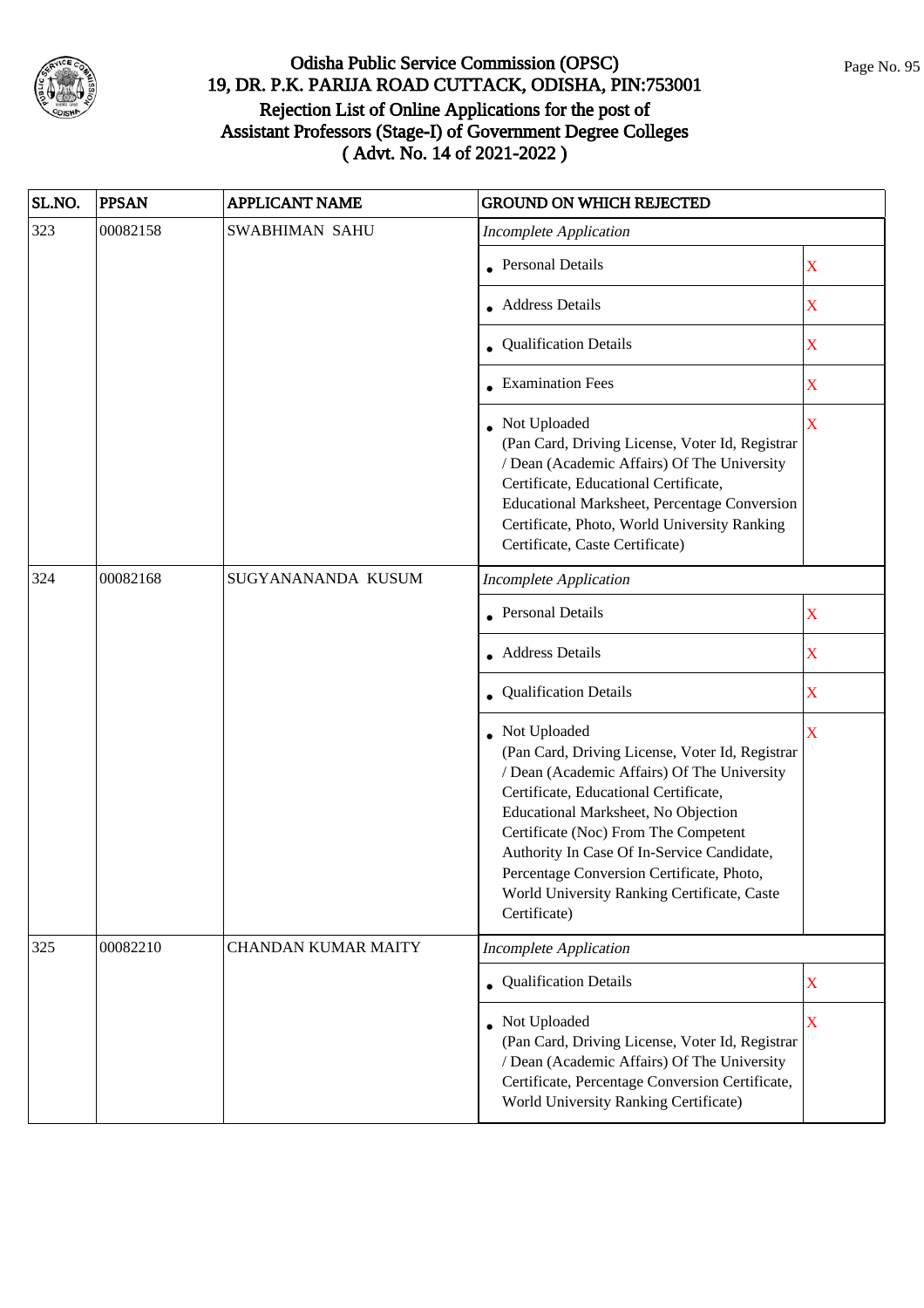

| SL.NO. | <b>PPSAN</b> | <b>APPLICANT NAME</b> | <b>GROUND ON WHICH REJECTED</b>                                                                                                                                                                                                                                                                                                   |                         |
|--------|--------------|-----------------------|-----------------------------------------------------------------------------------------------------------------------------------------------------------------------------------------------------------------------------------------------------------------------------------------------------------------------------------|-------------------------|
| 326    | 00082461     | RASHMI RANJAN JENA    | <b>Incomplete Application</b>                                                                                                                                                                                                                                                                                                     |                         |
|        |              |                       | <b>Personal Details</b>                                                                                                                                                                                                                                                                                                           | X                       |
|        |              |                       | <b>Address Details</b>                                                                                                                                                                                                                                                                                                            | $\mathbf X$             |
|        |              |                       | • Qualification Details                                                                                                                                                                                                                                                                                                           | $\mathbf X$             |
|        |              |                       | • Examination Fees                                                                                                                                                                                                                                                                                                                | $\overline{\textbf{X}}$ |
|        |              |                       | Not Uploaded<br>(Pan Card, Driving License, Voter Id, Registrar<br>/ Dean (Academic Affairs) Of The University<br>Certificate, Educational Certificate,<br>Educational Marksheet, Percentage Conversion<br>Certificate, Photo, World University Ranking<br>Certificate)                                                           | $\overline{\mathbf{X}}$ |
| 327    | 00082502     | DR ARUP MONDAL        | <b>Incomplete Application</b>                                                                                                                                                                                                                                                                                                     |                         |
|        |              |                       | <b>Personal Details</b>                                                                                                                                                                                                                                                                                                           | X                       |
|        |              |                       | • Address Details                                                                                                                                                                                                                                                                                                                 | $\mathbf X$             |
|        |              |                       | Qualification Details                                                                                                                                                                                                                                                                                                             | X                       |
|        |              |                       | Not Uploaded<br>(Pan Card, Driving License, Voter Id, Registrar<br>/ Dean (Academic Affairs) Of The University<br>Certificate, Educational Certificate,<br>Educational Marksheet, Percentage Conversion<br>Certificate, Photo, World University Ranking<br>Certificate, Category-Ii (Hearing Impaired)<br>Disability Certificate) | $\overline{\textbf{X}}$ |
| 328    | 00082570     | HRUSIKESH MOHARANA    | <b>Incomplete Application</b>                                                                                                                                                                                                                                                                                                     |                         |
|        |              |                       | <b>Personal Details</b>                                                                                                                                                                                                                                                                                                           | $\mathbf X$             |
|        |              |                       | <b>Address Details</b>                                                                                                                                                                                                                                                                                                            | $\mathbf X$             |
|        |              |                       | • Qualification Details                                                                                                                                                                                                                                                                                                           | $\mathbf X$             |
|        |              |                       | Not Uploaded<br>(Pan Card, Driving License, Voter Id, Registrar<br>/ Dean (Academic Affairs) Of The University<br>Certificate, Educational Certificate,<br>Educational Marksheet, Percentage Conversion<br>Certificate, Photo, World University Ranking<br>Certificate)                                                           | $\overline{\mathbf{X}}$ |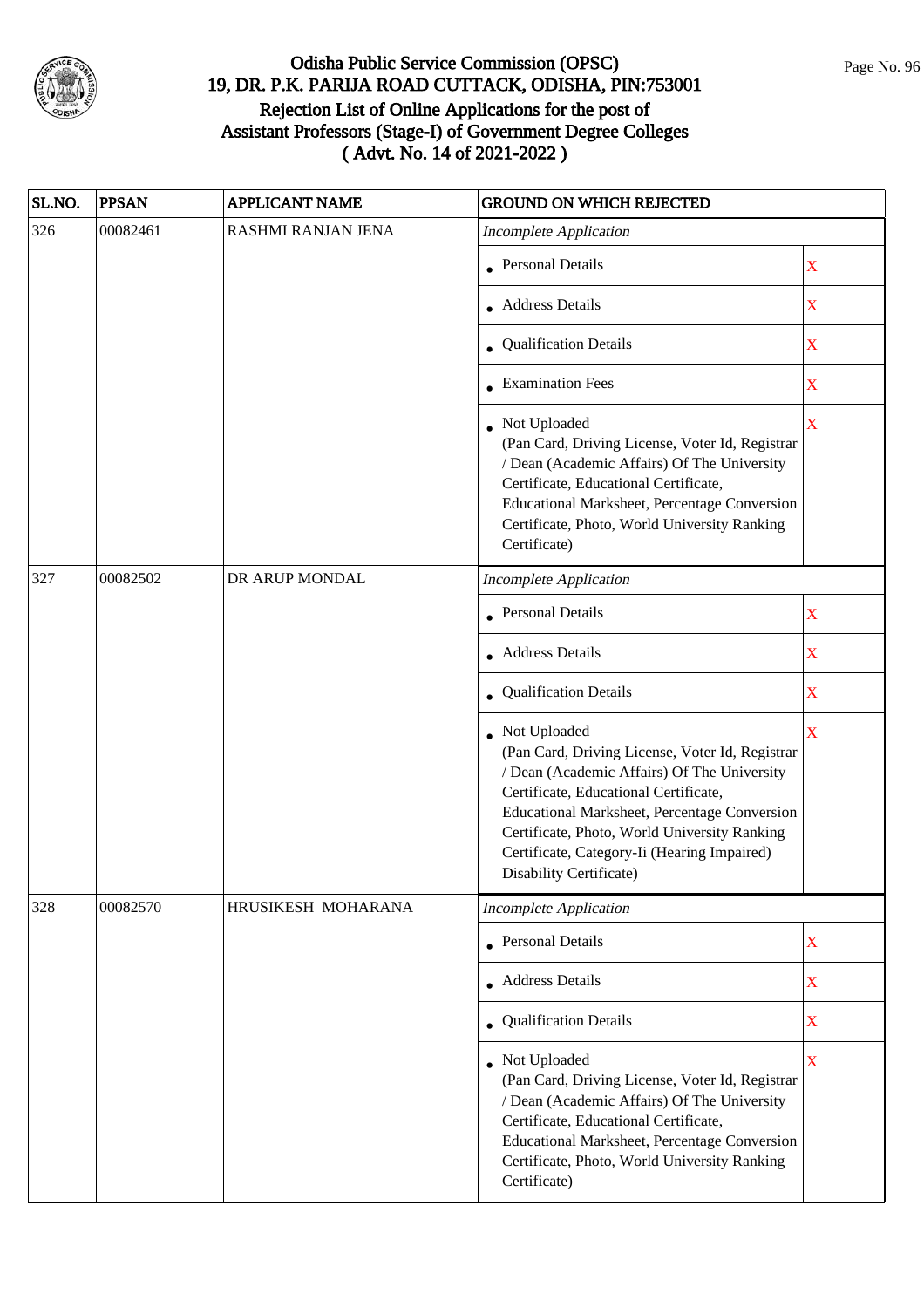

| SL.NO. | <b>PPSAN</b> | <b>APPLICANT NAME</b>     | <b>GROUND ON WHICH REJECTED</b>                                                                                                                                                                                                                                         |                         |
|--------|--------------|---------------------------|-------------------------------------------------------------------------------------------------------------------------------------------------------------------------------------------------------------------------------------------------------------------------|-------------------------|
| 329    | 00082667     | <b>BABITA BEHERA</b>      | <b>Incomplete Application</b>                                                                                                                                                                                                                                           |                         |
|        |              |                           | • Qualification Details                                                                                                                                                                                                                                                 | X                       |
|        |              |                           | Not Uploaded<br>(Pan Card, Driving License, Voter Id, Registrar<br>/ Dean (Academic Affairs) Of The University<br>Certificate, World University Ranking<br>Certificate)                                                                                                 | X                       |
| 330    | 00082936     | <b>ASHOK KUMAR BARAL</b>  | <b>Incomplete Application</b>                                                                                                                                                                                                                                           |                         |
|        |              |                           | Personal Details                                                                                                                                                                                                                                                        | X                       |
|        |              |                           | Address Details                                                                                                                                                                                                                                                         | X                       |
|        |              |                           | Qualification Details                                                                                                                                                                                                                                                   | X                       |
|        |              |                           | • Examination Fees                                                                                                                                                                                                                                                      | X                       |
|        |              |                           | Not Uploaded<br>(Pan Card, Driving License, Voter Id, Registrar<br>/ Dean (Academic Affairs) Of The University<br>Certificate, Educational Certificate,<br>Educational Marksheet, Percentage Conversion<br>Certificate, Photo, World University Ranking<br>Certificate) | X                       |
| 331    | 00083591     | <b>BIREN KUMAR BEHERA</b> | <b>Incomplete Application</b>                                                                                                                                                                                                                                           |                         |
|        |              |                           | • Qualification Details                                                                                                                                                                                                                                                 | $\mathbf X$             |
|        |              |                           | Not Uploaded<br>(Pan Card, Driving License, Voter Id, Registrar<br>/ Dean (Academic Affairs) Of The University<br>Certificate, Percentage Conversion Certificate,<br>World University Ranking Certificate)                                                              | X                       |
| 332    | 00083933     | RUNIMA KANHAR             | <b>Incomplete Application</b>                                                                                                                                                                                                                                           |                         |
|        |              |                           | <b>Qualification Details</b>                                                                                                                                                                                                                                            | X                       |
|        |              |                           | Not Uploaded<br>(Pan Card, Driving License, Voter Id, Registrar<br>/ Dean (Academic Affairs) Of The University<br>Certificate, Percentage Conversion Certificate,<br>World University Ranking Certificate)                                                              | $\overline{\mathbf{X}}$ |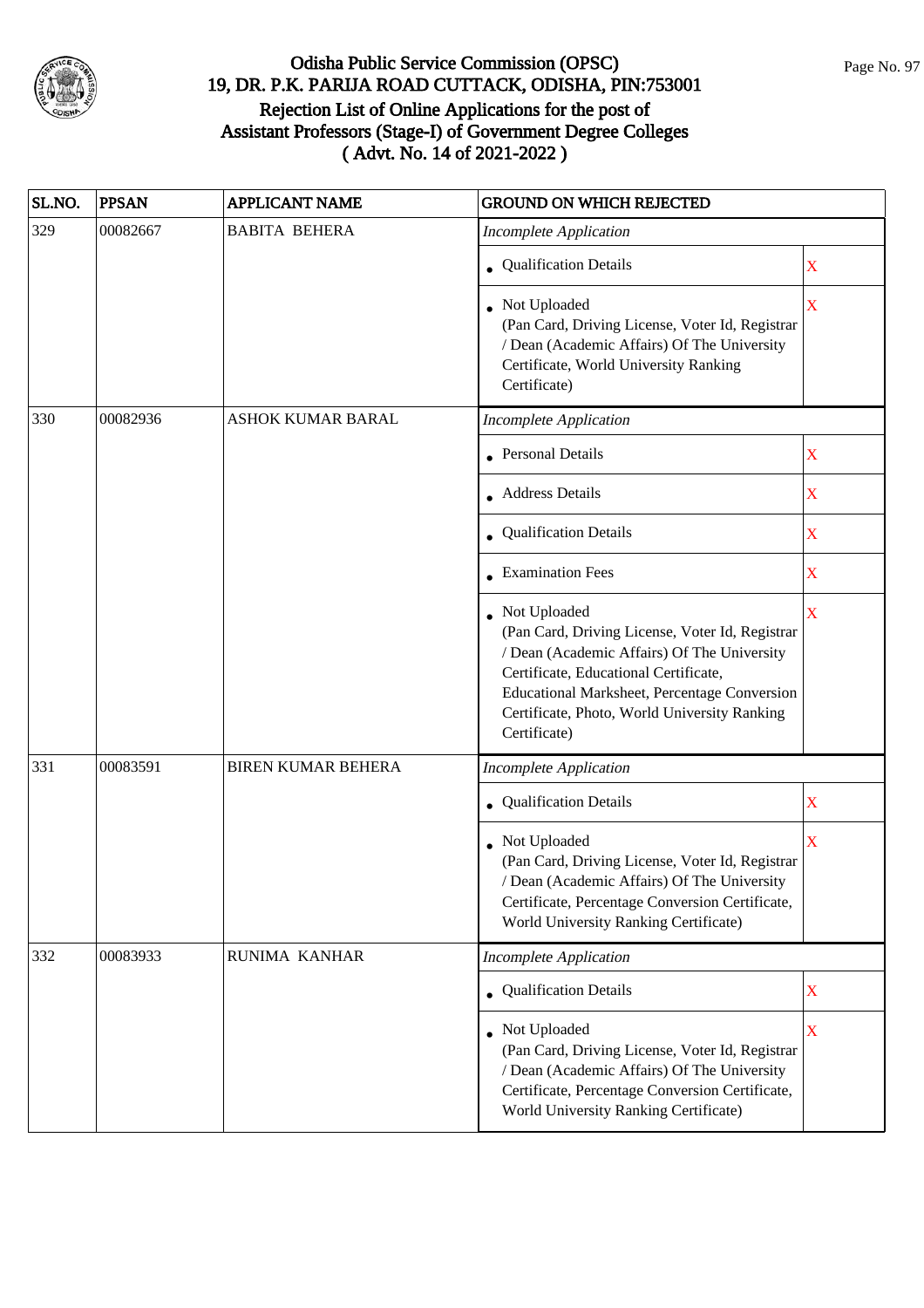

| SL.NO. | <b>PPSAN</b> | <b>APPLICANT NAME</b>   | <b>GROUND ON WHICH REJECTED</b>                                                                                                                                                                                                                                           |                         |
|--------|--------------|-------------------------|---------------------------------------------------------------------------------------------------------------------------------------------------------------------------------------------------------------------------------------------------------------------------|-------------------------|
| 333    | 00083964     | <b>AJAY KUMAR HARIT</b> | <b>Incomplete Application</b>                                                                                                                                                                                                                                             |                         |
|        |              |                         | <b>Personal Details</b>                                                                                                                                                                                                                                                   | X                       |
|        |              |                         | <b>Address Details</b>                                                                                                                                                                                                                                                    | $\mathbf X$             |
|        |              |                         | • Qualification Details                                                                                                                                                                                                                                                   | X                       |
|        |              |                         | • Examination Fees                                                                                                                                                                                                                                                        | $\mathbf X$             |
|        |              |                         | • Not Uploaded<br>(Pan Card, Driving License, Voter Id, Registrar<br>/ Dean (Academic Affairs) Of The University<br>Certificate, Educational Certificate,<br>Educational Marksheet, Percentage Conversion<br>Certificate, Photo, World University Ranking<br>Certificate) | $\overline{\mathbf{X}}$ |
| 334    | 00084227     | BRIJESH KUMAR GUPTA     | <b>Incomplete Application</b>                                                                                                                                                                                                                                             |                         |
|        |              |                         | <b>Personal Details</b>                                                                                                                                                                                                                                                   | X                       |
|        |              |                         | • Address Details                                                                                                                                                                                                                                                         | X                       |
|        |              |                         | • Qualification Details                                                                                                                                                                                                                                                   | $\mathbf X$             |
|        |              |                         | <b>Examination Fees</b>                                                                                                                                                                                                                                                   | X                       |
|        |              |                         | • Not Uploaded<br>(Pan Card, Driving License, Voter Id, Registrar<br>/ Dean (Academic Affairs) Of The University<br>Certificate, Educational Certificate,<br>Educational Marksheet, Percentage Conversion<br>Certificate, Photo, World University Ranking<br>Certificate) | $\overline{\mathbf{X}}$ |
| 335    | 00084231     | SOUMYA PARIDA           | <b>Incomplete Application</b>                                                                                                                                                                                                                                             |                         |
|        |              |                         | Qualification Details                                                                                                                                                                                                                                                     | X                       |
|        |              |                         | • Examination Fees                                                                                                                                                                                                                                                        | X                       |
|        |              |                         | • Not Uploaded<br>(Pan Card, Driving License, Voter Id, Registrar<br>/ Dean (Academic Affairs) Of The University<br>Certificate, Percentage Conversion Certificate,<br>World University Ranking Certificate)                                                              | X                       |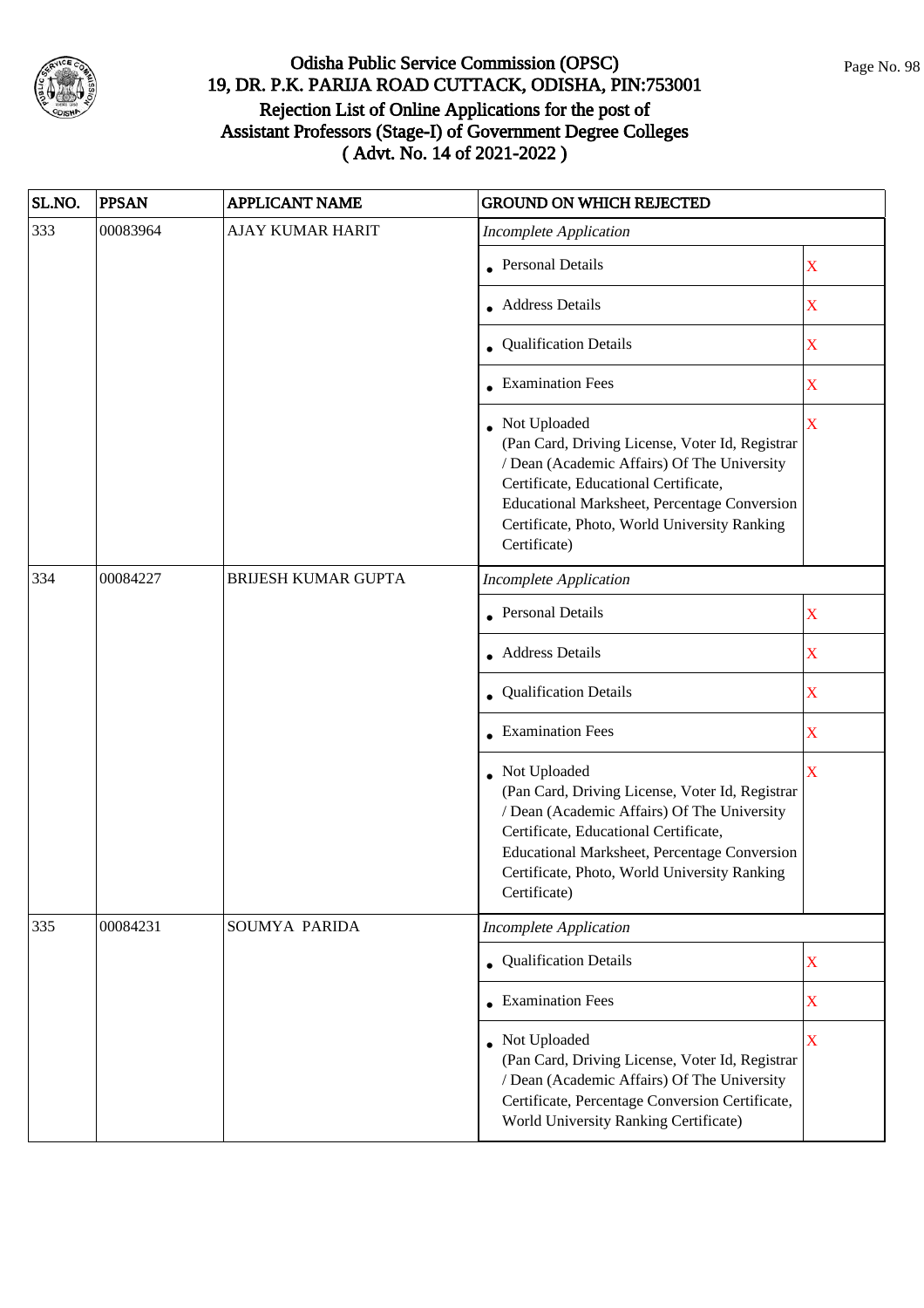

| SL.NO. | <b>PPSAN</b> | <b>APPLICANT NAME</b>   | <b>GROUND ON WHICH REJECTED</b>                                                                                                                                                                                                                                                                   |                         |
|--------|--------------|-------------------------|---------------------------------------------------------------------------------------------------------------------------------------------------------------------------------------------------------------------------------------------------------------------------------------------------|-------------------------|
| 336    | 00084496     | KABITA BISWAL           | <b>Incomplete Application</b>                                                                                                                                                                                                                                                                     |                         |
|        |              |                         | • Qualification Details                                                                                                                                                                                                                                                                           | X                       |
|        |              |                         | Not Uploaded<br>(Pan Card, Driving License, Voter Id, Registrar<br>/ Dean (Academic Affairs) Of The University<br>Certificate, Percentage Conversion Certificate,<br>World University Ranking Certificate)                                                                                        | $\overline{\textbf{X}}$ |
| 337    | 00085064     | <b>JUBLEE JASMINE</b>   | <b>Incomplete Application</b>                                                                                                                                                                                                                                                                     |                         |
|        |              |                         | • Qualification Details                                                                                                                                                                                                                                                                           | X                       |
|        |              |                         | Not Uploaded<br>(Pan Card, Driving License, Voter Id, Registrar<br>/ Dean (Academic Affairs) Of The University<br>Certificate, Percentage Conversion Certificate,<br>World University Ranking Certificate)                                                                                        | X                       |
| 338    | 00085577     | <b>ASHOK KUMAR NAIK</b> | <b>Incomplete Application</b>                                                                                                                                                                                                                                                                     |                         |
|        |              |                         | Personal Details                                                                                                                                                                                                                                                                                  | $\mathbf X$             |
|        |              |                         | • Address Details                                                                                                                                                                                                                                                                                 | X                       |
|        |              |                         | <b>Qualification Details</b>                                                                                                                                                                                                                                                                      | X                       |
|        |              |                         | Not Uploaded<br>(Pan Card, Driving License, Voter Id, Registrar<br>/ Dean (Academic Affairs) Of The University<br>Certificate, Educational Certificate,<br><b>Educational Marksheet, Percentage Conversion</b><br>Certificate, Photo, World University Ranking<br>Certificate, Caste Certificate) | X                       |
| 339    | 00085776     | KAPILDEV SAHU           | <b>Incomplete Application</b>                                                                                                                                                                                                                                                                     |                         |
|        |              |                         | Personal Details                                                                                                                                                                                                                                                                                  | $\mathbf X$             |
|        |              |                         | • Address Details                                                                                                                                                                                                                                                                                 | X                       |
|        |              |                         | Qualification Details                                                                                                                                                                                                                                                                             | X                       |
|        |              |                         | <b>Examination Fees</b>                                                                                                                                                                                                                                                                           | X                       |
|        |              |                         | Not Uploaded<br>(Pan Card, Driving License, Voter Id, Registrar<br>/ Dean (Academic Affairs) Of The University<br>Certificate, Educational Certificate,<br>Educational Marksheet, Percentage Conversion<br>Certificate, Photo, World University Ranking<br>Certificate, Caste Certificate)        | $\overline{\mathbf{X}}$ |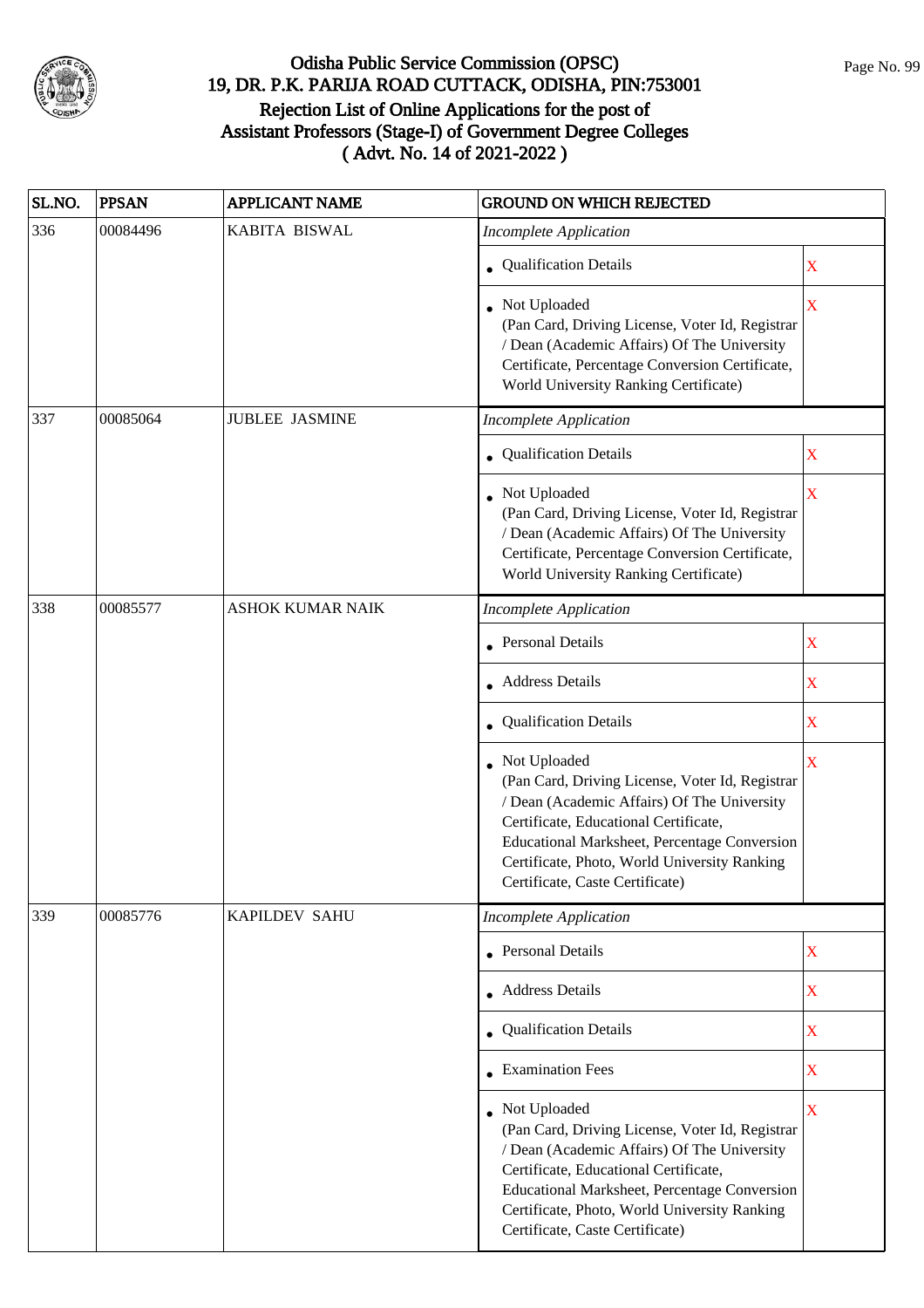

| SL.NO. | <b>PPSAN</b> | <b>APPLICANT NAME</b>   | <b>GROUND ON WHICH REJECTED</b>                                                                                                                                                                                                                                                            |                         |
|--------|--------------|-------------------------|--------------------------------------------------------------------------------------------------------------------------------------------------------------------------------------------------------------------------------------------------------------------------------------------|-------------------------|
| 340    | 00085974     | <b>BIKASH KUMAR RUP</b> | <b>Incomplete Application</b>                                                                                                                                                                                                                                                              |                         |
|        |              |                         | • Qualification Details                                                                                                                                                                                                                                                                    | $\mathbf X$             |
|        |              |                         | • Examination Fees                                                                                                                                                                                                                                                                         | $\bar{\textbf{X}}$      |
|        |              |                         | • Not Uploaded<br>(Pan Card, Driving License, Voter Id, Registrar<br>/ Dean (Academic Affairs) Of The University<br>Certificate, Percentage Conversion Certificate,<br>World University Ranking Certificate)                                                                               | $\overline{\mathbf{X}}$ |
| 341    | 00086053     | SHYAMSUNDAR HEMROM      | <b>Incomplete Application</b>                                                                                                                                                                                                                                                              |                         |
|        |              |                         | <b>Personal Details</b>                                                                                                                                                                                                                                                                    | X                       |
|        |              |                         | <b>Address Details</b>                                                                                                                                                                                                                                                                     | $\bar{X}$               |
|        |              |                         | <b>Qualification Details</b>                                                                                                                                                                                                                                                               | $\overline{\text{X}}$   |
|        |              |                         | Not Uploaded<br>(Pan Card, Driving License, Voter Id, Registrar<br>/ Dean (Academic Affairs) Of The University<br>Certificate, Educational Certificate,<br>Educational Marksheet, Percentage Conversion<br>Certificate, Photo, World University Ranking<br>Certificate, Caste Certificate) | $\bar{X}$               |
| 342    | 00086059     | <b>CHARU GOEL</b>       | <b>Incomplete Application</b>                                                                                                                                                                                                                                                              |                         |
|        |              |                         | <b>Qualification Details</b>                                                                                                                                                                                                                                                               | $\overline{\text{X}}$   |
|        |              |                         | Not Uploaded<br>(Pan Card, Voter Id, Registrar / Dean<br>(Academic Affairs) Of The University<br>Certificate, Percentage Conversion Certificate,<br>World University Ranking Certificate)                                                                                                  | $\overline{\text{X}}$   |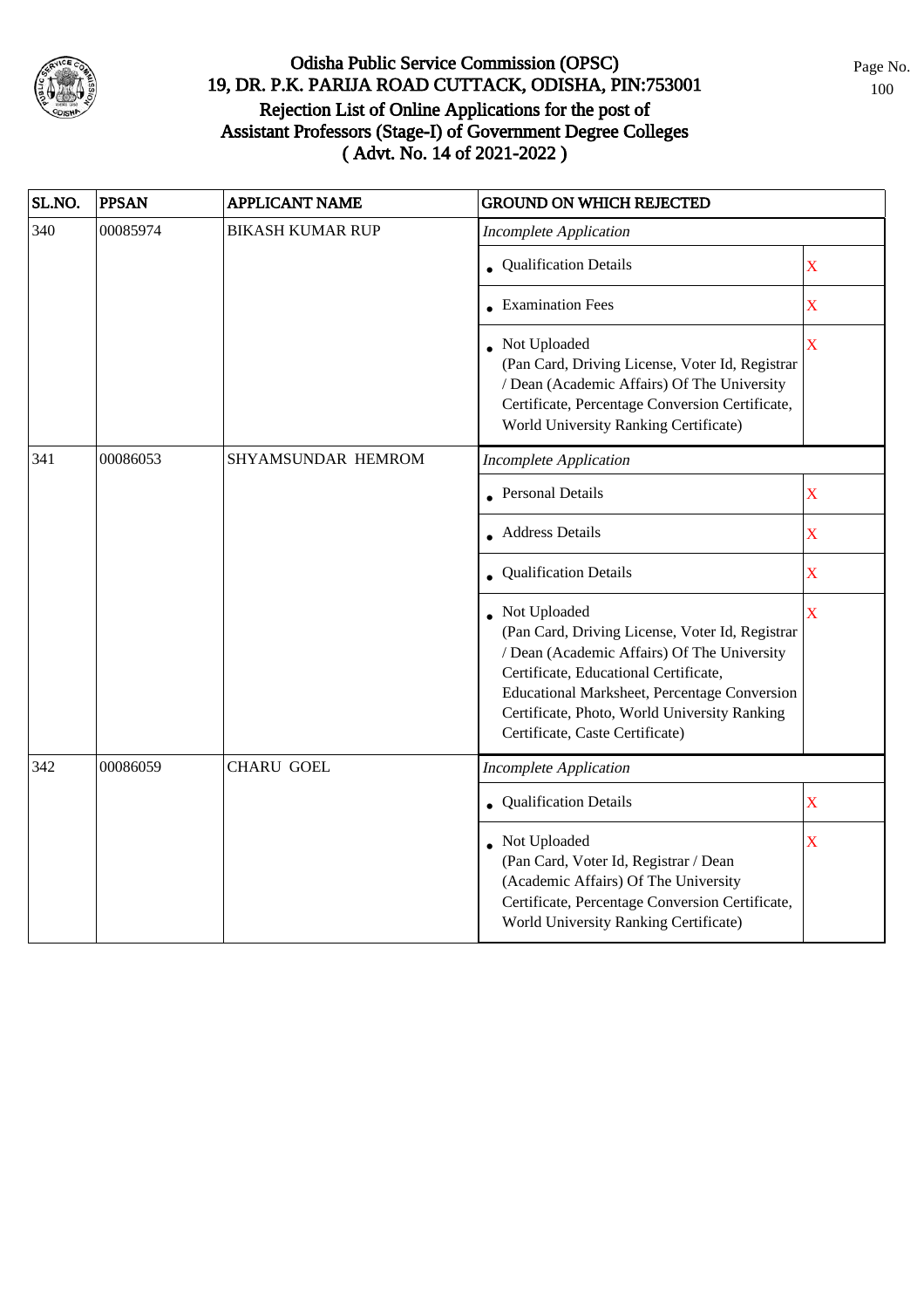

| SL.NO. | <b>PPSAN</b> | <b>APPLICANT NAME</b>       | <b>GROUND ON WHICH REJECTED</b>                                                                                                                                                                                                                                                            |                         |
|--------|--------------|-----------------------------|--------------------------------------------------------------------------------------------------------------------------------------------------------------------------------------------------------------------------------------------------------------------------------------------|-------------------------|
| 343    | 00086082     | <b>BHISMA NARAYAN RATHA</b> | <b>Incomplete Application</b>                                                                                                                                                                                                                                                              |                         |
|        |              |                             | • Personal Details                                                                                                                                                                                                                                                                         | $\mathbf X$             |
|        |              |                             | • Address Details                                                                                                                                                                                                                                                                          | $\overline{\text{X}}$   |
|        |              |                             | • Qualification Details                                                                                                                                                                                                                                                                    | $\overline{\text{X}}$   |
|        |              |                             | • Examination Fees                                                                                                                                                                                                                                                                         | $\mathbf X$             |
|        |              |                             | Not Uploaded<br>(Pan Card, Driving License, Voter Id, Registrar<br>/ Dean (Academic Affairs) Of The University<br>Certificate, Educational Certificate,<br>Educational Marksheet, Percentage Conversion<br>Certificate, Photo, World University Ranking<br>Certificate)                    | $\bar{\mathbf{X}}$      |
| 344    | 00086124     | S YESASWI DORA              | <b>Incomplete Application</b>                                                                                                                                                                                                                                                              |                         |
|        |              |                             | <b>Personal Details</b>                                                                                                                                                                                                                                                                    | $\mathbf X$             |
|        |              |                             | • Address Details                                                                                                                                                                                                                                                                          | $\overline{\text{X}}$   |
|        |              |                             | • Qualification Details                                                                                                                                                                                                                                                                    | $\overline{\text{X}}$   |
|        |              |                             | • Examination Fees                                                                                                                                                                                                                                                                         | $\overline{\text{X}}$   |
|        |              |                             | Not Uploaded<br>(Pan Card, Driving License, Voter Id, Registrar<br>/ Dean (Academic Affairs) Of The University<br>Certificate, Educational Certificate,<br>Educational Marksheet, Percentage Conversion<br>Certificate, Photo, World University Ranking<br>Certificate, Caste Certificate) | $\overline{\text{X}}$   |
| 345    | 00086133     | SWAGAT PATEL                | <b>Incomplete Application</b>                                                                                                                                                                                                                                                              |                         |
|        |              |                             | • Personal Details                                                                                                                                                                                                                                                                         | $\mathbf X$             |
|        |              |                             | • Address Details                                                                                                                                                                                                                                                                          | $\overline{\text{X}}$   |
|        |              |                             | • Qualification Details                                                                                                                                                                                                                                                                    | $\mathbf X$             |
|        |              |                             | • Examination Fees                                                                                                                                                                                                                                                                         | $\overline{\text{X}}$   |
|        |              |                             | • Not Uploaded<br>(Pan Card, Driving License, Voter Id, Registrar<br>/ Dean (Academic Affairs) Of The University<br>Certificate, Educational Certificate,<br>Educational Marksheet, Percentage Conversion<br>Certificate, Photo, World University Ranking<br>Certificate)                  | $\overline{\mathbf{X}}$ |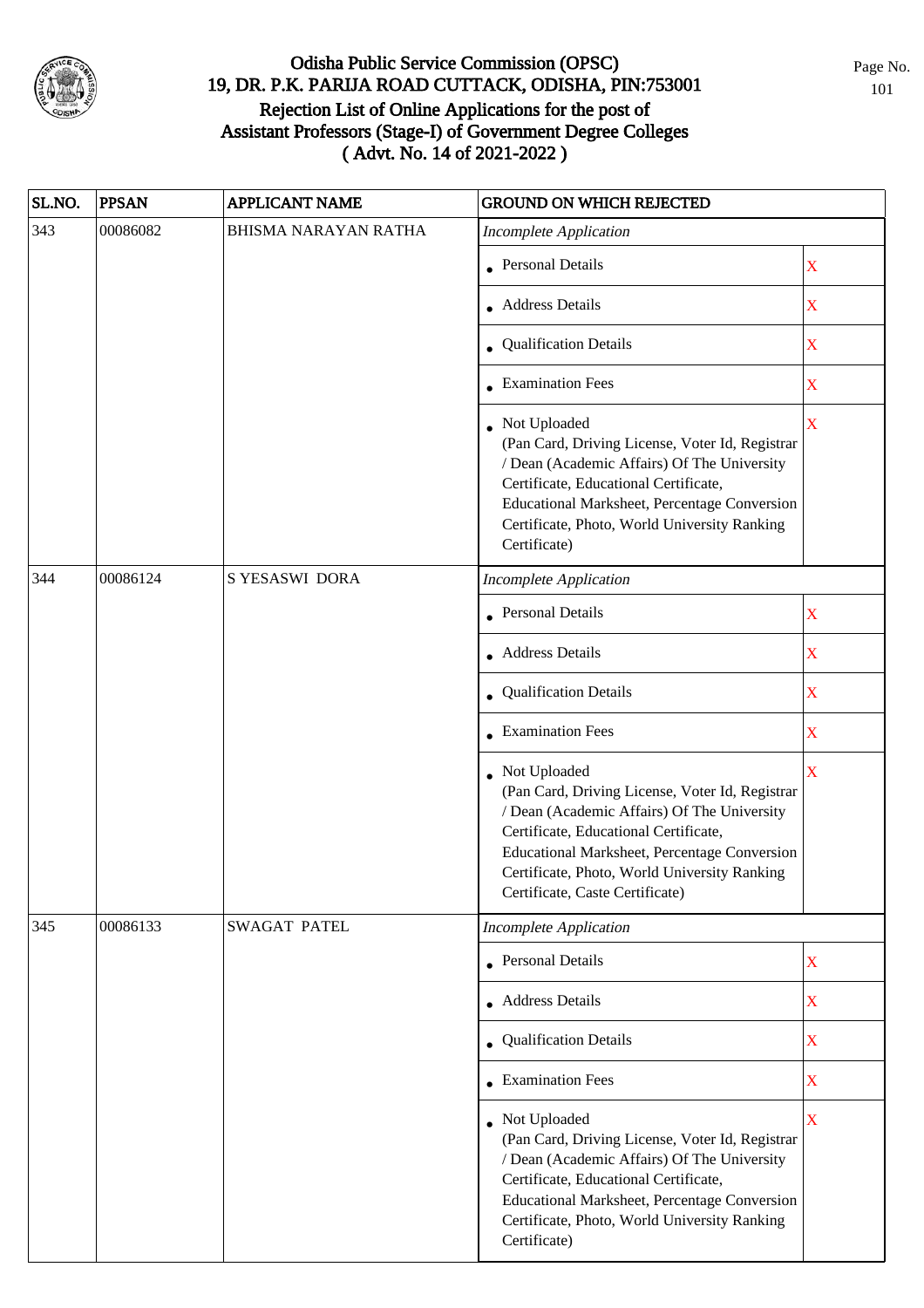

| SL.NO. | <b>PPSAN</b> | <b>APPLICANT NAME</b>    | <b>GROUND ON WHICH REJECTED</b>                                                                                                                                                                                                                                           |             |
|--------|--------------|--------------------------|---------------------------------------------------------------------------------------------------------------------------------------------------------------------------------------------------------------------------------------------------------------------------|-------------|
| 346    | 00086145     | <b>DAMAN HEMBRAM</b>     | <b>Incomplete Application</b>                                                                                                                                                                                                                                             |             |
|        |              |                          | • Qualification Details                                                                                                                                                                                                                                                   | $\mathbf X$ |
|        |              |                          | • Not Uploaded<br>(Pan Card, Driving License, Voter Id, Registrar<br>/ Dean (Academic Affairs) Of The University<br>Certificate, Percentage Conversion Certificate,<br>Photo, World University Ranking Certificate)                                                       | X           |
| 347    | 00086182     | <b>MANAS RANJAN RATH</b> | <b>Incomplete Application</b>                                                                                                                                                                                                                                             |             |
|        |              |                          | <b>Personal Details</b>                                                                                                                                                                                                                                                   | $\mathbf X$ |
|        |              |                          | • Address Details                                                                                                                                                                                                                                                         | $\mathbf X$ |
|        |              |                          | • Qualification Details                                                                                                                                                                                                                                                   | $\mathbf X$ |
|        |              |                          | • Examination Fees                                                                                                                                                                                                                                                        | $\mathbf X$ |
|        |              |                          | Not Uploaded<br>(Pan Card, Voter Id, Registrar / Dean<br>(Academic Affairs) Of The University<br>Certificate, Educational Certificate,<br>Educational Marksheet, Percentage Conversion<br>Certificate, Photo, World University Ranking<br>Certificate)                    | X           |
| 348    | 00086255     | CHAMARTHY MANJULATA      | <b>Incomplete Application</b>                                                                                                                                                                                                                                             |             |
|        |              |                          | <b>Personal Details</b>                                                                                                                                                                                                                                                   | $\mathbf X$ |
|        |              |                          | • Address Details                                                                                                                                                                                                                                                         | $\mathbf X$ |
|        |              |                          | • Qualification Details                                                                                                                                                                                                                                                   | X           |
|        |              |                          | $\bullet$ Examination Fees                                                                                                                                                                                                                                                | $\mathbf X$ |
|        |              |                          | • Not Uploaded<br>(Pan Card, Driving License, Voter Id, Registrar<br>/ Dean (Academic Affairs) Of The University<br>Certificate, Educational Certificate,<br>Educational Marksheet, Percentage Conversion<br>Certificate, Photo, World University Ranking<br>Certificate) | $\mathbf X$ |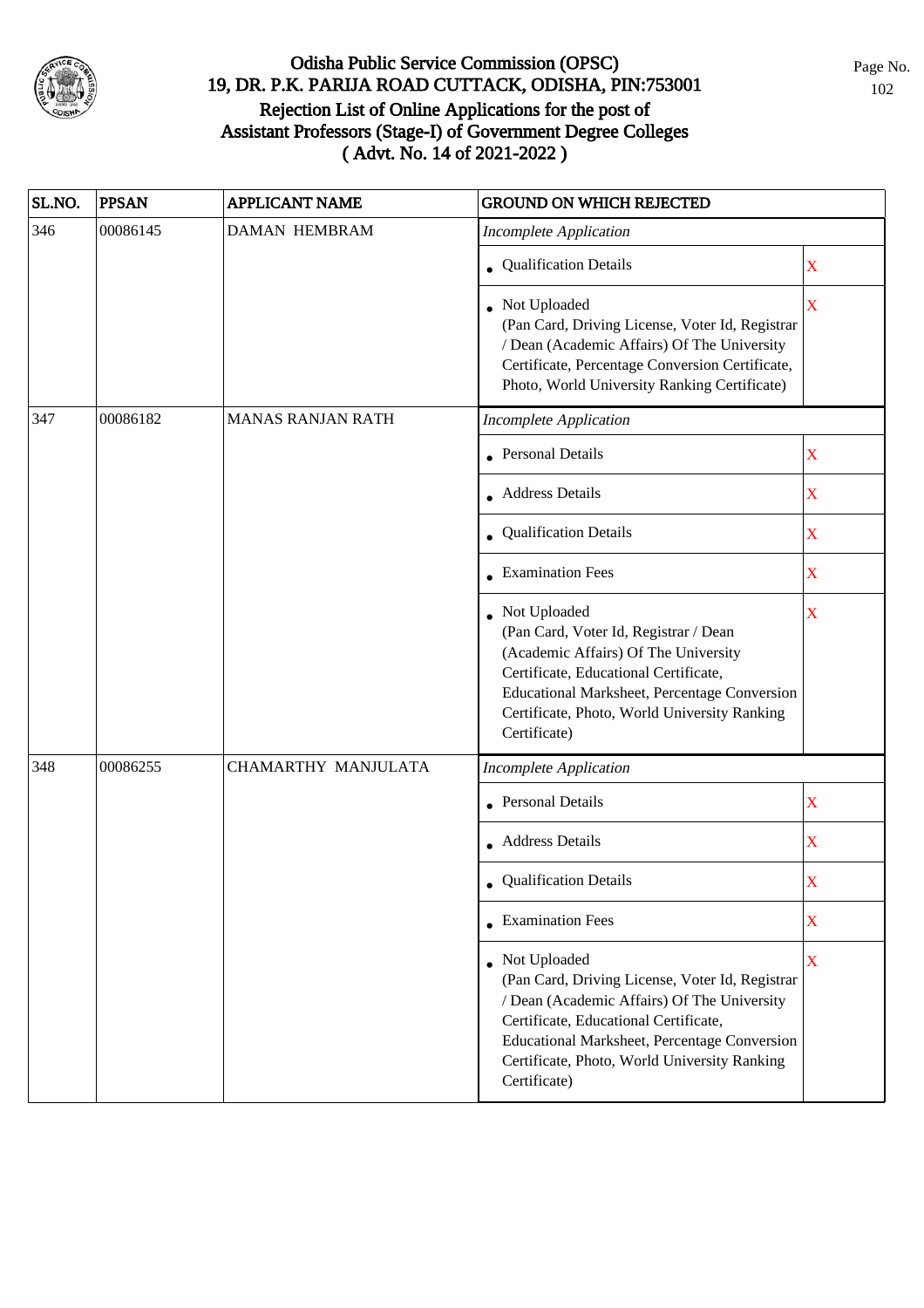

| SL.NO. | <b>PPSAN</b> | <b>APPLICANT NAME</b>    | <b>GROUND ON WHICH REJECTED</b>                                                                                                                                                                                                                                           |             |
|--------|--------------|--------------------------|---------------------------------------------------------------------------------------------------------------------------------------------------------------------------------------------------------------------------------------------------------------------------|-------------|
| 349    | 00086269     | <b>SUBAL KUMAR GHOSH</b> | <b>Incomplete Application</b>                                                                                                                                                                                                                                             |             |
|        |              |                          | • Qualification Details                                                                                                                                                                                                                                                   | $\mathbf X$ |
|        |              |                          | <b>Examination Fees</b>                                                                                                                                                                                                                                                   | $\mathbf X$ |
|        |              |                          | • Not Uploaded<br>(Pan Card, Driving License, Voter Id, Registrar<br>/ Dean (Academic Affairs) Of The University<br>Certificate, Educational Certificate,<br>Educational Marksheet, Percentage Conversion<br>Certificate, Photo, World University Ranking<br>Certificate) | X           |
| 350    | 00086291     | UTKALIKA MISHRA          | <b>Incomplete Application</b>                                                                                                                                                                                                                                             |             |
|        |              |                          | • Personal Details                                                                                                                                                                                                                                                        | X           |
|        |              |                          | • Address Details                                                                                                                                                                                                                                                         | X           |
|        |              |                          | • Qualification Details                                                                                                                                                                                                                                                   | X           |
|        |              |                          | • Examination Fees                                                                                                                                                                                                                                                        | $\mathbf X$ |
|        |              |                          | Not Uploaded<br>(Pan Card, Driving License, Voter Id, Registrar<br>/ Dean (Academic Affairs) Of The University<br>Certificate, Educational Certificate,<br>Educational Marksheet, Percentage Conversion<br>Certificate, Photo, World University Ranking<br>Certificate)   | X           |
| 351    | 00086318     | ANUPAMA ROUL             | <b>Incomplete Application</b>                                                                                                                                                                                                                                             |             |
|        |              |                          | • Personal Details                                                                                                                                                                                                                                                        | $\mathbf X$ |
|        |              |                          | • Address Details                                                                                                                                                                                                                                                         | X           |
|        |              |                          | • Qualification Details                                                                                                                                                                                                                                                   | $\mathbf X$ |
|        |              |                          | • Examination Fees                                                                                                                                                                                                                                                        | $\mathbf X$ |
|        |              |                          | Not Uploaded<br>(Driving License, Voter Id, Registrar / Dean<br>(Academic Affairs) Of The University<br>Certificate, Educational Certificate,<br>Educational Marksheet, Percentage Conversion<br>Certificate, Photo, World University Ranking<br>Certificate)             | $\mathbf X$ |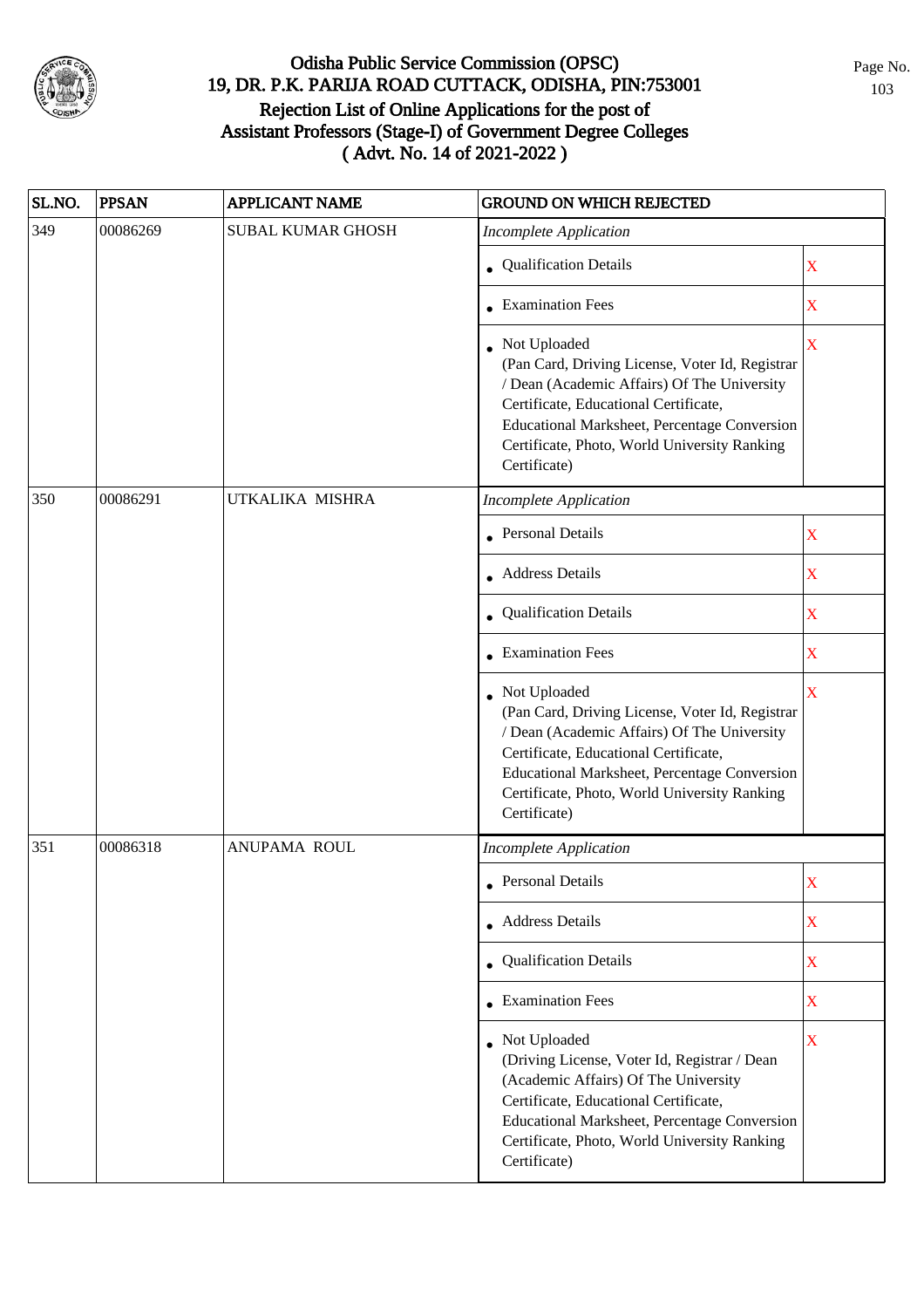

| SL.NO. | <b>PPSAN</b> | <b>APPLICANT NAME</b>     | <b>GROUND ON WHICH REJECTED</b>                                                                                                                                                                                                                                                              |                         |
|--------|--------------|---------------------------|----------------------------------------------------------------------------------------------------------------------------------------------------------------------------------------------------------------------------------------------------------------------------------------------|-------------------------|
| 352    | 00086322     | DIPSIKHA NANDA            | <b>Incomplete Application</b>                                                                                                                                                                                                                                                                |                         |
|        |              |                           | • Personal Details                                                                                                                                                                                                                                                                           | $\mathbf X$             |
|        |              |                           | Address Details                                                                                                                                                                                                                                                                              | $\mathbf X$             |
|        |              |                           | • Qualification Details                                                                                                                                                                                                                                                                      | $\mathbf X$             |
|        |              |                           | • Examination Fees                                                                                                                                                                                                                                                                           | $\mathbf X$             |
|        |              |                           | Not Uploaded<br>(Pan Card, Driving License, Voter Id, Registrar<br>/ Dean (Academic Affairs) Of The University<br>Certificate, Educational Certificate,<br><b>Educational Marksheet, Percentage Conversion</b><br>Certificate, Photo, World University Ranking<br>Certificate)               | $\mathbf X$             |
| 353    | 00086409     | <b>BIJAYA KUMAR JENA</b>  | <b>Incomplete Application</b>                                                                                                                                                                                                                                                                |                         |
|        |              |                           | • Personal Details                                                                                                                                                                                                                                                                           | $\mathbf X$             |
|        |              |                           | <b>Address Details</b>                                                                                                                                                                                                                                                                       | $\mathbf X$             |
|        |              |                           | • Qualification Details                                                                                                                                                                                                                                                                      | $\mathbf X$             |
|        |              |                           | Not Uploaded<br>(Pan Card, Driving License, Voter Id, Registrar<br>/ Dean (Academic Affairs) Of The University<br>Certificate, Educational Certificate,<br>Educational Marksheet, Percentage Conversion<br>Certificate, Photo, World University Ranking<br>Certificate, Caste Certificate)   | $\overline{\mathbf{X}}$ |
| 354    | 00086435     | <b>BIDYA SAGAR BEHERA</b> | Incomplete Application                                                                                                                                                                                                                                                                       |                         |
|        |              |                           | • Personal Details                                                                                                                                                                                                                                                                           | $\mathbf X$             |
|        |              |                           | • Address Details                                                                                                                                                                                                                                                                            | $\mathbf X$             |
|        |              |                           | • Qualification Details                                                                                                                                                                                                                                                                      | $\mathbf X$             |
|        |              |                           | • Not Uploaded<br>(Pan Card, Driving License, Voter Id, Registrar<br>/ Dean (Academic Affairs) Of The University<br>Certificate, Educational Certificate,<br>Educational Marksheet, Percentage Conversion<br>Certificate, Photo, World University Ranking<br>Certificate, Caste Certificate) | $\mathbf X$             |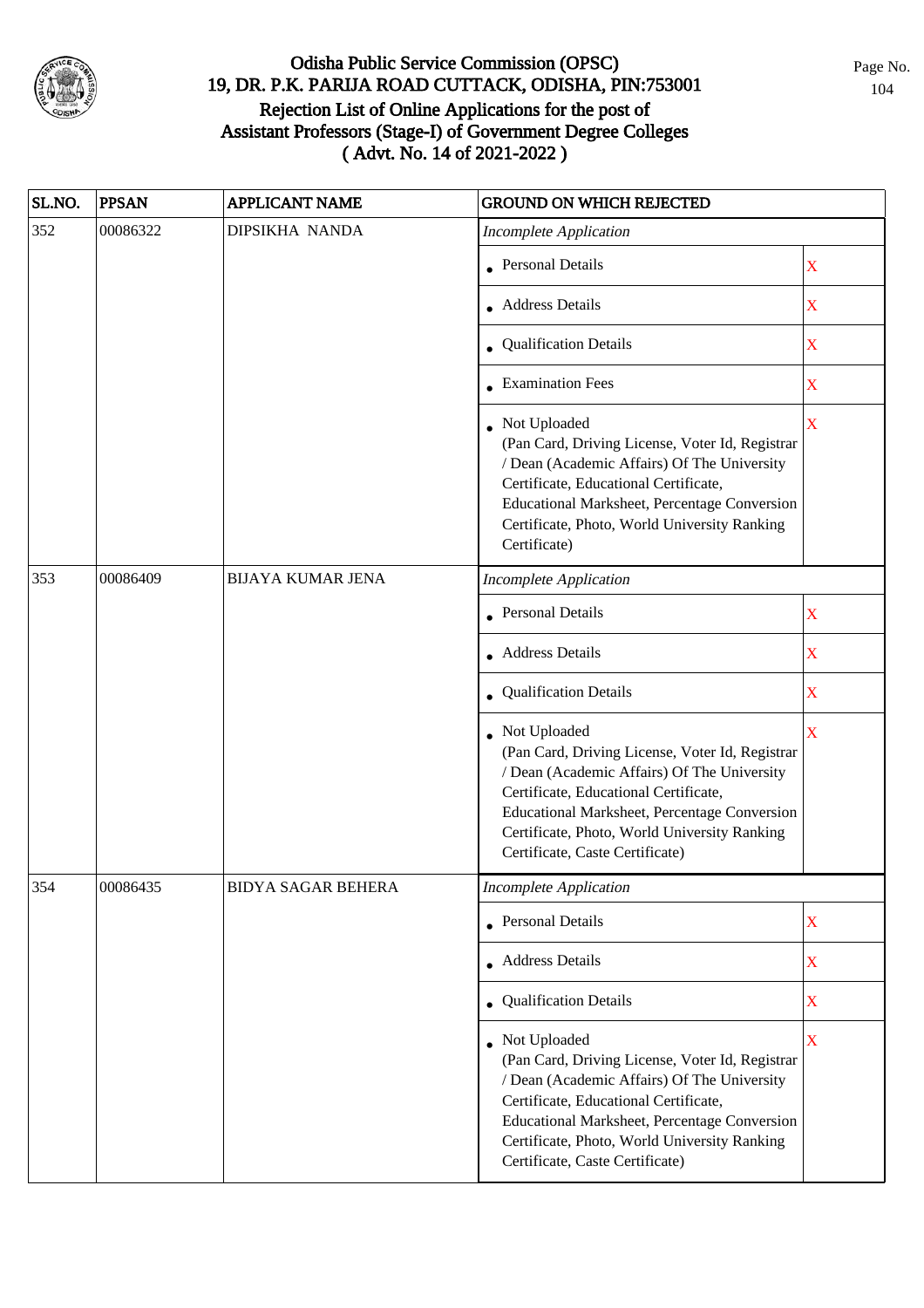

| SL.NO. | <b>PPSAN</b> | <b>APPLICANT NAME</b>   | <b>GROUND ON WHICH REJECTED</b>                                                                                                                                                                                                                                                              |                         |
|--------|--------------|-------------------------|----------------------------------------------------------------------------------------------------------------------------------------------------------------------------------------------------------------------------------------------------------------------------------------------|-------------------------|
| 355    | 00086514     | <b>ARABINDA MAHANTY</b> | <b>Incomplete Application</b>                                                                                                                                                                                                                                                                |                         |
|        |              |                         | <b>Personal Details</b>                                                                                                                                                                                                                                                                      | X                       |
|        |              |                         | <b>Address Details</b>                                                                                                                                                                                                                                                                       | $\mathbf X$             |
|        |              |                         | • Qualification Details                                                                                                                                                                                                                                                                      | $\mathbf X$             |
|        |              |                         | • Not Uploaded<br>(Pan Card, Driving License, Voter Id, Registrar<br>/ Dean (Academic Affairs) Of The University<br>Certificate, Educational Certificate,<br>Educational Marksheet, Percentage Conversion<br>Certificate, World University Ranking<br>Certificate)                           | $\overline{\mathbf{X}}$ |
| 356    | 00086676     | <b>MADAN BISWAL</b>     | <b>Incomplete Application</b>                                                                                                                                                                                                                                                                |                         |
|        |              |                         | Qualification Details                                                                                                                                                                                                                                                                        | X                       |
|        |              |                         | Not Uploaded<br>(Pan Card, Driving License, Voter Id, Registrar<br>/ Dean (Academic Affairs) Of The University<br>Certificate, World University Ranking<br>Certificate)                                                                                                                      | $\bar{X}$               |
| 357    | 00086757     | PINKI PALLABIKA BISWASI | <b>Incomplete Application</b>                                                                                                                                                                                                                                                                |                         |
|        |              |                         | Personal Details                                                                                                                                                                                                                                                                             | X                       |
|        |              |                         | <b>Address Details</b>                                                                                                                                                                                                                                                                       | $\mathbf X$             |
|        |              |                         | • Qualification Details                                                                                                                                                                                                                                                                      | $\mathbf X$             |
|        |              |                         | $\bullet$ Examination Fees                                                                                                                                                                                                                                                                   | X                       |
|        |              |                         | • Not Uploaded<br>(Pan Card, Driving License, Voter Id, Registrar<br>/ Dean (Academic Affairs) Of The University<br>Certificate, Educational Certificate,<br>Educational Marksheet, Percentage Conversion<br>Certificate, Photo, World University Ranking<br>Certificate, Caste Certificate) | X                       |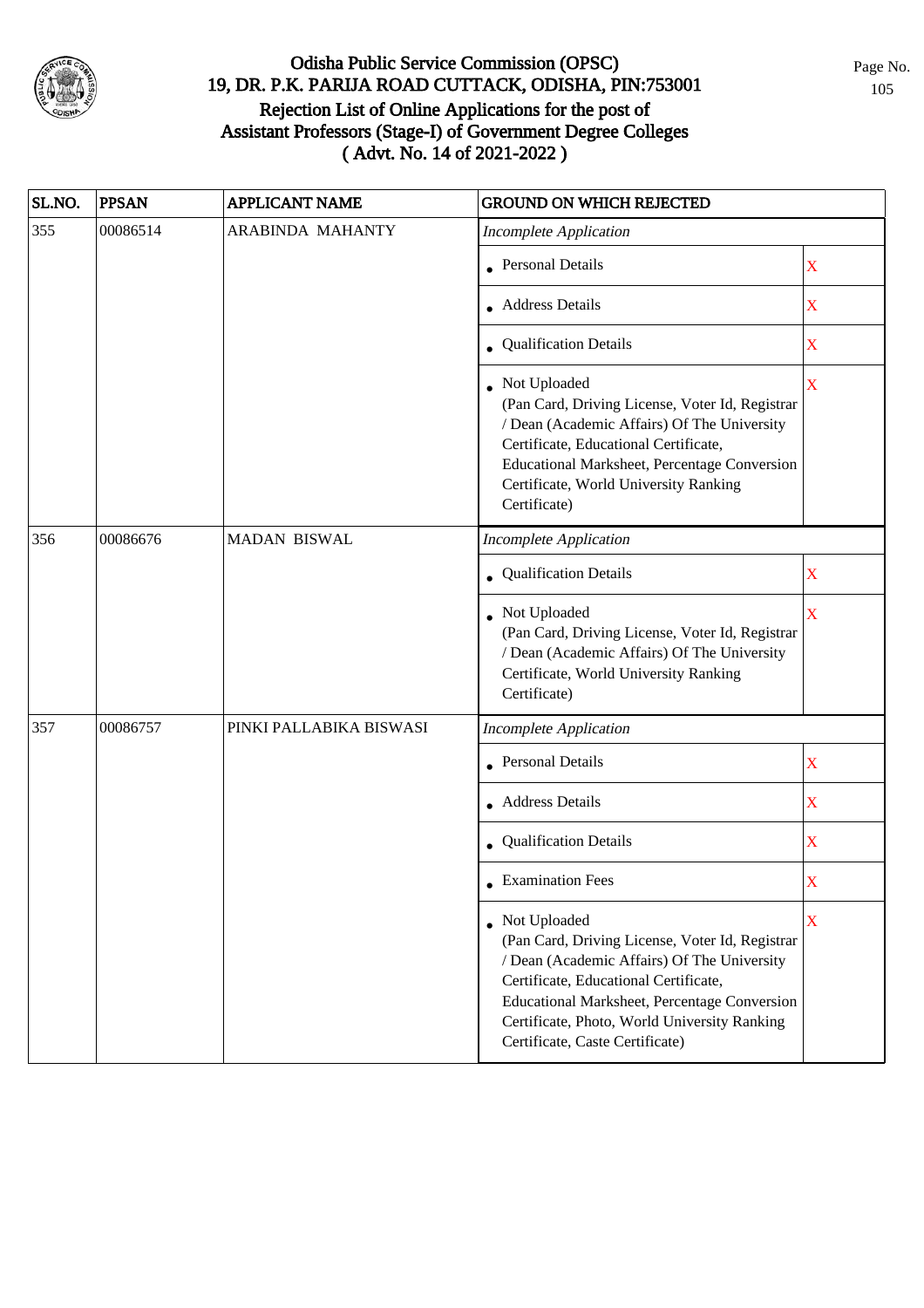

| SL.NO. | <b>PPSAN</b> | <b>APPLICANT NAME</b>  | <b>GROUND ON WHICH REJECTED</b>                                                                                                                                                                                                                                                            |                         |
|--------|--------------|------------------------|--------------------------------------------------------------------------------------------------------------------------------------------------------------------------------------------------------------------------------------------------------------------------------------------|-------------------------|
| 358    | 00086760     | FEDRIC KUJUR           | <b>Incomplete Application</b>                                                                                                                                                                                                                                                              |                         |
|        |              |                        | • Personal Details                                                                                                                                                                                                                                                                         | X                       |
|        |              |                        | • Address Details                                                                                                                                                                                                                                                                          | $\overline{\mathbf{X}}$ |
|        |              |                        | • Qualification Details                                                                                                                                                                                                                                                                    | $\overline{\textbf{X}}$ |
|        |              |                        | Not Uploaded<br>(Pan Card, Driving License, Voter Id, Registrar<br>/ Dean (Academic Affairs) Of The University<br>Certificate, Educational Certificate,<br>Educational Marksheet, Percentage Conversion<br>Certificate, Photo, World University Ranking<br>Certificate, Caste Certificate) | $\overline{\mathbf{X}}$ |
| 359    | 00086775     | DEBANANDA KANHAR       | <b>Incomplete Application</b>                                                                                                                                                                                                                                                              |                         |
|        |              |                        | <b>Personal Details</b>                                                                                                                                                                                                                                                                    | X                       |
|        |              |                        | <b>Address Details</b>                                                                                                                                                                                                                                                                     | X                       |
|        |              |                        | Qualification Details                                                                                                                                                                                                                                                                      | $\mathbf X$             |
|        |              |                        | Not Uploaded<br>(Pan Card, Driving License, Voter Id, Registrar<br>/ Dean (Academic Affairs) Of The University<br>Certificate, Educational Certificate,<br>Educational Marksheet, Percentage Conversion<br>Certificate, Photo, World University Ranking<br>Certificate, Caste Certificate) | $\overline{\mathbf{X}}$ |
| 360    | 00086806     | <b>LALATENDU LENKA</b> | <b>Incomplete Application</b>                                                                                                                                                                                                                                                              |                         |
|        |              |                        | • Personal Details                                                                                                                                                                                                                                                                         | $\mathbf X$             |
|        |              |                        | • Address Details                                                                                                                                                                                                                                                                          | $\mathbf X$             |
|        |              |                        | • Qualification Details                                                                                                                                                                                                                                                                    | $\mathbf X$             |
|        |              |                        | • Examination Fees                                                                                                                                                                                                                                                                         | $\overline{\textbf{X}}$ |
|        |              |                        | Not Uploaded<br>(Pan Card, Driving License, Voter Id, Registrar<br>/ Dean (Academic Affairs) Of The University<br>Certificate, Educational Certificate,<br>Educational Marksheet, Percentage Conversion<br>Certificate, Photo, World University Ranking<br>Certificate)                    | $\bar{\mathbf{X}}$      |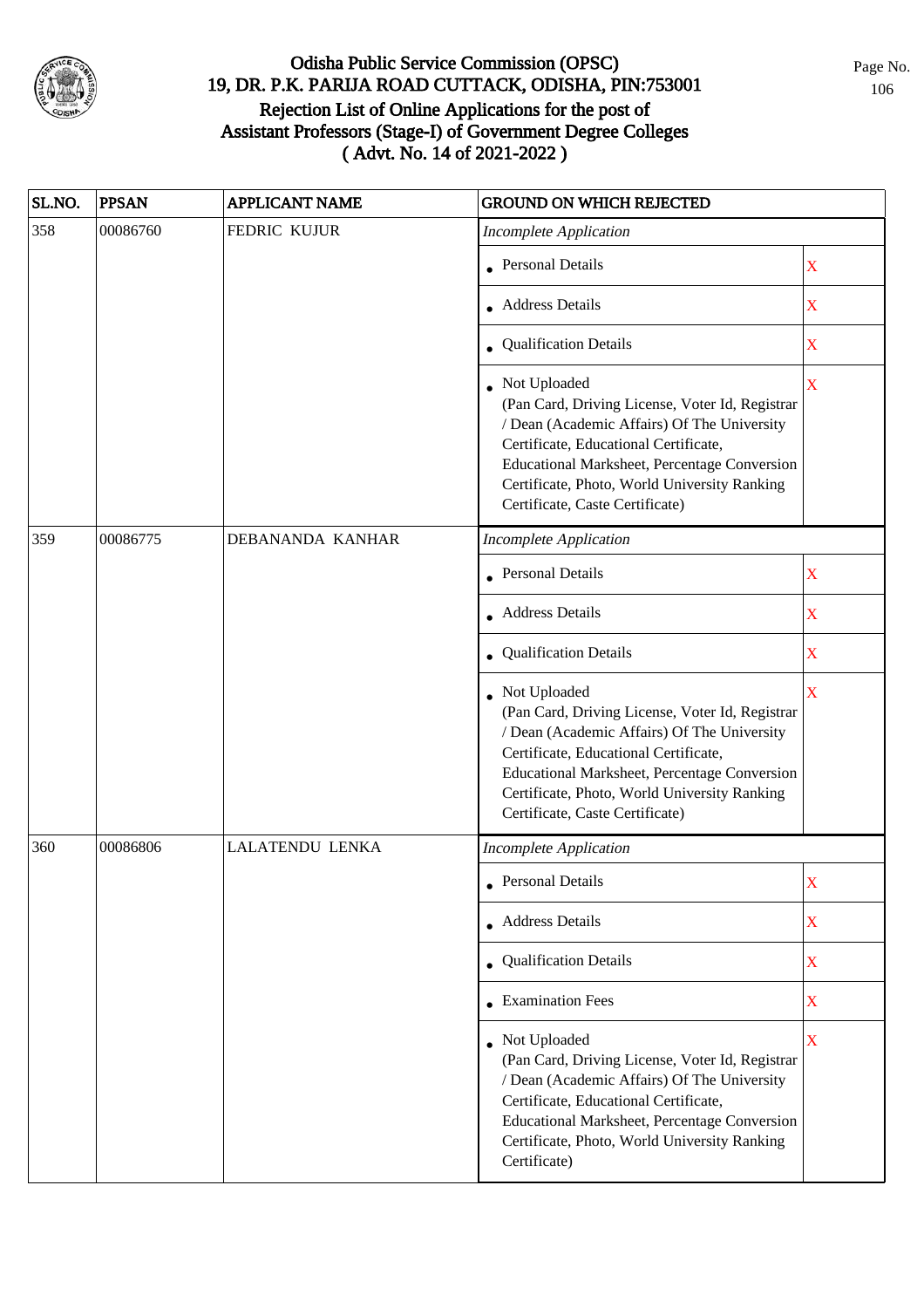

| SL.NO. | <b>PPSAN</b> | <b>APPLICANT NAME</b>       | <b>GROUND ON WHICH REJECTED</b>                                                                                                                                                                                                                                                            |             |
|--------|--------------|-----------------------------|--------------------------------------------------------------------------------------------------------------------------------------------------------------------------------------------------------------------------------------------------------------------------------------------|-------------|
| 361    | 00086879     | SHRIKANT DORA               | <b>Incomplete Application</b>                                                                                                                                                                                                                                                              |             |
|        |              |                             | <b>Personal Details</b>                                                                                                                                                                                                                                                                    | X           |
|        |              |                             | • Address Details                                                                                                                                                                                                                                                                          | X           |
|        |              |                             | • Qualification Details                                                                                                                                                                                                                                                                    | X           |
|        |              |                             | • Examination Fees                                                                                                                                                                                                                                                                         | X           |
|        |              |                             | Not Uploaded<br>(Pan Card, Driving License, Voter Id, Registrar<br>/ Dean (Academic Affairs) Of The University<br>Certificate, Educational Certificate,<br>Educational Marksheet, Percentage Conversion<br>Certificate, Photo, World University Ranking<br>Certificate, Caste Certificate) | $\mathbf X$ |
| 362    | 00086883     | <b>SUNIL BARI</b>           | <b>Incomplete Application</b>                                                                                                                                                                                                                                                              |             |
|        |              |                             | Not Uploaded<br>(Pan Card, Driving License, Voter Id, Registrar<br>/ Dean (Academic Affairs) Of The University<br>Certificate, World University Ranking<br>Certificate)                                                                                                                    | X           |
| 363    | 00086903     | <b>BIKASH KUMAR RABIDAS</b> | <b>Incomplete Application</b>                                                                                                                                                                                                                                                              |             |
|        |              |                             | <b>Personal Details</b>                                                                                                                                                                                                                                                                    | $\mathbf X$ |
|        |              |                             | • Address Details                                                                                                                                                                                                                                                                          | $\mathbf X$ |
|        |              |                             | Qualification Details                                                                                                                                                                                                                                                                      | $\mathbf X$ |
|        |              |                             | $\bullet~$ Not Uploaded<br>(Pan Card, Voter Id, Registrar / Dean<br>(Academic Affairs) Of The University<br>Certificate, Educational Certificate,<br>Educational Marksheet, Percentage Conversion<br>Certificate, Photo, World University Ranking<br>Certificate)                          | X           |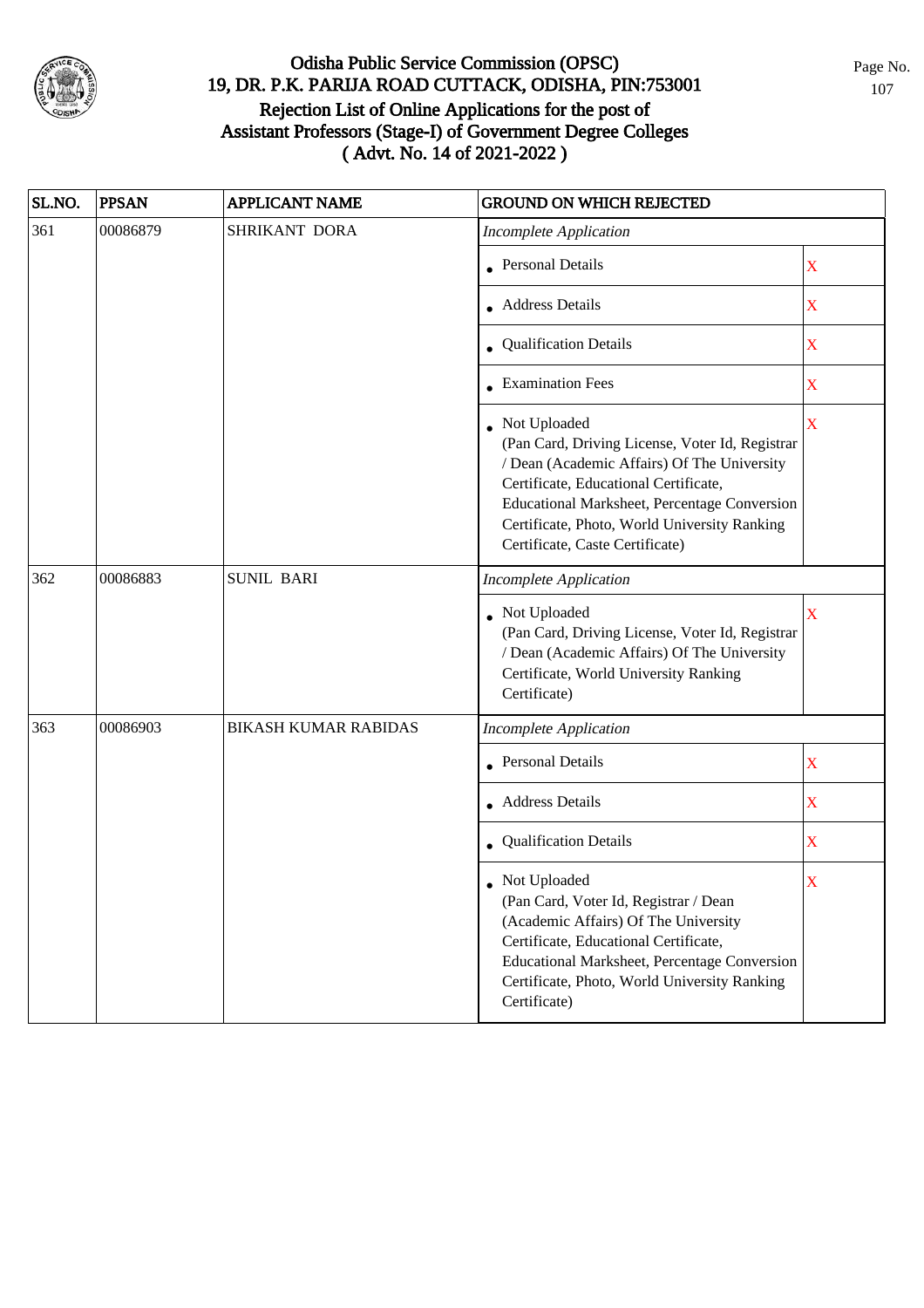

| SL.NO. | <b>PPSAN</b> | <b>APPLICANT NAME</b>       | <b>GROUND ON WHICH REJECTED</b>                                                                                                                                                                                                                                           |                       |
|--------|--------------|-----------------------------|---------------------------------------------------------------------------------------------------------------------------------------------------------------------------------------------------------------------------------------------------------------------------|-----------------------|
| 364    | 00086965     | <b>JAGAN PRASADA PRABHU</b> | <b>Incomplete Application</b>                                                                                                                                                                                                                                             |                       |
|        |              | <b>KUMAR SAHOO</b>          | • Personal Details                                                                                                                                                                                                                                                        | $\mathbf X$           |
|        |              |                             | • Address Details                                                                                                                                                                                                                                                         | X                     |
|        |              |                             | • Qualification Details                                                                                                                                                                                                                                                   | $\mathbf X$           |
|        |              |                             | • Examination Fees                                                                                                                                                                                                                                                        | X                     |
|        |              |                             | • Not Uploaded<br>(Pan Card, Driving License, Voter Id, Registrar<br>/ Dean (Academic Affairs) Of The University<br>Certificate, Educational Certificate,<br>Educational Marksheet, Percentage Conversion<br>Certificate, Photo, World University Ranking<br>Certificate) | $\mathbf X$           |
| 365    | 00087084     | <b>MANAS RANJAN PARIDA</b>  | <b>Incomplete Application</b>                                                                                                                                                                                                                                             |                       |
|        |              |                             | Personal Details                                                                                                                                                                                                                                                          | X                     |
|        |              |                             | • Address Details                                                                                                                                                                                                                                                         | X                     |
|        |              |                             | • Qualification Details                                                                                                                                                                                                                                                   | $\mathbf X$           |
|        |              |                             | $\bullet$ Examination Fees                                                                                                                                                                                                                                                | $\mathbf X$           |
|        |              |                             | Not Uploaded<br>(Pan Card, Driving License, Registrar / Dean<br>(Academic Affairs) Of The University<br>Certificate, Educational Certificate,<br>Educational Marksheet, Percentage Conversion<br>Certificate, Photo, World University Ranking<br>Certificate)             | X                     |
| 366    | 00087119     | ETENDRA DHAR DUBE           | <b>Incomplete Application</b>                                                                                                                                                                                                                                             |                       |
|        |              |                             | • Personal Details                                                                                                                                                                                                                                                        | $\mathbf X$           |
|        |              |                             | • Address Details                                                                                                                                                                                                                                                         | $\mathbf X$           |
|        |              |                             | • Qualification Details                                                                                                                                                                                                                                                   | X                     |
|        |              |                             | $\bullet$ Examination Fees                                                                                                                                                                                                                                                | $\mathbf X$           |
|        |              |                             | • Not Uploaded<br>(Pan Card, Driving License, Voter Id, Registrar<br>/ Dean (Academic Affairs) Of The University<br>Certificate, Educational Certificate,<br>Educational Marksheet, Percentage Conversion<br>Certificate, Photo, World University Ranking<br>Certificate) | $\overline{\text{X}}$ |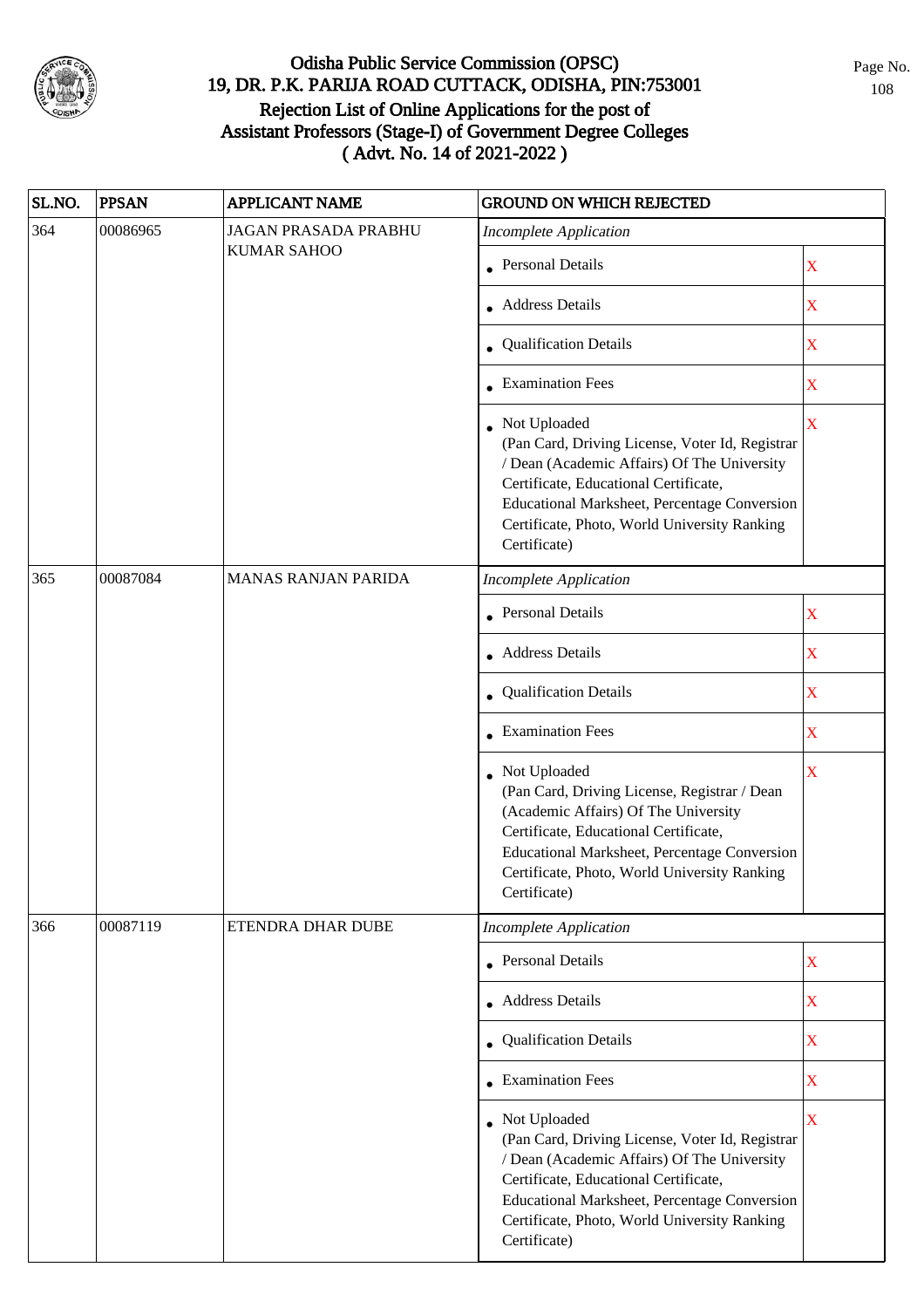

| SL.NO. | <b>PPSAN</b> | <b>APPLICANT NAME</b> | <b>GROUND ON WHICH REJECTED</b>                                                                                                                                                                                                                                                                     |                         |
|--------|--------------|-----------------------|-----------------------------------------------------------------------------------------------------------------------------------------------------------------------------------------------------------------------------------------------------------------------------------------------------|-------------------------|
| 367    | 00087298     | <b>SANGITA ROY</b>    | <b>Incomplete Application</b>                                                                                                                                                                                                                                                                       |                         |
|        |              |                       | <b>Personal Details</b>                                                                                                                                                                                                                                                                             | $\mathbf X$             |
|        |              |                       | <b>Address Details</b>                                                                                                                                                                                                                                                                              | $\mathbf X$             |
|        |              |                       | • Qualification Details                                                                                                                                                                                                                                                                             | $\mathbf X$             |
|        |              |                       | • Examination Fees                                                                                                                                                                                                                                                                                  | X                       |
|        |              |                       | • Not Uploaded<br>(Pan Card, Driving License, Voter Id, Registrar<br>/ Dean (Academic Affairs) Of The University<br>Certificate, Educational Certificate,<br>Educational Marksheet, Percentage Conversion<br>Certificate, Photo, World University Ranking<br>Certificate)                           | $\overline{\mathbf{X}}$ |
| 368    | 00087354     | DEBASISH MAHAPATRO    | <b>Incomplete Application</b>                                                                                                                                                                                                                                                                       |                         |
|        |              |                       | Not Uploaded<br>(Pan Card, Driving License, Voter Id, Registrar<br>/ Dean (Academic Affairs) Of The University<br>Certificate, Percentage Conversion Certificate,<br>World University Ranking Certificate)                                                                                          | $\overline{\mathbf{X}}$ |
| 369    | 00087580     | JANJYASENI PRADHANI   | <b>Incomplete Application</b>                                                                                                                                                                                                                                                                       |                         |
|        |              |                       | <b>Personal Details</b>                                                                                                                                                                                                                                                                             | X                       |
|        |              |                       | • Address Details                                                                                                                                                                                                                                                                                   | $\mathbf X$             |
|        |              |                       | Qualification Details                                                                                                                                                                                                                                                                               | $\mathbf X$             |
|        |              |                       | $\bullet$ Examination Fees                                                                                                                                                                                                                                                                          | $\mathbf X$             |
|        |              |                       | • Not Uploaded<br>(Pan Card, Driving License, Voter Id, Registrar<br>/ Dean (Academic Affairs) Of The University<br>Certificate, Educational Certificate,<br><b>Educational Marksheet, Percentage Conversion</b><br>Certificate, Photo, World University Ranking<br>Certificate, Caste Certificate) | X                       |
| 370    | 00087655     | SATYA SUNDAR MOHANTY  | <b>Incomplete Application</b>                                                                                                                                                                                                                                                                       |                         |
|        |              |                       | • Qualification Details                                                                                                                                                                                                                                                                             | $\mathbf X$             |
|        |              |                       | Not Uploaded<br>(Pan Card, Driving License, Voter Id, Registrar<br>/ Dean (Academic Affairs) Of The University<br>Certificate, Percentage Conversion Certificate,<br>World University Ranking Certificate)                                                                                          | $\overline{\mathbf{X}}$ |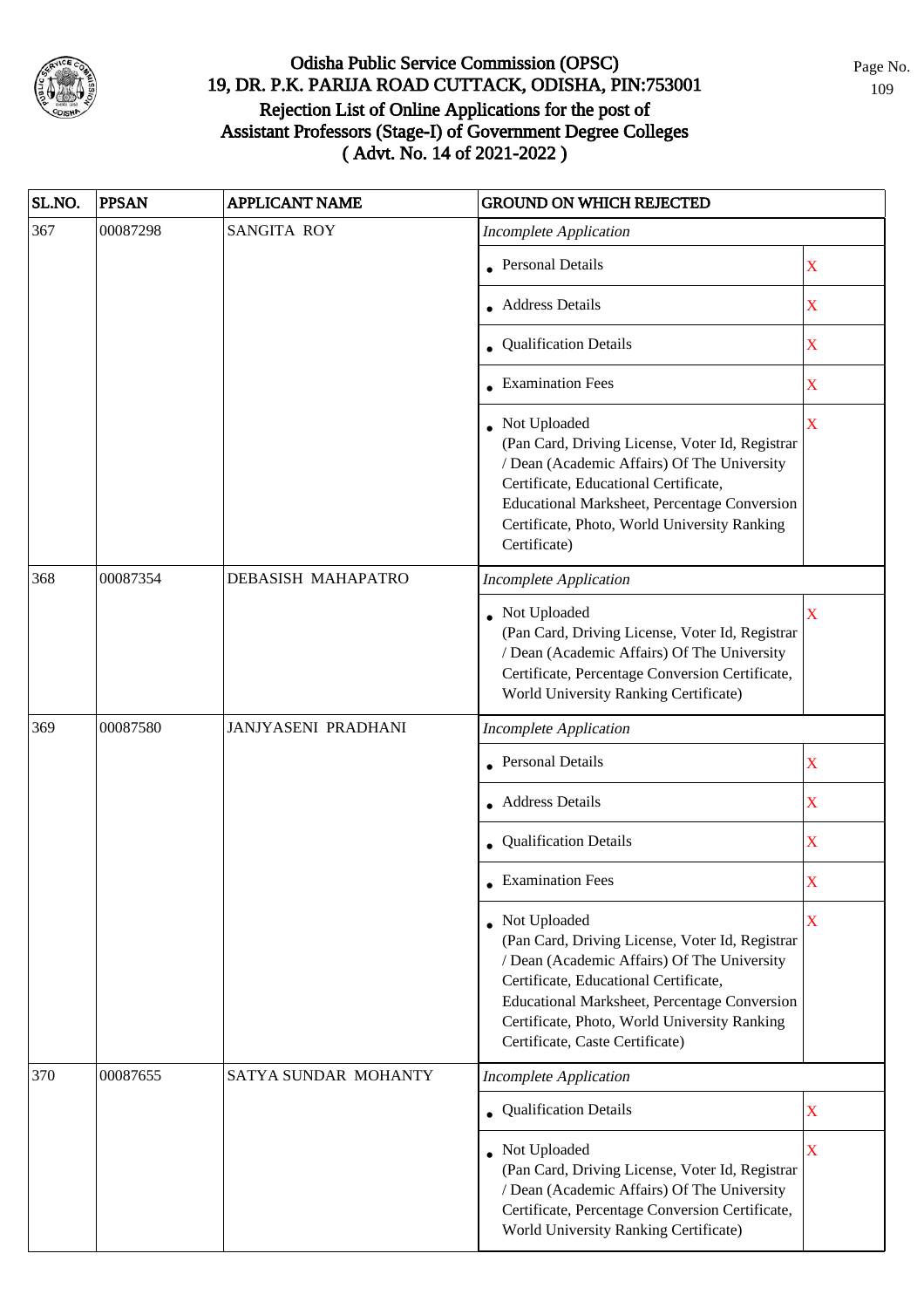

| SL.NO. | <b>PPSAN</b> | APPLICANT NAME           | <b>GROUND ON WHICH REJECTED</b>                                                                                                                                                                                                                                                              |                         |
|--------|--------------|--------------------------|----------------------------------------------------------------------------------------------------------------------------------------------------------------------------------------------------------------------------------------------------------------------------------------------|-------------------------|
| 371    | 00087714     | <b>RANJAN KUMAR SAHU</b> | <b>Incomplete Application</b>                                                                                                                                                                                                                                                                |                         |
|        |              |                          | <b>Personal Details</b>                                                                                                                                                                                                                                                                      | $\mathbf X$             |
|        |              |                          | • Address Details                                                                                                                                                                                                                                                                            | $\mathbf X$             |
|        |              |                          | • Qualification Details                                                                                                                                                                                                                                                                      | $\bar{\textbf{X}}$      |
|        |              |                          | • Examination Fees                                                                                                                                                                                                                                                                           | $\mathbf X$             |
|        |              |                          | • Not Uploaded<br>(Pan Card, Driving License, Voter Id, Registrar<br>/ Dean (Academic Affairs) Of The University<br>Certificate, Educational Certificate,<br>Educational Marksheet, Percentage Conversion<br>Certificate, Photo, World University Ranking<br>Certificate, Caste Certificate) | X                       |
| 372    | 00087741     | MALAY RANJAN NAYAK       | <b>Incomplete Application</b>                                                                                                                                                                                                                                                                |                         |
|        |              |                          | • Personal Details                                                                                                                                                                                                                                                                           | $\mathbf X$             |
|        |              |                          | • Address Details                                                                                                                                                                                                                                                                            | $\mathbf X$             |
|        |              |                          | <b>Qualification Details</b>                                                                                                                                                                                                                                                                 | $\mathbf X$             |
|        |              |                          | $\bullet$ Examination Fees                                                                                                                                                                                                                                                                   | $\mathbf X$             |
|        |              |                          | • Not Uploaded<br>(Pan Card, Driving License, Voter Id, Registrar<br>/ Dean (Academic Affairs) Of The University<br>Certificate, Educational Certificate,<br>Educational Marksheet, Percentage Conversion<br>Certificate, Photo, World University Ranking<br>Certificate)                    | $\overline{\mathbf{X}}$ |
| 373    | 00087756     | SUDHIR KUMAR BARIK       | <b>Incomplete Application</b>                                                                                                                                                                                                                                                                |                         |
|        |              |                          | • Personal Details                                                                                                                                                                                                                                                                           | $\mathbf X$             |
|        |              |                          | • Address Details                                                                                                                                                                                                                                                                            | $\mathbf X$             |
|        |              |                          | • Qualification Details                                                                                                                                                                                                                                                                      | $\mathbf X$             |
|        |              |                          | • Examination Fees                                                                                                                                                                                                                                                                           | $\mathbf X$             |
|        |              |                          | • Not Uploaded<br>(Pan Card, Driving License, Voter Id, Registrar<br>/ Dean (Academic Affairs) Of The University<br>Certificate, Educational Certificate,<br>Educational Marksheet, Percentage Conversion<br>Certificate, Photo, World University Ranking<br>Certificate)                    | $\mathbf X$             |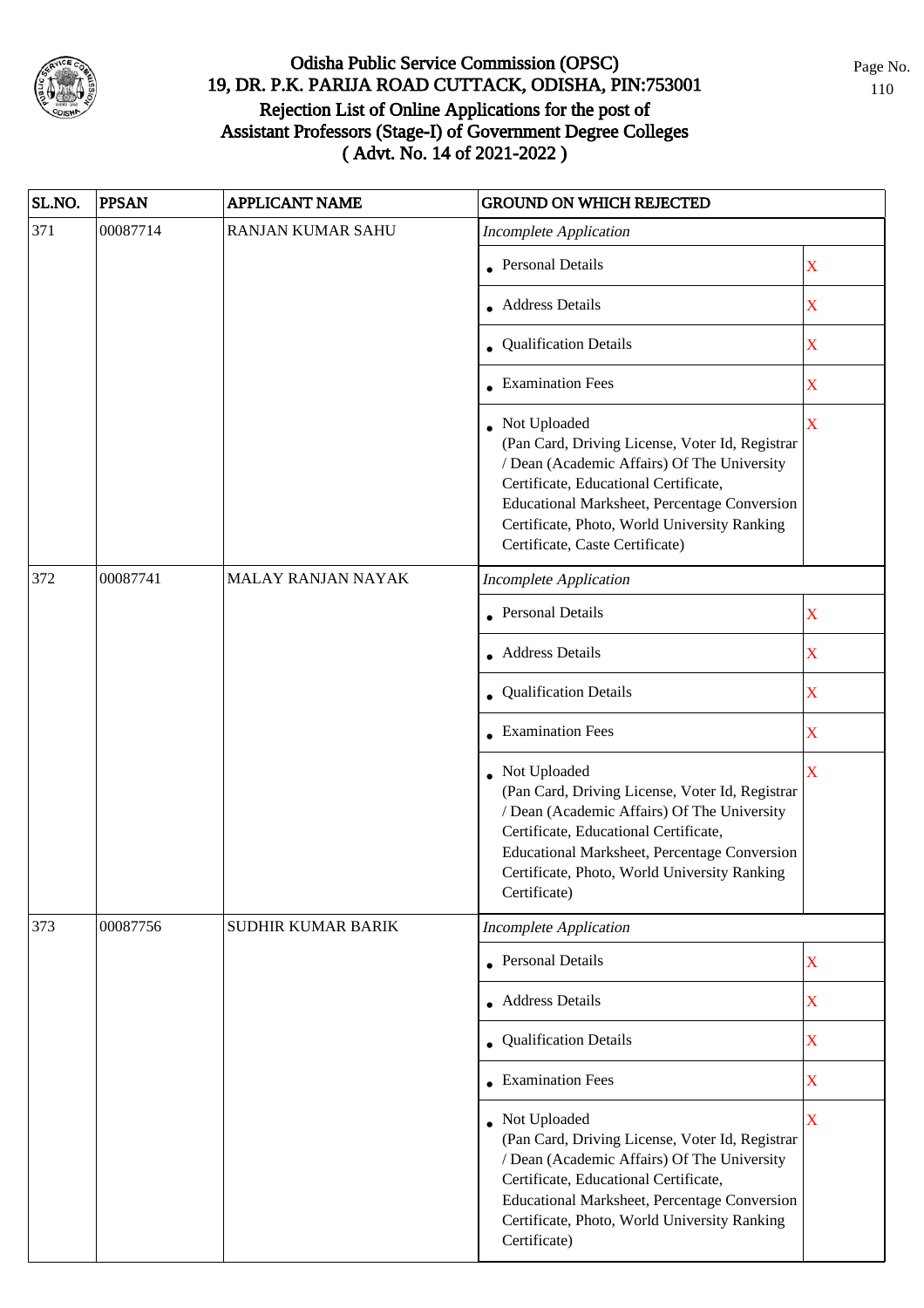

| SL.NO. | <b>PPSAN</b> | <b>APPLICANT NAME</b>     | <b>GROUND ON WHICH REJECTED</b>                                                                                                                                                                                                                                                            |                         |
|--------|--------------|---------------------------|--------------------------------------------------------------------------------------------------------------------------------------------------------------------------------------------------------------------------------------------------------------------------------------------|-------------------------|
| 374    | 00087996     | <b>SATYA RANJAN KAR</b>   | <b>Incomplete Application</b>                                                                                                                                                                                                                                                              |                         |
|        |              |                           | • Qualification Details                                                                                                                                                                                                                                                                    | X                       |
|        |              |                           | Not Uploaded<br>(Pan Card, Driving License, Registrar / Dean<br>(Academic Affairs) Of The University<br>Certificate, World University Ranking<br>Certificate)                                                                                                                              | X                       |
| 375    | 00088305     | <b>BIRENDRA KUJUR</b>     | <b>Incomplete Application</b>                                                                                                                                                                                                                                                              |                         |
|        |              |                           | • Qualification Details                                                                                                                                                                                                                                                                    | X                       |
|        |              |                           | • Not Uploaded<br>(Pan Card, Driving License, Voter Id, Registrar<br>/ Dean (Academic Affairs) Of The University<br>Certificate, World University Ranking<br>Certificate)                                                                                                                  | $\overline{\mathbf{X}}$ |
| 376    | 00088319     | NARESH KUMAR BEHERA       | <b>Incomplete Application</b>                                                                                                                                                                                                                                                              |                         |
|        |              |                           | • Qualification Details                                                                                                                                                                                                                                                                    | $\mathbf X$             |
|        |              |                           | • Not Uploaded<br>(Pan Card, Driving License, Registrar / Dean<br>(Academic Affairs) Of The University<br>Certificate, Educational Certificate,<br>Educational Marksheet, Percentage Conversion<br>Certificate, World University Ranking<br>Certificate)                                   | X                       |
| 377    | 00088347     | <b>RANJIT KUMAR MAJHI</b> | <b>Incomplete Application</b>                                                                                                                                                                                                                                                              |                         |
|        |              |                           | Personal Details                                                                                                                                                                                                                                                                           | $\mathbf X$             |
|        |              |                           | • Address Details                                                                                                                                                                                                                                                                          | X                       |
|        |              |                           | • Qualification Details                                                                                                                                                                                                                                                                    | $\mathbf X$             |
|        |              |                           | Not Uploaded<br>(Pan Card, Driving License, Voter Id, Registrar<br>/ Dean (Academic Affairs) Of The University<br>Certificate, Educational Certificate,<br>Educational Marksheet, Percentage Conversion<br>Certificate, Photo, World University Ranking<br>Certificate, Caste Certificate) | X                       |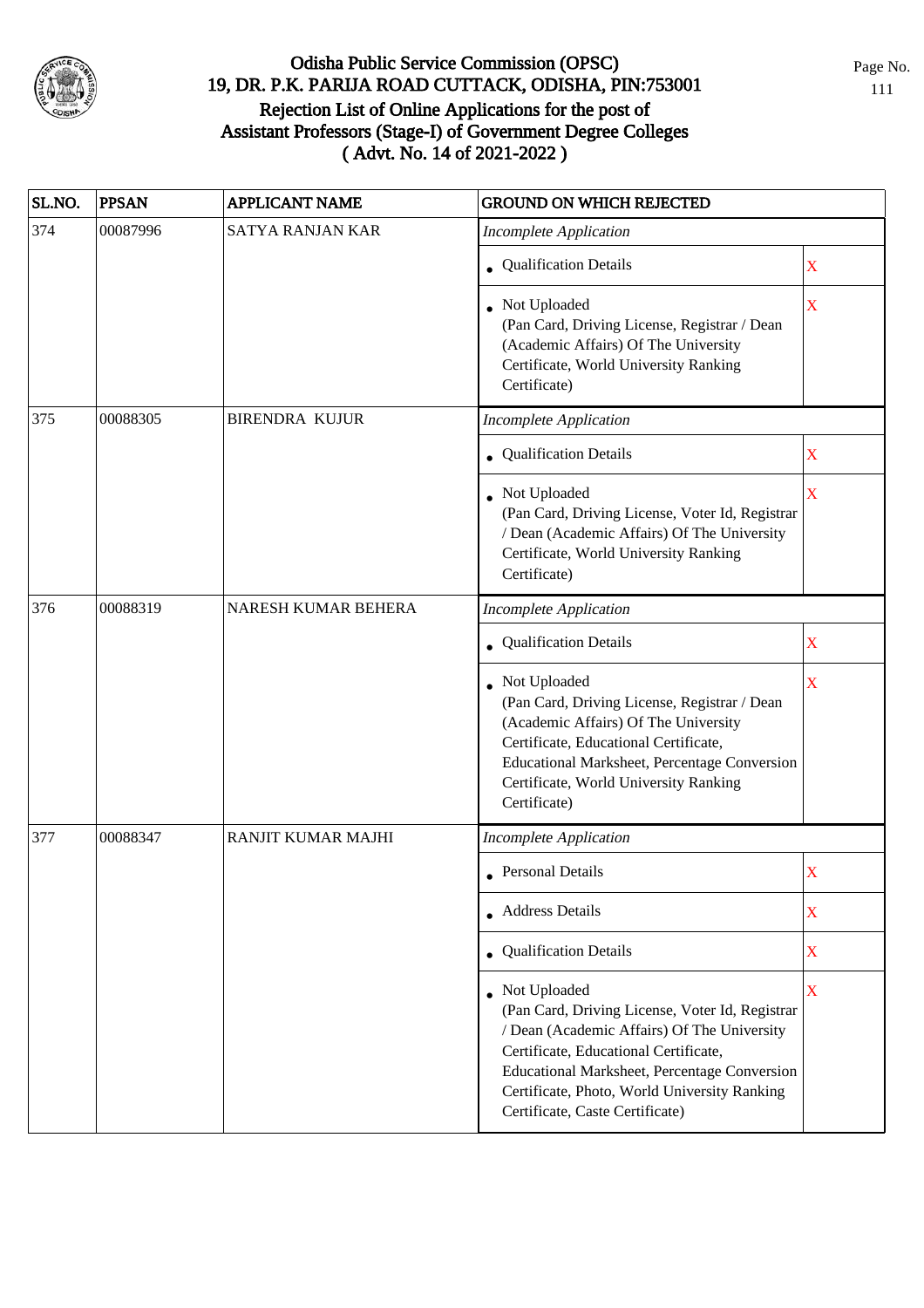

| SL.NO. | <b>PPSAN</b> | <b>APPLICANT NAME</b> | <b>GROUND ON WHICH REJECTED</b>                                                                                                                                                                                                                                                              |                         |
|--------|--------------|-----------------------|----------------------------------------------------------------------------------------------------------------------------------------------------------------------------------------------------------------------------------------------------------------------------------------------|-------------------------|
| 378    | 00088356     | <b>LIPIKA DAS</b>     | <b>Incomplete Application</b>                                                                                                                                                                                                                                                                |                         |
|        |              |                       | • Personal Details                                                                                                                                                                                                                                                                           | $\mathbf X$             |
|        |              |                       | • Address Details                                                                                                                                                                                                                                                                            | $\mathbf X$             |
|        |              |                       | • Qualification Details                                                                                                                                                                                                                                                                      | $\mathbf X$             |
|        |              |                       | • Examination Fees                                                                                                                                                                                                                                                                           | $\mathbf X$             |
|        |              |                       | • Not Uploaded<br>(Pan Card, Driving License, Voter Id, Registrar<br>/ Dean (Academic Affairs) Of The University<br>Certificate, Educational Certificate,<br><b>Educational Marksheet, Percentage Conversion</b><br>Certificate, Photo, World University Ranking<br>Certificate)             | $\mathbf X$             |
| 379    | 00088385     | RAJASHREE SAHOO       | <b>Incomplete Application</b>                                                                                                                                                                                                                                                                |                         |
|        |              |                       | <b>Personal Details</b>                                                                                                                                                                                                                                                                      | $\mathbf X$             |
|        |              |                       | • Address Details                                                                                                                                                                                                                                                                            | $\mathbf X$             |
|        |              |                       | • Qualification Details                                                                                                                                                                                                                                                                      | $\mathbf X$             |
|        |              |                       | $\bullet$ Examination Fees                                                                                                                                                                                                                                                                   | $\overline{\textbf{X}}$ |
|        |              |                       | • Not Uploaded<br>(Pan Card, Driving License, Voter Id, Registrar<br>/ Dean (Academic Affairs) Of The University<br>Certificate, Educational Certificate,<br>Educational Marksheet, Percentage Conversion<br>Certificate, Photo, World University Ranking<br>Certificate)                    | $\bar{X}$               |
| 380    | 00088429     | PURNA CHANDRA NAYAK   | <b>Incomplete Application</b>                                                                                                                                                                                                                                                                |                         |
|        |              |                       | • Personal Details                                                                                                                                                                                                                                                                           | $\mathbf X$             |
|        |              |                       | • Address Details                                                                                                                                                                                                                                                                            | $\mathbf X$             |
|        |              |                       | • Qualification Details                                                                                                                                                                                                                                                                      | $\mathbf X$             |
|        |              |                       | • Examination Fees                                                                                                                                                                                                                                                                           | $\mathbf X$             |
|        |              |                       | • Not Uploaded<br>(Pan Card, Driving License, Voter Id, Registrar<br>/ Dean (Academic Affairs) Of The University<br>Certificate, Educational Certificate,<br>Educational Marksheet, Percentage Conversion<br>Certificate, Photo, World University Ranking<br>Certificate, Caste Certificate) | X                       |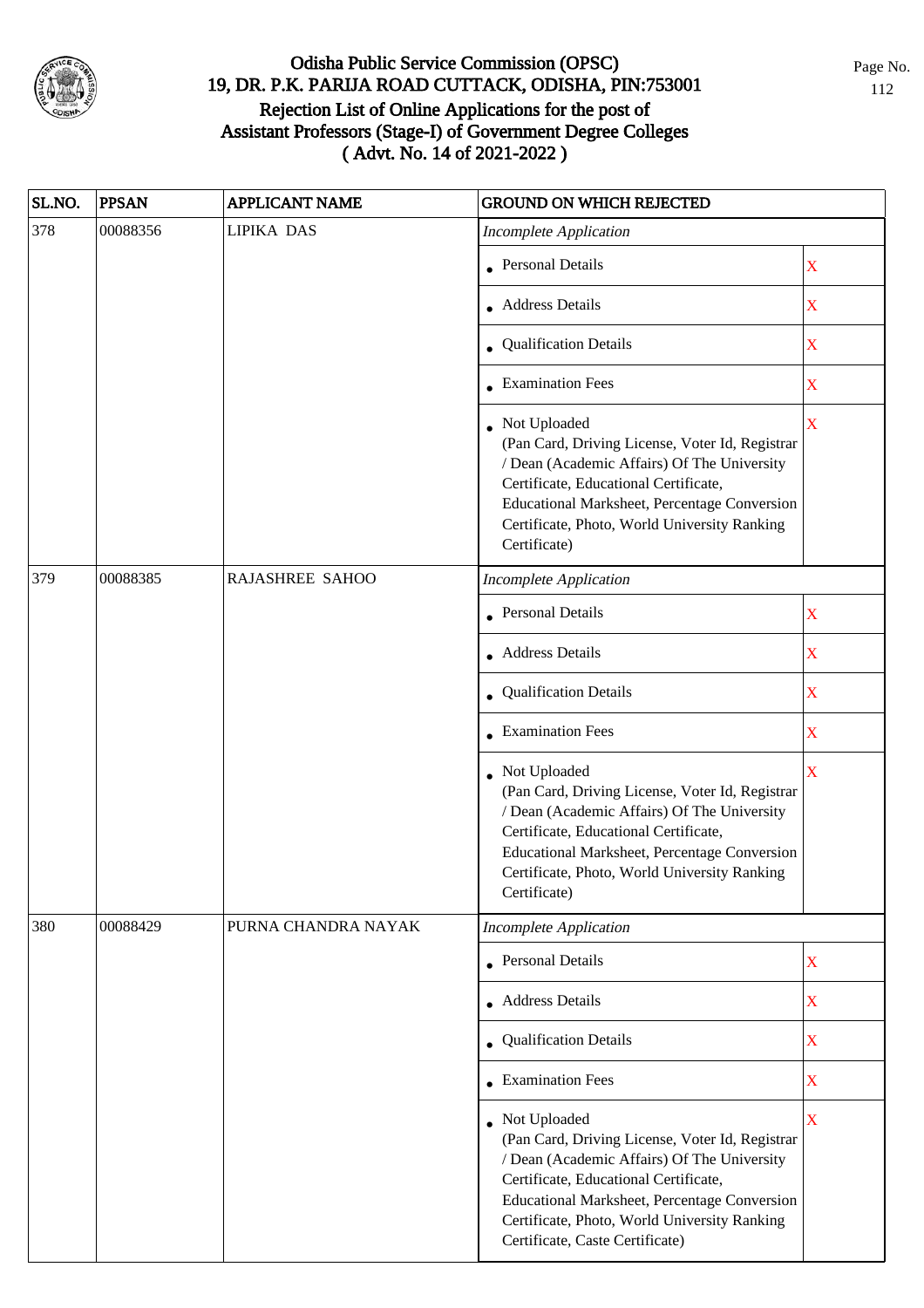

| SL.NO. | <b>PPSAN</b> | <b>APPLICANT NAME</b>    | <b>GROUND ON WHICH REJECTED</b>                                                                                                                                                                                                                                                            |                         |
|--------|--------------|--------------------------|--------------------------------------------------------------------------------------------------------------------------------------------------------------------------------------------------------------------------------------------------------------------------------------------|-------------------------|
| 381    | 00088455     | PRANGYA PRIYANKARI SAMAL | <b>Incomplete Application</b>                                                                                                                                                                                                                                                              |                         |
|        |              |                          | • Personal Details                                                                                                                                                                                                                                                                         | X                       |
|        |              |                          | • Address Details                                                                                                                                                                                                                                                                          | $\mathbf X$             |
|        |              |                          | • Qualification Details                                                                                                                                                                                                                                                                    | $\mathbf X$             |
|        |              |                          | • Not Uploaded<br>(Pan Card, Driving License, Voter Id, Registrar<br>/ Dean (Academic Affairs) Of The University<br>Certificate, Educational Certificate,<br>Educational Marksheet, Percentage Conversion<br>Certificate, Photo, World University Ranking<br>Certificate)                  | $\mathbf X$             |
| 382    | 00088469     | LAXMIKANT PATTNAIK       | <b>Incomplete Application</b>                                                                                                                                                                                                                                                              |                         |
|        |              |                          | • Not Uploaded<br>(Pan Card, Driving License, Voter Id, Registrar<br>/ Dean (Academic Affairs) Of The University<br>Certificate, Photo, World University Ranking<br>Certificate)                                                                                                           | $\bar{\mathbf{X}}$      |
| 383    | 00088491     | SATYA RANJAN JENA        | <b>Incomplete Application</b>                                                                                                                                                                                                                                                              |                         |
|        |              |                          | Personal Details                                                                                                                                                                                                                                                                           | X                       |
|        |              |                          | • Address Details                                                                                                                                                                                                                                                                          | $\mathbf X$             |
|        |              |                          | • Qualification Details                                                                                                                                                                                                                                                                    | X                       |
|        |              |                          | • Examination Fees                                                                                                                                                                                                                                                                         | $\overline{\textbf{X}}$ |
|        |              |                          | Not Uploaded<br>(Pan Card, Driving License, Voter Id, Registrar<br>/ Dean (Academic Affairs) Of The University<br>Certificate, Educational Certificate,<br>Educational Marksheet, Percentage Conversion<br>Certificate, Photo, World University Ranking<br>Certificate, Caste Certificate) | X                       |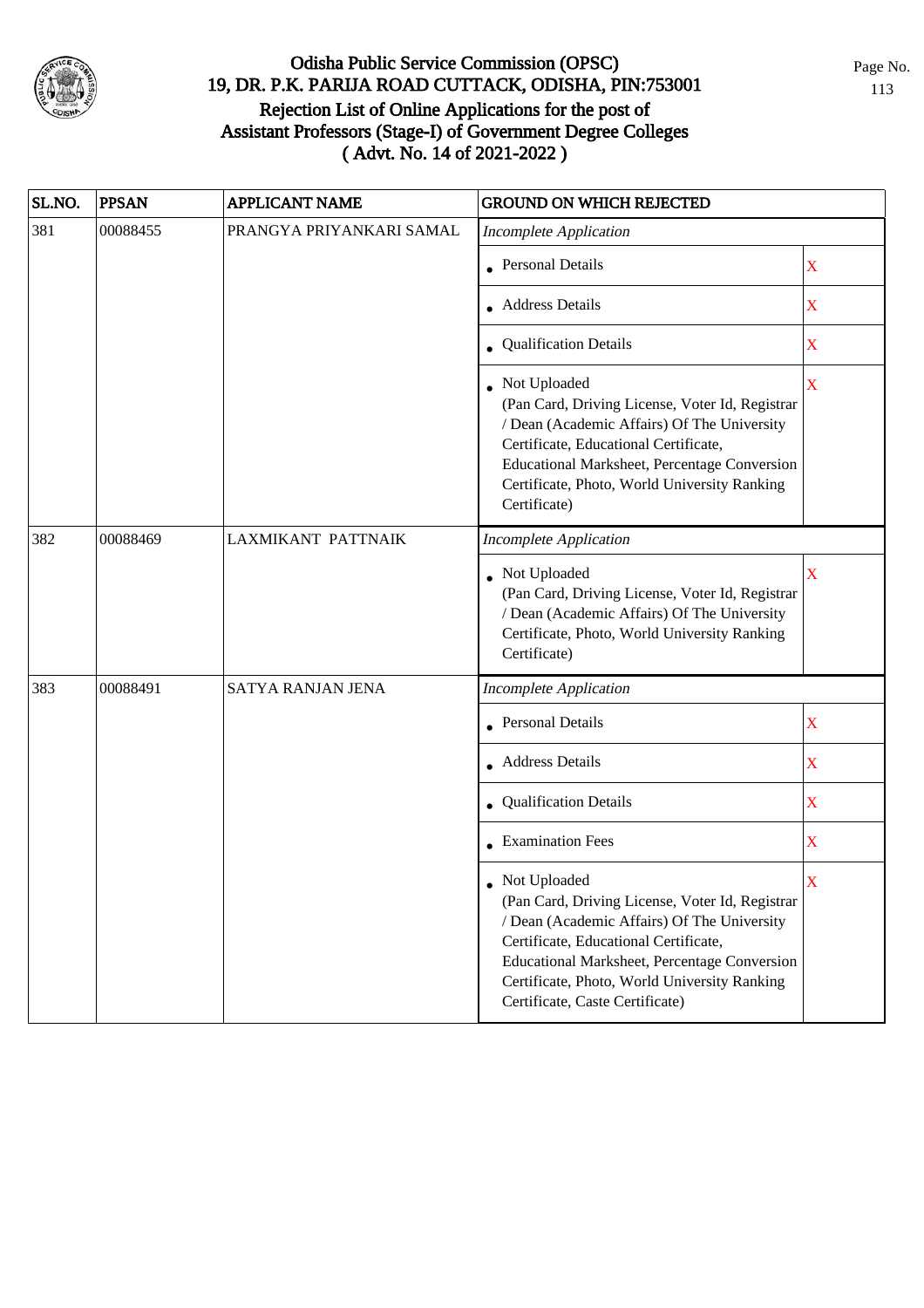

| SL.NO. | <b>PPSAN</b> | <b>APPLICANT NAME</b>     | <b>GROUND ON WHICH REJECTED</b>                                                                                                                                                                                                                                                            |                         |
|--------|--------------|---------------------------|--------------------------------------------------------------------------------------------------------------------------------------------------------------------------------------------------------------------------------------------------------------------------------------------|-------------------------|
| 384    | 00088508     | KADAMBINI MOHANTY         | <b>Incomplete Application</b>                                                                                                                                                                                                                                                              |                         |
|        |              |                           | <b>Personal Details</b>                                                                                                                                                                                                                                                                    | $\mathbf X$             |
|        |              |                           | Address Details                                                                                                                                                                                                                                                                            | $\mathbf X$             |
|        |              |                           | • Qualification Details                                                                                                                                                                                                                                                                    | $\mathbf X$             |
|        |              |                           | • Examination Fees                                                                                                                                                                                                                                                                         | $\mathbf X$             |
|        |              |                           | Not Uploaded<br>(Pan Card, Driving License, Voter Id, Registrar<br>/ Dean (Academic Affairs) Of The University<br>Certificate, Educational Certificate,<br>Educational Marksheet, Percentage Conversion<br>Certificate, Photo, World University Ranking<br>Certificate, Caste Certificate) | $\overline{\mathbf{X}}$ |
| 385    | 00088528     | <b>DWIPAK PRASAD SAHU</b> | <b>Incomplete Application</b>                                                                                                                                                                                                                                                              |                         |
|        |              |                           | <b>Personal Details</b>                                                                                                                                                                                                                                                                    | $\mathbf X$             |
|        |              |                           | • Address Details                                                                                                                                                                                                                                                                          | $\mathbf X$             |
|        |              |                           | • Qualification Details                                                                                                                                                                                                                                                                    | $\mathbf X$             |
|        |              |                           | • Examination Fees                                                                                                                                                                                                                                                                         | $\mathbf X$             |
|        |              |                           | • Not Uploaded<br>(Pan Card, Driving License, Voter Id, Registrar<br>/ Dean (Academic Affairs) Of The University<br>Certificate, Educational Certificate,<br>Educational Marksheet, Percentage Conversion<br>Certificate, Photo, World University Ranking<br>Certificate)                  | X                       |
| 386    | 00088599     | SNIGDHA ACHARYA           | <b>Incomplete Application</b>                                                                                                                                                                                                                                                              |                         |
|        |              |                           | • Not Uploaded<br>(Pan Card, Voter Id, Registrar / Dean<br>(Academic Affairs) Of The University<br>Certificate, Percentage Conversion Certificate,<br>World University Ranking Certificate)                                                                                                | $\mathbf X$             |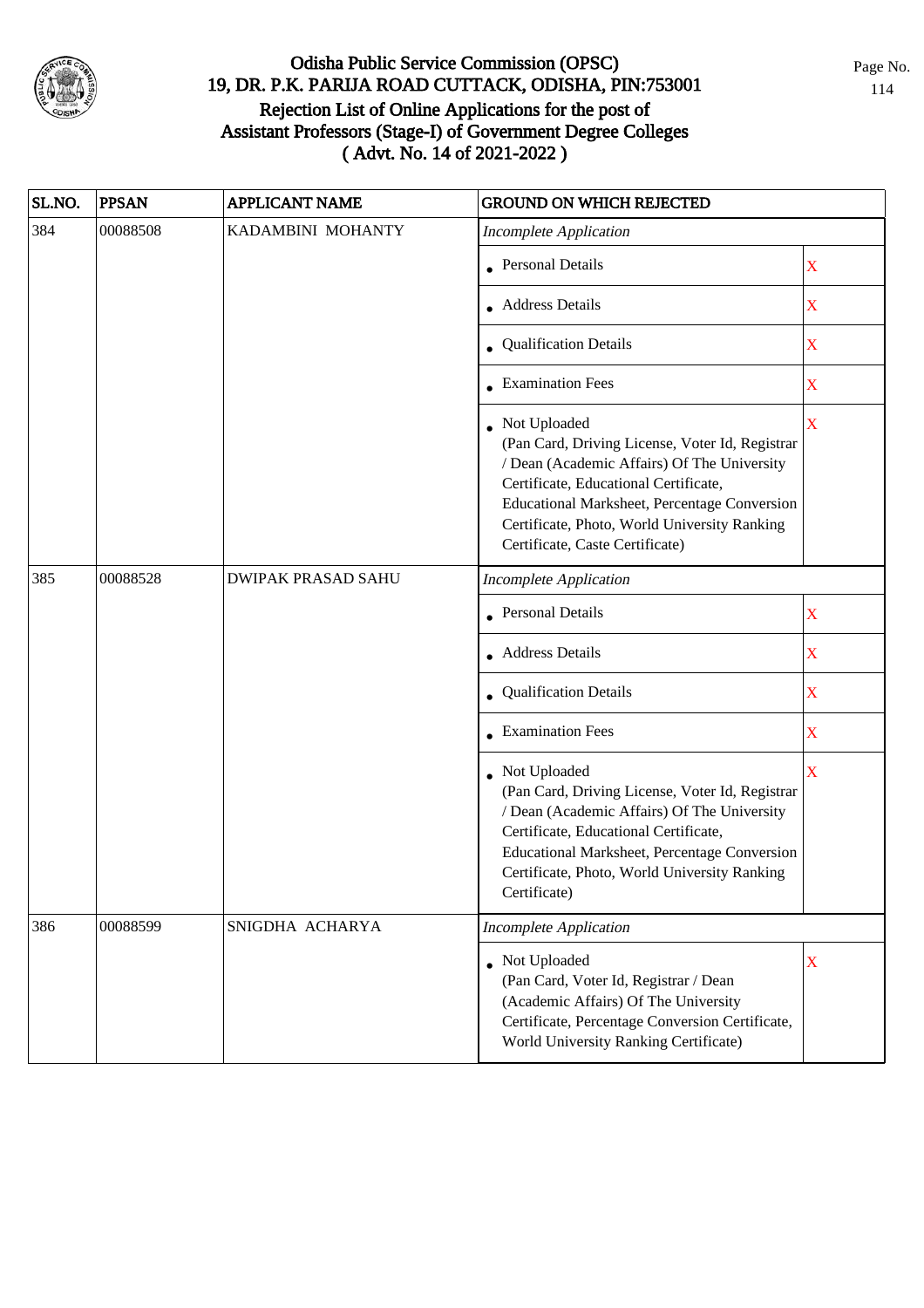

| SL.NO. | <b>PPSAN</b> | APPLICANT NAME           | <b>GROUND ON WHICH REJECTED</b>                                                                                                                                                                                                                                                                                                                                                                    |                         |  |
|--------|--------------|--------------------------|----------------------------------------------------------------------------------------------------------------------------------------------------------------------------------------------------------------------------------------------------------------------------------------------------------------------------------------------------------------------------------------------------|-------------------------|--|
| 387    | 00088619     | PRIYADARSHANI SUCHISMITA | <b>Incomplete Application</b>                                                                                                                                                                                                                                                                                                                                                                      |                         |  |
|        |              | <b>SETHY</b>             | • Personal Details                                                                                                                                                                                                                                                                                                                                                                                 | $\mathbf X$             |  |
|        |              |                          | • Address Details                                                                                                                                                                                                                                                                                                                                                                                  | $\mathbf X$             |  |
|        |              |                          | <b>Qualification Details</b>                                                                                                                                                                                                                                                                                                                                                                       | $\mathbf X$             |  |
|        |              |                          | • Not Uploaded<br>(Pan Card, Driving License, Voter Id, Registrar<br>/ Dean (Academic Affairs) Of The University<br>Certificate, Educational Certificate,<br>Educational Marksheet, No Objection<br>Certificate (Noc) From The Competent<br>Authority In Case Of In-Service Candidate,<br>Percentage Conversion Certificate, Photo,<br>World University Ranking Certificate, Caste<br>Certificate) | X                       |  |
| 388    | 00088823     | <b>SASWATI DASH</b>      | <b>Incomplete Application</b>                                                                                                                                                                                                                                                                                                                                                                      |                         |  |
|        |              |                          | <b>Personal Details</b>                                                                                                                                                                                                                                                                                                                                                                            | X                       |  |
|        |              |                          | • Address Details                                                                                                                                                                                                                                                                                                                                                                                  | $\mathbf X$             |  |
|        |              |                          | Qualification Details                                                                                                                                                                                                                                                                                                                                                                              | X                       |  |
|        |              |                          | • Examination Fees                                                                                                                                                                                                                                                                                                                                                                                 | $\mathbf X$             |  |
|        |              |                          | • Not Uploaded<br>(Pan Card, Driving License, Voter Id, Registrar<br>/ Dean (Academic Affairs) Of The University<br>Certificate, Educational Certificate,<br>Educational Marksheet, Percentage Conversion<br>Certificate, Photo, World University Ranking<br>Certificate)                                                                                                                          | $\overline{\mathbf{X}}$ |  |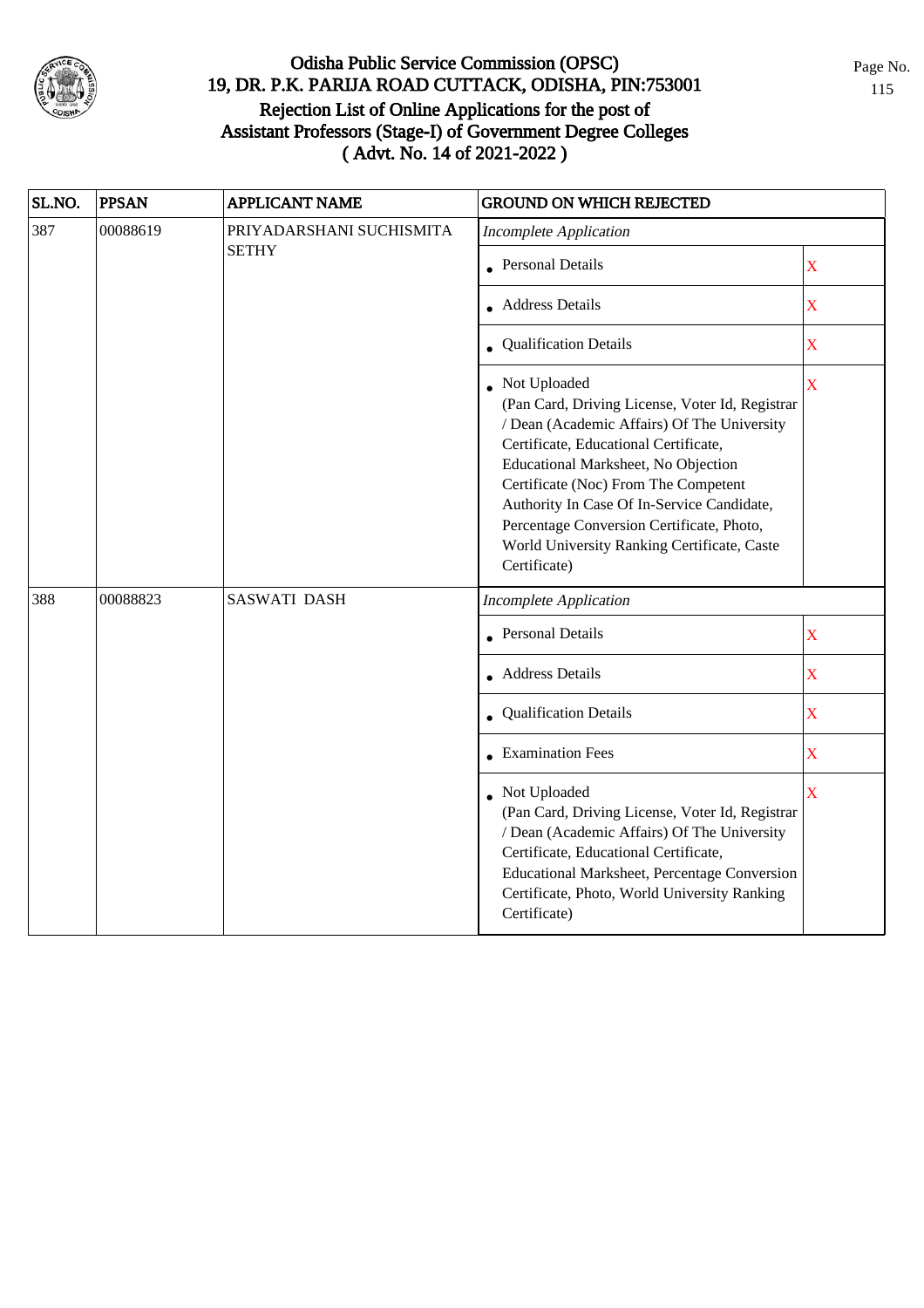

| SL.NO. | <b>PPSAN</b> | APPLICANT NAME     | <b>GROUND ON WHICH REJECTED</b>                                                                                                                                                                                                                                                              |                         |
|--------|--------------|--------------------|----------------------------------------------------------------------------------------------------------------------------------------------------------------------------------------------------------------------------------------------------------------------------------------------|-------------------------|
| 389    | 00088857     | MANJUSHA BATTABYAL | <b>Incomplete Application</b>                                                                                                                                                                                                                                                                |                         |
|        |              |                    | • Personal Details                                                                                                                                                                                                                                                                           | X                       |
|        |              |                    | • Address Details                                                                                                                                                                                                                                                                            | $\mathbf X$             |
|        |              |                    | • Qualification Details                                                                                                                                                                                                                                                                      | $\mathbf X$             |
|        |              |                    | • Examination Fees                                                                                                                                                                                                                                                                           | $\mathbf X$             |
|        |              |                    | • Not Uploaded<br>(Pan Card, Driving License, Voter Id, Registrar<br>/ Dean (Academic Affairs) Of The University<br>Certificate, Educational Certificate,<br>Educational Marksheet, Percentage Conversion<br>Certificate, Photo, World University Ranking<br>Certificate)                    | $\overline{\mathbf{X}}$ |
| 390    | 00088863     | NARAYAN JENA       | <b>Incomplete Application</b>                                                                                                                                                                                                                                                                |                         |
|        |              |                    | • Personal Details                                                                                                                                                                                                                                                                           | X                       |
|        |              |                    | • Address Details                                                                                                                                                                                                                                                                            | $\mathbf X$             |
|        |              |                    | • Qualification Details                                                                                                                                                                                                                                                                      | $\mathbf X$             |
|        |              |                    | • Examination Fees                                                                                                                                                                                                                                                                           | $\overline{\mathbf{X}}$ |
|        |              |                    | • Not Uploaded<br>(Pan Card, Driving License, Voter Id, Registrar<br>/ Dean (Academic Affairs) Of The University<br>Certificate, Educational Certificate,<br>Educational Marksheet, Percentage Conversion<br>Certificate, Photo, World University Ranking<br>Certificate)                    | $\overline{\mathbf{X}}$ |
| 391    | 00088876     | SUMITRA SAHOO      | <b>Incomplete Application</b>                                                                                                                                                                                                                                                                |                         |
|        |              |                    | • Personal Details                                                                                                                                                                                                                                                                           | $\mathbf X$             |
|        |              |                    | • Address Details                                                                                                                                                                                                                                                                            | $\mathbf X$             |
|        |              |                    | • Qualification Details                                                                                                                                                                                                                                                                      | $\mathbf X$             |
|        |              |                    | • Examination Fees                                                                                                                                                                                                                                                                           | $\mathbf X$             |
|        |              |                    | • Not Uploaded<br>(Pan Card, Driving License, Voter Id, Registrar<br>/ Dean (Academic Affairs) Of The University<br>Certificate, Educational Certificate,<br>Educational Marksheet, Percentage Conversion<br>Certificate, Photo, World University Ranking<br>Certificate, Caste Certificate) | $\mathbf X$             |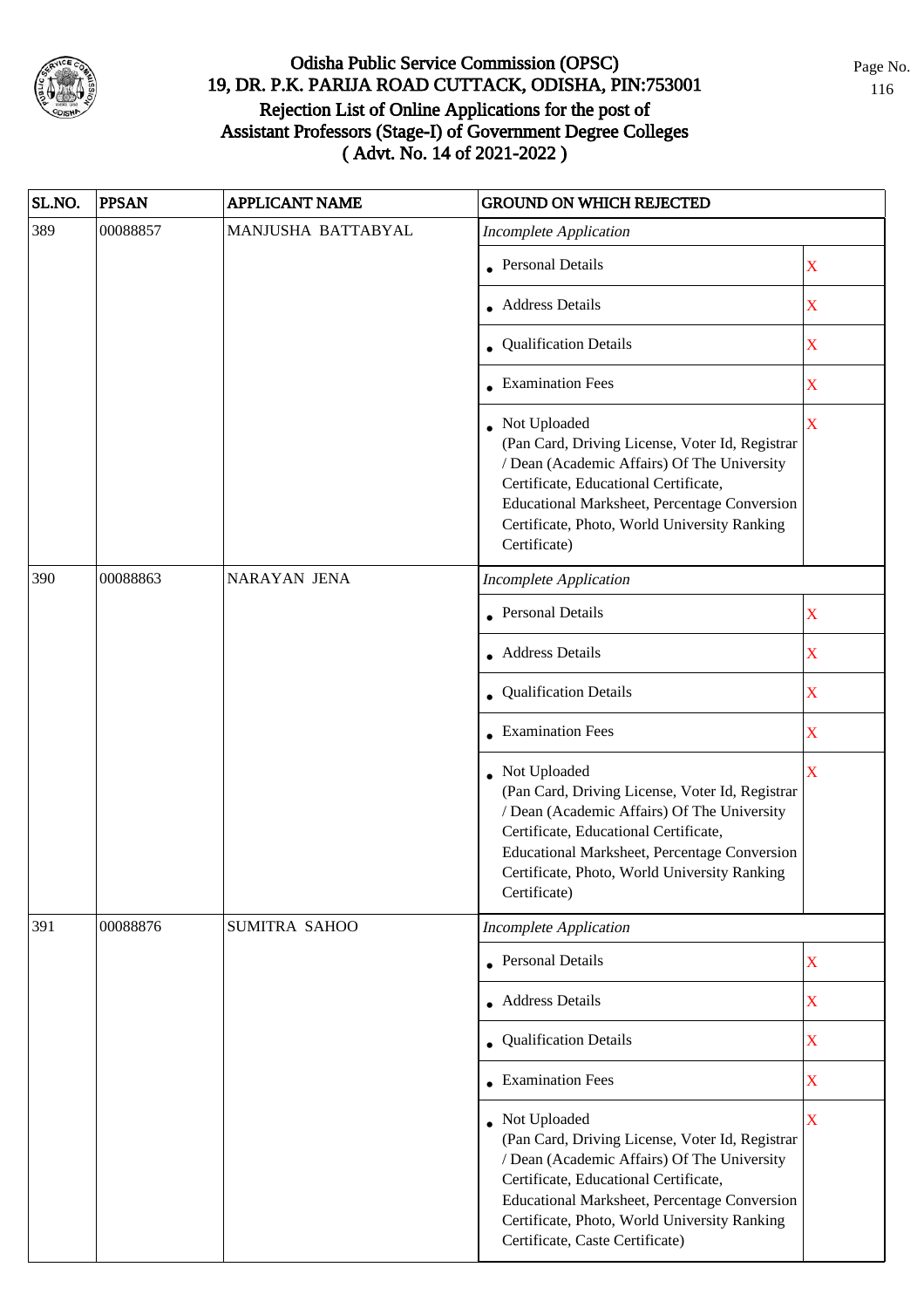

| SL.NO. | <b>PPSAN</b> | <b>APPLICANT NAME</b>  | <b>GROUND ON WHICH REJECTED</b>                                                                                                                                                                                                                                         |                         |
|--------|--------------|------------------------|-------------------------------------------------------------------------------------------------------------------------------------------------------------------------------------------------------------------------------------------------------------------------|-------------------------|
| 392    | 00088940     | SUSANTA KUMAR MAHARANA | <b>Incomplete Application</b>                                                                                                                                                                                                                                           |                         |
|        |              |                        | <b>Personal Details</b>                                                                                                                                                                                                                                                 | X                       |
|        |              |                        | • Address Details                                                                                                                                                                                                                                                       | X                       |
|        |              |                        | <b>Qualification Details</b>                                                                                                                                                                                                                                            | $\mathbf X$             |
|        |              |                        | • Examination Fees                                                                                                                                                                                                                                                      | X                       |
|        |              |                        | Not Uploaded<br>(Pan Card, Driving License, Voter Id, Registrar<br>/ Dean (Academic Affairs) Of The University<br>Certificate, Educational Certificate,<br>Educational Marksheet, Percentage Conversion<br>Certificate, Photo, World University Ranking<br>Certificate) | $\overline{\mathbf{X}}$ |
| 393    | 00088984     | DIBYAKRUPA SAHOO       | <b>Incomplete Application</b>                                                                                                                                                                                                                                           |                         |
|        |              |                        | Not Uploaded<br>(Pan Card, Driving License, Voter Id, Registrar<br>/ Dean (Academic Affairs) Of The University<br>Certificate, Percentage Conversion Certificate,<br>World University Ranking Certificate)                                                              | $\overline{\mathbf{X}}$ |
| 394    | 00089085     | <b>SUMITRA NAIK</b>    | <b>Incomplete Application</b>                                                                                                                                                                                                                                           |                         |
|        |              |                        | <b>Personal Details</b>                                                                                                                                                                                                                                                 | $\mathbf X$             |
|        |              |                        | • Address Details                                                                                                                                                                                                                                                       | $\mathbf X$             |
|        |              |                        | • Qualification Details                                                                                                                                                                                                                                                 | $\mathbf X$             |
|        |              |                        | $\bullet$ Examination Fees                                                                                                                                                                                                                                              | $\mathbf X$             |
|        |              |                        | Not Uploaded<br>(Pan Card, Driving License, Voter Id, Registrar<br>/ Dean (Academic Affairs) Of The University<br>Certificate, Educational Certificate,<br>Educational Marksheet, Percentage Conversion<br>Certificate, Photo, World University Ranking<br>Certificate) | X                       |
| 395    | 00089089     | <b>GAYATREE SAHOO</b>  | <b>Incomplete Application</b>                                                                                                                                                                                                                                           |                         |
|        |              |                        | • Not Uploaded<br>(Pan Card, Driving License, Voter Id, Registrar<br>/ Dean (Academic Affairs) Of The University<br>Certificate, World University Ranking<br>Certificate)                                                                                               | X                       |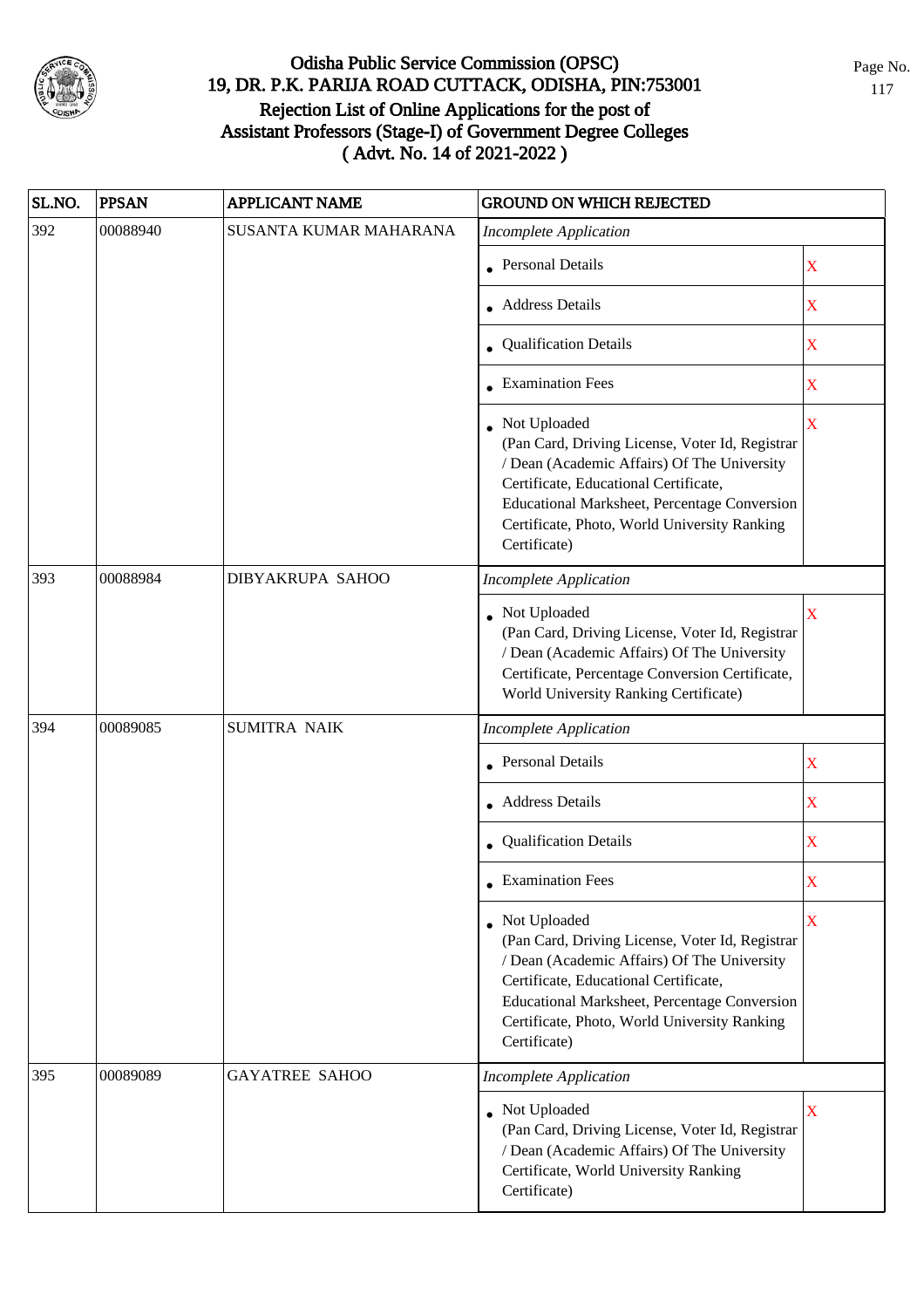

| SL.NO. | <b>PPSAN</b> | <b>APPLICANT NAME</b>  | <b>GROUND ON WHICH REJECTED</b>                                                                                                                                                                                                                                                            |             |
|--------|--------------|------------------------|--------------------------------------------------------------------------------------------------------------------------------------------------------------------------------------------------------------------------------------------------------------------------------------------|-------------|
| 396    | 00089099     | PL DEEPTI              | <b>Incomplete Application</b>                                                                                                                                                                                                                                                              |             |
|        |              |                        | • Qualification Details                                                                                                                                                                                                                                                                    | $\mathbf X$ |
|        |              |                        | • Not Uploaded<br>(Pan Card, Driving License, Voter Id, Registrar<br>/ Dean (Academic Affairs) Of The University<br>Certificate, World University Ranking<br>Certificate)                                                                                                                  | X           |
| 397    | 00089203     | <b>AMIT KUMAR GIRI</b> | <b>Incomplete Application</b>                                                                                                                                                                                                                                                              |             |
|        |              |                        | <b>Personal Details</b>                                                                                                                                                                                                                                                                    | $\mathbf X$ |
|        |              |                        | • Address Details                                                                                                                                                                                                                                                                          | $\mathbf X$ |
|        |              |                        | • Qualification Details                                                                                                                                                                                                                                                                    | $\mathbf X$ |
|        |              |                        | • Examination Fees                                                                                                                                                                                                                                                                         | $\mathbf X$ |
|        |              |                        | Not Uploaded<br>(Pan Card, Driving License, Voter Id, Registrar<br>/ Dean (Academic Affairs) Of The University<br>Certificate, Educational Certificate,<br>Educational Marksheet, Percentage Conversion<br>Certificate, Photo, World University Ranking<br>Certificate, Caste Certificate) | $\mathbf X$ |
| 398    | 00089209     | NIRANJAN SAHOO         | <b>Incomplete Application</b>                                                                                                                                                                                                                                                              |             |
|        |              |                        | <b>Personal Details</b>                                                                                                                                                                                                                                                                    | $\mathbf X$ |
|        |              |                        | • Address Details                                                                                                                                                                                                                                                                          | $\mathbf X$ |
|        |              |                        | • Qualification Details                                                                                                                                                                                                                                                                    | X           |
|        |              |                        | $\bullet$ Examination Fees                                                                                                                                                                                                                                                                 | $\mathbf X$ |
|        |              |                        | • Not Uploaded<br>(Pan Card, Driving License, Voter Id, Registrar<br>/ Dean (Academic Affairs) Of The University<br>Certificate, Educational Certificate,<br>Educational Marksheet, Percentage Conversion<br>Certificate, Photo, World University Ranking<br>Certificate)                  | $\mathbf X$ |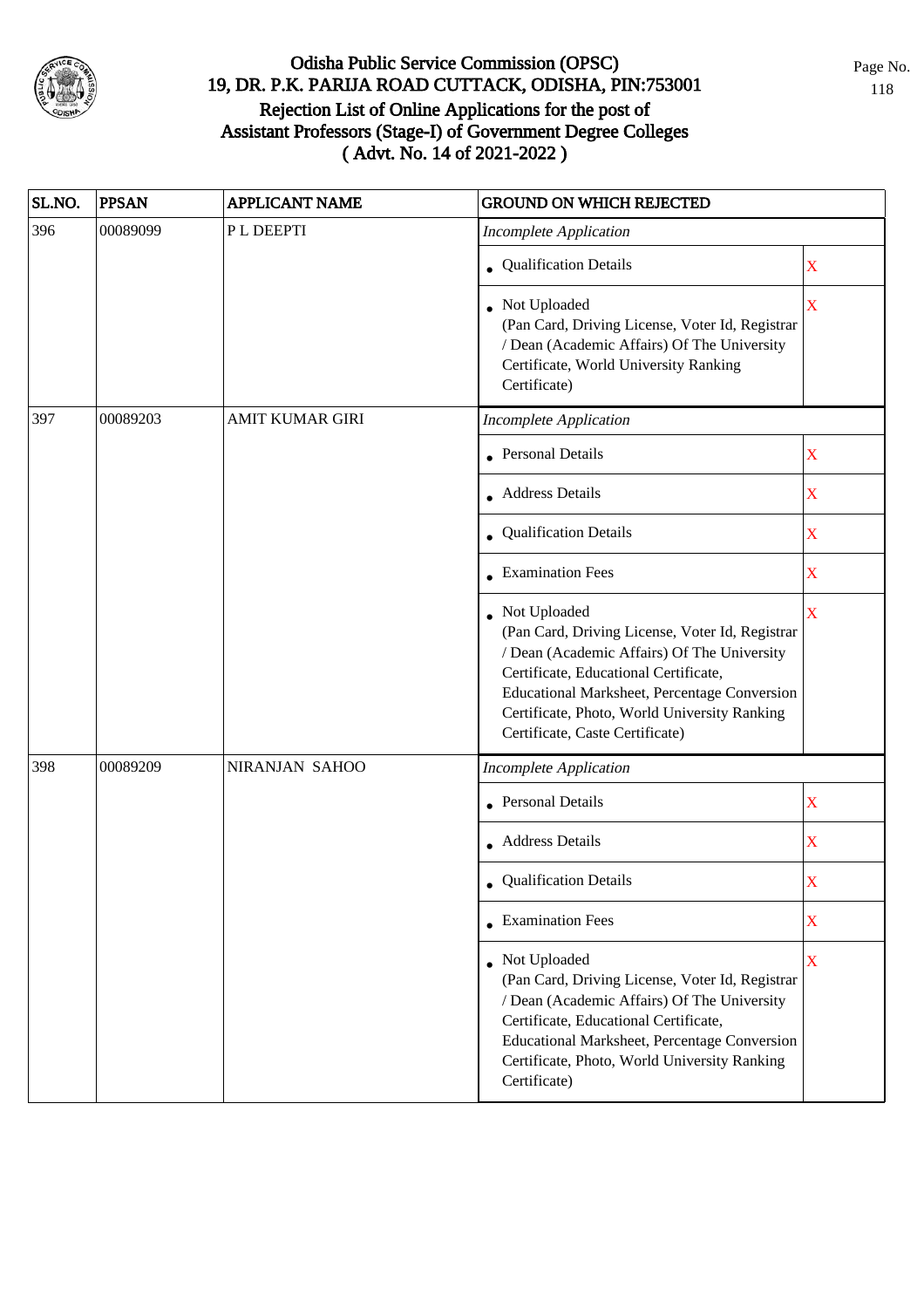

| SL.NO. | <b>PPSAN</b> | <b>APPLICANT NAME</b> | <b>GROUND ON WHICH REJECTED</b>                                                                                                                                                                                                                                           |                         |
|--------|--------------|-----------------------|---------------------------------------------------------------------------------------------------------------------------------------------------------------------------------------------------------------------------------------------------------------------------|-------------------------|
| 399    | 00089354     | <b>JAWED ALAM</b>     | <b>Incomplete Application</b>                                                                                                                                                                                                                                             |                         |
|        |              |                       | • Personal Details                                                                                                                                                                                                                                                        | $\mathbf X$             |
|        |              |                       | • Address Details                                                                                                                                                                                                                                                         | $\mathbf X$             |
|        |              |                       | • Qualification Details                                                                                                                                                                                                                                                   | $\mathbf X$             |
|        |              |                       | • Examination Fees                                                                                                                                                                                                                                                        | $\mathbf X$             |
|        |              |                       | • Not Uploaded<br>(Pan Card, Driving License, Voter Id, Registrar<br>/ Dean (Academic Affairs) Of The University<br>Certificate, Educational Certificate,<br>Educational Marksheet, Percentage Conversion<br>Certificate, Photo, World University Ranking<br>Certificate) | $\mathbf X$             |
| 400    | 00089413     | PRAMOD KUMAR ROUT     | <b>Incomplete Application</b>                                                                                                                                                                                                                                             |                         |
|        |              |                       | <b>Personal Details</b>                                                                                                                                                                                                                                                   | $\mathbf X$             |
|        |              |                       | • Address Details                                                                                                                                                                                                                                                         | $\mathbf X$             |
|        |              |                       | • Qualification Details                                                                                                                                                                                                                                                   | $\mathbf X$             |
|        |              |                       | • Examination Fees                                                                                                                                                                                                                                                        | $\overline{\textbf{X}}$ |
|        |              |                       | • Not Uploaded<br>(Pan Card, Driving License, Voter Id, Registrar<br>/ Dean (Academic Affairs) Of The University<br>Certificate, Educational Certificate,<br>Educational Marksheet, Percentage Conversion<br>Certificate, Photo, World University Ranking<br>Certificate) | $\bar{X}$               |
| 401    | 00089454     | DANCY RANI NAIK       | <b>Incomplete Application</b>                                                                                                                                                                                                                                             |                         |
|        |              |                       | • Personal Details                                                                                                                                                                                                                                                        | $\mathbf X$             |
|        |              |                       | • Address Details                                                                                                                                                                                                                                                         | $\mathbf X$             |
|        |              |                       | • Qualification Details                                                                                                                                                                                                                                                   | $\mathbf X$             |
|        |              |                       | • Examination Fees                                                                                                                                                                                                                                                        | $\mathbf X$             |
|        |              |                       | • Not Uploaded<br>(Pan Card, Driving License, Voter Id, Registrar<br>/ Dean (Academic Affairs) Of The University<br>Certificate, Educational Certificate,<br>Educational Marksheet, Percentage Conversion<br>Certificate, Photo, World University Ranking<br>Certificate) | X                       |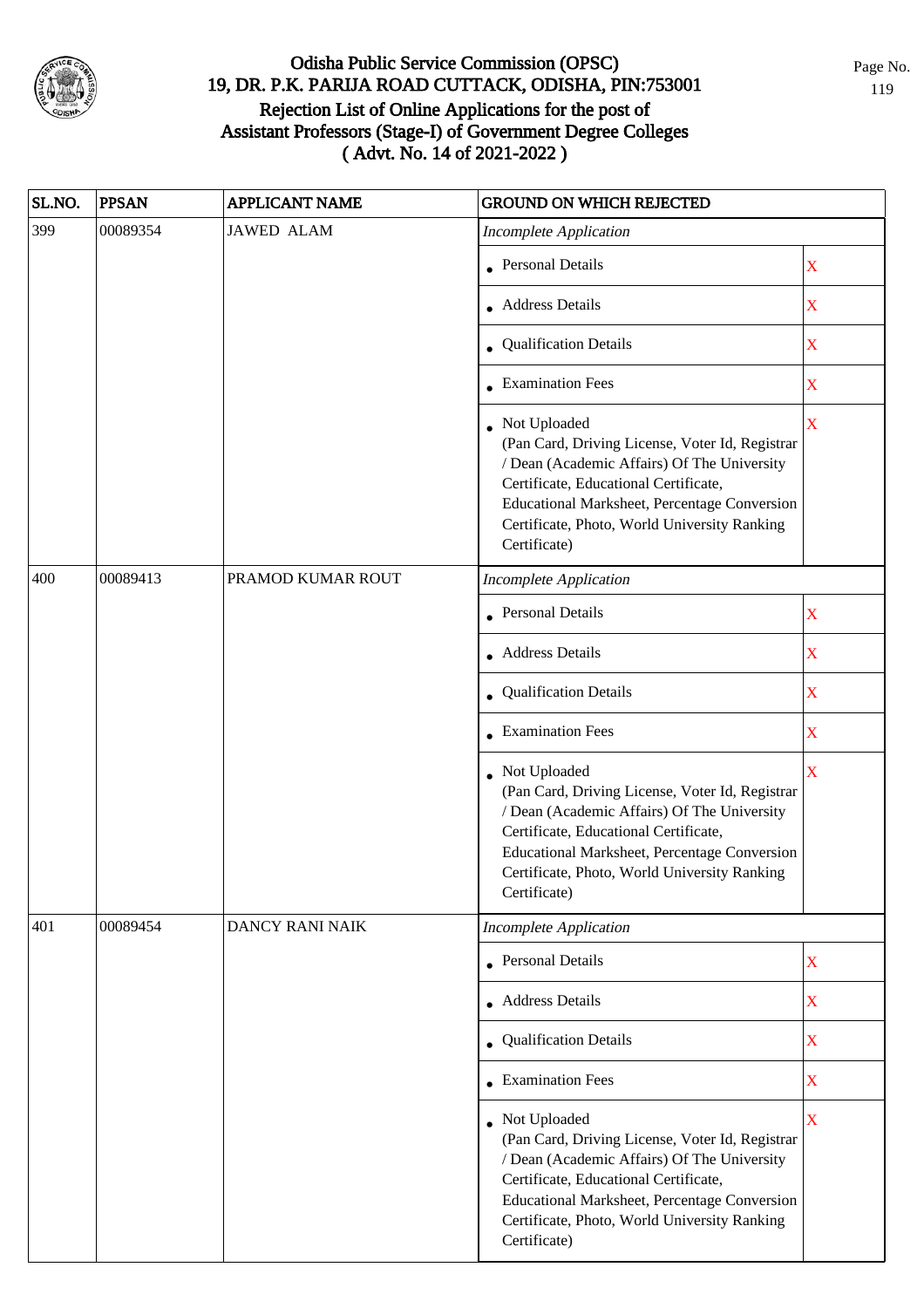

| SL.NO. | <b>PPSAN</b> | <b>APPLICANT NAME</b>    | <b>GROUND ON WHICH REJECTED</b>                                                                                                                                                                                                                                         |                                                |
|--------|--------------|--------------------------|-------------------------------------------------------------------------------------------------------------------------------------------------------------------------------------------------------------------------------------------------------------------------|------------------------------------------------|
| 402    | 00089495     | SUVENDU MOHAN SRICHANDAN | <b>Incomplete Application</b>                                                                                                                                                                                                                                           |                                                |
|        |              | <b>BISWAL</b>            | Not Uploaded<br>(Pan Card, Driving License, Voter Id, Registrar<br>/ Dean (Academic Affairs) Of The University<br>Certificate, Percentage Conversion Certificate,<br>World University Ranking Certificate)                                                              | X                                              |
| 403    | 00089519     | MUKESH KUMAR MISHRA      | Incomplete Application                                                                                                                                                                                                                                                  |                                                |
|        |              |                          | • Qualification Details                                                                                                                                                                                                                                                 | X                                              |
|        |              |                          | • Not Uploaded<br>(Pan Card, Driving License, Voter Id, Registrar<br>/ Dean (Academic Affairs) Of The University<br>Certificate, Percentage Conversion Certificate,<br>World University Ranking Certificate)                                                            | $\mathbf X$                                    |
| 404    | 00089580     | PRAGYAN ROY              | <b>Incomplete Application</b>                                                                                                                                                                                                                                           |                                                |
|        |              |                          | <b>Personal Details</b>                                                                                                                                                                                                                                                 | $\mathbf X$                                    |
|        |              |                          | <b>Address Details</b>                                                                                                                                                                                                                                                  | $\mathbf X$<br>X<br>$\mathbf X$<br>$\mathbf X$ |
|        |              |                          | <b>Qualification Details</b>                                                                                                                                                                                                                                            |                                                |
|        |              |                          | • Examination Fees                                                                                                                                                                                                                                                      |                                                |
|        |              |                          | Not Uploaded<br>(Pan Card, Driving License, Voter Id, Registrar<br>/ Dean (Academic Affairs) Of The University<br>Certificate, Educational Certificate,<br>Educational Marksheet, Percentage Conversion<br>Certificate, Photo, World University Ranking<br>Certificate) |                                                |
| 405    | 00089619     | HEMANTA KUMAR SAHOO      | <b>Incomplete Application</b>                                                                                                                                                                                                                                           |                                                |
|        |              |                          | • Qualification Details                                                                                                                                                                                                                                                 | $\mathbf X$                                    |
|        |              |                          | Not Uploaded<br>(Driving License, Voter Id, Registrar / Dean<br>(Academic Affairs) Of The University<br>Certificate, Percentage Conversion Certificate,<br>World University Ranking Certificate)                                                                        | $\mathbf X$                                    |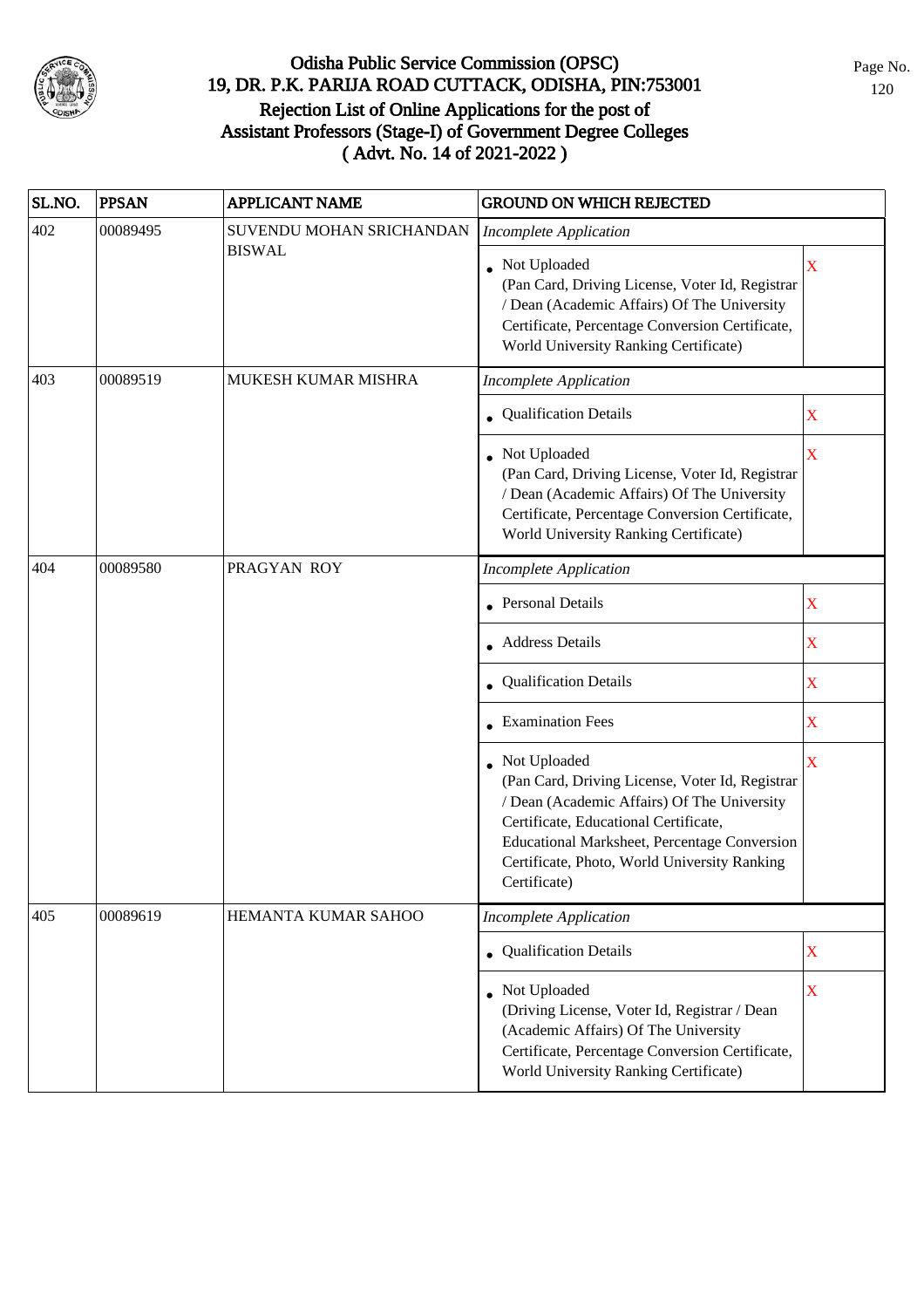

| SL.NO.                                                              | <b>PPSAN</b> | <b>APPLICANT NAME</b> | <b>GROUND ON WHICH REJECTED</b>                                                                                                                                                                                                                                           |             |
|---------------------------------------------------------------------|--------------|-----------------------|---------------------------------------------------------------------------------------------------------------------------------------------------------------------------------------------------------------------------------------------------------------------------|-------------|
| 406                                                                 | 00089620     | RAJAT KUMAR PATTANAIK | <b>Incomplete Application</b>                                                                                                                                                                                                                                             |             |
|                                                                     |              |                       | • Qualification Details                                                                                                                                                                                                                                                   | $\mathbf X$ |
|                                                                     |              |                       | • Not Uploaded<br>(Pan Card, Driving License, Voter Id, Registrar<br>/ Dean (Academic Affairs) Of The University<br>Certificate, Percentage Conversion Certificate,<br>World University Ranking Certificate)                                                              | X           |
| 407<br>00089682<br>PADMABATI PATRA<br><b>Incomplete Application</b> |              |                       |                                                                                                                                                                                                                                                                           |             |
|                                                                     |              |                       | <b>Personal Details</b>                                                                                                                                                                                                                                                   | $\mathbf X$ |
|                                                                     |              |                       | • Address Details                                                                                                                                                                                                                                                         | $\mathbf X$ |
|                                                                     |              |                       | • Qualification Details                                                                                                                                                                                                                                                   | $\mathbf X$ |
|                                                                     |              |                       | $\bullet$ Examination Fees                                                                                                                                                                                                                                                | $\mathbf X$ |
|                                                                     |              |                       | Not Uploaded<br>(Pan Card, Driving License, Voter Id, Registrar<br>/ Dean (Academic Affairs) Of The University<br>Certificate, Educational Certificate,<br>Educational Marksheet, Percentage Conversion<br>Certificate, Photo, World University Ranking<br>Certificate)   | X           |
| 408                                                                 | 00089744     | RASMITA MAHARANA      | <b>Incomplete Application</b>                                                                                                                                                                                                                                             |             |
|                                                                     |              |                       | Personal Details                                                                                                                                                                                                                                                          | $\mathbf X$ |
|                                                                     |              |                       | • Address Details                                                                                                                                                                                                                                                         | $\mathbf X$ |
|                                                                     |              |                       | • Qualification Details                                                                                                                                                                                                                                                   | X           |
|                                                                     |              |                       | $\bullet$ Examination Fees                                                                                                                                                                                                                                                | $\mathbf X$ |
|                                                                     |              |                       | • Not Uploaded<br>(Pan Card, Driving License, Voter Id, Registrar<br>/ Dean (Academic Affairs) Of The University<br>Certificate, Educational Certificate,<br>Educational Marksheet, Percentage Conversion<br>Certificate, Photo, World University Ranking<br>Certificate) | $\mathbf X$ |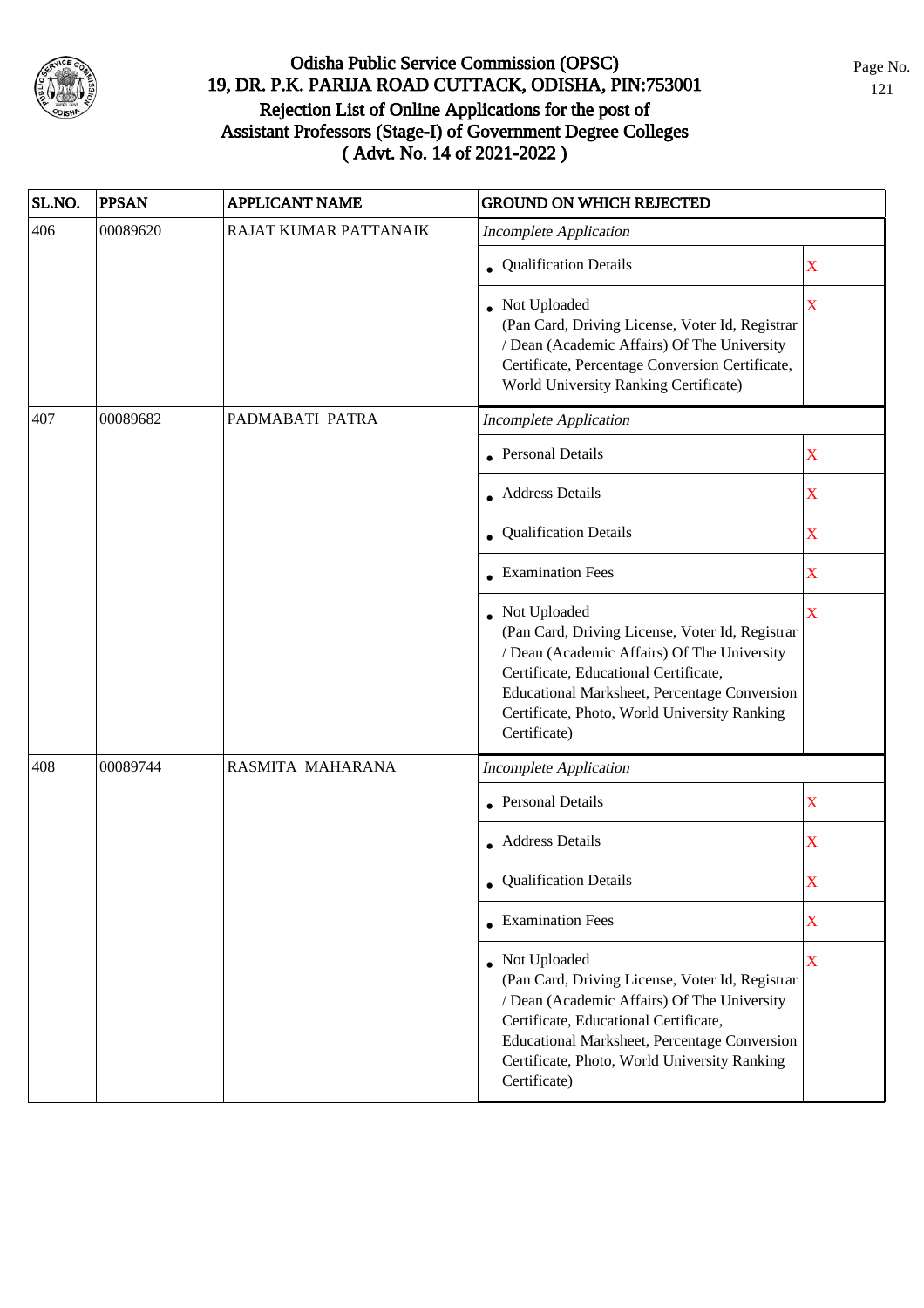

| SL.NO. | <b>PPSAN</b> | <b>APPLICANT NAME</b> | <b>GROUND ON WHICH REJECTED</b>                                                                                                                                                                                                                                                            |                         |
|--------|--------------|-----------------------|--------------------------------------------------------------------------------------------------------------------------------------------------------------------------------------------------------------------------------------------------------------------------------------------|-------------------------|
| 409    | 00089818     | PRABHUPADA SAHOO      | <b>Incomplete Application</b>                                                                                                                                                                                                                                                              |                         |
|        |              |                       | <b>Personal Details</b>                                                                                                                                                                                                                                                                    | X                       |
|        |              |                       | • Address Details                                                                                                                                                                                                                                                                          | $\mathbf X$             |
|        |              |                       | • Qualification Details                                                                                                                                                                                                                                                                    | X                       |
|        |              |                       | • Examination Fees                                                                                                                                                                                                                                                                         | X                       |
|        |              |                       | Not Uploaded<br>(Pan Card, Driving License, Voter Id, Registrar<br>/ Dean (Academic Affairs) Of The University<br>Certificate, Educational Certificate,<br>Educational Marksheet, Percentage Conversion<br>Certificate, Photo, World University Ranking<br>Certificate, Caste Certificate) | $\mathbf X$             |
| 410    | 00089819     | TELI TUIKA            | <b>Incomplete Application</b>                                                                                                                                                                                                                                                              |                         |
|        |              |                       | <b>Personal Details</b>                                                                                                                                                                                                                                                                    | $\mathbf X$             |
|        |              |                       | • Address Details                                                                                                                                                                                                                                                                          | $\mathbf X$             |
|        |              |                       | • Qualification Details                                                                                                                                                                                                                                                                    | $\mathbf X$             |
|        |              |                       | Not Uploaded<br>(Pan Card, Driving License, Voter Id, Registrar<br>/ Dean (Academic Affairs) Of The University<br>Certificate, Educational Certificate,<br>Educational Marksheet, Percentage Conversion<br>Certificate, Photo, World University Ranking<br>Certificate, Caste Certificate) | $\overline{\mathbf{X}}$ |
| 411    | 00089885     | KAMAL MAHUNTA         | <b>Incomplete Application</b>                                                                                                                                                                                                                                                              |                         |
|        |              |                       | • Not Uploaded<br>(Pan Card, Driving License, Voter Id, Registrar<br>/ Dean (Academic Affairs) Of The University<br>Certificate, Percentage Conversion Certificate,<br>World University Ranking Certificate)                                                                               | X                       |
| 412    | 00090017     | ARCHANA MISHRA        | <b>Incomplete Application</b>                                                                                                                                                                                                                                                              |                         |
|        |              |                       | • Qualification Details                                                                                                                                                                                                                                                                    | X                       |
|        |              |                       | Not Uploaded<br>(Pan Card, Driving License, Voter Id, Registrar<br>/ Dean (Academic Affairs) Of The University<br>Certificate, Percentage Conversion Certificate,<br>World University Ranking Certificate)                                                                                 | $\mathbf X$             |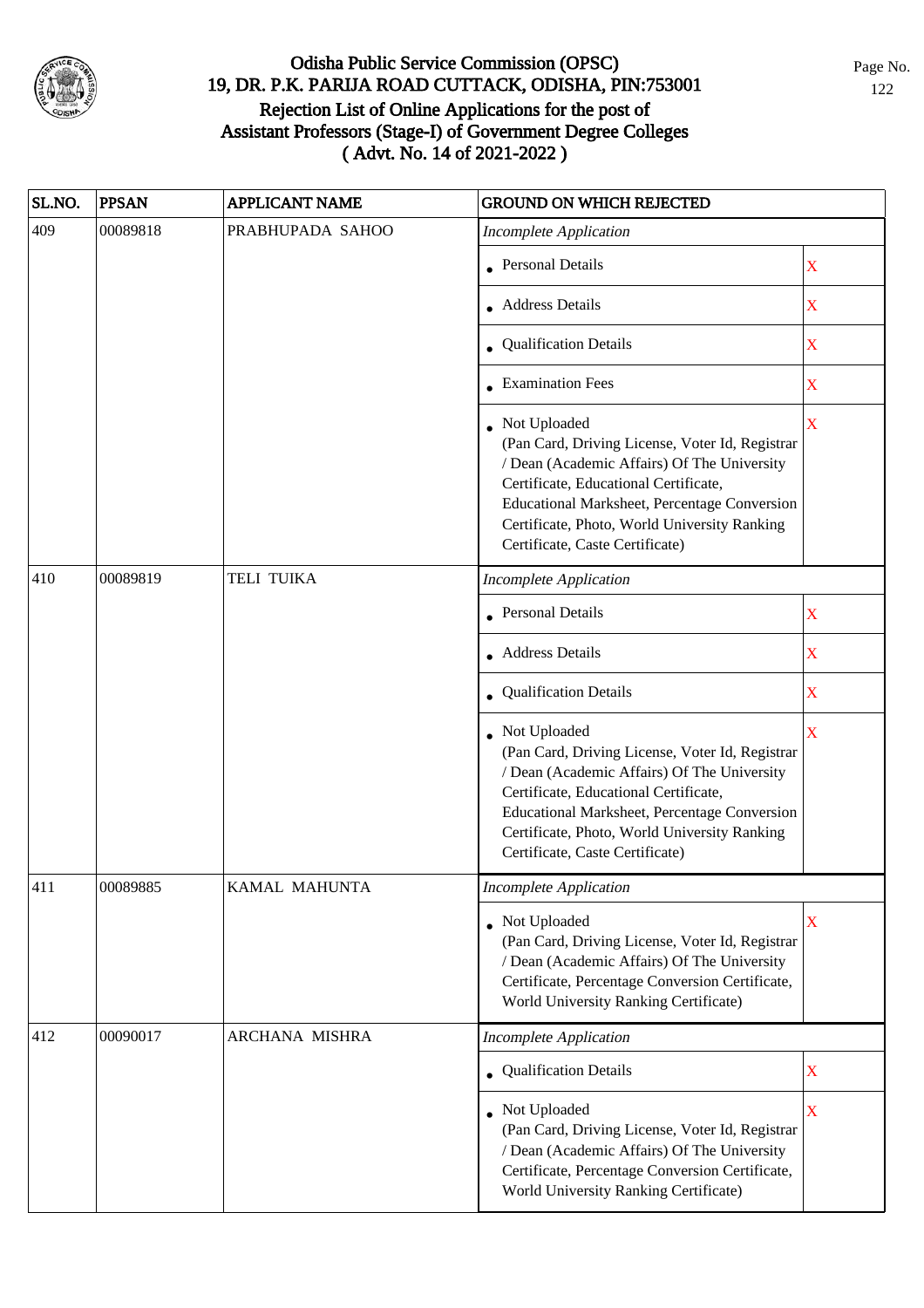

| SL.NO. | <b>PPSAN</b> | <b>APPLICANT NAME</b> | <b>GROUND ON WHICH REJECTED</b>                                                                                                                                                                                                                                           |                         |
|--------|--------------|-----------------------|---------------------------------------------------------------------------------------------------------------------------------------------------------------------------------------------------------------------------------------------------------------------------|-------------------------|
| 413    | 00090054     | FAKIR CHARAN NAYAK    | <b>Incomplete Application</b>                                                                                                                                                                                                                                             |                         |
|        |              |                       | <b>Personal Details</b>                                                                                                                                                                                                                                                   | $\mathbf X$             |
|        |              |                       | • Address Details                                                                                                                                                                                                                                                         | $\mathbf X$             |
|        |              |                       | • Qualification Details                                                                                                                                                                                                                                                   | X                       |
|        |              |                       | <b>Examination Fees</b>                                                                                                                                                                                                                                                   | $\mathbf X$             |
|        |              |                       | • Not Uploaded<br>(Pan Card, Driving License, Voter Id, Registrar<br>/ Dean (Academic Affairs) Of The University<br>Certificate, Educational Certificate,<br>Educational Marksheet, Percentage Conversion<br>Certificate, Photo, World University Ranking<br>Certificate) | $\overline{\mathbf{X}}$ |
| 414    | 00090199     | MONALISA SINGH        | <b>Incomplete Application</b>                                                                                                                                                                                                                                             |                         |
|        |              |                       | Personal Details                                                                                                                                                                                                                                                          | $\mathbf X$             |
|        |              |                       | • Address Details                                                                                                                                                                                                                                                         | $\mathbf X$             |
|        |              |                       | • Qualification Details                                                                                                                                                                                                                                                   | $\mathbf X$             |
|        |              |                       | $\bullet$ Examination Fees                                                                                                                                                                                                                                                | $\mathbf X$             |
|        |              |                       | • Not Uploaded<br>(Pan Card, Driving License, Voter Id, Registrar<br>/ Dean (Academic Affairs) Of The University<br>Certificate, Educational Certificate,<br>Educational Marksheet, Percentage Conversion<br>Certificate, Photo, World University Ranking<br>Certificate) | $\mathbf X$             |
| 415    | 00090239     | MUKUL SK              | <b>Incomplete Application</b>                                                                                                                                                                                                                                             |                         |
|        |              |                       | • Personal Details                                                                                                                                                                                                                                                        | $\mathbf X$             |
|        |              |                       | • Address Details                                                                                                                                                                                                                                                         | $\mathbf X$             |
|        |              |                       | • Qualification Details                                                                                                                                                                                                                                                   | $\mathbf X$             |
|        |              |                       | • Examination Fees                                                                                                                                                                                                                                                        | $\mathbf X$             |
|        |              |                       | • Not Uploaded<br>(Pan Card, Driving License, Voter Id, Registrar<br>/ Dean (Academic Affairs) Of The University<br>Certificate, Educational Certificate,<br>Educational Marksheet, Percentage Conversion<br>Certificate, Photo, World University Ranking<br>Certificate) | $\overline{\mathbf{X}}$ |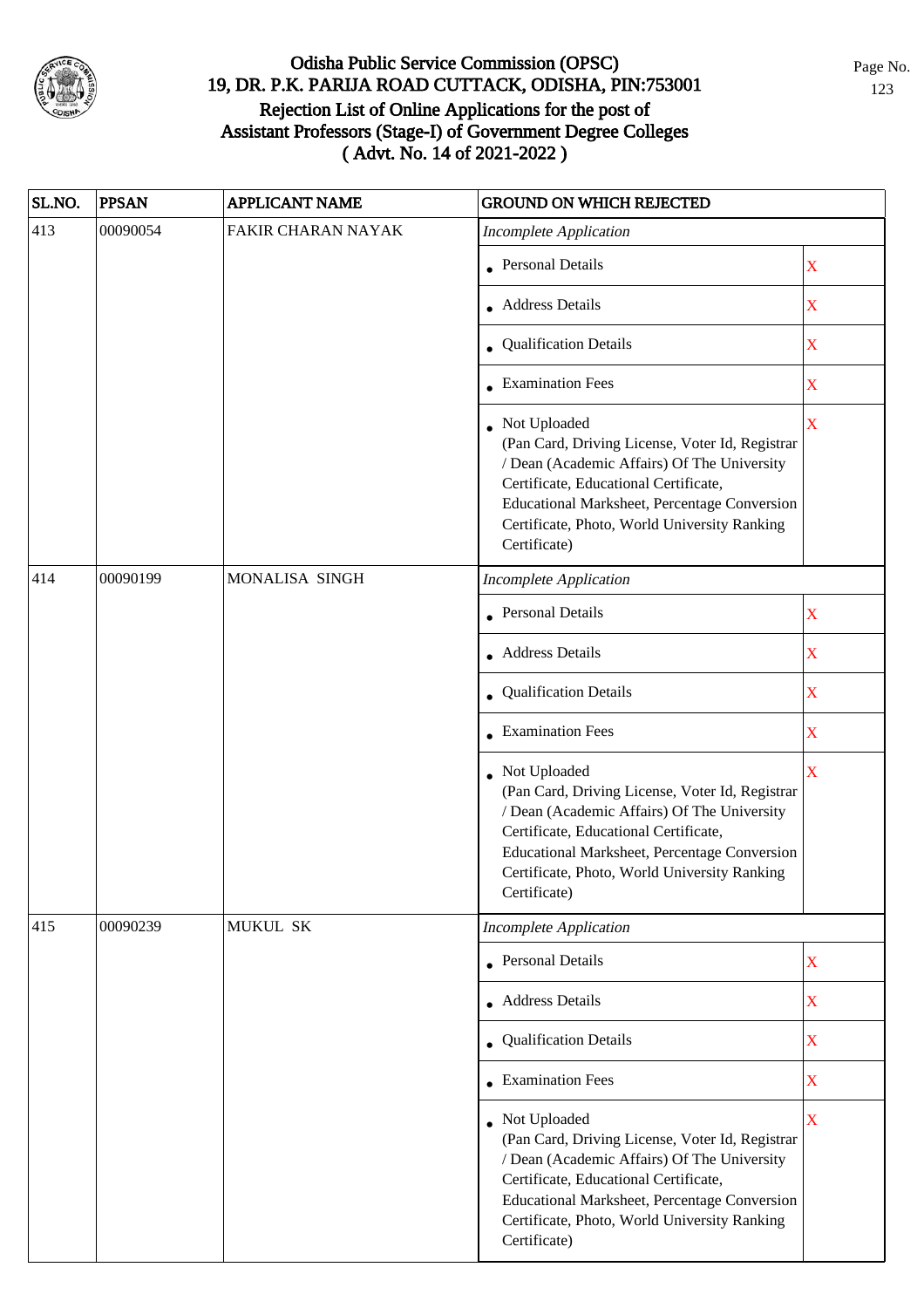

| SL.NO. | <b>PPSAN</b> | <b>APPLICANT NAME</b>    | <b>GROUND ON WHICH REJECTED</b>                                                                                                                                                                                                                                           |                         |
|--------|--------------|--------------------------|---------------------------------------------------------------------------------------------------------------------------------------------------------------------------------------------------------------------------------------------------------------------------|-------------------------|
| 416    | 00090440     | HARICHANDAN KAR          | <b>Incomplete Application</b>                                                                                                                                                                                                                                             |                         |
|        |              |                          | <b>Qualification Details</b>                                                                                                                                                                                                                                              | X                       |
|        |              |                          | Not Uploaded<br>(Pan Card, Driving License, Voter Id, Registrar<br>/ Dean (Academic Affairs) Of The University<br>Certificate, Educational Certificate,<br>Educational Marksheet, Percentage Conversion<br>Certificate, World University Ranking<br>Certificate)          | X                       |
| 417    | 00090451     | <b>JYOTI RANJAN ROUT</b> | <b>Incomplete Application</b>                                                                                                                                                                                                                                             |                         |
|        |              |                          | <b>Personal Details</b>                                                                                                                                                                                                                                                   | $\mathbf X$             |
|        |              |                          | • Address Details                                                                                                                                                                                                                                                         | $\mathbf X$             |
|        |              |                          | Qualification Details                                                                                                                                                                                                                                                     | $\mathbf X$             |
|        |              |                          | <b>Examination Fees</b>                                                                                                                                                                                                                                                   | X                       |
|        |              |                          | Not Uploaded<br>(Pan Card, Driving License, Voter Id, Registrar<br>/ Dean (Academic Affairs) Of The University<br>Certificate, Educational Certificate,<br>Educational Marksheet, Percentage Conversion<br>Certificate, Photo, World University Ranking<br>Certificate)   | $\overline{\mathbf{X}}$ |
| 418    | 00090528     | SRADHANJALI SAHOO        | <b>Incomplete Application</b>                                                                                                                                                                                                                                             |                         |
|        |              |                          | • Qualification Details                                                                                                                                                                                                                                                   | $\mathbf X$             |
|        |              |                          | • Not Uploaded<br>(Pan Card, Driving License, Voter Id, Registrar<br>/ Dean (Academic Affairs) Of The University<br>Certificate, Educational Certificate,<br><b>Educational Marksheet, Percentage Conversion</b><br>Certificate, World University Ranking<br>Certificate) | X                       |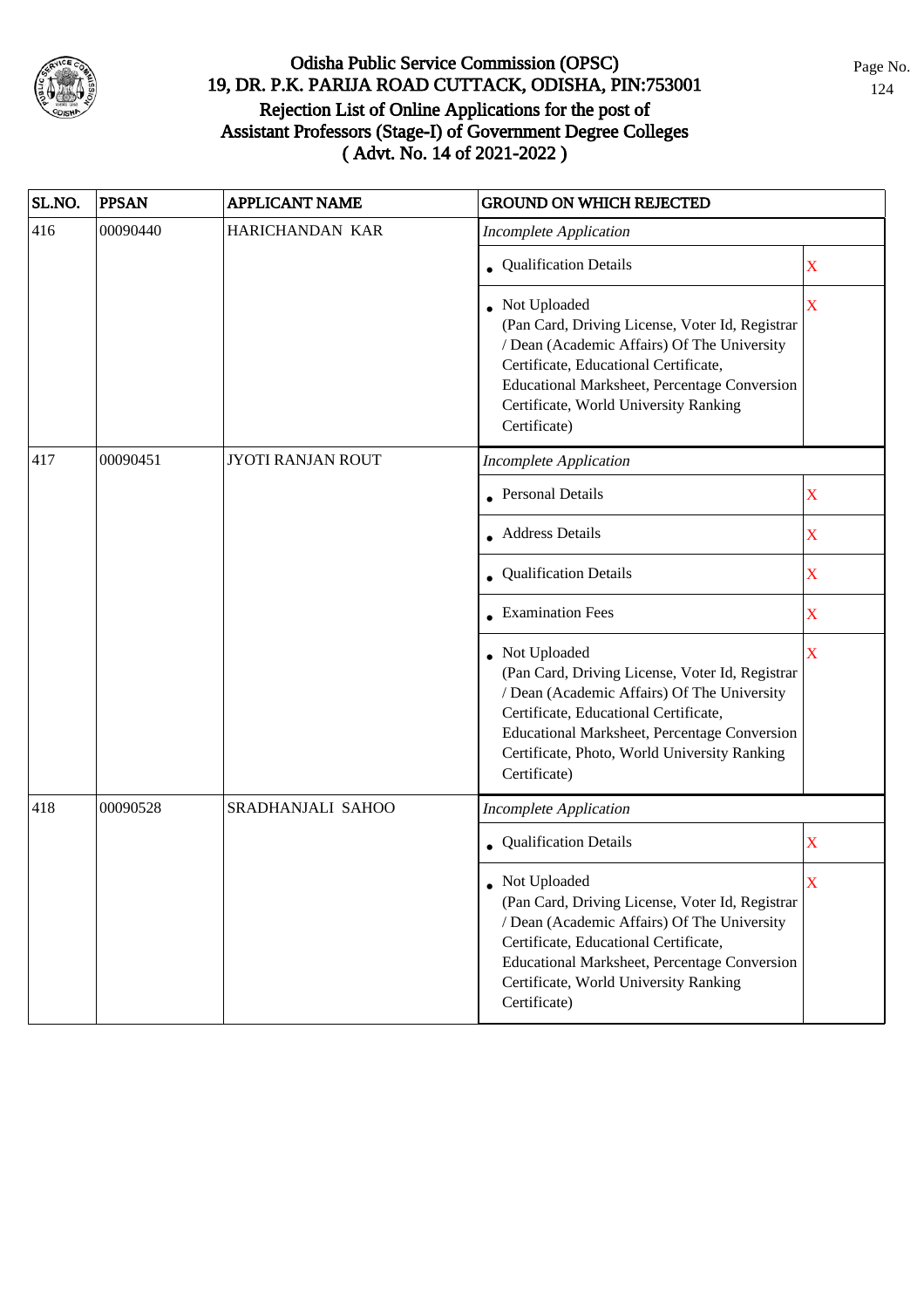

| SL.NO. | <b>PPSAN</b> | <b>APPLICANT NAME</b>    | <b>GROUND ON WHICH REJECTED</b>                                                                                                                                                                                                                                           |                         |
|--------|--------------|--------------------------|---------------------------------------------------------------------------------------------------------------------------------------------------------------------------------------------------------------------------------------------------------------------------|-------------------------|
| 419    | 00090588     | <b>ABHISHEK BHOWMICK</b> | <b>Incomplete Application</b>                                                                                                                                                                                                                                             |                         |
|        |              |                          | • Personal Details                                                                                                                                                                                                                                                        | $\mathbf X$             |
|        |              |                          | • Address Details                                                                                                                                                                                                                                                         | $\mathbf X$             |
|        |              |                          | • Qualification Details                                                                                                                                                                                                                                                   | X                       |
|        |              |                          | • Examination Fees                                                                                                                                                                                                                                                        | X                       |
|        |              |                          | • Not Uploaded<br>(Pan Card, Driving License, Voter Id, Registrar<br>/ Dean (Academic Affairs) Of The University<br>Certificate, Educational Certificate,<br>Educational Marksheet, Percentage Conversion<br>Certificate, Photo, World University Ranking<br>Certificate) | $\overline{\mathbf{X}}$ |
| 420    | 00090781     | <b>ASHOK PANDA</b>       | <b>Incomplete Application</b>                                                                                                                                                                                                                                             |                         |
|        |              |                          | <b>Personal Details</b>                                                                                                                                                                                                                                                   | $\mathbf X$             |
|        |              |                          | • Address Details                                                                                                                                                                                                                                                         | $\mathbf X$             |
|        |              |                          | • Qualification Details                                                                                                                                                                                                                                                   | $\mathbf X$             |
|        |              |                          | • Examination Fees                                                                                                                                                                                                                                                        | $\overline{\textbf{X}}$ |
|        |              |                          | • Not Uploaded<br>(Pan Card, Driving License, Voter Id, Registrar<br>/ Dean (Academic Affairs) Of The University<br>Certificate, Educational Certificate,<br>Educational Marksheet, Percentage Conversion<br>Certificate, Photo, World University Ranking<br>Certificate) | $\overline{\mathbf{X}}$ |
| 421    | 00090956     | KALPITA BHATTA           | <b>Incomplete Application</b>                                                                                                                                                                                                                                             |                         |
|        |              |                          | • Personal Details                                                                                                                                                                                                                                                        | $\mathbf X$             |
|        |              |                          | • Address Details                                                                                                                                                                                                                                                         | $\mathbf X$             |
|        |              |                          | • Qualification Details                                                                                                                                                                                                                                                   | $\bar{X}$               |
|        |              |                          | • Examination Fees                                                                                                                                                                                                                                                        | $\overline{\textbf{X}}$ |
|        |              |                          | • Not Uploaded<br>(Pan Card, Driving License, Voter Id, Registrar<br>/ Dean (Academic Affairs) Of The University<br>Certificate, Educational Certificate,<br>Educational Marksheet, Percentage Conversion<br>Certificate, Photo, World University Ranking<br>Certificate) | $\mathbf X$             |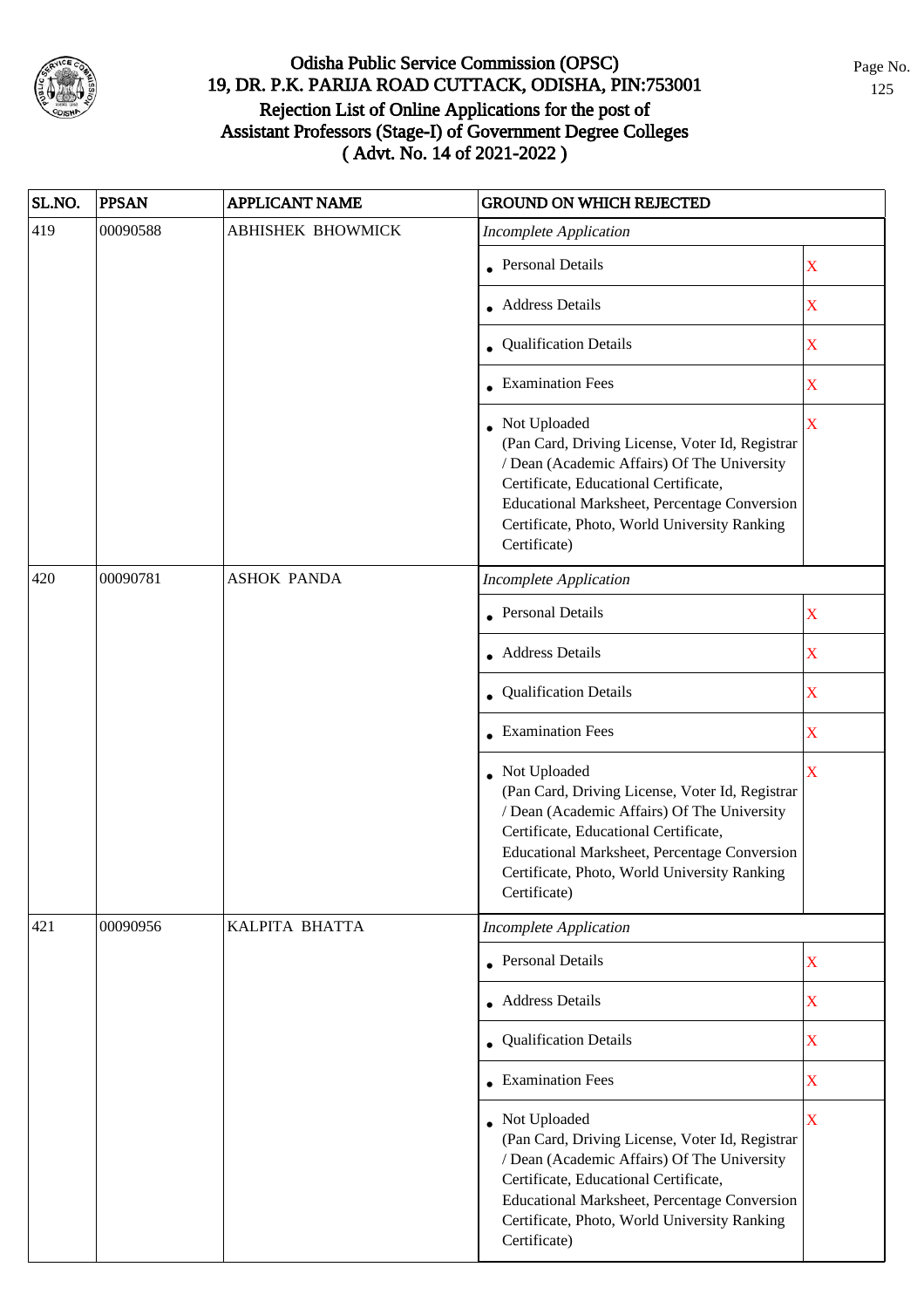

| SL.NO. | <b>PPSAN</b> | <b>APPLICANT NAME</b>     | <b>GROUND ON WHICH REJECTED</b>                                                                                                                                                                                                                                                                     |                                                                                          |
|--------|--------------|---------------------------|-----------------------------------------------------------------------------------------------------------------------------------------------------------------------------------------------------------------------------------------------------------------------------------------------------|------------------------------------------------------------------------------------------|
| 422    | 00091043     | <b>BARUN KUMAR BARICK</b> | <b>Incomplete Application</b>                                                                                                                                                                                                                                                                       |                                                                                          |
|        |              |                           | • Personal Details                                                                                                                                                                                                                                                                                  | X                                                                                        |
|        |              |                           | Address Details                                                                                                                                                                                                                                                                                     | $\mathbf X$                                                                              |
|        |              |                           | • Qualification Details                                                                                                                                                                                                                                                                             | $\mathbf X$                                                                              |
|        |              |                           | • Examination Fees                                                                                                                                                                                                                                                                                  | $\mathbf X$                                                                              |
|        |              |                           | • Not Uploaded<br>(Pan Card, Driving License, Voter Id, Registrar<br>/ Dean (Academic Affairs) Of The University<br>Certificate, Educational Certificate,<br>Educational Marksheet, Percentage Conversion<br>Certificate, Photo, World University Ranking<br>Certificate)                           | $\overline{\mathbf{X}}$                                                                  |
| 423    | 00091066     | KHUSHBOO CHAWDA           | <b>Incomplete Application</b>                                                                                                                                                                                                                                                                       | $\overline{\mathbf{X}}$<br>$\mathbf X$<br>$\mathbf X$<br>$\mathbf X$<br>$\mathbf X$<br>X |
|        |              |                           | Not Uploaded<br>(Pan Card, Driving License, Voter Id, Registrar<br>/ Dean (Academic Affairs) Of The University<br>Certificate, World University Ranking<br>Certificate)                                                                                                                             |                                                                                          |
| 424    | 00091068     | <b>BIRAJ LAXMI SAHOO</b>  | <b>Incomplete Application</b>                                                                                                                                                                                                                                                                       |                                                                                          |
|        |              |                           | <b>Personal Details</b>                                                                                                                                                                                                                                                                             |                                                                                          |
|        |              |                           | • Address Details                                                                                                                                                                                                                                                                                   |                                                                                          |
|        |              |                           | • Qualification Details                                                                                                                                                                                                                                                                             |                                                                                          |
|        |              |                           | $\bullet$ Examination Fees                                                                                                                                                                                                                                                                          |                                                                                          |
|        |              |                           | • Not Uploaded<br>(Pan Card, Driving License, Voter Id, Registrar<br>/ Dean (Academic Affairs) Of The University<br>Certificate, Educational Certificate,<br><b>Educational Marksheet, Percentage Conversion</b><br>Certificate, Photo, World University Ranking<br>Certificate, Caste Certificate) |                                                                                          |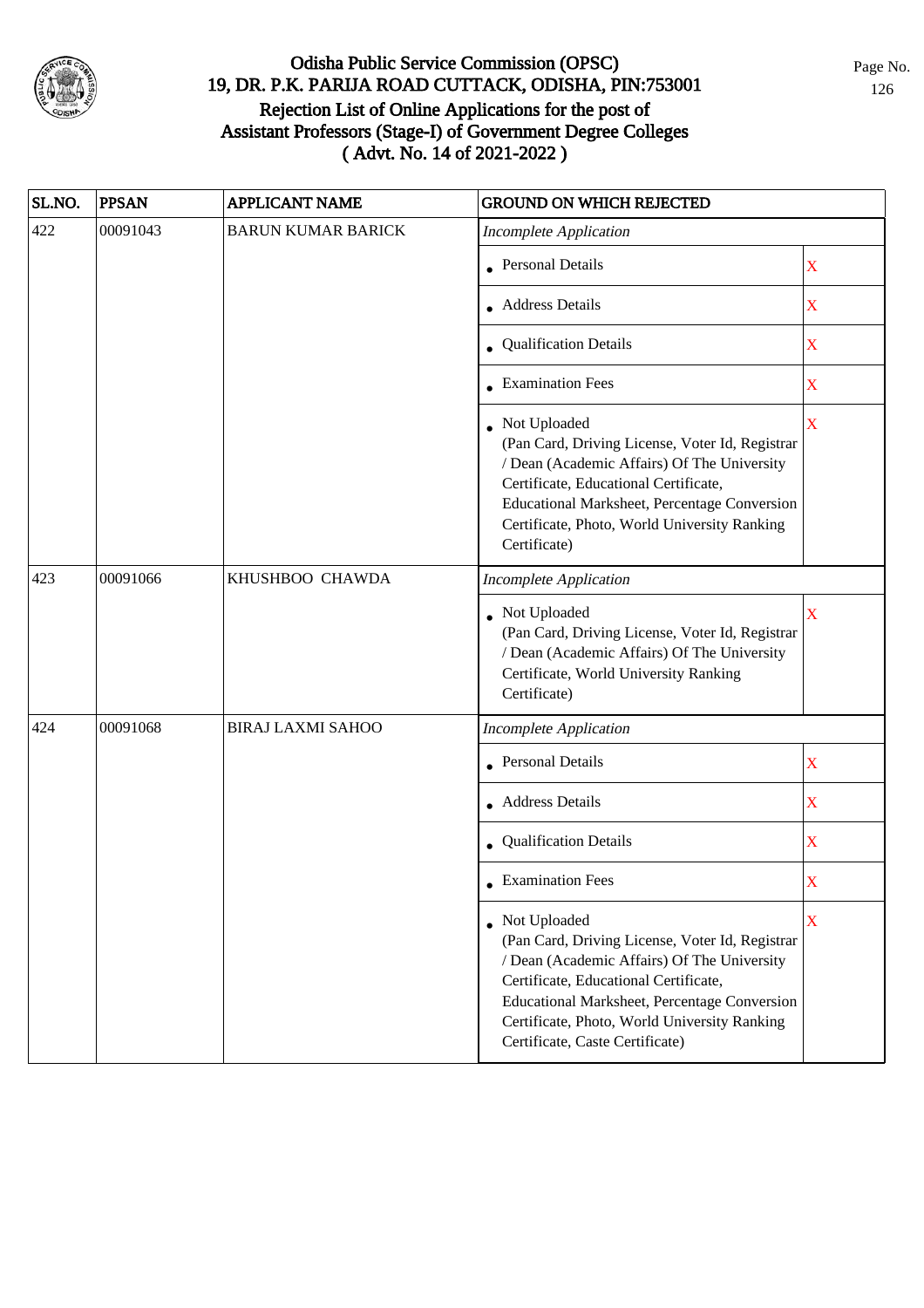

| SL.NO. | <b>PPSAN</b> | <b>APPLICANT NAME</b> | <b>GROUND ON WHICH REJECTED</b>                                                                                                                                                                                                                                                              |                    |
|--------|--------------|-----------------------|----------------------------------------------------------------------------------------------------------------------------------------------------------------------------------------------------------------------------------------------------------------------------------------------|--------------------|
| 425    | 00091069     | <b>TAPAN DASH</b>     | <b>Incomplete Application</b>                                                                                                                                                                                                                                                                |                    |
|        |              |                       | Personal Details                                                                                                                                                                                                                                                                             | $\bar{\textbf{X}}$ |
|        |              |                       | • Address Details                                                                                                                                                                                                                                                                            | $\bar{\textbf{X}}$ |
|        |              |                       | <b>Qualification Details</b>                                                                                                                                                                                                                                                                 | $\bar{\textbf{X}}$ |
|        |              |                       | • Examination Fees                                                                                                                                                                                                                                                                           | $\mathbf X$        |
|        |              |                       | Not Uploaded<br>(Driving License, Voter Id, Registrar / Dean<br>(Academic Affairs) Of The University<br>Certificate, Educational Certificate,<br>Educational Marksheet, Percentage Conversion<br>Certificate, Photo, World University Ranking<br>Certificate)                                | $\bar{\mathbf{X}}$ |
| 426    | 00091094     | <b>MAMATA PRADHAN</b> | <b>Incomplete Application</b>                                                                                                                                                                                                                                                                |                    |
|        |              |                       | Not Uploaded<br>(Pan Card, Driving License, Voter Id,<br>Percentage Conversion Certificate, World<br>University Ranking Certificate)                                                                                                                                                         | X                  |
| 427    | 00091334     | RANJAN KUMAR DALAI    | Incomplete Application                                                                                                                                                                                                                                                                       |                    |
|        |              |                       | Personal Details                                                                                                                                                                                                                                                                             | $\mathbf X$        |
|        |              |                       | • Address Details                                                                                                                                                                                                                                                                            | $\mathbf X$        |
|        |              |                       | • Qualification Details                                                                                                                                                                                                                                                                      | $\bar{\textbf{X}}$ |
|        |              |                       | • Not Uploaded<br>(Pan Card, Driving License, Voter Id, Registrar<br>/ Dean (Academic Affairs) Of The University<br>Certificate, Educational Certificate,<br>Educational Marksheet, Percentage Conversion<br>Certificate, Photo, World University Ranking<br>Certificate, Caste Certificate) | $\bar{\textbf{X}}$ |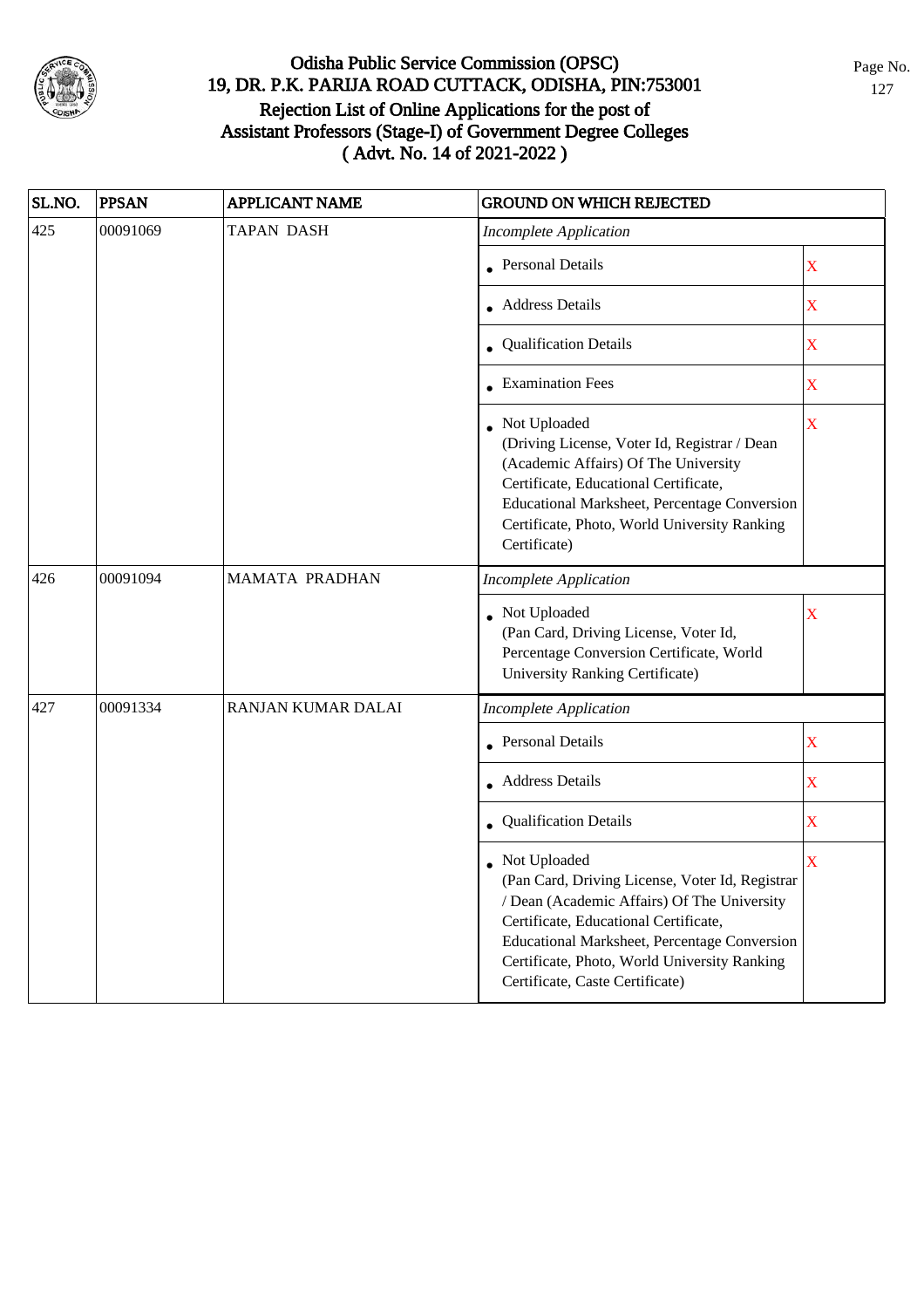

| SL.NO. | <b>PPSAN</b> | <b>APPLICANT NAME</b> | <b>GROUND ON WHICH REJECTED</b>                                                                                                                                                                                                                                                                                                                                       |                         |
|--------|--------------|-----------------------|-----------------------------------------------------------------------------------------------------------------------------------------------------------------------------------------------------------------------------------------------------------------------------------------------------------------------------------------------------------------------|-------------------------|
| 428    | 00091359     | <b>SUBRAT SAHOO</b>   | <b>Incomplete Application</b>                                                                                                                                                                                                                                                                                                                                         |                         |
|        |              |                       | • Personal Details                                                                                                                                                                                                                                                                                                                                                    | X                       |
|        |              |                       | • Address Details                                                                                                                                                                                                                                                                                                                                                     | X                       |
|        |              |                       | <b>Qualification Details</b>                                                                                                                                                                                                                                                                                                                                          | X                       |
|        |              |                       | • Not Uploaded<br>(Pan Card, Driving License, Voter Id, Registrar<br>/ Dean (Academic Affairs) Of The University<br>Certificate, Educational Certificate,<br>Educational Marksheet, Percentage Conversion<br>Certificate, Photo, World University Ranking<br>Certificate, Caste Certificate, Category-Iii<br>(Orthopaedically Handicapped) Disability<br>Certificate) | $\overline{\mathbf{X}}$ |
| 429    | 00091406     | SANTOSH KUMAR SINGH   | <b>Incomplete Application</b>                                                                                                                                                                                                                                                                                                                                         |                         |
|        |              |                       | <b>Personal Details</b>                                                                                                                                                                                                                                                                                                                                               | $\mathbf X$             |
|        |              |                       | <b>Address Details</b>                                                                                                                                                                                                                                                                                                                                                | X                       |
|        |              |                       | Qualification Details                                                                                                                                                                                                                                                                                                                                                 | X                       |
|        |              |                       | Not Uploaded<br>(Pan Card, Driving License, Voter Id, Registrar<br>/ Dean (Academic Affairs) Of The University<br>Certificate, Educational Certificate,<br>Educational Marksheet, Percentage Conversion<br>Certificate, Photo, World University Ranking<br>Certificate, Category-Ii (Hearing Impaired)<br>Disability Certificate)                                     | X                       |
| 430    | 00091493     | DR MAITRAYEE MAITY    | <b>Incomplete Application</b>                                                                                                                                                                                                                                                                                                                                         |                         |
|        |              |                       | <b>Personal Details</b>                                                                                                                                                                                                                                                                                                                                               | $\mathbf X$             |
|        |              |                       | • Address Details                                                                                                                                                                                                                                                                                                                                                     | $\mathbf X$             |
|        |              |                       | <b>Qualification Details</b>                                                                                                                                                                                                                                                                                                                                          | $\mathbf X$             |
|        |              |                       | <b>Examination Fees</b>                                                                                                                                                                                                                                                                                                                                               | $\mathbf X$             |
|        |              |                       | • Not Uploaded<br>(Pan Card, Driving License, Voter Id, Registrar<br>/ Dean (Academic Affairs) Of The University<br>Certificate, Educational Certificate,<br>Educational Marksheet, Percentage Conversion<br>Certificate, Photo, World University Ranking<br>Certificate)                                                                                             | $\overline{\mathbf{X}}$ |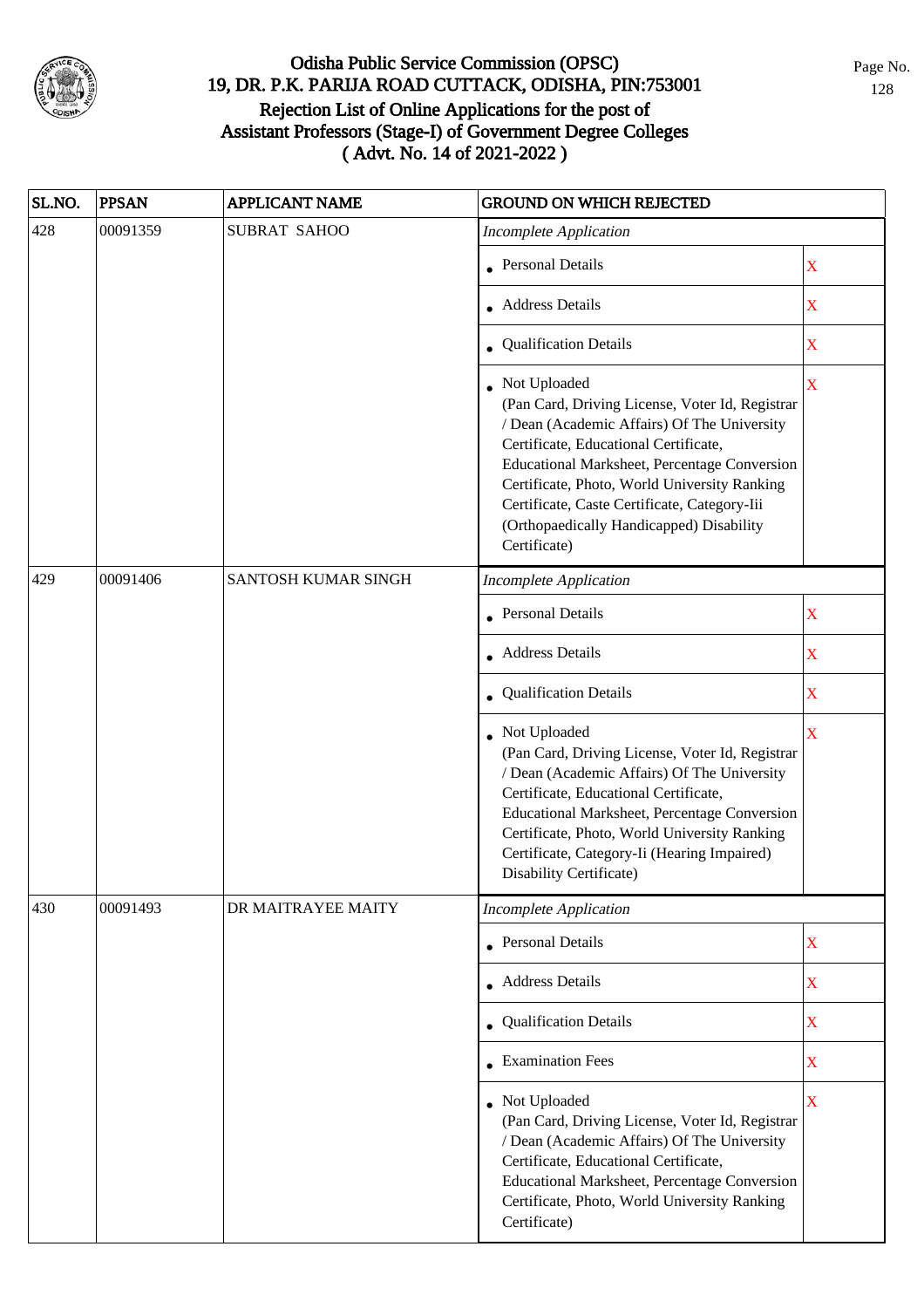

| SL.NO. | <b>PPSAN</b> | <b>APPLICANT NAME</b> | <b>GROUND ON WHICH REJECTED</b>                                                                                                                                                                                                                                                            |             |
|--------|--------------|-----------------------|--------------------------------------------------------------------------------------------------------------------------------------------------------------------------------------------------------------------------------------------------------------------------------------------|-------------|
| 431    | 00091513     | PINKILATA PRADHAN     | <b>Incomplete Application</b>                                                                                                                                                                                                                                                              |             |
|        |              |                       | • Qualification Details                                                                                                                                                                                                                                                                    | $\mathbf X$ |
|        |              |                       | • Not Uploaded<br>(Pan Card, Driving License, Voter Id, Registrar<br>/ Dean (Academic Affairs) Of The University<br>Certificate, Percentage Conversion Certificate,<br>World University Ranking Certificate)                                                                               | X           |
| 432    | 00091566     | HRUSIKESH DURGA       | <b>Incomplete Application</b>                                                                                                                                                                                                                                                              |             |
|        |              |                       | <b>Personal Details</b>                                                                                                                                                                                                                                                                    | $\mathbf X$ |
|        |              |                       | • Address Details                                                                                                                                                                                                                                                                          | $\mathbf X$ |
|        |              |                       | • Qualification Details                                                                                                                                                                                                                                                                    | $\mathbf X$ |
|        |              |                       | Not Uploaded<br>(Pan Card, Driving License, Voter Id, Registrar<br>/ Dean (Academic Affairs) Of The University<br>Certificate, Educational Certificate,<br>Educational Marksheet, Percentage Conversion<br>Certificate, Photo, World University Ranking<br>Certificate, Caste Certificate) | $\mathbf X$ |
| 433    | 00091661     | UMAKANTA PRADHAN      | <b>Incomplete Application</b>                                                                                                                                                                                                                                                              |             |
|        |              |                       | Personal Details                                                                                                                                                                                                                                                                           | X           |
|        |              |                       | • Address Details                                                                                                                                                                                                                                                                          | $\mathbf X$ |
|        |              |                       | Qualification Details                                                                                                                                                                                                                                                                      | $\mathbf X$ |
|        |              |                       | $\bullet$ Examination Fees                                                                                                                                                                                                                                                                 | X           |
|        |              |                       | • Not Uploaded<br>(Pan Card, Driving License, Voter Id, Registrar<br>/ Dean (Academic Affairs) Of The University<br>Certificate, Educational Certificate,<br><b>Educational Marksheet, Percentage Conversion</b><br>Certificate, Photo, World University Ranking<br>Certificate)           | X           |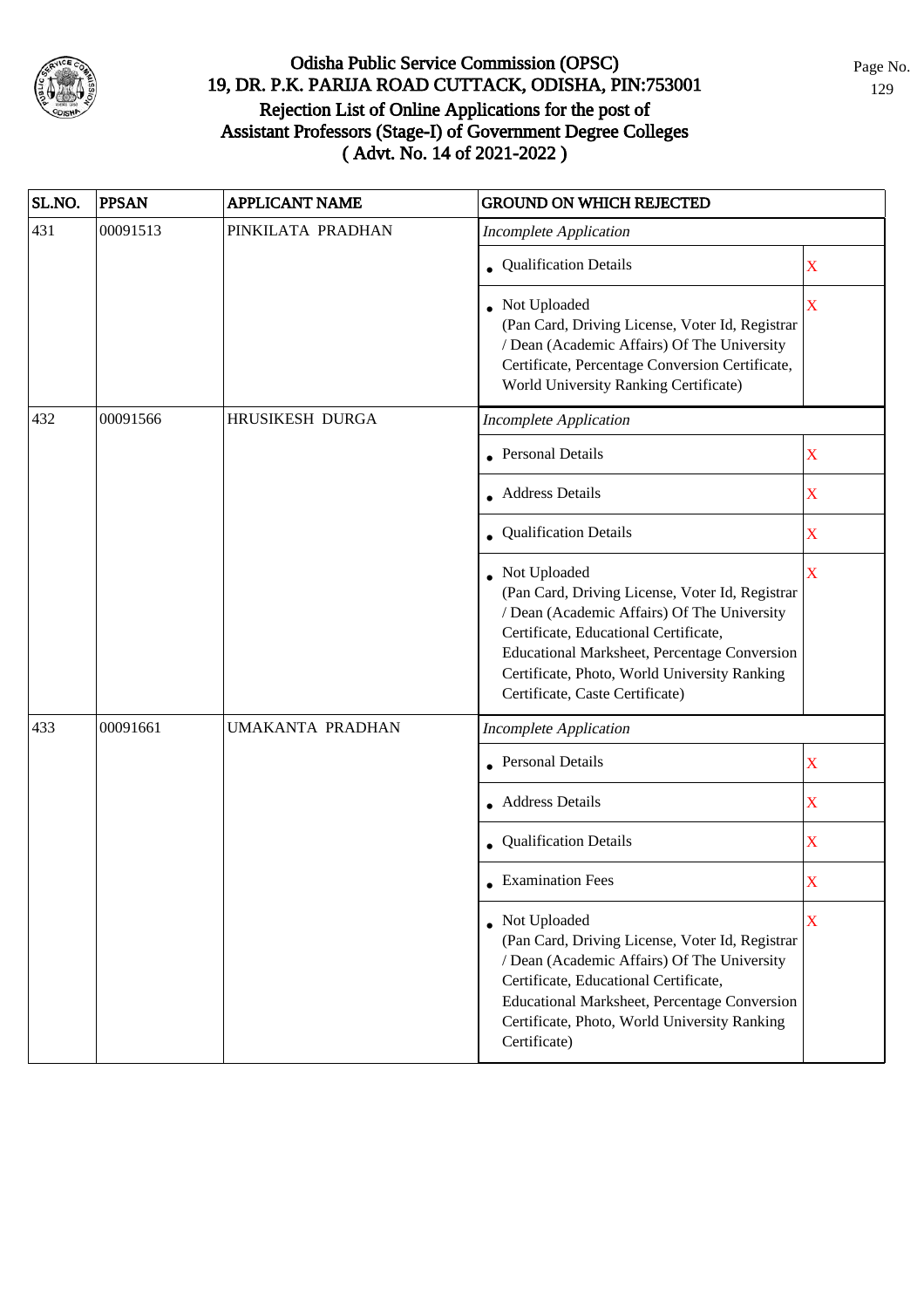

| SL.NO. | <b>PPSAN</b> | <b>APPLICANT NAME</b>     | <b>GROUND ON WHICH REJECTED</b>                                                                                                                                                                                                                                           |                         |  |
|--------|--------------|---------------------------|---------------------------------------------------------------------------------------------------------------------------------------------------------------------------------------------------------------------------------------------------------------------------|-------------------------|--|
| 434    | 00091729     | SIMASHREE SUBHADARSINI    | <b>Incomplete Application</b>                                                                                                                                                                                                                                             |                         |  |
|        |              |                           | • Personal Details                                                                                                                                                                                                                                                        | X                       |  |
|        |              |                           | • Address Details                                                                                                                                                                                                                                                         | X                       |  |
|        |              |                           | • Qualification Details                                                                                                                                                                                                                                                   | X                       |  |
|        |              |                           | • Not Uploaded<br>(Pan Card, Driving License, Voter Id, Registrar<br>/ Dean (Academic Affairs) Of The University<br>Certificate, Educational Certificate,<br>Educational Marksheet, Percentage Conversion<br>Certificate, Photo, World University Ranking<br>Certificate) | $\overline{\mathbf{X}}$ |  |
| 435    | 00091857     | RANJAN RASHMI PARIDA      | <b>Incomplete Application</b>                                                                                                                                                                                                                                             |                         |  |
|        |              |                           | Qualification Details                                                                                                                                                                                                                                                     | X                       |  |
|        |              |                           | Not Uploaded<br>(Pan Card, Driving License, Voter Id, Registrar<br>/ Dean (Academic Affairs) Of The University<br>Certificate, Photo, World University Ranking<br>Certificate)                                                                                            | $\mathbf X$             |  |
| 436    | 00091885     | ANANYA SINGH              | <b>Incomplete Application</b>                                                                                                                                                                                                                                             |                         |  |
|        |              |                           | • Personal Details                                                                                                                                                                                                                                                        | X                       |  |
|        |              |                           | <b>Address Details</b>                                                                                                                                                                                                                                                    | X                       |  |
|        |              |                           | • Qualification Details                                                                                                                                                                                                                                                   | $\mathbf X$             |  |
|        |              |                           | • Examination Fees                                                                                                                                                                                                                                                        | X                       |  |
|        |              |                           | Not Uploaded<br>(Pan Card, Driving License, Voter Id, Registrar<br>/ Dean (Academic Affairs) Of The University<br>Certificate, Educational Certificate,<br>Educational Marksheet, Percentage Conversion<br>Certificate, Photo, World University Ranking<br>Certificate)   | X                       |  |
| 437    | 00091901     | <b>SUBODH KUMAR CHAND</b> | <b>Incomplete Application</b>                                                                                                                                                                                                                                             |                         |  |
|        |              |                           | <b>Qualification Details</b>                                                                                                                                                                                                                                              | $\mathbf X$             |  |
|        |              |                           | • Not Uploaded<br>(Pan Card, Driving License, Voter Id, Registrar<br>/ Dean (Academic Affairs) Of The University<br>Certificate, Percentage Conversion Certificate,<br>World University Ranking Certificate)                                                              | $\mathbf X$             |  |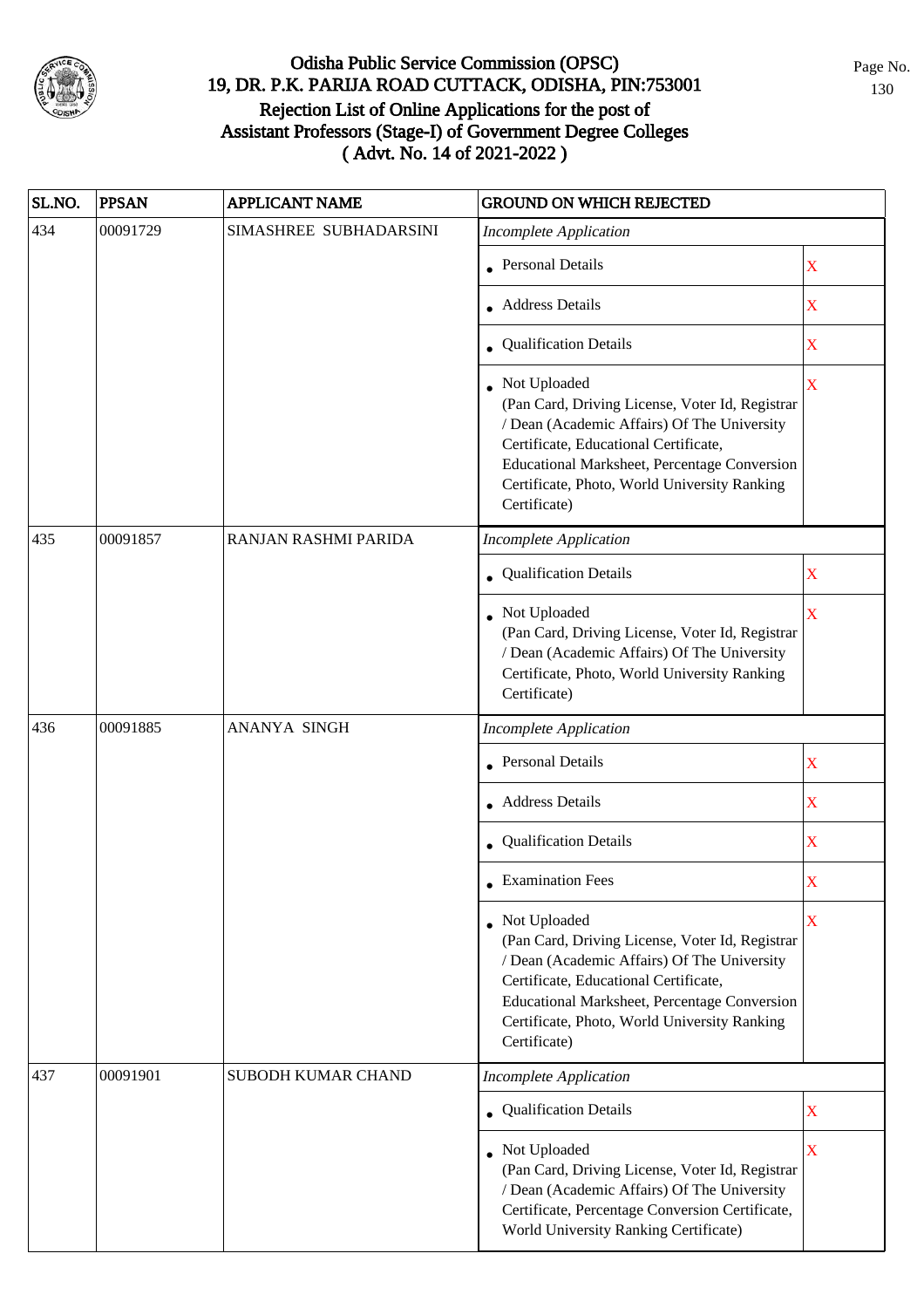

| SL.NO. | <b>PPSAN</b> | APPLICANT NAME       | <b>GROUND ON WHICH REJECTED</b>                                                                                                                                                                                                                                                                                                                 |                         |
|--------|--------------|----------------------|-------------------------------------------------------------------------------------------------------------------------------------------------------------------------------------------------------------------------------------------------------------------------------------------------------------------------------------------------|-------------------------|
| 438    | 00091978     | <b>SUSAMA PARIDA</b> | <b>Incomplete Application</b>                                                                                                                                                                                                                                                                                                                   |                         |
|        |              |                      | • Personal Details                                                                                                                                                                                                                                                                                                                              | X                       |
|        |              |                      | • Address Details                                                                                                                                                                                                                                                                                                                               | $\overline{\mathbf{X}}$ |
|        |              |                      | • Qualification Details                                                                                                                                                                                                                                                                                                                         | $\mathbf X$             |
|        |              |                      | • Examination Fees                                                                                                                                                                                                                                                                                                                              | $\mathbf X$             |
|        |              |                      | • Not Uploaded<br>(Pan Card, Driving License, Voter Id, Registrar<br>/ Dean (Academic Affairs) Of The University<br>Certificate, Educational Certificate,<br>Educational Marksheet, Percentage Conversion<br>Certificate, Photo, World University Ranking<br>Certificate, Caste Certificate)                                                    | $\overline{\mathbf{X}}$ |
| 439    | 00092000     | PARTHA SARATHI JENA  | <b>Incomplete Application</b>                                                                                                                                                                                                                                                                                                                   |                         |
|        |              |                      | • Personal Details                                                                                                                                                                                                                                                                                                                              | X                       |
|        |              |                      | • Address Details                                                                                                                                                                                                                                                                                                                               | $\mathbf X$             |
|        |              |                      | • Qualification Details                                                                                                                                                                                                                                                                                                                         | $\mathbf X$             |
|        |              |                      | • Examination Fees                                                                                                                                                                                                                                                                                                                              | $\overline{\mathbf{X}}$ |
|        |              |                      | • Not Uploaded<br>(Pan Card, Driving License, Voter Id, Registrar<br>/ Dean (Academic Affairs) Of The University<br>Certificate, Educational Certificate,<br>Educational Marksheet, Percentage Conversion<br>Certificate, Photo, World University Ranking<br>Certificate)                                                                       | $\bar{\mathbf{X}}$      |
| 440    | 00092020     | SASWAT KUMAR PRADHAN | <b>Incomplete Application</b>                                                                                                                                                                                                                                                                                                                   |                         |
|        |              |                      | • Personal Details                                                                                                                                                                                                                                                                                                                              | $\mathbf X$             |
|        |              |                      | Address Details                                                                                                                                                                                                                                                                                                                                 | $\mathbf X$             |
|        |              |                      | • Qualification Details                                                                                                                                                                                                                                                                                                                         | $\mathbf X$             |
|        |              |                      | • Not Uploaded<br>(Pan Card, Driving License, Voter Id, Registrar<br>/ Dean (Academic Affairs) Of The University<br>Certificate, Educational Certificate,<br>Educational Marksheet, Percentage Conversion<br>Certificate, Photo, World University Ranking<br>Certificate, Category-Iii (Orthopaedically<br>Handicapped) Disability Certificate) | $\overline{\mathbf{X}}$ |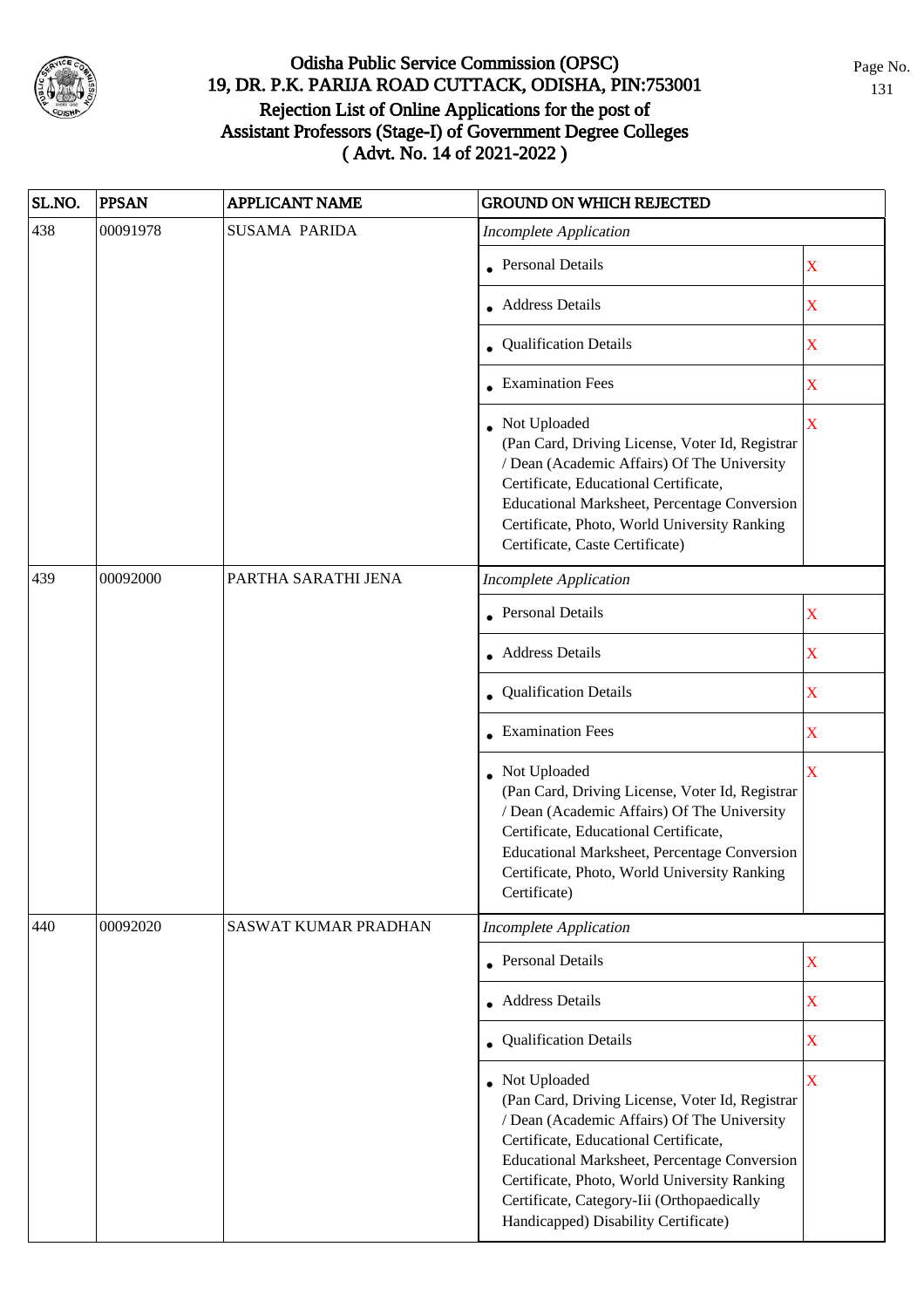

| SL.NO. | <b>PPSAN</b> | <b>APPLICANT NAME</b> | <b>GROUND ON WHICH REJECTED</b>                                                                                                                                                                                                                                           |                                                                                                                                         |
|--------|--------------|-----------------------|---------------------------------------------------------------------------------------------------------------------------------------------------------------------------------------------------------------------------------------------------------------------------|-----------------------------------------------------------------------------------------------------------------------------------------|
| 441    | 00092058     | SUDHAMAYEE PARIDA     | <b>Incomplete Application</b>                                                                                                                                                                                                                                             |                                                                                                                                         |
|        |              |                       | <b>Personal Details</b>                                                                                                                                                                                                                                                   | $\mathbf X$                                                                                                                             |
|        |              |                       | • Address Details                                                                                                                                                                                                                                                         | $\mathbf X$                                                                                                                             |
|        |              |                       | • Qualification Details                                                                                                                                                                                                                                                   | $\mathbf X$                                                                                                                             |
|        |              |                       | • Examination Fees                                                                                                                                                                                                                                                        | X                                                                                                                                       |
|        |              |                       | • Not Uploaded<br>(Pan Card, Driving License, Voter Id, Registrar<br>/ Dean (Academic Affairs) Of The University<br>Certificate, Educational Certificate,<br>Educational Marksheet, Percentage Conversion<br>Certificate, Photo, World University Ranking<br>Certificate) | X                                                                                                                                       |
| 442    | 00092315     | PUSPAMITRA SENAPATI   | <b>Incomplete Application</b>                                                                                                                                                                                                                                             |                                                                                                                                         |
|        |              |                       | Personal Details                                                                                                                                                                                                                                                          | $\mathbf X$                                                                                                                             |
|        |              |                       | • Address Details                                                                                                                                                                                                                                                         | $\mathbf X$                                                                                                                             |
|        |              |                       | • Qualification Details                                                                                                                                                                                                                                                   | $\mathbf X$                                                                                                                             |
|        |              |                       | • Examination Fees                                                                                                                                                                                                                                                        | $\mathbf X$<br>$\bar{X}$<br>$\mathbf X$<br>$\mathbf X$<br>$\overline{\textbf{X}}$<br>$\overline{\textbf{X}}$<br>$\overline{\mathbf{X}}$ |
|        |              |                       | • Not Uploaded<br>(Pan Card, Driving License, Voter Id, Registrar<br>/ Dean (Academic Affairs) Of The University<br>Certificate, Educational Certificate,<br>Educational Marksheet, Percentage Conversion<br>Certificate, Photo, World University Ranking<br>Certificate) |                                                                                                                                         |
| 443    | 00092325     | <b>JEMAMANI SAHOO</b> | <b>Incomplete Application</b>                                                                                                                                                                                                                                             |                                                                                                                                         |
|        |              |                       | • Personal Details                                                                                                                                                                                                                                                        |                                                                                                                                         |
|        |              |                       | Address Details                                                                                                                                                                                                                                                           |                                                                                                                                         |
|        |              |                       | • Qualification Details                                                                                                                                                                                                                                                   |                                                                                                                                         |
|        |              |                       | • Examination Fees                                                                                                                                                                                                                                                        |                                                                                                                                         |
|        |              |                       | • Not Uploaded<br>(Pan Card, Driving License, Voter Id, Registrar<br>/ Dean (Academic Affairs) Of The University<br>Certificate, Educational Certificate,<br>Educational Marksheet, Percentage Conversion<br>Certificate, Photo, World University Ranking<br>Certificate) |                                                                                                                                         |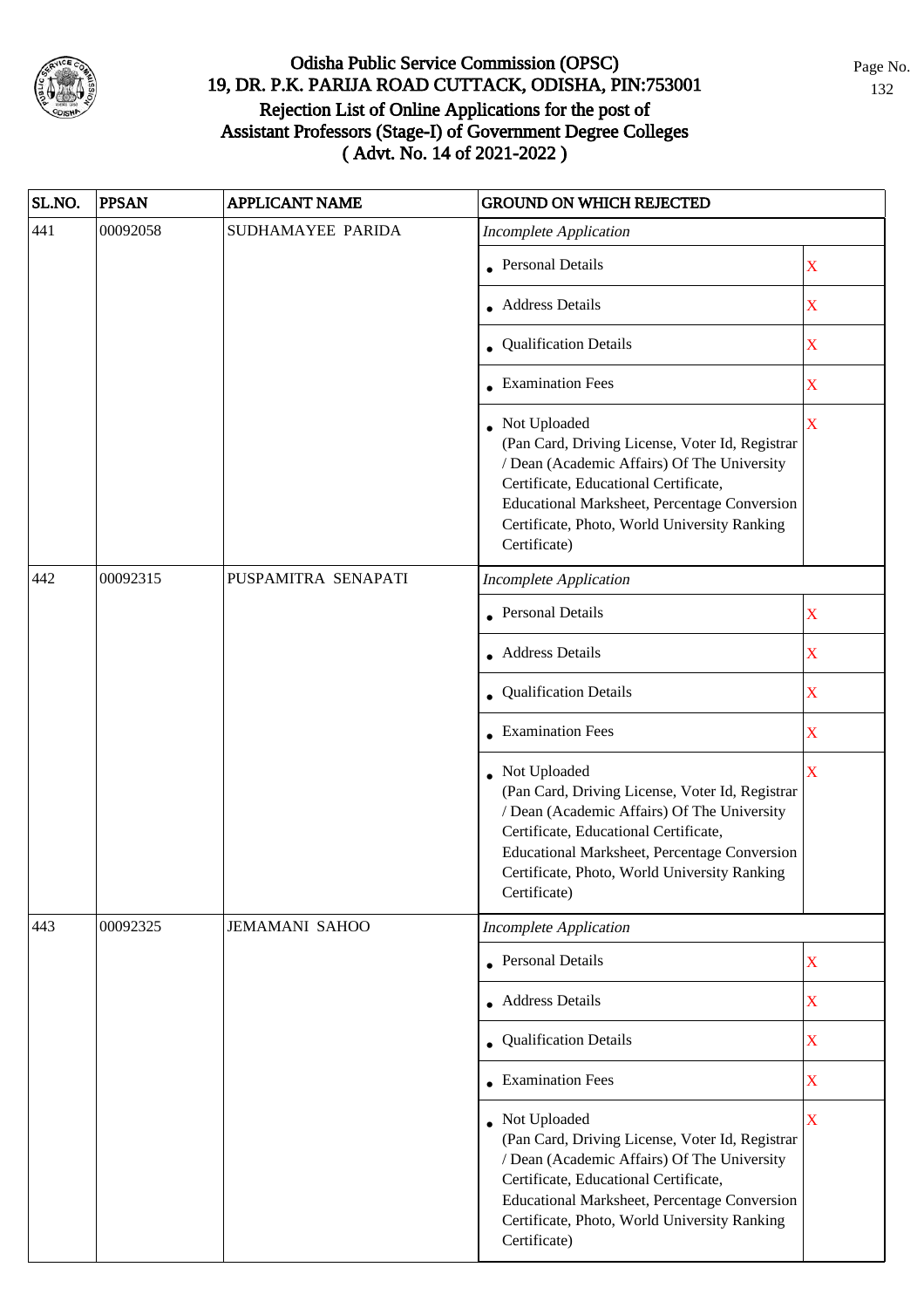

| SL.NO. | <b>PPSAN</b> | <b>APPLICANT NAME</b>   | <b>GROUND ON WHICH REJECTED</b>                                                                                                                                                                                                                                           |                         |
|--------|--------------|-------------------------|---------------------------------------------------------------------------------------------------------------------------------------------------------------------------------------------------------------------------------------------------------------------------|-------------------------|
| 444    | 00092328     | NAMITARANI GOCHHAYAT    | <b>Incomplete Application</b>                                                                                                                                                                                                                                             |                         |
|        |              |                         | • Personal Details                                                                                                                                                                                                                                                        | $\mathbf X$             |
|        |              |                         | <b>Address Details</b>                                                                                                                                                                                                                                                    | X                       |
|        |              |                         | • Qualification Details                                                                                                                                                                                                                                                   | $\overline{\mathbf{X}}$ |
|        |              |                         | • Not Uploaded<br>(Pan Card, Driving License, Voter Id, Registrar<br>/ Dean (Academic Affairs) Of The University<br>Certificate, Educational Certificate,<br>Educational Marksheet, Percentage Conversion<br>Certificate, Photo, World University Ranking<br>Certificate) | $\overline{\mathbf{X}}$ |
| 445    | 00092350     | <b>SUBRAT KUMAR KAR</b> | <b>Incomplete Application</b>                                                                                                                                                                                                                                             |                         |
|        |              |                         | <b>Personal Details</b>                                                                                                                                                                                                                                                   | X                       |
|        |              |                         | <b>Address Details</b>                                                                                                                                                                                                                                                    | $\overline{\mathbf{X}}$ |
|        |              |                         | • Qualification Details                                                                                                                                                                                                                                                   | $\overline{\textbf{X}}$ |
|        |              |                         | Not Uploaded<br>(Pan Card, Driving License, Voter Id, Registrar<br>/ Dean (Academic Affairs) Of The University<br>Certificate, Educational Certificate,<br>Educational Marksheet, Percentage Conversion<br>Certificate, Photo, World University Ranking<br>Certificate)   | $\bar{\mathbf{X}}$      |
| 446    | 00092393     | MADHUMITA DASH          | <b>Incomplete Application</b>                                                                                                                                                                                                                                             |                         |
|        |              |                         | • Personal Details                                                                                                                                                                                                                                                        | X                       |
|        |              |                         | • Address Details                                                                                                                                                                                                                                                         | $\mathbf X$             |
|        |              |                         | • Qualification Details                                                                                                                                                                                                                                                   | X                       |
|        |              |                         | $\bullet$ Examination Fees                                                                                                                                                                                                                                                | $\overline{\text{X}}$   |
|        |              |                         | • Not Uploaded<br>(Pan Card, Driving License, Voter Id, Registrar<br>/ Dean (Academic Affairs) Of The University<br>Certificate, Educational Certificate,<br>Educational Marksheet, Percentage Conversion<br>Certificate, Photo, World University Ranking<br>Certificate) | $\bar{\mathbf{X}}$      |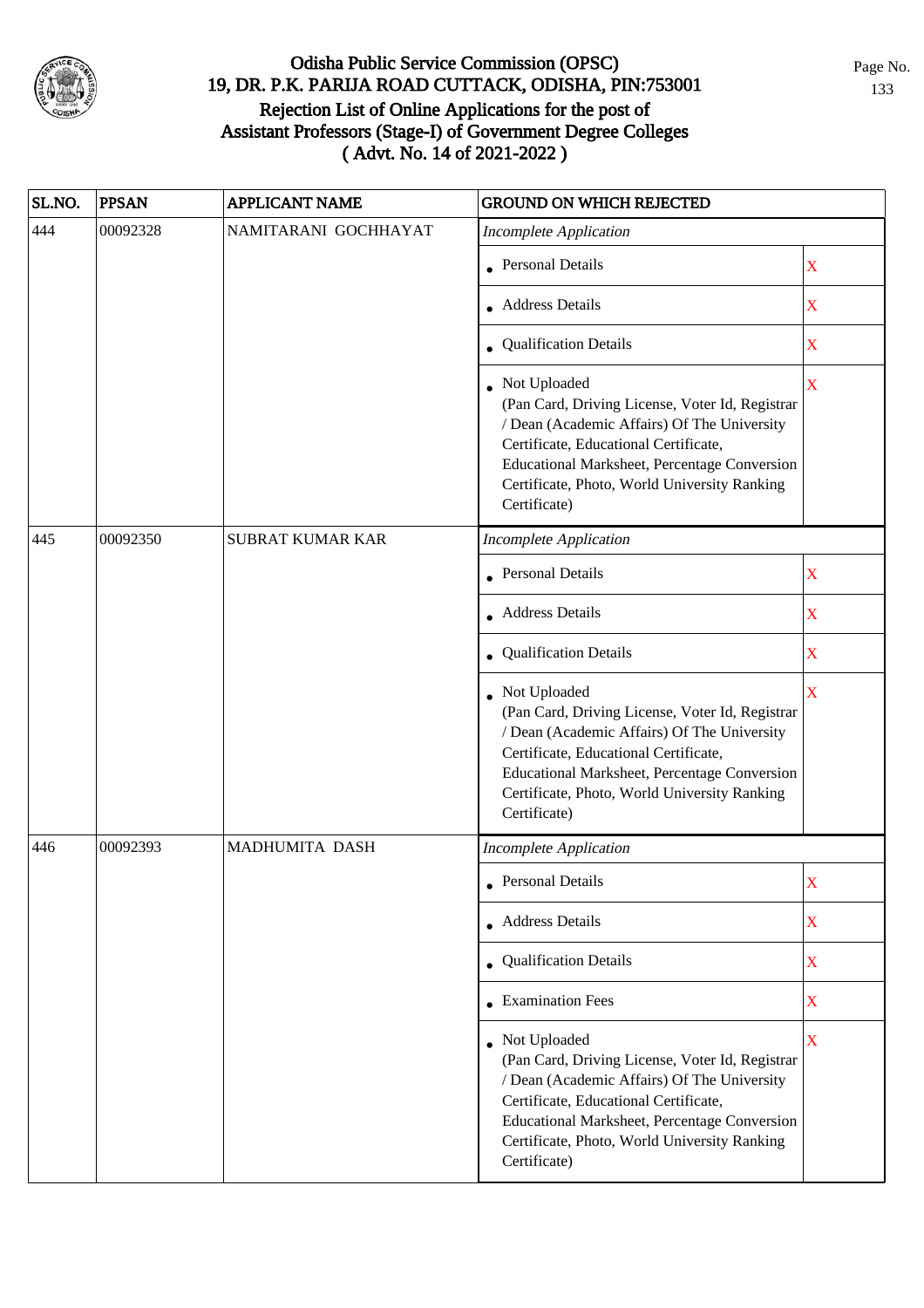

| SL.NO. | <b>PPSAN</b> | <b>APPLICANT NAME</b> | <b>GROUND ON WHICH REJECTED</b>                                                                                                                                                                                                                                           |                         |
|--------|--------------|-----------------------|---------------------------------------------------------------------------------------------------------------------------------------------------------------------------------------------------------------------------------------------------------------------------|-------------------------|
| 447    | 00092411     | PRIYADARSHINI PARIDA  | <b>Incomplete Application</b>                                                                                                                                                                                                                                             |                         |
|        |              |                       | • Personal Details                                                                                                                                                                                                                                                        | $\mathbf X$             |
|        |              |                       | • Address Details                                                                                                                                                                                                                                                         | $\mathbf X$             |
|        |              |                       | • Qualification Details                                                                                                                                                                                                                                                   | $\mathbf X$             |
|        |              |                       | • Examination Fees                                                                                                                                                                                                                                                        | $\mathbf X$             |
|        |              |                       | • Not Uploaded<br>(Pan Card, Driving License, Voter Id, Registrar<br>/ Dean (Academic Affairs) Of The University<br>Certificate, Educational Certificate,<br>Educational Marksheet, Percentage Conversion<br>Certificate, Photo, World University Ranking<br>Certificate) | $\mathbf X$             |
| 448    | 00092523     | UTTAMA SAHOO          | <b>Incomplete Application</b>                                                                                                                                                                                                                                             |                         |
|        |              |                       | <b>Personal Details</b>                                                                                                                                                                                                                                                   | X                       |
|        |              |                       | <b>Address Details</b>                                                                                                                                                                                                                                                    | $\mathbf X$             |
|        |              |                       | • Qualification Details                                                                                                                                                                                                                                                   | $\mathbf X$             |
|        |              |                       | Not Uploaded<br>(Driving License, Voter Id, Registrar / Dean<br>(Academic Affairs) Of The University<br>Certificate, Educational Certificate,<br>Educational Marksheet, Percentage Conversion<br>Certificate, Photo, World University Ranking<br>Certificate)             | $\overline{\textbf{X}}$ |
| 449    | 00092614     | AJAY KUMAR PRADHAN    | Incomplete Application                                                                                                                                                                                                                                                    |                         |
|        |              |                       | • Personal Details                                                                                                                                                                                                                                                        | X                       |
|        |              |                       | • Address Details                                                                                                                                                                                                                                                         | $\mathbf X$             |
|        |              |                       | • Qualification Details                                                                                                                                                                                                                                                   | $\mathbf X$             |
|        |              |                       | • Not Uploaded<br>(Driving License, Voter Id, Registrar / Dean<br>(Academic Affairs) Of The University<br>Certificate, Educational Certificate,<br>Educational Marksheet, Percentage Conversion<br>Certificate, Photo, World University Ranking<br>Certificate)           | $\bar{\mathbf{X}}$      |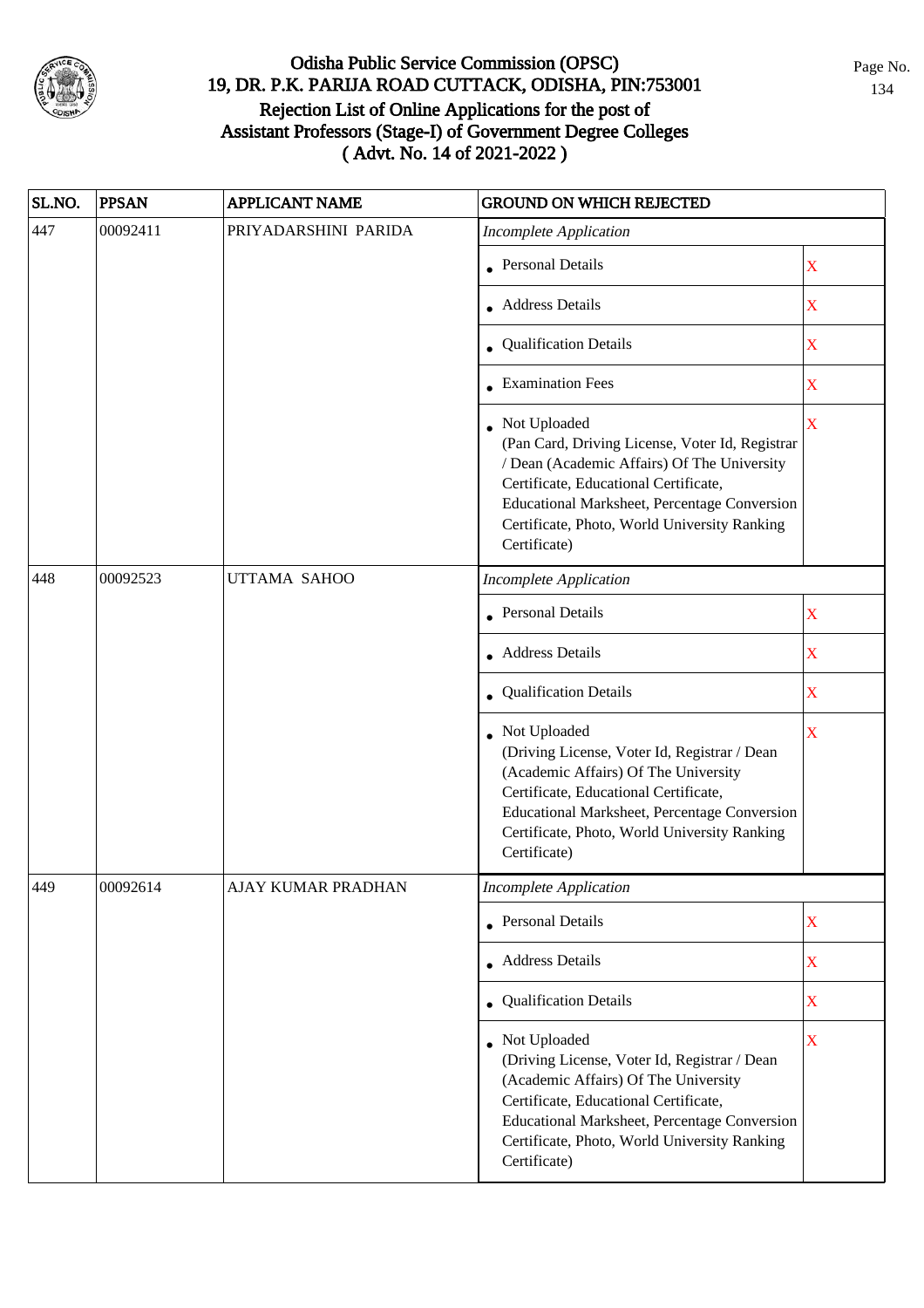

| SL.NO. | <b>PPSAN</b> | <b>APPLICANT NAME</b>     | <b>GROUND ON WHICH REJECTED</b>                                                                                                                                                                                                                                      |                         |
|--------|--------------|---------------------------|----------------------------------------------------------------------------------------------------------------------------------------------------------------------------------------------------------------------------------------------------------------------|-------------------------|
| 450    | 00092674     | PRITAM RANJAN SAHU        | <b>Incomplete Application</b>                                                                                                                                                                                                                                        |                         |
|        |              |                           | • Address Details                                                                                                                                                                                                                                                    | X                       |
|        |              |                           | • Qualification Details                                                                                                                                                                                                                                              | X                       |
|        |              |                           | Not Uploaded<br>(Driving License, Voter Id, Registrar / Dean<br>(Academic Affairs) Of The University<br>Certificate, Educational Certificate,<br><b>Educational Marksheet, Percentage Conversion</b><br>Certificate, Photo, World University Ranking<br>Certificate) | X                       |
| 451    | 00092718     | DR ITISHREE DAS           | <b>Incomplete Application</b>                                                                                                                                                                                                                                        |                         |
|        |              |                           | <b>Qualification Details</b>                                                                                                                                                                                                                                         | $\mathbf X$             |
|        |              |                           | Not Uploaded<br>(Pan Card, Driving License, Voter Id, Registrar<br>/ Dean (Academic Affairs) Of The University<br>Certificate, Percentage Conversion Certificate,<br>World University Ranking Certificate)                                                           | X                       |
| 452    | 00092840     | KUMAR VINITA SARDAR       | <b>Incomplete Application</b>                                                                                                                                                                                                                                        |                         |
|        |              |                           | • Qualification Details                                                                                                                                                                                                                                              | $\mathbf X$             |
|        |              |                           | Not Uploaded<br>(Pan Card, Driving License, Voter Id, Registrar<br>/ Dean (Academic Affairs) Of The University<br>Certificate, Percentage Conversion Certificate,<br>World University Ranking Certificate)                                                           | $\mathbf X$             |
| 453    | 00092844     | AKHAYA KUMAR NAYAK        | <b>Incomplete Application</b>                                                                                                                                                                                                                                        |                         |
|        |              |                           | Not Uploaded<br>(Pan Card, Driving License, Voter Id, Registrar<br>/ Dean (Academic Affairs) Of The University<br>Certificate, World University Ranking<br>Certificate)                                                                                              | $\overline{\mathbf{X}}$ |
| 454    | 00092974     | SUBHASHREE SAMPADA MISHRA | <b>Incomplete Application</b>                                                                                                                                                                                                                                        |                         |
|        |              |                           | Qualification Details                                                                                                                                                                                                                                                | $\mathbf X$             |
|        |              |                           | Not Uploaded<br>(Pan Card, Driving License, Voter Id, Registrar<br>/ Dean (Academic Affairs) Of The University<br>Certificate, Percentage Conversion Certificate,<br>World University Ranking Certificate)                                                           | X                       |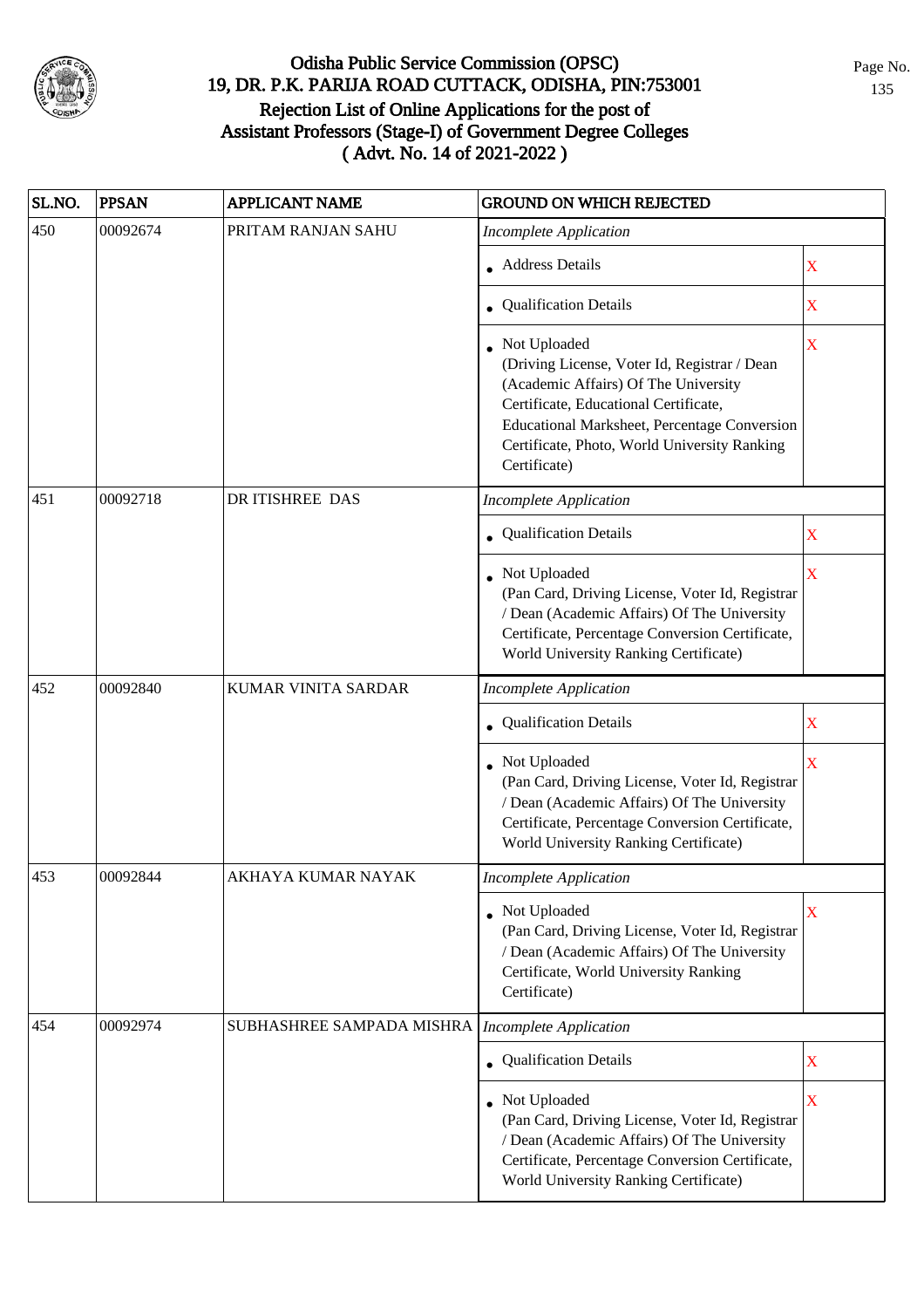

| SL.NO. | <b>PPSAN</b> | <b>APPLICANT NAME</b>    | <b>GROUND ON WHICH REJECTED</b>                                                                                                                                                                                                                                                                                                                                                                                                                              |             |
|--------|--------------|--------------------------|--------------------------------------------------------------------------------------------------------------------------------------------------------------------------------------------------------------------------------------------------------------------------------------------------------------------------------------------------------------------------------------------------------------------------------------------------------------|-------------|
| 455    | 00093013     | KSHIRASINDHU BARIK       | <b>Incomplete Application</b>                                                                                                                                                                                                                                                                                                                                                                                                                                |             |
|        |              |                          | • Qualification Details                                                                                                                                                                                                                                                                                                                                                                                                                                      | $\mathbf X$ |
|        |              |                          | Not Uploaded<br>(Pan Card, Driving License, Voter Id, Registrar<br>/ Dean (Academic Affairs) Of The University<br>Certificate, Percentage Conversion Certificate,<br>World University Ranking Certificate)                                                                                                                                                                                                                                                   | $\mathbf X$ |
| 456    | 00093043     | <b>GANESWAR MAHANTA</b>  | <b>Incomplete Application</b>                                                                                                                                                                                                                                                                                                                                                                                                                                |             |
|        |              |                          | • Not Uploaded<br>(Pan Card, Driving License, Voter Id, Registrar<br>/ Dean (Academic Affairs) Of The University<br>Certificate, Percentage Conversion Certificate,<br>World University Ranking Certificate)                                                                                                                                                                                                                                                 | X           |
| 457    | 00093103     | <b>ANUJA KUMAR SAHOO</b> | <b>Incomplete Application</b>                                                                                                                                                                                                                                                                                                                                                                                                                                |             |
|        |              |                          | • Personal Details                                                                                                                                                                                                                                                                                                                                                                                                                                           | $\mathbf X$ |
|        |              |                          | • Address Details                                                                                                                                                                                                                                                                                                                                                                                                                                            | $\mathbf X$ |
|        |              |                          | • Qualification Details                                                                                                                                                                                                                                                                                                                                                                                                                                      | $\mathbf X$ |
|        |              |                          | • Not Uploaded<br>(Pan Card, Driving License, Voter Id, Registrar<br>/ Dean (Academic Affairs) Of The University<br>Certificate, Educational Certificate,<br>Educational Marksheet, No Objection<br>Certificate (Noc) From The Competent<br>Authority In Case Of In-Service Candidate,<br>Percentage Conversion Certificate, Photo,<br>World University Ranking Certificate, Caste<br>Certificate, Category-I (Visually Impaired)<br>Disability Certificate) | X           |
| 458    | 00093317     | SMRUTIREKHA DEBATA       | <b>Incomplete Application</b>                                                                                                                                                                                                                                                                                                                                                                                                                                |             |
|        |              |                          | • Not Uploaded<br>(Driving License, Voter Id, Registrar / Dean<br>(Academic Affairs) Of The University<br>Certificate, World University Ranking<br>Certificate)                                                                                                                                                                                                                                                                                              | X           |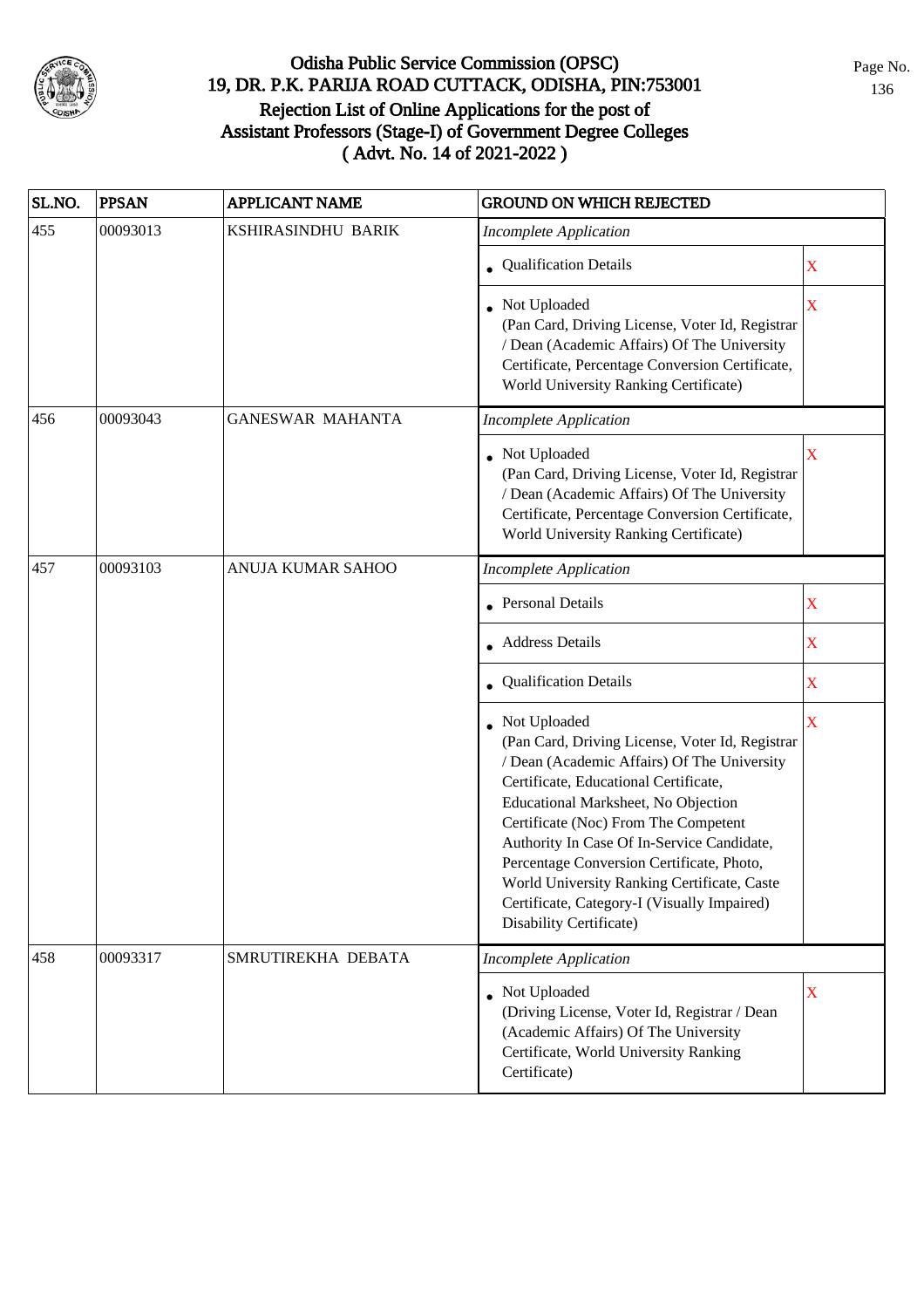

| SL.NO. | <b>PPSAN</b> | <b>APPLICANT NAME</b> | <b>GROUND ON WHICH REJECTED</b>                                                                                                                                                                                                                                                              |                         |
|--------|--------------|-----------------------|----------------------------------------------------------------------------------------------------------------------------------------------------------------------------------------------------------------------------------------------------------------------------------------------|-------------------------|
| 459    | 00093333     | DR SUSHIL KUMAR BAG   | <b>Incomplete Application</b>                                                                                                                                                                                                                                                                |                         |
|        |              |                       | <b>Personal Details</b>                                                                                                                                                                                                                                                                      | $\mathbf X$             |
|        |              |                       | <b>Address Details</b>                                                                                                                                                                                                                                                                       | $\mathbf X$             |
|        |              |                       | • Qualification Details                                                                                                                                                                                                                                                                      | $\mathbf X$             |
|        |              |                       | • Examination Fees                                                                                                                                                                                                                                                                           | $\mathbf X$             |
|        |              |                       | Not Uploaded<br>(Pan Card, Driving License, Voter Id, Registrar<br>/ Dean (Academic Affairs) Of The University<br>Certificate, Educational Certificate,<br>Educational Marksheet, Percentage Conversion<br>Certificate, Photo, World University Ranking<br>Certificate, Caste Certificate)   | X                       |
| 460    | 00093344     | DEBASMITA SARKAR      | <b>Incomplete Application</b>                                                                                                                                                                                                                                                                |                         |
|        |              |                       | • Not Uploaded<br>(Pan Card, Driving License, Voter Id, Registrar<br>/ Dean (Academic Affairs) Of The University<br>Certificate, Percentage Conversion Certificate,<br>World University Ranking Certificate)                                                                                 | $\overline{\mathbf{X}}$ |
| 461    | 00093371     | HAREKRUSHNA SWAIN     | <b>Incomplete Application</b>                                                                                                                                                                                                                                                                |                         |
|        |              |                       | Personal Details                                                                                                                                                                                                                                                                             | $\mathbf X$             |
|        |              |                       | • Address Details                                                                                                                                                                                                                                                                            | $\mathbf X$             |
|        |              |                       | • Qualification Details                                                                                                                                                                                                                                                                      | $\mathbf X$             |
|        |              |                       | $\bullet$ Examination Fees                                                                                                                                                                                                                                                                   | X                       |
|        |              |                       | • Not Uploaded<br>(Pan Card, Driving License, Voter Id, Registrar<br>/ Dean (Academic Affairs) Of The University<br>Certificate, Educational Certificate,<br>Educational Marksheet, Percentage Conversion<br>Certificate, Photo, World University Ranking<br>Certificate, Caste Certificate) | X                       |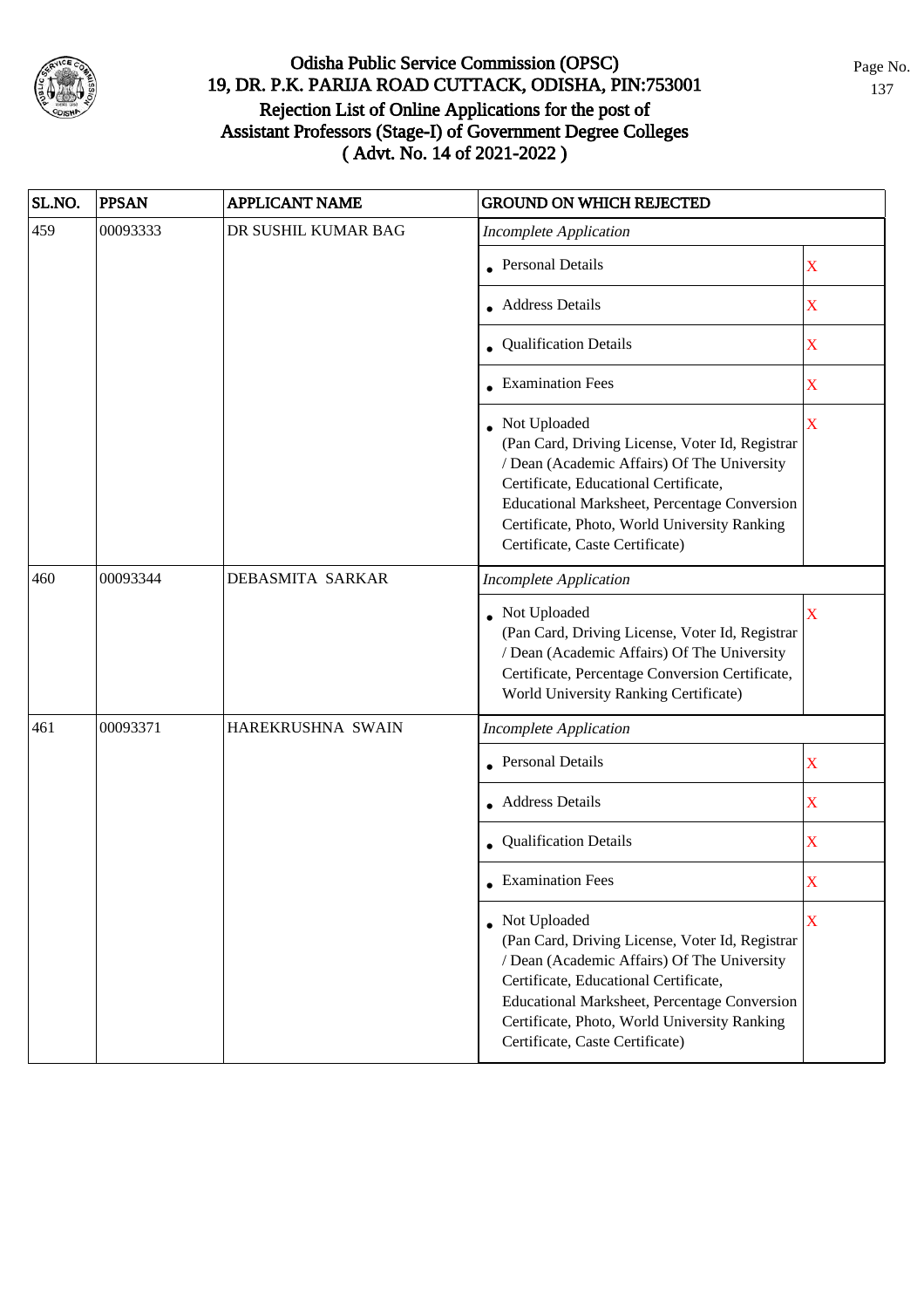

| SL.NO. | <b>PPSAN</b> | <b>APPLICANT NAME</b> | <b>GROUND ON WHICH REJECTED</b>                                                                                                                                                                                                                                                                   |             |
|--------|--------------|-----------------------|---------------------------------------------------------------------------------------------------------------------------------------------------------------------------------------------------------------------------------------------------------------------------------------------------|-------------|
| 462    | 00093372     | <b>ALAKA SAMAL</b>    | <b>Incomplete Application</b>                                                                                                                                                                                                                                                                     |             |
|        |              |                       | <b>Personal Details</b>                                                                                                                                                                                                                                                                           | $\mathbf X$ |
|        |              |                       | <b>Address Details</b>                                                                                                                                                                                                                                                                            | $\mathbf X$ |
|        |              |                       | • Qualification Details                                                                                                                                                                                                                                                                           | $\mathbf X$ |
|        |              |                       | • Examination Fees                                                                                                                                                                                                                                                                                | $\mathbf X$ |
|        |              |                       | Not Uploaded<br>(Pan Card, Driving License, Voter Id, Registrar<br>/ Dean (Academic Affairs) Of The University<br>Certificate, Educational Certificate,<br><b>Educational Marksheet, Percentage Conversion</b><br>Certificate, Photo, World University Ranking<br>Certificate, Caste Certificate) | $\mathbf X$ |
| 463    | 00093437     | <b>SARA DHANWAR</b>   | <b>Incomplete Application</b>                                                                                                                                                                                                                                                                     |             |
|        |              |                       | • Qualification Details                                                                                                                                                                                                                                                                           | X           |
|        |              |                       | Not Uploaded<br>(Pan Card, Driving License, Voter Id, Registrar<br>/ Dean (Academic Affairs) Of The University<br>Certificate, Educational Certificate,<br>Educational Marksheet, Percentage Conversion<br>Certificate, Photo, World University Ranking<br>Certificate)                           | X           |
| 464    | 00093708     | RAJESH ROSAN SAHOO    | <b>Incomplete Application</b>                                                                                                                                                                                                                                                                     |             |
|        |              |                       | • Personal Details                                                                                                                                                                                                                                                                                | $\mathbf X$ |
|        |              |                       | • Address Details                                                                                                                                                                                                                                                                                 | X           |
|        |              |                       | • Qualification Details                                                                                                                                                                                                                                                                           | $\mathbf X$ |
|        |              |                       | • Examination Fees                                                                                                                                                                                                                                                                                | $\mathbf X$ |
|        |              |                       | • Not Uploaded<br>(Pan Card, Driving License, Voter Id, Registrar<br>/ Dean (Academic Affairs) Of The University<br>Certificate, Educational Certificate,<br>Educational Marksheet, Percentage Conversion<br>Certificate, Photo, World University Ranking<br>Certificate)                         | $\mathbf X$ |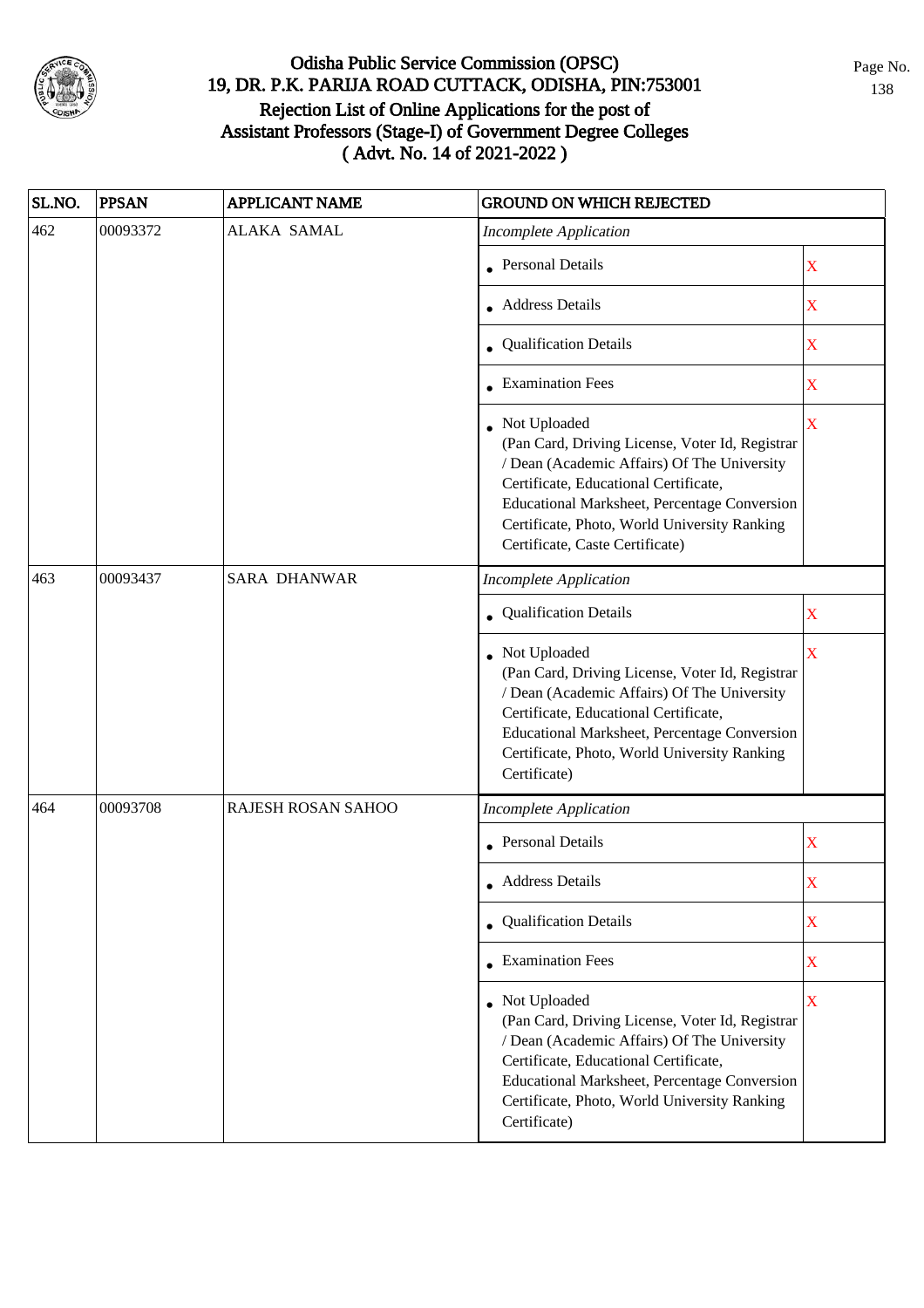

| SL.NO. | <b>PPSAN</b> | <b>APPLICANT NAME</b>   | <b>GROUND ON WHICH REJECTED</b>                                                                                                                                                                                                                                         |             |
|--------|--------------|-------------------------|-------------------------------------------------------------------------------------------------------------------------------------------------------------------------------------------------------------------------------------------------------------------------|-------------|
| 465    | 00093962     | SIMANTA KUMAR JENA      | <b>Incomplete Application</b>                                                                                                                                                                                                                                           |             |
|        |              |                         | <b>Qualification Details</b>                                                                                                                                                                                                                                            | X           |
|        |              |                         | Not Uploaded<br>(Pan Card, Driving License, Voter Id, Registrar<br>/ Dean (Academic Affairs) Of The University<br>Certificate, Educational Certificate,<br><b>Educational Marksheet, Percentage Conversion</b><br>Certificate, World University Ranking<br>Certificate) | X           |
| 466    | 00093983     | <b>AVIMANYU MOHANTA</b> | <b>Incomplete Application</b>                                                                                                                                                                                                                                           |             |
|        |              |                         | <b>Personal Details</b>                                                                                                                                                                                                                                                 | $\mathbf X$ |
|        |              |                         | • Address Details                                                                                                                                                                                                                                                       | $\mathbf X$ |
|        |              |                         | Qualification Details                                                                                                                                                                                                                                                   | $\mathbf X$ |
|        |              |                         | <b>Examination Fees</b>                                                                                                                                                                                                                                                 | $\mathbf X$ |
|        |              |                         | Not Uploaded<br>(Pan Card, Voter Id, Registrar / Dean<br>(Academic Affairs) Of The University<br>Certificate, Educational Certificate,<br>Educational Marksheet, Percentage Conversion<br>Certificate, Photo, World University Ranking<br>Certificate)                  | X           |
| 467    | 00093996     | SRIMAY PRADHAN          | <b>Incomplete Application</b>                                                                                                                                                                                                                                           |             |
|        |              |                         | Qualification Details                                                                                                                                                                                                                                                   | $\mathbf X$ |
|        |              |                         | • Not Uploaded<br>(Driving License, Voter Id, Registrar / Dean<br>(Academic Affairs) Of The University<br>Certificate, Educational Certificate,<br>Educational Marksheet, Percentage Conversion<br>Certificate, World University Ranking<br>Certificate)                | X           |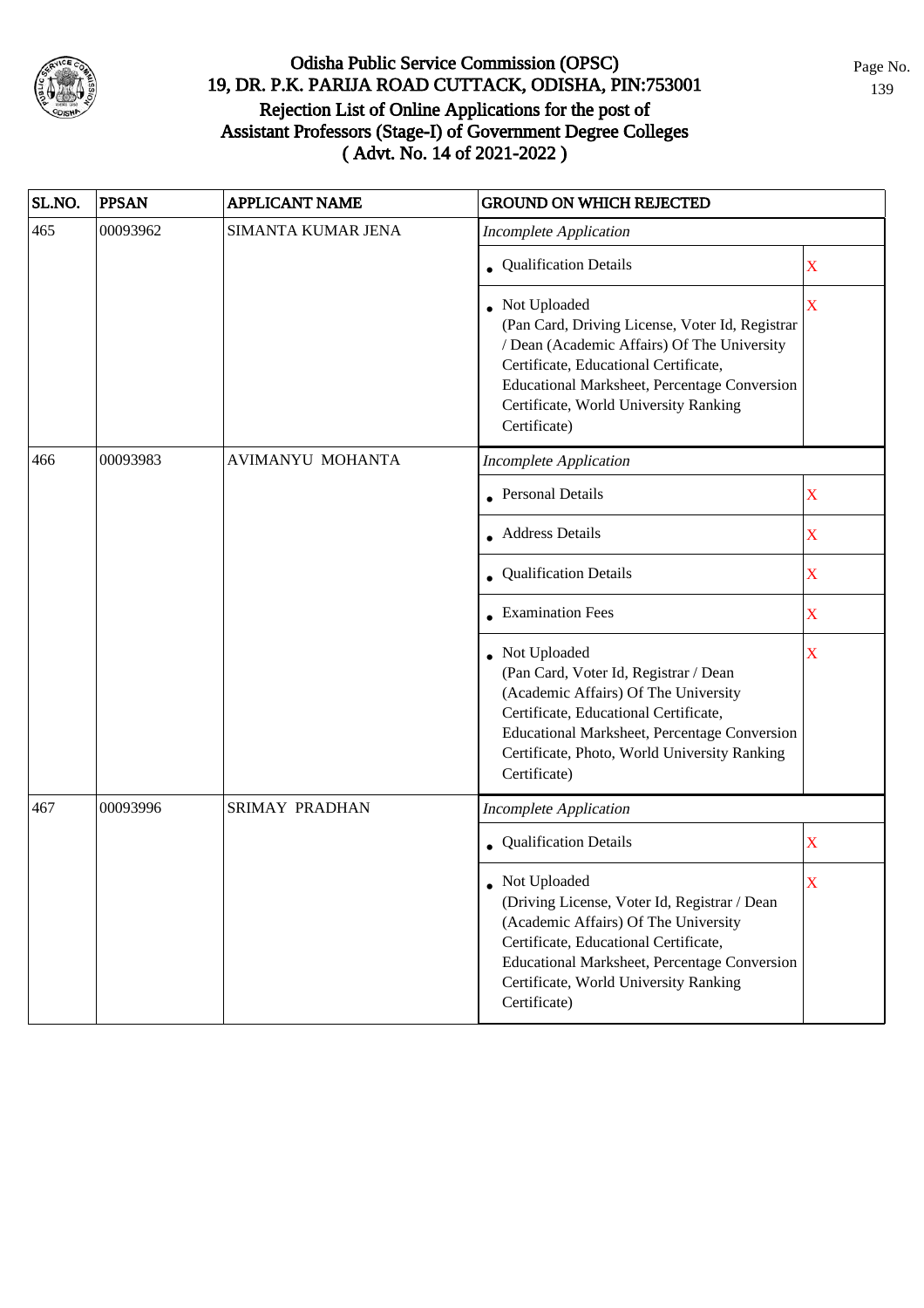

| SL.NO. | <b>PPSAN</b> | <b>APPLICANT NAME</b> | <b>GROUND ON WHICH REJECTED</b>                                                                                                                                                                                                                                                              |                         |
|--------|--------------|-----------------------|----------------------------------------------------------------------------------------------------------------------------------------------------------------------------------------------------------------------------------------------------------------------------------------------|-------------------------|
| 468    | 00094118     | SMRUTIPRIYA PATTNAIK  | <b>Incomplete Application</b>                                                                                                                                                                                                                                                                |                         |
|        |              |                       | • Personal Details                                                                                                                                                                                                                                                                           | $\mathbf X$             |
|        |              |                       | <b>Address Details</b>                                                                                                                                                                                                                                                                       | $\mathbf X$             |
|        |              |                       | • Qualification Details                                                                                                                                                                                                                                                                      | $\overline{\text{X}}$   |
|        |              |                       | $\bullet$ Examination Fees                                                                                                                                                                                                                                                                   | $\mathbf X$             |
|        |              |                       | • Not Uploaded<br>(Pan Card, Driving License, Voter Id, Registrar<br>/ Dean (Academic Affairs) Of The University<br>Certificate, Educational Certificate,<br>Educational Marksheet, Percentage Conversion<br>Certificate, Photo, World University Ranking<br>Certificate)                    | $\overline{\text{X}}$   |
| 469    | 00094197     | RUNITA PRADHAN        | <b>Incomplete Application</b>                                                                                                                                                                                                                                                                |                         |
|        |              |                       | <b>Personal Details</b>                                                                                                                                                                                                                                                                      | $\mathbf X$             |
|        |              |                       | • Address Details                                                                                                                                                                                                                                                                            | $\overline{\text{X}}$   |
|        |              |                       | • Qualification Details                                                                                                                                                                                                                                                                      | X                       |
|        |              |                       | • Examination Fees                                                                                                                                                                                                                                                                           | X                       |
|        |              |                       | Not Uploaded<br>(Pan Card, Driving License, Voter Id, Registrar<br>/ Dean (Academic Affairs) Of The University<br>Certificate, Educational Certificate,<br>Educational Marksheet, Percentage Conversion<br>Certificate, Photo, World University Ranking<br>Certificate)                      | $\bar{\mathbf{X}}$      |
| 470    | 00094246     | SAVITA CHAKI          | <b>Incomplete Application</b>                                                                                                                                                                                                                                                                |                         |
|        |              |                       | • Personal Details                                                                                                                                                                                                                                                                           | $\mathbf X$             |
|        |              |                       | • Address Details                                                                                                                                                                                                                                                                            | $\mathbf X$             |
|        |              |                       | • Qualification Details                                                                                                                                                                                                                                                                      | $\mathbf X$             |
|        |              |                       | • Not Uploaded<br>(Pan Card, Driving License, Voter Id, Registrar<br>/ Dean (Academic Affairs) Of The University<br>Certificate, Educational Certificate,<br>Educational Marksheet, Percentage Conversion<br>Certificate, Photo, World University Ranking<br>Certificate, Caste Certificate) | $\overline{\mathbf{X}}$ |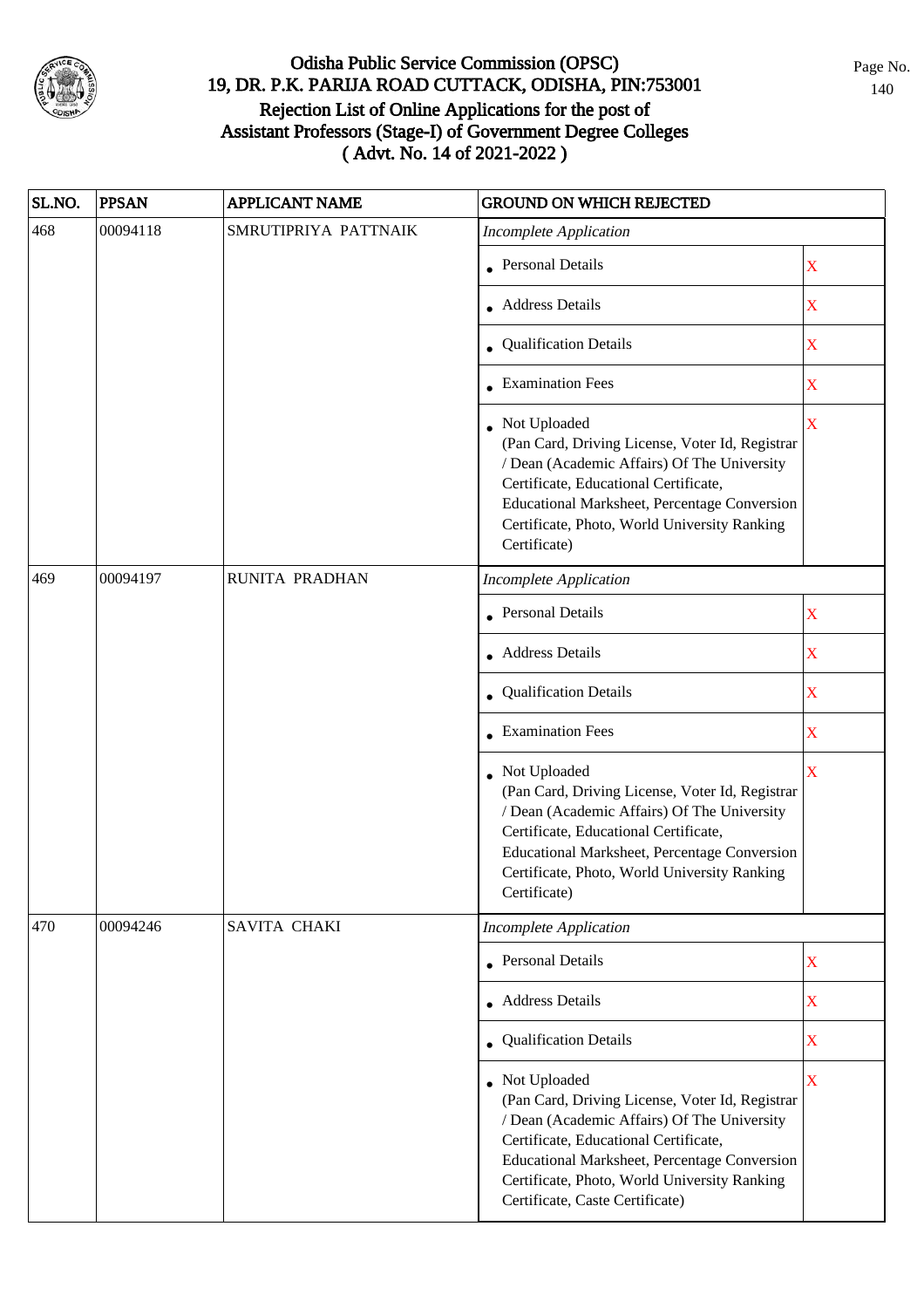

| SL.NO. | <b>PPSAN</b> | <b>APPLICANT NAME</b> | <b>GROUND ON WHICH REJECTED</b>                                                                                                                                                                                                                                                                   |                         |
|--------|--------------|-----------------------|---------------------------------------------------------------------------------------------------------------------------------------------------------------------------------------------------------------------------------------------------------------------------------------------------|-------------------------|
| 471    | 00094456     | <b>SASMITA BEHERA</b> | <b>Incomplete Application</b>                                                                                                                                                                                                                                                                     |                         |
|        |              |                       | • Personal Details                                                                                                                                                                                                                                                                                | $\mathbf X$             |
|        |              |                       | • Address Details                                                                                                                                                                                                                                                                                 | $\mathbf X$             |
|        |              |                       | • Qualification Details                                                                                                                                                                                                                                                                           | X                       |
|        |              |                       | • Examination Fees                                                                                                                                                                                                                                                                                | $\mathbf X$             |
|        |              |                       | Not Uploaded<br>(Pan Card, Driving License, Voter Id, Registrar<br>/ Dean (Academic Affairs) Of The University<br>Certificate, Educational Certificate,<br><b>Educational Marksheet, Percentage Conversion</b><br>Certificate, Photo, World University Ranking<br>Certificate, Caste Certificate) | $\mathbf X$             |
| 472    | 00094517     | MADHUSMITA NAIK       | <b>Incomplete Application</b>                                                                                                                                                                                                                                                                     |                         |
|        |              |                       | • Personal Details                                                                                                                                                                                                                                                                                | $\mathbf X$             |
|        |              |                       | <b>Address Details</b>                                                                                                                                                                                                                                                                            | $\mathbf X$             |
|        |              |                       | • Qualification Details                                                                                                                                                                                                                                                                           | $\mathbf X$             |
|        |              |                       | Not Uploaded<br>(Pan Card, Driving License, Voter Id, Registrar<br>/ Dean (Academic Affairs) Of The University<br>Certificate, Educational Certificate,<br>Educational Marksheet, Percentage Conversion<br>Certificate, Photo, World University Ranking<br>Certificate)                           | $\overline{\mathbf{X}}$ |
| 473    | 00094531     | <b>MAMATA PASAYAT</b> | Incomplete Application                                                                                                                                                                                                                                                                            |                         |
|        |              |                       | • Personal Details                                                                                                                                                                                                                                                                                | $\mathbf X$             |
|        |              |                       | • Address Details                                                                                                                                                                                                                                                                                 | $\mathbf X$             |
|        |              |                       | • Qualification Details                                                                                                                                                                                                                                                                           | $\mathbf X$             |
|        |              |                       | • Examination Fees                                                                                                                                                                                                                                                                                | $\mathbf X$             |
|        |              |                       | • Not Uploaded<br>(Pan Card, Driving License, Voter Id, Registrar<br>/ Dean (Academic Affairs) Of The University<br>Certificate, Educational Certificate,<br>Educational Marksheet, Percentage Conversion<br>Certificate, Photo, World University Ranking<br>Certificate, Caste Certificate)      | $\overline{\mathbf{X}}$ |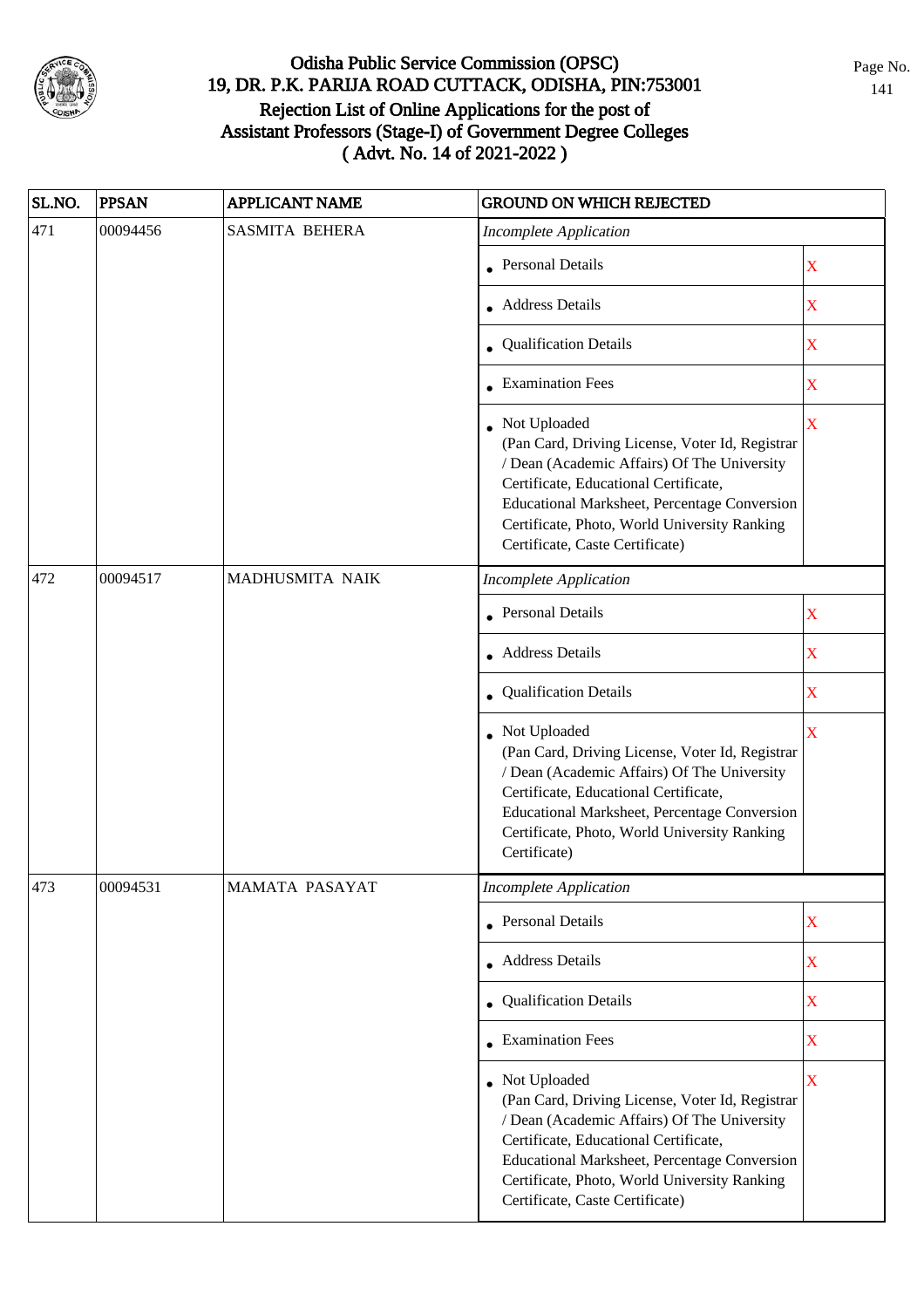

| SL.NO. | <b>PPSAN</b> | <b>APPLICANT NAME</b> | <b>GROUND ON WHICH REJECTED</b>                                                                                                                                                                                                                                                                                                                                                                  |                           |
|--------|--------------|-----------------------|--------------------------------------------------------------------------------------------------------------------------------------------------------------------------------------------------------------------------------------------------------------------------------------------------------------------------------------------------------------------------------------------------|---------------------------|
| 474    | 00094593     | RASHMITA PARIDA       | <b>Incomplete Application</b>                                                                                                                                                                                                                                                                                                                                                                    |                           |
|        |              |                       | <b>Personal Details</b>                                                                                                                                                                                                                                                                                                                                                                          | $\mathbf X$               |
|        |              |                       | • Address Details                                                                                                                                                                                                                                                                                                                                                                                | X                         |
|        |              |                       | • Qualification Details                                                                                                                                                                                                                                                                                                                                                                          | $\mathbf X$               |
|        |              |                       | • Examination Fees                                                                                                                                                                                                                                                                                                                                                                               | $\boldsymbol{\mathrm{X}}$ |
|        |              |                       | • Not Uploaded<br>(Pan Card, Driving License, Voter Id, Registrar<br>/ Dean (Academic Affairs) Of The University<br>Certificate, Educational Certificate,<br>Educational Marksheet, Percentage Conversion<br>Certificate, Photo, World University Ranking<br>Certificate)                                                                                                                        | $\mathbf X$               |
| 475    | 00094667     | RAMESH KUMAR MALLIK   | <b>Incomplete Application</b>                                                                                                                                                                                                                                                                                                                                                                    |                           |
|        |              |                       | <b>Personal Details</b>                                                                                                                                                                                                                                                                                                                                                                          | $\overline{\mathbf{X}}$   |
|        |              |                       | • Address Details                                                                                                                                                                                                                                                                                                                                                                                | $\mathbf X$               |
|        |              |                       | • Qualification Details                                                                                                                                                                                                                                                                                                                                                                          | $\mathbf X$               |
|        |              |                       | Not Uploaded<br>(Pan Card, Driving License, Voter Id, Registrar<br>/ Dean (Academic Affairs) Of The University<br>Certificate, Educational Certificate,<br>Educational Marksheet, No Objection<br>Certificate (Noc) From The Competent<br>Authority In Case Of In-Service Candidate,<br>Percentage Conversion Certificate, Photo,<br>World University Ranking Certificate, Caste<br>Certificate) | $\overline{\mathbf{X}}$   |
| 476    | 00094691     | SUBHRA NIBEDITA       | <b>Incomplete Application</b>                                                                                                                                                                                                                                                                                                                                                                    |                           |
|        |              |                       | Qualification Details                                                                                                                                                                                                                                                                                                                                                                            | $\mathbf X$               |
|        |              |                       | Not Uploaded<br>(Pan Card, Driving License, Voter Id, Registrar<br>/ Dean (Academic Affairs) Of The University<br>Certificate, Percentage Conversion Certificate,<br>Photo, World University Ranking Certificate)                                                                                                                                                                                | $\bar{\mathbf{X}}$        |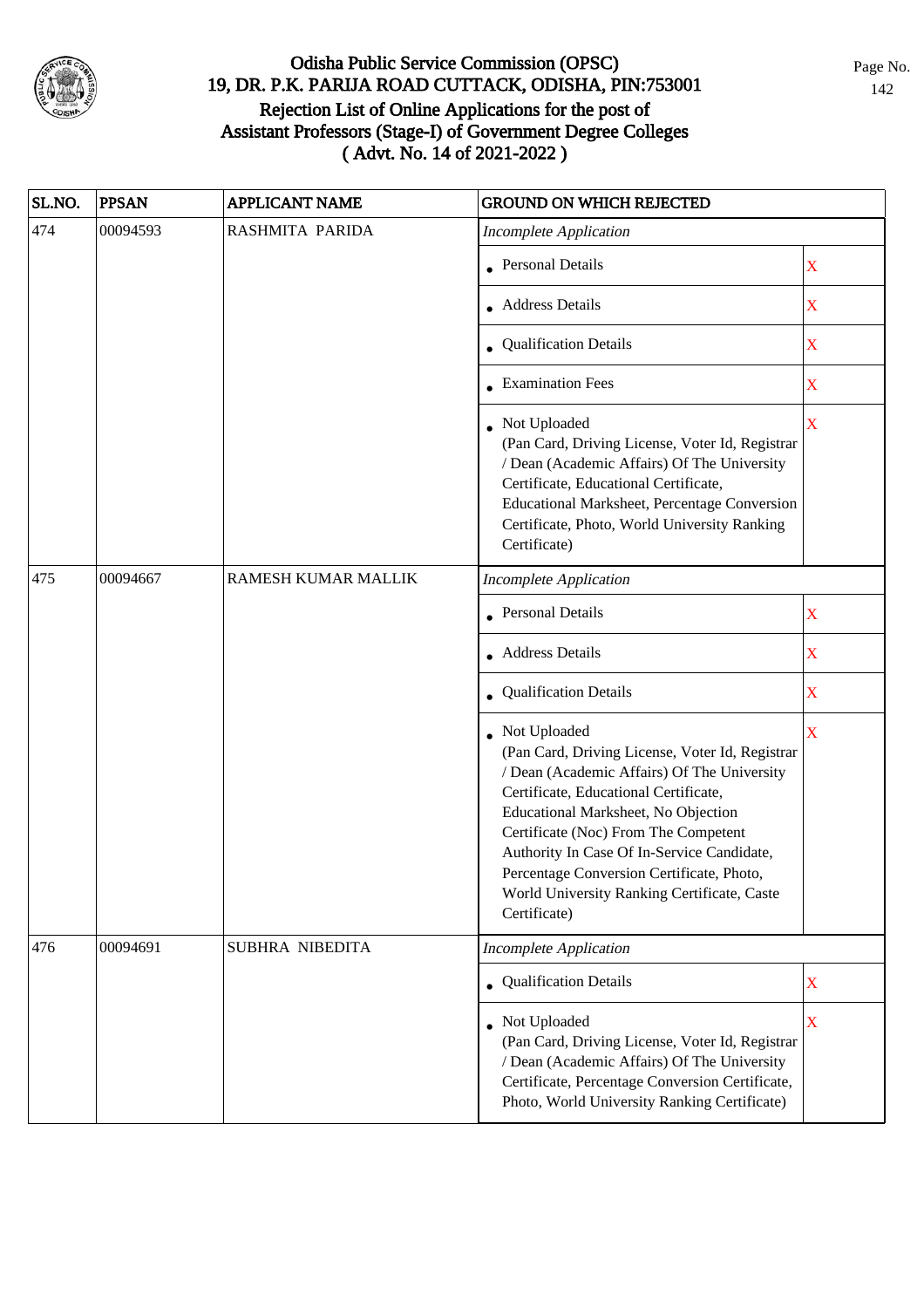

| SL.NO. | <b>PPSAN</b> | <b>APPLICANT NAME</b>   | <b>GROUND ON WHICH REJECTED</b>                                                                                                                                                                                                                                                            |                         |
|--------|--------------|-------------------------|--------------------------------------------------------------------------------------------------------------------------------------------------------------------------------------------------------------------------------------------------------------------------------------------|-------------------------|
| 477    | 00094696     | <b>GEETANJALI MEHER</b> | <b>Incomplete Application</b>                                                                                                                                                                                                                                                              |                         |
|        |              |                         | <b>Personal Details</b>                                                                                                                                                                                                                                                                    | $\mathbf X$             |
|        |              |                         | • Address Details                                                                                                                                                                                                                                                                          | $\mathbf X$             |
|        |              |                         | • Qualification Details                                                                                                                                                                                                                                                                    | $\mathbf X$             |
|        |              |                         | Not Uploaded<br>(Pan Card, Driving License, Voter Id, Registrar<br>/ Dean (Academic Affairs) Of The University<br>Certificate, Educational Certificate,<br>Educational Marksheet, Percentage Conversion<br>Certificate, Photo, World University Ranking<br>Certificate, Caste Certificate) | $\overline{\mathbf{X}}$ |
| 478    | 00094700     | TRUPTIMAYEE PATTNAIK    | <b>Incomplete Application</b>                                                                                                                                                                                                                                                              |                         |
|        |              |                         | • Personal Details                                                                                                                                                                                                                                                                         | $\mathbf X$             |
|        |              |                         | Address Details                                                                                                                                                                                                                                                                            | X                       |
|        |              |                         | • Qualification Details                                                                                                                                                                                                                                                                    | $\mathbf X$             |
|        |              |                         | • Examination Fees                                                                                                                                                                                                                                                                         | $\mathbf X$             |
|        |              |                         | Not Uploaded<br>(Pan Card, Driving License, Voter Id, Registrar<br>/ Dean (Academic Affairs) Of The University<br>Certificate, Educational Certificate,<br>Educational Marksheet, Percentage Conversion<br>Certificate, Photo, World University Ranking<br>Certificate)                    | $\mathbf X$             |
| 479    | 00094729     | FLORA BISWAL            | <b>Incomplete Application</b>                                                                                                                                                                                                                                                              |                         |
|        |              |                         | • Qualification Details                                                                                                                                                                                                                                                                    | $\mathbf X$             |
|        |              |                         | • Not Uploaded<br>(Driving License, Voter Id, Registrar / Dean<br>(Academic Affairs) Of The University<br>Certificate, Educational Certificate,<br>Educational Marksheet, Percentage Conversion<br>Certificate, Photo, World University Ranking<br>Certificate)                            | X                       |
| 480    | 00094750     | AMIT KUMAR CHAND        | <b>Incomplete Application</b>                                                                                                                                                                                                                                                              |                         |
|        |              |                         | Not Uploaded<br>(Pan Card, Driving License, Voter Id, Registrar<br>/ Dean (Academic Affairs) Of The University<br>Certificate, Percentage Conversion Certificate,<br>World University Ranking Certificate)                                                                                 | $\mathbf X$             |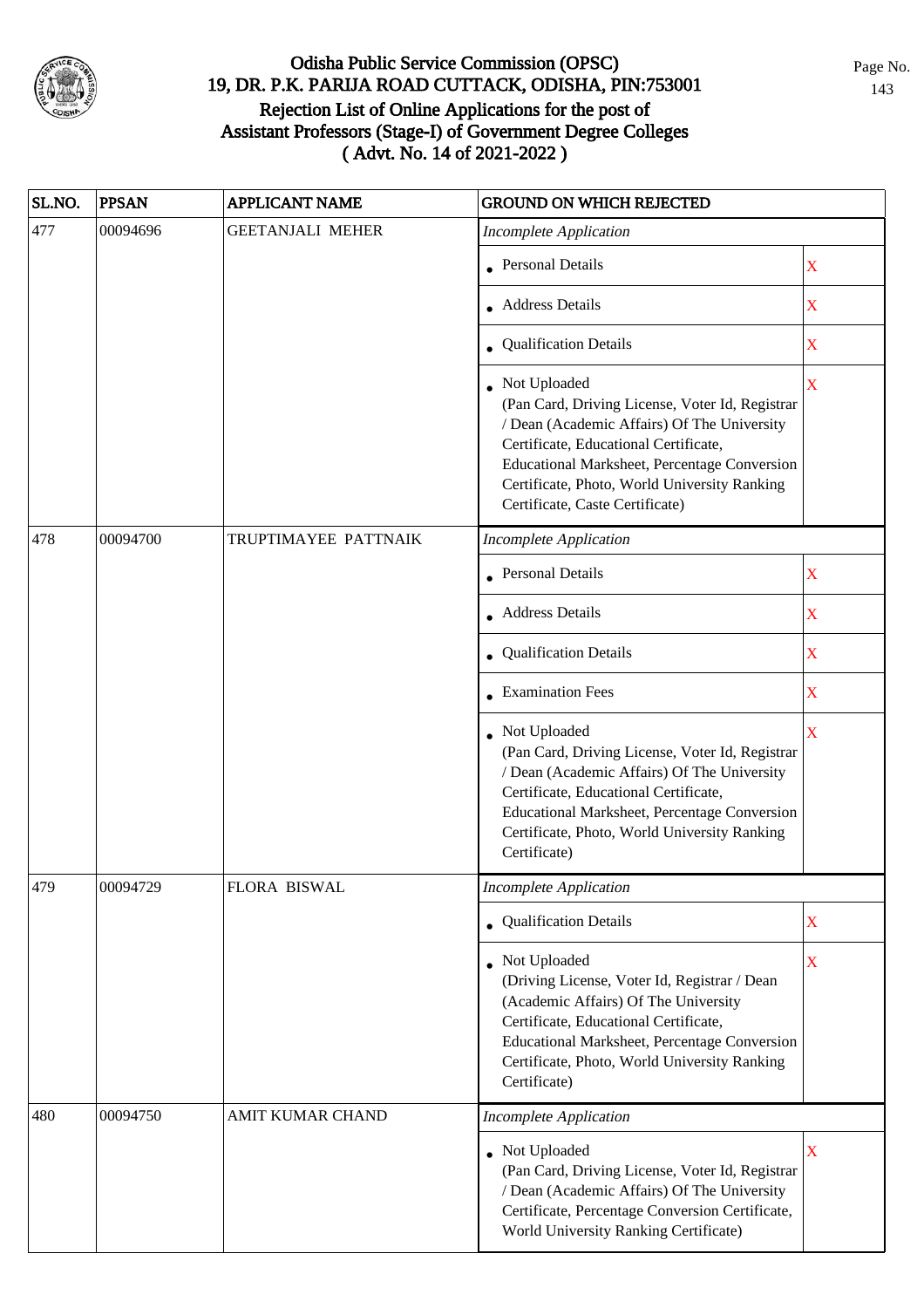

| SL.NO. | <b>PPSAN</b> | <b>APPLICANT NAME</b>  | <b>GROUND ON WHICH REJECTED</b>                                                                                                                                                                                                                                           |             |
|--------|--------------|------------------------|---------------------------------------------------------------------------------------------------------------------------------------------------------------------------------------------------------------------------------------------------------------------------|-------------|
| 481    | 00094789     | RASHMI REKHA DASH      | <b>Incomplete Application</b>                                                                                                                                                                                                                                             |             |
|        |              |                        | • Qualification Details                                                                                                                                                                                                                                                   | $\mathbf X$ |
|        |              |                        | • Not Uploaded<br>(Pan Card, Driving License, Voter Id, Registrar<br>/ Dean (Academic Affairs) Of The University<br>Certificate, Percentage Conversion Certificate,<br>World University Ranking Certificate)                                                              | X           |
| 482    | 00094806     | <b>SARMISTHA SINGH</b> | <b>Incomplete Application</b>                                                                                                                                                                                                                                             |             |
|        |              |                        | • Personal Details                                                                                                                                                                                                                                                        | X           |
|        |              |                        | • Address Details                                                                                                                                                                                                                                                         | $\mathbf X$ |
|        |              |                        | • Qualification Details                                                                                                                                                                                                                                                   | $\mathbf X$ |
|        |              |                        | • Examination Fees                                                                                                                                                                                                                                                        | $\mathbf X$ |
|        |              |                        | • Not Uploaded<br>(Pan Card, Driving License, Voter Id, Registrar<br>/ Dean (Academic Affairs) Of The University<br>Certificate, Educational Certificate,<br>Educational Marksheet, Percentage Conversion<br>Certificate, Photo, World University Ranking<br>Certificate) | $\mathbf X$ |
| 483    | 00094980     | DR KAMAL KUMAR RAUL    | <b>Incomplete Application</b>                                                                                                                                                                                                                                             |             |
|        |              |                        | • Personal Details                                                                                                                                                                                                                                                        | X           |
|        |              |                        | • Address Details                                                                                                                                                                                                                                                         | $\mathbf X$ |
|        |              |                        | • Qualification Details                                                                                                                                                                                                                                                   | X           |
|        |              |                        | • Not Uploaded<br>(Driving License, Voter Id, Registrar / Dean<br>(Academic Affairs) Of The University<br>Certificate, Educational Certificate,<br>Educational Marksheet, Percentage Conversion<br>Certificate, Photo, World University Ranking<br>Certificate)           | X           |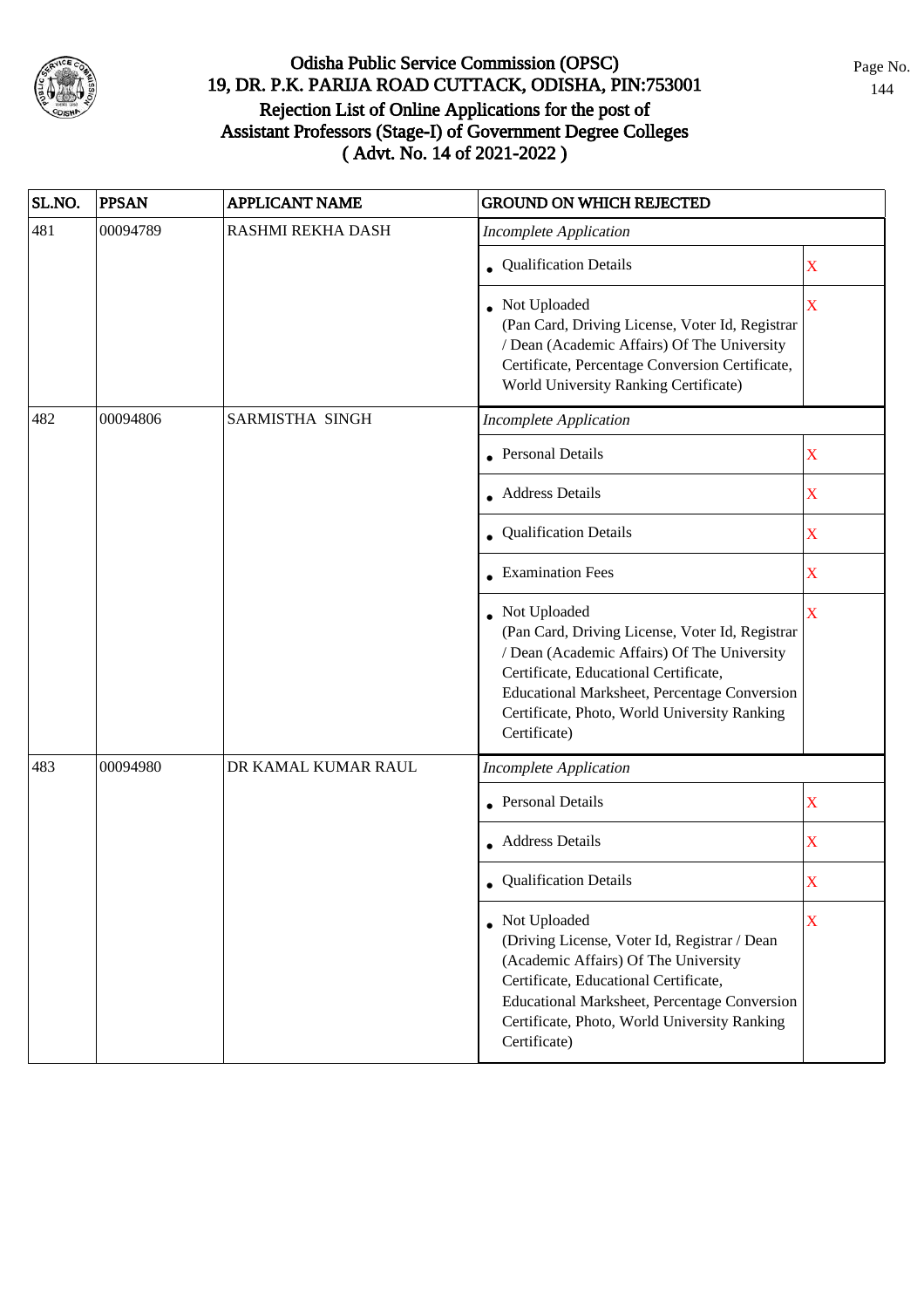

| SL.NO. | <b>PPSAN</b> | <b>APPLICANT NAME</b> | <b>GROUND ON WHICH REJECTED</b>                                                                                                                                                                                                                                                              |                         |
|--------|--------------|-----------------------|----------------------------------------------------------------------------------------------------------------------------------------------------------------------------------------------------------------------------------------------------------------------------------------------|-------------------------|
| 484    | 00095030     | <b>BHASKAR PARIDA</b> | <b>Incomplete Application</b>                                                                                                                                                                                                                                                                |                         |
|        |              |                       | • Personal Details                                                                                                                                                                                                                                                                           | $\mathbf X$             |
|        |              |                       | <b>Address Details</b>                                                                                                                                                                                                                                                                       | $\mathbf X$             |
|        |              |                       | • Qualification Details                                                                                                                                                                                                                                                                      | $\mathbf X$             |
|        |              |                       | • Examination Fees                                                                                                                                                                                                                                                                           | $\mathbf X$             |
|        |              |                       | • Not Uploaded<br>(Pan Card, Driving License, Voter Id, Registrar<br>/ Dean (Academic Affairs) Of The University<br>Certificate, Educational Certificate,<br>Educational Marksheet, Percentage Conversion<br>Certificate, Photo, World University Ranking<br>Certificate)                    | $\overline{\mathbf{X}}$ |
| 485    | 00095169     | SUBHASISH MOHANTA     | <b>Incomplete Application</b>                                                                                                                                                                                                                                                                |                         |
|        |              |                       | <b>Personal Details</b>                                                                                                                                                                                                                                                                      | X                       |
|        |              |                       | • Address Details                                                                                                                                                                                                                                                                            | $\mathbf X$             |
|        |              |                       | • Qualification Details                                                                                                                                                                                                                                                                      | $\mathbf X$             |
|        |              |                       | • Examination Fees                                                                                                                                                                                                                                                                           | $\mathbf X$             |
|        |              |                       | • Not Uploaded<br>(Pan Card, Driving License, Voter Id, Registrar<br>/ Dean (Academic Affairs) Of The University<br>Certificate, Educational Certificate,<br>Educational Marksheet, Percentage Conversion<br>Certificate, Photo, World University Ranking<br>Certificate, Caste Certificate) | $\overline{\mathbf{X}}$ |
| 486    | 00095200     | PRANEETA SAHU         | <b>Incomplete Application</b>                                                                                                                                                                                                                                                                |                         |
|        |              |                       | • Qualification Details                                                                                                                                                                                                                                                                      | $\mathbf X$             |
|        |              |                       | Not Uploaded<br>(Pan Card, Driving License, Voter Id, Registrar<br>/ Dean (Academic Affairs) Of The University<br>Certificate, Percentage Conversion Certificate,<br>World University Ranking Certificate)                                                                                   | $\mathbf X$             |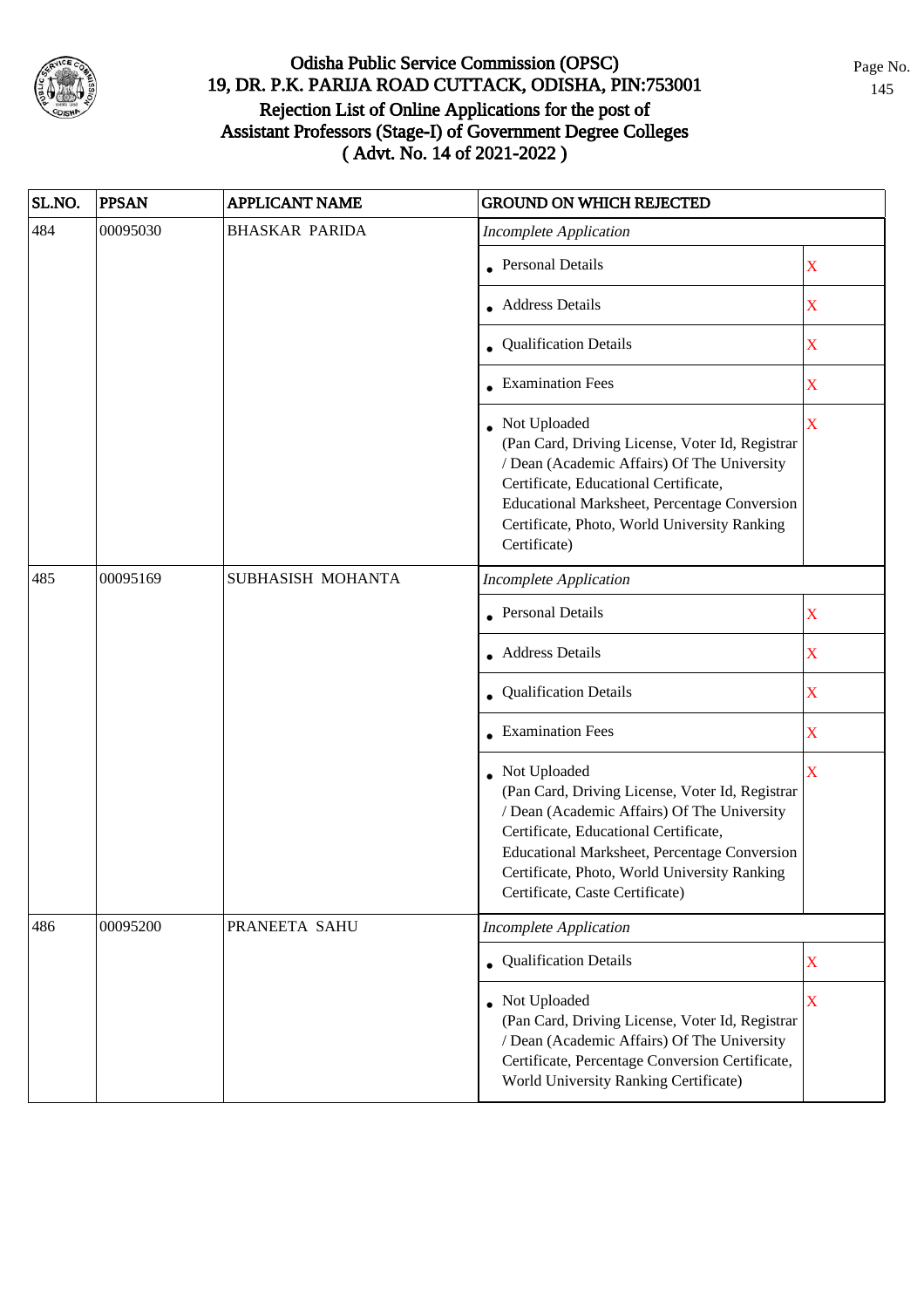

| SL.NO. | <b>PPSAN</b> | <b>APPLICANT NAME</b>     | <b>GROUND ON WHICH REJECTED</b>                                                                                                                                                                                                                                                              |             |
|--------|--------------|---------------------------|----------------------------------------------------------------------------------------------------------------------------------------------------------------------------------------------------------------------------------------------------------------------------------------------|-------------|
| 487    | 00095241     | SATYABRATA SAHOO          | <b>Incomplete Application</b>                                                                                                                                                                                                                                                                |             |
|        |              |                           | • Personal Details                                                                                                                                                                                                                                                                           | X           |
|        |              |                           | <b>Address Details</b>                                                                                                                                                                                                                                                                       | $\mathbf X$ |
|        |              |                           | • Qualification Details                                                                                                                                                                                                                                                                      | $\mathbf X$ |
|        |              |                           | • Examination Fees                                                                                                                                                                                                                                                                           | $\mathbf X$ |
|        |              |                           | • Not Uploaded<br>(Pan Card, Driving License, Voter Id, Registrar<br>/ Dean (Academic Affairs) Of The University<br>Certificate, Educational Certificate,<br>Educational Marksheet, Percentage Conversion<br>Certificate, Photo, World University Ranking<br>Certificate, Caste Certificate) | $\mathbf X$ |
| 488    | 00095313     | <b>JUHI PRIYANKA HORO</b> | <b>Incomplete Application</b>                                                                                                                                                                                                                                                                |             |
|        |              |                           | <b>Personal Details</b>                                                                                                                                                                                                                                                                      | X           |
|        |              |                           | <b>Address Details</b>                                                                                                                                                                                                                                                                       | $\mathbf X$ |
|        |              |                           | • Qualification Details                                                                                                                                                                                                                                                                      | $\mathbf X$ |
|        |              |                           | Not Uploaded<br>(Pan Card, Driving License, Voter Id, Registrar<br>/ Dean (Academic Affairs) Of The University<br>Certificate, Educational Certificate,<br>Educational Marksheet, Percentage Conversion<br>Certificate, Photo, World University Ranking<br>Certificate, Caste Certificate)   | X           |
| 489    | 00095316     | DIPTIRANJAN BEHERA        | Incomplete Application                                                                                                                                                                                                                                                                       |             |
|        |              |                           | • Qualification Details                                                                                                                                                                                                                                                                      | $\mathbf X$ |
|        |              |                           | • Not Uploaded<br>(Pan Card, Driving License, Voter Id, Registrar<br>/ Dean (Academic Affairs) Of The University<br>Certificate, Educational Certificate,<br><b>Educational Marksheet, Percentage Conversion</b><br>Certificate, World University Ranking<br>Certificate)                    | X           |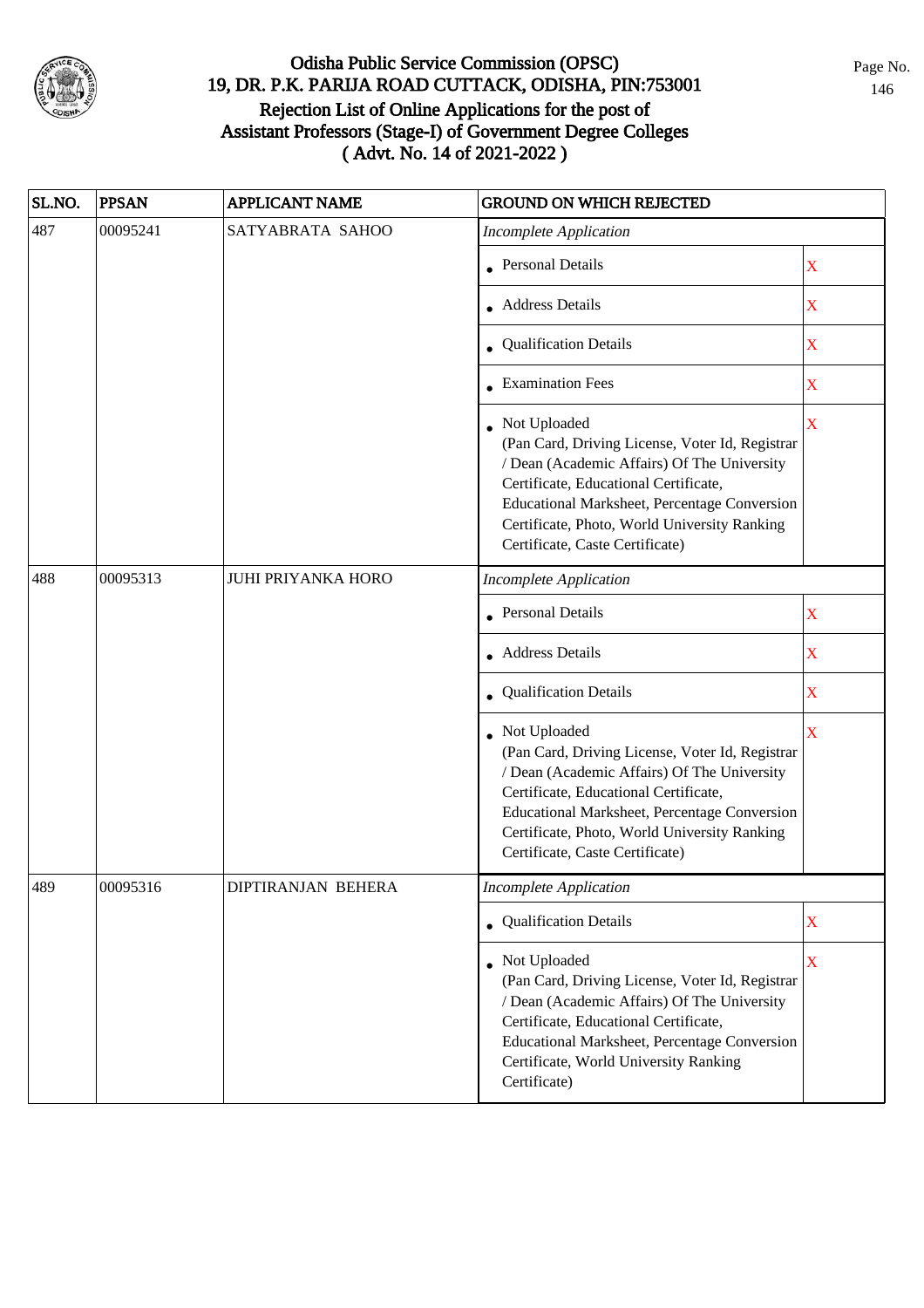

| SL.NO. | <b>PPSAN</b> | APPLICANT NAME          | <b>GROUND ON WHICH REJECTED</b>                                                                                                                                                                                                                                           |                                                                                   |  |
|--------|--------------|-------------------------|---------------------------------------------------------------------------------------------------------------------------------------------------------------------------------------------------------------------------------------------------------------------------|-----------------------------------------------------------------------------------|--|
| 490    | 00095399     | <b>JANMEY JAY PANDA</b> | <b>Incomplete Application</b>                                                                                                                                                                                                                                             |                                                                                   |  |
|        |              |                         | • Personal Details                                                                                                                                                                                                                                                        | $\mathbf X$                                                                       |  |
|        |              |                         | • Address Details                                                                                                                                                                                                                                                         | $\overline{\text{X}}$                                                             |  |
|        |              |                         | • Qualification Details                                                                                                                                                                                                                                                   | $\overline{\text{X}}$                                                             |  |
|        |              |                         | • Not Uploaded<br>(Pan Card, Driving License, Voter Id, Registrar<br>/ Dean (Academic Affairs) Of The University<br>Certificate, Educational Certificate,<br>Educational Marksheet, Percentage Conversion<br>Certificate, Photo, World University Ranking<br>Certificate) | $\overline{\mathbf{X}}$                                                           |  |
| 491    | 00095408     | RANJITA PATRA           | <b>Incomplete Application</b>                                                                                                                                                                                                                                             |                                                                                   |  |
|        |              |                         | • Not Uploaded<br>(Pan Card, Driving License, Voter Id, Registrar<br>/ Dean (Academic Affairs) Of The University<br>Certificate, World University Ranking<br>Certificate)                                                                                                 | X                                                                                 |  |
| 492    | 00095413     | SWETAPADMA DASH         | <b>Incomplete Application</b>                                                                                                                                                                                                                                             |                                                                                   |  |
|        |              |                         | • Personal Details                                                                                                                                                                                                                                                        | $\mathbf X$<br>X<br>$\mathbf X$<br>X<br>X<br>$\overline{\text{X}}$<br>$\mathbf X$ |  |
|        |              |                         | • Address Details                                                                                                                                                                                                                                                         |                                                                                   |  |
|        |              |                         | Qualification Details                                                                                                                                                                                                                                                     |                                                                                   |  |
|        |              |                         | $\bullet$ Examination Fees                                                                                                                                                                                                                                                |                                                                                   |  |
|        |              |                         | Not Uploaded<br>(Pan Card, Driving License, Voter Id, Registrar<br>/ Dean (Academic Affairs) Of The University<br>Certificate, Educational Certificate,<br>Educational Marksheet, Percentage Conversion<br>Certificate, Photo, World University Ranking<br>Certificate)   |                                                                                   |  |
| 493    | 00095431     | SAMIKHYA PALAI          | <b>Incomplete Application</b>                                                                                                                                                                                                                                             |                                                                                   |  |
|        |              |                         | • Qualification Details                                                                                                                                                                                                                                                   |                                                                                   |  |
|        |              |                         | • Not Uploaded<br>(Pan Card, Driving License, Voter Id, Registrar<br>/ Dean (Academic Affairs) Of The University<br>Certificate, Educational Certificate,<br>Educational Marksheet, Percentage Conversion<br>Certificate, World University Ranking<br>Certificate)        |                                                                                   |  |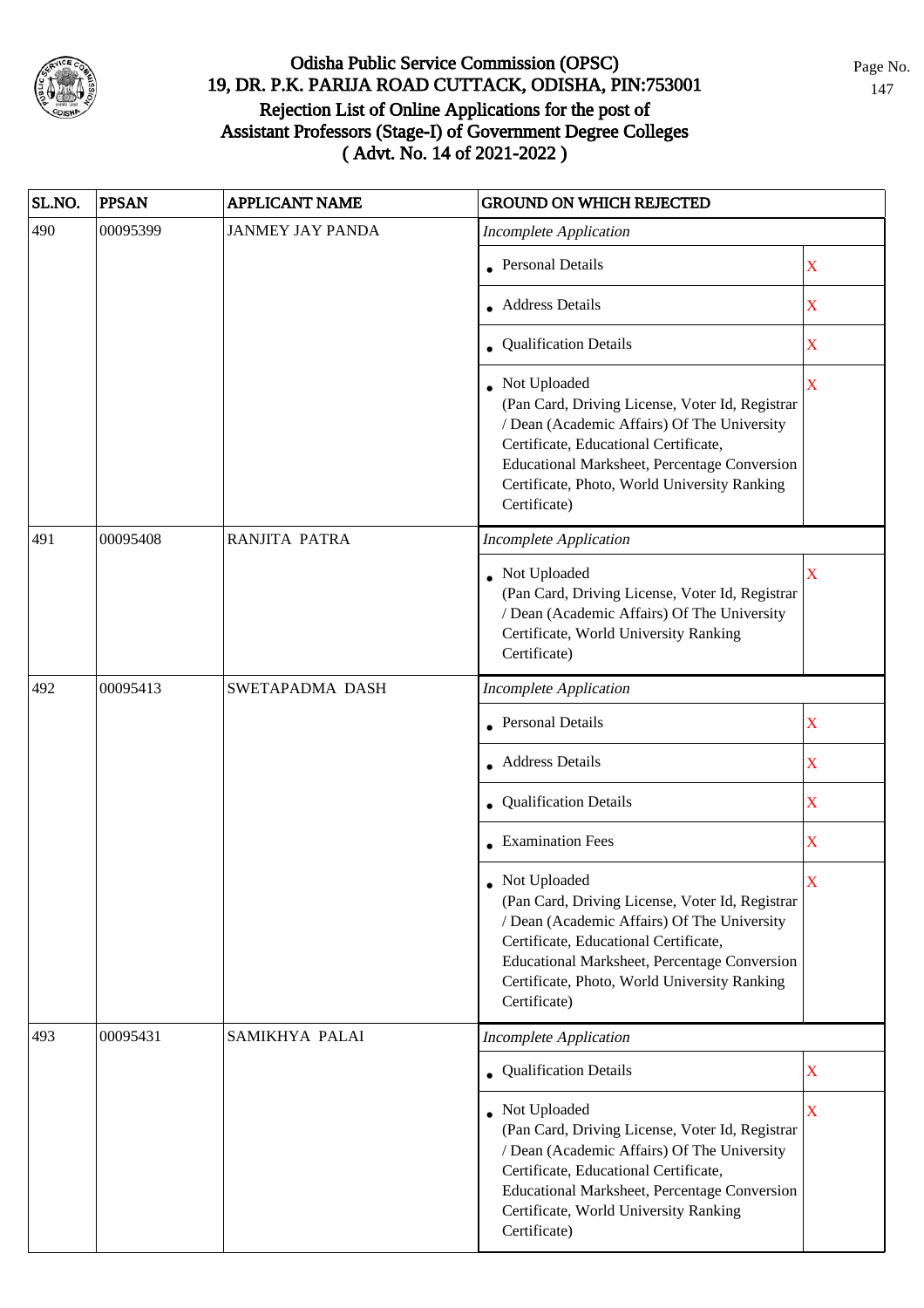

| SL.NO. | <b>PPSAN</b> | <b>APPLICANT NAME</b> | <b>GROUND ON WHICH REJECTED</b>                                                                                                                                                                                                                                                            |                         |
|--------|--------------|-----------------------|--------------------------------------------------------------------------------------------------------------------------------------------------------------------------------------------------------------------------------------------------------------------------------------------|-------------------------|
| 494    | 00095519     | <b>JAYANTEE SAHOO</b> | <b>Incomplete Application</b>                                                                                                                                                                                                                                                              |                         |
|        |              |                       | • Not Uploaded<br>(Pan Card, Driving License, Voter Id, Registrar<br>/ Dean (Academic Affairs) Of The University<br>Certificate, World University Ranking<br>Certificate)                                                                                                                  | $\overline{\textbf{X}}$ |
| 495    | 00095611     | RASHMI RANJEETA DAS   | <b>Incomplete Application</b>                                                                                                                                                                                                                                                              |                         |
|        |              |                       | • Personal Details                                                                                                                                                                                                                                                                         | $\overline{\text{X}}$   |
|        |              |                       | <b>Address Details</b>                                                                                                                                                                                                                                                                     | $\bar{\mathbf{X}}$      |
|        |              |                       | • Qualification Details                                                                                                                                                                                                                                                                    | $\bar{\mathbf{X}}$      |
|        |              |                       | • Not Uploaded<br>(Pan Card, Driving License, Voter Id, Registrar<br>/ Dean (Academic Affairs) Of The University<br>Certificate, Educational Certificate,<br>Educational Marksheet, Percentage Conversion<br>Certificate, World University Ranking<br>Certificate)                         | $\bar{\textbf{X}}$      |
| 496    | 00095656     | PANCHANAN DEEP        | <b>Incomplete Application</b>                                                                                                                                                                                                                                                              |                         |
|        |              |                       | <b>Personal Details</b>                                                                                                                                                                                                                                                                    | $\overline{\textbf{X}}$ |
|        |              |                       | <b>Address Details</b>                                                                                                                                                                                                                                                                     | $\overline{\text{X}}$   |
|        |              |                       | Qualification Details                                                                                                                                                                                                                                                                      | $\overline{\text{X}}$   |
|        |              |                       | Not Uploaded<br>(Pan Card, Driving License, Voter Id, Registrar<br>/ Dean (Academic Affairs) Of The University<br>Certificate, Educational Certificate,<br>Educational Marksheet, Percentage Conversion<br>Certificate, Photo, World University Ranking<br>Certificate, Caste Certificate) | $\bar{\textbf{X}}$      |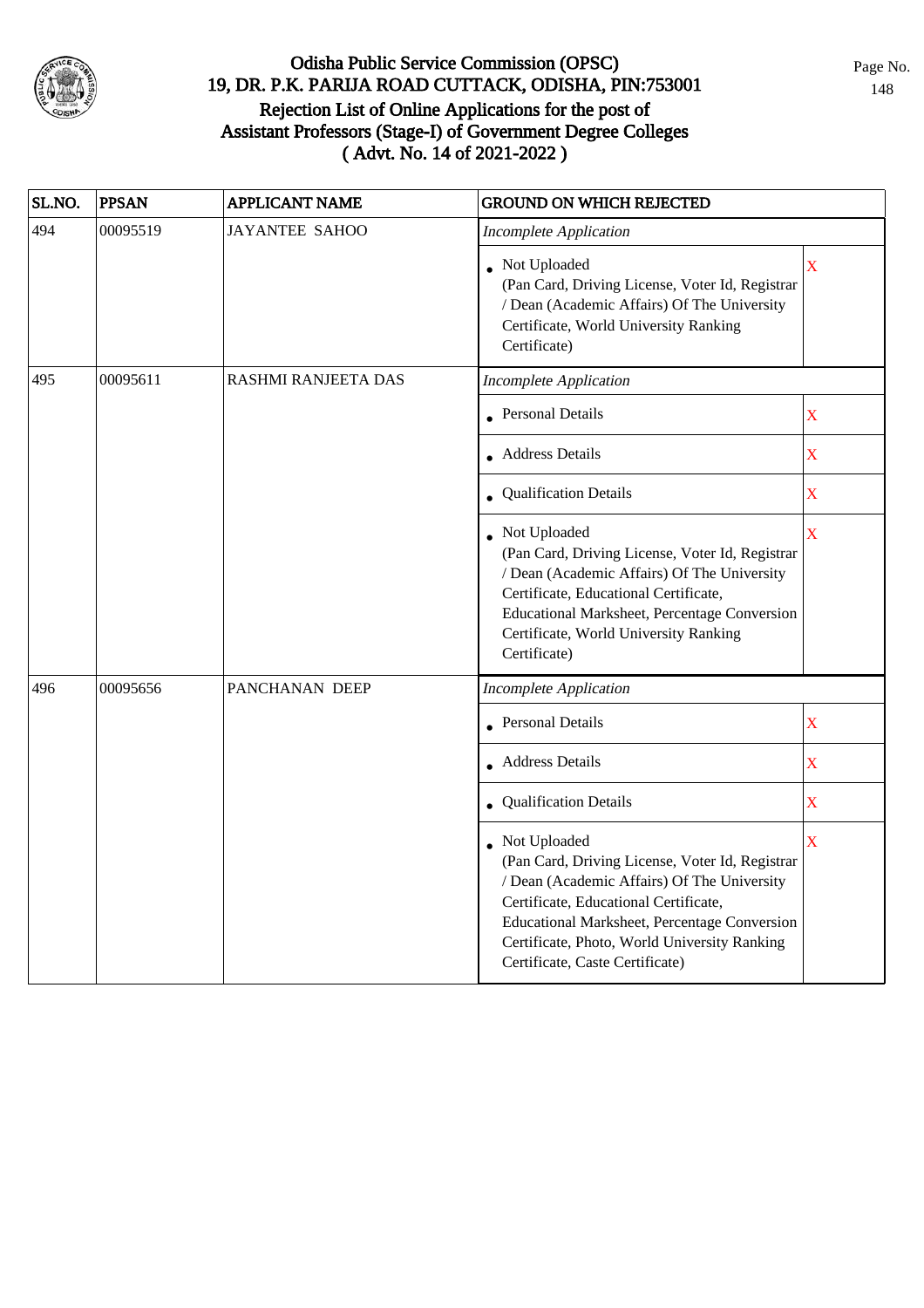

| SL.NO. | <b>PPSAN</b> | <b>APPLICANT NAME</b> | <b>GROUND ON WHICH REJECTED</b>                                                                                                                                                                                                                                                                                                                                                                  |                       |
|--------|--------------|-----------------------|--------------------------------------------------------------------------------------------------------------------------------------------------------------------------------------------------------------------------------------------------------------------------------------------------------------------------------------------------------------------------------------------------|-----------------------|
| 497    | 00095669     | <b>GANAPATI BAG</b>   | <b>Incomplete Application</b>                                                                                                                                                                                                                                                                                                                                                                    |                       |
|        |              |                       | Personal Details                                                                                                                                                                                                                                                                                                                                                                                 | $\overline{\text{X}}$ |
|        |              |                       | <b>Address Details</b>                                                                                                                                                                                                                                                                                                                                                                           | $\overline{\text{X}}$ |
|        |              |                       | <b>Qualification Details</b>                                                                                                                                                                                                                                                                                                                                                                     | $\overline{\text{X}}$ |
|        |              |                       | • Examination Fees                                                                                                                                                                                                                                                                                                                                                                               | X                     |
|        |              |                       | Not Uploaded<br>(Pan Card, Driving License, Voter Id, Registrar<br>/ Dean (Academic Affairs) Of The University<br>Certificate, Educational Certificate,<br>Educational Marksheet, No Objection<br>Certificate (Noc) From The Competent<br>Authority In Case Of In-Service Candidate,<br>Percentage Conversion Certificate, Photo,<br>World University Ranking Certificate, Caste<br>Certificate) | $\bar{\textbf{X}}$    |
| 498    | 00095748     | NILIMA GOCHHAYAT      | <b>Incomplete Application</b>                                                                                                                                                                                                                                                                                                                                                                    |                       |
|        |              |                       | <b>Personal Details</b>                                                                                                                                                                                                                                                                                                                                                                          | $\bar{\textbf{X}}$    |
|        |              |                       | • Address Details                                                                                                                                                                                                                                                                                                                                                                                | $\bar{\mathbf{X}}$    |
|        |              |                       | <b>Qualification Details</b>                                                                                                                                                                                                                                                                                                                                                                     | $\bar{\mathbf{X}}$    |
|        |              |                       | Not Uploaded<br>(Pan Card, Driving License, Voter Id, Registrar<br>/ Dean (Academic Affairs) Of The University<br>Certificate, Educational Certificate,<br>Educational Marksheet, Percentage Conversion<br>Certificate, Photo, World University Ranking<br>Certificate, Caste Certificate)                                                                                                       | $\bar{X}$             |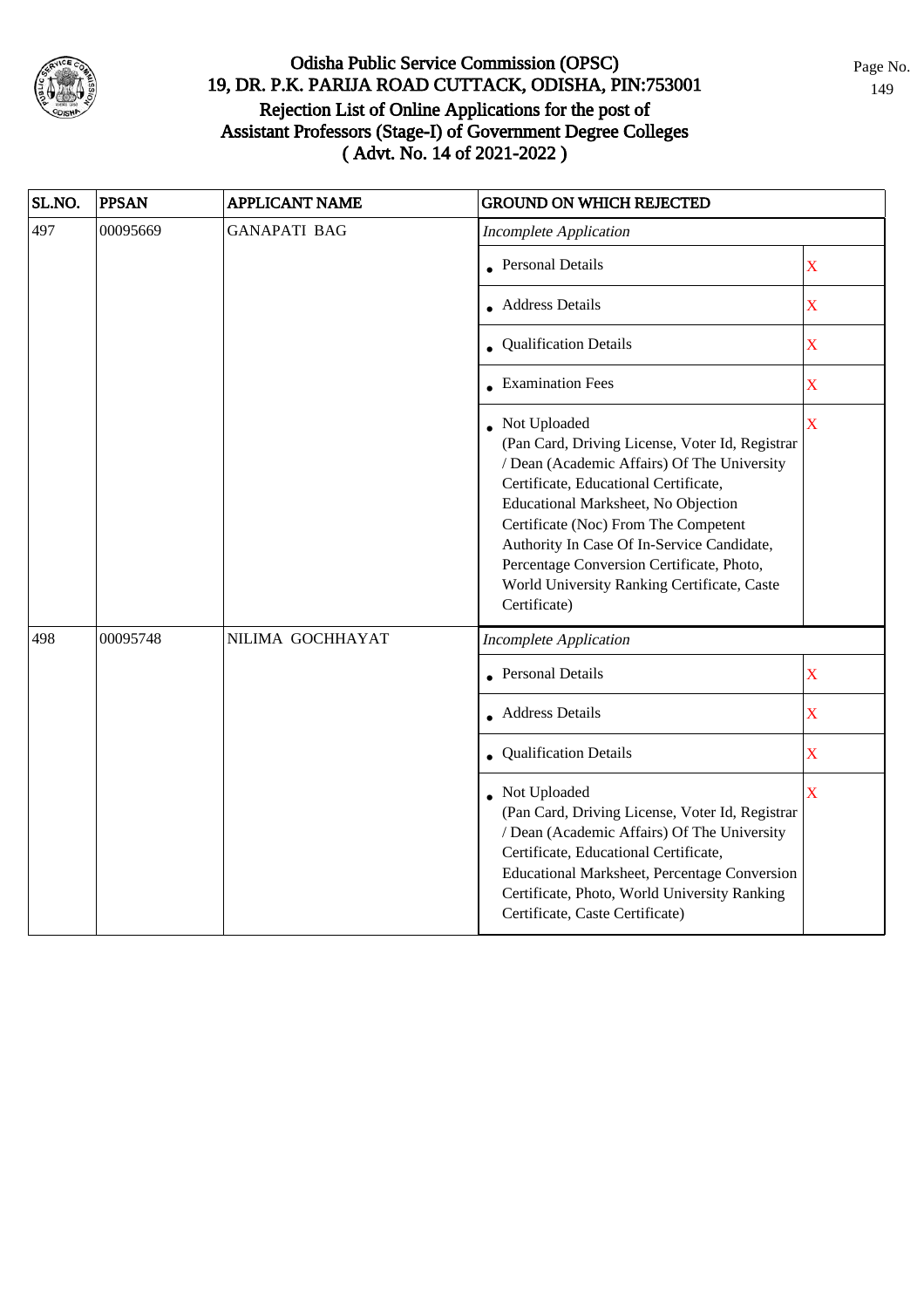

| SL.NO. | <b>PPSAN</b> | APPLICANT NAME          | <b>GROUND ON WHICH REJECTED</b>                                                                                                                                                                                                                                                              |                         |
|--------|--------------|-------------------------|----------------------------------------------------------------------------------------------------------------------------------------------------------------------------------------------------------------------------------------------------------------------------------------------|-------------------------|
| 499    | 00095776     | <b>DIPTIMAYEE SWAIN</b> | <b>Incomplete Application</b>                                                                                                                                                                                                                                                                |                         |
|        |              |                         | • Personal Details                                                                                                                                                                                                                                                                           | X                       |
|        |              |                         | Address Details                                                                                                                                                                                                                                                                              | X                       |
|        |              |                         | • Qualification Details                                                                                                                                                                                                                                                                      | $\mathbf X$             |
|        |              |                         | • Examination Fees                                                                                                                                                                                                                                                                           | X                       |
|        |              |                         | • Not Uploaded<br>(Pan Card, Driving License, Voter Id, Registrar<br>/ Dean (Academic Affairs) Of The University<br>Certificate, Educational Certificate,<br>Educational Marksheet, Percentage Conversion<br>Certificate, Photo, World University Ranking<br>Certificate, Caste Certificate) | $\overline{\mathbf{X}}$ |
| 500    | 00095785     | <b>MANINI BISWAL</b>    | <b>Incomplete Application</b>                                                                                                                                                                                                                                                                |                         |
|        |              |                         | Personal Details                                                                                                                                                                                                                                                                             | $\mathbf X$             |
|        |              |                         | • Address Details                                                                                                                                                                                                                                                                            | $\mathbf X$             |
|        |              |                         | • Qualification Details                                                                                                                                                                                                                                                                      | $\mathbf X$             |
|        |              |                         | • Examination Fees                                                                                                                                                                                                                                                                           | $\mathbf X$             |
|        |              |                         | • Not Uploaded<br>(Pan Card, Voter Id, Registrar / Dean<br>(Academic Affairs) Of The University<br>Certificate, Educational Certificate,<br>Educational Marksheet, Percentage Conversion<br>Certificate, Photo, World University Ranking<br>Certificate)                                     | X                       |
| 501    | 00095810     | SAGARIKA SWAIN          | <b>Incomplete Application</b>                                                                                                                                                                                                                                                                |                         |
|        |              |                         | • Personal Details                                                                                                                                                                                                                                                                           | $\mathbf X$             |
|        |              |                         | • Address Details                                                                                                                                                                                                                                                                            | $\overline{\textbf{X}}$ |
|        |              |                         | • Qualification Details                                                                                                                                                                                                                                                                      | $\overline{\mathbf{X}}$ |
|        |              |                         | $\bullet$ Examination Fees                                                                                                                                                                                                                                                                   | $\mathbf X$             |
|        |              |                         | • Not Uploaded<br>(Pan Card, Driving License, Voter Id, Registrar<br>/ Dean (Academic Affairs) Of The University<br>Certificate, Educational Certificate,<br>Educational Marksheet, Percentage Conversion<br>Certificate, Photo, World University Ranking<br>Certificate)                    | X                       |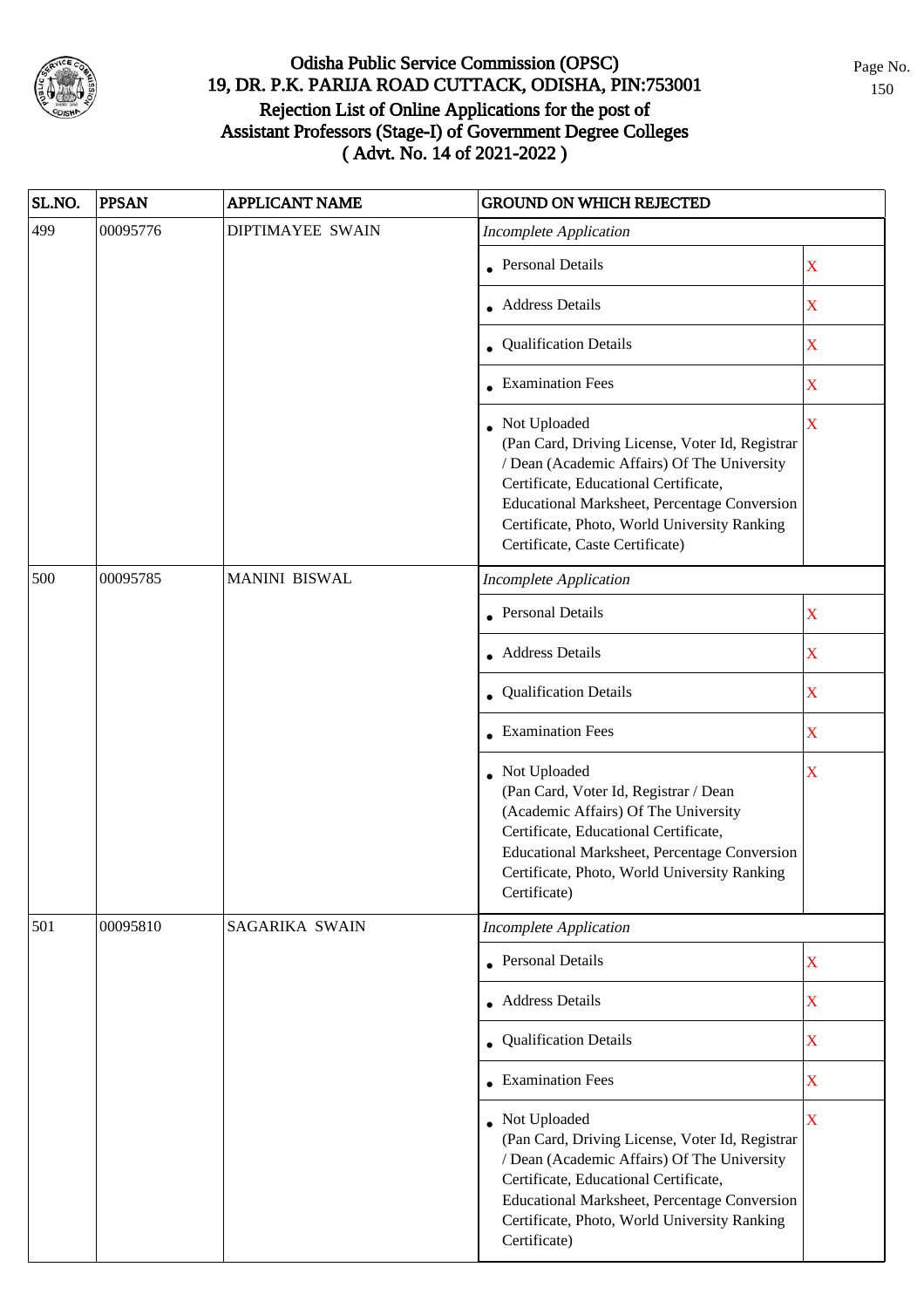

| SL.NO. | <b>PPSAN</b> | <b>APPLICANT NAME</b>      | <b>GROUND ON WHICH REJECTED</b>                                                                                                                                                                                                                                           |                         |
|--------|--------------|----------------------------|---------------------------------------------------------------------------------------------------------------------------------------------------------------------------------------------------------------------------------------------------------------------------|-------------------------|
| 502    | 00095937     | RANJAN KUMAR JATI          | <b>Incomplete Application</b>                                                                                                                                                                                                                                             |                         |
|        |              |                            | • Qualification Details                                                                                                                                                                                                                                                   | $\mathbf X$             |
|        |              |                            | • Not Uploaded<br>(Pan Card, Driving License, Voter Id, Registrar<br>/ Dean (Academic Affairs) Of The University<br>Certificate, Percentage Conversion Certificate,<br>World University Ranking Certificate)                                                              | $\overline{\mathbf{X}}$ |
| 503    | 00095977     | <b>JUGAL KISHOR BEHERA</b> | <b>Incomplete Application</b>                                                                                                                                                                                                                                             |                         |
|        |              |                            | • Personal Details                                                                                                                                                                                                                                                        | X                       |
|        |              |                            | • Address Details                                                                                                                                                                                                                                                         | $\mathbf X$             |
|        |              |                            | • Qualification Details                                                                                                                                                                                                                                                   | $\mathbf X$             |
|        |              |                            | • Examination Fees                                                                                                                                                                                                                                                        | $\mathbf X$             |
|        |              |                            | • Not Uploaded<br>(Pan Card, Driving License, Voter Id, Registrar<br>/ Dean (Academic Affairs) Of The University<br>Certificate, Educational Certificate,<br>Educational Marksheet, Percentage Conversion<br>Certificate, Photo, World University Ranking<br>Certificate) | $\overline{\mathbf{X}}$ |
| 504    | 00096034     | CHINMAYEE CHIKOSLOVA       | <b>Incomplete Application</b>                                                                                                                                                                                                                                             |                         |
|        |              | <b>BEHERA</b>              | Qualification Details                                                                                                                                                                                                                                                     | $\mathbf X$             |
|        |              |                            | • Not Uploaded<br>(Driving License, Voter Id, Registrar / Dean<br>(Academic Affairs) Of The University<br>Certificate, Educational Certificate,<br>Educational Marksheet, Percentage Conversion<br>Certificate, World University Ranking<br>Certificate)                  | X                       |
| 505    | 00096081     | NIMIYA PUJARI              | <b>Incomplete Application</b>                                                                                                                                                                                                                                             |                         |
|        |              |                            | • Qualification Details                                                                                                                                                                                                                                                   | $\mathbf X$             |
|        |              |                            | • Not Uploaded<br>(Pan Card, Driving License, Voter Id, Registrar<br>/ Dean (Academic Affairs) Of The University<br>Certificate, Photo, World University Ranking<br>Certificate)                                                                                          | $\overline{\mathbf{X}}$ |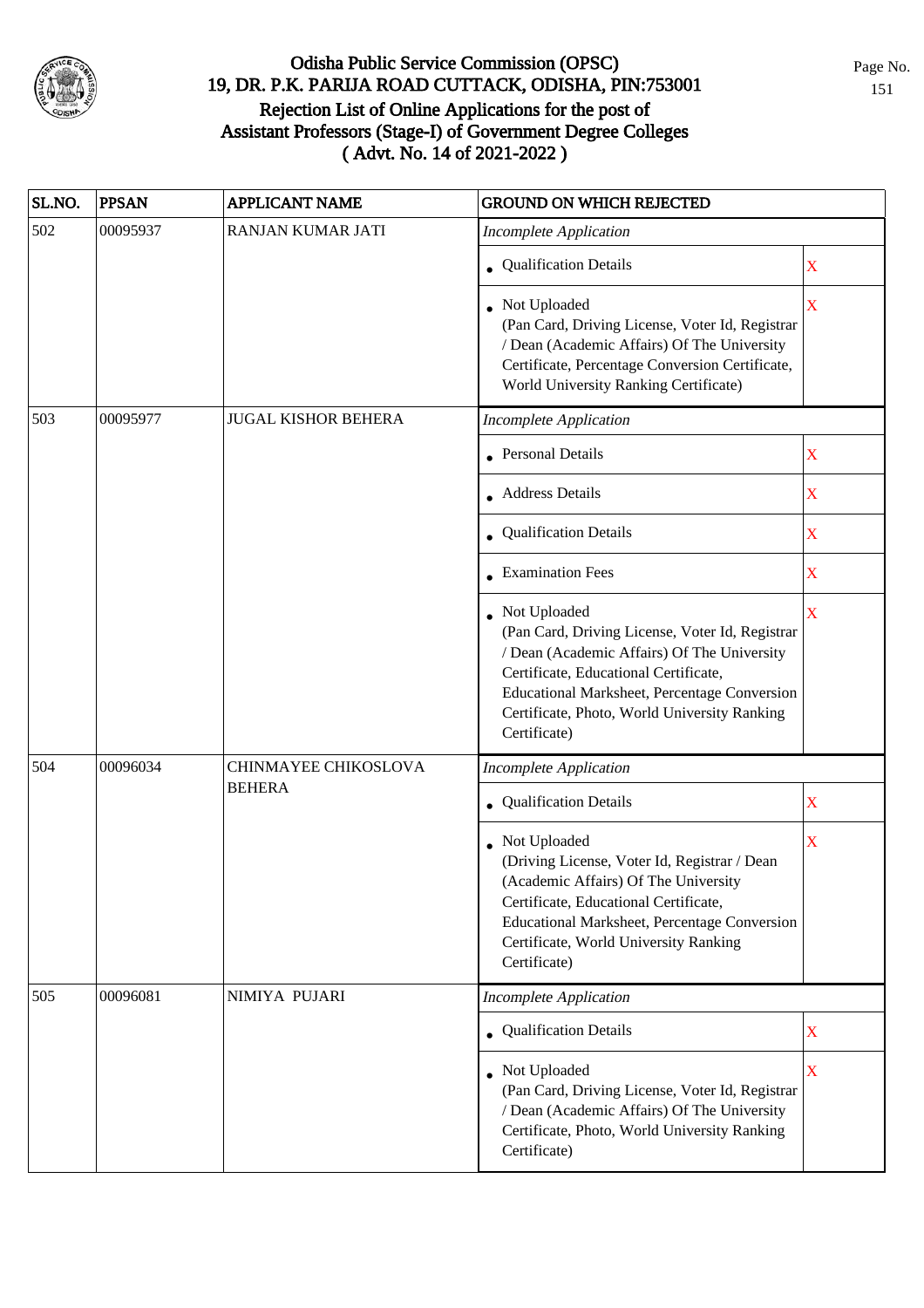

| SL.NO. | <b>PPSAN</b> | <b>APPLICANT NAME</b> | <b>GROUND ON WHICH REJECTED</b>                                                                                                                                                                                                                                           |                         |
|--------|--------------|-----------------------|---------------------------------------------------------------------------------------------------------------------------------------------------------------------------------------------------------------------------------------------------------------------------|-------------------------|
| 506    | 00096137     | NITYANANDA MOHAPATRA  | <b>Incomplete Application</b>                                                                                                                                                                                                                                             |                         |
|        |              |                       | • Personal Details                                                                                                                                                                                                                                                        | $\mathbf X$             |
|        |              |                       | • Address Details                                                                                                                                                                                                                                                         | X                       |
|        |              |                       | • Qualification Details                                                                                                                                                                                                                                                   | $\mathbf X$             |
|        |              |                       | • Examination Fees                                                                                                                                                                                                                                                        | X                       |
|        |              |                       | • Not Uploaded<br>(Pan Card, Driving License, Voter Id, Registrar<br>/ Dean (Academic Affairs) Of The University<br>Certificate, Educational Certificate,<br>Educational Marksheet, Percentage Conversion<br>Certificate, Photo, World University Ranking<br>Certificate) | $\mathbf X$             |
| 507    | 00096378     | <b>WILSON SORENG</b>  | <b>Incomplete Application</b>                                                                                                                                                                                                                                             |                         |
|        |              |                       | <b>Personal Details</b>                                                                                                                                                                                                                                                   | $\overline{\mathbf{X}}$ |
|        |              |                       | • Address Details                                                                                                                                                                                                                                                         | $\mathbf X$             |
|        |              |                       | • Qualification Details                                                                                                                                                                                                                                                   | $\mathbf X$             |
|        |              |                       | Not Uploaded<br>(Pan Card, Driving License, Voter Id, Registrar<br>/ Dean (Academic Affairs) Of The University<br>Certificate, Educational Certificate,<br>Educational Marksheet, Percentage Conversion<br>Certificate, Photo, World University Ranking<br>Certificate)   | $\overline{\mathbf{X}}$ |
| 508    | 00096387     | PRANATI SATAPATHY     | <b>Incomplete Application</b>                                                                                                                                                                                                                                             |                         |
|        |              |                       | • Not Uploaded<br>(Pan Card, Driving License, Voter Id, Registrar<br>/ Dean (Academic Affairs) Of The University<br>Certificate, Percentage Conversion Certificate,<br>World University Ranking Certificate)                                                              | $\overline{\mathbf{X}}$ |
| 509    | 00096403     | SUBHAKANTA SETHY      | <b>Incomplete Application</b>                                                                                                                                                                                                                                             |                         |
|        |              |                       | • Qualification Details                                                                                                                                                                                                                                                   | $\mathbf X$             |
|        |              |                       | Not Uploaded<br>(Driving License, Voter Id, Registrar / Dean<br>(Academic Affairs) Of The University<br>Certificate, Educational Certificate,<br>Educational Marksheet, Percentage Conversion<br>Certificate, World University Ranking<br>Certificate)                    | X                       |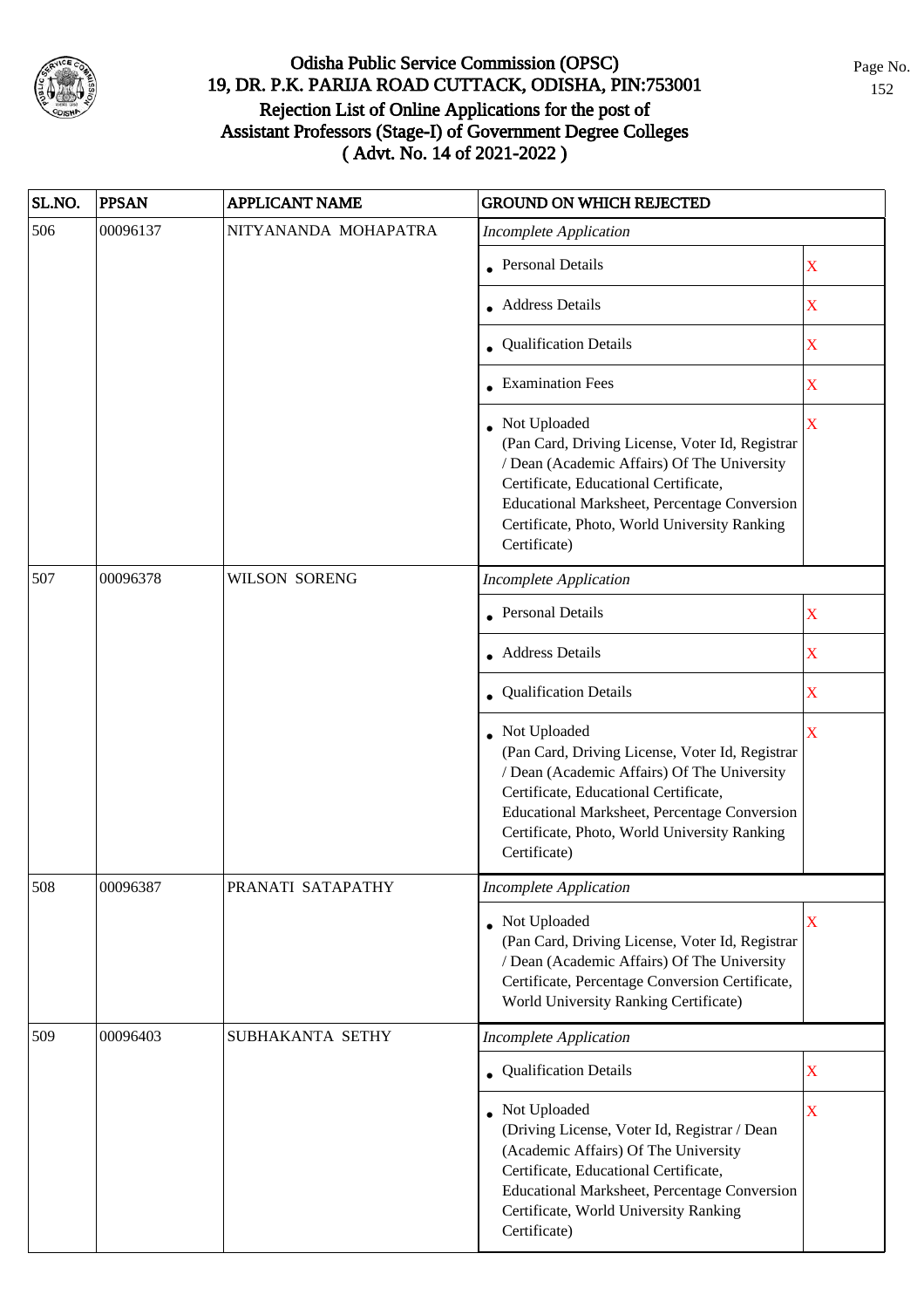

| SL.NO. | <b>PPSAN</b> | <b>APPLICANT NAME</b>    | <b>GROUND ON WHICH REJECTED</b>                                                                                                                                                                                                                                                            |                         |
|--------|--------------|--------------------------|--------------------------------------------------------------------------------------------------------------------------------------------------------------------------------------------------------------------------------------------------------------------------------------------|-------------------------|
| 510    | 00096510     | SHREENIBASA SA           | <b>Incomplete Application</b>                                                                                                                                                                                                                                                              |                         |
|        |              |                          | • Not Uploaded<br>(Pan Card, Driving License, Voter Id, Registrar<br>/ Dean (Academic Affairs) Of The University<br>Certificate, World University Ranking<br>Certificate)                                                                                                                  | $\mathbf X$             |
| 511    | 00096638     | <b>BIRAKISHORE PADHI</b> | <b>Incomplete Application</b>                                                                                                                                                                                                                                                              |                         |
|        |              |                          | Personal Details                                                                                                                                                                                                                                                                           | $\mathbf X$             |
|        |              |                          | • Address Details                                                                                                                                                                                                                                                                          | $\mathbf X$             |
|        |              |                          | • Qualification Details                                                                                                                                                                                                                                                                    | $\mathbf X$             |
|        |              |                          | $\bullet$ Examination Fees                                                                                                                                                                                                                                                                 | $\mathbf X$             |
|        |              |                          | Not Uploaded<br>(Pan Card, Driving License, Voter Id, Registrar<br>/ Dean (Academic Affairs) Of The University<br>Certificate, Educational Certificate,<br>Educational Marksheet, Percentage Conversion<br>Certificate, Photo, World University Ranking<br>Certificate)                    | $\mathbf X$             |
| 512    | 00096792     | LINGARAJ MALLIK          | <b>Incomplete Application</b>                                                                                                                                                                                                                                                              |                         |
|        |              |                          | Qualification Details                                                                                                                                                                                                                                                                      | X                       |
|        |              |                          | Not Uploaded<br>(Pan Card, Driving License, Voter Id, Registrar<br>/ Dean (Academic Affairs) Of The University<br>Certificate, Photo, World University Ranking<br>Certificate)                                                                                                             | $\overline{\mathbf{X}}$ |
| 513    | 00096808     | <b>DIPTIMAYEE SAHOO</b>  | <b>Incomplete Application</b>                                                                                                                                                                                                                                                              |                         |
|        |              |                          | Personal Details                                                                                                                                                                                                                                                                           | $\mathbf X$             |
|        |              |                          | • Address Details                                                                                                                                                                                                                                                                          | $\mathbf X$             |
|        |              |                          | • Qualification Details                                                                                                                                                                                                                                                                    | $\mathbf X$             |
|        |              |                          | <b>Examination Fees</b>                                                                                                                                                                                                                                                                    | $\mathbf X$             |
|        |              |                          | Not Uploaded<br>(Pan Card, Driving License, Voter Id, Registrar<br>/ Dean (Academic Affairs) Of The University<br>Certificate, Educational Certificate,<br>Educational Marksheet, Percentage Conversion<br>Certificate, Photo, World University Ranking<br>Certificate, Caste Certificate) | $\mathbf X$             |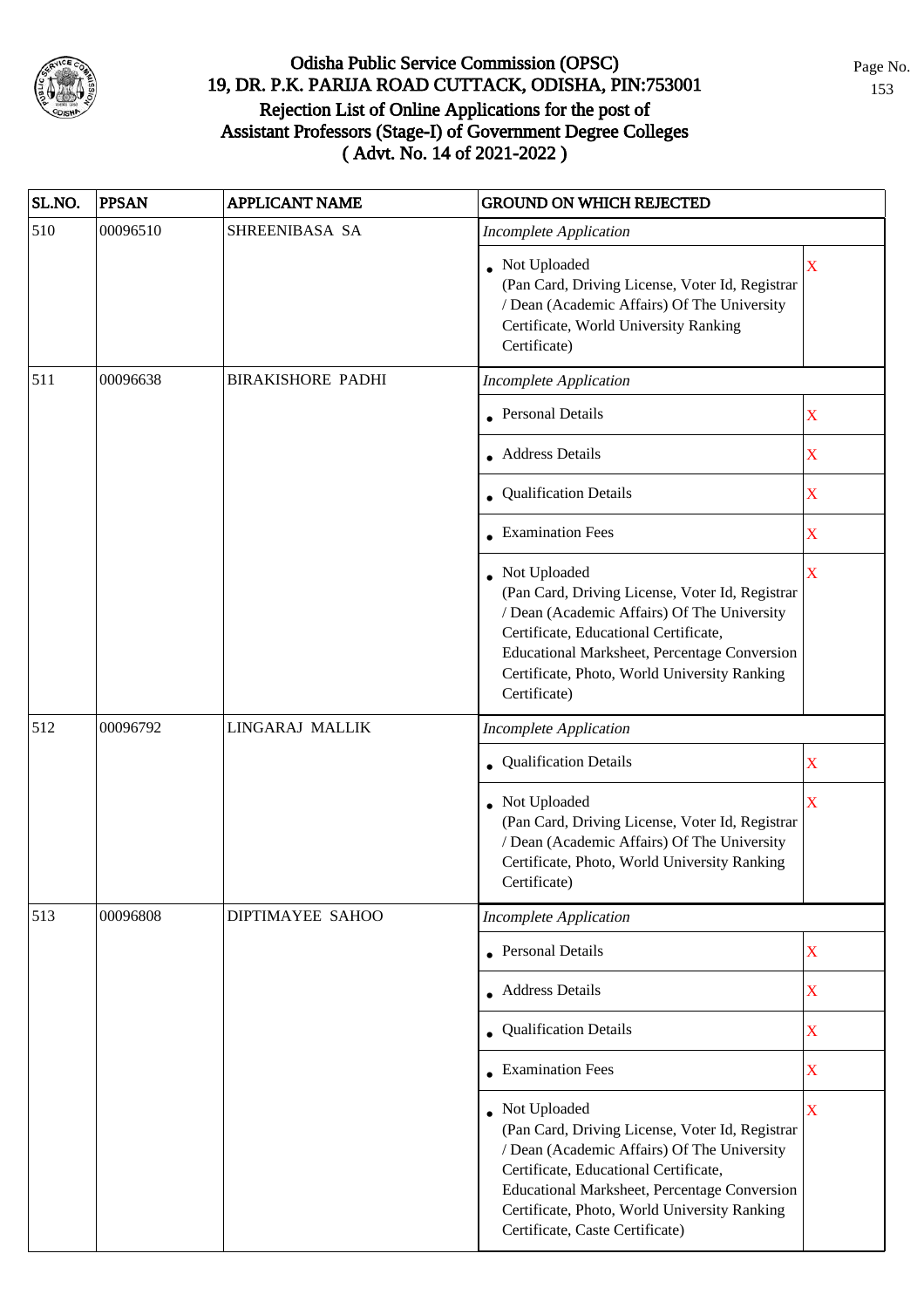

| SL.NO. | <b>PPSAN</b> | <b>APPLICANT NAME</b> | <b>GROUND ON WHICH REJECTED</b>                                                                                                                                                                                                                                                                                                                                                                  |                    |
|--------|--------------|-----------------------|--------------------------------------------------------------------------------------------------------------------------------------------------------------------------------------------------------------------------------------------------------------------------------------------------------------------------------------------------------------------------------------------------|--------------------|
| 514    | 00096821     | CHANDRAKANTA MALIK    | <b>Incomplete Application</b>                                                                                                                                                                                                                                                                                                                                                                    |                    |
|        |              |                       | • Personal Details                                                                                                                                                                                                                                                                                                                                                                               | X                  |
|        |              |                       | • Address Details                                                                                                                                                                                                                                                                                                                                                                                | X                  |
|        |              |                       | • Qualification Details                                                                                                                                                                                                                                                                                                                                                                          | $\mathbf X$        |
|        |              |                       | Not Uploaded<br>(Pan Card, Driving License, Voter Id, Registrar<br>/ Dean (Academic Affairs) Of The University<br>Certificate, Educational Certificate,<br>Educational Marksheet, Percentage Conversion<br>Certificate, Photo, World University Ranking<br>Certificate, Caste Certificate)                                                                                                       | $\bar{\mathbf{X}}$ |
| 515    | 00096916     | SRIKANTA TURIA        | <b>Incomplete Application</b>                                                                                                                                                                                                                                                                                                                                                                    |                    |
|        |              |                       | • Personal Details                                                                                                                                                                                                                                                                                                                                                                               | X                  |
|        |              |                       | • Address Details                                                                                                                                                                                                                                                                                                                                                                                | $\mathbf X$        |
|        |              |                       | Qualification Details                                                                                                                                                                                                                                                                                                                                                                            | X                  |
|        |              |                       | • Examination Fees                                                                                                                                                                                                                                                                                                                                                                               | $\mathbf X$        |
|        |              |                       | Not Uploaded<br>(Pan Card, Driving License, Voter Id, Registrar<br>/ Dean (Academic Affairs) Of The University<br>Certificate, Educational Certificate,<br>Educational Marksheet, No Objection<br>Certificate (Noc) From The Competent<br>Authority In Case Of In-Service Candidate,<br>Percentage Conversion Certificate, Photo,<br>World University Ranking Certificate, Caste<br>Certificate) | $\mathbf X$        |
| 516    | 00097006     | DINESH KUMAR MURMU    | <b>Incomplete Application</b>                                                                                                                                                                                                                                                                                                                                                                    |                    |
|        |              |                       | <b>Personal Details</b>                                                                                                                                                                                                                                                                                                                                                                          | $\mathbf X$        |
|        |              |                       | • Address Details                                                                                                                                                                                                                                                                                                                                                                                | $\mathbf X$        |
|        |              |                       | <b>Qualification Details</b>                                                                                                                                                                                                                                                                                                                                                                     | $\mathbf X$        |
|        |              |                       | Not Uploaded<br>(Pan Card, Driving License, Voter Id, Registrar<br>/ Dean (Academic Affairs) Of The University<br>Certificate, Educational Certificate,<br>Educational Marksheet, Percentage Conversion<br>Certificate, Photo, World University Ranking<br>Certificate, Caste Certificate)                                                                                                       | $\mathbf X$        |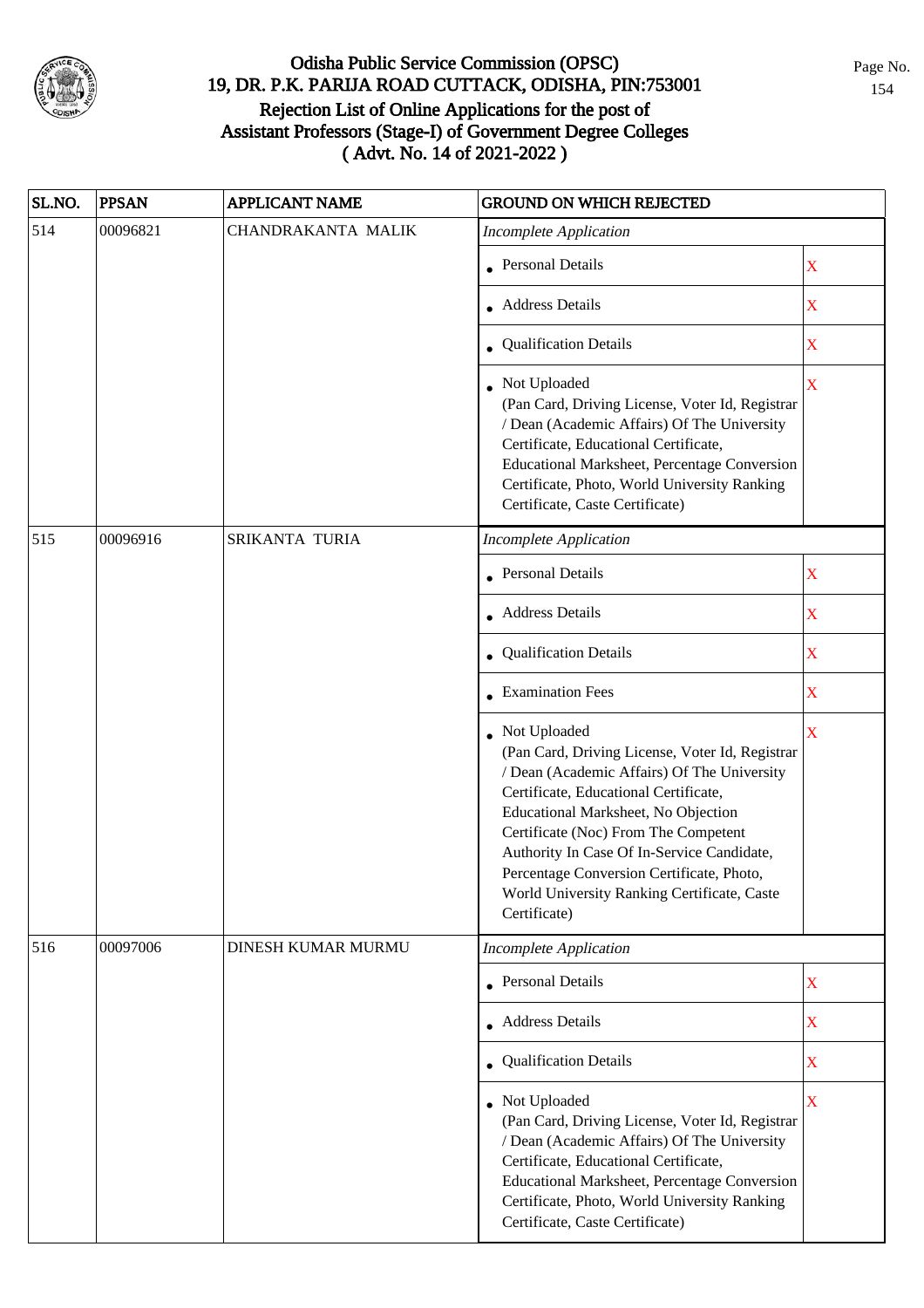

| SL.NO. | <b>PPSAN</b> | <b>APPLICANT NAME</b> | <b>GROUND ON WHICH REJECTED</b>                                                                                                                                                                                                                                                                                                   |                         |
|--------|--------------|-----------------------|-----------------------------------------------------------------------------------------------------------------------------------------------------------------------------------------------------------------------------------------------------------------------------------------------------------------------------------|-------------------------|
| 517    | 00097014     | RICHA SAHU PANIGRAHI  | <b>Incomplete Application</b>                                                                                                                                                                                                                                                                                                     |                         |
|        |              |                       | • Personal Details                                                                                                                                                                                                                                                                                                                | X                       |
|        |              |                       | • Address Details                                                                                                                                                                                                                                                                                                                 | $\mathbf X$             |
|        |              |                       | • Qualification Details                                                                                                                                                                                                                                                                                                           | $\mathbf X$             |
|        |              |                       | • Examination Fees                                                                                                                                                                                                                                                                                                                | X                       |
|        |              |                       | • Not Uploaded<br>(Pan Card, Driving License, Voter Id, Registrar<br>/ Dean (Academic Affairs) Of The University<br>Certificate, Educational Certificate,<br><b>Educational Marksheet, Percentage Conversion</b><br>Certificate, Photo, World University Ranking<br>Certificate)                                                  | $\overline{\mathbf{X}}$ |
| 518    | 00097049     | <b>BABAI NANDI</b>    | <b>Incomplete Application</b>                                                                                                                                                                                                                                                                                                     |                         |
|        |              |                       | <b>Personal Details</b>                                                                                                                                                                                                                                                                                                           | X                       |
|        |              |                       | <b>Address Details</b>                                                                                                                                                                                                                                                                                                            | $\mathbf X$             |
|        |              |                       | • Qualification Details                                                                                                                                                                                                                                                                                                           | $\mathbf X$             |
|        |              |                       | Not Uploaded<br>(Pan Card, Driving License, Voter Id, Registrar<br>/ Dean (Academic Affairs) Of The University<br>Certificate, Educational Certificate,<br>Educational Marksheet, Percentage Conversion<br>Certificate, Photo, World University Ranking<br>Certificate, Category-I (Visually Impaired)<br>Disability Certificate) | $\overline{\mathbf{X}}$ |
| 519    | 00097055     | <b>BANAJIT BASTIA</b> | <b>Incomplete Application</b>                                                                                                                                                                                                                                                                                                     |                         |
|        |              |                       | • Qualification Details                                                                                                                                                                                                                                                                                                           | $\mathbf X$             |
|        |              |                       | Not Uploaded<br>(Pan Card, Driving License, Voter Id, Registrar<br>/ Dean (Academic Affairs) Of The University<br>Certificate, Educational Certificate,<br>Educational Marksheet, Percentage Conversion<br>Certificate, Photo, World University Ranking<br>Certificate)                                                           | $\mathbf X$             |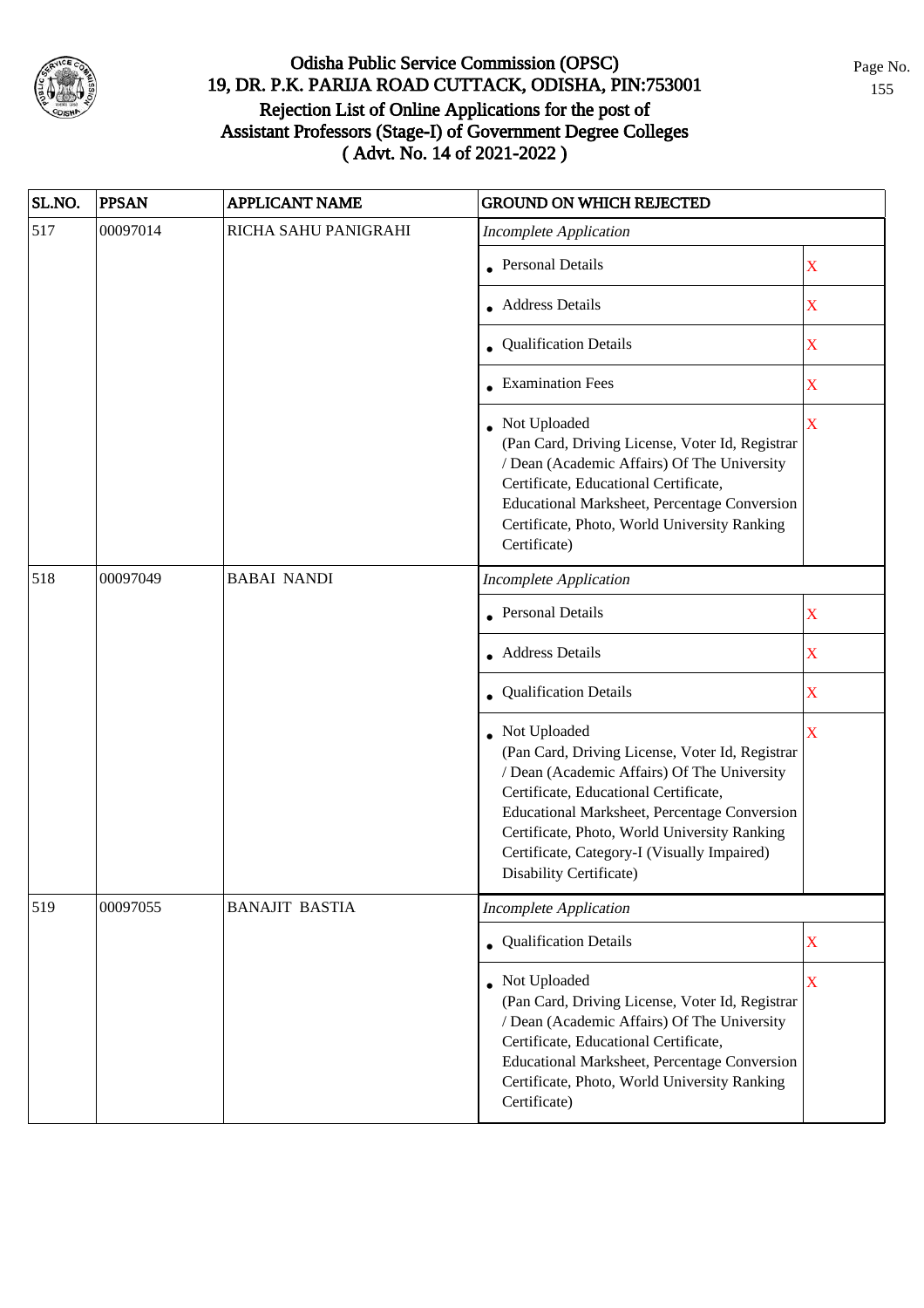

| SL.NO. | <b>PPSAN</b> | <b>APPLICANT NAME</b>  | <b>GROUND ON WHICH REJECTED</b>                                                                                                                                                                                                                                         |                                                                                                                                                                                                                                                                         |
|--------|--------------|------------------------|-------------------------------------------------------------------------------------------------------------------------------------------------------------------------------------------------------------------------------------------------------------------------|-------------------------------------------------------------------------------------------------------------------------------------------------------------------------------------------------------------------------------------------------------------------------|
| 520    | 00097443     | <b>NEELAM PODDAR</b>   | <b>Incomplete Application</b>                                                                                                                                                                                                                                           |                                                                                                                                                                                                                                                                         |
|        |              |                        | • Personal Details                                                                                                                                                                                                                                                      | X                                                                                                                                                                                                                                                                       |
|        |              |                        | • Address Details                                                                                                                                                                                                                                                       | $\mathbf X$                                                                                                                                                                                                                                                             |
|        |              |                        | • Qualification Details                                                                                                                                                                                                                                                 | $\mathbf X$                                                                                                                                                                                                                                                             |
|        |              |                        | • Not Uploaded<br>(Driving License, Voter Id, Registrar / Dean<br>(Academic Affairs) Of The University<br>Certificate, Educational Certificate,<br>Educational Marksheet, Percentage Conversion<br>Certificate, World University Ranking<br>Certificate)                | X                                                                                                                                                                                                                                                                       |
| 521    | 00097459     | KARISHMA PRIYADARSHINI | <b>Incomplete Application</b>                                                                                                                                                                                                                                           |                                                                                                                                                                                                                                                                         |
|        |              | <b>PARIDA</b>          | • Personal Details                                                                                                                                                                                                                                                      | X                                                                                                                                                                                                                                                                       |
|        |              |                        | • Address Details                                                                                                                                                                                                                                                       | X                                                                                                                                                                                                                                                                       |
|        |              |                        | Qualification Details                                                                                                                                                                                                                                                   | X                                                                                                                                                                                                                                                                       |
|        |              |                        |                                                                                                                                                                                                                                                                         | Not Uploaded<br>(Pan Card, Driving License, Voter Id, Registrar<br>/ Dean (Academic Affairs) Of The University<br>Certificate, Educational Certificate,<br>Educational Marksheet, Percentage Conversion<br>Certificate, Photo, World University Ranking<br>Certificate) |
| 522    | 00097574     | SOURAV PARIDA          | <b>Incomplete Application</b>                                                                                                                                                                                                                                           |                                                                                                                                                                                                                                                                         |
|        |              |                        | • Personal Details                                                                                                                                                                                                                                                      | $\mathbf X$                                                                                                                                                                                                                                                             |
|        |              |                        | • Address Details                                                                                                                                                                                                                                                       | $\mathbf X$                                                                                                                                                                                                                                                             |
|        |              |                        | • Qualification Details                                                                                                                                                                                                                                                 | $\mathbf X$                                                                                                                                                                                                                                                             |
|        |              |                        | • Examination Fees                                                                                                                                                                                                                                                      | $\mathbf X$                                                                                                                                                                                                                                                             |
|        |              |                        | Not Uploaded<br>(Pan Card, Driving License, Voter Id, Registrar<br>/ Dean (Academic Affairs) Of The University<br>Certificate, Educational Certificate,<br>Educational Marksheet, Percentage Conversion<br>Certificate, Photo, World University Ranking<br>Certificate) | $\overline{\mathbf{X}}$                                                                                                                                                                                                                                                 |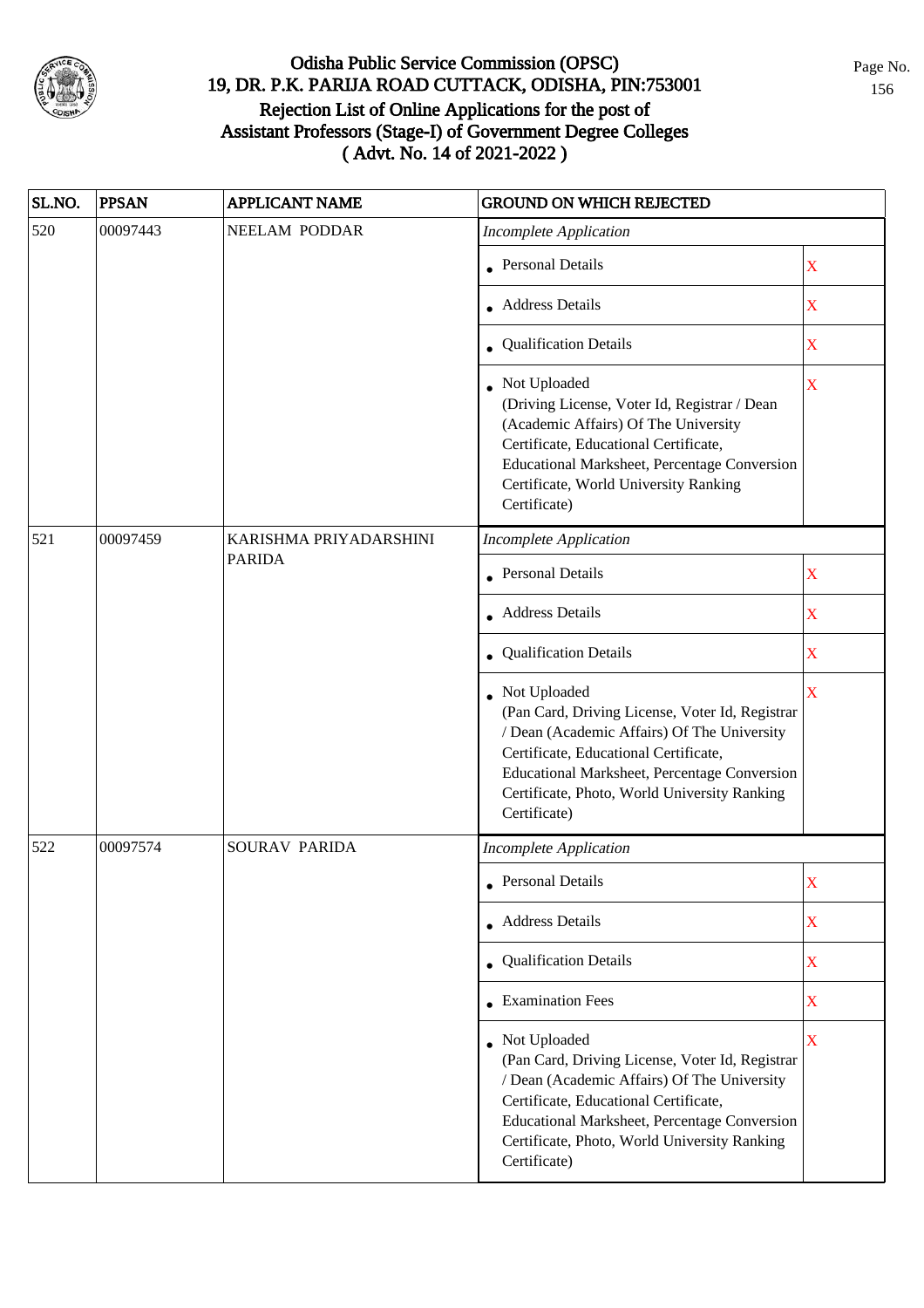

| SL.NO. | <b>PPSAN</b> | <b>APPLICANT NAME</b> | <b>GROUND ON WHICH REJECTED</b>                                                                                                                                                                                                                                           |                         |
|--------|--------------|-----------------------|---------------------------------------------------------------------------------------------------------------------------------------------------------------------------------------------------------------------------------------------------------------------------|-------------------------|
| 523    | 00097588     | DEBABRATA DWIVEDEE    | <b>Incomplete Application</b>                                                                                                                                                                                                                                             |                         |
|        |              |                       | • Address Details                                                                                                                                                                                                                                                         | X                       |
|        |              |                       | • Qualification Details                                                                                                                                                                                                                                                   | X                       |
|        |              |                       | • Not Uploaded<br>(Pan Card, Driving License, Voter Id, Registrar<br>/ Dean (Academic Affairs) Of The University<br>Certificate, Educational Certificate,<br>Educational Marksheet, Percentage Conversion<br>Certificate, Photo, World University Ranking<br>Certificate) | $\mathbf X$             |
| 524    | 00097641     | <b>AMIT KUMAR</b>     | <b>Incomplete Application</b>                                                                                                                                                                                                                                             |                         |
|        |              |                       | • Personal Details                                                                                                                                                                                                                                                        | X                       |
|        |              |                       | • Address Details                                                                                                                                                                                                                                                         | X                       |
|        |              |                       | <b>Qualification Details</b>                                                                                                                                                                                                                                              | $\mathbf X$             |
|        |              |                       | <b>Examination Fees</b>                                                                                                                                                                                                                                                   | $\mathbf X$             |
|        |              |                       | Not Uploaded<br>(Pan Card, Driving License, Voter Id, Registrar<br>/ Dean (Academic Affairs) Of The University<br>Certificate, Educational Certificate,<br>Educational Marksheet, Percentage Conversion<br>Certificate, Photo, World University Ranking<br>Certificate)   | $\overline{\mathbf{X}}$ |
| 525    | 00097855     | DATTATREYA DASH       | <b>Incomplete Application</b>                                                                                                                                                                                                                                             |                         |
|        |              |                       | • Qualification Details                                                                                                                                                                                                                                                   | X                       |
|        |              |                       | • Not Uploaded<br>(Pan Card, Driving License, Voter Id, Registrar<br>/ Dean (Academic Affairs) Of The University<br>Certificate, Educational Certificate,<br>Educational Marksheet, Percentage Conversion<br>Certificate, World University Ranking<br>Certificate)        | X                       |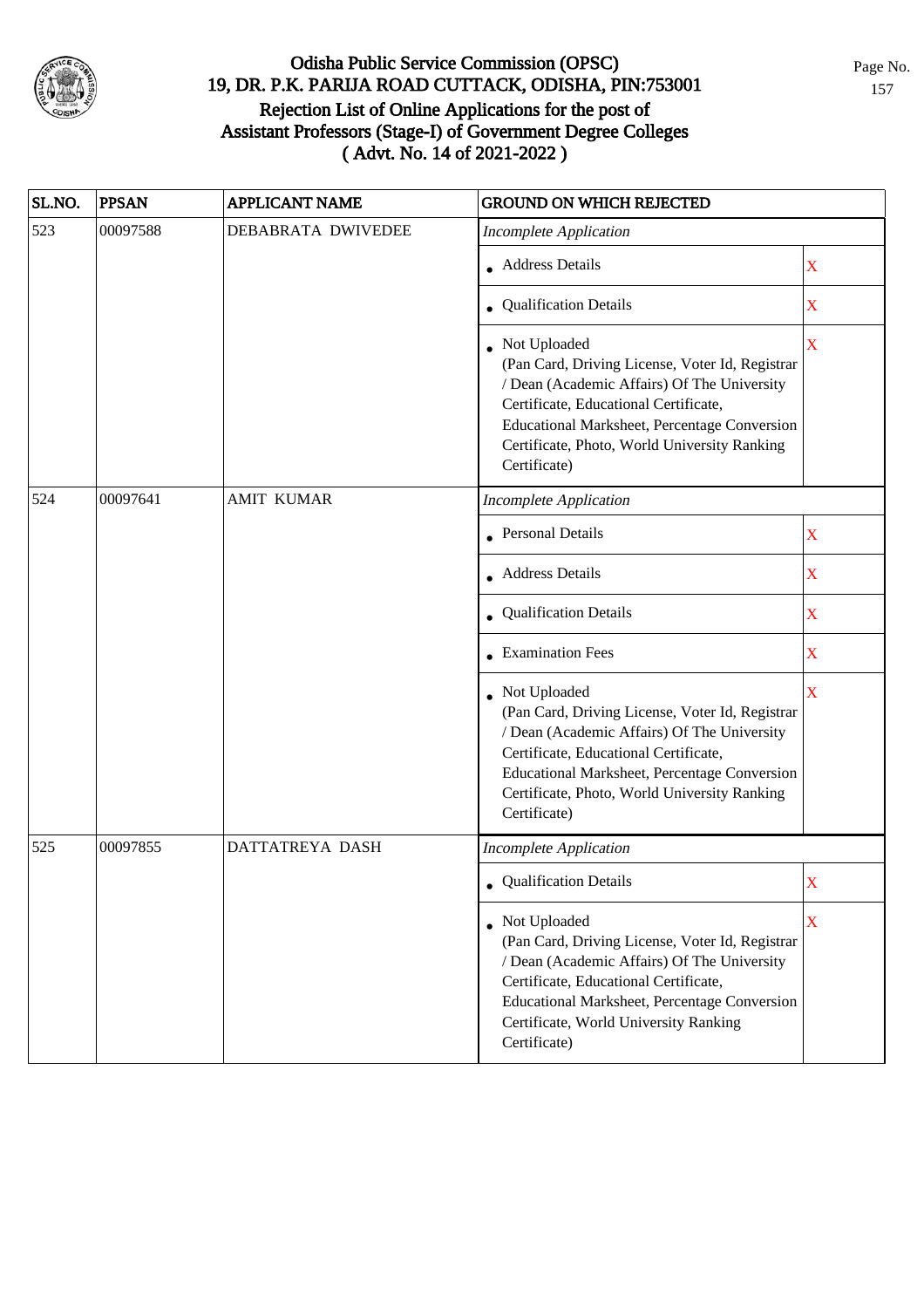

| SL.NO. | <b>PPSAN</b> | <b>APPLICANT NAME</b>    | <b>GROUND ON WHICH REJECTED</b>                                                                                                                                                                                                                                                                                                                                     |                         |
|--------|--------------|--------------------------|---------------------------------------------------------------------------------------------------------------------------------------------------------------------------------------------------------------------------------------------------------------------------------------------------------------------------------------------------------------------|-------------------------|
| 526    | 00097883     | SINGH SUBHALAXMI BAIDHAR | <b>Incomplete Application</b>                                                                                                                                                                                                                                                                                                                                       |                         |
|        |              |                          | • Personal Details                                                                                                                                                                                                                                                                                                                                                  | X                       |
|        |              |                          | Address Details                                                                                                                                                                                                                                                                                                                                                     | $\mathbf X$             |
|        |              | Qualification Details    | X                                                                                                                                                                                                                                                                                                                                                                   |                         |
|        |              |                          | Not Uploaded<br>(Pan Card, Driving License, Voter Id, Registrar<br>/ Dean (Academic Affairs) Of The University<br>Certificate, Educational Certificate,<br>Educational Marksheet, Percentage Conversion<br>Certificate, Photo, World University Ranking<br>Certificate, Caste Certificate)                                                                          | X                       |
| 527    | 00098026     | <b>SURESH ROHIDAS</b>    | <b>Incomplete Application</b>                                                                                                                                                                                                                                                                                                                                       |                         |
|        |              |                          | Personal Details                                                                                                                                                                                                                                                                                                                                                    | X                       |
|        |              |                          | Address Details                                                                                                                                                                                                                                                                                                                                                     | X                       |
|        |              |                          | Qualification Details                                                                                                                                                                                                                                                                                                                                               | $\mathbf X$             |
|        |              |                          | Not Uploaded<br>(Pan Card, Driving License, Voter Id, Registrar<br>/ Dean (Academic Affairs) Of The University<br>Certificate, Educational Certificate,<br>Educational Marksheet, Percentage Conversion<br>Certificate, Photo, World University Ranking<br>Certificate, Caste Certificate, Category-Iii<br>(Orthopaedically Handicapped) Disability<br>Certificate) | $\overline{\mathbf{X}}$ |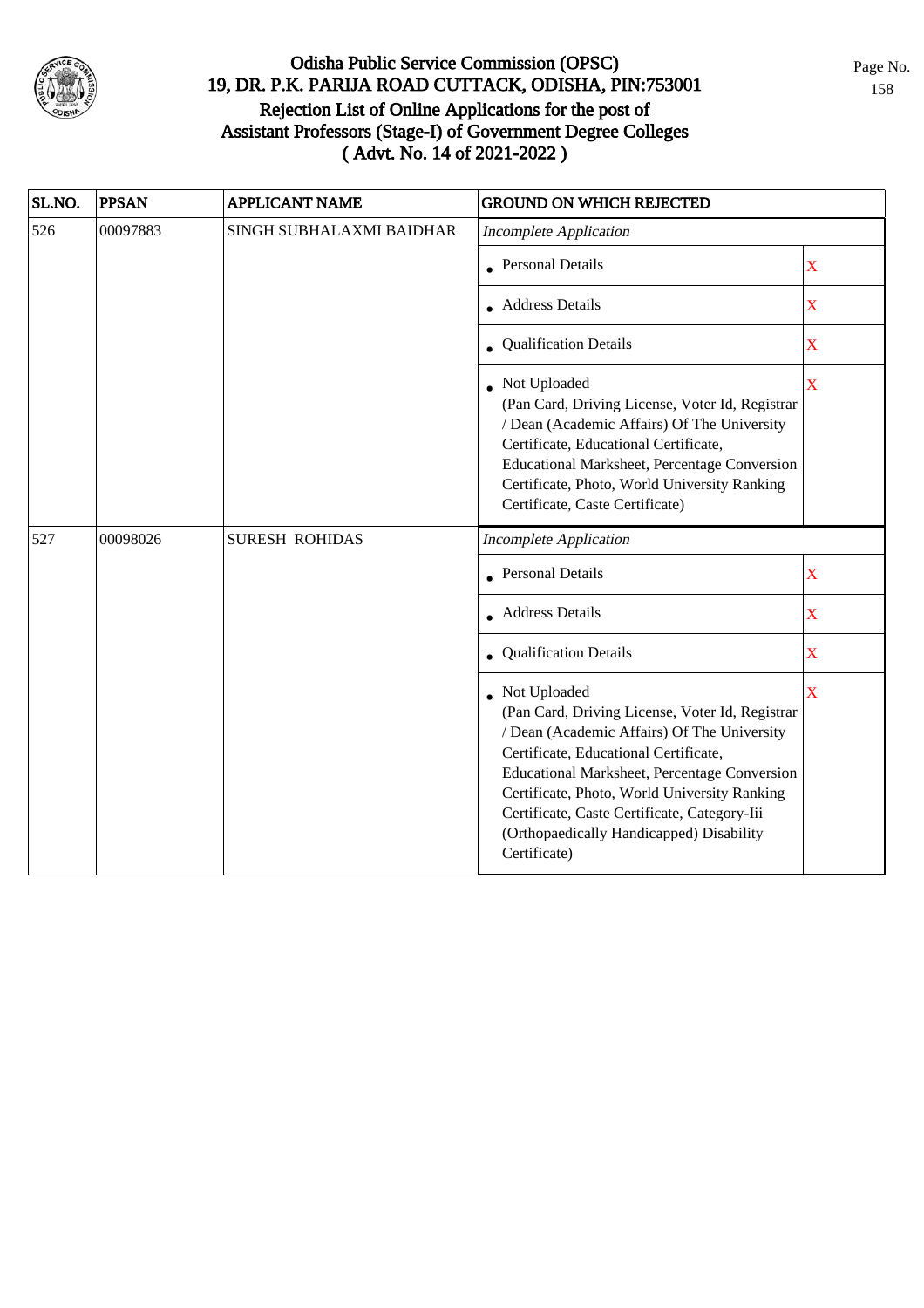

| SL.NO. | <b>PPSAN</b> | <b>APPLICANT NAME</b>  | <b>GROUND ON WHICH REJECTED</b>                                                                                                                                                                                                                                                                                                                                                                  |                         |
|--------|--------------|------------------------|--------------------------------------------------------------------------------------------------------------------------------------------------------------------------------------------------------------------------------------------------------------------------------------------------------------------------------------------------------------------------------------------------|-------------------------|
| 528    | 00098058     | <b>JNANESWAR KHETI</b> | <b>Incomplete Application</b>                                                                                                                                                                                                                                                                                                                                                                    |                         |
|        |              |                        | • Personal Details                                                                                                                                                                                                                                                                                                                                                                               | X                       |
|        |              |                        | • Address Details                                                                                                                                                                                                                                                                                                                                                                                | X                       |
|        |              |                        | <b>Qualification Details</b>                                                                                                                                                                                                                                                                                                                                                                     | $\mathbf X$             |
|        |              |                        | • Examination Fees                                                                                                                                                                                                                                                                                                                                                                               | X                       |
|        |              |                        | Not Uploaded<br>(Pan Card, Driving License, Voter Id, Registrar<br>/ Dean (Academic Affairs) Of The University<br>Certificate, Educational Certificate,<br>Educational Marksheet, No Objection<br>Certificate (Noc) From The Competent<br>Authority In Case Of In-Service Candidate,<br>Percentage Conversion Certificate, Photo,<br>World University Ranking Certificate, Caste<br>Certificate) | $\overline{\mathbf{X}}$ |
| 529    | 00098108     | SATYABRATA ACHARYA     | <b>Incomplete Application</b>                                                                                                                                                                                                                                                                                                                                                                    |                         |
|        |              |                        | <b>Personal Details</b>                                                                                                                                                                                                                                                                                                                                                                          | $\mathbf X$             |
|        |              |                        | • Address Details                                                                                                                                                                                                                                                                                                                                                                                | $\mathbf X$             |
|        |              |                        | • Qualification Details                                                                                                                                                                                                                                                                                                                                                                          | $\mathbf X$             |
|        |              |                        | $\bullet$ Examination Fees                                                                                                                                                                                                                                                                                                                                                                       | $\mathbf X$             |
|        |              |                        | • Not Uploaded<br>(Pan Card, Driving License, Voter Id, Registrar<br>/ Dean (Academic Affairs) Of The University<br>Certificate, Educational Certificate,<br>Educational Marksheet, Percentage Conversion<br>Certificate, Photo, World University Ranking<br>Certificate)                                                                                                                        | X                       |
| 530    | 00098166     | SHUBHANGI PADHI        | <b>Incomplete Application</b>                                                                                                                                                                                                                                                                                                                                                                    |                         |
|        |              |                        | • Qualification Details                                                                                                                                                                                                                                                                                                                                                                          | $\mathbf X$             |
|        |              |                        | • Not Uploaded<br>(Pan Card, Driving License, Voter Id, Registrar<br>/ Dean (Academic Affairs) Of The University<br>Certificate, Educational Certificate,<br>Educational Marksheet, Percentage Conversion<br>Certificate, World University Ranking<br>Certificate)                                                                                                                               | $\mathbf X$             |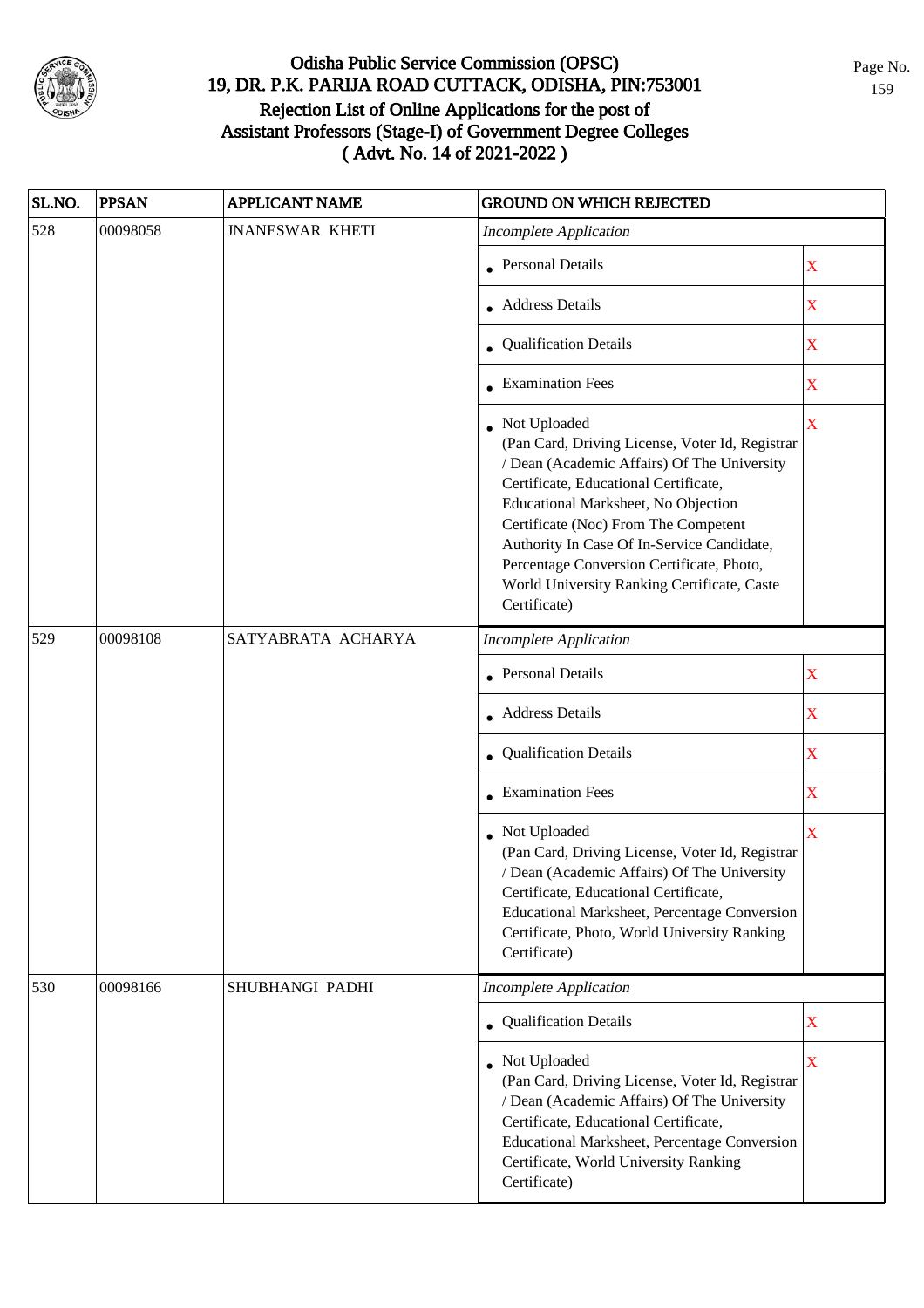

| SL.NO. | <b>PPSAN</b> | <b>APPLICANT NAME</b>        | <b>GROUND ON WHICH REJECTED</b>                                                                                                                                                                                                                                                  |                         |
|--------|--------------|------------------------------|----------------------------------------------------------------------------------------------------------------------------------------------------------------------------------------------------------------------------------------------------------------------------------|-------------------------|
| 531    | 00098175     | <b>BIKASH KUMAR CHINHARA</b> | <b>Incomplete Application</b>                                                                                                                                                                                                                                                    |                         |
|        |              |                              | Not Uploaded<br>(Pan Card, Driving License, Voter Id, Registrar<br>/ Dean (Academic Affairs) Of The University<br>Certificate, Percentage Conversion Certificate,<br>World University Ranking Certificate)                                                                       | X                       |
| 532    | 00098529     | PAWAN KUMAR SHARMA           | <b>Incomplete Application</b>                                                                                                                                                                                                                                                    |                         |
|        |              |                              | <b>Personal Details</b>                                                                                                                                                                                                                                                          | $\mathbf X$             |
|        |              |                              | • Address Details                                                                                                                                                                                                                                                                | X                       |
|        |              |                              | Qualification Details                                                                                                                                                                                                                                                            | $\mathbf X$             |
|        |              |                              | • Examination Fees                                                                                                                                                                                                                                                               | X                       |
|        |              |                              | Not Uploaded<br>(Pan Card, Driving License, Voter Id, Registrar<br>/ Dean (Academic Affairs) Of The University<br>Certificate, Educational Certificate,<br>Educational Marksheet, Percentage Conversion<br>Certificate, Photo, World University Ranking<br>Certificate)          | $\overline{\mathbf{X}}$ |
| 533    | 00098582     | SOMALIKA PRADHAN             | <b>Incomplete Application</b>                                                                                                                                                                                                                                                    |                         |
|        |              |                              | <b>Personal Details</b>                                                                                                                                                                                                                                                          | $\mathbf X$             |
|        |              |                              | • Address Details                                                                                                                                                                                                                                                                | $\mathbf X$             |
|        |              |                              | Qualification Details                                                                                                                                                                                                                                                            | $\mathbf X$             |
|        |              |                              | $\bullet$ Examination Fees                                                                                                                                                                                                                                                       | X                       |
|        |              |                              | • Not Uploaded<br>(Pan Card, Driving License, Voter Id, Registrar<br>/ Dean (Academic Affairs) Of The University<br>Certificate, Educational Certificate,<br><b>Educational Marksheet, Percentage Conversion</b><br>Certificate, Photo, World University Ranking<br>Certificate) | X                       |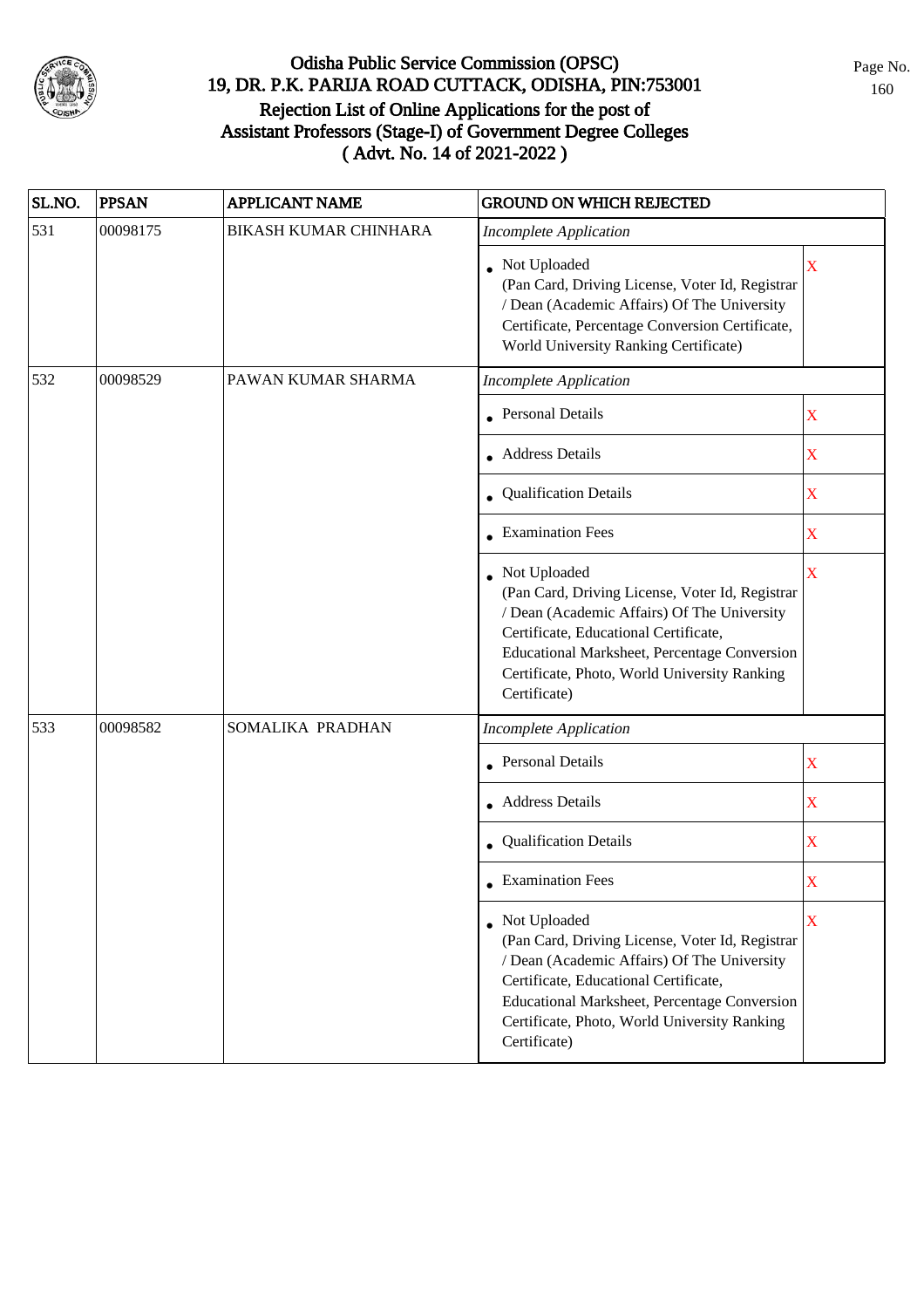

| SL.NO. | <b>PPSAN</b> | <b>APPLICANT NAME</b>     | <b>GROUND ON WHICH REJECTED</b>                                                                                                                                                                                                                                                            |                         |
|--------|--------------|---------------------------|--------------------------------------------------------------------------------------------------------------------------------------------------------------------------------------------------------------------------------------------------------------------------------------------|-------------------------|
| 534    | 00098840     | NILAMANI BEHERA           | <b>Incomplete Application</b>                                                                                                                                                                                                                                                              |                         |
|        |              |                           | • Personal Details                                                                                                                                                                                                                                                                         | X                       |
|        |              |                           | <b>Address Details</b>                                                                                                                                                                                                                                                                     | X                       |
|        |              |                           | • Qualification Details                                                                                                                                                                                                                                                                    | X                       |
|        |              |                           | Not Uploaded<br>(Pan Card, Driving License, Voter Id, Registrar<br>/ Dean (Academic Affairs) Of The University<br>Certificate, Educational Certificate,<br>Educational Marksheet, Percentage Conversion<br>Certificate, Photo, World University Ranking<br>Certificate, Caste Certificate) | $\mathbf X$             |
| 535    | 00098900     | RUDRANARAYAN JENA         | <b>Incomplete Application</b>                                                                                                                                                                                                                                                              |                         |
|        |              |                           | • Not Uploaded<br>(Pan Card, Driving License, Voter Id, Registrar<br>/ Dean (Academic Affairs) Of The University<br>Certificate, Photo, World University Ranking<br>Certificate)                                                                                                           | X                       |
| 536    | 00099192     | SADHANA JHANKAR           | <b>Incomplete Application</b>                                                                                                                                                                                                                                                              |                         |
|        |              |                           | Qualification Details                                                                                                                                                                                                                                                                      | X                       |
|        |              |                           | Not Uploaded<br>(Pan Card, Driving License, Voter Id, Registrar<br>/ Dean (Academic Affairs) Of The University<br>Certificate, World University Ranking<br>Certificate)                                                                                                                    | $\overline{\mathbf{X}}$ |
| 537    | 00099421     | MOTILAL PRADHAN           | <b>Incomplete Application</b>                                                                                                                                                                                                                                                              |                         |
|        |              |                           | • Qualification Details                                                                                                                                                                                                                                                                    | X                       |
|        |              |                           | • Not Uploaded<br>(Pan Card, Driving License, Voter Id, Registrar<br>/ Dean (Academic Affairs) Of The University<br>Certificate, World University Ranking<br>Certificate)                                                                                                                  | $\mathbf X$             |
| 538    | 00099507     | <b>SUBASH CHANDRA PAN</b> | <b>Incomplete Application</b>                                                                                                                                                                                                                                                              |                         |
|        |              |                           | • Qualification Details                                                                                                                                                                                                                                                                    | X                       |
|        |              |                           | Not Uploaded<br>(Pan Card, Driving License, Voter Id, Registrar<br>/ Dean (Academic Affairs) Of The University<br>Certificate, Percentage Conversion Certificate,<br>Photo, World University Ranking Certificate)                                                                          | X                       |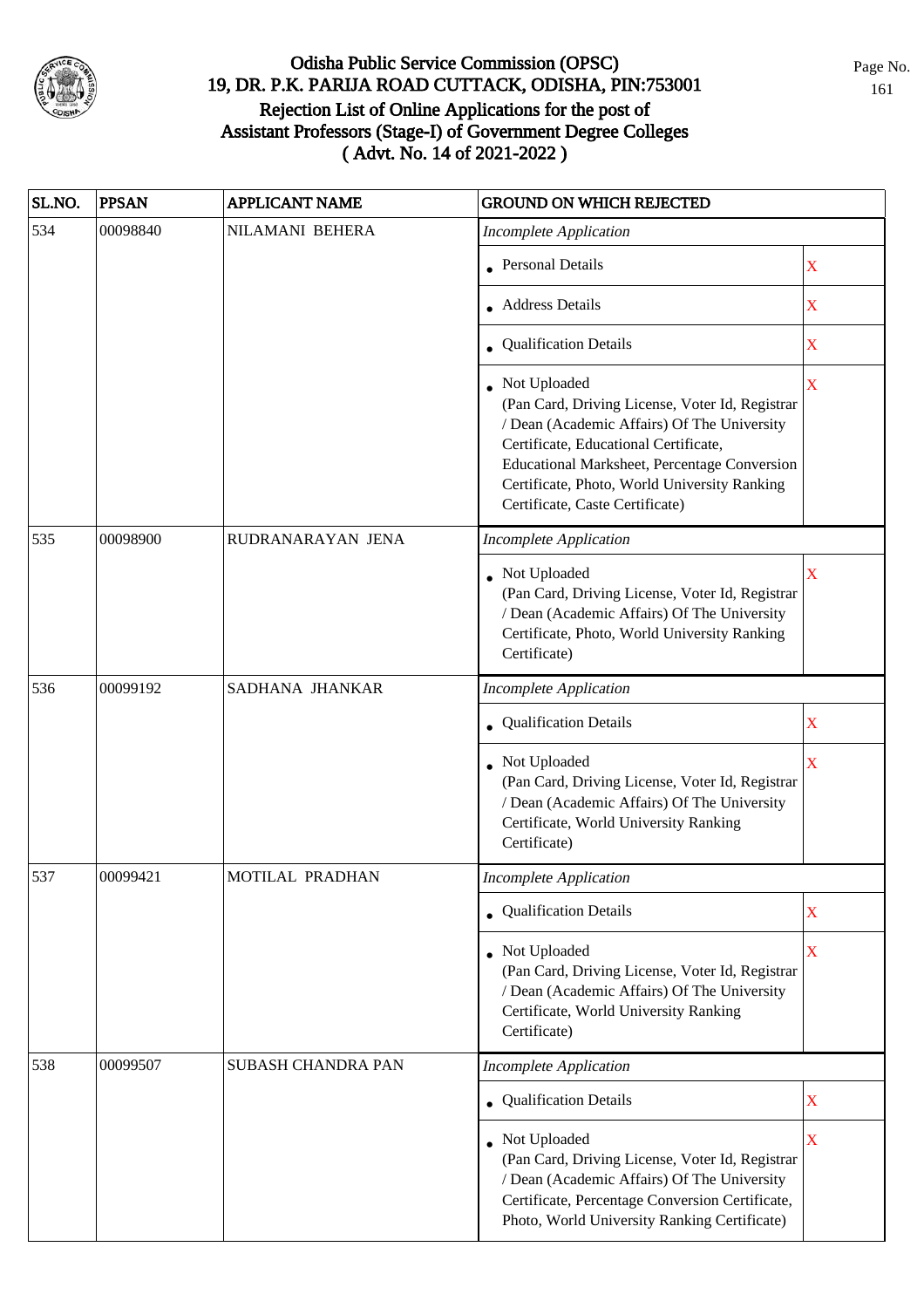

| SL.NO. | <b>PPSAN</b> | <b>APPLICANT NAME</b> | <b>GROUND ON WHICH REJECTED</b>                                                                                                                                                                                                                                                                   |             |
|--------|--------------|-----------------------|---------------------------------------------------------------------------------------------------------------------------------------------------------------------------------------------------------------------------------------------------------------------------------------------------|-------------|
| 539    | 00099551     | RAJESH KUMAR NANDA    | <b>Incomplete Application</b>                                                                                                                                                                                                                                                                     |             |
|        |              |                       | • Personal Details                                                                                                                                                                                                                                                                                | $\mathbf X$ |
|        |              |                       | <b>Address Details</b>                                                                                                                                                                                                                                                                            | $\mathbf X$ |
|        |              |                       | • Qualification Details                                                                                                                                                                                                                                                                           | $\mathbf X$ |
|        |              |                       | • Examination Fees                                                                                                                                                                                                                                                                                | $\mathbf X$ |
|        |              |                       | Not Uploaded<br>(Pan Card, Driving License, Voter Id, Registrar<br>/ Dean (Academic Affairs) Of The University<br>Certificate, Educational Certificate,<br>Educational Marksheet, Percentage Conversion<br>Certificate, Photo, World University Ranking<br>Certificate)                           | $\mathbf X$ |
| 540    | 00099623     | SUSHRI SANGITA ROUT   | <b>Incomplete Application</b>                                                                                                                                                                                                                                                                     |             |
|        |              |                       | Qualification Details                                                                                                                                                                                                                                                                             | X           |
|        |              |                       | Not Uploaded<br>(Pan Card, Driving License, Voter Id, Registrar<br>/ Dean (Academic Affairs) Of The University<br>Certificate, Percentage Conversion Certificate,<br>World University Ranking Certificate)                                                                                        | X           |
| 541    | 00099782     | SUBHASH CHANDRA JENA  | <b>Incomplete Application</b>                                                                                                                                                                                                                                                                     |             |
|        |              |                       | <b>Personal Details</b>                                                                                                                                                                                                                                                                           | $\mathbf X$ |
|        |              |                       | • Address Details                                                                                                                                                                                                                                                                                 | $\mathbf X$ |
|        |              |                       | • Qualification Details                                                                                                                                                                                                                                                                           | X           |
|        |              |                       | • Examination Fees                                                                                                                                                                                                                                                                                | X           |
|        |              |                       | Not Uploaded<br>(Pan Card, Driving License, Voter Id, Registrar<br>/ Dean (Academic Affairs) Of The University<br>Certificate, Educational Certificate,<br><b>Educational Marksheet, Percentage Conversion</b><br>Certificate, Photo, World University Ranking<br>Certificate, Caste Certificate) | $\mathbf X$ |
| 542    | 00099792     | RABINARAYAN SAHOO     | <b>Incomplete Application</b>                                                                                                                                                                                                                                                                     |             |
|        |              |                       | • Not Uploaded<br>(Pan Card, Driving License, Voter Id, Registrar<br>/ Dean (Academic Affairs) Of The University<br>Certificate, Percentage Conversion Certificate,<br>World University Ranking Certificate)                                                                                      | X           |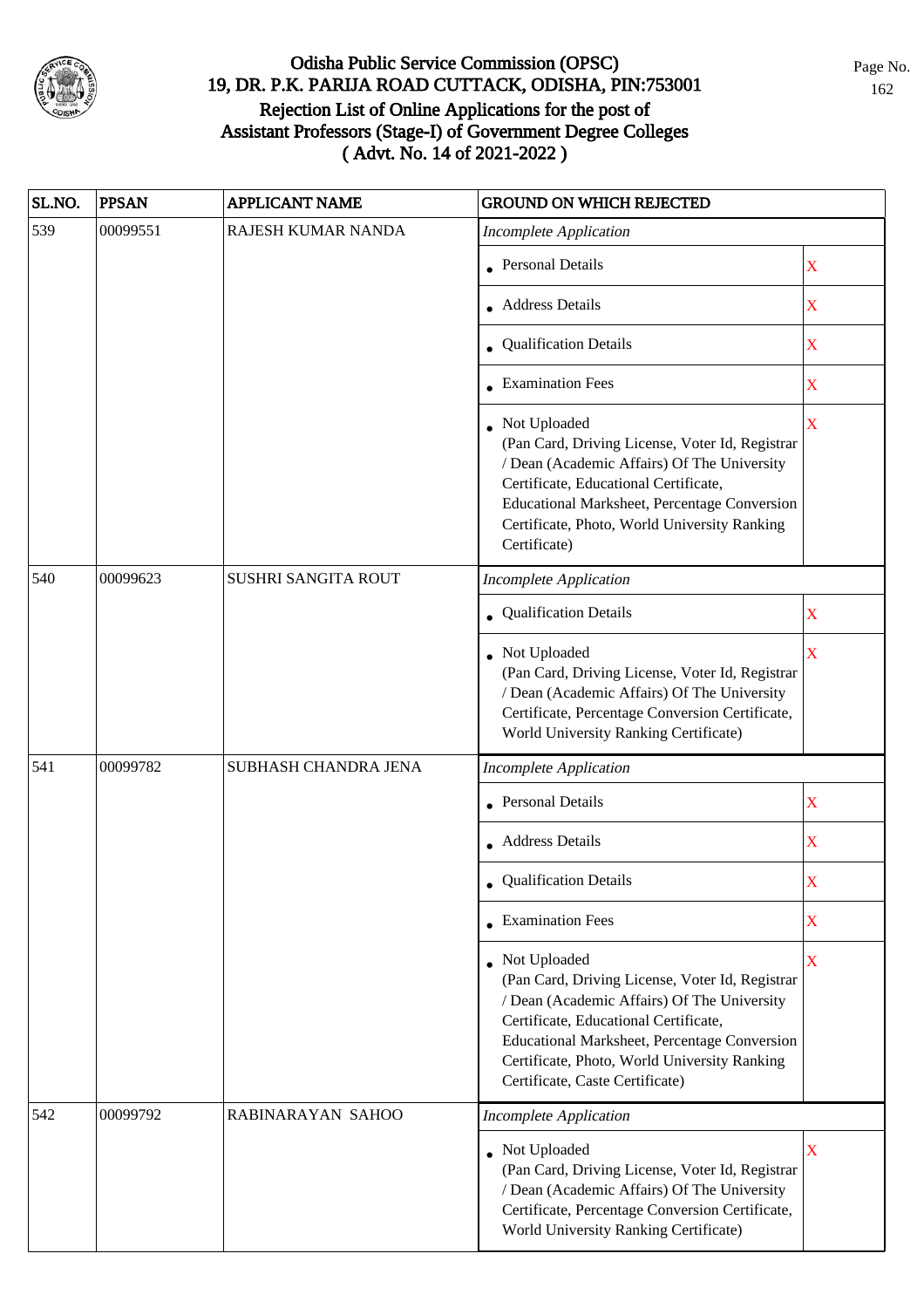

| SL.NO. | <b>PPSAN</b> | <b>APPLICANT NAME</b>  | <b>GROUND ON WHICH REJECTED</b>                                                                                                                                                                                                                                      |                         |
|--------|--------------|------------------------|----------------------------------------------------------------------------------------------------------------------------------------------------------------------------------------------------------------------------------------------------------------------|-------------------------|
| 543    | 00099858     | TAPAN KUMAR JENA       | <b>Incomplete Application</b>                                                                                                                                                                                                                                        |                         |
|        |              |                        | • Personal Details                                                                                                                                                                                                                                                   | $\mathbf X$             |
|        |              |                        | • Address Details                                                                                                                                                                                                                                                    | $\mathbf X$             |
|        |              |                        | • Qualification Details                                                                                                                                                                                                                                              | $\mathbf X$             |
|        |              |                        | • Examination Fees                                                                                                                                                                                                                                                   | X                       |
|        |              |                        | • Not Uploaded<br>(Driving License, Voter Id, Registrar / Dean<br>(Academic Affairs) Of The University<br>Certificate, Educational Certificate,<br>Educational Marksheet, Percentage Conversion<br>Certificate, Photo, World University Ranking<br>Certificate)      | $\overline{\mathbf{X}}$ |
| 544    | 00099911     | <b>JHASKETAN BUDEK</b> | <b>Incomplete Application</b>                                                                                                                                                                                                                                        |                         |
|        |              |                        | Qualification Details                                                                                                                                                                                                                                                | $\mathbf X$             |
|        |              |                        | Not Uploaded<br>(Pan Card, Driving License, Voter Id, Registrar<br>/ Dean (Academic Affairs) Of The University<br>Certificate, World University Ranking<br>Certificate)                                                                                              | $\overline{\mathbf{X}}$ |
| 545    | 00100014     | SHRUTI SUDHA MISHRA    | <b>Incomplete Application</b>                                                                                                                                                                                                                                        |                         |
|        |              |                        | Not Uploaded<br>(Pan Card, Driving License, Voter Id, Registrar<br>/ Dean (Academic Affairs) Of The University<br>Certificate, World University Ranking<br>Certificate)                                                                                              | $\overline{\mathbf{X}}$ |
| 546    | 00100100     | SWARNAPRAVA RAM        | <b>Incomplete Application</b>                                                                                                                                                                                                                                        |                         |
|        |              |                        | • Personal Details                                                                                                                                                                                                                                                   | $\mathbf X$             |
|        |              |                        | • Address Details                                                                                                                                                                                                                                                    | $\mathbf X$             |
|        |              |                        | • Qualification Details                                                                                                                                                                                                                                              | $\mathbf X$             |
|        |              |                        | • Examination Fees                                                                                                                                                                                                                                                   | $\overline{\textbf{X}}$ |
|        |              |                        | Not Uploaded<br>(Pan Card, Driving License, Registrar / Dean<br>(Academic Affairs) Of The University<br>Certificate, Educational Certificate,<br><b>Educational Marksheet, Percentage Conversion</b><br>Certificate, Photo, World University Ranking<br>Certificate) | $\mathbf X$             |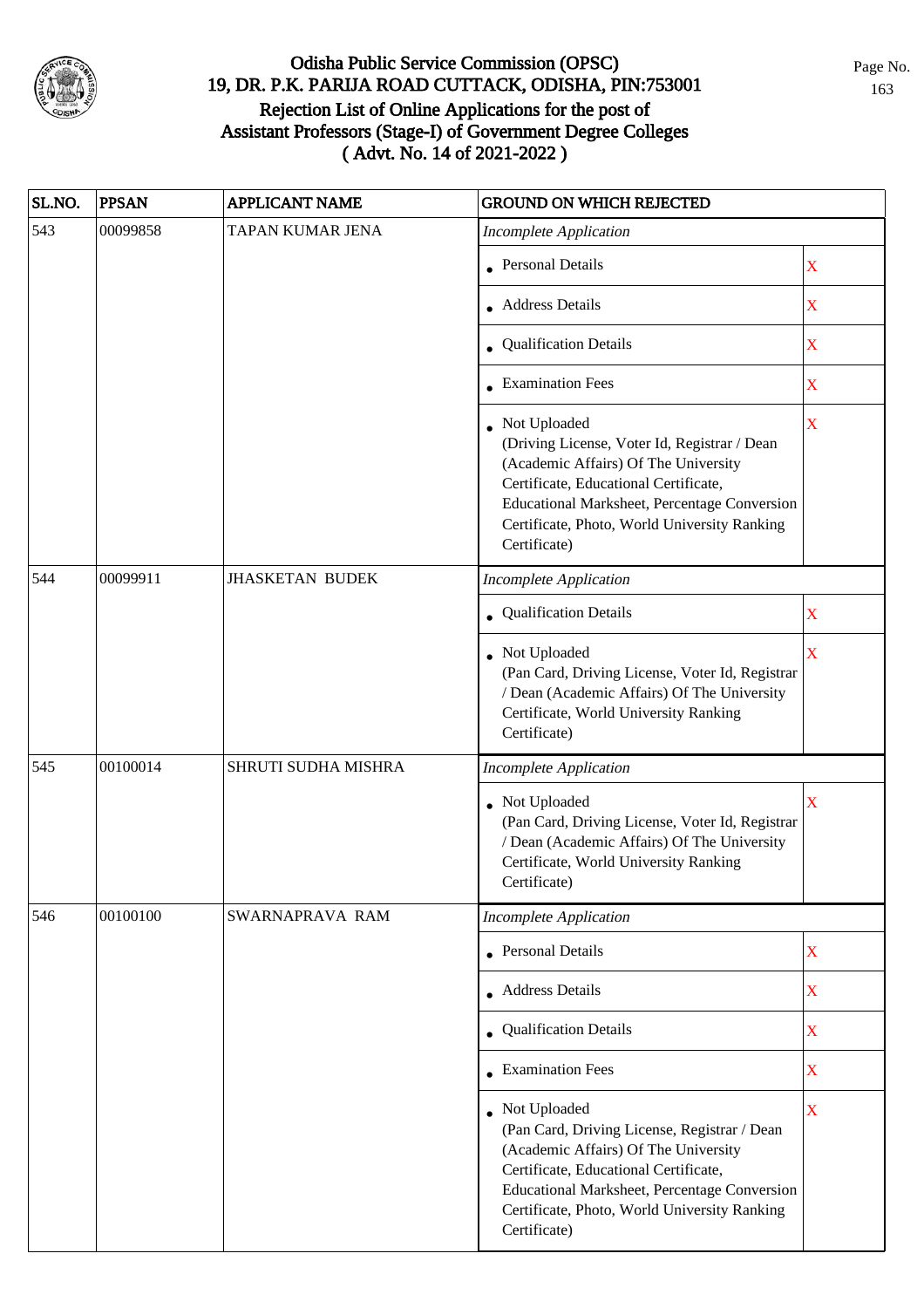

| SL.NO. | <b>PPSAN</b> | <b>APPLICANT NAME</b>  | <b>GROUND ON WHICH REJECTED</b>                                                                                                                                                                                                                                           |             |
|--------|--------------|------------------------|---------------------------------------------------------------------------------------------------------------------------------------------------------------------------------------------------------------------------------------------------------------------------|-------------|
| 547    | 00100112     | PRAGYANPARIMITA MISHRA | <b>Incomplete Application</b>                                                                                                                                                                                                                                             |             |
|        |              |                        | Not Uploaded<br>(Pan Card, Driving License, Voter Id, Registrar<br>/ Dean (Academic Affairs) Of The University<br>Certificate, Percentage Conversion Certificate,<br>World University Ranking Certificate)                                                                | X           |
| 548    | 00100172     | SARIKA SHARMA          | <b>Incomplete Application</b>                                                                                                                                                                                                                                             |             |
|        |              |                        | • Qualification Details                                                                                                                                                                                                                                                   | $\mathbf X$ |
|        |              |                        | • Not Uploaded<br>(Pan Card, Driving License, Voter Id, Registrar<br>/ Dean (Academic Affairs) Of The University<br>Certificate, World University Ranking<br>Certificate)                                                                                                 | X           |
| 549    | 00100232     | RANJANA KUMARI         | <b>Incomplete Application</b>                                                                                                                                                                                                                                             |             |
|        |              |                        | Personal Details                                                                                                                                                                                                                                                          | $\mathbf X$ |
|        |              |                        | • Address Details                                                                                                                                                                                                                                                         | $\mathbf X$ |
|        |              |                        | • Qualification Details                                                                                                                                                                                                                                                   | $\mathbf X$ |
|        |              |                        | • Examination Fees                                                                                                                                                                                                                                                        | X           |
|        |              |                        | • Not Uploaded<br>(Pan Card, Driving License, Voter Id, Registrar<br>/ Dean (Academic Affairs) Of The University<br>Certificate, Educational Certificate,<br>Educational Marksheet, Percentage Conversion<br>Certificate, Photo, World University Ranking<br>Certificate) | $\mathbf X$ |
| 550    | 00100302     | DEBENDRA BEHERA        | <b>Incomplete Application</b>                                                                                                                                                                                                                                             |             |
|        |              |                        | • Qualification Details                                                                                                                                                                                                                                                   | $\mathbf X$ |
|        |              |                        | • Not Uploaded<br>(Pan Card, Driving License, Voter Id, Registrar<br>/ Dean (Academic Affairs) Of The University<br>Certificate, Educational Certificate,<br>Educational Marksheet, Percentage Conversion<br>Certificate, World University Ranking<br>Certificate)        | X           |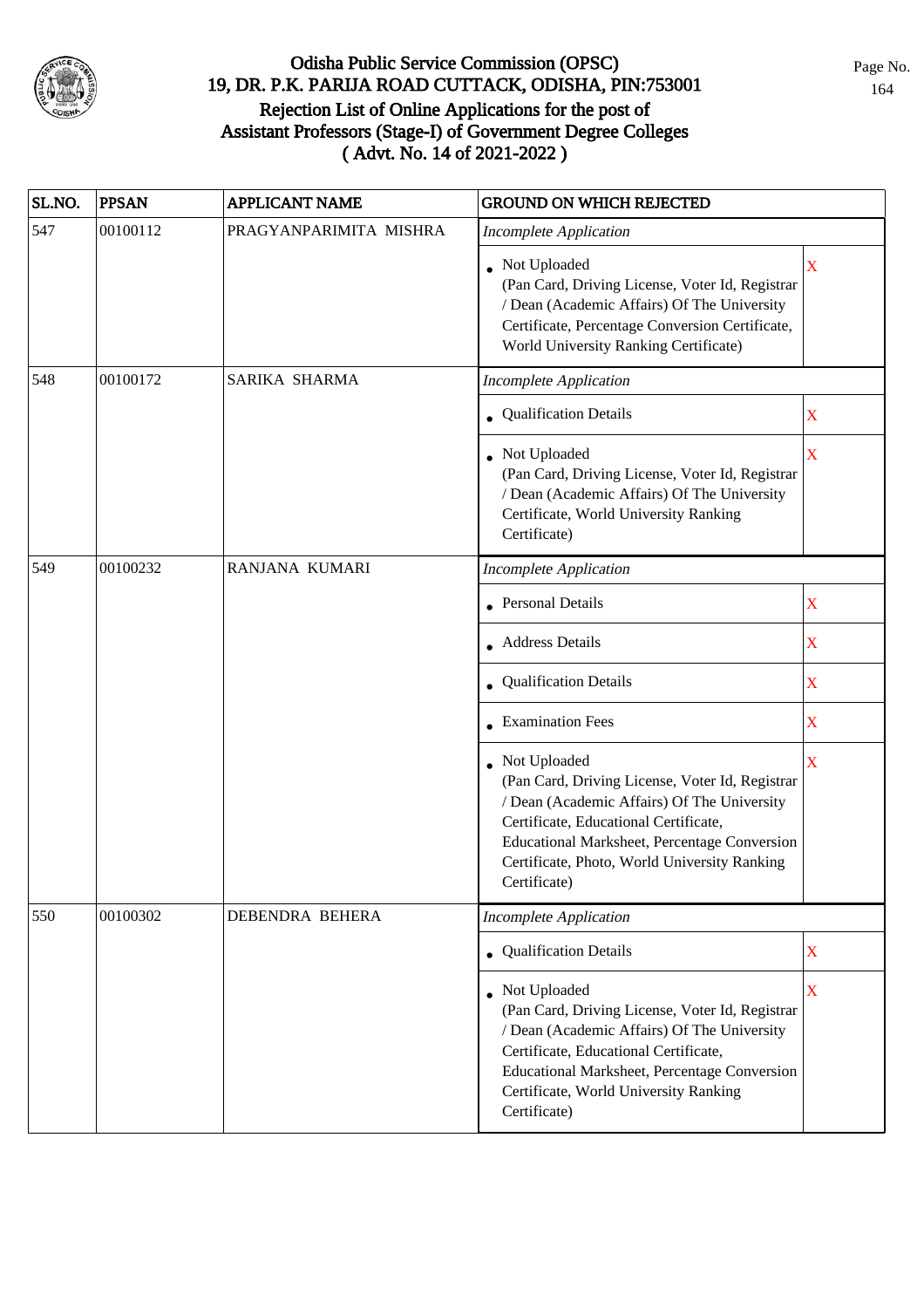

| SL.NO. | <b>PPSAN</b> | <b>APPLICANT NAME</b> | <b>GROUND ON WHICH REJECTED</b>                                                                                                                                                                                                                                                                     |                         |
|--------|--------------|-----------------------|-----------------------------------------------------------------------------------------------------------------------------------------------------------------------------------------------------------------------------------------------------------------------------------------------------|-------------------------|
| 551    | 00100341     | <b>DEEPAK TOPPO</b>   | <b>Incomplete Application</b>                                                                                                                                                                                                                                                                       |                         |
|        |              |                       | • Qualification Details                                                                                                                                                                                                                                                                             | $\mathbf X$             |
|        |              |                       | Not Uploaded<br>(Pan Card, Driving License, Voter Id, Registrar<br>/ Dean (Academic Affairs) Of The University<br>Certificate, World University Ranking<br>Certificate)                                                                                                                             | $\overline{\mathbf{X}}$ |
| 552    | 00100498     | <b>ABHISEK SASMAL</b> | <b>Incomplete Application</b>                                                                                                                                                                                                                                                                       |                         |
|        |              |                       | • Qualification Details                                                                                                                                                                                                                                                                             | X                       |
|        |              |                       | • Not Uploaded<br>(Pan Card, Driving License, Voter Id, Registrar<br>/ Dean (Academic Affairs) Of The University<br>Certificate, Percentage Conversion Certificate,<br>World University Ranking Certificate)                                                                                        | $\overline{\mathbf{X}}$ |
| 553    | 00100626     | SOUMYA PRAKASH SAHU   | <b>Incomplete Application</b>                                                                                                                                                                                                                                                                       |                         |
|        |              |                       | • Not Uploaded<br>(Pan Card, Driving License, Voter Id, Registrar<br>/ Dean (Academic Affairs) Of The University<br>Certificate, World University Ranking<br>Certificate)                                                                                                                           | X                       |
| 554    | 00100950     | MEENAKHI BADARAITA    | <b>Incomplete Application</b>                                                                                                                                                                                                                                                                       |                         |
|        |              |                       | • Personal Details                                                                                                                                                                                                                                                                                  | $\mathbf X$             |
|        |              |                       | • Address Details                                                                                                                                                                                                                                                                                   | $\mathbf X$             |
|        |              |                       | • Qualification Details                                                                                                                                                                                                                                                                             | X                       |
|        |              |                       | • Not Uploaded<br>(Pan Card, Driving License, Voter Id, Registrar<br>/ Dean (Academic Affairs) Of The University<br>Certificate, Educational Certificate,<br><b>Educational Marksheet, Percentage Conversion</b><br>Certificate, Photo, World University Ranking<br>Certificate, Caste Certificate) | X                       |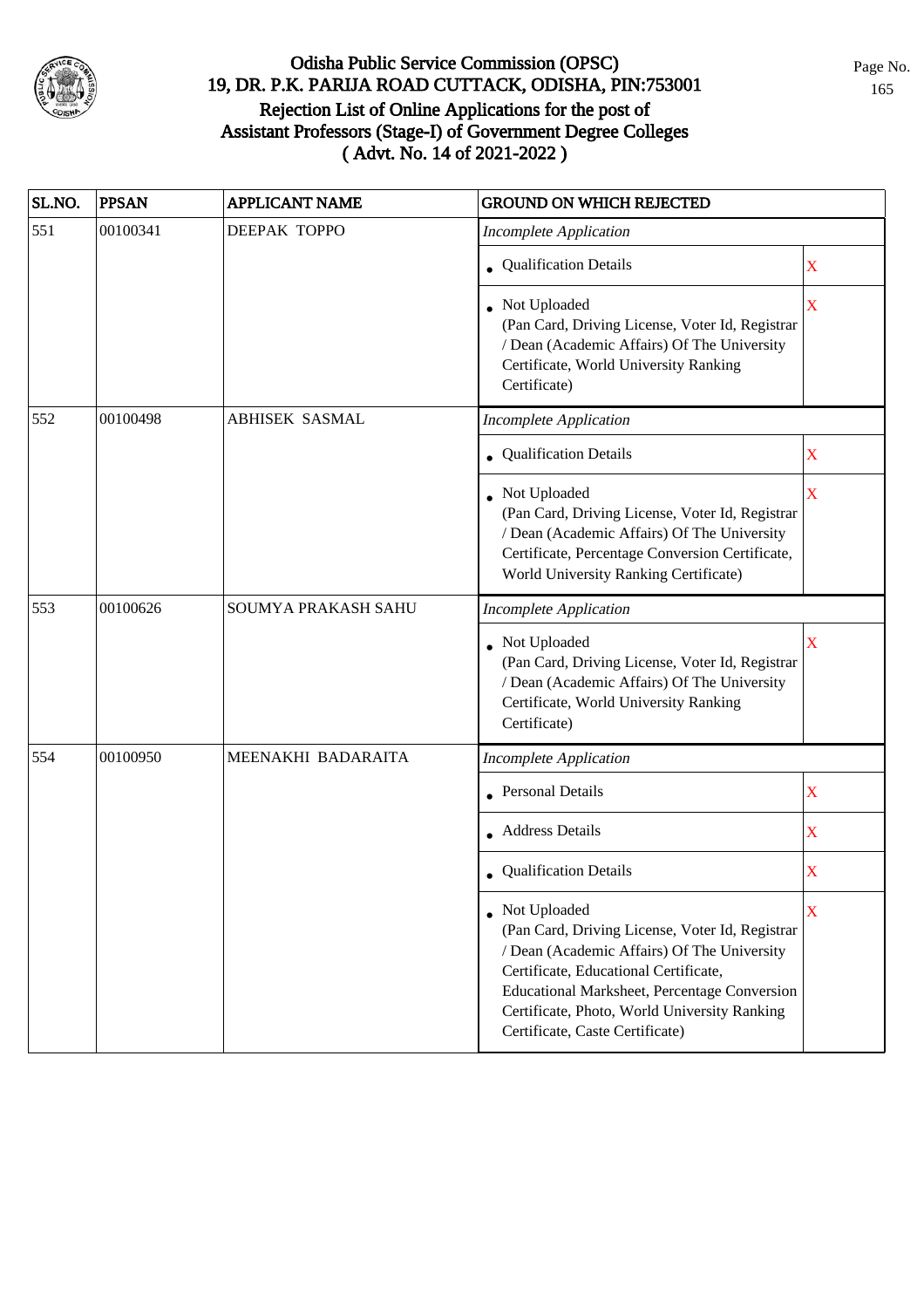

| SL.NO. | <b>PPSAN</b> | APPLICANT NAME     | <b>GROUND ON WHICH REJECTED</b>                                                                                                                                                                                                                                                              |                         |
|--------|--------------|--------------------|----------------------------------------------------------------------------------------------------------------------------------------------------------------------------------------------------------------------------------------------------------------------------------------------|-------------------------|
| 555    | 00100973     | SANTOSH KUMAR      | <b>Incomplete Application</b>                                                                                                                                                                                                                                                                |                         |
|        |              |                    | • Personal Details                                                                                                                                                                                                                                                                           | $\mathbf X$             |
|        |              |                    | • Address Details                                                                                                                                                                                                                                                                            | $\mathbf X$             |
|        |              |                    | • Qualification Details                                                                                                                                                                                                                                                                      | $\mathbf X$             |
|        |              |                    | • Examination Fees                                                                                                                                                                                                                                                                           | $\mathbf X$             |
|        |              |                    | • Not Uploaded<br>(Pan Card, Driving License, Voter Id, Registrar<br>/ Dean (Academic Affairs) Of The University<br>Certificate, Educational Certificate,<br>Educational Marksheet, Percentage Conversion<br>Certificate, Photo, World University Ranking<br>Certificate)                    | $\overline{\mathbf{X}}$ |
| 556    | 00101023     | <b>ATISH ROY</b>   | <b>Incomplete Application</b>                                                                                                                                                                                                                                                                |                         |
|        |              |                    | • Personal Details                                                                                                                                                                                                                                                                           | $\mathbf X$             |
|        |              |                    | • Address Details                                                                                                                                                                                                                                                                            | $\mathbf X$             |
|        |              |                    | • Qualification Details                                                                                                                                                                                                                                                                      | $\mathbf X$             |
|        |              |                    | • Examination Fees                                                                                                                                                                                                                                                                           | $\mathbf X$             |
|        |              |                    | • Not Uploaded<br>(Pan Card, Driving License, Voter Id, Registrar<br>/ Dean (Academic Affairs) Of The University<br>Certificate, Educational Certificate,<br>Educational Marksheet, Percentage Conversion<br>Certificate, Photo, World University Ranking<br>Certificate)                    | $\bar{X}$               |
| 557    | 00101116     | <b>SURESH SAHU</b> | <b>Incomplete Application</b>                                                                                                                                                                                                                                                                |                         |
|        |              |                    | • Personal Details                                                                                                                                                                                                                                                                           | $\mathbf X$             |
|        |              |                    | • Address Details                                                                                                                                                                                                                                                                            | $\mathbf X$             |
|        |              |                    | • Qualification Details                                                                                                                                                                                                                                                                      | $\mathbf X$             |
|        |              |                    | • Examination Fees                                                                                                                                                                                                                                                                           | $\mathbf X$             |
|        |              |                    | • Not Uploaded<br>(Pan Card, Driving License, Voter Id, Registrar<br>/ Dean (Academic Affairs) Of The University<br>Certificate, Educational Certificate,<br>Educational Marksheet, Percentage Conversion<br>Certificate, Photo, World University Ranking<br>Certificate, Caste Certificate) | $\mathbf X$             |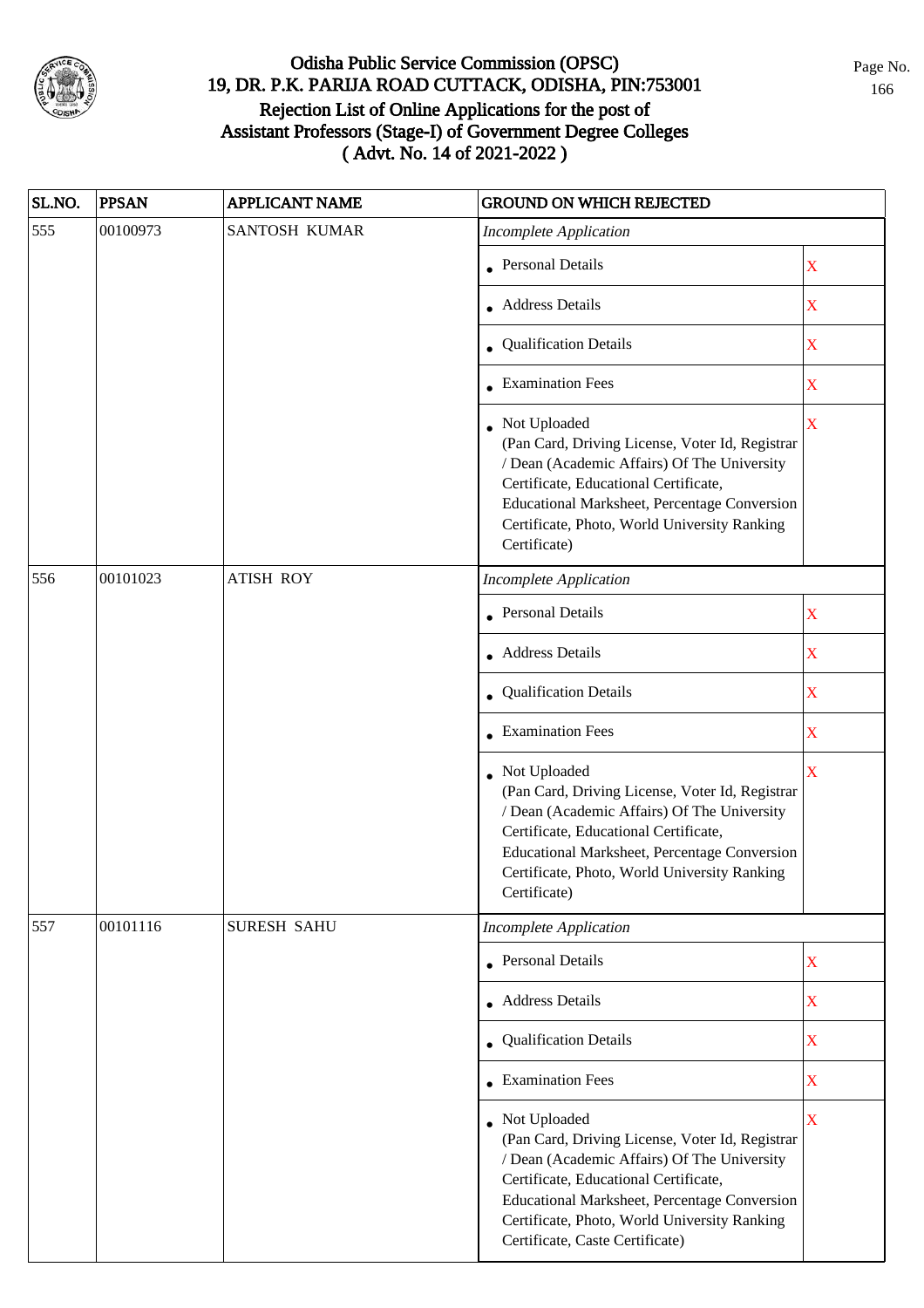

| SL.NO. | <b>PPSAN</b> | <b>APPLICANT NAME</b>  | <b>GROUND ON WHICH REJECTED</b>                                                                                                                                                                                                                                                              |                         |
|--------|--------------|------------------------|----------------------------------------------------------------------------------------------------------------------------------------------------------------------------------------------------------------------------------------------------------------------------------------------|-------------------------|
| 558    | 00101473     | RAJESH KUMAR MOHAPATRA | <b>Incomplete Application</b>                                                                                                                                                                                                                                                                |                         |
|        |              |                        | • Personal Details                                                                                                                                                                                                                                                                           | X                       |
|        |              |                        | Address Details                                                                                                                                                                                                                                                                              | X                       |
|        |              |                        | • Qualification Details                                                                                                                                                                                                                                                                      | X                       |
|        |              |                        | • Not Uploaded<br>(Pan Card, Driving License, Voter Id, Registrar<br>/ Dean (Academic Affairs) Of The University<br>Certificate, Educational Certificate,<br>Educational Marksheet, Percentage Conversion<br>Certificate, Photo, World University Ranking<br>Certificate, Caste Certificate) | X                       |
| 559    | 00101484     | SUPRITIKA SUNDI        | <b>Incomplete Application</b>                                                                                                                                                                                                                                                                |                         |
|        |              |                        | Qualification Details                                                                                                                                                                                                                                                                        | X                       |
|        |              |                        | Not Uploaded<br>(Driving License, Voter Id, Registrar / Dean<br>(Academic Affairs) Of The University<br>Certificate, Percentage Conversion Certificate,<br>World University Ranking Certificate)                                                                                             | X                       |
| 560    | 00101494     | <b>SALIGRAM PATRA</b>  | <b>Incomplete Application</b>                                                                                                                                                                                                                                                                |                         |
|        |              |                        | Qualification Details                                                                                                                                                                                                                                                                        | X                       |
|        |              |                        | Not Uploaded<br>(Pan Card, Driving License, Voter Id, Registrar<br>/ Dean (Academic Affairs) Of The University<br>Certificate, Percentage Conversion Certificate,<br>World University Ranking Certificate)                                                                                   | $\overline{\mathbf{X}}$ |
| 561    | 00101594     | SONALI DAS             | <b>Incomplete Application</b>                                                                                                                                                                                                                                                                |                         |
|        |              |                        | • Qualification Details                                                                                                                                                                                                                                                                      | $\mathbf X$             |
|        |              |                        | • Not Uploaded<br>(Pan Card, Driving License, Voter Id, Registrar<br>/ Dean (Academic Affairs) Of The University<br>Certificate, Percentage Conversion Certificate,<br>Photo, World University Ranking Certificate)                                                                          | $\mathbf X$             |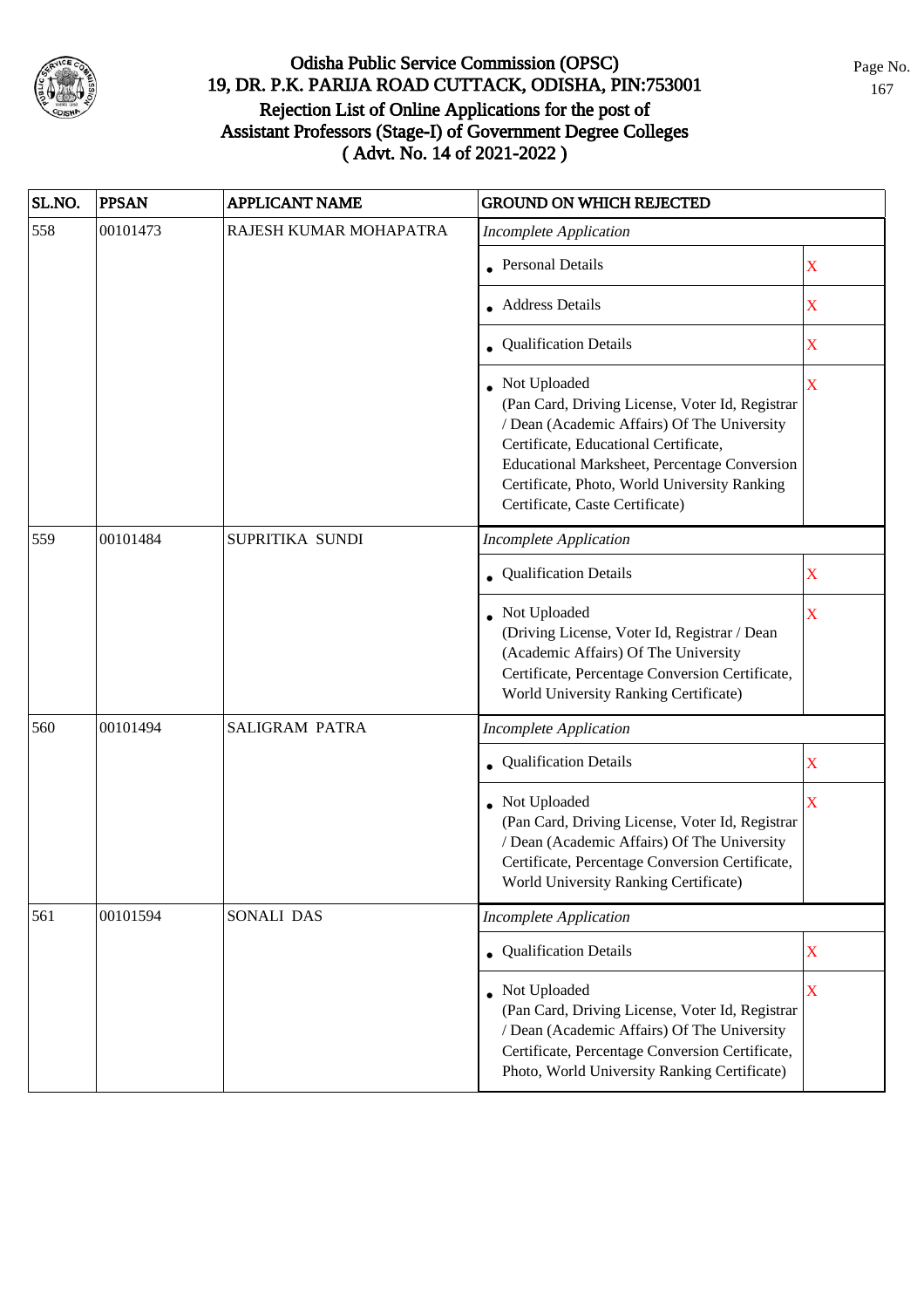

| SL.NO. | <b>PPSAN</b> | <b>APPLICANT NAME</b> | <b>GROUND ON WHICH REJECTED</b>                                                                                                                                                                                                                                           |                         |
|--------|--------------|-----------------------|---------------------------------------------------------------------------------------------------------------------------------------------------------------------------------------------------------------------------------------------------------------------------|-------------------------|
| 562    | 00101659     | <b>APARNA PATI</b>    | <b>Incomplete Application</b>                                                                                                                                                                                                                                             |                         |
|        |              |                       | • Personal Details                                                                                                                                                                                                                                                        | X                       |
|        |              |                       | • Address Details                                                                                                                                                                                                                                                         | $\mathbf X$             |
|        |              |                       | • Qualification Details                                                                                                                                                                                                                                                   | $\mathbf X$             |
|        |              |                       | • Examination Fees                                                                                                                                                                                                                                                        | X                       |
|        |              |                       | • Not Uploaded<br>(Pan Card, Driving License, Voter Id, Registrar<br>/ Dean (Academic Affairs) Of The University<br>Certificate, Educational Certificate,<br>Educational Marksheet, Percentage Conversion<br>Certificate, Photo, World University Ranking<br>Certificate) | $\overline{\mathbf{X}}$ |
| 563    | 00101749     | <b>SHARAT BARIK</b>   | <b>Incomplete Application</b>                                                                                                                                                                                                                                             |                         |
|        |              |                       | Personal Details                                                                                                                                                                                                                                                          | X                       |
|        |              |                       | <b>Address Details</b>                                                                                                                                                                                                                                                    | $\mathbf X$             |
|        |              |                       | • Qualification Details                                                                                                                                                                                                                                                   | $\mathbf X$             |
|        |              |                       | $\bullet$ Examination Fees                                                                                                                                                                                                                                                | $\mathbf X$             |
|        |              |                       | • Not Uploaded<br>(Pan Card, Driving License, Voter Id, Registrar<br>/ Dean (Academic Affairs) Of The University<br>Certificate, Educational Certificate,<br><b>Educational Marksheet, Percentage Conversion</b><br>Certificate, World University Ranking<br>Certificate) | $\overline{\mathbf{X}}$ |
| 564    | 00101807     | AJAYA KUMAR PRADHAN   | <b>Incomplete Application</b>                                                                                                                                                                                                                                             |                         |
|        |              |                       | • Qualification Details                                                                                                                                                                                                                                                   | $\mathbf X$             |
|        |              |                       | Not Uploaded<br>(Pan Card, Driving License, Voter Id, Registrar<br>/ Dean (Academic Affairs) Of The University<br>Certificate, Percentage Conversion Certificate,<br>Photo, World University Ranking Certificate)                                                         | $\overline{\mathbf{X}}$ |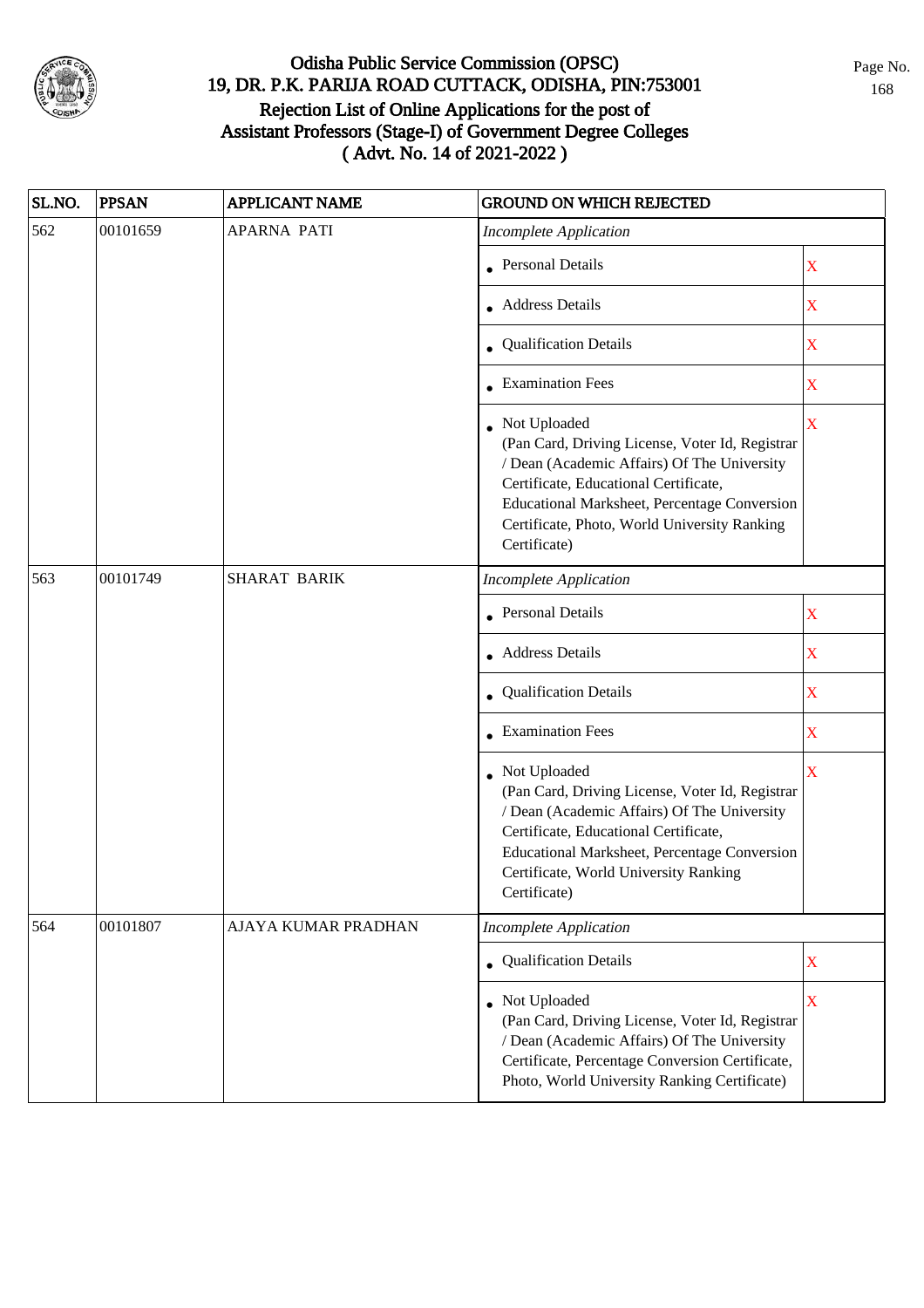

| SL.NO. | <b>PPSAN</b> | <b>APPLICANT NAME</b>    | <b>GROUND ON WHICH REJECTED</b>                                                                                                                                                                                                                                                                   |                         |
|--------|--------------|--------------------------|---------------------------------------------------------------------------------------------------------------------------------------------------------------------------------------------------------------------------------------------------------------------------------------------------|-------------------------|
| 565    | 00101947     | <b>ATANU RANJAN OJHA</b> | <b>Incomplete Application</b>                                                                                                                                                                                                                                                                     |                         |
|        |              |                          | • Personal Details                                                                                                                                                                                                                                                                                | $\mathbf X$             |
|        |              |                          | • Address Details                                                                                                                                                                                                                                                                                 | $\mathbf X$             |
|        |              |                          | • Qualification Details                                                                                                                                                                                                                                                                           | $\mathbf X$             |
|        |              |                          | • Examination Fees                                                                                                                                                                                                                                                                                | X                       |
|        |              |                          | Not Uploaded<br>(Pan Card, Driving License, Voter Id, Registrar<br>/ Dean (Academic Affairs) Of The University<br>Certificate, Educational Certificate,<br><b>Educational Marksheet, Percentage Conversion</b><br>Certificate, Photo, World University Ranking<br>Certificate, Caste Certificate) | $\overline{\mathbf{X}}$ |
| 566    | 00102065     | KARTIKESWAR PRADHAN      | <b>Incomplete Application</b>                                                                                                                                                                                                                                                                     |                         |
|        |              |                          | <b>Personal Details</b>                                                                                                                                                                                                                                                                           | X                       |
|        |              |                          | <b>Address Details</b>                                                                                                                                                                                                                                                                            | $\mathbf X$             |
|        |              |                          | • Qualification Details                                                                                                                                                                                                                                                                           | $\mathbf X$             |
|        |              |                          | $\bullet$ Examination Fees                                                                                                                                                                                                                                                                        | $\mathbf X$             |
|        |              |                          | • Not Uploaded<br>(Pan Card, Driving License, Voter Id, Registrar<br>/ Dean (Academic Affairs) Of The University<br>Certificate, Educational Certificate,<br>Educational Marksheet, Percentage Conversion<br>Certificate, Photo, World University Ranking<br>Certificate)                         | $\overline{\mathbf{X}}$ |
| 567    | 00102197     | SATYA SUNDAR SAMAL       | <b>Incomplete Application</b>                                                                                                                                                                                                                                                                     |                         |
|        |              |                          | • Qualification Details                                                                                                                                                                                                                                                                           | $\mathbf X$             |
|        |              |                          | • Not Uploaded<br>(Pan Card, Driving License, Voter Id, Registrar<br>/ Dean (Academic Affairs) Of The University<br>Certificate, Percentage Conversion Certificate,<br>World University Ranking Certificate)                                                                                      | $\overline{\mathbf{X}}$ |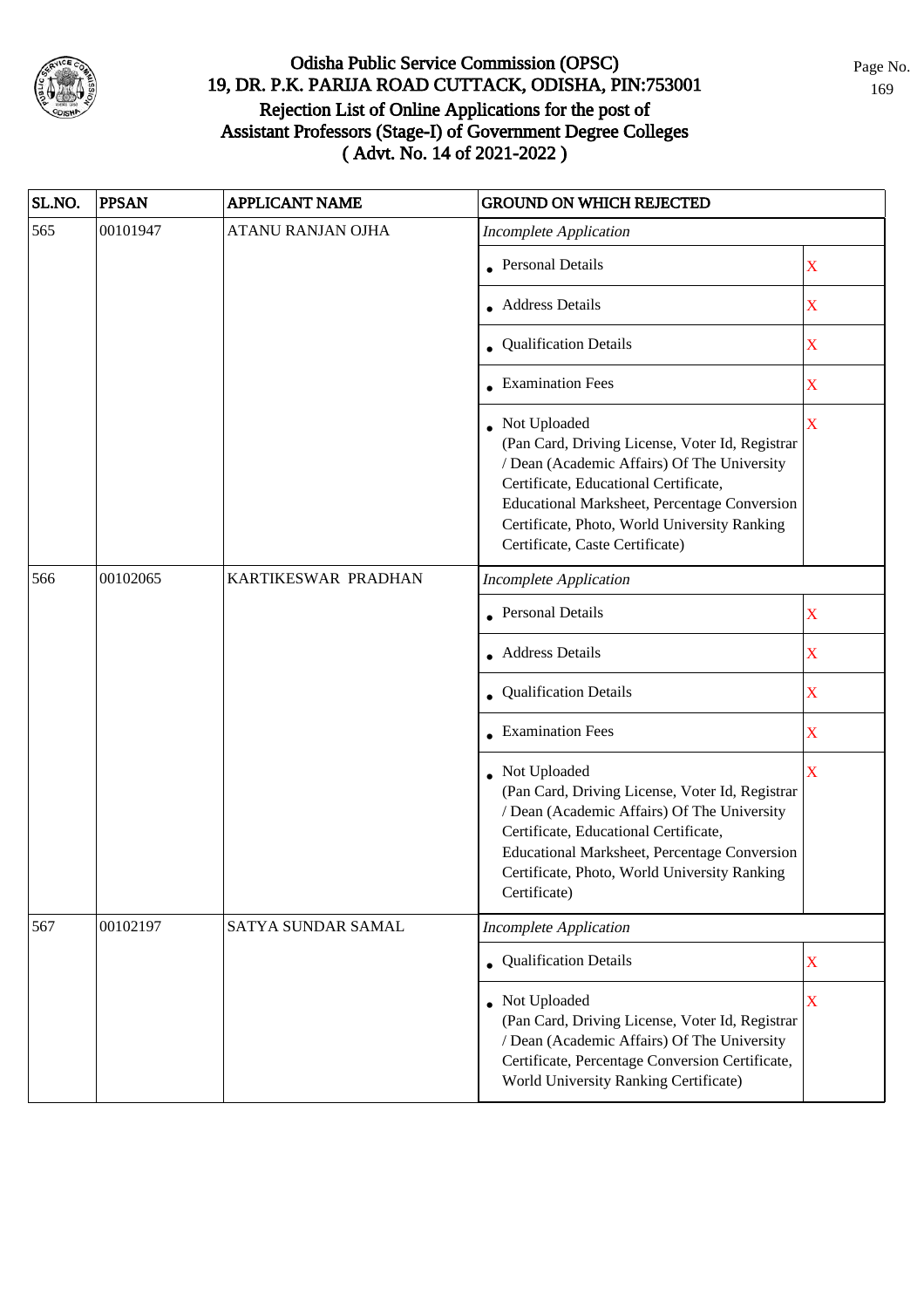

| SL.NO. | <b>PPSAN</b> | <b>APPLICANT NAME</b>       | <b>GROUND ON WHICH REJECTED</b>                                                                                                                                                                                                                                                                                                                        |                         |
|--------|--------------|-----------------------------|--------------------------------------------------------------------------------------------------------------------------------------------------------------------------------------------------------------------------------------------------------------------------------------------------------------------------------------------------------|-------------------------|
| 568    | 00102290     | <b>LATIKA BESRA</b>         | <b>Incomplete Application</b>                                                                                                                                                                                                                                                                                                                          |                         |
|        |              |                             | • Personal Details                                                                                                                                                                                                                                                                                                                                     | X                       |
|        |              |                             | • Address Details                                                                                                                                                                                                                                                                                                                                      | X                       |
|        |              |                             | • Qualification Details                                                                                                                                                                                                                                                                                                                                | $\mathbf X$             |
|        |              |                             | • Examination Fees                                                                                                                                                                                                                                                                                                                                     | $\mathbf X$             |
|        |              |                             | • Not Uploaded<br>(Pan Card, Driving License, Voter Id, Registrar<br>/ Dean (Academic Affairs) Of The University<br>Certificate, Educational Certificate,<br>Educational Marksheet, Percentage Conversion<br>Certificate, Photo, World University Ranking<br>Certificate)                                                                              | $\overline{\mathbf{X}}$ |
| 569    | 00102320     | <b>DINKAR SINGH CHAUHAN</b> | <b>Incomplete Application</b>                                                                                                                                                                                                                                                                                                                          |                         |
|        |              |                             | • Personal Details                                                                                                                                                                                                                                                                                                                                     | X                       |
|        |              |                             | • Address Details                                                                                                                                                                                                                                                                                                                                      | $\mathbf X$             |
|        |              |                             | • Qualification Details                                                                                                                                                                                                                                                                                                                                | X                       |
|        |              |                             | $\bullet$ Examination Fees                                                                                                                                                                                                                                                                                                                             | X                       |
|        |              |                             | • Not Uploaded<br>(Pan Card, Driving License, Voter Id, Registrar<br>/ Dean (Academic Affairs) Of The University<br>Certificate, Educational Certificate,<br>Educational Marksheet, Percentage Conversion<br>Certificate, Photo, World University Ranking<br>Certificate)                                                                              | X                       |
| 570    | 00102654     | MAHANTA KUMAR JENA          | <b>Incomplete Application</b>                                                                                                                                                                                                                                                                                                                          |                         |
|        |              |                             | <b>Personal Details</b>                                                                                                                                                                                                                                                                                                                                | $\mathbf X$             |
|        |              |                             | <b>Address Details</b>                                                                                                                                                                                                                                                                                                                                 | $\mathbf X$             |
|        |              |                             | • Qualification Details                                                                                                                                                                                                                                                                                                                                | X                       |
|        |              |                             | • Not Uploaded<br>(Pan Card, Driving License, Voter Id, Registrar<br>/ Dean (Academic Affairs) Of The University<br>Certificate, Educational Certificate,<br>Educational Marksheet, Percentage Conversion<br>Certificate, Photo, World University Ranking<br>Certificate, Caste Certificate, Category-Ii<br>(Hearing Impaired) Disability Certificate) | $\mathbf X$             |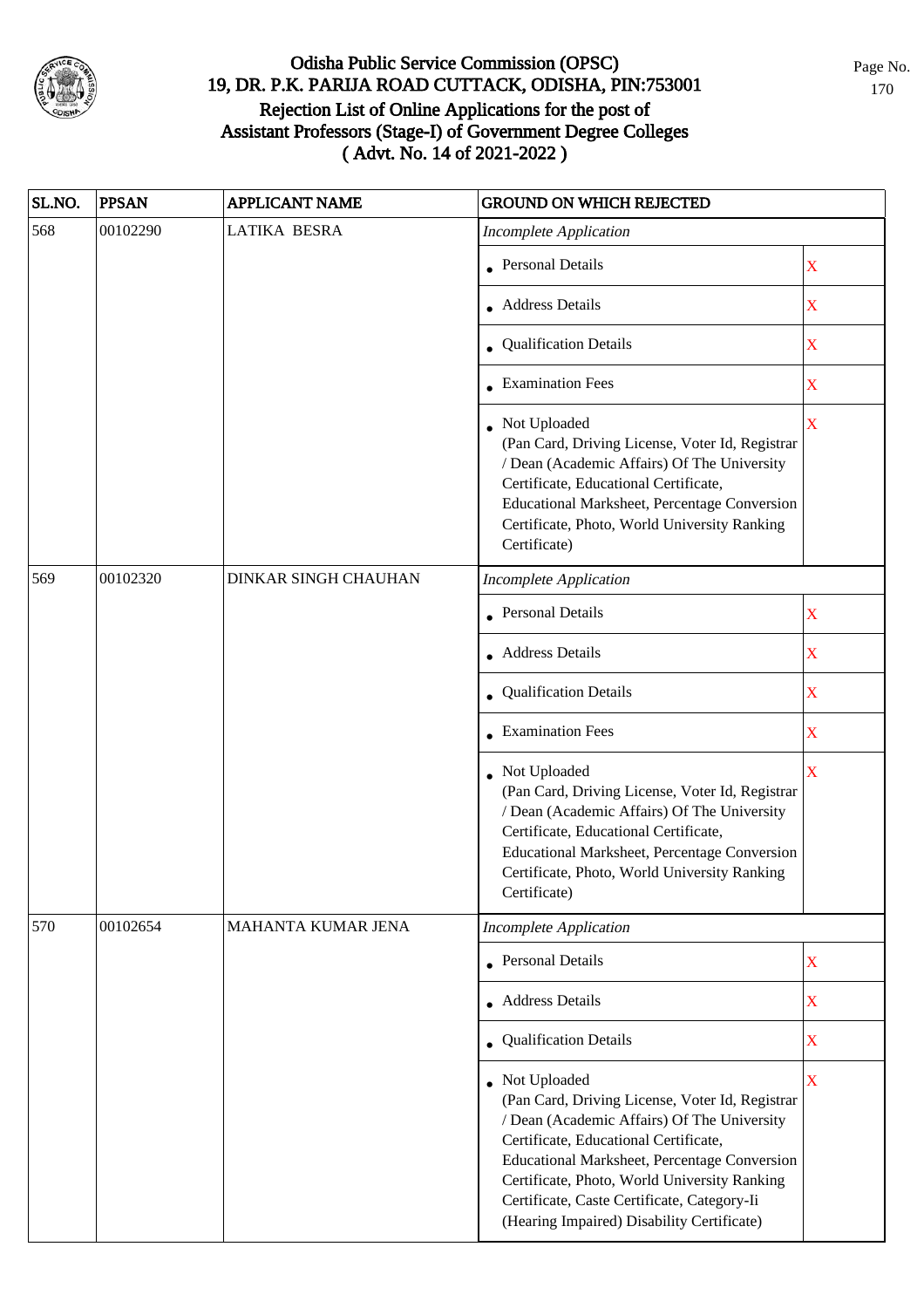

| SL.NO. | <b>PPSAN</b> | <b>APPLICANT NAME</b> | <b>GROUND ON WHICH REJECTED</b>                                                                                                                                                                                                                                           |                         |
|--------|--------------|-----------------------|---------------------------------------------------------------------------------------------------------------------------------------------------------------------------------------------------------------------------------------------------------------------------|-------------------------|
| 571    | 00103219     | <b>MANTU RANA</b>     | <b>Incomplete Application</b>                                                                                                                                                                                                                                             |                         |
|        |              |                       | • Personal Details                                                                                                                                                                                                                                                        | $\mathbf X$             |
|        |              |                       | • Address Details                                                                                                                                                                                                                                                         | $\mathbf X$             |
|        |              |                       | • Qualification Details                                                                                                                                                                                                                                                   | $\mathbf X$             |
|        |              |                       | • Examination Fees                                                                                                                                                                                                                                                        | X                       |
|        |              |                       | • Not Uploaded<br>(Pan Card, Driving License, Voter Id, Registrar<br>/ Dean (Academic Affairs) Of The University<br>Certificate, Educational Certificate,<br>Educational Marksheet, Percentage Conversion<br>Certificate, Photo, World University Ranking<br>Certificate) | $\overline{\mathbf{X}}$ |
| 572    | 00103268     | ANIL KUMAR MELLI      | <b>Incomplete Application</b>                                                                                                                                                                                                                                             |                         |
|        |              |                       | • Personal Details                                                                                                                                                                                                                                                        | X                       |
|        |              |                       | <b>Address Details</b>                                                                                                                                                                                                                                                    | $\mathbf X$             |
|        |              |                       | • Qualification Details                                                                                                                                                                                                                                                   | $\mathbf X$             |
|        |              |                       | $\bullet$ Examination Fees                                                                                                                                                                                                                                                | $\mathbf X$             |
|        |              |                       | • Not Uploaded<br>(Pan Card, Driving License, Voter Id, Registrar<br>/ Dean (Academic Affairs) Of The University<br>Certificate, Educational Certificate,<br>Educational Marksheet, Percentage Conversion<br>Certificate, Photo, World University Ranking<br>Certificate) | $\overline{\mathbf{X}}$ |
| 573    | 00103492     | <b>LIJA SAHU</b>      | <b>Incomplete Application</b>                                                                                                                                                                                                                                             |                         |
|        |              |                       | • Qualification Details                                                                                                                                                                                                                                                   | $\mathbf X$             |
|        |              |                       | • Not Uploaded<br>(Pan Card, Driving License, Voter Id, Registrar<br>/ Dean (Academic Affairs) Of The University<br>Certificate, Percentage Conversion Certificate,<br>World University Ranking Certificate)                                                              | $\overline{\mathbf{X}}$ |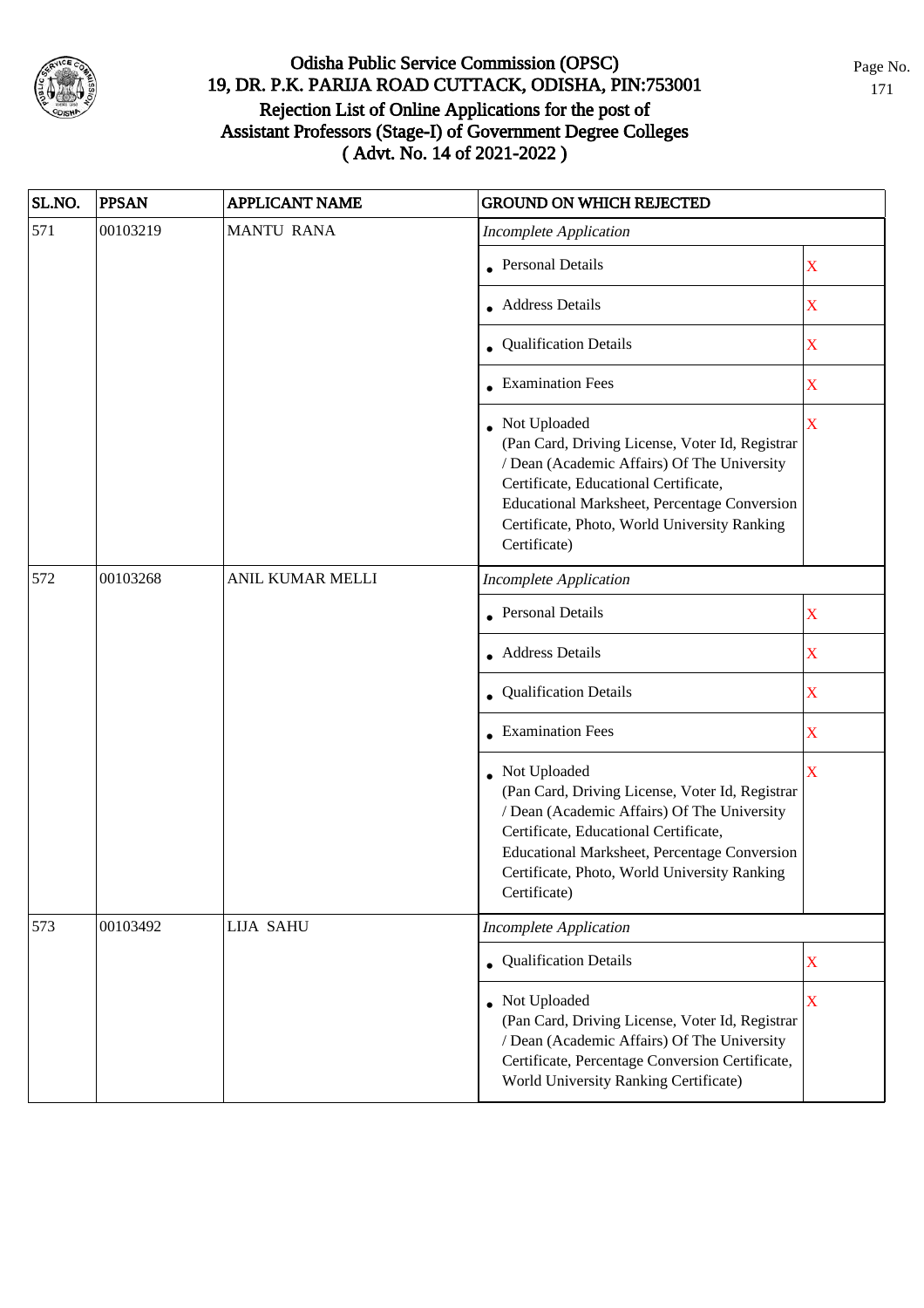

| SL.NO. | <b>PPSAN</b> | <b>APPLICANT NAME</b>      | <b>GROUND ON WHICH REJECTED</b>                                                                                                                                                                                                                                                              |                         |
|--------|--------------|----------------------------|----------------------------------------------------------------------------------------------------------------------------------------------------------------------------------------------------------------------------------------------------------------------------------------------|-------------------------|
| 574    | 00103721     | MANASA RANJAN PRADHAN      | <b>Incomplete Application</b>                                                                                                                                                                                                                                                                |                         |
|        |              |                            | • Personal Details                                                                                                                                                                                                                                                                           | X                       |
|        |              |                            | • Address Details                                                                                                                                                                                                                                                                            | $\mathbf X$             |
|        |              |                            | • Qualification Details                                                                                                                                                                                                                                                                      | $\mathbf X$             |
|        |              |                            | <b>Examination Fees</b>                                                                                                                                                                                                                                                                      | $\mathbf X$             |
|        |              |                            | • Not Uploaded<br>(Pan Card, Driving License, Registrar / Dean<br>(Academic Affairs) Of The University<br>Certificate, Educational Certificate,<br>Educational Marksheet, Percentage Conversion<br>Certificate, Photo, World University Ranking<br>Certificate)                              | $\mathbf X$             |
| 575    | 00104025     | TUNA PRADHAN               | <b>Incomplete Application</b>                                                                                                                                                                                                                                                                |                         |
|        |              |                            | • Personal Details                                                                                                                                                                                                                                                                           | $\mathbf X$             |
|        |              |                            | <b>Address Details</b>                                                                                                                                                                                                                                                                       | $\mathbf X$             |
|        |              |                            | Qualification Details                                                                                                                                                                                                                                                                        | $\mathbf X$             |
|        |              |                            | • Examination Fees                                                                                                                                                                                                                                                                           | $\mathbf X$             |
|        |              |                            | • Not Uploaded<br>(Pan Card, Driving License, Voter Id, Registrar<br>/ Dean (Academic Affairs) Of The University<br>Certificate, Educational Certificate,<br>Educational Marksheet, Percentage Conversion<br>Certificate, Photo, World University Ranking<br>Certificate, Caste Certificate) | $\overline{\mathbf{X}}$ |
| 576    | 00104312     | <b>SAGAR KUMAR SADANGI</b> | <b>Incomplete Application</b>                                                                                                                                                                                                                                                                |                         |
|        |              |                            | Personal Details                                                                                                                                                                                                                                                                             | $\mathbf X$             |
|        |              |                            | • Address Details                                                                                                                                                                                                                                                                            | $\mathbf X$             |
|        |              |                            | • Qualification Details                                                                                                                                                                                                                                                                      | $\mathbf X$             |
|        |              |                            | • Examination Fees                                                                                                                                                                                                                                                                           | $\mathbf X$             |
|        |              |                            | • Not Uploaded<br>(Pan Card, Driving License, Voter Id, Registrar<br>/ Dean (Academic Affairs) Of The University<br>Certificate, Educational Certificate,<br>Educational Marksheet, Percentage Conversion<br>Certificate, Photo, World University Ranking<br>Certificate)                    | $\overline{\mathbf{X}}$ |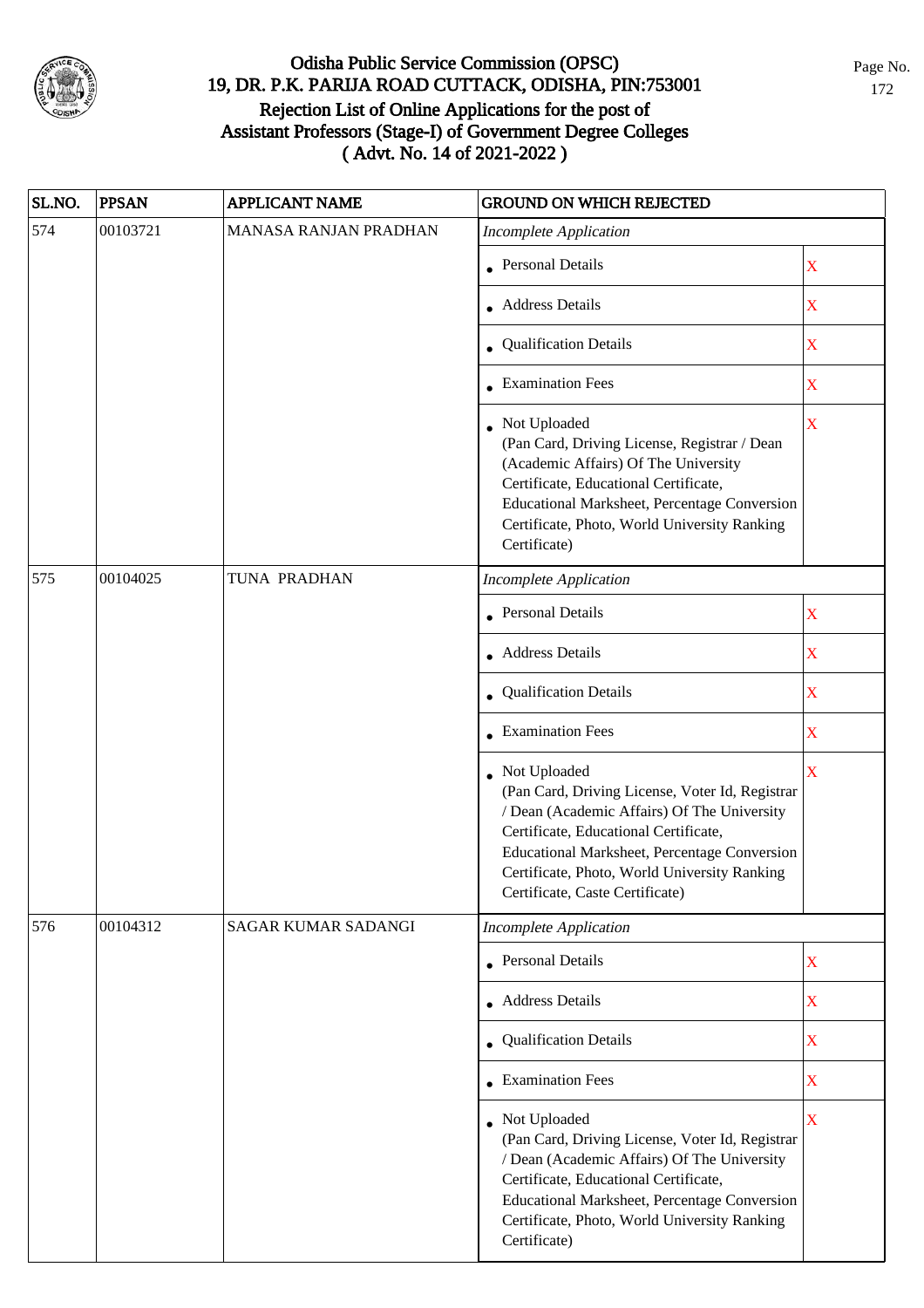

| SL.NO. | <b>PPSAN</b> | <b>APPLICANT NAME</b>   | <b>GROUND ON WHICH REJECTED</b>                                                                                                                                                                                                                                                            |             |
|--------|--------------|-------------------------|--------------------------------------------------------------------------------------------------------------------------------------------------------------------------------------------------------------------------------------------------------------------------------------------|-------------|
| 577    | 00104424     | RABI NARAYAN AGRAWAL    | <b>Incomplete Application</b>                                                                                                                                                                                                                                                              |             |
|        |              |                         | • Qualification Details                                                                                                                                                                                                                                                                    | $\mathbf X$ |
|        |              |                         | • Not Uploaded<br>(Pan Card, Driving License, Voter Id, Registrar<br>/ Dean (Academic Affairs) Of The University<br>Certificate, Percentage Conversion Certificate,<br>World University Ranking Certificate)                                                                               | X           |
| 578    | 00104797     | DEEPAK KUMAR SAHU       | <b>Incomplete Application</b>                                                                                                                                                                                                                                                              |             |
|        |              |                         | <b>Personal Details</b>                                                                                                                                                                                                                                                                    | $\mathbf X$ |
|        |              |                         | • Address Details                                                                                                                                                                                                                                                                          | $\mathbf X$ |
|        |              |                         | • Qualification Details                                                                                                                                                                                                                                                                    | $\mathbf X$ |
|        |              |                         | $\bullet$ Examination Fees                                                                                                                                                                                                                                                                 | X           |
|        |              |                         | Not Uploaded<br>(Pan Card, Driving License, Voter Id, Registrar<br>/ Dean (Academic Affairs) Of The University<br>Certificate, Educational Certificate,<br>Educational Marksheet, Percentage Conversion<br>Certificate, Photo, World University Ranking<br>Certificate, Caste Certificate) | X           |
| 579    | 00105742     | <b>BHANUMATI DHINDA</b> | <b>Incomplete Application</b>                                                                                                                                                                                                                                                              |             |
|        |              |                         | <b>Personal Details</b>                                                                                                                                                                                                                                                                    | $\mathbf X$ |
|        |              |                         | • Address Details                                                                                                                                                                                                                                                                          | $\mathbf X$ |
|        |              |                         | • Qualification Details                                                                                                                                                                                                                                                                    | X           |
|        |              |                         | $\bullet$ Examination Fees                                                                                                                                                                                                                                                                 | $\mathbf X$ |
|        |              |                         | Not Uploaded<br>(Pan Card, Driving License, Voter Id, Registrar<br>/ Dean (Academic Affairs) Of The University<br>Certificate, Educational Certificate,<br>Educational Marksheet, Percentage Conversion<br>Certificate, Photo, World University Ranking<br>Certificate, Caste Certificate) | X           |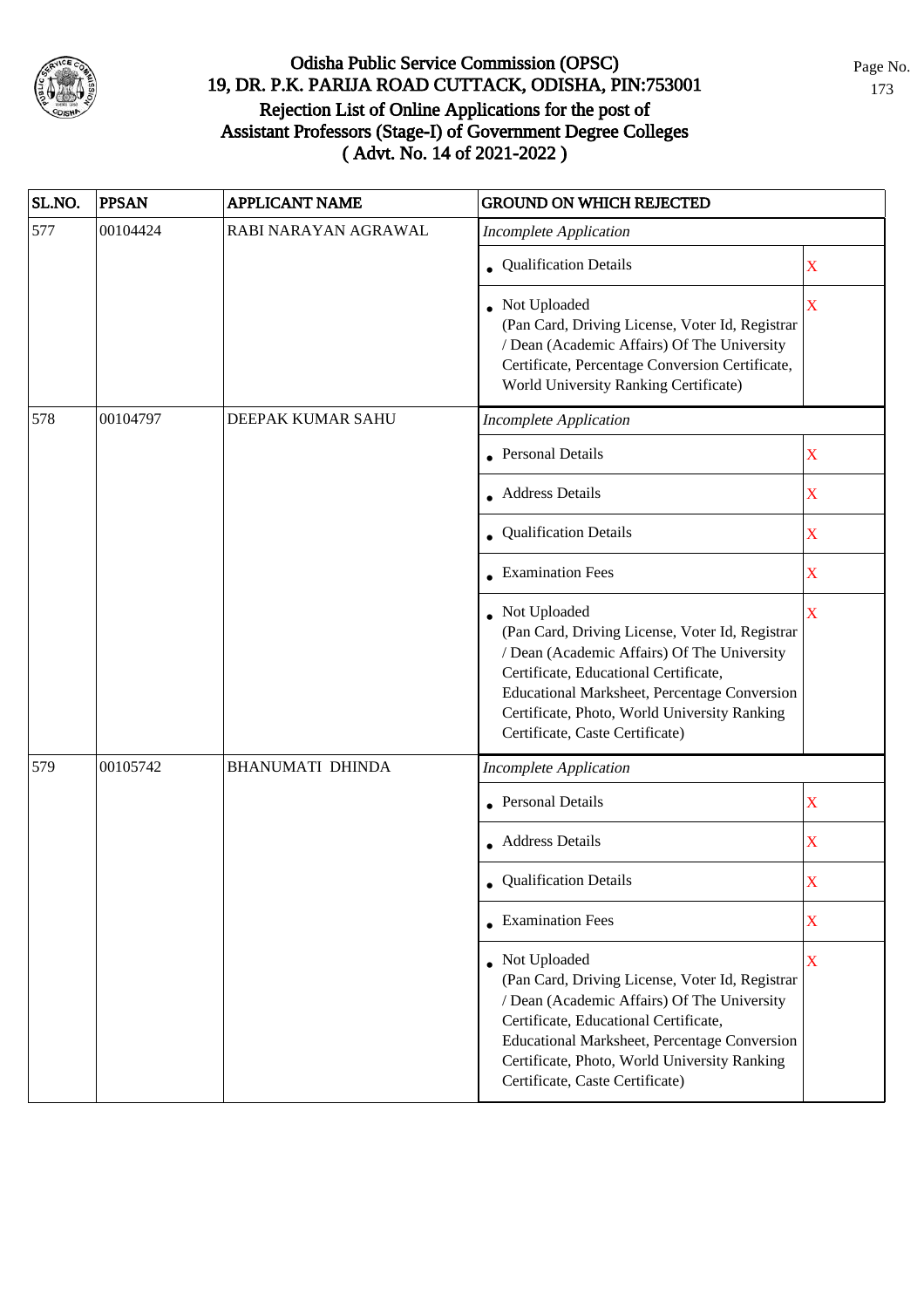

| SL.NO. | <b>PPSAN</b> | <b>APPLICANT NAME</b>   | <b>GROUND ON WHICH REJECTED</b>                                                                                                                                                                                                                                                              |             |
|--------|--------------|-------------------------|----------------------------------------------------------------------------------------------------------------------------------------------------------------------------------------------------------------------------------------------------------------------------------------------|-------------|
| 580    | 00106644     | <b>JAYASHREE BEHERA</b> | <b>Incomplete Application</b>                                                                                                                                                                                                                                                                |             |
|        |              |                         | • Qualification Details                                                                                                                                                                                                                                                                      | $\mathbf X$ |
|        |              |                         | Not Uploaded<br>(Pan Card, Driving License, Voter Id, Registrar<br>/ Dean (Academic Affairs) Of The University<br>Certificate, World University Ranking<br>Certificate)                                                                                                                      | $\mathbf X$ |
| 581    | 00108628     | PUSPALATA TARAI         | <b>Incomplete Application</b>                                                                                                                                                                                                                                                                |             |
|        |              |                         | • Personal Details                                                                                                                                                                                                                                                                           | $\mathbf X$ |
|        |              |                         | Address Details                                                                                                                                                                                                                                                                              | $\mathbf X$ |
|        |              |                         | <b>Qualification Details</b>                                                                                                                                                                                                                                                                 | X           |
|        |              |                         | • Not Uploaded<br>(Pan Card, Driving License, Voter Id, Registrar<br>/ Dean (Academic Affairs) Of The University<br>Certificate, Educational Certificate,<br>Educational Marksheet, Percentage Conversion<br>Certificate, Photo, World University Ranking<br>Certificate, Caste Certificate) | X           |
| 582    | 00108687     | RUPAK KUMAR TUNG        | <b>Incomplete Application</b>                                                                                                                                                                                                                                                                |             |
|        |              |                         | • Personal Details                                                                                                                                                                                                                                                                           | $\mathbf X$ |
|        |              |                         | <b>Address Details</b>                                                                                                                                                                                                                                                                       | X           |
|        |              |                         | • Qualification Details                                                                                                                                                                                                                                                                      | $\mathbf X$ |
|        |              |                         | $\bullet$ Examination Fees                                                                                                                                                                                                                                                                   | X           |
|        |              |                         | • Not Uploaded<br>(Pan Card, Driving License, Voter Id, Registrar<br>/ Dean (Academic Affairs) Of The University<br>Certificate, Educational Certificate,<br>Educational Marksheet, Percentage Conversion<br>Certificate, Photo, World University Ranking<br>Certificate, Caste Certificate) | X           |
| 583    | 00108715     | <b>BHIMSEN SUNA</b>     | <b>Incomplete Application</b>                                                                                                                                                                                                                                                                |             |
|        |              |                         | • Qualification Details                                                                                                                                                                                                                                                                      | $\mathbf X$ |
|        |              |                         | • Not Uploaded<br>(Pan Card, Driving License, Voter Id, Registrar<br>/ Dean (Academic Affairs) Of The University<br>Certificate, Percentage Conversion Certificate,<br>Photo, World University Ranking Certificate)                                                                          | $\mathbf X$ |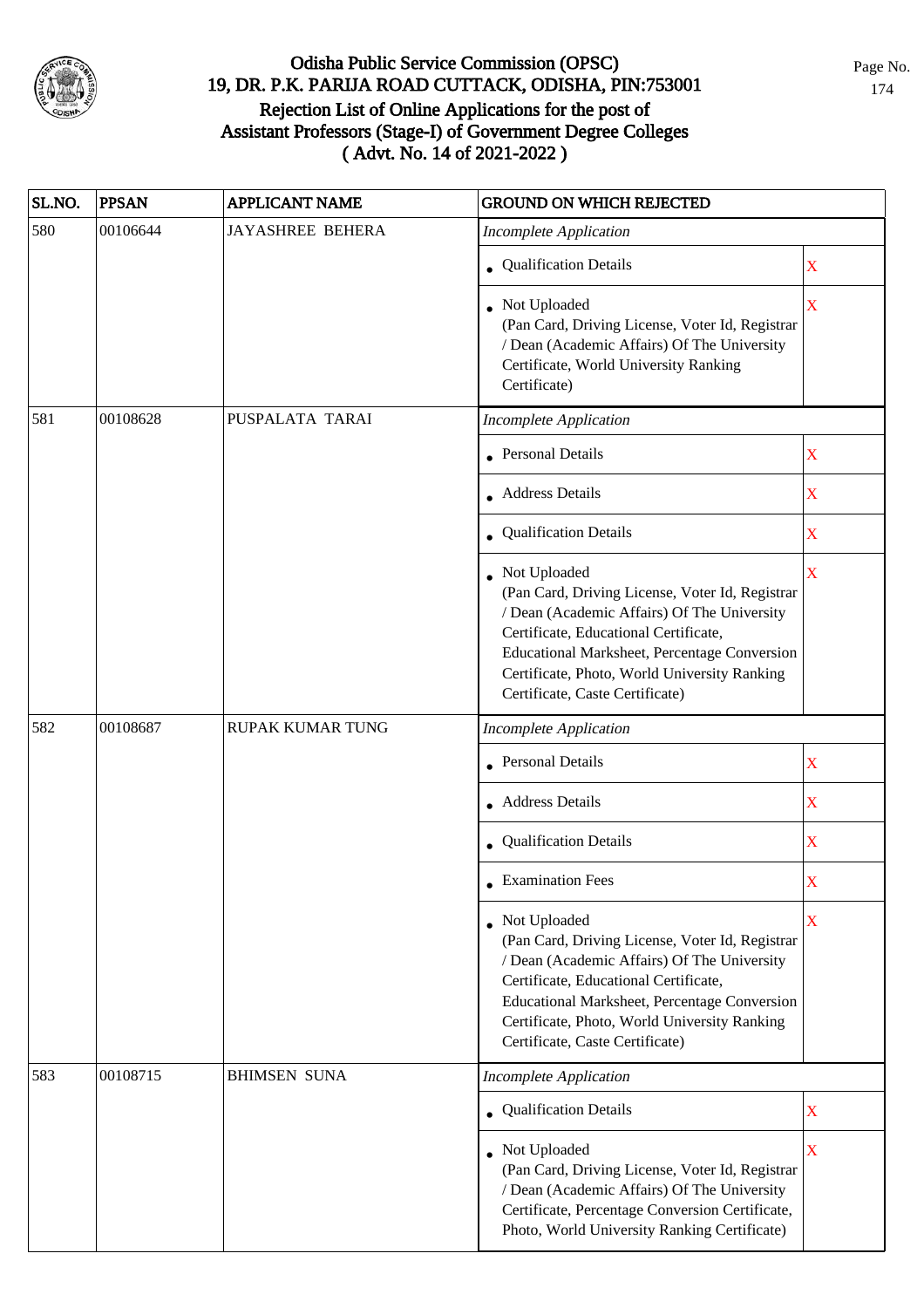

| SL.NO. | <b>PPSAN</b> | <b>APPLICANT NAME</b> | <b>GROUND ON WHICH REJECTED</b>                                                                                                                                                                                                                                         |                         |
|--------|--------------|-----------------------|-------------------------------------------------------------------------------------------------------------------------------------------------------------------------------------------------------------------------------------------------------------------------|-------------------------|
| 584    | 00108741     | <b>ANITA KARJEE</b>   | <b>Incomplete Application</b>                                                                                                                                                                                                                                           |                         |
|        |              |                       | • Qualification Details                                                                                                                                                                                                                                                 | $\mathbf X$             |
|        |              |                       | • Not Uploaded<br>(Pan Card, Driving License, Voter Id, Registrar<br>/ Dean (Academic Affairs) Of The University<br>Certificate, World University Ranking<br>Certificate)                                                                                               | $\overline{\mathbf{X}}$ |
| 585    | 00108848     | <b>BABITA BEHURA</b>  | <b>Incomplete Application</b>                                                                                                                                                                                                                                           |                         |
|        |              |                       | • Qualification Details                                                                                                                                                                                                                                                 | X                       |
|        |              |                       | • Not Uploaded<br>(Driving License, Voter Id, Registrar / Dean<br>(Academic Affairs) Of The University<br>Certificate, World University Ranking<br>Certificate)                                                                                                         | $\mathbf X$             |
| 586    | 00108863     | HEMANTA PADHAN        | <b>Incomplete Application</b>                                                                                                                                                                                                                                           |                         |
|        |              |                       | Personal Details                                                                                                                                                                                                                                                        | $\overline{\mathbf{X}}$ |
|        |              |                       | • Address Details                                                                                                                                                                                                                                                       | X                       |
|        |              |                       | • Qualification Details                                                                                                                                                                                                                                                 | $\mathbf X$             |
|        |              |                       | • Examination Fees                                                                                                                                                                                                                                                      | X                       |
|        |              |                       | Not Uploaded<br>(Pan Card, Driving License, Voter Id, Registrar<br>/ Dean (Academic Affairs) Of The University<br>Certificate, Educational Certificate,<br>Educational Marksheet, Percentage Conversion<br>Certificate, Photo, World University Ranking<br>Certificate) | $\bar{\mathbf{X}}$      |
| 587    | 00108866     | TINKUDHAR PRUSETH     | <b>Incomplete Application</b>                                                                                                                                                                                                                                           |                         |
|        |              |                       | • Qualification Details                                                                                                                                                                                                                                                 | $\mathbf X$             |
|        |              |                       | • Not Uploaded<br>(Pan Card, Driving License, Voter Id, Registrar<br>/ Dean (Academic Affairs) Of The University<br>Certificate, Photo, World University Ranking<br>Certificate)                                                                                        | $\mathbf X$             |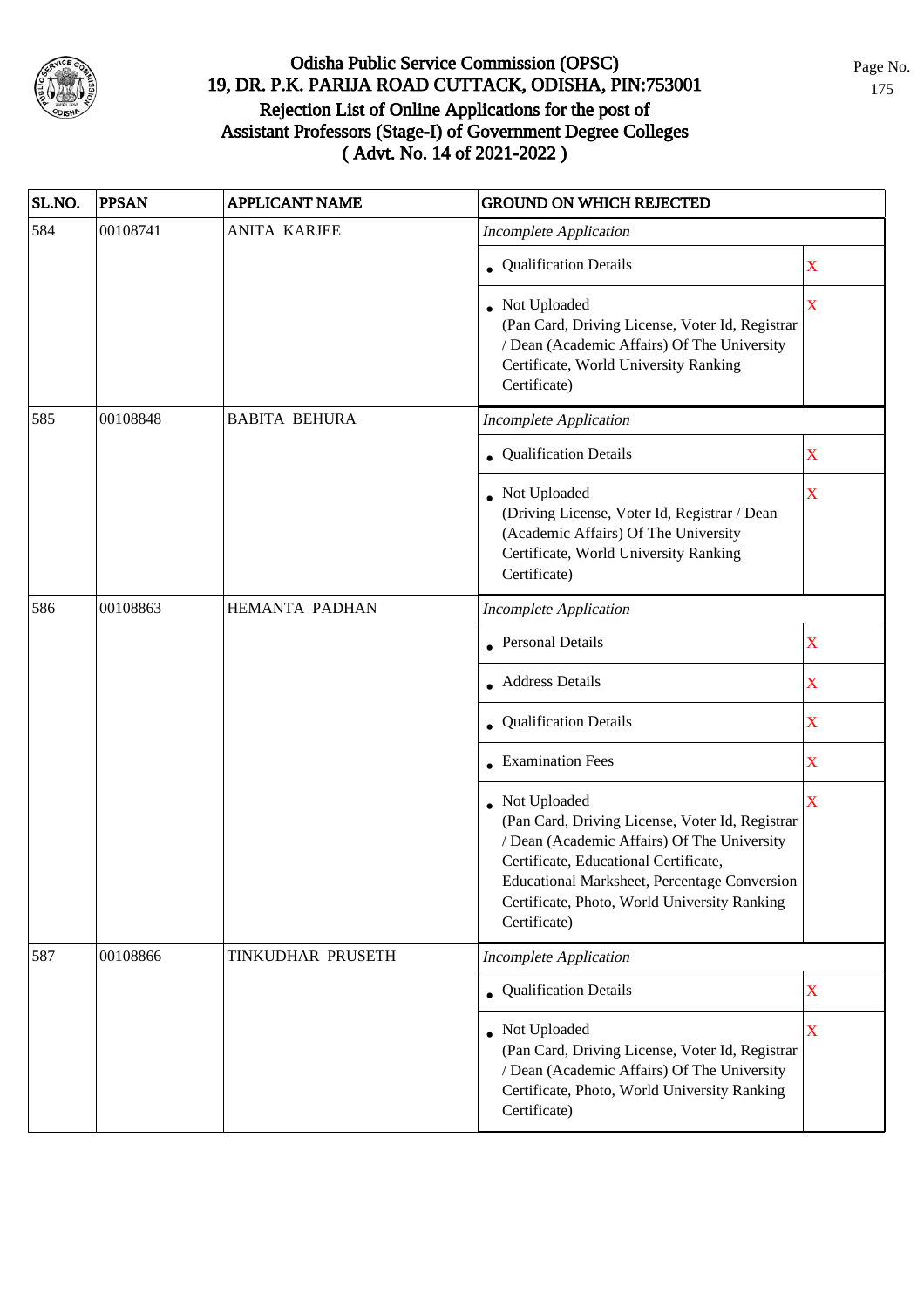

| SL.NO. | <b>PPSAN</b> | <b>APPLICANT NAME</b>    | <b>GROUND ON WHICH REJECTED</b>                                                                                                                                                                                                                                           |             |
|--------|--------------|--------------------------|---------------------------------------------------------------------------------------------------------------------------------------------------------------------------------------------------------------------------------------------------------------------------|-------------|
| 588    | 00109102     | <b>ASHOK KUMAR DAS</b>   | <b>Incomplete Application</b>                                                                                                                                                                                                                                             |             |
|        |              |                          | • Examination Fees                                                                                                                                                                                                                                                        | X           |
|        |              |                          | • Not Uploaded<br>(Pan Card, Driving License, Voter Id, Registrar<br>/ Dean (Academic Affairs) Of The University<br>Certificate, Percentage Conversion Certificate,<br>World University Ranking Certificate)                                                              | $\mathbf X$ |
| 589    | 00109257     | <b>BISWARANJAN BARAL</b> | <b>Incomplete Application</b>                                                                                                                                                                                                                                             |             |
|        |              |                          | • Personal Details                                                                                                                                                                                                                                                        | $\mathbf X$ |
|        |              |                          | • Address Details                                                                                                                                                                                                                                                         | X           |
|        |              |                          | Qualification Details                                                                                                                                                                                                                                                     | $\mathbf X$ |
|        |              |                          | • Examination Fees                                                                                                                                                                                                                                                        | $\mathbf X$ |
|        |              |                          | Not Uploaded<br>(Pan Card, Driving License, Voter Id, Registrar<br>/ Dean (Academic Affairs) Of The University<br>Certificate, Educational Certificate,<br>Educational Marksheet, Percentage Conversion<br>Certificate, Photo, World University Ranking<br>Certificate)   | X           |
| 590    | 00109314     | ANSHU MALA GAUTAM        | <b>Incomplete Application</b>                                                                                                                                                                                                                                             |             |
|        |              |                          | • Personal Details                                                                                                                                                                                                                                                        | $\mathbf X$ |
|        |              |                          | • Address Details                                                                                                                                                                                                                                                         | $\mathbf X$ |
|        |              |                          | • Qualification Details                                                                                                                                                                                                                                                   | X           |
|        |              |                          | $\bullet$ Examination Fees                                                                                                                                                                                                                                                | X           |
|        |              |                          | • Not Uploaded<br>(Pan Card, Driving License, Voter Id, Registrar<br>/ Dean (Academic Affairs) Of The University<br>Certificate, Educational Certificate,<br>Educational Marksheet, Percentage Conversion<br>Certificate, Photo, World University Ranking<br>Certificate) | $\mathbf X$ |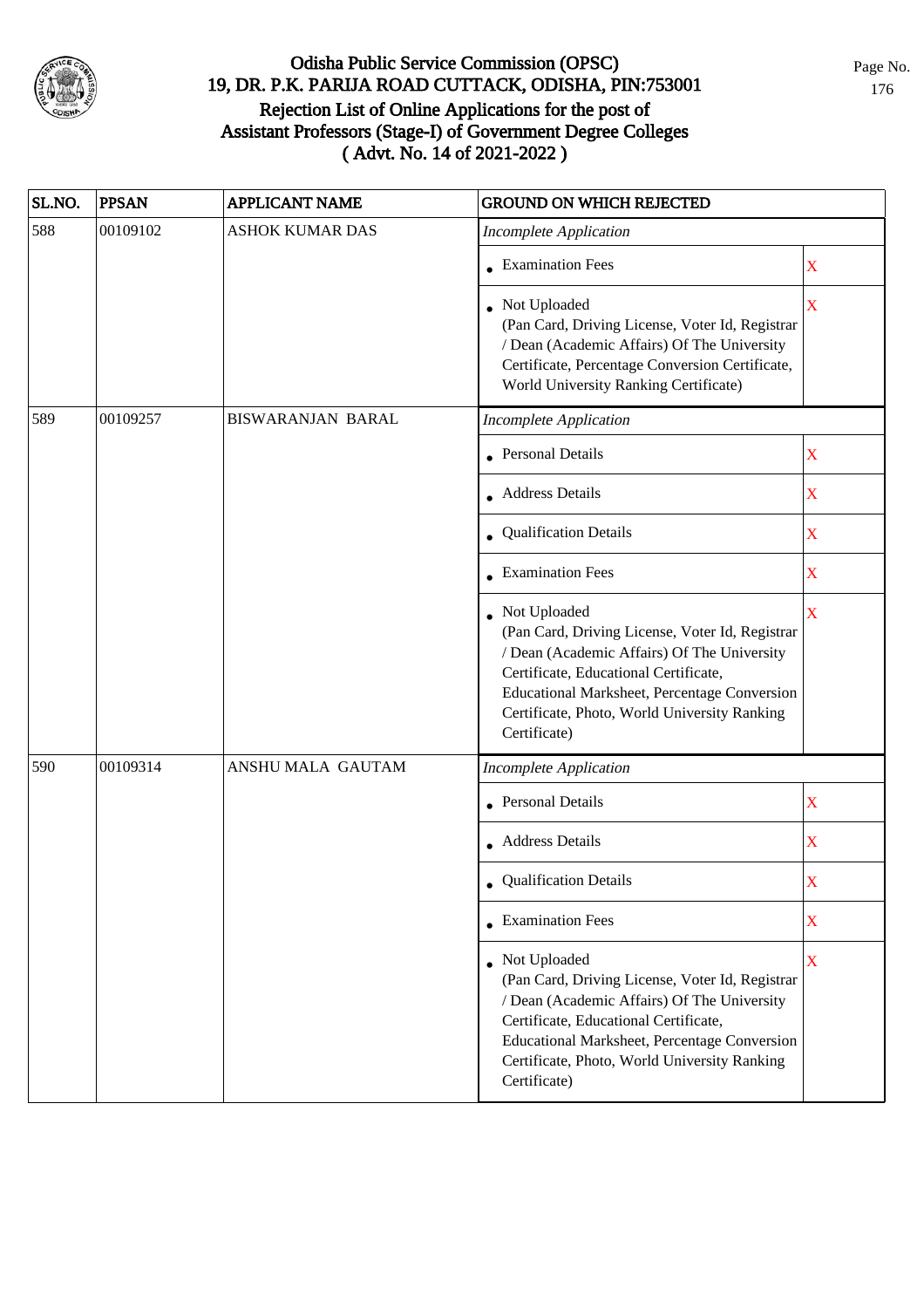

| SL.NO. | <b>PPSAN</b> | <b>APPLICANT NAME</b> | <b>GROUND ON WHICH REJECTED</b>                                                                                                                                                                                                                                                              |                         |
|--------|--------------|-----------------------|----------------------------------------------------------------------------------------------------------------------------------------------------------------------------------------------------------------------------------------------------------------------------------------------|-------------------------|
| 591    | 00109404     | SIMANJALI DAS         | <b>Incomplete Application</b>                                                                                                                                                                                                                                                                |                         |
|        |              |                       | • Qualification Details                                                                                                                                                                                                                                                                      | $\mathbf X$             |
|        |              |                       | • Not Uploaded<br>(Pan Card, Driving License, Voter Id, Registrar<br>/ Dean (Academic Affairs) Of The University<br>Certificate, World University Ranking<br>Certificate)                                                                                                                    | $\overline{\mathbf{X}}$ |
| 592    | 00109477     | PUJALIN ROUT          | <b>Incomplete Application</b>                                                                                                                                                                                                                                                                |                         |
|        |              |                       | • Qualification Details                                                                                                                                                                                                                                                                      | $\overline{\text{X}}$   |
|        |              |                       | • Not Uploaded<br>(Pan Card, Driving License, Voter Id, Registrar<br>/ Dean (Academic Affairs) Of The University<br>Certificate, Percentage Conversion Certificate,<br>World University Ranking Certificate)                                                                                 | $\overline{\text{X}}$   |
| 593    | 00109581     | CHAITANYA CHHATRIA    | <b>Incomplete Application</b>                                                                                                                                                                                                                                                                |                         |
|        |              |                       | • Qualification Details                                                                                                                                                                                                                                                                      | $\mathbf X$             |
|        |              |                       | Not Uploaded<br>(Pan Card, Driving License, Voter Id, Registrar<br>/ Dean (Academic Affairs) Of The University<br>Certificate, Percentage Conversion Certificate,<br>Photo, World University Ranking Certificate)                                                                            | $\overline{\mathbf{X}}$ |
| 594    | 00109802     | <b>SRIDHAR MALIK</b>  | <b>Incomplete Application</b>                                                                                                                                                                                                                                                                |                         |
|        |              |                       | <b>Personal Details</b>                                                                                                                                                                                                                                                                      | $\mathbf X$             |
|        |              |                       | • Address Details                                                                                                                                                                                                                                                                            | $\overline{\text{X}}$   |
|        |              |                       | • Qualification Details                                                                                                                                                                                                                                                                      | X                       |
|        |              |                       | • Not Uploaded<br>(Pan Card, Driving License, Voter Id, Registrar<br>/ Dean (Academic Affairs) Of The University<br>Certificate, Educational Certificate,<br>Educational Marksheet, Percentage Conversion<br>Certificate, Photo, World University Ranking<br>Certificate, Caste Certificate) | $\bar{X}$               |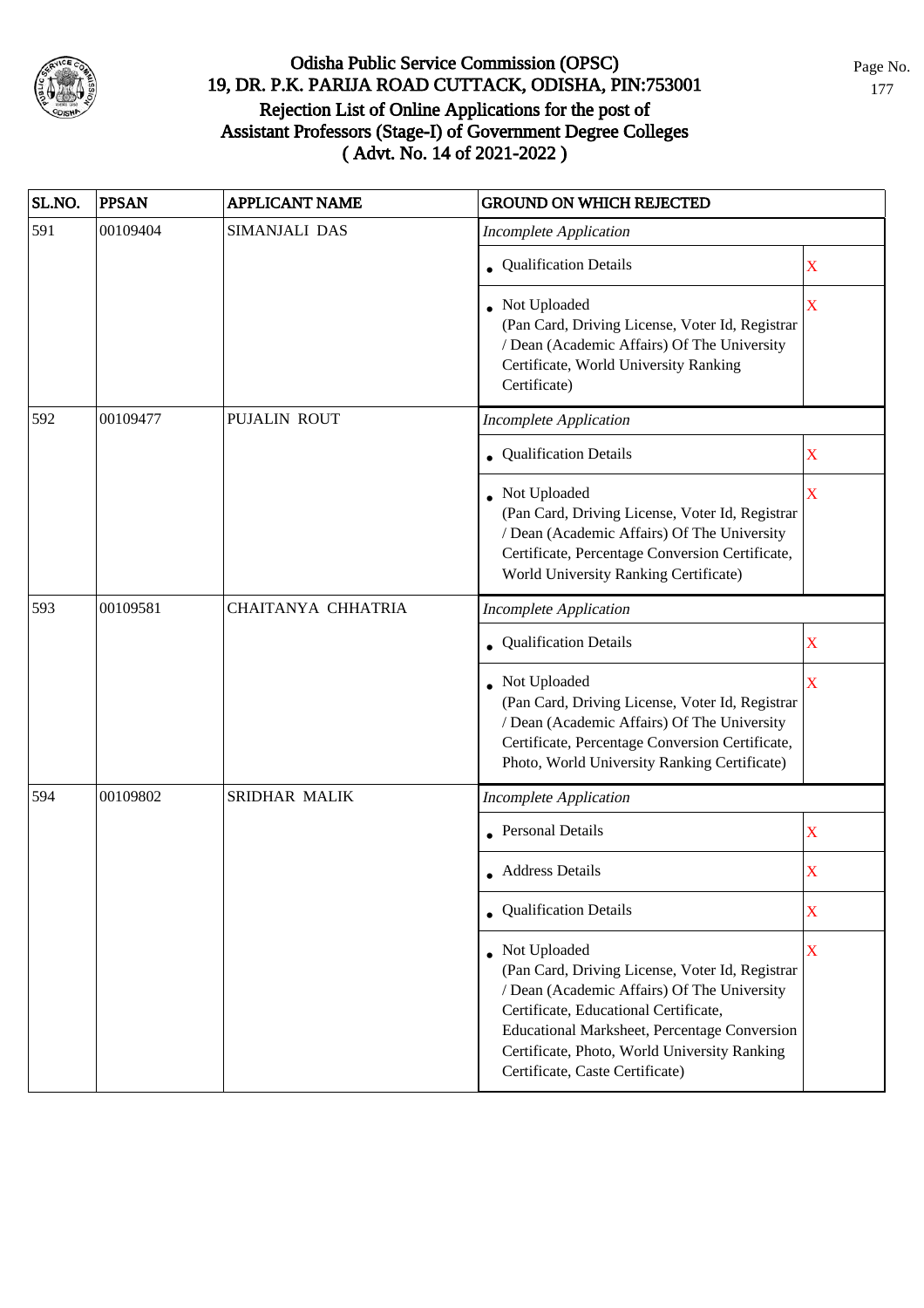

| SL.NO. | <b>PPSAN</b> | <b>APPLICANT NAME</b> | <b>GROUND ON WHICH REJECTED</b>                                                                                                                                                                                                                                                              |                         |
|--------|--------------|-----------------------|----------------------------------------------------------------------------------------------------------------------------------------------------------------------------------------------------------------------------------------------------------------------------------------------|-------------------------|
| 595    | 00110164     | HARIHARA PADHY        | <b>Incomplete Application</b>                                                                                                                                                                                                                                                                |                         |
|        |              |                       | • Personal Details                                                                                                                                                                                                                                                                           | $\mathbf X$             |
|        |              |                       | • Address Details                                                                                                                                                                                                                                                                            | $\mathbf X$             |
|        |              |                       | • Qualification Details                                                                                                                                                                                                                                                                      | X                       |
|        |              |                       | • Not Uploaded<br>(Pan Card, Driving License, Voter Id, Registrar<br>/ Dean (Academic Affairs) Of The University<br>Certificate, Educational Certificate,<br>Educational Marksheet, Percentage Conversion<br>Certificate, World University Ranking<br>Certificate)                           | $\overline{\mathbf{X}}$ |
| 596    | 00110391     | <b>SURA DEHURY</b>    | <b>Incomplete Application</b>                                                                                                                                                                                                                                                                |                         |
|        |              |                       | • Personal Details                                                                                                                                                                                                                                                                           | $\mathbf X$             |
|        |              |                       | • Address Details                                                                                                                                                                                                                                                                            | X                       |
|        |              |                       | Qualification Details                                                                                                                                                                                                                                                                        | X                       |
|        |              |                       | Not Uploaded<br>(Pan Card, Driving License, Voter Id, Registrar<br>/ Dean (Academic Affairs) Of The University<br>Certificate, Educational Certificate,<br>Educational Marksheet, Percentage Conversion<br>Certificate, Photo, World University Ranking<br>Certificate, Caste Certificate)   | $\overline{\mathbf{X}}$ |
| 597    | 00110992     | <b>SUBASH BARIK</b>   | <b>Incomplete Application</b>                                                                                                                                                                                                                                                                |                         |
|        |              |                       | • Personal Details                                                                                                                                                                                                                                                                           | $\mathbf X$             |
|        |              |                       | • Address Details                                                                                                                                                                                                                                                                            | X                       |
|        |              |                       | • Qualification Details                                                                                                                                                                                                                                                                      | $\mathbf X$             |
|        |              |                       | $\bullet$ Examination Fees                                                                                                                                                                                                                                                                   | $\mathbf X$             |
|        |              |                       | • Not Uploaded<br>(Pan Card, Driving License, Voter Id, Registrar<br>/ Dean (Academic Affairs) Of The University<br>Certificate, Educational Certificate,<br>Educational Marksheet, Percentage Conversion<br>Certificate, Photo, World University Ranking<br>Certificate, Caste Certificate) | $\overline{\mathbf{X}}$ |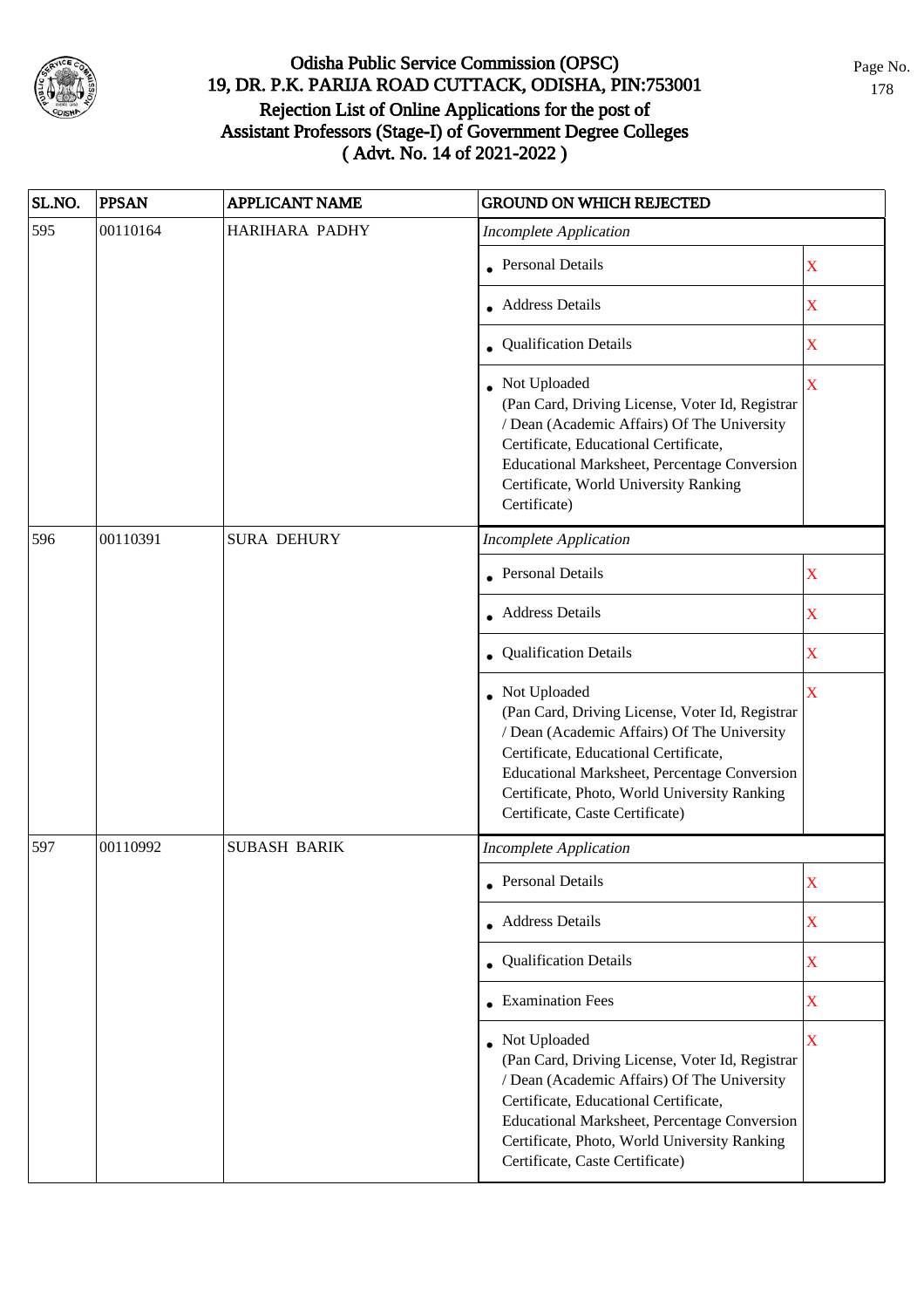

| SL.NO. | <b>PPSAN</b> | <b>APPLICANT NAME</b>      | <b>GROUND ON WHICH REJECTED</b>                                                                                                                                                                                                                                           |                         |
|--------|--------------|----------------------------|---------------------------------------------------------------------------------------------------------------------------------------------------------------------------------------------------------------------------------------------------------------------------|-------------------------|
| 598    | 00111159     | RUCHISMITA BEHERA          | <b>Incomplete Application</b>                                                                                                                                                                                                                                             |                         |
|        |              |                            | • Personal Details                                                                                                                                                                                                                                                        | $\mathbf X$             |
|        |              |                            | • Address Details                                                                                                                                                                                                                                                         | $\mathbf X$             |
|        |              |                            | • Qualification Details                                                                                                                                                                                                                                                   | $\overline{\text{X}}$   |
|        |              |                            | • Not Uploaded<br>(Pan Card, Driving License, Voter Id, Registrar<br>/ Dean (Academic Affairs) Of The University<br>Certificate, Educational Certificate,<br>Educational Marksheet, Percentage Conversion<br>Certificate, Photo, World University Ranking<br>Certificate) | $\overline{\mathbf{X}}$ |
| 599    | 00111212     | <b>LISA BHOI</b>           | <b>Incomplete Application</b>                                                                                                                                                                                                                                             |                         |
|        |              |                            | <b>Personal Details</b>                                                                                                                                                                                                                                                   | $\overline{\text{X}}$   |
|        |              |                            | Address Details                                                                                                                                                                                                                                                           | X                       |
|        |              |                            | Qualification Details                                                                                                                                                                                                                                                     | $\overline{\text{X}}$   |
|        |              |                            | • Examination Fees                                                                                                                                                                                                                                                        | X                       |
|        |              |                            | Not Uploaded<br>(Pan Card, Driving License, Voter Id, Registrar<br>/ Dean (Academic Affairs) Of The University<br>Certificate, Educational Certificate,<br>Educational Marksheet, Percentage Conversion<br>Certificate, Photo, World University Ranking<br>Certificate)   | $\bar{\text{X}}$        |
| 600    | 00111429     | <b>BALABHADRA SENAPATI</b> | Incomplete Application                                                                                                                                                                                                                                                    |                         |
|        |              |                            | • Personal Details                                                                                                                                                                                                                                                        | $\overline{\text{X}}$   |
|        |              |                            | • Address Details                                                                                                                                                                                                                                                         | $\mathbf X$             |
|        |              |                            | • Qualification Details                                                                                                                                                                                                                                                   | X                       |
|        |              |                            | • Examination Fees                                                                                                                                                                                                                                                        | $\mathbf X$             |
|        |              |                            | • Not Uploaded<br>(Pan Card, Driving License, Voter Id, Registrar<br>/ Dean (Academic Affairs) Of The University<br>Certificate, Educational Certificate,<br>Educational Marksheet, Percentage Conversion<br>Certificate, Photo, World University Ranking<br>Certificate) | $\overline{\text{X}}$   |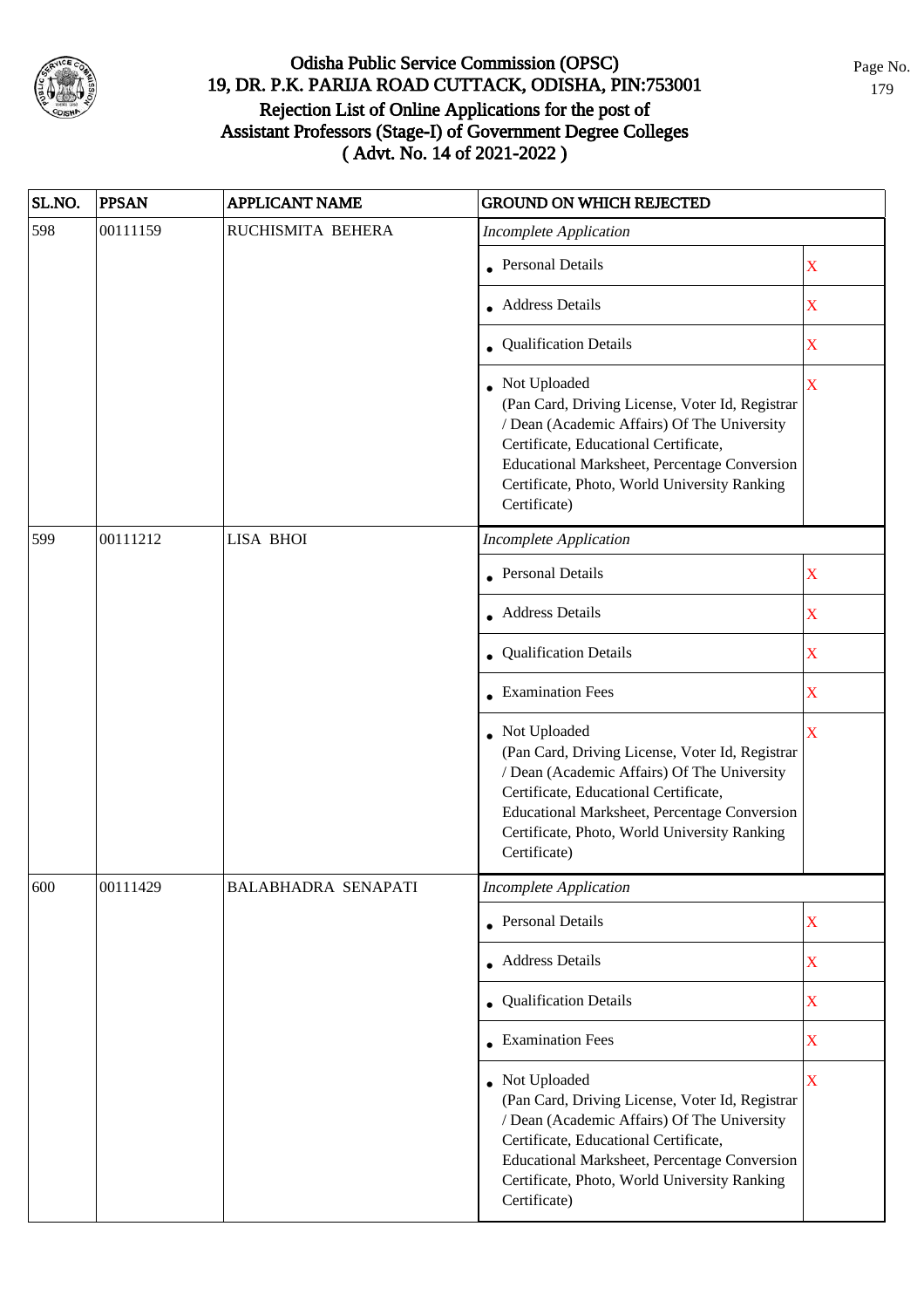

| SL.NO. | <b>PPSAN</b> | <b>APPLICANT NAME</b> | <b>GROUND ON WHICH REJECTED</b>                                                                                                                                                                                                                                                                                                          |                         |
|--------|--------------|-----------------------|------------------------------------------------------------------------------------------------------------------------------------------------------------------------------------------------------------------------------------------------------------------------------------------------------------------------------------------|-------------------------|
| 601    | 00111636     | SOURABHA KUMAR SAHU   | <b>Incomplete Application</b>                                                                                                                                                                                                                                                                                                            |                         |
|        |              |                       | • Personal Details                                                                                                                                                                                                                                                                                                                       | $\mathbf X$             |
|        |              |                       | • Address Details                                                                                                                                                                                                                                                                                                                        | $\mathbf X$             |
|        |              |                       | • Qualification Details                                                                                                                                                                                                                                                                                                                  | $\mathbf X$             |
|        |              |                       | $\bullet$ Examination Fees                                                                                                                                                                                                                                                                                                               | X                       |
|        |              |                       | Not Uploaded<br>(Pan Card, Driving License, Voter Id, Registrar<br>/ Dean (Academic Affairs) Of The University<br>Certificate, Educational Certificate,<br>Educational Marksheet, Percentage Conversion<br>Certificate, Photo, World University Ranking<br>Certificate, Caste Certificate)                                               | $\overline{\mathbf{X}}$ |
| 602    | 00111656     | LOPAMUDRA MOHANTY     | <b>Incomplete Application</b>                                                                                                                                                                                                                                                                                                            |                         |
|        |              |                       | Personal Details                                                                                                                                                                                                                                                                                                                         | X                       |
|        |              |                       | <b>Address Details</b>                                                                                                                                                                                                                                                                                                                   | $\mathbf X$             |
|        |              |                       | • Qualification Details                                                                                                                                                                                                                                                                                                                  | X                       |
|        |              |                       | Not Uploaded<br>(Pan Card, Driving License, Voter Id, Registrar<br>/ Dean (Academic Affairs) Of The University<br>Certificate, Educational Certificate,<br><b>Educational Marksheet, Percentage Conversion</b><br>Certificate, Photo, World University Ranking<br>Certificate, Category-Ii (Hearing Impaired)<br>Disability Certificate) | $\mathbf X$             |
| 603    | 00111756     | <b>HARAPRASAD</b>     | Incomplete Application                                                                                                                                                                                                                                                                                                                   |                         |
|        |              | <b>DHANGADAMAJHI</b>  | • Qualification Details                                                                                                                                                                                                                                                                                                                  | $\mathbf X$             |
|        |              |                       | Not Uploaded<br>(Pan Card, Driving License, Voter Id, Registrar<br>/ Dean (Academic Affairs) Of The University<br>Certificate, Educational Certificate,<br>Educational Marksheet, Percentage Conversion<br>Certificate, Photo, World University Ranking<br>Certificate)                                                                  | $\mathbf X$             |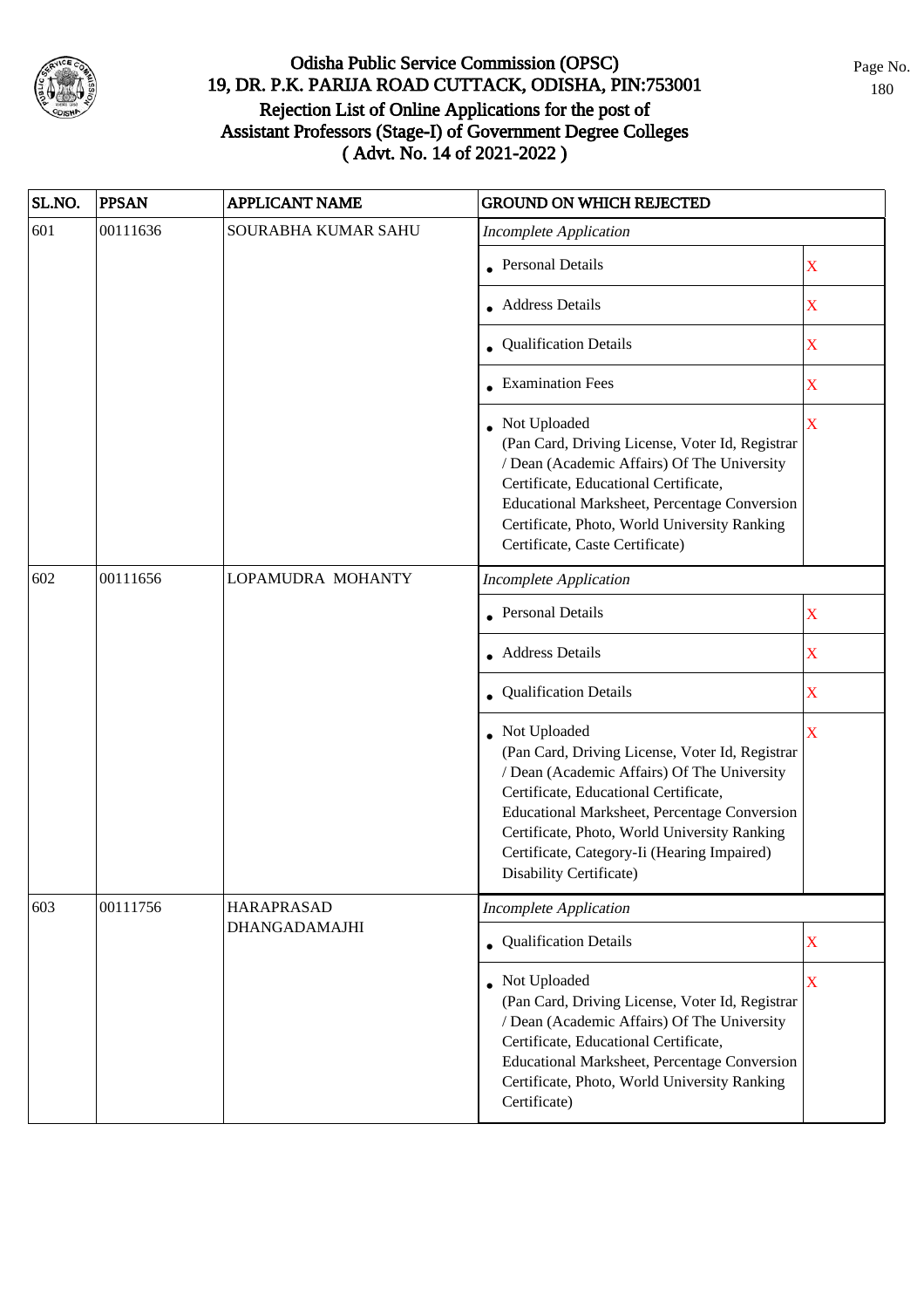

| SL.NO. | <b>PPSAN</b> | <b>APPLICANT NAME</b> | <b>GROUND ON WHICH REJECTED</b>                                                                                                                                                                                                                                                              |                         |
|--------|--------------|-----------------------|----------------------------------------------------------------------------------------------------------------------------------------------------------------------------------------------------------------------------------------------------------------------------------------------|-------------------------|
| 604    | 00111827     | RAMAKANTA SETHY       | <b>Incomplete Application</b>                                                                                                                                                                                                                                                                |                         |
|        |              |                       | • Personal Details                                                                                                                                                                                                                                                                           | X                       |
|        |              |                       | • Address Details                                                                                                                                                                                                                                                                            | X                       |
|        |              |                       | • Qualification Details                                                                                                                                                                                                                                                                      | X                       |
|        |              |                       | • Not Uploaded<br>(Pan Card, Driving License, Voter Id, Registrar<br>/ Dean (Academic Affairs) Of The University<br>Certificate, Educational Certificate,<br>Educational Marksheet, Percentage Conversion<br>Certificate, Photo, World University Ranking<br>Certificate, Caste Certificate) | $\overline{\mathbf{X}}$ |
| 605    | 00111988     | JYOTIBAS BHANJA       | <b>Incomplete Application</b>                                                                                                                                                                                                                                                                |                         |
|        |              |                       | • Personal Details                                                                                                                                                                                                                                                                           | $\mathbf X$             |
|        |              |                       | <b>Address Details</b>                                                                                                                                                                                                                                                                       | $\mathbf X$             |
|        |              |                       | Qualification Details                                                                                                                                                                                                                                                                        | $\mathbf X$             |
|        |              |                       | • Examination Fees                                                                                                                                                                                                                                                                           | $\mathbf X$             |
|        |              |                       | Not Uploaded<br>(Pan Card, Driving License, Voter Id, Registrar<br>/ Dean (Academic Affairs) Of The University<br>Certificate, Educational Certificate,<br>Educational Marksheet, Percentage Conversion<br>Certificate, Photo, World University Ranking<br>Certificate, Caste Certificate)   | $\overline{\mathbf{X}}$ |
| 606    | 00112001     | SUSANTA KUMAR RANA    | Incomplete Application                                                                                                                                                                                                                                                                       |                         |
|        |              |                       | • Personal Details                                                                                                                                                                                                                                                                           | $\mathbf X$             |
|        |              |                       | • Address Details                                                                                                                                                                                                                                                                            | $\mathbf X$             |
|        |              |                       | • Qualification Details                                                                                                                                                                                                                                                                      | $\mathbf X$             |
|        |              |                       | $\bullet$ Examination Fees                                                                                                                                                                                                                                                                   | $\overline{\textbf{X}}$ |
|        |              |                       | • Not Uploaded<br>(Pan Card, Driving License, Voter Id, Registrar<br>/ Dean (Academic Affairs) Of The University<br>Certificate, Educational Certificate,<br>Educational Marksheet, Percentage Conversion<br>Certificate, Photo, World University Ranking<br>Certificate, Caste Certificate) | $\bar{X}$               |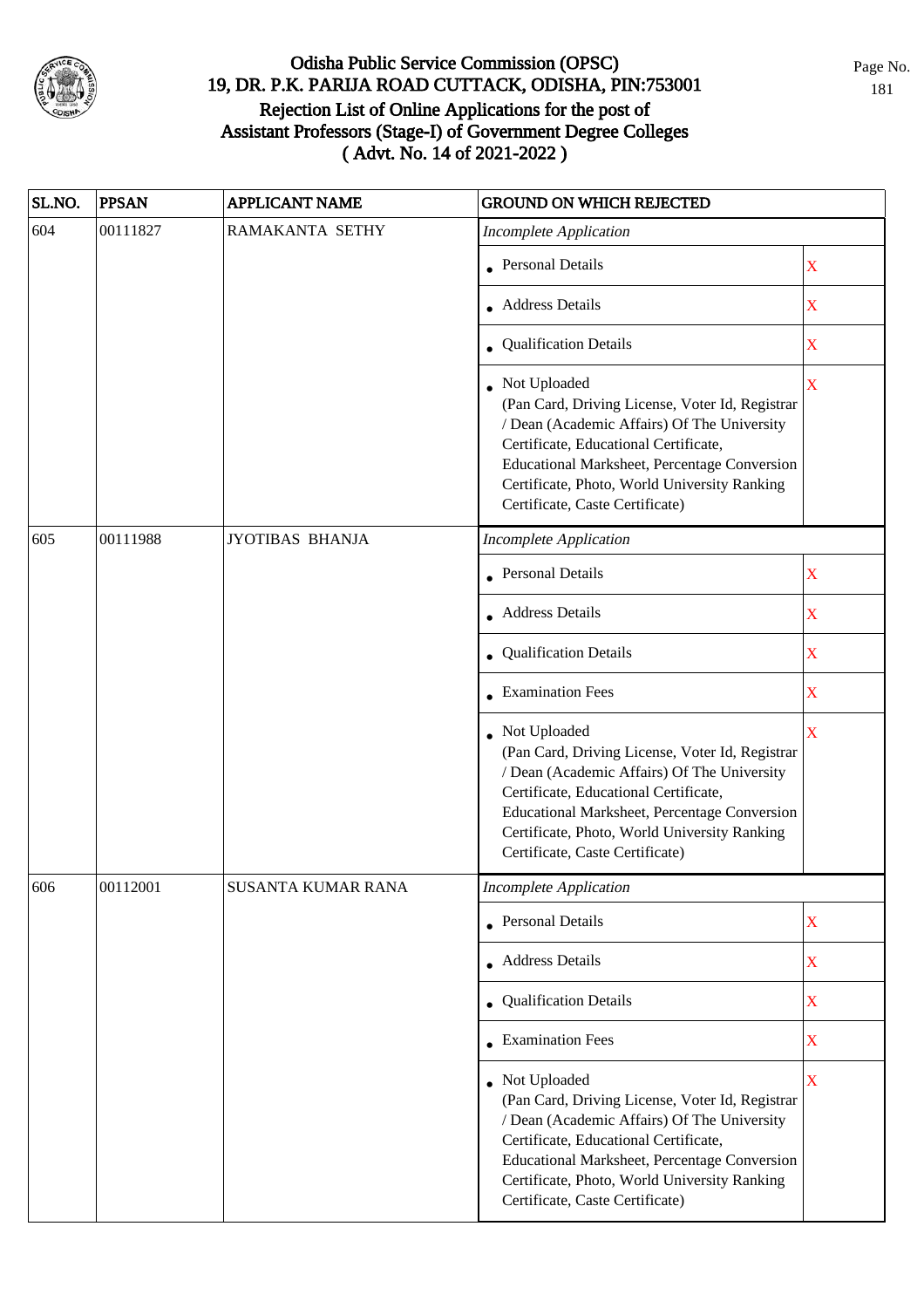

| SL.NO. | <b>PPSAN</b> | <b>APPLICANT NAME</b> | <b>GROUND ON WHICH REJECTED</b>                                                                                                                                                                                                                                    |                         |
|--------|--------------|-----------------------|--------------------------------------------------------------------------------------------------------------------------------------------------------------------------------------------------------------------------------------------------------------------|-------------------------|
| 607    | 00112039     | SK SAMSUL ALLI        | <b>Incomplete Application</b>                                                                                                                                                                                                                                      |                         |
|        |              |                       | <b>Personal Details</b>                                                                                                                                                                                                                                            | X                       |
|        |              |                       | <b>Address Details</b>                                                                                                                                                                                                                                             | X                       |
|        |              |                       | • Qualification Details                                                                                                                                                                                                                                            | $\mathbf X$             |
|        |              |                       | • Examination Fees                                                                                                                                                                                                                                                 | $\mathbf X$             |
|        |              |                       | • Not Uploaded<br>(Pan Card, Driving License, Voter Id, Registrar<br>/ Dean (Academic Affairs) Of The University<br>Certificate, Educational Certificate,<br>Educational Marksheet, Percentage Conversion<br>Certificate, World University Ranking<br>Certificate) | $\overline{\mathbf{X}}$ |
| 608    | 00112168     | PADMANJALI MOHANTA    | <b>Incomplete Application</b>                                                                                                                                                                                                                                      |                         |
|        |              |                       | Qualification Details                                                                                                                                                                                                                                              | X                       |
|        |              |                       | Not Uploaded<br>(Pan Card, Driving License, Registrar / Dean<br>(Academic Affairs) Of The University<br>Certificate, Percentage Conversion Certificate,<br>Photo, World University Ranking Certificate)                                                            | $\overline{\mathbf{X}}$ |
| 609    | 00112292     | SANATAN SAHOO         | <b>Incomplete Application</b>                                                                                                                                                                                                                                      |                         |
|        |              |                       | • Qualification Details                                                                                                                                                                                                                                            | $\mathbf X$             |
|        |              |                       | Not Uploaded<br>(Pan Card, Driving License, Voter Id, Registrar<br>/ Dean (Academic Affairs) Of The University<br>Certificate, World University Ranking<br>Certificate)                                                                                            | $\overline{\mathbf{X}}$ |
| 610    | 00112350     | <b>GULNAR QUADRI</b>  | <b>Incomplete Application</b>                                                                                                                                                                                                                                      |                         |
|        |              |                       | Not Uploaded<br>(Pan Card, Driving License, Voter Id, Registrar<br>/ Dean (Academic Affairs) Of The University<br>Certificate, World University Ranking<br>Certificate)                                                                                            | $\mathbf X$             |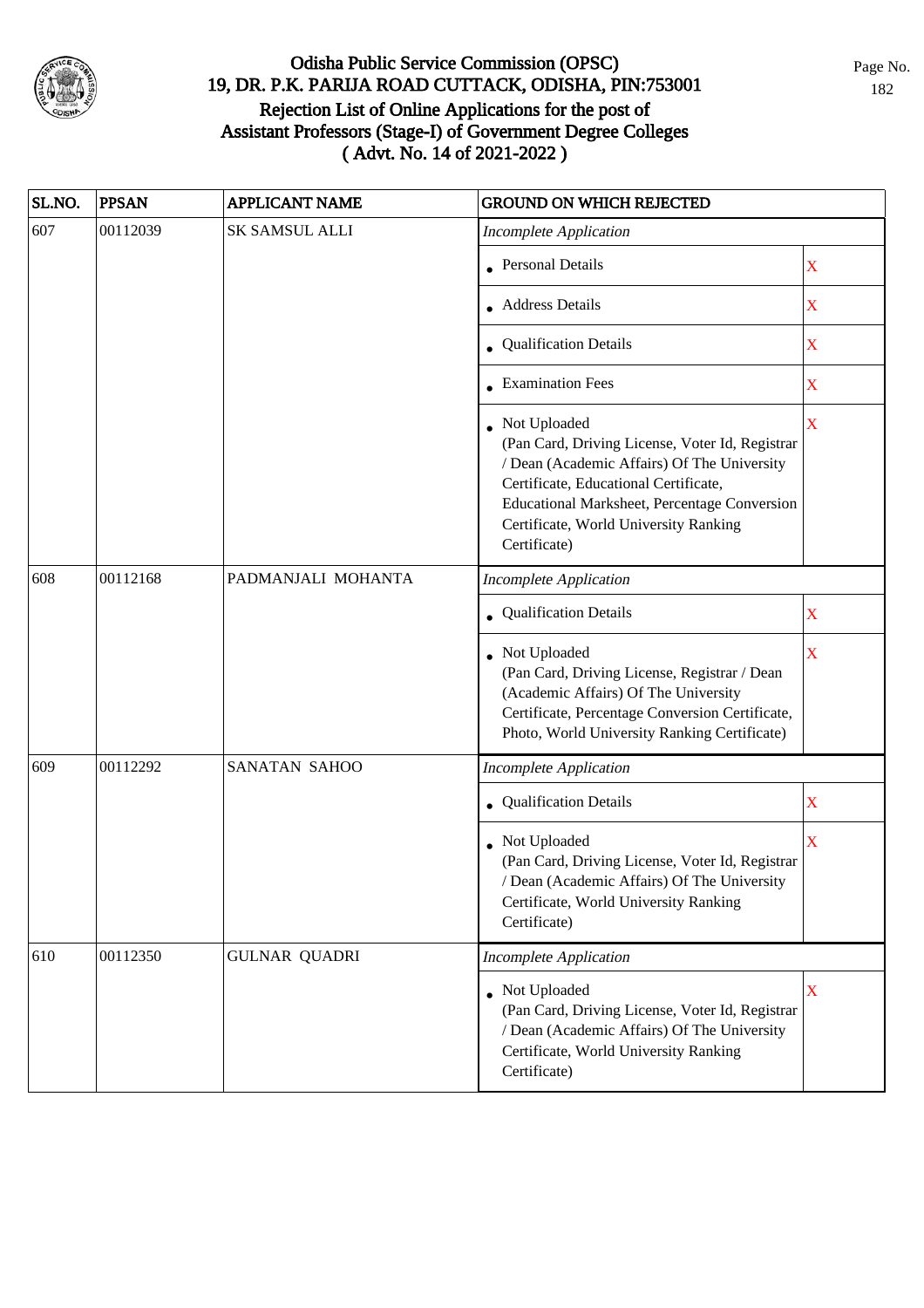

| SL.NO. | <b>PPSAN</b> | <b>APPLICANT NAME</b> | <b>GROUND ON WHICH REJECTED</b>                                                                                                                                                                                                                                                                                                                                            |                         |
|--------|--------------|-----------------------|----------------------------------------------------------------------------------------------------------------------------------------------------------------------------------------------------------------------------------------------------------------------------------------------------------------------------------------------------------------------------|-------------------------|
| 611    | 00112467     | KAMAL KUMAR MOHANTY   | <b>Incomplete Application</b>                                                                                                                                                                                                                                                                                                                                              |                         |
|        |              |                       | <b>Personal Details</b>                                                                                                                                                                                                                                                                                                                                                    | $\overline{\mathbf{X}}$ |
|        |              |                       | Not Uploaded<br>(Pan Card, Voter Id, Registrar / Dean<br>(Academic Affairs) Of The University<br>Certificate, Percentage Conversion Certificate,<br>World University Ranking Certificate)                                                                                                                                                                                  | X                       |
| 612    | 00112502     | RANJAN KUMAR BEHERA   | <b>Incomplete Application</b>                                                                                                                                                                                                                                                                                                                                              |                         |
|        |              |                       | <b>Personal Details</b>                                                                                                                                                                                                                                                                                                                                                    | X                       |
|        |              |                       | <b>Address Details</b>                                                                                                                                                                                                                                                                                                                                                     | $\overline{\text{X}}$   |
|        |              |                       | • Qualification Details                                                                                                                                                                                                                                                                                                                                                    | $\mathbf X$             |
|        |              |                       | <b>Examination Fees</b>                                                                                                                                                                                                                                                                                                                                                    | $\bar{\mathbf{X}}$      |
|        |              |                       | Not Uploaded<br>(Pan Card, Driving License, Voter Id, Registrar<br>/ Dean (Academic Affairs) Of The University<br>Certificate, Educational Certificate,<br>Educational Marksheet, No Objection<br>Certificate (Noc) From The Competent<br>Authority In Case Of In-Service Candidate,<br>Percentage Conversion Certificate, Photo,<br>World University Ranking Certificate) | $\overline{\mathbf{X}}$ |
| 613    | 00112648     | SOUBHAGYA PADHAN      | <b>Incomplete Application</b>                                                                                                                                                                                                                                                                                                                                              |                         |
|        |              |                       | • Personal Details                                                                                                                                                                                                                                                                                                                                                         | $\overline{\text{X}}$   |
|        |              |                       | • Address Details                                                                                                                                                                                                                                                                                                                                                          | X                       |
|        |              |                       | • Qualification Details                                                                                                                                                                                                                                                                                                                                                    | X                       |
|        |              |                       | • Examination Fees                                                                                                                                                                                                                                                                                                                                                         | $\mathbf X$             |
|        |              |                       | • Not Uploaded<br>(Pan Card, Driving License, Registrar / Dean<br>(Academic Affairs) Of The University<br>Certificate, Educational Certificate,<br>Educational Marksheet, Percentage Conversion<br>Certificate, Photo, World University Ranking<br>Certificate)                                                                                                            | $\bar{X}$               |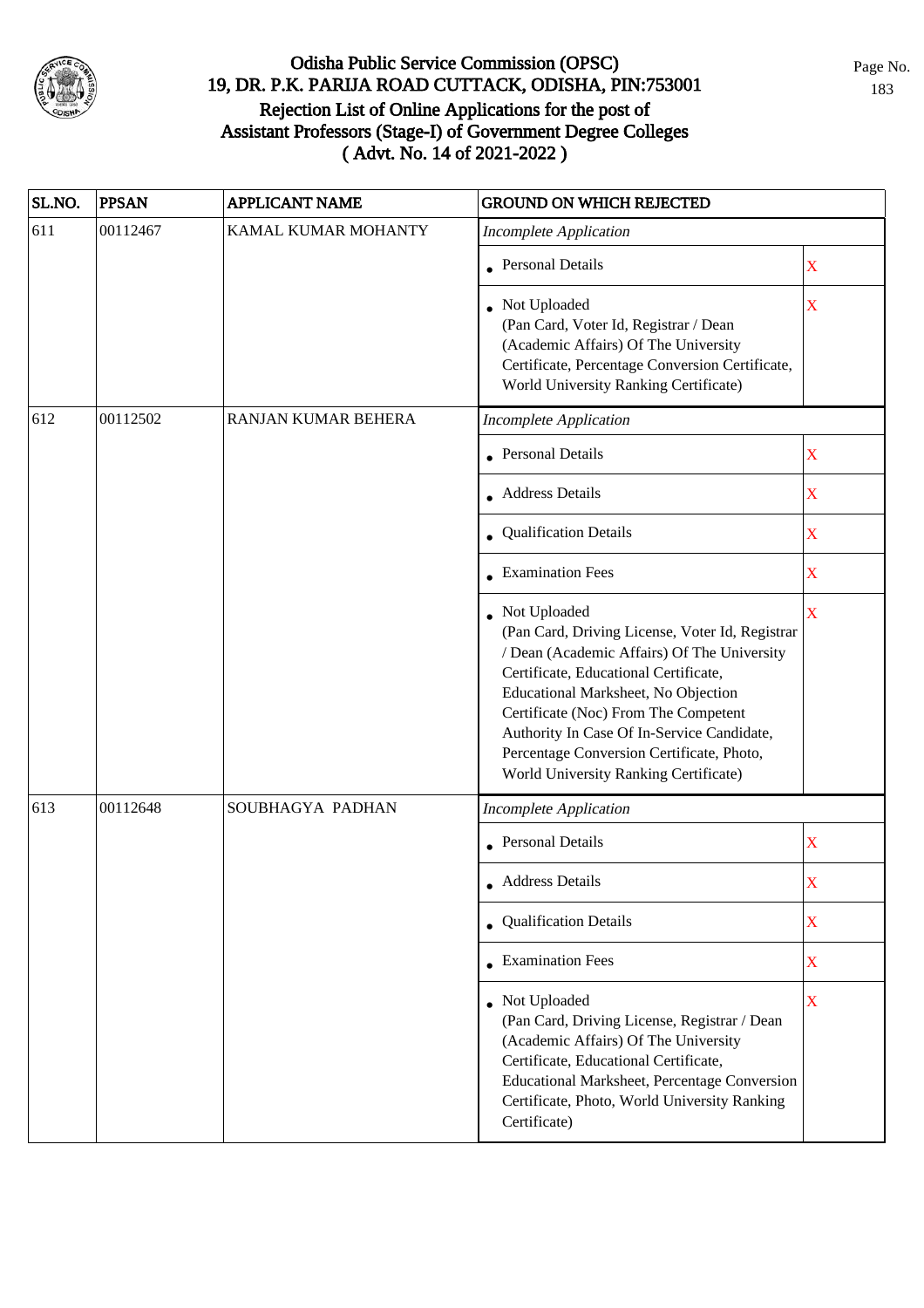

| SL.NO. | <b>PPSAN</b> | <b>APPLICANT NAME</b>  | <b>GROUND ON WHICH REJECTED</b>                                                                                                                                                                                                                                         |                         |
|--------|--------------|------------------------|-------------------------------------------------------------------------------------------------------------------------------------------------------------------------------------------------------------------------------------------------------------------------|-------------------------|
| 614    | 00112785     | ALOK RANJAN BEHERA     | <b>Incomplete Application</b>                                                                                                                                                                                                                                           |                         |
|        |              |                        | • Personal Details                                                                                                                                                                                                                                                      | $\mathbf X$             |
|        |              |                        | • Address Details                                                                                                                                                                                                                                                       | $\overline{\mathbf{X}}$ |
|        |              |                        | • Qualification Details                                                                                                                                                                                                                                                 | $\overline{\text{X}}$   |
|        |              |                        | $\bullet$ Examination Fees                                                                                                                                                                                                                                              | $\overline{\text{X}}$   |
|        |              |                        | Not Uploaded<br>(Pan Card, Driving License, Registrar / Dean<br>(Academic Affairs) Of The University<br>Certificate, Educational Certificate,<br>Educational Marksheet, Percentage Conversion<br>Certificate, Photo, World University Ranking<br>Certificate)           | $\overline{\text{X}}$   |
| 615    | 00112810     | MRUNALINI PRIYADARSINI | <b>Incomplete Application</b>                                                                                                                                                                                                                                           |                         |
|        |              |                        | Qualification Details                                                                                                                                                                                                                                                   | $\mathbf X$             |
|        |              |                        | Not Uploaded<br>(Pan Card, Driving License, Voter Id, Registrar<br>/ Dean (Academic Affairs) Of The University<br>Certificate, Percentage Conversion Certificate,<br>Photo, World University Ranking Certificate)                                                       | $\bar{\mathbf{X}}$      |
| 616    | 00112841     | PADMINI DANSANA        | <b>Incomplete Application</b>                                                                                                                                                                                                                                           |                         |
|        |              |                        | <b>Qualification Details</b>                                                                                                                                                                                                                                            | $\mathbf X$             |
|        |              |                        | Not Uploaded<br>(Pan Card, Voter Id, Registrar / Dean<br>(Academic Affairs) Of The University<br>Certificate, Percentage Conversion Certificate,<br>World University Ranking Certificate)                                                                               | $\overline{\text{X}}$   |
| 617    | 00112873     | NIRMALA MOHANTA        | <b>Incomplete Application</b>                                                                                                                                                                                                                                           |                         |
|        |              |                        | • Qualification Details                                                                                                                                                                                                                                                 | $\overline{\text{X}}$   |
|        |              |                        | Not Uploaded<br>(Pan Card, Driving License, Voter Id, Registrar<br>/ Dean (Academic Affairs) Of The University<br>Certificate, Educational Certificate,<br>Educational Marksheet, Percentage Conversion<br>Certificate, Photo, World University Ranking<br>Certificate) | $\overline{\mathbf{X}}$ |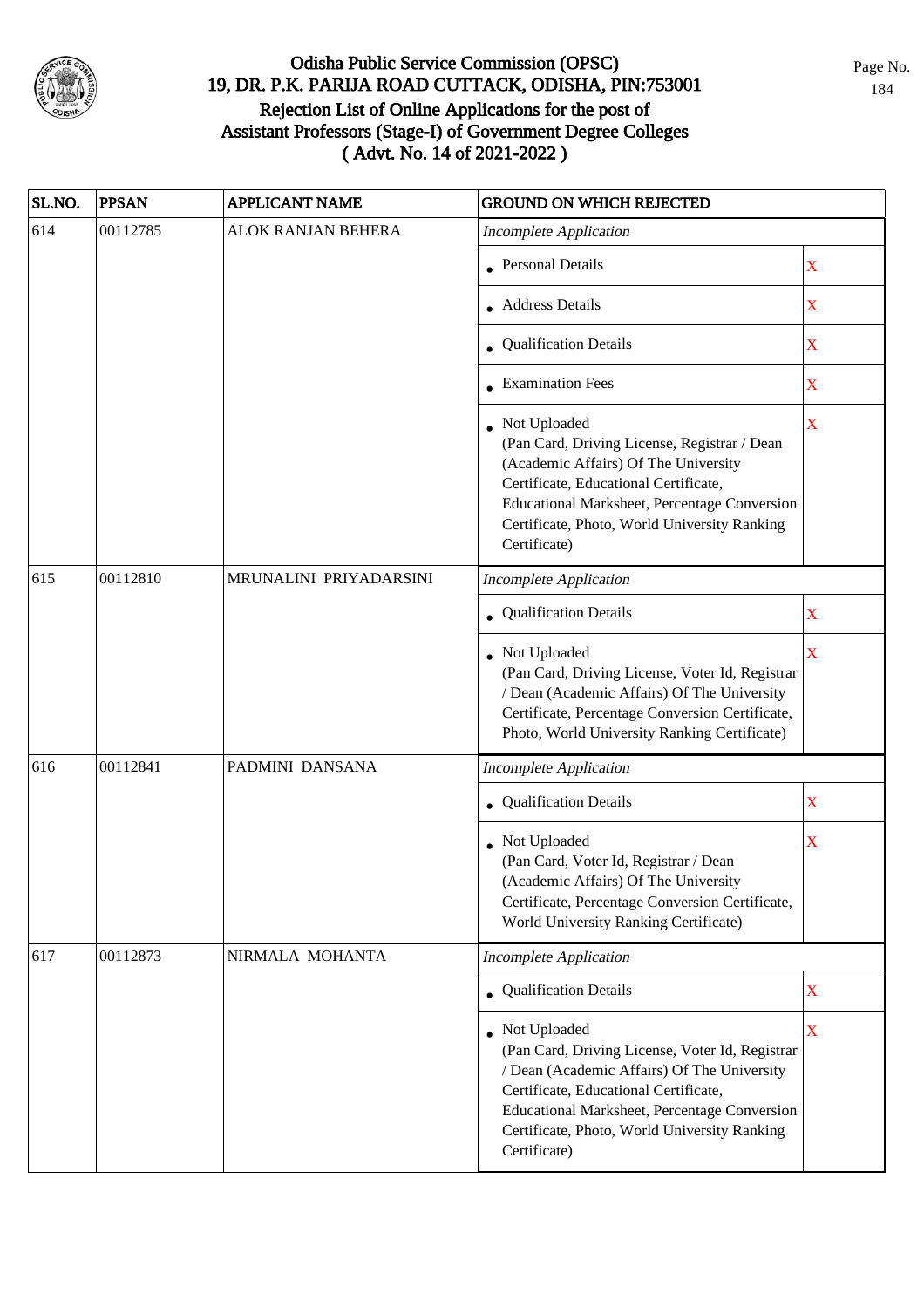

| SL.NO. | <b>PPSAN</b> | <b>APPLICANT NAME</b>       | <b>GROUND ON WHICH REJECTED</b>                                                                                                                                                                                                                                           |                         |
|--------|--------------|-----------------------------|---------------------------------------------------------------------------------------------------------------------------------------------------------------------------------------------------------------------------------------------------------------------------|-------------------------|
| 618    | 00113036     | PARTHASARATHI BARIK         | <b>Incomplete Application</b>                                                                                                                                                                                                                                             |                         |
|        |              |                             | • Not Uploaded<br>(Pan Card, Driving License, Registrar / Dean<br>(Academic Affairs) Of The University<br>Certificate, Percentage Conversion Certificate)                                                                                                                 | $\mathbf X$             |
| 619    | 00113241     | <b>BIKASH KUMAR MOHANTY</b> | <b>Incomplete Application</b>                                                                                                                                                                                                                                             |                         |
|        |              |                             | <b>Personal Details</b>                                                                                                                                                                                                                                                   | $\mathbf X$             |
|        |              |                             | <b>Address Details</b>                                                                                                                                                                                                                                                    | $\mathbf X$             |
|        |              |                             | • Qualification Details                                                                                                                                                                                                                                                   | $\mathbf X$             |
|        |              |                             | • Examination Fees                                                                                                                                                                                                                                                        | $\mathbf X$             |
|        |              |                             | • Not Uploaded<br>(Pan Card, Driving License, Voter Id, Registrar<br>/ Dean (Academic Affairs) Of The University<br>Certificate, Educational Certificate,<br>Educational Marksheet, Percentage Conversion<br>Certificate, Photo, World University Ranking<br>Certificate) | X                       |
| 620    | 00113305     | PADMALOCHAN BEHERA          | <b>Incomplete Application</b>                                                                                                                                                                                                                                             |                         |
|        |              |                             | • Qualification Details                                                                                                                                                                                                                                                   | X                       |
|        |              |                             | • Not Uploaded<br>(Pan Card, Driving License, Voter Id, Registrar<br>/ Dean (Academic Affairs) Of The University<br>Certificate, Percentage Conversion Certificate,<br>World University Ranking Certificate)                                                              | $\overline{\mathbf{X}}$ |
| 621    | 00113352     | PUJA NAYAK                  | <b>Incomplete Application</b>                                                                                                                                                                                                                                             |                         |
|        |              |                             | • Qualification Details                                                                                                                                                                                                                                                   | $\mathbf X$             |
|        |              |                             | • Not Uploaded<br>(Pan Card, Driving License, Voter Id, Registrar<br>/ Dean (Academic Affairs) Of The University<br>Certificate, Educational Certificate,<br>Educational Marksheet, Percentage Conversion<br>Certificate, Photo, World University Ranking<br>Certificate) | X                       |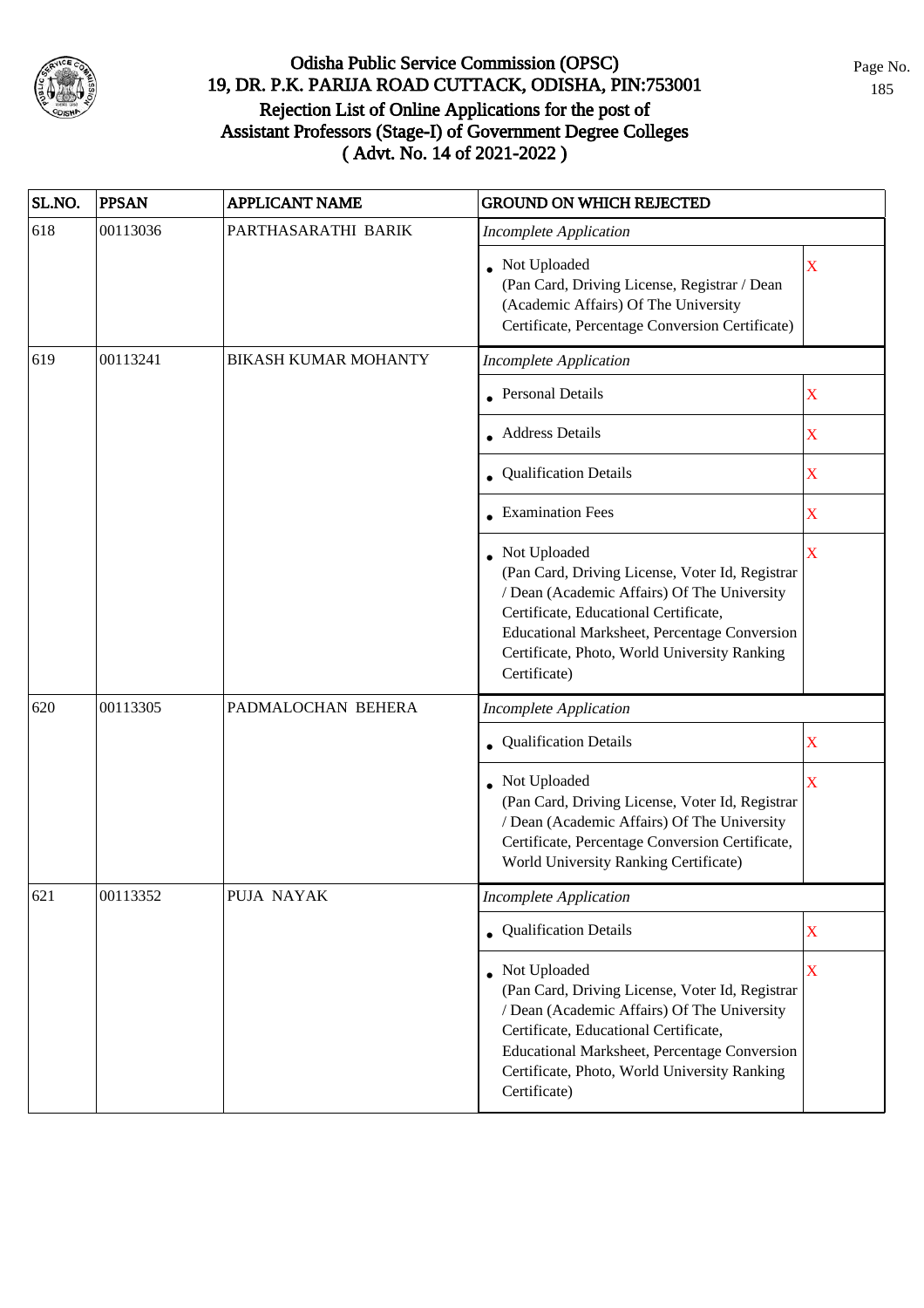

| SL.NO. | <b>PPSAN</b> | <b>APPLICANT NAME</b>  | <b>GROUND ON WHICH REJECTED</b>                                                                                                                                                                                                                                                              |                         |
|--------|--------------|------------------------|----------------------------------------------------------------------------------------------------------------------------------------------------------------------------------------------------------------------------------------------------------------------------------------------|-------------------------|
| 622    | 00113404     | <b>DEBABRATA SETH</b>  | <b>Incomplete Application</b>                                                                                                                                                                                                                                                                |                         |
|        |              |                        | • Personal Details                                                                                                                                                                                                                                                                           | X                       |
|        |              |                        | • Address Details                                                                                                                                                                                                                                                                            | $\mathbf X$             |
|        |              |                        | • Qualification Details                                                                                                                                                                                                                                                                      | $\mathbf X$             |
|        |              |                        | • Not Uploaded<br>(Pan Card, Driving License, Voter Id, Registrar<br>/ Dean (Academic Affairs) Of The University<br>Certificate, Educational Certificate,<br>Educational Marksheet, Percentage Conversion<br>Certificate, Photo, World University Ranking<br>Certificate, Caste Certificate) | X                       |
| 623    | 00113437     | <b>JHARANA NAIK</b>    | <b>Incomplete Application</b>                                                                                                                                                                                                                                                                |                         |
|        |              |                        | Qualification Details                                                                                                                                                                                                                                                                        | X                       |
|        |              |                        | Not Uploaded<br>(Pan Card, Driving License, Voter Id, Registrar<br>/ Dean (Academic Affairs) Of The University<br>Certificate, Educational Certificate,<br>Educational Marksheet, Percentage Conversion<br>Certificate, Photo, World University Ranking<br>Certificate)                      | $\overline{\mathbf{X}}$ |
| 624    | 00113440     | <b>DEBASWINEE RATH</b> | <b>Incomplete Application</b>                                                                                                                                                                                                                                                                |                         |
|        |              |                        | • Personal Details                                                                                                                                                                                                                                                                           | $\mathbf X$             |
|        |              |                        | • Address Details                                                                                                                                                                                                                                                                            | X                       |
|        |              |                        | • Qualification Details                                                                                                                                                                                                                                                                      | X                       |
|        |              |                        | • Examination Fees                                                                                                                                                                                                                                                                           | X                       |
|        |              |                        | • Not Uploaded<br>(Pan Card, Driving License, Voter Id, Registrar<br>/ Dean (Academic Affairs) Of The University<br>Certificate, Educational Certificate,<br><b>Educational Marksheet, Percentage Conversion</b><br>Certificate, Photo, World University Ranking<br>Certificate)             | X                       |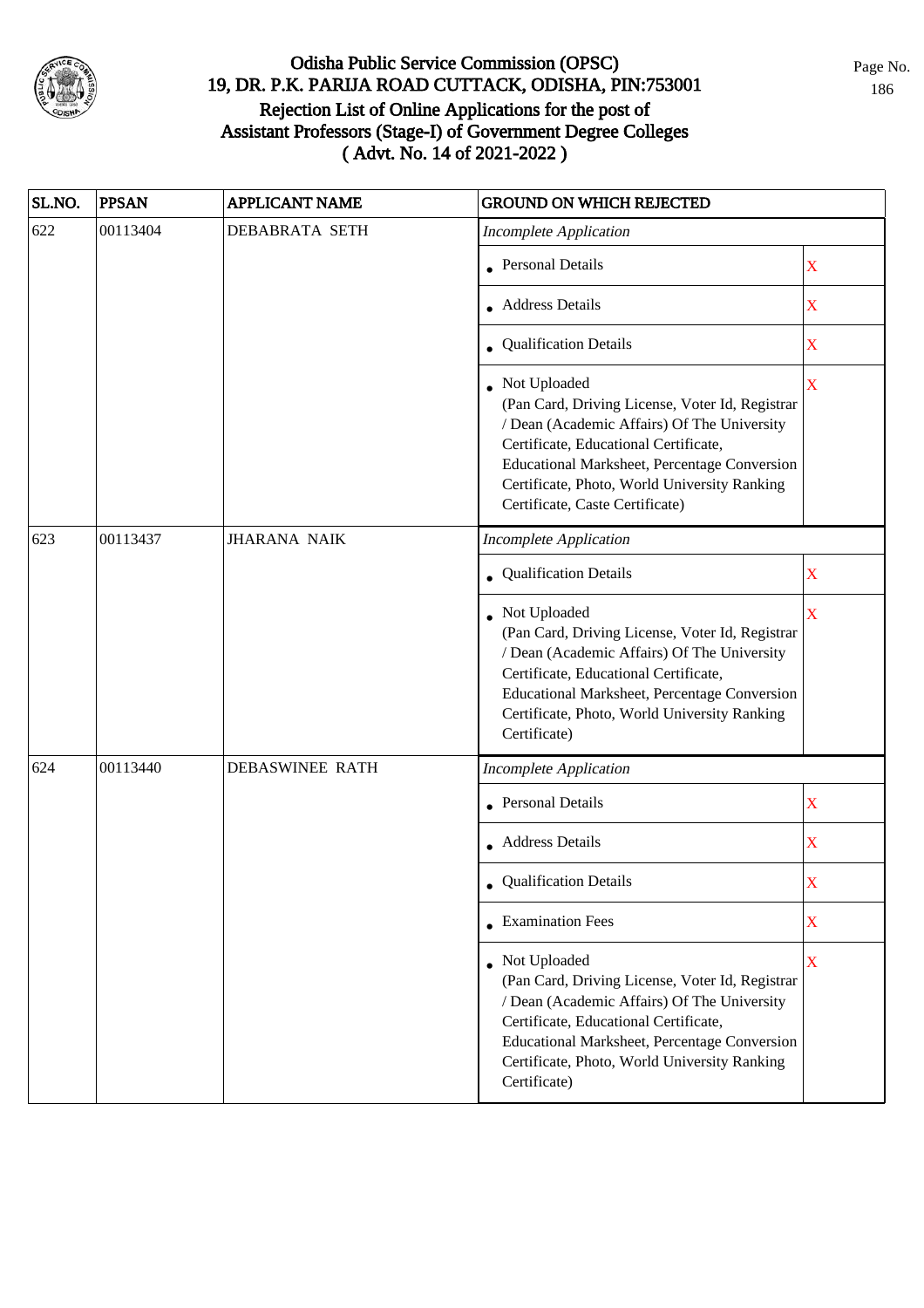

| SL.NO. | <b>PPSAN</b> | <b>APPLICANT NAME</b> | <b>GROUND ON WHICH REJECTED</b>                                                                                                                                                                                                                                                                                                                                     |                         |
|--------|--------------|-----------------------|---------------------------------------------------------------------------------------------------------------------------------------------------------------------------------------------------------------------------------------------------------------------------------------------------------------------------------------------------------------------|-------------------------|
| 625    | 00113488     | <b>BHUPENDRA GOUD</b> | <b>Incomplete Application</b>                                                                                                                                                                                                                                                                                                                                       |                         |
|        |              |                       | • Personal Details                                                                                                                                                                                                                                                                                                                                                  | X                       |
|        |              |                       | Address Details                                                                                                                                                                                                                                                                                                                                                     | $\mathbf X$             |
|        |              |                       | • Qualification Details                                                                                                                                                                                                                                                                                                                                             | $\mathbf X$             |
|        |              |                       | Not Uploaded<br>(Pan Card, Driving License, Voter Id, Registrar<br>/ Dean (Academic Affairs) Of The University<br>Certificate, Educational Certificate,<br>Educational Marksheet, Percentage Conversion<br>Certificate, Photo, World University Ranking<br>Certificate, Caste Certificate, Category-Iii<br>(Orthopaedically Handicapped) Disability<br>Certificate) | X                       |
| 626    | 00113503     | SUBHAM RANJAN MOHANTA | <b>Incomplete Application</b>                                                                                                                                                                                                                                                                                                                                       |                         |
|        |              |                       | Not Uploaded<br>(Pan Card, Driving License, Voter Id, Registrar<br>/ Dean (Academic Affairs) Of The University<br>Certificate, World University Ranking<br>Certificate)                                                                                                                                                                                             | $\overline{\mathbf{X}}$ |
| 627    | 00113567     | <b>SK IDREES</b>      | <b>Incomplete Application</b>                                                                                                                                                                                                                                                                                                                                       |                         |
|        |              |                       | <b>Personal Details</b>                                                                                                                                                                                                                                                                                                                                             | X                       |
|        |              |                       | Address Details                                                                                                                                                                                                                                                                                                                                                     | $\mathbf X$             |
|        |              |                       | • Qualification Details                                                                                                                                                                                                                                                                                                                                             | $\mathbf X$             |
|        |              |                       | $\bullet$ Examination Fees                                                                                                                                                                                                                                                                                                                                          | X                       |
|        |              |                       | • Not Uploaded<br>(Pan Card, Driving License, Voter Id, Registrar<br>/ Dean (Academic Affairs) Of The University<br>Certificate, Educational Certificate,<br>Educational Marksheet, Percentage Conversion<br>Certificate, Photo, World University Ranking<br>Certificate)                                                                                           | X                       |
| 628    | 00113582     | SHEELARANI MISHRA     | <b>Incomplete Application</b>                                                                                                                                                                                                                                                                                                                                       |                         |
|        |              |                       | • Qualification Details                                                                                                                                                                                                                                                                                                                                             | $\mathbf X$             |
|        |              |                       | Not Uploaded<br>(Pan Card, Driving License, Voter Id, Registrar<br>/ Dean (Academic Affairs) Of The University<br>Certificate, Percentage Conversion Certificate,<br>Photo, World University Ranking Certificate)                                                                                                                                                   | $\mathbf X$             |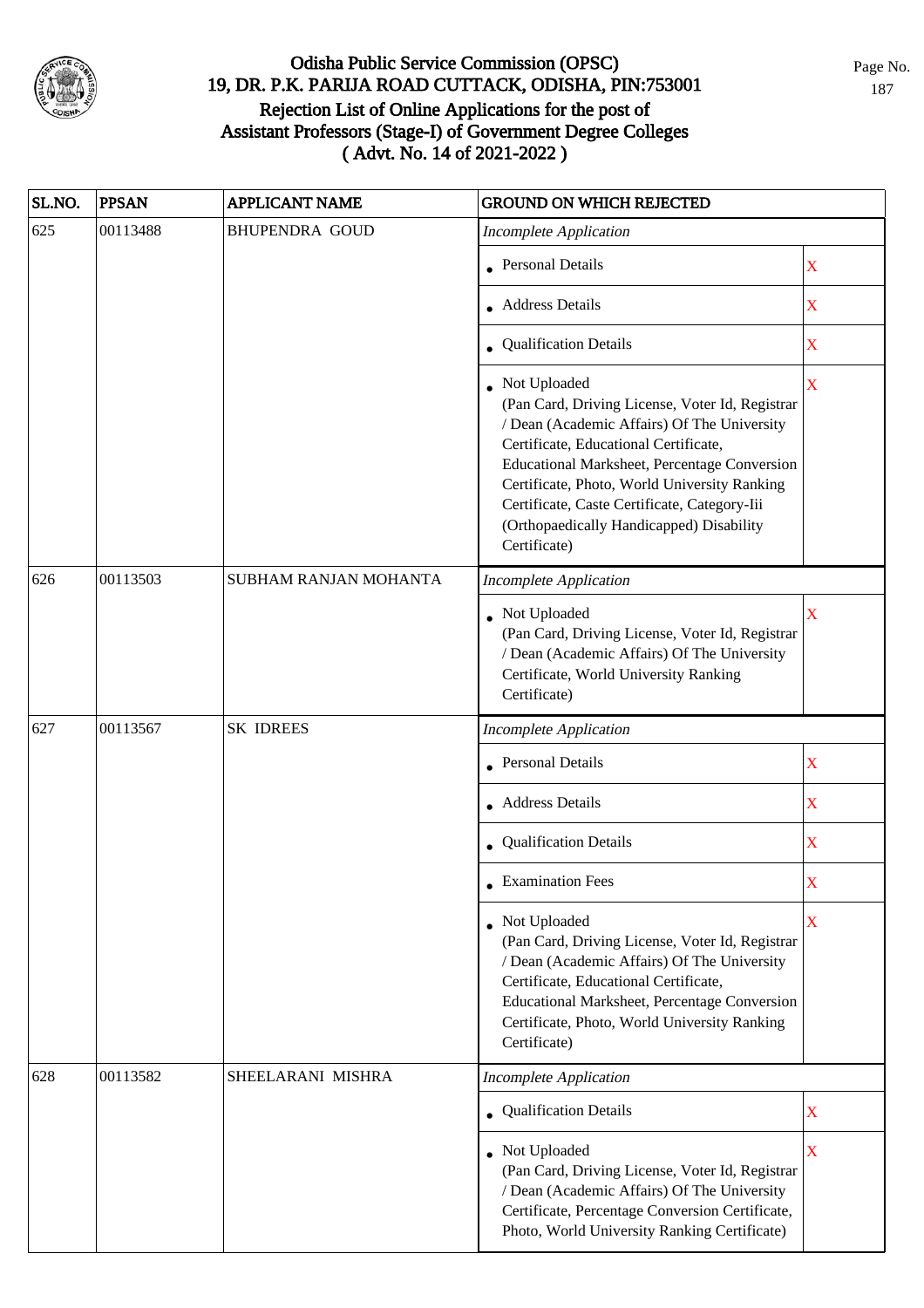

| SL.NO. | <b>PPSAN</b>                                                                                                                                                                                                                                                                                                                                                                                                                                                                                                                                                                                                                                                                                                                                                                                                                | <b>APPLICANT NAME</b> | <b>GROUND ON WHICH REJECTED</b>                                                                                                                                                                                                                                           |                         |
|--------|-----------------------------------------------------------------------------------------------------------------------------------------------------------------------------------------------------------------------------------------------------------------------------------------------------------------------------------------------------------------------------------------------------------------------------------------------------------------------------------------------------------------------------------------------------------------------------------------------------------------------------------------------------------------------------------------------------------------------------------------------------------------------------------------------------------------------------|-----------------------|---------------------------------------------------------------------------------------------------------------------------------------------------------------------------------------------------------------------------------------------------------------------------|-------------------------|
| 629    | 00113583                                                                                                                                                                                                                                                                                                                                                                                                                                                                                                                                                                                                                                                                                                                                                                                                                    | <b>ARCHANA DASH</b>   | <b>Incomplete Application</b>                                                                                                                                                                                                                                             |                         |
|        |                                                                                                                                                                                                                                                                                                                                                                                                                                                                                                                                                                                                                                                                                                                                                                                                                             |                       | • Personal Details                                                                                                                                                                                                                                                        | X                       |
|        |                                                                                                                                                                                                                                                                                                                                                                                                                                                                                                                                                                                                                                                                                                                                                                                                                             |                       | • Address Details                                                                                                                                                                                                                                                         | X                       |
|        |                                                                                                                                                                                                                                                                                                                                                                                                                                                                                                                                                                                                                                                                                                                                                                                                                             |                       | • Qualification Details                                                                                                                                                                                                                                                   | X                       |
|        |                                                                                                                                                                                                                                                                                                                                                                                                                                                                                                                                                                                                                                                                                                                                                                                                                             |                       | • Examination Fees                                                                                                                                                                                                                                                        | X                       |
|        |                                                                                                                                                                                                                                                                                                                                                                                                                                                                                                                                                                                                                                                                                                                                                                                                                             |                       | • Not Uploaded<br>(Pan Card, Driving License, Voter Id, Registrar<br>/ Dean (Academic Affairs) Of The University<br>Certificate, Educational Certificate,<br>Educational Marksheet, Percentage Conversion<br>Certificate, Photo, World University Ranking<br>Certificate) | $\overline{\mathbf{X}}$ |
| 630    | 00113587<br>SAMIR RANJAN PADHAN<br><b>Incomplete Application</b><br><b>Personal Details</b><br>$\mathbf X$<br><b>Address Details</b><br>X<br>Qualification Details<br>X<br>• Examination Fees<br>X<br>$\overline{\mathbf{X}}$<br>Not Uploaded<br>(Pan Card, Driving License, Voter Id, Registrar<br>/ Dean (Academic Affairs) Of The University<br>Certificate, Educational Certificate,<br>Educational Marksheet, Percentage Conversion<br>Certificate, Photo, World University Ranking<br>Certificate)<br>00113590<br><b>JOLLY DEY</b><br><b>Incomplete Application</b><br><b>Personal Details</b><br>$\mathbf X$<br>Address Details<br>X<br><b>Qualification Details</b><br>$\mathbf X$<br>$\bullet$ Examination Fees<br>$\mathbf X$<br>• Not Uploaded<br>$\mathbf X$<br>(Pan Card, Driving License, Voter Id, Registrar |                       |                                                                                                                                                                                                                                                                           |                         |
|        |                                                                                                                                                                                                                                                                                                                                                                                                                                                                                                                                                                                                                                                                                                                                                                                                                             |                       |                                                                                                                                                                                                                                                                           |                         |
|        |                                                                                                                                                                                                                                                                                                                                                                                                                                                                                                                                                                                                                                                                                                                                                                                                                             |                       |                                                                                                                                                                                                                                                                           |                         |
|        |                                                                                                                                                                                                                                                                                                                                                                                                                                                                                                                                                                                                                                                                                                                                                                                                                             |                       |                                                                                                                                                                                                                                                                           |                         |
|        |                                                                                                                                                                                                                                                                                                                                                                                                                                                                                                                                                                                                                                                                                                                                                                                                                             |                       |                                                                                                                                                                                                                                                                           |                         |
|        |                                                                                                                                                                                                                                                                                                                                                                                                                                                                                                                                                                                                                                                                                                                                                                                                                             |                       |                                                                                                                                                                                                                                                                           |                         |
| 631    |                                                                                                                                                                                                                                                                                                                                                                                                                                                                                                                                                                                                                                                                                                                                                                                                                             |                       |                                                                                                                                                                                                                                                                           |                         |
|        |                                                                                                                                                                                                                                                                                                                                                                                                                                                                                                                                                                                                                                                                                                                                                                                                                             |                       |                                                                                                                                                                                                                                                                           |                         |
|        |                                                                                                                                                                                                                                                                                                                                                                                                                                                                                                                                                                                                                                                                                                                                                                                                                             |                       |                                                                                                                                                                                                                                                                           |                         |
|        |                                                                                                                                                                                                                                                                                                                                                                                                                                                                                                                                                                                                                                                                                                                                                                                                                             |                       |                                                                                                                                                                                                                                                                           |                         |
|        |                                                                                                                                                                                                                                                                                                                                                                                                                                                                                                                                                                                                                                                                                                                                                                                                                             |                       |                                                                                                                                                                                                                                                                           |                         |
|        |                                                                                                                                                                                                                                                                                                                                                                                                                                                                                                                                                                                                                                                                                                                                                                                                                             |                       | / Dean (Academic Affairs) Of The University<br>Certificate, Educational Certificate,<br>Educational Marksheet, Percentage Conversion<br>Certificate, Photo, World University Ranking<br>Certificate)                                                                      |                         |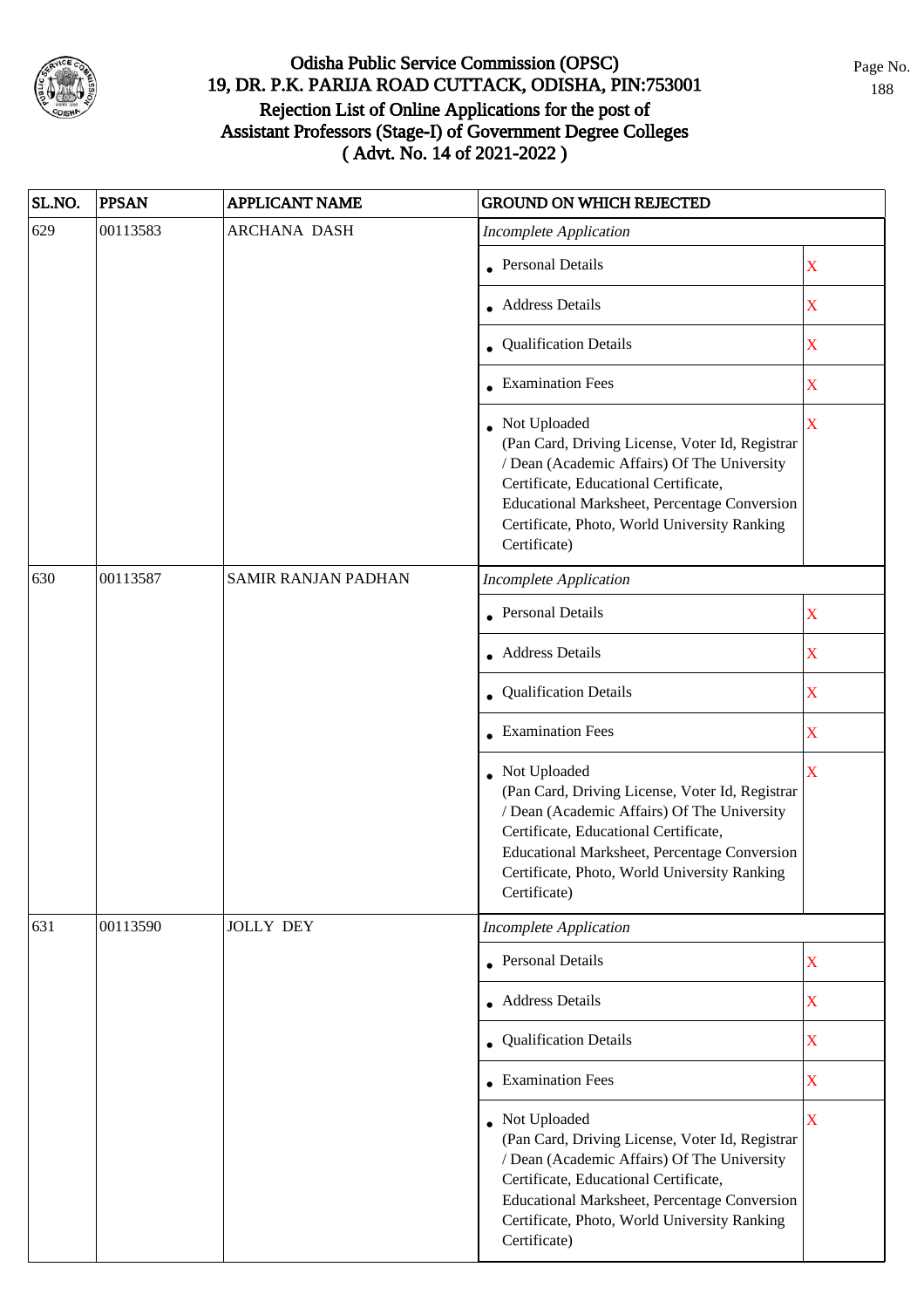

| SL.NO. | <b>PPSAN</b>                                                | <b>APPLICANT NAME</b>   | <b>GROUND ON WHICH REJECTED</b>                                                                                                                                                                                                                                         |                         |
|--------|-------------------------------------------------------------|-------------------------|-------------------------------------------------------------------------------------------------------------------------------------------------------------------------------------------------------------------------------------------------------------------------|-------------------------|
| 632    | 00113592                                                    | <b>SUDAM GUAL</b>       | <b>Incomplete Application</b>                                                                                                                                                                                                                                           |                         |
|        |                                                             |                         | Qualification Details                                                                                                                                                                                                                                                   | $\overline{\text{X}}$   |
|        |                                                             |                         | Not Uploaded<br>(Pan Card, Driving License, Voter Id, Registrar<br>/ Dean (Academic Affairs) Of The University<br>Certificate, Photo, World University Ranking<br>Certificate)                                                                                          | $\bar{\mathbf{X}}$      |
| 633    | 00113594<br>SOURAV PRADHAN<br><b>Incomplete Application</b> |                         |                                                                                                                                                                                                                                                                         |                         |
|        |                                                             |                         | • Personal Details                                                                                                                                                                                                                                                      | $\overline{\text{X}}$   |
|        |                                                             |                         | <b>Address Details</b>                                                                                                                                                                                                                                                  | $\overline{\text{X}}$   |
|        |                                                             |                         | • Qualification Details                                                                                                                                                                                                                                                 | $\overline{\text{X}}$   |
|        |                                                             |                         | Not Uploaded<br>(Pan Card, Driving License, Voter Id, Registrar<br>/ Dean (Academic Affairs) Of The University<br>Certificate, Educational Certificate,<br>Educational Marksheet, Percentage Conversion<br>Certificate, Photo, World University Ranking<br>Certificate) | $\overline{\mathbf{X}}$ |
| 634    | 00113595                                                    | <b>KIRTI RANJAN DAS</b> | <b>Incomplete Application</b>                                                                                                                                                                                                                                           |                         |
|        |                                                             |                         | <b>Address Details</b>                                                                                                                                                                                                                                                  | $\overline{\mathbf{X}}$ |
|        |                                                             |                         | Qualification Details                                                                                                                                                                                                                                                   | $\bar{\mathbf{X}}$      |
|        |                                                             |                         | Not Uploaded<br>(Pan Card, Driving License, Voter Id, Registrar<br>/ Dean (Academic Affairs) Of The University<br>Certificate, Percentage Conversion Certificate,<br>Photo, World University Ranking Certificate)                                                       | $\overline{\mathbf{X}}$ |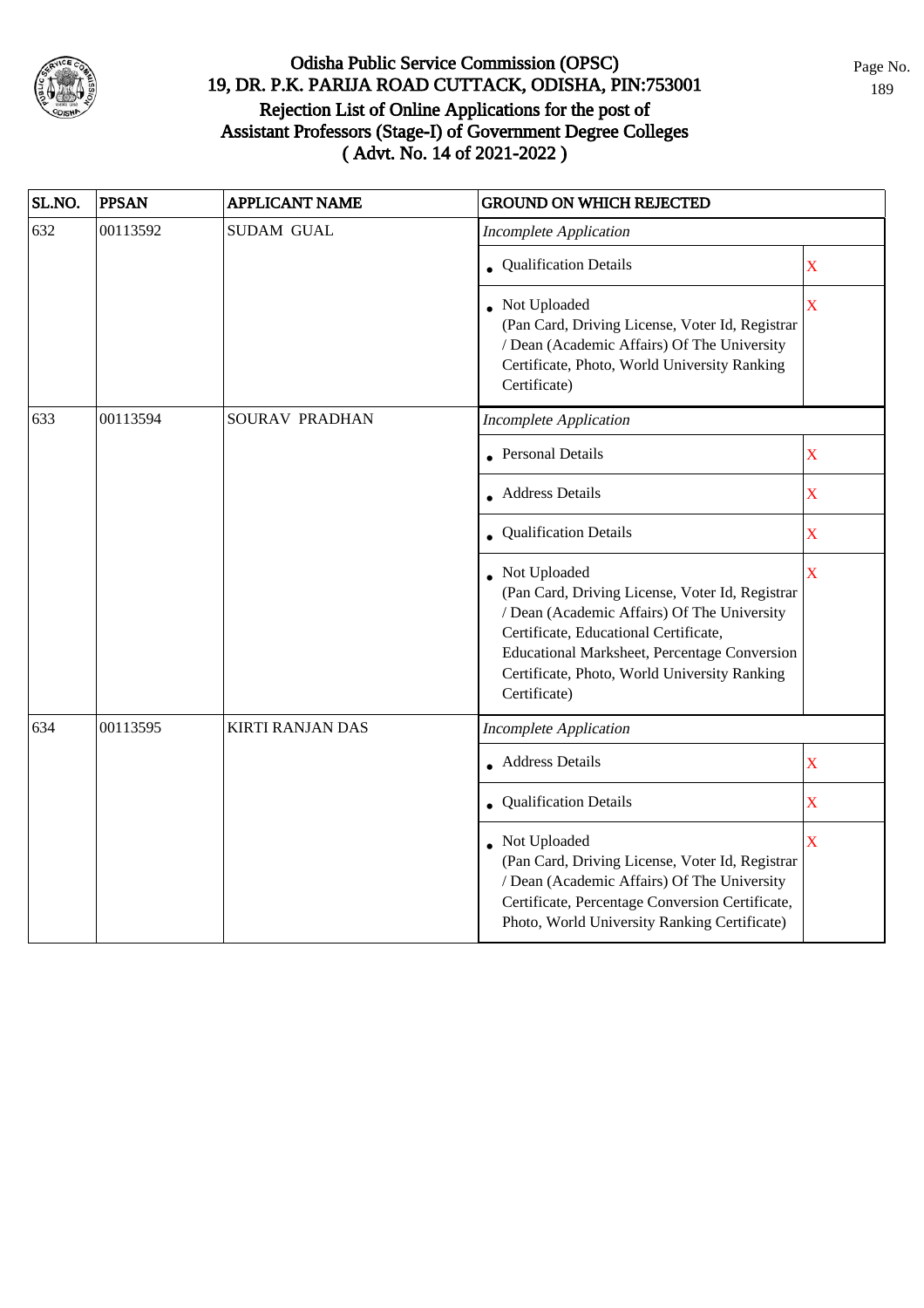

| SL.NO. | <b>PPSAN</b> | <b>APPLICANT NAME</b> | <b>GROUND ON WHICH REJECTED</b>                                                                                                                                                                                                                                                              |                         |  |
|--------|--------------|-----------------------|----------------------------------------------------------------------------------------------------------------------------------------------------------------------------------------------------------------------------------------------------------------------------------------------|-------------------------|--|
| 635    | 00113596     | TEJASMITA PANI        | <b>Incomplete Application</b>                                                                                                                                                                                                                                                                |                         |  |
|        |              |                       | • Personal Details                                                                                                                                                                                                                                                                           | $\mathbf X$             |  |
|        |              |                       | • Address Details                                                                                                                                                                                                                                                                            | X                       |  |
|        |              |                       | • Qualification Details                                                                                                                                                                                                                                                                      | X                       |  |
|        |              |                       | $\bullet$ Examination Fees                                                                                                                                                                                                                                                                   | X                       |  |
|        |              |                       | • Not Uploaded<br>(Pan Card, Driving License, Voter Id, Registrar<br>/ Dean (Academic Affairs) Of The University<br>Certificate, Educational Certificate,<br>Educational Marksheet, Percentage Conversion<br>Certificate, Photo, World University Ranking<br>Certificate)                    | $\overline{\mathbf{X}}$ |  |
| 636    | 00113597     | MALAYA KUMAR SAHOO    | <b>Incomplete Application</b>                                                                                                                                                                                                                                                                |                         |  |
|        |              |                       | <b>Personal Details</b>                                                                                                                                                                                                                                                                      | $\mathbf X$             |  |
|        |              |                       | • Address Details                                                                                                                                                                                                                                                                            | $\mathbf X$             |  |
|        |              |                       | • Qualification Details                                                                                                                                                                                                                                                                      | $\mathbf X$             |  |
|        |              |                       | • Examination Fees                                                                                                                                                                                                                                                                           | $\overline{\textbf{X}}$ |  |
|        |              |                       | • Not Uploaded<br>(Pan Card, Driving License, Voter Id, Registrar<br>/ Dean (Academic Affairs) Of The University<br>Certificate, Educational Certificate,<br>Educational Marksheet, Percentage Conversion<br>Certificate, Photo, World University Ranking<br>Certificate)                    | $\overline{\mathbf{X}}$ |  |
| 637    | 00113599     | <b>MAMATA SETHY</b>   | <b>Incomplete Application</b>                                                                                                                                                                                                                                                                |                         |  |
|        |              |                       | <b>Personal Details</b>                                                                                                                                                                                                                                                                      | $\mathbf X$             |  |
|        |              |                       | • Address Details                                                                                                                                                                                                                                                                            | $\mathbf X$             |  |
|        |              |                       | • Qualification Details                                                                                                                                                                                                                                                                      | $\overline{\textbf{X}}$ |  |
|        |              |                       | • Not Uploaded<br>(Pan Card, Driving License, Voter Id, Registrar<br>/ Dean (Academic Affairs) Of The University<br>Certificate, Educational Certificate,<br>Educational Marksheet, Percentage Conversion<br>Certificate, Photo, World University Ranking<br>Certificate, Caste Certificate) | $\overline{\mathbf{X}}$ |  |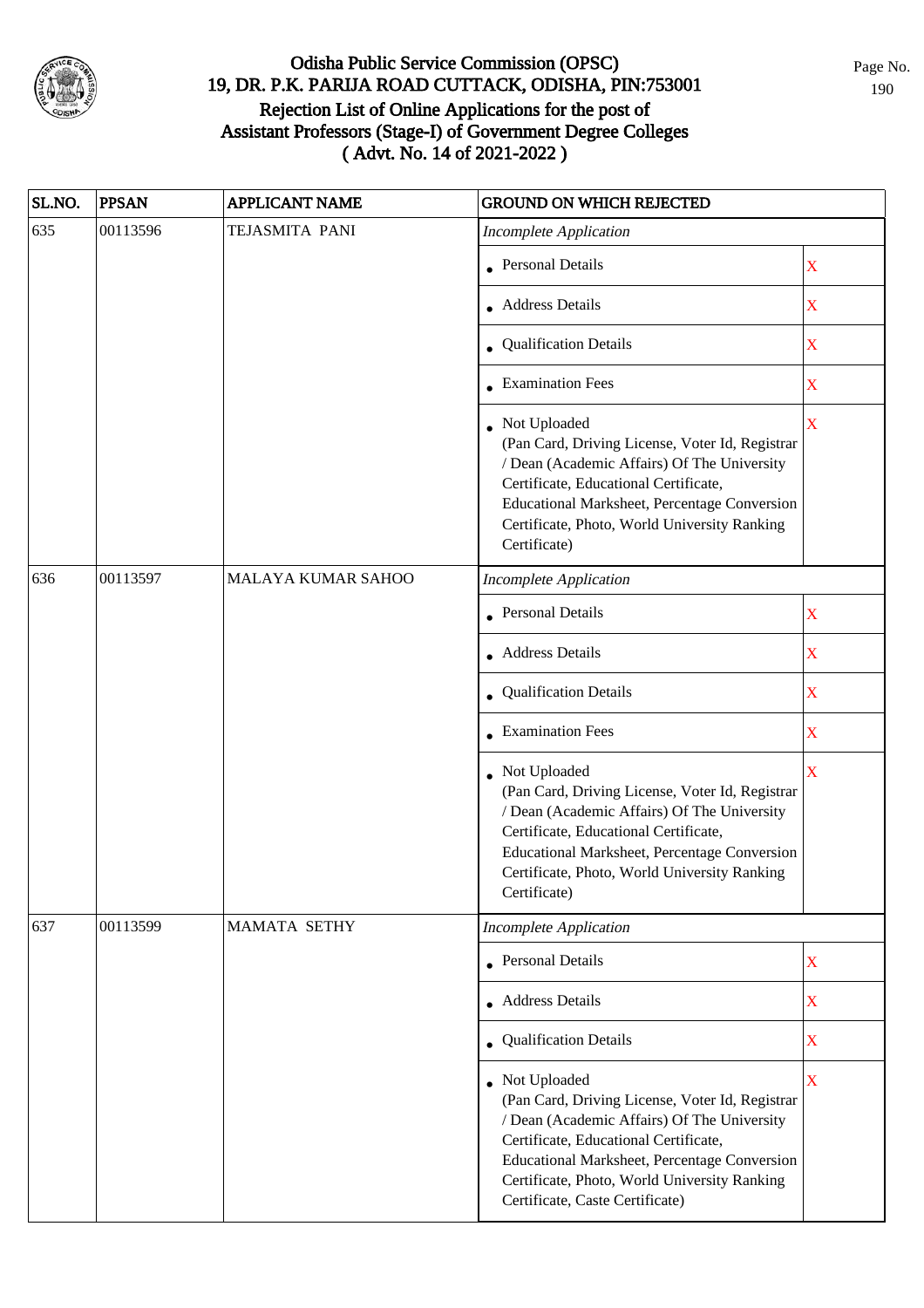

| SL.NO. | <b>PPSAN</b> | <b>APPLICANT NAME</b>  | <b>GROUND ON WHICH REJECTED</b>                                                                                                                                                                                                                                                              |                         |
|--------|--------------|------------------------|----------------------------------------------------------------------------------------------------------------------------------------------------------------------------------------------------------------------------------------------------------------------------------------------|-------------------------|
| 638    | 00113601     | <b>ASHOK KUMAR DAS</b> | <b>Incomplete Application</b>                                                                                                                                                                                                                                                                |                         |
|        |              |                        | • Personal Details                                                                                                                                                                                                                                                                           | $\mathbf X$             |
|        |              |                        | • Address Details                                                                                                                                                                                                                                                                            | $\mathbf X$             |
|        |              |                        | • Qualification Details                                                                                                                                                                                                                                                                      | $\mathbf X$             |
|        |              |                        | • Examination Fees                                                                                                                                                                                                                                                                           | $\mathbf X$             |
|        |              |                        | • Not Uploaded<br>(Pan Card, Driving License, Voter Id, Registrar<br>/ Dean (Academic Affairs) Of The University<br>Certificate, Educational Certificate,<br>Educational Marksheet, Percentage Conversion<br>Certificate, Photo, World University Ranking<br>Certificate, Caste Certificate) | X                       |
| 639    | 00113604     | MAHAMMAD ALLIM         | <b>Incomplete Application</b>                                                                                                                                                                                                                                                                |                         |
|        |              |                        | <b>Personal Details</b>                                                                                                                                                                                                                                                                      | $\mathbf X$             |
|        |              |                        | • Address Details                                                                                                                                                                                                                                                                            | $\mathbf X$             |
|        |              |                        | • Qualification Details                                                                                                                                                                                                                                                                      | $\mathbf X$             |
|        |              |                        | • Examination Fees                                                                                                                                                                                                                                                                           | $\mathbf X$             |
|        |              |                        | • Not Uploaded<br>(Pan Card, Driving License, Voter Id, Registrar<br>/ Dean (Academic Affairs) Of The University<br>Certificate, Educational Certificate,<br>Educational Marksheet, Percentage Conversion<br>Certificate, Photo, World University Ranking<br>Certificate)                    | $\bar{X}$               |
| 640    | 00113606     | SONAM NANDA            | <b>Incomplete Application</b>                                                                                                                                                                                                                                                                |                         |
|        |              |                        | <b>Personal Details</b>                                                                                                                                                                                                                                                                      | $\mathbf X$             |
|        |              |                        | Address Details                                                                                                                                                                                                                                                                              | $\mathbf X$             |
|        |              |                        | • Qualification Details                                                                                                                                                                                                                                                                      | $\overline{\textbf{X}}$ |
|        |              |                        | $\bullet$ Examination Fees                                                                                                                                                                                                                                                                   | $\overline{\textbf{X}}$ |
|        |              |                        | • Not Uploaded<br>(Pan Card, Driving License, Voter Id, Registrar<br>/ Dean (Academic Affairs) Of The University<br>Certificate, Educational Certificate,<br>Educational Marksheet, Percentage Conversion<br>Certificate, Photo, World University Ranking<br>Certificate)                    | $\overline{\mathbf{X}}$ |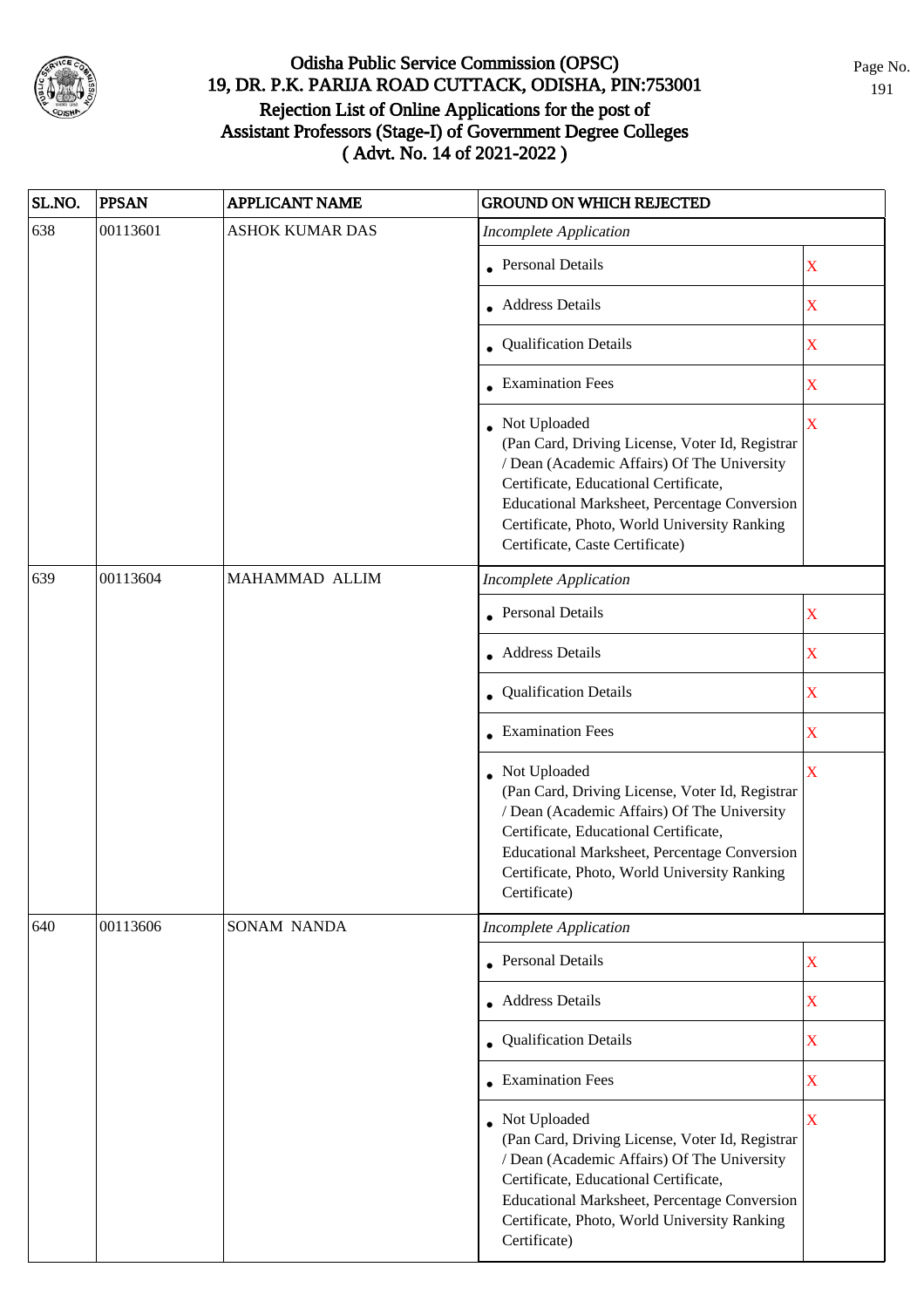

| SL.NO. | <b>PPSAN</b> | <b>APPLICANT NAME</b>    | <b>GROUND ON WHICH REJECTED</b>                                                                                                                                                                                                                                                              |                         |
|--------|--------------|--------------------------|----------------------------------------------------------------------------------------------------------------------------------------------------------------------------------------------------------------------------------------------------------------------------------------------|-------------------------|
| 641    | 00113608     | <b>MANOJ KUMAR DANGA</b> | <b>Incomplete Application</b>                                                                                                                                                                                                                                                                |                         |
|        |              |                          | • Personal Details                                                                                                                                                                                                                                                                           | X                       |
|        |              |                          | • Address Details                                                                                                                                                                                                                                                                            | X                       |
|        |              |                          | • Qualification Details                                                                                                                                                                                                                                                                      | X                       |
|        |              |                          | • Examination Fees                                                                                                                                                                                                                                                                           | X                       |
|        |              |                          | • Not Uploaded<br>(Pan Card, Driving License, Voter Id, Registrar<br>/ Dean (Academic Affairs) Of The University<br>Certificate, Educational Certificate,<br>Educational Marksheet, Percentage Conversion<br>Certificate, Photo, World University Ranking<br>Certificate, Caste Certificate) | $\overline{\mathbf{X}}$ |
| 642    | 00113613     | SANJAYA KUMAR DAS        | <b>Incomplete Application</b>                                                                                                                                                                                                                                                                |                         |
|        |              |                          | Qualification Details                                                                                                                                                                                                                                                                        | X                       |
|        |              |                          | Not Uploaded<br>(Pan Card, Driving License, Voter Id, Registrar<br>/ Dean (Academic Affairs) Of The University<br>Certificate, Photo, World University Ranking<br>Certificate)                                                                                                               | $\overline{\mathbf{X}}$ |
| 643    | 00113614     | NARESH KUMAR BEHERA      | <b>Incomplete Application</b>                                                                                                                                                                                                                                                                |                         |
|        |              |                          | Qualification Details                                                                                                                                                                                                                                                                        | $\mathbf X$             |
|        |              |                          | Not Uploaded<br>(Pan Card, Driving License, Voter Id, Registrar<br>/ Dean (Academic Affairs) Of The University<br>Certificate, Educational Certificate,<br>Educational Marksheet, Percentage Conversion<br>Certificate, Photo, World University Ranking<br>Certificate)                      | X                       |
| 644    | 00113617     | PRIYANKA MAHANANDA       | <b>Incomplete Application</b>                                                                                                                                                                                                                                                                |                         |
|        |              |                          | • Qualification Details                                                                                                                                                                                                                                                                      | X                       |
|        |              |                          | • Not Uploaded<br>(Pan Card, Driving License, Voter Id, Registrar<br>/ Dean (Academic Affairs) Of The University<br>Certificate, Photo, World University Ranking<br>Certificate)                                                                                                             | $\overline{\mathbf{X}}$ |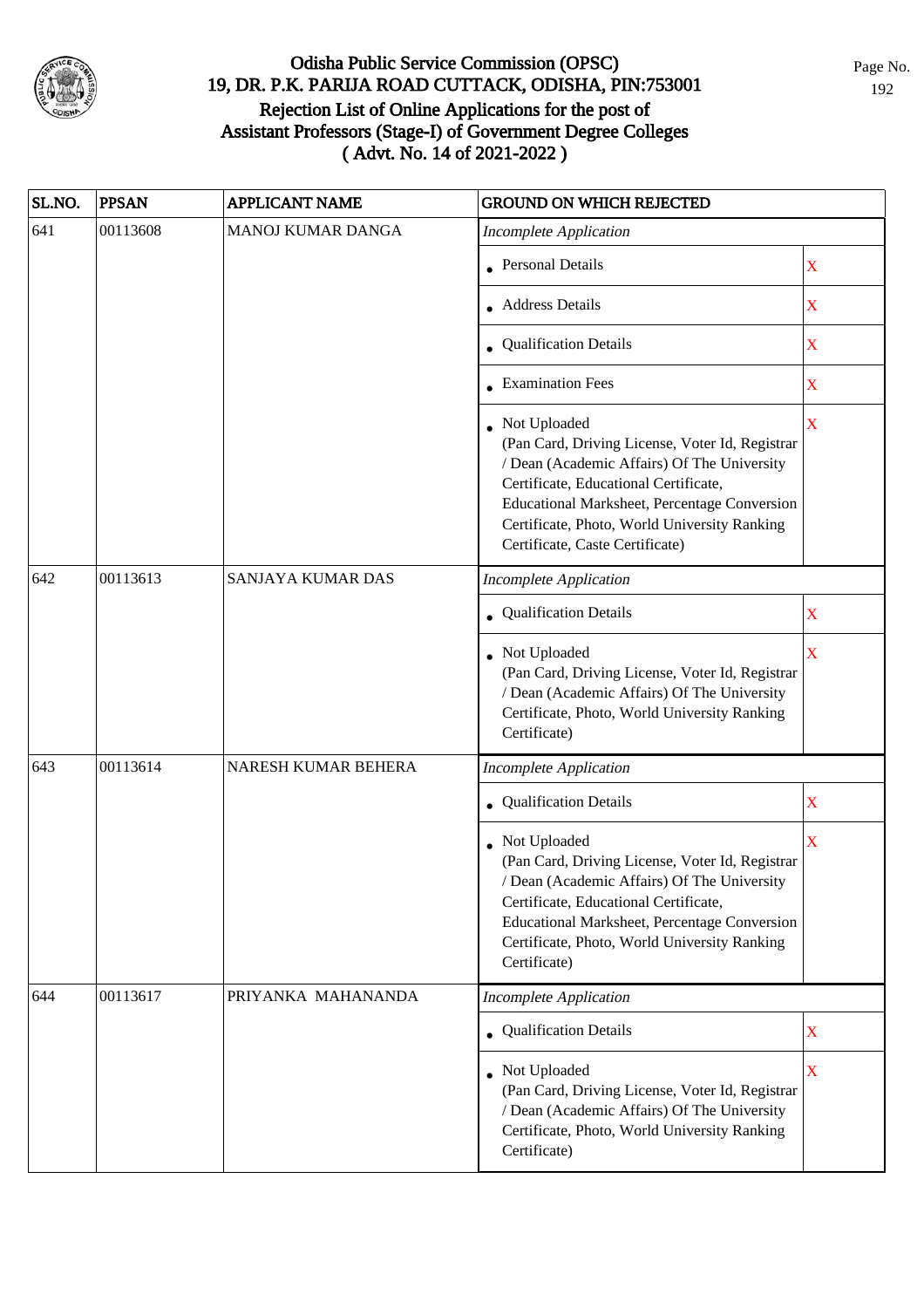

| SL.NO. | <b>PPSAN</b> | <b>APPLICANT NAME</b>  | <b>GROUND ON WHICH REJECTED</b>                                                                                                                                                                                     |                         |
|--------|--------------|------------------------|---------------------------------------------------------------------------------------------------------------------------------------------------------------------------------------------------------------------|-------------------------|
| 645    | 00113618     | <b>SAR MI PAT</b>      | <b>Incomplete Application</b>                                                                                                                                                                                       |                         |
|        |              |                        | <b>Examination Fees</b>                                                                                                                                                                                             | $\mathbf X$             |
|        |              |                        | • Not Uploaded<br>(Pan Card, Driving License, Voter Id, Registrar<br>/ Dean (Academic Affairs) Of The University<br>Certificate, Percentage Conversion Certificate,<br>Photo, World University Ranking Certificate) | $\overline{\mathbf{X}}$ |
| 646    | 00113619     | <b>ANMOL TIWARI</b>    | <b>Incomplete Application</b>                                                                                                                                                                                       |                         |
|        |              |                        | <b>Qualification Details</b>                                                                                                                                                                                        | $\mathbf X$             |
|        |              |                        | Not Uploaded<br>(Pan Card, Driving License, Registrar / Dean<br>(Academic Affairs) Of The University<br>Certificate, Percentage Conversion Certificate,<br>Photo, World University Ranking Certificate)             | $\bar{X}$               |
| 647    | 00113620     | SUSMITA SIKDAR         | <b>Incomplete Application</b>                                                                                                                                                                                       |                         |
|        |              |                        | Qualification Details                                                                                                                                                                                               | $\mathbf X$             |
|        |              |                        | Not Uploaded<br>(Pan Card, Driving License, Voter Id, Registrar<br>/ Dean (Academic Affairs) Of The University<br>Certificate, Percentage Conversion Certificate,<br>World University Ranking Certificate)          | X                       |
| 648    | 00113621     | <b>SAHADEV MAHALIK</b> | Incomplete Application                                                                                                                                                                                              |                         |
|        |              |                        | Qualification Details                                                                                                                                                                                               | $\mathbf X$             |
|        |              |                        | Not Uploaded<br>(Pan Card, Driving License, Voter Id, Registrar<br>/ Dean (Academic Affairs) Of The University<br>Certificate, Percentage Conversion Certificate,<br>Photo, World University Ranking Certificate)   | X                       |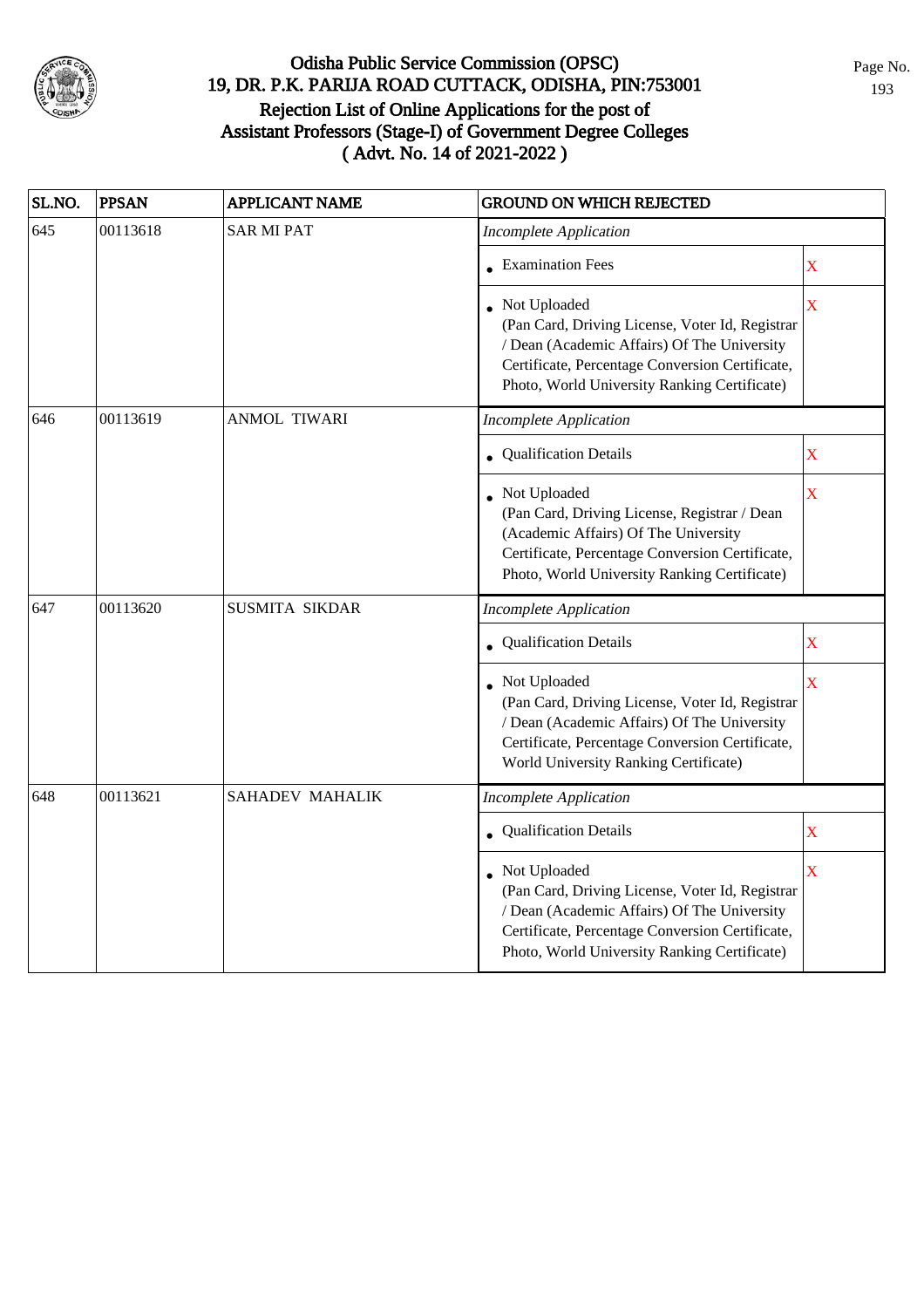

| SL.NO. | <b>PPSAN</b> | <b>APPLICANT NAME</b>  | <b>GROUND ON WHICH REJECTED</b>                                                                                                                                                                                                                                                                                                                                     |                         |
|--------|--------------|------------------------|---------------------------------------------------------------------------------------------------------------------------------------------------------------------------------------------------------------------------------------------------------------------------------------------------------------------------------------------------------------------|-------------------------|
| 649    | 00113622     | KAMESHWAR PRASAD VERMA | <b>Incomplete Application</b>                                                                                                                                                                                                                                                                                                                                       |                         |
|        |              |                        | • Personal Details                                                                                                                                                                                                                                                                                                                                                  | X                       |
|        |              |                        | • Address Details                                                                                                                                                                                                                                                                                                                                                   | X                       |
|        |              |                        | • Qualification Details                                                                                                                                                                                                                                                                                                                                             | $\mathbf X$             |
|        |              |                        | Not Uploaded<br>(Pan Card, Driving License, Voter Id, Registrar<br>/ Dean (Academic Affairs) Of The University<br>Certificate, Educational Certificate,<br>Educational Marksheet, Percentage Conversion<br>Certificate, Photo, World University Ranking<br>Certificate, Caste Certificate, Category-Iii<br>(Orthopaedically Handicapped) Disability<br>Certificate) | $\mathbf X$             |
| 650    | 00113624     | NIRANJAN MEHER         | <b>Incomplete Application</b>                                                                                                                                                                                                                                                                                                                                       |                         |
|        |              |                        | <b>Personal Details</b>                                                                                                                                                                                                                                                                                                                                             | $\mathbf X$             |
|        |              |                        | • Address Details                                                                                                                                                                                                                                                                                                                                                   | $\mathbf X$             |
|        |              |                        | • Qualification Details                                                                                                                                                                                                                                                                                                                                             | $\mathbf X$             |
|        |              |                        | • Examination Fees                                                                                                                                                                                                                                                                                                                                                  | $\mathbf X$             |
|        |              |                        | • Not Uploaded<br>(Pan Card, Driving License, Voter Id, Registrar<br>/ Dean (Academic Affairs) Of The University<br>Certificate, Educational Certificate,<br>Educational Marksheet, Percentage Conversion<br>Certificate, Photo, World University Ranking<br>Certificate, Caste Certificate)                                                                        | $\overline{\mathbf{X}}$ |
| 651    | 00113629     | ANNAPURNA SETHI        | <b>Incomplete Application</b>                                                                                                                                                                                                                                                                                                                                       |                         |
|        |              |                        | Qualification Details                                                                                                                                                                                                                                                                                                                                               | $\mathbf X$             |
|        |              |                        | • Not Uploaded<br>(Pan Card, Voter Id, Registrar / Dean<br>(Academic Affairs) Of The University<br>Certificate, Photo, World University Ranking<br>Certificate)                                                                                                                                                                                                     | $\mathbf X$             |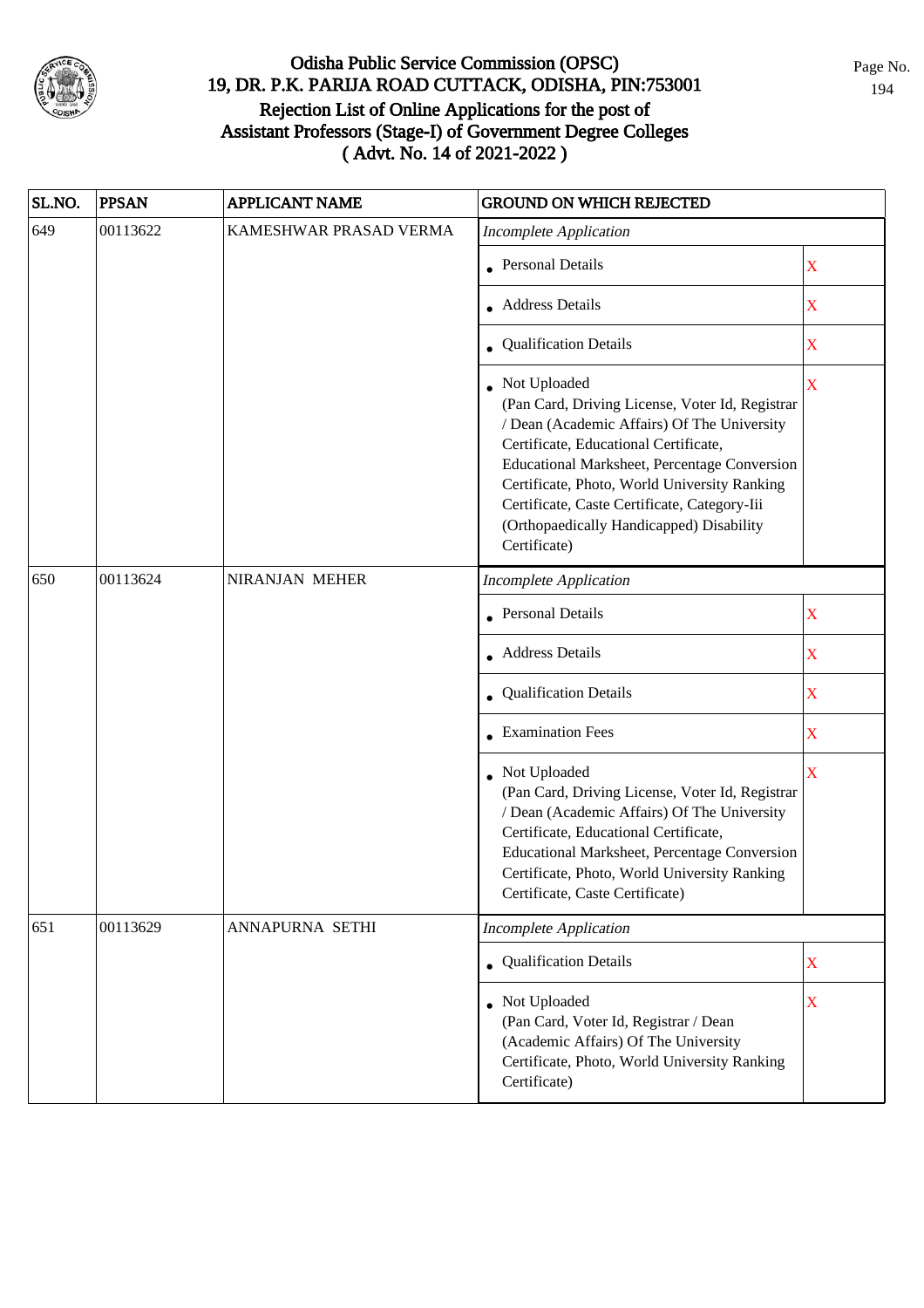

| SL.NO. | <b>PPSAN</b> | <b>APPLICANT NAME</b> | <b>GROUND ON WHICH REJECTED</b>                                                                                                                                                                                                                                         |                         |
|--------|--------------|-----------------------|-------------------------------------------------------------------------------------------------------------------------------------------------------------------------------------------------------------------------------------------------------------------------|-------------------------|
| 652    | 00113630     | BHAGYALAXMI KHATUA    | <b>Incomplete Application</b>                                                                                                                                                                                                                                           |                         |
|        |              |                       | • Qualification Details                                                                                                                                                                                                                                                 | X                       |
|        |              |                       | Not Uploaded<br>(Pan Card, Driving License, Voter Id, Registrar<br>/ Dean (Academic Affairs) Of The University<br>Certificate, Percentage Conversion Certificate,<br>World University Ranking Certificate)                                                              | $\overline{\mathbf{X}}$ |
| 653    | 00113631     | PUSPAPRIYA MOHALIK    | <b>Incomplete Application</b>                                                                                                                                                                                                                                           |                         |
|        |              |                       | • Qualification Details                                                                                                                                                                                                                                                 | X                       |
|        |              |                       | • Not Uploaded<br>(Pan Card, Driving License, Voter Id, Registrar<br>/ Dean (Academic Affairs) Of The University<br>Certificate, Percentage Conversion Certificate,<br>Photo, World University Ranking Certificate)                                                     | $\overline{\textbf{X}}$ |
| 654    | 00113634     | <b>JYOTI TIRKEY</b>   | <b>Incomplete Application</b>                                                                                                                                                                                                                                           |                         |
|        |              |                       | • Qualification Details                                                                                                                                                                                                                                                 | X                       |
|        |              |                       | Not Uploaded<br>(Pan Card, Driving License, Voter Id, Registrar<br>/ Dean (Academic Affairs) Of The University<br>Certificate, Educational Certificate,<br>Educational Marksheet, Percentage Conversion<br>Certificate, Photo, World University Ranking<br>Certificate) | $\overline{\mathbf{X}}$ |
| 655    | 00113635     | <b>LILIMA PADHAN</b>  | <b>Incomplete Application</b>                                                                                                                                                                                                                                           |                         |
|        |              |                       | • Personal Details                                                                                                                                                                                                                                                      | X                       |
|        |              |                       | • Address Details                                                                                                                                                                                                                                                       | X                       |
|        |              |                       | • Qualification Details                                                                                                                                                                                                                                                 | $\overline{\textbf{X}}$ |
|        |              |                       | $\bullet$ Examination Fees                                                                                                                                                                                                                                              | $\mathbf X$             |
|        |              |                       | Not Uploaded<br>(Pan Card, Driving License, Voter Id, Registrar<br>/ Dean (Academic Affairs) Of The University<br>Certificate, Educational Certificate,<br>Educational Marksheet, Percentage Conversion<br>Certificate, Photo, World University Ranking<br>Certificate) | $\mathbf X$             |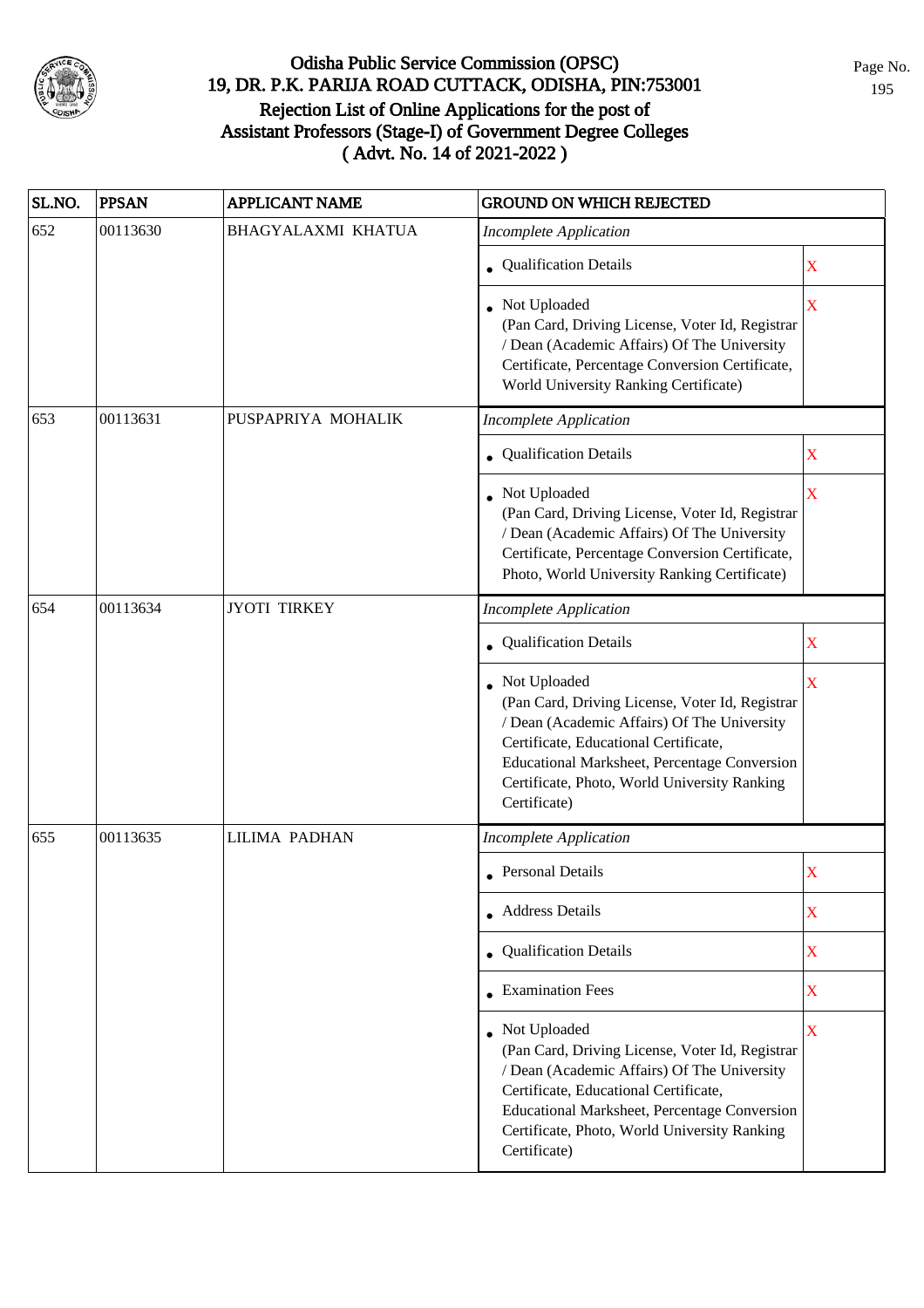

| SL.NO. | <b>PPSAN</b> | <b>APPLICANT NAME</b>   | <b>GROUND ON WHICH REJECTED</b>                                                                                                                                                                                                                                                            |             |
|--------|--------------|-------------------------|--------------------------------------------------------------------------------------------------------------------------------------------------------------------------------------------------------------------------------------------------------------------------------------------|-------------|
| 656    | 00113637     | <b>USHARANI PANDA</b>   | <b>Incomplete Application</b>                                                                                                                                                                                                                                                              |             |
|        |              |                         | <b>Personal Details</b>                                                                                                                                                                                                                                                                    | X           |
|        |              |                         | <b>Address Details</b>                                                                                                                                                                                                                                                                     | $\mathbf X$ |
|        |              |                         | <b>Qualification Details</b>                                                                                                                                                                                                                                                               | $\mathbf X$ |
|        |              |                         | • Examination Fees                                                                                                                                                                                                                                                                         | $\mathbf X$ |
|        |              |                         | • Not Uploaded<br>(Pan Card, Driving License, Voter Id, Registrar<br>/ Dean (Academic Affairs) Of The University<br>Certificate, Educational Certificate,<br>Educational Marksheet, Percentage Conversion<br>Certificate, Photo, World University Ranking<br>Certificate)                  | $\mathbf X$ |
| 657    | 00113641     | SAURAVA CHARAN MAHANAND | <b>Incomplete Application</b>                                                                                                                                                                                                                                                              |             |
|        |              |                         | <b>Personal Details</b>                                                                                                                                                                                                                                                                    | X           |
|        |              |                         | <b>Address Details</b>                                                                                                                                                                                                                                                                     | X           |
|        |              |                         | • Qualification Details                                                                                                                                                                                                                                                                    | X           |
|        |              |                         | Not Uploaded<br>(Pan Card, Driving License, Voter Id, Registrar<br>/ Dean (Academic Affairs) Of The University<br>Certificate, Educational Certificate,<br>Educational Marksheet, Percentage Conversion<br>Certificate, Photo, World University Ranking<br>Certificate, Caste Certificate) | X           |
| 658    | 00113645     | PRABHU DAYAL NAIK       | Incomplete Application                                                                                                                                                                                                                                                                     |             |
|        |              |                         | • Qualification Details                                                                                                                                                                                                                                                                    | $\mathbf X$ |
|        |              |                         | Not Uploaded<br>(Pan Card, Driving License, Voter Id, Registrar<br>/ Dean (Academic Affairs) Of The University<br>Certificate, Photo, World University Ranking<br>Certificate)                                                                                                             | X           |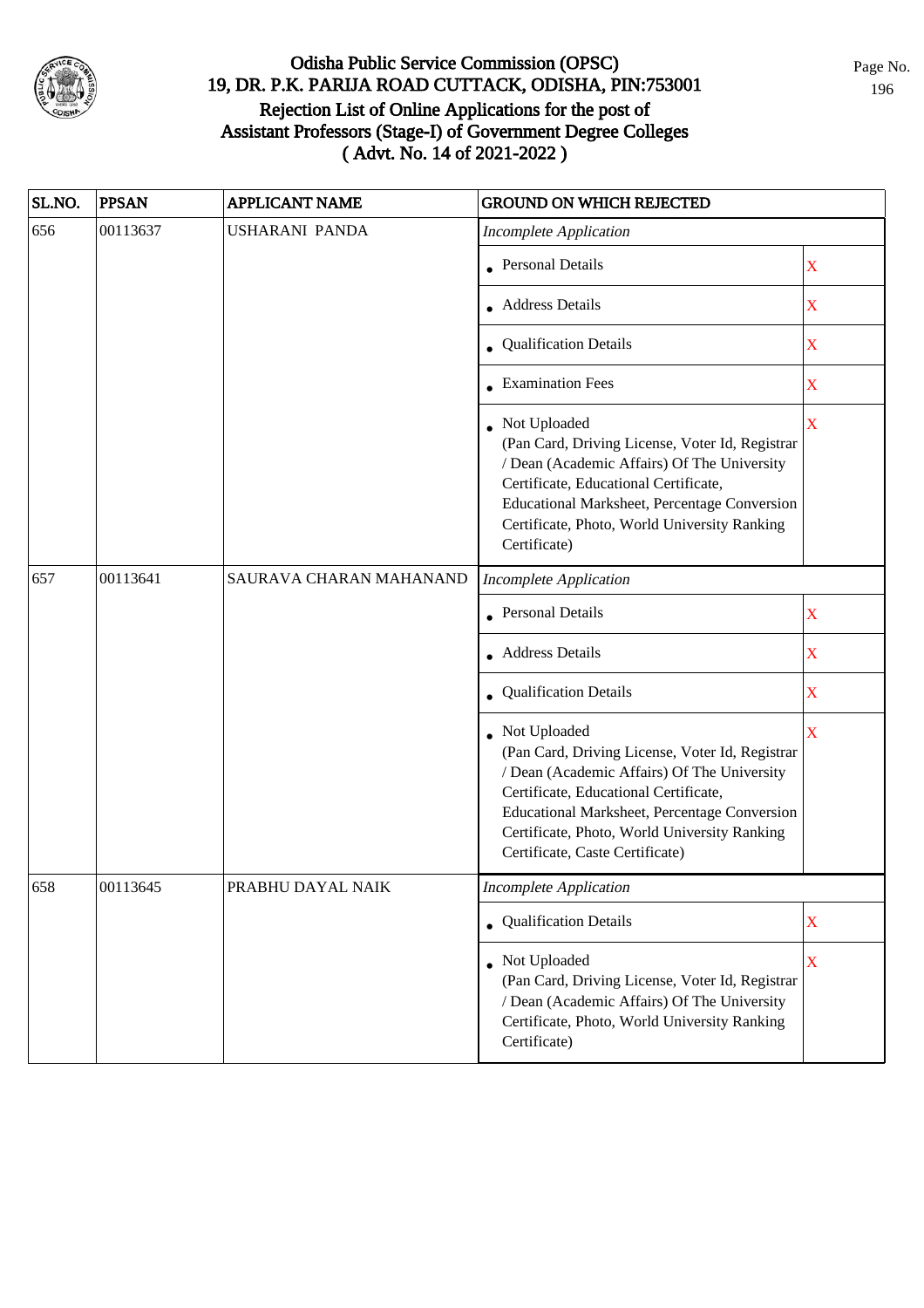

| SL.NO. | <b>PPSAN</b> | <b>APPLICANT NAME</b> | <b>GROUND ON WHICH REJECTED</b>                                                                                                                                                                                                                                           |                         |
|--------|--------------|-----------------------|---------------------------------------------------------------------------------------------------------------------------------------------------------------------------------------------------------------------------------------------------------------------------|-------------------------|
| 659    | 00113646     | TRIPURARI MISHRA      | <b>Incomplete Application</b>                                                                                                                                                                                                                                             |                         |
|        |              |                       | <b>Personal Details</b>                                                                                                                                                                                                                                                   | X                       |
|        |              |                       | <b>Address Details</b>                                                                                                                                                                                                                                                    | X                       |
|        |              |                       | • Qualification Details                                                                                                                                                                                                                                                   | $\mathbf X$             |
|        |              |                       | • Examination Fees                                                                                                                                                                                                                                                        | X                       |
|        |              |                       | • Not Uploaded<br>(Pan Card, Driving License, Voter Id, Registrar<br>/ Dean (Academic Affairs) Of The University<br>Certificate, Educational Certificate,<br>Educational Marksheet, Percentage Conversion<br>Certificate, Photo, World University Ranking<br>Certificate) | X                       |
| 660    | 00113648     | PRATIVA EKKA          | <b>Incomplete Application</b>                                                                                                                                                                                                                                             |                         |
|        |              |                       | Qualification Details                                                                                                                                                                                                                                                     | $\mathbf X$             |
|        |              |                       | Not Uploaded<br>(Pan Card, Driving License, Voter Id, Registrar<br>/ Dean (Academic Affairs) Of The University<br>Certificate, Percentage Conversion Certificate,<br>World University Ranking Certificate)                                                                | $\overline{\mathbf{X}}$ |
| 661    | 00113649     | RUPASHREE MOHAPATRA   | <b>Incomplete Application</b>                                                                                                                                                                                                                                             |                         |
|        |              |                       | <b>Personal Details</b>                                                                                                                                                                                                                                                   | $\mathbf X$             |
|        |              |                       | Address Details                                                                                                                                                                                                                                                           | $\mathbf X$             |
|        |              |                       | • Qualification Details                                                                                                                                                                                                                                                   | X                       |
|        |              |                       | • Examination Fees                                                                                                                                                                                                                                                        | X                       |
|        |              |                       | Not Uploaded<br>(Pan Card, Driving License, Voter Id, Registrar<br>/ Dean (Academic Affairs) Of The University<br>Certificate, Educational Certificate,<br>Educational Marksheet, Percentage Conversion<br>Certificate, Photo, World University Ranking<br>Certificate)   | X                       |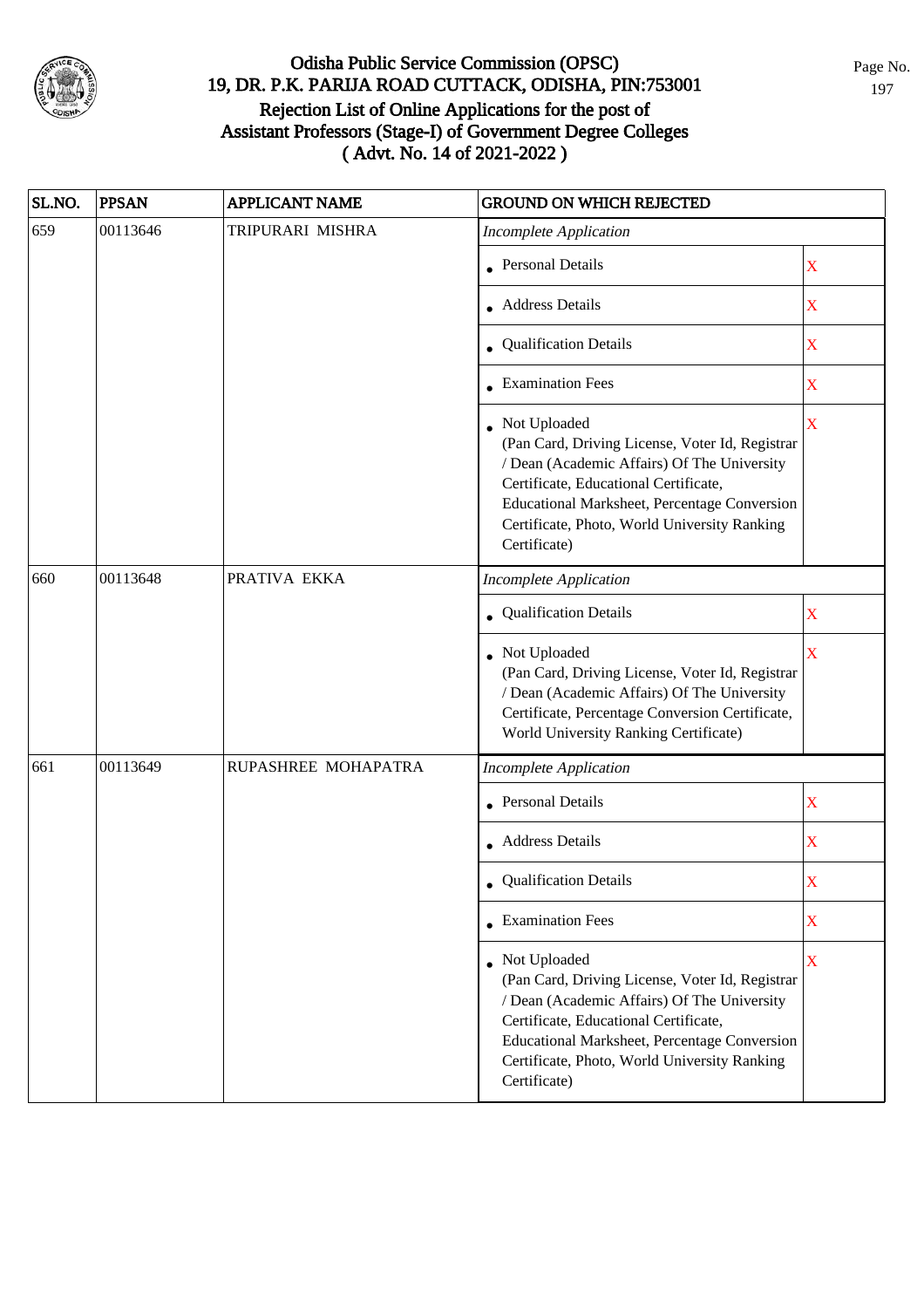

| SL.NO. | <b>PPSAN</b> | <b>APPLICANT NAME</b>    | <b>GROUND ON WHICH REJECTED</b>                                                                                                                                                                                                                                           |                         |
|--------|--------------|--------------------------|---------------------------------------------------------------------------------------------------------------------------------------------------------------------------------------------------------------------------------------------------------------------------|-------------------------|
| 662    | 00113651     | <b>ANKITA PATI</b>       | <b>Incomplete Application</b>                                                                                                                                                                                                                                             |                         |
|        |              |                          | • Personal Details                                                                                                                                                                                                                                                        | X                       |
|        |              |                          | • Address Details                                                                                                                                                                                                                                                         | X                       |
|        |              |                          | • Qualification Details                                                                                                                                                                                                                                                   | X                       |
|        |              |                          | $\bullet$ Examination Fees                                                                                                                                                                                                                                                | X                       |
|        |              |                          | • Not Uploaded<br>(Pan Card, Driving License, Voter Id, Registrar<br>/ Dean (Academic Affairs) Of The University<br>Certificate, Educational Certificate,<br>Educational Marksheet, Percentage Conversion<br>Certificate, Photo, World University Ranking<br>Certificate) | $\overline{\mathbf{X}}$ |
| 663    | 00113653     | <b>SHIVAM SACHIN</b>     | <b>Incomplete Application</b>                                                                                                                                                                                                                                             |                         |
|        |              |                          | <b>Personal Details</b>                                                                                                                                                                                                                                                   | $\mathbf X$             |
|        |              |                          | • Address Details                                                                                                                                                                                                                                                         | $\mathbf X$             |
|        |              |                          | • Qualification Details                                                                                                                                                                                                                                                   | $\mathbf X$             |
|        |              |                          | Not Uploaded<br>(Pan Card, Driving License, Voter Id, Registrar<br>/ Dean (Academic Affairs) Of The University<br>Certificate, Educational Certificate,<br>Educational Marksheet, Percentage Conversion<br>Certificate, Photo, World University Ranking<br>Certificate)   | X                       |
| 664    | 00113656     | <b>SUDIP KUMAR KUNDU</b> | Incomplete Application                                                                                                                                                                                                                                                    |                         |
|        |              |                          | • Personal Details                                                                                                                                                                                                                                                        | $\mathbf X$             |
|        |              |                          | • Address Details                                                                                                                                                                                                                                                         | $\mathbf X$             |
|        |              |                          | • Qualification Details                                                                                                                                                                                                                                                   | $\mathbf X$             |
|        |              |                          | $\bullet$ Examination Fees                                                                                                                                                                                                                                                | $\mathbf X$             |
|        |              |                          | • Not Uploaded<br>(Pan Card, Driving License, Voter Id, Registrar<br>/ Dean (Academic Affairs) Of The University<br>Certificate, Educational Certificate,<br>Educational Marksheet, Percentage Conversion<br>Certificate, Photo, World University Ranking<br>Certificate) | $\overline{\mathbf{X}}$ |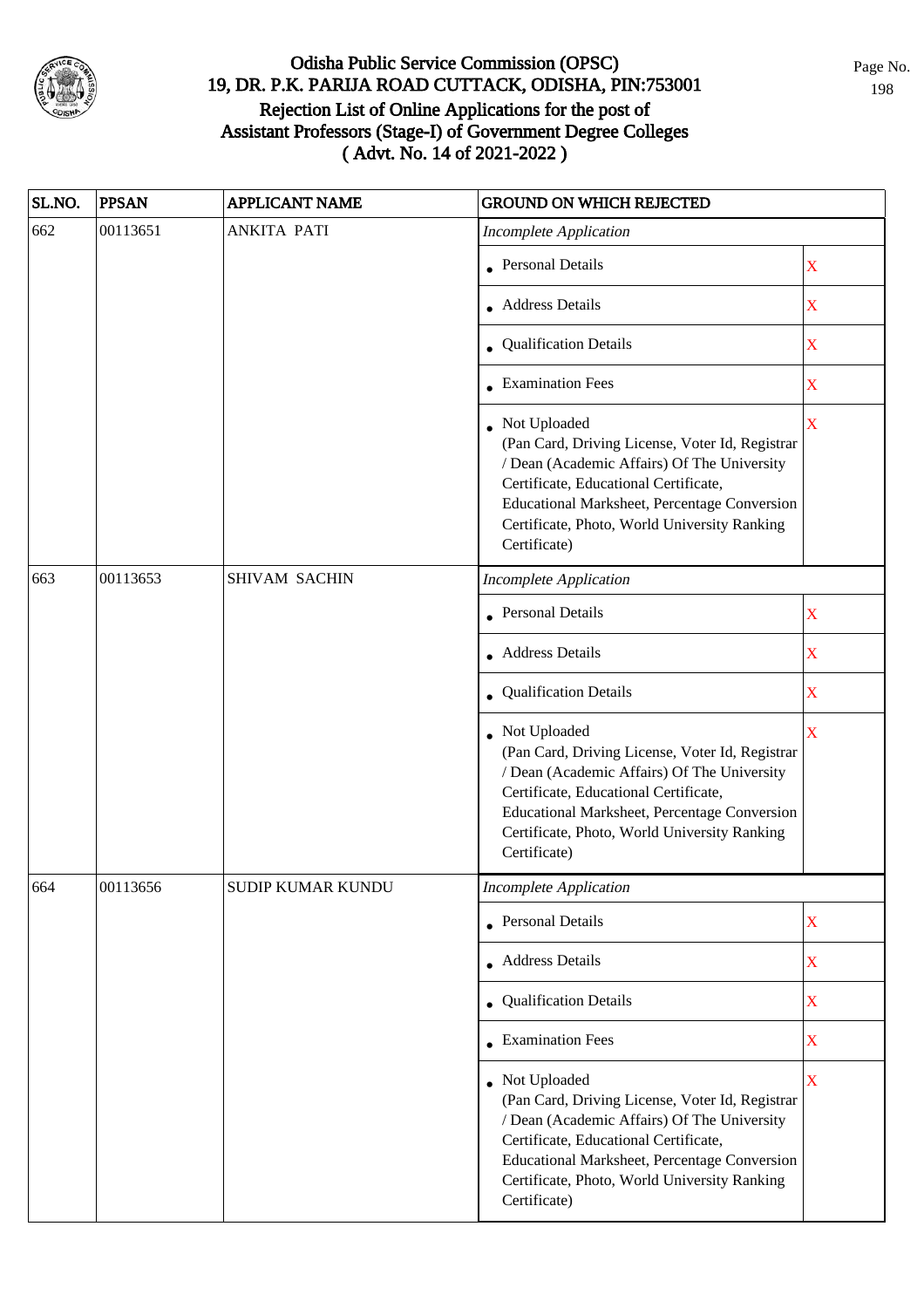

| SL.NO. | <b>PPSAN</b> | APPLICANT NAME           | <b>GROUND ON WHICH REJECTED</b>                                                                                                                                                                                                                                           |                         |
|--------|--------------|--------------------------|---------------------------------------------------------------------------------------------------------------------------------------------------------------------------------------------------------------------------------------------------------------------------|-------------------------|
| 665    | 00113657     | JITENDRA KUMAR PANIGRAHI | <b>Incomplete Application</b>                                                                                                                                                                                                                                             |                         |
|        |              |                          | • Personal Details                                                                                                                                                                                                                                                        | $\mathbf X$             |
|        |              |                          | • Address Details                                                                                                                                                                                                                                                         | X                       |
|        |              |                          | • Qualification Details                                                                                                                                                                                                                                                   | $\mathbf X$             |
|        |              |                          | • Examination Fees                                                                                                                                                                                                                                                        | $\mathbf X$             |
|        |              |                          | • Not Uploaded<br>(Pan Card, Driving License, Voter Id, Registrar<br>/ Dean (Academic Affairs) Of The University<br>Certificate, Educational Certificate,<br>Educational Marksheet, Percentage Conversion<br>Certificate, Photo, World University Ranking<br>Certificate) | $\mathbf X$             |
| 666    | 00113659     | <b>AVINASH SAHA</b>      | <b>Incomplete Application</b>                                                                                                                                                                                                                                             |                         |
|        |              |                          | • Personal Details                                                                                                                                                                                                                                                        | $\mathbf X$             |
|        |              |                          | • Address Details                                                                                                                                                                                                                                                         | $\mathbf X$             |
|        |              |                          | • Qualification Details                                                                                                                                                                                                                                                   | $\mathbf X$             |
|        |              |                          | • Examination Fees                                                                                                                                                                                                                                                        | $\mathbf X$             |
|        |              |                          | • Not Uploaded<br>(Pan Card, Driving License, Voter Id, Registrar<br>/ Dean (Academic Affairs) Of The University<br>Certificate, Educational Certificate,<br>Educational Marksheet, Percentage Conversion<br>Certificate, Photo, World University Ranking<br>Certificate) | $\overline{\textbf{X}}$ |
| 667    | 00113660     | SANGHAMITRA ROUT         | <b>Incomplete Application</b>                                                                                                                                                                                                                                             |                         |
|        |              |                          | • Qualification Details                                                                                                                                                                                                                                                   | X                       |
|        |              |                          | • Not Uploaded<br>(Pan Card, Driving License, Voter Id, Registrar<br>/ Dean (Academic Affairs) Of The University<br>Certificate, Percentage Conversion Certificate,<br>Photo, World University Ranking Certificate)                                                       | $\bar{X}$               |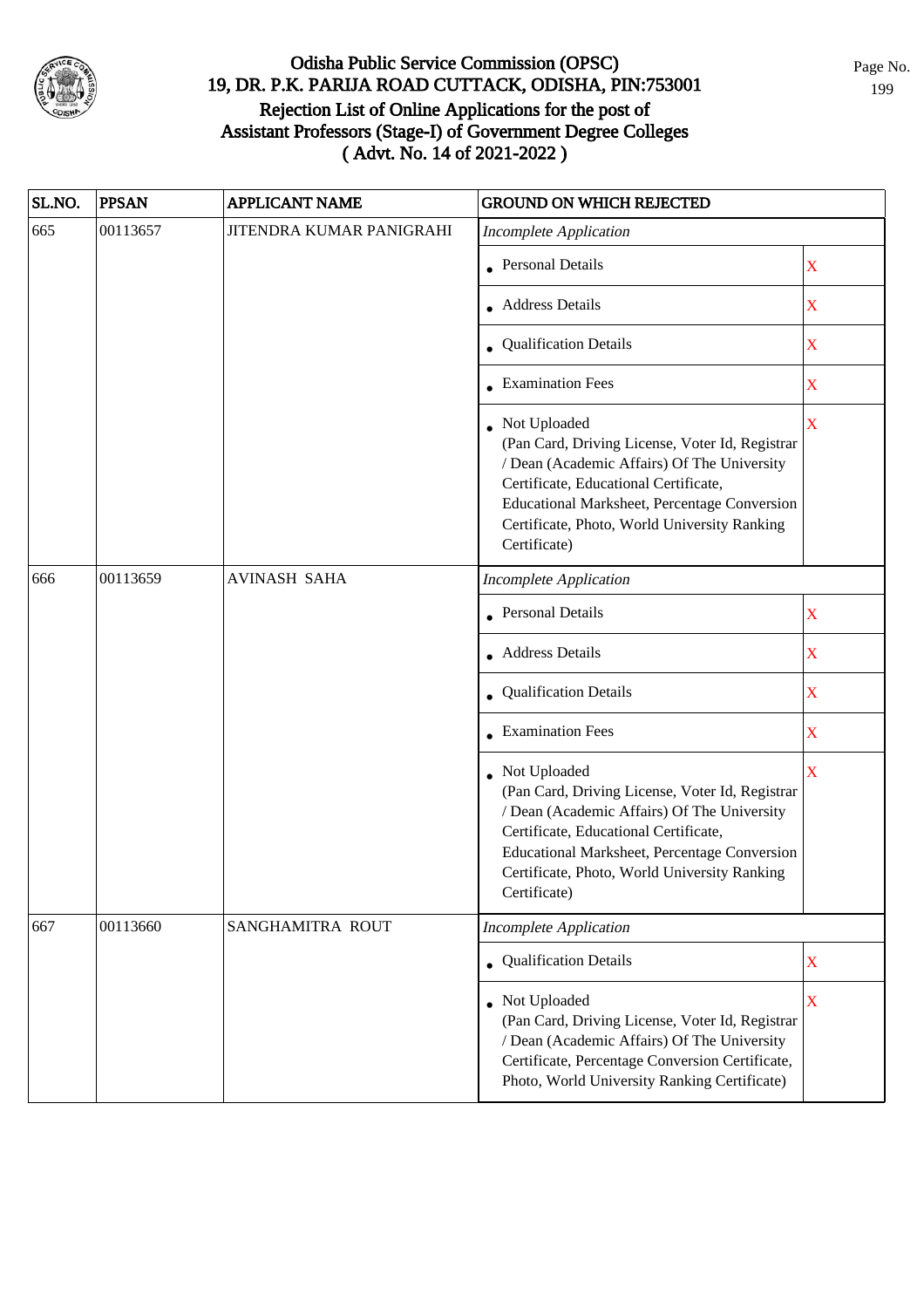

| SL.NO. | <b>PPSAN</b> | <b>APPLICANT NAME</b> | <b>GROUND ON WHICH REJECTED</b>                                                                                                                                                                                                                                           |                         |
|--------|--------------|-----------------------|---------------------------------------------------------------------------------------------------------------------------------------------------------------------------------------------------------------------------------------------------------------------------|-------------------------|
| 668    | 00113661     | <b>LIPINATH SINGH</b> | <b>Incomplete Application</b>                                                                                                                                                                                                                                             |                         |
|        |              |                       | • Qualification Details                                                                                                                                                                                                                                                   | X                       |
|        |              |                       | • Not Uploaded<br>(Pan Card, Driving License, Voter Id, Registrar<br>/ Dean (Academic Affairs) Of The University<br>Certificate, Percentage Conversion Certificate,<br>Photo, World University Ranking Certificate)                                                       | $\overline{\mathbf{X}}$ |
| 669    | 00113662     | ARUN KUMAR PATEL      | <b>Incomplete Application</b>                                                                                                                                                                                                                                             |                         |
|        |              |                       | <b>Personal Details</b>                                                                                                                                                                                                                                                   | $\mathbf X$             |
|        |              |                       | • Address Details                                                                                                                                                                                                                                                         | X                       |
|        |              |                       | Qualification Details                                                                                                                                                                                                                                                     | $\mathbf X$             |
|        |              |                       | $\bullet$ Examination Fees                                                                                                                                                                                                                                                | X                       |
|        |              |                       | Not Uploaded<br>(Driving License, Voter Id, Registrar / Dean<br>(Academic Affairs) Of The University<br>Certificate, Educational Certificate,<br>Educational Marksheet, Percentage Conversion<br>Certificate, Photo, World University Ranking<br>Certificate)             | $\mathbf X$             |
| 670    | 00113664     | SWETA SUMAN MISHRA    | <b>Incomplete Application</b>                                                                                                                                                                                                                                             |                         |
|        |              |                       | Personal Details                                                                                                                                                                                                                                                          | $\mathbf X$             |
|        |              |                       | • Address Details                                                                                                                                                                                                                                                         | $\mathbf X$             |
|        |              |                       | • Qualification Details                                                                                                                                                                                                                                                   | X                       |
|        |              |                       | $\bullet$ Examination Fees                                                                                                                                                                                                                                                | X                       |
|        |              |                       | • Not Uploaded<br>(Pan Card, Driving License, Voter Id, Registrar<br>/ Dean (Academic Affairs) Of The University<br>Certificate, Educational Certificate,<br>Educational Marksheet, Percentage Conversion<br>Certificate, Photo, World University Ranking<br>Certificate) | $\mathbf X$             |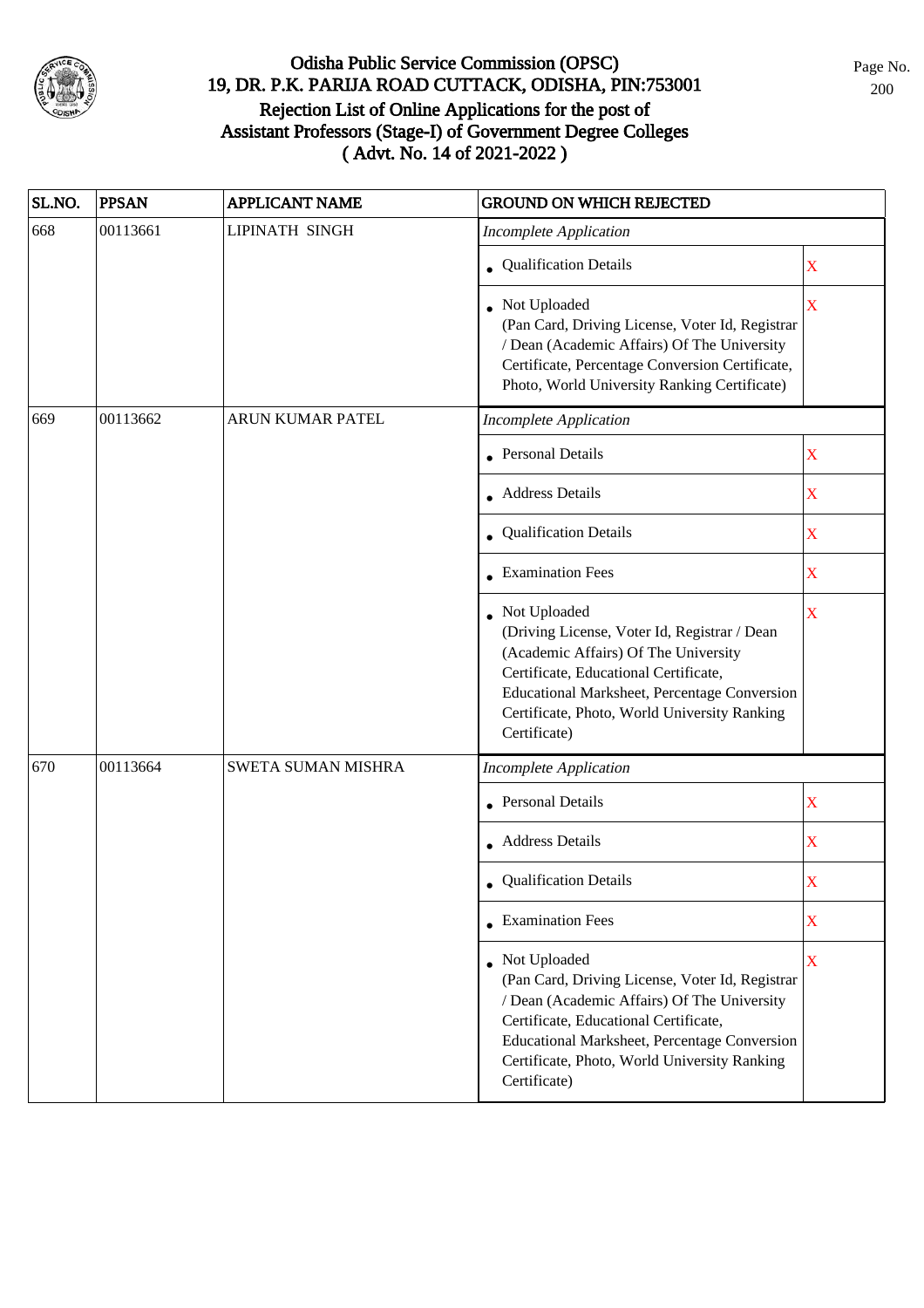

| SL.NO. | <b>PPSAN</b> | APPLICANT NAME           | <b>GROUND ON WHICH REJECTED</b>                                                                                                                                                                                                                                                              |                         |
|--------|--------------|--------------------------|----------------------------------------------------------------------------------------------------------------------------------------------------------------------------------------------------------------------------------------------------------------------------------------------|-------------------------|
| 671    | 00113667     | SATYABRATA DASH          | <b>Incomplete Application</b>                                                                                                                                                                                                                                                                |                         |
|        |              |                          | • Personal Details                                                                                                                                                                                                                                                                           | $\mathbf X$             |
|        |              |                          | • Address Details                                                                                                                                                                                                                                                                            | $\mathbf X$             |
|        |              |                          | • Qualification Details                                                                                                                                                                                                                                                                      | $\mathbf X$             |
|        |              |                          | • Examination Fees                                                                                                                                                                                                                                                                           | $\mathbf X$             |
|        |              |                          | Not Uploaded<br>(Pan Card, Driving License, Voter Id, Registrar<br>/ Dean (Academic Affairs) Of The University<br>Certificate, Educational Certificate,<br>Educational Marksheet, Percentage Conversion<br>Certificate, Photo, World University Ranking<br>Certificate)                      | $\mathbf X$             |
| 672    | 00113668     | <b>BIJAY KUMAR SAMAL</b> | <b>Incomplete Application</b>                                                                                                                                                                                                                                                                |                         |
|        |              |                          | <b>Personal Details</b>                                                                                                                                                                                                                                                                      | X                       |
|        |              |                          | • Address Details                                                                                                                                                                                                                                                                            | $\mathbf X$             |
|        |              |                          | • Qualification Details                                                                                                                                                                                                                                                                      | $\mathbf X$             |
|        |              |                          | Not Uploaded<br>(Pan Card, Driving License, Voter Id, Registrar<br>/ Dean (Academic Affairs) Of The University<br>Certificate, Educational Certificate,<br>Educational Marksheet, Percentage Conversion<br>Certificate, Photo, World University Ranking<br>Certificate, Caste Certificate)   | $\overline{\mathbf{X}}$ |
| 673    | 00113669     | SOUMYA SUCHARITA PATEL   | Incomplete Application                                                                                                                                                                                                                                                                       |                         |
|        |              |                          | • Personal Details                                                                                                                                                                                                                                                                           | $\mathbf X$             |
|        |              |                          | • Address Details                                                                                                                                                                                                                                                                            | $\mathbf X$             |
|        |              |                          | • Qualification Details                                                                                                                                                                                                                                                                      | $\mathbf X$             |
|        |              |                          | $\bullet$ Examination Fees                                                                                                                                                                                                                                                                   | $\mathbf X$             |
|        |              |                          | • Not Uploaded<br>(Pan Card, Driving License, Voter Id, Registrar<br>/ Dean (Academic Affairs) Of The University<br>Certificate, Educational Certificate,<br>Educational Marksheet, Percentage Conversion<br>Certificate, Photo, World University Ranking<br>Certificate, Caste Certificate) | $\overline{\mathbf{X}}$ |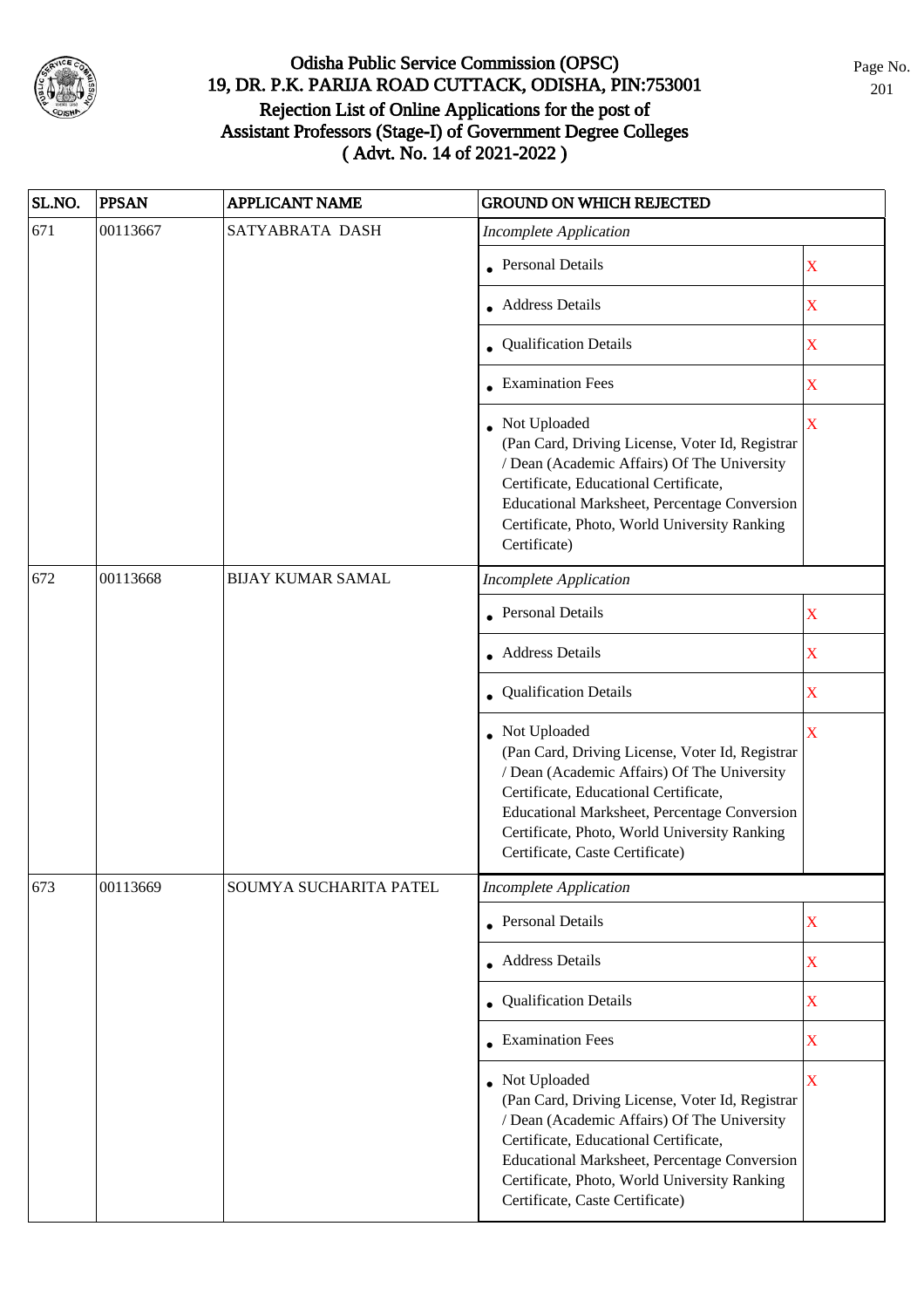

| SL.NO. | <b>PPSAN</b> | <b>APPLICANT NAME</b>     | <b>GROUND ON WHICH REJECTED</b>                                                                                                                                                                                                                                         |             |
|--------|--------------|---------------------------|-------------------------------------------------------------------------------------------------------------------------------------------------------------------------------------------------------------------------------------------------------------------------|-------------|
| 674    | 00113671     | <b>JANHABI JENA</b>       | <b>Incomplete Application</b>                                                                                                                                                                                                                                           |             |
|        |              |                           | • Qualification Details                                                                                                                                                                                                                                                 | X           |
|        |              |                           | • Not Uploaded<br>(Pan Card, Driving License, Voter Id, Registrar<br>/ Dean (Academic Affairs) Of The University<br>Certificate, Percentage Conversion Certificate,<br>Photo, World University Ranking Certificate)                                                     | $\mathbf X$ |
| 675    | 00113672     | BIKASH CHANDRA PUROHIT    | <b>Incomplete Application</b>                                                                                                                                                                                                                                           |             |
|        |              |                           | <b>Personal Details</b>                                                                                                                                                                                                                                                 | $\mathbf X$ |
|        |              |                           | • Address Details                                                                                                                                                                                                                                                       | X           |
|        |              |                           | • Qualification Details                                                                                                                                                                                                                                                 | $\mathbf X$ |
|        |              |                           | • Examination Fees                                                                                                                                                                                                                                                      | $\mathbf X$ |
|        |              |                           | Not Uploaded<br>(Pan Card, Driving License, Voter Id, Registrar<br>/ Dean (Academic Affairs) Of The University<br>Certificate, Educational Certificate,<br>Educational Marksheet, Percentage Conversion<br>Certificate, Photo, World University Ranking<br>Certificate) | X           |
| 676    | 00113674     | CHINMAYEE CHOUDHURY       | <b>Incomplete Application</b>                                                                                                                                                                                                                                           |             |
|        |              |                           | Qualification Details                                                                                                                                                                                                                                                   | $\mathbf X$ |
|        |              |                           | Not Uploaded<br>(Pan Card, Driving License, Voter Id, Registrar<br>/ Dean (Academic Affairs) Of The University<br>Certificate, World University Ranking<br>Certificate)                                                                                                 | X           |
| 677    | 00113677     | SUPRIYA GRUHALAXMI BEHERA | <b>Incomplete Application</b>                                                                                                                                                                                                                                           |             |
|        |              |                           | • Qualification Details                                                                                                                                                                                                                                                 | $\mathbf X$ |
|        |              |                           | Not Uploaded<br>(Pan Card, Driving License, Voter Id, Registrar<br>/ Dean (Academic Affairs) Of The University<br>Certificate, Percentage Conversion Certificate,<br>Photo, World University Ranking Certificate)                                                       | X           |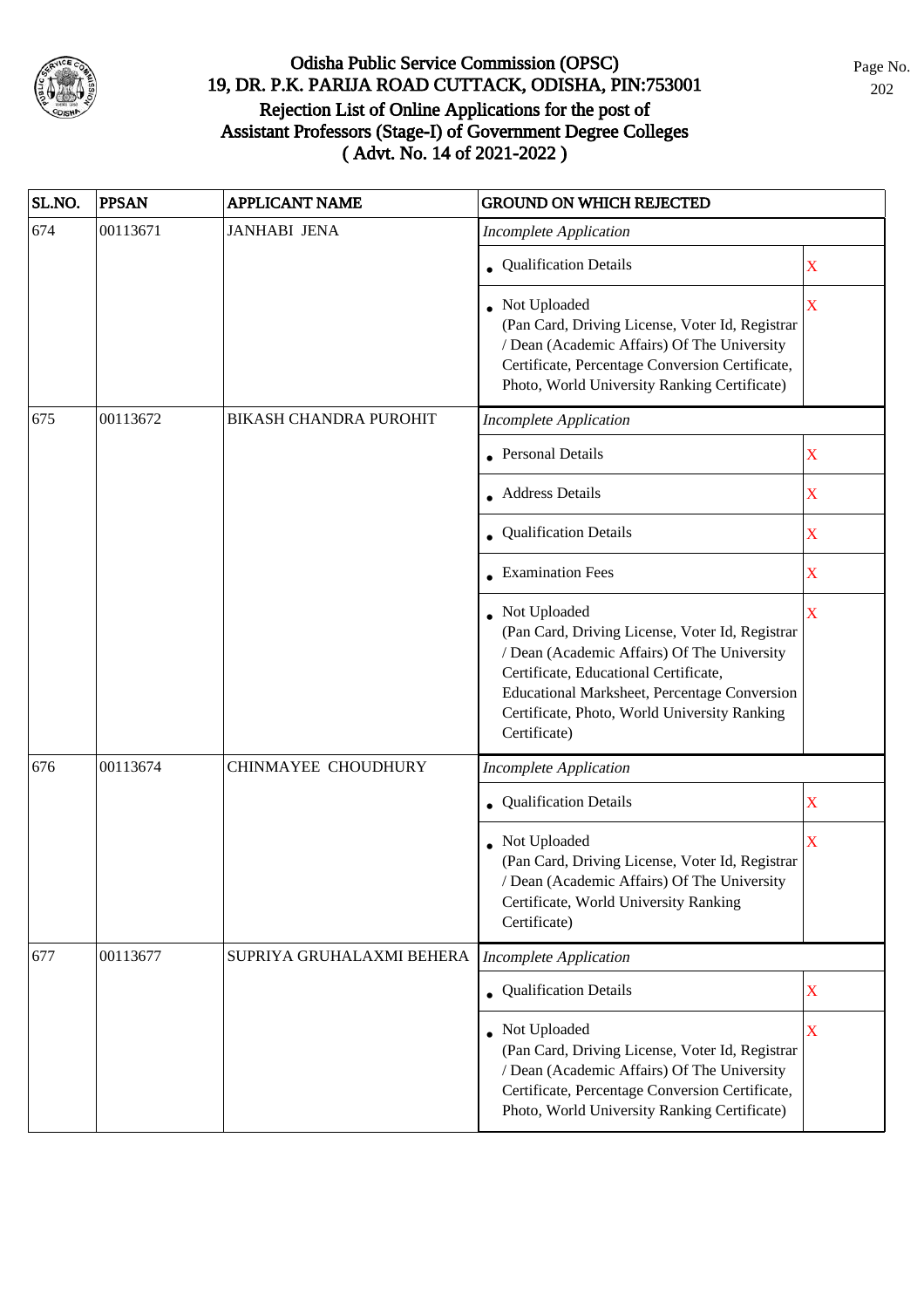

| SL.NO.                                                              | <b>PPSAN</b> | <b>APPLICANT NAME</b> | <b>GROUND ON WHICH REJECTED</b>                                                                                                                                                                                                                                                            |                         |
|---------------------------------------------------------------------|--------------|-----------------------|--------------------------------------------------------------------------------------------------------------------------------------------------------------------------------------------------------------------------------------------------------------------------------------------|-------------------------|
| 678                                                                 | 00113682     | <b>KABERI JENA</b>    | <b>Incomplete Application</b>                                                                                                                                                                                                                                                              |                         |
|                                                                     |              |                       | • Qualification Details                                                                                                                                                                                                                                                                    | $\mathbf X$             |
|                                                                     |              |                       | • Not Uploaded<br>(Pan Card, Driving License, Voter Id, Registrar<br>/ Dean (Academic Affairs) Of The University<br>Certificate, Percentage Conversion Certificate,<br>Photo, World University Ranking Certificate)                                                                        | $\mathbf X$             |
| 00113683<br>679<br>SHREENATH NAYAK<br><b>Incomplete Application</b> |              |                       |                                                                                                                                                                                                                                                                                            |                         |
|                                                                     |              |                       | <b>Personal Details</b>                                                                                                                                                                                                                                                                    | $\mathbf X$             |
|                                                                     |              |                       | • Address Details                                                                                                                                                                                                                                                                          | $\mathbf X$             |
|                                                                     |              |                       | • Qualification Details                                                                                                                                                                                                                                                                    | $\mathbf X$             |
|                                                                     |              |                       | • Examination Fees                                                                                                                                                                                                                                                                         | $\mathbf X$             |
|                                                                     |              |                       | Not Uploaded<br>(Pan Card, Driving License, Voter Id, Registrar<br>/ Dean (Academic Affairs) Of The University<br>Certificate, Educational Certificate,<br>Educational Marksheet, Percentage Conversion<br>Certificate, Photo, World University Ranking<br>Certificate, Caste Certificate) | $\overline{\mathbf{X}}$ |
| 680                                                                 | 00113684     | RAJESH KUMAR SAHU     | <b>Incomplete Application</b>                                                                                                                                                                                                                                                              |                         |
|                                                                     |              |                       | <b>Personal Details</b>                                                                                                                                                                                                                                                                    | $\mathbf X$             |
|                                                                     |              |                       | • Address Details                                                                                                                                                                                                                                                                          | $\mathbf X$             |
|                                                                     |              |                       | • Qualification Details                                                                                                                                                                                                                                                                    | X                       |
|                                                                     |              |                       | $\bullet$ Examination Fees                                                                                                                                                                                                                                                                 | $\mathbf X$             |
|                                                                     |              |                       | • Not Uploaded<br>(Pan Card, Driving License, Voter Id, Registrar<br>/ Dean (Academic Affairs) Of The University<br>Certificate, Educational Certificate,<br>Educational Marksheet, Percentage Conversion<br>Certificate, Photo, World University Ranking<br>Certificate)                  | $\mathbf X$             |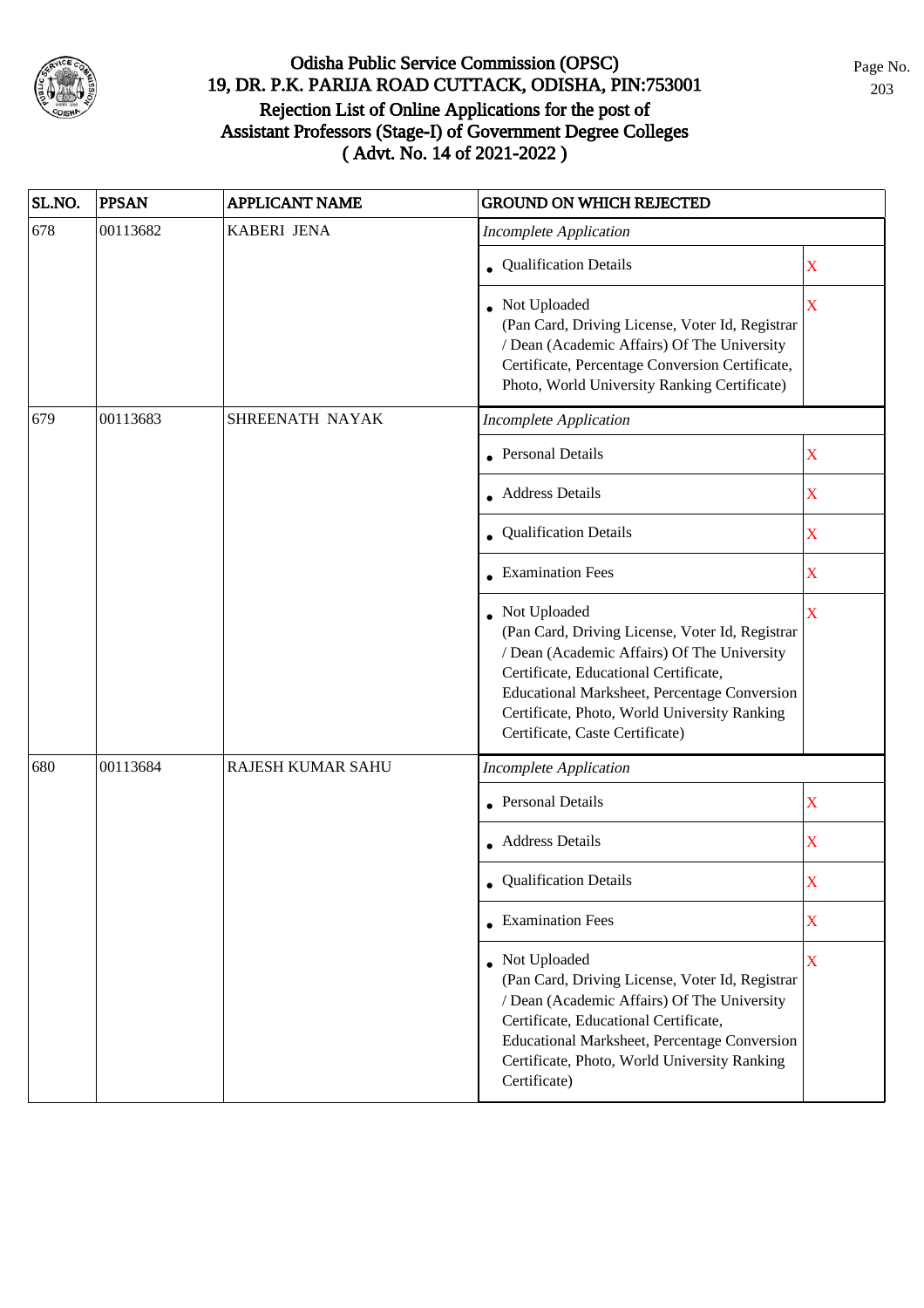

| SL.NO. | <b>PPSAN</b> | <b>APPLICANT NAME</b> | <b>GROUND ON WHICH REJECTED</b>                                                                                                                                                                                                                                                            |                         |
|--------|--------------|-----------------------|--------------------------------------------------------------------------------------------------------------------------------------------------------------------------------------------------------------------------------------------------------------------------------------------|-------------------------|
| 681    | 00113686     | MANOJ CHOUDHARY       | <b>Incomplete Application</b>                                                                                                                                                                                                                                                              |                         |
|        |              |                       | • Personal Details                                                                                                                                                                                                                                                                         | $\mathbf X$             |
|        |              |                       | • Address Details                                                                                                                                                                                                                                                                          | $\mathbf X$             |
|        |              |                       | • Qualification Details                                                                                                                                                                                                                                                                    | $\mathbf X$             |
|        |              |                       | • Examination Fees                                                                                                                                                                                                                                                                         | $\mathbf X$             |
|        |              |                       | Not Uploaded<br>(Pan Card, Driving License, Voter Id, Registrar<br>/ Dean (Academic Affairs) Of The University<br>Certificate, Educational Certificate,<br>Educational Marksheet, Percentage Conversion<br>Certificate, Photo, World University Ranking<br>Certificate, Caste Certificate) | $\mathbf X$             |
| 682    | 00113689     | ASHUTOSH KUMAR SINGH  | <b>Incomplete Application</b>                                                                                                                                                                                                                                                              |                         |
|        |              |                       | <b>Personal Details</b>                                                                                                                                                                                                                                                                    | $\mathbf X$             |
|        |              |                       | <b>Address Details</b>                                                                                                                                                                                                                                                                     | X                       |
|        |              |                       | • Qualification Details                                                                                                                                                                                                                                                                    | $\mathbf X$             |
|        |              |                       | • Examination Fees                                                                                                                                                                                                                                                                         | $\mathbf X$             |
|        |              |                       | • Not Uploaded<br>(Pan Card, Driving License, Voter Id, Registrar<br>/ Dean (Academic Affairs) Of The University<br>Certificate, Educational Certificate,<br>Educational Marksheet, Percentage Conversion<br>Certificate, Photo, World University Ranking<br>Certificate)                  | $\overline{\mathbf{X}}$ |
| 683    | 00113692     | MOCHI RAM MAJHI       | <b>Incomplete Application</b>                                                                                                                                                                                                                                                              |                         |
|        |              |                       | • Qualification Details                                                                                                                                                                                                                                                                    | $\mathbf X$             |
|        |              |                       | Not Uploaded<br>(Pan Card, Driving License, Voter Id, Registrar<br>/ Dean (Academic Affairs) Of The University<br>Certificate, Educational Certificate,<br>Educational Marksheet, Percentage Conversion<br>Certificate, Photo, World University Ranking<br>Certificate)                    | $\mathbf X$             |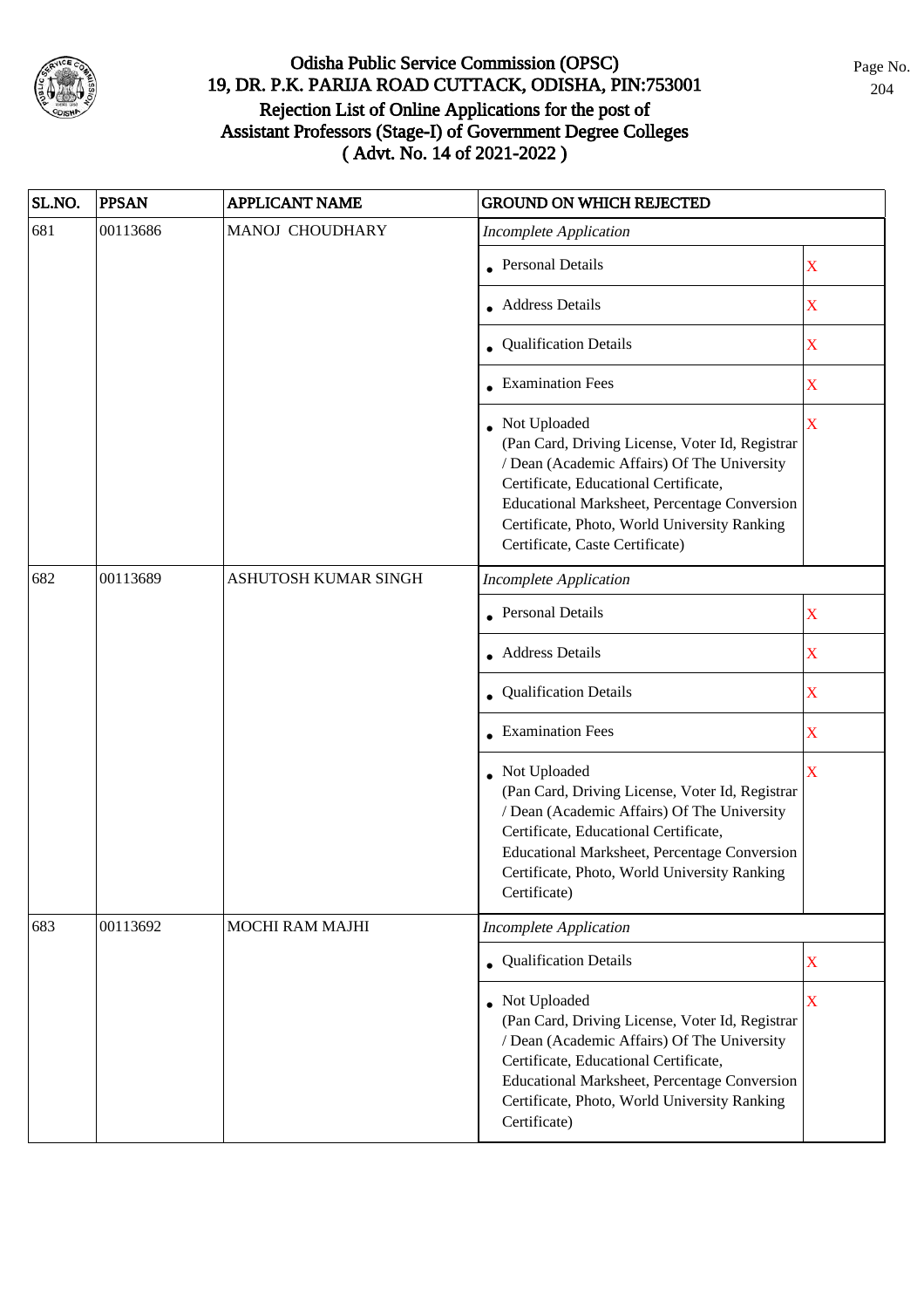

| SL.NO. | <b>PPSAN</b> | <b>APPLICANT NAME</b>  | <b>GROUND ON WHICH REJECTED</b>                                                                                                                                                                                                                                                            |                         |
|--------|--------------|------------------------|--------------------------------------------------------------------------------------------------------------------------------------------------------------------------------------------------------------------------------------------------------------------------------------------|-------------------------|
| 684    | 00113693     | <b>HRUSIKESH BARIK</b> | <b>Incomplete Application</b>                                                                                                                                                                                                                                                              |                         |
|        |              |                        | <b>Personal Details</b>                                                                                                                                                                                                                                                                    | X                       |
|        |              |                        | <b>Address Details</b>                                                                                                                                                                                                                                                                     | $\mathbf X$             |
|        |              |                        | <b>Qualification Details</b>                                                                                                                                                                                                                                                               | $\mathbf X$             |
|        |              |                        | Not Uploaded<br>(Pan Card, Driving License, Voter Id, Registrar<br>/ Dean (Academic Affairs) Of The University<br>Certificate, Educational Certificate,<br>Educational Marksheet, Percentage Conversion<br>Certificate, Photo, World University Ranking<br>Certificate, Caste Certificate) | X                       |
| 685    | 00113694     | DOLAGOBINDA KUMBHAR    | <b>Incomplete Application</b>                                                                                                                                                                                                                                                              |                         |
|        |              |                        | Qualification Details                                                                                                                                                                                                                                                                      | X                       |
|        |              |                        | Not Uploaded<br>(Driving License, Voter Id, Registrar / Dean<br>(Academic Affairs) Of The University<br>Certificate, Percentage Conversion Certificate,<br>Photo, World University Ranking Certificate)                                                                                    | $\mathbf X$             |
| 686    | 00113695     | PRIYANKA BISWAL        | <b>Incomplete Application</b>                                                                                                                                                                                                                                                              |                         |
|        |              |                        | Qualification Details                                                                                                                                                                                                                                                                      | X                       |
|        |              |                        | Not Uploaded<br>(Pan Card, Driving License, Voter Id, Registrar<br>/ Dean (Academic Affairs) Of The University<br>Certificate, World University Ranking<br>Certificate)                                                                                                                    | $\overline{\mathbf{X}}$ |
| 687    | 00113696     | <b>CHANCHALA NAIK</b>  | <b>Incomplete Application</b>                                                                                                                                                                                                                                                              |                         |
|        |              |                        | • Qualification Details                                                                                                                                                                                                                                                                    | $\mathbf X$             |
|        |              |                        | Not Uploaded<br>(Pan Card, Driving License, Voter Id, Registrar<br>/ Dean (Academic Affairs) Of The University<br>Certificate, Photo, World University Ranking<br>Certificate)                                                                                                             | $\mathbf X$             |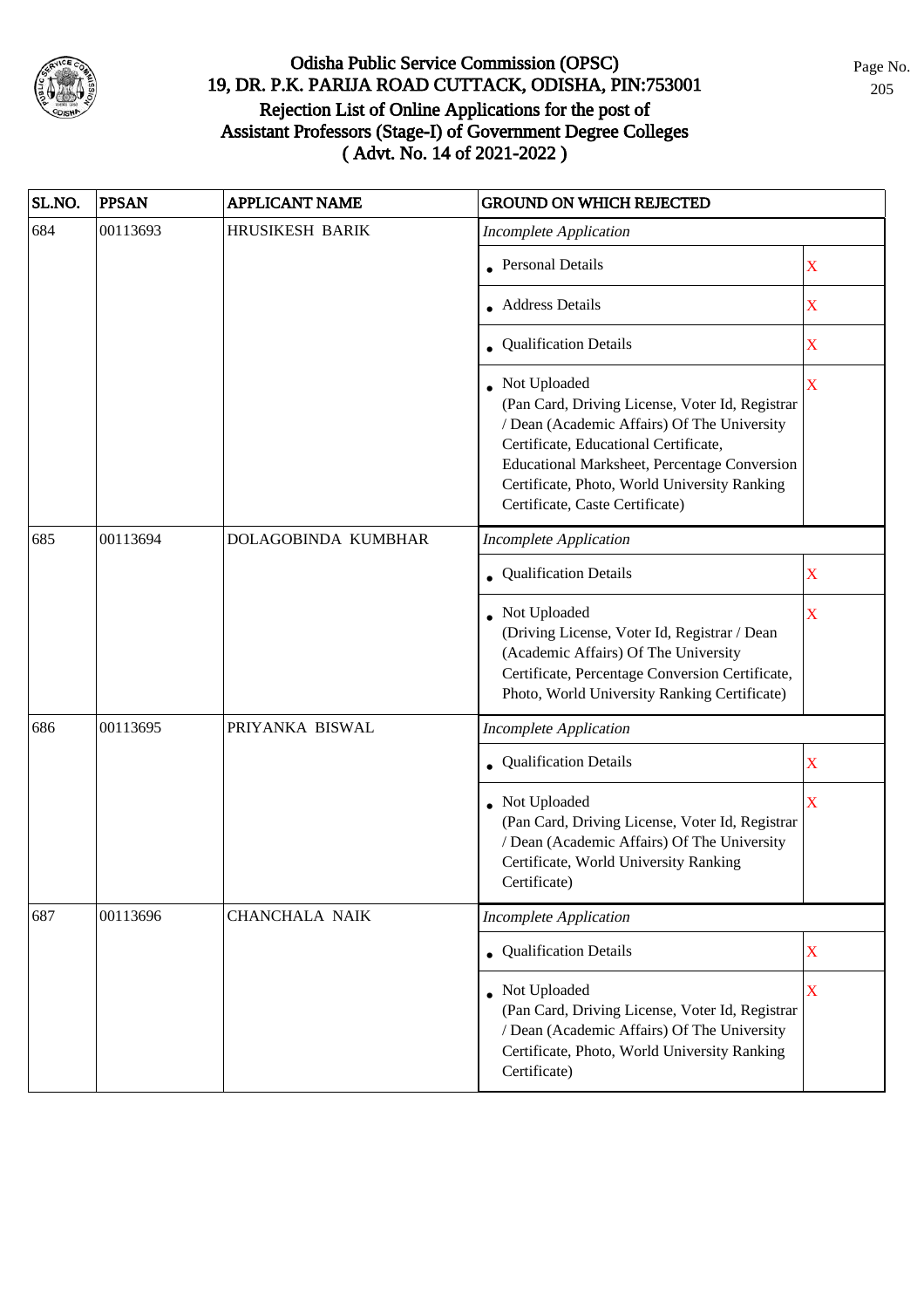

| SL.NO. | <b>PPSAN</b> | <b>APPLICANT NAME</b> | <b>GROUND ON WHICH REJECTED</b>                                                                                                                                                                                                                                                            |                         |
|--------|--------------|-----------------------|--------------------------------------------------------------------------------------------------------------------------------------------------------------------------------------------------------------------------------------------------------------------------------------------|-------------------------|
| 688    | 00113697     | RILIPTA MAHANA        | <b>Incomplete Application</b>                                                                                                                                                                                                                                                              |                         |
|        |              |                       | • Qualification Details                                                                                                                                                                                                                                                                    | X                       |
|        |              |                       | • Not Uploaded<br>(Pan Card, Driving License, Voter Id, Registrar<br>/ Dean (Academic Affairs) Of The University<br>Certificate, Photo, World University Ranking<br>Certificate)                                                                                                           | $\overline{\mathbf{X}}$ |
| 689    | 00113698     | <b>BABITA SETHI</b>   | <b>Incomplete Application</b>                                                                                                                                                                                                                                                              |                         |
|        |              |                       | <b>Personal Details</b>                                                                                                                                                                                                                                                                    | $\mathbf X$             |
|        |              |                       | • Address Details                                                                                                                                                                                                                                                                          | X                       |
|        |              |                       | • Qualification Details                                                                                                                                                                                                                                                                    | $\mathbf X$             |
|        |              |                       | Not Uploaded<br>(Pan Card, Driving License, Voter Id, Registrar<br>/ Dean (Academic Affairs) Of The University<br>Certificate, Educational Certificate,<br>Educational Marksheet, Percentage Conversion<br>Certificate, Photo, World University Ranking<br>Certificate, Caste Certificate) | $\mathbf X$             |
| 690    | 00113699     | RUNI LATA KABAT       | <b>Incomplete Application</b>                                                                                                                                                                                                                                                              |                         |
|        |              |                       | Qualification Details                                                                                                                                                                                                                                                                      | X                       |
|        |              |                       | Not Uploaded<br>(Pan Card, Driving License, Voter Id, Registrar<br>/ Dean (Academic Affairs) Of The University<br>Certificate, Photo, World University Ranking<br>Certificate)                                                                                                             | $\overline{\mathbf{X}}$ |
| 691    | 00113700     | RUCHI RAJASHREE PANDA | <b>Incomplete Application</b>                                                                                                                                                                                                                                                              |                         |
|        |              |                       | • Qualification Details                                                                                                                                                                                                                                                                    | $\mathbf X$             |
|        |              |                       | • Not Uploaded<br>(Pan Card, Driving License, Voter Id, Registrar<br>/ Dean (Academic Affairs) Of The University<br>Certificate, Percentage Conversion Certificate,<br>Photo, World University Ranking Certificate)                                                                        | X                       |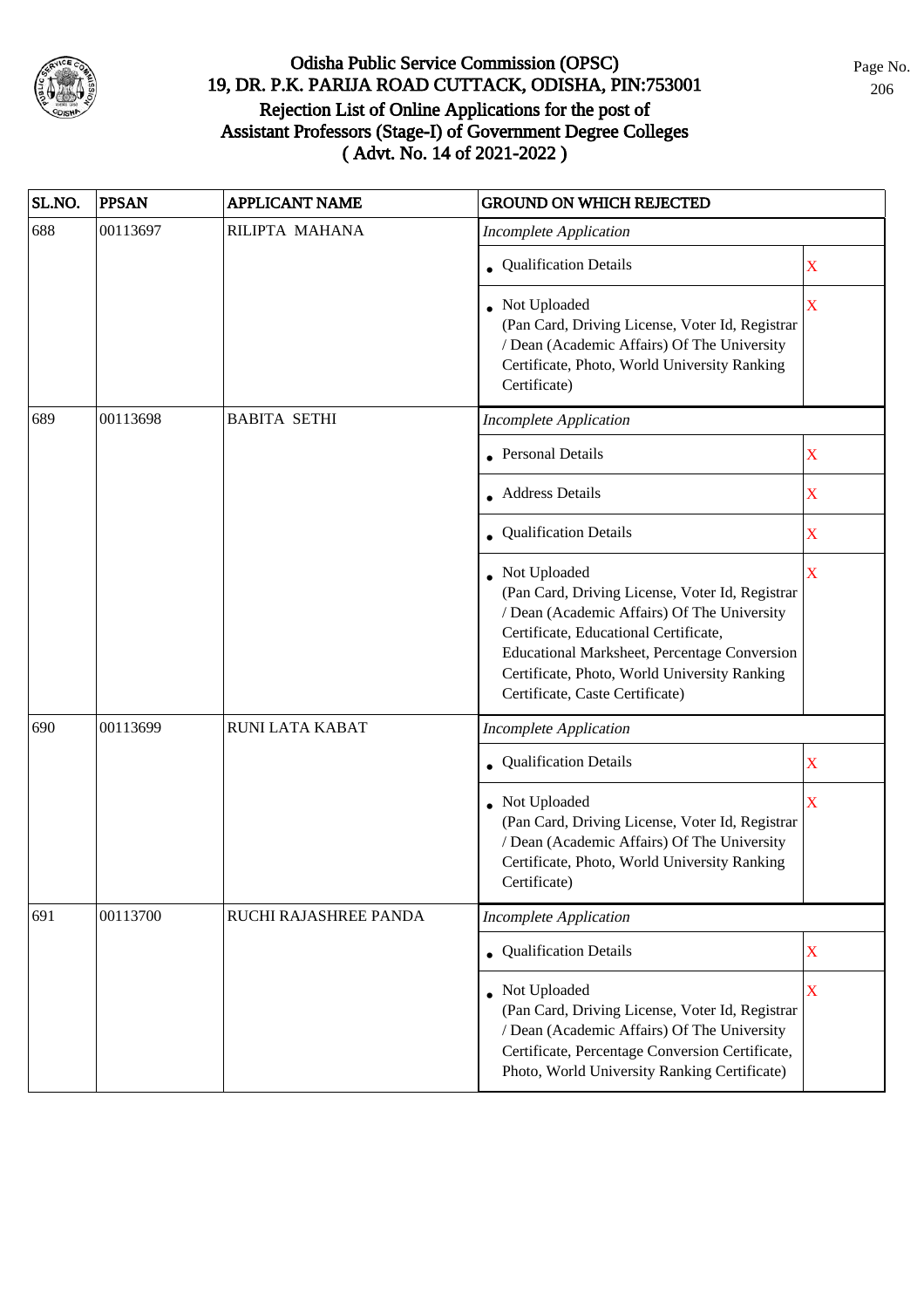

| SL.NO. | <b>PPSAN</b> | <b>APPLICANT NAME</b> | <b>GROUND ON WHICH REJECTED</b>                                                                                                                                                                                                                                                              |                         |
|--------|--------------|-----------------------|----------------------------------------------------------------------------------------------------------------------------------------------------------------------------------------------------------------------------------------------------------------------------------------------|-------------------------|
| 692    | 00113703     | RAJESH SAMAD          | <b>Incomplete Application</b>                                                                                                                                                                                                                                                                |                         |
|        |              |                       | Qualification Details                                                                                                                                                                                                                                                                        | $\mathbf X$             |
|        |              |                       | • Not Uploaded<br>(Pan Card, Driving License, Voter Id, Registrar<br>/ Dean (Academic Affairs) Of The University<br>Certificate, Educational Certificate,<br>Educational Marksheet, Percentage Conversion<br>Certificate, Photo, World University Ranking<br>Certificate)                    | $\overline{\textbf{X}}$ |
| 693    | 00113705     | ARCHANA MANDAL        | <b>Incomplete Application</b>                                                                                                                                                                                                                                                                |                         |
|        |              |                       | <b>Personal Details</b>                                                                                                                                                                                                                                                                      | $\mathbf X$             |
|        |              |                       | • Address Details                                                                                                                                                                                                                                                                            | $\overline{\text{X}}$   |
|        |              |                       | Qualification Details                                                                                                                                                                                                                                                                        | $\overline{\mathbf{X}}$ |
|        |              |                       | Not Uploaded<br>(Pan Card, Driving License, Voter Id, Registrar<br>/ Dean (Academic Affairs) Of The University<br>Certificate, Educational Certificate,<br>Educational Marksheet, Percentage Conversion<br>Certificate, Photo, World University Ranking<br>Certificate, Caste Certificate)   | X                       |
| 694    | 00113706     | <b>CHAITANYA NAIK</b> | <b>Incomplete Application</b>                                                                                                                                                                                                                                                                |                         |
|        |              |                       | <b>Personal Details</b>                                                                                                                                                                                                                                                                      | $\overline{\text{X}}$   |
|        |              |                       | <b>Address Details</b>                                                                                                                                                                                                                                                                       | $\overline{\text{X}}$   |
|        |              |                       | • Qualification Details                                                                                                                                                                                                                                                                      | X                       |
|        |              |                       | • Not Uploaded<br>(Pan Card, Driving License, Voter Id, Registrar<br>/ Dean (Academic Affairs) Of The University<br>Certificate, Educational Certificate,<br>Educational Marksheet, Percentage Conversion<br>Certificate, Photo, World University Ranking<br>Certificate, Caste Certificate) | X                       |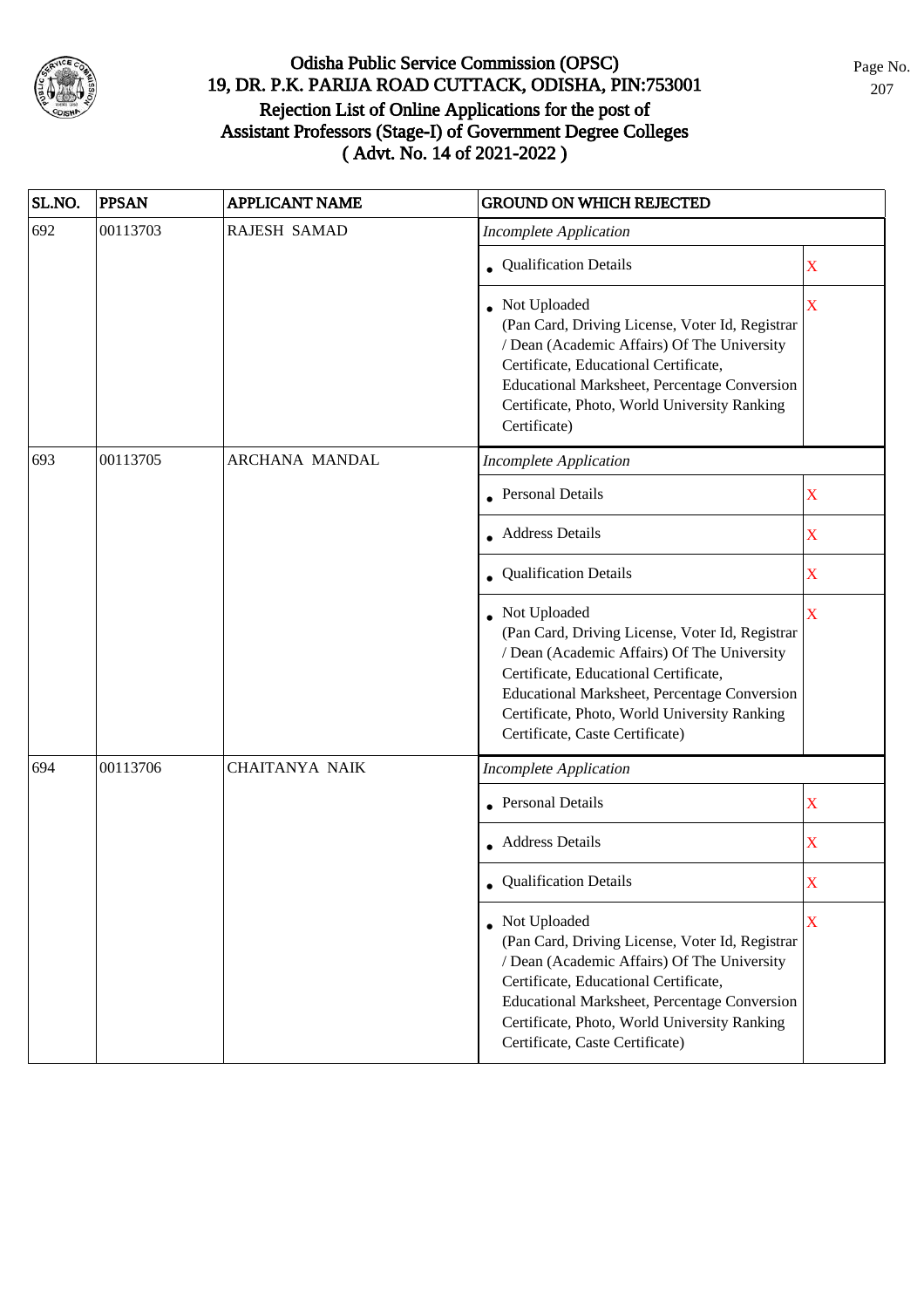

| SL.NO. | <b>PPSAN</b> | <b>APPLICANT NAME</b> | <b>GROUND ON WHICH REJECTED</b>                                                                                                                                                                                                                                         |             |
|--------|--------------|-----------------------|-------------------------------------------------------------------------------------------------------------------------------------------------------------------------------------------------------------------------------------------------------------------------|-------------|
| 695    | 00113707     | MADHURI HEMBRAM       | <b>Incomplete Application</b>                                                                                                                                                                                                                                           |             |
|        |              |                       | • Qualification Details                                                                                                                                                                                                                                                 | X           |
|        |              |                       | Not Uploaded<br>(Pan Card, Driving License, Voter Id, Registrar<br>/ Dean (Academic Affairs) Of The University<br>Certificate, Educational Certificate,<br>Educational Marksheet, Percentage Conversion<br>Certificate, Photo, World University Ranking<br>Certificate) | $\mathbf X$ |
| 696    | 00113709     | <b>DEBASIS SAHOO</b>  | <b>Incomplete Application</b>                                                                                                                                                                                                                                           |             |
|        |              |                       | Qualification Details                                                                                                                                                                                                                                                   | X           |
|        |              |                       | • Not Uploaded<br>(Pan Card, Driving License, Voter Id, Registrar<br>/ Dean (Academic Affairs) Of The University<br>Certificate, Percentage Conversion Certificate,<br>World University Ranking Certificate)                                                            | X           |
| 697    | 00113711     | SABYASACHI NAYAK      | Incomplete Application                                                                                                                                                                                                                                                  |             |
|        |              |                       | • Personal Details                                                                                                                                                                                                                                                      | $\mathbf X$ |
|        |              |                       | • Address Details                                                                                                                                                                                                                                                       | $\mathbf X$ |
|        |              |                       | Qualification Details                                                                                                                                                                                                                                                   | $\mathbf X$ |
|        |              |                       | <b>Examination Fees</b>                                                                                                                                                                                                                                                 | X           |
|        |              |                       | Not Uploaded<br>(Pan Card, Driving License, Voter Id, Registrar<br>/ Dean (Academic Affairs) Of The University<br>Certificate, Educational Certificate,<br>Educational Marksheet, Percentage Conversion<br>Certificate, Photo, World University Ranking<br>Certificate) | $\mathbf X$ |
| 698    | 00113712     | <b>RAJES BHOI</b>     | <b>Incomplete Application</b>                                                                                                                                                                                                                                           |             |
|        |              |                       | • Qualification Details                                                                                                                                                                                                                                                 | $\mathbf X$ |
|        |              |                       | • Not Uploaded<br>(Pan Card, Driving License, Voter Id, Registrar<br>/ Dean (Academic Affairs) Of The University<br>Certificate, Percentage Conversion Certificate,<br>Photo, World University Ranking Certificate)                                                     | $\mathbf X$ |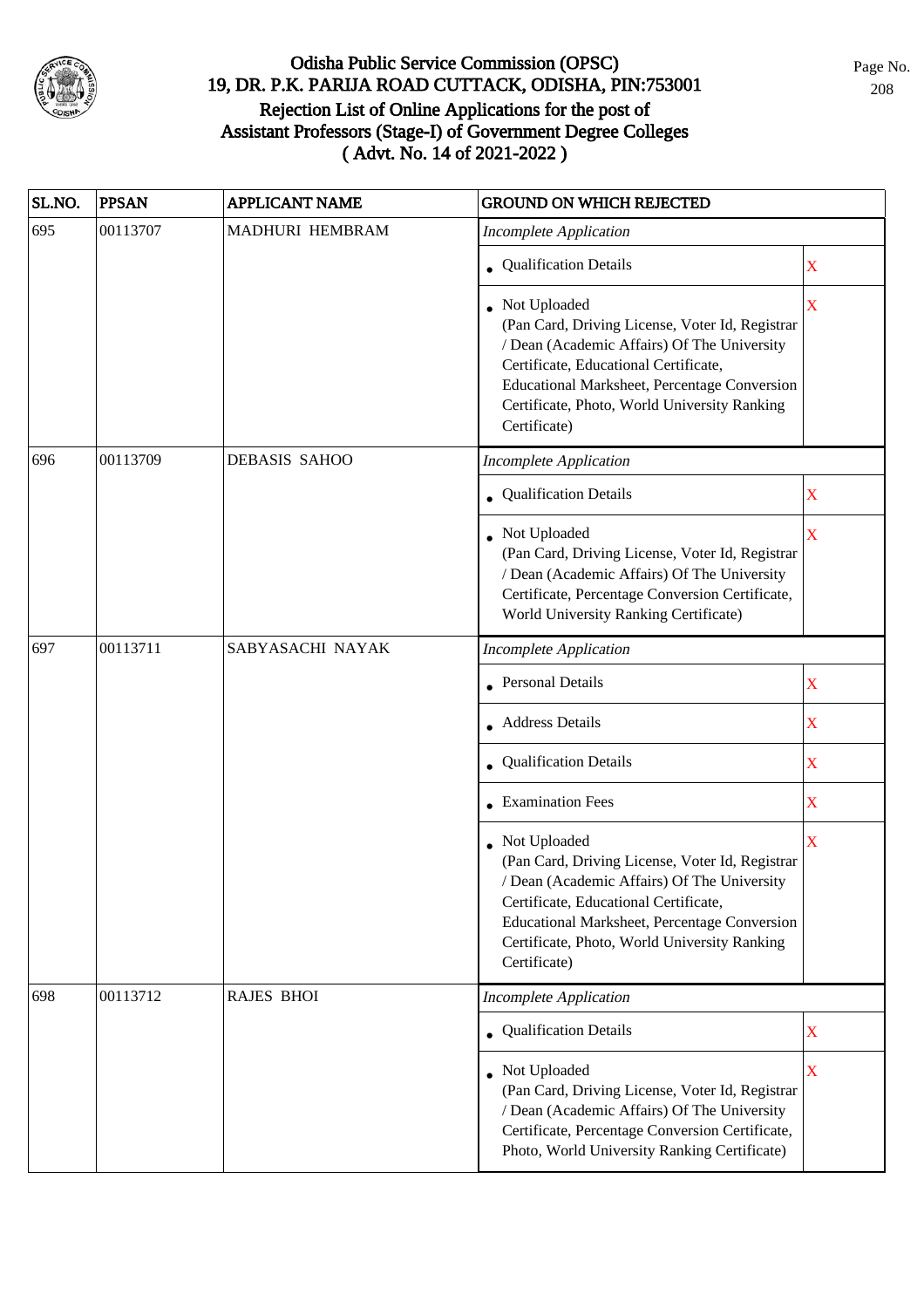

| SL.NO. | <b>PPSAN</b> | <b>APPLICANT NAME</b>  | <b>GROUND ON WHICH REJECTED</b>                                                                                                                                                                                                                                           |                         |
|--------|--------------|------------------------|---------------------------------------------------------------------------------------------------------------------------------------------------------------------------------------------------------------------------------------------------------------------------|-------------------------|
| 699    | 00113715     | <b>BHOLANATH MAJHI</b> | <b>Incomplete Application</b>                                                                                                                                                                                                                                             |                         |
|        |              |                        | • Qualification Details                                                                                                                                                                                                                                                   | $\overline{\mathbf{X}}$ |
|        |              |                        | Not Uploaded<br>(Pan Card, Driving License, Voter Id, Registrar<br>/ Dean (Academic Affairs) Of The University<br>Certificate, Percentage Conversion Certificate,<br>Photo, World University Ranking Certificate)                                                         | X                       |
| 700    | 00113716     | DEEPSHIKHA BEHERA      | <b>Incomplete Application</b>                                                                                                                                                                                                                                             |                         |
|        |              |                        | • Qualification Details                                                                                                                                                                                                                                                   | $\mathbf X$             |
|        |              |                        | • Not Uploaded<br>(Pan Card, Driving License, Voter Id, Registrar<br>/ Dean (Academic Affairs) Of The University<br>Certificate, Educational Certificate,<br>Educational Marksheet, Percentage Conversion<br>Certificate, Photo, World University Ranking<br>Certificate) | X                       |
| 701    | 00113717     | JYOTIRMAYEE SAMAL      | <b>Incomplete Application</b>                                                                                                                                                                                                                                             |                         |
|        |              |                        | • Personal Details                                                                                                                                                                                                                                                        | X                       |
|        |              |                        | Address Details                                                                                                                                                                                                                                                           | $\mathbf X$             |
|        |              |                        | Qualification Details                                                                                                                                                                                                                                                     | $\mathbf X$             |
|        |              |                        | • Examination Fees                                                                                                                                                                                                                                                        | $\mathbf X$             |
|        |              |                        | Not Uploaded<br>(Pan Card, Driving License, Voter Id, Registrar<br>/ Dean (Academic Affairs) Of The University<br>Certificate, Educational Certificate,<br>Educational Marksheet, Percentage Conversion<br>Certificate, Photo, World University Ranking<br>Certificate)   | X                       |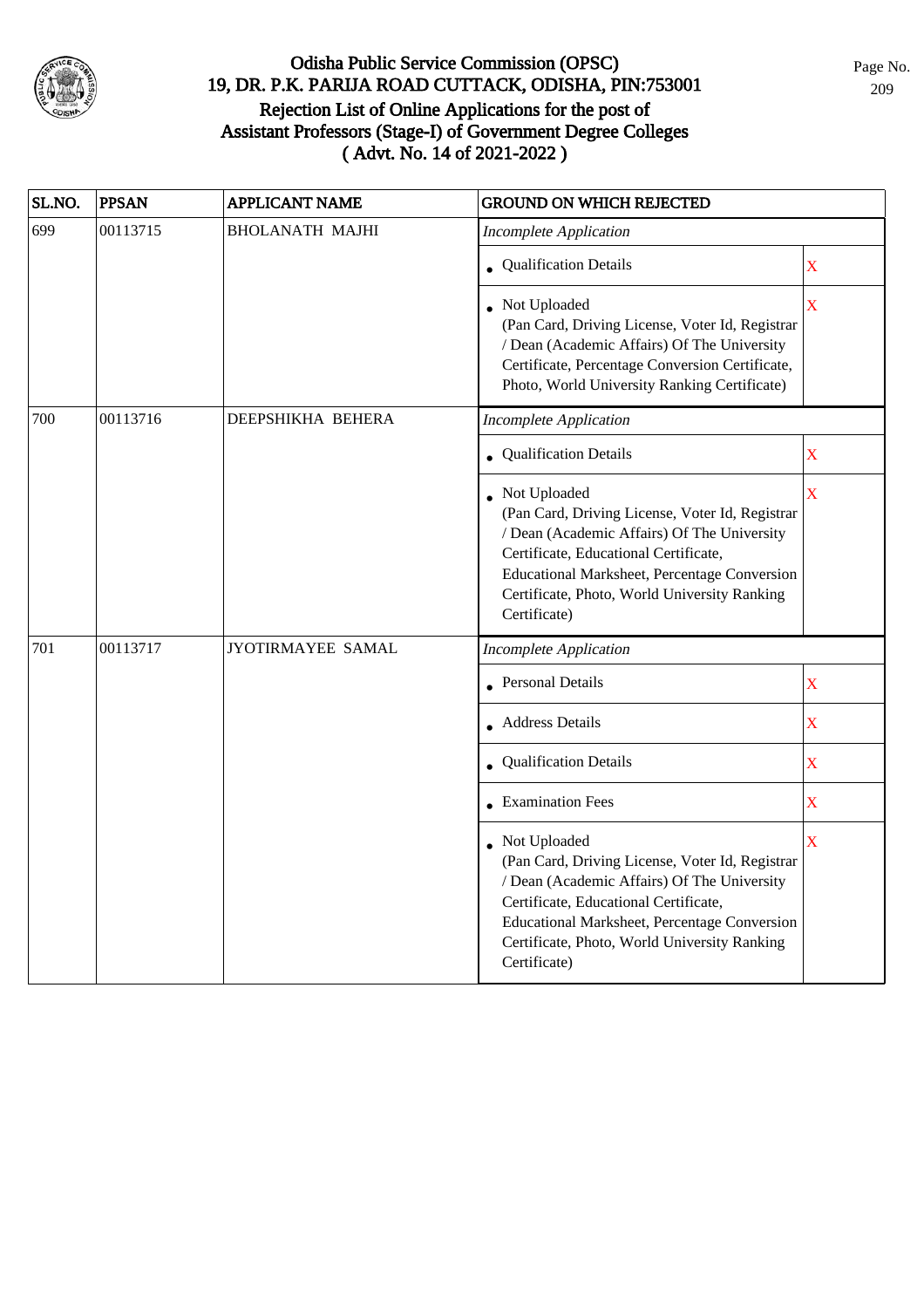

| SL.NO. | <b>PPSAN</b> | <b>APPLICANT NAME</b> | <b>GROUND ON WHICH REJECTED</b>                                                                                                                                                                                                                                                              |                         |
|--------|--------------|-----------------------|----------------------------------------------------------------------------------------------------------------------------------------------------------------------------------------------------------------------------------------------------------------------------------------------|-------------------------|
| 702    | 00113720     | DEEPAK KHILEI         | <b>Incomplete Application</b>                                                                                                                                                                                                                                                                |                         |
|        |              |                       | • Personal Details                                                                                                                                                                                                                                                                           | X                       |
|        |              |                       | Address Details                                                                                                                                                                                                                                                                              | $\mathbf X$             |
|        |              |                       | • Qualification Details                                                                                                                                                                                                                                                                      | X                       |
|        |              |                       | $\bullet$ Examination Fees                                                                                                                                                                                                                                                                   | $\mathbf X$             |
|        |              |                       | Not Uploaded<br>(Pan Card, Driving License, Voter Id, Registrar<br>/ Dean (Academic Affairs) Of The University<br>Certificate, Educational Certificate,<br>Educational Marksheet, Percentage Conversion<br>Certificate, Photo, World University Ranking<br>Certificate, Caste Certificate)   | $\mathbf X$             |
| 703    | 00113721     | PRABIR KUMAR DASH     | <b>Incomplete Application</b>                                                                                                                                                                                                                                                                |                         |
|        |              |                       | <b>Personal Details</b>                                                                                                                                                                                                                                                                      | $\mathbf X$             |
|        |              |                       | <b>Address Details</b>                                                                                                                                                                                                                                                                       | $\mathbf X$             |
|        |              |                       | • Qualification Details                                                                                                                                                                                                                                                                      | $\mathbf X$             |
|        |              |                       | $\bullet$ Examination Fees                                                                                                                                                                                                                                                                   | $\mathbf X$             |
|        |              |                       | • Not Uploaded<br>(Pan Card, Driving License, Voter Id, Registrar<br>/ Dean (Academic Affairs) Of The University<br>Certificate, Educational Certificate,<br>Educational Marksheet, Percentage Conversion<br>Certificate, Photo, World University Ranking<br>Certificate)                    | $\overline{\mathbf{X}}$ |
| 704    | 00113723     | MUKESH KUMAR SABAL    | <b>Incomplete Application</b>                                                                                                                                                                                                                                                                |                         |
|        |              |                       | Personal Details                                                                                                                                                                                                                                                                             | $\mathbf X$             |
|        |              |                       | • Address Details                                                                                                                                                                                                                                                                            | $\mathbf X$             |
|        |              |                       | • Qualification Details                                                                                                                                                                                                                                                                      | $\mathbf X$             |
|        |              |                       | • Not Uploaded<br>(Pan Card, Driving License, Voter Id, Registrar<br>/ Dean (Academic Affairs) Of The University<br>Certificate, Educational Certificate,<br>Educational Marksheet, Percentage Conversion<br>Certificate, Photo, World University Ranking<br>Certificate, Caste Certificate) | $\overline{\mathbf{X}}$ |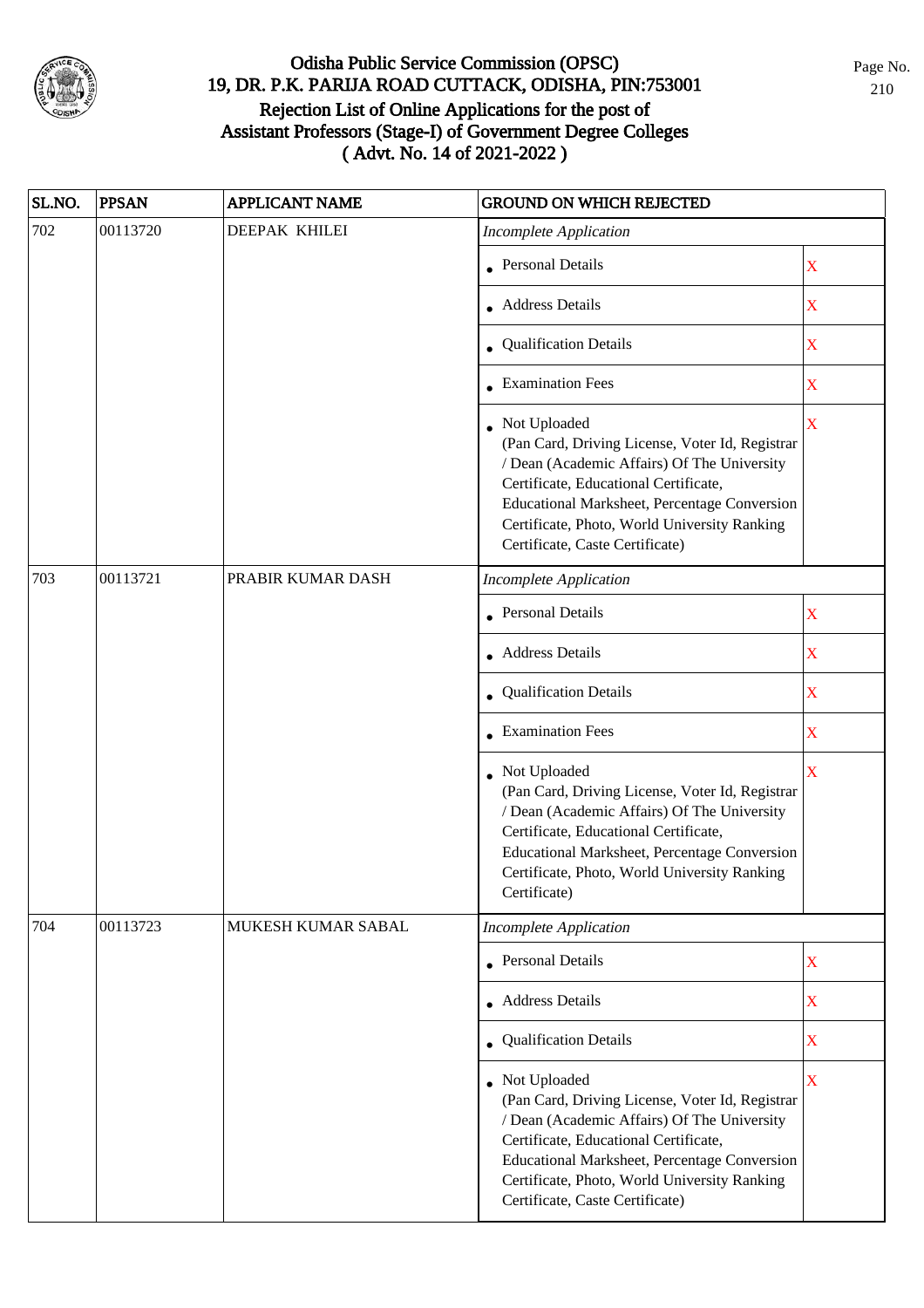

| SL.NO. | <b>PPSAN</b> | <b>APPLICANT NAME</b>     | <b>GROUND ON WHICH REJECTED</b>                                                                                                                                                                                                                                           |                    |
|--------|--------------|---------------------------|---------------------------------------------------------------------------------------------------------------------------------------------------------------------------------------------------------------------------------------------------------------------------|--------------------|
| 705    | 00113725     | KANU MAHARANA             | <b>Incomplete Application</b>                                                                                                                                                                                                                                             |                    |
|        |              |                           | <b>Personal Details</b>                                                                                                                                                                                                                                                   | $\mathbf X$        |
|        |              |                           | <b>Address Details</b>                                                                                                                                                                                                                                                    | X                  |
|        |              |                           | Qualification Details                                                                                                                                                                                                                                                     | $\mathbf X$        |
|        |              | • Examination Fees        | $\mathbf X$                                                                                                                                                                                                                                                               |                    |
|        |              |                           | • Not Uploaded<br>(Pan Card, Driving License, Voter Id, Registrar<br>/ Dean (Academic Affairs) Of The University<br>Certificate, Educational Certificate,<br>Educational Marksheet, Percentage Conversion<br>Certificate, Photo, World University Ranking<br>Certificate) | $\bar{\mathbf{X}}$ |
| 706    | 00113726     | PREETI ACHARYA            | <b>Incomplete Application</b>                                                                                                                                                                                                                                             |                    |
|        |              |                           | • Qualification Details                                                                                                                                                                                                                                                   | $\bar{\textbf{X}}$ |
|        |              |                           | • Not Uploaded<br>(Pan Card, Driving License, Voter Id, Registrar<br>/ Dean (Academic Affairs) Of The University<br>Certificate, Photo, World University Ranking<br>Certificate)                                                                                          | $\bar{X}$          |
| 707    | 00113727     | <b>SUSANTA KUMAR ROUT</b> | <b>Incomplete Application</b>                                                                                                                                                                                                                                             |                    |
|        |              |                           | Qualification Details                                                                                                                                                                                                                                                     | $\mathbf X$        |
|        |              |                           | Not Uploaded<br>(Pan Card, Driving License, Voter Id, Registrar<br>/ Dean (Academic Affairs) Of The University<br>Certificate, Photo, World University Ranking<br>Certificate)                                                                                            | X                  |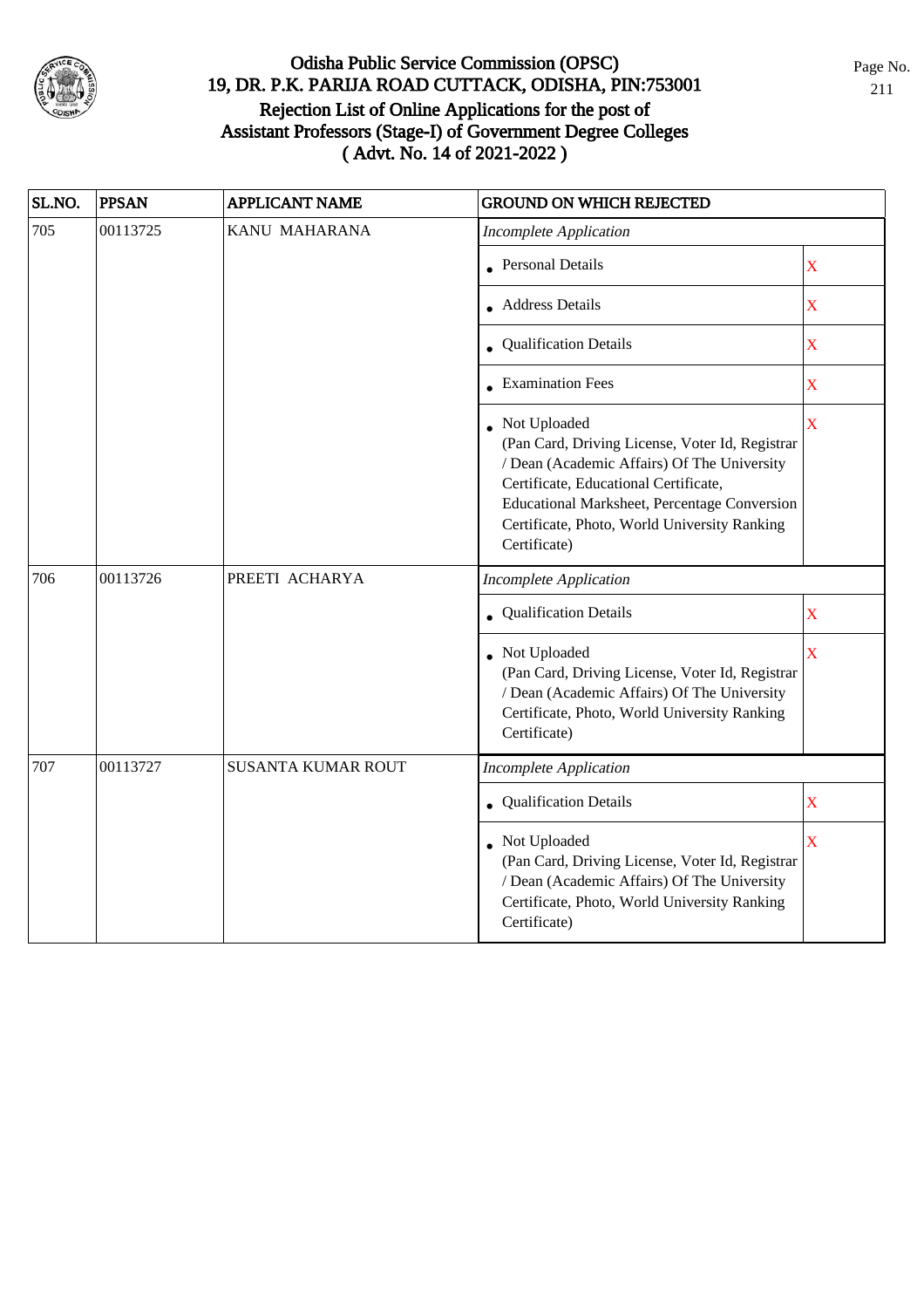

| SL.NO. | <b>PPSAN</b> | <b>APPLICANT NAME</b> | <b>GROUND ON WHICH REJECTED</b>                                                                                                                                                                                                                                                            |                         |
|--------|--------------|-----------------------|--------------------------------------------------------------------------------------------------------------------------------------------------------------------------------------------------------------------------------------------------------------------------------------------|-------------------------|
| 708    | 00113728     | PRADOSH SEKHAR NAIK   | <b>Incomplete Application</b>                                                                                                                                                                                                                                                              |                         |
|        |              |                       | • Personal Details                                                                                                                                                                                                                                                                         | $\mathbf X$             |
|        |              |                       | <b>Address Details</b>                                                                                                                                                                                                                                                                     | $\mathbf X$             |
|        |              |                       | • Qualification Details                                                                                                                                                                                                                                                                    | $\mathbf X$             |
|        |              |                       | • Examination Fees                                                                                                                                                                                                                                                                         | $\mathbf X$             |
|        |              |                       | Not Uploaded<br>(Pan Card, Driving License, Voter Id, Registrar<br>/ Dean (Academic Affairs) Of The University<br>Certificate, Educational Certificate,<br>Educational Marksheet, Percentage Conversion<br>Certificate, Photo, World University Ranking<br>Certificate, Caste Certificate) | $\mathbf X$             |
| 709    | 00113729     | UMESH CHANDRA PHATKA  | <b>Incomplete Application</b>                                                                                                                                                                                                                                                              |                         |
|        |              |                       | Qualification Details                                                                                                                                                                                                                                                                      | X                       |
|        |              |                       | Not Uploaded<br>(Pan Card, Driving License, Voter Id, Registrar<br>/ Dean (Academic Affairs) Of The University<br>Certificate, Photo, World University Ranking<br>Certificate)                                                                                                             | $\overline{\mathbf{X}}$ |
| 710    | 00113731     | CHINUSMITA NAIK       | <b>Incomplete Application</b>                                                                                                                                                                                                                                                              |                         |
|        |              |                       | Qualification Details                                                                                                                                                                                                                                                                      | $\mathbf X$             |
|        |              |                       | Not Uploaded<br>(Pan Card, Driving License, Voter Id, Registrar<br>/ Dean (Academic Affairs) Of The University<br>Certificate, Percentage Conversion Certificate,<br>Photo, World University Ranking Certificate)                                                                          | $\overline{\mathbf{X}}$ |
| 711    | 00113732     | SNIGDHARANI MAHAPATRA | <b>Incomplete Application</b>                                                                                                                                                                                                                                                              |                         |
|        |              |                       | <b>Qualification Details</b>                                                                                                                                                                                                                                                               | $\mathbf X$             |
|        |              |                       | Not Uploaded<br>(Pan Card, Driving License, Voter Id, Registrar<br>/ Dean (Academic Affairs) Of The University<br>Certificate, Photo, World University Ranking<br>Certificate)                                                                                                             | $\overline{\mathbf{X}}$ |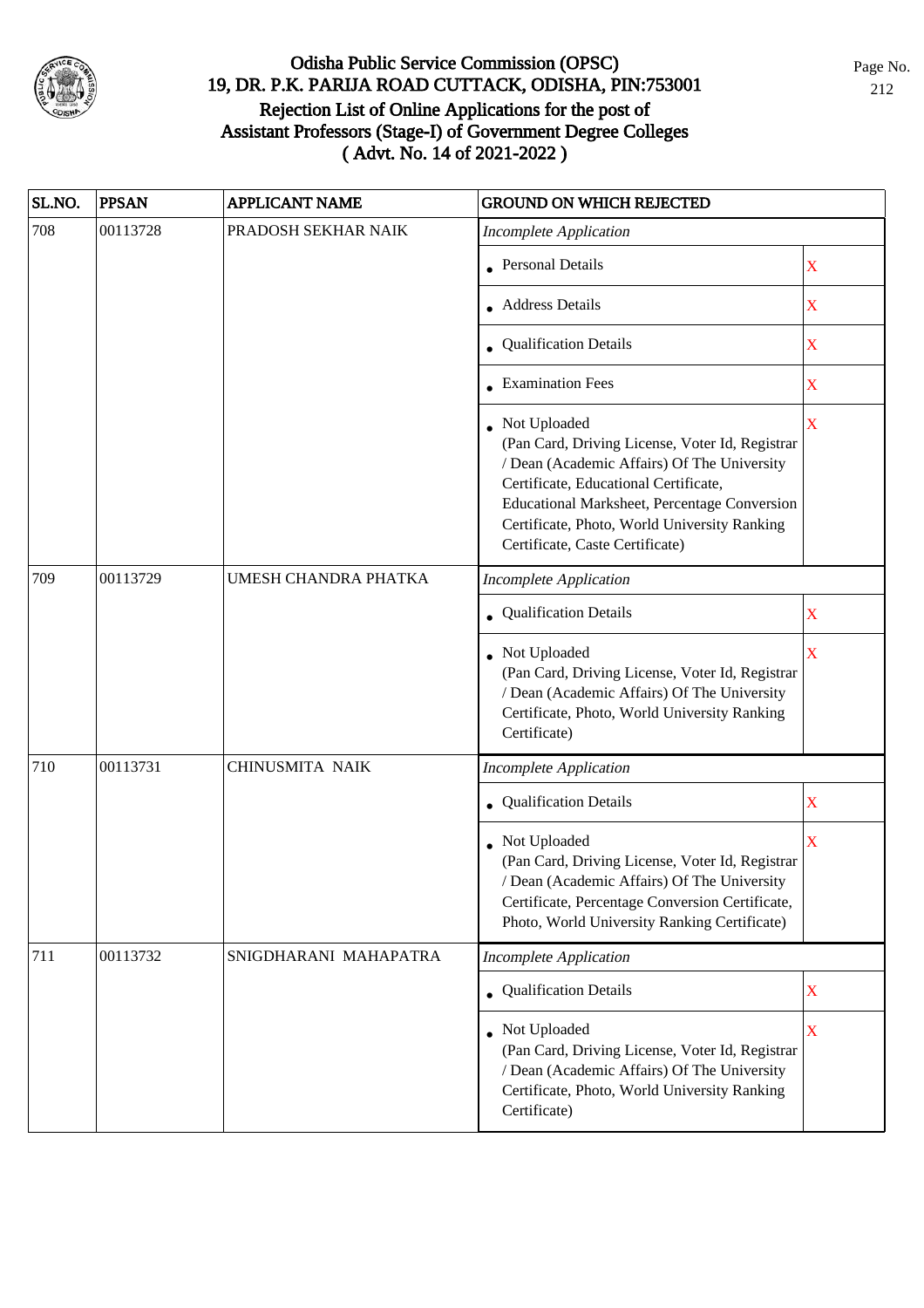

| SL.NO. | <b>PPSAN</b> | <b>APPLICANT NAME</b>      | <b>GROUND ON WHICH REJECTED</b>                                                                                                                                                                                                                                                              |             |
|--------|--------------|----------------------------|----------------------------------------------------------------------------------------------------------------------------------------------------------------------------------------------------------------------------------------------------------------------------------------------|-------------|
| 712    | 00113733     | <b>SATYAPEER SAHU</b>      | <b>Incomplete Application</b>                                                                                                                                                                                                                                                                |             |
|        |              |                            | <b>Personal Details</b>                                                                                                                                                                                                                                                                      | $\mathbf X$ |
|        |              |                            | <b>Address Details</b>                                                                                                                                                                                                                                                                       | $\mathbf X$ |
|        |              |                            | • Qualification Details                                                                                                                                                                                                                                                                      | $\mathbf X$ |
|        |              |                            | • Examination Fees                                                                                                                                                                                                                                                                           | $\mathbf X$ |
|        |              |                            | • Not Uploaded<br>(Pan Card, Driving License, Voter Id, Registrar<br>/ Dean (Academic Affairs) Of The University<br>Certificate, Educational Certificate,<br>Educational Marksheet, Percentage Conversion<br>Certificate, Photo, World University Ranking<br>Certificate)                    | $\mathbf X$ |
| 713    | 00113735     | <b>ABHIJEET KUMAR TALI</b> | <b>Incomplete Application</b>                                                                                                                                                                                                                                                                |             |
|        |              |                            | <b>Personal Details</b>                                                                                                                                                                                                                                                                      | $\mathbf X$ |
|        |              |                            | <b>Address Details</b>                                                                                                                                                                                                                                                                       | X           |
|        |              |                            | • Qualification Details                                                                                                                                                                                                                                                                      | $\mathbf X$ |
|        |              |                            | • Examination Fees                                                                                                                                                                                                                                                                           | $\mathbf X$ |
|        |              |                            | • Not Uploaded<br>(Pan Card, Driving License, Voter Id, Registrar<br>/ Dean (Academic Affairs) Of The University<br>Certificate, Educational Certificate,<br>Educational Marksheet, Percentage Conversion<br>Certificate, Photo, World University Ranking<br>Certificate)                    | X           |
| 714    | 00113736     | <b>URMILA ROHIDAS</b>      | <b>Incomplete Application</b>                                                                                                                                                                                                                                                                |             |
|        |              |                            | <b>Personal Details</b>                                                                                                                                                                                                                                                                      | $\mathbf X$ |
|        |              |                            | • Address Details                                                                                                                                                                                                                                                                            | $\mathbf X$ |
|        |              |                            | <b>Qualification Details</b>                                                                                                                                                                                                                                                                 | $\mathbf X$ |
|        |              |                            | • Not Uploaded<br>(Pan Card, Driving License, Voter Id, Registrar<br>/ Dean (Academic Affairs) Of The University<br>Certificate, Educational Certificate,<br>Educational Marksheet, Percentage Conversion<br>Certificate, Photo, World University Ranking<br>Certificate, Caste Certificate) | $\mathbf X$ |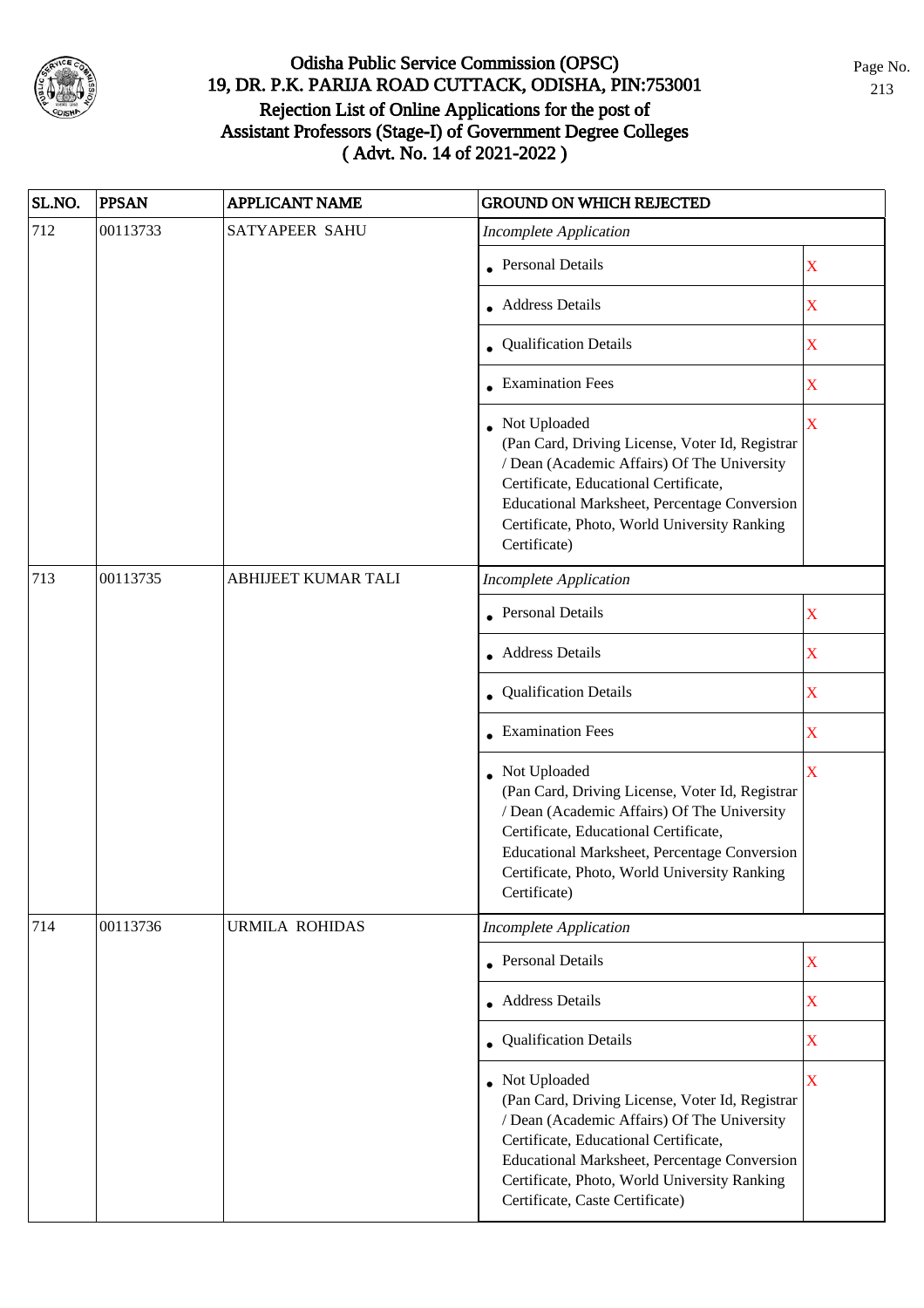

| SL.NO. | <b>PPSAN</b>                                                  | <b>APPLICANT NAME</b> | <b>GROUND ON WHICH REJECTED</b>                                                                                                                                                                                                                                         |                         |
|--------|---------------------------------------------------------------|-----------------------|-------------------------------------------------------------------------------------------------------------------------------------------------------------------------------------------------------------------------------------------------------------------------|-------------------------|
| 715    | 00113737                                                      | SUSHMITA KUJUR        | <b>Incomplete Application</b>                                                                                                                                                                                                                                           |                         |
|        |                                                               |                       | • Qualification Details                                                                                                                                                                                                                                                 | $\mathbf X$             |
|        |                                                               |                       | Not Uploaded<br>(Pan Card, Driving License, Voter Id, Registrar<br>/ Dean (Academic Affairs) Of The University<br>Certificate, Percentage Conversion Certificate,<br>Photo, World University Ranking Certificate)                                                       | $\overline{\mathbf{X}}$ |
| 716    | 00113741                                                      | TUNA BHOI             | <b>Incomplete Application</b>                                                                                                                                                                                                                                           |                         |
|        |                                                               |                       | • Qualification Details                                                                                                                                                                                                                                                 | $\mathbf X$             |
|        |                                                               |                       | Not Uploaded<br>(Pan Card, Driving License, Voter Id, Registrar<br>/ Dean (Academic Affairs) Of The University<br>Certificate, Educational Certificate,<br>Educational Marksheet, Percentage Conversion<br>Certificate, Photo, World University Ranking<br>Certificate) | $\overline{\mathbf{X}}$ |
| 717    | 00113742<br>SWARNAPRAVA SAHU<br><b>Incomplete Application</b> |                       |                                                                                                                                                                                                                                                                         |                         |
|        |                                                               |                       | <b>Personal Details</b>                                                                                                                                                                                                                                                 | $\mathbf X$             |
|        |                                                               |                       | • Address Details                                                                                                                                                                                                                                                       | $\mathbf X$             |
|        |                                                               |                       | Qualification Details                                                                                                                                                                                                                                                   | $\mathbf X$             |
|        |                                                               |                       | • Examination Fees                                                                                                                                                                                                                                                      | X                       |
|        |                                                               |                       | Not Uploaded<br>(Pan Card, Driving License, Voter Id, Registrar<br>/ Dean (Academic Affairs) Of The University<br>Certificate, Educational Certificate,<br>Educational Marksheet, Percentage Conversion<br>Certificate, Photo, World University Ranking<br>Certificate) | $\overline{\mathbf{X}}$ |
| 718    | 00113743                                                      | <b>BIJAYA KHILLO</b>  | <b>Incomplete Application</b>                                                                                                                                                                                                                                           |                         |
|        |                                                               |                       | • Qualification Details                                                                                                                                                                                                                                                 | $\mathbf X$             |
|        |                                                               |                       | Not Uploaded<br>(Pan Card, Driving License, Voter Id, Registrar<br>/ Dean (Academic Affairs) Of The University<br>Certificate, World University Ranking<br>Certificate)                                                                                                 | $\mathbf X$             |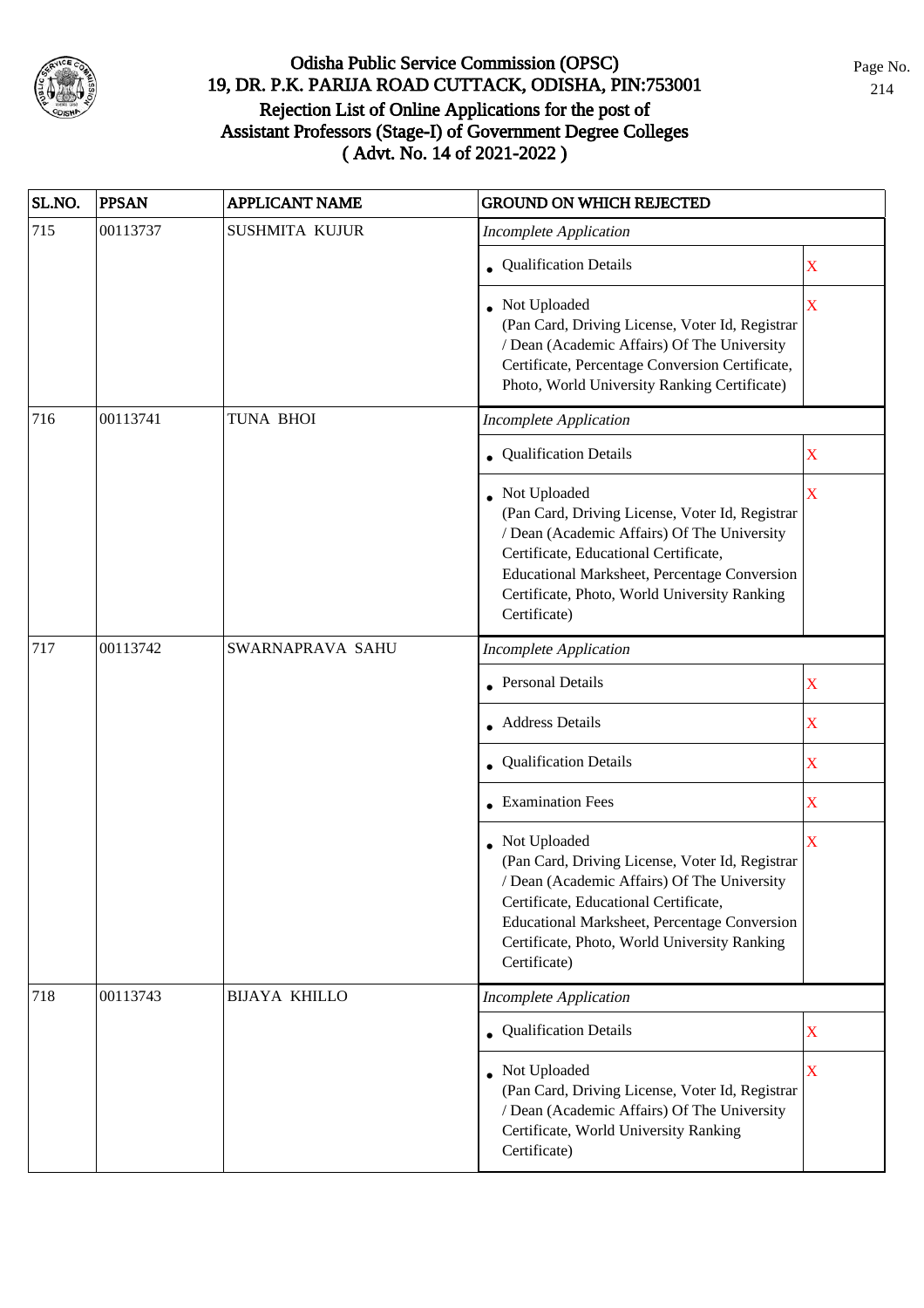

| SL.NO. | <b>PPSAN</b> | <b>APPLICANT NAME</b>  | <b>GROUND ON WHICH REJECTED</b>                                                                                                                                                                                                                                         |                       |
|--------|--------------|------------------------|-------------------------------------------------------------------------------------------------------------------------------------------------------------------------------------------------------------------------------------------------------------------------|-----------------------|
| 719    | 00113745     | <b>RAJ KUMAR NAYAK</b> | <b>Incomplete Application</b>                                                                                                                                                                                                                                           |                       |
|        |              |                        | • Personal Details                                                                                                                                                                                                                                                      | $\mathbf X$           |
|        |              |                        | • Address Details                                                                                                                                                                                                                                                       | $\overline{\text{X}}$ |
|        |              |                        | • Qualification Details                                                                                                                                                                                                                                                 | $\overline{\text{X}}$ |
|        |              |                        | • Examination Fees                                                                                                                                                                                                                                                      | $\overline{\text{X}}$ |
|        |              |                        | Not Uploaded<br>(Pan Card, Driving License, Voter Id, Registrar<br>/ Dean (Academic Affairs) Of The University<br>Certificate, Educational Certificate,<br>Educational Marksheet, Percentage Conversion<br>Certificate, Photo, World University Ranking<br>Certificate) | $\bar{\textbf{X}}$    |
| 720    | 00113748     | PRABHATI KUMARI SAHU   | <b>Incomplete Application</b>                                                                                                                                                                                                                                           |                       |
|        |              |                        | Qualification Details                                                                                                                                                                                                                                                   | $\overline{\text{X}}$ |
|        |              |                        | Not Uploaded<br>(Pan Card, Driving License, Voter Id, Registrar<br>/ Dean (Academic Affairs) Of The University<br>Certificate, Percentage Conversion Certificate,<br>World University Ranking Certificate)                                                              | $\bar{\textbf{X}}$    |
| 721    | 00113749     | <b>SUSHMITA BAG</b>    | <b>Incomplete Application</b>                                                                                                                                                                                                                                           |                       |
|        |              |                        | Qualification Details                                                                                                                                                                                                                                                   | X                     |
|        |              |                        | Not Uploaded<br>(Pan Card, Driving License, Voter Id, Registrar<br>/ Dean (Academic Affairs) Of The University<br>Certificate, Photo, World University Ranking<br>Certificate)                                                                                          | X                     |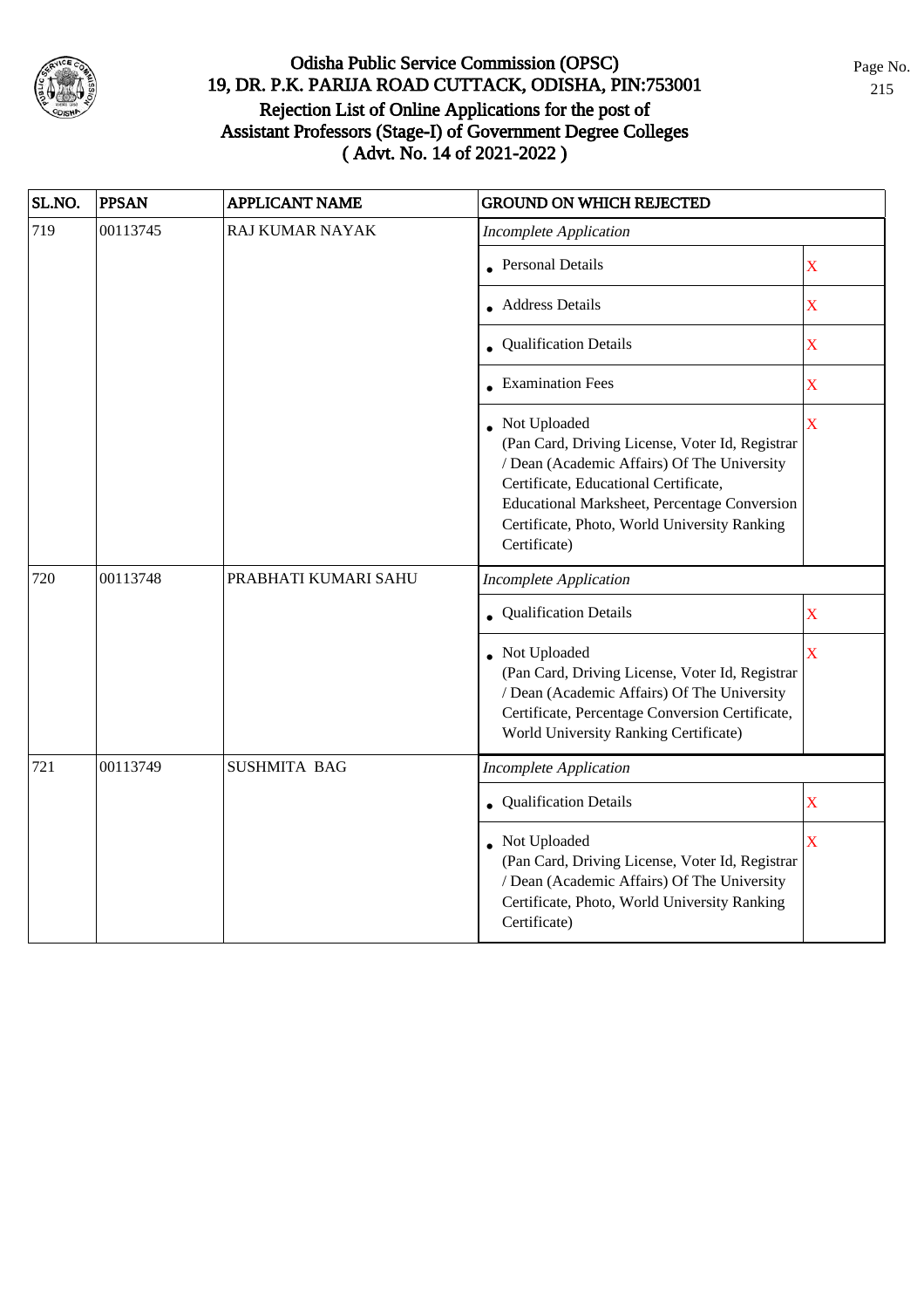

| SL.NO. | <b>PPSAN</b> | <b>APPLICANT NAME</b> | <b>GROUND ON WHICH REJECTED</b>                                                                                                                                                                                                                                           |             |
|--------|--------------|-----------------------|---------------------------------------------------------------------------------------------------------------------------------------------------------------------------------------------------------------------------------------------------------------------------|-------------|
| 722    | 00113752     | <b>ANIL SWAIN</b>     | <b>Incomplete Application</b>                                                                                                                                                                                                                                             |             |
|        |              |                       | • Personal Details                                                                                                                                                                                                                                                        | $\mathbf X$ |
|        |              |                       | • Address Details                                                                                                                                                                                                                                                         | $\mathbf X$ |
|        |              |                       | • Qualification Details                                                                                                                                                                                                                                                   | $\mathbf X$ |
|        |              |                       | • Examination Fees                                                                                                                                                                                                                                                        | $\mathbf X$ |
|        |              |                       | Not Uploaded<br>(Pan Card, Driving License, Voter Id, Registrar<br>/ Dean (Academic Affairs) Of The University<br>Certificate, Educational Certificate,<br>Educational Marksheet, Percentage Conversion<br>Certificate, Photo, World University Ranking<br>Certificate)   | X           |
| 723    | 00113753     | PARITOSH JOSHI        | <b>Incomplete Application</b>                                                                                                                                                                                                                                             |             |
|        |              |                       | <b>Personal Details</b>                                                                                                                                                                                                                                                   | $\mathbf X$ |
|        |              |                       | • Address Details                                                                                                                                                                                                                                                         | $\mathbf X$ |
|        |              |                       | • Qualification Details                                                                                                                                                                                                                                                   | $\mathbf X$ |
|        |              |                       | • Examination Fees                                                                                                                                                                                                                                                        | $\mathbf X$ |
|        |              |                       | • Not Uploaded<br>(Pan Card, Driving License, Voter Id, Registrar<br>/ Dean (Academic Affairs) Of The University<br>Certificate, Educational Certificate,<br>Educational Marksheet, Percentage Conversion<br>Certificate, Photo, World University Ranking<br>Certificate) | X           |
| 724    | 00113757     | SONALI SAHU           | <b>Incomplete Application</b>                                                                                                                                                                                                                                             |             |
|        |              |                       | Personal Details                                                                                                                                                                                                                                                          | $\mathbf X$ |
|        |              |                       | • Address Details                                                                                                                                                                                                                                                         | $\mathbf X$ |
|        |              |                       | • Qualification Details                                                                                                                                                                                                                                                   | $\mathbf X$ |
|        |              |                       | $\bullet$ Examination Fees                                                                                                                                                                                                                                                | $\mathbf X$ |
|        |              |                       | • Not Uploaded<br>(Pan Card, Driving License, Voter Id, Registrar<br>/ Dean (Academic Affairs) Of The University<br>Certificate, Educational Certificate,<br>Educational Marksheet, Percentage Conversion<br>Certificate, Photo, World University Ranking<br>Certificate) | $\mathbf X$ |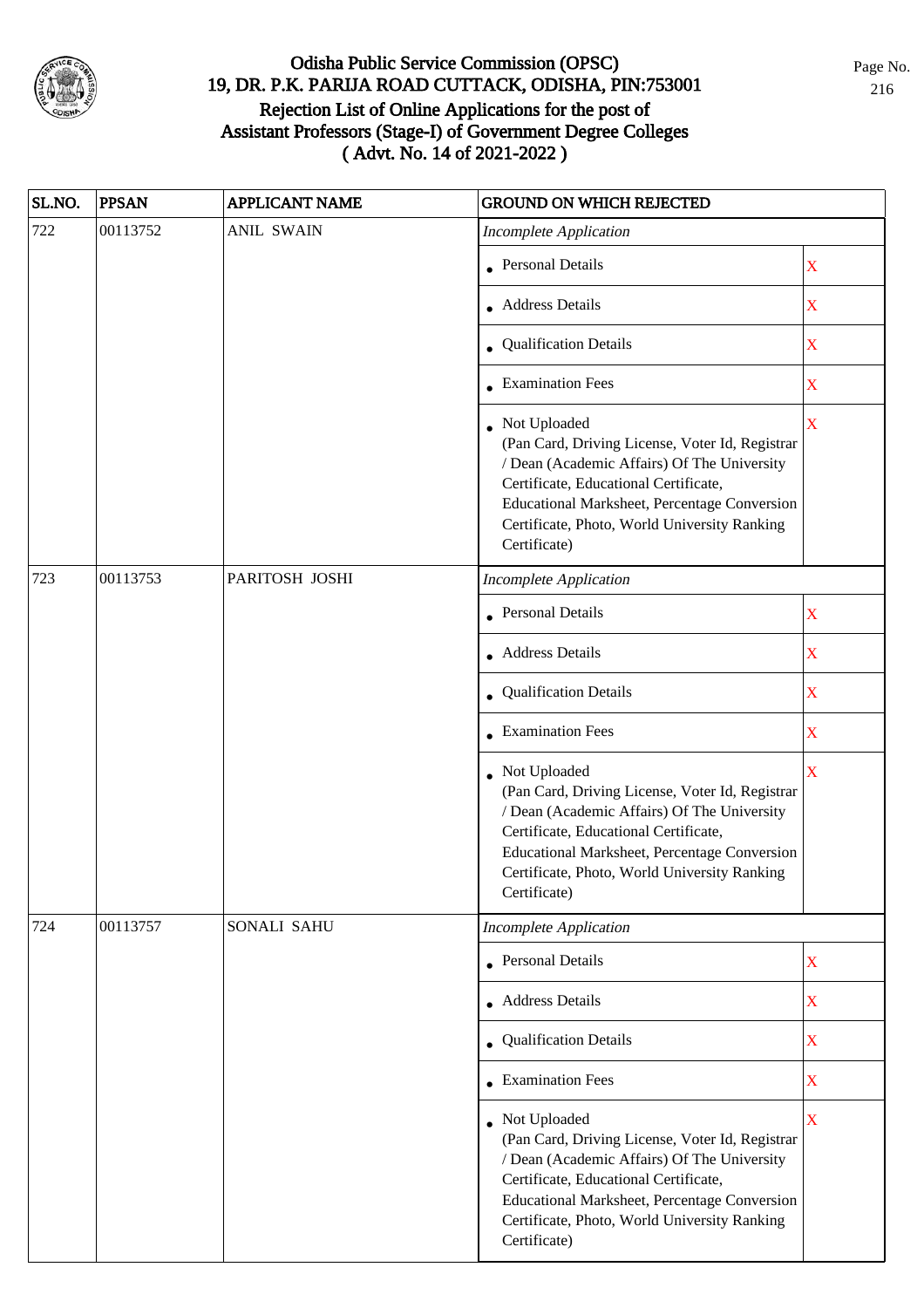

| SL.NO.  | <b>PPSAN</b> | <b>APPLICANT NAME</b> | <b>GROUND ON WHICH REJECTED</b>                                                                                                                                                                                                                                                            |             |
|---------|--------------|-----------------------|--------------------------------------------------------------------------------------------------------------------------------------------------------------------------------------------------------------------------------------------------------------------------------------------|-------------|
| 725     | 00113760     | SANDEEP SEKHAR SAHOO  | <b>Incomplete Application</b>                                                                                                                                                                                                                                                              |             |
|         |              |                       | • Personal Details                                                                                                                                                                                                                                                                         | X           |
|         |              |                       | • Address Details                                                                                                                                                                                                                                                                          | $\mathbf X$ |
|         |              |                       | <b>Qualification Details</b>                                                                                                                                                                                                                                                               | X           |
|         |              |                       | • Examination Fees                                                                                                                                                                                                                                                                         | X           |
|         |              |                       | Not Uploaded<br>(Pan Card, Driving License, Voter Id, Registrar<br>/ Dean (Academic Affairs) Of The University<br>Certificate, Educational Certificate,<br>Educational Marksheet, Percentage Conversion<br>Certificate, Photo, World University Ranking<br>Certificate, Caste Certificate) | $\mathbf X$ |
| 726     | 00113761     | HIMANSU BHUSAN BAGH   | <b>Incomplete Application</b>                                                                                                                                                                                                                                                              |             |
|         |              |                       | Qualification Details                                                                                                                                                                                                                                                                      | X           |
|         |              |                       | Not Uploaded<br>(Pan Card, Driving License, Voter Id, Registrar<br>/ Dean (Academic Affairs) Of The University<br>Certificate, Photo, World University Ranking<br>Certificate)                                                                                                             | $\mathbf X$ |
| $727\,$ | 00113762     | K CHUMUKI             | <b>Incomplete Application</b>                                                                                                                                                                                                                                                              |             |
|         |              |                       | Qualification Details                                                                                                                                                                                                                                                                      | $\mathbf X$ |
|         |              |                       | Not Uploaded<br>(Pan Card, Driving License, Voter Id, Registrar<br>/ Dean (Academic Affairs) Of The University<br>Certificate, Percentage Conversion Certificate,<br>Photo, World University Ranking Certificate)                                                                          | X           |
| 728     | 00113764     | SAGARIKA DASH         | <b>Incomplete Application</b>                                                                                                                                                                                                                                                              |             |
|         |              |                       | • Qualification Details                                                                                                                                                                                                                                                                    | $\mathbf X$ |
|         |              |                       | $\bullet$ Examination Fees                                                                                                                                                                                                                                                                 | $\mathbf X$ |
|         |              |                       | • Not Uploaded<br>(Pan Card, Driving License, Voter Id, Registrar<br>/ Dean (Academic Affairs) Of The University<br>Certificate, Percentage Conversion Certificate,<br>Photo, World University Ranking Certificate)                                                                        | $\mathbf X$ |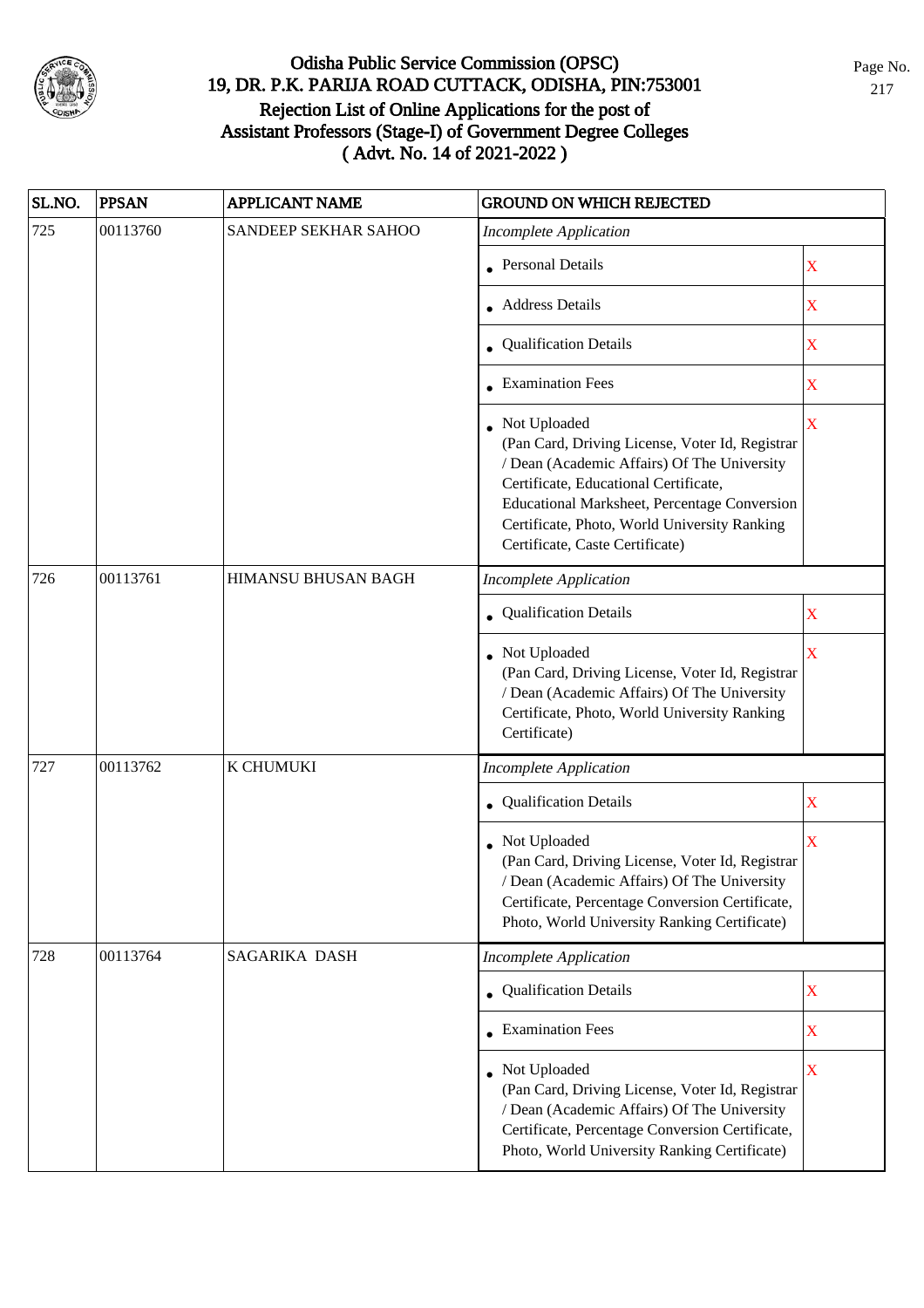

| SL.NO. | <b>PPSAN</b>            | <b>APPLICANT NAME</b>  | <b>GROUND ON WHICH REJECTED</b>                                                                                                                                                                                                                                                            |                       |
|--------|-------------------------|------------------------|--------------------------------------------------------------------------------------------------------------------------------------------------------------------------------------------------------------------------------------------------------------------------------------------|-----------------------|
| 729    | 00113765                | <b>SAMBIT PRADHAN</b>  | <b>Incomplete Application</b>                                                                                                                                                                                                                                                              |                       |
|        | • Personal Details      | $\overline{\text{X}}$  |                                                                                                                                                                                                                                                                                            |                       |
|        | • Address Details       | $\overline{\text{X}}$  |                                                                                                                                                                                                                                                                                            |                       |
|        | • Qualification Details | $\overline{\text{X}}$  |                                                                                                                                                                                                                                                                                            |                       |
|        | • Examination Fees      | $\overline{\text{X}}$  |                                                                                                                                                                                                                                                                                            |                       |
|        |                         |                        | Not Uploaded<br>(Pan Card, Driving License, Voter Id, Registrar<br>/ Dean (Academic Affairs) Of The University<br>Certificate, Educational Certificate,<br>Educational Marksheet, Percentage Conversion<br>Certificate, Photo, World University Ranking<br>Certificate, Caste Certificate) | $\bar{\textbf{X}}$    |
| 730    | 00113766                | SITAMANI BESHRA        | <b>Incomplete Application</b>                                                                                                                                                                                                                                                              |                       |
|        |                         |                        | Qualification Details                                                                                                                                                                                                                                                                      | $\bar{\textbf{X}}$    |
|        |                         |                        | Not Uploaded<br>(Pan Card, Driving License, Voter Id, Registrar<br>/ Dean (Academic Affairs) Of The University<br>Certificate, Percentage Conversion Certificate,<br>Photo, World University Ranking Certificate)                                                                          | $\bar{\textbf{X}}$    |
| 731    | 00113767                | ANJLISHTA NEELU TIRKEY | <b>Incomplete Application</b>                                                                                                                                                                                                                                                              |                       |
|        |                         |                        | <b>Qualification Details</b>                                                                                                                                                                                                                                                               | $\overline{\text{X}}$ |
|        |                         |                        | Not Uploaded<br>(Pan Card, Driving License, Voter Id, Registrar<br>/ Dean (Academic Affairs) Of The University<br>Certificate, Percentage Conversion Certificate,<br>Photo, World University Ranking Certificate)                                                                          | X                     |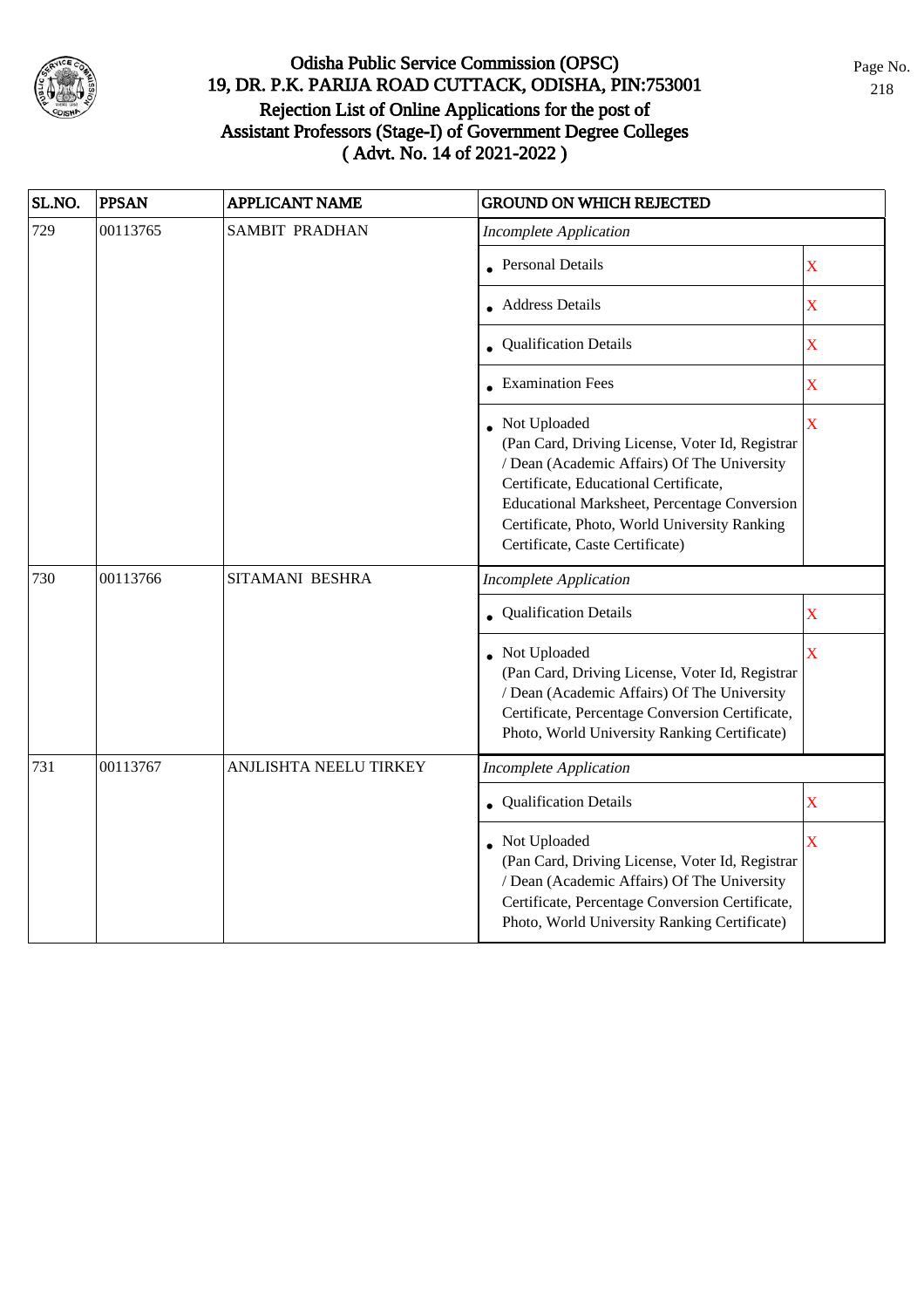

| SL.NO. | <b>PPSAN</b>            | <b>APPLICANT NAME</b> | <b>GROUND ON WHICH REJECTED</b>                                                                                                                                                                                                                                                              |                         |
|--------|-------------------------|-----------------------|----------------------------------------------------------------------------------------------------------------------------------------------------------------------------------------------------------------------------------------------------------------------------------------------|-------------------------|
| 732    | 00113768                | ANURADHA BISWAL       | <b>Incomplete Application</b>                                                                                                                                                                                                                                                                |                         |
|        |                         |                       | <b>Personal Details</b>                                                                                                                                                                                                                                                                      | $\overline{\mathbf{X}}$ |
|        | <b>Address Details</b>  | $\overline{\text{X}}$ |                                                                                                                                                                                                                                                                                              |                         |
|        | Qualification Details   | $\overline{\text{X}}$ |                                                                                                                                                                                                                                                                                              |                         |
|        | <b>Examination Fees</b> | $\overline{\text{X}}$ |                                                                                                                                                                                                                                                                                              |                         |
|        |                         |                       | • Not Uploaded<br>(Pan Card, Driving License, Voter Id, Registrar<br>/ Dean (Academic Affairs) Of The University<br>Certificate, Educational Certificate,<br>Educational Marksheet, Percentage Conversion<br>Certificate, Photo, World University Ranking<br>Certificate, Caste Certificate) | X                       |
| 733    | 00113769                | <b>ANUBHA DAS</b>     | <b>Incomplete Application</b>                                                                                                                                                                                                                                                                |                         |
|        |                         |                       | <b>Personal Details</b>                                                                                                                                                                                                                                                                      | $\overline{\text{X}}$   |
|        | • Address Details       | $\overline{\text{X}}$ |                                                                                                                                                                                                                                                                                              |                         |
|        |                         |                       | Qualification Details                                                                                                                                                                                                                                                                        | $\bar{\mathbf{X}}$      |
|        |                         |                       | <b>Examination Fees</b>                                                                                                                                                                                                                                                                      | $\overline{\text{X}}$   |
|        |                         |                       | • Not Uploaded<br>(Pan Card, Driving License, Voter Id, Registrar<br>/ Dean (Academic Affairs) Of The University<br>Certificate, Educational Certificate,<br>Educational Marksheet, Percentage Conversion<br>Certificate, Photo, World University Ranking<br>Certificate, Caste Certificate) | $\bar{\mathbf{X}}$      |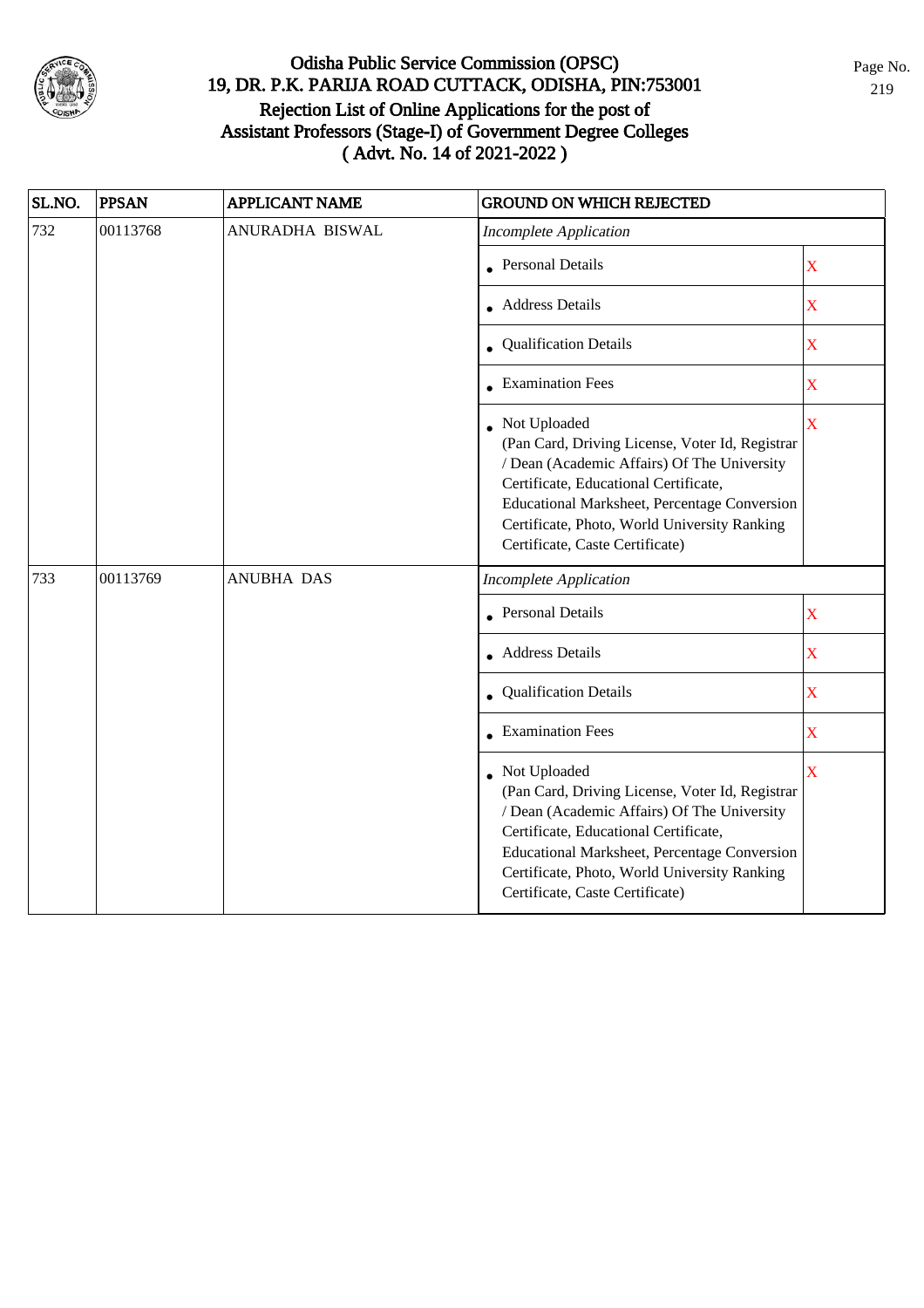

| SL.NO. | <b>PPSAN</b> | <b>APPLICANT NAME</b>  | <b>GROUND ON WHICH REJECTED</b>                                                                                                                                                                                                                                                                                                                                                                                                         |             |
|--------|--------------|------------------------|-----------------------------------------------------------------------------------------------------------------------------------------------------------------------------------------------------------------------------------------------------------------------------------------------------------------------------------------------------------------------------------------------------------------------------------------|-------------|
| 734    | 00113772     | DIPTI RANJAN NANDA     | <b>Incomplete Application</b>                                                                                                                                                                                                                                                                                                                                                                                                           |             |
|        |              |                        | • Personal Details                                                                                                                                                                                                                                                                                                                                                                                                                      | $\mathbf X$ |
|        |              |                        | • Address Details                                                                                                                                                                                                                                                                                                                                                                                                                       | $\mathbf X$ |
|        |              |                        | • Qualification Details                                                                                                                                                                                                                                                                                                                                                                                                                 | $\mathbf X$ |
|        |              |                        | Not Uploaded<br>(Pan Card, Driving License, Voter Id, Registrar<br>/ Dean (Academic Affairs) Of The University<br>Certificate, Educational Certificate,<br>Educational Marksheet, No Objection<br>Certificate (Noc) From The Competent<br>Authority In Case Of In-Service Candidate,<br>Percentage Conversion Certificate, Photo,<br>World University Ranking Certificate,<br>Category-I (Visually Impaired) Disability<br>Certificate) | X           |
| 735    | 00113773     | <b>SANGITA MALLICK</b> | <b>Incomplete Application</b>                                                                                                                                                                                                                                                                                                                                                                                                           |             |
|        |              |                        | • Qualification Details                                                                                                                                                                                                                                                                                                                                                                                                                 | $\mathbf X$ |
|        |              |                        | Not Uploaded<br>(Pan Card, Driving License, Voter Id, Registrar<br>/ Dean (Academic Affairs) Of The University<br>Certificate, Percentage Conversion Certificate,<br>Photo, World University Ranking Certificate)                                                                                                                                                                                                                       | $\mathbf X$ |
| 736    | 00113774     | S KARUNAKAR ACHARY     | <b>Incomplete Application</b>                                                                                                                                                                                                                                                                                                                                                                                                           |             |
|        |              |                        | • Personal Details                                                                                                                                                                                                                                                                                                                                                                                                                      | $\mathbf X$ |
|        |              |                        | • Address Details                                                                                                                                                                                                                                                                                                                                                                                                                       | X           |
|        |              |                        | • Qualification Details                                                                                                                                                                                                                                                                                                                                                                                                                 | $\mathbf X$ |
|        |              |                        | • Examination Fees                                                                                                                                                                                                                                                                                                                                                                                                                      | $\mathbf X$ |
|        |              |                        | • Not Uploaded<br>(Pan Card, Driving License, Voter Id, Registrar<br>/ Dean (Academic Affairs) Of The University<br>Certificate, Educational Certificate,<br>Educational Marksheet, Percentage Conversion<br>Certificate, Photo, World University Ranking<br>Certificate)                                                                                                                                                               | $\mathbf X$ |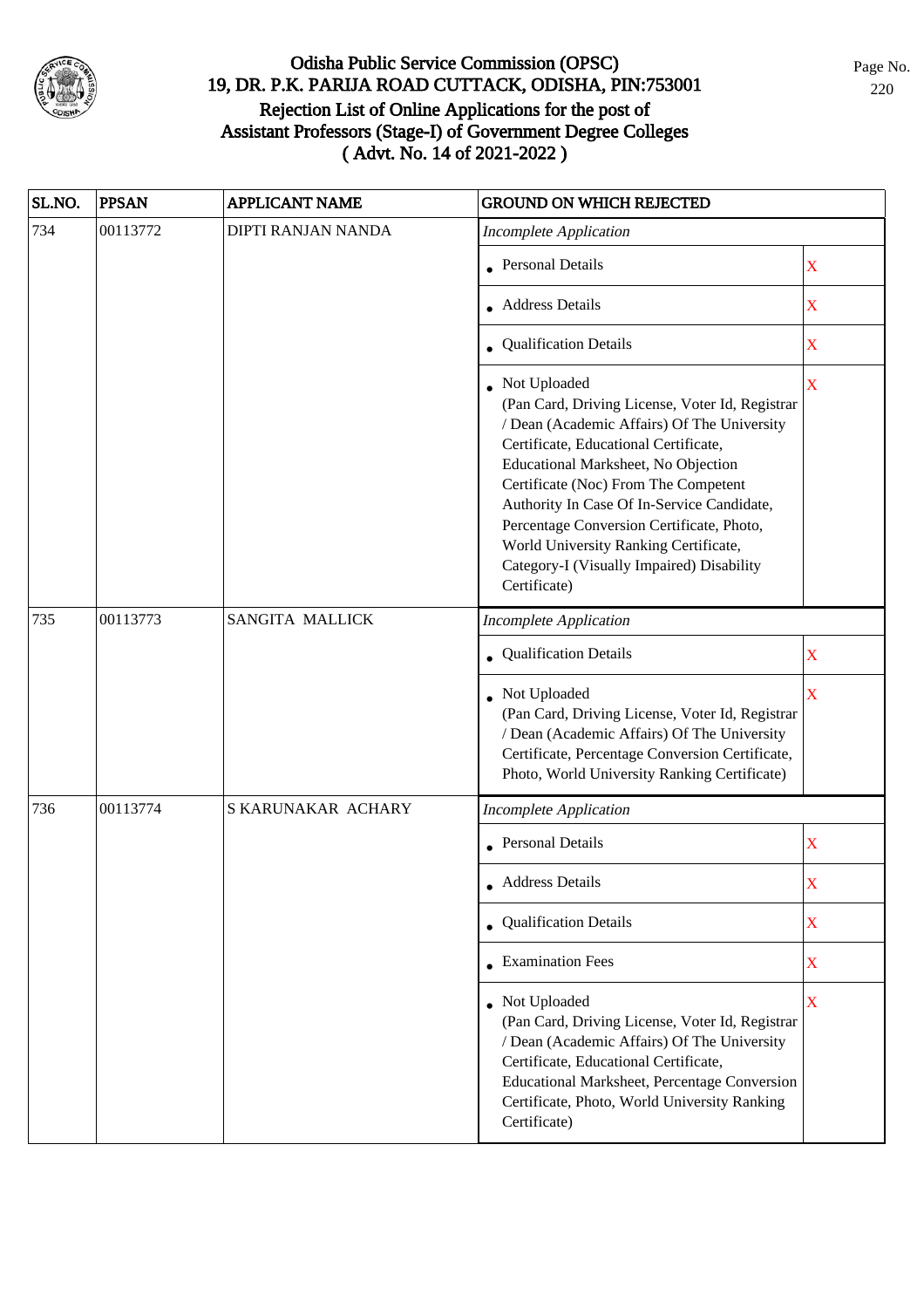

| SL.NO. | <b>PPSAN</b> | <b>APPLICANT NAME</b>  | <b>GROUND ON WHICH REJECTED</b>                                                                                                                                                                                                                                                              |                         |
|--------|--------------|------------------------|----------------------------------------------------------------------------------------------------------------------------------------------------------------------------------------------------------------------------------------------------------------------------------------------|-------------------------|
| 737    | 00113775     | <b>SUSHREE PALLAVI</b> | <b>Incomplete Application</b>                                                                                                                                                                                                                                                                |                         |
|        |              |                        | • Qualification Details                                                                                                                                                                                                                                                                      | X                       |
|        |              |                        | • Not Uploaded<br>(Pan Card, Driving License, Voter Id, Registrar<br>/ Dean (Academic Affairs) Of The University<br>Certificate, Photo, World University Ranking<br>Certificate)                                                                                                             | $\overline{\mathbf{X}}$ |
| 738    | 00113776     | SHEEKH AKHALAKH ALLI   | <b>Incomplete Application</b>                                                                                                                                                                                                                                                                |                         |
|        |              |                        | • Qualification Details                                                                                                                                                                                                                                                                      | $\mathbf X$             |
|        |              |                        | • Not Uploaded<br>(Pan Card, Driving License, Voter Id, Registrar<br>/ Dean (Academic Affairs) Of The University<br>Certificate, Percentage Conversion Certificate,<br>Photo, World University Ranking Certificate)                                                                          | $\overline{\mathbf{X}}$ |
| 739    | 00113782     | <b>MALATI SISA</b>     | <b>Incomplete Application</b>                                                                                                                                                                                                                                                                |                         |
|        |              |                        | • Qualification Details                                                                                                                                                                                                                                                                      | X                       |
|        |              |                        | Not Uploaded<br>(Pan Card, Driving License, Voter Id, Registrar<br>/ Dean (Academic Affairs) Of The University<br>Certificate, Educational Certificate,<br>Educational Marksheet, Percentage Conversion<br>Certificate, Photo, World University Ranking<br>Certificate)                      | X                       |
| 740    | 00113786     | JYOTIRMAYEE SUBUDHI    | <b>Incomplete Application</b>                                                                                                                                                                                                                                                                |                         |
|        |              |                        | • Personal Details                                                                                                                                                                                                                                                                           | X                       |
|        |              |                        | • Address Details                                                                                                                                                                                                                                                                            | X                       |
|        |              |                        | • Qualification Details                                                                                                                                                                                                                                                                      | $\mathbf X$             |
|        |              |                        | • Examination Fees                                                                                                                                                                                                                                                                           | $\mathbf X$             |
|        |              |                        | • Not Uploaded<br>(Pan Card, Driving License, Voter Id, Registrar<br>/ Dean (Academic Affairs) Of The University<br>Certificate, Educational Certificate,<br>Educational Marksheet, Percentage Conversion<br>Certificate, Photo, World University Ranking<br>Certificate, Caste Certificate) | $\mathbf X$             |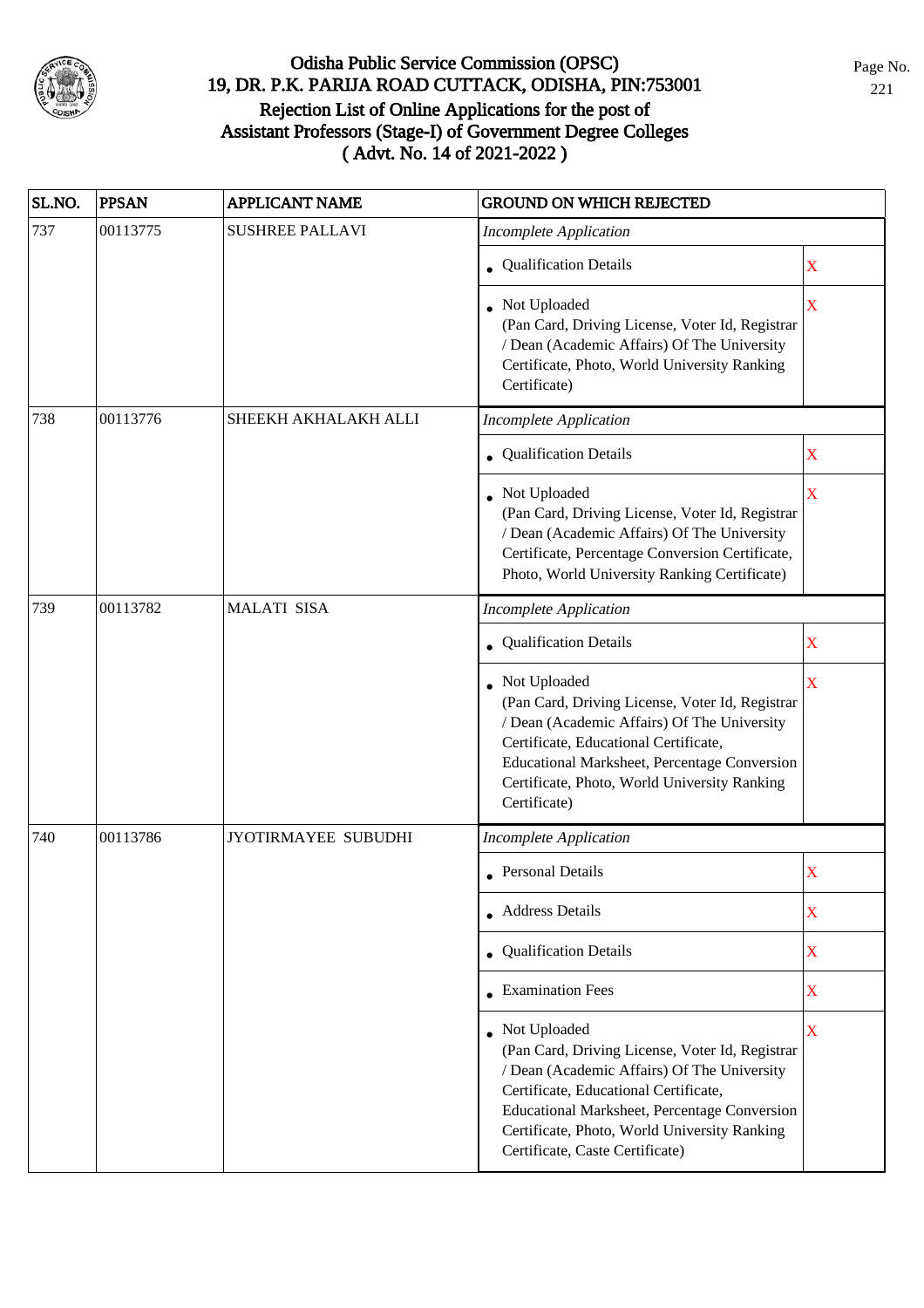

| SL.NO. | <b>PPSAN</b> | <b>APPLICANT NAME</b> | <b>GROUND ON WHICH REJECTED</b>                                                                                                                                                                                                                                         |                         |
|--------|--------------|-----------------------|-------------------------------------------------------------------------------------------------------------------------------------------------------------------------------------------------------------------------------------------------------------------------|-------------------------|
| 741    | 00113793     | NIBEDITA PRADHAN      | <b>Incomplete Application</b>                                                                                                                                                                                                                                           |                         |
|        |              |                       | • Qualification Details                                                                                                                                                                                                                                                 | $\overline{\text{X}}$   |
|        |              |                       | • Not Uploaded<br>(Pan Card, Driving License, Voter Id, Registrar<br>/ Dean (Academic Affairs) Of The University<br>Certificate, World University Ranking<br>Certificate)                                                                                               | $\overline{\mathbf{X}}$ |
| 742    | 00113796     | <b>ANITA NAIK</b>     | <b>Incomplete Application</b>                                                                                                                                                                                                                                           |                         |
|        |              |                       | Qualification Details                                                                                                                                                                                                                                                   | $\overline{\text{X}}$   |
|        |              |                       | Not Uploaded<br>(Pan Card, Driving License, Voter Id, Registrar<br>/ Dean (Academic Affairs) Of The University<br>Certificate, Percentage Conversion Certificate,<br>Photo, World University Ranking Certificate)                                                       | $\bar{X}$               |
| 743    | 00113799     | NILAKANTHESWAR SAHOO  | <b>Incomplete Application</b>                                                                                                                                                                                                                                           |                         |
|        |              |                       | <b>Qualification Details</b>                                                                                                                                                                                                                                            | $\mathbf X$             |
|        |              |                       | Not Uploaded<br>(Pan Card, Driving License, Voter Id, Registrar<br>/ Dean (Academic Affairs) Of The University<br>Certificate, Educational Certificate,<br>Educational Marksheet, Percentage Conversion<br>Certificate, Photo, World University Ranking<br>Certificate) | $\bar{X}$               |
| 744    | 00113803     | <b>ABHISHEK KUMAR</b> | <b>Incomplete Application</b>                                                                                                                                                                                                                                           |                         |
|        |              |                       | • Not Uploaded<br>(Pan Card, Driving License, Voter Id, Registrar<br>/ Dean (Academic Affairs) Of The University<br>Certificate, Photo, World University Ranking<br>Certificate)                                                                                        | $\overline{\mathbf{X}}$ |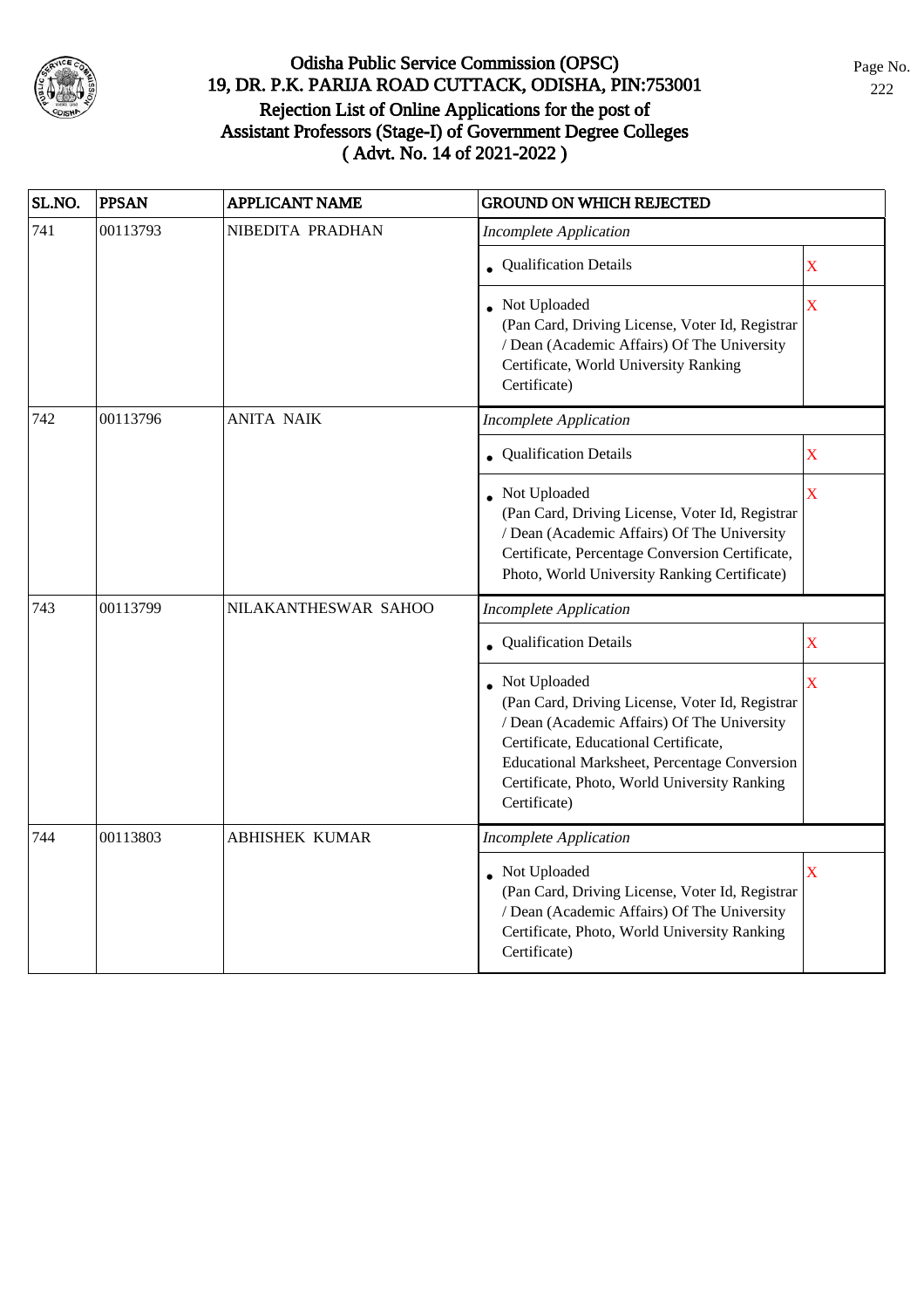

| SL.NO. | <b>PPSAN</b> | <b>APPLICANT NAME</b>     | <b>GROUND ON WHICH REJECTED</b>                                                                                                                                                                                                                                                                     |                         |
|--------|--------------|---------------------------|-----------------------------------------------------------------------------------------------------------------------------------------------------------------------------------------------------------------------------------------------------------------------------------------------------|-------------------------|
| 745    | 00113806     | SIDHANTA SAHU             | <b>Incomplete Application</b>                                                                                                                                                                                                                                                                       |                         |
|        |              |                           | <b>Personal Details</b>                                                                                                                                                                                                                                                                             | X                       |
|        |              |                           | • Address Details                                                                                                                                                                                                                                                                                   | X                       |
|        |              |                           | • Qualification Details                                                                                                                                                                                                                                                                             | $\mathbf X$             |
|        |              |                           | <b>Examination Fees</b>                                                                                                                                                                                                                                                                             | $\mathbf X$             |
|        |              |                           | Not Uploaded<br>(Pan Card, Driving License, Voter Id, Registrar<br>/ Dean (Academic Affairs) Of The University<br>Certificate, Educational Certificate,<br>Educational Marksheet, Percentage Conversion<br>Certificate, Photo, World University Ranking<br>Certificate, Caste Certificate)          | $\overline{\mathbf{X}}$ |
| 746    | 00113808     | <b>BHAGYASHREE BEHERA</b> | <b>Incomplete Application</b>                                                                                                                                                                                                                                                                       |                         |
|        |              |                           | Qualification Details                                                                                                                                                                                                                                                                               | X                       |
|        |              |                           | Not Uploaded<br>(Pan Card, Driving License, Voter Id, Registrar<br>/ Dean (Academic Affairs) Of The University<br>Certificate, Photo, World University Ranking<br>Certificate)                                                                                                                      | $\overline{\mathbf{X}}$ |
| 747    | 00113809     | <b>JHARANA NATH</b>       | <b>Incomplete Application</b>                                                                                                                                                                                                                                                                       |                         |
|        |              |                           | <b>Personal Details</b>                                                                                                                                                                                                                                                                             | $\mathbf X$             |
|        |              |                           | • Address Details                                                                                                                                                                                                                                                                                   | $\mathbf X$             |
|        |              |                           | • Qualification Details                                                                                                                                                                                                                                                                             | X                       |
|        |              |                           | $\bullet$ Examination Fees                                                                                                                                                                                                                                                                          | X                       |
|        |              |                           | • Not Uploaded<br>(Pan Card, Driving License, Voter Id, Registrar<br>/ Dean (Academic Affairs) Of The University<br>Certificate, Educational Certificate,<br><b>Educational Marksheet, Percentage Conversion</b><br>Certificate, Photo, World University Ranking<br>Certificate, Caste Certificate) | X                       |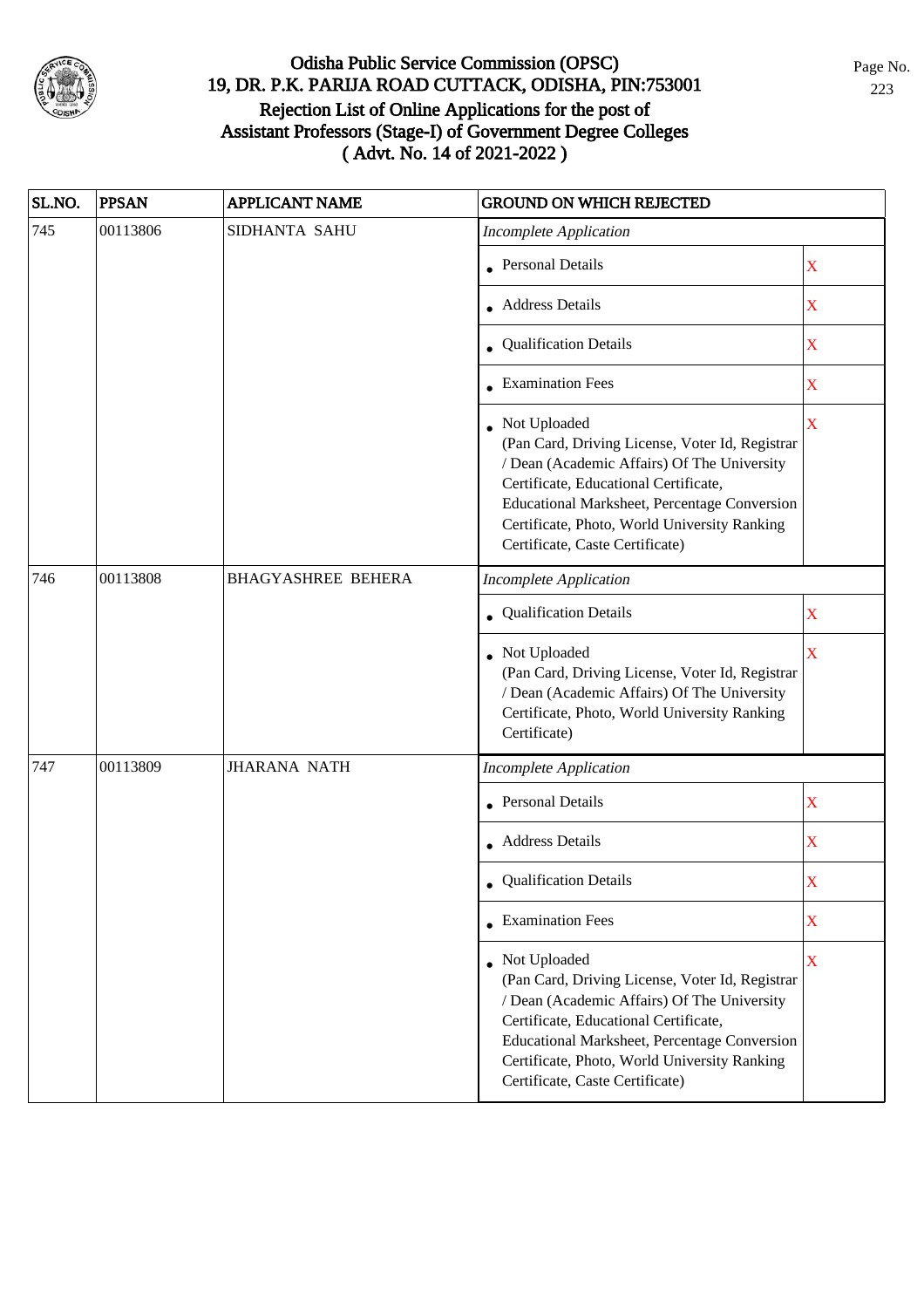

| SL.NO. | <b>PPSAN</b> | <b>APPLICANT NAME</b> | <b>GROUND ON WHICH REJECTED</b>                                                                                                                                                                                                                                                            |                         |
|--------|--------------|-----------------------|--------------------------------------------------------------------------------------------------------------------------------------------------------------------------------------------------------------------------------------------------------------------------------------------|-------------------------|
| 748    | 00113811     | MANASWINI GIRI        | <b>Incomplete Application</b>                                                                                                                                                                                                                                                              |                         |
|        |              |                       | • Qualification Details                                                                                                                                                                                                                                                                    | X                       |
|        |              |                       | Not Uploaded<br>(Pan Card, Driving License, Voter Id, Registrar<br>/ Dean (Academic Affairs) Of The University<br>Certificate, World University Ranking<br>Certificate)                                                                                                                    | $\overline{\mathbf{X}}$ |
| 749    | 00113814     | SHILPA SAHU           | <b>Incomplete Application</b>                                                                                                                                                                                                                                                              |                         |
|        |              |                       | <b>Personal Details</b>                                                                                                                                                                                                                                                                    | $\mathbf X$             |
|        |              |                       | • Address Details                                                                                                                                                                                                                                                                          | X                       |
|        |              |                       | • Qualification Details                                                                                                                                                                                                                                                                    | $\mathbf X$             |
|        |              |                       | • Examination Fees                                                                                                                                                                                                                                                                         | $\mathbf X$             |
|        |              |                       | Not Uploaded<br>(Pan Card, Driving License, Voter Id, Registrar<br>/ Dean (Academic Affairs) Of The University<br>Certificate, Educational Certificate,<br>Educational Marksheet, Percentage Conversion<br>Certificate, Photo, World University Ranking<br>Certificate, Caste Certificate) | X                       |
| 750    | 00113816     | NIRMASINI PRADHAN     | <b>Incomplete Application</b>                                                                                                                                                                                                                                                              |                         |
|        |              |                       | Qualification Details                                                                                                                                                                                                                                                                      | $\mathbf X$             |
|        |              |                       | Not Uploaded<br>(Pan Card, Driving License, Voter Id, Registrar<br>/ Dean (Academic Affairs) Of The University<br>Certificate, Percentage Conversion Certificate,<br>Photo, World University Ranking Certificate)                                                                          | $\overline{\mathbf{X}}$ |
| 751    | 00113817     | <b>SABITA SOREN</b>   | <b>Incomplete Application</b>                                                                                                                                                                                                                                                              |                         |
|        |              |                       | • Qualification Details                                                                                                                                                                                                                                                                    | $\mathbf X$             |
|        |              |                       | Not Uploaded<br>(Pan Card, Driving License, Voter Id, Registrar<br>/ Dean (Academic Affairs) Of The University<br>Certificate, Photo, World University Ranking<br>Certificate)                                                                                                             | $\mathbf X$             |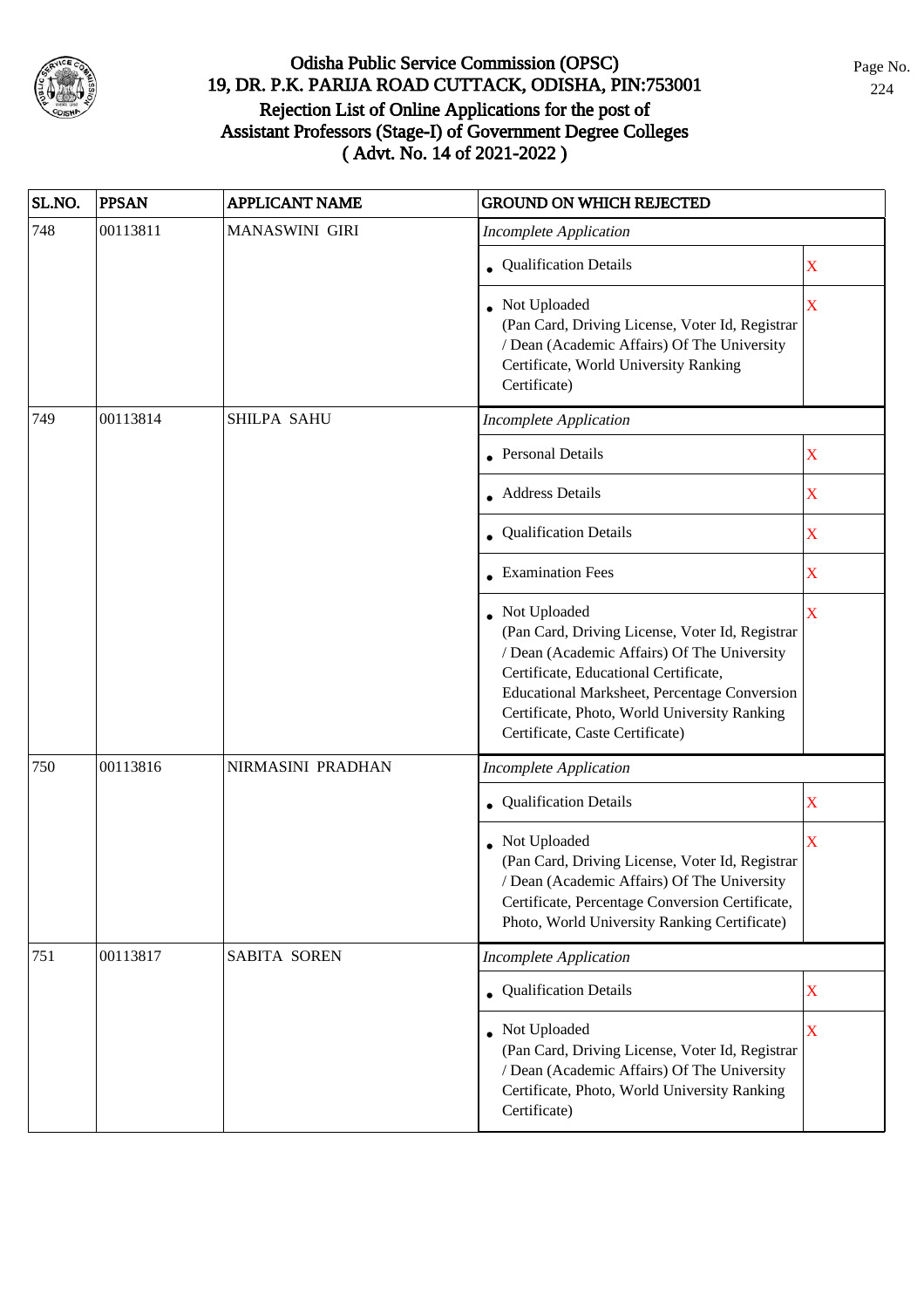

| SL.NO. | <b>PPSAN</b> | <b>APPLICANT NAME</b>   | <b>GROUND ON WHICH REJECTED</b>                                                                                                                                                                                                                                           |                         |
|--------|--------------|-------------------------|---------------------------------------------------------------------------------------------------------------------------------------------------------------------------------------------------------------------------------------------------------------------------|-------------------------|
| 752    | 00113819     | PUSPANJALI BISWAL       | <b>Incomplete Application</b>                                                                                                                                                                                                                                             |                         |
|        |              |                         | <b>Personal Details</b>                                                                                                                                                                                                                                                   | X                       |
|        |              |                         | <b>Address Details</b>                                                                                                                                                                                                                                                    | X                       |
|        |              |                         | • Qualification Details                                                                                                                                                                                                                                                   | X                       |
|        |              |                         | • Examination Fees                                                                                                                                                                                                                                                        | $\mathbf X$             |
|        |              |                         | Not Uploaded<br>(Pan Card, Driving License, Voter Id, Registrar<br>/ Dean (Academic Affairs) Of The University<br>Certificate, Educational Certificate,<br>Educational Marksheet, Percentage Conversion<br>Certificate, Photo, World University Ranking<br>Certificate)   | X                       |
| 753    | 00113820     | <b>JASHOBANTI SWAIN</b> | <b>Incomplete Application</b>                                                                                                                                                                                                                                             |                         |
|        |              |                         | Qualification Details                                                                                                                                                                                                                                                     | $\mathbf X$             |
|        |              |                         | Not Uploaded<br>(Pan Card, Driving License, Voter Id, Registrar<br>/ Dean (Academic Affairs) Of The University<br>Certificate, World University Ranking<br>Certificate)                                                                                                   | $\overline{\mathbf{X}}$ |
| 754    | 00113821     | SUDARSAN RAJ            | <b>Incomplete Application</b>                                                                                                                                                                                                                                             |                         |
|        |              |                         | Personal Details                                                                                                                                                                                                                                                          | $\mathbf X$             |
|        |              |                         | • Address Details                                                                                                                                                                                                                                                         | X                       |
|        |              |                         | • Qualification Details                                                                                                                                                                                                                                                   | X                       |
|        |              |                         | • Examination Fees                                                                                                                                                                                                                                                        | X                       |
|        |              |                         | • Not Uploaded<br>(Pan Card, Driving License, Voter Id, Registrar<br>/ Dean (Academic Affairs) Of The University<br>Certificate, Educational Certificate,<br>Educational Marksheet, Percentage Conversion<br>Certificate, Photo, World University Ranking<br>Certificate) | $\mathbf X$             |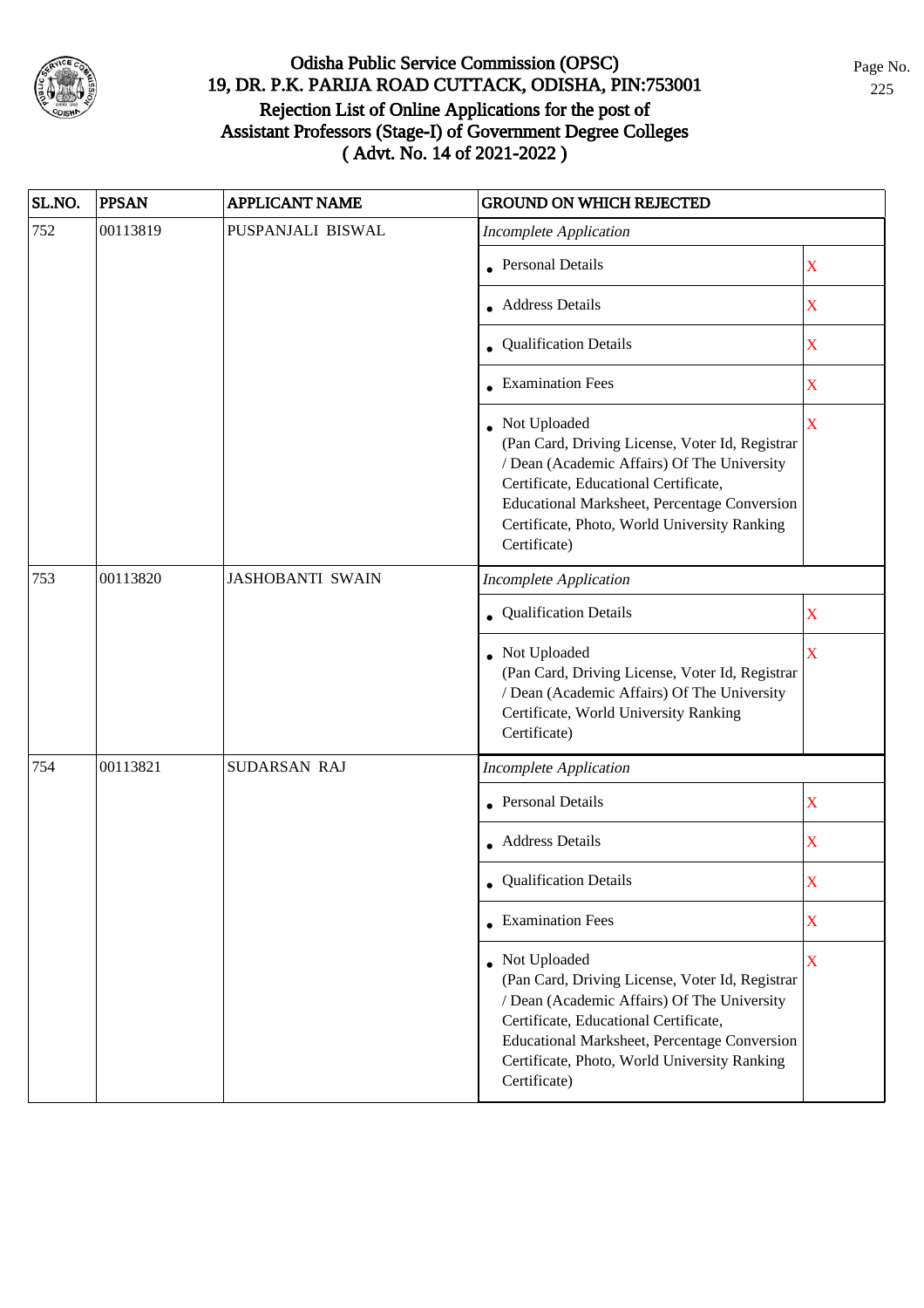

| SL.NO. | <b>PPSAN</b> | <b>APPLICANT NAME</b>  | <b>GROUND ON WHICH REJECTED</b>                                                                                                                                                                                                                                           |                         |
|--------|--------------|------------------------|---------------------------------------------------------------------------------------------------------------------------------------------------------------------------------------------------------------------------------------------------------------------------|-------------------------|
| 755    | 00113822     | KESHANI PAYAL MAHANAND | <b>Incomplete Application</b>                                                                                                                                                                                                                                             |                         |
|        |              |                        | • Personal Details                                                                                                                                                                                                                                                        | $\mathbf X$             |
|        |              |                        | <b>Address Details</b>                                                                                                                                                                                                                                                    | $\mathbf X$             |
|        |              |                        | • Qualification Details                                                                                                                                                                                                                                                   | $\mathbf X$             |
|        |              |                        | • Not Uploaded<br>(Pan Card, Driving License, Voter Id, Registrar<br>/ Dean (Academic Affairs) Of The University<br>Certificate, Educational Certificate,<br>Educational Marksheet, Percentage Conversion<br>Certificate, Photo, World University Ranking<br>Certificate) | $\bar{\mathbf{X}}$      |
| 756    | 00113824     | ANURADHA TRIPATHY      | <b>Incomplete Application</b>                                                                                                                                                                                                                                             |                         |
|        |              |                        | Qualification Details                                                                                                                                                                                                                                                     | X                       |
|        |              |                        | Not Uploaded<br>(Pan Card, Driving License, Voter Id, Registrar<br>/ Dean (Academic Affairs) Of The University<br>Certificate, Percentage Conversion Certificate,<br>Photo, World University Ranking Certificate)                                                         | $\bar{X}$               |
| 757    | 00113825     | SOUMYA RANI PARIDA     | <b>Incomplete Application</b>                                                                                                                                                                                                                                             |                         |
|        |              |                        | • Qualification Details                                                                                                                                                                                                                                                   | $\mathbf X$             |
|        |              |                        | Not Uploaded<br>(Pan Card, Driving License, Voter Id, Registrar<br>/ Dean (Academic Affairs) Of The University<br>Certificate, Educational Certificate,<br>Educational Marksheet, Percentage Conversion<br>Certificate, Photo, World University Ranking<br>Certificate)   | $\overline{\mathbf{X}}$ |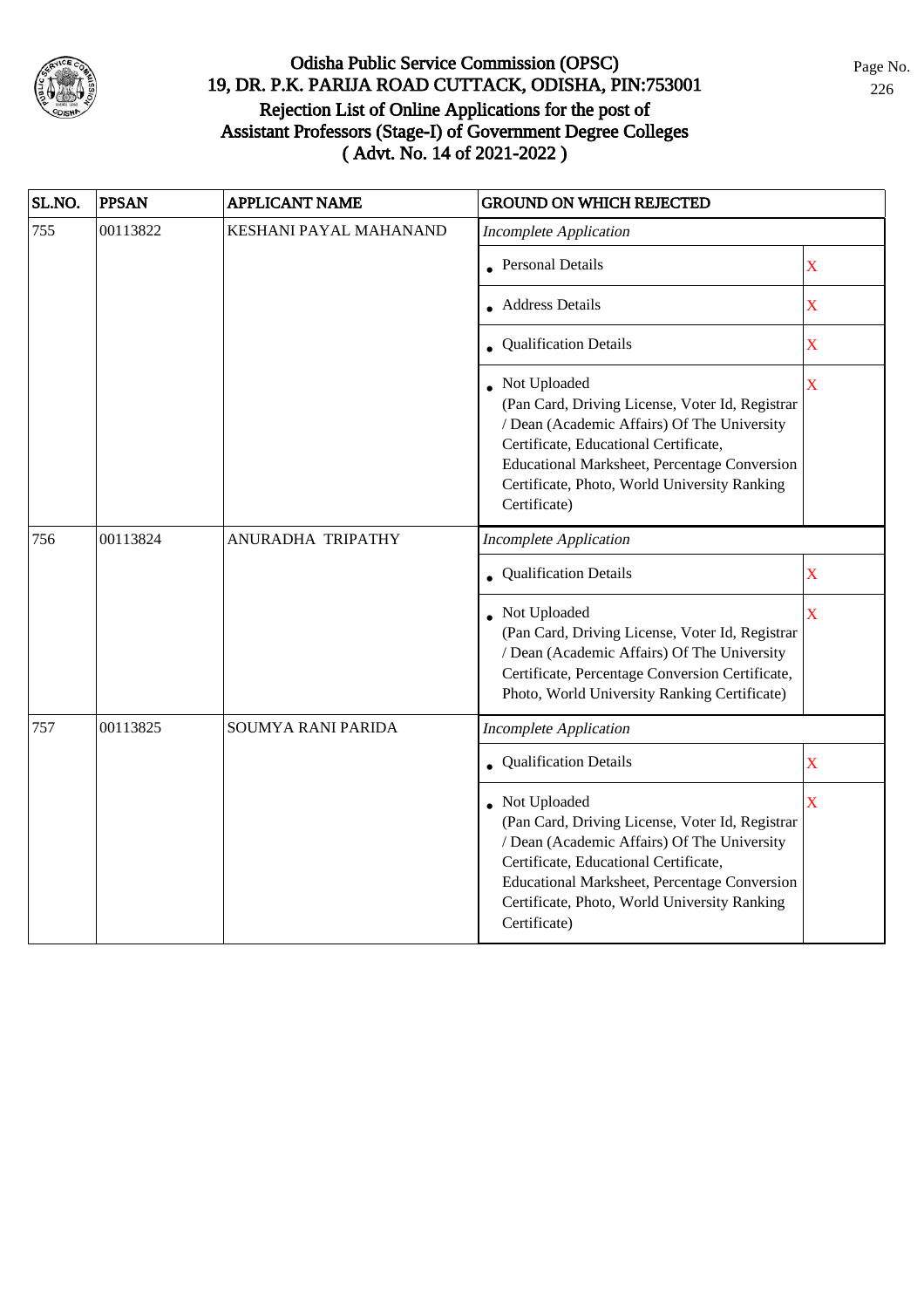

| SL.NO. | <b>PPSAN</b> | <b>APPLICANT NAME</b>    | <b>GROUND ON WHICH REJECTED</b>                                                                                                                                                                                                                                           |                         |
|--------|--------------|--------------------------|---------------------------------------------------------------------------------------------------------------------------------------------------------------------------------------------------------------------------------------------------------------------------|-------------------------|
| 758    | 00113834     | <b>DIBAKAR SAHOO</b>     | <b>Incomplete Application</b>                                                                                                                                                                                                                                             |                         |
|        |              |                          | <b>Personal Details</b>                                                                                                                                                                                                                                                   | X                       |
|        |              |                          | <b>Address Details</b>                                                                                                                                                                                                                                                    | X                       |
|        |              |                          | • Qualification Details                                                                                                                                                                                                                                                   | X                       |
|        |              |                          | • Examination Fees                                                                                                                                                                                                                                                        | $\mathbf X$             |
|        |              |                          | Not Uploaded<br>(Pan Card, Driving License, Voter Id, Registrar<br>/ Dean (Academic Affairs) Of The University<br>Certificate, Educational Certificate,<br>Educational Marksheet, Percentage Conversion<br>Certificate, Photo, World University Ranking<br>Certificate)   | X                       |
| 759    | 00113836     | <b>BANI PRASAD SWAIN</b> | <b>Incomplete Application</b>                                                                                                                                                                                                                                             |                         |
|        |              |                          | Qualification Details                                                                                                                                                                                                                                                     | $\mathbf X$             |
|        |              |                          | Not Uploaded<br>(Pan Card, Driving License, Voter Id, Registrar<br>/ Dean (Academic Affairs) Of The University<br>Certificate, World University Ranking<br>Certificate)                                                                                                   | $\overline{\mathbf{X}}$ |
| 760    | 00113838     | <b>GAUTAM PRAKASH</b>    | <b>Incomplete Application</b>                                                                                                                                                                                                                                             |                         |
|        |              |                          | <b>Personal Details</b>                                                                                                                                                                                                                                                   | $\mathbf X$             |
|        |              |                          | • Address Details                                                                                                                                                                                                                                                         | X                       |
|        |              |                          | • Qualification Details                                                                                                                                                                                                                                                   | X                       |
|        |              |                          | • Examination Fees                                                                                                                                                                                                                                                        | X                       |
|        |              |                          | • Not Uploaded<br>(Pan Card, Driving License, Voter Id, Registrar<br>/ Dean (Academic Affairs) Of The University<br>Certificate, Educational Certificate,<br>Educational Marksheet, Percentage Conversion<br>Certificate, Photo, World University Ranking<br>Certificate) | $\mathbf X$             |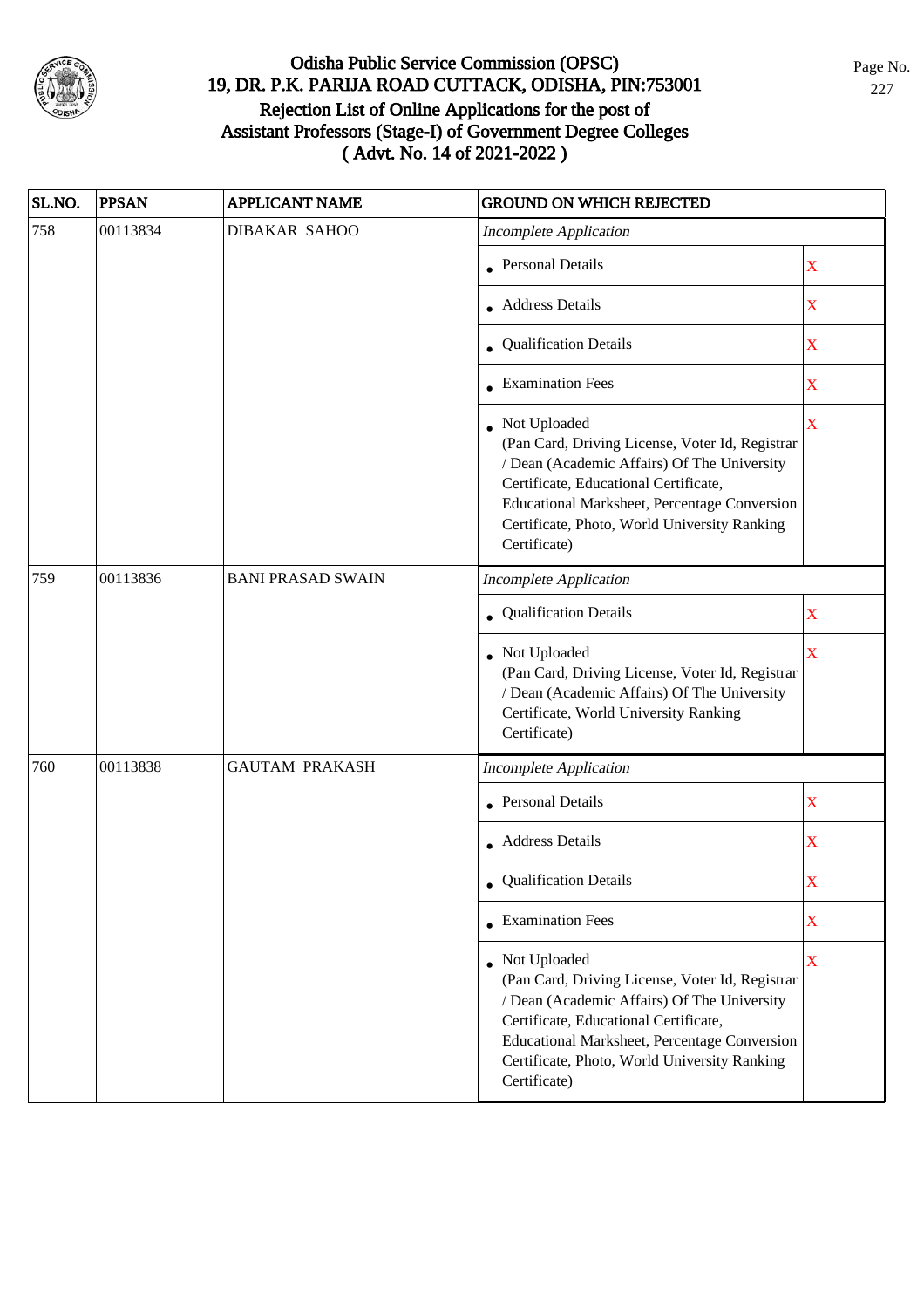

| SL.NO. | <b>PPSAN</b> | <b>APPLICANT NAME</b> | <b>GROUND ON WHICH REJECTED</b>                                                                                                                                                                                                                                                            |             |  |
|--------|--------------|-----------------------|--------------------------------------------------------------------------------------------------------------------------------------------------------------------------------------------------------------------------------------------------------------------------------------------|-------------|--|
| 761    | 00113841     | SADAIJA RAITA         | <b>Incomplete Application</b>                                                                                                                                                                                                                                                              |             |  |
|        |              |                       | • Personal Details                                                                                                                                                                                                                                                                         | X           |  |
|        |              |                       | • Address Details                                                                                                                                                                                                                                                                          | X           |  |
|        |              |                       | • Qualification Details                                                                                                                                                                                                                                                                    | X           |  |
|        |              |                       | Not Uploaded<br>(Pan Card, Driving License, Voter Id, Registrar<br>/ Dean (Academic Affairs) Of The University<br>Certificate, Educational Certificate,<br>Educational Marksheet, Percentage Conversion<br>Certificate, Photo, World University Ranking<br>Certificate, Caste Certificate) | $\mathbf X$ |  |
| 762    | 00113843     | K DEVEE KUMBHAR       | <b>Incomplete Application</b>                                                                                                                                                                                                                                                              |             |  |
|        |              |                       | • Not Uploaded<br>(Pan Card, Driving License, Voter Id, Registrar<br>/ Dean (Academic Affairs) Of The University<br>Certificate, Percentage Conversion Certificate,<br>World University Ranking Certificate)                                                                               | $\mathbf X$ |  |
| 763    | 00113845     | PRAMODINEE BARIK      | <b>Incomplete Application</b>                                                                                                                                                                                                                                                              |             |  |
|        |              |                       | Qualification Details                                                                                                                                                                                                                                                                      | X           |  |
|        |              |                       | Not Uploaded<br>(Pan Card, Driving License, Registrar / Dean<br>(Academic Affairs) Of The University<br>Certificate, Percentage Conversion Certificate,<br>Photo, World University Ranking Certificate)                                                                                    | X           |  |
| 764    | 00113846     | MEERA MISHRA          | Incomplete Application                                                                                                                                                                                                                                                                     |             |  |
|        |              |                       | • Personal Details                                                                                                                                                                                                                                                                         | X           |  |
|        |              |                       | • Address Details                                                                                                                                                                                                                                                                          | $\mathbf X$ |  |
|        |              |                       | • Qualification Details                                                                                                                                                                                                                                                                    | $\mathbf X$ |  |
|        |              |                       | • Examination Fees                                                                                                                                                                                                                                                                         | $\mathbf X$ |  |
|        |              |                       | • Not Uploaded<br>(Pan Card, Driving License, Voter Id, Registrar<br>/ Dean (Academic Affairs) Of The University<br>Certificate, Educational Certificate,<br>Educational Marksheet, Percentage Conversion<br>Certificate, Photo, World University Ranking<br>Certificate)                  | X           |  |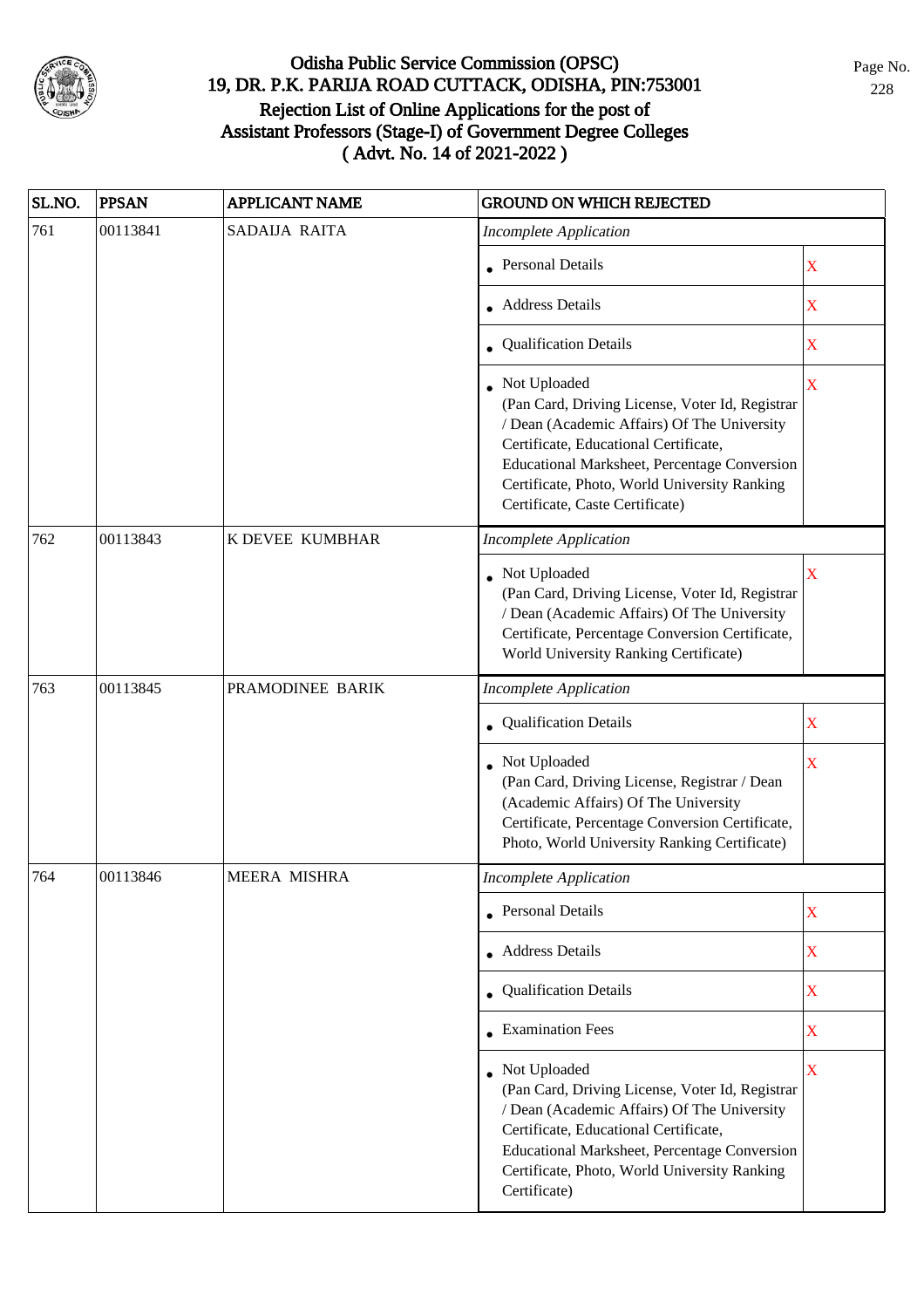

| SL.NO. | <b>PPSAN</b> | <b>APPLICANT NAME</b>  | <b>GROUND ON WHICH REJECTED</b>                                                                                                                                                                                                                                                                     |                         |
|--------|--------------|------------------------|-----------------------------------------------------------------------------------------------------------------------------------------------------------------------------------------------------------------------------------------------------------------------------------------------------|-------------------------|
| 765    | 00113848     | DR J RAMESH            | <b>Incomplete Application</b>                                                                                                                                                                                                                                                                       |                         |
|        |              |                        | • Personal Details                                                                                                                                                                                                                                                                                  | X                       |
|        |              |                        | • Address Details                                                                                                                                                                                                                                                                                   | X                       |
|        |              |                        | • Qualification Details                                                                                                                                                                                                                                                                             | X                       |
|        |              |                        | • Not Uploaded<br>(Pan Card, Driving License, Voter Id, Registrar<br>/ Dean (Academic Affairs) Of The University<br>Certificate, Educational Certificate,<br>Educational Marksheet, Percentage Conversion<br>Certificate, Photo, World University Ranking<br>Certificate, Caste Certificate)        | $\overline{\mathbf{X}}$ |
| 766    | 00113851     | PRIYADARSINI ROUT      | <b>Incomplete Application</b>                                                                                                                                                                                                                                                                       |                         |
|        |              |                        | Qualification Details                                                                                                                                                                                                                                                                               | X                       |
|        |              |                        | Not Uploaded<br>(Pan Card, Driving License, Voter Id, Registrar<br>/ Dean (Academic Affairs) Of The University<br>Certificate, Percentage Conversion Certificate,<br>Photo, World University Ranking Certificate)                                                                                   | $\overline{\mathbf{X}}$ |
| 767    | 00113855     | <b>JAGANNATH NAYAK</b> | <b>Incomplete Application</b>                                                                                                                                                                                                                                                                       |                         |
|        |              |                        | <b>Personal Details</b>                                                                                                                                                                                                                                                                             | $\mathbf X$             |
|        |              |                        | • Address Details                                                                                                                                                                                                                                                                                   | $\mathbf X$             |
|        |              |                        | Qualification Details                                                                                                                                                                                                                                                                               | $\overline{\textbf{X}}$ |
|        |              |                        | $\bullet$ Examination Fees                                                                                                                                                                                                                                                                          | X                       |
|        |              |                        | • Not Uploaded<br>(Pan Card, Driving License, Voter Id, Registrar<br>/ Dean (Academic Affairs) Of The University<br>Certificate, Educational Certificate,<br><b>Educational Marksheet, Percentage Conversion</b><br>Certificate, Photo, World University Ranking<br>Certificate, Caste Certificate) | X                       |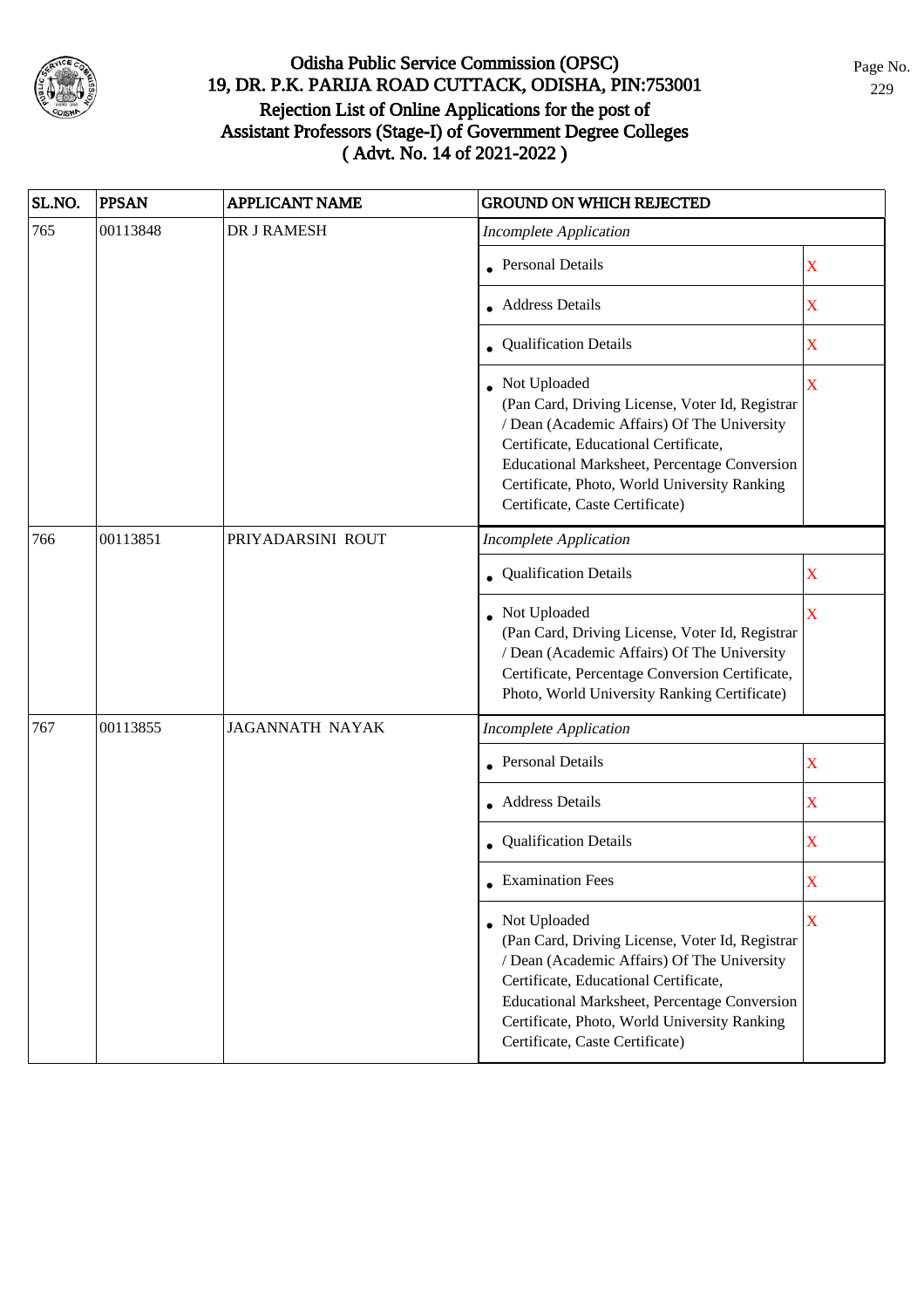

| SL.NO. | <b>PPSAN</b> | <b>APPLICANT NAME</b>     | <b>GROUND ON WHICH REJECTED</b>                                                                                                                                                                                                                                           |                         |
|--------|--------------|---------------------------|---------------------------------------------------------------------------------------------------------------------------------------------------------------------------------------------------------------------------------------------------------------------------|-------------------------|
| 768    | 00113857     | SANTOSH KUMAR PATRA       | <b>Incomplete Application</b>                                                                                                                                                                                                                                             |                         |
|        |              |                           | • Address Details                                                                                                                                                                                                                                                         | X                       |
|        |              |                           | Qualification Details                                                                                                                                                                                                                                                     | X                       |
|        |              |                           | • Not Uploaded<br>(Pan Card, Driving License, Voter Id, Registrar<br>/ Dean (Academic Affairs) Of The University<br>Certificate, Educational Certificate,<br>Educational Marksheet, Percentage Conversion<br>Certificate, Photo, World University Ranking<br>Certificate) | X                       |
| 769    | 00113858     | PREETI ABHINAV PATTANAYAK | <b>Incomplete Application</b>                                                                                                                                                                                                                                             |                         |
|        |              |                           | • Personal Details                                                                                                                                                                                                                                                        | $\mathbf X$             |
|        |              |                           | • Address Details                                                                                                                                                                                                                                                         | $\mathbf X$             |
|        |              |                           | <b>Qualification Details</b>                                                                                                                                                                                                                                              | X                       |
|        |              |                           | $\bullet$ Examination Fees                                                                                                                                                                                                                                                | $\mathbf X$             |
|        |              |                           | Not Uploaded<br>(Pan Card, Driving License, Voter Id, Registrar<br>/ Dean (Academic Affairs) Of The University<br>Certificate, Educational Certificate,<br>Educational Marksheet, Percentage Conversion<br>Certificate, Photo, World University Ranking<br>Certificate)   | $\overline{\mathbf{X}}$ |
| 770    | 00113863     | <b>MILAN NAYAK</b>        | <b>Incomplete Application</b>                                                                                                                                                                                                                                             |                         |
|        |              |                           | • Personal Details                                                                                                                                                                                                                                                        | X                       |
|        |              |                           | • Address Details                                                                                                                                                                                                                                                         | $\mathbf X$             |
|        |              |                           | • Qualification Details                                                                                                                                                                                                                                                   | $\mathbf X$             |
|        |              |                           | • Examination Fees                                                                                                                                                                                                                                                        | $\mathbf X$             |
|        |              |                           | • Not Uploaded<br>(Pan Card, Driving License, Registrar / Dean<br>(Academic Affairs) Of The University<br>Certificate, Educational Certificate,<br>Educational Marksheet, Percentage Conversion<br>Certificate, Photo, World University Ranking<br>Certificate)           | $\overline{\mathbf{X}}$ |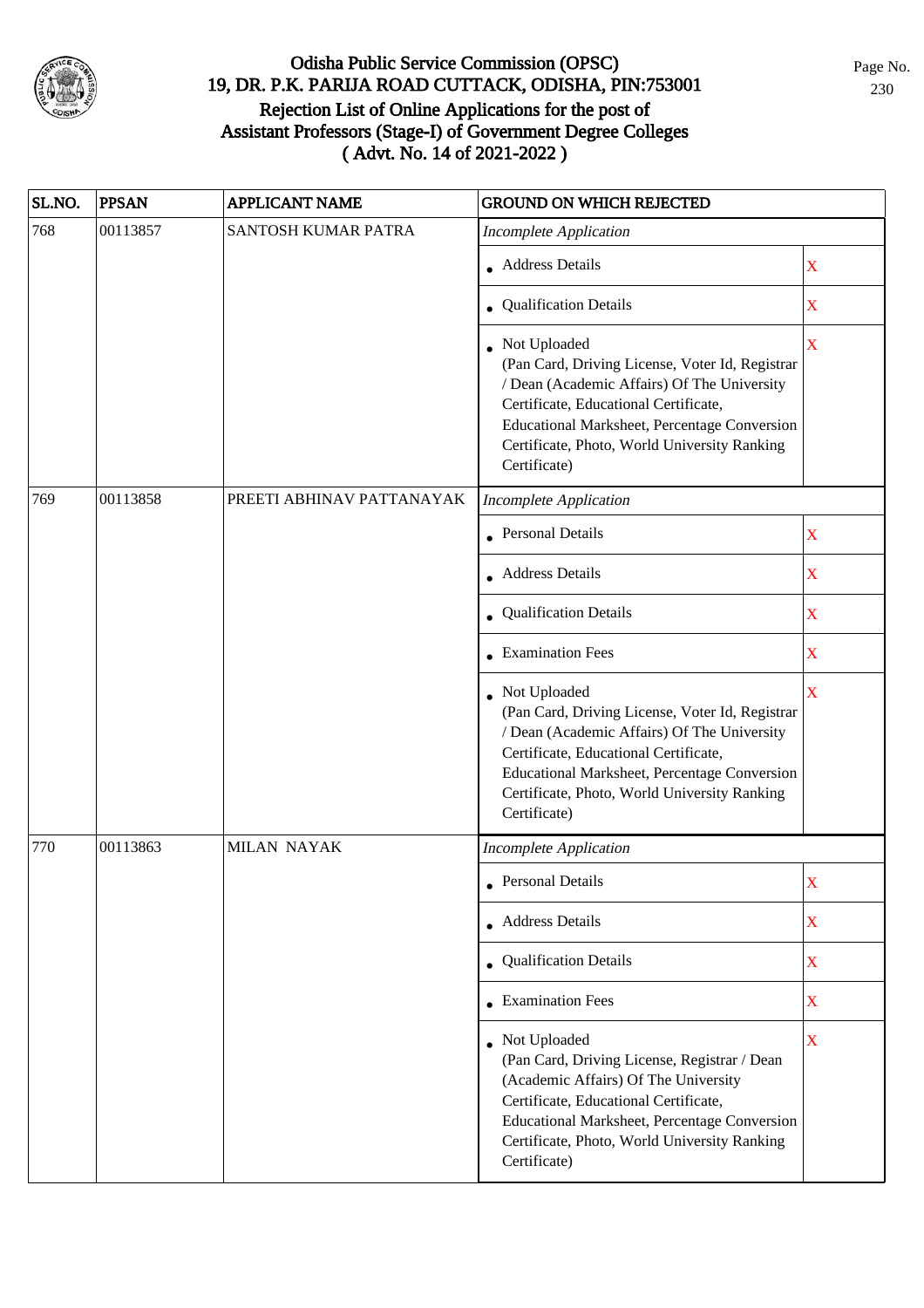

| SL.NO.          | <b>PPSAN</b> | <b>APPLICANT NAME</b>   | <b>GROUND ON WHICH REJECTED</b>                                                                                                                                                                                     |                         |
|-----------------|--------------|-------------------------|---------------------------------------------------------------------------------------------------------------------------------------------------------------------------------------------------------------------|-------------------------|
| 771             | 00113866     | <b>DEBIDUTTA DAS</b>    | <b>Incomplete Application</b>                                                                                                                                                                                       |                         |
|                 |              |                         | • Qualification Details                                                                                                                                                                                             | $\mathbf X$             |
|                 |              |                         | • Not Uploaded<br>(Pan Card, Driving License, Voter Id, Registrar<br>/ Dean (Academic Affairs) Of The University<br>Certificate, Photo, World University Ranking<br>Certificate)                                    | $\overline{\mathbf{X}}$ |
| 772             | 00113867     | MRS LIPSA DAS           | <b>Incomplete Application</b>                                                                                                                                                                                       |                         |
|                 |              |                         | • Not Uploaded<br>(Pan Card, Driving License, Voter Id, Registrar<br>/ Dean (Academic Affairs) Of The University<br>Certificate, Percentage Conversion Certificate,<br>Photo, World University Ranking Certificate) | X                       |
| 773<br>00113868 |              | SIDHANTA MELAKA         | <b>Incomplete Application</b>                                                                                                                                                                                       |                         |
|                 |              |                         | Qualification Details                                                                                                                                                                                               | $\mathbf X$             |
|                 |              |                         | • Not Uploaded<br>(Pan Card, Driving License, Voter Id, Registrar<br>/ Dean (Academic Affairs) Of The University<br>Certificate, Photo, World University Ranking<br>Certificate)                                    | X                       |
| 774             | 00113869     | <b>BALAKRUSHNA SAHU</b> | <b>Incomplete Application</b>                                                                                                                                                                                       |                         |
|                 |              |                         | • Qualification Details                                                                                                                                                                                             | X                       |
|                 |              |                         | • Not Uploaded<br>(Pan Card, Driving License, Voter Id, Registrar<br>/ Dean (Academic Affairs) Of The University<br>Certificate, Percentage Conversion Certificate,<br>Photo, World University Ranking Certificate) | $\mathbf X$             |
| 775             | 00113871     | <b>SURAJIT BASU</b>     | <b>Incomplete Application</b>                                                                                                                                                                                       |                         |
|                 |              |                         | • Qualification Details                                                                                                                                                                                             | $\mathbf X$             |
|                 |              |                         | • Not Uploaded<br>(Pan Card, Driving License, Voter Id, Registrar<br>/ Dean (Academic Affairs) Of The University<br>Certificate, Percentage Conversion Certificate,<br>World University Ranking Certificate)        | $\mathbf X$             |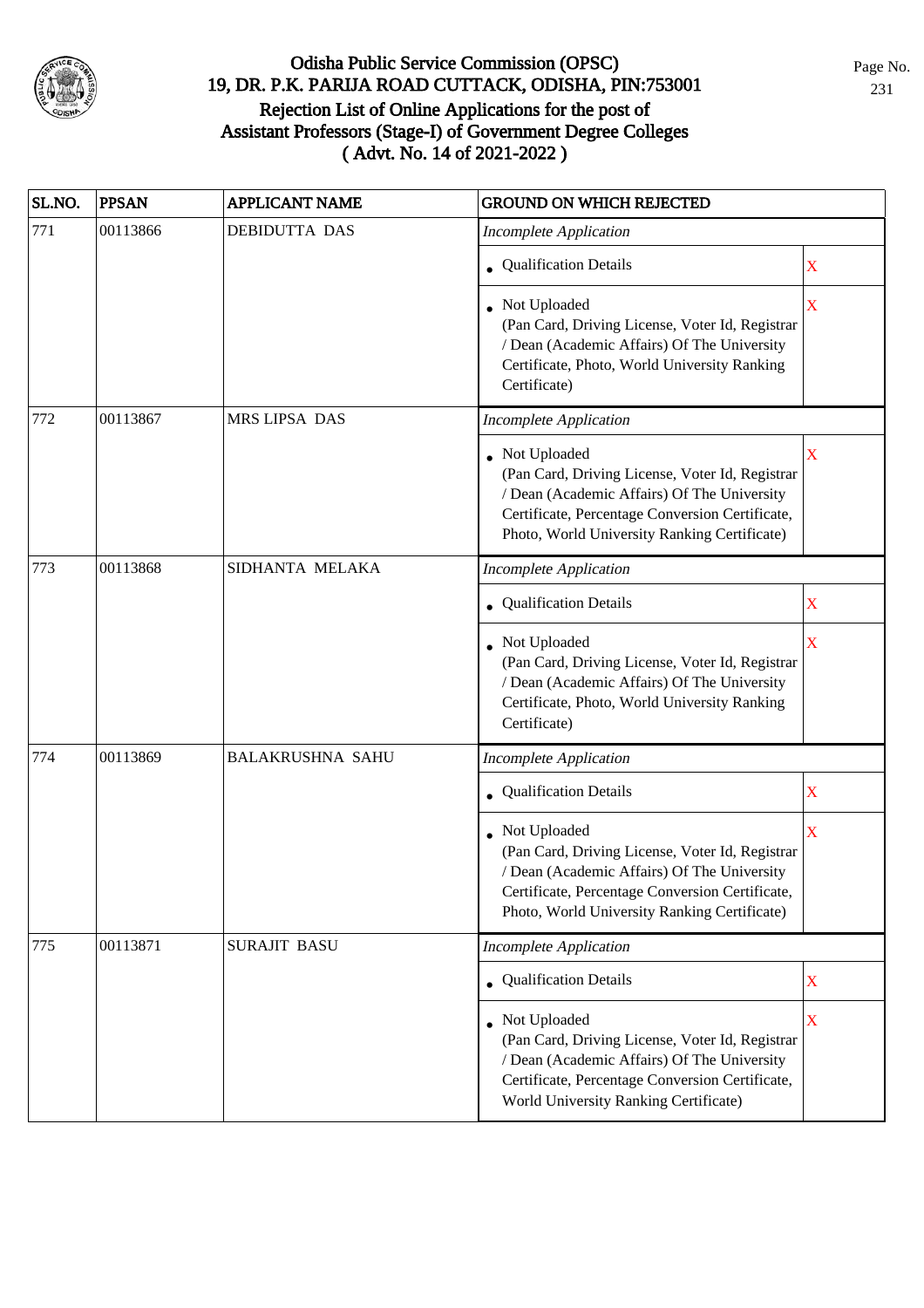

| SL.NO. | <b>PPSAN</b> | <b>APPLICANT NAME</b>   | <b>GROUND ON WHICH REJECTED</b>                                                                                                                                                                                                                                                                                                                               |                         |
|--------|--------------|-------------------------|---------------------------------------------------------------------------------------------------------------------------------------------------------------------------------------------------------------------------------------------------------------------------------------------------------------------------------------------------------------|-------------------------|
| 776    | 00113876     | RUPALI PRADHAN          | <b>Incomplete Application</b>                                                                                                                                                                                                                                                                                                                                 |                         |
|        |              |                         | • Personal Details                                                                                                                                                                                                                                                                                                                                            | $\mathbf X$             |
|        |              |                         | • Address Details                                                                                                                                                                                                                                                                                                                                             | $\mathbf X$             |
|        |              |                         | • Qualification Details                                                                                                                                                                                                                                                                                                                                       | $\mathbf X$             |
|        |              |                         | • Not Uploaded<br>(Pan Card, Driving License, Voter Id, Registrar<br>/ Dean (Academic Affairs) Of The University<br>Certificate, Educational Certificate,<br>Educational Marksheet, Percentage Conversion<br>Certificate, Photo, World University Ranking<br>Certificate, Caste Certificate)                                                                  | X                       |
| 777    | 00113877     | <b>SARATA PUALA</b>     | <b>Incomplete Application</b>                                                                                                                                                                                                                                                                                                                                 |                         |
|        |              |                         | <b>Personal Details</b>                                                                                                                                                                                                                                                                                                                                       | $\mathbf X$             |
|        |              |                         | Address Details                                                                                                                                                                                                                                                                                                                                               | $\overline{\mathbf{X}}$ |
|        |              |                         | • Qualification Details                                                                                                                                                                                                                                                                                                                                       | $\mathbf X$             |
|        |              |                         | Not Uploaded<br>(Pan Card, Driving License, Voter Id, Registrar<br>/ Dean (Academic Affairs) Of The University<br>Certificate, Educational Certificate,<br>Educational Marksheet, Percentage Conversion<br>Certificate, Photo, World University Ranking<br>Certificate)                                                                                       | $\overline{\mathbf{X}}$ |
| 778    | 00113881     | <b>BALABANTA BIBHAR</b> | <b>Incomplete Application</b>                                                                                                                                                                                                                                                                                                                                 |                         |
|        |              |                         | • Personal Details                                                                                                                                                                                                                                                                                                                                            | X                       |
|        |              |                         | • Address Details                                                                                                                                                                                                                                                                                                                                             | X                       |
|        |              |                         | • Qualification Details                                                                                                                                                                                                                                                                                                                                       | $\mathbf X$             |
|        |              |                         | • Not Uploaded<br>(Pan Card, Driving License, Voter Id, Registrar<br>/ Dean (Academic Affairs) Of The University<br>Certificate, Educational Certificate,<br><b>Educational Marksheet, Percentage Conversion</b><br>Certificate, Photo, World University Ranking<br>Certificate, Caste Certificate, Category-I<br>(Visually Impaired) Disability Certificate) | $\overline{\mathbf{X}}$ |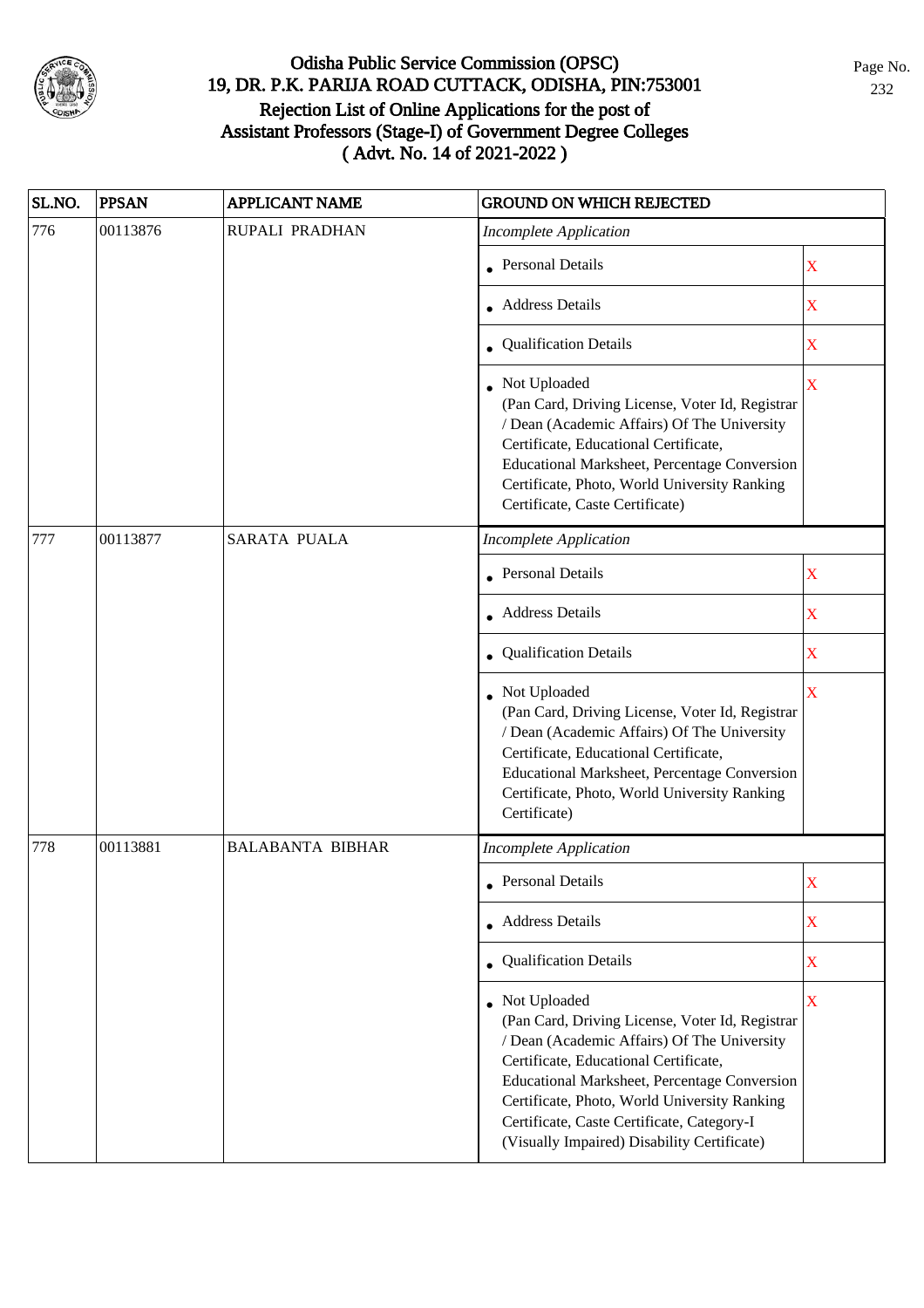

| SL.NO. | <b>PPSAN</b> | <b>APPLICANT NAME</b> | <b>GROUND ON WHICH REJECTED</b>                                                                                                                                                                                                                                         |                         |
|--------|--------------|-----------------------|-------------------------------------------------------------------------------------------------------------------------------------------------------------------------------------------------------------------------------------------------------------------------|-------------------------|
| 779    | 00113884     | PUJA JAISINGH         | <b>Incomplete Application</b>                                                                                                                                                                                                                                           |                         |
|        |              |                       | <b>Qualification Details</b>                                                                                                                                                                                                                                            | $\mathbf X$             |
|        |              |                       | Not Uploaded<br>(Pan Card, Driving License, Voter Id, Registrar<br>/ Dean (Academic Affairs) Of The University<br>Certificate, Educational Certificate,<br>Educational Marksheet, Percentage Conversion<br>Certificate, Photo, World University Ranking<br>Certificate) | $\overline{\text{X}}$   |
| 780    | 00113885     | SUDHANANDA DAS        | <b>Incomplete Application</b>                                                                                                                                                                                                                                           |                         |
|        |              |                       | <b>Personal Details</b>                                                                                                                                                                                                                                                 | X                       |
|        |              |                       | <b>Address Details</b>                                                                                                                                                                                                                                                  | $\mathbf X$             |
|        |              |                       | Qualification Details                                                                                                                                                                                                                                                   | $\bar{\mathbf{X}}$      |
|        |              |                       | • Examination Fees                                                                                                                                                                                                                                                      | $\overline{\text{X}}$   |
|        |              |                       | Not Uploaded<br>(Pan Card, Driving License, Voter Id, Registrar<br>/ Dean (Academic Affairs) Of The University<br>Certificate, Educational Certificate,<br>Educational Marksheet, Percentage Conversion<br>Certificate, Photo, World University Ranking<br>Certificate) | $\overline{\mathbf{X}}$ |
| 781    | 00113889     | MAYADHAR OJHA         | <b>Incomplete Application</b>                                                                                                                                                                                                                                           |                         |
|        |              |                       | • Qualification Details                                                                                                                                                                                                                                                 | $\mathbf X$             |
|        |              |                       | Not Uploaded<br>(Pan Card, Driving License, Voter Id, Registrar<br>/ Dean (Academic Affairs) Of The University<br>Certificate, Percentage Conversion Certificate,<br>Photo, World University Ranking Certificate)                                                       | X                       |
| 782    | 00113891     | ANKITA BODRA          | <b>Incomplete Application</b>                                                                                                                                                                                                                                           |                         |
|        |              |                       | • Qualification Details                                                                                                                                                                                                                                                 | $\overline{\text{X}}$   |
|        |              |                       | • Not Uploaded<br>(Pan Card, Driving License, Voter Id, Registrar<br>/ Dean (Academic Affairs) Of The University<br>Certificate, Percentage Conversion Certificate,<br>Photo, World University Ranking Certificate)                                                     | $\mathbf X$             |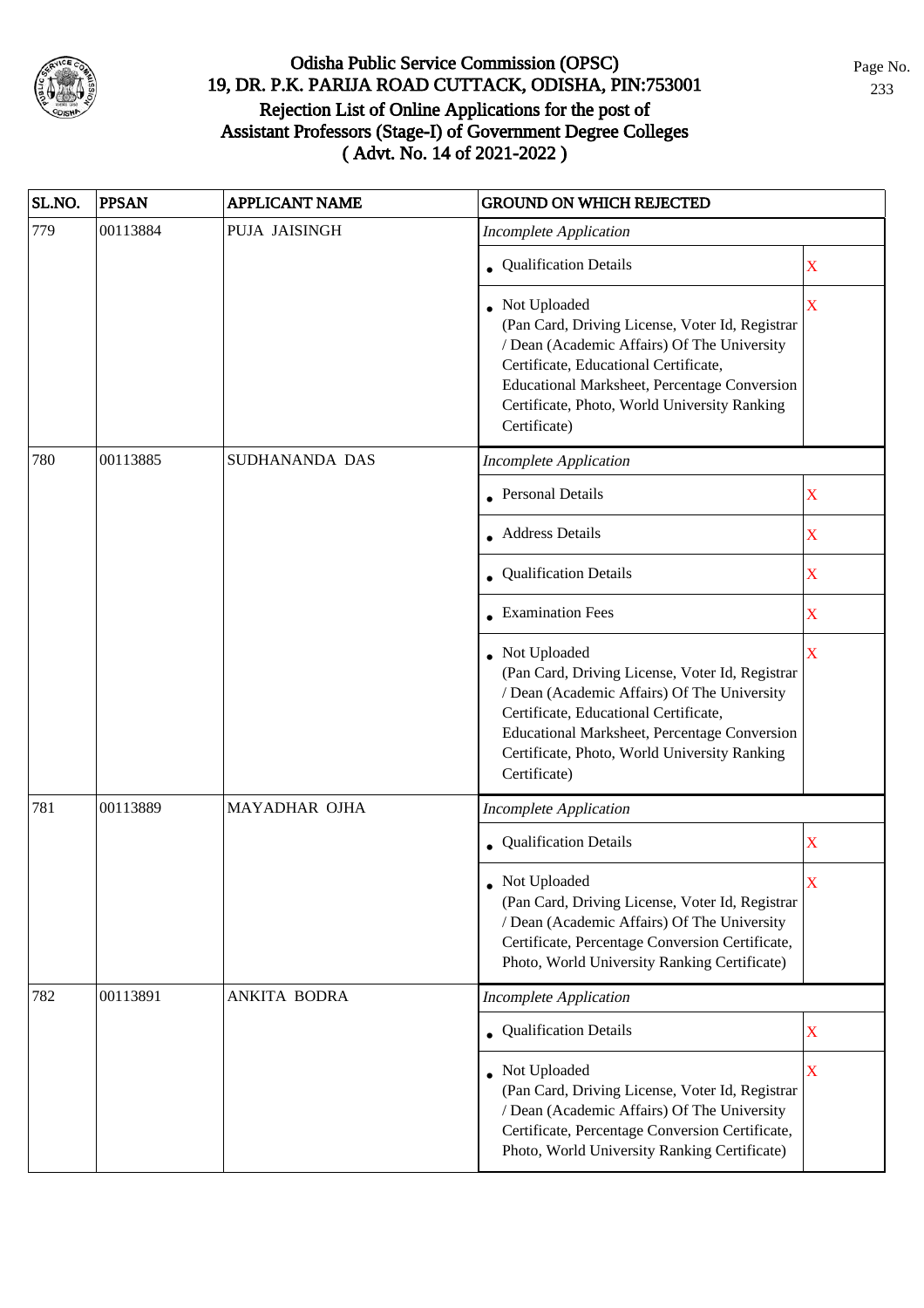

| SL.NO. | <b>PPSAN</b> | <b>APPLICANT NAME</b> | <b>GROUND ON WHICH REJECTED</b>                                                                                                                                                                                                                                                |                         |
|--------|--------------|-----------------------|--------------------------------------------------------------------------------------------------------------------------------------------------------------------------------------------------------------------------------------------------------------------------------|-------------------------|
| 783    | 00113892     | NIRANJAN MOHARANA     | <b>Incomplete Application</b>                                                                                                                                                                                                                                                  |                         |
|        |              |                       | • Qualification Details                                                                                                                                                                                                                                                        | X                       |
|        |              |                       | • Not Uploaded<br>(Pan Card, Driving License, Voter Id, Registrar<br>/ Dean (Academic Affairs) Of The University<br>Certificate, Percentage Conversion Certificate,<br>World University Ranking Certificate)                                                                   | $\overline{\mathbf{X}}$ |
| 784    | 00113895     | PRASANT KUMAR DALAI   | <b>Incomplete Application</b>                                                                                                                                                                                                                                                  |                         |
|        |              |                       | • Qualification Details                                                                                                                                                                                                                                                        | $\mathbf X$             |
|        |              |                       | • Not Uploaded<br>(Pan Card, Driving License, Voter Id, Registrar<br>/ Dean (Academic Affairs) Of The University<br>Certificate, Percentage Conversion Certificate,<br>Photo, World University Ranking Certificate)                                                            | $\overline{\mathbf{X}}$ |
| 785    | 00113899     | KRUSHNA CHANDRA PANGI | <b>Incomplete Application</b>                                                                                                                                                                                                                                                  |                         |
|        |              |                       | • Address Details                                                                                                                                                                                                                                                              | $\mathbf X$             |
|        |              |                       | • Qualification Details                                                                                                                                                                                                                                                        | $\mathbf X$             |
|        |              |                       | Not Uploaded<br>(Pan Card, Driving License, Voter Id, Registrar<br>/ Dean (Academic Affairs) Of The University<br>Certificate, Educational Certificate,<br><b>Educational Marksheet, Percentage Conversion</b><br>Certificate, Photo, World University Ranking<br>Certificate) | $\mathbf X$             |
| 786    | 00113901     | NIHAR RANJAN BEHERA   | <b>Incomplete Application</b>                                                                                                                                                                                                                                                  |                         |
|        |              |                       | • Qualification Details                                                                                                                                                                                                                                                        | $\mathbf X$             |
|        |              |                       | • Not Uploaded<br>(Driving License, Voter Id, Registrar / Dean<br>(Academic Affairs) Of The University<br>Certificate, Percentage Conversion Certificate,<br>World University Ranking Certificate)                                                                             | $\mathbf X$             |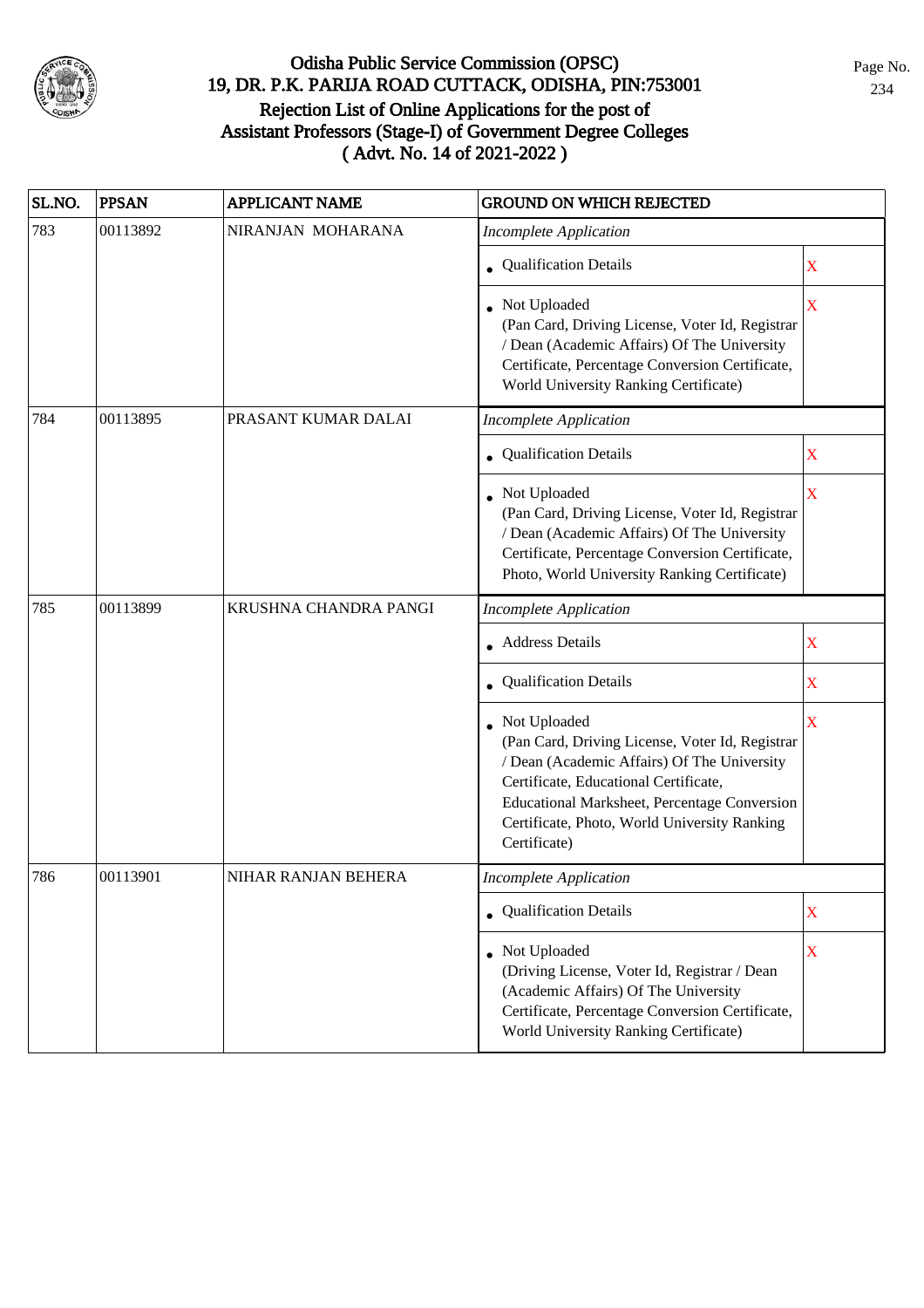

| SL.NO. | <b>PPSAN</b> | <b>APPLICANT NAME</b>    | <b>GROUND ON WHICH REJECTED</b>                                                                                                                                                                                                                                                              |                                                                                                                                           |
|--------|--------------|--------------------------|----------------------------------------------------------------------------------------------------------------------------------------------------------------------------------------------------------------------------------------------------------------------------------------------|-------------------------------------------------------------------------------------------------------------------------------------------|
| 787    | 00113902     | <b>GHANASHYAM BACHHA</b> | <b>Incomplete Application</b>                                                                                                                                                                                                                                                                |                                                                                                                                           |
|        |              |                          | • Personal Details                                                                                                                                                                                                                                                                           | $\mathbf X$                                                                                                                               |
|        |              |                          | • Address Details                                                                                                                                                                                                                                                                            | $\mathbf X$                                                                                                                               |
|        |              |                          | • Qualification Details                                                                                                                                                                                                                                                                      | $\mathbf X$                                                                                                                               |
|        |              |                          | • Examination Fees                                                                                                                                                                                                                                                                           | $\mathbf X$                                                                                                                               |
|        |              |                          | • Not Uploaded<br>(Pan Card, Driving License, Voter Id, Registrar<br>/ Dean (Academic Affairs) Of The University<br>Certificate, Educational Certificate,<br>Educational Marksheet, Percentage Conversion<br>Certificate, Photo, World University Ranking<br>Certificate)                    | $\overline{\mathbf{X}}$                                                                                                                   |
| 788    | 00113903     | <b>BISWANATH PADHAN</b>  | <b>Incomplete Application</b>                                                                                                                                                                                                                                                                |                                                                                                                                           |
|        |              |                          | <b>Personal Details</b>                                                                                                                                                                                                                                                                      | X                                                                                                                                         |
|        |              |                          | <b>Address Details</b>                                                                                                                                                                                                                                                                       | $\mathbf X$                                                                                                                               |
|        |              |                          | • Qualification Details                                                                                                                                                                                                                                                                      | $\mathbf X$                                                                                                                               |
|        |              |                          | $\bullet$ Examination Fees                                                                                                                                                                                                                                                                   | $\mathbf X$<br>$\overline{\mathbf{X}}$<br>$\mathbf X$<br>$\mathbf X$<br>$\overline{\textbf{X}}$<br>$\mathbf X$<br>$\overline{\mathbf{X}}$ |
|        |              |                          | • Not Uploaded<br>(Pan Card, Driving License, Voter Id, Registrar<br>/ Dean (Academic Affairs) Of The University<br>Certificate, Educational Certificate,<br>Educational Marksheet, Percentage Conversion<br>Certificate, Photo, World University Ranking<br>Certificate)                    |                                                                                                                                           |
| 789    | 00113904     | LAXMIPRIYA SAHOO         | <b>Incomplete Application</b>                                                                                                                                                                                                                                                                |                                                                                                                                           |
|        |              |                          | <b>Personal Details</b>                                                                                                                                                                                                                                                                      |                                                                                                                                           |
|        |              |                          | • Address Details                                                                                                                                                                                                                                                                            |                                                                                                                                           |
|        |              |                          | • Qualification Details                                                                                                                                                                                                                                                                      |                                                                                                                                           |
|        |              |                          | • Examination Fees                                                                                                                                                                                                                                                                           |                                                                                                                                           |
|        |              |                          | • Not Uploaded<br>(Pan Card, Driving License, Voter Id, Registrar<br>/ Dean (Academic Affairs) Of The University<br>Certificate, Educational Certificate,<br>Educational Marksheet, Percentage Conversion<br>Certificate, Photo, World University Ranking<br>Certificate, Caste Certificate) |                                                                                                                                           |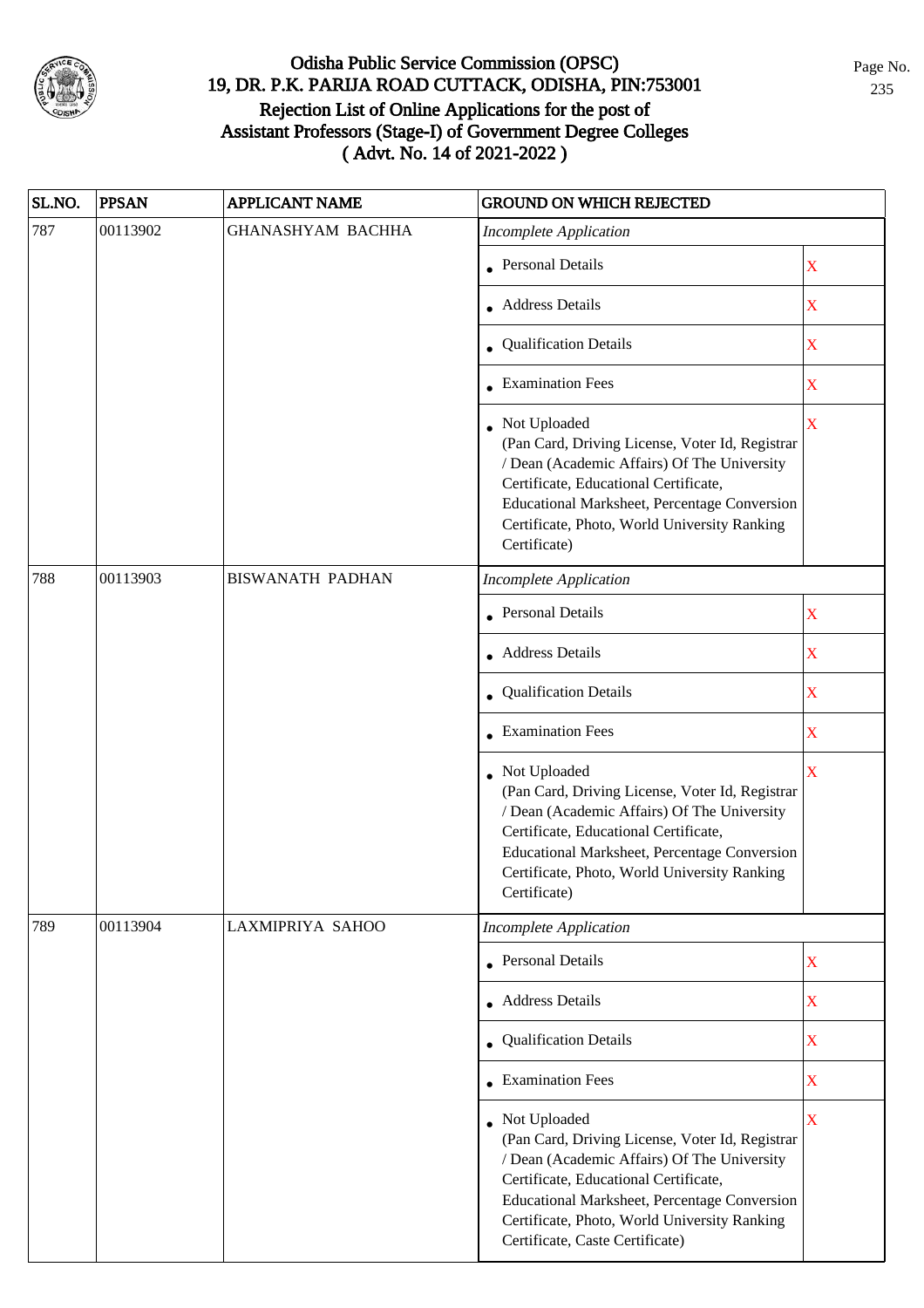

| SL.NO. | <b>PPSAN</b> | <b>APPLICANT NAME</b>  | <b>GROUND ON WHICH REJECTED</b>                                                                                                                                                                                                                                           |                         |
|--------|--------------|------------------------|---------------------------------------------------------------------------------------------------------------------------------------------------------------------------------------------------------------------------------------------------------------------------|-------------------------|
| 790    | 00113907     | <b>ANKITA PATNAIK</b>  | <b>Incomplete Application</b>                                                                                                                                                                                                                                             |                         |
|        |              |                        | • Personal Details                                                                                                                                                                                                                                                        | $\mathbf X$             |
|        |              |                        | • Address Details                                                                                                                                                                                                                                                         | $\mathbf X$             |
|        |              |                        | • Qualification Details                                                                                                                                                                                                                                                   | $\mathbf X$             |
|        |              |                        | • Examination Fees                                                                                                                                                                                                                                                        | X                       |
|        |              |                        | Not Uploaded<br>(Pan Card, Driving License, Voter Id, Registrar<br>/ Dean (Academic Affairs) Of The University<br>Certificate, Educational Certificate,<br>Educational Marksheet, Percentage Conversion<br>Certificate, Photo, World University Ranking<br>Certificate)   | $\overline{\mathbf{X}}$ |
| 791    | 00113908     | ASIM AMITAV PATTANAYAK | <b>Incomplete Application</b>                                                                                                                                                                                                                                             |                         |
|        |              |                        | Personal Details                                                                                                                                                                                                                                                          | X                       |
|        |              |                        | <b>Address Details</b>                                                                                                                                                                                                                                                    | $\mathbf X$             |
|        |              |                        | • Qualification Details                                                                                                                                                                                                                                                   | $\mathbf X$             |
|        |              |                        | $\bullet$ Examination Fees                                                                                                                                                                                                                                                | $\mathbf X$             |
|        |              |                        | • Not Uploaded<br>(Pan Card, Driving License, Voter Id, Registrar<br>/ Dean (Academic Affairs) Of The University<br>Certificate, Educational Certificate,<br>Educational Marksheet, Percentage Conversion<br>Certificate, Photo, World University Ranking<br>Certificate) | $\overline{\mathbf{X}}$ |
| 792    | 00113911     | CHINMAYA PRADHAN       | <b>Incomplete Application</b>                                                                                                                                                                                                                                             |                         |
|        |              |                        | • Qualification Details                                                                                                                                                                                                                                                   | $\mathbf X$             |
|        |              |                        | • Not Uploaded<br>(Pan Card, Driving License, Voter Id, Registrar<br>/ Dean (Academic Affairs) Of The University<br>Certificate, Percentage Conversion Certificate,<br>Photo, World University Ranking Certificate)                                                       | $\overline{\mathbf{X}}$ |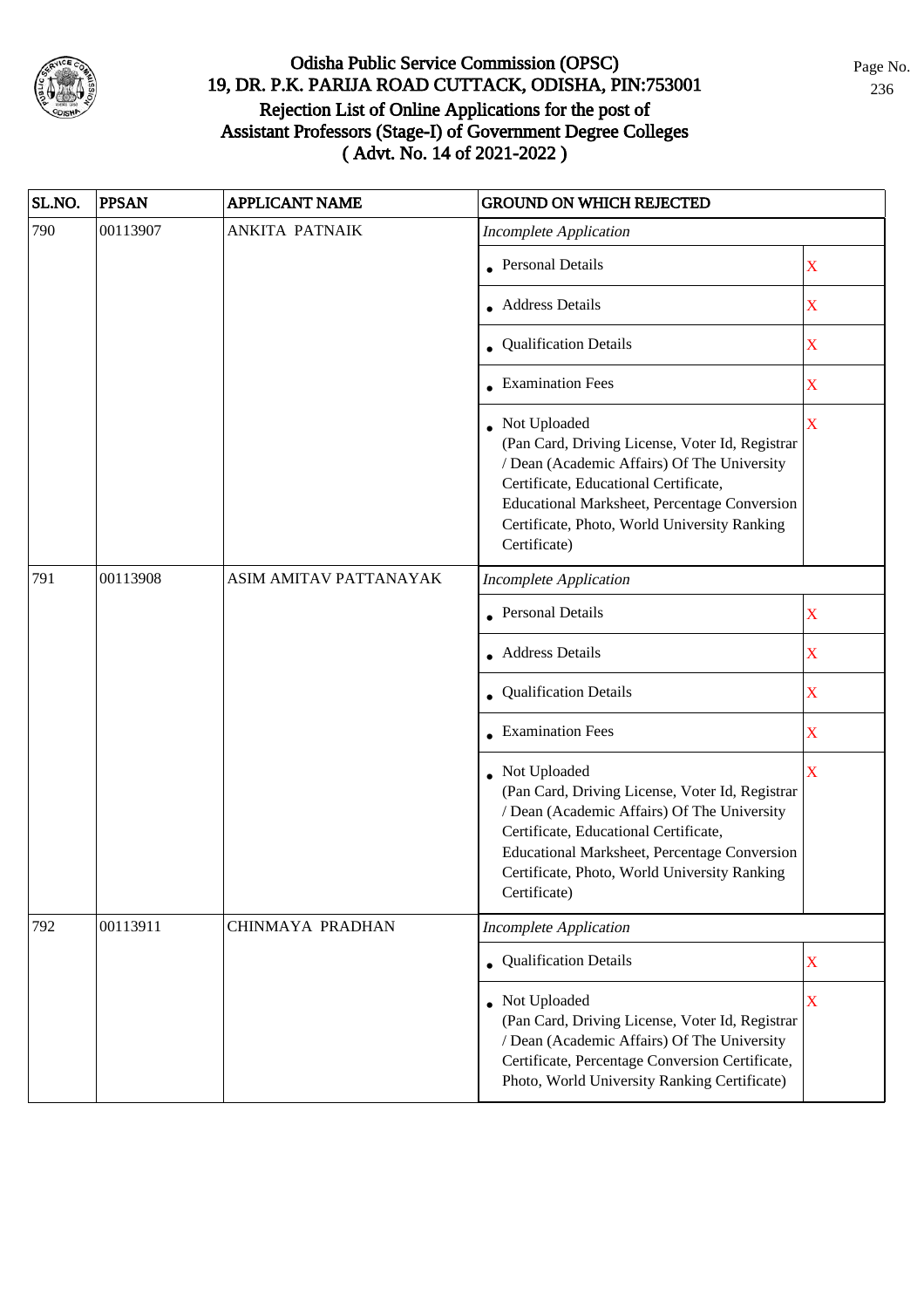

| SL.NO. | <b>PPSAN</b> | <b>APPLICANT NAME</b> | <b>GROUND ON WHICH REJECTED</b>                                                                                                                                                                                                                                                              |             |
|--------|--------------|-----------------------|----------------------------------------------------------------------------------------------------------------------------------------------------------------------------------------------------------------------------------------------------------------------------------------------|-------------|
| 793    | 00113920     | MUKTA MAHANANDA       | <b>Incomplete Application</b>                                                                                                                                                                                                                                                                |             |
|        |              |                       | <b>Personal Details</b>                                                                                                                                                                                                                                                                      | X           |
|        |              |                       | <b>Address Details</b>                                                                                                                                                                                                                                                                       | $\mathbf X$ |
|        |              |                       | <b>Qualification Details</b>                                                                                                                                                                                                                                                                 | $\mathbf X$ |
|        |              |                       | • Examination Fees                                                                                                                                                                                                                                                                           | $\mathbf X$ |
|        |              |                       | • Not Uploaded<br>(Pan Card, Driving License, Voter Id, Registrar<br>/ Dean (Academic Affairs) Of The University<br>Certificate, Educational Certificate,<br>Educational Marksheet, Percentage Conversion<br>Certificate, Photo, World University Ranking<br>Certificate, Caste Certificate) | $\mathbf X$ |
| 794    | 00113923     | MADHUSMITA PRADHAN    | <b>Incomplete Application</b>                                                                                                                                                                                                                                                                |             |
|        |              |                       | <b>Personal Details</b>                                                                                                                                                                                                                                                                      | $\mathbf X$ |
|        |              |                       | <b>Address Details</b>                                                                                                                                                                                                                                                                       | X           |
|        |              |                       | • Qualification Details                                                                                                                                                                                                                                                                      | $\mathbf X$ |
|        |              |                       | • Examination Fees                                                                                                                                                                                                                                                                           | $\mathbf X$ |
|        |              |                       | • Not Uploaded<br>(Pan Card, Driving License, Voter Id, Registrar<br>/ Dean (Academic Affairs) Of The University<br>Certificate, Educational Certificate,<br>Educational Marksheet, Percentage Conversion<br>Certificate, Photo, World University Ranking<br>Certificate)                    | X           |
| 795    | 00113926     | PRIYANKA LAKRA        | <b>Incomplete Application</b>                                                                                                                                                                                                                                                                |             |
|        |              |                       | <b>Personal Details</b>                                                                                                                                                                                                                                                                      | $\mathbf X$ |
|        |              |                       | • Address Details                                                                                                                                                                                                                                                                            | $\mathbf X$ |
|        |              |                       | • Qualification Details                                                                                                                                                                                                                                                                      | $\mathbf X$ |
|        |              |                       | • Not Uploaded<br>(Pan Card, Driving License, Voter Id, Registrar<br>/ Dean (Academic Affairs) Of The University<br>Certificate, Educational Certificate,<br>Educational Marksheet, Percentage Conversion<br>Certificate, Photo, World University Ranking<br>Certificate, Caste Certificate) | $\mathbf X$ |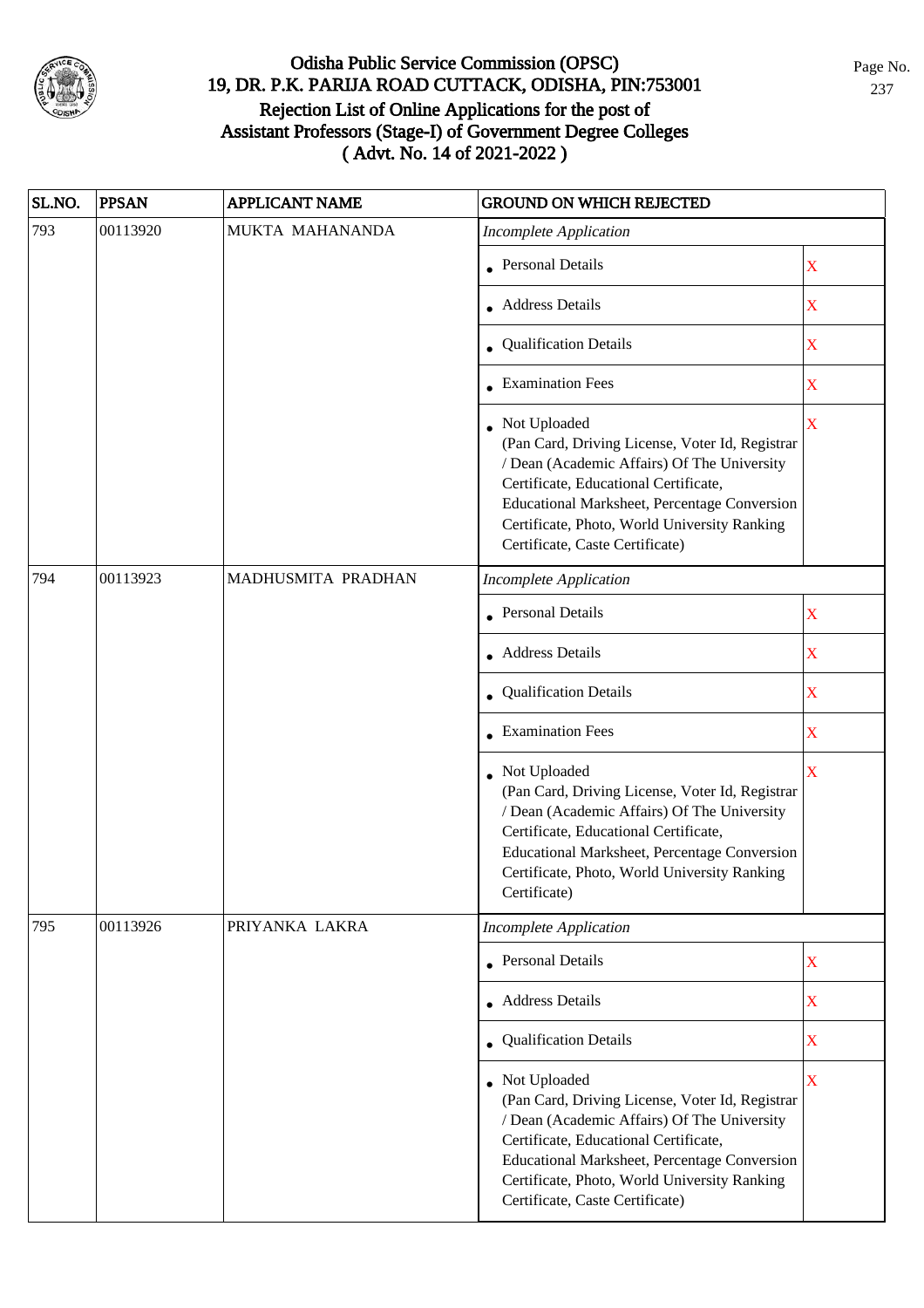

| SL.NO. | <b>PPSAN</b>                                               | <b>APPLICANT NAME</b> | <b>GROUND ON WHICH REJECTED</b>                                                                                                                                                                                                                                                                                                                        |                                                |
|--------|------------------------------------------------------------|-----------------------|--------------------------------------------------------------------------------------------------------------------------------------------------------------------------------------------------------------------------------------------------------------------------------------------------------------------------------------------------------|------------------------------------------------|
| 796    | 00113930                                                   | <b>GANESH BADATYA</b> | <b>Incomplete Application</b>                                                                                                                                                                                                                                                                                                                          |                                                |
|        |                                                            |                       | • Personal Details                                                                                                                                                                                                                                                                                                                                     | $\mathbf X$                                    |
|        |                                                            |                       | • Address Details                                                                                                                                                                                                                                                                                                                                      | $\mathbf X$                                    |
|        |                                                            |                       | • Qualification Details                                                                                                                                                                                                                                                                                                                                | X<br>X<br>X<br>X<br>X<br>$\mathbf X$<br>X<br>X |
|        |                                                            |                       | • Not Uploaded<br>(Pan Card, Driving License, Voter Id, Registrar<br>/ Dean (Academic Affairs) Of The University<br>Certificate, Educational Certificate,<br>Educational Marksheet, Percentage Conversion<br>Certificate, Photo, World University Ranking<br>Certificate, Caste Certificate, Category-I<br>(Visually Impaired) Disability Certificate) |                                                |
| 797    | 00113932<br>ANSHUPA PANDA<br><b>Incomplete Application</b> |                       |                                                                                                                                                                                                                                                                                                                                                        |                                                |
|        |                                                            |                       | <b>Personal Details</b>                                                                                                                                                                                                                                                                                                                                | X                                              |
|        |                                                            |                       | • Address Details                                                                                                                                                                                                                                                                                                                                      |                                                |
|        |                                                            |                       | • Qualification Details                                                                                                                                                                                                                                                                                                                                | X                                              |
|        |                                                            |                       | • Examination Fees                                                                                                                                                                                                                                                                                                                                     |                                                |
|        |                                                            |                       | • Not Uploaded<br>(Pan Card, Driving License, Voter Id, Registrar<br>/ Dean (Academic Affairs) Of The University<br>Certificate, Educational Certificate,<br>Educational Marksheet, Percentage Conversion<br>Certificate, Photo, World University Ranking<br>Certificate)                                                                              |                                                |
| 798    | 00113934                                                   | KHILESWAR SAHU        | <b>Incomplete Application</b>                                                                                                                                                                                                                                                                                                                          |                                                |
|        |                                                            |                       | • Qualification Details                                                                                                                                                                                                                                                                                                                                | $\overline{\mathbf{X}}$                        |
|        |                                                            |                       | Not Uploaded<br>(Pan Card, Driving License, Voter Id, Registrar<br>/ Dean (Academic Affairs) Of The University<br>Certificate, Percentage Conversion Certificate,<br>Photo, World University Ranking Certificate)                                                                                                                                      |                                                |
| 799    | 00113936                                                   | <b>BARSHA MOHANTY</b> | <b>Incomplete Application</b>                                                                                                                                                                                                                                                                                                                          |                                                |
|        |                                                            |                       | • Qualification Details                                                                                                                                                                                                                                                                                                                                |                                                |
|        |                                                            |                       | Not Uploaded<br>(Pan Card, Driving License, Voter Id, Registrar<br>/ Dean (Academic Affairs) Of The University<br>Certificate, Photo, World University Ranking<br>Certificate)                                                                                                                                                                         |                                                |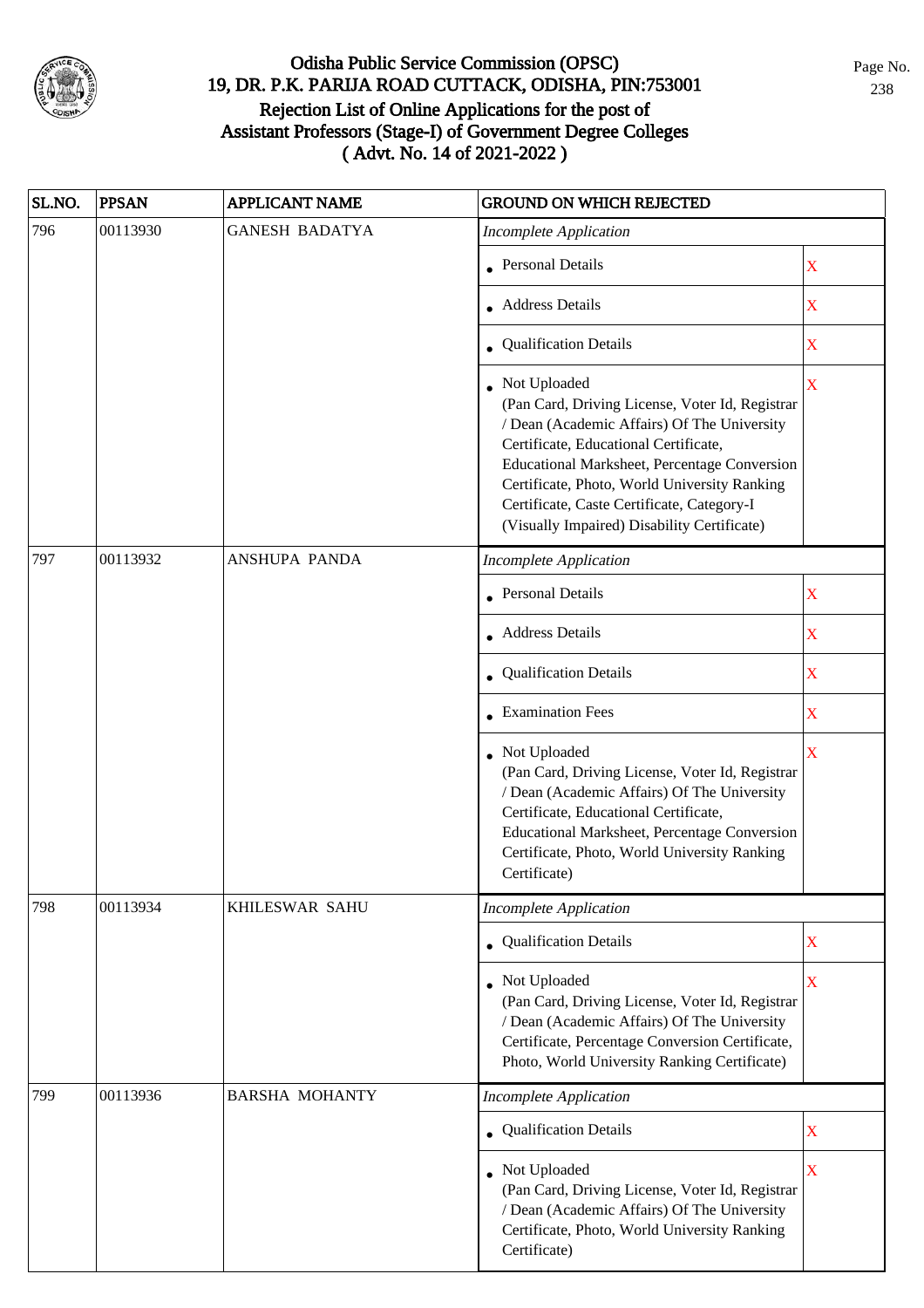

| SL.NO. | <b>PPSAN</b> | <b>APPLICANT NAME</b>  | <b>GROUND ON WHICH REJECTED</b>                                                                                                                                                                                                                                           |             |
|--------|--------------|------------------------|---------------------------------------------------------------------------------------------------------------------------------------------------------------------------------------------------------------------------------------------------------------------------|-------------|
| 800    | 00113937     | NIRUPAMA NAYAK         | <b>Incomplete Application</b>                                                                                                                                                                                                                                             |             |
|        |              |                        | • Qualification Details                                                                                                                                                                                                                                                   | $\mathbf X$ |
|        |              |                        | Not Uploaded<br>(Pan Card, Driving License, Voter Id, Registrar<br>/ Dean (Academic Affairs) Of The University<br>Certificate, Percentage Conversion Certificate,<br>World University Ranking Certificate)                                                                | $\mathbf X$ |
| 801    | 00113940     | <b>CHINMAYEE NAYAK</b> | <b>Incomplete Application</b>                                                                                                                                                                                                                                             |             |
|        |              |                        | • Personal Details                                                                                                                                                                                                                                                        | $\mathbf X$ |
|        |              |                        | Address Details                                                                                                                                                                                                                                                           | X           |
|        |              |                        | • Qualification Details                                                                                                                                                                                                                                                   | X           |
|        |              |                        | • Examination Fees                                                                                                                                                                                                                                                        | $\mathbf X$ |
|        |              |                        | • Not Uploaded<br>(Pan Card, Driving License, Voter Id, Registrar<br>/ Dean (Academic Affairs) Of The University<br>Certificate, Educational Certificate,<br>Educational Marksheet, Percentage Conversion<br>Certificate, Photo, World University Ranking<br>Certificate) | $\mathbf X$ |
| 802    | 00113941     | SUJATA KERKETTA        | <b>Incomplete Application</b>                                                                                                                                                                                                                                             |             |
|        |              |                        | Qualification Details                                                                                                                                                                                                                                                     | X           |
|        |              |                        | • Not Uploaded<br>(Pan Card, Driving License, Voter Id, Registrar<br>/ Dean (Academic Affairs) Of The University<br>Certificate, Educational Certificate,<br>Educational Marksheet, Percentage Conversion<br>Certificate, Photo, World University Ranking<br>Certificate) | X           |
| 803    | 00113943     | <b>RASMITA MALIK</b>   | <b>Incomplete Application</b>                                                                                                                                                                                                                                             |             |
|        |              |                        | • Qualification Details                                                                                                                                                                                                                                                   | $\mathbf X$ |
|        |              |                        | • Not Uploaded<br>(Driving License, Voter Id, Registrar / Dean<br>(Academic Affairs) Of The University<br>Certificate, Percentage Conversion Certificate,<br>Photo, World University Ranking Certificate)                                                                 | X           |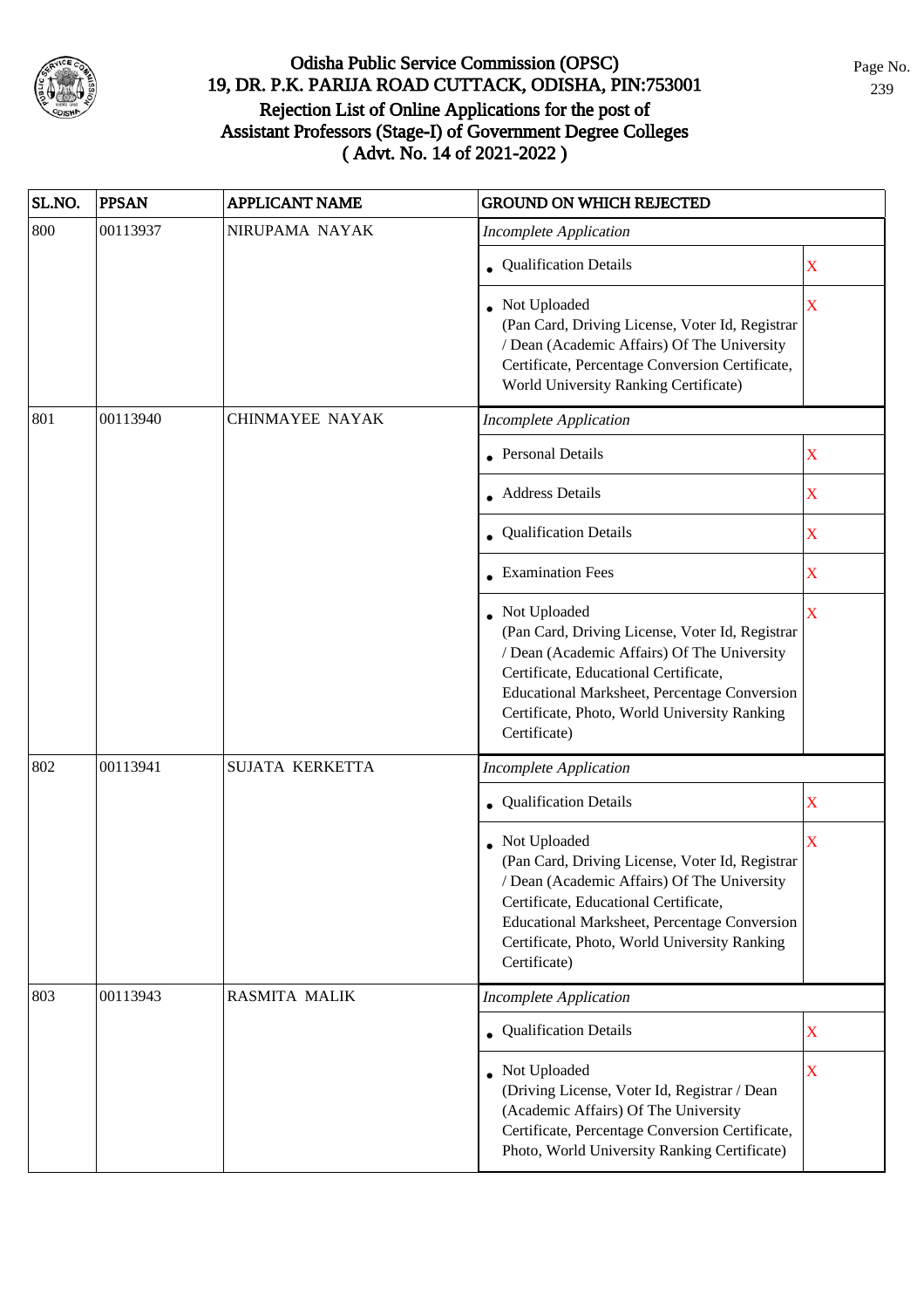

| SL.NO. | <b>PPSAN</b> | <b>APPLICANT NAME</b> | <b>GROUND ON WHICH REJECTED</b>                                                                                                                                                                                                                                         |                         |
|--------|--------------|-----------------------|-------------------------------------------------------------------------------------------------------------------------------------------------------------------------------------------------------------------------------------------------------------------------|-------------------------|
| 804    | 00113944     | BRAHMANANDA NAYAK     | <b>Incomplete Application</b>                                                                                                                                                                                                                                           |                         |
|        |              |                       | • Qualification Details                                                                                                                                                                                                                                                 | $\bar{\textbf{X}}$      |
|        |              |                       | • Not Uploaded<br>(Pan Card, Driving License, Voter Id, Registrar<br>/ Dean (Academic Affairs) Of The University<br>Certificate, Educational Certificate,<br>Educational Marksheet, Percentage Conversion<br>Certificate, World University Ranking<br>Certificate)      | $\overline{\mathbf{X}}$ |
| 805    | 00113946     | <b>LOPAMUDRA DAS</b>  | <b>Incomplete Application</b>                                                                                                                                                                                                                                           |                         |
|        |              |                       | • Qualification Details                                                                                                                                                                                                                                                 | $\overline{\text{X}}$   |
|        |              |                       | Not Uploaded<br>(Pan Card, Voter Id, Registrar / Dean<br>(Academic Affairs) Of The University<br>Certificate, Percentage Conversion Certificate,<br>Photo, World University Ranking Certificate)                                                                        | X                       |
| 806    | 00113948     | PRAFULLA KUMAR PADHI  | <b>Incomplete Application</b>                                                                                                                                                                                                                                           |                         |
|        |              |                       | <b>Personal Details</b>                                                                                                                                                                                                                                                 | X                       |
|        |              |                       | • Address Details                                                                                                                                                                                                                                                       | $\overline{\text{X}}$   |
|        |              |                       | Qualification Details                                                                                                                                                                                                                                                   | $\overline{\text{X}}$   |
|        |              |                       | <b>Examination Fees</b>                                                                                                                                                                                                                                                 | $\overline{\text{X}}$   |
|        |              |                       | Not Uploaded<br>(Pan Card, Driving License, Voter Id, Registrar<br>/ Dean (Academic Affairs) Of The University<br>Certificate, Educational Certificate,<br>Educational Marksheet, Percentage Conversion<br>Certificate, Photo, World University Ranking<br>Certificate) | $\bar{\mathbf{X}}$      |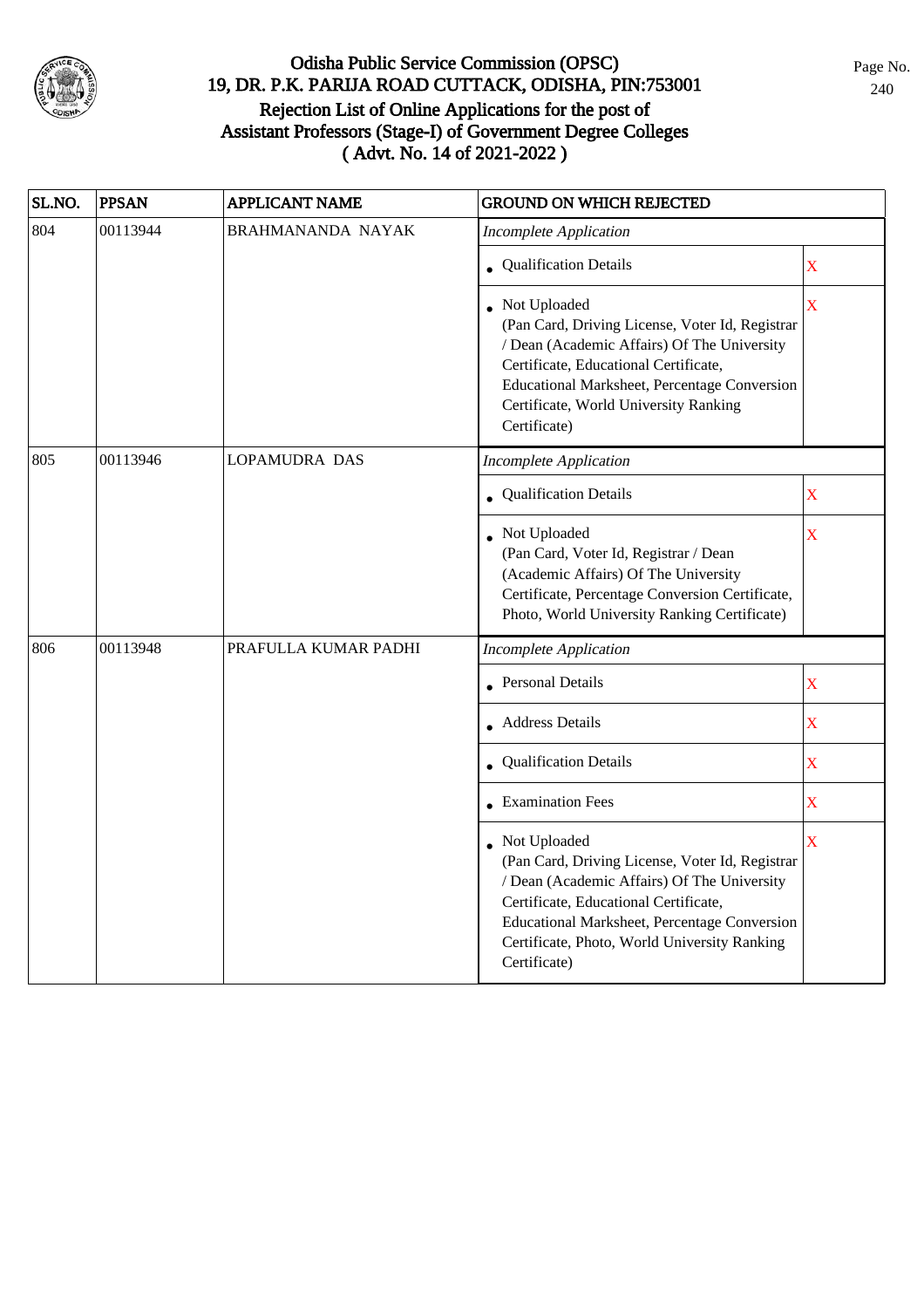

| SL.NO. | <b>PPSAN</b> | <b>APPLICANT NAME</b> | <b>GROUND ON WHICH REJECTED</b>                                                                                                                                                                                                                                                              |                         |
|--------|--------------|-----------------------|----------------------------------------------------------------------------------------------------------------------------------------------------------------------------------------------------------------------------------------------------------------------------------------------|-------------------------|
| 807    | 00113957     | PAPUNA KUMAR DAS      | <b>Incomplete Application</b>                                                                                                                                                                                                                                                                |                         |
|        |              |                       | • Personal Details                                                                                                                                                                                                                                                                           | $\mathbf X$             |
|        |              |                       | • Address Details                                                                                                                                                                                                                                                                            | $\mathbf X$             |
|        |              |                       | • Qualification Details                                                                                                                                                                                                                                                                      | $\mathbf X$             |
|        |              |                       | Not Uploaded<br>(Pan Card, Driving License, Voter Id, Registrar<br>/ Dean (Academic Affairs) Of The University<br>Certificate, Educational Certificate,<br>Educational Marksheet, Percentage Conversion<br>Certificate, Photo, World University Ranking<br>Certificate, Caste Certificate)   | $\overline{\mathbf{X}}$ |
| 808    | 00113963     | SMITA HANSDA          | <b>Incomplete Application</b>                                                                                                                                                                                                                                                                |                         |
|        |              |                       | <b>Personal Details</b>                                                                                                                                                                                                                                                                      | X                       |
|        |              |                       | Address Details                                                                                                                                                                                                                                                                              | $\mathbf X$             |
|        |              |                       | • Qualification Details                                                                                                                                                                                                                                                                      | $\mathbf X$             |
|        |              |                       | Not Uploaded<br>(Pan Card, Driving License, Voter Id, Registrar<br>/ Dean (Academic Affairs) Of The University<br>Certificate, Educational Certificate,<br>Educational Marksheet, Percentage Conversion<br>Certificate, Photo, World University Ranking<br>Certificate, Caste Certificate)   | $\overline{\mathbf{X}}$ |
| 809    | 00113966     | <b>LAKINA SAHOO</b>   | <b>Incomplete Application</b>                                                                                                                                                                                                                                                                |                         |
|        |              |                       | • Personal Details                                                                                                                                                                                                                                                                           | X                       |
|        |              |                       | • Address Details                                                                                                                                                                                                                                                                            | X                       |
|        |              |                       | • Qualification Details                                                                                                                                                                                                                                                                      | $\mathbf X$             |
|        |              |                       | • Examination Fees                                                                                                                                                                                                                                                                           | $\mathbf X$             |
|        |              |                       | • Not Uploaded<br>(Pan Card, Driving License, Voter Id, Registrar<br>/ Dean (Academic Affairs) Of The University<br>Certificate, Educational Certificate,<br>Educational Marksheet, Percentage Conversion<br>Certificate, Photo, World University Ranking<br>Certificate, Caste Certificate) | $\overline{\mathbf{X}}$ |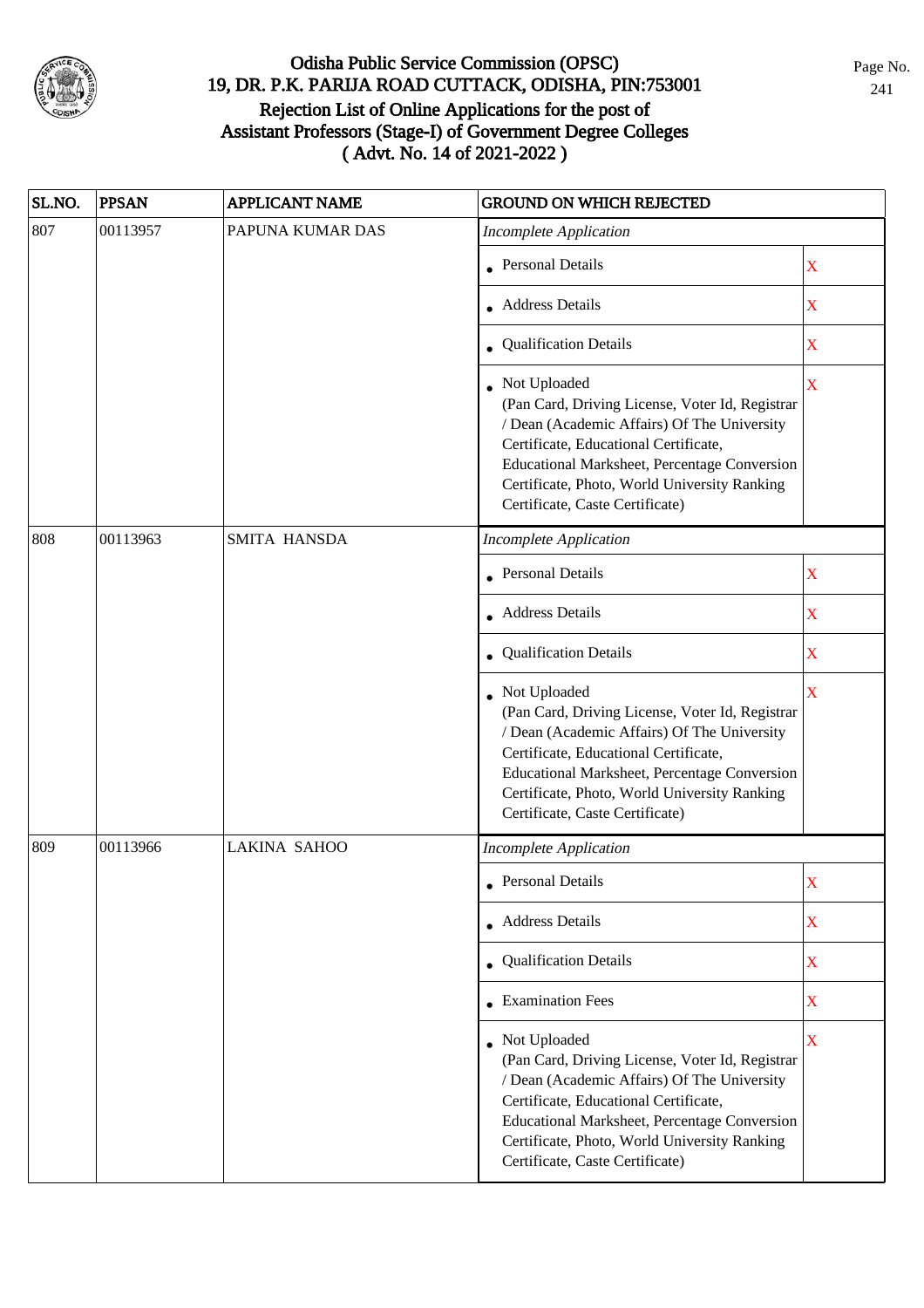

| SL.NO. | <b>PPSAN</b> | <b>APPLICANT NAME</b>  | <b>GROUND ON WHICH REJECTED</b>                                                                                                                                                                                   |                         |  |
|--------|--------------|------------------------|-------------------------------------------------------------------------------------------------------------------------------------------------------------------------------------------------------------------|-------------------------|--|
| 810    | 00113967     | ROJALINI BEHERA        | <b>Incomplete Application</b>                                                                                                                                                                                     |                         |  |
|        |              |                        | <b>Qualification Details</b>                                                                                                                                                                                      | $\overline{\text{X}}$   |  |
|        |              |                        | Not Uploaded<br>(Pan Card, Driving License, Voter Id, Registrar<br>/ Dean (Academic Affairs) Of The University<br>Certificate, Photo, World University Ranking<br>Certificate)                                    | $\overline{\mathbf{X}}$ |  |
| 811    | 00113970     | SARMISTHA BEHERA       | <b>Incomplete Application</b>                                                                                                                                                                                     |                         |  |
|        |              |                        | <b>Qualification Details</b>                                                                                                                                                                                      | X                       |  |
|        |              |                        | Not Uploaded<br>(Pan Card, Driving License, Voter Id, Registrar<br>/ Dean (Academic Affairs) Of The University<br>Certificate, Percentage Conversion Certificate,<br>Photo, World University Ranking Certificate) | X                       |  |
| 812    | 00113979     | <b>BHABESH MOHANTY</b> | <b>Incomplete Application</b>                                                                                                                                                                                     |                         |  |
|        |              |                        | <b>Qualification Details</b>                                                                                                                                                                                      | X                       |  |
|        |              |                        | Not Uploaded<br>(Pan Card, Driving License, Voter Id, Registrar<br>/ Dean (Academic Affairs) Of The University<br>Certificate, Percentage Conversion Certificate,<br>Photo, World University Ranking Certificate) | $\bar{X}$               |  |
| 813    | 00113982     | SATYAJIT PATRA         | <b>Incomplete Application</b>                                                                                                                                                                                     |                         |  |
|        |              |                        | • Qualification Details                                                                                                                                                                                           | $\overline{\text{X}}$   |  |
|        |              |                        | Not Uploaded<br>(Pan Card, Driving License, Voter Id, Registrar<br>/ Dean (Academic Affairs) Of The University<br>Certificate, Percentage Conversion Certificate,<br>World University Ranking Certificate)        | $\overline{\mathbf{X}}$ |  |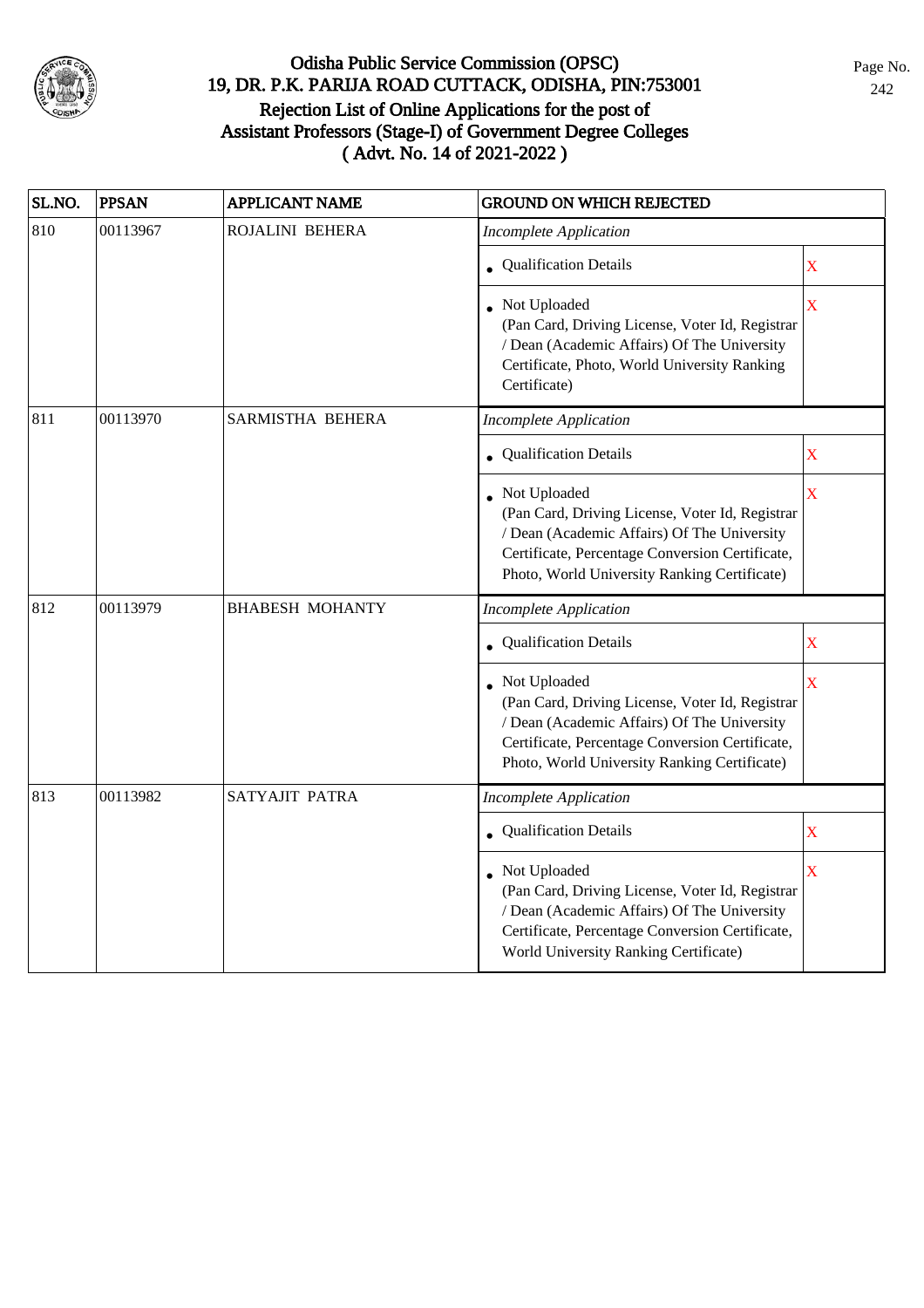

| SL.NO. | <b>PPSAN</b> | <b>APPLICANT NAME</b>   | <b>GROUND ON WHICH REJECTED</b>                                                                                                                                                                                                                                                                                                                                                                  |                       |
|--------|--------------|-------------------------|--------------------------------------------------------------------------------------------------------------------------------------------------------------------------------------------------------------------------------------------------------------------------------------------------------------------------------------------------------------------------------------------------|-----------------------|
| 814    | 00113984     | SIPRA SADHU             | <b>Incomplete Application</b>                                                                                                                                                                                                                                                                                                                                                                    |                       |
|        |              | <b>Personal Details</b> | $\overline{\text{X}}$                                                                                                                                                                                                                                                                                                                                                                            |                       |
|        |              |                         | • Address Details                                                                                                                                                                                                                                                                                                                                                                                | $\overline{\text{X}}$ |
|        |              |                         | <b>Qualification Details</b>                                                                                                                                                                                                                                                                                                                                                                     | $\overline{\text{X}}$ |
|        |              |                         | • Examination Fees                                                                                                                                                                                                                                                                                                                                                                               | $\overline{\text{X}}$ |
|        |              |                         | Not Uploaded<br>(Pan Card, Driving License, Voter Id, Registrar<br>/ Dean (Academic Affairs) Of The University<br>Certificate, Educational Certificate,<br>Educational Marksheet, Percentage Conversion<br>Certificate, Photo, World University Ranking<br>Certificate)                                                                                                                          | $\bar{\textbf{X}}$    |
| 815    | 00113986     | MAMATA BEHERA           | <b>Incomplete Application</b>                                                                                                                                                                                                                                                                                                                                                                    |                       |
|        |              |                         | Personal Details                                                                                                                                                                                                                                                                                                                                                                                 | $\bar{\mathbf{X}}$    |
|        |              |                         | Address Details                                                                                                                                                                                                                                                                                                                                                                                  | $\bar{\mathbf{X}}$    |
|        |              |                         | Qualification Details                                                                                                                                                                                                                                                                                                                                                                            | $\bar{X}$             |
|        |              |                         | Not Uploaded<br>(Pan Card, Driving License, Voter Id, Registrar<br>/ Dean (Academic Affairs) Of The University<br>Certificate, Educational Certificate,<br>Educational Marksheet, No Objection<br>Certificate (Noc) From The Competent<br>Authority In Case Of In-Service Candidate,<br>Percentage Conversion Certificate, Photo,<br>World University Ranking Certificate, Caste<br>Certificate) | $\bar{\mathbf{X}}$    |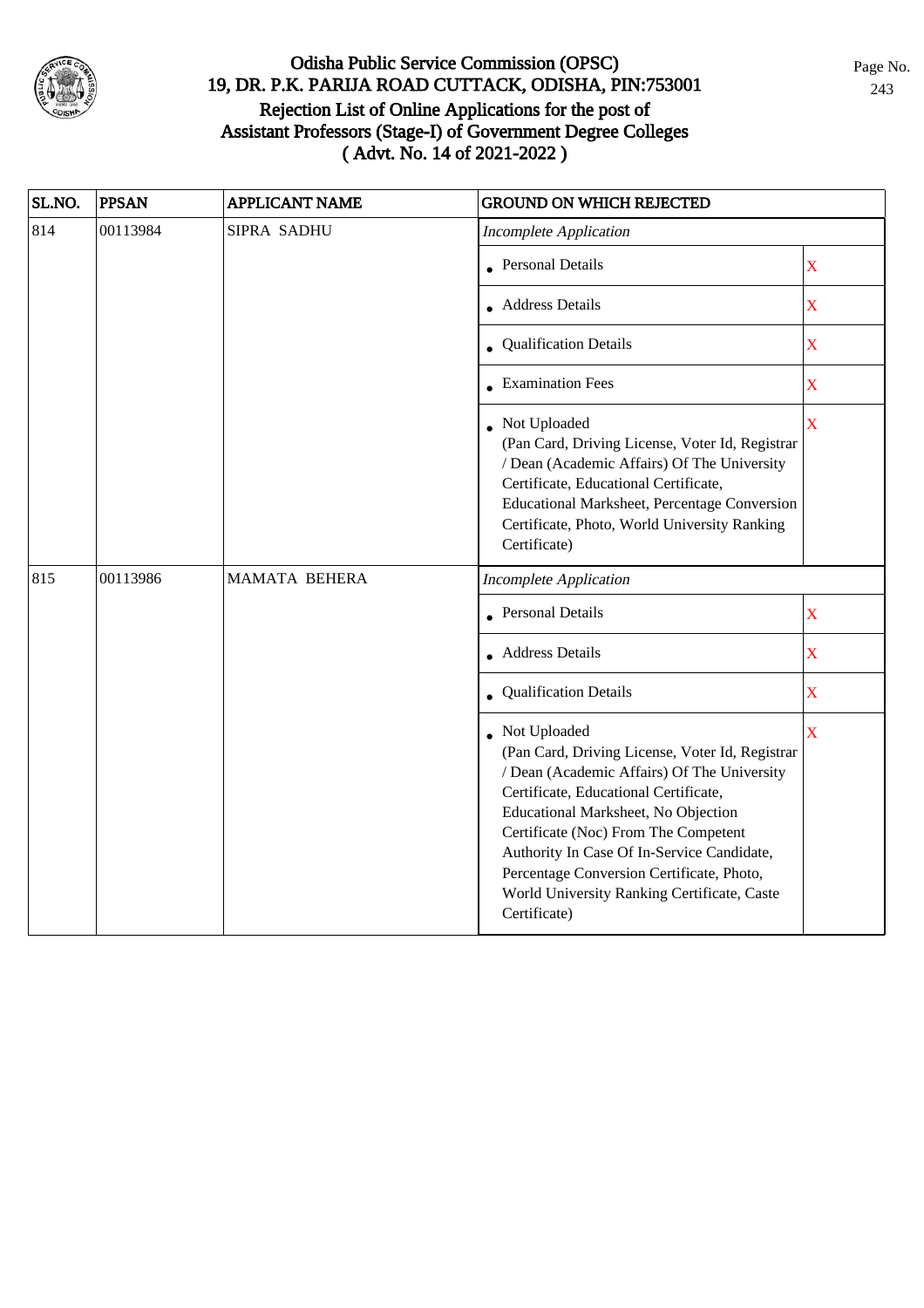

| SL.NO. | <b>PPSAN</b> | <b>APPLICANT NAME</b> | <b>GROUND ON WHICH REJECTED</b>                                                                                                                                                                                                                                             |                         |
|--------|--------------|-----------------------|-----------------------------------------------------------------------------------------------------------------------------------------------------------------------------------------------------------------------------------------------------------------------------|-------------------------|
| 816    | 00113987     | KUSUMITA ROUT         | <b>Incomplete Application</b>                                                                                                                                                                                                                                               |                         |
|        |              |                       | <b>Personal Details</b>                                                                                                                                                                                                                                                     | X                       |
|        |              |                       | • Address Details                                                                                                                                                                                                                                                           | X                       |
|        |              |                       | • Qualification Details                                                                                                                                                                                                                                                     | $\mathbf X$             |
|        |              |                       | • Examination Fees                                                                                                                                                                                                                                                          | X                       |
|        |              |                       | Not Uploaded<br>(Pan Card, Driving License, Voter Id, Registrar<br>/ Dean (Academic Affairs) Of The University<br>Certificate, Educational Certificate,<br>Educational Marksheet, Percentage Conversion<br>Certificate, Photo, World University Ranking<br>Certificate)     | $\mathbf X$             |
| 817    | 00113988     | PRIYANKA PRIYADARSINI | <b>Incomplete Application</b>                                                                                                                                                                                                                                               |                         |
|        |              |                       | Qualification Details                                                                                                                                                                                                                                                       | X                       |
|        |              |                       | Not Uploaded<br>(Pan Card, Driving License, Voter Id, Registrar<br>/ Dean (Academic Affairs) Of The University<br>Certificate, Percentage Conversion Certificate,<br>World University Ranking Certificate)                                                                  | $\overline{\mathbf{X}}$ |
| 818    | 00113990     | SWOSTIPRIYA CHAKRA    | <b>Incomplete Application</b>                                                                                                                                                                                                                                               |                         |
|        |              |                       | • Qualification Details                                                                                                                                                                                                                                                     | $\mathbf X$             |
|        |              |                       | <b>Examination Fees</b>                                                                                                                                                                                                                                                     | $\mathbf X$             |
|        |              |                       | $\bullet~$ Not Uploaded<br>(Pan Card, Driving License, Voter Id, Registrar<br>/ Dean (Academic Affairs) Of The University<br>Certificate, Educational Certificate,<br>Educational Marksheet, Percentage Conversion<br>Certificate, World University Ranking<br>Certificate) | X                       |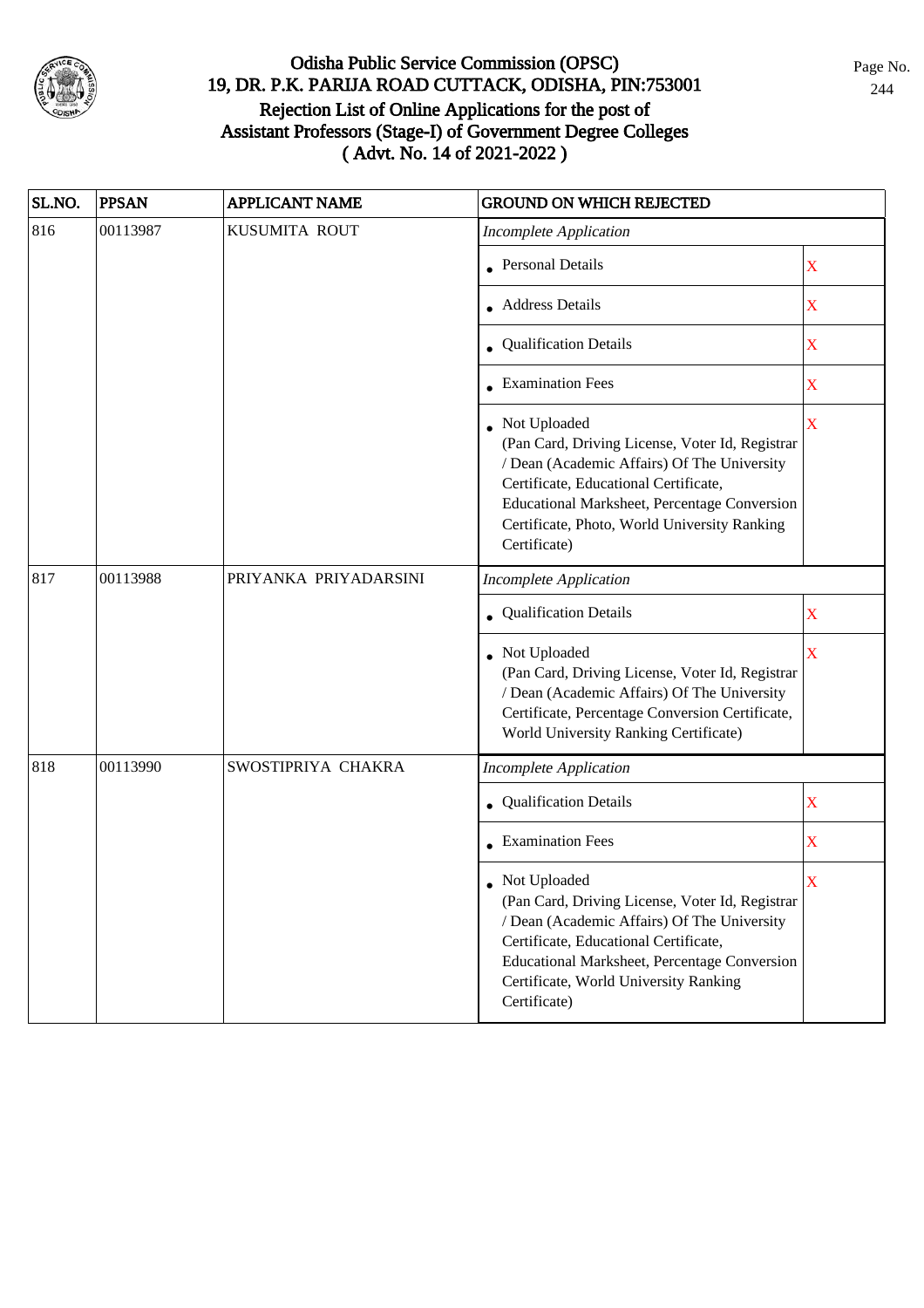

| SL.NO. | <b>PPSAN</b> | <b>APPLICANT NAME</b>  | <b>GROUND ON WHICH REJECTED</b>                                                                                                                                                                                                                                                              |                         |
|--------|--------------|------------------------|----------------------------------------------------------------------------------------------------------------------------------------------------------------------------------------------------------------------------------------------------------------------------------------------|-------------------------|
| 819    | 00113991     | <b>LIPU PARIDA</b>     | <b>Incomplete Application</b>                                                                                                                                                                                                                                                                |                         |
|        |              |                        | • Personal Details                                                                                                                                                                                                                                                                           | X                       |
|        |              |                        | • Address Details                                                                                                                                                                                                                                                                            | $\mathbf X$             |
|        |              |                        | • Qualification Details                                                                                                                                                                                                                                                                      | X                       |
|        |              |                        | • Examination Fees                                                                                                                                                                                                                                                                           | $\mathbf X$             |
|        |              |                        | Not Uploaded<br>(Pan Card, Driving License, Voter Id, Registrar<br>/ Dean (Academic Affairs) Of The University<br>Certificate, Educational Certificate,<br>Educational Marksheet, Percentage Conversion<br>Certificate, Photo, World University Ranking<br>Certificate, Caste Certificate)   | $\mathbf X$             |
| 820    | 00113994     | SOURABHA SNIGDHA SAMAL | <b>Incomplete Application</b>                                                                                                                                                                                                                                                                |                         |
|        |              |                        | <b>Personal Details</b>                                                                                                                                                                                                                                                                      | $\mathbf X$             |
|        |              |                        | <b>Address Details</b>                                                                                                                                                                                                                                                                       | $\mathbf X$             |
|        |              |                        | • Qualification Details                                                                                                                                                                                                                                                                      | $\mathbf X$             |
|        |              |                        | $\bullet$ Examination Fees                                                                                                                                                                                                                                                                   | $\mathbf X$             |
|        |              |                        | • Not Uploaded<br>(Pan Card, Driving License, Voter Id, Registrar<br>/ Dean (Academic Affairs) Of The University<br>Certificate, Educational Certificate,<br>Educational Marksheet, Percentage Conversion<br>Certificate, Photo, World University Ranking<br>Certificate, Caste Certificate) | $\overline{\mathbf{X}}$ |
| 821    | 00114006     | MADHABILATA SWAIN      | <b>Incomplete Application</b>                                                                                                                                                                                                                                                                |                         |
|        |              |                        | • Qualification Details                                                                                                                                                                                                                                                                      | $\mathbf X$             |
|        |              |                        | • Examination Fees                                                                                                                                                                                                                                                                           | $\mathbf X$             |
|        |              |                        | Not Uploaded<br>(Pan Card, Driving License, Voter Id, Registrar<br>/ Dean (Academic Affairs) Of The University<br>Certificate, Percentage Conversion Certificate,<br>Photo, World University Ranking Certificate)                                                                            | $\overline{\mathbf{X}}$ |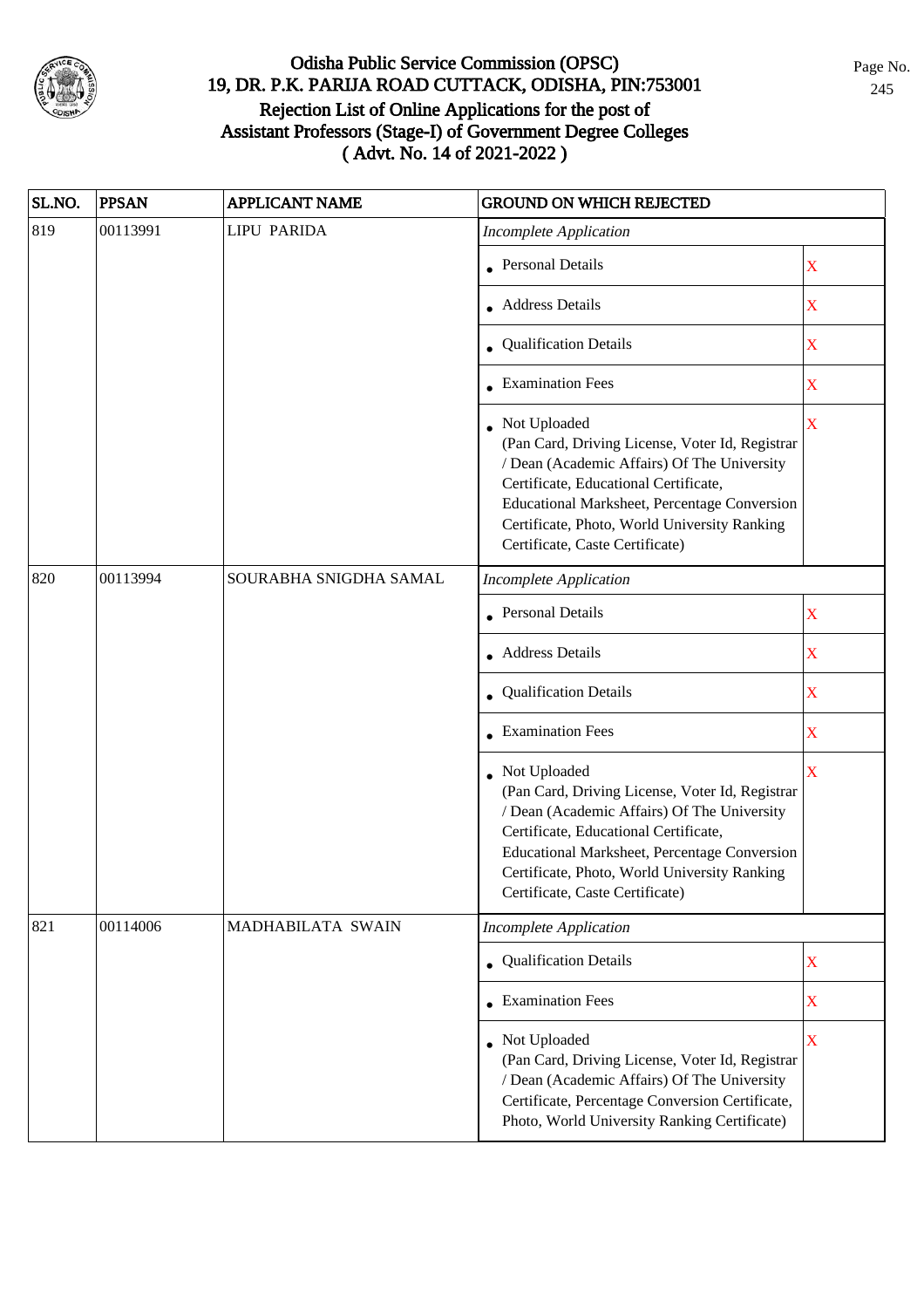

| SL.NO. | <b>PPSAN</b> | <b>APPLICANT NAME</b> | <b>GROUND ON WHICH REJECTED</b>                                                                                                                                                                                                                                           |             |
|--------|--------------|-----------------------|---------------------------------------------------------------------------------------------------------------------------------------------------------------------------------------------------------------------------------------------------------------------------|-------------|
| 822    | 00114037     | RAMESH CHANDRA BEHERA | <b>Incomplete Application</b>                                                                                                                                                                                                                                             |             |
|        |              |                       | • Qualification Details                                                                                                                                                                                                                                                   | $\mathbf X$ |
|        |              |                       | Not Uploaded<br>(Pan Card, Driving License, Voter Id, Registrar<br>/ Dean (Academic Affairs) Of The University<br>Certificate, Photo, World University Ranking<br>Certificate)                                                                                            | $\mathbf X$ |
| 823    | 00114044     | KALLOLY DUTTA         | <b>Incomplete Application</b>                                                                                                                                                                                                                                             |             |
|        |              |                       | • Personal Details                                                                                                                                                                                                                                                        | $\mathbf X$ |
|        |              |                       | • Address Details                                                                                                                                                                                                                                                         | $\mathbf X$ |
|        |              |                       | • Qualification Details                                                                                                                                                                                                                                                   | $\mathbf X$ |
|        |              |                       | • Examination Fees                                                                                                                                                                                                                                                        | $\mathbf X$ |
|        |              |                       | • Not Uploaded<br>(Pan Card, Driving License, Voter Id, Registrar<br>/ Dean (Academic Affairs) Of The University<br>Certificate, Educational Certificate,<br>Educational Marksheet, Percentage Conversion<br>Certificate, Photo, World University Ranking<br>Certificate) | $\mathbf X$ |
| 824    | 00114068     | LOPAMUDRA BEHERA      | <b>Incomplete Application</b>                                                                                                                                                                                                                                             |             |
|        |              |                       | Qualification Details                                                                                                                                                                                                                                                     | $\mathbf X$ |
|        |              |                       | • Examination Fees                                                                                                                                                                                                                                                        | $\mathbf X$ |
|        |              |                       | • Not Uploaded<br>(Pan Card, Driving License, Voter Id, Registrar<br>/ Dean (Academic Affairs) Of The University<br>Certificate, Percentage Conversion Certificate,<br>Photo, World University Ranking Certificate)                                                       | X           |
| 825    | 00114095     | KILLAMSETTI SIVA      | <b>Incomplete Application</b>                                                                                                                                                                                                                                             |             |
|        |              |                       | • Qualification Details                                                                                                                                                                                                                                                   | $\mathbf X$ |
|        |              |                       | Not Uploaded<br>(Pan Card, Driving License, Voter Id, Registrar<br>/ Dean (Academic Affairs) Of The University<br>Certificate, World University Ranking<br>Certificate)                                                                                                   | $\mathbf X$ |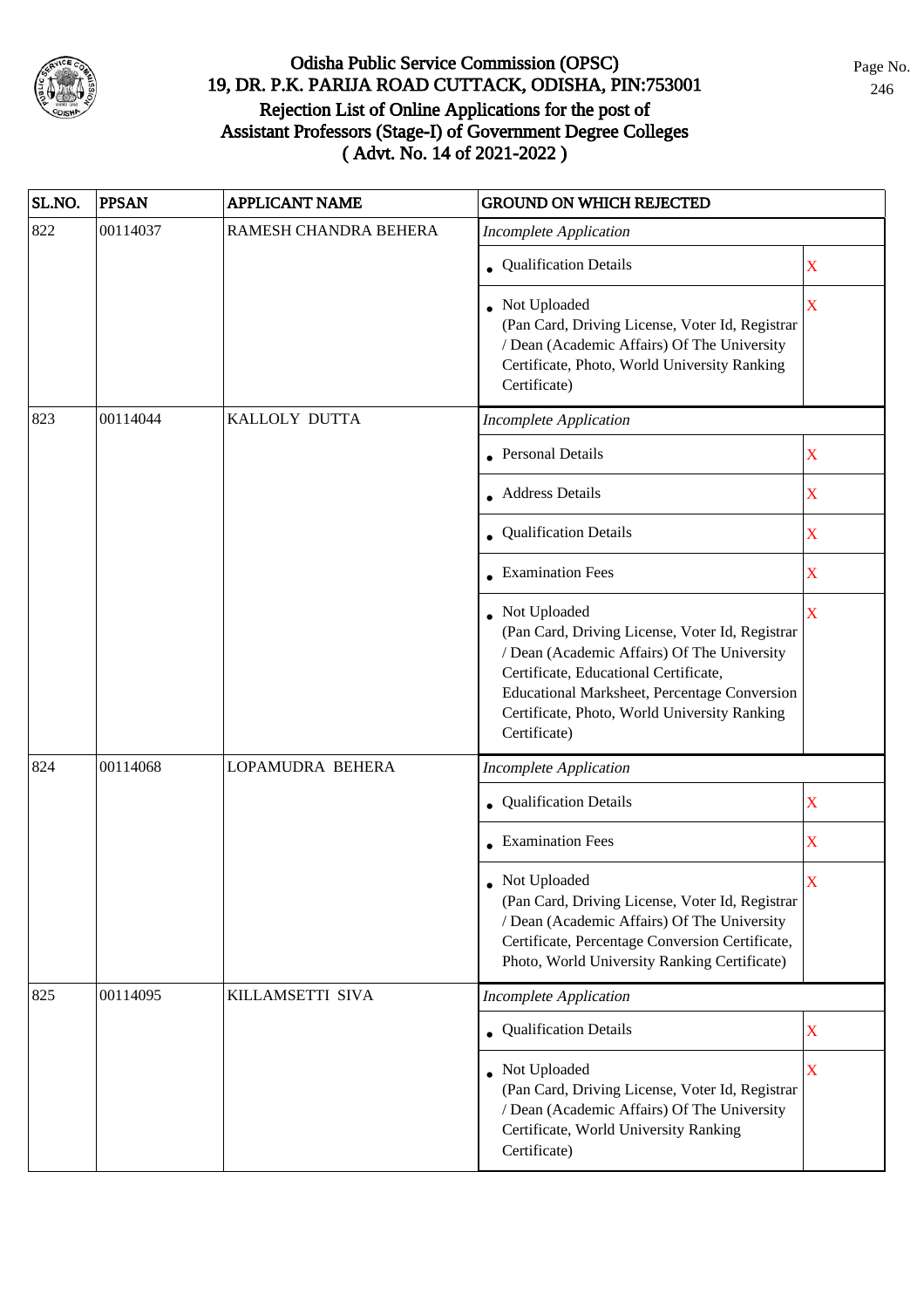

| SL.NO. | <b>PPSAN</b> | <b>APPLICANT NAME</b>  | <b>GROUND ON WHICH REJECTED</b>                                                                                                                                                                                                                                           |                         |
|--------|--------------|------------------------|---------------------------------------------------------------------------------------------------------------------------------------------------------------------------------------------------------------------------------------------------------------------------|-------------------------|
| 826    | 00114096     | <b>BIPIN KUMAR DAS</b> | <b>Incomplete Application</b>                                                                                                                                                                                                                                             |                         |
|        |              |                        | • Qualification Details                                                                                                                                                                                                                                                   | X                       |
|        |              |                        | • Not Uploaded<br>(Pan Card, Driving License, Voter Id, Registrar<br>/ Dean (Academic Affairs) Of The University<br>Certificate, Percentage Conversion Certificate,<br>Photo, World University Ranking Certificate)                                                       | $\overline{\mathbf{X}}$ |
| 827    | 00114119     | MINO JANI              | <b>Incomplete Application</b>                                                                                                                                                                                                                                             |                         |
|        |              |                        | • Qualification Details                                                                                                                                                                                                                                                   | $\mathbf X$             |
|        |              |                        | • Not Uploaded<br>(Pan Card, Driving License, Voter Id, Registrar<br>/ Dean (Academic Affairs) Of The University<br>Certificate, Percentage Conversion Certificate,<br>Photo, World University Ranking Certificate)                                                       | $\overline{\mathbf{X}}$ |
| 828    | 00114135     | ALOK RANJAN DHUNGIA    | <b>Incomplete Application</b>                                                                                                                                                                                                                                             |                         |
|        |              |                        | • Qualification Details                                                                                                                                                                                                                                                   | $\mathbf X$             |
|        |              |                        | • Examination Fees                                                                                                                                                                                                                                                        | X                       |
|        |              |                        | Not Uploaded<br>(Pan Card, Voter Id, Registrar / Dean<br>(Academic Affairs) Of The University<br>Certificate, Photo, World University Ranking<br>Certificate)                                                                                                             | X                       |
| 829    | 00114152     | MIKHAL MANDALA         | <b>Incomplete Application</b>                                                                                                                                                                                                                                             |                         |
|        |              |                        | • Personal Details                                                                                                                                                                                                                                                        | X                       |
|        |              |                        | • Address Details                                                                                                                                                                                                                                                         | X                       |
|        |              |                        | • Qualification Details                                                                                                                                                                                                                                                   | $\mathbf X$             |
|        |              |                        | • Not Uploaded<br>(Pan Card, Driving License, Voter Id, Registrar<br>/ Dean (Academic Affairs) Of The University<br>Certificate, Educational Certificate,<br>Educational Marksheet, Percentage Conversion<br>Certificate, Photo, World University Ranking<br>Certificate) | X                       |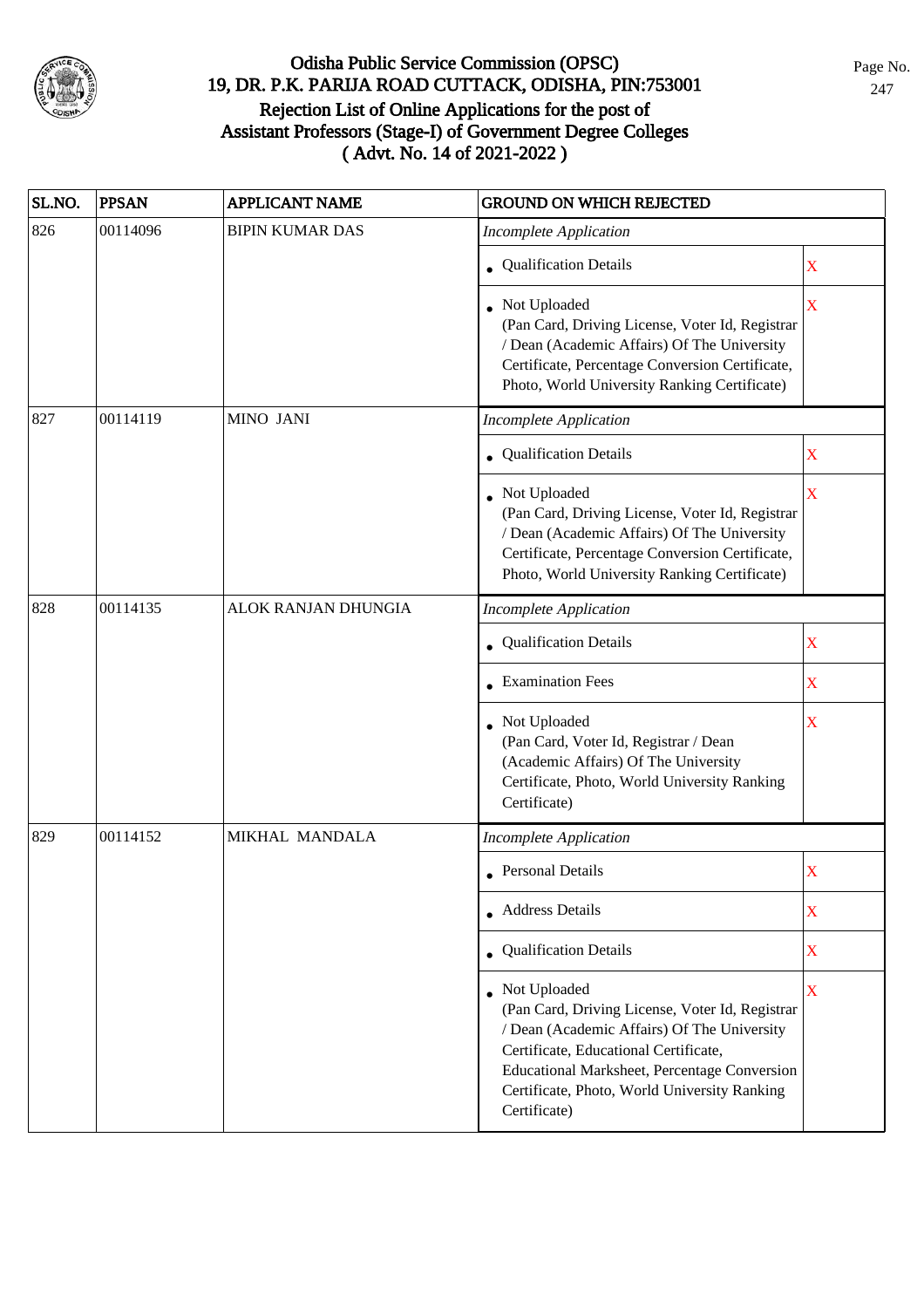

| SL.NO. | <b>PPSAN</b> | <b>APPLICANT NAME</b>       | <b>GROUND ON WHICH REJECTED</b>                                                                                                                                                                                                                                                            |                    |
|--------|--------------|-----------------------------|--------------------------------------------------------------------------------------------------------------------------------------------------------------------------------------------------------------------------------------------------------------------------------------------|--------------------|
| 830    | 00114163     | <b>SWAGAT KUMAR KHILLAR</b> | <b>Incomplete Application</b>                                                                                                                                                                                                                                                              |                    |
|        |              |                             | <b>Personal Details</b>                                                                                                                                                                                                                                                                    | X                  |
|        |              |                             | <b>Address Details</b>                                                                                                                                                                                                                                                                     | $\mathbf X$        |
|        |              |                             | <b>Qualification Details</b>                                                                                                                                                                                                                                                               | $\mathbf X$        |
|        |              |                             | • Examination Fees                                                                                                                                                                                                                                                                         | X                  |
|        |              |                             | Not Uploaded<br>(Pan Card, Driving License, Voter Id, Registrar<br>/ Dean (Academic Affairs) Of The University<br>Certificate, Educational Certificate,<br>Educational Marksheet, Percentage Conversion<br>Certificate, Photo, World University Ranking<br>Certificate, Caste Certificate) | $\bar{\mathbf{X}}$ |
| 831    | 00114206     | RASHMI REKHA TRIPATHY       | <b>Incomplete Application</b>                                                                                                                                                                                                                                                              |                    |
|        |              |                             | <b>Qualification Details</b>                                                                                                                                                                                                                                                               | $\mathbf X$        |
|        |              |                             | Not Uploaded<br>(Pan Card, Driving License, Voter Id, Registrar<br>/ Dean (Academic Affairs) Of The University<br>Certificate, World University Ranking<br>Certificate)                                                                                                                    | $\bar{\mathbf{X}}$ |
| 832    | 00114226     | <b>RASMITA SABAR</b>        | <b>Incomplete Application</b>                                                                                                                                                                                                                                                              |                    |
|        |              |                             | Qualification Details                                                                                                                                                                                                                                                                      | $\mathbf X$        |
|        |              |                             | Not Uploaded<br>(Pan Card, Driving License, Voter Id, Registrar<br>/ Dean (Academic Affairs) Of The University<br>Certificate, World University Ranking<br>Certificate)                                                                                                                    | $\bar{\mathbf{X}}$ |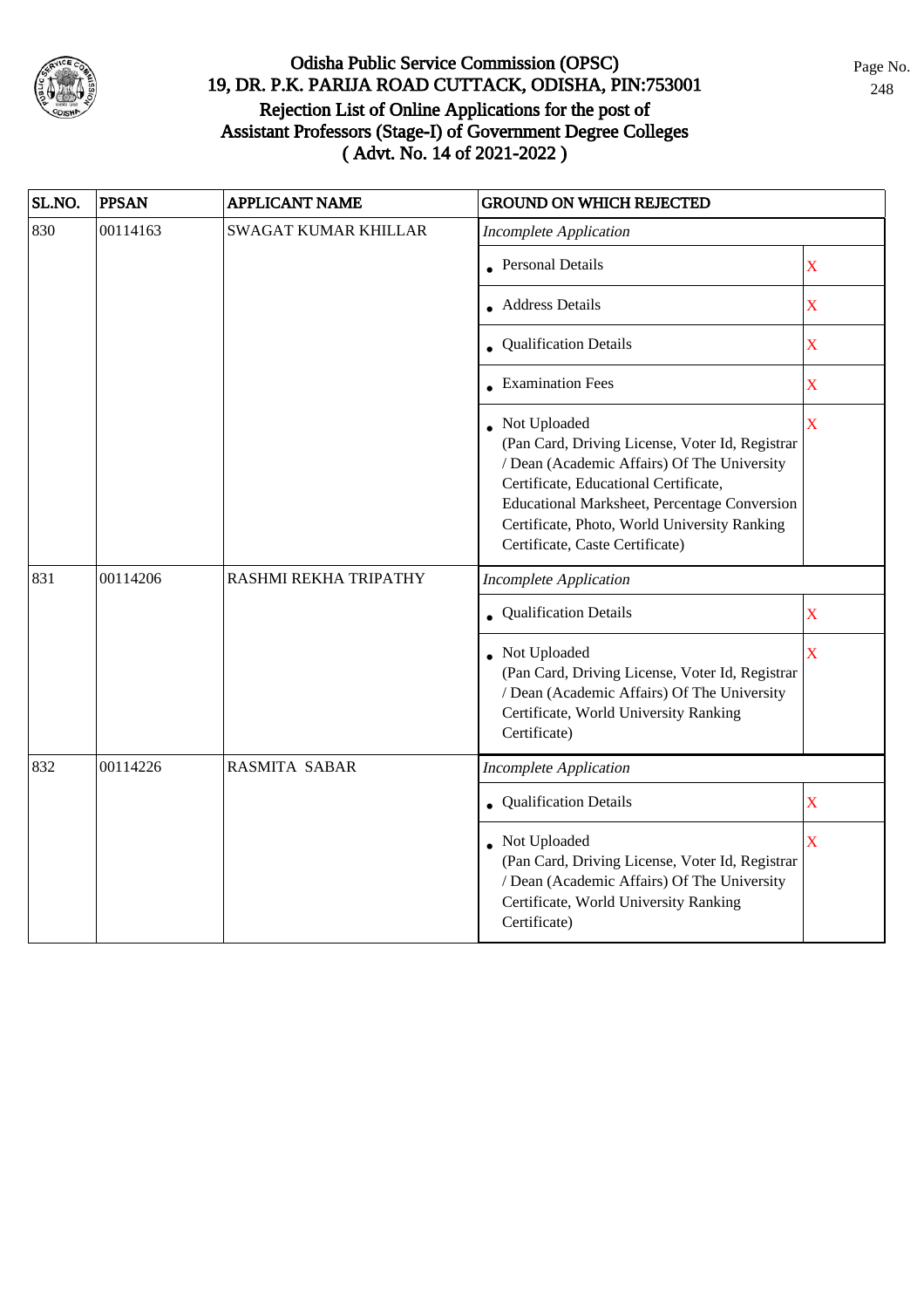

| SL.NO. | <b>PPSAN</b> | <b>APPLICANT NAME</b> | <b>GROUND ON WHICH REJECTED</b>                                                                                                                                                                                                                                                            |             |
|--------|--------------|-----------------------|--------------------------------------------------------------------------------------------------------------------------------------------------------------------------------------------------------------------------------------------------------------------------------------------|-------------|
| 833    | 00114231     | <b>DEBASISH SAHOO</b> | <b>Incomplete Application</b>                                                                                                                                                                                                                                                              |             |
|        |              |                       | <b>Personal Details</b>                                                                                                                                                                                                                                                                    | X           |
|        |              |                       | • Address Details                                                                                                                                                                                                                                                                          | X           |
|        |              |                       | • Qualification Details                                                                                                                                                                                                                                                                    | X           |
|        |              |                       | • Examination Fees                                                                                                                                                                                                                                                                         | X           |
|        |              |                       | Not Uploaded<br>(Pan Card, Driving License, Voter Id, Registrar<br>/ Dean (Academic Affairs) Of The University<br>Certificate, Educational Certificate,<br>Educational Marksheet, Percentage Conversion<br>Certificate, Photo, World University Ranking<br>Certificate, Caste Certificate) | X           |
| 834    | 00114237     | <b>BANITA NAYAK</b>   | <b>Incomplete Application</b>                                                                                                                                                                                                                                                              |             |
|        |              |                       | Not Uploaded<br>(Pan Card, Driving License, Voter Id, Registrar<br>/ Dean (Academic Affairs) Of The University<br>Certificate, Photo, World University Ranking<br>Certificate)                                                                                                             | X           |
| 835    | 00114285     | ADYA PRAKASH RATH     | <b>Incomplete Application</b>                                                                                                                                                                                                                                                              |             |
|        |              |                       | <b>Personal Details</b>                                                                                                                                                                                                                                                                    | $\mathbf X$ |
|        |              |                       | • Address Details                                                                                                                                                                                                                                                                          | $\mathbf X$ |
|        |              |                       | Qualification Details                                                                                                                                                                                                                                                                      | $\mathbf X$ |
|        |              |                       | $\bullet$ Examination Fees                                                                                                                                                                                                                                                                 | X           |
|        |              |                       | • Not Uploaded<br>(Pan Card, Driving License, Voter Id, Registrar<br>/ Dean (Academic Affairs) Of The University<br>Certificate, Educational Certificate,<br><b>Educational Marksheet, Percentage Conversion</b><br>Certificate, Photo, World University Ranking<br>Certificate)           | X           |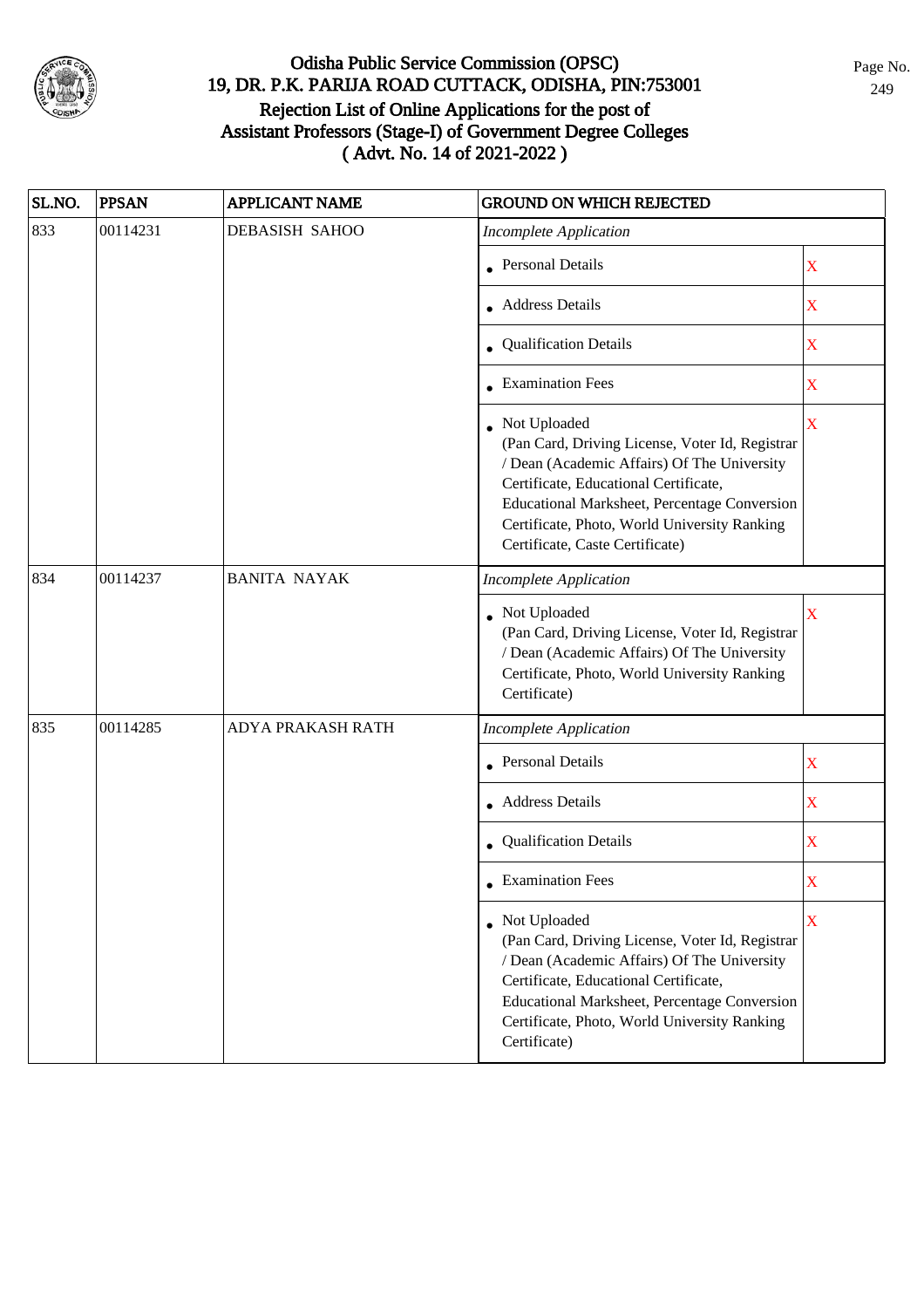

| SL.NO. | <b>PPSAN</b> | <b>APPLICANT NAME</b> | <b>GROUND ON WHICH REJECTED</b>                                                                                                                                                                                                                                                              |                         |
|--------|--------------|-----------------------|----------------------------------------------------------------------------------------------------------------------------------------------------------------------------------------------------------------------------------------------------------------------------------------------|-------------------------|
| 836    | 00114295     | <b>RUTURAJ SAHOO</b>  | <b>Incomplete Application</b>                                                                                                                                                                                                                                                                |                         |
|        |              |                       | • Personal Details                                                                                                                                                                                                                                                                           | X                       |
|        |              |                       | • Address Details                                                                                                                                                                                                                                                                            | X                       |
|        |              |                       | • Qualification Details                                                                                                                                                                                                                                                                      | X                       |
|        |              |                       | • Examination Fees                                                                                                                                                                                                                                                                           | X                       |
|        |              |                       | • Not Uploaded<br>(Pan Card, Driving License, Voter Id, Registrar<br>/ Dean (Academic Affairs) Of The University<br>Certificate, Educational Certificate,<br>Educational Marksheet, Percentage Conversion<br>Certificate, Photo, World University Ranking<br>Certificate, Caste Certificate) | $\overline{\mathbf{X}}$ |
| 837    | 00114301     | GAJENDRA UPADHAYA     | <b>Incomplete Application</b>                                                                                                                                                                                                                                                                |                         |
|        |              |                       | <b>Personal Details</b>                                                                                                                                                                                                                                                                      | $\mathbf X$             |
|        |              |                       | <b>Address Details</b>                                                                                                                                                                                                                                                                       | $\mathbf X$             |
|        |              |                       | • Qualification Details                                                                                                                                                                                                                                                                      | $\mathbf X$             |
|        |              |                       | $\bullet$ Examination Fees                                                                                                                                                                                                                                                                   | $\overline{\textbf{X}}$ |
|        |              |                       | • Not Uploaded<br>(Pan Card, Driving License, Voter Id, Registrar<br>/ Dean (Academic Affairs) Of The University<br>Certificate, Educational Certificate,<br>Educational Marksheet, Percentage Conversion<br>Certificate, Photo, World University Ranking<br>Certificate)                    | $\overline{\mathbf{X}}$ |
| 838    | 00114345     | NANDINI DASH          | <b>Incomplete Application</b>                                                                                                                                                                                                                                                                |                         |
|        |              |                       | • Qualification Details                                                                                                                                                                                                                                                                      | $\mathbf X$             |
|        |              |                       | Not Uploaded<br>(Pan Card, Driving License, Voter Id, Registrar<br>/ Dean (Academic Affairs) Of The University<br>Certificate, Percentage Conversion Certificate,<br>World University Ranking Certificate)                                                                                   | $\overline{\mathbf{X}}$ |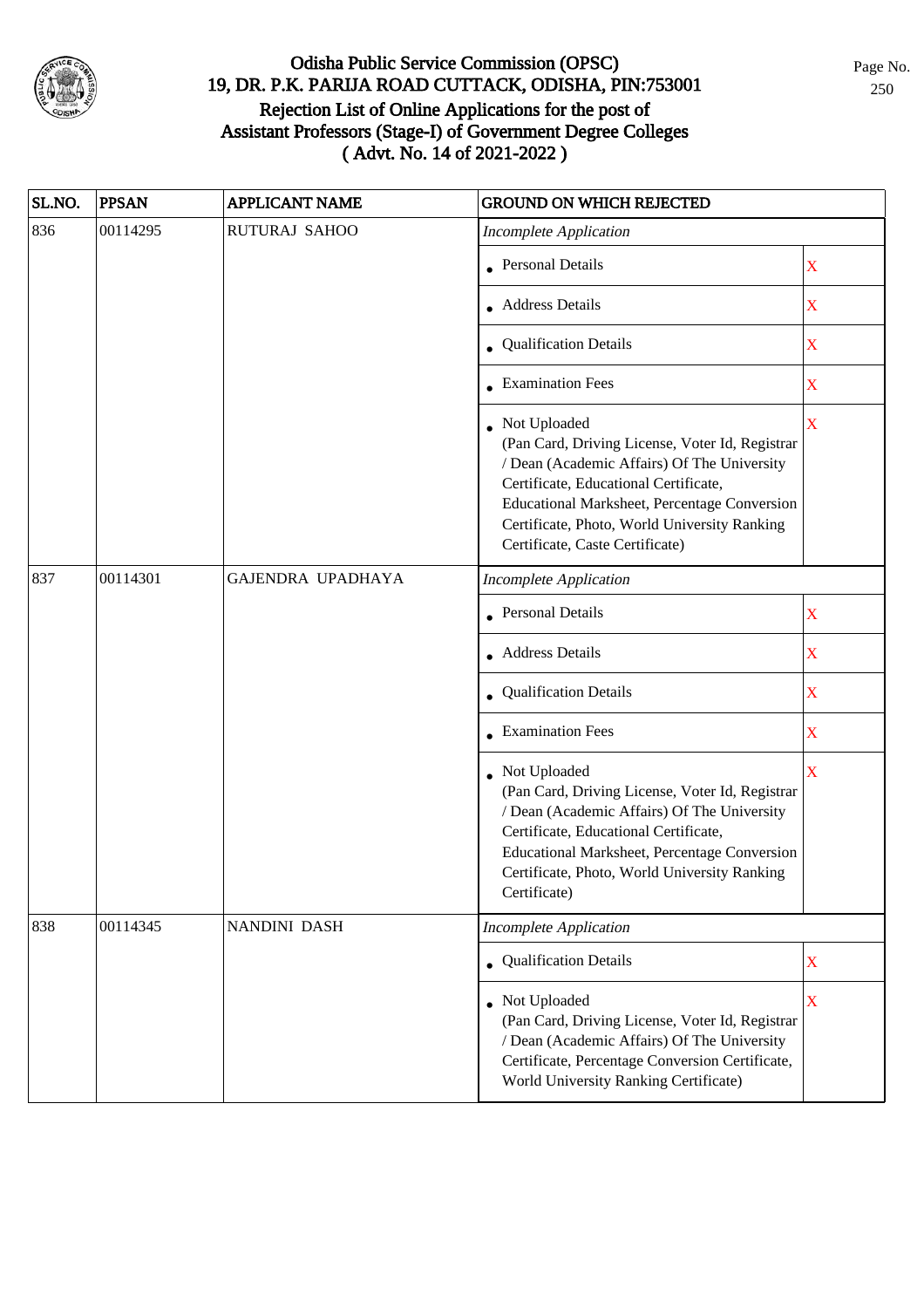

| SL.NO. | <b>PPSAN</b> | <b>APPLICANT NAME</b>  | <b>GROUND ON WHICH REJECTED</b>                                                                                                                                                                                                                                                                                                                                                                    |                         |
|--------|--------------|------------------------|----------------------------------------------------------------------------------------------------------------------------------------------------------------------------------------------------------------------------------------------------------------------------------------------------------------------------------------------------------------------------------------------------|-------------------------|
| 839    | 00114346     | SMRUTIREKHA NAIK       | <b>Incomplete Application</b>                                                                                                                                                                                                                                                                                                                                                                      |                         |
|        |              |                        | • Qualification Details                                                                                                                                                                                                                                                                                                                                                                            | $\mathbf X$             |
|        |              |                        | • Not Uploaded<br>(Pan Card, Driving License, Voter Id, Registrar<br>/ Dean (Academic Affairs) Of The University<br>Certificate, Photo, World University Ranking<br>Certificate)                                                                                                                                                                                                                   | X                       |
| 840    | 00114349     | NIRABATI PRADHAN       | Incomplete Application                                                                                                                                                                                                                                                                                                                                                                             |                         |
|        |              |                        | • Qualification Details                                                                                                                                                                                                                                                                                                                                                                            | X                       |
|        |              |                        | • Not Uploaded<br>(Pan Card, Driving License, Voter Id, Registrar<br>/ Dean (Academic Affairs) Of The University<br>Certificate, Percentage Conversion Certificate,<br>Photo, World University Ranking Certificate)                                                                                                                                                                                | $\mathbf X$             |
| 841    | 00114350     | <b>JAYASHREE GAHAN</b> | <b>Incomplete Application</b>                                                                                                                                                                                                                                                                                                                                                                      |                         |
|        |              |                        | • Personal Details                                                                                                                                                                                                                                                                                                                                                                                 | $\mathbf X$             |
|        |              |                        | • Address Details                                                                                                                                                                                                                                                                                                                                                                                  | $\mathbf X$             |
|        |              |                        | • Qualification Details                                                                                                                                                                                                                                                                                                                                                                            | $\mathbf X$             |
|        |              |                        | • Examination Fees                                                                                                                                                                                                                                                                                                                                                                                 | $\mathbf X$             |
|        |              |                        | • Not Uploaded<br>(Pan Card, Driving License, Voter Id, Registrar<br>/ Dean (Academic Affairs) Of The University<br>Certificate, Educational Certificate,<br>Educational Marksheet, No Objection<br>Certificate (Noc) From The Competent<br>Authority In Case Of In-Service Candidate,<br>Percentage Conversion Certificate, Photo,<br>World University Ranking Certificate, Caste<br>Certificate) | $\overline{\mathbf{X}}$ |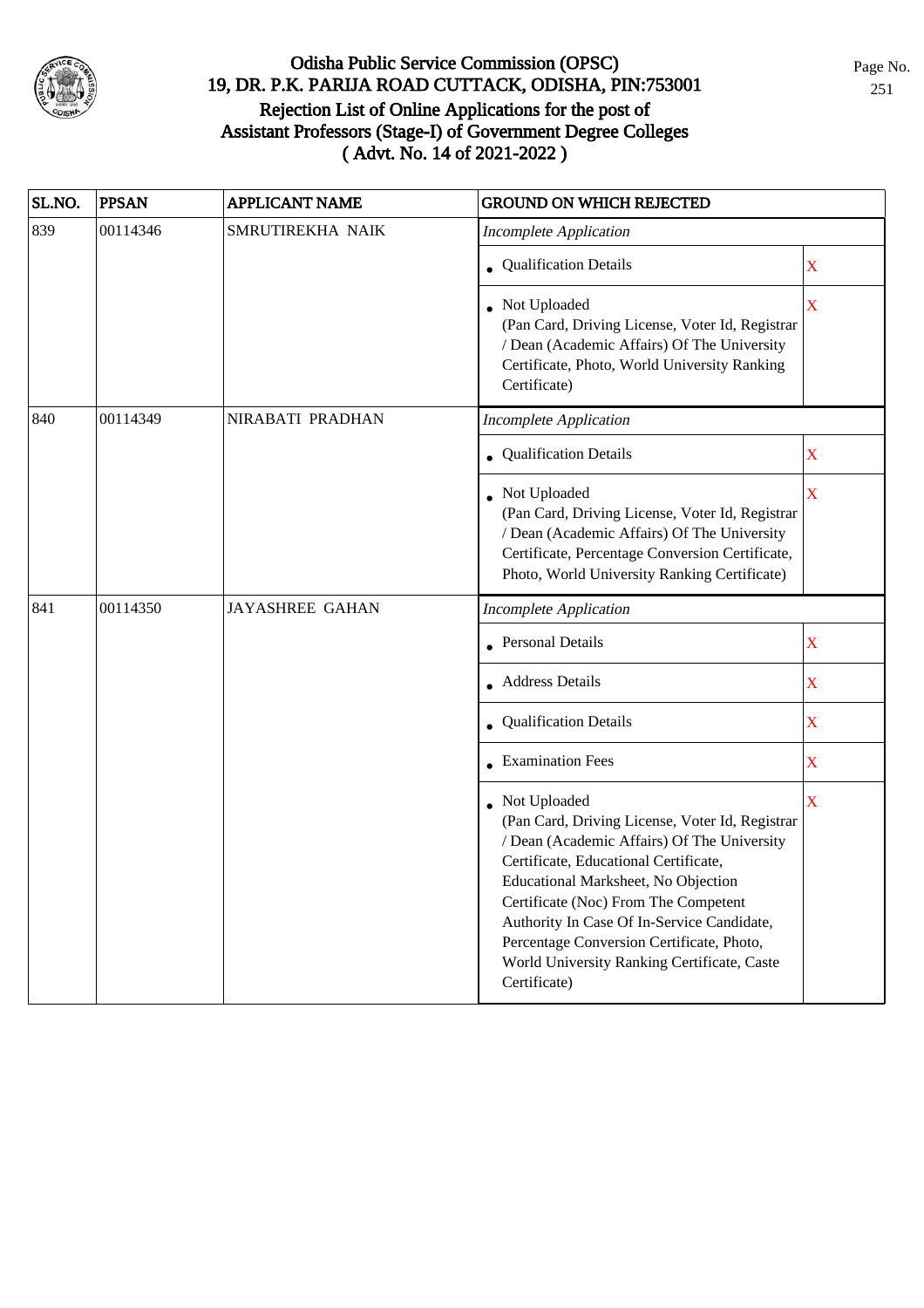

| SL.NO. | <b>PPSAN</b> | <b>APPLICANT NAME</b> | <b>GROUND ON WHICH REJECTED</b>                                                                                                                                                                                                                                                                     |                    |
|--------|--------------|-----------------------|-----------------------------------------------------------------------------------------------------------------------------------------------------------------------------------------------------------------------------------------------------------------------------------------------------|--------------------|
| 842    | 00114359     | SPRUTIBHA NAIK        | <b>Incomplete Application</b>                                                                                                                                                                                                                                                                       |                    |
|        |              |                       | <b>Personal Details</b>                                                                                                                                                                                                                                                                             | $\mathbf X$        |
|        |              |                       | • Address Details                                                                                                                                                                                                                                                                                   | $\mathbf X$        |
|        |              |                       | • Qualification Details                                                                                                                                                                                                                                                                             | $\mathbf X$        |
|        |              |                       | • Not Uploaded<br>(Pan Card, Driving License, Voter Id, Registrar<br>/ Dean (Academic Affairs) Of The University<br>Certificate, Educational Certificate,<br><b>Educational Marksheet, Percentage Conversion</b><br>Certificate, Photo, World University Ranking<br>Certificate, Caste Certificate) | $\bar{X}$          |
| 843    | 00114381     | PONKAJ KUMAR NAYAK    | <b>Incomplete Application</b>                                                                                                                                                                                                                                                                       |                    |
|        |              |                       | <b>Qualification Details</b>                                                                                                                                                                                                                                                                        | $\mathbf X$        |
|        |              |                       | Not Uploaded<br>(Pan Card, Driving License, Voter Id, Registrar<br>/ Dean (Academic Affairs) Of The University<br>Certificate, Educational Certificate,<br>Educational Marksheet, Percentage Conversion<br>Certificate, Photo, World University Ranking<br>Certificate)                             | $\bar{\mathbf{X}}$ |
| 844    | 00114446     | ARUP ABINASH MISHRA   | <b>Incomplete Application</b>                                                                                                                                                                                                                                                                       |                    |
|        |              |                       | <b>Qualification Details</b>                                                                                                                                                                                                                                                                        | $\mathbf X$        |
|        |              |                       | Not Uploaded<br>(Pan Card, Driving License, Voter Id, Registrar<br>/ Dean (Academic Affairs) Of The University<br>Certificate, Photo, World University Ranking<br>Certificate)                                                                                                                      | X                  |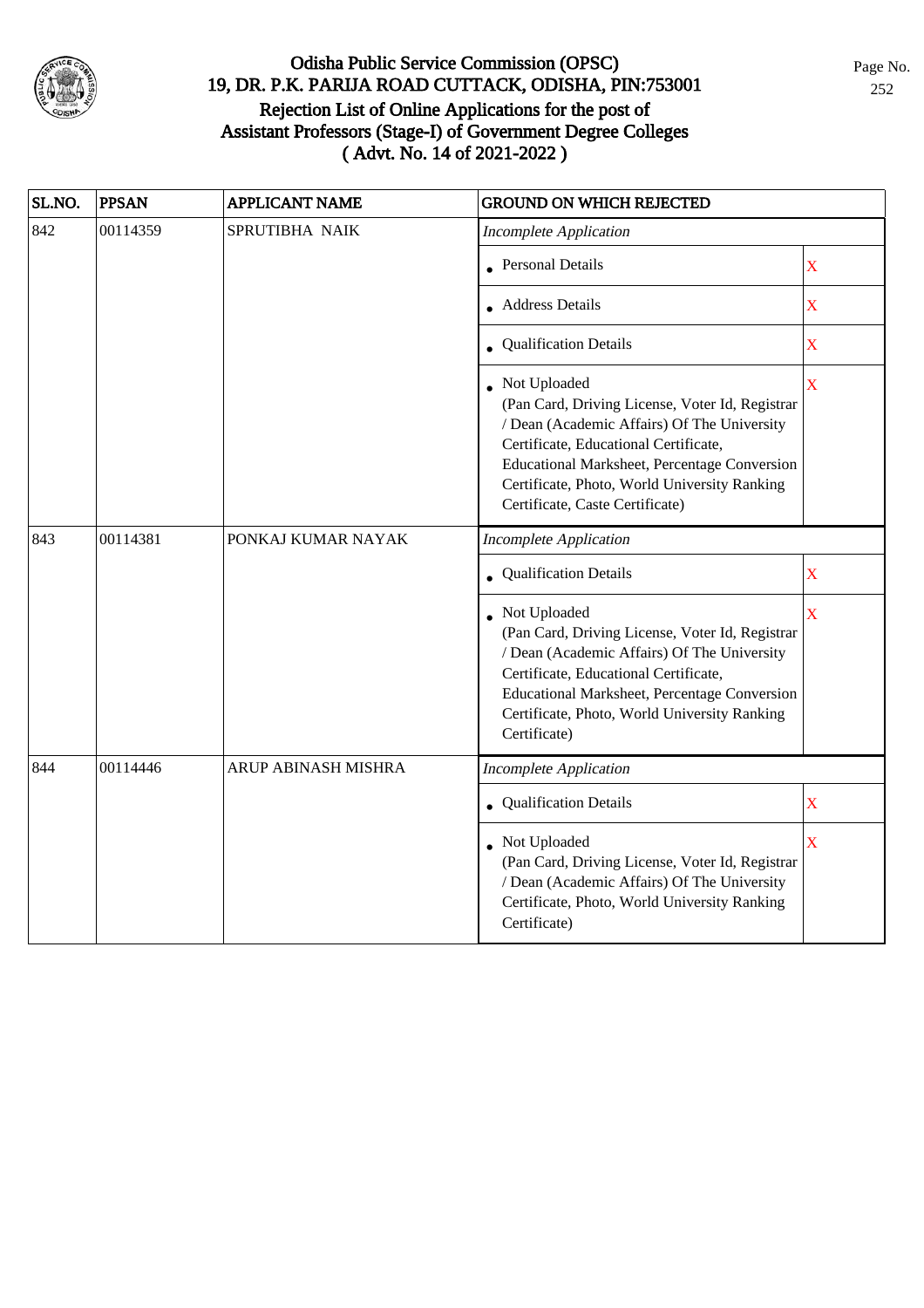

| SL.NO. | <b>PPSAN</b> | <b>APPLICANT NAME</b>   | <b>GROUND ON WHICH REJECTED</b>                                                                                                                                                                                                                                           |                         |
|--------|--------------|-------------------------|---------------------------------------------------------------------------------------------------------------------------------------------------------------------------------------------------------------------------------------------------------------------------|-------------------------|
| 845    | 00114476     | SOUMYA RANJAN DAS       | <b>Incomplete Application</b>                                                                                                                                                                                                                                             |                         |
|        |              |                         | • Personal Details                                                                                                                                                                                                                                                        | $\mathbf X$             |
|        |              |                         | • Address Details                                                                                                                                                                                                                                                         | $\mathbf X$             |
|        |              |                         | • Qualification Details                                                                                                                                                                                                                                                   | X                       |
|        |              |                         | <b>Examination Fees</b>                                                                                                                                                                                                                                                   | $\mathbf X$             |
|        |              |                         | • Not Uploaded<br>(Pan Card, Driving License, Voter Id, Registrar<br>/ Dean (Academic Affairs) Of The University<br>Certificate, Educational Certificate,<br>Educational Marksheet, Percentage Conversion<br>Certificate, Photo, World University Ranking<br>Certificate) | X                       |
| 846    | 00114477     | <b>BIKASH KUMAR PAL</b> | <b>Incomplete Application</b>                                                                                                                                                                                                                                             |                         |
|        |              |                         | <b>Personal Details</b>                                                                                                                                                                                                                                                   | $\mathbf X$             |
|        |              |                         | • Address Details                                                                                                                                                                                                                                                         | $\mathbf X$             |
|        |              |                         | • Qualification Details                                                                                                                                                                                                                                                   | $\mathbf X$             |
|        |              |                         | • Examination Fees                                                                                                                                                                                                                                                        | $\mathbf X$             |
|        |              |                         | • Not Uploaded<br>(Pan Card, Driving License, Voter Id, Registrar<br>/ Dean (Academic Affairs) Of The University<br>Certificate, Educational Certificate,<br>Educational Marksheet, Percentage Conversion<br>Certificate, Photo, World University Ranking<br>Certificate) | $\overline{\mathbf{X}}$ |
| 847    | 00114486     | KAJOL PRADHAN           | <b>Incomplete Application</b>                                                                                                                                                                                                                                             |                         |
|        |              |                         | • Qualification Details                                                                                                                                                                                                                                                   | $\mathbf X$             |
|        |              |                         | Not Uploaded<br>(Pan Card, Driving License, Voter Id, Registrar<br>/ Dean (Academic Affairs) Of The University<br>Certificate, World University Ranking<br>Certificate)                                                                                                   | $\mathbf X$             |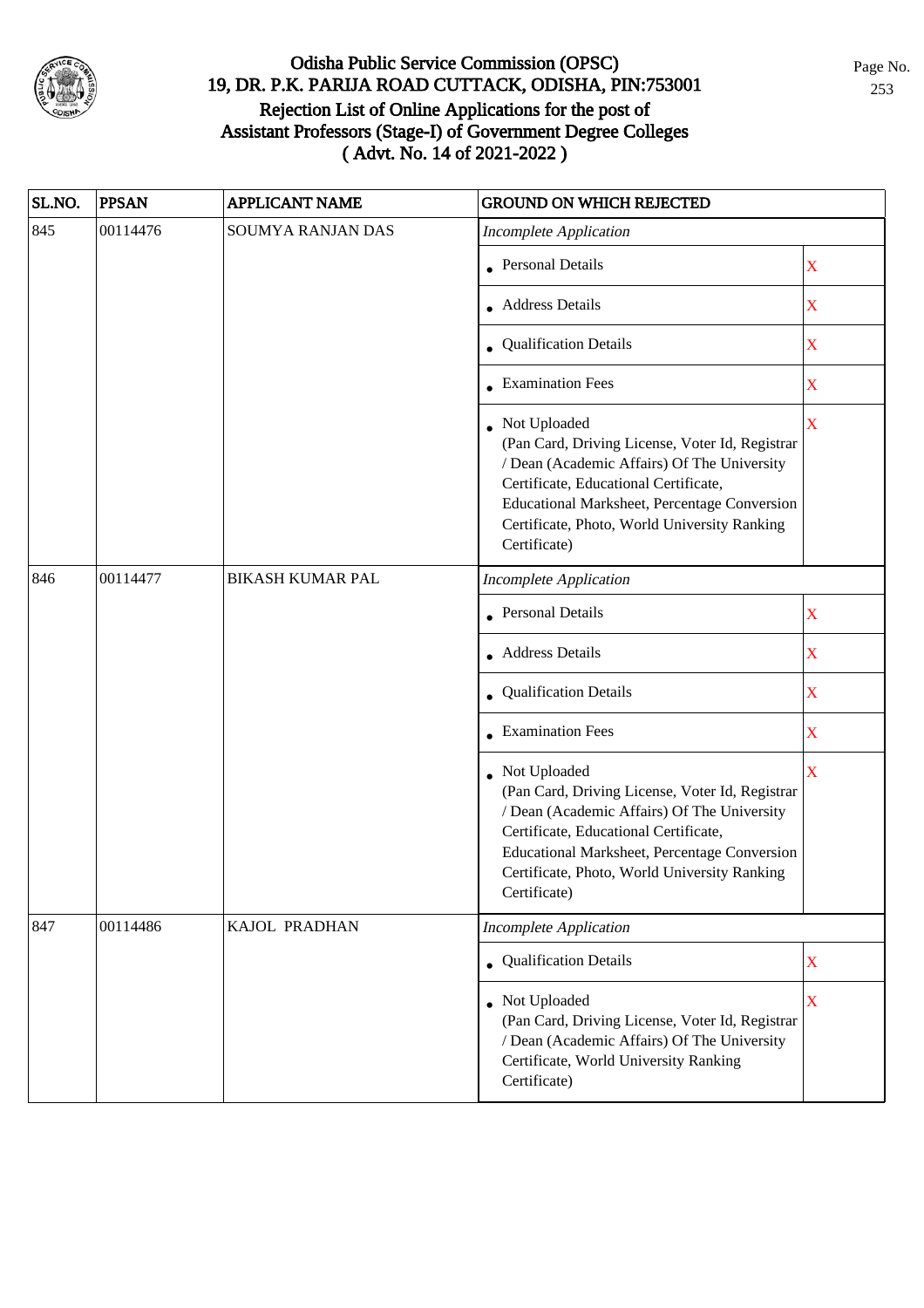

| SL.NO. | <b>PPSAN</b> | <b>APPLICANT NAME</b> | <b>GROUND ON WHICH REJECTED</b>                                                                                                                                                                                                                                           |             |
|--------|--------------|-----------------------|---------------------------------------------------------------------------------------------------------------------------------------------------------------------------------------------------------------------------------------------------------------------------|-------------|
| 848    | 00114487     | MANJULATA DUNGDUNG    | <b>Incomplete Application</b>                                                                                                                                                                                                                                             |             |
|        |              |                       | • Qualification Details                                                                                                                                                                                                                                                   | $\mathbf X$ |
|        |              |                       | • Not Uploaded<br>(Pan Card, Driving License, Voter Id, Registrar<br>/ Dean (Academic Affairs) Of The University<br>Certificate, Percentage Conversion Certificate,<br>Photo, World University Ranking Certificate)                                                       | $\mathbf X$ |
| 849    | 00114545     | RAJENDRA PRASAD SAHU  | <b>Incomplete Application</b>                                                                                                                                                                                                                                             |             |
|        |              |                       | <b>Personal Details</b>                                                                                                                                                                                                                                                   | $\mathbf X$ |
|        |              |                       | • Address Details                                                                                                                                                                                                                                                         | $\mathbf X$ |
|        |              |                       | • Qualification Details                                                                                                                                                                                                                                                   | $\mathbf X$ |
|        |              |                       | • Examination Fees                                                                                                                                                                                                                                                        | $\mathbf X$ |
|        |              |                       | Not Uploaded<br>(Pan Card, Driving License, Voter Id, Registrar<br>/ Dean (Academic Affairs) Of The University<br>Certificate, Educational Certificate,<br>Educational Marksheet, Percentage Conversion<br>Certificate, Photo, World University Ranking<br>Certificate)   | X           |
| 850    | 00114550     | NITESH PADHAN         | <b>Incomplete Application</b>                                                                                                                                                                                                                                             |             |
|        |              |                       | <b>Personal Details</b>                                                                                                                                                                                                                                                   | $\mathbf X$ |
|        |              |                       | • Address Details                                                                                                                                                                                                                                                         | $\mathbf X$ |
|        |              |                       | • Qualification Details                                                                                                                                                                                                                                                   | X           |
|        |              |                       | $\bullet$ Examination Fees                                                                                                                                                                                                                                                | $\mathbf X$ |
|        |              |                       | • Not Uploaded<br>(Pan Card, Driving License, Voter Id, Registrar<br>/ Dean (Academic Affairs) Of The University<br>Certificate, Educational Certificate,<br>Educational Marksheet, Percentage Conversion<br>Certificate, Photo, World University Ranking<br>Certificate) | $\mathbf X$ |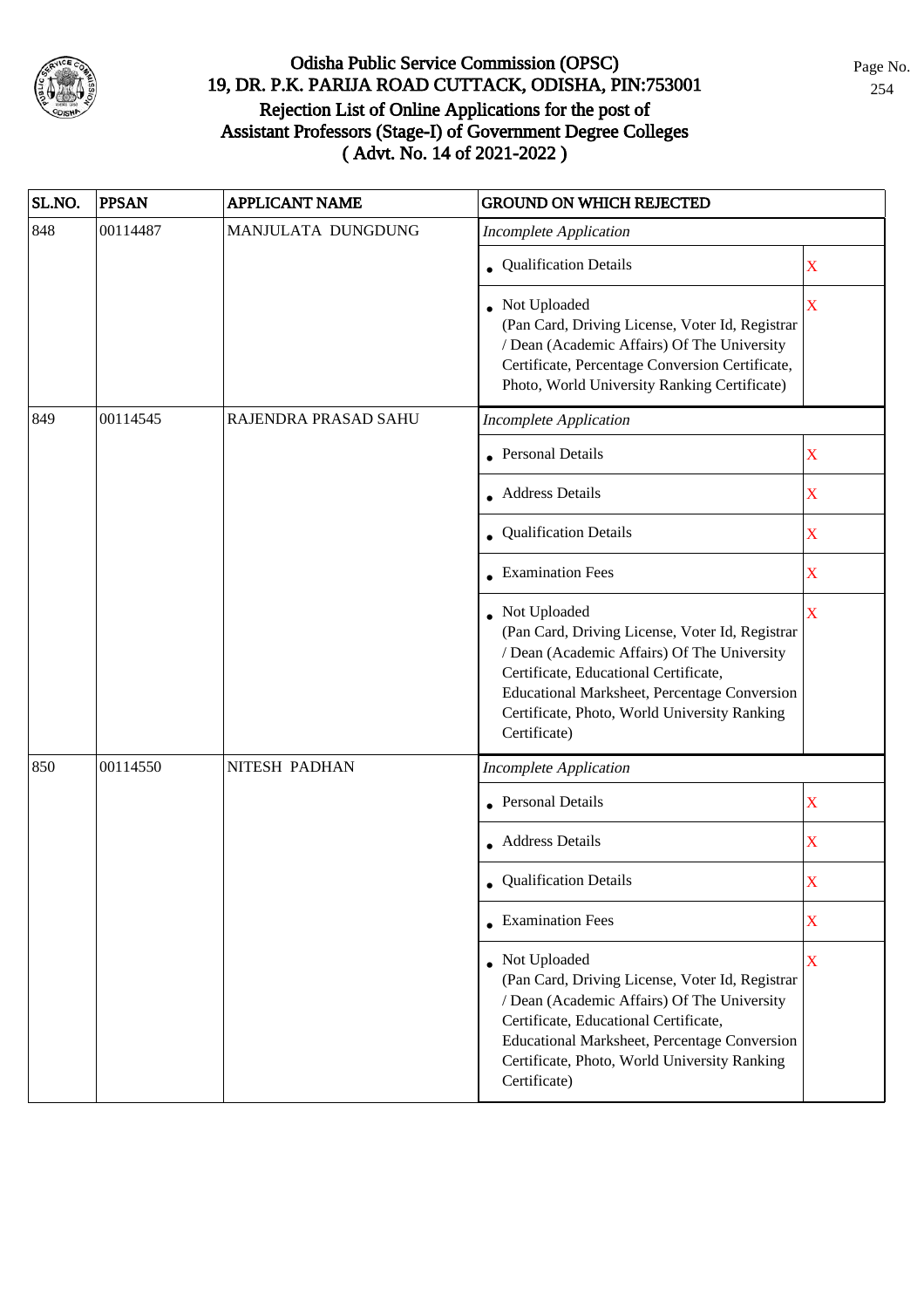

| SL.NO. | <b>PPSAN</b> | <b>APPLICANT NAME</b>     | <b>GROUND ON WHICH REJECTED</b>                                                                                                                                                                                                                                                                                                                                     |                         |
|--------|--------------|---------------------------|---------------------------------------------------------------------------------------------------------------------------------------------------------------------------------------------------------------------------------------------------------------------------------------------------------------------------------------------------------------------|-------------------------|
| 851    | 00114569     | RITUPARNA DASH            | <b>Incomplete Application</b>                                                                                                                                                                                                                                                                                                                                       |                         |
|        |              |                           | • Qualification Details                                                                                                                                                                                                                                                                                                                                             | X                       |
|        |              |                           | Not Uploaded<br>(Pan Card, Driving License, Voter Id, Registrar<br>/ Dean (Academic Affairs) Of The University<br>Certificate, Educational Certificate,<br>Educational Marksheet, Percentage Conversion<br>Certificate, Photo, World University Ranking<br>Certificate)                                                                                             | $\overline{\mathbf{X}}$ |
| 852    | 00114571     | <b>MANAS RANJAN PATRA</b> | <b>Incomplete Application</b>                                                                                                                                                                                                                                                                                                                                       |                         |
|        |              |                           | Personal Details                                                                                                                                                                                                                                                                                                                                                    | X                       |
|        |              |                           | • Address Details                                                                                                                                                                                                                                                                                                                                                   | X                       |
|        |              |                           | Qualification Details                                                                                                                                                                                                                                                                                                                                               | $\overline{\mathbf{X}}$ |
|        |              |                           | Not Uploaded<br>(Pan Card, Driving License, Voter Id, Registrar<br>/ Dean (Academic Affairs) Of The University<br>Certificate, Educational Certificate,<br>Educational Marksheet, Percentage Conversion<br>Certificate, Photo, World University Ranking<br>Certificate, Caste Certificate, Category-Iii<br>(Orthopaedically Handicapped) Disability<br>Certificate) | $\overline{\mathbf{X}}$ |
| 853    | 00114577     | LAXMIPRIYA MUDULI         | <b>Incomplete Application</b>                                                                                                                                                                                                                                                                                                                                       |                         |
|        |              |                           | <b>Personal Details</b>                                                                                                                                                                                                                                                                                                                                             | $\mathbf X$             |
|        |              |                           | • Address Details                                                                                                                                                                                                                                                                                                                                                   | X                       |
|        |              |                           | <b>Qualification Details</b>                                                                                                                                                                                                                                                                                                                                        | X                       |
|        |              |                           | • Examination Fees                                                                                                                                                                                                                                                                                                                                                  | X                       |
|        |              |                           | Not Uploaded<br>(Pan Card, Driving License, Voter Id, Registrar<br>/ Dean (Academic Affairs) Of The University<br>Certificate, Educational Certificate,<br>Educational Marksheet, Percentage Conversion<br>Certificate, Photo, World University Ranking<br>Certificate)                                                                                             | X                       |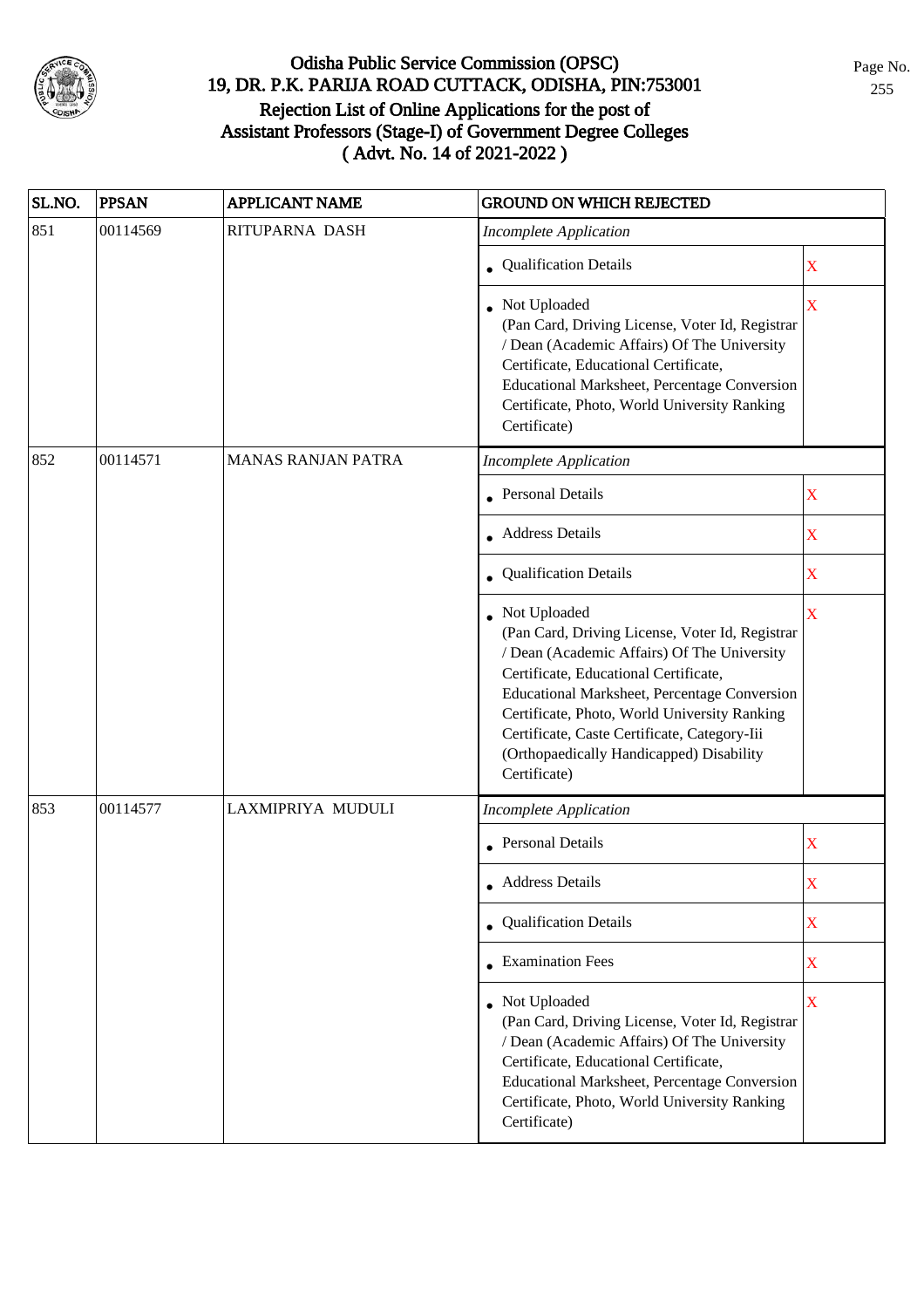

| SL.NO. | <b>PPSAN</b> | <b>APPLICANT NAME</b> | <b>GROUND ON WHICH REJECTED</b>                                                                                                                                                                                                                                                              |                         |
|--------|--------------|-----------------------|----------------------------------------------------------------------------------------------------------------------------------------------------------------------------------------------------------------------------------------------------------------------------------------------|-------------------------|
| 854    | 00114602     | MONALISHA SATAPATHY   | <b>Incomplete Application</b>                                                                                                                                                                                                                                                                |                         |
|        |              |                       | • Not Uploaded<br>(Pan Card, Driving License, Voter Id, Registrar<br>/ Dean (Academic Affairs) Of The University<br>Certificate, Percentage Conversion Certificate,<br>World University Ranking Certificate)                                                                                 | X                       |
| 855    | 00114615     | SONY PRAKASH KUJUR    | <b>Incomplete Application</b>                                                                                                                                                                                                                                                                |                         |
|        |              |                       | • Personal Details                                                                                                                                                                                                                                                                           | $\mathbf X$             |
|        |              |                       | • Address Details                                                                                                                                                                                                                                                                            | X                       |
|        |              |                       | • Qualification Details                                                                                                                                                                                                                                                                      | X                       |
|        |              |                       | • Not Uploaded<br>(Pan Card, Driving License, Voter Id, Registrar<br>/ Dean (Academic Affairs) Of The University<br>Certificate, Educational Certificate,<br>Educational Marksheet, Percentage Conversion<br>Certificate, Photo, World University Ranking<br>Certificate, Caste Certificate) | X                       |
| 856    | 00114628     | <b>SULAGNA DASH</b>   | <b>Incomplete Application</b>                                                                                                                                                                                                                                                                |                         |
|        |              |                       | • Qualification Details                                                                                                                                                                                                                                                                      | $\mathbf X$             |
|        |              |                       | Not Uploaded<br>(Pan Card, Driving License, Voter Id, Registrar<br>/ Dean (Academic Affairs) Of The University<br>Certificate, World University Ranking<br>Certificate)                                                                                                                      | $\overline{\mathbf{X}}$ |
| 857    | 00114629     | NILAKANTHA PRADHAN    | <b>Incomplete Application</b>                                                                                                                                                                                                                                                                |                         |
|        |              |                       | • Personal Details                                                                                                                                                                                                                                                                           | X                       |
|        |              |                       | • Address Details                                                                                                                                                                                                                                                                            | $\mathbf X$             |
|        |              |                       | • Qualification Details                                                                                                                                                                                                                                                                      | $\mathbf X$             |
|        |              |                       | • Examination Fees                                                                                                                                                                                                                                                                           | $\mathbf X$             |
|        |              |                       | Not Uploaded<br>(Pan Card, Driving License, Voter Id, Registrar<br>/ Dean (Academic Affairs) Of The University<br>Certificate, Educational Certificate,<br>Educational Marksheet, Percentage Conversion<br>Certificate, Photo, World University Ranking<br>Certificate)                      | X                       |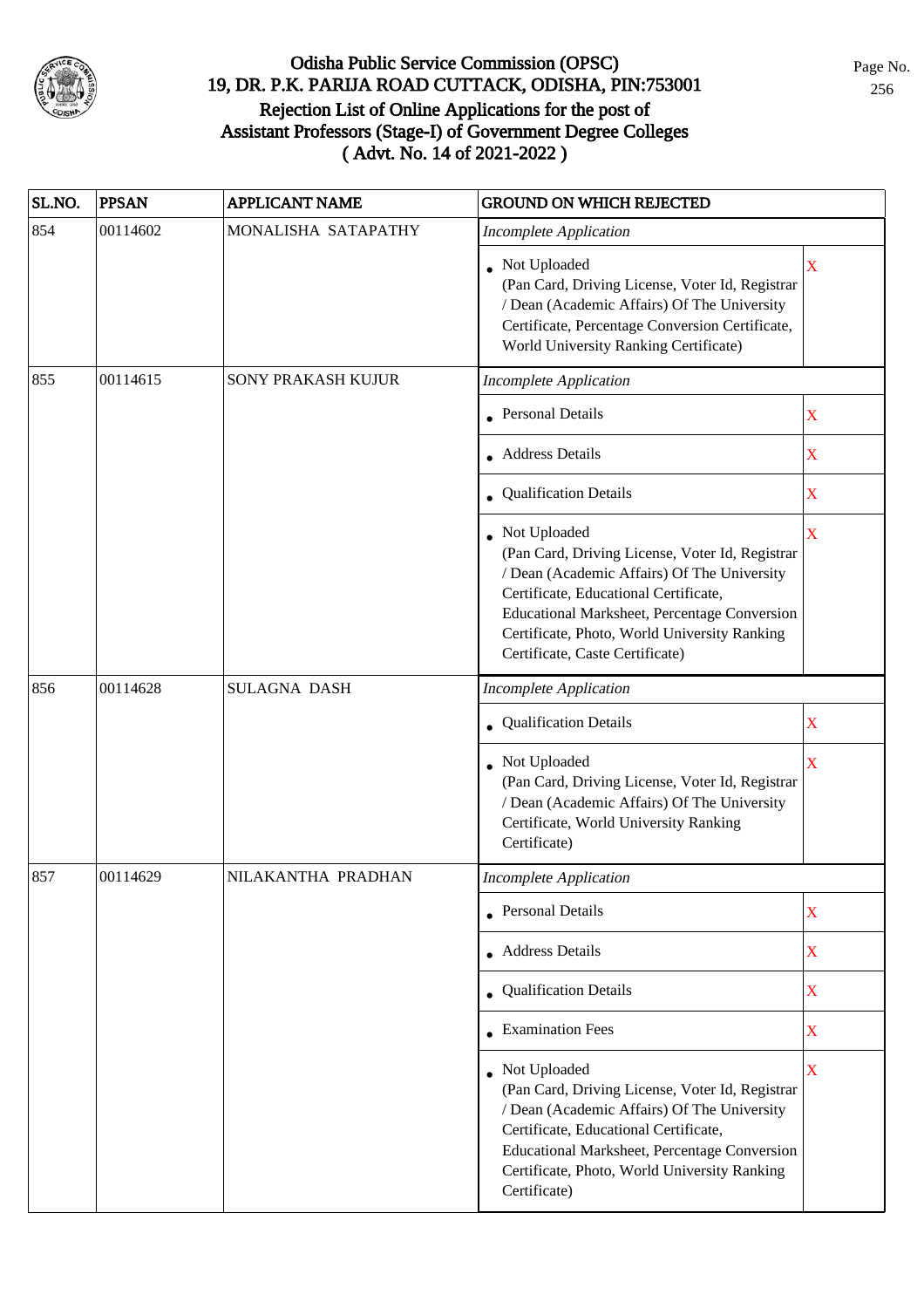

| SL.NO. | <b>PPSAN</b> | <b>APPLICANT NAME</b>     | <b>GROUND ON WHICH REJECTED</b>                                                                                                                                                                                                                                                            |                         |  |
|--------|--------------|---------------------------|--------------------------------------------------------------------------------------------------------------------------------------------------------------------------------------------------------------------------------------------------------------------------------------------|-------------------------|--|
| 858    | 00114667     | DIBYAJYOTI MOHANTY        | <b>Incomplete Application</b>                                                                                                                                                                                                                                                              |                         |  |
|        |              |                           | <b>Personal Details</b>                                                                                                                                                                                                                                                                    | $\mathbf X$             |  |
|        |              |                           | • Address Details                                                                                                                                                                                                                                                                          | X                       |  |
|        |              |                           | • Qualification Details                                                                                                                                                                                                                                                                    | $\mathbf X$             |  |
|        |              |                           | • Examination Fees                                                                                                                                                                                                                                                                         | $\mathbf X$             |  |
|        |              |                           | Not Uploaded<br>(Pan Card, Driving License, Voter Id, Registrar<br>/ Dean (Academic Affairs) Of The University<br>Certificate, Educational Certificate,<br>Educational Marksheet, Percentage Conversion<br>Certificate, Photo, World University Ranking<br>Certificate, Caste Certificate) | $\overline{\mathbf{X}}$ |  |
| 859    | 00114695     | <b>ASUTOSH PATNAIK</b>    | <b>Incomplete Application</b>                                                                                                                                                                                                                                                              |                         |  |
|        |              |                           | Qualification Details                                                                                                                                                                                                                                                                      | X                       |  |
|        |              |                           | Not Uploaded<br>(Pan Card, Driving License, Voter Id, Registrar<br>/ Dean (Academic Affairs) Of The University<br>Certificate, Percentage Conversion Certificate,<br>Photo, World University Ranking Certificate)                                                                          | $\overline{\mathbf{X}}$ |  |
| 860    | 00114731     | <b>VIDYASHREE BOHIDAR</b> | <b>Incomplete Application</b>                                                                                                                                                                                                                                                              |                         |  |
|        |              |                           | <b>Personal Details</b>                                                                                                                                                                                                                                                                    | $\mathbf X$             |  |
|        |              |                           | Address Details                                                                                                                                                                                                                                                                            | $\mathbf X$             |  |
|        |              |                           | • Qualification Details                                                                                                                                                                                                                                                                    | X                       |  |
|        |              |                           | $\bullet$ Examination Fees                                                                                                                                                                                                                                                                 | X                       |  |
|        |              |                           | • Not Uploaded<br>(Pan Card, Voter Id, Registrar / Dean<br>(Academic Affairs) Of The University<br>Certificate, Educational Certificate,<br><b>Educational Marksheet, Percentage Conversion</b><br>Certificate, Photo, World University Ranking<br>Certificate)                            | $\mathbf X$             |  |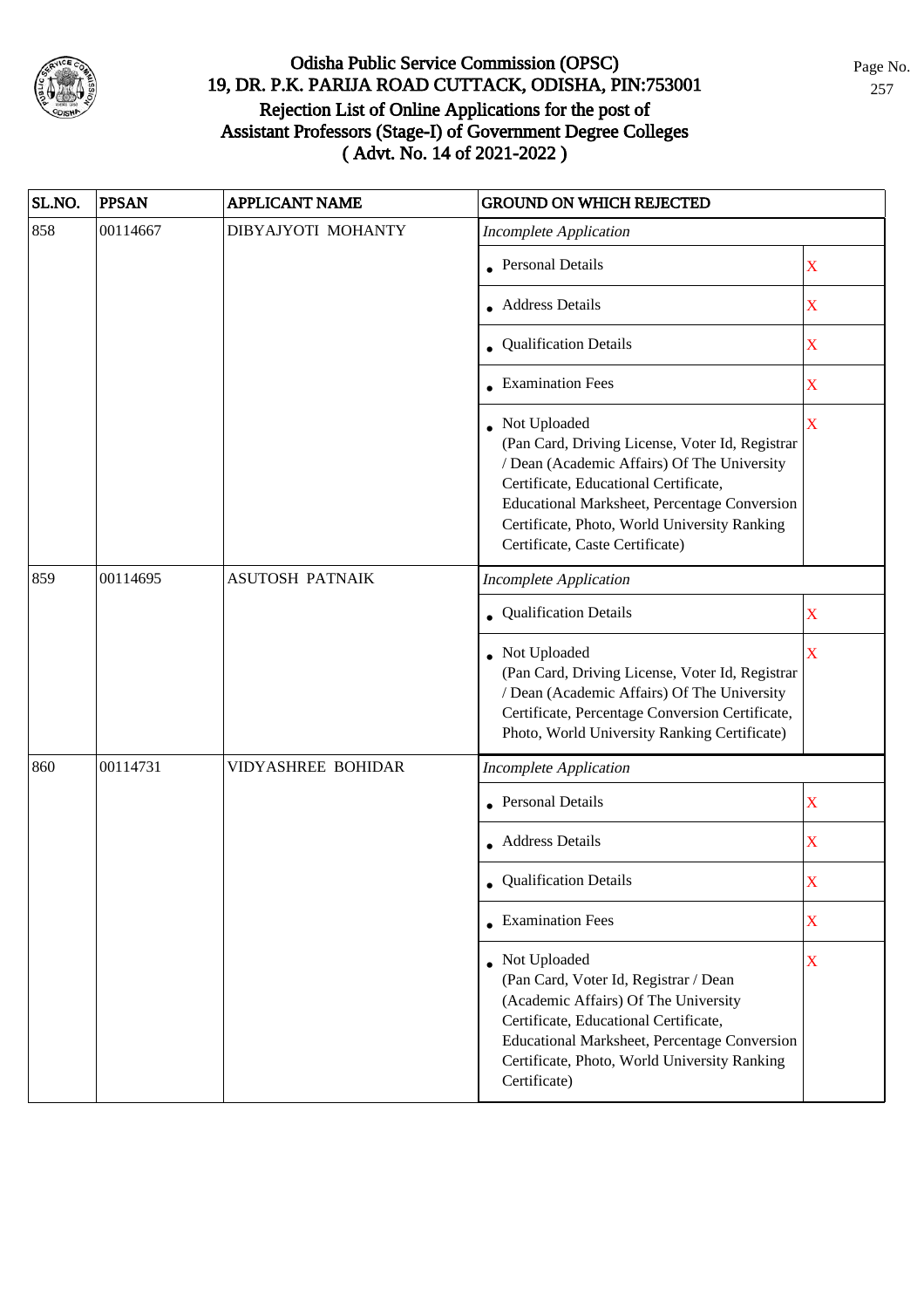

| SL.NO. | <b>PPSAN</b> | <b>APPLICANT NAME</b>  | <b>GROUND ON WHICH REJECTED</b>                                                                                                                                                                                                                                                            |                            |  |
|--------|--------------|------------------------|--------------------------------------------------------------------------------------------------------------------------------------------------------------------------------------------------------------------------------------------------------------------------------------------|----------------------------|--|
| 861    | 00114733     | <b>BIJAY KUMAR DAS</b> | <b>Incomplete Application</b>                                                                                                                                                                                                                                                              |                            |  |
|        |              |                        | • Personal Details                                                                                                                                                                                                                                                                         | X                          |  |
|        |              |                        | Address Details                                                                                                                                                                                                                                                                            | $\overline{\textbf{X}}$    |  |
|        |              |                        | • Qualification Details                                                                                                                                                                                                                                                                    | X                          |  |
|        |              |                        | • Not Uploaded<br>(Pan Card, Driving License, Voter Id, Registrar<br>/ Dean (Academic Affairs) Of The University<br>Certificate, Educational Certificate,<br>Educational Marksheet, Percentage Conversion<br>Certificate, Photo, World University Ranking<br>Certificate)                  | X                          |  |
| 862    | 00114758     | <b>SHRADDHASRI</b>     | <b>Incomplete Application</b>                                                                                                                                                                                                                                                              |                            |  |
|        |              | PRIYADHARSHANI ROUT    | Qualification Details                                                                                                                                                                                                                                                                      | X                          |  |
|        |              |                        | Not Uploaded<br>(Pan Card, Driving License, Voter Id, Registrar<br>/ Dean (Academic Affairs) Of The University<br>Certificate, Percentage Conversion Certificate,<br>Photo, World University Ranking Certificate)                                                                          | $\overline{\mathbf{X}}$    |  |
| 863    | 00114792     | SWAYANSU SABYASACHI    | <b>Incomplete Application</b>                                                                                                                                                                                                                                                              |                            |  |
|        |              | <b>MOHANTY</b>         | Qualification Details                                                                                                                                                                                                                                                                      | $\mathbf X$<br>$\mathbf X$ |  |
|        |              |                        | Not Uploaded<br>(Driving License, Voter Id, Registrar / Dean<br>(Academic Affairs) Of The University<br>Certificate, Educational Certificate,<br>Educational Marksheet, Percentage Conversion<br>Certificate, Photo, World University Ranking<br>Certificate)                              | X                          |  |
| 864    | 00114806     | <b>SEEMA RAI</b>       | <b>Incomplete Application</b>                                                                                                                                                                                                                                                              |                            |  |
|        |              |                        | Personal Details                                                                                                                                                                                                                                                                           |                            |  |
|        |              |                        | • Address Details                                                                                                                                                                                                                                                                          | $\overline{\mathbf{X}}$    |  |
|        |              |                        | • Qualification Details                                                                                                                                                                                                                                                                    | X                          |  |
|        |              |                        | Not Uploaded<br>(Pan Card, Driving License, Voter Id, Registrar<br>/ Dean (Academic Affairs) Of The University<br>Certificate, Educational Certificate,<br>Educational Marksheet, Percentage Conversion<br>Certificate, Photo, World University Ranking<br>Certificate, Caste Certificate) | $\mathbf X$                |  |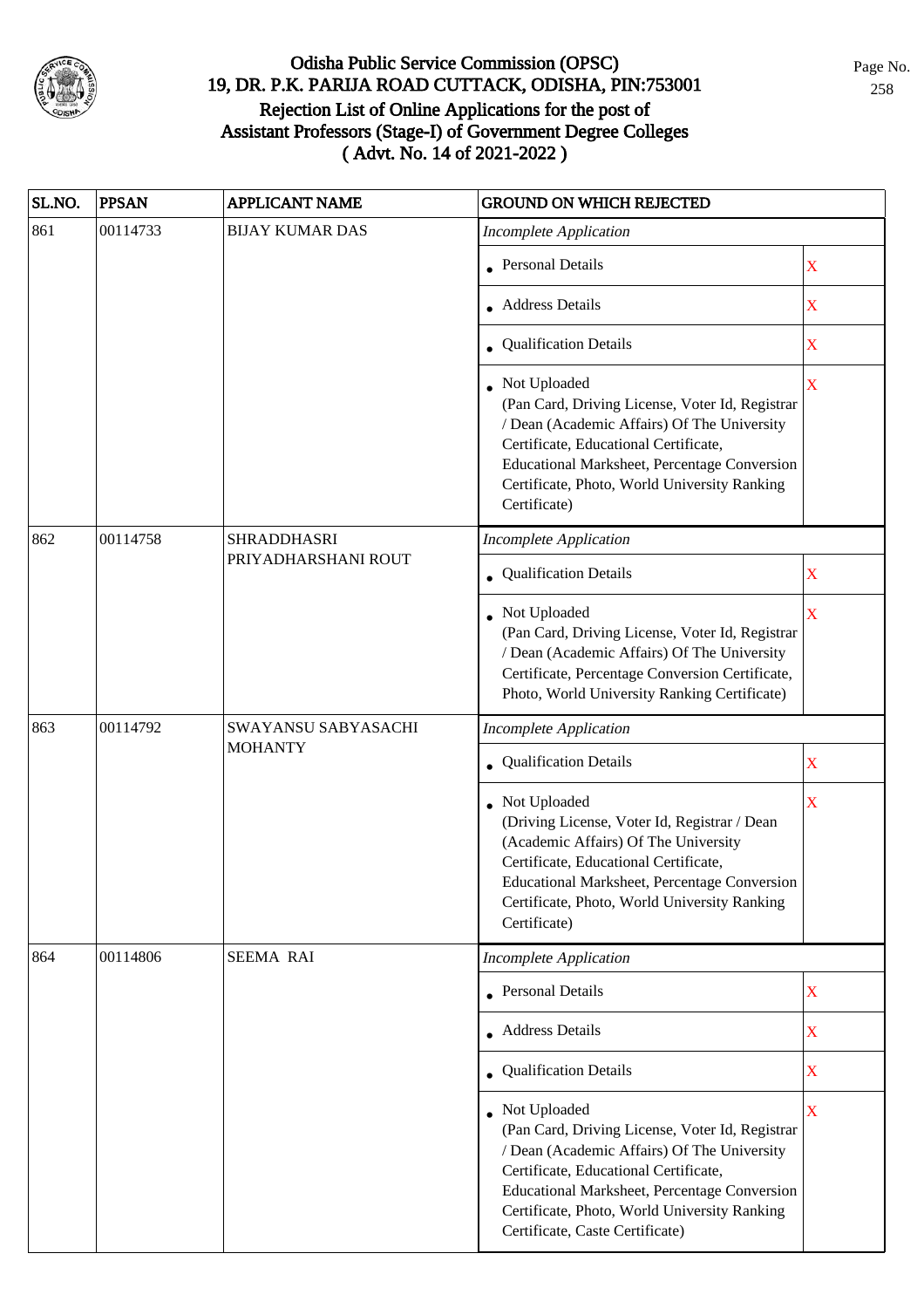

| SL.NO. | <b>PPSAN</b> | <b>APPLICANT NAME</b> | <b>GROUND ON WHICH REJECTED</b>                                                                                                                                                                                                                                                |                         |
|--------|--------------|-----------------------|--------------------------------------------------------------------------------------------------------------------------------------------------------------------------------------------------------------------------------------------------------------------------------|-------------------------|
| 865    | 00114897     | PITABASH SETHY        | <b>Incomplete Application</b>                                                                                                                                                                                                                                                  |                         |
|        |              |                       | <b>Qualification Details</b>                                                                                                                                                                                                                                                   | $\overline{\mathbf{X}}$ |
|        |              |                       | Not Uploaded<br>(Pan Card, Driving License, Voter Id, Registrar<br>/ Dean (Academic Affairs) Of The University<br>Certificate, Educational Certificate,<br><b>Educational Marksheet, Percentage Conversion</b><br>Certificate, Photo, World University Ranking<br>Certificate) | $\overline{\mathbf{X}}$ |
| 866    | 00114900     | PRAKASH KUMAR SAHOO   | <b>Incomplete Application</b>                                                                                                                                                                                                                                                  |                         |
|        |              |                       | • Personal Details                                                                                                                                                                                                                                                             | $\overline{\text{X}}$   |
|        |              |                       | • Address Details                                                                                                                                                                                                                                                              | $\overline{\text{X}}$   |
|        |              |                       | Qualification Details                                                                                                                                                                                                                                                          | $\bar{\mathbf{X}}$      |
|        |              |                       | • Examination Fees                                                                                                                                                                                                                                                             | X                       |
|        |              |                       | Not Uploaded<br>(Pan Card, Driving License, Voter Id, Registrar<br>/ Dean (Academic Affairs) Of The University<br>Certificate, Educational Certificate,<br>Educational Marksheet, Percentage Conversion<br>Certificate, Photo, World University Ranking<br>Certificate)        | $\overline{\mathbf{X}}$ |
| 867    | 00114911     | DEBASIS ACHARYA       | <b>Incomplete Application</b>                                                                                                                                                                                                                                                  |                         |
|        |              |                       | • Personal Details                                                                                                                                                                                                                                                             | $\overline{\text{X}}$   |
|        |              |                       | • Address Details                                                                                                                                                                                                                                                              | X                       |
|        |              |                       | • Qualification Details                                                                                                                                                                                                                                                        | X                       |
|        |              |                       | • Examination Fees                                                                                                                                                                                                                                                             | $\mathbf X$             |
|        |              |                       | • Not Uploaded<br>(Pan Card, Driving License, Voter Id, Registrar<br>/ Dean (Academic Affairs) Of The University<br>Certificate, Educational Certificate,<br>Educational Marksheet, Percentage Conversion<br>Certificate, Photo, World University Ranking<br>Certificate)      | $\bar{\mathbf{X}}$      |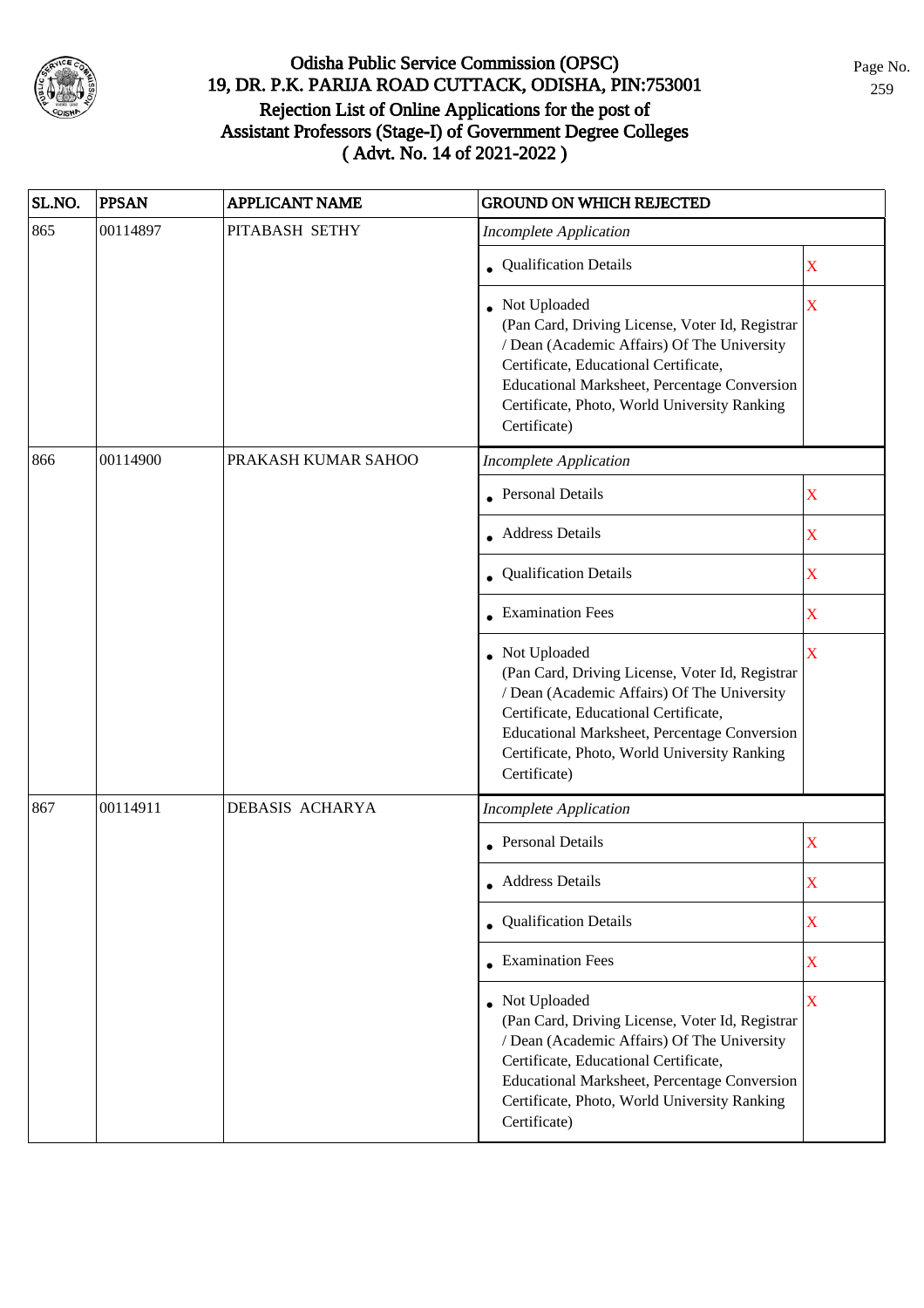

| SL.NO. | <b>PPSAN</b> | <b>APPLICANT NAME</b>  | <b>GROUND ON WHICH REJECTED</b>                                                                                                                                                                                                                                         |                         |
|--------|--------------|------------------------|-------------------------------------------------------------------------------------------------------------------------------------------------------------------------------------------------------------------------------------------------------------------------|-------------------------|
| 868    | 00114916     | <b>MANISHA PARWEEN</b> | <b>Incomplete Application</b>                                                                                                                                                                                                                                           |                         |
|        |              |                        | • Qualification Details                                                                                                                                                                                                                                                 | X                       |
|        |              |                        | • Not Uploaded<br>(Driving License, Voter Id, Registrar / Dean<br>(Academic Affairs) Of The University<br>Certificate, Percentage Conversion Certificate,<br>Photo, World University Ranking Certificate)                                                               | $\overline{\mathbf{X}}$ |
| 869    | 00114931     | <b>SK RAMEEJ RAJA</b>  | Incomplete Application                                                                                                                                                                                                                                                  |                         |
|        |              |                        | • Personal Details                                                                                                                                                                                                                                                      | X                       |
|        |              |                        | • Address Details                                                                                                                                                                                                                                                       | $\mathbf X$             |
|        |              |                        | Qualification Details                                                                                                                                                                                                                                                   | X                       |
|        |              |                        | $\bullet$ Examination Fees                                                                                                                                                                                                                                              | $\mathbf X$             |
|        |              |                        | Not Uploaded<br>(Pan Card, Driving License, Voter Id, Registrar<br>/ Dean (Academic Affairs) Of The University<br>Certificate, Educational Certificate,<br>Educational Marksheet, Percentage Conversion<br>Certificate, Photo, World University Ranking<br>Certificate) | $\overline{\mathbf{X}}$ |
| 870    | 00114971     | ROJITA MISHRA          | <b>Incomplete Application</b>                                                                                                                                                                                                                                           |                         |
|        |              |                        | Not Uploaded<br>(Pan Card, Driving License, Voter Id, Registrar<br>/ Dean (Academic Affairs) Of The University<br>Certificate, Percentage Conversion Certificate,<br>Photo, World University Ranking Certificate)                                                       | X                       |
| 871    | 00114981     | PRATYUSH RANJAN PADHEE | <b>Incomplete Application</b>                                                                                                                                                                                                                                           |                         |
|        |              |                        | • Qualification Details                                                                                                                                                                                                                                                 | $\mathbf X$             |
|        |              |                        | • Not Uploaded<br>(Pan Card, Driving License, Voter Id, Registrar<br>/ Dean (Academic Affairs) Of The University<br>Certificate, Photo, World University Ranking<br>Certificate)                                                                                        | $\mathbf X$             |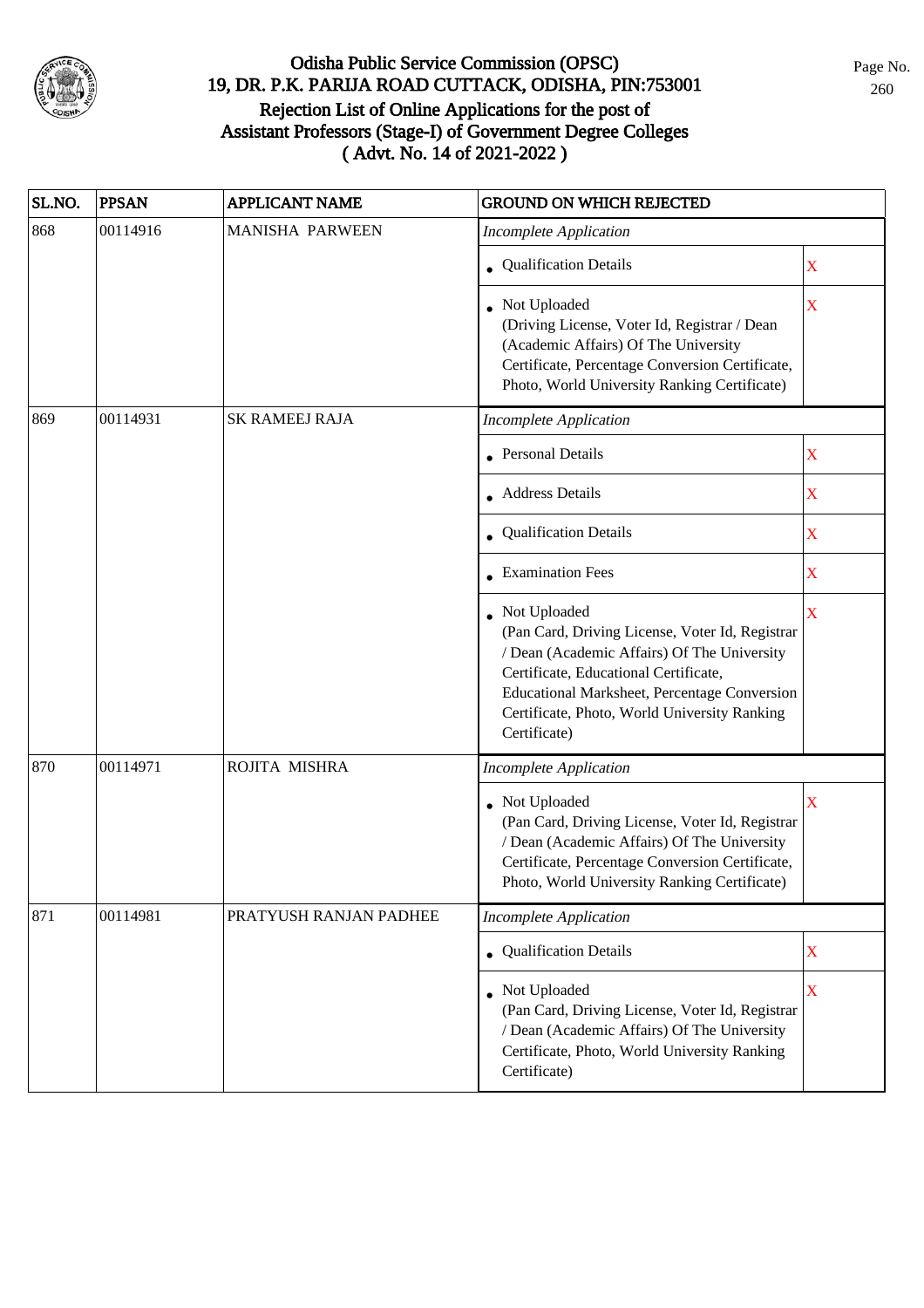

| SL.NO. | <b>PPSAN</b> | <b>APPLICANT NAME</b> | <b>GROUND ON WHICH REJECTED</b>                                                                                                                                                                                                                                                                                                               |                         |
|--------|--------------|-----------------------|-----------------------------------------------------------------------------------------------------------------------------------------------------------------------------------------------------------------------------------------------------------------------------------------------------------------------------------------------|-------------------------|
| 872    | 00115055     | NIRMALA SINDUR        | <b>Incomplete Application</b>                                                                                                                                                                                                                                                                                                                 |                         |
|        |              |                       | • Personal Details                                                                                                                                                                                                                                                                                                                            | X                       |
|        |              |                       | Address Details                                                                                                                                                                                                                                                                                                                               | $\overline{\mathbf{X}}$ |
|        |              |                       | • Qualification Details                                                                                                                                                                                                                                                                                                                       | X                       |
|        |              |                       | Not Uploaded<br>(Pan Card, Driving License, Voter Id, Registrar<br>/ Dean (Academic Affairs) Of The University<br>Certificate, Educational Certificate,<br>Educational Marksheet, Percentage Conversion<br>Certificate, Photo, World University Ranking<br>Certificate, Caste Certificate)                                                    | $\overline{\mathbf{X}}$ |
| 873    | 00115080     | KOTNI KRISHNAM RAJU   | <b>Incomplete Application</b>                                                                                                                                                                                                                                                                                                                 |                         |
|        |              |                       | • Personal Details                                                                                                                                                                                                                                                                                                                            | X                       |
|        |              |                       | Address Details                                                                                                                                                                                                                                                                                                                               | X                       |
|        |              |                       | Qualification Details                                                                                                                                                                                                                                                                                                                         | X                       |
|        |              |                       | Not Uploaded<br>(Pan Card, Driving License, Voter Id, Registrar<br>/ Dean (Academic Affairs) Of The University<br>Certificate, Educational Certificate,<br>Educational Marksheet, Percentage Conversion<br>Certificate, Photo, World University Ranking<br>Certificate, Category-Iii (Orthopaedically<br>Handicapped) Disability Certificate) | $\overline{\mathbf{X}}$ |
| 874    | 00115103     | KRUPASINDHU KARAN     | <b>Incomplete Application</b>                                                                                                                                                                                                                                                                                                                 |                         |
|        |              |                       | • Qualification Details                                                                                                                                                                                                                                                                                                                       | X                       |
|        |              |                       | • Not Uploaded<br>(Pan Card, Driving License, Voter Id, Registrar<br>/ Dean (Academic Affairs) Of The University<br>Certificate, Percentage Conversion Certificate,<br>Photo, World University Ranking Certificate)                                                                                                                           | $\overline{\mathbf{X}}$ |
| 875    | 00115108     | LALATENDU MISHRA      | <b>Incomplete Application</b>                                                                                                                                                                                                                                                                                                                 |                         |
|        |              |                       | • Qualification Details                                                                                                                                                                                                                                                                                                                       | X                       |
|        |              |                       | Not Uploaded<br>(Pan Card, Voter Id, Registrar / Dean<br>(Academic Affairs) Of The University<br>Certificate, Percentage Conversion Certificate,<br>Photo, World University Ranking Certificate)                                                                                                                                              | X                       |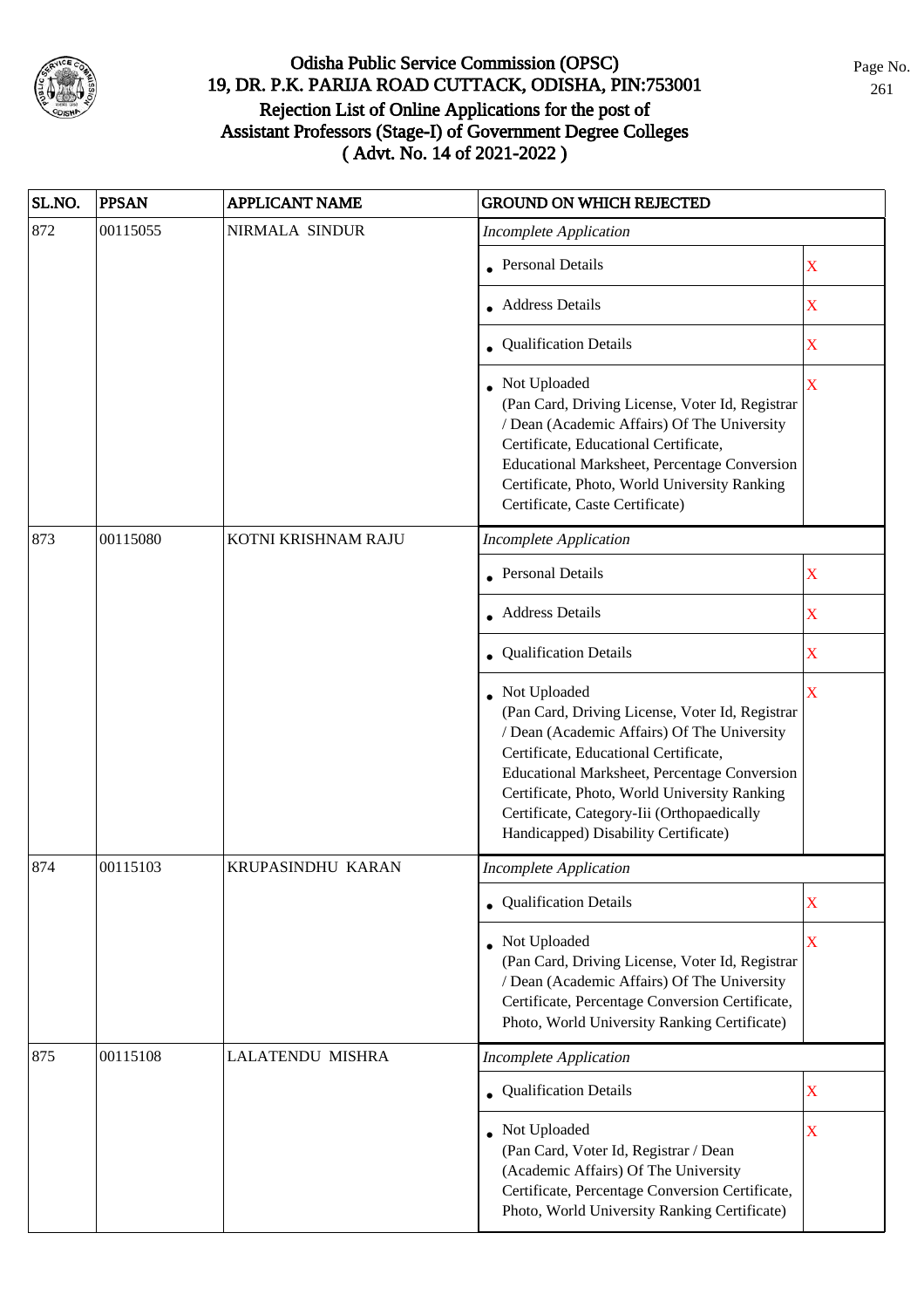

| SL.NO. | <b>PPSAN</b> | <b>APPLICANT NAME</b>    | <b>GROUND ON WHICH REJECTED</b>                                                                                                                                                                                                                                                            |                         |
|--------|--------------|--------------------------|--------------------------------------------------------------------------------------------------------------------------------------------------------------------------------------------------------------------------------------------------------------------------------------------|-------------------------|
| 876    | 00115115     | <b>TANMAYEE RATH</b>     | <b>Incomplete Application</b>                                                                                                                                                                                                                                                              |                         |
|        |              |                          | • Qualification Details                                                                                                                                                                                                                                                                    | $\mathbf X$             |
|        |              |                          | Not Uploaded<br>(Pan Card, Driving License, Voter Id, Registrar<br>/ Dean (Academic Affairs) Of The University<br>Certificate, Percentage Conversion Certificate,<br>Photo, World University Ranking Certificate)                                                                          | $\overline{\mathbf{X}}$ |
| 877    | 00115142     | <b>MAMITA BALA KISAN</b> | <b>Incomplete Application</b>                                                                                                                                                                                                                                                              |                         |
|        |              |                          | • Qualification Details                                                                                                                                                                                                                                                                    | $\mathbf X$             |
|        |              |                          | Not Uploaded<br>(Pan Card, Driving License, Voter Id, Registrar<br>/ Dean (Academic Affairs) Of The University<br>Certificate, Photo, World University Ranking<br>Certificate)                                                                                                             | $\overline{\textbf{X}}$ |
| 878    | 00115165     | SANJANA MAHARANA         | <b>Incomplete Application</b>                                                                                                                                                                                                                                                              |                         |
|        |              |                          | Personal Details                                                                                                                                                                                                                                                                           | $\mathbf X$             |
|        |              |                          | • Address Details                                                                                                                                                                                                                                                                          | $\mathbf X$             |
|        |              |                          | • Qualification Details                                                                                                                                                                                                                                                                    | $\mathbf X$             |
|        |              |                          | • Examination Fees                                                                                                                                                                                                                                                                         | $\mathbf X$             |
|        |              |                          | Not Uploaded<br>(Pan Card, Driving License, Voter Id, Registrar<br>/ Dean (Academic Affairs) Of The University<br>Certificate, Educational Certificate,<br>Educational Marksheet, Percentage Conversion<br>Certificate, Photo, World University Ranking<br>Certificate)                    | $\overline{\mathbf{X}}$ |
| 879    | 00115194     | <b>AJAYA PRADHAN</b>     | <b>Incomplete Application</b>                                                                                                                                                                                                                                                              |                         |
|        |              |                          | • Personal Details                                                                                                                                                                                                                                                                         | $\mathbf X$             |
|        |              |                          | • Address Details                                                                                                                                                                                                                                                                          | $\overline{\textbf{X}}$ |
|        |              |                          | • Qualification Details                                                                                                                                                                                                                                                                    | $\mathbf X$             |
|        |              |                          | Not Uploaded<br>(Pan Card, Driving License, Voter Id, Registrar<br>/ Dean (Academic Affairs) Of The University<br>Certificate, Educational Certificate,<br>Educational Marksheet, Percentage Conversion<br>Certificate, Photo, World University Ranking<br>Certificate, Caste Certificate) | $\mathbf X$             |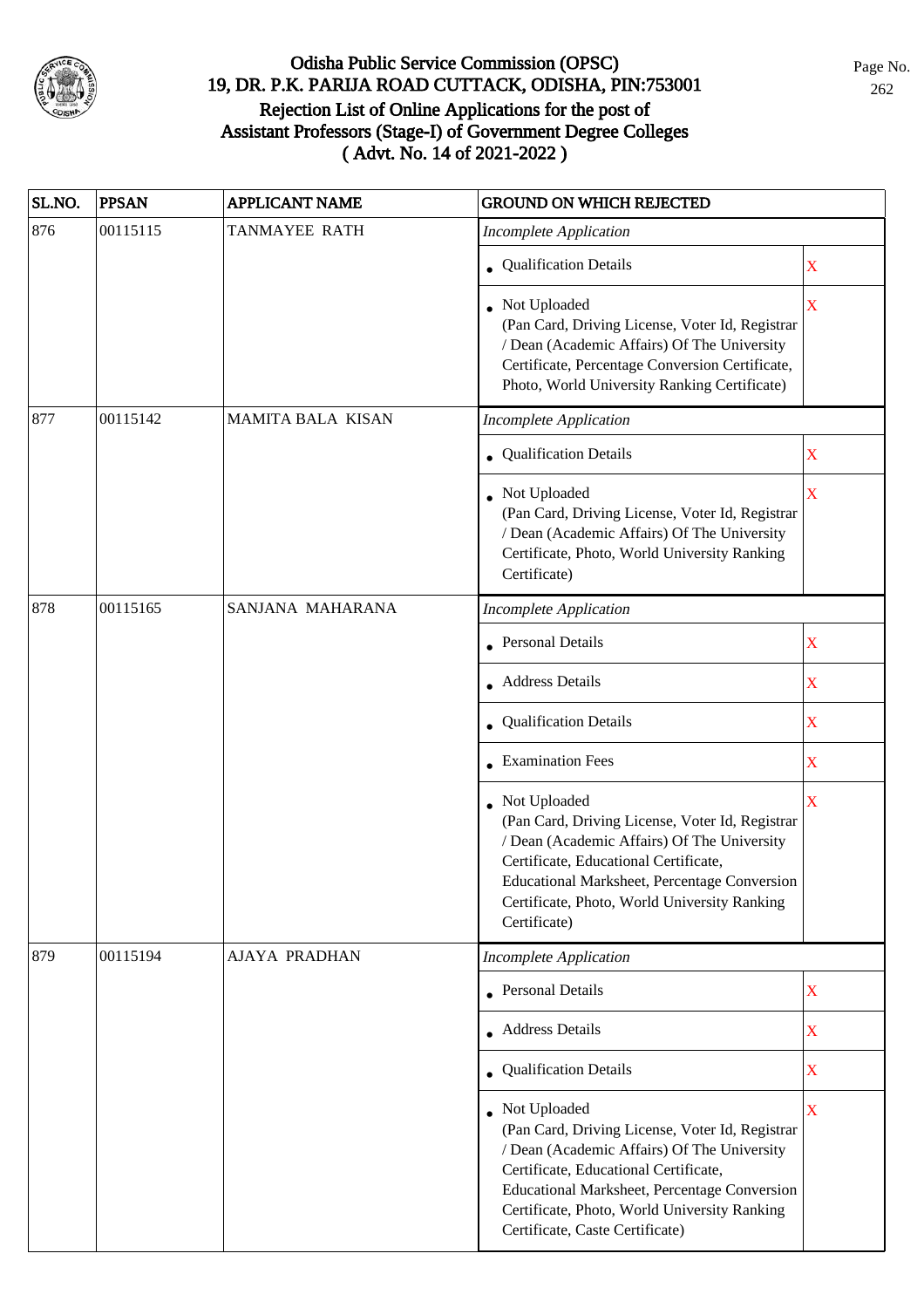

| SL.NO. | <b>PPSAN</b> | <b>APPLICANT NAME</b>    | <b>GROUND ON WHICH REJECTED</b>                                                                                                                                                                                                                                                                   |                         |
|--------|--------------|--------------------------|---------------------------------------------------------------------------------------------------------------------------------------------------------------------------------------------------------------------------------------------------------------------------------------------------|-------------------------|
| 880    | 00115224     | SATYABRATA MAHAPATRA     | <b>Incomplete Application</b>                                                                                                                                                                                                                                                                     |                         |
|        |              |                          | Address Details                                                                                                                                                                                                                                                                                   | $\mathbf X$             |
|        |              |                          | • Qualification Details                                                                                                                                                                                                                                                                           | X                       |
|        |              |                          | • Not Uploaded<br>(Pan Card, Voter Id, Registrar / Dean<br>(Academic Affairs) Of The University<br>Certificate, Photo, World University Ranking<br>Certificate)                                                                                                                                   | X                       |
| 881    | 00115261     | NABA KISHOR NAYAK        | <b>Incomplete Application</b>                                                                                                                                                                                                                                                                     |                         |
|        |              |                          | • Qualification Details                                                                                                                                                                                                                                                                           | $\mathbf X$             |
|        |              |                          | Not Uploaded<br>(Pan Card, Driving License, Voter Id, Registrar<br>/ Dean (Academic Affairs) Of The University<br>Certificate, Percentage Conversion Certificate,<br>Photo, World University Ranking Certificate)                                                                                 | $\overline{\mathbf{X}}$ |
| 882    | 00115316     | <b>SURESH KUMAR BHOI</b> | <b>Incomplete Application</b>                                                                                                                                                                                                                                                                     |                         |
|        |              |                          | • Qualification Details                                                                                                                                                                                                                                                                           | $\mathbf X$             |
|        |              |                          | Not Uploaded<br>(Pan Card, Driving License, Voter Id, Registrar<br>/ Dean (Academic Affairs) Of The University<br>Certificate, Photo, World University Ranking<br>Certificate)                                                                                                                    | $\overline{\mathbf{X}}$ |
| 883    | 00115329     | <b>SASMITA BEHERA</b>    | <b>Incomplete Application</b>                                                                                                                                                                                                                                                                     |                         |
|        |              |                          | • Personal Details                                                                                                                                                                                                                                                                                | X                       |
|        |              |                          | • Address Details                                                                                                                                                                                                                                                                                 | X                       |
|        |              |                          | • Qualification Details                                                                                                                                                                                                                                                                           | $\mathbf X$             |
|        |              |                          | Not Uploaded<br>(Pan Card, Driving License, Voter Id, Registrar<br>/ Dean (Academic Affairs) Of The University<br>Certificate, Educational Certificate,<br><b>Educational Marksheet, Percentage Conversion</b><br>Certificate, Photo, World University Ranking<br>Certificate, Caste Certificate) | $\mathbf X$             |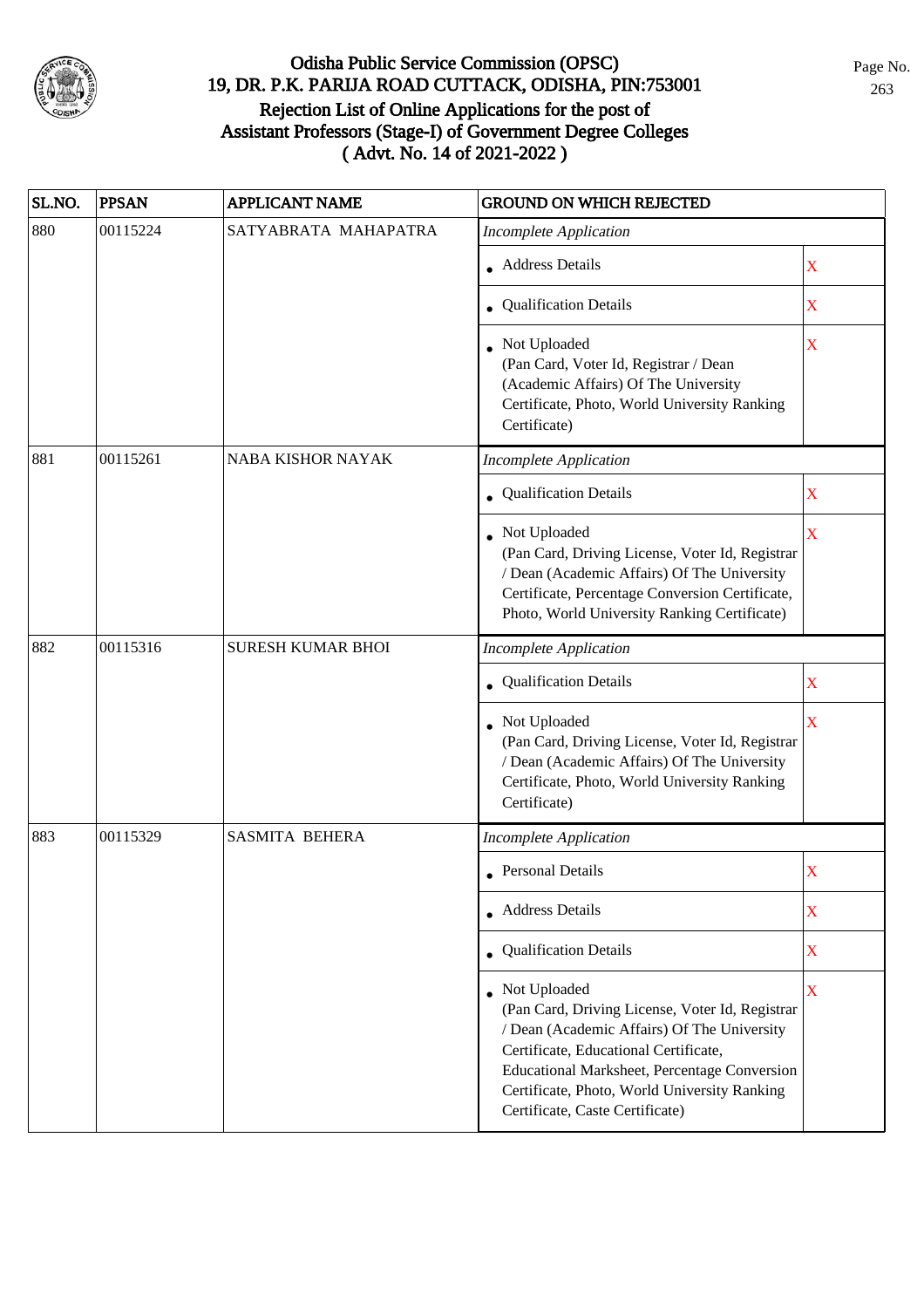

| SL.NO. | <b>PPSAN</b> | <b>APPLICANT NAME</b> | <b>GROUND ON WHICH REJECTED</b>                                                                                                                                                                                                                                                            |                         |
|--------|--------------|-----------------------|--------------------------------------------------------------------------------------------------------------------------------------------------------------------------------------------------------------------------------------------------------------------------------------------|-------------------------|
| 884    | 00115354     | <b>SUJATA SABAR</b>   | <b>Incomplete Application</b>                                                                                                                                                                                                                                                              |                         |
|        |              |                       | • Address Details                                                                                                                                                                                                                                                                          | $\mathbf X$             |
|        |              |                       | • Qualification Details                                                                                                                                                                                                                                                                    | $\mathbf X$             |
|        |              |                       | • Not Uploaded<br>(Pan Card, Driving License, Voter Id, Registrar<br>/ Dean (Academic Affairs) Of The University<br>Certificate, Educational Certificate,<br>Educational Marksheet, Percentage Conversion<br>Certificate, Photo, World University Ranking<br>Certificate)                  | $\overline{\mathbf{X}}$ |
| 885    | 00115361     | LIPSA BHOI            | <b>Incomplete Application</b>                                                                                                                                                                                                                                                              |                         |
|        |              |                       | Qualification Details                                                                                                                                                                                                                                                                      | $\mathbf X$             |
|        |              |                       | Not Uploaded<br>(Pan Card, Driving License, Voter Id, Registrar<br>/ Dean (Academic Affairs) Of The University<br>Certificate, World University Ranking<br>Certificate)                                                                                                                    | $\overline{\mathbf{X}}$ |
| 886    | 00115395     | PRANAYEENI PRADHAN    | <b>Incomplete Application</b>                                                                                                                                                                                                                                                              |                         |
|        |              |                       | <b>Personal Details</b>                                                                                                                                                                                                                                                                    | $\mathbf X$             |
|        |              |                       | <b>Address Details</b>                                                                                                                                                                                                                                                                     | $\mathbf X$             |
|        |              |                       | Qualification Details                                                                                                                                                                                                                                                                      | $\mathbf X$             |
|        |              |                       | • Examination Fees                                                                                                                                                                                                                                                                         | $\mathbf X$             |
|        |              |                       | Not Uploaded<br>(Pan Card, Driving License, Voter Id, Registrar<br>/ Dean (Academic Affairs) Of The University<br>Certificate, Educational Certificate,<br>Educational Marksheet, Percentage Conversion<br>Certificate, Photo, World University Ranking<br>Certificate, Caste Certificate) | X                       |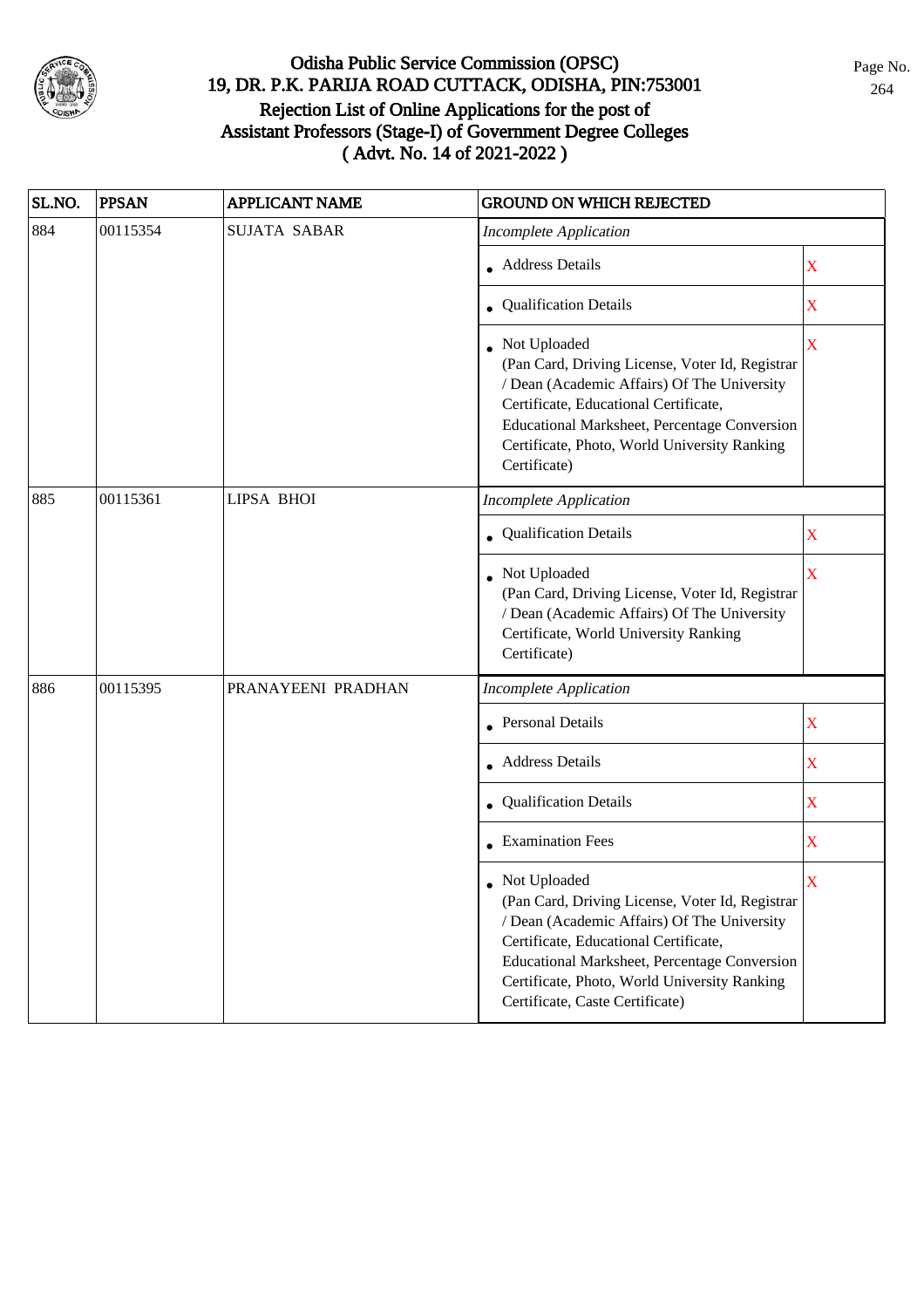

| SL.NO. | <b>PPSAN</b> | <b>APPLICANT NAME</b>     | <b>GROUND ON WHICH REJECTED</b>                                                                                                                                                                                                                                                            |                         |
|--------|--------------|---------------------------|--------------------------------------------------------------------------------------------------------------------------------------------------------------------------------------------------------------------------------------------------------------------------------------------|-------------------------|
| 887    | 00115440     | <b>BIMALESH NAYAK</b>     | <b>Incomplete Application</b>                                                                                                                                                                                                                                                              |                         |
|        |              |                           | • Personal Details                                                                                                                                                                                                                                                                         | $\mathbf X$             |
|        |              |                           | • Address Details                                                                                                                                                                                                                                                                          | $\mathbf X$             |
|        |              |                           | • Qualification Details                                                                                                                                                                                                                                                                    | $\mathbf X$             |
|        |              |                           | • Examination Fees                                                                                                                                                                                                                                                                         | $\mathbf X$             |
|        |              |                           | Not Uploaded<br>(Pan Card, Driving License, Voter Id, Registrar<br>/ Dean (Academic Affairs) Of The University<br>Certificate, Educational Certificate,<br>Educational Marksheet, Percentage Conversion<br>Certificate, Photo, World University Ranking<br>Certificate, Caste Certificate) | $\overline{\mathbf{X}}$ |
| 888    | 00115460     | SUSHREE SANGEETA NAYAK    | <b>Incomplete Application</b>                                                                                                                                                                                                                                                              |                         |
|        |              |                           | <b>Personal Details</b>                                                                                                                                                                                                                                                                    | $\mathbf X$             |
|        |              |                           | • Address Details                                                                                                                                                                                                                                                                          | $\mathbf X$             |
|        |              |                           | <b>Qualification Details</b>                                                                                                                                                                                                                                                               | $\mathbf X$             |
|        |              |                           | • Examination Fees                                                                                                                                                                                                                                                                         | $\mathbf X$             |
|        |              |                           | • Not Uploaded<br>(Pan Card, Driving License, Voter Id, Registrar<br>/ Dean (Academic Affairs) Of The University<br>Certificate, Educational Certificate,<br>Educational Marksheet, Percentage Conversion<br>Certificate, Photo, World University Ranking<br>Certificate)                  | X                       |
| 889    | 00115556     | KRISHNA NARAYAN CHAURASIA | <b>Incomplete Application</b>                                                                                                                                                                                                                                                              |                         |
|        |              |                           | • Not Uploaded<br>(Pan Card, Driving License, Voter Id, Registrar<br>/ Dean (Academic Affairs) Of The University<br>Certificate, Percentage Conversion Certificate,<br>World University Ranking Certificate)                                                                               | X                       |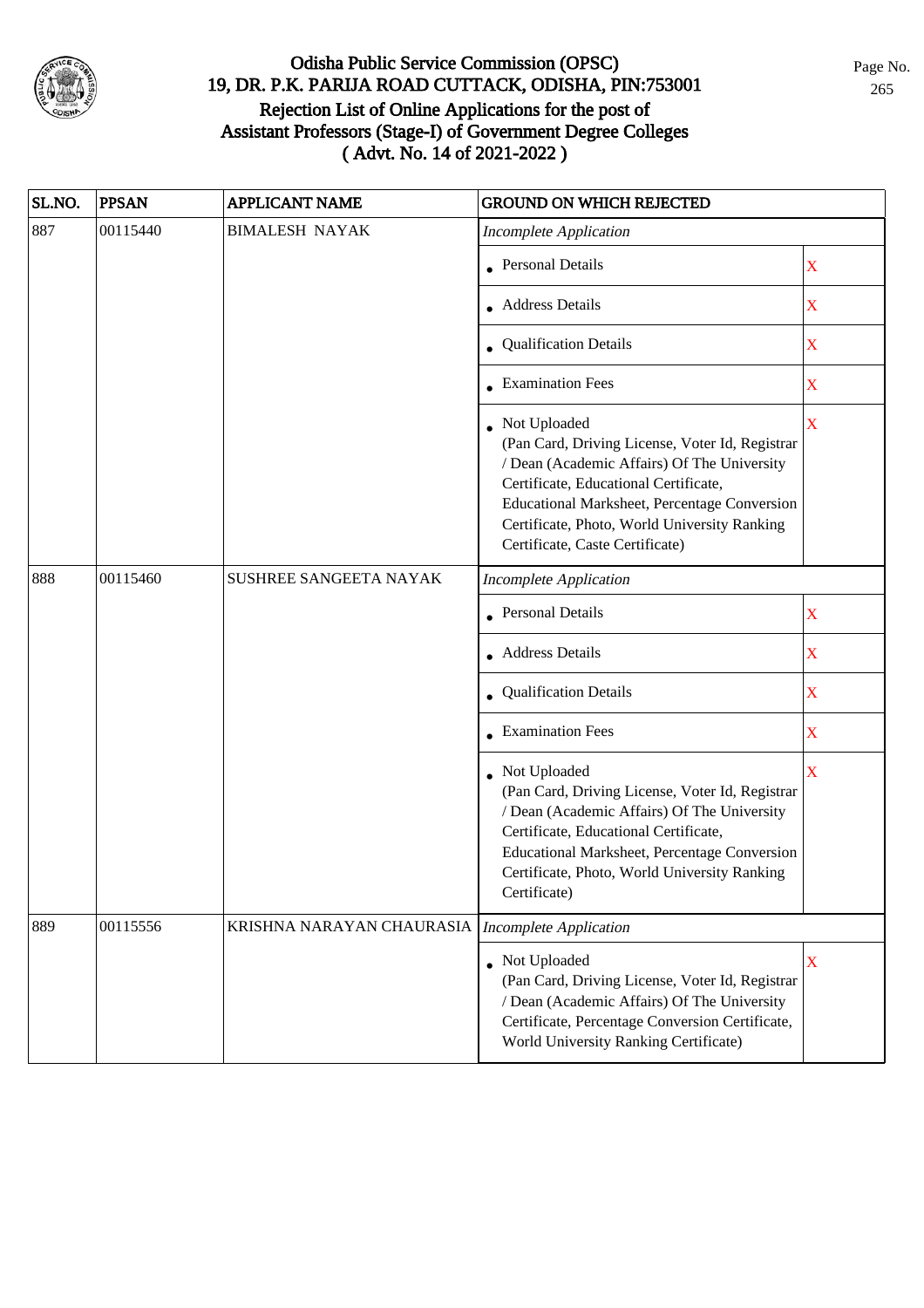

| SL.NO. | <b>PPSAN</b> | <b>APPLICANT NAME</b>  | <b>GROUND ON WHICH REJECTED</b>                                                                                                                                                                                                                                                            |                         |
|--------|--------------|------------------------|--------------------------------------------------------------------------------------------------------------------------------------------------------------------------------------------------------------------------------------------------------------------------------------------|-------------------------|
| 890    | 00115564     | RILIPTA MAHANA         | <b>Incomplete Application</b>                                                                                                                                                                                                                                                              |                         |
|        |              |                        | • Personal Details                                                                                                                                                                                                                                                                         | $\mathbf X$             |
|        |              |                        | • Address Details                                                                                                                                                                                                                                                                          | $\mathbf X$             |
|        |              |                        | • Qualification Details                                                                                                                                                                                                                                                                    | $\mathbf X$             |
|        |              |                        | • Examination Fees                                                                                                                                                                                                                                                                         | X                       |
|        |              |                        | Not Uploaded<br>(Pan Card, Driving License, Voter Id, Registrar<br>/ Dean (Academic Affairs) Of The University<br>Certificate, Educational Certificate,<br>Educational Marksheet, Percentage Conversion<br>Certificate, Photo, World University Ranking<br>Certificate)                    | $\overline{\mathbf{X}}$ |
| 891    | 00115713     | SAMBIT RANJAN BEHERA   | <b>Incomplete Application</b>                                                                                                                                                                                                                                                              |                         |
|        |              |                        | • Qualification Details                                                                                                                                                                                                                                                                    | X                       |
|        |              |                        | Not Uploaded<br>(Pan Card, Driving License, Registrar / Dean<br>(Academic Affairs) Of The University<br>Certificate, Photo, World University Ranking<br>Certificate)                                                                                                                       | $\mathbf X$             |
| 892    | 00115718     | TRISHNA DAS            | <b>Incomplete Application</b>                                                                                                                                                                                                                                                              |                         |
|        |              |                        | Qualification Details                                                                                                                                                                                                                                                                      | $\mathbf X$             |
|        |              |                        | Not Uploaded<br>(Pan Card, Driving License, Voter Id, Registrar<br>/ Dean (Academic Affairs) Of The University<br>Certificate, Percentage Conversion Certificate,<br>Photo, World University Ranking Certificate)                                                                          | $\overline{\textbf{X}}$ |
| 893    | 00115722     | <b>NARASINGH MAJHI</b> | <b>Incomplete Application</b>                                                                                                                                                                                                                                                              |                         |
|        |              |                        | • Personal Details                                                                                                                                                                                                                                                                         | $\mathbf X$             |
|        |              |                        | • Address Details                                                                                                                                                                                                                                                                          | $\mathbf X$             |
|        |              |                        | • Qualification Details                                                                                                                                                                                                                                                                    | X                       |
|        |              |                        | Not Uploaded<br>(Pan Card, Driving License, Voter Id, Registrar<br>/ Dean (Academic Affairs) Of The University<br>Certificate, Educational Certificate,<br>Educational Marksheet, Percentage Conversion<br>Certificate, Photo, World University Ranking<br>Certificate, Caste Certificate) | $\mathbf X$             |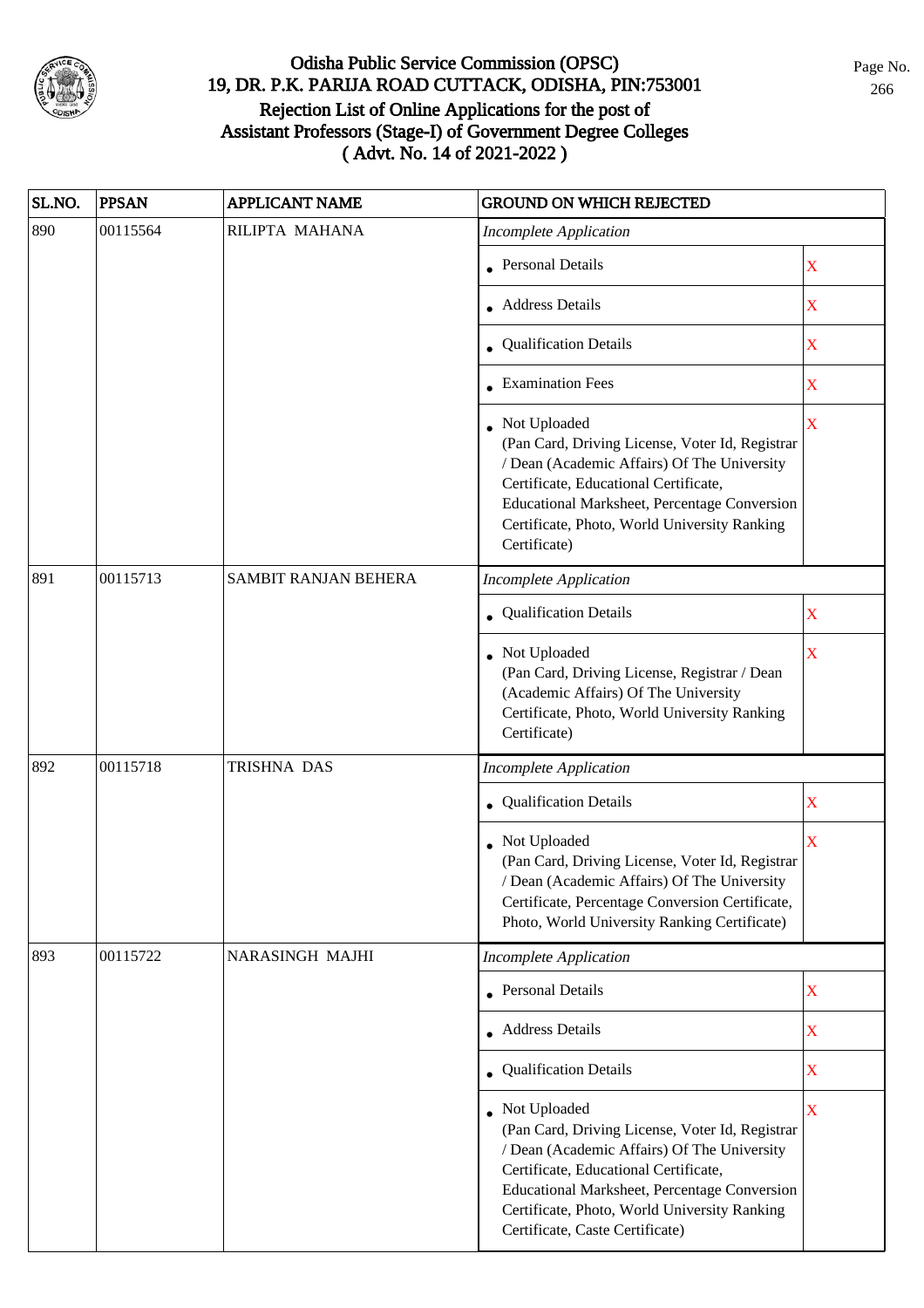

| SL.NO. | <b>PPSAN</b> | <b>APPLICANT NAME</b>  | <b>GROUND ON WHICH REJECTED</b>                                                                                                                                                                                                                                           |                         |
|--------|--------------|------------------------|---------------------------------------------------------------------------------------------------------------------------------------------------------------------------------------------------------------------------------------------------------------------------|-------------------------|
| 894    | 00115726     | CHINMAYEE PRADHAN      | <b>Incomplete Application</b>                                                                                                                                                                                                                                             |                         |
|        |              |                        | <b>Personal Details</b>                                                                                                                                                                                                                                                   | $\mathbf X$             |
|        |              |                        | <b>Address Details</b>                                                                                                                                                                                                                                                    | $\mathbf X$             |
|        |              |                        | • Qualification Details                                                                                                                                                                                                                                                   | $\mathbf X$             |
|        |              |                        | • Examination Fees                                                                                                                                                                                                                                                        | $\mathbf X$             |
|        |              |                        | Not Uploaded<br>(Pan Card, Driving License, Voter Id, Registrar<br>/ Dean (Academic Affairs) Of The University<br>Certificate, Educational Certificate,<br>Educational Marksheet, Percentage Conversion<br>Certificate, Photo, World University Ranking<br>Certificate)   | $\overline{\mathbf{X}}$ |
| 895    | 00115748     | MANDANGI NIRMALA       | <b>Incomplete Application</b>                                                                                                                                                                                                                                             |                         |
|        |              |                        | Qualification Details                                                                                                                                                                                                                                                     | X                       |
|        |              |                        | Not Uploaded<br>(Pan Card, Driving License, Voter Id, Registrar<br>/ Dean (Academic Affairs) Of The University<br>Certificate, Percentage Conversion Certificate,<br>World University Ranking Certificate)                                                                | X                       |
| 896    | 00115771     | <b>BILAL AHMAD MIR</b> | <b>Incomplete Application</b>                                                                                                                                                                                                                                             |                         |
|        |              |                        | <b>Personal Details</b>                                                                                                                                                                                                                                                   | $\mathbf X$             |
|        |              |                        | Address Details                                                                                                                                                                                                                                                           | $\mathbf X$             |
|        |              |                        | • Qualification Details                                                                                                                                                                                                                                                   | X                       |
|        |              |                        | $\bullet$ Examination Fees                                                                                                                                                                                                                                                | X                       |
|        |              |                        | • Not Uploaded<br>(Pan Card, Driving License, Voter Id, Registrar<br>/ Dean (Academic Affairs) Of The University<br>Certificate, Educational Certificate,<br>Educational Marksheet, Percentage Conversion<br>Certificate, Photo, World University Ranking<br>Certificate) | X                       |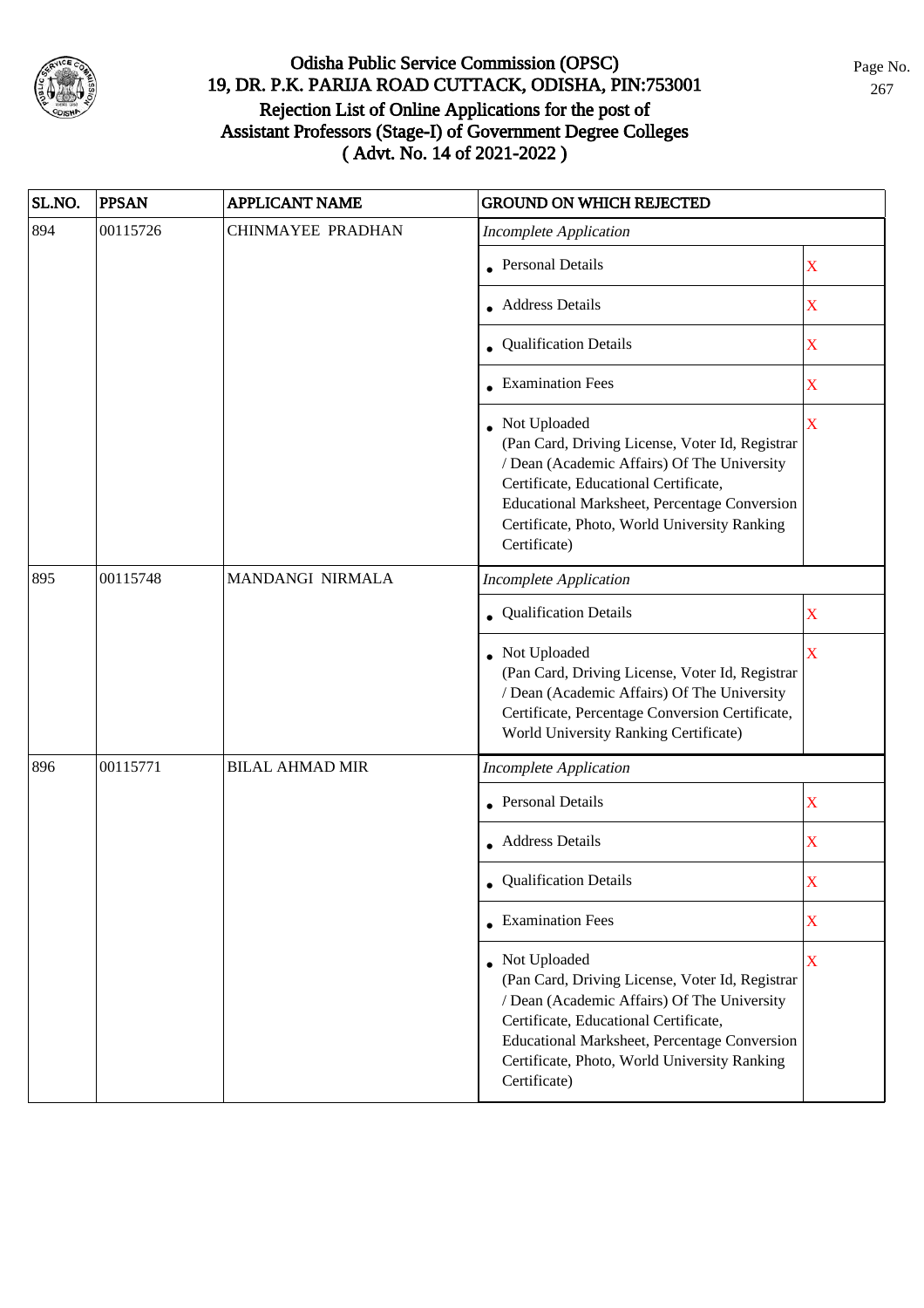

| SL.NO. | <b>PPSAN</b> | <b>APPLICANT NAME</b>    | <b>GROUND ON WHICH REJECTED</b>                                                                                                                                                                                                                                           |                         |
|--------|--------------|--------------------------|---------------------------------------------------------------------------------------------------------------------------------------------------------------------------------------------------------------------------------------------------------------------------|-------------------------|
| 897    | 00115849     | CHANDRAKANTI PALEI       | <b>Incomplete Application</b>                                                                                                                                                                                                                                             |                         |
|        |              |                          | • Personal Details                                                                                                                                                                                                                                                        | $\mathbf X$             |
|        |              |                          | • Address Details                                                                                                                                                                                                                                                         | X                       |
|        |              |                          | • Qualification Details                                                                                                                                                                                                                                                   | $\mathbf X$             |
|        |              |                          | • Examination Fees                                                                                                                                                                                                                                                        | X                       |
|        |              |                          | • Not Uploaded<br>(Pan Card, Driving License, Voter Id, Registrar<br>/ Dean (Academic Affairs) Of The University<br>Certificate, Educational Certificate,<br>Educational Marksheet, Percentage Conversion<br>Certificate, Photo, World University Ranking<br>Certificate) | $\overline{\mathbf{X}}$ |
| 898    | 00115858     | <b>JNANA RANJAN PANI</b> | <b>Incomplete Application</b>                                                                                                                                                                                                                                             |                         |
|        |              |                          | <b>Personal Details</b>                                                                                                                                                                                                                                                   | X                       |
|        |              |                          | <b>Address Details</b>                                                                                                                                                                                                                                                    | $\mathbf X$             |
|        |              |                          | • Qualification Details                                                                                                                                                                                                                                                   | $\mathbf X$             |
|        |              |                          | $\bullet$ Examination Fees                                                                                                                                                                                                                                                | $\mathbf X$             |
|        |              |                          | • Not Uploaded<br>(Pan Card, Driving License, Voter Id, Registrar<br>/ Dean (Academic Affairs) Of The University<br>Certificate, Educational Certificate,<br>Educational Marksheet, Percentage Conversion<br>Certificate, Photo, World University Ranking<br>Certificate) | $\bar{X}$               |
| 899    | 00115909     | <b>AMITAV NAIK</b>       | <b>Incomplete Application</b>                                                                                                                                                                                                                                             |                         |
|        |              |                          | • Qualification Details                                                                                                                                                                                                                                                   | $\mathbf X$             |
|        |              |                          | • Not Uploaded<br>(Pan Card, Driving License, Voter Id, Registrar<br>/ Dean (Academic Affairs) Of The University<br>Certificate, Percentage Conversion Certificate,<br>Photo, World University Ranking Certificate)                                                       | $\mathbf X$             |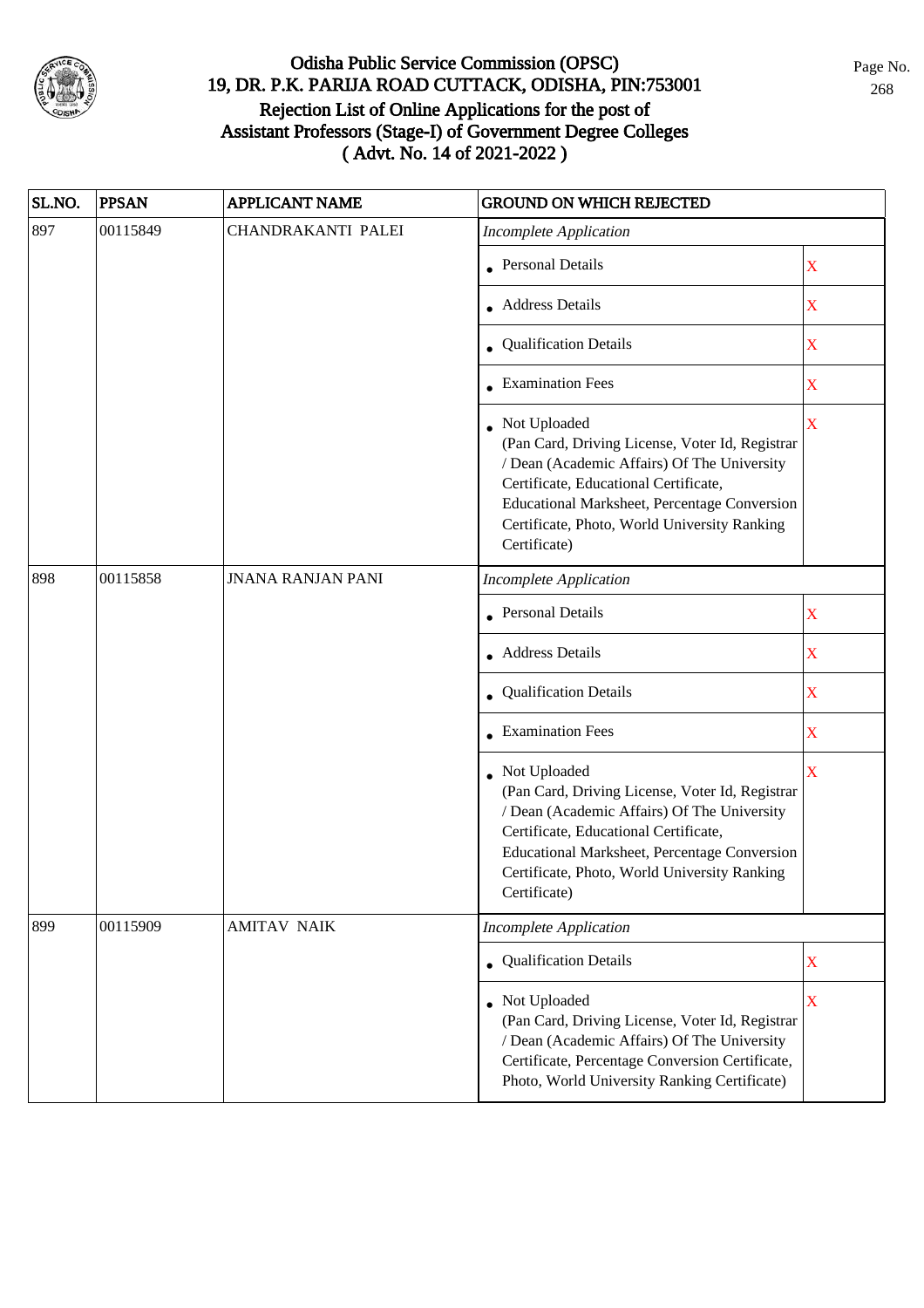

| SL.NO. | <b>PPSAN</b> | <b>APPLICANT NAME</b>     | <b>GROUND ON WHICH REJECTED</b>                                                                                                                                                                                                                                                            |                         |
|--------|--------------|---------------------------|--------------------------------------------------------------------------------------------------------------------------------------------------------------------------------------------------------------------------------------------------------------------------------------------|-------------------------|
| 900    | 00115923     | MONALISA MOHANTY          | <b>Incomplete Application</b>                                                                                                                                                                                                                                                              |                         |
|        |              |                           | • Qualification Details                                                                                                                                                                                                                                                                    | $\mathbf X$             |
|        |              |                           | Not Uploaded<br>(Driving License, Voter Id, Registrar / Dean<br>(Academic Affairs) Of The University<br>Certificate, Percentage Conversion Certificate,<br>Photo, World University Ranking Certificate)                                                                                    | $\mathbf X$             |
| 901    | 00116021     | SIBANANDA SENAPATI        | <b>Incomplete Application</b>                                                                                                                                                                                                                                                              |                         |
|        |              |                           | • Personal Details                                                                                                                                                                                                                                                                         | X                       |
|        |              |                           | Address Details                                                                                                                                                                                                                                                                            | X                       |
|        |              |                           | • Qualification Details                                                                                                                                                                                                                                                                    | X                       |
|        |              |                           | • Examination Fees                                                                                                                                                                                                                                                                         | X                       |
|        |              |                           | • Not Uploaded<br>(Pan Card, Driving License, Voter Id, Registrar<br>/ Dean (Academic Affairs) Of The University<br>Certificate, Educational Certificate,<br>Educational Marksheet, Percentage Conversion<br>Certificate, Photo, World University Ranking<br>Certificate)                  | $\overline{\mathbf{X}}$ |
| 902    | 00116075     | <b>BHAGYA LAXMI SAHOO</b> | <b>Incomplete Application</b>                                                                                                                                                                                                                                                              |                         |
|        |              |                           | • Qualification Details                                                                                                                                                                                                                                                                    | X                       |
|        |              |                           | Not Uploaded<br>(Pan Card, Driving License, Voter Id, Registrar<br>/ Dean (Academic Affairs) Of The University<br>Certificate, Percentage Conversion Certificate,<br>Photo, World University Ranking Certificate)                                                                          | $\overline{\mathbf{X}}$ |
| 903    | 00116088     | SARASWATI BHOI            | <b>Incomplete Application</b>                                                                                                                                                                                                                                                              |                         |
|        |              |                           | • Personal Details                                                                                                                                                                                                                                                                         | $\mathbf X$             |
|        |              |                           | • Address Details                                                                                                                                                                                                                                                                          | $\mathbf X$             |
|        |              |                           | • Qualification Details                                                                                                                                                                                                                                                                    | $\overline{\textbf{X}}$ |
|        |              |                           | Not Uploaded<br>(Pan Card, Driving License, Voter Id, Registrar<br>/ Dean (Academic Affairs) Of The University<br>Certificate, Educational Certificate,<br>Educational Marksheet, Percentage Conversion<br>Certificate, Photo, World University Ranking<br>Certificate, Caste Certificate) | X                       |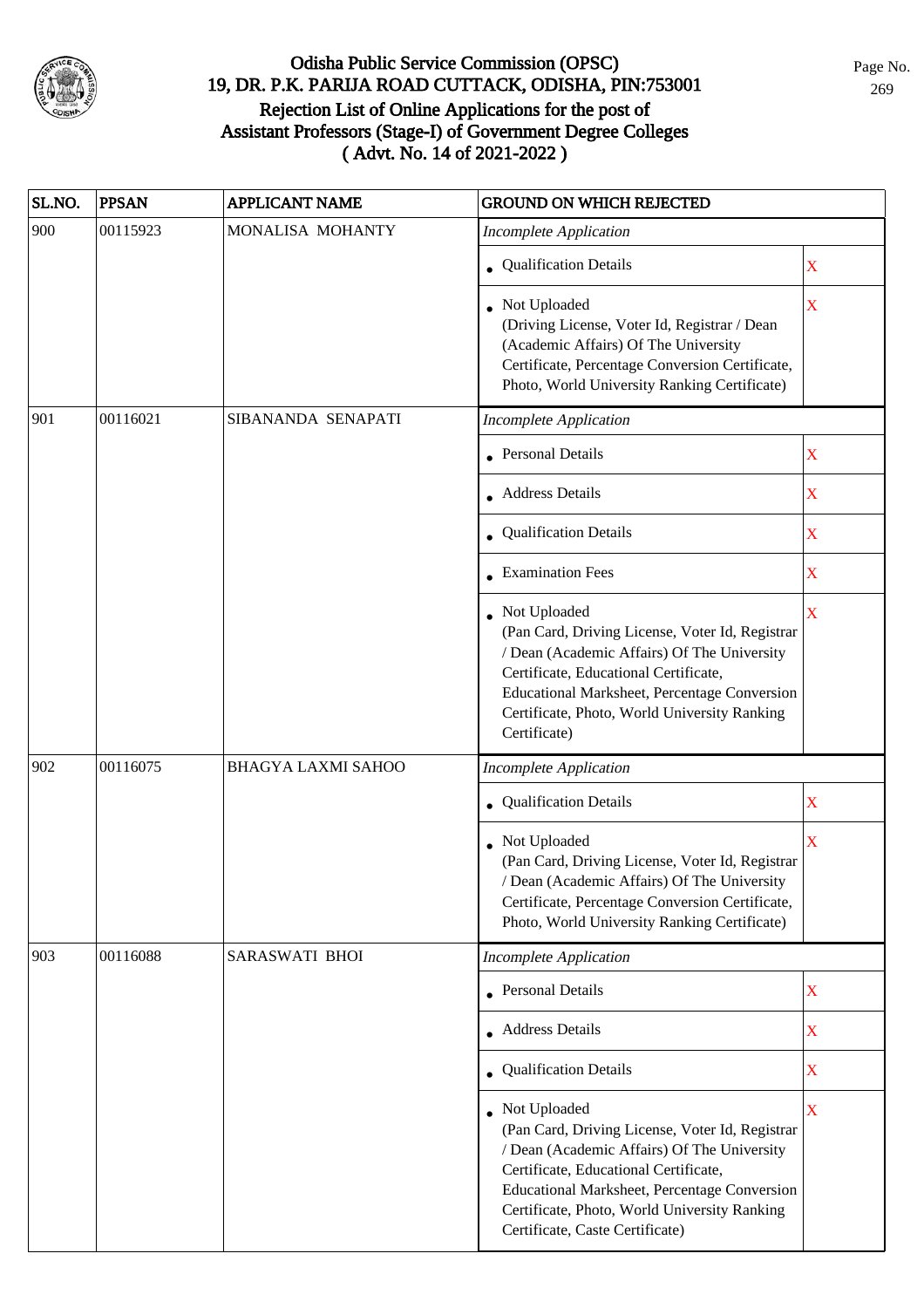

| SL.NO. | <b>PPSAN</b> | <b>APPLICANT NAME</b> | <b>GROUND ON WHICH REJECTED</b>                                                                                                                                                                                                                                                            |                         |
|--------|--------------|-----------------------|--------------------------------------------------------------------------------------------------------------------------------------------------------------------------------------------------------------------------------------------------------------------------------------------|-------------------------|
| 904    | 00116284     | NARENDRA KUMAR BEHERA | <b>Incomplete Application</b>                                                                                                                                                                                                                                                              |                         |
|        |              |                       | <b>Personal Details</b>                                                                                                                                                                                                                                                                    | X                       |
|        |              |                       | <b>Address Details</b>                                                                                                                                                                                                                                                                     | $\mathbf X$             |
|        |              |                       | • Qualification Details                                                                                                                                                                                                                                                                    | $\mathbf X$             |
|        |              |                       | Not Uploaded<br>(Pan Card, Driving License, Voter Id, Registrar<br>/ Dean (Academic Affairs) Of The University<br>Certificate, Educational Certificate,<br>Educational Marksheet, Percentage Conversion<br>Certificate, Photo, World University Ranking<br>Certificate, Caste Certificate) | X                       |
| 905    | 00116293     | <b>JYOTI BADAIK</b>   | <b>Incomplete Application</b>                                                                                                                                                                                                                                                              |                         |
|        |              |                       | Qualification Details                                                                                                                                                                                                                                                                      | X                       |
|        |              |                       | Not Uploaded<br>(Pan Card, Driving License, Voter Id, Registrar<br>/ Dean (Academic Affairs) Of The University<br>Certificate, Percentage Conversion Certificate,<br>Photo, World University Ranking Certificate)                                                                          | $\bar{\mathbf{X}}$      |
| 906    | 00116309     | SAGARIKA SAHOO        | <b>Incomplete Application</b>                                                                                                                                                                                                                                                              |                         |
|        |              |                       | Qualification Details                                                                                                                                                                                                                                                                      | X                       |
|        |              |                       | Not Uploaded<br>(Pan Card, Driving License, Voter Id, Registrar<br>/ Dean (Academic Affairs) Of The University<br>Certificate, Percentage Conversion Certificate,<br>World University Ranking Certificate)                                                                                 | $\overline{\mathbf{X}}$ |
| 907    | 00116321     | RAJESH KUMAR SAHU     | <b>Incomplete Application</b>                                                                                                                                                                                                                                                              |                         |
|        |              |                       | • Qualification Details                                                                                                                                                                                                                                                                    | $\mathbf X$             |
|        |              |                       | Not Uploaded<br>(Driving License, Voter Id, Registrar / Dean<br>(Academic Affairs) Of The University<br>Certificate, Percentage Conversion Certificate,<br>World University Ranking Certificate)                                                                                           | $\overline{\textbf{X}}$ |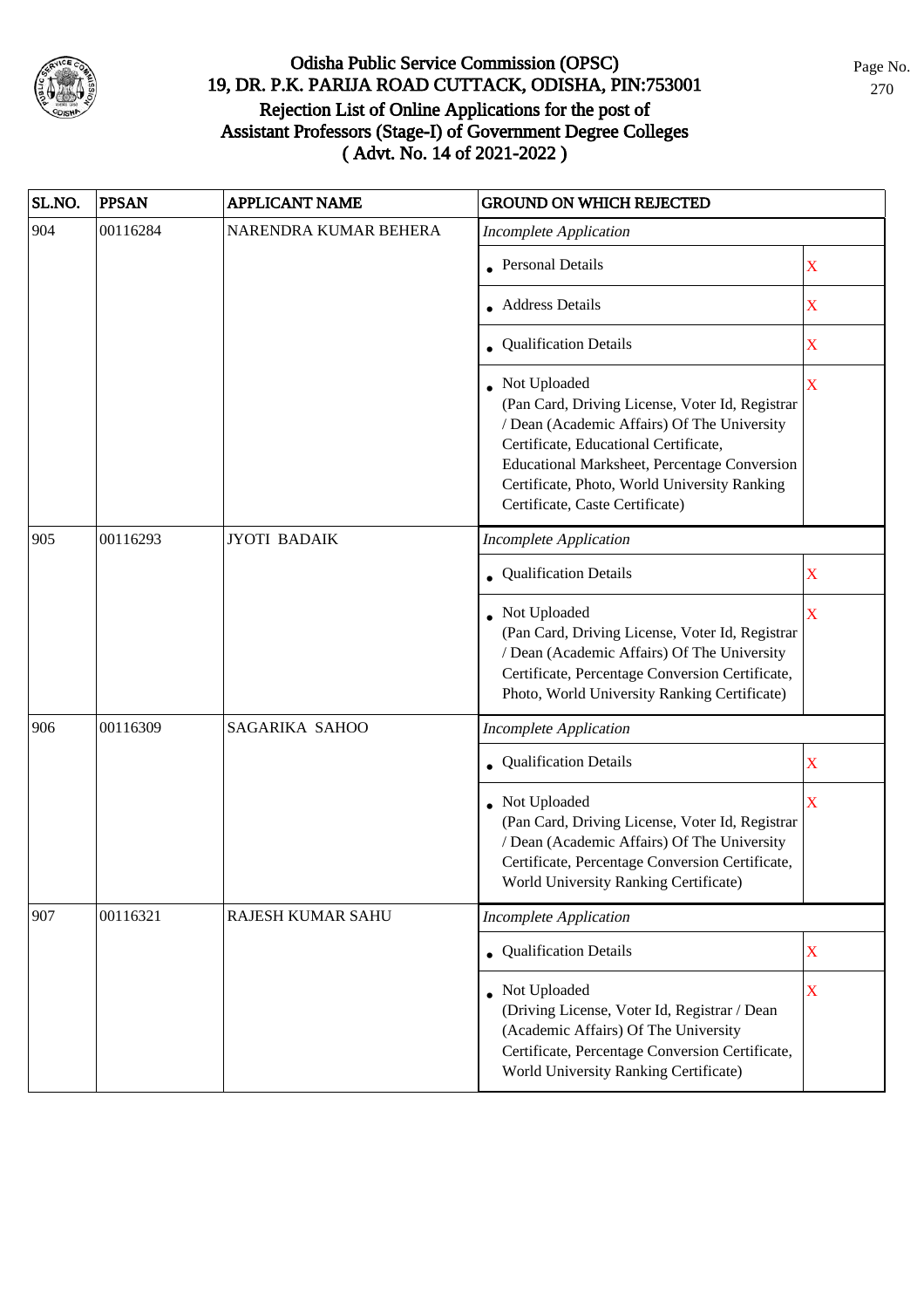

| SL.NO. | <b>PPSAN</b> | <b>APPLICANT NAME</b>     | <b>GROUND ON WHICH REJECTED</b>                                                                                                                                                                                                                                                              |                         |
|--------|--------------|---------------------------|----------------------------------------------------------------------------------------------------------------------------------------------------------------------------------------------------------------------------------------------------------------------------------------------|-------------------------|
| 908    | 00116336     | DEEPAK KUMAR BISWAL       | <b>Incomplete Application</b>                                                                                                                                                                                                                                                                |                         |
|        |              |                           | • Personal Details                                                                                                                                                                                                                                                                           | $\mathbf X$             |
|        |              |                           | • Address Details                                                                                                                                                                                                                                                                            | $\mathbf X$             |
|        |              |                           | • Qualification Details                                                                                                                                                                                                                                                                      | $\mathbf X$             |
|        |              |                           | • Examination Fees                                                                                                                                                                                                                                                                           | $\mathbf X$             |
|        |              |                           | • Not Uploaded<br>(Pan Card, Driving License, Voter Id, Registrar<br>/ Dean (Academic Affairs) Of The University<br>Certificate, Educational Certificate,<br>Educational Marksheet, Percentage Conversion<br>Certificate, Photo, World University Ranking<br>Certificate, Caste Certificate) | X                       |
| 909    | 00116400     | PABITRA KHANDUAL          | <b>Incomplete Application</b>                                                                                                                                                                                                                                                                |                         |
|        |              |                           | Personal Details                                                                                                                                                                                                                                                                             | $\mathbf X$             |
|        |              |                           | • Address Details                                                                                                                                                                                                                                                                            | $\mathbf X$             |
|        |              |                           | • Qualification Details                                                                                                                                                                                                                                                                      | $\mathbf X$             |
|        |              |                           | • Examination Fees                                                                                                                                                                                                                                                                           | $\mathbf X$             |
|        |              |                           | • Not Uploaded<br>(Pan Card, Driving License, Voter Id, Registrar<br>/ Dean (Academic Affairs) Of The University<br>Certificate, Educational Certificate,<br>Educational Marksheet, Percentage Conversion<br>Certificate, Photo, World University Ranking<br>Certificate)                    | $\bar{X}$               |
| 910    | 00116410     | <b>SASMITA NATH SARMA</b> | <b>Incomplete Application</b>                                                                                                                                                                                                                                                                |                         |
|        |              |                           | <b>Personal Details</b>                                                                                                                                                                                                                                                                      | $\mathbf X$             |
|        |              |                           | • Address Details                                                                                                                                                                                                                                                                            | $\mathbf X$             |
|        |              |                           | • Qualification Details                                                                                                                                                                                                                                                                      | $\overline{\textbf{X}}$ |
|        |              |                           | • Examination Fees                                                                                                                                                                                                                                                                           | $\overline{\textbf{X}}$ |
|        |              |                           | • Not Uploaded<br>(Pan Card, Driving License, Voter Id, Registrar<br>/ Dean (Academic Affairs) Of The University<br>Certificate, Educational Certificate,<br>Educational Marksheet, Percentage Conversion<br>Certificate, Photo, World University Ranking<br>Certificate)                    | $\mathbf X$             |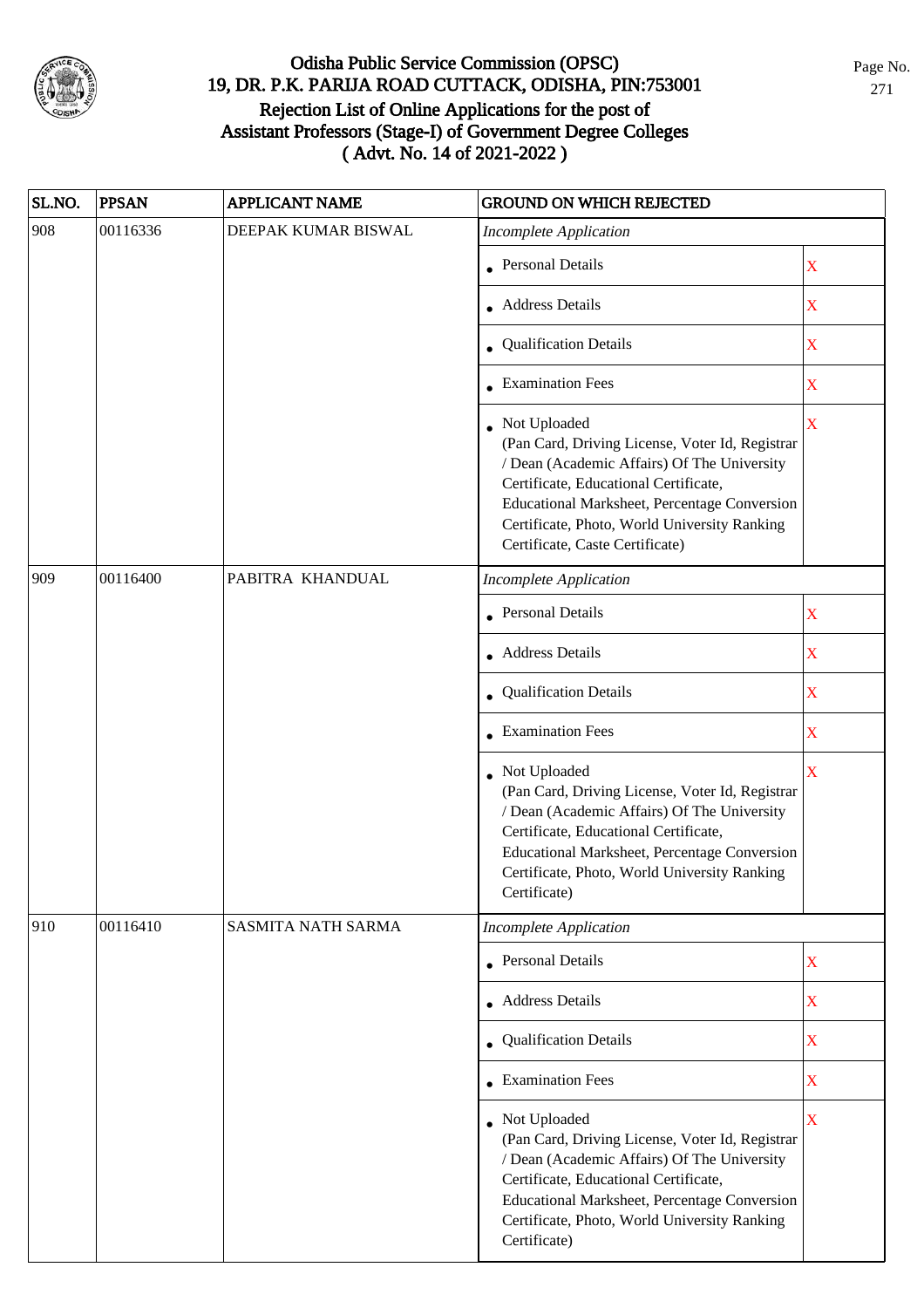

| SL.NO. | <b>PPSAN</b> | <b>APPLICANT NAME</b> | <b>GROUND ON WHICH REJECTED</b>                                                                                                                                                                                                                                                  |                         |
|--------|--------------|-----------------------|----------------------------------------------------------------------------------------------------------------------------------------------------------------------------------------------------------------------------------------------------------------------------------|-------------------------|
| 911    | 00116420     | DIPTIPRIYA SETHI      | <b>Incomplete Application</b>                                                                                                                                                                                                                                                    |                         |
|        |              |                       | • Qualification Details                                                                                                                                                                                                                                                          | $\mathbf X$             |
|        |              |                       | Not Uploaded<br>(Pan Card, Driving License, Registrar / Dean<br>(Academic Affairs) Of The University<br>Certificate, Photo, World University Ranking<br>Certificate)                                                                                                             | $\mathbf X$             |
| 912    | 00116455     | <b>RAIMAT MURMU</b>   | <b>Incomplete Application</b>                                                                                                                                                                                                                                                    |                         |
|        |              |                       | • Qualification Details                                                                                                                                                                                                                                                          | $\mathbf X$             |
|        |              |                       | • Not Uploaded<br>(Pan Card, Driving License, Voter Id, Registrar<br>/ Dean (Academic Affairs) Of The University<br>Certificate, Percentage Conversion Certificate,<br>World University Ranking Certificate)                                                                     | $\overline{\textbf{X}}$ |
| 913    | 00116472     | DR SUBASH NAYAK       | <b>Incomplete Application</b>                                                                                                                                                                                                                                                    |                         |
|        |              |                       | • Qualification Details                                                                                                                                                                                                                                                          | X                       |
|        |              |                       | • Not Uploaded<br>(Pan Card, Driving License, Voter Id, Registrar<br>/ Dean (Academic Affairs) Of The University<br>Certificate, Percentage Conversion Certificate,<br>Photo, World University Ranking Certificate)                                                              | X                       |
| 914    | 00116485     | SATYAN KUMAR JENA     | <b>Incomplete Application</b>                                                                                                                                                                                                                                                    |                         |
|        |              |                       | • Personal Details                                                                                                                                                                                                                                                               | X                       |
|        |              |                       | • Address Details                                                                                                                                                                                                                                                                | X                       |
|        |              |                       | • Qualification Details                                                                                                                                                                                                                                                          | $\mathbf X$             |
|        |              |                       | $\bullet$ Examination Fees                                                                                                                                                                                                                                                       | X                       |
|        |              |                       | • Not Uploaded<br>(Pan Card, Driving License, Voter Id, Registrar<br>/ Dean (Academic Affairs) Of The University<br>Certificate, Educational Certificate,<br><b>Educational Marksheet, Percentage Conversion</b><br>Certificate, Photo, World University Ranking<br>Certificate) | $\mathbf X$             |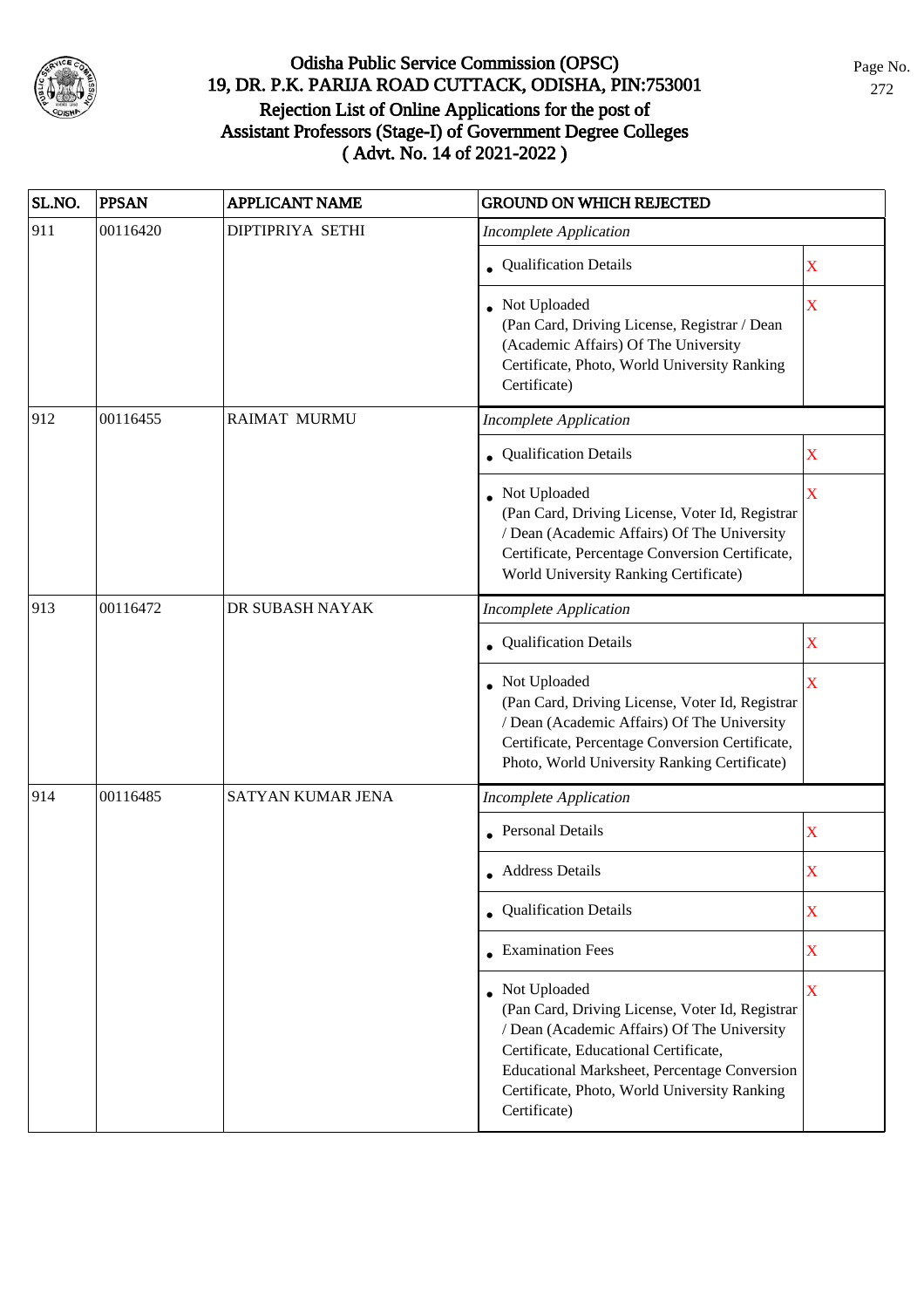

| SL.NO. | <b>PPSAN</b> | APPLICANT NAME       | <b>GROUND ON WHICH REJECTED</b>                                                                                                                                                                                                                                                  |                         |
|--------|--------------|----------------------|----------------------------------------------------------------------------------------------------------------------------------------------------------------------------------------------------------------------------------------------------------------------------------|-------------------------|
| 915    | 00116530     | <b>BINITA BEHERA</b> | <b>Incomplete Application</b>                                                                                                                                                                                                                                                    |                         |
|        |              |                      | • Qualification Details                                                                                                                                                                                                                                                          | $\mathbf X$             |
|        |              |                      | • Not Uploaded<br>(Driving License, Voter Id, Registrar / Dean<br>(Academic Affairs) Of The University<br>Certificate, Percentage Conversion Certificate,<br>Photo, World University Ranking Certificate)                                                                        | $\mathbf X$             |
| 916    | 00116531     | PRAGYANRANI BEHERA   | <b>Incomplete Application</b>                                                                                                                                                                                                                                                    |                         |
|        |              |                      | <b>Personal Details</b>                                                                                                                                                                                                                                                          | $\mathbf X$             |
|        |              |                      | • Address Details                                                                                                                                                                                                                                                                | $\mathbf X$             |
|        |              |                      | • Qualification Details                                                                                                                                                                                                                                                          | $\mathbf X$             |
|        |              |                      | • Examination Fees                                                                                                                                                                                                                                                               | $\mathbf X$             |
|        |              |                      | Not Uploaded<br>(Pan Card, Driving License, Voter Id, Registrar<br>/ Dean (Academic Affairs) Of The University<br>Certificate, Educational Certificate,<br>Educational Marksheet, Percentage Conversion<br>Certificate, Photo, World University Ranking<br>Certificate)          | $\overline{\mathbf{X}}$ |
| 917    | 00116566     | NISHAR AHMAD NURI    | <b>Incomplete Application</b>                                                                                                                                                                                                                                                    |                         |
|        |              |                      | Personal Details                                                                                                                                                                                                                                                                 | $\mathbf X$             |
|        |              |                      | • Address Details                                                                                                                                                                                                                                                                | $\mathbf X$             |
|        |              |                      | • Qualification Details                                                                                                                                                                                                                                                          | X                       |
|        |              |                      | $\bullet$ Examination Fees                                                                                                                                                                                                                                                       | X                       |
|        |              |                      | • Not Uploaded<br>(Pan Card, Driving License, Voter Id, Registrar<br>/ Dean (Academic Affairs) Of The University<br>Certificate, Educational Certificate,<br><b>Educational Marksheet, Percentage Conversion</b><br>Certificate, Photo, World University Ranking<br>Certificate) | $\overline{\mathbf{X}}$ |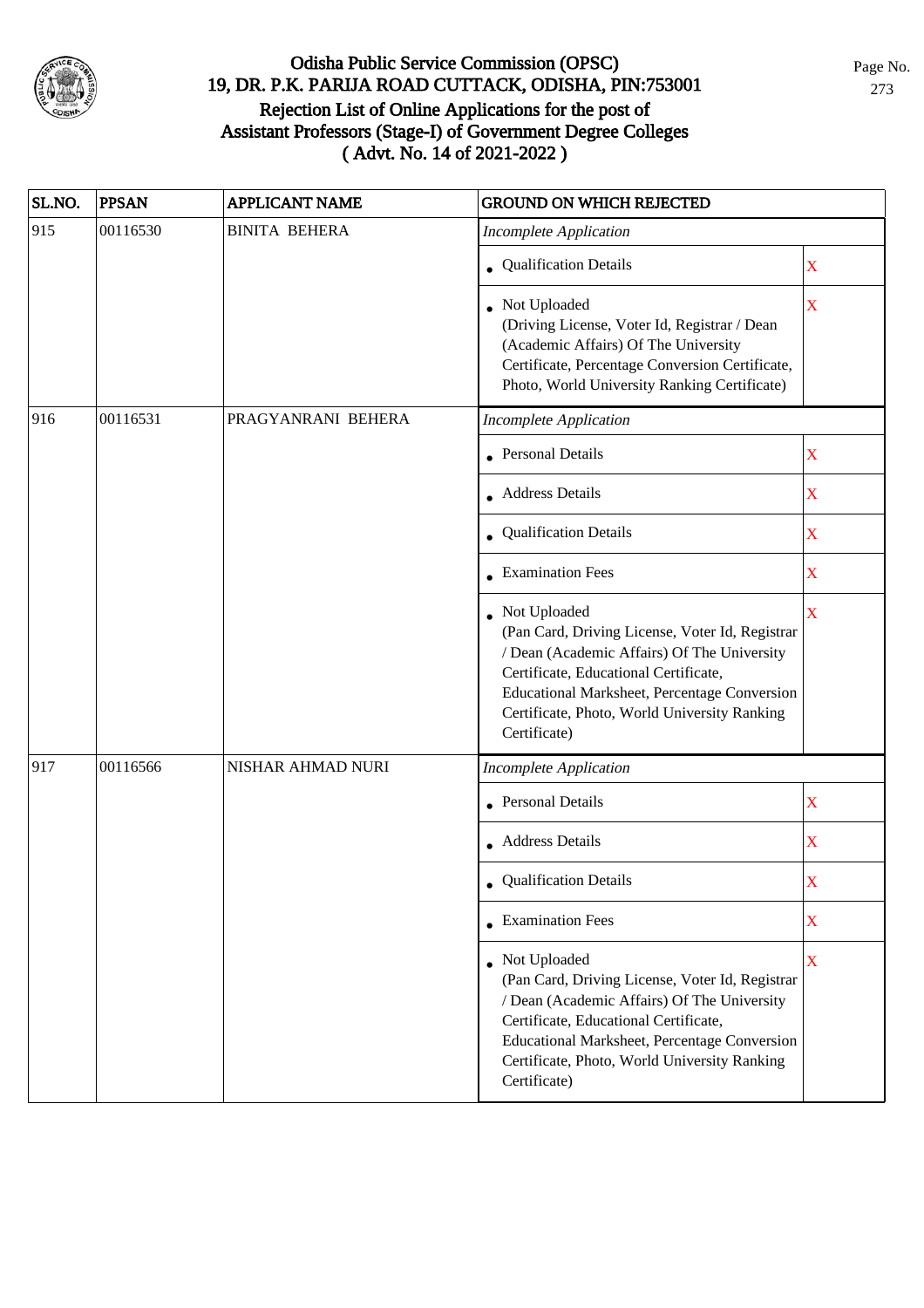

| SL.NO. | <b>PPSAN</b> | <b>APPLICANT NAME</b> | <b>GROUND ON WHICH REJECTED</b>                                                                                                                                                                                                                                           |             |
|--------|--------------|-----------------------|---------------------------------------------------------------------------------------------------------------------------------------------------------------------------------------------------------------------------------------------------------------------------|-------------|
| 918    | 00116650     | SMRUTI RANJAN PANDA   | <b>Incomplete Application</b>                                                                                                                                                                                                                                             |             |
|        |              |                       | <b>Personal Details</b>                                                                                                                                                                                                                                                   | $\mathbf X$ |
|        |              |                       | <b>Address Details</b>                                                                                                                                                                                                                                                    | $\mathbf X$ |
|        |              |                       | • Qualification Details                                                                                                                                                                                                                                                   | $\mathbf X$ |
|        |              |                       | • Examination Fees                                                                                                                                                                                                                                                        | $\mathbf X$ |
|        |              |                       | • Not Uploaded<br>(Pan Card, Driving License, Voter Id, Registrar<br>/ Dean (Academic Affairs) Of The University<br>Certificate, Educational Certificate,<br>Educational Marksheet, Percentage Conversion<br>Certificate, Photo, World University Ranking<br>Certificate) | $\mathbf X$ |
| 919    | 00116659     | <b>BIKASH DASH</b>    | <b>Incomplete Application</b>                                                                                                                                                                                                                                             |             |
|        |              |                       | <b>Personal Details</b>                                                                                                                                                                                                                                                   | $\mathbf X$ |
|        |              |                       | <b>Address Details</b>                                                                                                                                                                                                                                                    | X           |
|        |              |                       | • Qualification Details                                                                                                                                                                                                                                                   | $\mathbf X$ |
|        |              |                       | • Examination Fees                                                                                                                                                                                                                                                        | $\mathbf X$ |
|        |              |                       | • Not Uploaded<br>(Pan Card, Voter Id, Registrar / Dean<br>(Academic Affairs) Of The University<br>Certificate, Educational Certificate,<br>Educational Marksheet, Percentage Conversion<br>Certificate, Photo, World University Ranking<br>Certificate)                  | X           |
| 920    | 00116696     | TANMAYEE PARIDA       | <b>Incomplete Application</b>                                                                                                                                                                                                                                             |             |
|        |              |                       | Not Uploaded<br>(Pan Card, Driving License, Voter Id, Registrar<br>/ Dean (Academic Affairs) Of The University<br>Certificate, World University Ranking<br>Certificate)                                                                                                   | X           |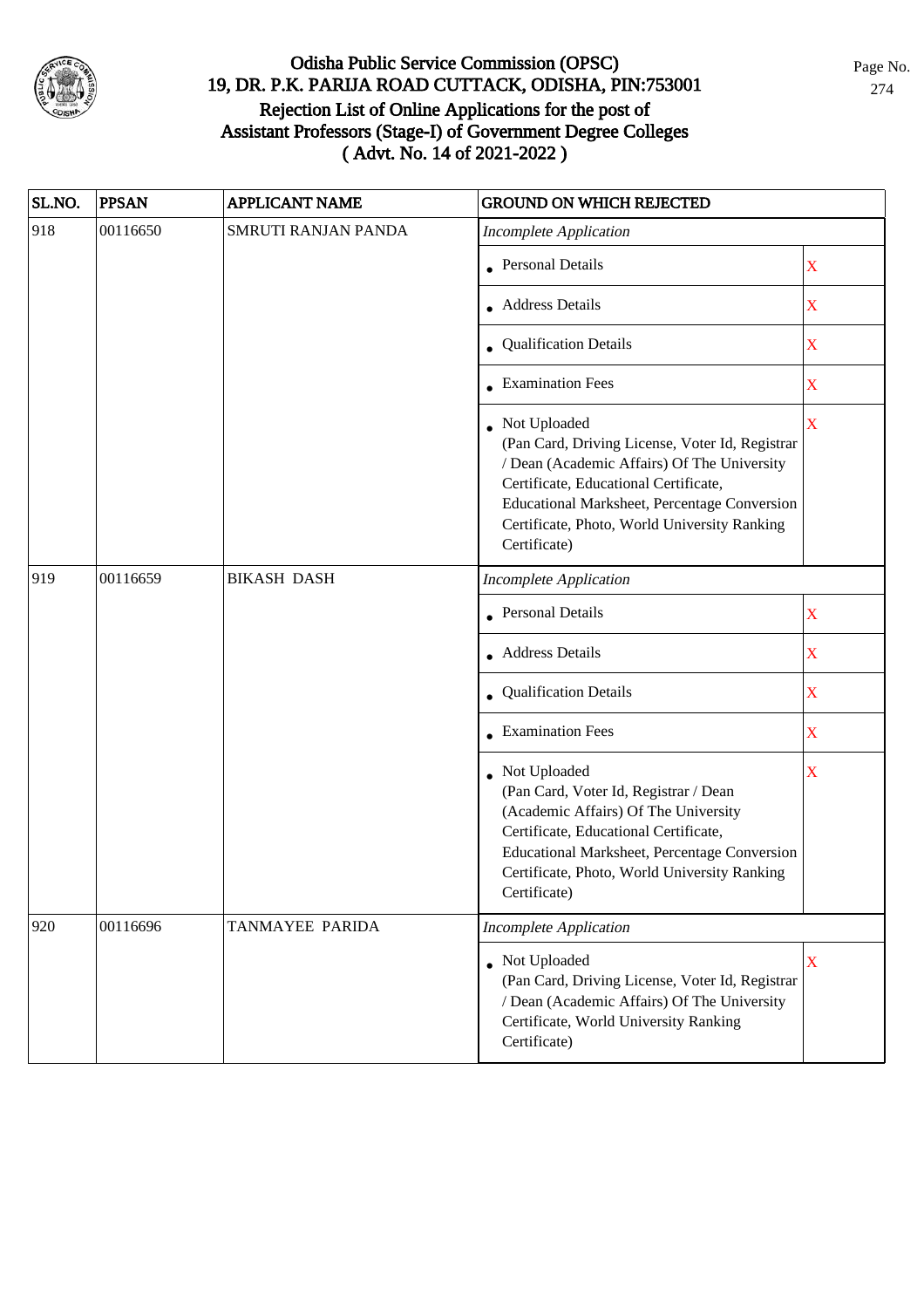

| SL.NO. | <b>PPSAN</b> | <b>APPLICANT NAME</b>   | GROUND ON WHICH REJECTED                                                                                                                                                                                                                                                                     |                         |
|--------|--------------|-------------------------|----------------------------------------------------------------------------------------------------------------------------------------------------------------------------------------------------------------------------------------------------------------------------------------------|-------------------------|
| 921    | 00116705     | MD JAVED MIANDAD ANSARI | <b>Incomplete Application</b>                                                                                                                                                                                                                                                                |                         |
|        |              |                         | • Personal Details                                                                                                                                                                                                                                                                           | $\mathbf X$             |
|        |              |                         | • Address Details                                                                                                                                                                                                                                                                            | $\overline{\text{X}}$   |
|        |              |                         | • Qualification Details                                                                                                                                                                                                                                                                      | $\mathbf X$             |
|        |              |                         | • Examination Fees                                                                                                                                                                                                                                                                           | $\overline{\text{X}}$   |
|        |              |                         | • Not Uploaded<br>(Pan Card, Driving License, Voter Id, Registrar<br>/ Dean (Academic Affairs) Of The University<br>Certificate, Educational Certificate,<br>Educational Marksheet, Percentage Conversion<br>Certificate, Photo, World University Ranking<br>Certificate, Caste Certificate) | $\overline{\mathbf{X}}$ |
| 922    | 00116708     | <b>KUANR MARNDI</b>     | <b>Incomplete Application</b>                                                                                                                                                                                                                                                                |                         |
|        |              |                         | <b>Personal Details</b>                                                                                                                                                                                                                                                                      | $\overline{\text{X}}$   |
|        |              |                         | • Address Details                                                                                                                                                                                                                                                                            | $\overline{\text{X}}$   |
|        |              |                         | • Qualification Details                                                                                                                                                                                                                                                                      | $\overline{\text{X}}$   |
|        |              |                         | Not Uploaded<br>(Pan Card, Driving License, Voter Id, Registrar<br>/ Dean (Academic Affairs) Of The University<br>Certificate, Educational Certificate,<br>Educational Marksheet, Percentage Conversion<br>Certificate, Photo, World University Ranking<br>Certificate, Caste Certificate)   | $\overline{\mathbf{X}}$ |
| 923    | 00116781     | RAMAKRISHNA TRIPATHY    | Incomplete Application                                                                                                                                                                                                                                                                       |                         |
|        |              |                         | • Personal Details                                                                                                                                                                                                                                                                           | $\mathbf X$             |
|        |              |                         | • Address Details                                                                                                                                                                                                                                                                            | $\mathbf X$             |
|        |              |                         | • Qualification Details                                                                                                                                                                                                                                                                      | $\mathbf X$             |
|        |              |                         | <b>Examination Fees</b>                                                                                                                                                                                                                                                                      | $\mathbf X$             |
|        |              |                         | • Not Uploaded<br>(Pan Card, Driving License, Voter Id, Registrar<br>/ Dean (Academic Affairs) Of The University<br>Certificate, Educational Certificate,<br>Educational Marksheet, Percentage Conversion<br>Certificate, Photo, World University Ranking<br>Certificate)                    | $\mathbf X$             |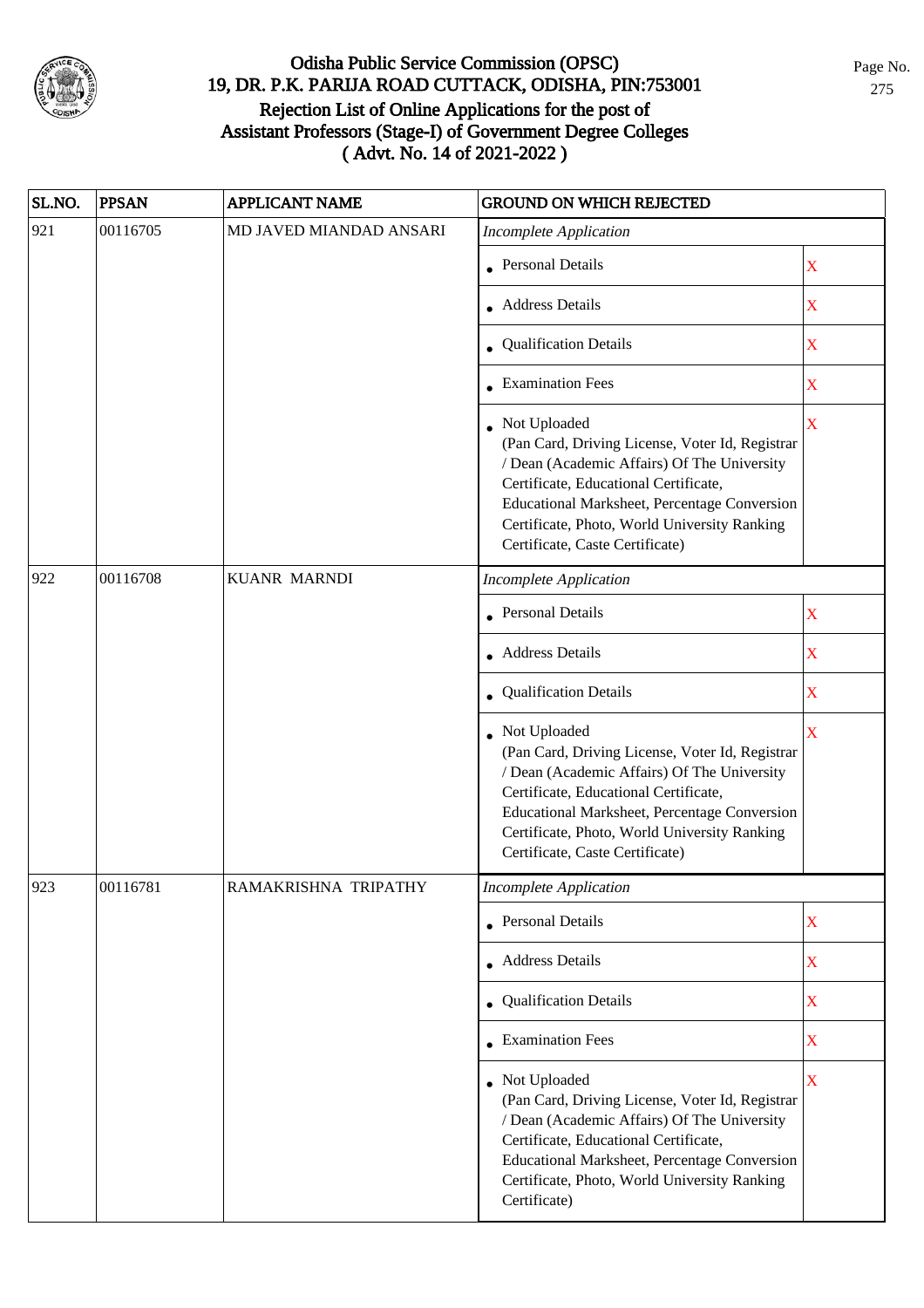

| SL.NO. | <b>PPSAN</b> | <b>APPLICANT NAME</b> | <b>GROUND ON WHICH REJECTED</b>                                                                                                                                                                                                                                                            |                         |
|--------|--------------|-----------------------|--------------------------------------------------------------------------------------------------------------------------------------------------------------------------------------------------------------------------------------------------------------------------------------------|-------------------------|
| 924    | 00116812     | SUMITRA KUMARI DASH   | <b>Incomplete Application</b>                                                                                                                                                                                                                                                              |                         |
|        |              |                       | • Qualification Details                                                                                                                                                                                                                                                                    | X                       |
|        |              |                       | Not Uploaded<br>(Driving License, Voter Id, Registrar / Dean<br>(Academic Affairs) Of The University<br>Certificate, Percentage Conversion Certificate,<br>Photo, World University Ranking Certificate)                                                                                    | $\overline{\mathbf{X}}$ |
| 925    | 00116823     | MEGHAVATH HARI NAIK   | <b>Incomplete Application</b>                                                                                                                                                                                                                                                              |                         |
|        |              |                       | • Qualification Details                                                                                                                                                                                                                                                                    | X                       |
|        |              |                       | • Not Uploaded<br>(Driving License, Voter Id, Registrar / Dean<br>(Academic Affairs) Of The University<br>Certificate, Educational Certificate,<br>Educational Marksheet, Percentage Conversion<br>Certificate, Photo, World University Ranking<br>Certificate)                            | $\mathbf X$             |
| 926    | 00116825     | UMA BHARTI DHURVEY    | Incomplete Application                                                                                                                                                                                                                                                                     |                         |
|        |              |                       | <b>Personal Details</b>                                                                                                                                                                                                                                                                    | X                       |
|        |              |                       | <b>Address Details</b>                                                                                                                                                                                                                                                                     | X                       |
|        |              |                       | Qualification Details                                                                                                                                                                                                                                                                      | X                       |
|        |              |                       | Not Uploaded<br>(Pan Card, Driving License, Voter Id, Registrar<br>/ Dean (Academic Affairs) Of The University<br>Certificate, Educational Certificate,<br>Educational Marksheet, Percentage Conversion<br>Certificate, Photo, World University Ranking<br>Certificate, Caste Certificate) | $\overline{\mathbf{X}}$ |
| 927    | 00116846     | <b>DHANA HEMBRAM</b>  | <b>Incomplete Application</b>                                                                                                                                                                                                                                                              |                         |
|        |              |                       | • Not Uploaded<br>(Pan Card, Driving License, Voter Id, Registrar<br>/ Dean (Academic Affairs) Of The University<br>Certificate, Percentage Conversion Certificate,<br>Photo, World University Ranking Certificate)                                                                        | $\mathbf X$             |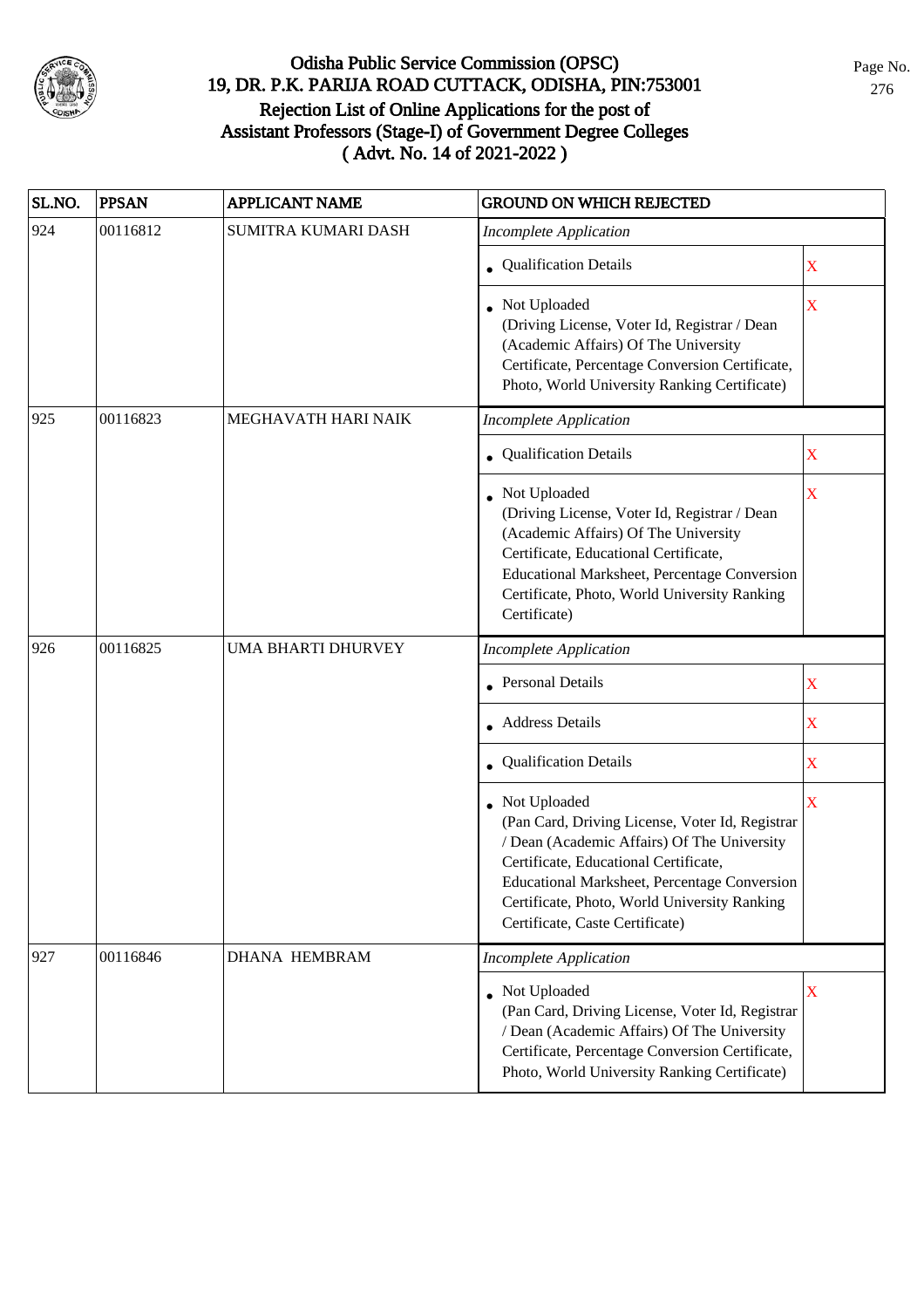

| SL.NO. | <b>PPSAN</b> | <b>APPLICANT NAME</b>  | <b>GROUND ON WHICH REJECTED</b>                                                                                                                                                                                                                                                              |                         |
|--------|--------------|------------------------|----------------------------------------------------------------------------------------------------------------------------------------------------------------------------------------------------------------------------------------------------------------------------------------------|-------------------------|
| 928    | 00116848     | <b>LINGARAJ ROY</b>    | <b>Incomplete Application</b>                                                                                                                                                                                                                                                                |                         |
|        |              |                        | • Qualification Details                                                                                                                                                                                                                                                                      | X                       |
|        |              |                        | • Not Uploaded<br>(Pan Card, Driving License, Voter Id, Registrar<br>/ Dean (Academic Affairs) Of The University<br>Certificate, Percentage Conversion Certificate,<br>Photo, World University Ranking Certificate)                                                                          | $\overline{\mathbf{X}}$ |
| 929    | 00116891     | <b>KUBERA MALIK</b>    | Incomplete Application                                                                                                                                                                                                                                                                       |                         |
|        |              |                        | • Not Uploaded<br>(Pan Card, Driving License, Voter Id, Registrar<br>/ Dean (Academic Affairs) Of The University<br>Certificate, Percentage Conversion Certificate,<br>World University Ranking Certificate)                                                                                 | $\overline{\mathbf{X}}$ |
| 930    | 00116964     | <b>GANGADHAR PUTEL</b> | <b>Incomplete Application</b>                                                                                                                                                                                                                                                                |                         |
|        |              |                        | • Personal Details                                                                                                                                                                                                                                                                           | $\mathbf X$             |
|        |              |                        | • Address Details                                                                                                                                                                                                                                                                            | $\mathbf X$             |
|        |              |                        | • Qualification Details                                                                                                                                                                                                                                                                      | X                       |
|        |              |                        | • Examination Fees                                                                                                                                                                                                                                                                           | X                       |
|        |              |                        | • Not Uploaded<br>(Pan Card, Driving License, Voter Id, Registrar<br>/ Dean (Academic Affairs) Of The University<br>Certificate, Educational Certificate,<br>Educational Marksheet, Percentage Conversion<br>Certificate, Photo, World University Ranking<br>Certificate, Caste Certificate) | $\mathbf X$             |
| 931    | 00116990     | <b>BANANI DAS</b>      | <b>Incomplete Application</b>                                                                                                                                                                                                                                                                |                         |
|        |              |                        | • Personal Details                                                                                                                                                                                                                                                                           | $\mathbf X$             |
|        |              |                        | • Address Details                                                                                                                                                                                                                                                                            | $\mathbf X$             |
|        |              |                        | • Qualification Details                                                                                                                                                                                                                                                                      | $\overline{\textbf{X}}$ |
|        |              |                        | • Examination Fees                                                                                                                                                                                                                                                                           | X                       |
|        |              |                        | • Not Uploaded<br>(Pan Card, Driving License, Voter Id, Registrar<br>/ Dean (Academic Affairs) Of The University<br>Certificate, Educational Certificate,<br>Educational Marksheet, Percentage Conversion<br>Certificate, Photo, World University Ranking<br>Certificate)                    | $\overline{\mathbf{X}}$ |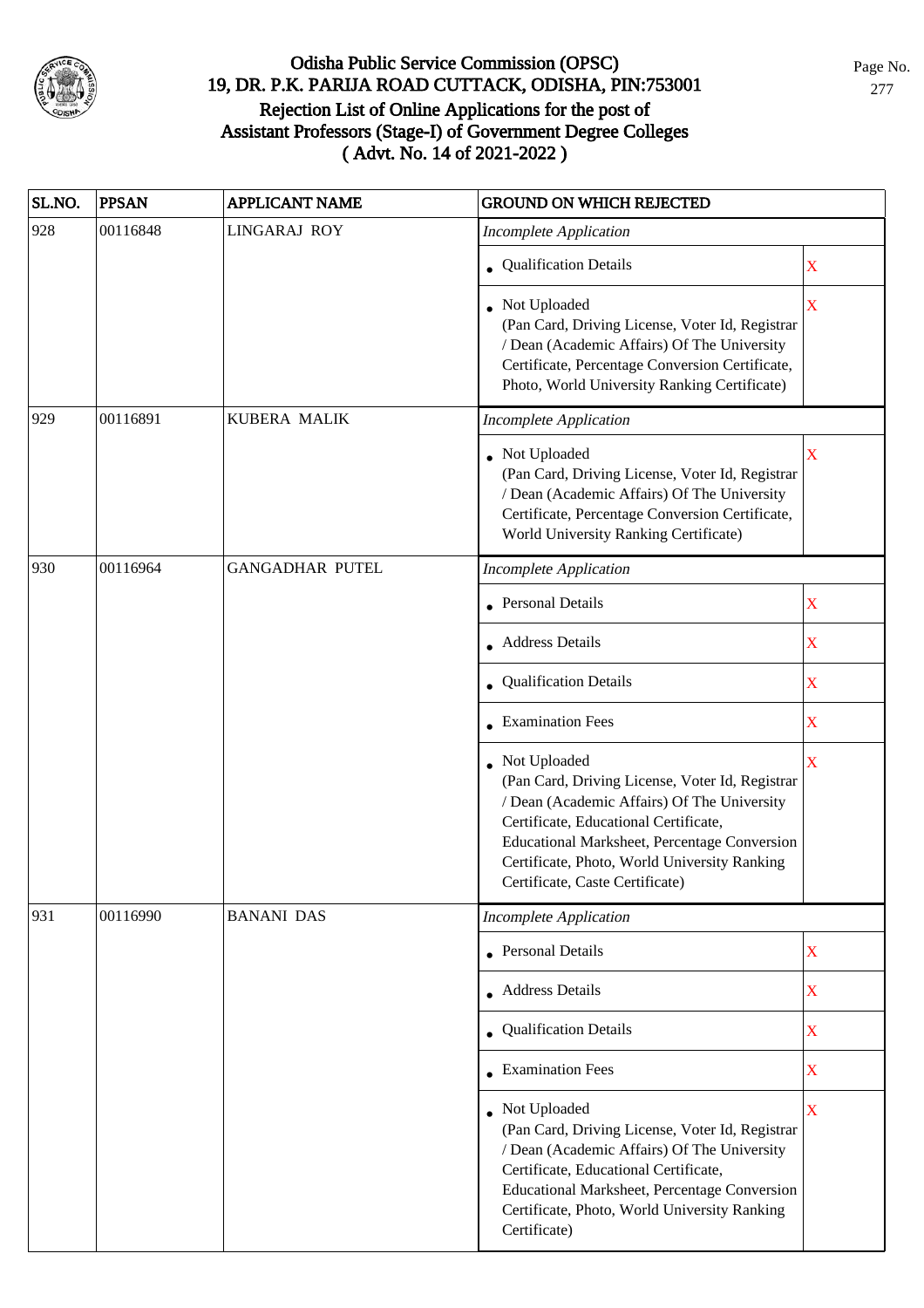

| SL.NO. | <b>PPSAN</b> | <b>APPLICANT NAME</b>   | <b>GROUND ON WHICH REJECTED</b>                                                                                                                                                                                                                                         |                    |
|--------|--------------|-------------------------|-------------------------------------------------------------------------------------------------------------------------------------------------------------------------------------------------------------------------------------------------------------------------|--------------------|
| 932    | 00116991     | MANISHA DUNGDUNG        | <b>Incomplete Application</b>                                                                                                                                                                                                                                           |                    |
|        |              |                         | • Qualification Details                                                                                                                                                                                                                                                 | $\mathbf X$        |
|        |              |                         | • Not Uploaded<br>(Pan Card, Driving License, Registrar / Dean<br>(Academic Affairs) Of The University<br>Certificate, Percentage Conversion Certificate,<br>Photo, World University Ranking Certificate)                                                               | $\mathbf X$        |
| 933    | 00117033     | <b>ASHIF ALI SARDAR</b> | <b>Incomplete Application</b>                                                                                                                                                                                                                                           |                    |
|        |              |                         | • Personal Details                                                                                                                                                                                                                                                      | $\mathbf X$        |
|        |              |                         | $\bullet$ Address Details                                                                                                                                                                                                                                               | $\mathbf X$        |
|        |              |                         | • Qualification Details                                                                                                                                                                                                                                                 | $\mathbf X$        |
|        |              |                         | • Examination Fees                                                                                                                                                                                                                                                      | $\mathbf X$        |
|        |              |                         | Not Uploaded<br>(Pan Card, Driving License, Voter Id, Registrar<br>/ Dean (Academic Affairs) Of The University<br>Certificate, Educational Certificate,<br>Educational Marksheet, Percentage Conversion<br>Certificate, Photo, World University Ranking<br>Certificate) | $\bar{\mathbf{X}}$ |
| 934    | 00117087     | VAISHALI SINGH          | <b>Incomplete Application</b>                                                                                                                                                                                                                                           |                    |
|        |              |                         | Qualification Details                                                                                                                                                                                                                                                   | $\mathbf X$        |
|        |              |                         | Not Uploaded<br>(Pan Card, Voter Id, Registrar / Dean<br>(Academic Affairs) Of The University<br>Certificate, Educational Certificate,<br>Educational Marksheet, Percentage Conversion<br>Certificate, Photo, World University Ranking<br>Certificate)                  | X                  |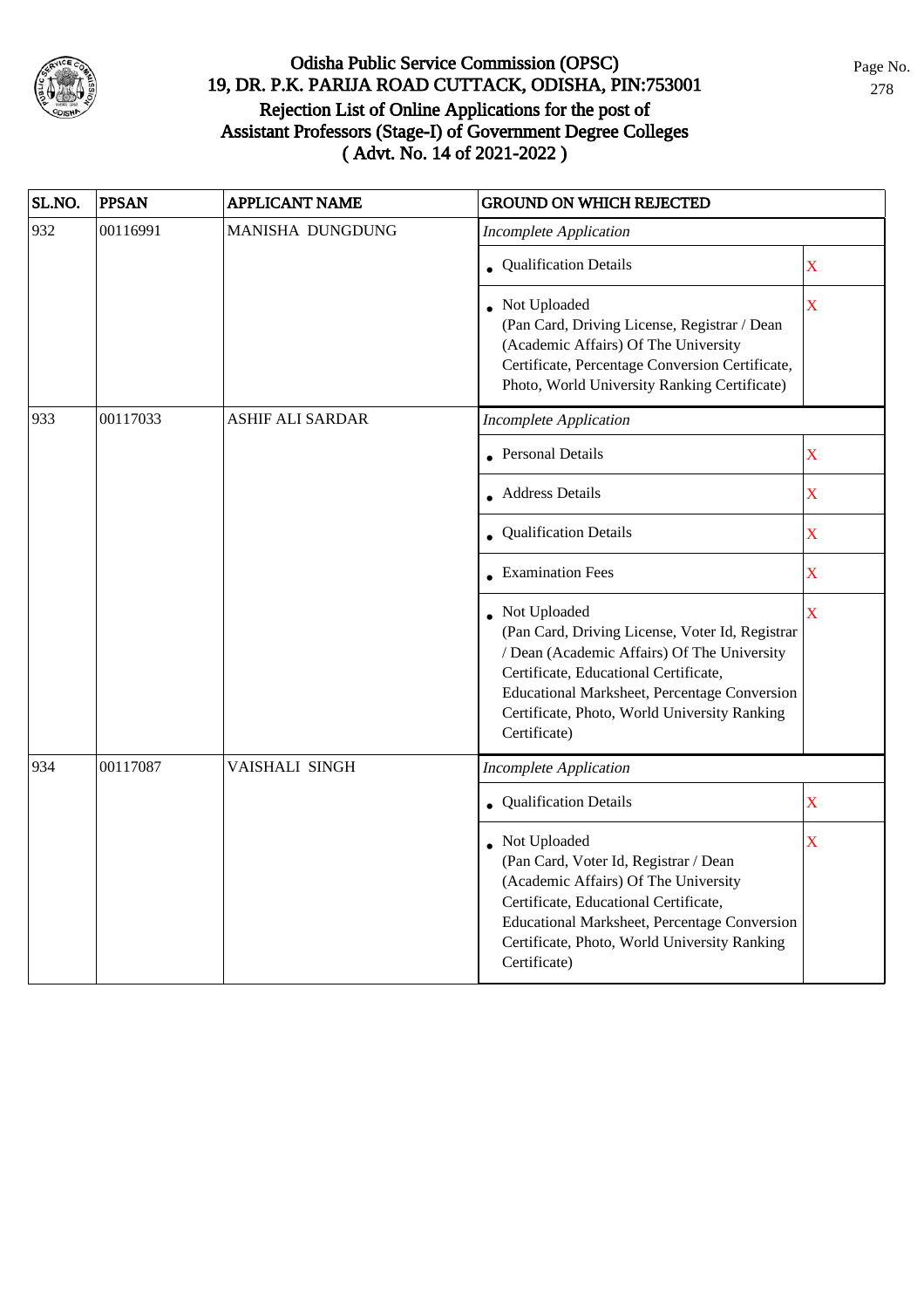

| SL.NO. | <b>PPSAN</b> | <b>APPLICANT NAME</b>    | <b>GROUND ON WHICH REJECTED</b>                                                                                                                                                                                                                                                                                                                                                                  |                         |
|--------|--------------|--------------------------|--------------------------------------------------------------------------------------------------------------------------------------------------------------------------------------------------------------------------------------------------------------------------------------------------------------------------------------------------------------------------------------------------|-------------------------|
| 935    | 00117090     | <b>ASHOK KUMAR PUSTI</b> | <b>Incomplete Application</b>                                                                                                                                                                                                                                                                                                                                                                    |                         |
|        |              |                          | • Personal Details                                                                                                                                                                                                                                                                                                                                                                               | $\mathbf X$             |
|        |              |                          | <b>Address Details</b>                                                                                                                                                                                                                                                                                                                                                                           | $\mathbf X$             |
|        |              |                          | • Qualification Details                                                                                                                                                                                                                                                                                                                                                                          | $\mathbf X$             |
|        |              |                          | • Examination Fees                                                                                                                                                                                                                                                                                                                                                                               | $\mathbf X$             |
|        |              |                          | Not Uploaded<br>(Pan Card, Driving License, Voter Id, Registrar<br>/ Dean (Academic Affairs) Of The University<br>Certificate, Educational Certificate,<br>Educational Marksheet, No Objection<br>Certificate (Noc) From The Competent<br>Authority In Case Of In-Service Candidate,<br>Percentage Conversion Certificate, Photo,<br>World University Ranking Certificate, Caste<br>Certificate) | $\mathbf X$             |
| 936    | 00117186     | SHISHPAL GARHWAL         | <b>Incomplete Application</b>                                                                                                                                                                                                                                                                                                                                                                    |                         |
|        |              |                          | • Qualification Details                                                                                                                                                                                                                                                                                                                                                                          | $\mathbf X$             |
|        |              |                          | Not Uploaded<br>(Pan Card, Driving License, Voter Id, Registrar<br>/ Dean (Academic Affairs) Of The University<br>Certificate, Educational Certificate,<br>Educational Marksheet, Percentage Conversion<br>Certificate, Photo, World University Ranking<br>Certificate)                                                                                                                          | $\overline{\mathbf{X}}$ |
| 937    | 00117204     | <b>SUBHRANSU PUHAN</b>   | <b>Incomplete Application</b>                                                                                                                                                                                                                                                                                                                                                                    |                         |
|        |              |                          | • Personal Details                                                                                                                                                                                                                                                                                                                                                                               | X                       |
|        |              |                          | • Address Details                                                                                                                                                                                                                                                                                                                                                                                | $\mathbf X$             |
|        |              |                          | • Qualification Details                                                                                                                                                                                                                                                                                                                                                                          | $\mathbf X$             |
|        |              |                          | $\bullet$ Examination Fees                                                                                                                                                                                                                                                                                                                                                                       | $\mathbf X$             |
|        |              |                          | • Not Uploaded<br>(Pan Card, Driving License, Voter Id, Registrar<br>/ Dean (Academic Affairs) Of The University<br>Certificate, Educational Certificate,<br>Educational Marksheet, Percentage Conversion<br>Certificate, Photo, World University Ranking<br>Certificate)                                                                                                                        | $\overline{\mathbf{X}}$ |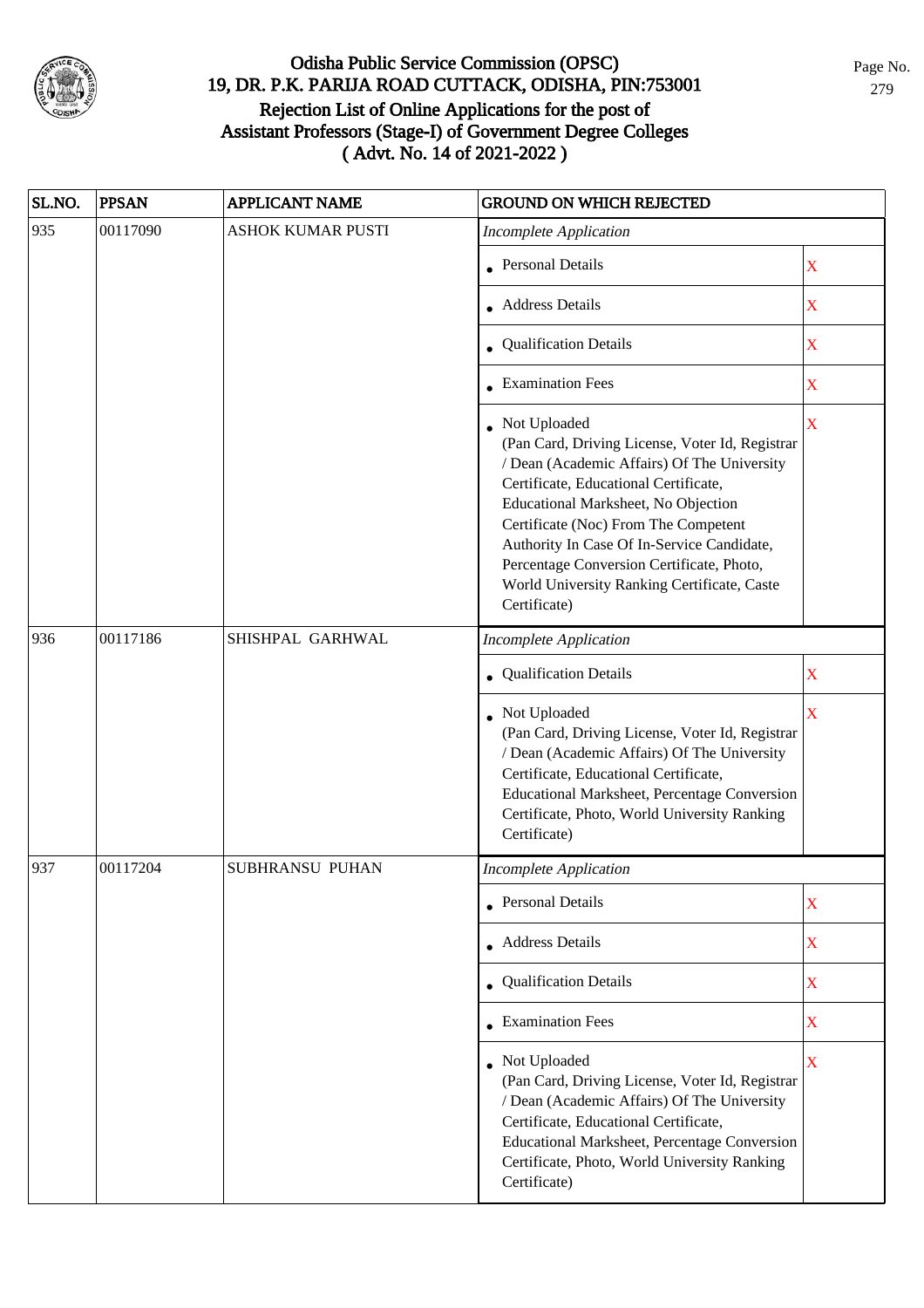

| SL.NO. | <b>PPSAN</b> | <b>APPLICANT NAME</b> | <b>GROUND ON WHICH REJECTED</b>                                                                                                                                                                                                                                                            |                         |
|--------|--------------|-----------------------|--------------------------------------------------------------------------------------------------------------------------------------------------------------------------------------------------------------------------------------------------------------------------------------------|-------------------------|
| 938    | 00117255     | MANASHI PRIYADARSHINI | <b>Incomplete Application</b>                                                                                                                                                                                                                                                              |                         |
|        |              |                       | • Qualification Details                                                                                                                                                                                                                                                                    | $\mathbf X$             |
|        |              |                       | • Not Uploaded<br>(Pan Card, Driving License, Voter Id, Registrar<br>/ Dean (Academic Affairs) Of The University<br>Certificate, Percentage Conversion Certificate,<br>Photo, World University Ranking Certificate)                                                                        | X                       |
| 939    | 00117271     | SMRUTI SWARUPA NAYAK  | <b>Incomplete Application</b>                                                                                                                                                                                                                                                              |                         |
|        |              |                       | <b>Personal Details</b>                                                                                                                                                                                                                                                                    | $\mathbf X$             |
|        |              |                       | • Address Details                                                                                                                                                                                                                                                                          | $\mathbf X$             |
|        |              |                       | • Qualification Details                                                                                                                                                                                                                                                                    | $\mathbf X$             |
|        |              |                       | <b>Examination Fees</b>                                                                                                                                                                                                                                                                    | $\mathbf X$             |
|        |              |                       | Not Uploaded<br>(Pan Card, Driving License, Voter Id, Registrar<br>/ Dean (Academic Affairs) Of The University<br>Certificate, Educational Certificate,<br>Educational Marksheet, Percentage Conversion<br>Certificate, Photo, World University Ranking<br>Certificate, Caste Certificate) | $\overline{\mathbf{X}}$ |
| 940    | 00117282     | <b>SHALINI</b>        | <b>Incomplete Application</b>                                                                                                                                                                                                                                                              |                         |
|        |              |                       | <b>Personal Details</b>                                                                                                                                                                                                                                                                    | $\mathbf X$             |
|        |              |                       | • Address Details                                                                                                                                                                                                                                                                          | $\mathbf X$             |
|        |              |                       | • Qualification Details                                                                                                                                                                                                                                                                    | X                       |
|        |              |                       | $\bullet$ Examination Fees                                                                                                                                                                                                                                                                 | $\mathbf X$             |
|        |              |                       | • Not Uploaded<br>(Pan Card, Driving License, Voter Id, Registrar<br>/ Dean (Academic Affairs) Of The University<br>Certificate, Educational Certificate,<br>Educational Marksheet, Percentage Conversion<br>Certificate, Photo, World University Ranking<br>Certificate)                  | $\mathbf X$             |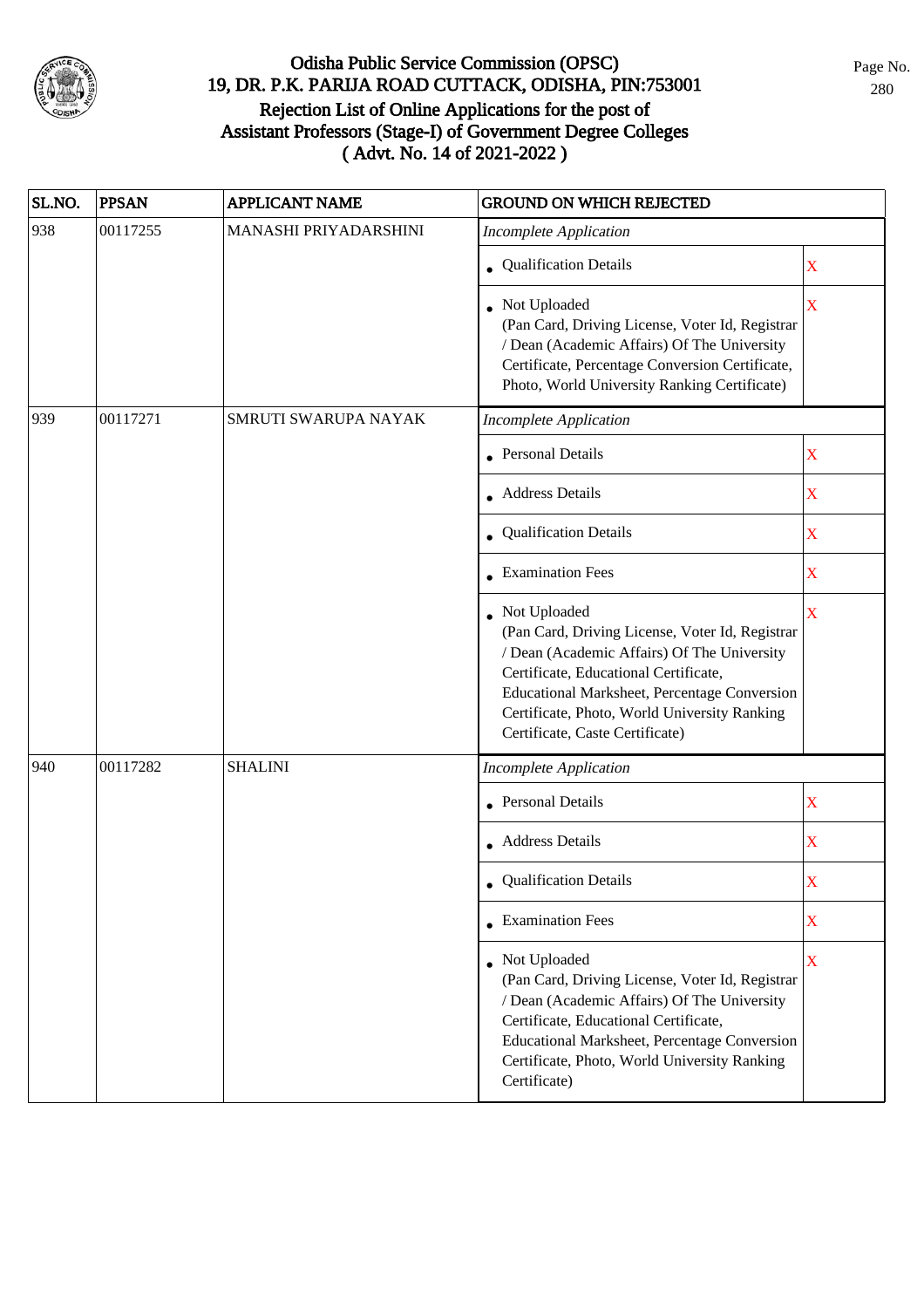

| SL.NO. | <b>PPSAN</b> | <b>APPLICANT NAME</b>   | <b>GROUND ON WHICH REJECTED</b>                                                                                                                                                                                                                                                            |                         |
|--------|--------------|-------------------------|--------------------------------------------------------------------------------------------------------------------------------------------------------------------------------------------------------------------------------------------------------------------------------------------|-------------------------|
| 941    | 00117366     | PREESAT BISWAS          | <b>Incomplete Application</b>                                                                                                                                                                                                                                                              |                         |
|        |              |                         | <b>Personal Details</b>                                                                                                                                                                                                                                                                    | X                       |
|        |              |                         | <b>Address Details</b>                                                                                                                                                                                                                                                                     | $\mathbf X$             |
|        |              |                         | • Qualification Details                                                                                                                                                                                                                                                                    | $\mathbf X$             |
|        |              |                         | Not Uploaded<br>(Pan Card, Driving License, Voter Id, Registrar<br>/ Dean (Academic Affairs) Of The University<br>Certificate, Educational Certificate,<br>Educational Marksheet, Percentage Conversion<br>Certificate, Photo, World University Ranking<br>Certificate, Caste Certificate) | X                       |
| 942    | 00117375     | SUBHRAMAYEE BEHERA      | <b>Incomplete Application</b>                                                                                                                                                                                                                                                              |                         |
|        |              |                         | Qualification Details                                                                                                                                                                                                                                                                      | X                       |
|        |              |                         | Not Uploaded<br>(Pan Card, Driving License, Voter Id, Registrar<br>/ Dean (Academic Affairs) Of The University<br>Certificate, Percentage Conversion Certificate,<br>World University Ranking Certificate)                                                                                 | $\overline{\mathbf{X}}$ |
| 943    | 00117384     | SHASHIKANTA LENKA       | <b>Incomplete Application</b>                                                                                                                                                                                                                                                              |                         |
|        |              |                         | Qualification Details                                                                                                                                                                                                                                                                      | X                       |
|        |              |                         | Not Uploaded<br>(Pan Card, Driving License, Voter Id, Registrar<br>/ Dean (Academic Affairs) Of The University<br>Certificate, Educational Certificate,<br>Educational Marksheet, Percentage Conversion<br>Certificate, Photo, World University Ranking<br>Certificate)                    | $\overline{\mathbf{X}}$ |
| 944    | 00117395     | <b>BIJAY LAXMI SAHU</b> | <b>Incomplete Application</b>                                                                                                                                                                                                                                                              |                         |
|        |              |                         | • Qualification Details                                                                                                                                                                                                                                                                    | $\mathbf X$             |
|        |              |                         | • Not Uploaded<br>(Pan Card, Driving License, Voter Id, Registrar<br>/ Dean (Academic Affairs) Of The University<br>Certificate, Percentage Conversion Certificate,<br>Photo, World University Ranking Certificate)                                                                        | $\mathbf X$             |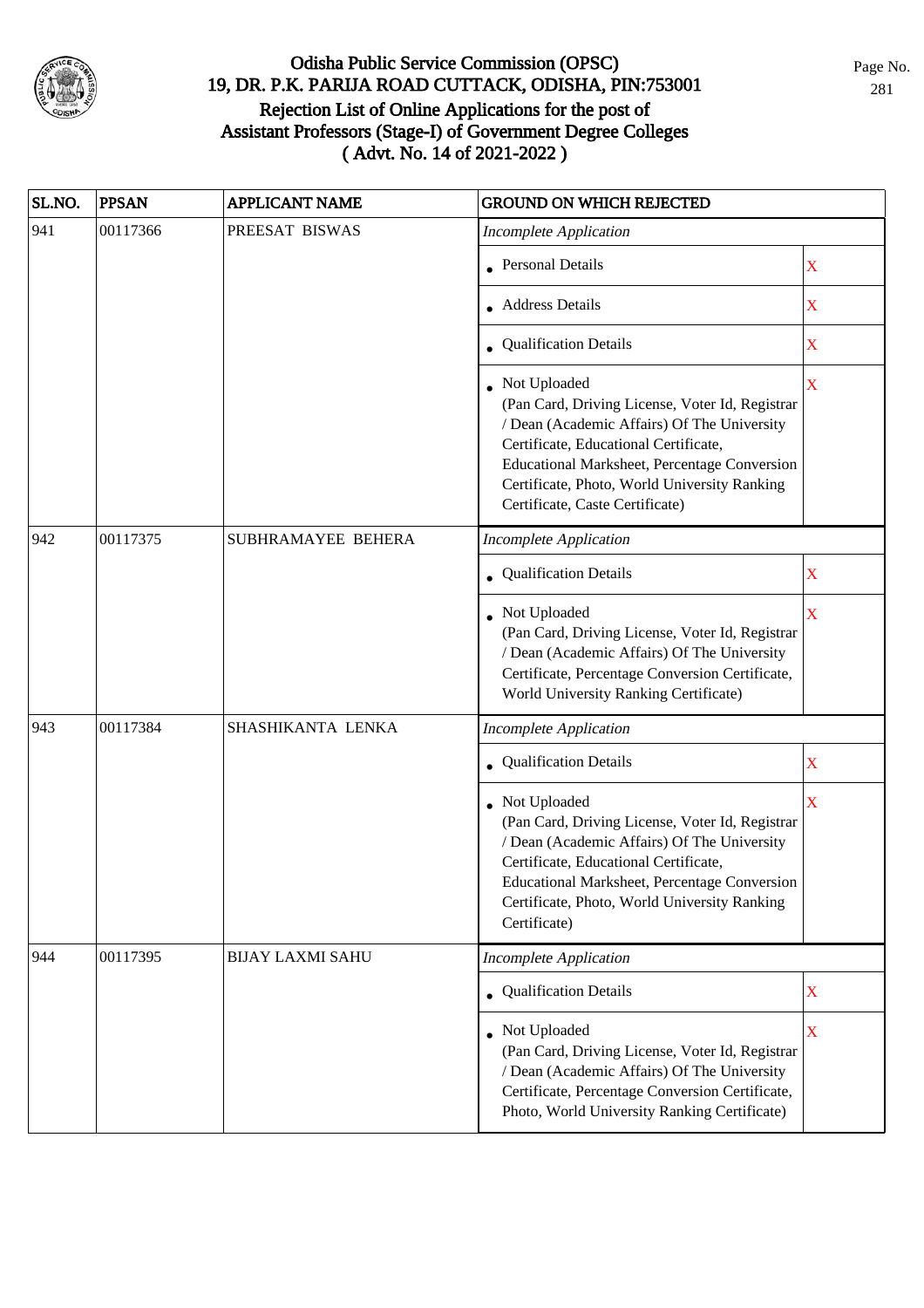

| SL.NO. | <b>PPSAN</b> | <b>APPLICANT NAME</b>     | <b>GROUND ON WHICH REJECTED</b>                                                                                                                                                                                                                                                              |             |
|--------|--------------|---------------------------|----------------------------------------------------------------------------------------------------------------------------------------------------------------------------------------------------------------------------------------------------------------------------------------------|-------------|
| 945    | 00117420     | <b>IPSITA SAHOO</b>       | <b>Incomplete Application</b>                                                                                                                                                                                                                                                                |             |
|        |              |                           | <b>Personal Details</b>                                                                                                                                                                                                                                                                      | X           |
|        |              |                           | <b>Address Details</b>                                                                                                                                                                                                                                                                       | $\mathbf X$ |
|        |              |                           | <b>Qualification Details</b>                                                                                                                                                                                                                                                                 | $\mathbf X$ |
|        |              |                           | • Examination Fees                                                                                                                                                                                                                                                                           | $\mathbf X$ |
|        |              |                           | • Not Uploaded<br>(Pan Card, Driving License, Voter Id, Registrar<br>/ Dean (Academic Affairs) Of The University<br>Certificate, Educational Certificate,<br>Educational Marksheet, Percentage Conversion<br>Certificate, Photo, World University Ranking<br>Certificate, Caste Certificate) | $\mathbf X$ |
| 946    | 00117422     | <b>JAGYANSHINI BEHERA</b> | <b>Incomplete Application</b>                                                                                                                                                                                                                                                                |             |
|        |              |                           | <b>Personal Details</b>                                                                                                                                                                                                                                                                      | $\mathbf X$ |
|        |              |                           | <b>Address Details</b>                                                                                                                                                                                                                                                                       | X           |
|        |              |                           | • Qualification Details                                                                                                                                                                                                                                                                      | $\mathbf X$ |
|        |              |                           | • Examination Fees                                                                                                                                                                                                                                                                           | $\mathbf X$ |
|        |              |                           | • Not Uploaded<br>(Pan Card, Driving License, Voter Id, Registrar<br>/ Dean (Academic Affairs) Of The University<br>Certificate, Educational Certificate,<br>Educational Marksheet, Percentage Conversion<br>Certificate, Photo, World University Ranking<br>Certificate)                    | X           |
| 947    | 00117452     | RASHMITA MOHANTY          | <b>Incomplete Application</b>                                                                                                                                                                                                                                                                |             |
|        |              |                           | <b>Qualification Details</b>                                                                                                                                                                                                                                                                 | $\mathbf X$ |
|        |              |                           | Not Uploaded<br>(Pan Card, Driving License, Voter Id, Registrar<br>/ Dean (Academic Affairs) Of The University<br>Certificate, Percentage Conversion Certificate,<br>Photo, World University Ranking Certificate)                                                                            | $\mathbf X$ |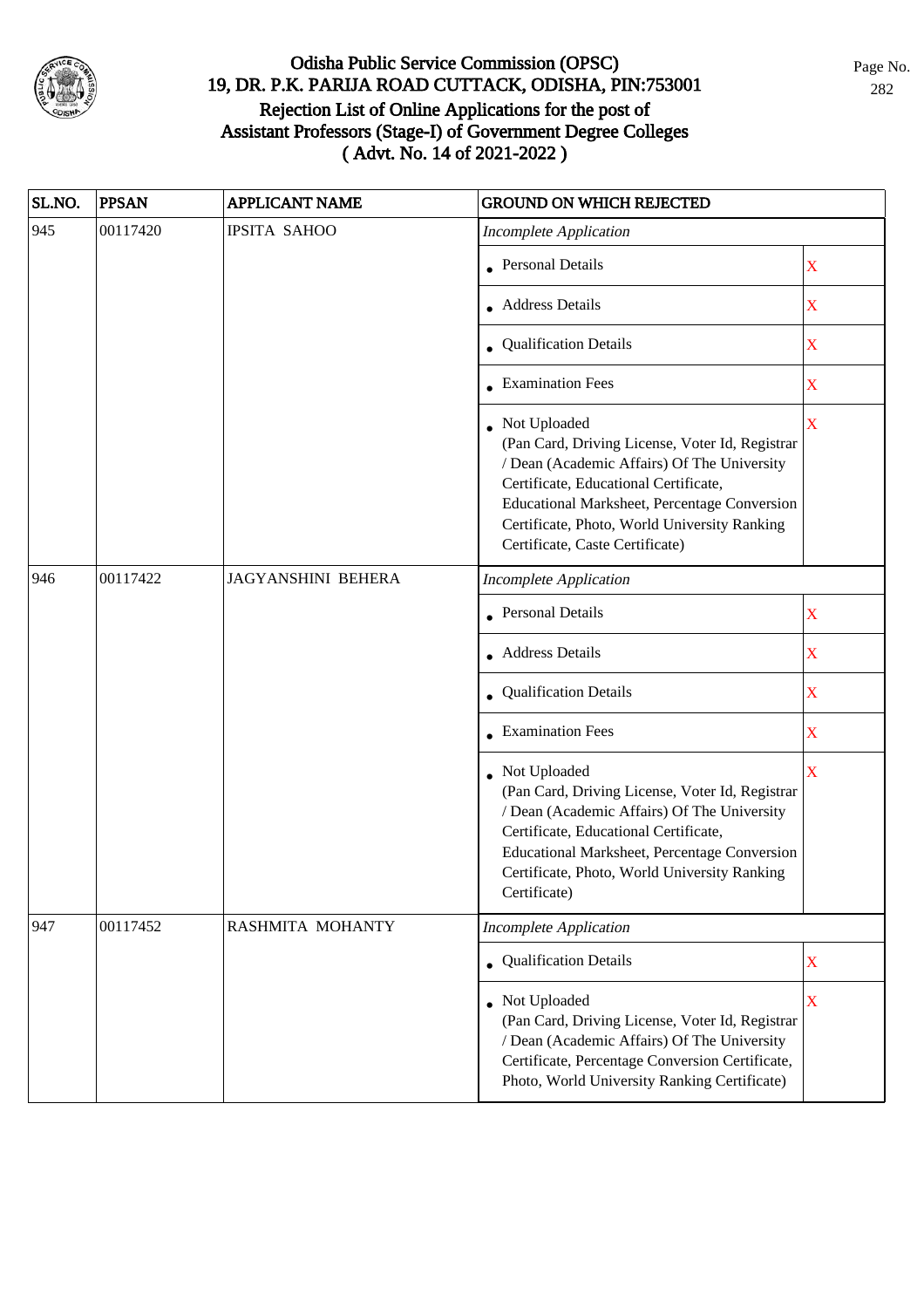

| SL.NO. | <b>PPSAN</b> | <b>APPLICANT NAME</b> | <b>GROUND ON WHICH REJECTED</b>                                                                                                                                                                                                                                                            |                         |
|--------|--------------|-----------------------|--------------------------------------------------------------------------------------------------------------------------------------------------------------------------------------------------------------------------------------------------------------------------------------------|-------------------------|
| 948    | 00117476     | <b>JAGAN SAHOO</b>    | <b>Incomplete Application</b>                                                                                                                                                                                                                                                              |                         |
|        |              |                       | • Personal Details                                                                                                                                                                                                                                                                         | $\mathbf X$             |
|        |              |                       | • Address Details                                                                                                                                                                                                                                                                          | $\mathbf X$             |
|        |              |                       | • Qualification Details                                                                                                                                                                                                                                                                    | $\mathbf X$             |
|        |              |                       | • Examination Fees                                                                                                                                                                                                                                                                         | $\mathbf X$             |
|        |              |                       | Not Uploaded<br>(Pan Card, Driving License, Voter Id, Registrar<br>/ Dean (Academic Affairs) Of The University<br>Certificate, Educational Certificate,<br>Educational Marksheet, Percentage Conversion<br>Certificate, Photo, World University Ranking<br>Certificate)                    | $\overline{\mathbf{X}}$ |
| 949    | 00117514     | <b>SITA PATRA</b>     | <b>Incomplete Application</b>                                                                                                                                                                                                                                                              |                         |
|        |              |                       | <b>Personal Details</b>                                                                                                                                                                                                                                                                    | $\mathbf X$             |
|        |              |                       | • Address Details                                                                                                                                                                                                                                                                          | $\mathbf X$             |
|        |              |                       | • Qualification Details                                                                                                                                                                                                                                                                    | $\mathbf X$             |
|        |              |                       | • Examination Fees                                                                                                                                                                                                                                                                         | $\mathbf X$             |
|        |              |                       | Not Uploaded<br>(Pan Card, Driving License, Voter Id, Registrar<br>/ Dean (Academic Affairs) Of The University<br>Certificate, Educational Certificate,<br>Educational Marksheet, Percentage Conversion<br>Certificate, Photo, World University Ranking<br>Certificate, Caste Certificate) | $\bar{\mathbf{X}}$      |
| 950    | 00117520     | SILPI PATTNAIK        | <b>Incomplete Application</b>                                                                                                                                                                                                                                                              |                         |
|        |              |                       | • Personal Details                                                                                                                                                                                                                                                                         | $\mathbf X$             |
|        |              |                       | • Address Details                                                                                                                                                                                                                                                                          | $\mathbf X$             |
|        |              |                       | • Qualification Details                                                                                                                                                                                                                                                                    | X                       |
|        |              |                       | • Examination Fees                                                                                                                                                                                                                                                                         | $\mathbf X$             |
|        |              |                       | • Not Uploaded<br>(Pan Card, Driving License, Voter Id, Registrar<br>/ Dean (Academic Affairs) Of The University<br>Certificate, Educational Certificate,<br>Educational Marksheet, Percentage Conversion<br>Certificate, Photo, World University Ranking<br>Certificate)                  | $\overline{\mathbf{X}}$ |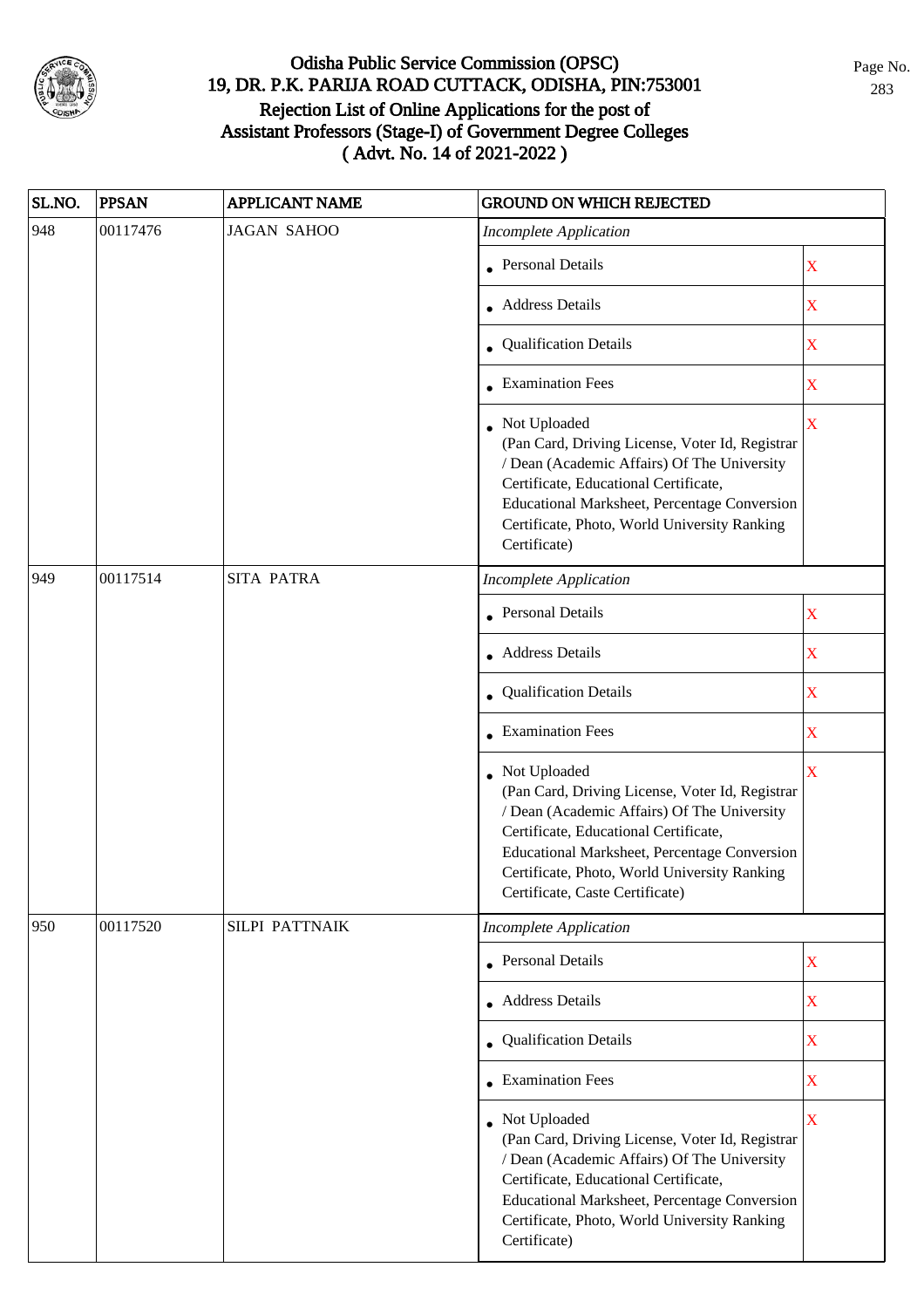

| SL.NO. | <b>PPSAN</b> | <b>APPLICANT NAME</b> | <b>GROUND ON WHICH REJECTED</b>                                                                                                                                                                                     |                         |
|--------|--------------|-----------------------|---------------------------------------------------------------------------------------------------------------------------------------------------------------------------------------------------------------------|-------------------------|
| 951    | 00117590     | <b>ABAKASH MONTRY</b> | <b>Incomplete Application</b>                                                                                                                                                                                       |                         |
|        |              |                       | • Qualification Details                                                                                                                                                                                             | X                       |
|        |              |                       | • Not Uploaded<br>(Pan Card, Driving License, Voter Id, Registrar<br>/ Dean (Academic Affairs) Of The University<br>Certificate, Percentage Conversion Certificate,<br>Photo, World University Ranking Certificate) | $\overline{\mathbf{X}}$ |
| 952    | 00117596     | NITAICHAND BHOI       | <b>Incomplete Application</b>                                                                                                                                                                                       |                         |
|        |              |                       | • Qualification Details                                                                                                                                                                                             | $\mathbf X$             |
|        |              |                       | Not Uploaded<br>(Pan Card, Driving License, Voter Id, Registrar<br>/ Dean (Academic Affairs) Of The University<br>Certificate, World University Ranking<br>Certificate)                                             | $\bar{\mathbf{X}}$      |
| 953    | 00117638     | MADHUSMITA MALLIA     | <b>Incomplete Application</b>                                                                                                                                                                                       |                         |
|        |              |                       | <b>Qualification Details</b>                                                                                                                                                                                        | $\mathbf X$             |
|        |              |                       | Not Uploaded<br>(Pan Card, Driving License, Voter Id, Registrar<br>/ Dean (Academic Affairs) Of The University<br>Certificate, World University Ranking<br>Certificate)                                             | $\bar{\mathbf{X}}$      |
| 954    | 00117652     | PRIYADARSHINI MISHRA  | <b>Incomplete Application</b>                                                                                                                                                                                       |                         |
|        |              |                       | • Qualification Details                                                                                                                                                                                             | $\mathbf X$             |
|        |              |                       | Not Uploaded<br>(Pan Card, Driving License, Voter Id, Registrar<br>/ Dean (Academic Affairs) Of The University<br>Certificate, Photo, World University Ranking<br>Certificate)                                      | $\overline{\mathbf{X}}$ |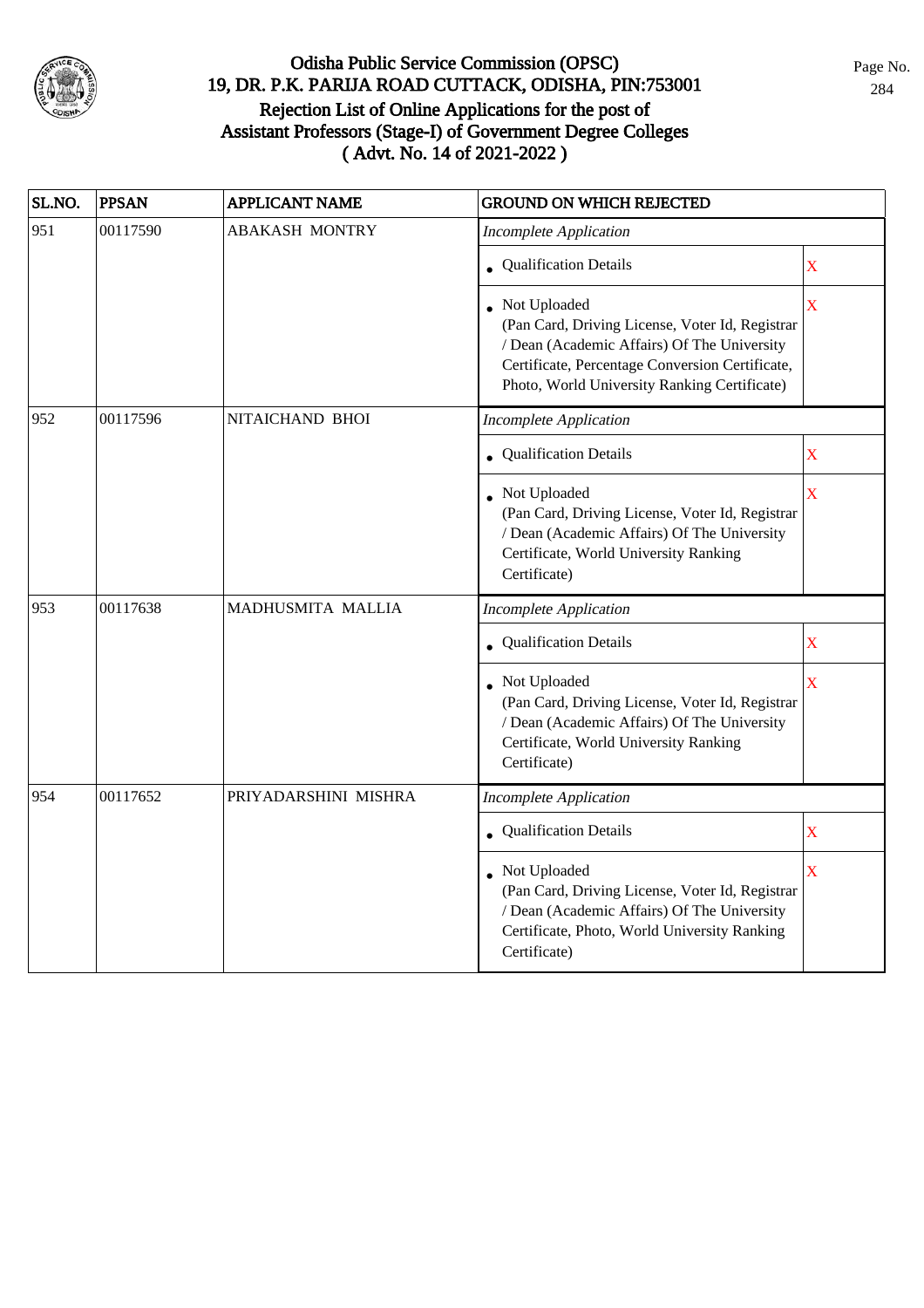

| SL.NO. | <b>PPSAN</b> | <b>APPLICANT NAME</b>          | <b>GROUND ON WHICH REJECTED</b>                                                                                                                                                                                                                                                              |             |
|--------|--------------|--------------------------------|----------------------------------------------------------------------------------------------------------------------------------------------------------------------------------------------------------------------------------------------------------------------------------------------|-------------|
| 955    | 00117680     | <b>BALADEV BHATRA</b>          | <b>Incomplete Application</b>                                                                                                                                                                                                                                                                |             |
|        |              |                                | • Personal Details                                                                                                                                                                                                                                                                           | $\mathbf X$ |
|        |              |                                | Address Details                                                                                                                                                                                                                                                                              | $\mathbf X$ |
|        |              |                                | • Qualification Details                                                                                                                                                                                                                                                                      | $\mathbf X$ |
|        |              |                                | • Not Uploaded<br>(Pan Card, Driving License, Voter Id, Registrar<br>/ Dean (Academic Affairs) Of The University<br>Certificate, Educational Certificate,<br>Educational Marksheet, Percentage Conversion<br>Certificate, Photo, World University Ranking<br>Certificate, Caste Certificate) | $\mathbf X$ |
| 956    | 00117719     | SUNITA KUMARI MOHARANA         | <b>Incomplete Application</b>                                                                                                                                                                                                                                                                |             |
|        |              |                                | • Personal Details                                                                                                                                                                                                                                                                           | $\mathbf X$ |
|        |              |                                | • Address Details                                                                                                                                                                                                                                                                            | $\mathbf X$ |
|        |              |                                | Qualification Details                                                                                                                                                                                                                                                                        | X           |
|        |              |                                | • Examination Fees                                                                                                                                                                                                                                                                           | $\mathbf X$ |
|        |              |                                | Not Uploaded<br>(Pan Card, Driving License, Voter Id, Registrar<br>/ Dean (Academic Affairs) Of The University<br>Certificate, Educational Certificate,<br>Educational Marksheet, Percentage Conversion<br>Certificate, Photo, World University Ranking<br>Certificate, Caste Certificate)   | X           |
| 957    | 00117804     | SATABDI DEO                    | Incomplete Application                                                                                                                                                                                                                                                                       |             |
|        |              |                                | • Qualification Details                                                                                                                                                                                                                                                                      | X           |
|        |              |                                | • Not Uploaded<br>(Pan Card, Driving License, Voter Id, Registrar<br>/ Dean (Academic Affairs) Of The University<br>Certificate, Photo, World University Ranking<br>Certificate)                                                                                                             | $\mathbf X$ |
| 958    | 00117808     | <b>BISHNU PRASAD BADAMUNDI</b> | <b>Incomplete Application</b>                                                                                                                                                                                                                                                                |             |
|        |              |                                | • Qualification Details                                                                                                                                                                                                                                                                      | $\mathbf X$ |
|        |              |                                | Not Uploaded<br>(Pan Card, Driving License, Voter Id, Registrar<br>/ Dean (Academic Affairs) Of The University<br>Certificate, Percentage Conversion Certificate,<br>Photo, World University Ranking Certificate)                                                                            | X           |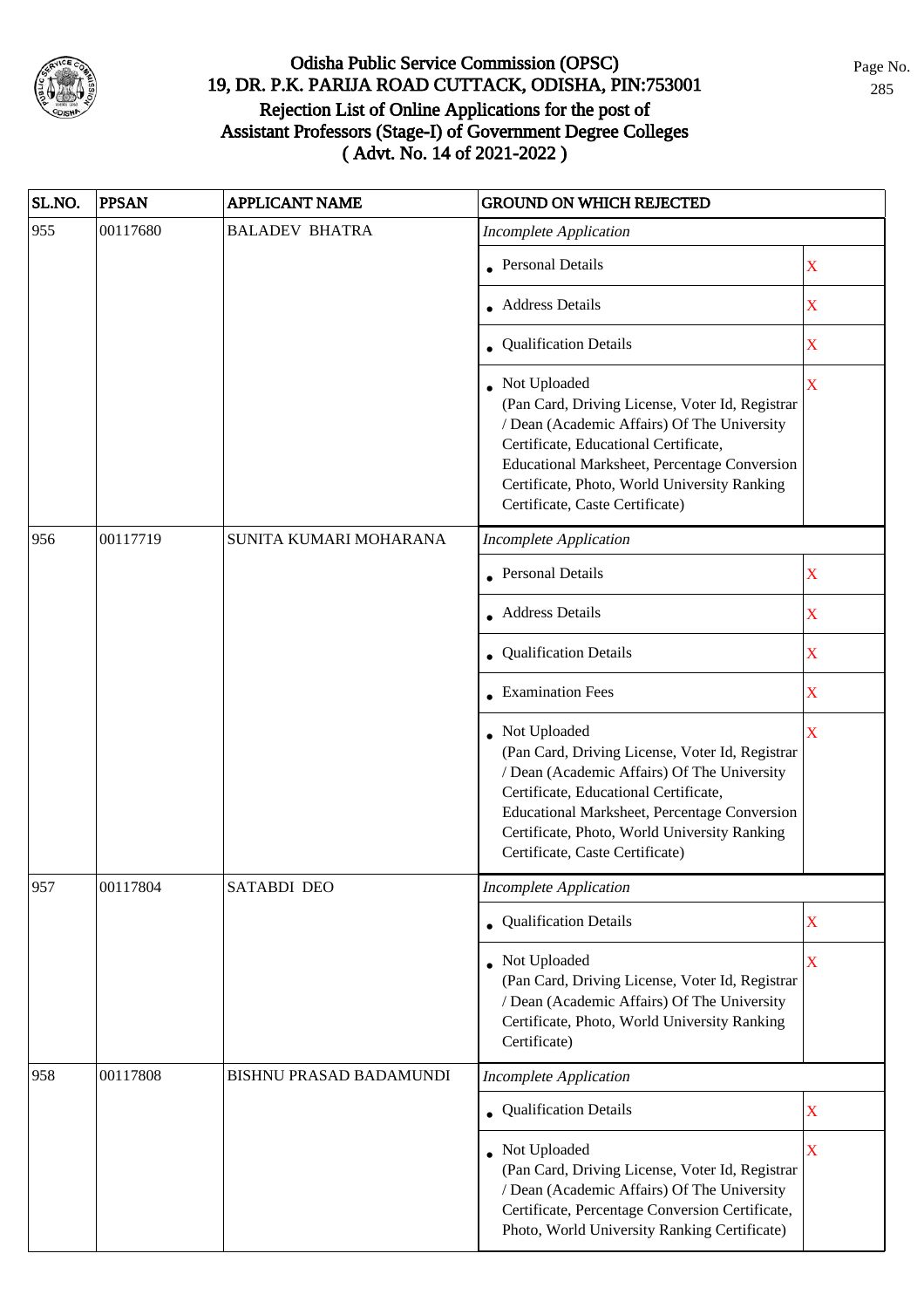

| SL.NO. | <b>PPSAN</b> | <b>APPLICANT NAME</b>  | <b>GROUND ON WHICH REJECTED</b>                                                                                                                                                                                                                                         |                         |
|--------|--------------|------------------------|-------------------------------------------------------------------------------------------------------------------------------------------------------------------------------------------------------------------------------------------------------------------------|-------------------------|
| 959    | 00117852     | <b>URMILA DALAI</b>    | <b>Incomplete Application</b>                                                                                                                                                                                                                                           |                         |
|        |              |                        | • Qualification Details                                                                                                                                                                                                                                                 | X                       |
|        |              |                        | • Not Uploaded<br>(Pan Card, Driving License, Voter Id, Registrar<br>/ Dean (Academic Affairs) Of The University<br>Certificate, Percentage Conversion Certificate,<br>Photo, World University Ranking Certificate)                                                     | $\overline{\mathbf{X}}$ |
| 960    | 00117872     | SAMARENDRA KUMAR NAYAK | <b>Incomplete Application</b>                                                                                                                                                                                                                                           |                         |
|        |              |                        | <b>Personal Details</b>                                                                                                                                                                                                                                                 | X                       |
|        |              |                        | <b>Address Details</b>                                                                                                                                                                                                                                                  | $\mathbf X$             |
|        |              |                        | • Qualification Details                                                                                                                                                                                                                                                 | $\mathbf X$             |
|        |              |                        | • Examination Fees                                                                                                                                                                                                                                                      | X                       |
|        |              |                        | Not Uploaded<br>(Pan Card, Driving License, Voter Id, Registrar<br>/ Dean (Academic Affairs) Of The University<br>Certificate, Educational Certificate,<br>Educational Marksheet, Percentage Conversion<br>Certificate, Photo, World University Ranking<br>Certificate) | X                       |
| 961    | 00117876     | SOUMYA RANJAN SAHU     | <b>Incomplete Application</b>                                                                                                                                                                                                                                           |                         |
|        |              |                        | Qualification Details                                                                                                                                                                                                                                                   | X                       |
|        |              |                        | Not Uploaded<br>(Pan Card, Driving License, Voter Id, Registrar<br>/ Dean (Academic Affairs) Of The University<br>Certificate, Photo, World University Ranking<br>Certificate)                                                                                          | X                       |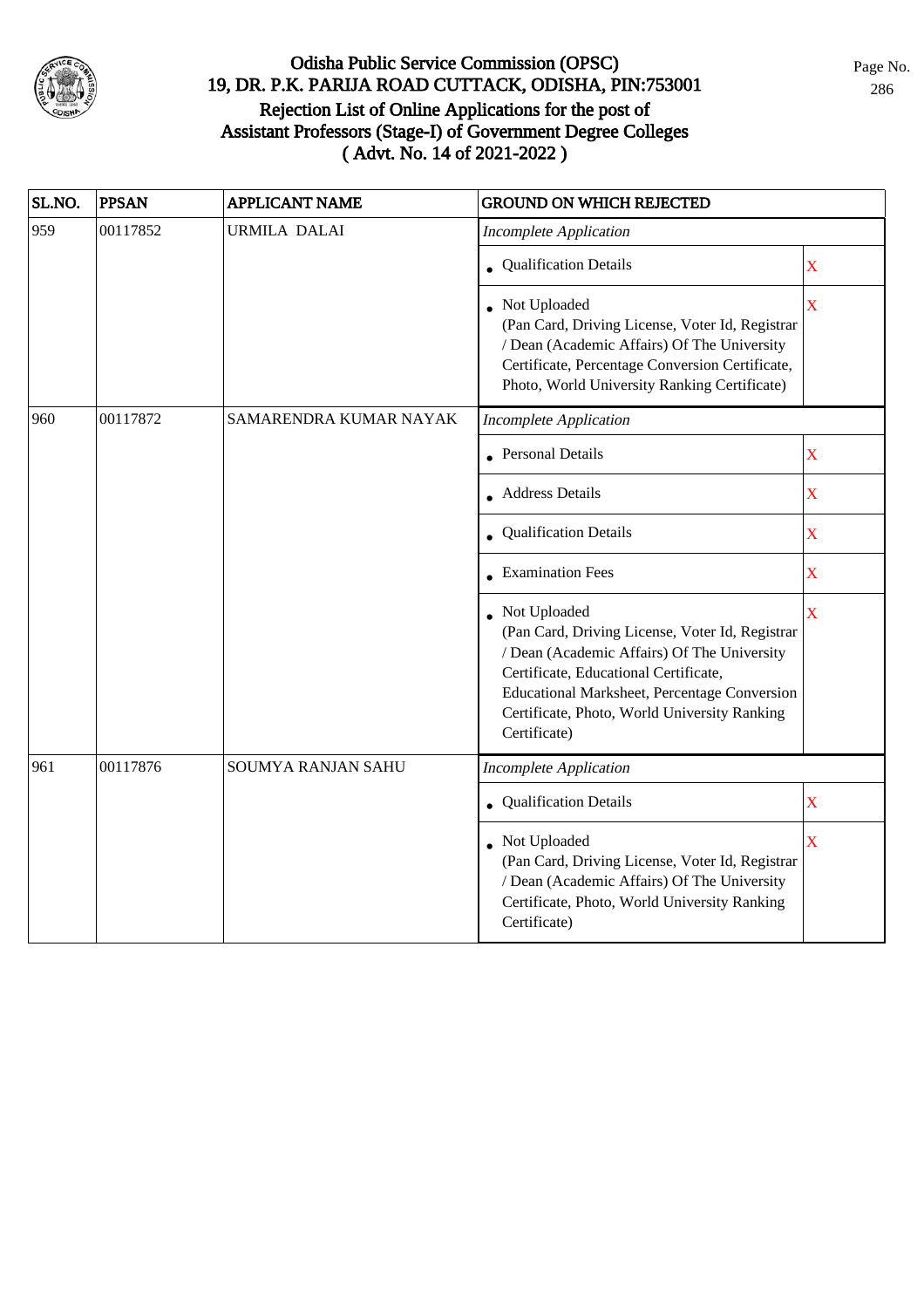

| SL.NO. | <b>PPSAN</b> | <b>APPLICANT NAME</b> | <b>GROUND ON WHICH REJECTED</b>                                                                                                                                                                                                                                                            |             |
|--------|--------------|-----------------------|--------------------------------------------------------------------------------------------------------------------------------------------------------------------------------------------------------------------------------------------------------------------------------------------|-------------|
| 962    | 00117878     | <b>ABHIJEET RANA</b>  | <b>Incomplete Application</b>                                                                                                                                                                                                                                                              |             |
|        |              |                       | <b>Personal Details</b>                                                                                                                                                                                                                                                                    | $\mathbf X$ |
|        |              |                       | <b>Address Details</b>                                                                                                                                                                                                                                                                     | $\mathbf X$ |
|        |              |                       | • Qualification Details                                                                                                                                                                                                                                                                    | $\mathbf X$ |
|        |              |                       | • Examination Fees                                                                                                                                                                                                                                                                         | $\mathbf X$ |
|        |              |                       | Not Uploaded<br>(Pan Card, Driving License, Voter Id, Registrar<br>/ Dean (Academic Affairs) Of The University<br>Certificate, Educational Certificate,<br>Educational Marksheet, Percentage Conversion<br>Certificate, Photo, World University Ranking<br>Certificate)                    | $\mathbf X$ |
| 963    | 00117884     | <b>SUNIL HEMBRAM</b>  | <b>Incomplete Application</b>                                                                                                                                                                                                                                                              |             |
|        |              |                       | <b>Personal Details</b>                                                                                                                                                                                                                                                                    | X           |
|        |              |                       | <b>Address Details</b>                                                                                                                                                                                                                                                                     | X           |
|        |              |                       | Qualification Details                                                                                                                                                                                                                                                                      | $\mathbf X$ |
|        |              |                       | Not Uploaded<br>(Pan Card, Driving License, Voter Id, Registrar<br>/ Dean (Academic Affairs) Of The University<br>Certificate, Educational Certificate,<br>Educational Marksheet, Percentage Conversion<br>Certificate, Photo, World University Ranking<br>Certificate, Caste Certificate) | $\mathbf X$ |
| 964    | 00117901     | SARASWATI SOREN       | Incomplete Application                                                                                                                                                                                                                                                                     |             |
|        |              |                       | • Qualification Details                                                                                                                                                                                                                                                                    | $\mathbf X$ |
|        |              |                       | • Not Uploaded<br>(Pan Card, Driving License, Voter Id, Registrar<br>/ Dean (Academic Affairs) Of The University<br>Certificate, Photo, World University Ranking<br>Certificate)                                                                                                           | $\mathbf X$ |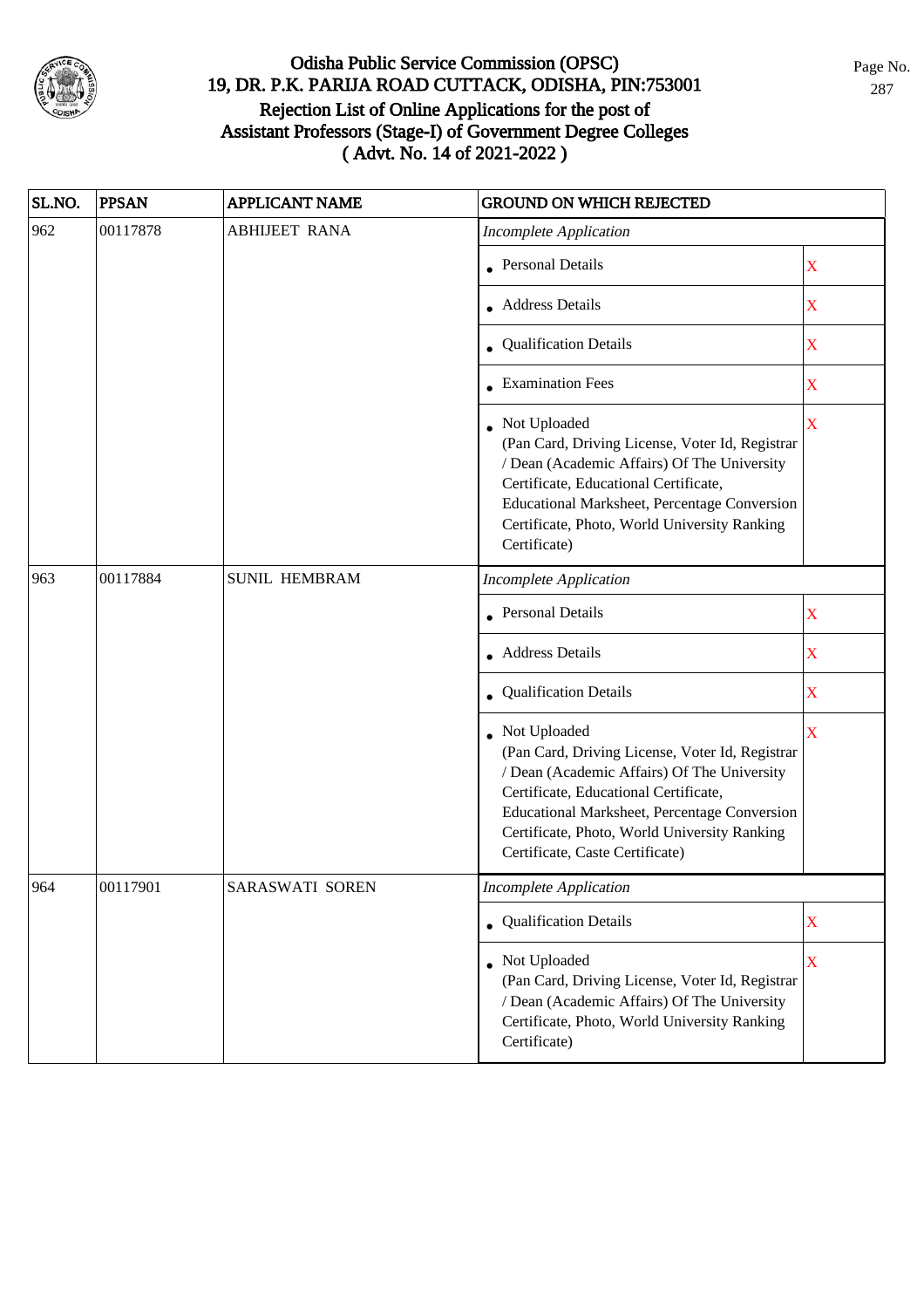

| SL.NO. | <b>PPSAN</b> | <b>APPLICANT NAME</b>  | <b>GROUND ON WHICH REJECTED</b>                                                                                                                                                                                                                                           |                       |
|--------|--------------|------------------------|---------------------------------------------------------------------------------------------------------------------------------------------------------------------------------------------------------------------------------------------------------------------------|-----------------------|
| 965    | 00117904     | <b>SASMITA PARIDA</b>  | <b>Incomplete Application</b>                                                                                                                                                                                                                                             |                       |
|        |              |                        | • Qualification Details                                                                                                                                                                                                                                                   | $\mathbf X$           |
|        |              |                        | Not Uploaded<br>(Pan Card, Driving License, Voter Id, Registrar<br>/ Dean (Academic Affairs) Of The University<br>Certificate, Educational Certificate,<br>Educational Marksheet, Percentage Conversion<br>Certificate, Photo, World University Ranking<br>Certificate)   | $\overline{\text{X}}$ |
| 966    | 00117907     | <b>JIBANAJAY NAYAK</b> | <b>Incomplete Application</b>                                                                                                                                                                                                                                             |                       |
|        |              |                        | • Not Uploaded<br>(Pan Card, Driving License, Voter Id, Registrar<br>/ Dean (Academic Affairs) Of The University<br>Certificate, Percentage Conversion Certificate,<br>Photo, World University Ranking Certificate)                                                       | $\overline{\text{X}}$ |
| 967    | 00117967     | KIRANBALA MALLIK       | <b>Incomplete Application</b>                                                                                                                                                                                                                                             |                       |
|        |              |                        | <b>Qualification Details</b>                                                                                                                                                                                                                                              | X                     |
|        |              |                        | Not Uploaded<br>(Pan Card, Driving License, Voter Id, Registrar<br>/ Dean (Academic Affairs) Of The University<br>Certificate, Photo, World University Ranking<br>Certificate)                                                                                            | X                     |
| 968    | 00117987     | <b>GAYATRI NAYAK</b>   | <b>Incomplete Application</b>                                                                                                                                                                                                                                             |                       |
|        |              |                        | Personal Details                                                                                                                                                                                                                                                          | $\mathbf X$           |
|        |              |                        | Address Details                                                                                                                                                                                                                                                           | $\overline{\text{X}}$ |
|        |              |                        | • Qualification Details                                                                                                                                                                                                                                                   | X                     |
|        |              |                        | $\bullet$ Examination Fees                                                                                                                                                                                                                                                | $\bar{\textbf{X}}$    |
|        |              |                        | • Not Uploaded<br>(Pan Card, Driving License, Voter Id, Registrar<br>/ Dean (Academic Affairs) Of The University<br>Certificate, Educational Certificate,<br>Educational Marksheet, Percentage Conversion<br>Certificate, Photo, World University Ranking<br>Certificate) | $\mathbf X$           |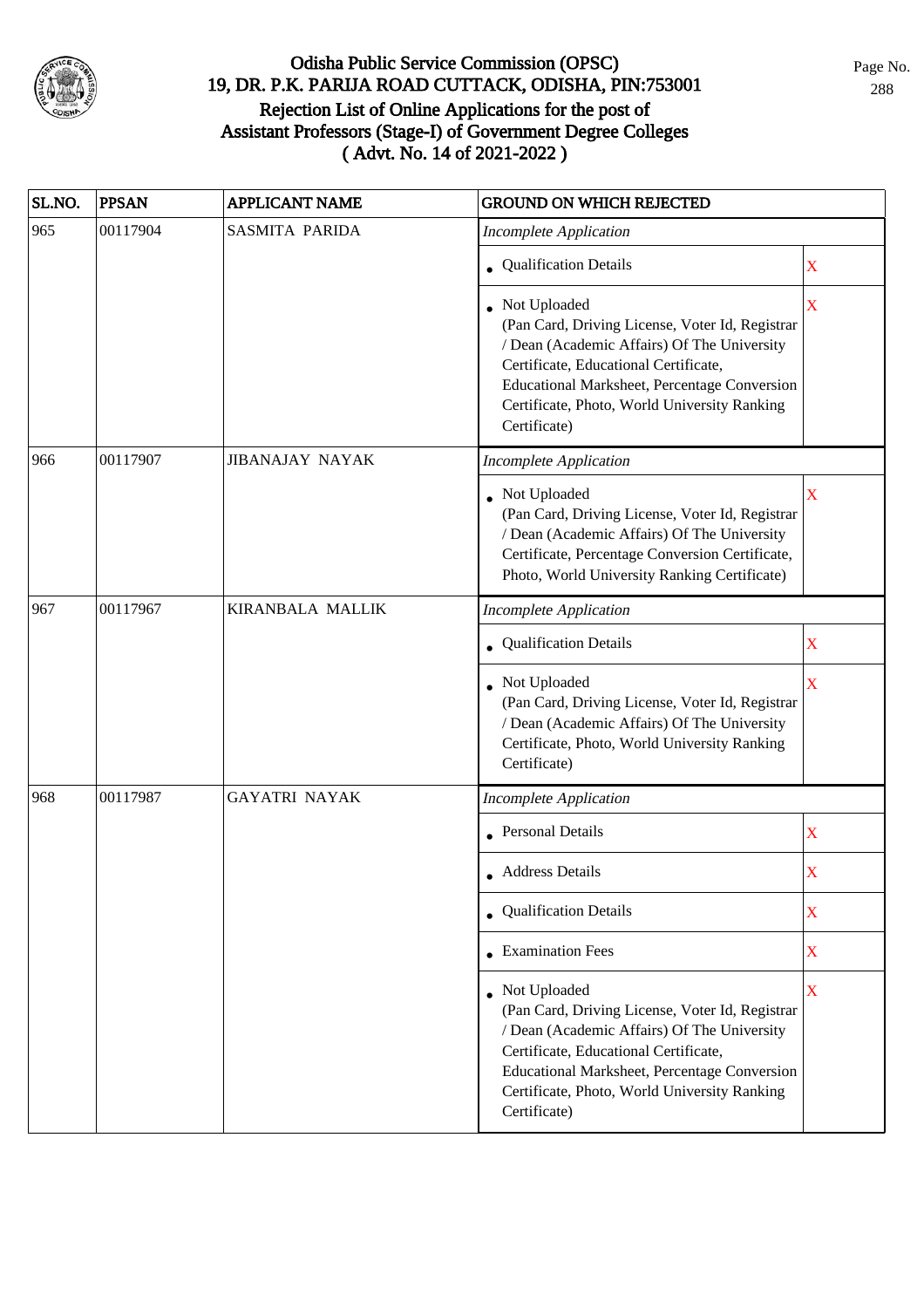

| SL.NO. | <b>PPSAN</b> | <b>APPLICANT NAME</b>  | <b>GROUND ON WHICH REJECTED</b>                                                                                                                                                                                                                                           |                           |
|--------|--------------|------------------------|---------------------------------------------------------------------------------------------------------------------------------------------------------------------------------------------------------------------------------------------------------------------------|---------------------------|
| 969    | 00118029     | SAALYA CHANDAN PATNAIK | <b>Incomplete Application</b>                                                                                                                                                                                                                                             |                           |
|        |              |                        | <b>Personal Details</b>                                                                                                                                                                                                                                                   | X                         |
|        |              |                        | • Address Details                                                                                                                                                                                                                                                         | $\mathbf X$               |
|        |              |                        | • Qualification Details                                                                                                                                                                                                                                                   | X                         |
|        |              |                        | • Examination Fees                                                                                                                                                                                                                                                        | X                         |
|        |              |                        | Not Uploaded<br>(Pan Card, Driving License, Voter Id, Registrar<br>/ Dean (Academic Affairs) Of The University<br>Certificate, Educational Certificate,<br>Educational Marksheet, Percentage Conversion<br>Certificate, Photo, World University Ranking<br>Certificate)   | $\overline{\mathbf{X}}$   |
| 970    | 00118037     | MUNNA KUMAR KARJEE     | <b>Incomplete Application</b>                                                                                                                                                                                                                                             |                           |
|        |              |                        | Qualification Details                                                                                                                                                                                                                                                     | $\mathbf X$               |
|        |              |                        | Not Uploaded<br>(Pan Card, Voter Id, Registrar / Dean<br>(Academic Affairs) Of The University<br>Certificate, Percentage Conversion Certificate,<br>Photo, World University Ranking Certificate)                                                                          | $\boldsymbol{\mathrm{X}}$ |
| 971    | 00118051     | RAJESH KUMAR SAHOO     | <b>Incomplete Application</b>                                                                                                                                                                                                                                             |                           |
|        |              |                        | <b>Personal Details</b>                                                                                                                                                                                                                                                   | $\mathbf X$               |
|        |              |                        | Address Details                                                                                                                                                                                                                                                           | $\mathbf X$               |
|        |              |                        | • Qualification Details                                                                                                                                                                                                                                                   | X                         |
|        |              |                        | $\bullet$ Examination Fees                                                                                                                                                                                                                                                | X                         |
|        |              |                        | • Not Uploaded<br>(Pan Card, Driving License, Voter Id, Registrar<br>/ Dean (Academic Affairs) Of The University<br>Certificate, Educational Certificate,<br>Educational Marksheet, Percentage Conversion<br>Certificate, Photo, World University Ranking<br>Certificate) | X                         |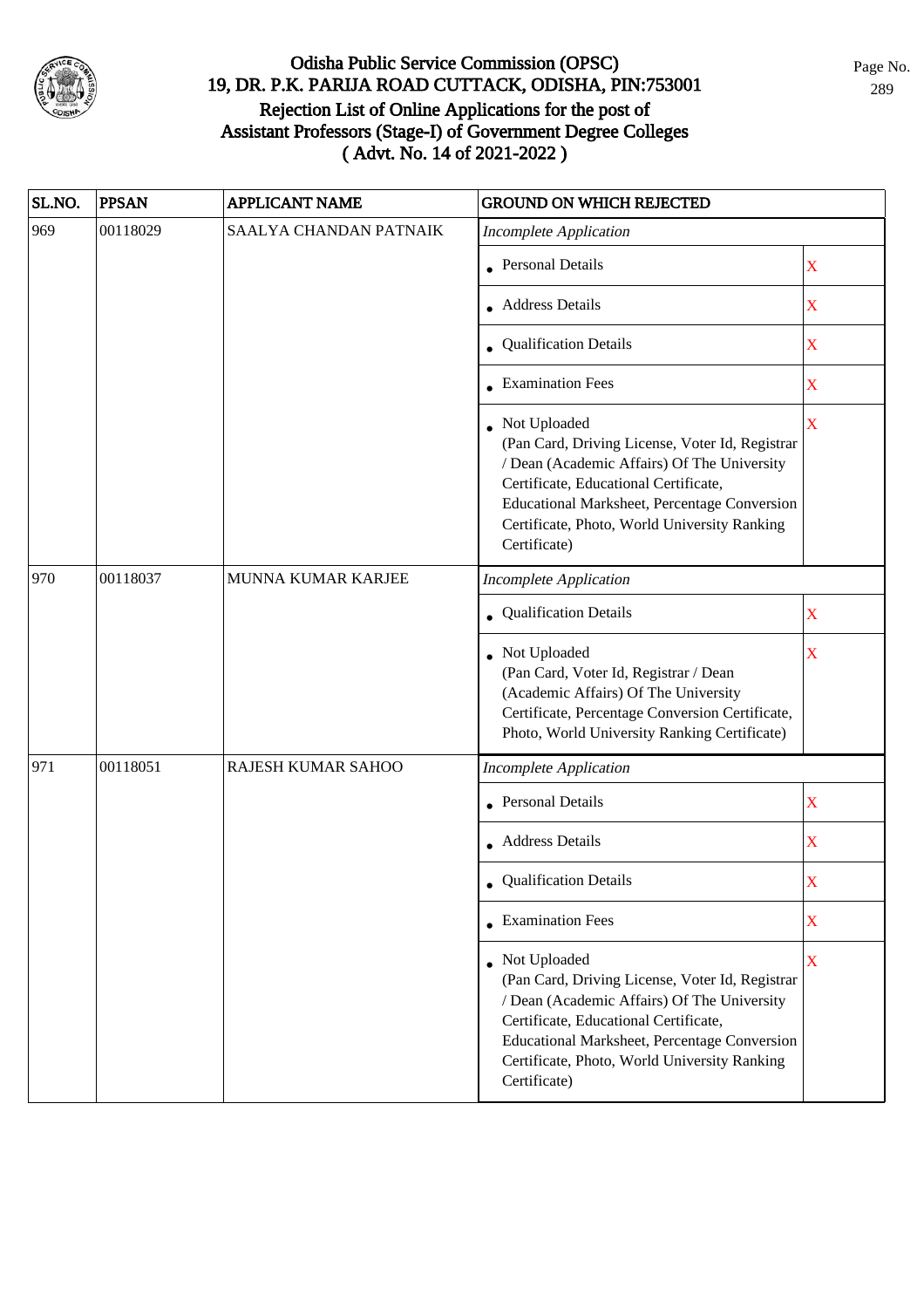

| SL.NO. | <b>PPSAN</b> | <b>APPLICANT NAME</b> | <b>GROUND ON WHICH REJECTED</b>                                                                                                                                                                                                                                                            |                    |
|--------|--------------|-----------------------|--------------------------------------------------------------------------------------------------------------------------------------------------------------------------------------------------------------------------------------------------------------------------------------------|--------------------|
| 972    | 00118078     | <b>BASANTI SAHOO</b>  | <b>Incomplete Application</b>                                                                                                                                                                                                                                                              |                    |
|        |              |                       | • Qualification Details                                                                                                                                                                                                                                                                    | $\mathbf X$        |
|        |              |                       | • Not Uploaded<br>(Pan Card, Driving License, Voter Id, Registrar<br>/ Dean (Academic Affairs) Of The University<br>Certificate, Percentage Conversion Certificate,<br>Photo, World University Ranking Certificate)                                                                        | X                  |
| 973    | 00118092     | <b>MANASI DAS</b>     | <b>Incomplete Application</b>                                                                                                                                                                                                                                                              |                    |
|        |              |                       | • Qualification Details                                                                                                                                                                                                                                                                    | $\mathbf X$        |
|        |              |                       | • Not Uploaded<br>(Pan Card, Driving License, Voter Id, Registrar<br>/ Dean (Academic Affairs) Of The University<br>Certificate, Educational Certificate,<br>Educational Marksheet, Percentage Conversion<br>Certificate, Photo, World University Ranking<br>Certificate)                  | X                  |
| 974    | 00118109     | NIRUPAMA MAHANTA      | <b>Incomplete Application</b>                                                                                                                                                                                                                                                              |                    |
|        |              |                       | • Personal Details                                                                                                                                                                                                                                                                         | $\mathbf X$        |
|        |              |                       | • Address Details                                                                                                                                                                                                                                                                          | $\mathbf X$        |
|        |              |                       | Qualification Details                                                                                                                                                                                                                                                                      | $\bar{\textbf{X}}$ |
|        |              |                       | $\bullet$ Examination Fees                                                                                                                                                                                                                                                                 | $\mathbf X$        |
|        |              |                       | Not Uploaded<br>(Pan Card, Driving License, Voter Id, Registrar<br>/ Dean (Academic Affairs) Of The University<br>Certificate, Educational Certificate,<br>Educational Marksheet, Percentage Conversion<br>Certificate, Photo, World University Ranking<br>Certificate, Caste Certificate) | X                  |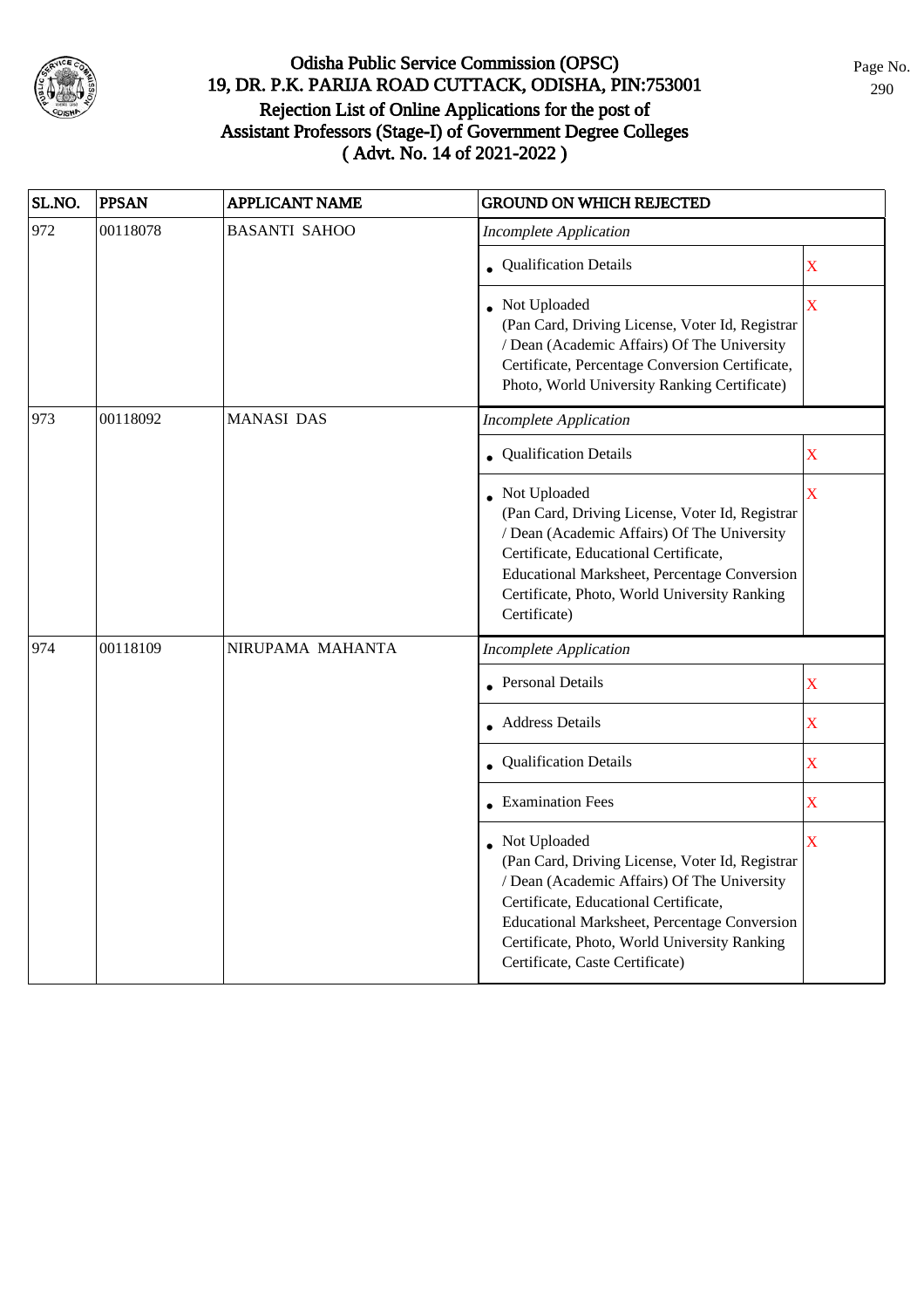

| SL.NO. | <b>PPSAN</b> | <b>APPLICANT NAME</b> | <b>GROUND ON WHICH REJECTED</b>                                                                                                                                                                                                                                                              |                         |
|--------|--------------|-----------------------|----------------------------------------------------------------------------------------------------------------------------------------------------------------------------------------------------------------------------------------------------------------------------------------------|-------------------------|
| 975    | 00118110     | <b>AMIT PATNAIK</b>   | <b>Incomplete Application</b>                                                                                                                                                                                                                                                                |                         |
|        |              |                       | • Personal Details                                                                                                                                                                                                                                                                           | $\mathbf X$             |
|        |              |                       | • Address Details                                                                                                                                                                                                                                                                            | $\mathbf X$             |
|        |              |                       | • Qualification Details                                                                                                                                                                                                                                                                      | X                       |
|        |              |                       | • Examination Fees                                                                                                                                                                                                                                                                           | X                       |
|        |              |                       | Not Uploaded<br>(Pan Card, Driving License, Voter Id, Registrar<br>/ Dean (Academic Affairs) Of The University<br>Certificate, Educational Certificate,<br>Educational Marksheet, Percentage Conversion<br>Certificate, Photo, World University Ranking<br>Certificate)                      | X                       |
| 976    | 00118193     | VASUDEVARAO PENUGURTI | <b>Incomplete Application</b>                                                                                                                                                                                                                                                                |                         |
|        |              |                       | <b>Personal Details</b>                                                                                                                                                                                                                                                                      | $\mathbf X$             |
|        |              |                       | • Address Details                                                                                                                                                                                                                                                                            | $\mathbf X$             |
|        |              |                       | • Qualification Details                                                                                                                                                                                                                                                                      | $\mathbf X$             |
|        |              |                       | • Examination Fees                                                                                                                                                                                                                                                                           | $\mathbf X$             |
|        |              |                       | • Not Uploaded<br>(Pan Card, Driving License, Voter Id, Registrar<br>/ Dean (Academic Affairs) Of The University<br>Certificate, Educational Certificate,<br>Educational Marksheet, Percentage Conversion<br>Certificate, Photo, World University Ranking<br>Certificate, Caste Certificate) | $\overline{\mathbf{X}}$ |
| 977    | 00118194     | P PRANAV KUMAR        | <b>Incomplete Application</b>                                                                                                                                                                                                                                                                |                         |
|        |              |                       | • Qualification Details                                                                                                                                                                                                                                                                      | $\mathbf X$             |
|        |              |                       | Not Uploaded<br>(Pan Card, Driving License, Voter Id, Registrar<br>/ Dean (Academic Affairs) Of The University<br>Certificate, Educational Certificate,<br>Educational Marksheet, Percentage Conversion<br>Certificate, Photo, World University Ranking<br>Certificate)                      | $\mathbf X$             |

Page No. 291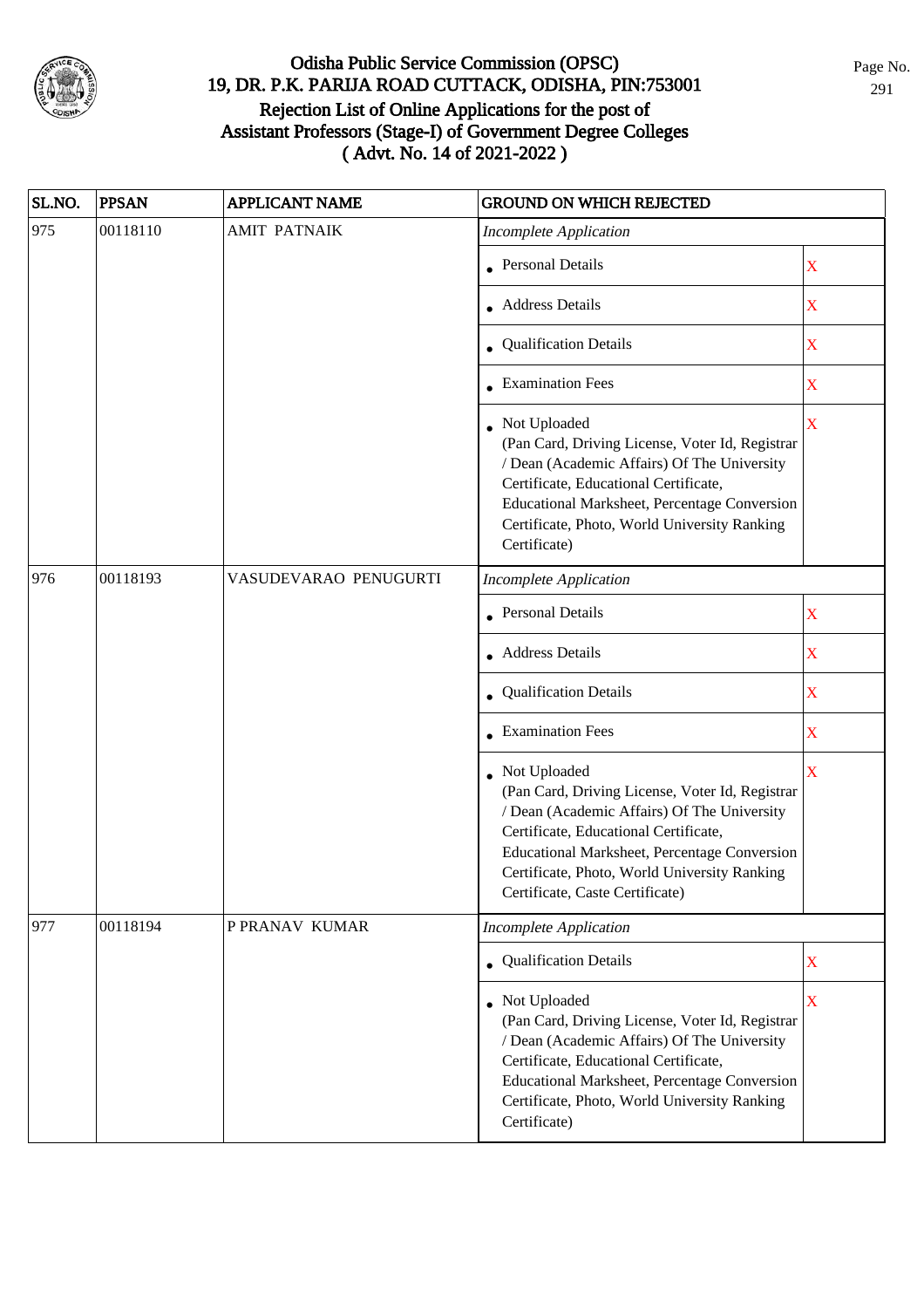

| SL.NO. | <b>PPSAN</b> | <b>APPLICANT NAME</b> | <b>GROUND ON WHICH REJECTED</b>                                                                                                                                                                                                                                                                   |                         |
|--------|--------------|-----------------------|---------------------------------------------------------------------------------------------------------------------------------------------------------------------------------------------------------------------------------------------------------------------------------------------------|-------------------------|
| 978    | 00118200     | <b>AMIT KUMAR NAG</b> | <b>Incomplete Application</b>                                                                                                                                                                                                                                                                     |                         |
|        |              |                       | • Qualification Details                                                                                                                                                                                                                                                                           | X                       |
|        |              |                       | • Not Uploaded<br>(Pan Card, Driving License, Voter Id, Registrar<br>/ Dean (Academic Affairs) Of The University<br>Certificate, World University Ranking<br>Certificate)                                                                                                                         | $\mathbf X$             |
| 979    | 00118217     | JYOTIPRAKASH PARIDA   | <b>Incomplete Application</b>                                                                                                                                                                                                                                                                     |                         |
|        |              |                       | • Qualification Details                                                                                                                                                                                                                                                                           | X                       |
|        |              |                       | • Not Uploaded<br>(Pan Card, Driving License, Voter Id, Registrar<br>/ Dean (Academic Affairs) Of The University<br>Certificate, Percentage Conversion Certificate,<br>Photo, World University Ranking Certificate)                                                                               | X                       |
| 980    | 00118238     | PRITIMAYEE SETH       | <b>Incomplete Application</b>                                                                                                                                                                                                                                                                     |                         |
|        |              |                       | <b>Personal Details</b>                                                                                                                                                                                                                                                                           | X                       |
|        |              |                       | • Address Details                                                                                                                                                                                                                                                                                 | $\mathbf X$             |
|        |              |                       | • Qualification Details                                                                                                                                                                                                                                                                           | $\mathbf X$             |
|        |              |                       | Not Uploaded<br>(Pan Card, Driving License, Voter Id, Registrar<br>/ Dean (Academic Affairs) Of The University<br>Certificate, Educational Certificate,<br><b>Educational Marksheet, Percentage Conversion</b><br>Certificate, Photo, World University Ranking<br>Certificate, Caste Certificate) | $\mathbf X$             |
| 981    | 00118244     | <b>SUSHIL MAHAKUD</b> | <b>Incomplete Application</b>                                                                                                                                                                                                                                                                     |                         |
|        |              |                       | <b>Personal Details</b>                                                                                                                                                                                                                                                                           | $\mathbf X$             |
|        |              |                       | • Address Details                                                                                                                                                                                                                                                                                 | $\mathbf X$             |
|        |              |                       | Qualification Details                                                                                                                                                                                                                                                                             | $\mathbf X$             |
|        |              |                       | <b>Examination Fees</b>                                                                                                                                                                                                                                                                           | $\mathbf X$             |
|        |              |                       | • Not Uploaded<br>(Pan Card, Driving License, Voter Id, Registrar<br>/ Dean (Academic Affairs) Of The University<br>Certificate, Educational Certificate,<br>Educational Marksheet, Percentage Conversion<br>Certificate, Photo, World University Ranking<br>Certificate)                         | $\overline{\mathbf{X}}$ |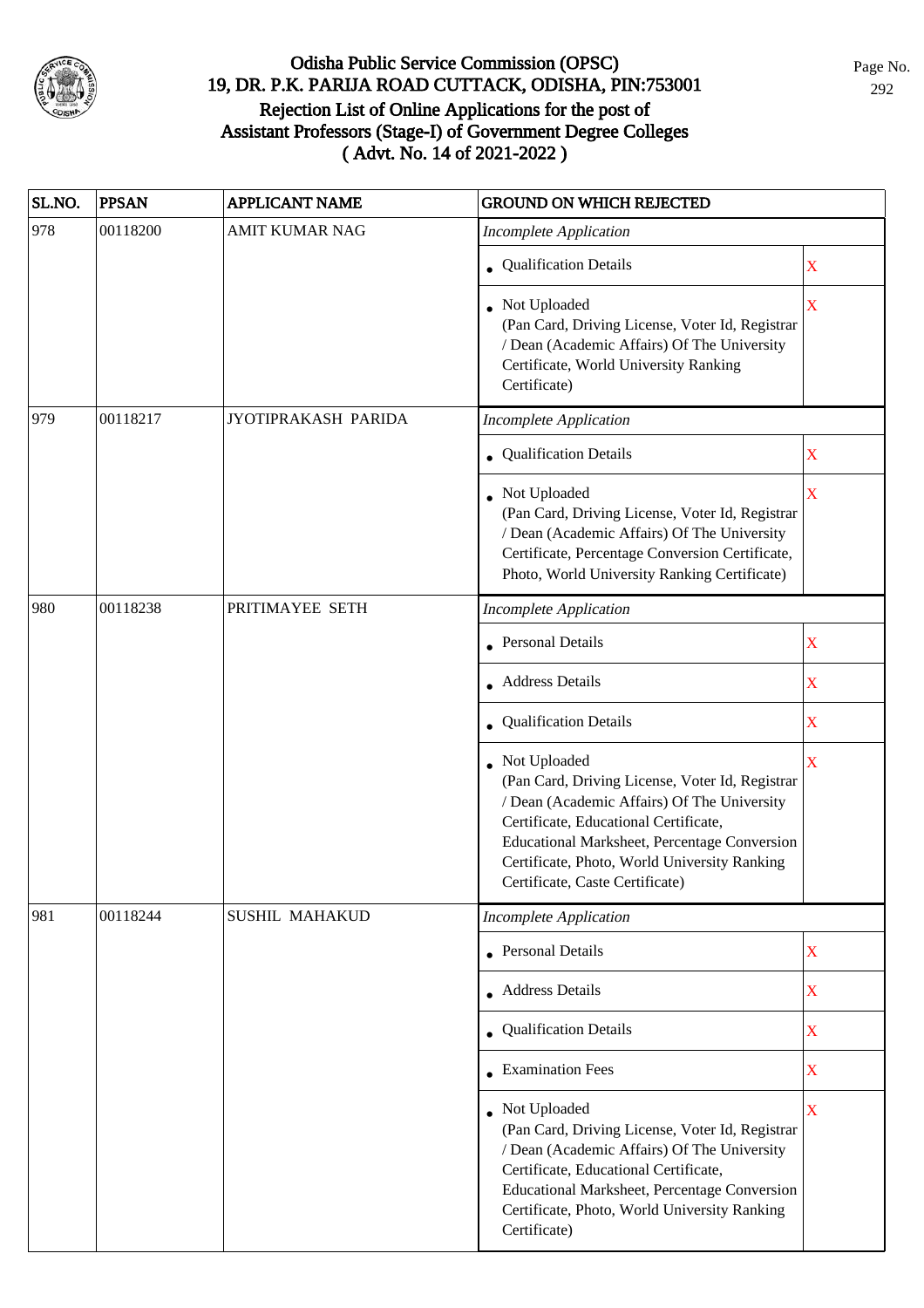

| SL.NO. | <b>PPSAN</b>                             | <b>APPLICANT NAME</b> | <b>GROUND ON WHICH REJECTED</b>                                                                                                                                                                                                                                                                       |                         |
|--------|------------------------------------------|-----------------------|-------------------------------------------------------------------------------------------------------------------------------------------------------------------------------------------------------------------------------------------------------------------------------------------------------|-------------------------|
| 982    | 00118248                                 | TRINATH MOHANTY       | <b>Incomplete Application</b>                                                                                                                                                                                                                                                                         |                         |
|        |                                          |                       | <b>Personal Details</b>                                                                                                                                                                                                                                                                               | X                       |
|        |                                          |                       | • Address Details                                                                                                                                                                                                                                                                                     | X                       |
|        |                                          |                       | • Qualification Details                                                                                                                                                                                                                                                                               | X                       |
|        |                                          |                       | Not Uploaded<br>(Pan Card, Driving License, Voter Id, Registrar<br>/ Dean (Academic Affairs) Of The University<br>Certificate, Educational Certificate,<br>Educational Marksheet, Percentage Conversion<br>Certificate, Photo, World University Ranking<br>Certificate)                               | $\overline{\mathbf{X}}$ |
| 983    | 00118273                                 | VEDURLAVALASA KUSUMA  | <b>Incomplete Application</b>                                                                                                                                                                                                                                                                         |                         |
|        | <b>KUMARI</b><br>• Qualification Details |                       | X                                                                                                                                                                                                                                                                                                     |                         |
|        |                                          |                       | Not Uploaded<br>(Pan Card, Driving License, Voter Id, Registrar<br>/ Dean (Academic Affairs) Of The University<br>Certificate, Percentage Conversion Certificate,<br>Photo, World University Ranking Certificate)                                                                                     | $\overline{\mathbf{X}}$ |
| 984    | 00118276                                 | SOMANATH NAYAK        | <b>Incomplete Application</b>                                                                                                                                                                                                                                                                         |                         |
|        |                                          |                       | <b>Personal Details</b>                                                                                                                                                                                                                                                                               | $\mathbf X$             |
|        |                                          |                       | • Address Details                                                                                                                                                                                                                                                                                     | $\mathbf X$             |
|        |                                          |                       | Qualification Details                                                                                                                                                                                                                                                                                 | $\overline{\textbf{X}}$ |
|        |                                          |                       | $\bullet~$ Not Uploaded<br>(Pan Card, Driving License, Voter Id, Registrar<br>/ Dean (Academic Affairs) Of The University<br>Certificate, Educational Certificate,<br>Educational Marksheet, Percentage Conversion<br>Certificate, Photo, World University Ranking<br>Certificate, Caste Certificate) | X                       |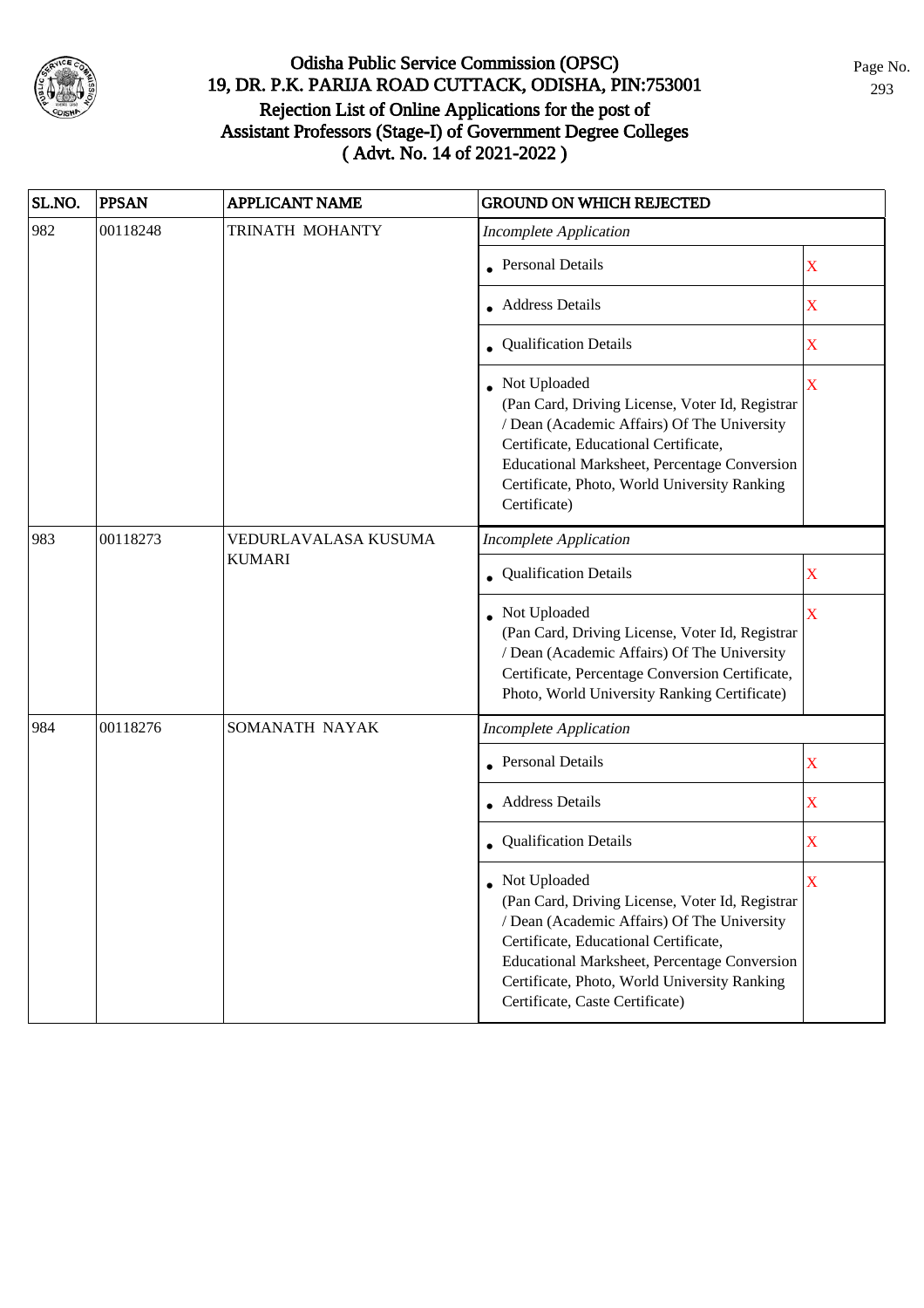

| SL.NO.                                            | <b>PPSAN</b>               | <b>APPLICANT NAME</b>    | <b>GROUND ON WHICH REJECTED</b>                                                                                                                                                                                                                                           |                         |
|---------------------------------------------------|----------------------------|--------------------------|---------------------------------------------------------------------------------------------------------------------------------------------------------------------------------------------------------------------------------------------------------------------------|-------------------------|
| 985                                               | 00118279                   | <b>BHARAT KUMAR DASH</b> | <b>Incomplete Application</b>                                                                                                                                                                                                                                             |                         |
|                                                   |                            |                          | • Personal Details                                                                                                                                                                                                                                                        | $\mathbf X$             |
|                                                   |                            |                          | • Address Details                                                                                                                                                                                                                                                         | $\mathbf X$             |
|                                                   |                            |                          | • Qualification Details                                                                                                                                                                                                                                                   | $\mathbf X$             |
|                                                   |                            |                          | • Examination Fees                                                                                                                                                                                                                                                        | X                       |
|                                                   |                            |                          | Not Uploaded<br>(Pan Card, Driving License, Voter Id, Registrar<br>/ Dean (Academic Affairs) Of The University<br>Certificate, Educational Certificate,<br>Educational Marksheet, Percentage Conversion<br>Certificate, Photo, World University Ranking<br>Certificate)   | $\overline{\mathbf{X}}$ |
| 986                                               | 00118338                   | <b>CHANDANA SAHOO</b>    | <b>Incomplete Application</b>                                                                                                                                                                                                                                             |                         |
|                                                   |                            |                          | <b>Personal Details</b>                                                                                                                                                                                                                                                   | X                       |
| <b>Address Details</b><br>• Qualification Details |                            |                          | $\mathbf X$                                                                                                                                                                                                                                                               |                         |
|                                                   |                            | $\mathbf X$              |                                                                                                                                                                                                                                                                           |                         |
|                                                   | $\bullet$ Examination Fees |                          | $\mathbf X$                                                                                                                                                                                                                                                               |                         |
|                                                   |                            |                          | • Not Uploaded<br>(Pan Card, Driving License, Voter Id, Registrar<br>/ Dean (Academic Affairs) Of The University<br>Certificate, Educational Certificate,<br>Educational Marksheet, Percentage Conversion<br>Certificate, Photo, World University Ranking<br>Certificate) | $\overline{\mathbf{X}}$ |
| 987                                               | 00118356                   | SMRUTI RANJAN SAHOO      | <b>Incomplete Application</b>                                                                                                                                                                                                                                             |                         |
|                                                   |                            |                          | • Qualification Details                                                                                                                                                                                                                                                   | $\mathbf X$             |
|                                                   |                            |                          | • Not Uploaded<br>(Pan Card, Driving License, Registrar / Dean<br>(Academic Affairs) Of The University<br>Certificate, Percentage Conversion Certificate,<br>Photo, World University Ranking Certificate)                                                                 | $\mathbf X$             |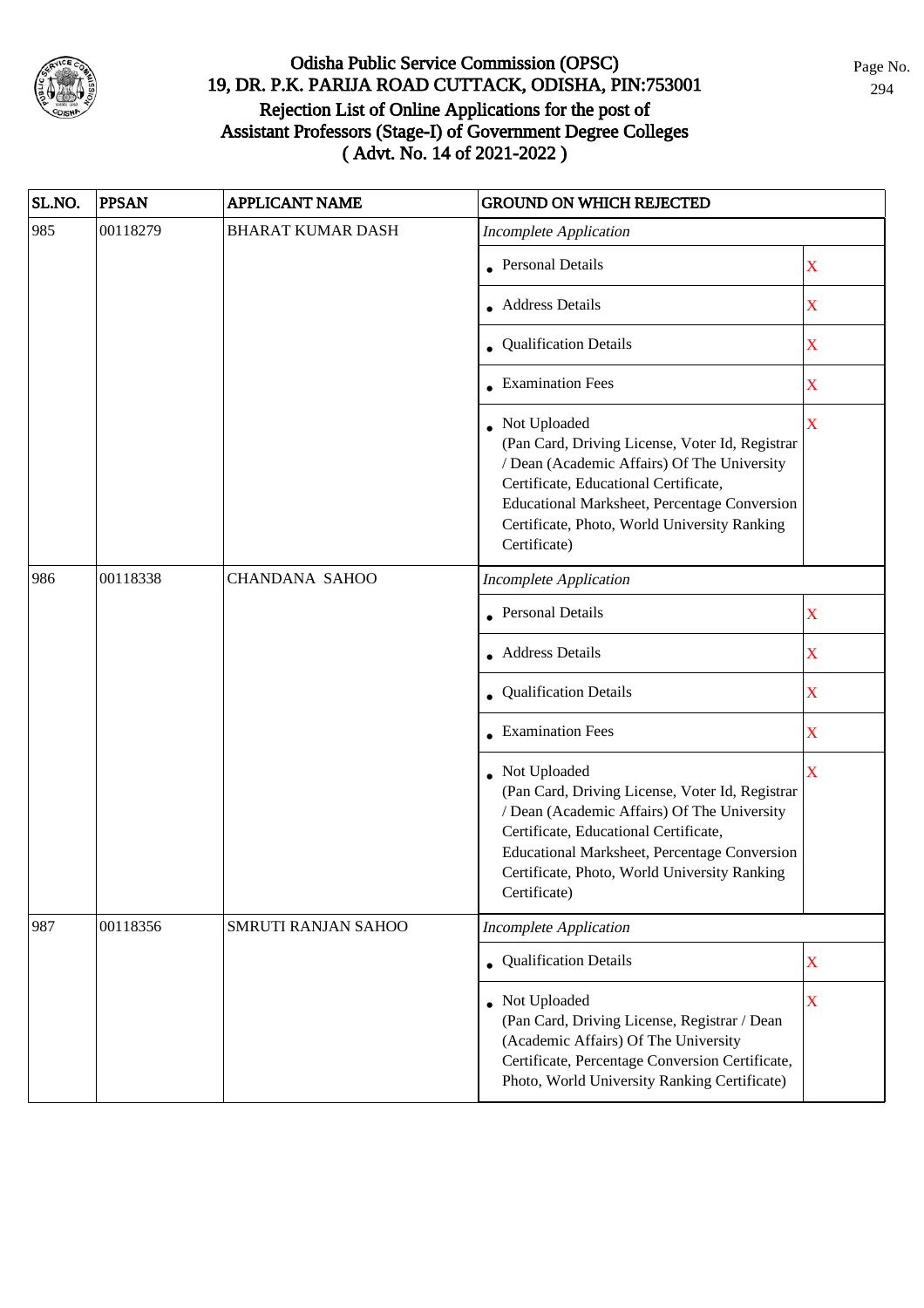

| SL.NO. | <b>PPSAN</b> | <b>APPLICANT NAME</b>          | <b>GROUND ON WHICH REJECTED</b>                                                                                                                                                                                                                                                  |                         |
|--------|--------------|--------------------------------|----------------------------------------------------------------------------------------------------------------------------------------------------------------------------------------------------------------------------------------------------------------------------------|-------------------------|
| 988    | 00118357     | <b>BIPLAB JYOTIRANJAN JENA</b> | <b>Incomplete Application</b>                                                                                                                                                                                                                                                    |                         |
|        |              |                                | • Qualification Details                                                                                                                                                                                                                                                          | X                       |
|        |              |                                | Not Uploaded<br>(Pan Card, Driving License, Voter Id, Registrar<br>/ Dean (Academic Affairs) Of The University<br>Certificate, Percentage Conversion Certificate,<br>Photo, World University Ranking Certificate)                                                                | $\bar{X}$               |
| 989    | 00118450     | <b>MANOJ PARIDA</b>            | <b>Incomplete Application</b>                                                                                                                                                                                                                                                    |                         |
|        |              |                                | • Qualification Details                                                                                                                                                                                                                                                          | X                       |
|        |              |                                | • Not Uploaded<br>(Pan Card, Driving License, Voter Id, Registrar<br>/ Dean (Academic Affairs) Of The University<br>Certificate, Percentage Conversion Certificate,<br>Photo, World University Ranking Certificate)                                                              | $\overline{\mathbf{X}}$ |
| 990    | 00118479     | <b>ASCHARYA KUMAR KAR</b>      | <b>Incomplete Application</b>                                                                                                                                                                                                                                                    |                         |
|        |              |                                | • Personal Details                                                                                                                                                                                                                                                               | $\mathbf X$             |
|        |              |                                | • Address Details                                                                                                                                                                                                                                                                | X                       |
|        |              |                                | • Qualification Details                                                                                                                                                                                                                                                          | X                       |
|        |              |                                | • Examination Fees                                                                                                                                                                                                                                                               | X                       |
|        |              |                                | • Not Uploaded<br>(Pan Card, Driving License, Voter Id, Registrar<br>/ Dean (Academic Affairs) Of The University<br>Certificate, Educational Certificate,<br><b>Educational Marksheet, Percentage Conversion</b><br>Certificate, Photo, World University Ranking<br>Certificate) | $\overline{\textbf{X}}$ |
| 991    | 00118513     | NIHARIKA PANDEY                | <b>Incomplete Application</b>                                                                                                                                                                                                                                                    |                         |
|        |              |                                | • Qualification Details                                                                                                                                                                                                                                                          | $\mathbf X$             |
|        |              |                                | Not Uploaded<br>(Pan Card, Driving License, Voter Id, Registrar<br>/ Dean (Academic Affairs) Of The University<br>Certificate, World University Ranking<br>Certificate)                                                                                                          | $\mathbf X$             |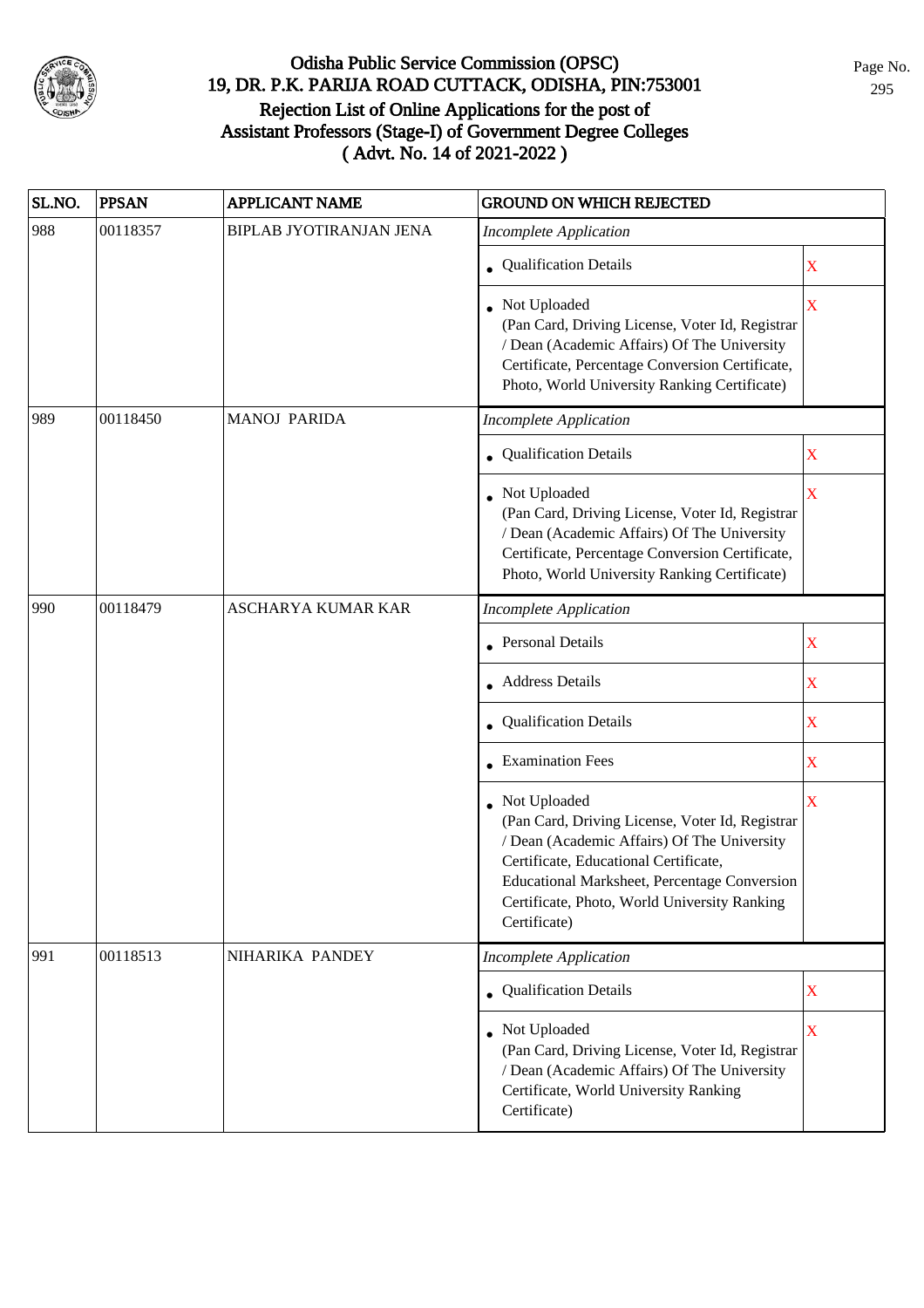

| SL.NO. | <b>PPSAN</b> | <b>APPLICANT NAME</b>     | <b>GROUND ON WHICH REJECTED</b>                                                                                                                                                                                                                                                            |                         |
|--------|--------------|---------------------------|--------------------------------------------------------------------------------------------------------------------------------------------------------------------------------------------------------------------------------------------------------------------------------------------|-------------------------|
| 992    | 00118515     | NIBEDITA CHAKRA           | <b>Incomplete Application</b>                                                                                                                                                                                                                                                              |                         |
|        |              |                           | • Not Uploaded<br>(Pan Card, Driving License, Voter Id, Registrar<br>/ Dean (Academic Affairs) Of The University<br>Certificate, Percentage Conversion Certificate,<br>Photo, World University Ranking Certificate)                                                                        | X                       |
| 993    | 00118517     | <b>BIJAYA KUMAR SAHOO</b> | <b>Incomplete Application</b>                                                                                                                                                                                                                                                              |                         |
|        |              |                           | <b>Personal Details</b>                                                                                                                                                                                                                                                                    | $\mathbf X$             |
|        |              |                           | • Address Details                                                                                                                                                                                                                                                                          | $\overline{\textbf{X}}$ |
|        |              |                           | • Qualification Details                                                                                                                                                                                                                                                                    | $\mathbf X$             |
|        |              |                           | • Examination Fees                                                                                                                                                                                                                                                                         | $\mathbf X$             |
|        |              |                           | Not Uploaded<br>(Pan Card, Driving License, Voter Id, Registrar<br>/ Dean (Academic Affairs) Of The University<br>Certificate, Educational Certificate,<br>Educational Marksheet, Percentage Conversion<br>Certificate, Photo, World University Ranking<br>Certificate, Caste Certificate) | X                       |
| 994    | 00118548     | JYOTIRMAYEE MOHANTY       | <b>Incomplete Application</b>                                                                                                                                                                                                                                                              |                         |
|        |              |                           | Qualification Details                                                                                                                                                                                                                                                                      | X                       |
|        |              |                           | Not Uploaded<br>(Pan Card, Driving License, Voter Id, Registrar<br>/ Dean (Academic Affairs) Of The University<br>Certificate, Educational Certificate,<br>Educational Marksheet, Percentage Conversion<br>Certificate, Photo, World University Ranking<br>Certificate)                    | $\overline{\mathbf{X}}$ |
| 995    | 00118553     | NEERAJ KUMAR              | <b>Incomplete Application</b>                                                                                                                                                                                                                                                              |                         |
|        |              |                           | • Personal Details                                                                                                                                                                                                                                                                         | $\mathbf X$             |
|        |              |                           | • Address Details                                                                                                                                                                                                                                                                          | X                       |
|        |              |                           | • Qualification Details                                                                                                                                                                                                                                                                    | X                       |
|        |              |                           | Not Uploaded<br>(Pan Card, Driving License, Voter Id, Registrar<br>/ Dean (Academic Affairs) Of The University<br>Certificate, Educational Certificate,<br>Educational Marksheet, Percentage Conversion<br>Certificate, Photo, World University Ranking<br>Certificate, Caste Certificate) | X                       |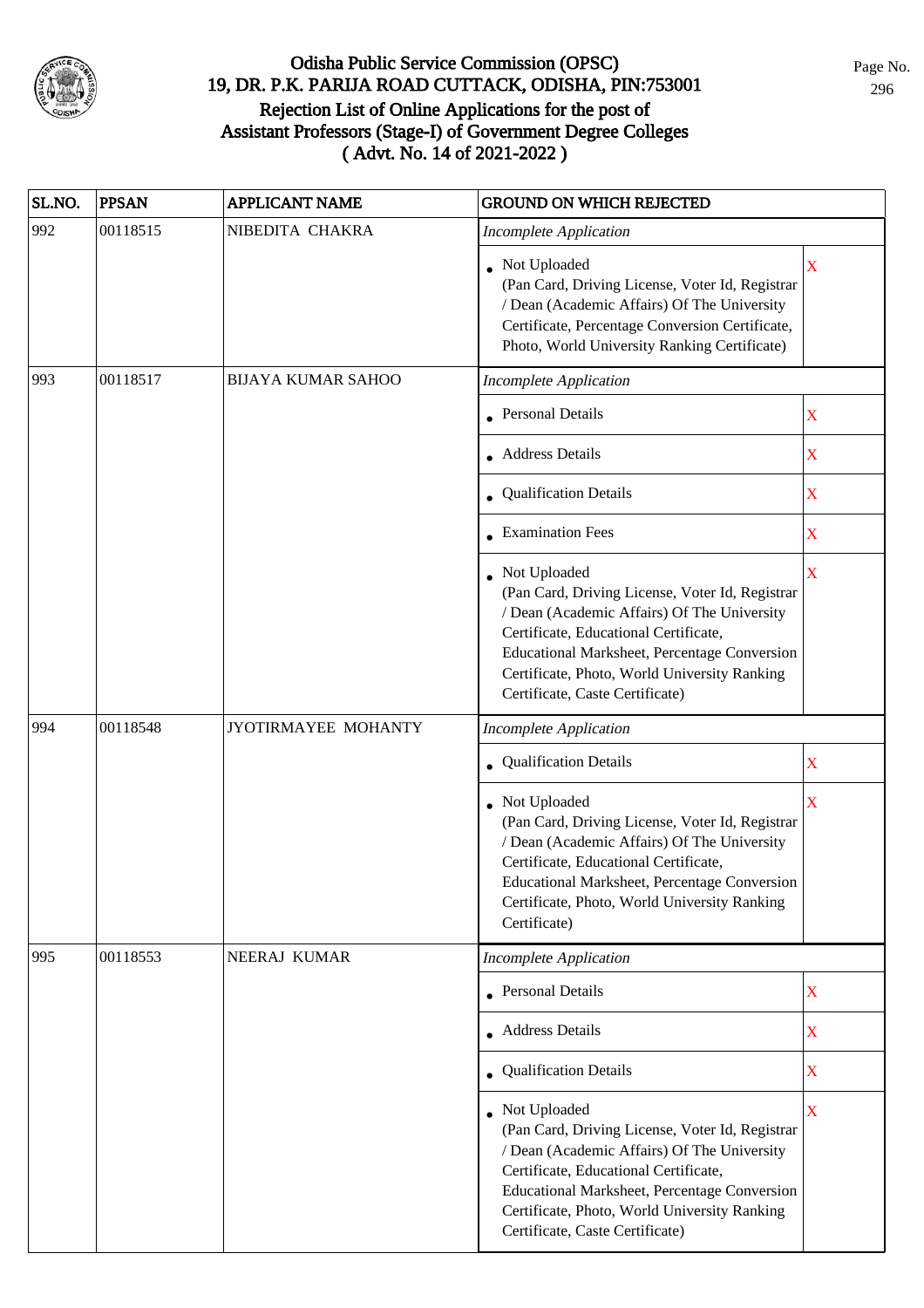

| SL.NO. | <b>PPSAN</b> | <b>APPLICANT NAME</b>       | <b>GROUND ON WHICH REJECTED</b>                                                                                                                                                                                                                                         |                         |
|--------|--------------|-----------------------------|-------------------------------------------------------------------------------------------------------------------------------------------------------------------------------------------------------------------------------------------------------------------------|-------------------------|
| 996    | 00118555     | SAI RASMI RANJAN MOHANTY    | <b>Incomplete Application</b>                                                                                                                                                                                                                                           |                         |
|        |              |                             | • Personal Details                                                                                                                                                                                                                                                      | $\mathbf X$             |
|        |              |                             | • Address Details                                                                                                                                                                                                                                                       | X                       |
|        |              |                             | • Qualification Details                                                                                                                                                                                                                                                 | $\mathbf X$             |
|        |              |                             | • Examination Fees                                                                                                                                                                                                                                                      | X                       |
|        |              |                             | Not Uploaded<br>(Pan Card, Driving License, Voter Id, Registrar<br>/ Dean (Academic Affairs) Of The University<br>Certificate, Educational Certificate,<br>Educational Marksheet, Percentage Conversion<br>Certificate, Photo, World University Ranking<br>Certificate) | $\overline{\mathbf{X}}$ |
| 997    | 00118556     | MINA NAIK                   | <b>Incomplete Application</b>                                                                                                                                                                                                                                           |                         |
|        |              |                             | <b>Qualification Details</b>                                                                                                                                                                                                                                            | X                       |
|        |              |                             | Not Uploaded<br>(Pan Card, Driving License, Voter Id, Registrar<br>/ Dean (Academic Affairs) Of The University<br>Certificate, Photo, World University Ranking<br>Certificate)                                                                                          | $\bar{\mathbf{X}}$      |
| 998    | 00118564     | <b>DILLIP KUMAR PRADHAN</b> | <b>Incomplete Application</b>                                                                                                                                                                                                                                           |                         |
|        |              |                             | Qualification Details                                                                                                                                                                                                                                                   | $\mathbf X$             |
|        |              |                             | Not Uploaded<br>(Pan Card, Voter Id, Registrar / Dean<br>(Academic Affairs) Of The University<br>Certificate, Percentage Conversion Certificate,<br>Photo, World University Ranking Certificate)                                                                        | X                       |
| 999    | 00118571     | DEEPTIMAYEE SENAPATI        | <b>Incomplete Application</b>                                                                                                                                                                                                                                           |                         |
|        |              |                             | • Qualification Details                                                                                                                                                                                                                                                 | $\mathbf X$             |
|        |              |                             | Not Uploaded<br>(Driving License, Voter Id, Registrar / Dean<br>(Academic Affairs) Of The University<br>Certificate, Educational Certificate,<br>Educational Marksheet, Percentage Conversion<br>Certificate, Photo, World University Ranking<br>Certificate)           | $\mathbf X$             |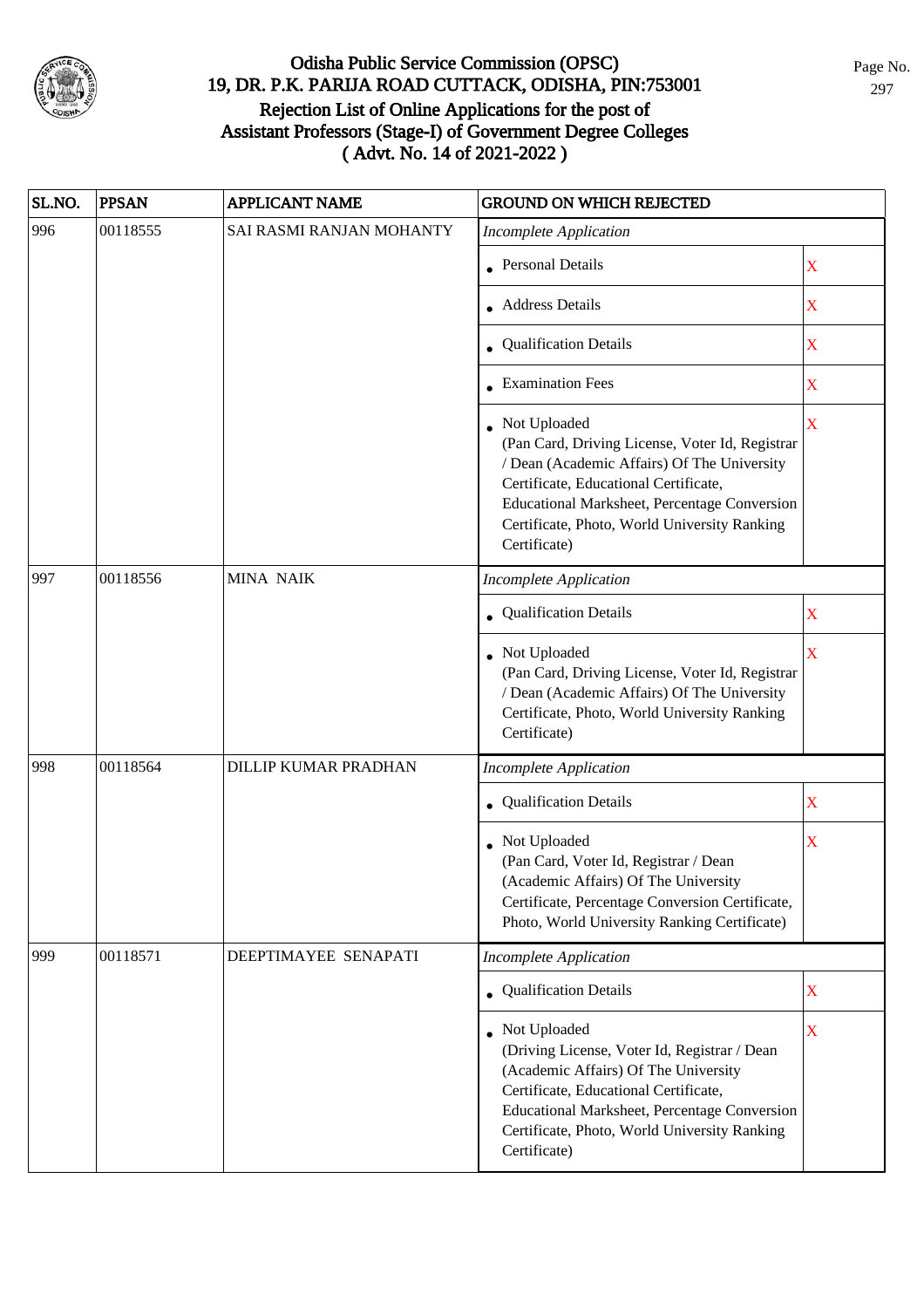

| SL.NO. | <b>PPSAN</b> | <b>APPLICANT NAME</b> | <b>GROUND ON WHICH REJECTED</b>                                                                                                                                                                                                                                                  |                         |
|--------|--------------|-----------------------|----------------------------------------------------------------------------------------------------------------------------------------------------------------------------------------------------------------------------------------------------------------------------------|-------------------------|
| 1000   | 00118572     | <b>MANISHA BHOI</b>   | <b>Incomplete Application</b>                                                                                                                                                                                                                                                    |                         |
|        |              |                       | Not Uploaded<br>(Pan Card, Driving License, Voter Id, Registrar<br>/ Dean (Academic Affairs) Of The University<br>Certificate, Percentage Conversion Certificate,<br>Photo, World University Ranking Certificate)                                                                | X                       |
| 1001   | 00118576     | <b>SUNITA PARIDA</b>  | <b>Incomplete Application</b>                                                                                                                                                                                                                                                    |                         |
|        |              |                       | <b>Qualification Details</b>                                                                                                                                                                                                                                                     | $\mathbf X$             |
|        |              |                       | • Not Uploaded<br>(Pan Card, Driving License, Voter Id, Registrar<br>/ Dean (Academic Affairs) Of The University<br>Certificate, Educational Certificate,<br><b>Educational Marksheet, Percentage Conversion</b><br>Certificate, Photo, World University Ranking<br>Certificate) | X                       |
| 1002   | 00118616     | P MEENAKSHI KALYANI   | <b>Incomplete Application</b>                                                                                                                                                                                                                                                    |                         |
|        |              |                       | <b>Qualification Details</b>                                                                                                                                                                                                                                                     | $\mathbf X$             |
|        |              |                       | Not Uploaded<br>(Pan Card, Driving License, Voter Id, Registrar<br>/ Dean (Academic Affairs) Of The University<br>Certificate, World University Ranking<br>Certificate)                                                                                                          | $\overline{\mathbf{X}}$ |
| 1003   | 00118626     | DEEPA KARMAKAR        | <b>Incomplete Application</b>                                                                                                                                                                                                                                                    |                         |
|        |              |                       | <b>Personal Details</b>                                                                                                                                                                                                                                                          | $\overline{\text{X}}$   |
|        |              |                       | • Address Details                                                                                                                                                                                                                                                                | $\overline{\text{X}}$   |
|        |              |                       | • Qualification Details                                                                                                                                                                                                                                                          | X                       |
|        |              |                       | • Not Uploaded<br>(Pan Card, Driving License, Voter Id, Registrar<br>/ Dean (Academic Affairs) Of The University<br>Certificate, Educational Certificate,<br>Educational Marksheet, Percentage Conversion<br>Certificate, Photo, World University Ranking<br>Certificate)        | X                       |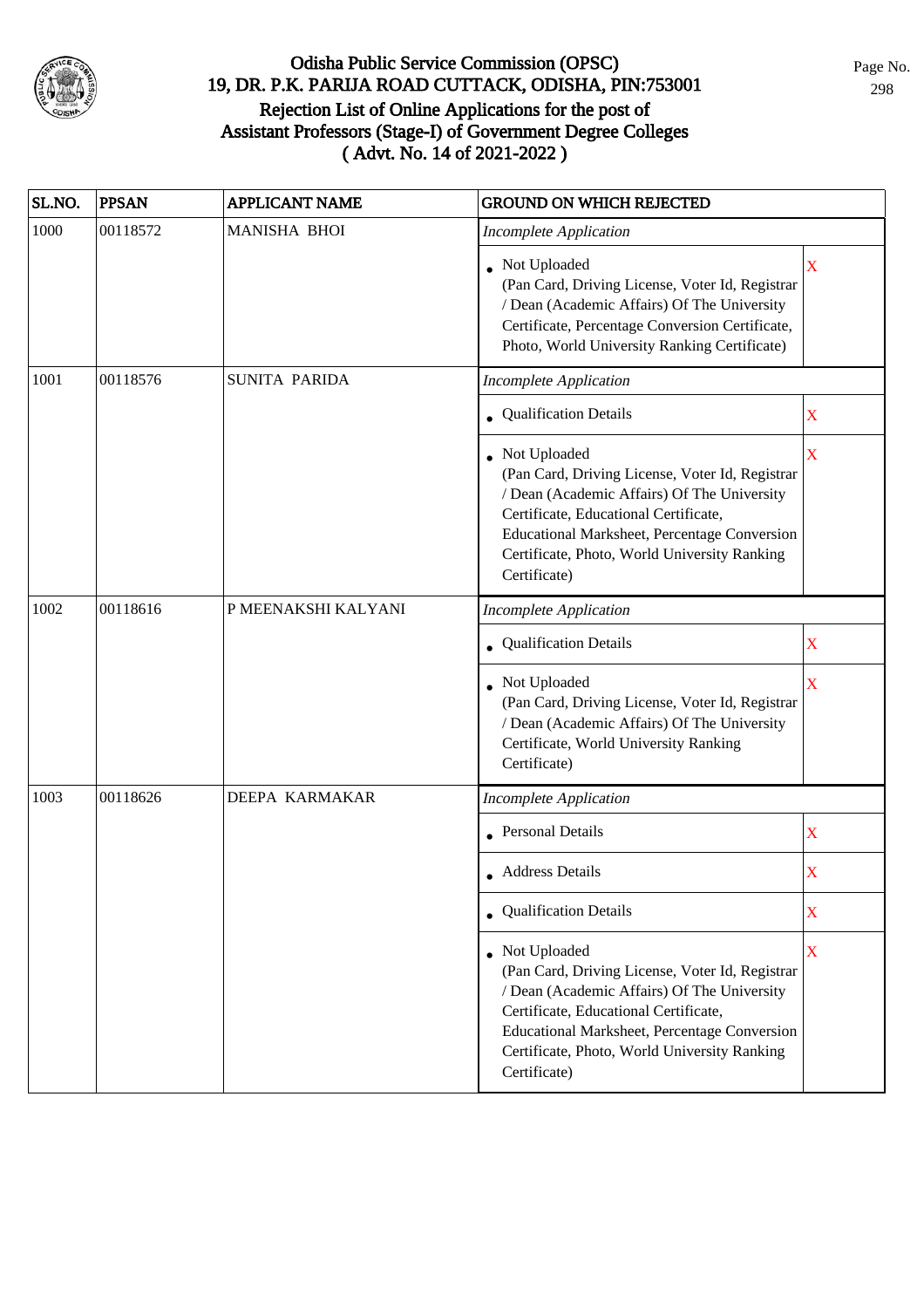

| SL.NO. | <b>PPSAN</b> | <b>APPLICANT NAME</b>        | <b>GROUND ON WHICH REJECTED</b>                                                                                                                                                                                                                                           |                         |
|--------|--------------|------------------------------|---------------------------------------------------------------------------------------------------------------------------------------------------------------------------------------------------------------------------------------------------------------------------|-------------------------|
| 1004   | 00118661     | <b>SUSHREE SNIGDHA SWAIN</b> | <b>Incomplete Application</b>                                                                                                                                                                                                                                             |                         |
|        |              |                              | • Qualification Details                                                                                                                                                                                                                                                   | X                       |
|        |              |                              | • Not Uploaded<br>(Pan Card, Driving License, Voter Id, Registrar<br>/ Dean (Academic Affairs) Of The University<br>Certificate, World University Ranking<br>Certificate)                                                                                                 | $\overline{\mathbf{X}}$ |
| 1005   | 00118668     | <b>ARATI PADHI</b>           | <b>Incomplete Application</b>                                                                                                                                                                                                                                             |                         |
|        |              |                              | • Qualification Details                                                                                                                                                                                                                                                   | $\mathbf X$             |
|        |              |                              | • Not Uploaded<br>(Pan Card, Driving License, Voter Id, Registrar<br>/ Dean (Academic Affairs) Of The University<br>Certificate, Percentage Conversion Certificate,<br>Photo, World University Ranking Certificate)                                                       | $\overline{\mathbf{X}}$ |
| 1006   | 00118689     | <b>BIBHISANA JANI</b>        | <b>Incomplete Application</b>                                                                                                                                                                                                                                             |                         |
|        |              |                              | • Qualification Details                                                                                                                                                                                                                                                   | X                       |
|        |              |                              | • Not Uploaded<br>(Pan Card, Driving License, Voter Id, Registrar<br>/ Dean (Academic Affairs) Of The University<br>Certificate, Educational Certificate,<br>Educational Marksheet, Percentage Conversion<br>Certificate, Photo, World University Ranking<br>Certificate) | $\overline{\text{X}}$   |
| 1007   | 00118701     | <b>KUNA SINGH</b>            | <b>Incomplete Application</b>                                                                                                                                                                                                                                             |                         |
|        |              |                              | • Qualification Details                                                                                                                                                                                                                                                   | $\mathbf X$             |
|        |              |                              | • Not Uploaded<br>(Pan Card, Driving License, Voter Id, Registrar<br>/ Dean (Academic Affairs) Of The University<br>Certificate, Educational Certificate,<br>Educational Marksheet, Percentage Conversion<br>Certificate, Photo, World University Ranking<br>Certificate) | $\overline{\mathbf{X}}$ |
| 1008   | 00118730     | ANUPRIYA BALA                | <b>Incomplete Application</b>                                                                                                                                                                                                                                             |                         |
|        |              |                              | • Qualification Details                                                                                                                                                                                                                                                   | X                       |
|        |              |                              | • Not Uploaded<br>(Pan Card, Driving License, Voter Id, Registrar<br>/ Dean (Academic Affairs) Of The University<br>Certificate, Photo, World University Ranking<br>Certificate)                                                                                          | X                       |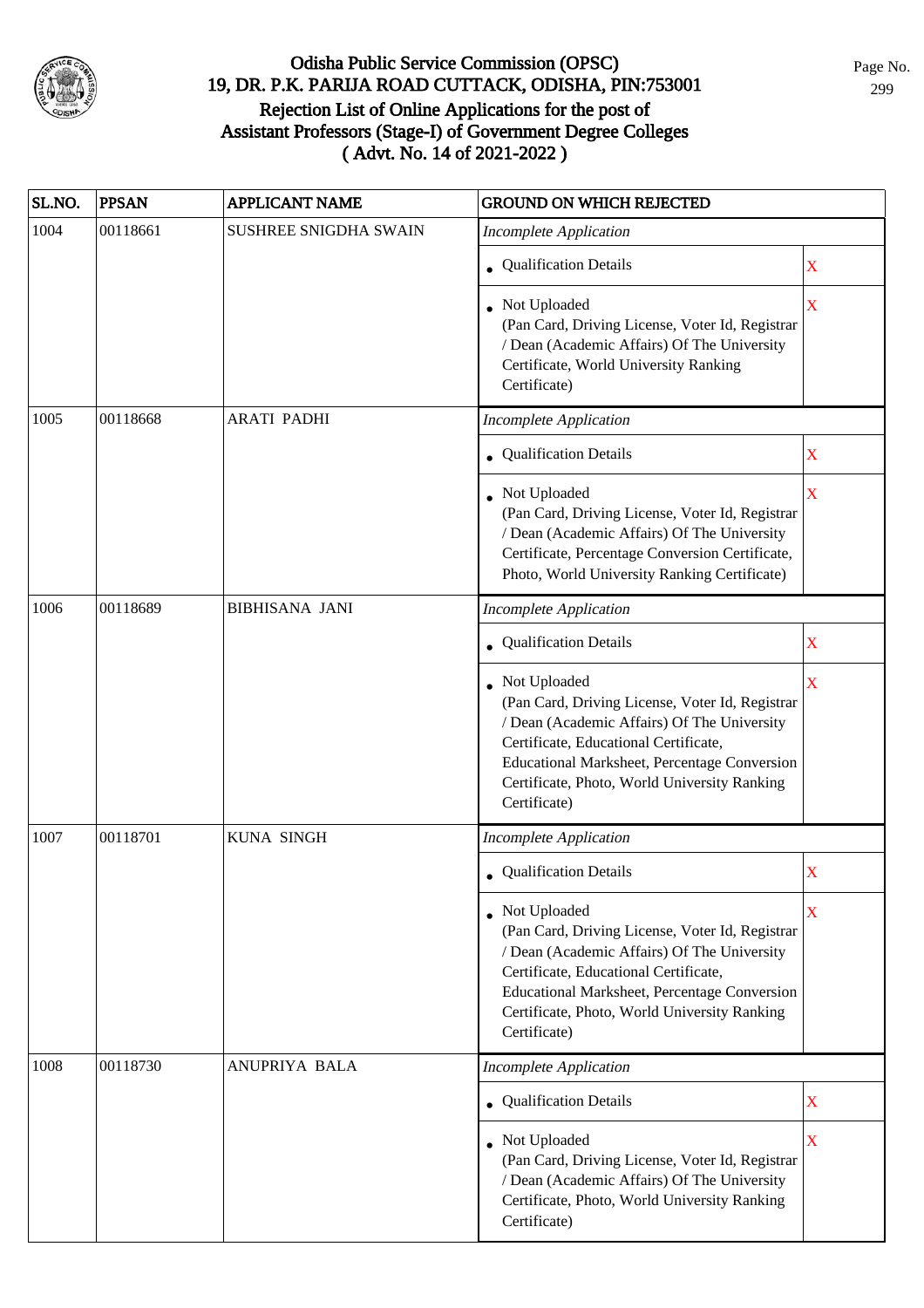

| SL.NO. | <b>PPSAN</b> | <b>APPLICANT NAME</b> | <b>GROUND ON WHICH REJECTED</b>                                                                                                                                                                                                                                                                     |                           |
|--------|--------------|-----------------------|-----------------------------------------------------------------------------------------------------------------------------------------------------------------------------------------------------------------------------------------------------------------------------------------------------|---------------------------|
| 1009   | 00118732     | SEPHALI MOHANTY       | <b>Incomplete Application</b>                                                                                                                                                                                                                                                                       |                           |
|        |              |                       | • Personal Details                                                                                                                                                                                                                                                                                  | X                         |
|        |              |                       | • Address Details                                                                                                                                                                                                                                                                                   | $\mathbf X$               |
|        |              |                       | • Qualification Details                                                                                                                                                                                                                                                                             | $\mathbf X$               |
|        |              |                       | • Examination Fees                                                                                                                                                                                                                                                                                  | $\mathbf X$               |
|        |              |                       | • Not Uploaded<br>(Pan Card, Driving License, Voter Id, Registrar<br>/ Dean (Academic Affairs) Of The University<br>Certificate, Educational Certificate,<br>Educational Marksheet, Percentage Conversion<br>Certificate, Photo, World University Ranking<br>Certificate)                           | X                         |
| 1010   | 00118733     | PRANITA MOHAPATRA     | <b>Incomplete Application</b>                                                                                                                                                                                                                                                                       |                           |
|        |              |                       | Qualification Details                                                                                                                                                                                                                                                                               | $\mathbf X$               |
|        |              |                       | Not Uploaded<br>(Driving License, Voter Id, Registrar / Dean<br>(Academic Affairs) Of The University<br>Certificate, Percentage Conversion Certificate,<br>Photo, World University Ranking Certificate)                                                                                             | X                         |
| 1011   | 00118744     | <b>NARAYAN DAS</b>    | <b>Incomplete Application</b>                                                                                                                                                                                                                                                                       |                           |
|        |              |                       | <b>Personal Details</b>                                                                                                                                                                                                                                                                             | $\boldsymbol{\mathrm{X}}$ |
|        |              |                       | • Address Details                                                                                                                                                                                                                                                                                   | $\mathbf X$               |
|        |              |                       | • Qualification Details                                                                                                                                                                                                                                                                             | X                         |
|        |              |                       | • Examination Fees                                                                                                                                                                                                                                                                                  | X                         |
|        |              |                       | • Not Uploaded<br>(Pan Card, Driving License, Voter Id, Registrar<br>/ Dean (Academic Affairs) Of The University<br>Certificate, Educational Certificate,<br><b>Educational Marksheet, Percentage Conversion</b><br>Certificate, Photo, World University Ranking<br>Certificate, Caste Certificate) | X                         |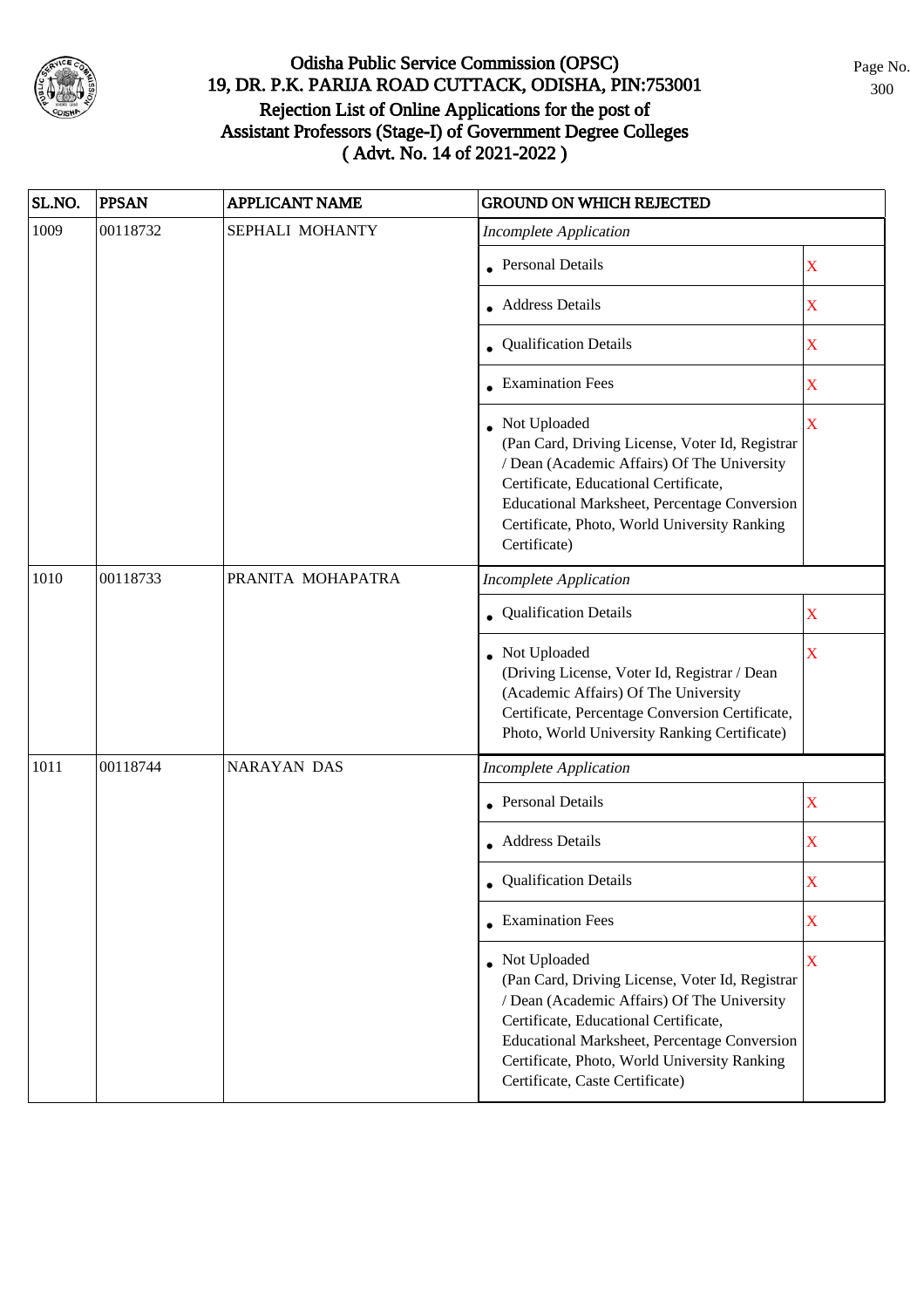

| SL.NO. | <b>PPSAN</b> | <b>APPLICANT NAME</b>  | <b>GROUND ON WHICH REJECTED</b>                                                                                                                                                                                                                                                              |             |
|--------|--------------|------------------------|----------------------------------------------------------------------------------------------------------------------------------------------------------------------------------------------------------------------------------------------------------------------------------------------|-------------|
| 1012   | 00118753     | SUDHANSU SEKHAR SAHOO  | <b>Incomplete Application</b>                                                                                                                                                                                                                                                                |             |
|        |              |                        | • Qualification Details                                                                                                                                                                                                                                                                      | X           |
|        |              |                        | Not Uploaded<br>(Pan Card, Driving License, Voter Id, Registrar<br>/ Dean (Academic Affairs) Of The University<br>Certificate, Educational Certificate,<br>Educational Marksheet, Percentage Conversion<br>Certificate, Photo, World University Ranking<br>Certificate)                      | $\mathbf X$ |
| 1013   | 00118758     | DR BIBHUTI BHUSAN SAHU | <b>Incomplete Application</b>                                                                                                                                                                                                                                                                |             |
|        |              |                        | • Personal Details                                                                                                                                                                                                                                                                           | $\mathbf X$ |
|        |              |                        | • Address Details                                                                                                                                                                                                                                                                            | $\mathbf X$ |
|        |              |                        | Qualification Details                                                                                                                                                                                                                                                                        | $\mathbf X$ |
|        |              |                        | • Examination Fees                                                                                                                                                                                                                                                                           | X           |
|        |              |                        | Not Uploaded<br>(Pan Card, Driving License, Voter Id, Registrar<br>/ Dean (Academic Affairs) Of The University<br>Certificate, Educational Certificate,<br>Educational Marksheet, Percentage Conversion<br>Certificate, Photo, World University Ranking<br>Certificate)                      | $\mathbf X$ |
| 1014   | 00118765     | <b>JHARANA PRADHAN</b> | <b>Incomplete Application</b>                                                                                                                                                                                                                                                                |             |
|        |              |                        | • Personal Details                                                                                                                                                                                                                                                                           | $\mathbf X$ |
|        |              |                        | • Address Details                                                                                                                                                                                                                                                                            | X           |
|        |              |                        | • Qualification Details                                                                                                                                                                                                                                                                      | $\mathbf X$ |
|        |              |                        | • Examination Fees                                                                                                                                                                                                                                                                           | $\mathbf X$ |
|        |              |                        | • Not Uploaded<br>(Pan Card, Driving License, Voter Id, Registrar<br>/ Dean (Academic Affairs) Of The University<br>Certificate, Educational Certificate,<br>Educational Marksheet, Percentage Conversion<br>Certificate, Photo, World University Ranking<br>Certificate, Caste Certificate) | $\mathbf X$ |

Page No. 301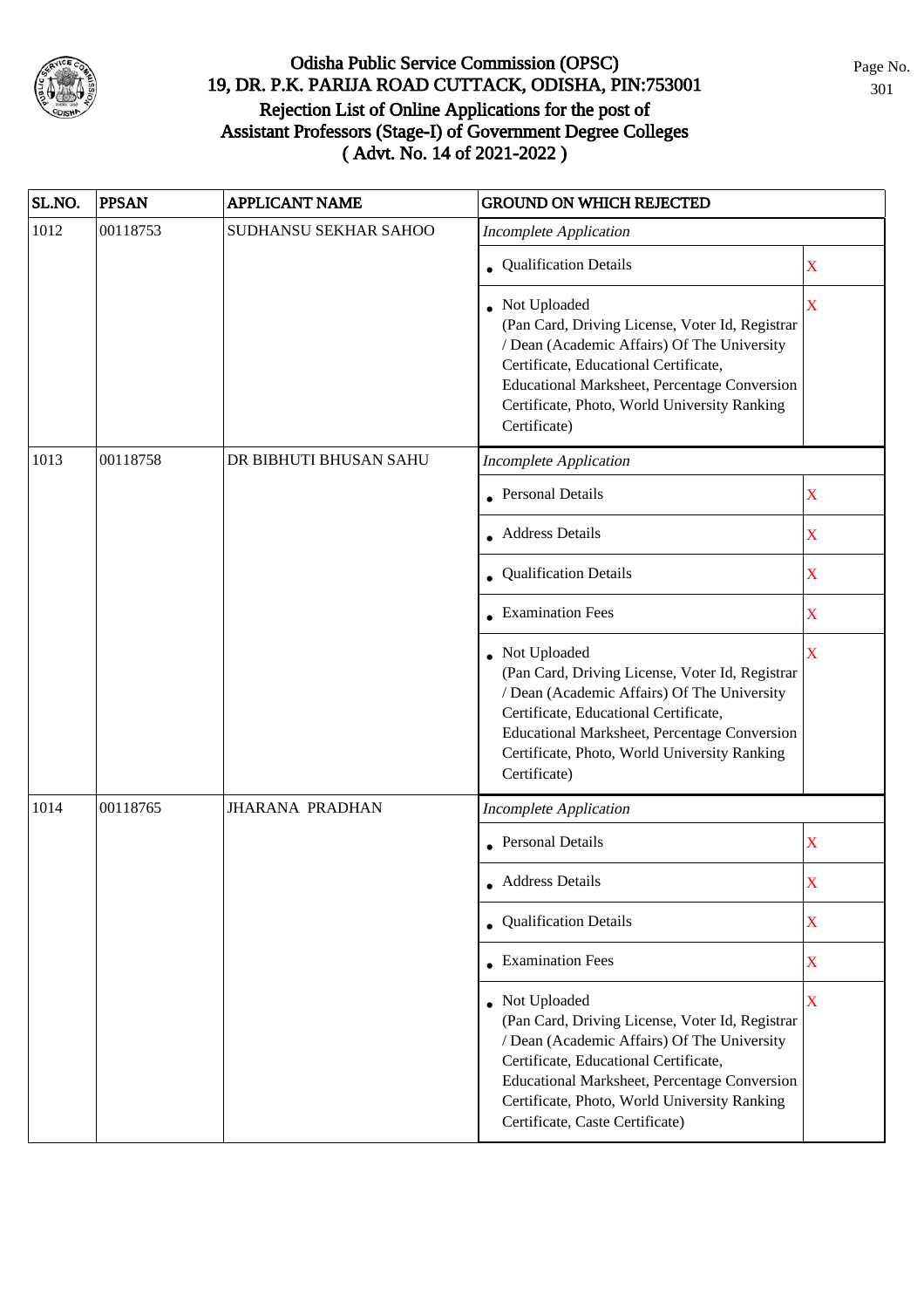

| SL.NO. | <b>PPSAN</b> | <b>APPLICANT NAME</b>     | <b>GROUND ON WHICH REJECTED</b>                                                                                                                                                                                                                                         |                         |
|--------|--------------|---------------------------|-------------------------------------------------------------------------------------------------------------------------------------------------------------------------------------------------------------------------------------------------------------------------|-------------------------|
| 1015   | 00118771     | PUSPANJALI HEMBRAM        | <b>Incomplete Application</b>                                                                                                                                                                                                                                           |                         |
|        |              |                           | • Qualification Details                                                                                                                                                                                                                                                 | X                       |
|        |              |                           | Not Uploaded<br>(Pan Card, Driving License, Voter Id, Registrar<br>/ Dean (Academic Affairs) Of The University<br>Certificate, Percentage Conversion Certificate,<br>World University Ranking Certificate)                                                              | $\overline{\mathbf{X}}$ |
| 1016   | 00118772     | <b>DEVISHREE PATRA</b>    | <b>Incomplete Application</b>                                                                                                                                                                                                                                           |                         |
|        |              |                           | <b>Personal Details</b>                                                                                                                                                                                                                                                 | $\mathbf X$             |
|        |              |                           | <b>Address Details</b>                                                                                                                                                                                                                                                  | X                       |
|        |              |                           | <b>Qualification Details</b>                                                                                                                                                                                                                                            | $\mathbf X$             |
|        |              |                           | • Examination Fees                                                                                                                                                                                                                                                      | X                       |
|        |              |                           | Not Uploaded<br>(Pan Card, Driving License, Voter Id, Registrar<br>/ Dean (Academic Affairs) Of The University<br>Certificate, Educational Certificate,<br>Educational Marksheet, Percentage Conversion<br>Certificate, Photo, World University Ranking<br>Certificate) | $\mathbf X$             |
| 1017   | 00118786     | PABITRA DAS               | <b>Incomplete Application</b>                                                                                                                                                                                                                                           |                         |
|        |              |                           | Qualification Details                                                                                                                                                                                                                                                   | $\mathbf X$             |
|        |              |                           | Not Uploaded<br>(Pan Card, Driving License, Voter Id, Registrar<br>/ Dean (Academic Affairs) Of The University<br>Certificate, Percentage Conversion Certificate,<br>Photo, World University Ranking Certificate)                                                       | X                       |
| 1018   | 00118811     | <b>BISHWAJYOTI SINGHA</b> | <b>Incomplete Application</b>                                                                                                                                                                                                                                           |                         |
|        |              |                           | Not Uploaded<br>(Pan Card, Driving License, Voter Id, Registrar<br>/ Dean (Academic Affairs) Of The University<br>Certificate, Percentage Conversion Certificate,<br>Photo, World University Ranking Certificate)                                                       | X                       |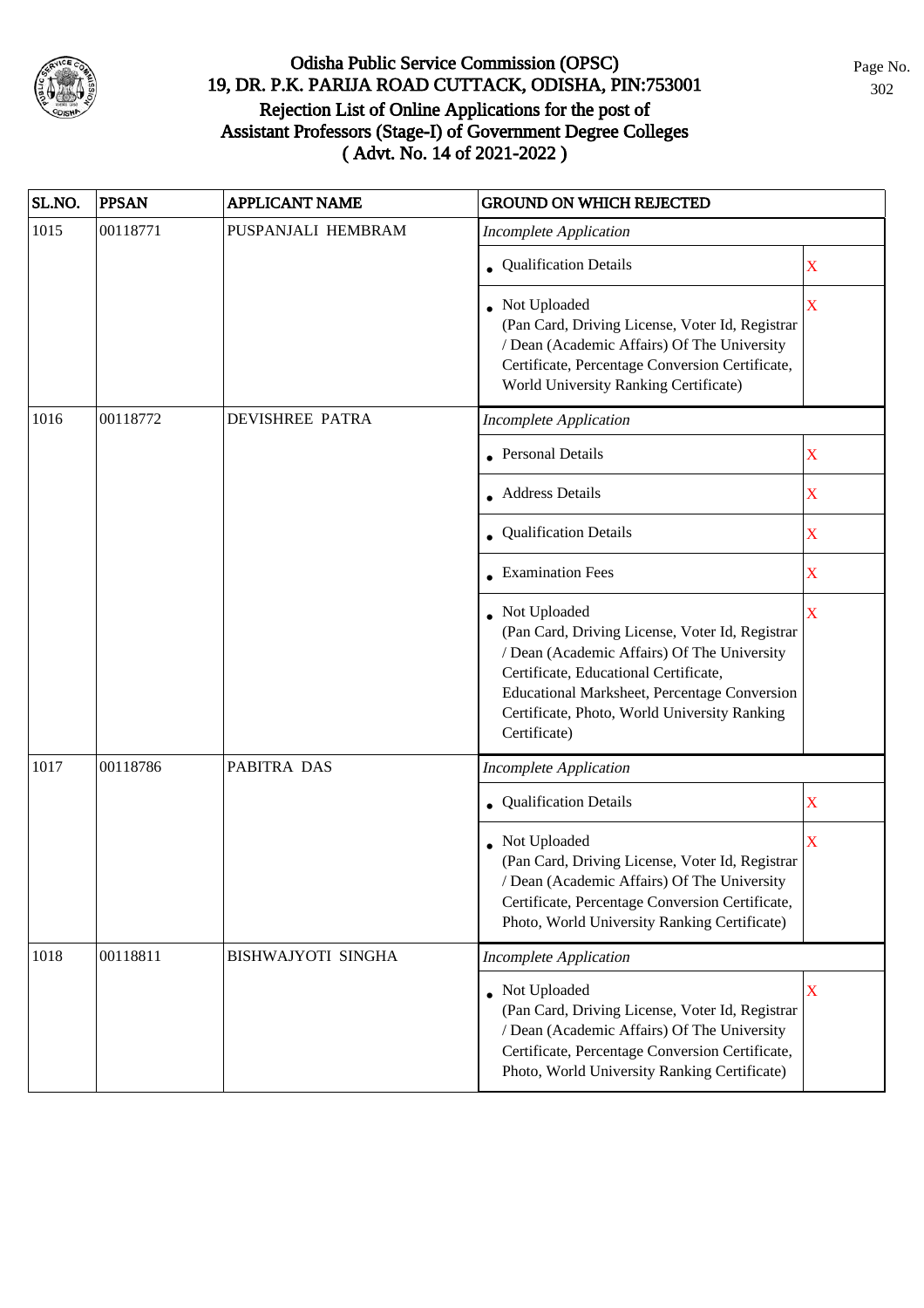

| SL.NO. | <b>PPSAN</b> | <b>APPLICANT NAME</b> | <b>GROUND ON WHICH REJECTED</b>                                                                                                                                                                                                                                                              |             |
|--------|--------------|-----------------------|----------------------------------------------------------------------------------------------------------------------------------------------------------------------------------------------------------------------------------------------------------------------------------------------|-------------|
| 1019   | 00118820     | PRAVATI SAHOO         | <b>Incomplete Application</b>                                                                                                                                                                                                                                                                |             |
|        |              |                       | • Qualification Details                                                                                                                                                                                                                                                                      | $\mathbf X$ |
|        |              |                       | • Not Uploaded<br>(Pan Card, Driving License, Voter Id, Registrar<br>/ Dean (Academic Affairs) Of The University<br>Certificate, Percentage Conversion Certificate,<br>Photo, World University Ranking Certificate)                                                                          | $\mathbf X$ |
| 1020   | 00118825     | MAYADHAR SUNANI       | <b>Incomplete Application</b>                                                                                                                                                                                                                                                                |             |
|        |              |                       | • Personal Details                                                                                                                                                                                                                                                                           | $\mathbf X$ |
|        |              |                       | • Address Details                                                                                                                                                                                                                                                                            | X           |
|        |              |                       | • Qualification Details                                                                                                                                                                                                                                                                      | X           |
|        |              |                       | • Not Uploaded<br>(Pan Card, Driving License, Voter Id, Registrar<br>/ Dean (Academic Affairs) Of The University<br>Certificate, Educational Certificate,<br>Educational Marksheet, Percentage Conversion<br>Certificate, Photo, World University Ranking<br>Certificate, Caste Certificate) | X           |
| 1021   | 00118860     | <b>URMILA SAHOO</b>   | <b>Incomplete Application</b>                                                                                                                                                                                                                                                                |             |
|        |              |                       | • Not Uploaded<br>(Pan Card, Driving License, Voter Id, Registrar<br>/ Dean (Academic Affairs) Of The University<br>Certificate, Percentage Conversion Certificate,<br>World University Ranking Certificate)                                                                                 | X           |
| 1022   | 00118861     | KUMARI MAMTA PAREDA   | <b>Incomplete Application</b>                                                                                                                                                                                                                                                                |             |
|        |              |                       | • Personal Details                                                                                                                                                                                                                                                                           | X           |
|        |              |                       | • Address Details                                                                                                                                                                                                                                                                            | $\mathbf X$ |
|        |              |                       | • Qualification Details                                                                                                                                                                                                                                                                      | $\mathbf X$ |
|        |              |                       | • Examination Fees                                                                                                                                                                                                                                                                           | $\mathbf X$ |
|        |              |                       | Not Uploaded<br>(Pan Card, Driving License, Voter Id, Registrar<br>/ Dean (Academic Affairs) Of The University<br>Certificate, Educational Certificate,<br>Educational Marksheet, Percentage Conversion<br>Certificate, Photo, World University Ranking<br>Certificate)                      | $\mathbf X$ |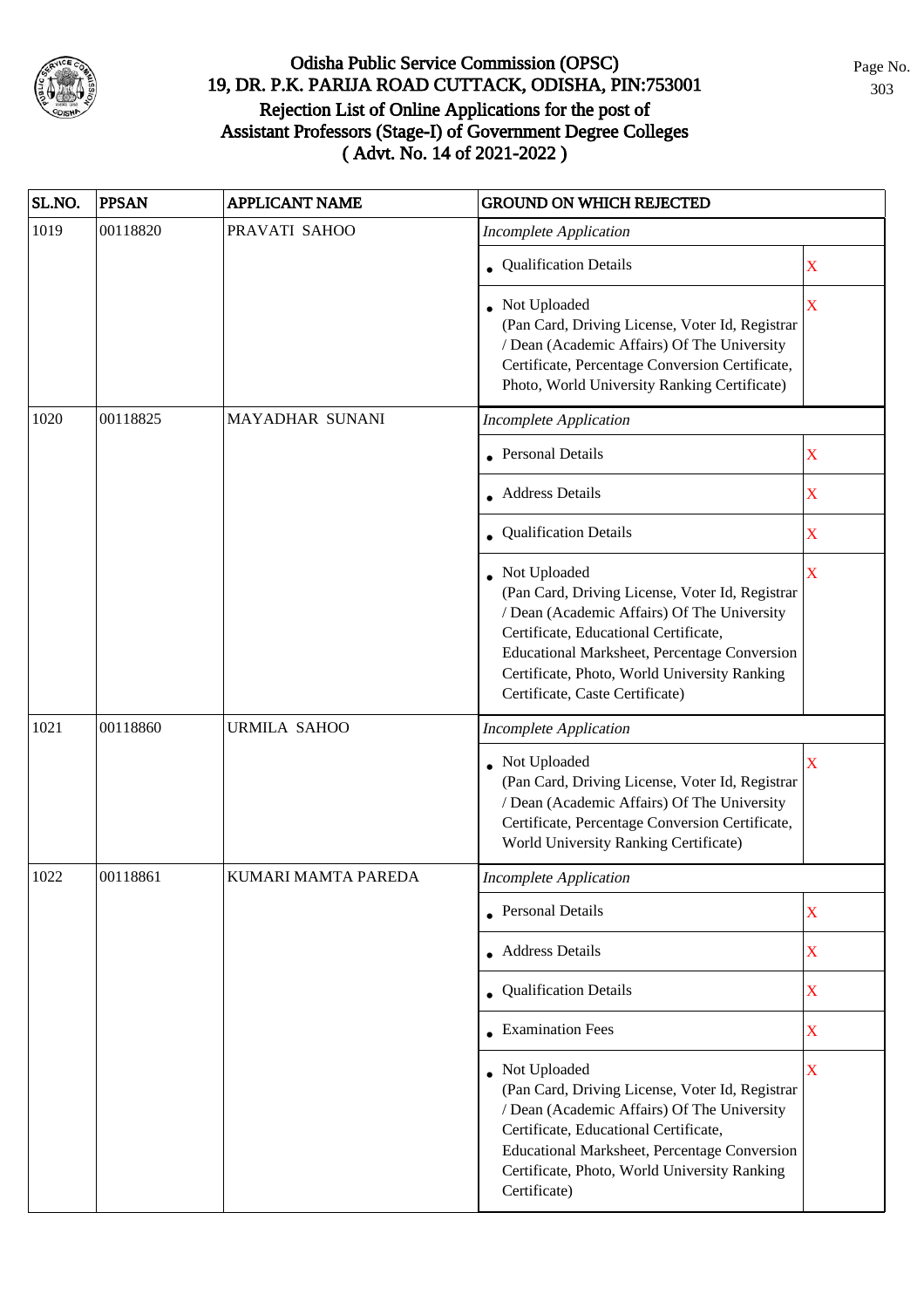

| SL.NO. | <b>PPSAN</b> | <b>APPLICANT NAME</b> | <b>GROUND ON WHICH REJECTED</b>                                                                                                                                                                                                                                                                                                                                            |                         |
|--------|--------------|-----------------------|----------------------------------------------------------------------------------------------------------------------------------------------------------------------------------------------------------------------------------------------------------------------------------------------------------------------------------------------------------------------------|-------------------------|
| 1023   | 00118898     | RITUPARNA MOHANTY     | <b>Incomplete Application</b>                                                                                                                                                                                                                                                                                                                                              |                         |
|        |              |                       | • Personal Details                                                                                                                                                                                                                                                                                                                                                         | $\mathbf X$             |
|        |              |                       | <b>Address Details</b>                                                                                                                                                                                                                                                                                                                                                     | $\mathbf X$             |
|        |              |                       | • Qualification Details                                                                                                                                                                                                                                                                                                                                                    | $\mathbf X$             |
|        |              |                       | • Examination Fees                                                                                                                                                                                                                                                                                                                                                         | $\mathbf X$             |
|        |              |                       | Not Uploaded<br>(Pan Card, Driving License, Voter Id, Registrar<br>/ Dean (Academic Affairs) Of The University<br>Certificate, Educational Certificate,<br>Educational Marksheet, No Objection<br>Certificate (Noc) From The Competent<br>Authority In Case Of In-Service Candidate,<br>Percentage Conversion Certificate, Photo,<br>World University Ranking Certificate) | $\overline{\mathbf{X}}$ |
| 1024   | 00118904     | SHYAMA MOHANTY        | <b>Incomplete Application</b>                                                                                                                                                                                                                                                                                                                                              |                         |
|        |              |                       | • Qualification Details                                                                                                                                                                                                                                                                                                                                                    | $\mathbf X$             |
|        |              |                       | Not Uploaded<br>(Pan Card, Driving License, Voter Id, Registrar<br>/ Dean (Academic Affairs) Of The University<br>Certificate, Percentage Conversion Certificate,<br>Photo, World University Ranking Certificate)                                                                                                                                                          | X                       |
| 1025   | 00118907     | <b>ONILA LUGUN</b>    | <b>Incomplete Application</b>                                                                                                                                                                                                                                                                                                                                              |                         |
|        |              |                       | • Personal Details                                                                                                                                                                                                                                                                                                                                                         | $\mathbf X$             |
|        |              |                       | • Address Details                                                                                                                                                                                                                                                                                                                                                          | X                       |
|        |              |                       | • Qualification Details                                                                                                                                                                                                                                                                                                                                                    | X                       |
|        |              |                       | • Not Uploaded<br>(Pan Card, Driving License, Voter Id, Registrar<br>/ Dean (Academic Affairs) Of The University<br>Certificate, Educational Certificate,<br>Educational Marksheet, Percentage Conversion<br>Certificate, Photo, World University Ranking<br>Certificate, Caste Certificate)                                                                               | X                       |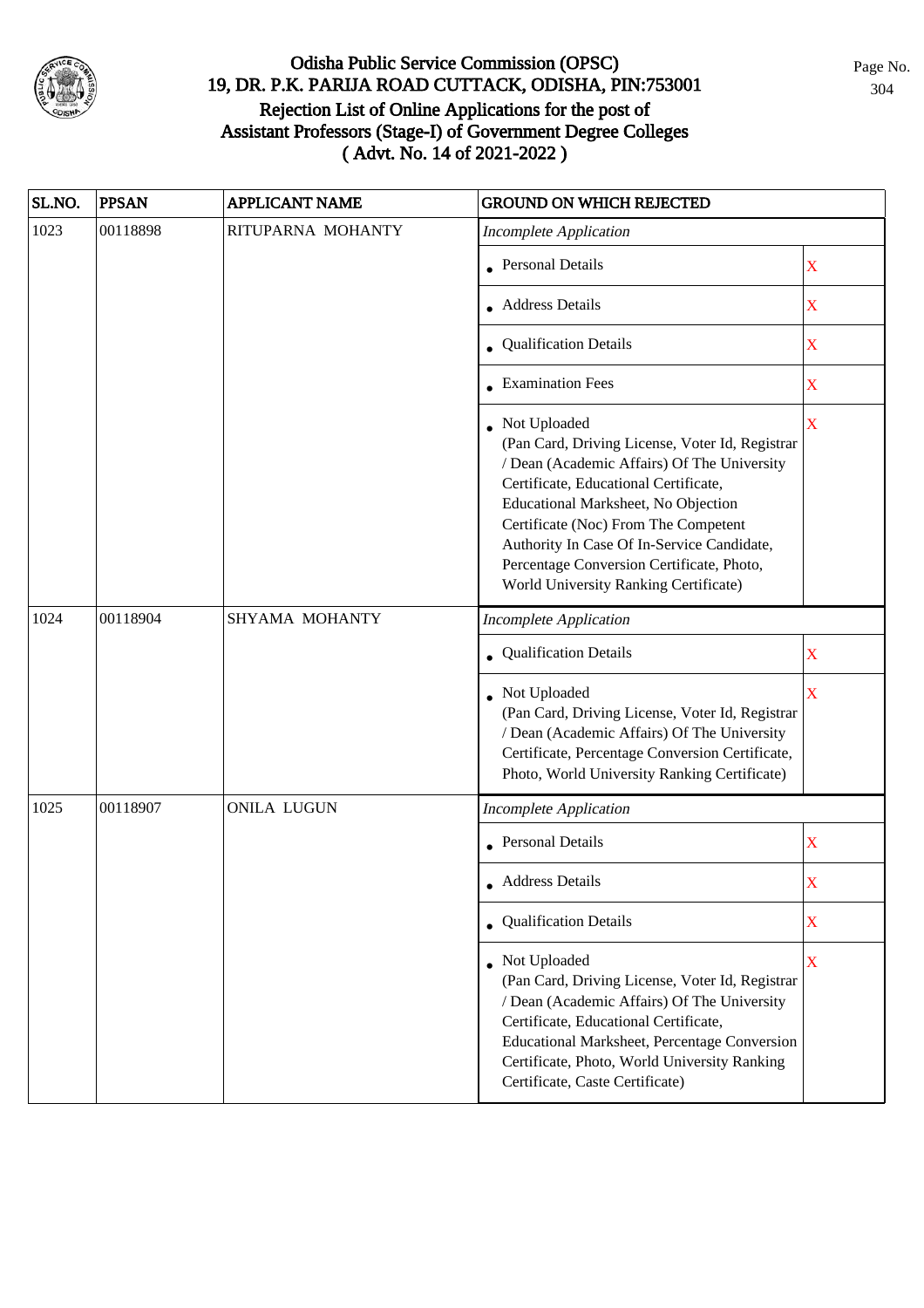

| SL.NO. | <b>PPSAN</b> | <b>APPLICANT NAME</b> | <b>GROUND ON WHICH REJECTED</b>                                                                                                                                                                                                                                                                                                                                                                  |                         |
|--------|--------------|-----------------------|--------------------------------------------------------------------------------------------------------------------------------------------------------------------------------------------------------------------------------------------------------------------------------------------------------------------------------------------------------------------------------------------------|-------------------------|
| 1026   | 00118928     | TUSARADRI MOHAPATRA   | <b>Incomplete Application</b>                                                                                                                                                                                                                                                                                                                                                                    |                         |
|        |              |                       | • Personal Details                                                                                                                                                                                                                                                                                                                                                                               | $\overline{\textbf{X}}$ |
|        |              |                       | • Address Details                                                                                                                                                                                                                                                                                                                                                                                | $\overline{\mathbf{X}}$ |
|        |              |                       | • Qualification Details                                                                                                                                                                                                                                                                                                                                                                          | $\bar{X}$               |
|        |              |                       | • Examination Fees                                                                                                                                                                                                                                                                                                                                                                               | $\overline{\textbf{X}}$ |
|        |              |                       | • Not Uploaded<br>(Pan Card, Voter Id, Registrar / Dean<br>(Academic Affairs) Of The University<br>Certificate, Educational Certificate,<br>Educational Marksheet, Percentage Conversion<br>Certificate, Photo, World University Ranking<br>Certificate)                                                                                                                                         | $\overline{\textbf{X}}$ |
| 1027   | 00118929     | <b>KAMALA DAS</b>     | <b>Incomplete Application</b>                                                                                                                                                                                                                                                                                                                                                                    |                         |
|        |              |                       | <b>Personal Details</b>                                                                                                                                                                                                                                                                                                                                                                          | $\bar{X}$               |
|        |              |                       | • Address Details                                                                                                                                                                                                                                                                                                                                                                                | $\bar{\mathbf{X}}$      |
|        |              |                       | • Qualification Details                                                                                                                                                                                                                                                                                                                                                                          | $\overline{\textbf{X}}$ |
|        |              |                       | $\bullet$ Examination Fees                                                                                                                                                                                                                                                                                                                                                                       | $\mathbf X$             |
|        |              |                       | Not Uploaded<br>(Pan Card, Driving License, Voter Id, Registrar<br>/ Dean (Academic Affairs) Of The University<br>Certificate, Educational Certificate,<br>Educational Marksheet, No Objection<br>Certificate (Noc) From The Competent<br>Authority In Case Of In-Service Candidate,<br>Percentage Conversion Certificate, Photo,<br>World University Ranking Certificate, Caste<br>Certificate) | $\bar{X}$               |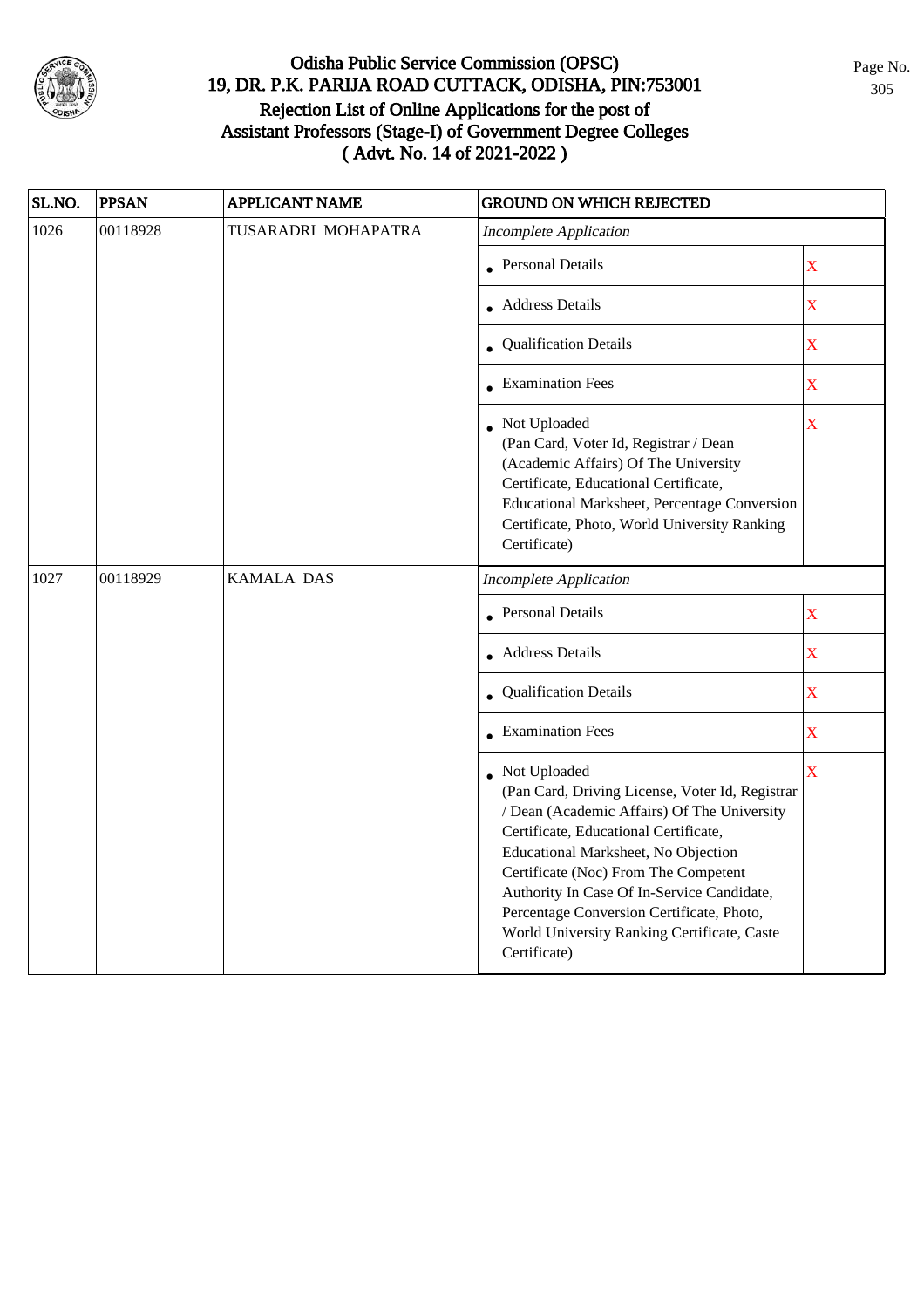

| SL.NO. | <b>PPSAN</b> | <b>APPLICANT NAME</b> | <b>GROUND ON WHICH REJECTED</b>                                                                                                                                                                                                                                                                     |                         |
|--------|--------------|-----------------------|-----------------------------------------------------------------------------------------------------------------------------------------------------------------------------------------------------------------------------------------------------------------------------------------------------|-------------------------|
| 1028   | 00118931     | SHIPRA MISHRA         | <b>Incomplete Application</b>                                                                                                                                                                                                                                                                       |                         |
|        |              |                       | • Personal Details                                                                                                                                                                                                                                                                                  | $\mathbf X$             |
|        |              |                       | • Address Details                                                                                                                                                                                                                                                                                   | $\mathbf X$             |
|        |              |                       | Qualification Details                                                                                                                                                                                                                                                                               | $\mathbf X$             |
|        |              |                       | • Examination Fees                                                                                                                                                                                                                                                                                  | X                       |
|        |              |                       | Not Uploaded<br>(Pan Card, Driving License, Voter Id, Registrar<br>/ Dean (Academic Affairs) Of The University<br>Certificate, Educational Certificate,<br>Educational Marksheet, Percentage Conversion<br>Certificate, Photo, World University Ranking<br>Certificate, Sportsperson Identity Card) | $\bar{\mathbf{X}}$      |
| 1029   | 00118932     | HIRANMAYA BARGE       | Incomplete Application                                                                                                                                                                                                                                                                              |                         |
|        |              |                       | <b>Qualification Details</b>                                                                                                                                                                                                                                                                        | X                       |
|        |              |                       | • Not Uploaded<br>(Pan Card, Driving License, Voter Id, Registrar<br>/ Dean (Academic Affairs) Of The University<br>Certificate, Percentage Conversion Certificate,<br>Photo, World University Ranking Certificate)                                                                                 | X                       |
| 1030   | 00118934     | NIRUPAMA SARANGI      | <b>Incomplete Application</b>                                                                                                                                                                                                                                                                       |                         |
|        |              |                       | Qualification Details                                                                                                                                                                                                                                                                               | $\mathbf X$             |
|        |              |                       | Not Uploaded<br>(Pan Card, Driving License, Voter Id, Registrar<br>/ Dean (Academic Affairs) Of The University<br>Certificate, Percentage Conversion Certificate,<br>World University Ranking Certificate)                                                                                          | $\overline{\mathbf{X}}$ |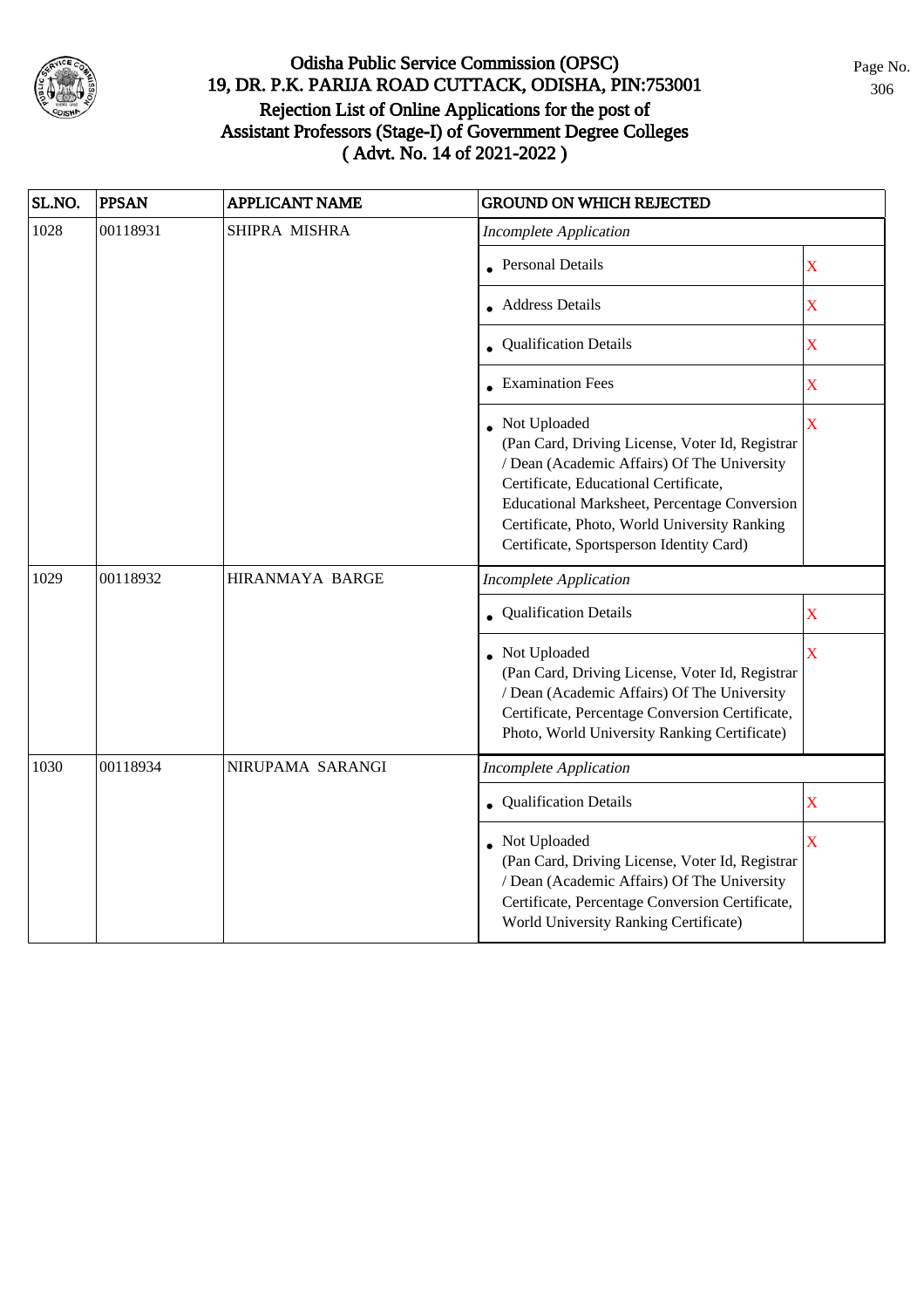

| SL.NO. | <b>PPSAN</b> | <b>APPLICANT NAME</b>  | <b>GROUND ON WHICH REJECTED</b>                                                                                                                                                                                                                                                                     |                         |
|--------|--------------|------------------------|-----------------------------------------------------------------------------------------------------------------------------------------------------------------------------------------------------------------------------------------------------------------------------------------------------|-------------------------|
| 1031   | 00118947     | <b>DINESH NAYAK</b>    | <b>Incomplete Application</b>                                                                                                                                                                                                                                                                       |                         |
|        |              |                        | <b>Personal Details</b>                                                                                                                                                                                                                                                                             | $\mathbf X$             |
|        |              |                        | Address Details                                                                                                                                                                                                                                                                                     | $\mathbf X$             |
|        |              |                        | • Qualification Details                                                                                                                                                                                                                                                                             | $\mathbf X$             |
|        |              |                        | • Examination Fees                                                                                                                                                                                                                                                                                  | $\mathbf X$             |
|        |              |                        | Not Uploaded<br>(Driving License, Voter Id, Registrar / Dean<br>(Academic Affairs) Of The University<br>Certificate, Educational Certificate,<br>Educational Marksheet, Percentage Conversion<br>Certificate, Photo, World University Ranking<br>Certificate)                                       | $\overline{\mathbf{X}}$ |
| 1032   | 00118973     | <b>SURABHI DEHEREE</b> | <b>Incomplete Application</b>                                                                                                                                                                                                                                                                       |                         |
|        |              |                        | • Qualification Details                                                                                                                                                                                                                                                                             | X                       |
|        |              |                        | Not Uploaded<br>(Pan Card, Driving License, Voter Id, Registrar<br>/ Dean (Academic Affairs) Of The University<br>Certificate, Percentage Conversion Certificate,<br>Photo, World University Ranking Certificate)                                                                                   | $\overline{\mathbf{X}}$ |
| 1033   | 00118975     | ANISHA SAHOO           | <b>Incomplete Application</b>                                                                                                                                                                                                                                                                       |                         |
|        |              |                        | <b>Personal Details</b>                                                                                                                                                                                                                                                                             | $\mathbf X$             |
|        |              |                        | • Address Details                                                                                                                                                                                                                                                                                   | $\mathbf X$             |
|        |              |                        | • Qualification Details                                                                                                                                                                                                                                                                             | X                       |
|        |              |                        | $\bullet$ Examination Fees                                                                                                                                                                                                                                                                          | $\mathbf X$             |
|        |              |                        | • Not Uploaded<br>(Pan Card, Driving License, Voter Id, Registrar<br>/ Dean (Academic Affairs) Of The University<br>Certificate, Educational Certificate,<br><b>Educational Marksheet, Percentage Conversion</b><br>Certificate, Photo, World University Ranking<br>Certificate, Caste Certificate) | $\mathbf X$             |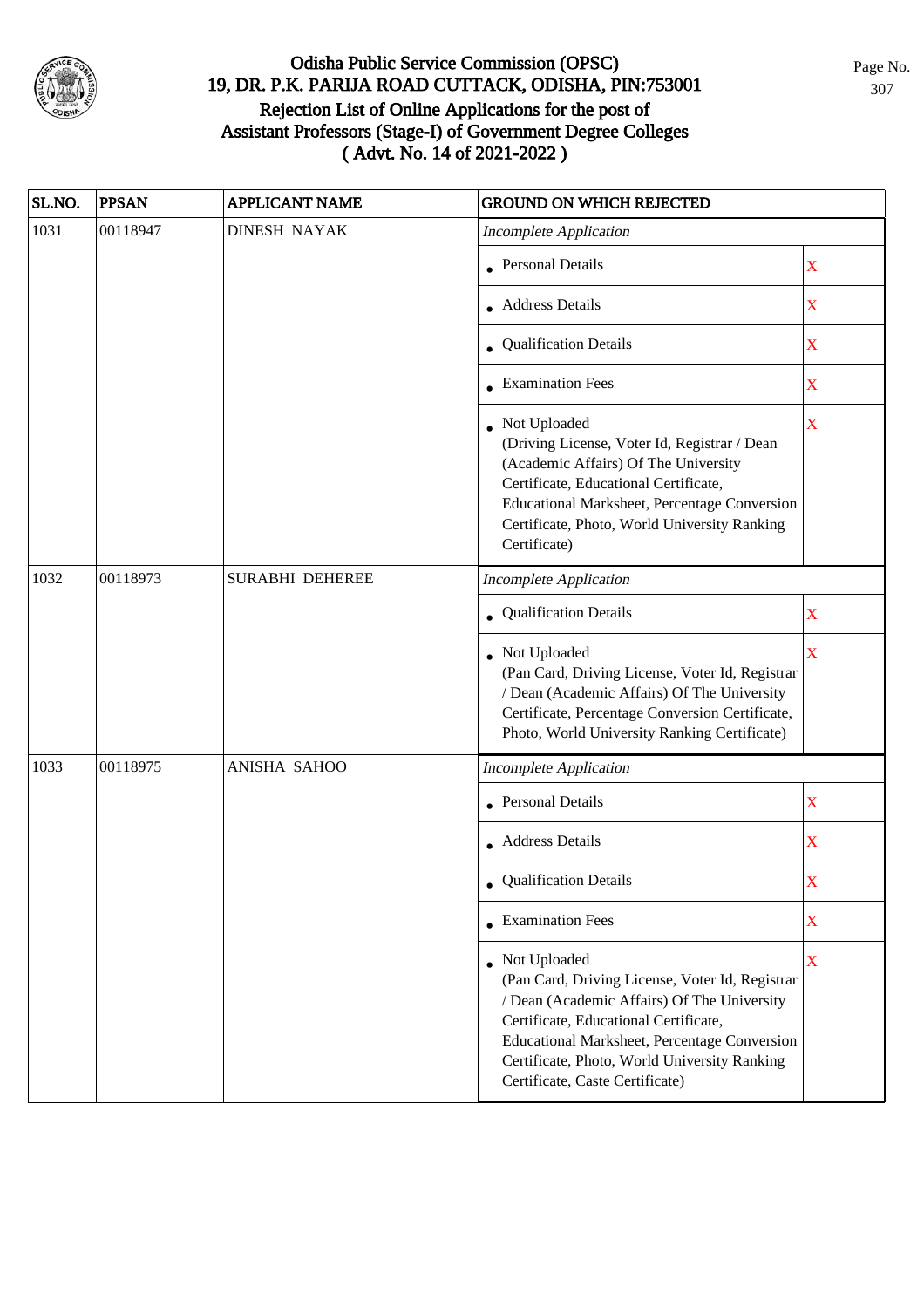

| SL.NO. | <b>PPSAN</b> | <b>APPLICANT NAME</b>       | <b>GROUND ON WHICH REJECTED</b>                                                                                                                                                                                                                                                |                         |
|--------|--------------|-----------------------------|--------------------------------------------------------------------------------------------------------------------------------------------------------------------------------------------------------------------------------------------------------------------------------|-------------------------|
| 1034   | 00118978     | MADHUSUDAN BEHERA           | <b>Incomplete Application</b>                                                                                                                                                                                                                                                  |                         |
|        |              |                             | • Qualification Details                                                                                                                                                                                                                                                        | $\mathbf X$             |
|        |              |                             | Not Uploaded<br>(Pan Card, Driving License, Voter Id, Registrar<br>/ Dean (Academic Affairs) Of The University<br>Certificate, Educational Certificate,<br><b>Educational Marksheet, Percentage Conversion</b><br>Certificate, Photo, World University Ranking<br>Certificate) | $\overline{\mathbf{X}}$ |
| 1035   | 00118991     | <b>AMITA PATTNAIK</b>       | <b>Incomplete Application</b>                                                                                                                                                                                                                                                  |                         |
|        |              |                             | • Qualification Details                                                                                                                                                                                                                                                        | $\mathbf X$             |
|        |              |                             | • Not Uploaded<br>(Pan Card, Driving License, Voter Id, Registrar<br>/ Dean (Academic Affairs) Of The University<br>Certificate, Photo, World University Ranking<br>Certificate)                                                                                               | $\mathbf X$             |
| 1036   | 00119034     | <b>U SUSANT KUMAR PATRO</b> | <b>Incomplete Application</b>                                                                                                                                                                                                                                                  |                         |
|        |              |                             | • Personal Details                                                                                                                                                                                                                                                             | X                       |
|        |              |                             | • Address Details                                                                                                                                                                                                                                                              | X                       |
|        |              |                             | Qualification Details                                                                                                                                                                                                                                                          | $\mathbf X$             |
|        |              |                             | $\bullet$ Examination Fees                                                                                                                                                                                                                                                     | X                       |
|        |              |                             | Not Uploaded<br>(Pan Card, Driving License, Voter Id, Registrar<br>/ Dean (Academic Affairs) Of The University<br>Certificate, Educational Certificate,<br>Educational Marksheet, Percentage Conversion<br>Certificate, Photo, World University Ranking<br>Certificate)        | $\overline{\mathbf{X}}$ |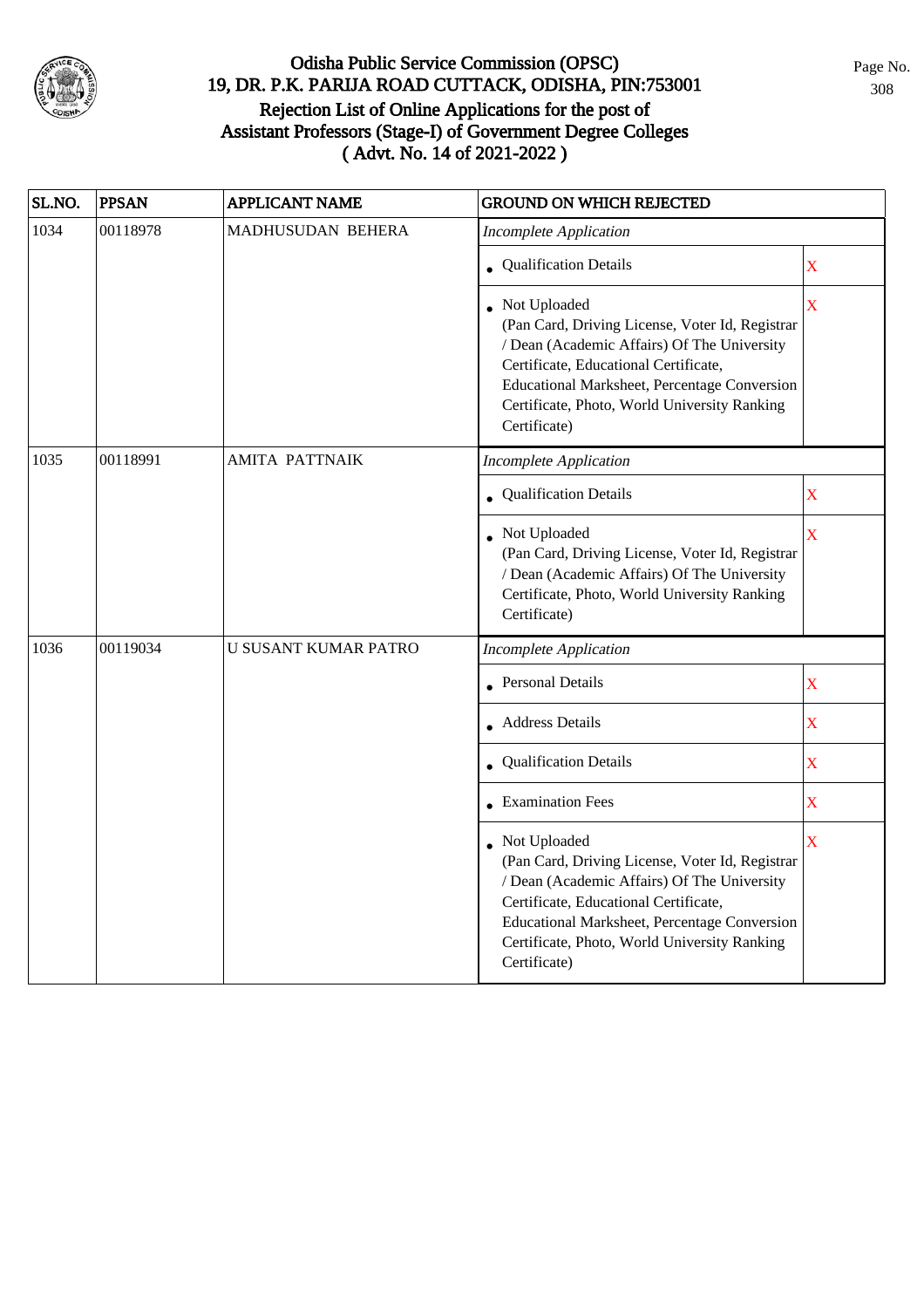

| SL.NO. | <b>PPSAN</b> | <b>APPLICANT NAME</b>  | <b>GROUND ON WHICH REJECTED</b>                                                                                                                                                                                                                                                                     |                         |
|--------|--------------|------------------------|-----------------------------------------------------------------------------------------------------------------------------------------------------------------------------------------------------------------------------------------------------------------------------------------------------|-------------------------|
| 1037   | 00119040     | <b>HEMANTA MEHER</b>   | <b>Incomplete Application</b>                                                                                                                                                                                                                                                                       |                         |
|        |              |                        | • Personal Details                                                                                                                                                                                                                                                                                  | X                       |
|        |              |                        | • Address Details                                                                                                                                                                                                                                                                                   | X                       |
|        |              |                        | • Qualification Details                                                                                                                                                                                                                                                                             | $\mathbf X$             |
|        |              |                        | • Examination Fees                                                                                                                                                                                                                                                                                  | $\mathbf X$             |
|        |              |                        | • Not Uploaded<br>(Pan Card, Driving License, Voter Id, Registrar<br>/ Dean (Academic Affairs) Of The University<br>Certificate, Educational Certificate,<br><b>Educational Marksheet, Percentage Conversion</b><br>Certificate, Photo, World University Ranking<br>Certificate, Caste Certificate) | $\overline{\mathbf{X}}$ |
| 1038   | 00119042     | SHABNAM PRIYA RAMSINGH | <b>Incomplete Application</b>                                                                                                                                                                                                                                                                       |                         |
|        |              |                        | Qualification Details                                                                                                                                                                                                                                                                               | X                       |
|        |              |                        | Not Uploaded<br>(Pan Card, Driving License, Voter Id, Registrar<br>/ Dean (Academic Affairs) Of The University<br>Certificate, Photo, World University Ranking<br>Certificate)                                                                                                                      | $\overline{\mathbf{X}}$ |
| 1039   | 00119046     | <b>GOLAP SAHOO</b>     | <b>Incomplete Application</b>                                                                                                                                                                                                                                                                       |                         |
|        |              |                        | • Personal Details                                                                                                                                                                                                                                                                                  | $\mathbf X$             |
|        |              |                        | Address Details                                                                                                                                                                                                                                                                                     | $\mathbf X$             |
|        |              |                        | • Qualification Details                                                                                                                                                                                                                                                                             | X                       |
|        |              |                        | • Examination Fees                                                                                                                                                                                                                                                                                  | X                       |
|        |              |                        | Not Uploaded<br>(Pan Card, Driving License, Voter Id, Registrar<br>/ Dean (Academic Affairs) Of The University<br>Certificate, Educational Certificate,<br>Educational Marksheet, Percentage Conversion<br>Certificate, Photo, World University Ranking<br>Certificate, Caste Certificate)          | $\overline{\mathbf{X}}$ |
| 1040   | 00119054     | <b>MANORANJAN BHOI</b> | <b>Incomplete Application</b>                                                                                                                                                                                                                                                                       |                         |
|        |              |                        | Not Uploaded<br>(Pan Card, Driving License, Voter Id, Registrar<br>/ Dean (Academic Affairs) Of The University<br>Certificate, Photo, World University Ranking<br>Certificate)                                                                                                                      | $\overline{\textbf{X}}$ |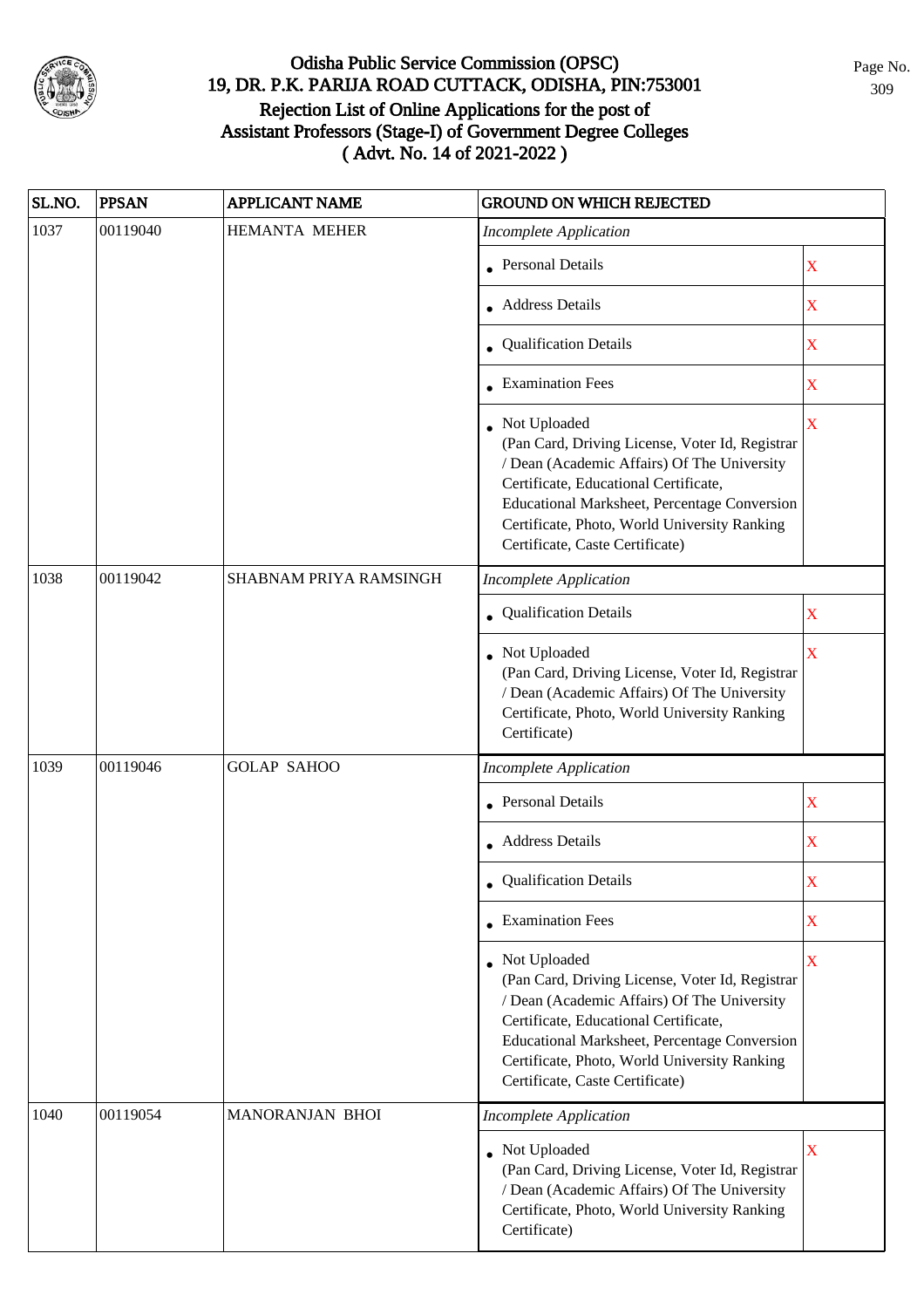

| SL.NO. | <b>PPSAN</b> | <b>APPLICANT NAME</b> | <b>GROUND ON WHICH REJECTED</b>                                                                                                                                                                                                                                           |                         |
|--------|--------------|-----------------------|---------------------------------------------------------------------------------------------------------------------------------------------------------------------------------------------------------------------------------------------------------------------------|-------------------------|
| 1041   | 00119073     | POBITRA MOHAN BISSOYI | <b>Incomplete Application</b>                                                                                                                                                                                                                                             |                         |
|        |              |                       | • Qualification Details                                                                                                                                                                                                                                                   | $\overline{\mathbf{X}}$ |
|        |              |                       | • Not Uploaded<br>(Pan Card, Driving License, Voter Id, Registrar<br>/ Dean (Academic Affairs) Of The University<br>Certificate, Educational Certificate,<br>Educational Marksheet, Percentage Conversion<br>Certificate, Photo, World University Ranking<br>Certificate) | $\overline{\mathbf{X}}$ |
| 1042   | 00119089     | LOPAMUDRA NAYAK       | <b>Incomplete Application</b>                                                                                                                                                                                                                                             |                         |
|        |              |                       | • Personal Details                                                                                                                                                                                                                                                        | $\mathbf X$             |
|        |              |                       | • Address Details                                                                                                                                                                                                                                                         | $\mathbf X$             |
|        |              |                       | • Qualification Details                                                                                                                                                                                                                                                   | $\mathbf X$             |
|        |              |                       | • Examination Fees                                                                                                                                                                                                                                                        | $\mathbf X$             |
|        |              |                       | Not Uploaded<br>(Pan Card, Driving License, Voter Id, Registrar<br>/ Dean (Academic Affairs) Of The University<br>Certificate, Educational Certificate,<br>Educational Marksheet, Percentage Conversion<br>Certificate, Photo, World University Ranking<br>Certificate)   | X                       |
| 1043   | 00119105     | AMARENDRA HARICHANDAN | <b>Incomplete Application</b>                                                                                                                                                                                                                                             |                         |
|        |              |                       | • Qualification Details                                                                                                                                                                                                                                                   | $\overline{\mathbf{X}}$ |
|        |              |                       | • Not Uploaded<br>(Pan Card, Voter Id, Registrar / Dean<br>(Academic Affairs) Of The University<br>Certificate, Percentage Conversion Certificate,<br>Photo, World University Ranking Certificate)                                                                        | $\mathbf X$             |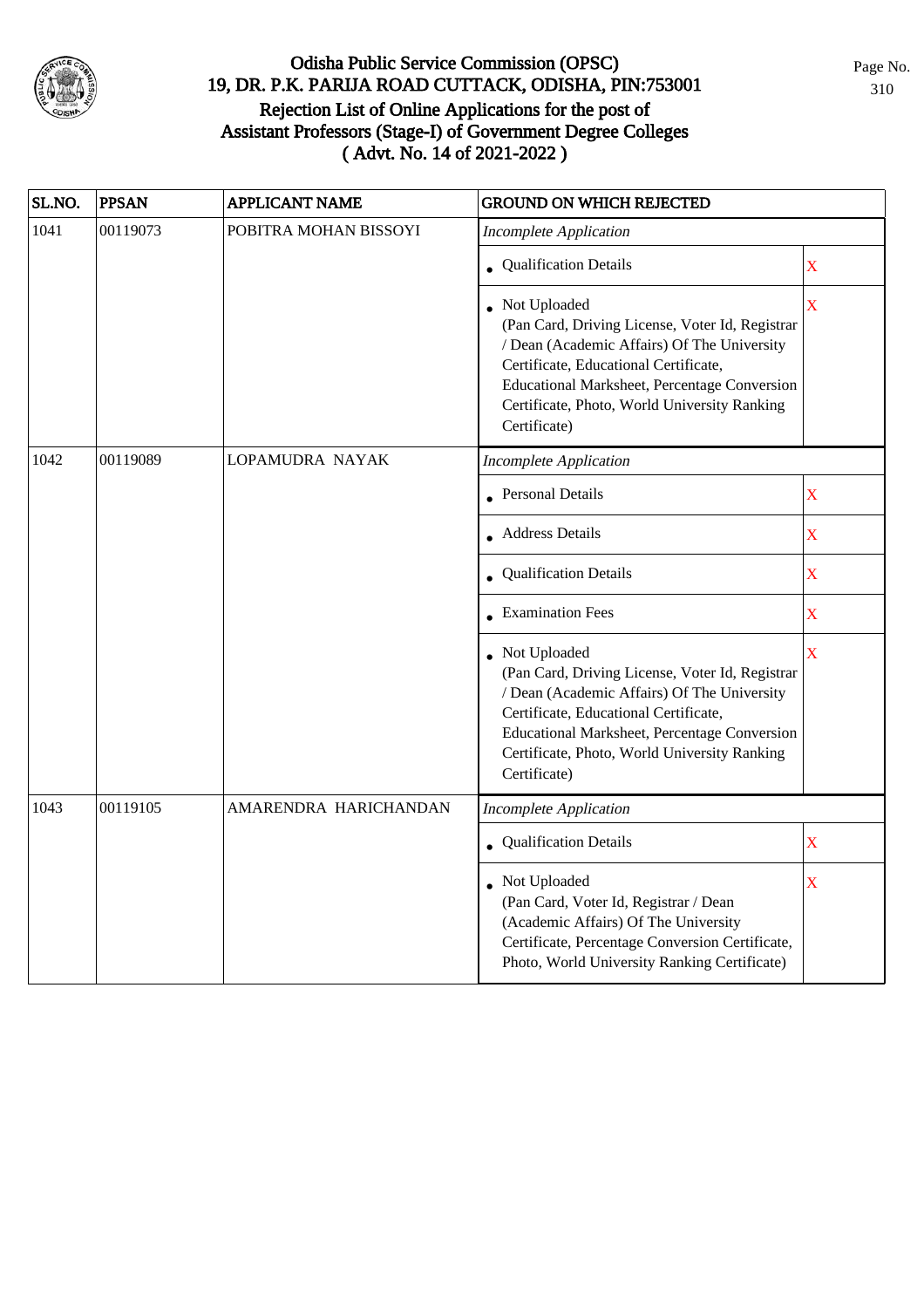

| SL.NO. | <b>PPSAN</b> | <b>APPLICANT NAME</b> | <b>GROUND ON WHICH REJECTED</b>                                                                                                                                                                                                                                                                                                                                            |                         |
|--------|--------------|-----------------------|----------------------------------------------------------------------------------------------------------------------------------------------------------------------------------------------------------------------------------------------------------------------------------------------------------------------------------------------------------------------------|-------------------------|
| 1044   | 00119137     | <b>ARPITA PANDA</b>   | <b>Incomplete Application</b>                                                                                                                                                                                                                                                                                                                                              |                         |
|        |              |                       | <b>Personal Details</b>                                                                                                                                                                                                                                                                                                                                                    | $\overline{\mathbf{X}}$ |
|        |              |                       | • Address Details                                                                                                                                                                                                                                                                                                                                                          | $\mathbf X$             |
|        |              |                       | • Qualification Details                                                                                                                                                                                                                                                                                                                                                    | $\mathbf X$             |
|        |              |                       | $\bullet$ Examination Fees                                                                                                                                                                                                                                                                                                                                                 | $\mathbf X$             |
|        |              |                       | Not Uploaded<br>(Pan Card, Driving License, Voter Id, Registrar<br>/ Dean (Academic Affairs) Of The University<br>Certificate, Educational Certificate,<br>Educational Marksheet, No Objection<br>Certificate (Noc) From The Competent<br>Authority In Case Of In-Service Candidate,<br>Percentage Conversion Certificate, Photo,<br>World University Ranking Certificate) | $\bar{X}$               |
| 1045   | 00119140     | AMBRUJA KUMAR NAYAK   | <b>Incomplete Application</b>                                                                                                                                                                                                                                                                                                                                              |                         |
|        |              |                       | Qualification Details                                                                                                                                                                                                                                                                                                                                                      | $\mathbf X$             |
|        |              |                       | Not Uploaded<br>(Driving License, Voter Id, Registrar / Dean<br>(Academic Affairs) Of The University<br>Certificate, Percentage Conversion Certificate,<br>Photo, World University Ranking Certificate)                                                                                                                                                                    | X                       |
| 1046   | 00119166     | PRAMATH NATH ACHARYA  | <b>Incomplete Application</b>                                                                                                                                                                                                                                                                                                                                              |                         |
|        |              |                       | • Qualification Details                                                                                                                                                                                                                                                                                                                                                    | $\mathbf X$             |
|        |              |                       | • Not Uploaded<br>(Pan Card, Driving License, Voter Id, Registrar<br>/ Dean (Academic Affairs) Of The University<br>Certificate, Percentage Conversion Certificate,<br>Photo, World University Ranking Certificate)                                                                                                                                                        | $\mathbf X$             |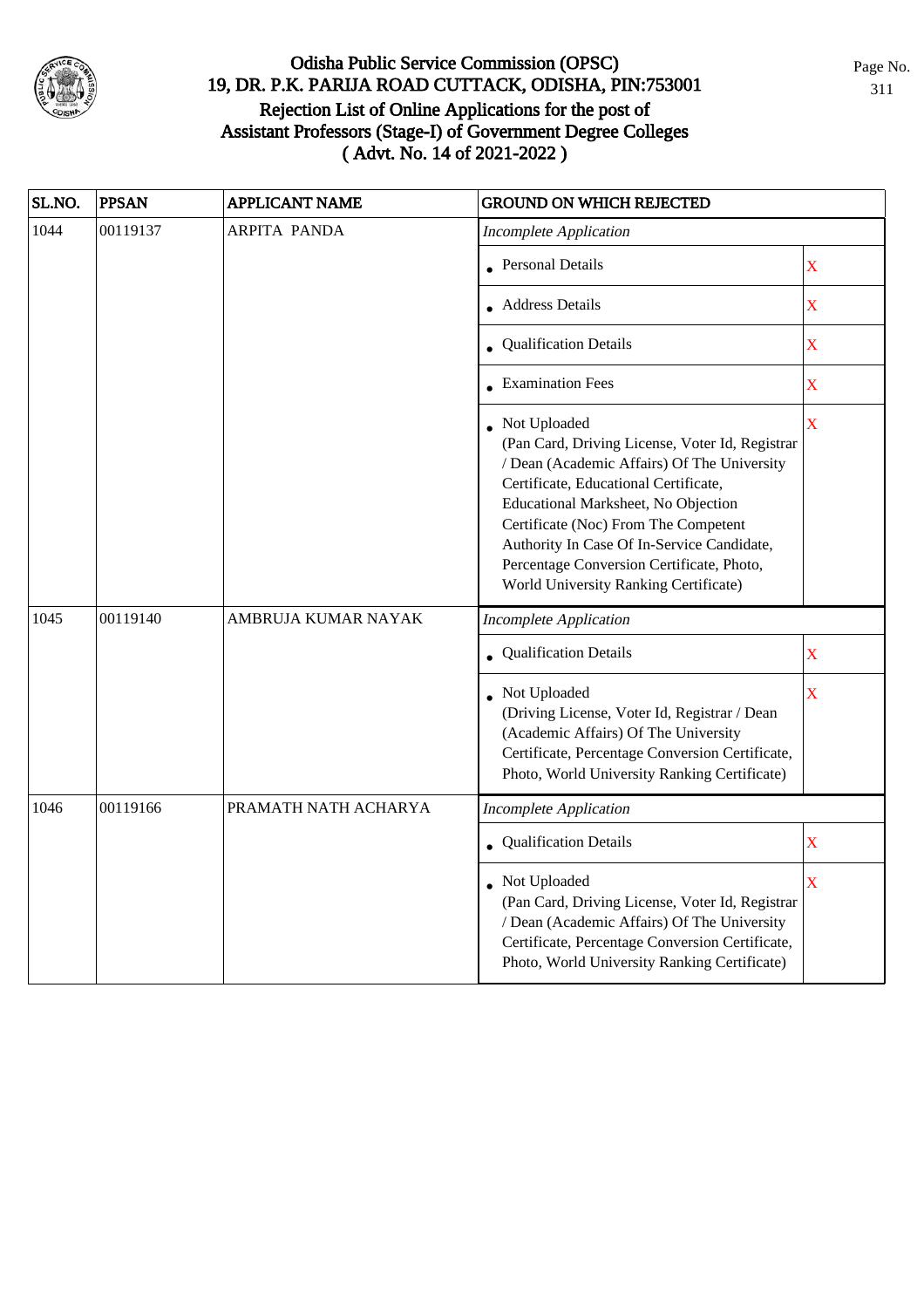

| SL.NO. | <b>PPSAN</b> | APPLICANT NAME            | <b>GROUND ON WHICH REJECTED</b>                                                                                                                                                                                                                                                            |                         |
|--------|--------------|---------------------------|--------------------------------------------------------------------------------------------------------------------------------------------------------------------------------------------------------------------------------------------------------------------------------------------|-------------------------|
| 1047   | 00119167     | <b>MADAN MOHAN MUDULY</b> | <b>Incomplete Application</b>                                                                                                                                                                                                                                                              |                         |
|        |              |                           | • Personal Details                                                                                                                                                                                                                                                                         | X                       |
|        |              |                           | • Address Details                                                                                                                                                                                                                                                                          | X                       |
|        |              |                           | • Qualification Details                                                                                                                                                                                                                                                                    | $\mathbf X$             |
|        |              |                           | • Examination Fees                                                                                                                                                                                                                                                                         | $\mathbf X$             |
|        |              |                           | Not Uploaded<br>(Pan Card, Driving License, Voter Id, Registrar<br>/ Dean (Academic Affairs) Of The University<br>Certificate, Educational Certificate,<br>Educational Marksheet, Percentage Conversion<br>Certificate, Photo, World University Ranking<br>Certificate, Caste Certificate) | $\overline{\mathbf{X}}$ |
| 1048   | 00119173     | <b>RAMESH</b>             | <b>Incomplete Application</b>                                                                                                                                                                                                                                                              |                         |
|        |              |                           | Personal Details                                                                                                                                                                                                                                                                           | X                       |
|        |              |                           | • Address Details                                                                                                                                                                                                                                                                          | $\mathbf X$             |
|        |              |                           | • Qualification Details                                                                                                                                                                                                                                                                    | $\mathbf X$             |
|        |              |                           | • Examination Fees                                                                                                                                                                                                                                                                         | X                       |
|        |              |                           | • Not Uploaded<br>(Pan Card, Driving License, Voter Id, Registrar<br>/ Dean (Academic Affairs) Of The University<br>Certificate, Educational Certificate,<br>Educational Marksheet, Percentage Conversion<br>Certificate, Photo, World University Ranking<br>Certificate)                  | $\overline{\mathbf{X}}$ |
| 1049   | 00119174     | SUBRATA SENAPATI          | <b>Incomplete Application</b>                                                                                                                                                                                                                                                              |                         |
|        |              |                           | • Qualification Details                                                                                                                                                                                                                                                                    | $\mathbf X$             |
|        |              |                           | • Not Uploaded<br>(Pan Card, Driving License, Voter Id, Registrar<br>/ Dean (Academic Affairs) Of The University<br>Certificate, Educational Certificate,<br>Educational Marksheet, Percentage Conversion<br>Certificate, Photo, World University Ranking<br>Certificate)                  | $\overline{\mathbf{X}}$ |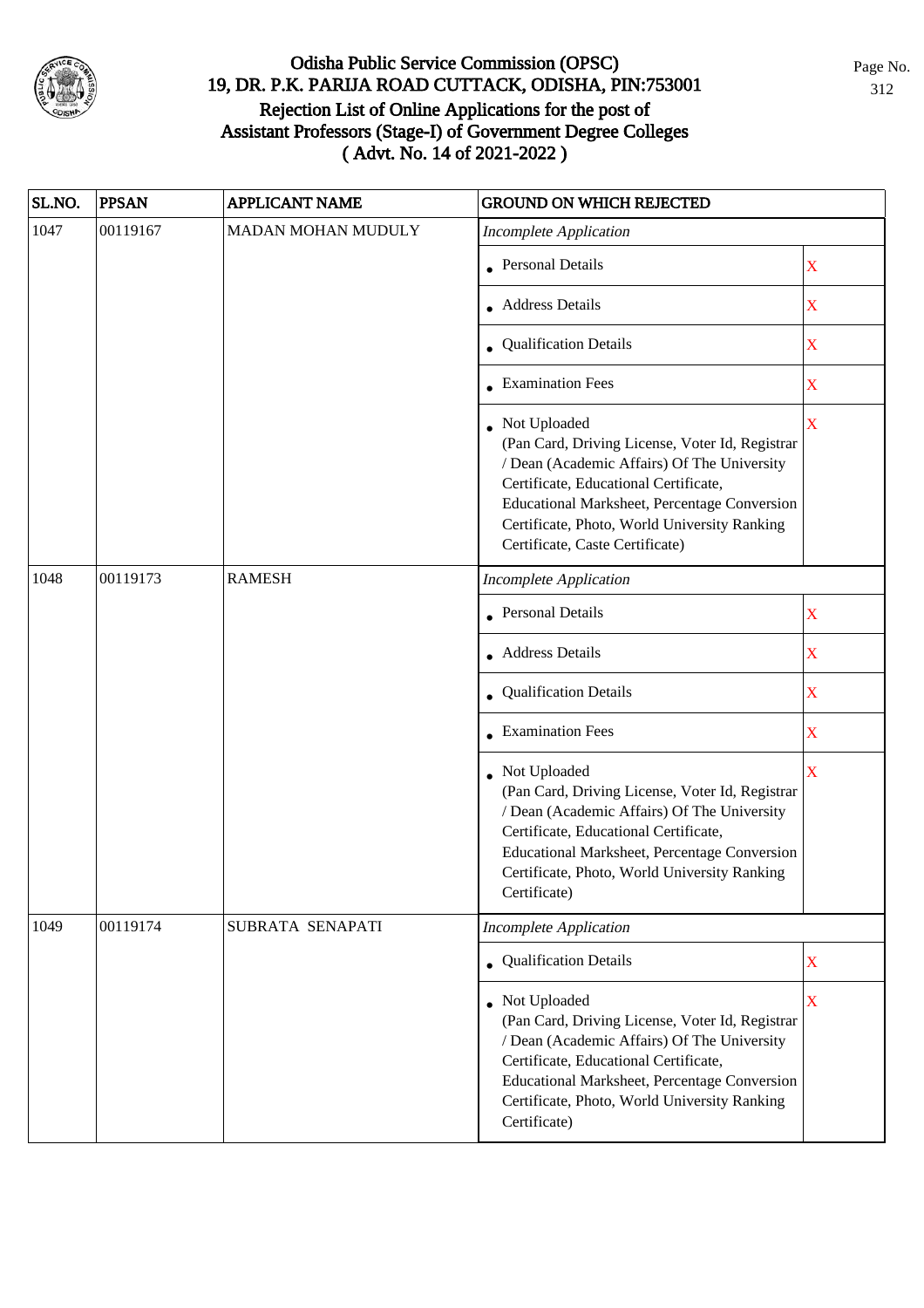

| SL.NO. | <b>PPSAN</b> | APPLICANT NAME              | <b>GROUND ON WHICH REJECTED</b>                                                                                                                                                                                                                                           |                    |
|--------|--------------|-----------------------------|---------------------------------------------------------------------------------------------------------------------------------------------------------------------------------------------------------------------------------------------------------------------------|--------------------|
| 1050   | 00119177     | ROJALIN SADUAL              | <b>Incomplete Application</b>                                                                                                                                                                                                                                             |                    |
|        |              |                             | • Qualification Details                                                                                                                                                                                                                                                   | X                  |
|        |              |                             | • Not Uploaded<br>(Pan Card, Driving License, Voter Id, Registrar<br>/ Dean (Academic Affairs) Of The University<br>Certificate, Percentage Conversion Certificate,<br>Photo, World University Ranking Certificate)                                                       | $\bar{\mathbf{X}}$ |
| 1051   | 00119191     | <b>PM SOREL</b>             | <b>Incomplete Application</b>                                                                                                                                                                                                                                             |                    |
|        |              |                             | • Personal Details                                                                                                                                                                                                                                                        | X                  |
|        |              |                             | • Address Details                                                                                                                                                                                                                                                         | $\mathbf X$        |
|        |              |                             | • Qualification Details                                                                                                                                                                                                                                                   | X                  |
|        |              |                             | $\bullet$ Examination Fees                                                                                                                                                                                                                                                | $\mathbf X$        |
|        |              |                             | Not Uploaded<br>(Pan Card, Driving License, Voter Id, Registrar<br>/ Dean (Academic Affairs) Of The University<br>Certificate, Educational Certificate,<br>Educational Marksheet, Percentage Conversion<br>Certificate, Photo, World University Ranking<br>Certificate)   | X                  |
| 1052   | 00119193     | <b>DILLIP KUMAR BANRA</b>   | <b>Incomplete Application</b>                                                                                                                                                                                                                                             |                    |
|        |              |                             | Qualification Details                                                                                                                                                                                                                                                     | $\mathbf X$        |
|        |              |                             | • Not Uploaded<br>(Driving License, Voter Id, Registrar / Dean<br>(Academic Affairs) Of The University<br>Certificate, Percentage Conversion Certificate,<br>Photo, World University Ranking Certificate)                                                                 | X                  |
| 1053   | 00119196     | <b>SUSANTA KUMAR MISHRA</b> | <b>Incomplete Application</b>                                                                                                                                                                                                                                             |                    |
|        |              |                             | • Personal Details                                                                                                                                                                                                                                                        | $\mathbf X$        |
|        |              |                             | • Address Details                                                                                                                                                                                                                                                         | X                  |
|        |              |                             | • Qualification Details                                                                                                                                                                                                                                                   | X                  |
|        |              |                             | • Not Uploaded<br>(Pan Card, Driving License, Voter Id, Registrar<br>/ Dean (Academic Affairs) Of The University<br>Certificate, Educational Certificate,<br>Educational Marksheet, Percentage Conversion<br>Certificate, Photo, World University Ranking<br>Certificate) | $\bar{\mathbf{X}}$ |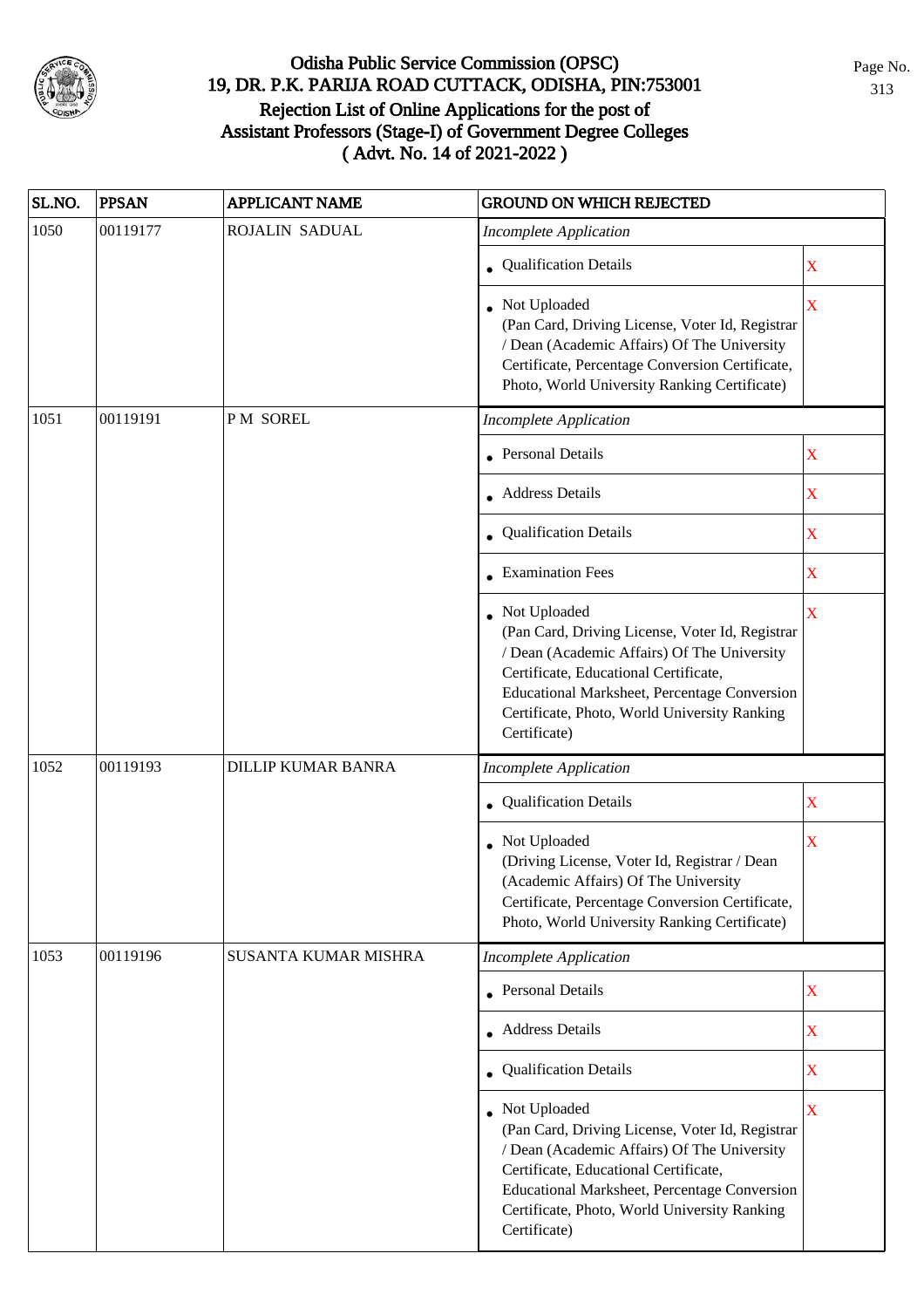

| SL.NO. | <b>PPSAN</b> | <b>APPLICANT NAME</b>  | <b>GROUND ON WHICH REJECTED</b>                                                                                                                                                                                                                                           |                         |
|--------|--------------|------------------------|---------------------------------------------------------------------------------------------------------------------------------------------------------------------------------------------------------------------------------------------------------------------------|-------------------------|
| 1054   | 00119206     | PRABHAT KISHOR PRADHAN | <b>Incomplete Application</b>                                                                                                                                                                                                                                             |                         |
|        |              |                        | • Qualification Details                                                                                                                                                                                                                                                   | $\mathbf X$             |
|        |              |                        | • Not Uploaded<br>(Pan Card, Driving License, Voter Id, Registrar<br>/ Dean (Academic Affairs) Of The University<br>Certificate, Percentage Conversion Certificate,<br>Photo, World University Ranking Certificate)                                                       | $\overline{\mathbf{X}}$ |
| 1055   | 00119215     | <b>RANJIT PRADHAN</b>  | <b>Incomplete Application</b>                                                                                                                                                                                                                                             |                         |
|        |              |                        | • Qualification Details                                                                                                                                                                                                                                                   | X                       |
|        |              |                        | • Not Uploaded<br>(Pan Card, Driving License, Registrar / Dean<br>(Academic Affairs) Of The University<br>Certificate, Educational Certificate,<br><b>Educational Marksheet, Percentage Conversion</b><br>Certificate, Photo, World University Ranking<br>Certificate)    | X                       |
| 1056   | 00119218     | <b>LIPUN SETHI</b>     | <b>Incomplete Application</b>                                                                                                                                                                                                                                             |                         |
|        |              |                        | • Personal Details                                                                                                                                                                                                                                                        | $\mathbf X$             |
|        |              |                        | • Address Details                                                                                                                                                                                                                                                         | $\mathbf X$             |
|        |              |                        | • Qualification Details                                                                                                                                                                                                                                                   | $\overline{\mathbf{X}}$ |
|        |              |                        | $\bullet$ Examination Fees                                                                                                                                                                                                                                                | $\mathbf X$             |
|        |              |                        | • Not Uploaded<br>(Pan Card, Driving License, Voter Id, Registrar<br>/ Dean (Academic Affairs) Of The University<br>Certificate, Educational Certificate,<br>Educational Marksheet, Percentage Conversion<br>Certificate, Photo, World University Ranking<br>Certificate) | $\overline{\mathbf{X}}$ |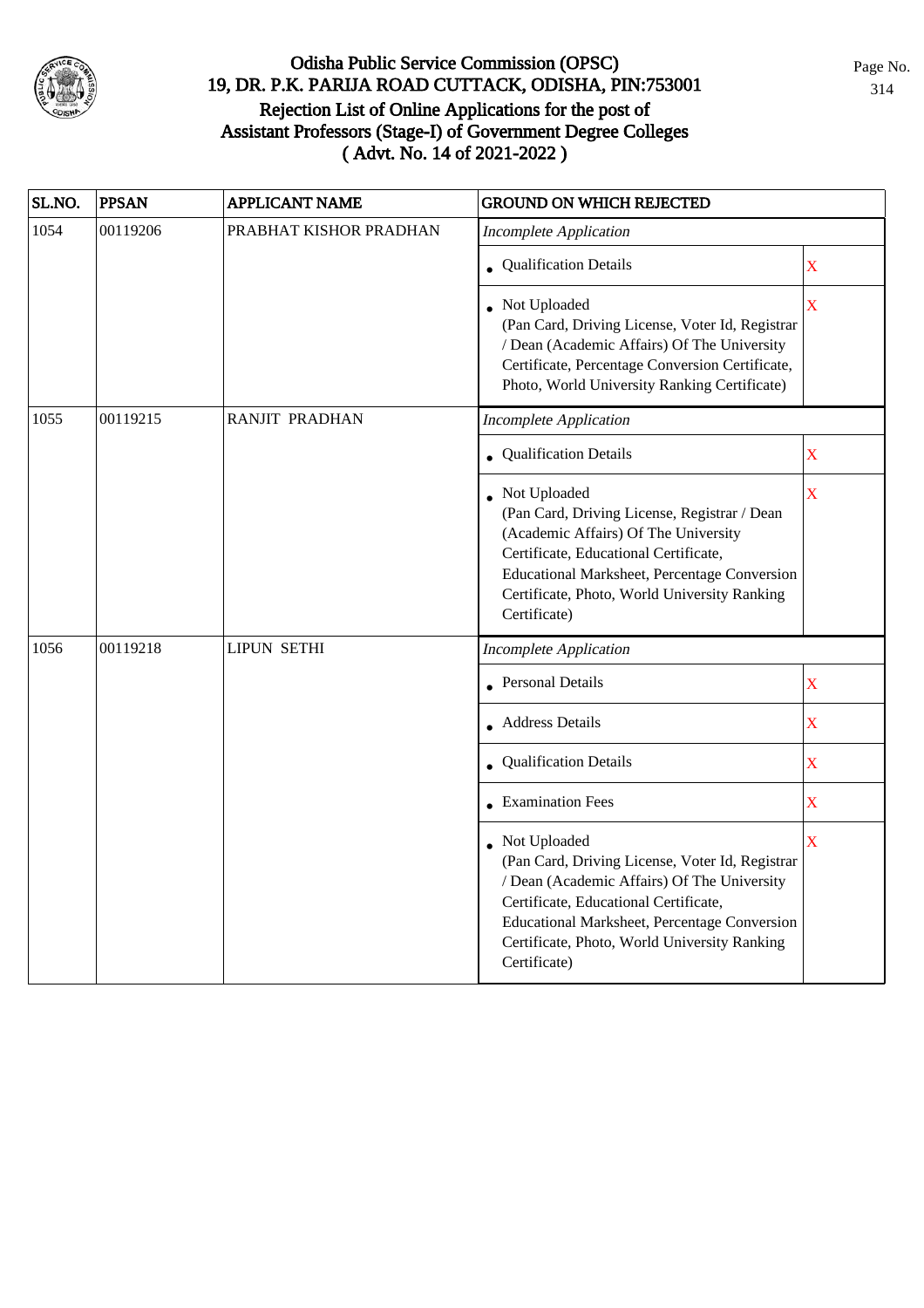

| SL.NO.                                                                 | <b>PPSAN</b> | <b>APPLICANT NAME</b>         | <b>GROUND ON WHICH REJECTED</b>                                                                                                                                                                                                                                           |                         |
|------------------------------------------------------------------------|--------------|-------------------------------|---------------------------------------------------------------------------------------------------------------------------------------------------------------------------------------------------------------------------------------------------------------------------|-------------------------|
| 1057                                                                   | 00119238     | <b>BIBHUTI BHUSAN MOHANTA</b> | <b>Incomplete Application</b>                                                                                                                                                                                                                                             |                         |
|                                                                        |              |                               | • Personal Details                                                                                                                                                                                                                                                        | X                       |
|                                                                        |              |                               | Address Details                                                                                                                                                                                                                                                           | $\mathbf X$             |
|                                                                        |              |                               | • Qualification Details                                                                                                                                                                                                                                                   | $\mathbf X$             |
|                                                                        |              |                               | • Examination Fees                                                                                                                                                                                                                                                        | $\mathbf X$             |
|                                                                        |              |                               | • Not Uploaded<br>(Pan Card, Driving License, Voter Id, Registrar<br>/ Dean (Academic Affairs) Of The University<br>Certificate, Educational Certificate,<br>Educational Marksheet, Percentage Conversion<br>Certificate, Photo, World University Ranking<br>Certificate) | X                       |
| 1058<br>00119241<br>SARMISTHA MALLICK<br><b>Incomplete Application</b> |              |                               |                                                                                                                                                                                                                                                                           |                         |
|                                                                        |              |                               | Not Uploaded<br>(Pan Card, Driving License, Voter Id, Registrar<br>/ Dean (Academic Affairs) Of The University<br>Certificate, Percentage Conversion Certificate,<br>World University Ranking Certificate)                                                                | X                       |
| 1059                                                                   | 00119247     | <b>JABAMANI MARNDI</b>        | <b>Incomplete Application</b>                                                                                                                                                                                                                                             |                         |
|                                                                        |              |                               | Qualification Details                                                                                                                                                                                                                                                     | X                       |
|                                                                        |              |                               | • Not Uploaded<br>(Pan Card, Driving License, Voter Id, Registrar<br>/ Dean (Academic Affairs) Of The University<br>Certificate, Percentage Conversion Certificate,<br>Photo, World University Ranking Certificate)                                                       | $\overline{\mathbf{X}}$ |
| 1060                                                                   | 00119285     | <b>BIDISHA BEHERA</b>         | <b>Incomplete Application</b>                                                                                                                                                                                                                                             |                         |
|                                                                        |              |                               | • Qualification Details                                                                                                                                                                                                                                                   | X                       |
|                                                                        |              |                               | Not Uploaded<br>(Pan Card, Driving License, Voter Id, Registrar<br>/ Dean (Academic Affairs) Of The University<br>Certificate, Photo, World University Ranking<br>Certificate)                                                                                            | $\overline{\textbf{X}}$ |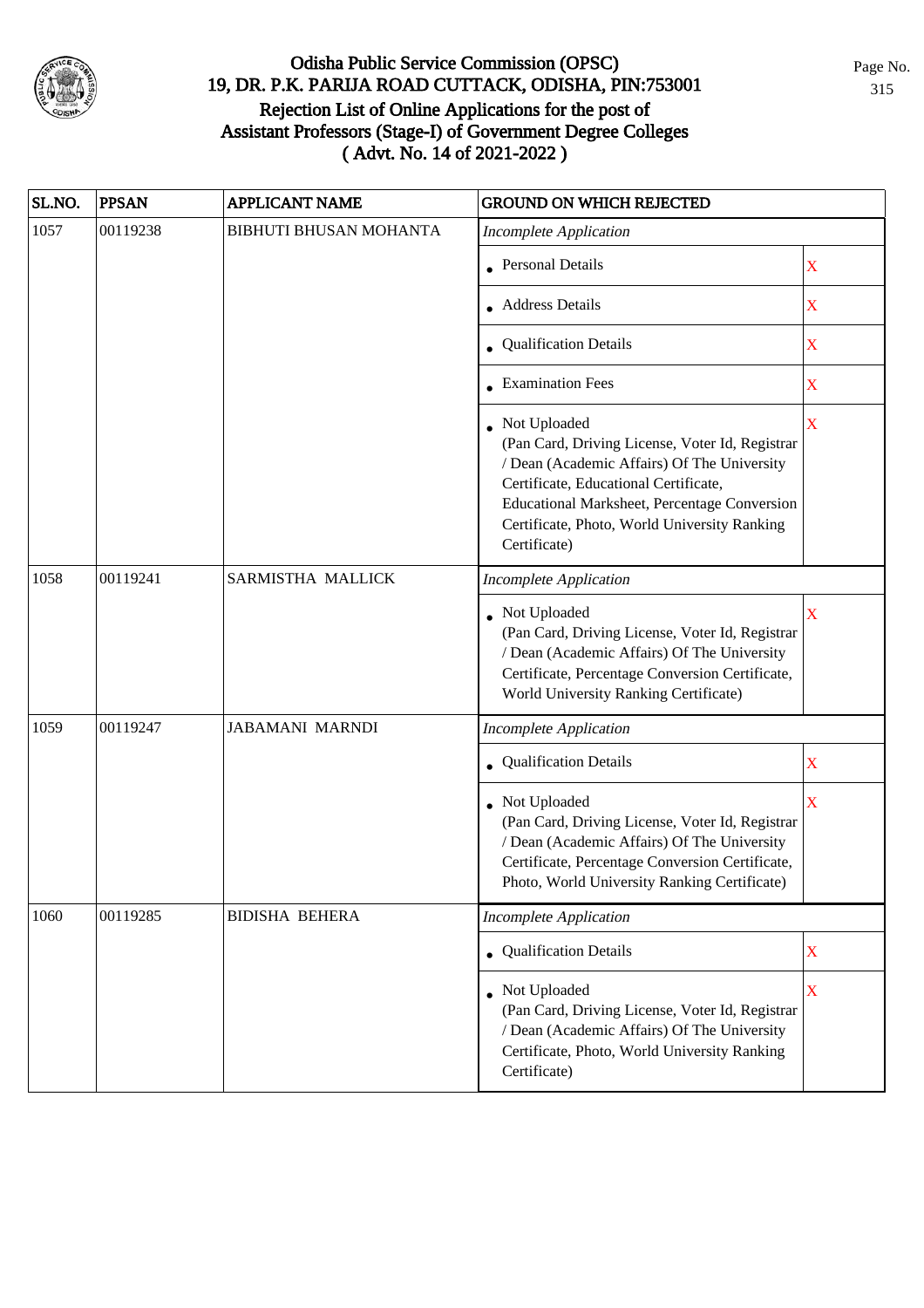

| SL.NO. | <b>PPSAN</b> | <b>APPLICANT NAME</b> | <b>GROUND ON WHICH REJECTED</b>                                                                                                                                                                                                                                           |                         |
|--------|--------------|-----------------------|---------------------------------------------------------------------------------------------------------------------------------------------------------------------------------------------------------------------------------------------------------------------------|-------------------------|
| 1061   | 00119291     | SAUMYAKANTI KAR       | <b>Incomplete Application</b>                                                                                                                                                                                                                                             |                         |
|        |              |                       | • Qualification Details                                                                                                                                                                                                                                                   | $\mathbf X$             |
|        |              |                       | Not Uploaded<br>(Pan Card, Driving License, Voter Id, Registrar<br>/ Dean (Academic Affairs) Of The University<br>Certificate, World University Ranking<br>Certificate)                                                                                                   | $\overline{\mathbf{X}}$ |
| 1062   | 00119294     | PRIYAJIT JASH         | <b>Incomplete Application</b>                                                                                                                                                                                                                                             |                         |
|        |              |                       | • Personal Details                                                                                                                                                                                                                                                        | $\mathbf X$             |
|        |              |                       | • Address Details                                                                                                                                                                                                                                                         | X                       |
|        |              |                       | Qualification Details                                                                                                                                                                                                                                                     | X                       |
|        |              |                       | • Examination Fees                                                                                                                                                                                                                                                        | $\mathbf X$             |
|        |              |                       | • Not Uploaded<br>(Pan Card, Driving License, Voter Id, Registrar<br>/ Dean (Academic Affairs) Of The University<br>Certificate, Educational Certificate,<br>Educational Marksheet, Percentage Conversion<br>Certificate, Photo, World University Ranking<br>Certificate) | $\mathbf X$             |
| 1063   | 00119314     | RUKADHARA CHHATRIA    | <b>Incomplete Application</b>                                                                                                                                                                                                                                             |                         |
|        |              |                       | Qualification Details                                                                                                                                                                                                                                                     | X                       |
|        |              |                       | Not Uploaded<br>(Pan Card, Driving License, Voter Id, Registrar<br>/ Dean (Academic Affairs) Of The University<br>Certificate, Percentage Conversion Certificate,<br>Photo, World University Ranking Certificate)                                                         | X                       |
| 1064   | 00119318     | RUIBARI MURMU         | <b>Incomplete Application</b>                                                                                                                                                                                                                                             |                         |
|        |              |                       | • Qualification Details                                                                                                                                                                                                                                                   | X                       |
|        |              |                       | • Not Uploaded<br>(Pan Card, Driving License, Voter Id, Registrar<br>/ Dean (Academic Affairs) Of The University<br>Certificate, Percentage Conversion Certificate,<br>World University Ranking Certificate)                                                              | $\mathbf X$             |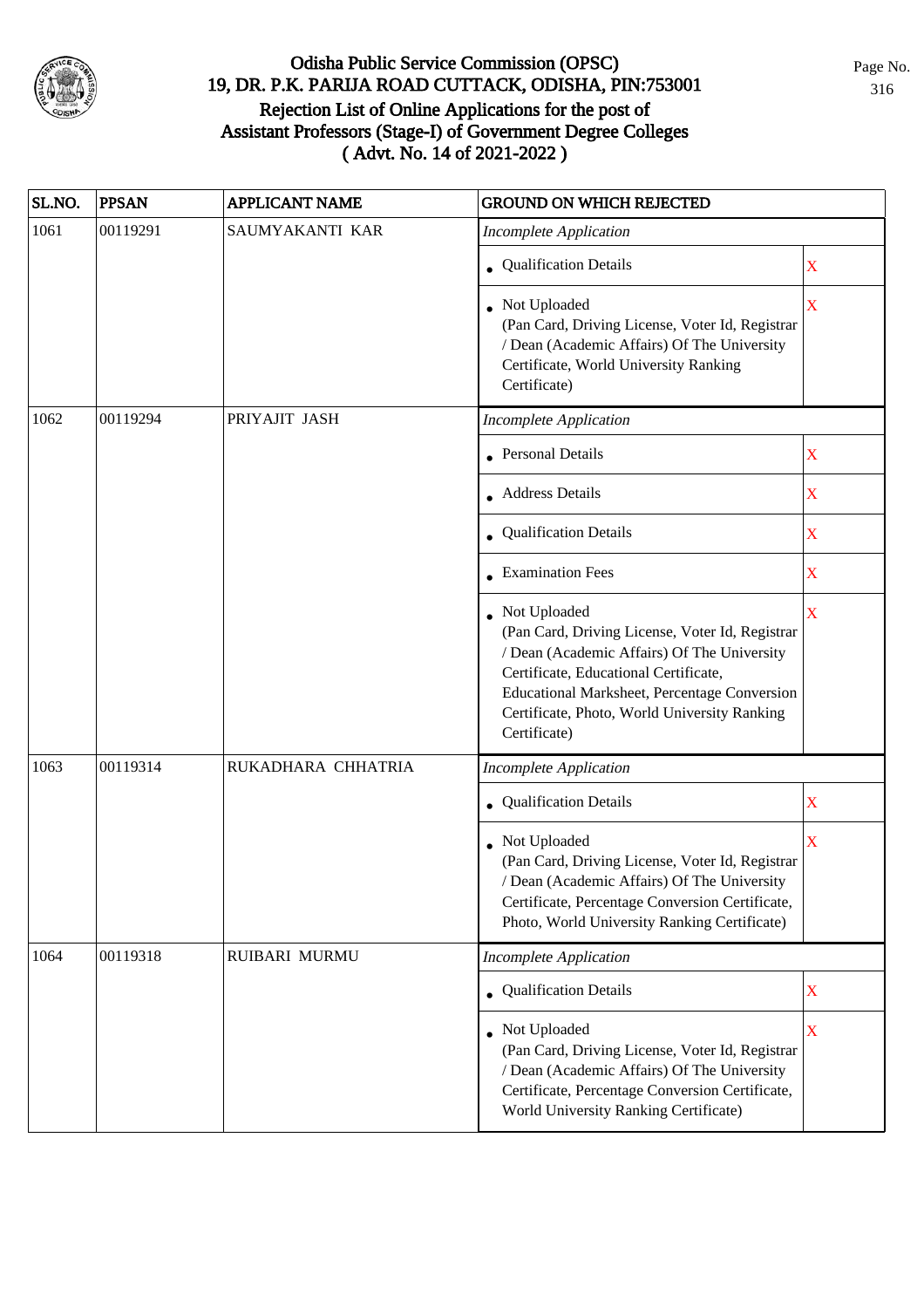

| SL.NO. | <b>PPSAN</b> | <b>APPLICANT NAME</b>     | <b>GROUND ON WHICH REJECTED</b>                                                                                                                                                                                                                                                                                                                 |                         |
|--------|--------------|---------------------------|-------------------------------------------------------------------------------------------------------------------------------------------------------------------------------------------------------------------------------------------------------------------------------------------------------------------------------------------------|-------------------------|
| 1065   | 00119322     | <b>GANESH KUMAR SAHOO</b> | <b>Incomplete Application</b>                                                                                                                                                                                                                                                                                                                   |                         |
|        |              |                           | • Personal Details                                                                                                                                                                                                                                                                                                                              | X                       |
|        |              |                           | • Address Details                                                                                                                                                                                                                                                                                                                               | X                       |
|        |              |                           | • Qualification Details                                                                                                                                                                                                                                                                                                                         | X                       |
|        |              |                           | • Not Uploaded<br>(Pan Card, Driving License, Voter Id, Registrar<br>/ Dean (Academic Affairs) Of The University<br>Certificate, Educational Certificate,<br>Educational Marksheet, Percentage Conversion<br>Certificate, Photo, World University Ranking<br>Certificate, Category-Iii (Orthopaedically<br>Handicapped) Disability Certificate) | $\overline{\mathbf{X}}$ |
| 1066   | 00119348     | SMRUTIREKHA MOHANTY       | <b>Incomplete Application</b>                                                                                                                                                                                                                                                                                                                   |                         |
|        |              |                           | <b>Personal Details</b>                                                                                                                                                                                                                                                                                                                         | $\mathbf X$             |
|        |              |                           | • Address Details                                                                                                                                                                                                                                                                                                                               | $\mathbf X$             |
|        |              |                           | <b>Qualification Details</b>                                                                                                                                                                                                                                                                                                                    | $\mathbf X$             |
|        |              |                           | $\bullet$ Examination Fees                                                                                                                                                                                                                                                                                                                      | $\mathbf X$             |
|        |              |                           | • Not Uploaded<br>(Pan Card, Driving License, Voter Id, Registrar<br>/ Dean (Academic Affairs) Of The University<br>Certificate, Educational Certificate,<br>Educational Marksheet, Percentage Conversion<br>Certificate, Photo, World University Ranking<br>Certificate)                                                                       | $\overline{\mathbf{X}}$ |
| 1067   | 00119361     | MADHUSUDAN JENA           | <b>Incomplete Application</b>                                                                                                                                                                                                                                                                                                                   |                         |
|        |              |                           | <b>Personal Details</b>                                                                                                                                                                                                                                                                                                                         | $\mathbf X$             |
|        |              |                           | Address Details                                                                                                                                                                                                                                                                                                                                 | $\mathbf X$             |
|        |              |                           | • Qualification Details                                                                                                                                                                                                                                                                                                                         | $\mathbf X$             |
|        |              |                           | $\bullet$ Examination Fees                                                                                                                                                                                                                                                                                                                      | $\mathbf X$             |
|        |              |                           | Not Uploaded<br>(Pan Card, Driving License, Voter Id, Registrar<br>/ Dean (Academic Affairs) Of The University<br>Certificate, Educational Certificate,<br>Educational Marksheet, Percentage Conversion<br>Certificate, Photo, World University Ranking<br>Certificate)                                                                         | X                       |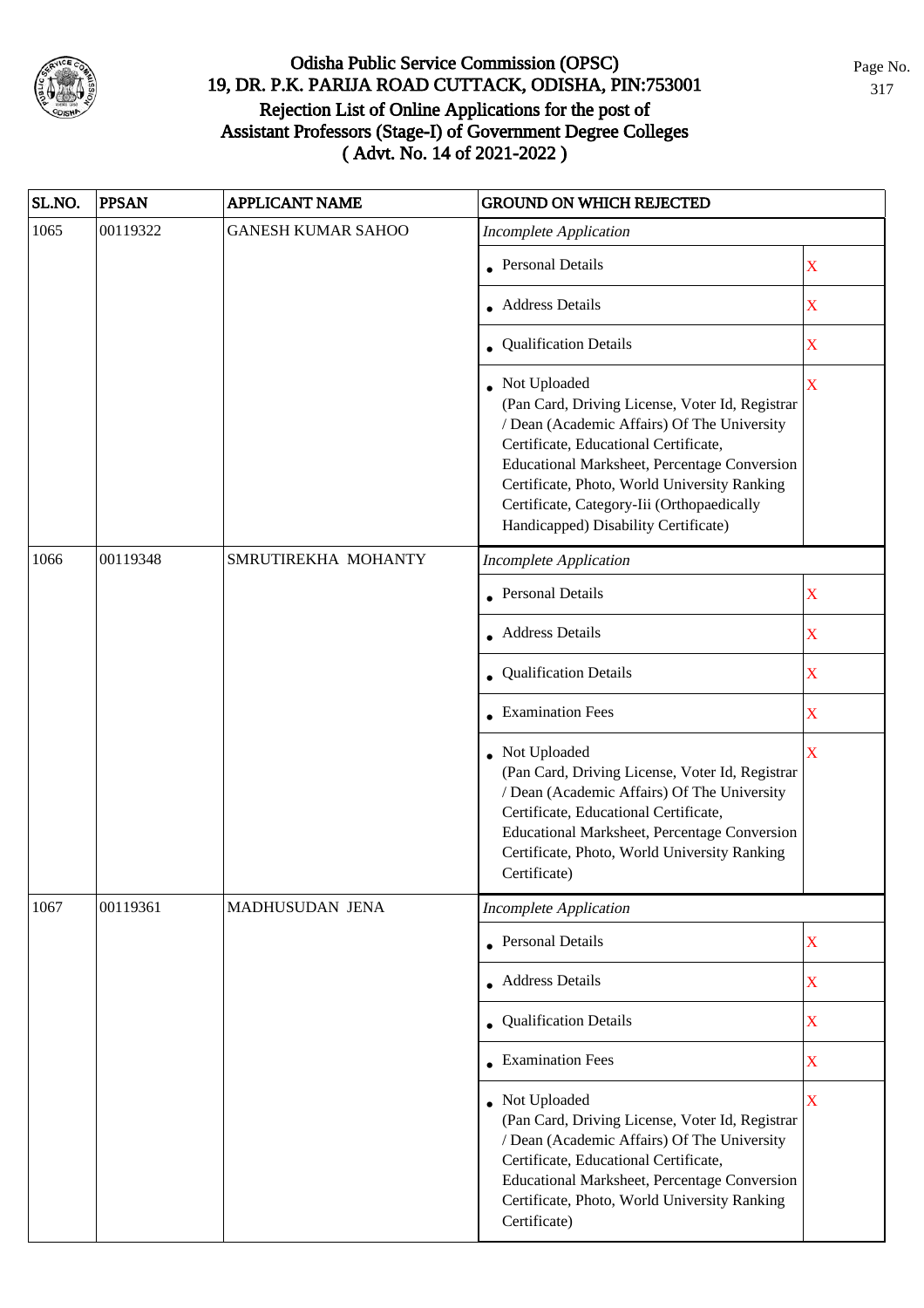

| SL.NO. | <b>PPSAN</b> | <b>APPLICANT NAME</b>  | <b>GROUND ON WHICH REJECTED</b>                                                                                                                                                                                                                                                              |             |
|--------|--------------|------------------------|----------------------------------------------------------------------------------------------------------------------------------------------------------------------------------------------------------------------------------------------------------------------------------------------|-------------|
| 1068   | 00119364     | P S BISWA BHUSAN SAHOO | <b>Incomplete Application</b>                                                                                                                                                                                                                                                                |             |
|        |              |                        | • Qualification Details                                                                                                                                                                                                                                                                      | $\mathbf X$ |
|        |              |                        | • Not Uploaded<br>(Pan Card, Driving License, Voter Id, Registrar<br>/ Dean (Academic Affairs) Of The University<br>Certificate, Percentage Conversion Certificate,<br>Photo, World University Ranking Certificate)                                                                          | X           |
| 1069   | 00119368     | <b>SWETA RATHOR</b>    | <b>Incomplete Application</b>                                                                                                                                                                                                                                                                |             |
|        |              |                        | • Personal Details                                                                                                                                                                                                                                                                           | X           |
|        |              |                        | • Address Details                                                                                                                                                                                                                                                                            | $\mathbf X$ |
|        |              |                        | Qualification Details                                                                                                                                                                                                                                                                        | $\mathbf X$ |
|        |              |                        | • Examination Fees                                                                                                                                                                                                                                                                           | $\mathbf X$ |
|        |              |                        | • Not Uploaded<br>(Pan Card, Driving License, Voter Id, Registrar<br>/ Dean (Academic Affairs) Of The University<br>Certificate, Educational Certificate,<br>Educational Marksheet, Percentage Conversion<br>Certificate, Photo, World University Ranking<br>Certificate)                    | X           |
| 1070   | 00119389     | <b>JAGADISH BISWAL</b> | <b>Incomplete Application</b>                                                                                                                                                                                                                                                                |             |
|        |              |                        | • Personal Details                                                                                                                                                                                                                                                                           | X           |
|        |              |                        | • Address Details                                                                                                                                                                                                                                                                            | $\mathbf X$ |
|        |              |                        | • Qualification Details                                                                                                                                                                                                                                                                      | X           |
|        |              |                        | $\bullet$ Examination Fees                                                                                                                                                                                                                                                                   | $\mathbf X$ |
|        |              |                        | • Not Uploaded<br>(Pan Card, Driving License, Voter Id, Registrar<br>/ Dean (Academic Affairs) Of The University<br>Certificate, Educational Certificate,<br>Educational Marksheet, Percentage Conversion<br>Certificate, Photo, World University Ranking<br>Certificate, Caste Certificate) | $\mathbf X$ |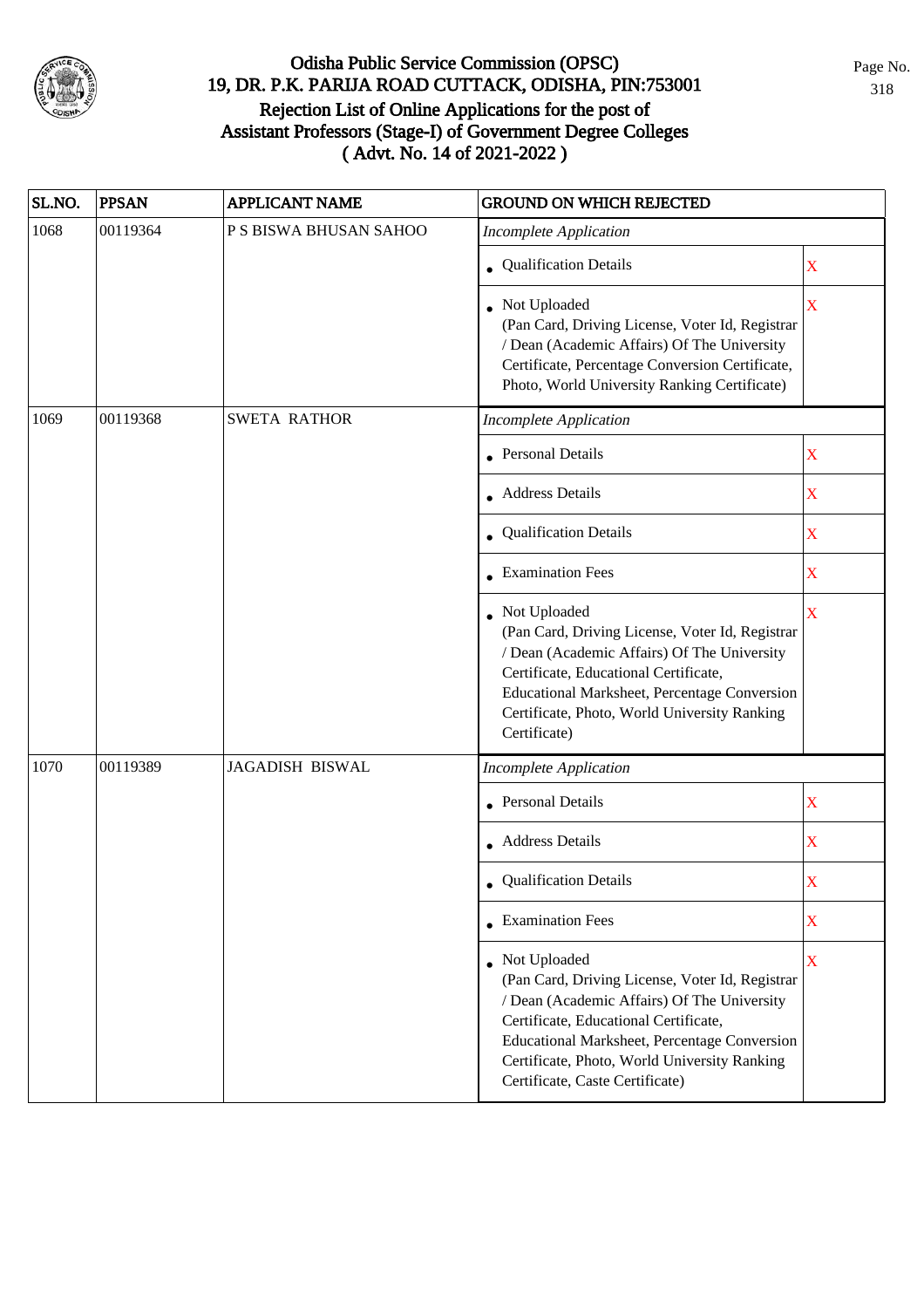

| SL.NO. | <b>PPSAN</b> | <b>APPLICANT NAME</b>     | <b>GROUND ON WHICH REJECTED</b>                                                                                                                                                                                                                                           |                                                                                                    |
|--------|--------------|---------------------------|---------------------------------------------------------------------------------------------------------------------------------------------------------------------------------------------------------------------------------------------------------------------------|----------------------------------------------------------------------------------------------------|
| 1071   | 00119403     | SARITA SUCHISMITA PRADHAN | <b>Incomplete Application</b>                                                                                                                                                                                                                                             |                                                                                                    |
|        |              |                           | • Personal Details                                                                                                                                                                                                                                                        | X                                                                                                  |
|        |              |                           | • Address Details                                                                                                                                                                                                                                                         | $\mathbf X$                                                                                        |
|        |              |                           | • Qualification Details                                                                                                                                                                                                                                                   | $\mathbf X$                                                                                        |
|        |              |                           | • Examination Fees                                                                                                                                                                                                                                                        | $\mathbf X$                                                                                        |
|        |              |                           | • Not Uploaded<br>(Pan Card, Driving License, Voter Id, Registrar<br>/ Dean (Academic Affairs) Of The University<br>Certificate, Educational Certificate,<br>Educational Marksheet, Percentage Conversion<br>Certificate, Photo, World University Ranking<br>Certificate) | $\overline{\mathbf{X}}$                                                                            |
| 1072   | 00119412     | <b>KIRTIRANJAN DAS</b>    | <b>Incomplete Application</b>                                                                                                                                                                                                                                             |                                                                                                    |
|        |              |                           | <b>Personal Details</b>                                                                                                                                                                                                                                                   | X                                                                                                  |
|        |              |                           | • Address Details                                                                                                                                                                                                                                                         | $\mathbf X$                                                                                        |
|        |              |                           | • Qualification Details                                                                                                                                                                                                                                                   | X<br>$\mathbf X$<br>$\overline{\mathbf{X}}$<br>$\mathbf X$<br>$\mathbf X$<br>X<br>$\mathbf X$<br>X |
|        |              |                           | $\bullet$ Examination Fees                                                                                                                                                                                                                                                |                                                                                                    |
|        |              |                           | Not Uploaded<br>(Pan Card, Driving License, Voter Id, Registrar<br>/ Dean (Academic Affairs) Of The University<br>Certificate, Educational Certificate,<br>Educational Marksheet, Percentage Conversion<br>Certificate, Photo, World University Ranking<br>Certificate)   |                                                                                                    |
| 1073   | 00119416     | MD NAZMUL HODA            | <b>Incomplete Application</b>                                                                                                                                                                                                                                             |                                                                                                    |
|        |              |                           | • Personal Details                                                                                                                                                                                                                                                        |                                                                                                    |
|        |              |                           | Address Details                                                                                                                                                                                                                                                           |                                                                                                    |
|        |              |                           | Qualification Details                                                                                                                                                                                                                                                     |                                                                                                    |
|        |              |                           | • Examination Fees                                                                                                                                                                                                                                                        |                                                                                                    |
|        |              |                           | • Not Uploaded<br>(Pan Card, Driving License, Voter Id, Registrar<br>/ Dean (Academic Affairs) Of The University<br>Certificate, Educational Certificate,<br>Educational Marksheet, Percentage Conversion<br>Certificate, Photo, World University Ranking<br>Certificate) |                                                                                                    |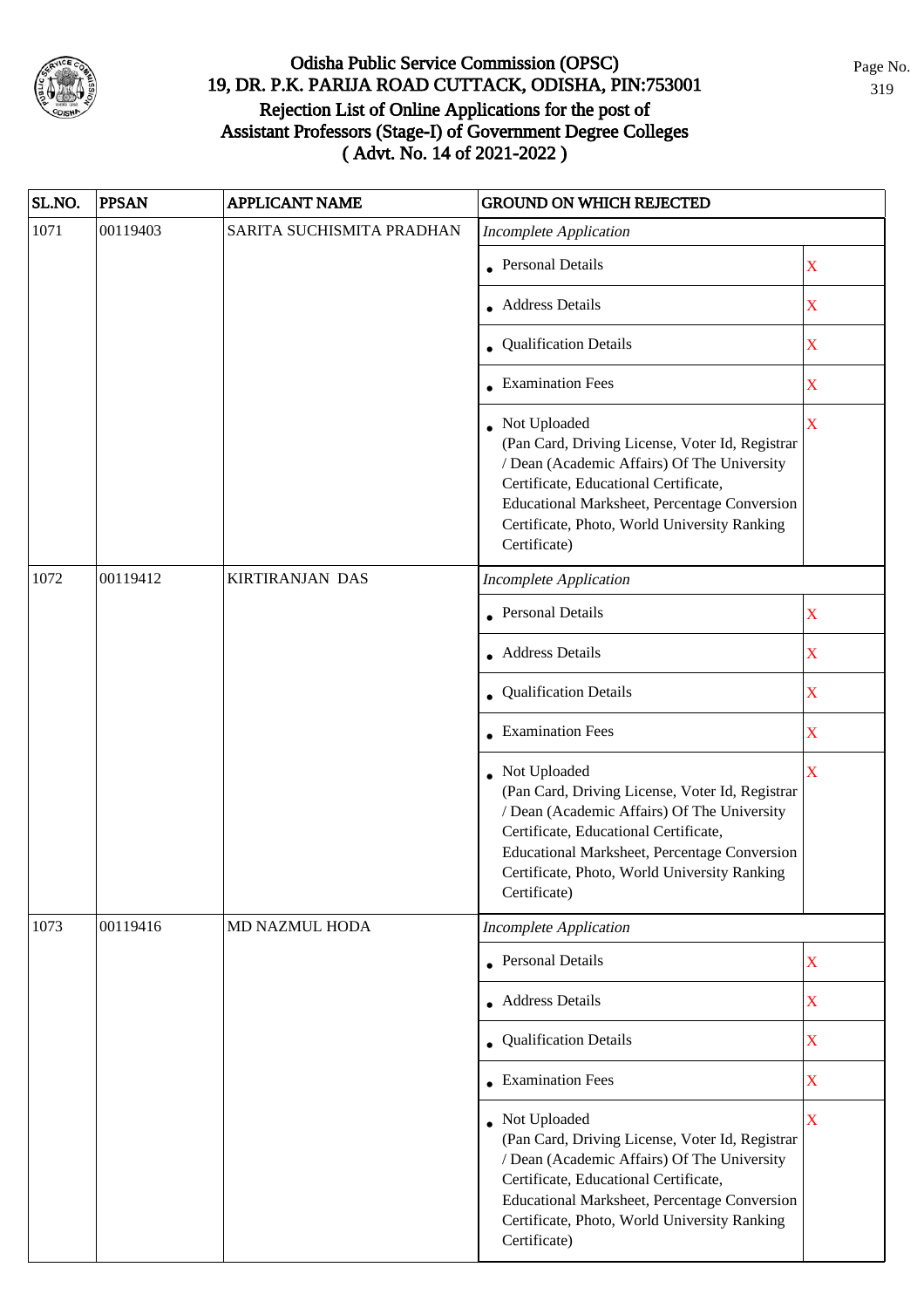

| SL.NO. | <b>PPSAN</b> | <b>APPLICANT NAME</b> | <b>GROUND ON WHICH REJECTED</b>                                                                                                                                                                                                                                         |                         |
|--------|--------------|-----------------------|-------------------------------------------------------------------------------------------------------------------------------------------------------------------------------------------------------------------------------------------------------------------------|-------------------------|
| 1074   | 00119426     | CHHABI MAITY          | <b>Incomplete Application</b>                                                                                                                                                                                                                                           |                         |
|        |              |                       | • Qualification Details                                                                                                                                                                                                                                                 | $\mathbf X$             |
|        |              |                       | • Not Uploaded<br>(Pan Card, Driving License, Voter Id, Registrar<br>/ Dean (Academic Affairs) Of The University<br>Certificate, Photo, World University Ranking<br>Certificate)                                                                                        | $\overline{\mathbf{X}}$ |
| 1075   | 00119435     | SUREKHA KARJEE        | <b>Incomplete Application</b>                                                                                                                                                                                                                                           |                         |
|        |              |                       | • Qualification Details                                                                                                                                                                                                                                                 | $\mathbf X$             |
|        |              |                       | Not Uploaded<br>(Pan Card, Driving License, Voter Id, Registrar<br>/ Dean (Academic Affairs) Of The University<br>Certificate, World University Ranking<br>Certificate)                                                                                                 | $\overline{\textbf{X}}$ |
| 1076   | 00119440     | <b>RASMITA SAHU</b>   | <b>Incomplete Application</b>                                                                                                                                                                                                                                           |                         |
|        |              |                       | <b>Personal Details</b>                                                                                                                                                                                                                                                 | $\mathbf X$             |
|        |              |                       | • Address Details                                                                                                                                                                                                                                                       | $\mathbf X$             |
|        |              |                       | • Qualification Details                                                                                                                                                                                                                                                 | $\mathbf X$             |
|        |              |                       | • Examination Fees                                                                                                                                                                                                                                                      | $\mathbf X$             |
|        |              |                       | Not Uploaded<br>(Pan Card, Driving License, Voter Id, Registrar<br>/ Dean (Academic Affairs) Of The University<br>Certificate, Educational Certificate,<br>Educational Marksheet, Percentage Conversion<br>Certificate, Photo, World University Ranking<br>Certificate) | $\overline{\mathbf{X}}$ |
| 1077   | 00119442     | ANASUYA MAHARANA      | <b>Incomplete Application</b>                                                                                                                                                                                                                                           |                         |
|        |              |                       | • Qualification Details                                                                                                                                                                                                                                                 | $\mathbf X$             |
|        |              |                       | Not Uploaded<br>(Pan Card, Driving License, Voter Id, Registrar<br>/ Dean (Academic Affairs) Of The University<br>Certificate, Percentage Conversion Certificate,<br>Photo, World University Ranking Certificate)                                                       | $\mathbf X$             |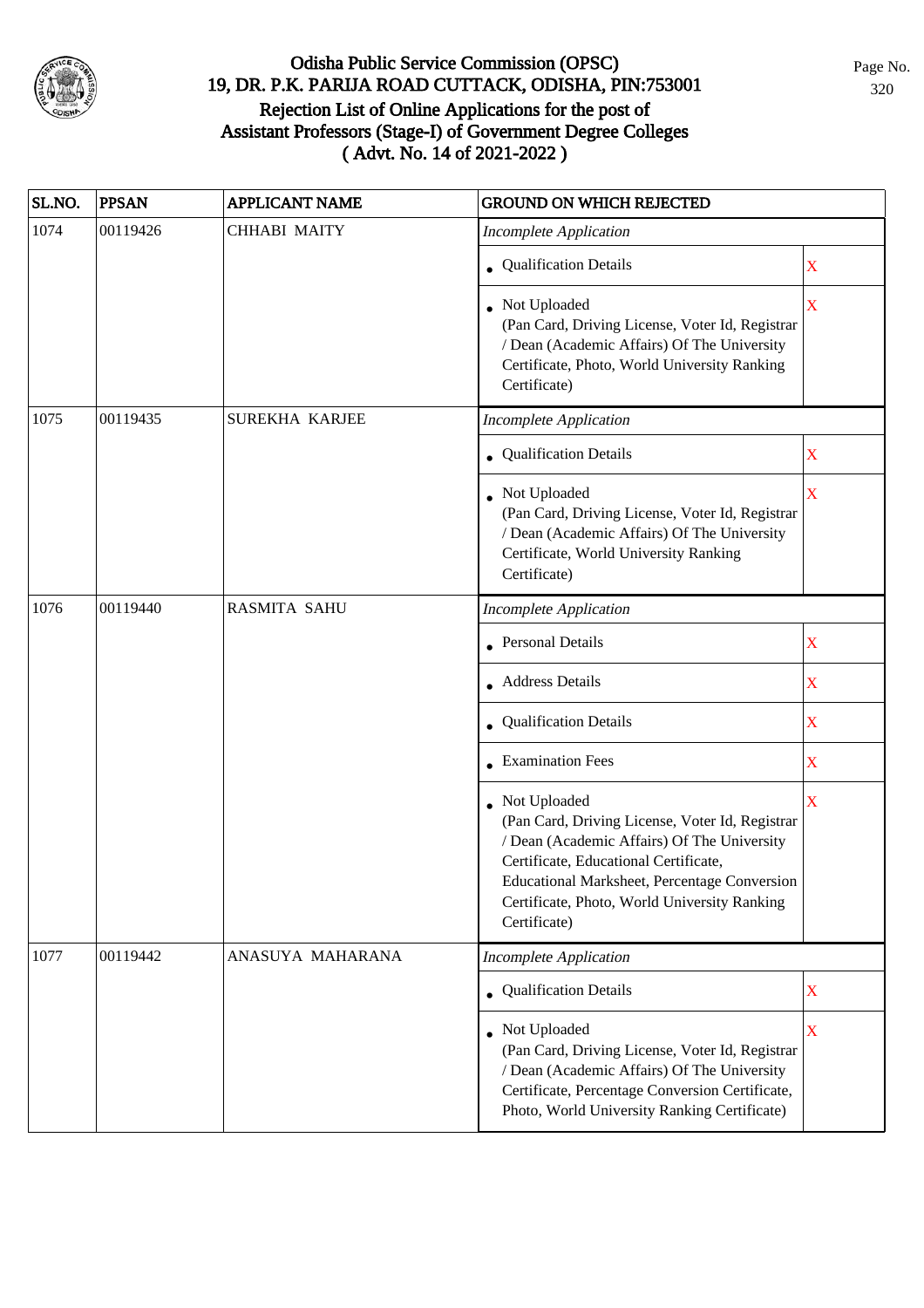

| SL.NO. | <b>PPSAN</b> | <b>APPLICANT NAME</b> | <b>GROUND ON WHICH REJECTED</b>                                                                                                                                                                                                                                                                                                                                                                  |                         |
|--------|--------------|-----------------------|--------------------------------------------------------------------------------------------------------------------------------------------------------------------------------------------------------------------------------------------------------------------------------------------------------------------------------------------------------------------------------------------------|-------------------------|
| 1078   | 00119451     | AJAY KUMAR BHATPAHARI | <b>Incomplete Application</b>                                                                                                                                                                                                                                                                                                                                                                    |                         |
|        |              |                       | • Personal Details                                                                                                                                                                                                                                                                                                                                                                               | $\mathbf X$             |
|        |              |                       | • Address Details                                                                                                                                                                                                                                                                                                                                                                                | $\overline{\mathbf{X}}$ |
|        |              |                       | • Qualification Details                                                                                                                                                                                                                                                                                                                                                                          | $\overline{\text{X}}$   |
|        |              |                       | Not Uploaded<br>(Pan Card, Driving License, Voter Id, Registrar<br>/ Dean (Academic Affairs) Of The University<br>Certificate, Educational Certificate,<br>Educational Marksheet, No Objection<br>Certificate (Noc) From The Competent<br>Authority In Case Of In-Service Candidate,<br>Percentage Conversion Certificate, Photo,<br>World University Ranking Certificate, Caste<br>Certificate) | $\overline{\textbf{X}}$ |
| 1079   | 00119460     | <b>GOBINDA PADHAN</b> | <b>Incomplete Application</b>                                                                                                                                                                                                                                                                                                                                                                    |                         |
|        |              |                       | Personal Details                                                                                                                                                                                                                                                                                                                                                                                 | $\mathbf X$             |
|        |              |                       | • Address Details                                                                                                                                                                                                                                                                                                                                                                                | $\overline{\text{X}}$   |
|        |              |                       | Qualification Details                                                                                                                                                                                                                                                                                                                                                                            | $\overline{\textbf{X}}$ |
|        |              |                       | $\bullet$ Examination Fees                                                                                                                                                                                                                                                                                                                                                                       | X                       |
|        |              |                       | • Not Uploaded<br>(Pan Card, Driving License, Voter Id, Registrar<br>/ Dean (Academic Affairs) Of The University<br>Certificate, Educational Certificate,<br>Educational Marksheet, Percentage Conversion<br>Certificate, Photo, World University Ranking<br>Certificate, Caste Certificate, Sportsperson<br>Identity Card)                                                                      | $\overline{\mathbf{X}}$ |
| 1080   | 00119461     | CHANDAN KUMAR BEHERA  | <b>Incomplete Application</b>                                                                                                                                                                                                                                                                                                                                                                    |                         |
|        |              |                       | • Qualification Details                                                                                                                                                                                                                                                                                                                                                                          | $\mathbf X$             |
|        |              |                       | Not Uploaded<br>(Pan Card, Driving License, Voter Id, Registrar<br>/ Dean (Academic Affairs) Of The University<br>Certificate, Educational Certificate,<br>Educational Marksheet, Percentage Conversion<br>Certificate, Photo, World University Ranking<br>Certificate)                                                                                                                          | $\overline{\mathbf{X}}$ |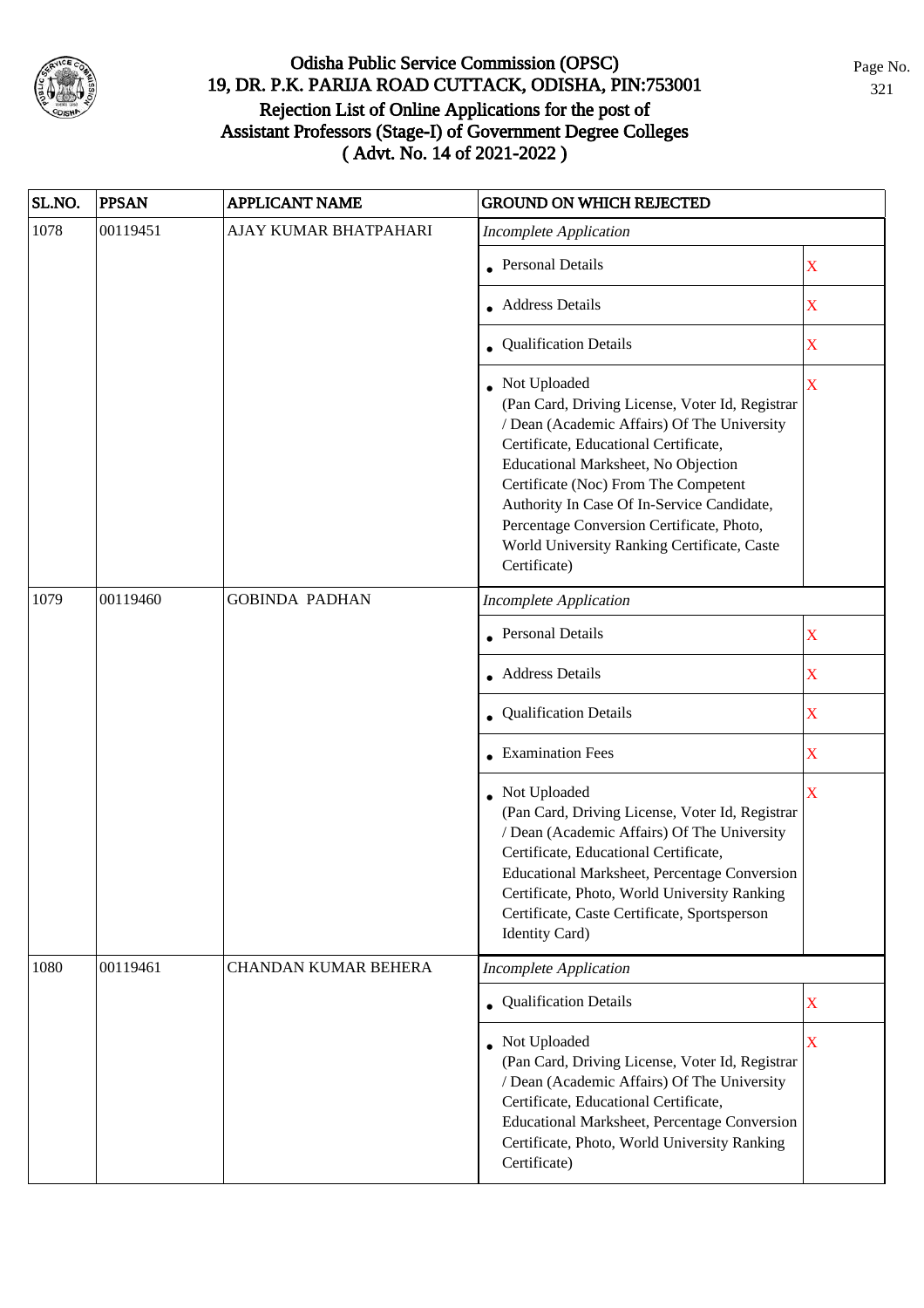

| SL.NO. | <b>PPSAN</b> | <b>APPLICANT NAME</b>   | <b>GROUND ON WHICH REJECTED</b>                                                                                                                                                                                                                                                  |             |
|--------|--------------|-------------------------|----------------------------------------------------------------------------------------------------------------------------------------------------------------------------------------------------------------------------------------------------------------------------------|-------------|
| 1081   | 00119463     | <b>ALOK KUMAR PANDA</b> | <b>Incomplete Application</b>                                                                                                                                                                                                                                                    |             |
|        |              |                         | <b>Qualification Details</b>                                                                                                                                                                                                                                                     | X           |
|        |              |                         | • Not Uploaded<br>(Pan Card, Driving License, Registrar / Dean<br>(Academic Affairs) Of The University<br>Certificate, Educational Certificate,<br><b>Educational Marksheet, Percentage Conversion</b><br>Certificate, Photo, World University Ranking<br>Certificate)           | X           |
| 1082   | 00119466     | PRIYA RANJAN PATTANAIK  | <b>Incomplete Application</b>                                                                                                                                                                                                                                                    |             |
|        |              |                         | <b>Qualification Details</b>                                                                                                                                                                                                                                                     | $\mathbf X$ |
|        |              |                         | Not Uploaded<br>(Pan Card, Driving License, Voter Id, Registrar<br>/ Dean (Academic Affairs) Of The University<br>Certificate, Educational Certificate,<br><b>Educational Marksheet, Percentage Conversion</b><br>Certificate, Photo, World University Ranking<br>Certificate)   | $\mathbf X$ |
| 1083   | 00119475     | <b>SUBRAT MAJHI</b>     | <b>Incomplete Application</b>                                                                                                                                                                                                                                                    |             |
|        |              |                         | <b>Personal Details</b>                                                                                                                                                                                                                                                          | X           |
|        |              |                         | <b>Address Details</b>                                                                                                                                                                                                                                                           | $\mathbf X$ |
|        |              |                         | • Qualification Details                                                                                                                                                                                                                                                          | $\mathbf X$ |
|        |              |                         | • Examination Fees                                                                                                                                                                                                                                                               | $\mathbf X$ |
|        |              |                         | • Not Uploaded<br>(Pan Card, Driving License, Voter Id, Registrar<br>/ Dean (Academic Affairs) Of The University<br>Certificate, Educational Certificate,<br><b>Educational Marksheet, Percentage Conversion</b><br>Certificate, Photo, World University Ranking<br>Certificate) | X           |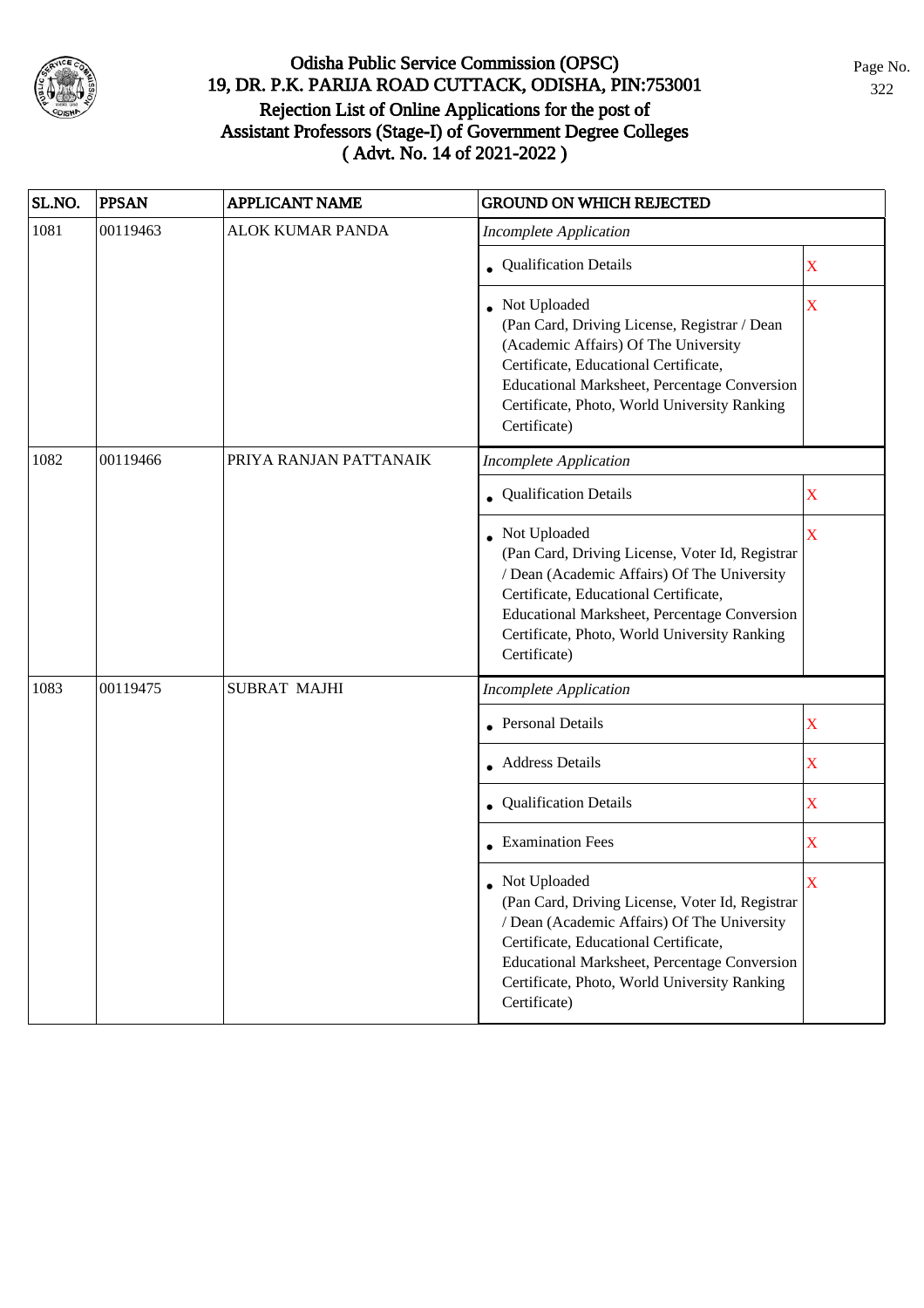

| SL.NO. | <b>PPSAN</b> | <b>APPLICANT NAME</b>     | <b>GROUND ON WHICH REJECTED</b>                                                                                                                                                                                                                                                              |                       |
|--------|--------------|---------------------------|----------------------------------------------------------------------------------------------------------------------------------------------------------------------------------------------------------------------------------------------------------------------------------------------|-----------------------|
| 1084   | 00119490     | SUNANDA KUMAR SAHOO       | <b>Incomplete Application</b>                                                                                                                                                                                                                                                                |                       |
|        |              |                           | • Personal Details                                                                                                                                                                                                                                                                           | $\mathbf X$           |
|        |              |                           | Address Details                                                                                                                                                                                                                                                                              | $\mathbf X$           |
|        |              |                           | • Qualification Details                                                                                                                                                                                                                                                                      | $\mathbf X$           |
|        |              |                           | $\bullet$ Examination Fees                                                                                                                                                                                                                                                                   | $\mathbf X$           |
|        |              |                           | • Not Uploaded<br>(Pan Card, Driving License, Voter Id, Registrar<br>/ Dean (Academic Affairs) Of The University<br>Certificate, Educational Certificate,<br>Educational Marksheet, Percentage Conversion<br>Certificate, Photo, World University Ranking<br>Certificate, Caste Certificate) | $\mathbf X$           |
| 1085   | 00119501     | KRUSHNA CHANDRA SAHOO     | <b>Incomplete Application</b>                                                                                                                                                                                                                                                                |                       |
|        |              |                           | Qualification Details                                                                                                                                                                                                                                                                        | $\overline{\text{X}}$ |
|        |              |                           | Not Uploaded<br>(Pan Card, Driving License, Voter Id, Registrar<br>/ Dean (Academic Affairs) Of The University<br>Certificate, Percentage Conversion Certificate,<br>Photo, World University Ranking Certificate)                                                                            | $\overline{\text{X}}$ |
| 1086   | 00119517     | RANJUKTA KUMARI PANIGRAHI | <b>Incomplete Application</b>                                                                                                                                                                                                                                                                |                       |
|        |              |                           | Not Uploaded<br>(Driving License, Voter Id, Registrar / Dean<br>(Academic Affairs) Of The University<br>Certificate, Percentage Conversion Certificate,<br>World University Ranking Certificate)                                                                                             | X                     |
| 1087   | 00119528     | <b>ABHISHEK PATEL</b>     | <b>Incomplete Application</b>                                                                                                                                                                                                                                                                |                       |
|        |              |                           | <b>Personal Details</b>                                                                                                                                                                                                                                                                      | $\overline{\text{X}}$ |
|        |              |                           | • Address Details                                                                                                                                                                                                                                                                            | $\overline{\text{X}}$ |
|        |              |                           | • Qualification Details                                                                                                                                                                                                                                                                      | $\mathbf X$           |
|        |              |                           | $\bullet$ Examination Fees                                                                                                                                                                                                                                                                   | $\overline{\text{X}}$ |
|        |              |                           | Not Uploaded<br>(Pan Card, Driving License, Registrar / Dean<br>(Academic Affairs) Of The University<br>Certificate, Educational Certificate,<br>Educational Marksheet, Percentage Conversion<br>Certificate, Photo, World University Ranking<br>Certificate)                                | X                     |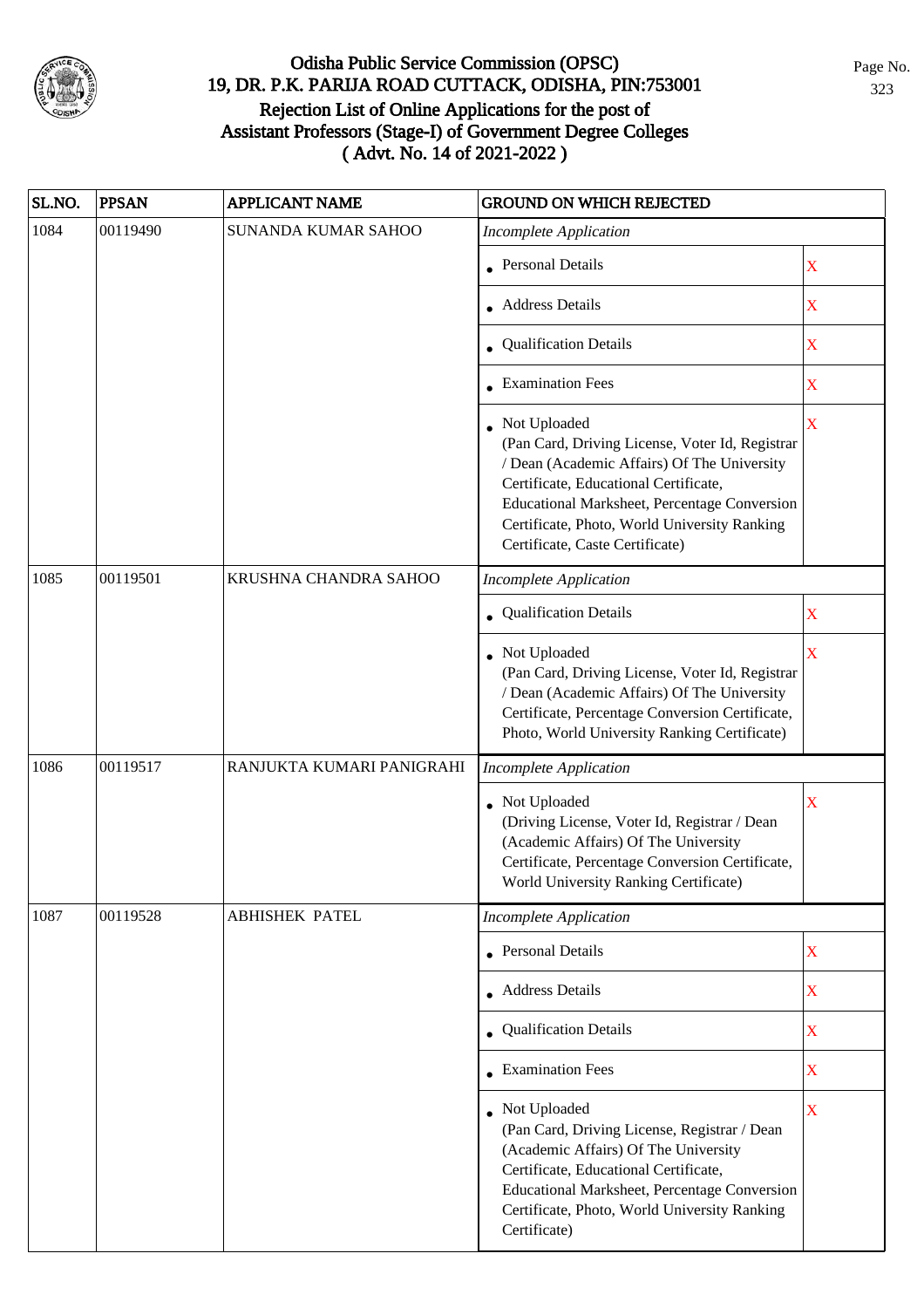

| SL.NO. | <b>PPSAN</b> | <b>APPLICANT NAME</b>     | <b>GROUND ON WHICH REJECTED</b>                                                                                                                                                                                                                                                            |                         |  |
|--------|--------------|---------------------------|--------------------------------------------------------------------------------------------------------------------------------------------------------------------------------------------------------------------------------------------------------------------------------------------|-------------------------|--|
| 1088   | 00119534     | <b>BAGMI RANJAN SANDH</b> | <b>Incomplete Application</b>                                                                                                                                                                                                                                                              |                         |  |
|        |              |                           | • Personal Details                                                                                                                                                                                                                                                                         | $\mathbf X$             |  |
|        |              |                           | • Address Details                                                                                                                                                                                                                                                                          | $\mathbf X$             |  |
|        |              |                           | • Qualification Details                                                                                                                                                                                                                                                                    | $\overline{\mathbf{X}}$ |  |
|        |              |                           | • Examination Fees                                                                                                                                                                                                                                                                         | X                       |  |
|        |              |                           | • Not Uploaded<br>(Pan Card, Driving License, Voter Id, Registrar<br>/ Dean (Academic Affairs) Of The University<br>Certificate, Educational Certificate,<br>Educational Marksheet, Percentage Conversion<br>Certificate, Photo, World University Ranking<br>Certificate)                  | $\overline{\mathbf{X}}$ |  |
| 1089   | 00119535     | SIBARAM SETHI             | <b>Incomplete Application</b>                                                                                                                                                                                                                                                              |                         |  |
|        |              |                           | • Personal Details                                                                                                                                                                                                                                                                         | $\overline{\text{X}}$   |  |
|        |              |                           | • Address Details                                                                                                                                                                                                                                                                          | $\mathbf X$             |  |
|        |              |                           | • Qualification Details                                                                                                                                                                                                                                                                    | $\mathbf X$             |  |
|        |              |                           | Not Uploaded<br>(Pan Card, Driving License, Voter Id, Registrar<br>/ Dean (Academic Affairs) Of The University<br>Certificate, Educational Certificate,<br>Educational Marksheet, Percentage Conversion<br>Certificate, Photo, World University Ranking<br>Certificate, Caste Certificate) | $\overline{\mathbf{X}}$ |  |
| 1090   | 00119546     | DUSASHAN RAUTARAY         | Incomplete Application                                                                                                                                                                                                                                                                     |                         |  |
|        |              |                           | • Personal Details                                                                                                                                                                                                                                                                         | $\mathbf X$             |  |
|        |              |                           | • Address Details                                                                                                                                                                                                                                                                          | $\mathbf X$             |  |
|        |              |                           | • Qualification Details                                                                                                                                                                                                                                                                    | $\mathbf X$             |  |
|        |              |                           | • Examination Fees                                                                                                                                                                                                                                                                         | $\overline{\mathbf{X}}$ |  |
|        |              |                           | • Not Uploaded<br>(Pan Card, Driving License, Voter Id, Registrar<br>/ Dean (Academic Affairs) Of The University<br>Certificate, Educational Certificate,<br>Educational Marksheet, Percentage Conversion<br>Certificate, Photo, World University Ranking<br>Certificate)                  | $\overline{\mathbf{X}}$ |  |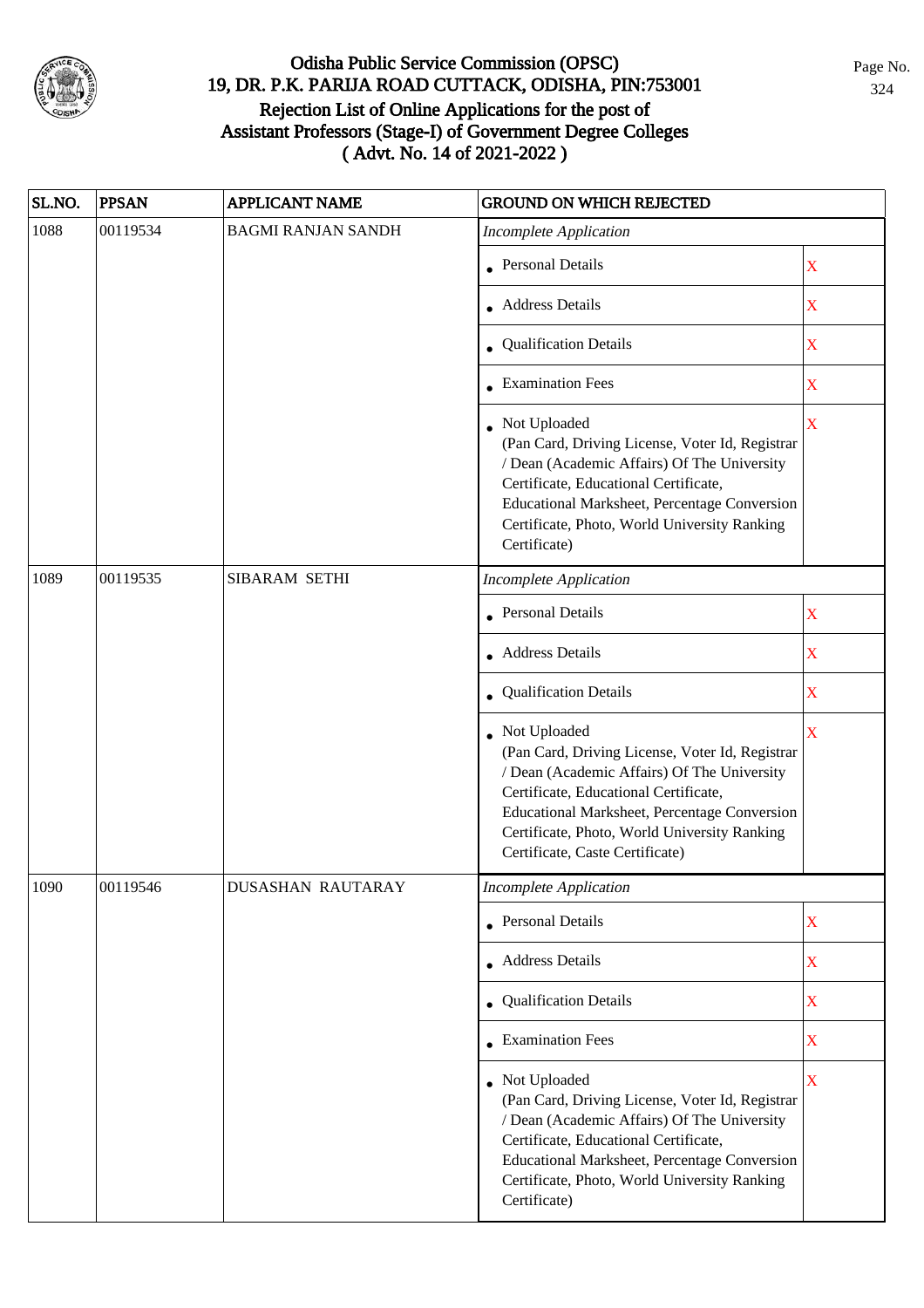

| SL.NO. | <b>PPSAN</b> | <b>APPLICANT NAME</b>    | <b>GROUND ON WHICH REJECTED</b>                                                                                                                                                                                                                                         |                         |
|--------|--------------|--------------------------|-------------------------------------------------------------------------------------------------------------------------------------------------------------------------------------------------------------------------------------------------------------------------|-------------------------|
| 1091   | 00119552     | <b>SWAGAT ROUT</b>       | <b>Incomplete Application</b>                                                                                                                                                                                                                                           |                         |
|        |              |                          | • Personal Details                                                                                                                                                                                                                                                      | $\mathbf X$             |
|        |              |                          | • Address Details                                                                                                                                                                                                                                                       | $\mathbf X$             |
|        |              |                          | • Qualification Details                                                                                                                                                                                                                                                 | $\mathbf X$             |
|        |              |                          | • Examination Fees                                                                                                                                                                                                                                                      | $\mathbf X$             |
|        |              |                          | Not Uploaded<br>(Pan Card, Driving License, Voter Id, Registrar<br>/ Dean (Academic Affairs) Of The University<br>Certificate, Educational Certificate,<br>Educational Marksheet, Percentage Conversion<br>Certificate, Photo, World University Ranking<br>Certificate) | $\overline{\mathbf{X}}$ |
| 1092   | 00119555     | <b>BIKASH KUMAR DASH</b> | <b>Incomplete Application</b>                                                                                                                                                                                                                                           |                         |
|        |              |                          | <b>Personal Details</b>                                                                                                                                                                                                                                                 | X                       |
|        |              |                          | • Address Details                                                                                                                                                                                                                                                       | $\mathbf X$             |
|        |              |                          | • Qualification Details                                                                                                                                                                                                                                                 | $\mathbf X$             |
|        |              |                          | • Not Uploaded<br>(Driving License, Voter Id, Registrar / Dean<br>(Academic Affairs) Of The University<br>Certificate, Educational Certificate,<br>Educational Marksheet, Percentage Conversion<br>Certificate, Photo, World University Ranking<br>Certificate)         | $\mathbf X$             |
| 1093   | 00119557     | <b>MOUSUMI PRADHAN</b>   | Incomplete Application                                                                                                                                                                                                                                                  |                         |
|        |              |                          | • Qualification Details                                                                                                                                                                                                                                                 | $\mathbf X$             |
|        |              |                          | • Not Uploaded<br>(Pan Card, Driving License, Voter Id, Registrar<br>/ Dean (Academic Affairs) Of The University<br>Certificate, Percentage Conversion Certificate,<br>Photo, World University Ranking Certificate)                                                     | X                       |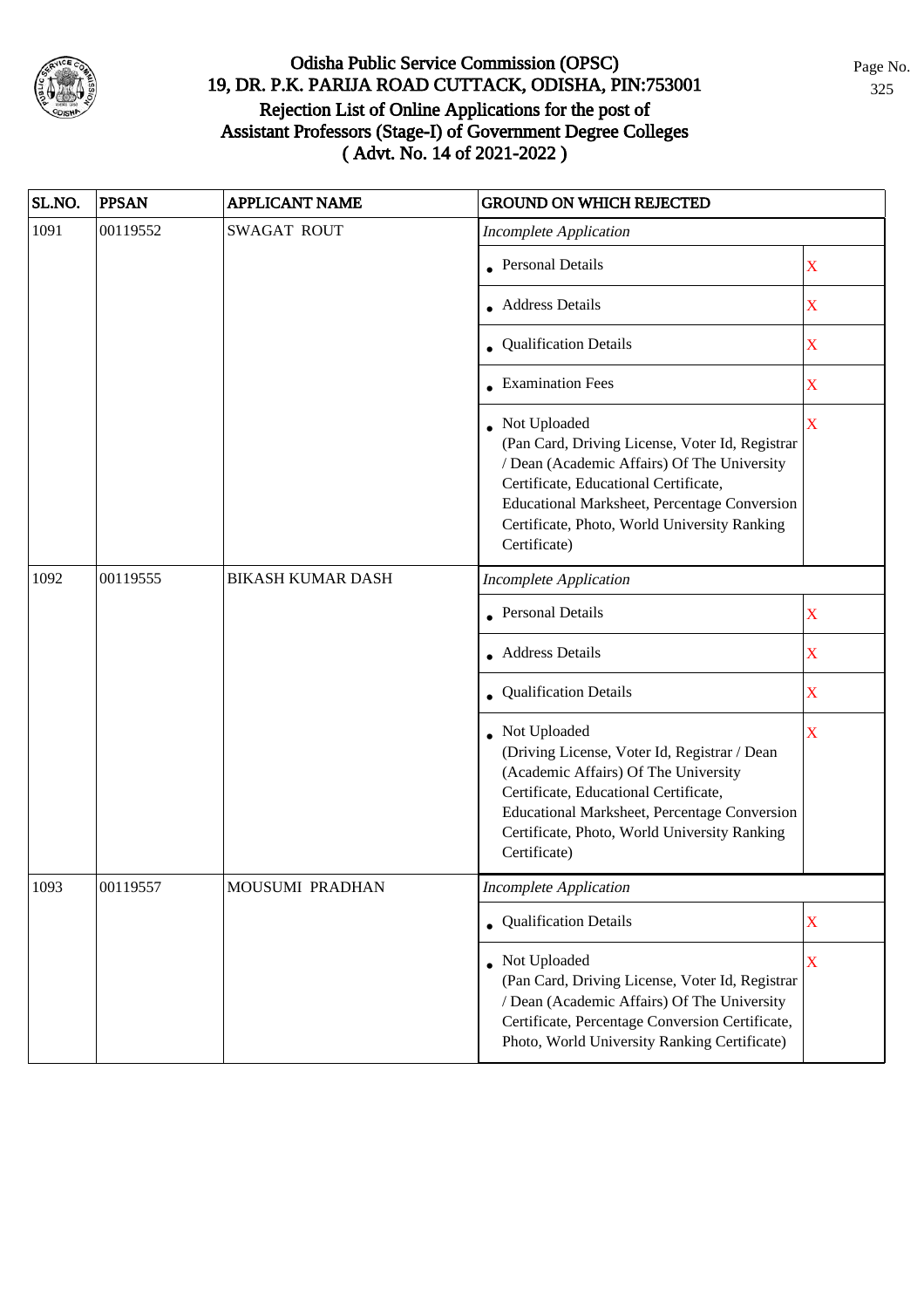

| SL.NO. | <b>PPSAN</b> | <b>APPLICANT NAME</b> | <b>GROUND ON WHICH REJECTED</b>                                                                                                                                                                                                                                                                                             |                         |  |
|--------|--------------|-----------------------|-----------------------------------------------------------------------------------------------------------------------------------------------------------------------------------------------------------------------------------------------------------------------------------------------------------------------------|-------------------------|--|
| 1094   | 00119559     | <b>LUNARAM NAIK</b>   | <b>Incomplete Application</b>                                                                                                                                                                                                                                                                                               |                         |  |
|        |              |                       | • Personal Details                                                                                                                                                                                                                                                                                                          | X                       |  |
|        |              |                       | • Address Details                                                                                                                                                                                                                                                                                                           | $\mathbf X$             |  |
|        |              |                       | • Qualification Details                                                                                                                                                                                                                                                                                                     | X                       |  |
|        |              |                       | <b>Examination Fees</b>                                                                                                                                                                                                                                                                                                     | $\overline{\mathbf{X}}$ |  |
|        |              |                       | Not Uploaded<br>(Pan Card, Driving License, Voter Id, Registrar<br>/ Dean (Academic Affairs) Of The University<br>Certificate, Educational Certificate,<br>Educational Marksheet, Percentage Conversion<br>Certificate, Photo, World University Ranking<br>Certificate, Caste Certificate)                                  | $\overline{\mathbf{X}}$ |  |
| 1095   | 00119563     | PRAKASH CHANDRA GIRI  | <b>Incomplete Application</b>                                                                                                                                                                                                                                                                                               |                         |  |
|        |              |                       | <b>Personal Details</b>                                                                                                                                                                                                                                                                                                     | $\mathbf X$             |  |
|        |              |                       | <b>Address Details</b>                                                                                                                                                                                                                                                                                                      | X                       |  |
|        |              |                       | Qualification Details                                                                                                                                                                                                                                                                                                       | $\mathbf X$             |  |
|        |              |                       | • Examination Fees                                                                                                                                                                                                                                                                                                          | X                       |  |
|        |              |                       | Not Uploaded<br>(Pan Card, Driving License, Voter Id, Registrar<br>/ Dean (Academic Affairs) Of The University<br>Certificate, Educational Certificate,<br>Educational Marksheet, Percentage Conversion<br>Certificate, Photo, World University Ranking<br>Certificate)                                                     | $\overline{\mathbf{X}}$ |  |
| 1096   | 00119566     | <b>RAKESH SETHI</b>   | <b>Incomplete Application</b>                                                                                                                                                                                                                                                                                               |                         |  |
|        |              |                       | <b>Personal Details</b>                                                                                                                                                                                                                                                                                                     | $\mathbf X$             |  |
|        |              |                       | • Address Details                                                                                                                                                                                                                                                                                                           | $\mathbf X$             |  |
|        |              |                       | <b>Qualification Details</b>                                                                                                                                                                                                                                                                                                | $\mathbf X$             |  |
|        |              |                       | • Not Uploaded<br>(Pan Card, Driving License, Voter Id, Registrar<br>/ Dean (Academic Affairs) Of The University<br>Certificate, Educational Certificate,<br>Educational Marksheet, Percentage Conversion<br>Certificate, Photo, World University Ranking<br>Certificate, Caste Certificate, Sportsperson<br>Identity Card) | $\overline{\mathbf{X}}$ |  |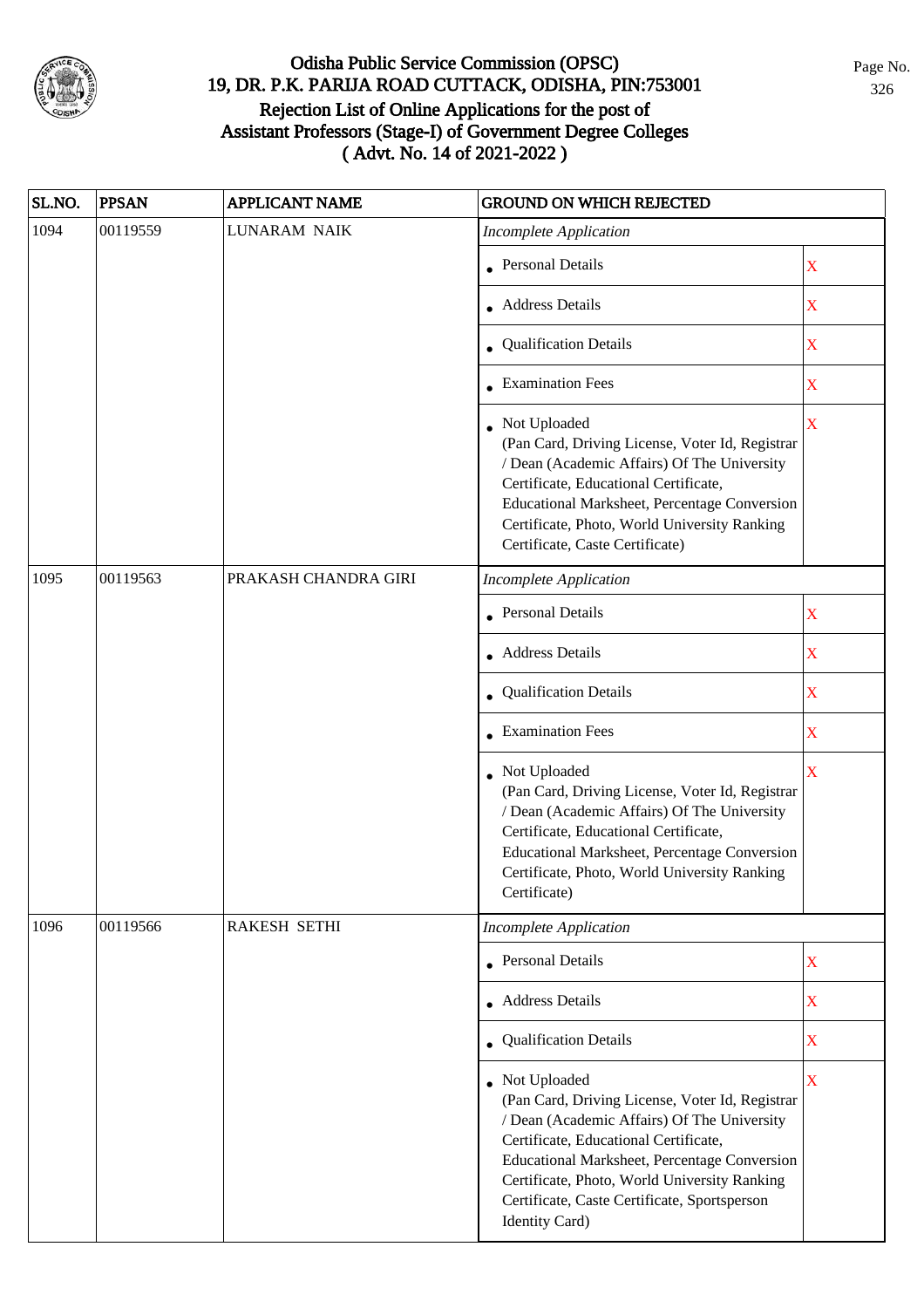

| SL.NO. | <b>PPSAN</b> | <b>APPLICANT NAME</b>    | <b>GROUND ON WHICH REJECTED</b>                                                                                                                                                                                                                                                              |                         |  |
|--------|--------------|--------------------------|----------------------------------------------------------------------------------------------------------------------------------------------------------------------------------------------------------------------------------------------------------------------------------------------|-------------------------|--|
| 1097   | 00119569     | DAKSHYA KUMAR AGHARIA    | <b>Incomplete Application</b>                                                                                                                                                                                                                                                                |                         |  |
|        |              |                          | • Personal Details                                                                                                                                                                                                                                                                           | X                       |  |
|        |              |                          | • Address Details                                                                                                                                                                                                                                                                            | X                       |  |
|        |              |                          | • Qualification Details                                                                                                                                                                                                                                                                      | $\mathbf X$             |  |
|        |              |                          | • Examination Fees                                                                                                                                                                                                                                                                           | $\mathbf X$             |  |
|        |              |                          | • Not Uploaded<br>(Pan Card, Driving License, Voter Id, Registrar<br>/ Dean (Academic Affairs) Of The University<br>Certificate, Educational Certificate,<br>Educational Marksheet, Percentage Conversion<br>Certificate, Photo, World University Ranking<br>Certificate, Caste Certificate) | $\mathbf X$             |  |
| 1098   | 00119580     | KAILASH BEHERA           | <b>Incomplete Application</b>                                                                                                                                                                                                                                                                |                         |  |
|        |              |                          | • Personal Details                                                                                                                                                                                                                                                                           | X                       |  |
|        |              |                          | • Address Details                                                                                                                                                                                                                                                                            | $\mathbf X$             |  |
|        |              |                          | • Qualification Details                                                                                                                                                                                                                                                                      | X                       |  |
|        |              |                          | • Examination Fees                                                                                                                                                                                                                                                                           | $\overline{\mathbf{X}}$ |  |
|        |              |                          | • Not Uploaded<br>(Pan Card, Driving License, Voter Id, Registrar<br>/ Dean (Academic Affairs) Of The University<br>Certificate, Educational Certificate,<br>Educational Marksheet, Percentage Conversion<br>Certificate, Photo, World University Ranking<br>Certificate, Caste Certificate) | $\overline{\mathbf{X}}$ |  |
| 1099   | 00119585     | <b>GEETANJALI PARIDA</b> | <b>Incomplete Application</b>                                                                                                                                                                                                                                                                |                         |  |
|        |              |                          | • Personal Details                                                                                                                                                                                                                                                                           | $\mathbf X$             |  |
|        |              |                          | <b>Address Details</b>                                                                                                                                                                                                                                                                       | $\mathbf X$             |  |
|        |              |                          | • Qualification Details                                                                                                                                                                                                                                                                      | $\mathbf X$             |  |
|        |              |                          | • Examination Fees                                                                                                                                                                                                                                                                           | $\mathbf X$             |  |
|        |              |                          | • Not Uploaded<br>(Pan Card, Driving License, Voter Id, Registrar<br>/ Dean (Academic Affairs) Of The University<br>Certificate, Educational Certificate,<br>Educational Marksheet, Percentage Conversion<br>Certificate, Photo, World University Ranking<br>Certificate)                    | X                       |  |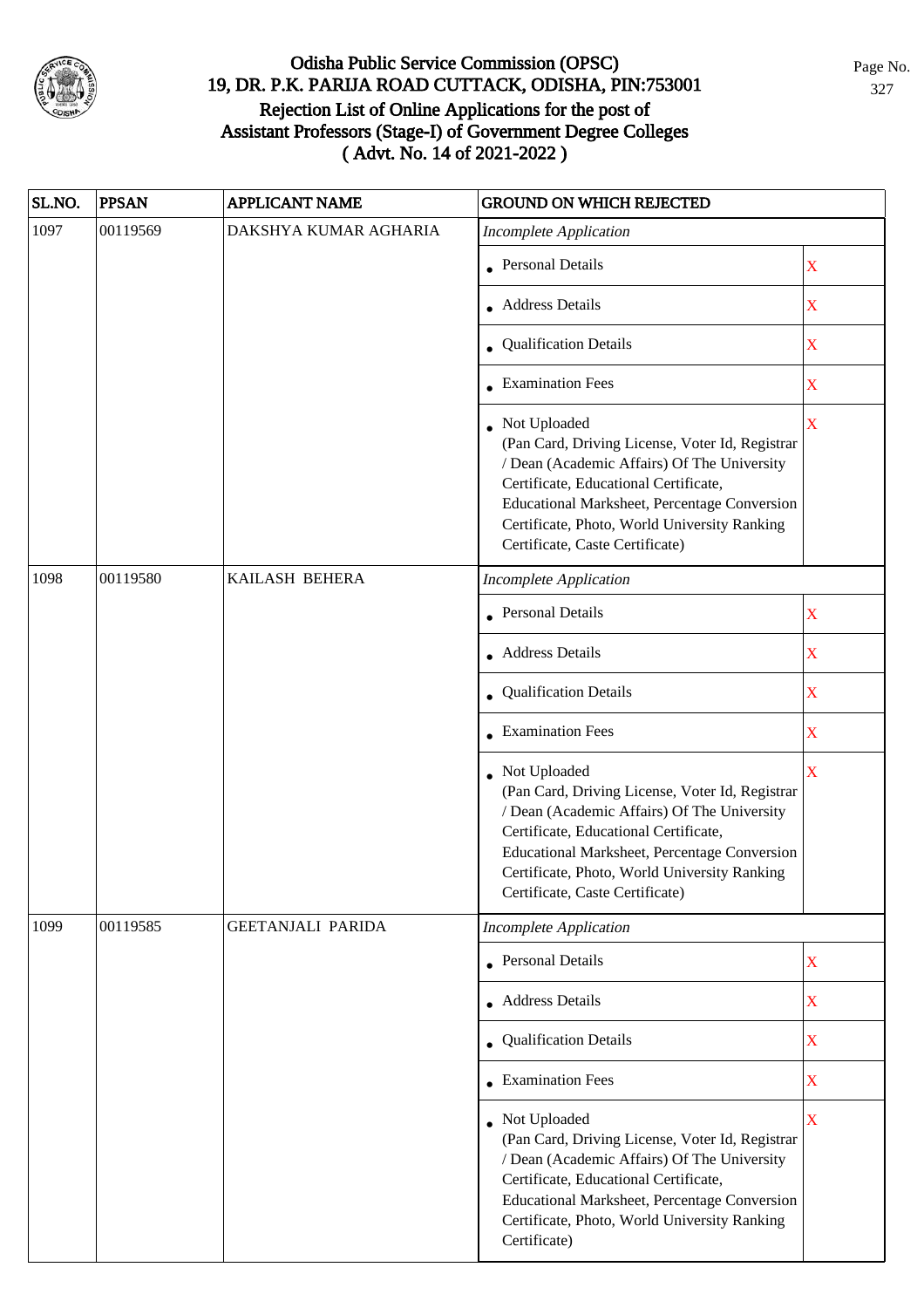

| SL.NO. | <b>PPSAN</b> | <b>APPLICANT NAME</b>  | <b>GROUND ON WHICH REJECTED</b>                                                                                                                                                                                                                                                              |                         |  |
|--------|--------------|------------------------|----------------------------------------------------------------------------------------------------------------------------------------------------------------------------------------------------------------------------------------------------------------------------------------------|-------------------------|--|
| 1100   | 00119587     | PRAGYAN PARAMITA PANDA | <b>Incomplete Application</b>                                                                                                                                                                                                                                                                |                         |  |
|        |              |                        | • Personal Details                                                                                                                                                                                                                                                                           | $\mathbf X$             |  |
|        |              |                        | Address Details                                                                                                                                                                                                                                                                              | $\overline{\text{X}}$   |  |
|        |              |                        | • Qualification Details                                                                                                                                                                                                                                                                      | $\mathbf X$             |  |
|        |              |                        | • Examination Fees                                                                                                                                                                                                                                                                           | $\mathbf X$             |  |
|        |              |                        | • Not Uploaded<br>(Pan Card, Driving License, Voter Id, Registrar<br>/ Dean (Academic Affairs) Of The University<br>Certificate, Educational Certificate,<br>Educational Marksheet, Percentage Conversion<br>Certificate, Photo, World University Ranking<br>Certificate)                    | $\mathbf X$             |  |
| 1101   | 00119589     | PRIYANKA SAMAL         | <b>Incomplete Application</b>                                                                                                                                                                                                                                                                |                         |  |
|        |              |                        | <b>Personal Details</b>                                                                                                                                                                                                                                                                      | $\overline{\mathbf{X}}$ |  |
|        |              |                        | • Address Details                                                                                                                                                                                                                                                                            | $\mathbf X$             |  |
|        |              |                        | • Qualification Details                                                                                                                                                                                                                                                                      | $\overline{\text{X}}$   |  |
|        |              |                        | • Examination Fees                                                                                                                                                                                                                                                                           | $\mathbf X$             |  |
|        |              |                        | • Not Uploaded<br>(Pan Card, Driving License, Voter Id, Registrar<br>/ Dean (Academic Affairs) Of The University<br>Certificate, Educational Certificate,<br>Educational Marksheet, Percentage Conversion<br>Certificate, Photo, World University Ranking<br>Certificate, Caste Certificate) | $\overline{\text{X}}$   |  |
| 1102   | 00119590     | SWAPNA BIJAYANI SWAIN  | <b>Incomplete Application</b>                                                                                                                                                                                                                                                                |                         |  |
|        |              |                        | • Personal Details                                                                                                                                                                                                                                                                           | $\mathbf X$             |  |
|        |              |                        | <b>Address Details</b>                                                                                                                                                                                                                                                                       | $\overline{\text{X}}$   |  |
|        |              |                        | • Qualification Details                                                                                                                                                                                                                                                                      | $\mathbf X$             |  |
|        |              |                        | $\bullet$ Examination Fees                                                                                                                                                                                                                                                                   | $\mathbf X$             |  |
|        |              |                        | • Not Uploaded<br>(Pan Card, Driving License, Voter Id, Registrar<br>/ Dean (Academic Affairs) Of The University<br>Certificate, Educational Certificate,<br>Educational Marksheet, Percentage Conversion<br>Certificate, Photo, World University Ranking<br>Certificate)                    | X                       |  |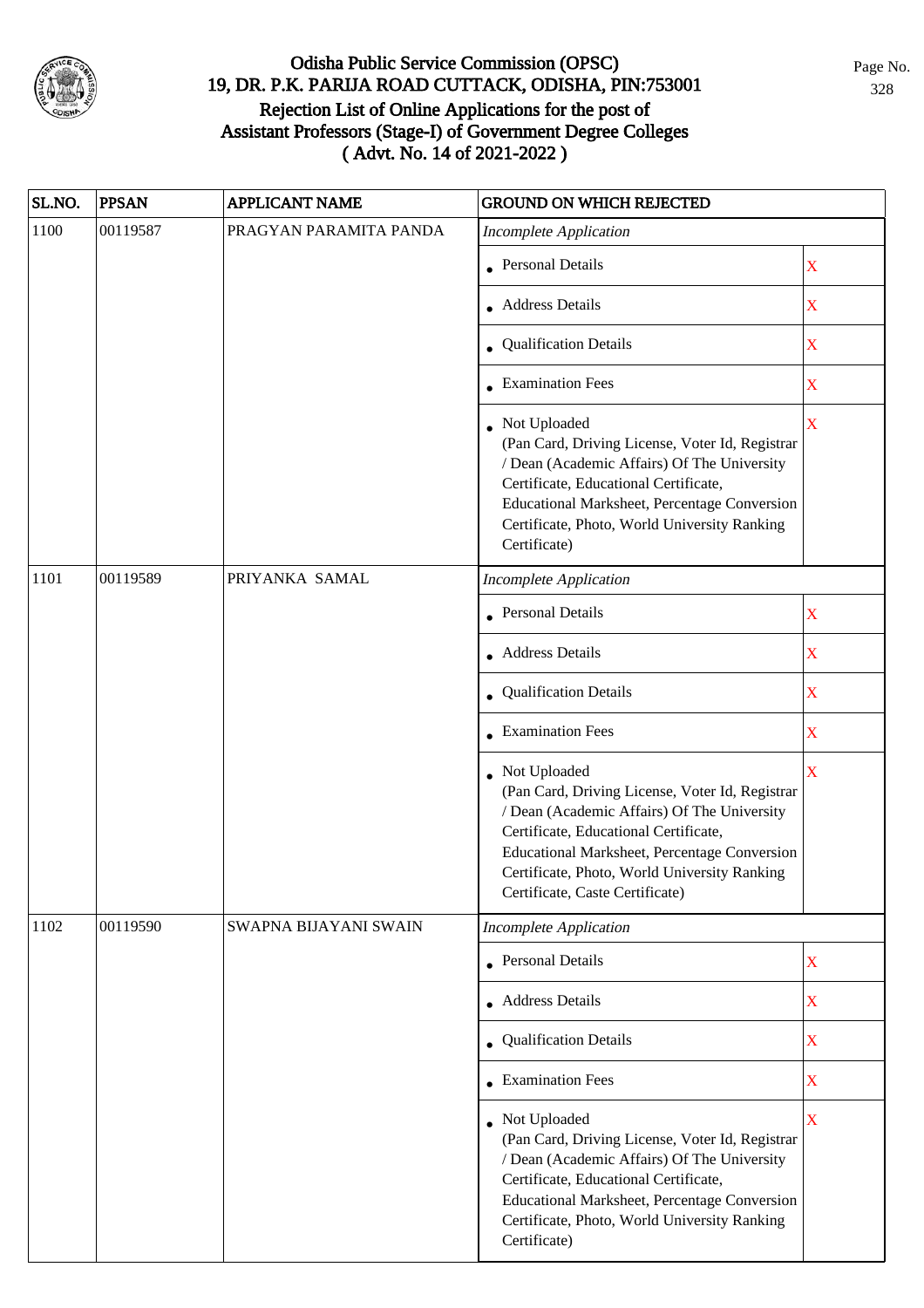

| SL.NO. | <b>PPSAN</b> | <b>APPLICANT NAME</b>        | <b>GROUND ON WHICH REJECTED</b>                                                                                                                                                                                                                                                                     |                         |
|--------|--------------|------------------------------|-----------------------------------------------------------------------------------------------------------------------------------------------------------------------------------------------------------------------------------------------------------------------------------------------------|-------------------------|
| 1103   | 00119593     | LAXMIKANTA MAHAPATRA         | <b>Incomplete Application</b>                                                                                                                                                                                                                                                                       |                         |
|        |              |                              | • Personal Details                                                                                                                                                                                                                                                                                  | X                       |
|        |              |                              | • Address Details                                                                                                                                                                                                                                                                                   | X                       |
|        |              |                              | • Qualification Details                                                                                                                                                                                                                                                                             | X                       |
|        |              |                              | • Examination Fees                                                                                                                                                                                                                                                                                  | X                       |
|        |              |                              | • Not Uploaded<br>(Pan Card, Driving License, Voter Id, Registrar<br>/ Dean (Academic Affairs) Of The University<br>Certificate, Educational Certificate,<br>Educational Marksheet, Percentage Conversion<br>Certificate, Photo, World University Ranking<br>Certificate)                           | X                       |
| 1104   | 00119598     | <b>GOBINDA CHANDRA PANDA</b> | <b>Incomplete Application</b>                                                                                                                                                                                                                                                                       |                         |
|        |              |                              | Qualification Details                                                                                                                                                                                                                                                                               | $\mathbf X$             |
|        |              |                              | • Not Uploaded<br>(Pan Card, Driving License, Voter Id, Registrar<br>/ Dean (Academic Affairs) Of The University<br>Certificate, Educational Certificate,<br>Educational Marksheet, Percentage Conversion<br>Certificate, Photo, World University Ranking<br>Certificate)                           | $\overline{\mathbf{X}}$ |
| 1105   | 00119602     | <b>DINESH AGRAWALLA</b>      | <b>Incomplete Application</b>                                                                                                                                                                                                                                                                       |                         |
|        |              |                              | • Personal Details                                                                                                                                                                                                                                                                                  | X                       |
|        |              |                              | • Address Details                                                                                                                                                                                                                                                                                   | X                       |
|        |              |                              | • Qualification Details                                                                                                                                                                                                                                                                             | $\mathbf X$             |
|        |              |                              | • Examination Fees                                                                                                                                                                                                                                                                                  | $\mathbf X$             |
|        |              |                              | • Not Uploaded<br>(Pan Card, Driving License, Voter Id, Registrar<br>/ Dean (Academic Affairs) Of The University<br>Certificate, Educational Certificate,<br><b>Educational Marksheet, Percentage Conversion</b><br>Certificate, Photo, World University Ranking<br>Certificate, Caste Certificate) | $\overline{\mathbf{X}}$ |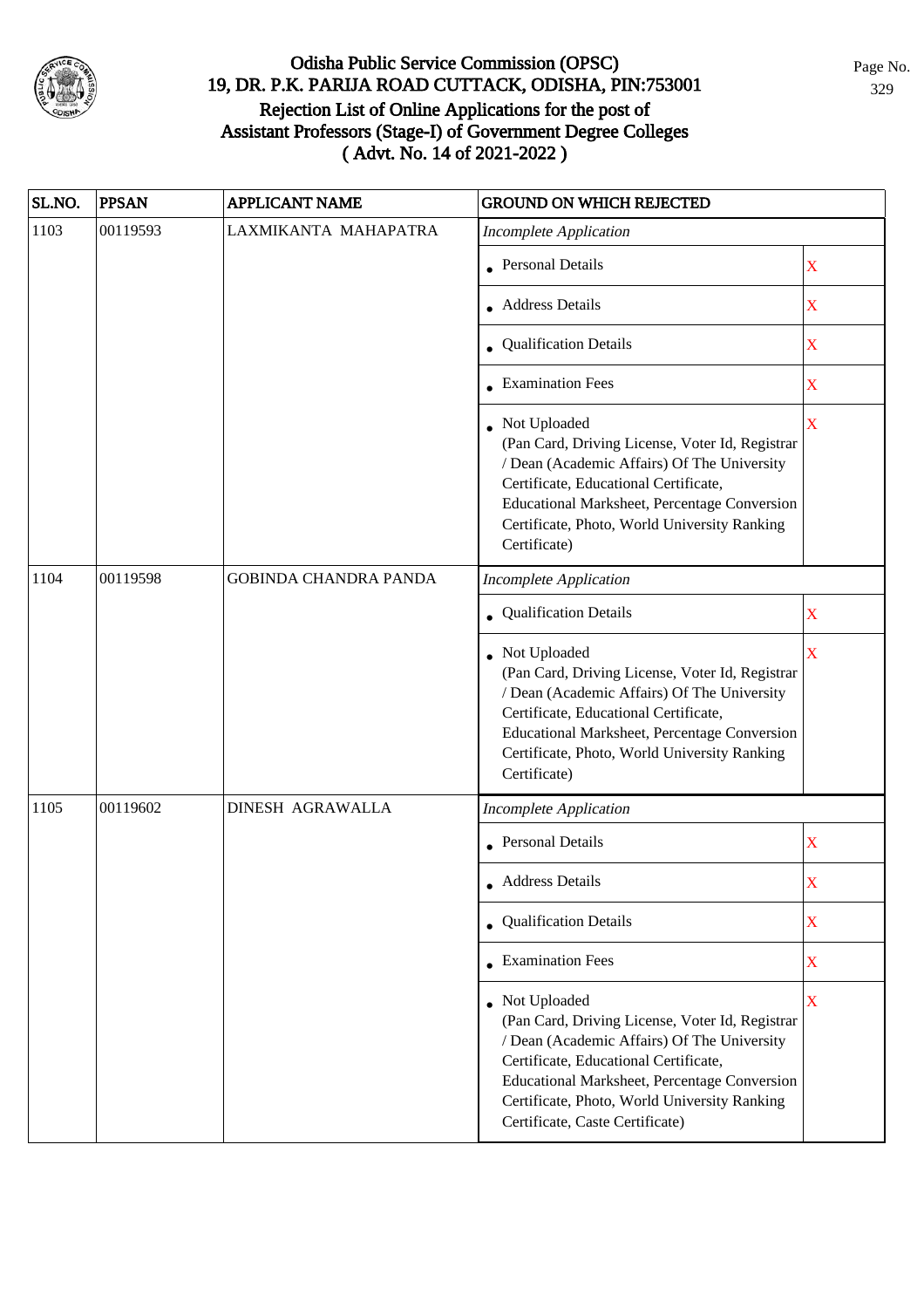

| SL.NO. | <b>PPSAN</b> | <b>APPLICANT NAME</b>       | <b>GROUND ON WHICH REJECTED</b>                                                                                                                                                                                                                                                                     |                         |
|--------|--------------|-----------------------------|-----------------------------------------------------------------------------------------------------------------------------------------------------------------------------------------------------------------------------------------------------------------------------------------------------|-------------------------|
| 1106   | 00119604     | PREESEELA SATPATHY          | <b>Incomplete Application</b>                                                                                                                                                                                                                                                                       |                         |
|        |              |                             | • Qualification Details                                                                                                                                                                                                                                                                             | X                       |
|        |              |                             | • Not Uploaded<br>(Pan Card, Driving License, Voter Id, Registrar<br>/ Dean (Academic Affairs) Of The University<br>Certificate, Percentage Conversion Certificate,<br>Photo, World University Ranking Certificate)                                                                                 | $\overline{\mathbf{X}}$ |
| 1107   | 00119607     | <b>GOKULANANDA BHUJABAL</b> | <b>Incomplete Application</b>                                                                                                                                                                                                                                                                       |                         |
|        |              |                             | • Personal Details                                                                                                                                                                                                                                                                                  | $\mathbf X$             |
|        |              |                             | • Address Details                                                                                                                                                                                                                                                                                   | $\mathbf X$             |
|        |              |                             | • Qualification Details                                                                                                                                                                                                                                                                             | $\mathbf X$             |
|        |              |                             | $\bullet$ Examination Fees                                                                                                                                                                                                                                                                          | $\mathbf X$             |
|        |              |                             | • Not Uploaded<br>(Pan Card, Driving License, Registrar / Dean<br>(Academic Affairs) Of The University<br>Certificate, Educational Certificate,<br>Educational Marksheet, Percentage Conversion<br>Certificate, Photo, World University Ranking<br>Certificate)                                     | $\overline{\mathbf{X}}$ |
| 1108   | 00119610     | RANJAN KUMAR SAHOO          | <b>Incomplete Application</b>                                                                                                                                                                                                                                                                       |                         |
|        |              |                             | • Personal Details                                                                                                                                                                                                                                                                                  | $\mathbf X$             |
|        |              |                             | Address Details                                                                                                                                                                                                                                                                                     | $\mathbf X$             |
|        |              |                             | • Qualification Details                                                                                                                                                                                                                                                                             | X                       |
|        |              |                             | • Not Uploaded<br>(Pan Card, Driving License, Voter Id, Registrar<br>/ Dean (Academic Affairs) Of The University<br>Certificate, Educational Certificate,<br><b>Educational Marksheet, Percentage Conversion</b><br>Certificate, Photo, World University Ranking<br>Certificate, Caste Certificate) | X                       |